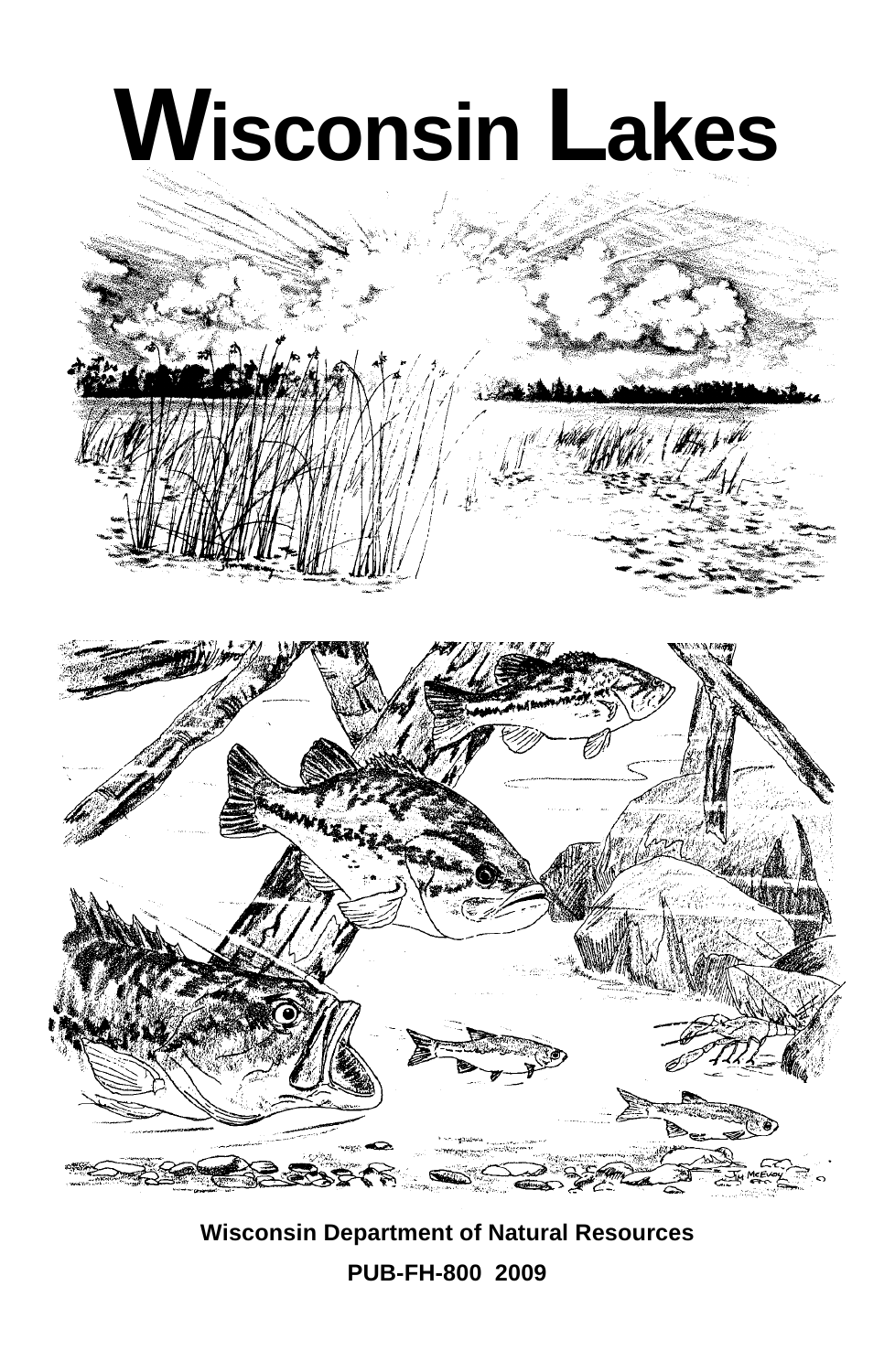# **Wisconsin Lakes**



This publication produced by Bureau of Fisheries and Habitat Management

This publication funded in part by the Aquatic Resources Trust Fund—Sport Fish Restoration Program



© Copyright 2009, Wisconsin Department of Natural Resources

The Wisconsin Department of Natural Resources provides equal opportunity in its employment, programs, services and functions under an Affirmative Action Plan. If you have any questions, please write to Equal Opportunity Office, Department of the Interior, Washington, D.C. 20240.

This publication is available in alternate format (large print, Braille, audio tape, etc.) upon request. Call 608-267-7498 for more information.

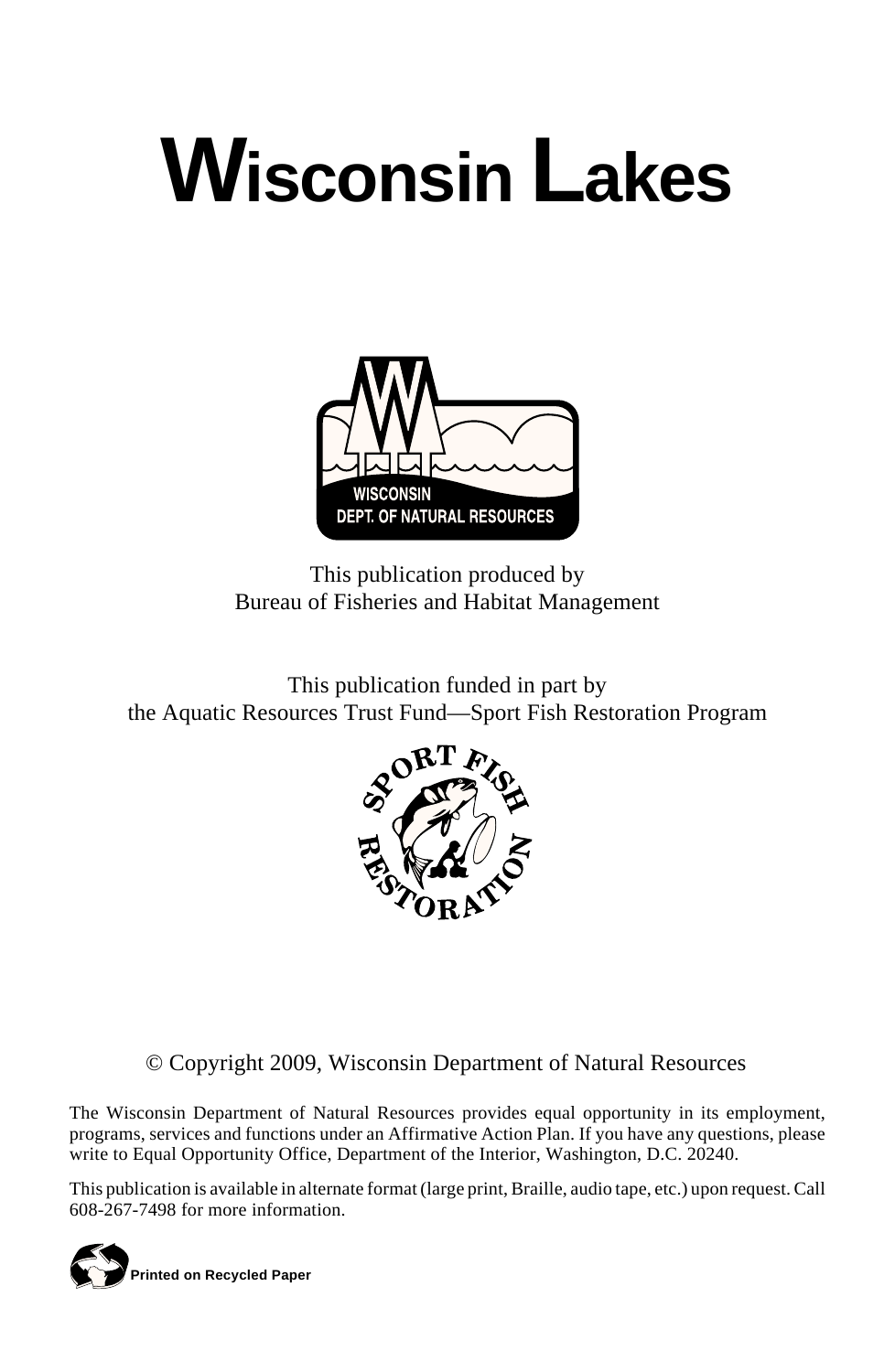## **Preface**

This booklet is a public reference for Wisconsin lakes. It provides information on the physical attributes of lakes such as the size, depth, type of public access, availability of lake maps, the relative abundance of fish species, exotic plants and animals and information about fish consumption advisories.

Observations and data collected in the 1950s and 1960s by Department of Natural Resources field staff form the base of information for this publication. Continual field work and input from staff and the public over the years provide updates on changing conditions of some, but not all lakes listed herein.

This publication will be updated periodically, to reflect the most current information available on Wisconsin's lakes. Please notify the DNR field station nearest you (refer to the back cover) if you are aware of any omissions, errors, or changes that require attention in the next edition of *Wisconsin Lakes*.

## **Useful Lake Web Addresses**

Today's access to the most current and extensive datasets and documents is on the World Wide Web.

**Wisconsin's State Portal -** http://www.wisconsin.gov/

**DNR's Home Page -** http://dnr.wi.gov/

#### **Wisconsin's Lakes Information Source (Wisconsin Association of Lakes)**

http://www.wisconsinlakes.org/

### **Lakes**

Lakes Partnership in the DNR, UW-Ext., Citizen Lakes and WI Lakes book. http://dnr.wi.gov/lakes/ http://www.uwsp.edu/cnr/uwexlakes/ http://dnr.wi.gov/lakes/CLMN/ http://dnr.wi.gov/lakes/lakebook/

### **Boating Safety -**

http://dnr.wi.gov/org/es/enforcement/safety/boatsaf.htm

**Dam Safety -** http://dnr.wi.gov/org/water/wm/dsfm/dams/

**Fish Wisconsin -** http://www.fishingwisconsin.org

**Lake Michigan -** http://dnr.wi.gov/org/water/fhp/fish/lakemich/

**Rivers -** http://dnr.wi.gov/org/water/rivers/

**Shorelands -** http://dnr.wi.gov/org/water/wm/dsfm/shore/

**Watersheds -** http://dnr.wi.gov/org/water/wm/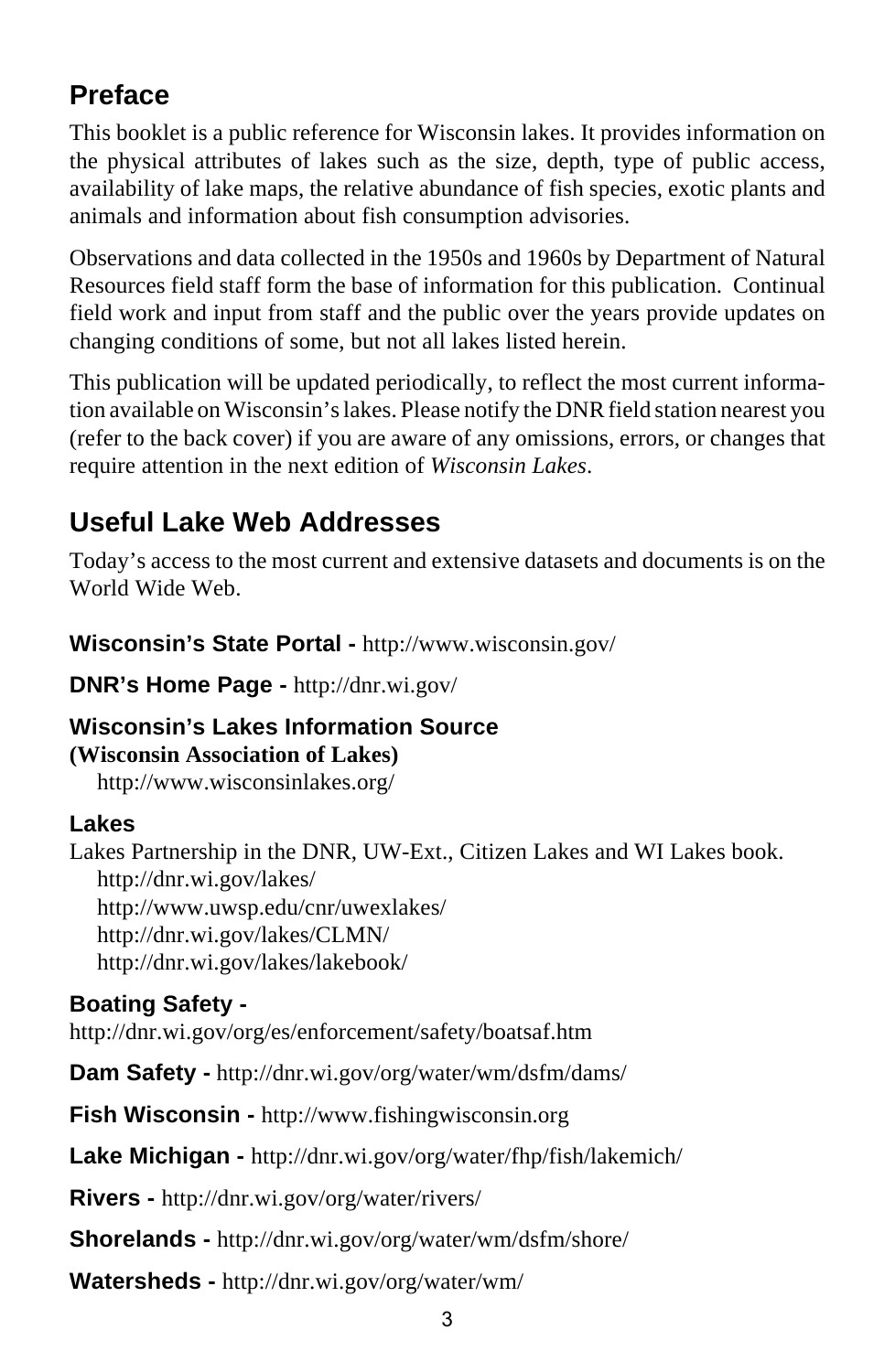**Waterway Permits -** http://dnr.wi.gov/waterways/

**Wetlands -** http://dnr.wi.gov/wetlands/

**Wisconsin Tourism -** http://www.travelwisconsin.com/

## **National Lake Information**

**(North American Lake Management Society) -** http://www.nalms.org/

## **Lake Variability and Descriptions**

Each lake has qualities which make it unique, much like people with distinct personalities. Lakes vary based on physical characteristics, such as size, depth, configuration, chemical characteristics (such as soft versus hard water), water clarity, or the types of plant and animal life present. For example, hard water lakes have higher levels of dissolved minerals such as calcium, iron and magnesium than soft water lakes. Some lakes, especially those near acidic wetlands like bogs, are stained with tannic acid that leaches from surrounding vegetation. The water in these "tannin lakes" may range in color from a dark brown "coffee" color to light brown.

Natural lakes in Wisconsin frequently are classified by the source of water supply. Based on water source and outflows, four categories of lakes have been identified in this publication:

**1. Drainage lakes** - These lakes have both an inlet and outlet where the main water source is stream drainage. Most major rivers in Wisconsin have drainage lakes along their course. Drainage lakes owing one-half of their maximum depth to a dam are considered to be artificial lakes or impoundments.

**2. Seepage lakes** - These lakes do not have an inlet or an outlet, and only occasionally overflow. As landlocked waterbodies, the principal source of water is precipitation or runoff, supplemented by groundwater from the immediate drainage area. Since seepage lakes commonly reflect groundwater levels and rainfall patterns, water levels may fluctuate seasonally. Seepage lakes are the most common lake type in Wisconsin.

**3. Spring lakes** - These lakes have no inlet, but do have an outlet. The primary source of water for spring lakes is groundwater flowing into the bottom of the lake from inside and outside the immediate surface drainage area. Spring lakes are the headwaters of many streams and are a fairly common type of lake in northern Wisconsin.

**4. Drained lakes** - These lakes have no inlet, but like spring lakes, have a continuously flowing outlet. Drained lakes are not groundwater-fed. Their primary source of water is from precipitation and direct drainage from the surrounding land. Frequently, the water levels in drained lakes will fluctuate depending on the supply of water. Under severe conditions, the outlets from drained lakes may become intermittent. Drained lakes are the least common lake type found in Wisconsin.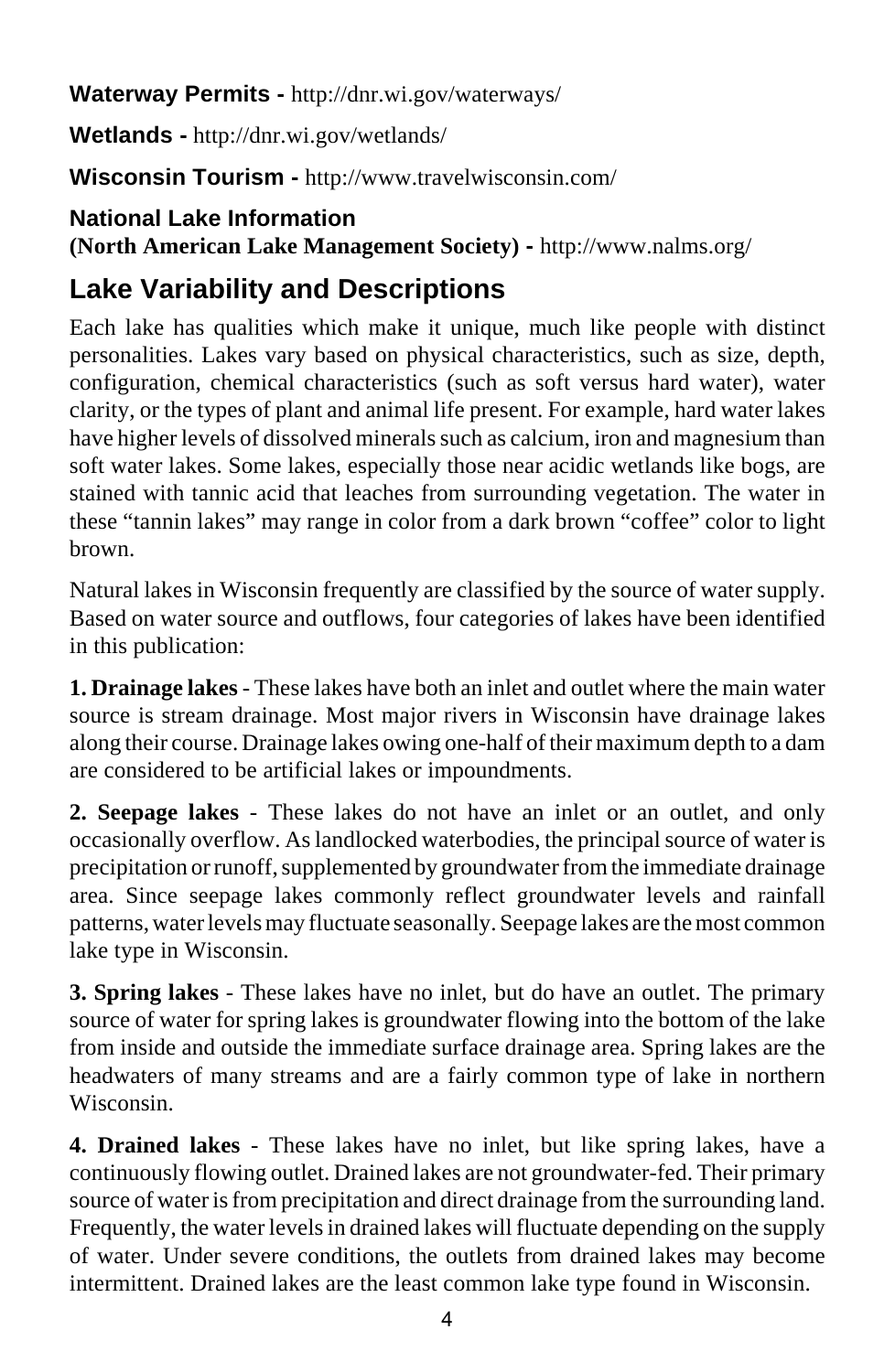## **Artificial Lakes**

Artificial lakes are human-made bodies of water referred to as impoundments. In this publication, a lake is considered an impoundment if one-half or more of its maximum depth results from a dam or other type of control structure. An impoundment is considered a drainage lake since it has an inlet and outlet with its principal water source coming from stream drainage. Approximately 13 percent of Wisconsin's lakes fit this definition.

## **Lake Type Characterizations**

The water quality of a lake and species of fish present are significantly influenced by the lake type. For example, drainage lakes support fish populations which are not necessarily identical to the streams connected to them. Drainage lakes, particularly impoundments, usually have higher nutrient levels than many natural seepage or spring lakes.

In contrast to drainage lakes, landlocked seepage lakes are not influenced by streams. Consequently, seepage lakes frequently have a less diverse fishery. Seepage lakes also have a smaller drainage area, which may help to account for lower nutrient levels.

## **About the Contents of this Publication**

This booklet contains information on all named lakes in Wisconsin and all unnamed lakes of more than 20 acres. The lakes are listed alphabetically by county. The following notes may help you use this publication.

**Lake Name** - The official name is listed according to "Wisconsin Geographical Names" and as shown on U.S. Geological Survey  $7\frac{1}{2}$  minute quadrangle maps. Many lakes also have a different local name, which is listed in parenthesis after the official name. An asterisk (\*) following the lake name indicates that the lake is a border lake and is counted for total number of lakes and acreage in another county.

**Surface Area** - This column provides information on the lake size of a lake in acres of open water. For lakes that span state lines total acreage is given in the column under surface area and the Wisconsin acreage is listed in parenthesis after the lake name. The area below the ordinary high water mark (OHWM), which is legally the lake's bed, may be a different size.

**Maximum Depth** - The maximum depth in feet is recorded at the deepest point in a lake. All lakes in this publication should have a maximum depth listed.

**Mean Depth** - The mean depth in feet is an average determined from the lake volume and area. Not all lakes have a mean depth listed, only those with completed lake survey maps.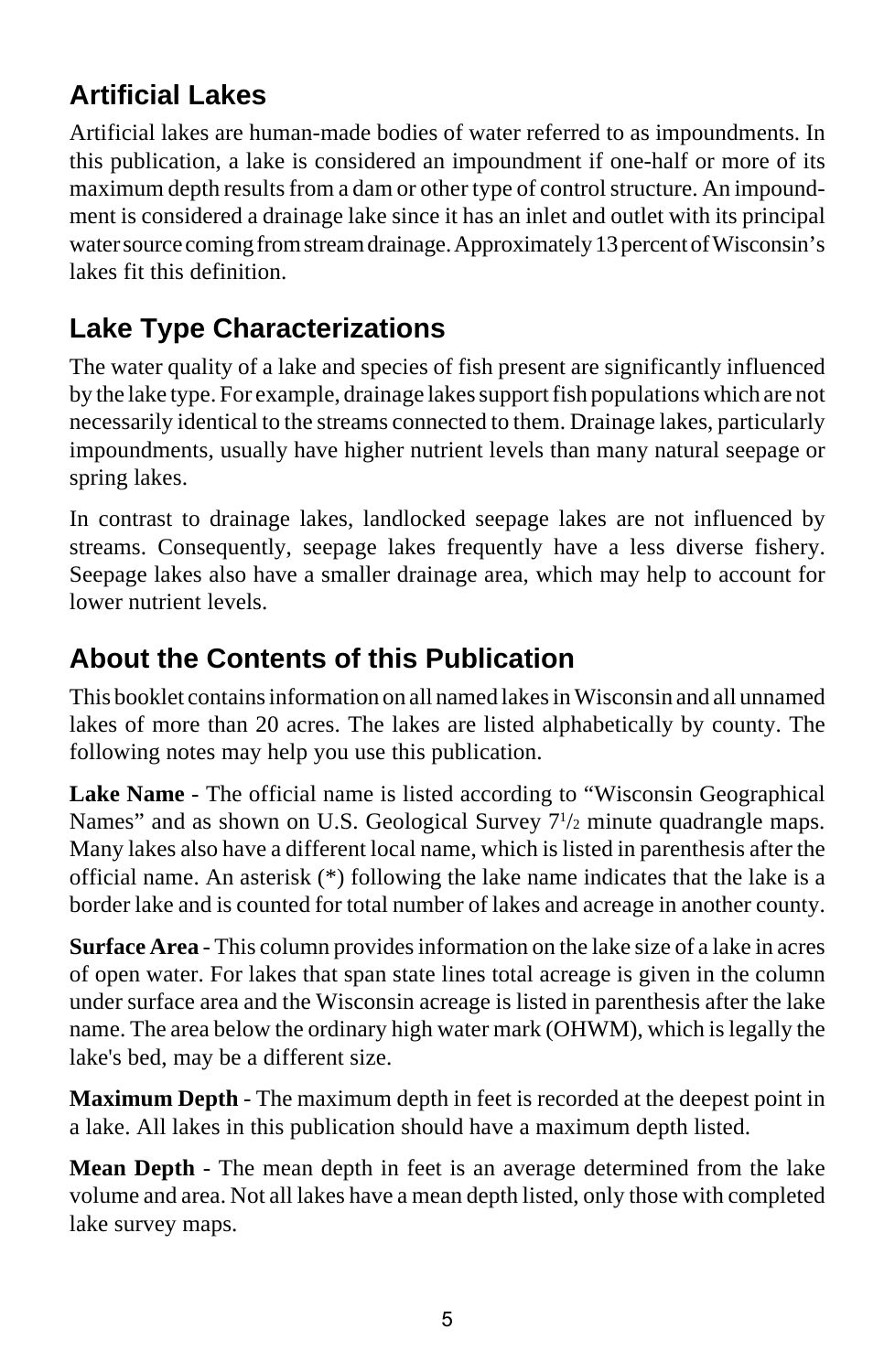**Public Access** - Detailed access information is available for most counties in the state. Many public fishing piers are now wheelchair-accessible. For information on specific access sites, contact your nearest DNR office. Each office has a copy of *Fishing and Boating Access for Everyone*. Copies of individual location maps with descriptions of the amenities available at that site can be provided to you. In the column titled "Public Access," the following abbreviations describe existing access where information is available:

- BR Boat Ramp. These are sites with a defined public boat launching facility which may or may not have parking.
- BF Barrier-free Boat Ramp. These sites have a boarding dock or means of wheelchair access to boats.
- P Barrier-free Pier. These piers were designed to accommodate wheelchairs.
- T Walk in Trail. These access sites are partially developed, excluding a boat ramp, and are entirely within public lands.
- R Roadside. These sites do not include any access developments. Public roads with a marked right-of-way extending to the water provide a limited degree of access.
- W Wilderness in Public Ownership. A lake is in a wilderness area if there are no roads or buildings within 200 feet of the waterbody. Wilderness lakes have no defined walk-in trail to the water.
- BW Barrier-free Wilderness Access. These site have a firm surface to gain access to the water, but no special piers or ramps.
- NW Navigable Water. Navigable access is provided by the presence of an inlet or outlet stream which furnishes adequate boat access to a lake. A small stream not large enough to float a boat does not provide effective navigable access.

A few counties do not have detailed access information. For those waters marked with an "x," some type of access, other than navigable water access, is available. Regulations governing boat usage are effective on certain lakes and are posted at the public access sites.

**Map** - If a lake survey map showing the contour depths in a lake is available, an "X" appears in the column called "Map." Nearly one fourth of all the named lakes in the state have been mapped. Lake survey maps provide valuable information for lake property owners and anglers who wish to know more about the lake depths.

**Lake Type** - The four lake types identified in this publication are defined on page one. The following abbreviations describe the category of lake type:

| $DG = Drainage$ lake | $SE = Seepage$ lake |
|----------------------|---------------------|
| $SP =$ Spring lake   | $DN = Drained$ lake |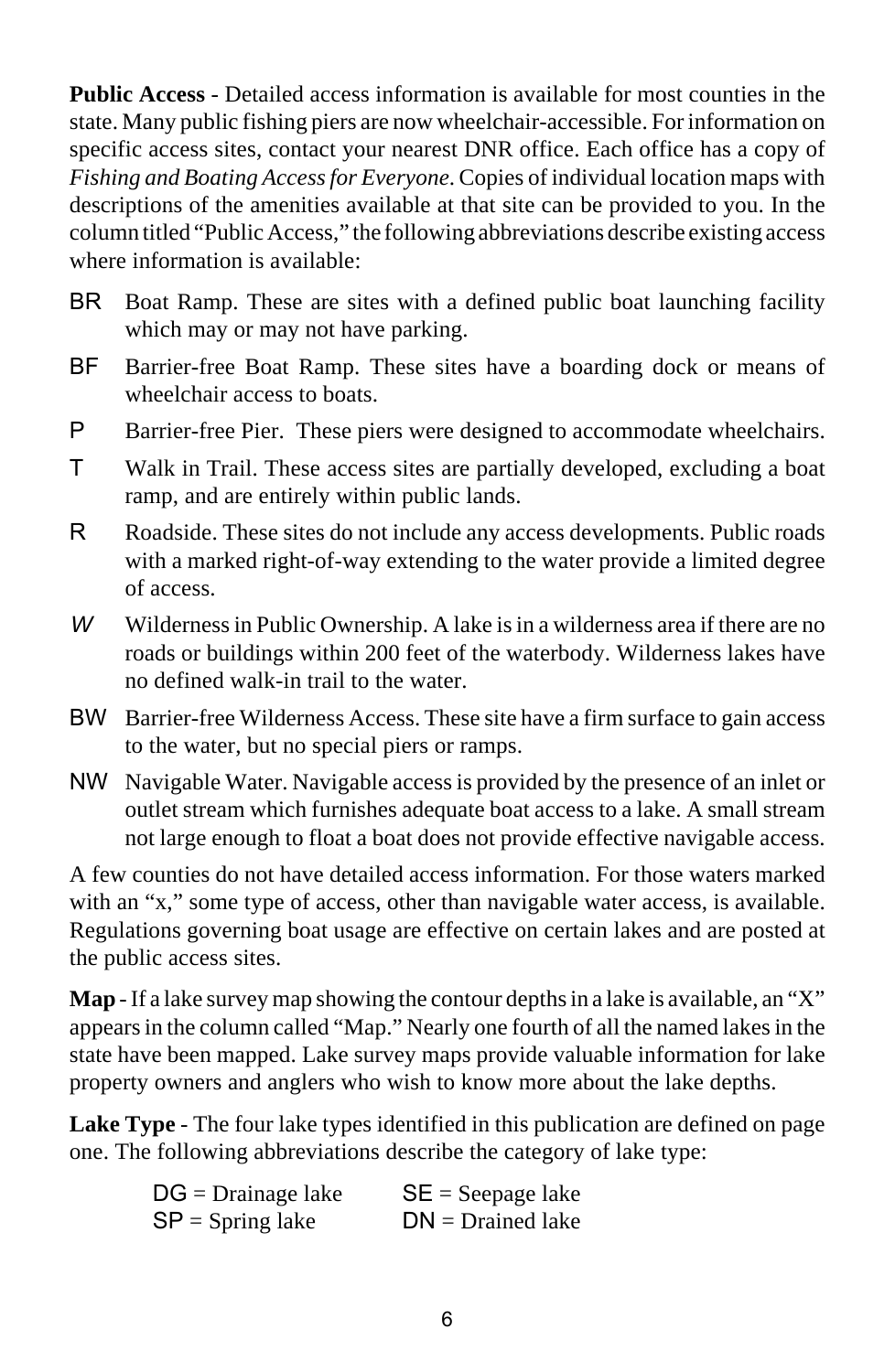**Species of fish** - The relative abundance of various game fish species including muskellunge, northern pike, walleye, largemouth bass, smallmouth bass, panfish, trout, catfish and sturgeon is listed. Abundance of a fish species is coded using the following symbols:

> $A =$  Abundant  $C =$  Common  $P =$  Present The absence of any symbol means that a fish species is not present.

#### **Some recent exotic species** -

E = Eurasian Water Milfoil (*Myriophyllum spicatum*) It is an aquatic plant.

Z = Zebra Mussel (*Dreissena polymorphia*).

For more information on exotic species, refer to page 179.

**Hook into healthy Wisconsin fish!**

**Fish are good food, but some fish caught in Wisconsin waters contain mercury that can harm your health if you eat too many. To be safe, please follow these recommendations:**

**This advice applies to most inland lakes and streams.**

#### **Women of childbearing years, nursing mothers and all children under 15 may eat:**

- 1 meal per week of bluegill, sunfish, black crappie, white crappie, yellow perch or bullheads, **Do not eat Muskies!** , AND
- 1 meal per month of walleye, northern pike, smallmouth bass, largemouth bass, channel catfish, flathead catfish, white sucker, drum, burbot, sauger, sturgeon, carp, white bass, rock bass or other species.

#### **Men, and women beyond their childbearing years may eat:**

- unlimited amounts of bluegill, sunfish, black crappie, white crappie, yellow perch, or bullheads, AND
- 1 meal per week of northern pike, smallmouth and largemouth bass, channel and flathead catfish, walleye or other species.

Some waters contain fish with PCBs and higher mercury levels that pose a larger health concern. For more information, call your local DNR office, your local health department, or visit the web: http://www.fishingwisconsin.org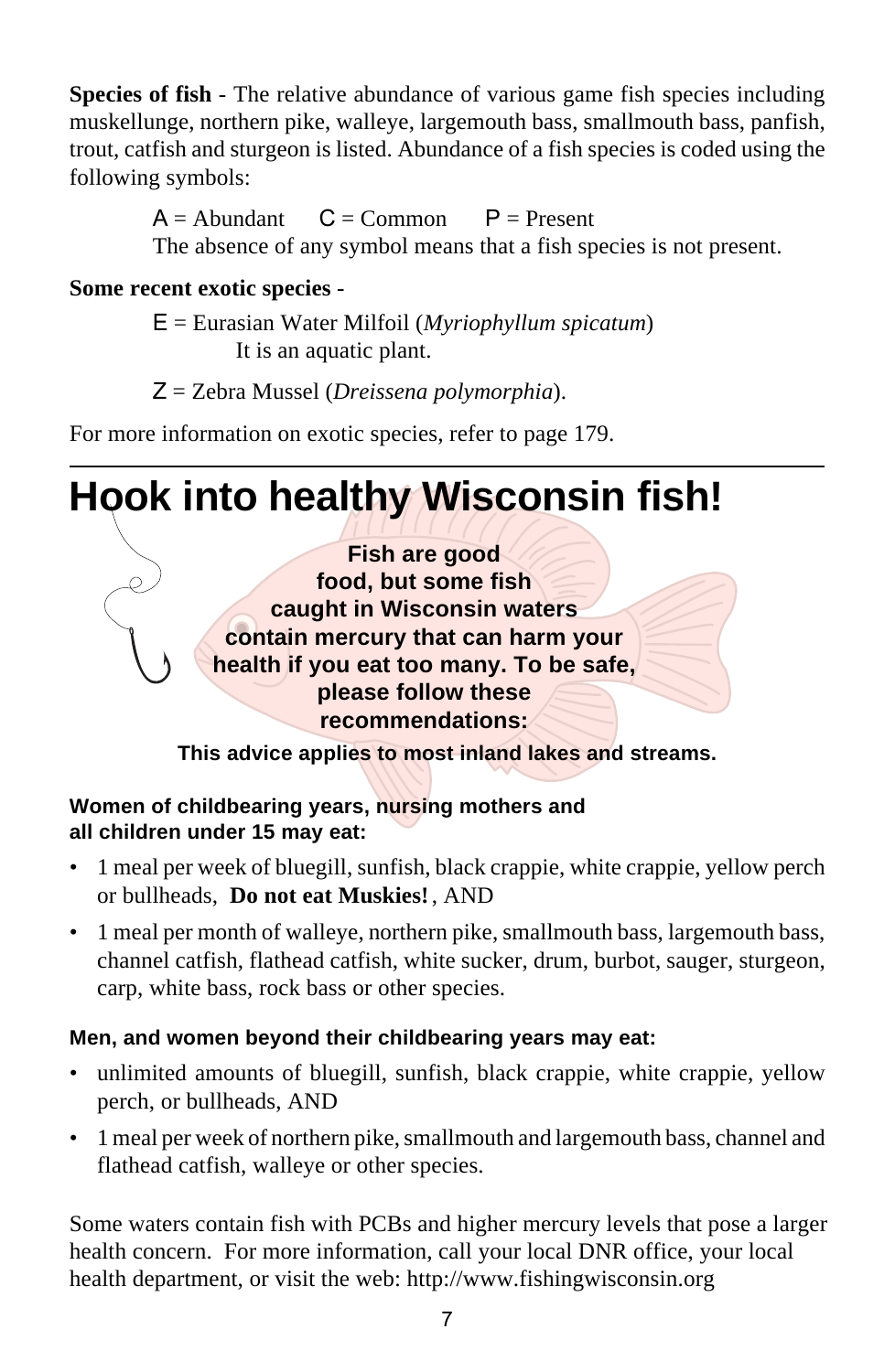## **Map Information**

Frequently, people need help finding a particular lake. There are a number of maps available with varying levels of detail.

Although the DNR has some lake maps available at Madison and district offices, the DNR does not routinely print or stock lake maps for public distribution. Some are on the Web at http://dnr.wi.gov/lakes/maps/ If you wish to inquire about the availability of maps from the DNR,

you may call (608) 266-2621. A more complete set of maps are available and can be purchased for about \$2.00 each, plus tax and handling charges, from:

> The Clarkson Map Company 1225 Delanglade Street Box 218 Kaukauna, WI 54130 Phone: 920-766-3000

Figure 1 shows the level of detail contained in a lake survey map.

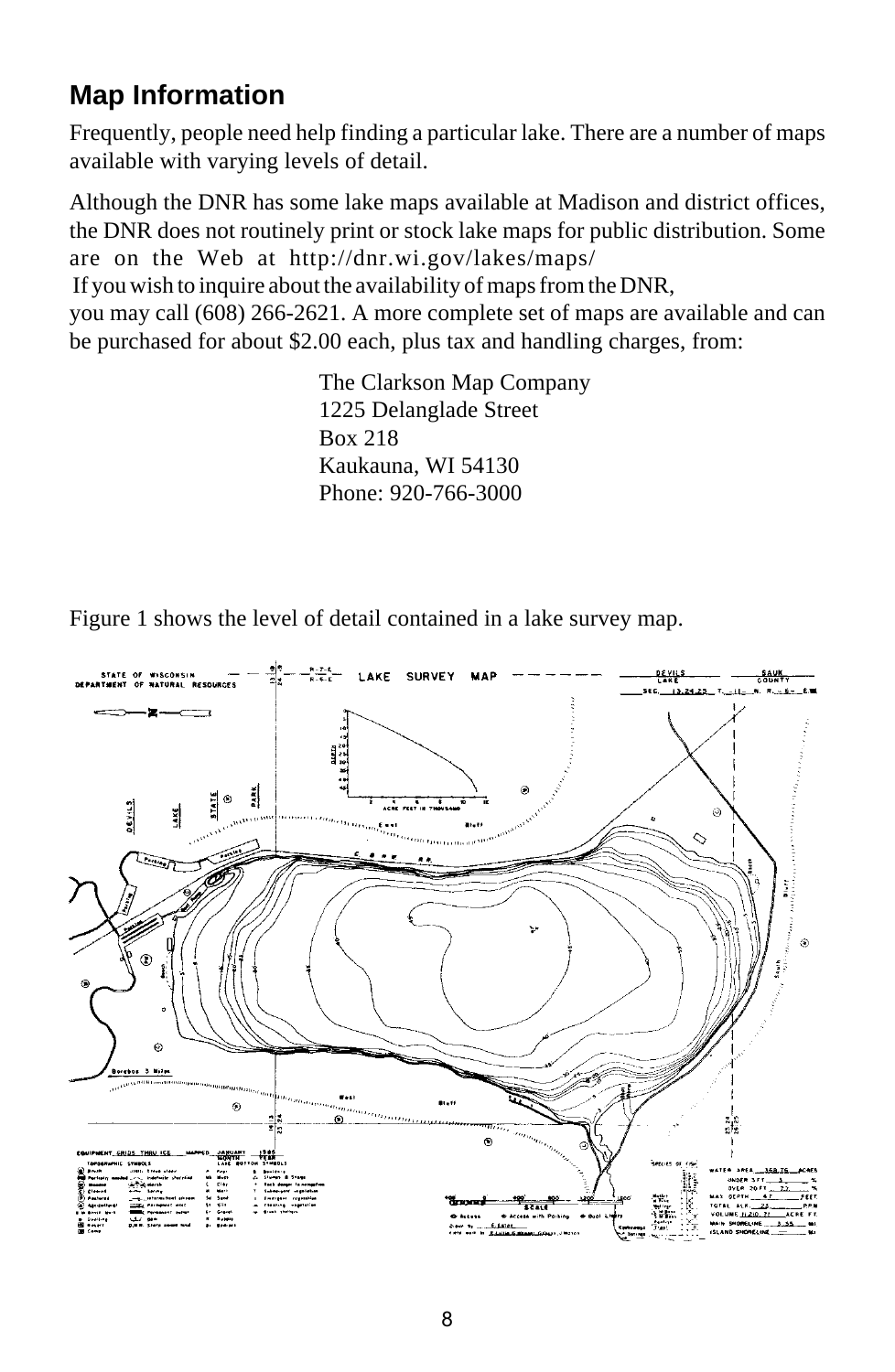Fishing Hot Spots is another source of lake maps. The company has a series of books which detail lakes and rivers by geographic boundaries. The company also has lake contour maps marked with fishing spots for individual lakes or chains of lakes. Fishing Hot Spots provides a catalog of directories and maps along with detailed reports on many Wisconsin lakes. To obtain information on these lake maps, books or reports contact:

> Fishing Hot Spots P.O. Box 1167 Rhinelander, WI 54501 Phone 1-800-338-5957

The official state map, published by the Department of Transportation, shows lakes of about 100 acres and larger and locates federal, state and county highways. More detailed individual county maps are also published by the Department of Transportation. These 18" x 24" maps (on the scale of  $\frac{1}{2}$ " = 1 mile) show all Wisconsin highways including town roads. The majority of all the lakes in Wisconsin, even the smaller lakes, are shown on these county maps.

Official state maps or county maps are available from:

The Department of Transportation Division of Highways, Document Map Sales 3617 Peirstorff Street Madison, WI 53707 Phone: 608-246-3265

 Prices for the county maps (based on 2001 prices) are \$1.20 each. Smaller maps (8  $1/2$ " x 11" on a scale of approximately  $1/4$ " = 1 mile) are available for \$0.50 each or \$5.50 for a booklet of all 72 Wisconsin counties. The official State of Wisconsin highway map is free.

The most detailed maps available are the U.S. Geological Survey  $7\frac{1}{2}$  minute quadrangle maps. These maps show the location of all lakes in the state, even those less than one acre in size, the boat access sites, and all roads down to trail size.

The  $7\frac{1}{2}$  minute quadrangle maps can be ordered from:

Wisconsin Geological & Natural History Survey 3817 Mineral Point Road Madison, WI 53705 Phone: 608-263-7389

Prices for these quadrangle maps are approximately \$4.75 each, plus tax.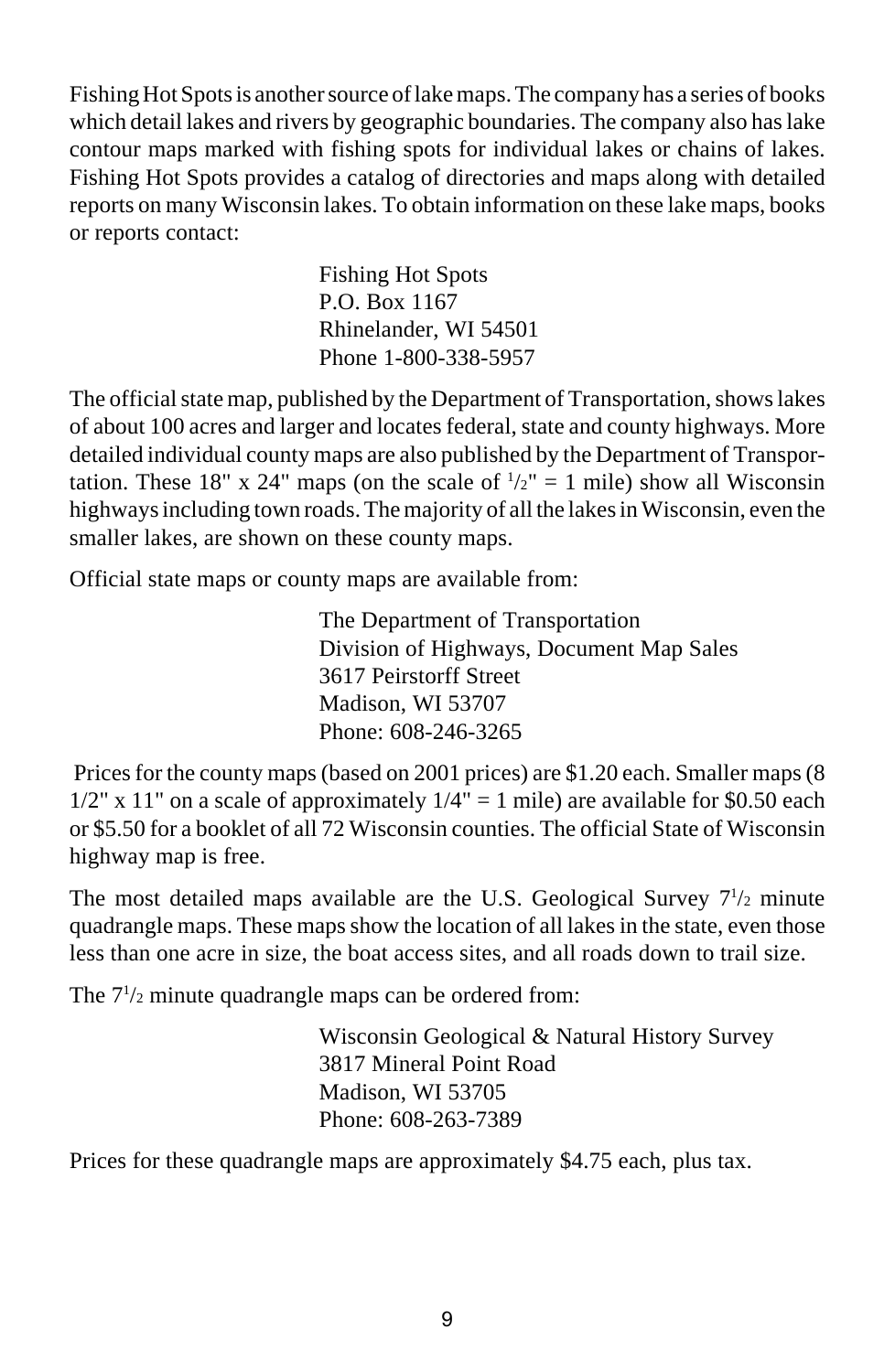Topographic maps of the entire state are included in a book titled "Wisconsin Atlas and Gazetteer." Although on a somewhat smaller scale than the individual topographic maps, the maps in this book do provide an excellent level of detail for the back roads and lakes in Wisconsin. "Wisconsin Atlas and Gazetteer" can be ordered from:

> DeLorme Mapping Company P. O. Box 298 Yarmouth, Maine 04096 Phone: 207-846-7000

The 2001 price for the book was \$19.95 plus \$5.00 shipping. This book is also available at many local bookstores and sporting good shops.

Milwaukee Map Service has detailed road maps divided by four regions: northwestern, southwestern, northeastern and southeastern. Besides the names of all the town roads in Wisconsin, these maps show the location of most of the lakes in the state.

These four regional road maps can be ordered from:

Milwaukee Map Service, Inc. 959 N. Mayfair Rd. Milwaukee, WI 53226 Phone: 414-774-1300

The 2001 prices for these maps were SW; \$5.95, NW, NE, or SE; \$9.95 each or \$35.80 plus tax and shipping for the entire state. The Milwaukee Map Service also has additional maps available, such as individual county maps, county plat books, aerial photos or navigational charts.

CD MAP-IT has developed a CD-ROM with an estimated 1,000 WI lake maps. Search lakes by lake name, county, fish types, and public access types. Print your own lake maps, export to other software, never lose the original. Requirements of Microsoft Windows  $(R)$  3.1 or NT is all you need with a CD-ROM drive. Available on Separate CDs.

Please contact CDMAP-IT for pricing information:

phone: 1-800-628-8577 or 920-730-8691 FAX: 920-730-8616 e-mail: DeanTande@AOL.com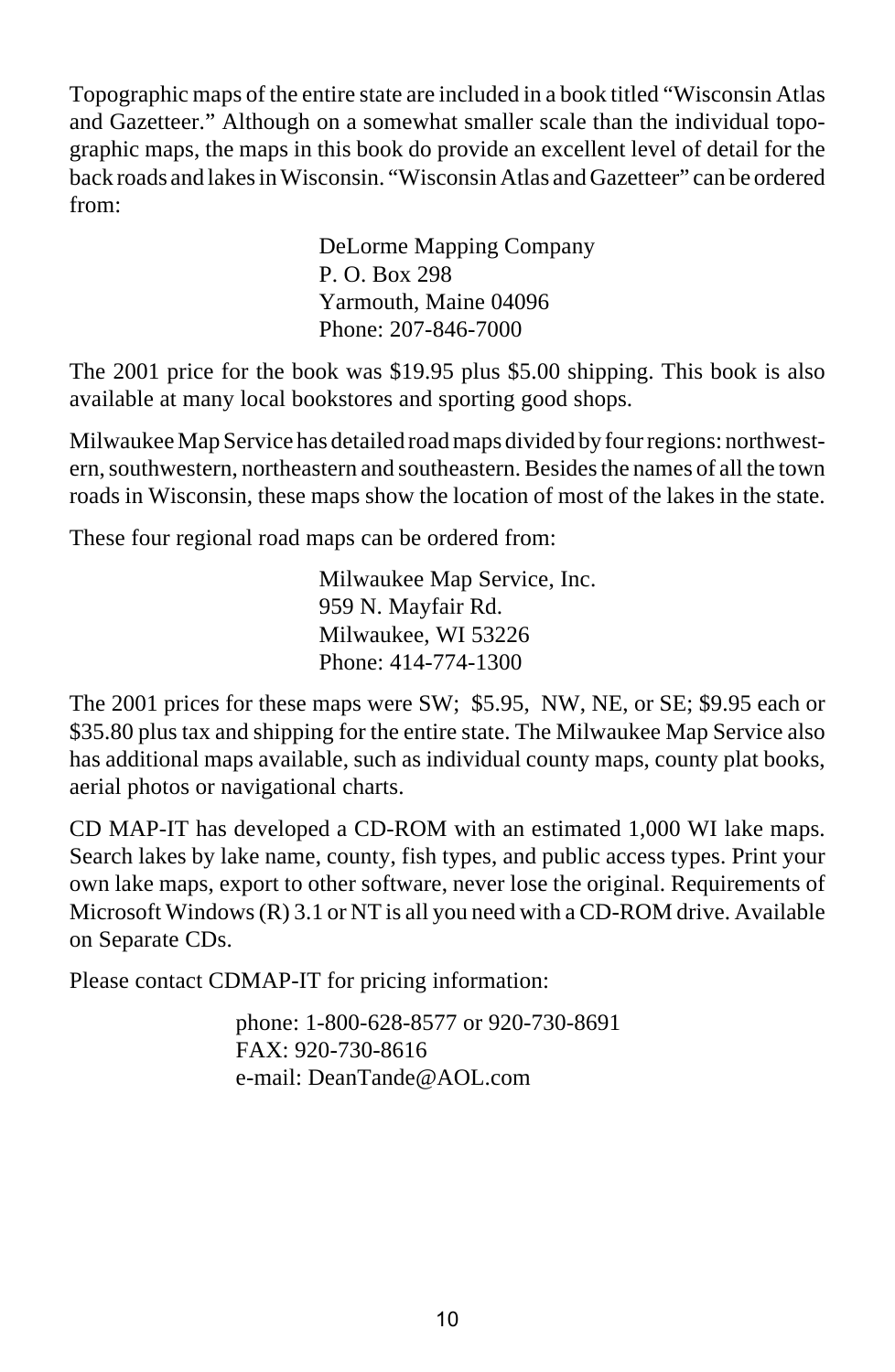## **General Facts about Wisconsin Lakes**

 Wisconsin is a state rich in lakes. It's approximately 15,000 lakes range in size from small one-and two-acre spring ponds to 137,708-acre Lake Winnebago. Due to variations in chemical and biological composition, physical characteristics, and diversity of origin, each lake should be considered unique.

Of the 15,074 documented lakes in Wisconsin, only about 40 percent have actually been named. The majority of the unnamed lakes are very small, less than 10 acres. Most lakes are in the northern and eastern parts of the state dotting the path of the glaciers. The unglaciated region, or Driftless Area, of southwestern Wisconsin has very few lakes by comparison.

About 3,620 of the state's lakes are larger than 20 acres, constituting more than 93 percent of the surface area of Wisconsin's inland lakes. The total inland lake surface acreage in the state approaches one million acres. Figure 2 shows the relative percent of lakes in different size categories in Wisconsin.



**Lake Area (Acres)**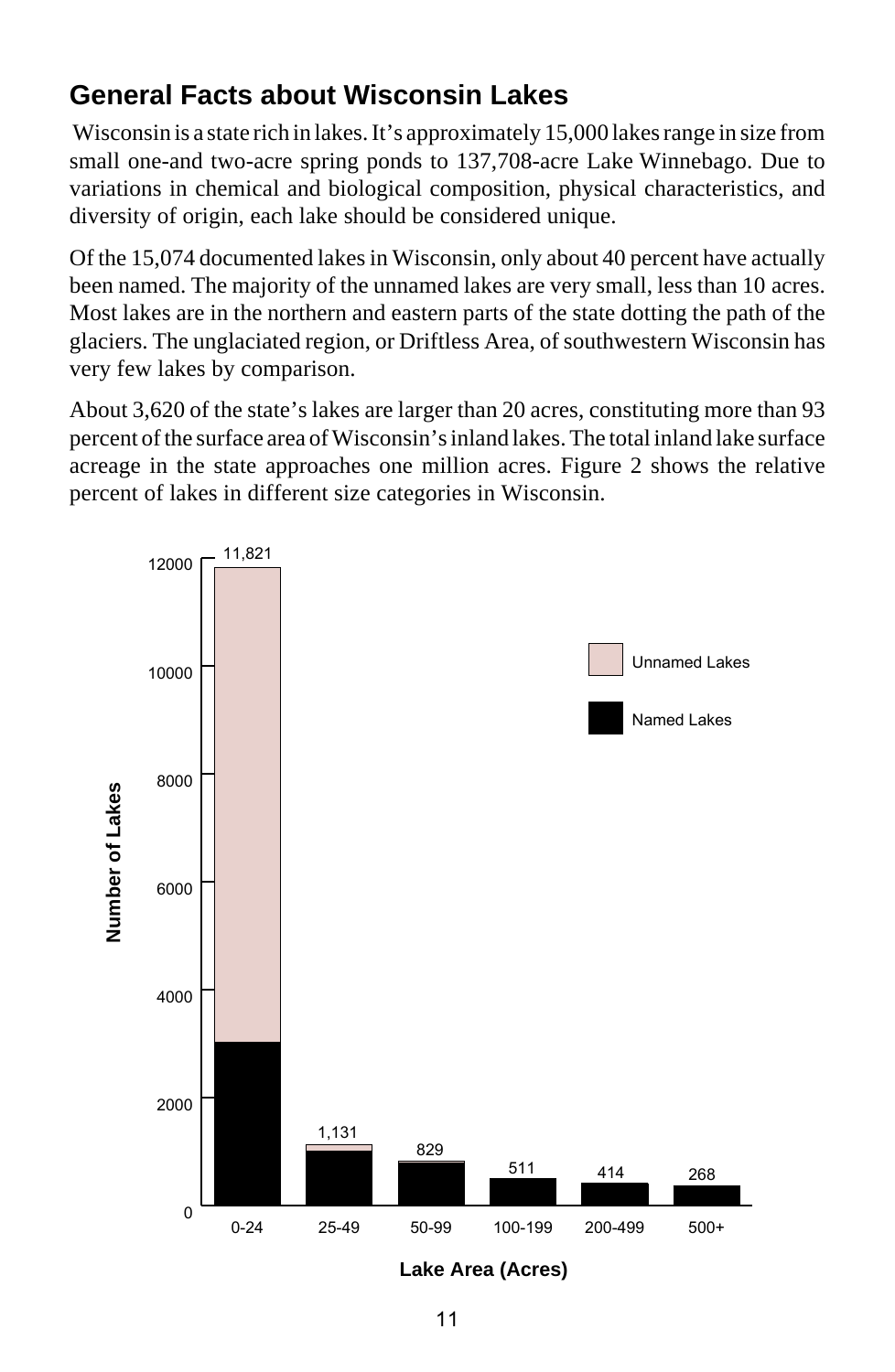The depth of Wisconsin's *natural* inland lakes also varies a great deal, ranging from a few feet to a maximum depth of 236 feet in Green Lake (Big Green) in Green Lake County.

In addition to the inland lakes, portions of Lakes Michigan and Superior lie within Wisconsin's boundaries. These Great Lakes are two of the largest freshwater bodies in the world, and they add nearly 6.5 million acres of water to Wisconsin.

## **Wisconsin Lakes Roundup**

County with the most lakes - Vilas: 1,318 Counties with the fewest named lakes - Brown and Outagamie: 4

### **Five Lakes with the largest surface area in Wisconsin:**

| Lake Winnebago, Winnebago County:                | 137,708 | acres |
|--------------------------------------------------|---------|-------|
| Petenwell Lake, Juneau County:                   | 23,040  | acres |
| Chippewa Lake (Chippewa Flowage), Sawyer County: | 15,300  | acres |
| Poygan Lake, Winnebago County:                   | 14.102  | acres |
| Castle Rock Flowage, Juneau County:              | 13.955  | acres |
|                                                  |         |       |

#### **Five Deepest Named Lakes in Wisconsin:**

| Lake Wazee, Jackson County                 | 350 | feet |
|--------------------------------------------|-----|------|
| Green Lake (Big Green), Green Lake County: | 236 | feet |
| Redgranite Quarry, Waushara County:        | 163 | feet |
| Lake Geneva, Walworth County:              | 135 | feet |
| Lohrville Quarry, Waushara County:         | 120 | feet |

#### **Five Most Common Lake Names in Wisconsin:**

| Mud Lake:         | 116 lakes |
|-------------------|-----------|
| <b>Bass Lake:</b> | 82 lakes  |
| Long Lake:        | 59 lakes  |
| Spring Lake:      | 45 lakes  |
| Lost Lake:        | 42 lakes  |

#### **Lake with the Largest Volume in Wisconsin:**

Lake Winnebago, Winnebago County - 696 billion gallons (based on a average depth of 15.5 feet)

#### **Largest man-made lake in Wisconsin:**

|  | Petenwell Lake, Juneau County - | 23,040 acres (36 square miles) |
|--|---------------------------------|--------------------------------|
|--|---------------------------------|--------------------------------|

#### **Lake with the most shoreline:**

Lake Winnebago, Winnebago County - 85 miles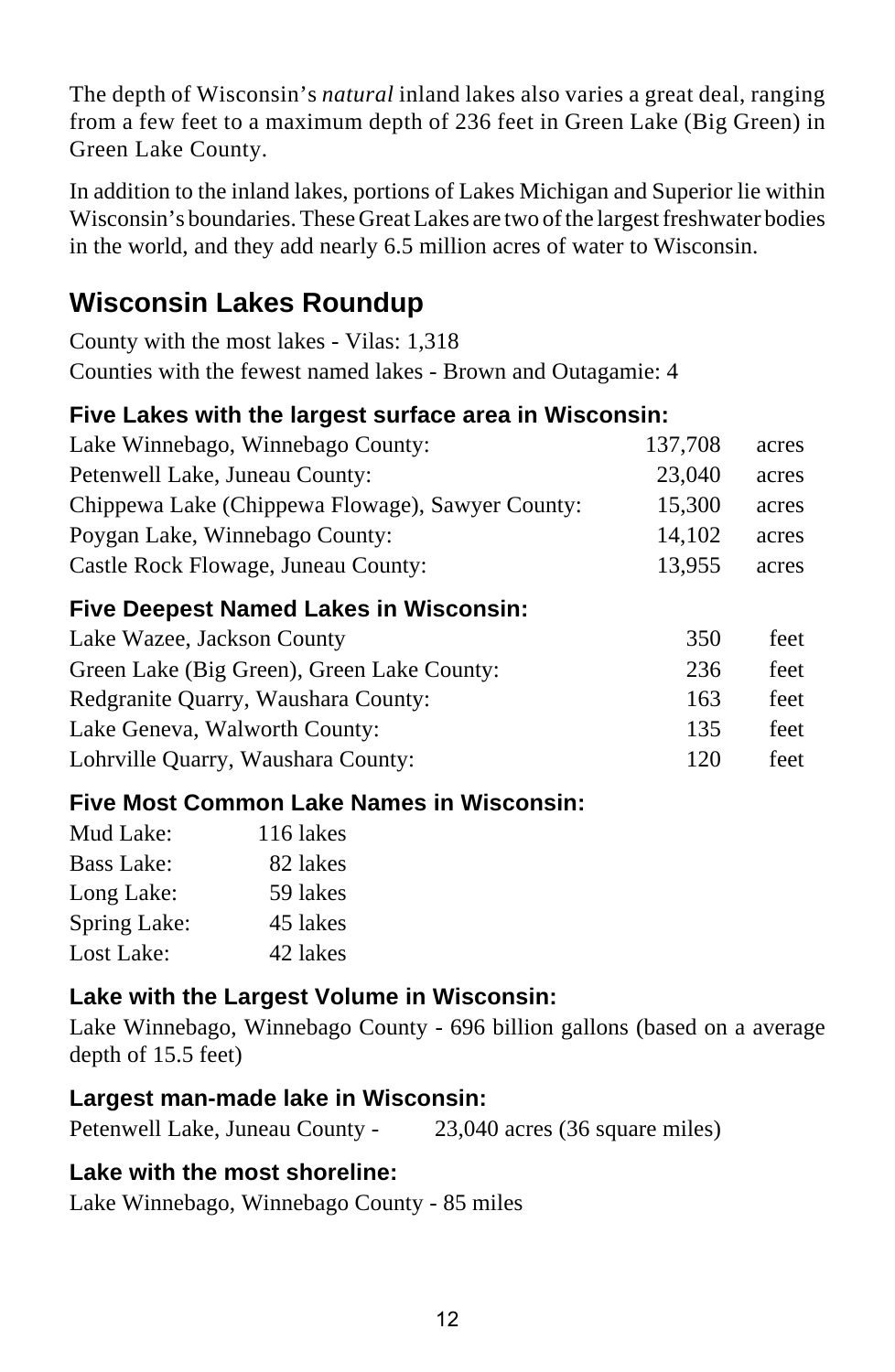| <b>Species</b>                   | <b>Lake, County</b>                                                                                                                                        | Weight                               | Year<br>Caught |
|----------------------------------|------------------------------------------------------------------------------------------------------------------------------------------------------------|--------------------------------------|----------------|
| Largemouth bass                  | Lake Ripley, Jefferson County                                                                                                                              | $(11$ lbs. $3$ oz.)                  | 1940           |
| Smallmouth bass                  | Indian Lake, Oneida County                                                                                                                                 | $(9$ lbs. 1 oz.)                     | 1950           |
| Rock bass                        | Shadow Lake, Waupaca County                                                                                                                                | $(2 \text{ lbs. } 15 \text{ oz.})$   | 1990           |
| White bass                       | Okauchee Lake, Waukesha County                                                                                                                             | $(4 \text{ lbs. } 6 \text{ oz.})$    | 1977           |
| Bluegill                         | Green Bay, Brown County                                                                                                                                    | $(2 \text{ lbs. } 9.8 \text{ oz.})$  | 1995           |
| Cisco                            | Green Lake, Green Lake County                                                                                                                              | $(4 \text{ lbs. } 10.5 \text{ oz.})$ | 1969           |
| Black crappie                    | Gile Flowage, Iron County                                                                                                                                  | $(4 \text{ lbs. } 8 \text{ oz.})$    | 1967           |
| White crappie                    | Cranb erry Marsh, Mon roe County                                                                                                                           | $(3 \text{ lbs. } 13.1 \text{ oz.})$ | 2003           |
| Muskellunge                      | Lake Chippewa, Sawyer County                                                                                                                               | $(69$ lbs. 11 oz.)                   | 1949           |
| Northern Pike                    | Lake Puckaway, Green Lake County                                                                                                                           | $(38 \text{ lbs. } 0 \text{ oz.})$   | 1952           |
| <b>Yellow Perch</b>              | Lake Winnebago, Winnebago County                                                                                                                           | $(3 \text{ lbs. } 4 \text{ oz.})$    | 1954           |
| Sauger                           | Mississippi River, Pierce County                                                                                                                           | $(6 \text{ lbs. } 4.8 \text{ oz.})$  | 2008           |
| Sturgeon                         | Yellow Lake, Burnett County                                                                                                                                | $(170$ lbs. $10$ oz.)                | 1979           |
| Sunfish                          | Wind Lake, Racine County                                                                                                                                   | $(1 \text{ lbs. } 9 \text{ oz.})$    | 1967           |
| Walleye                          | High Lake, Vilas County                                                                                                                                    | $(18 \text{ lbs. } 0 \text{ oz.})$   | 1933           |
| <b>Brook Trout (inland)</b>      | Prairie River, Lincoln County                                                                                                                              | $(9$ lbs. 15 oz.)                    | 1944           |
| <b>Brook Trout</b><br>(outlying) | Lake Michigan, Ozaukee County                                                                                                                              | $(10 \text{ lbs. } 1 \text{ oz.})$   | 1999           |
| Brown Trout (inland)             | Lake Geneva, Walworth County                                                                                                                               | $(18 \text{ lbs. } 6 \text{ oz.})$   | 1984           |
| <b>Brown Trout</b><br>(outlying) | Lake Michigan, Kewaunee County                                                                                                                             | $(36 \text{ lbs. } 8.9 \text{ oz.})$ | 2004           |
| Lake Trout (inland)              | Big Green, Green Lake County                                                                                                                               | $(35$ lbs.<br>4 oz.)                 | 1957           |
| Lake Trout<br>(outlying)         | Lake Superior, Bayfield County                                                                                                                             | $(47 \text{ lbs. } 0 \text{ oz.})$   | 1946           |
| <b>Rainbow Trout</b>             | Lake Michigan, Kewaunee County                                                                                                                             | $(27 \text{ lbs. } 2 \text{ oz.})$   | 1997           |
| Coho Salmon                      | Lake Michigan, Milwaukee County                                                                                                                            | $(26 \text{ lbs. } 1.9 \text{ oz.})$ | 1999           |
| Chinook Salmon                   | Lake Michigan, Door County                                                                                                                                 | $(44$ lbs. 15 oz.)                   | 1994           |
|                                  | For a complete and updated list of Wisconsin angling records look on the Web at<br>http://dnr.wi.gov/fish/record/<br>or contact the DNR at (608) 267-9426. |                                      |                |

## **State Hook and Line Records for Game Fish:**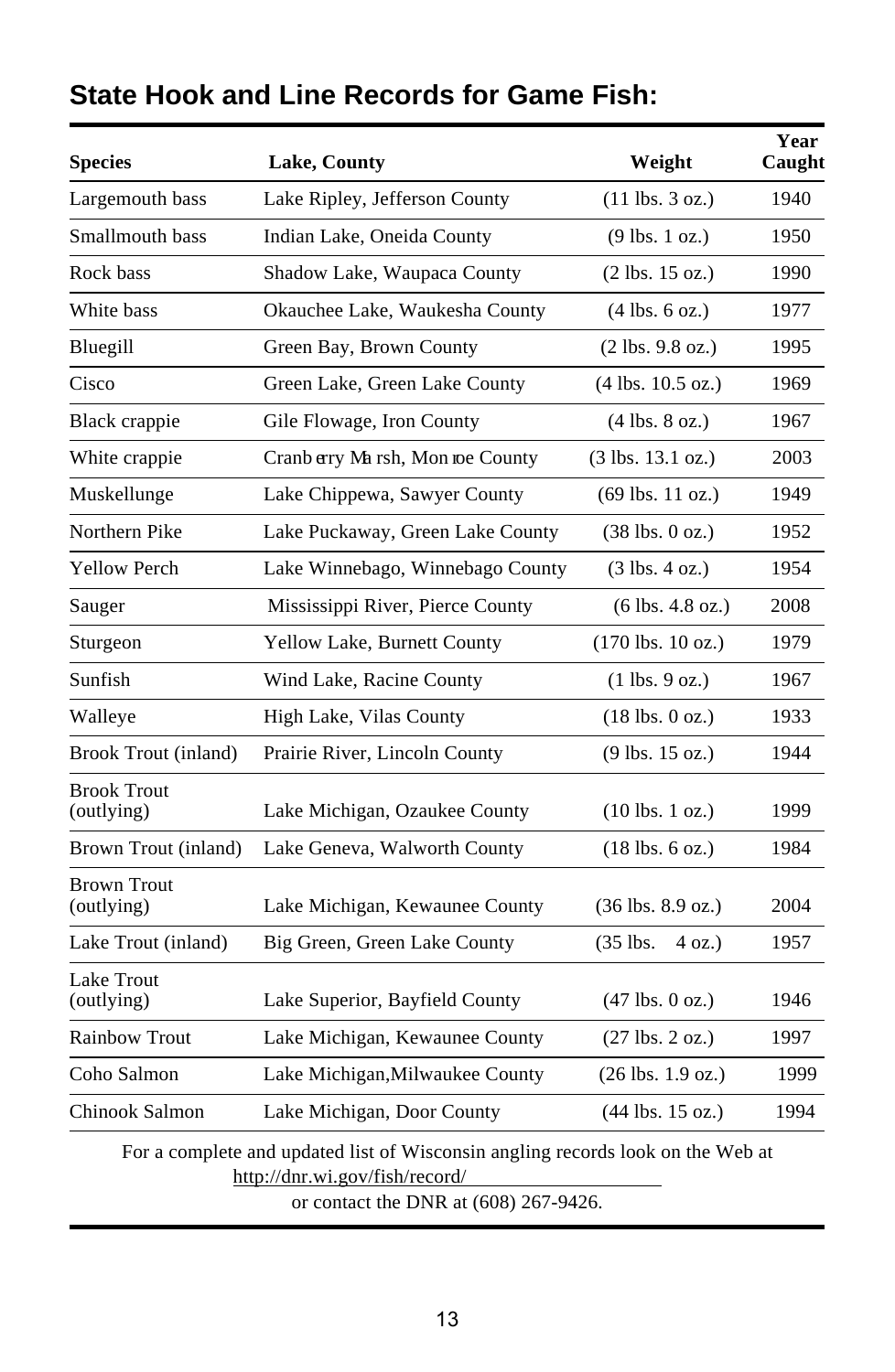|                                               | <b>Lake Superior</b> | Lake Michigan |
|-----------------------------------------------|----------------------|---------------|
| Elevation (feet)**                            | 600                  | 577           |
| Length $(miles)*$                             | 350                  | 307           |
| Width $(miles)*$                              | 160                  | 118           |
| Average Depth <sup>a</sup> (feet)**           | 483                  | 279           |
| Maximum Depth <sup>a</sup> (feet)**           | 1,330                | 923           |
| Volume <sup><math>a</math></sup> (cu. miles)* | 2,900                | 1,180         |
| Area:                                         |                      |               |
| Water Area (sq. mi.)*                         | 31,700               | 22,300        |
| Land Drainage Area (sq. mi.)*                 | 49,300               | 45,600        |
| Total Area (sq. mi.)*                         | 81,000               | 67,900        |
| Shoreline Length (miles)*                     | 2,726                | 1,638         |
| Residence Time <sup>b</sup> (years)**         | 191                  | 99            |

## **Great Lakes Facts**

#### **Notes:**

a Measured at low water datum.

b Residence time is the amount of time required to completely replace the lake's current volume of water with an equal volume of "new" water.

#### **Sources:**

\* Coordinating Committee on Great Lakes Basic Hydraulic and Hydrologic Data, COORDINATED GREAT LAKES PHYSICAL DATA. May, 1977.

\*\* EXTENSION BULLETINS E-1866-70, Michigan Sea Grant College Program, Cooperative Extension Service, Michigan State University, East Lansing, Michigan, 1985.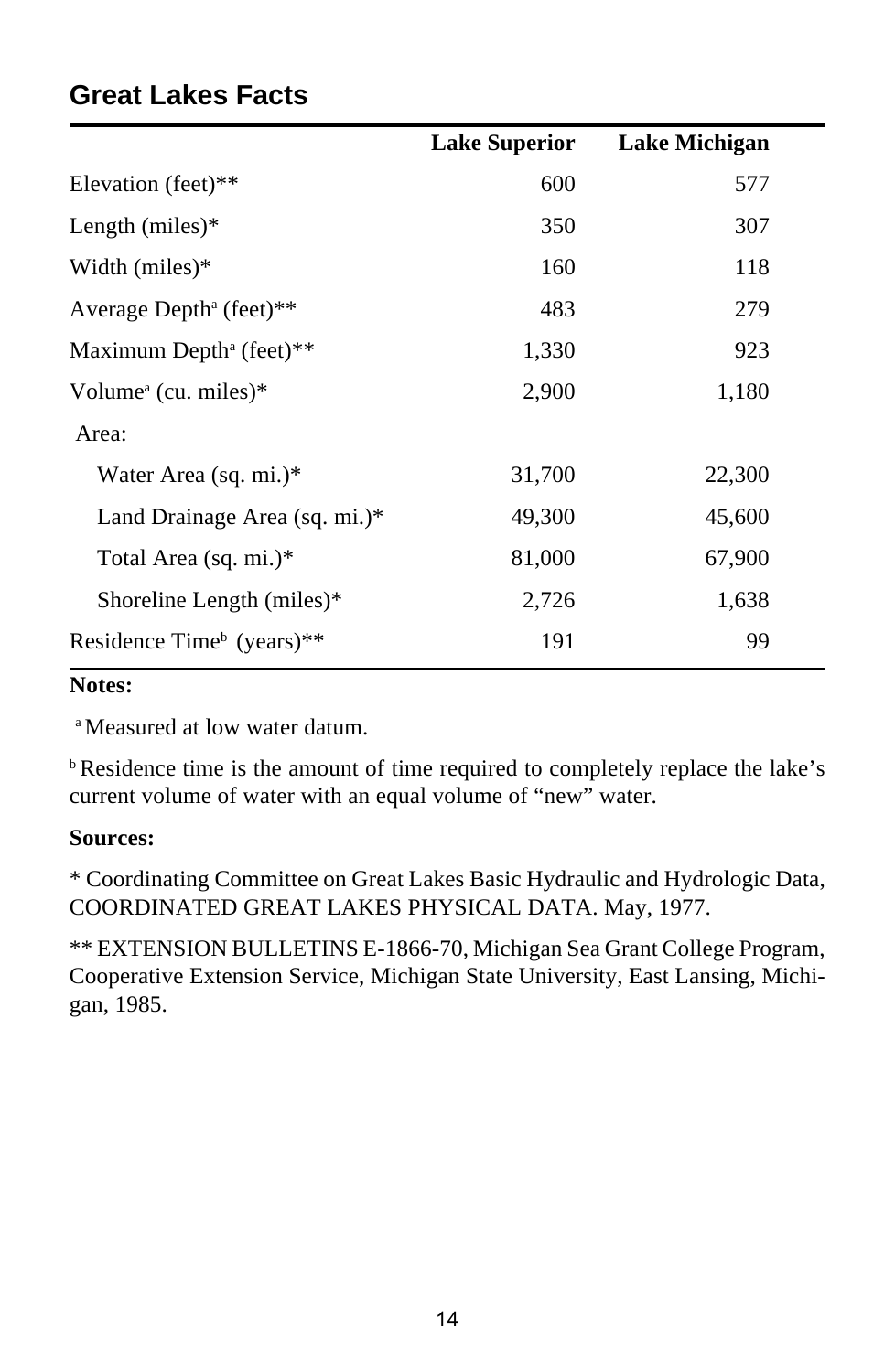## **Lake Protection**

Wisconsin's lakes are watery jewels that add much to the diversity of our landscape and provide unique opportunities for outdoor recreation. Shoreline lots are popular and prized as homesites, but lakes are fragile, and increasing use and shoreline development can strain ecosystems by increasing sediments and nutrients to them causing many problems.

The major problems associated with lakes are: eutrophication, when increased nutrients in the water lead to algae blooms and nuisance weeds; sedimentation; and contamination caused by the addition of harmful chemicals. These problems can be avoided or reduced through proper lake and watershed management.

Citizens can play a key role in preventing the deterioration of lakes by supporting proper watershed management, protection of shorelines, and control of water uses.

All land activities, especially home and business building, road construction, logging and farming, have the potential to increase erosion and harm lakes. However, with proper precautions, land owners can decrease soil erosion from these activities and thus minimize damage.

Lake property owners can advocate both temporary and permanent stormwater controls on land subdivisions, commercial development, and construction activity. Efforts such as these can protect shorelands from overuse and help maintain natural shorelines that act as buffers, intercepting soil and nutrients headed for a lake.

The level of motor boat traffic can influence the quality of other water-based recreation sports and also the water quality of a lake. Lake property owners can do their part by determining relevant town ordinances which regulate motor boat use. Boating regulations also help preserve the natural solitude of a lake.

## **The Lake List — People Who Care about Lakes**

Wisconsin's lake mangagement organizations are people. People who live on or use lakes regularly. People who know firsthand the lake water, their plant and fish communities, and the lands around the lakes. People who know their neighbors, and people whose concern prompts them to join together to preserve and protect the beauty and bounty of the lake. *The Lake List* contains lake organizations and leaders, sources of assistance for rural property owners, and firms providing equipment or services for lake management. http://www.uwsp. .edu/cnr/uwexlakes/lakelist/ For a copy of *The Lake List* send your request to:

> Lake Managemnt Program University of Wisconsin Extension College of Natural Resouces University of Wisconsin - Stevens Point Stevens Point, WI 54481 715-346-2116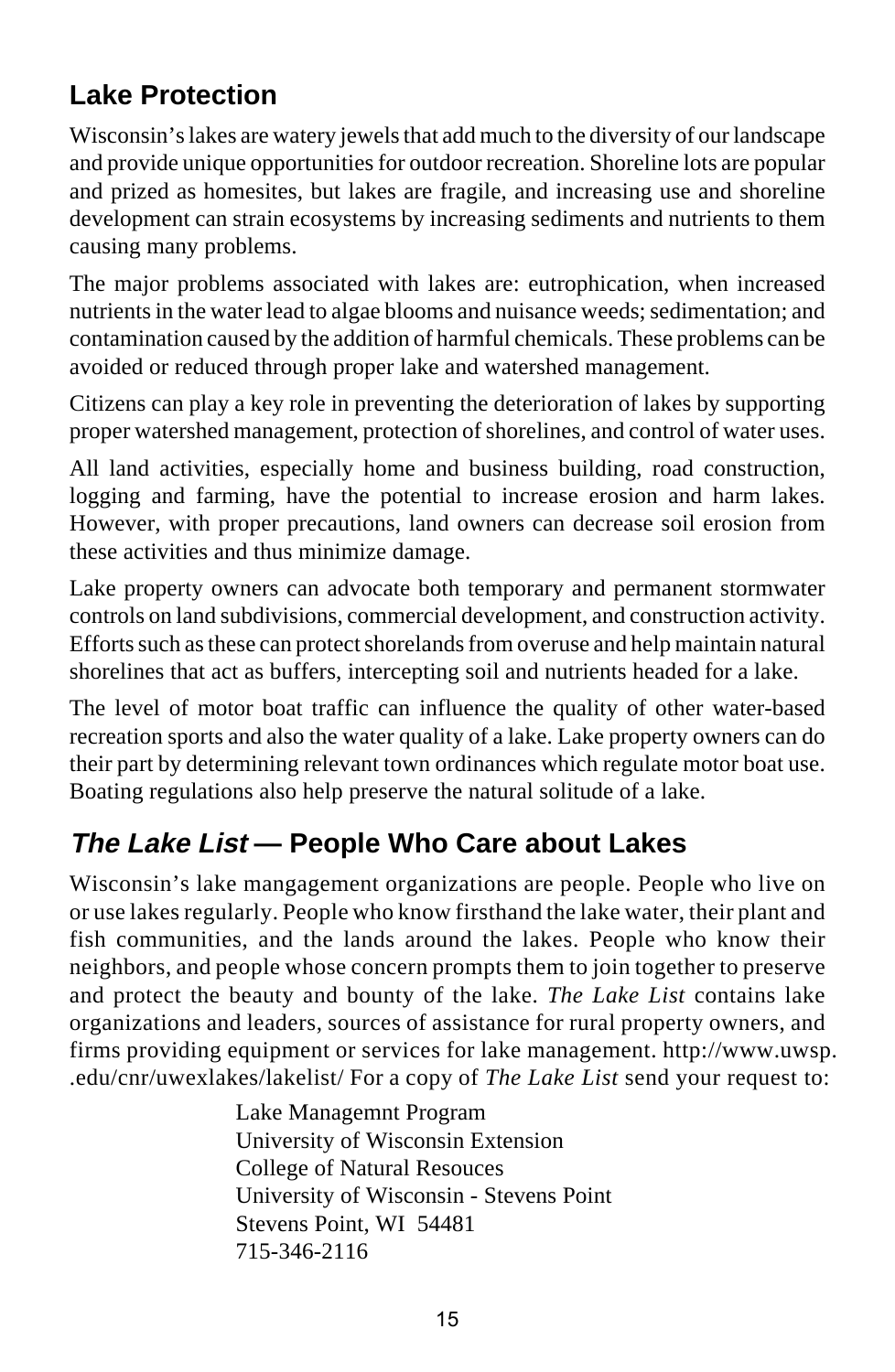|                | <b>Named Lakes</b><br><b>Unnamed Lakes</b> |        |                | <b>Totals</b>  |               |        |
|----------------|--------------------------------------------|--------|----------------|----------------|---------------|--------|
| County         | <b>Number</b>                              | Acres  | <b>Number</b>  | Acres          | <b>Number</b> | Acres  |
| Adams          | 22                                         | 2,246  | 24             | 58             | 46            | 2,302  |
| Ashland        | 84                                         | 5,636  | 73             | 300            | 157           | 5,936  |
| <b>Barron</b>  | 124                                        | 16,475 | 245            | 1,273          | 369           | 17,748 |
| Bayfield       | 339                                        | 20,604 | 623            | 2,025          | 962           | 22,629 |
| <b>Brown</b>   | $\overline{4}$                             | 94     | 18             | 76             | 22            | 170    |
| <b>Buffalo</b> | $\overline{7}$                             | 192    | $\mathbf{1}$   | $\overline{4}$ | 8             | 196    |
| <b>Burnett</b> | 228                                        | 29,865 | 281            | 1,393          | 509           | 31,258 |
| Calumet        | 6                                          | 91     | $\overline{2}$ | 7              | 8             | 98     |
| Chippewa       | 200                                        | 19,139 | 249            | 888            | 449           | 20,027 |
| Clark          | 16                                         | 966    | 16             | 110            | 32            | 1,076  |
| Columbia       | 27                                         | 2,986  | 29             | 109            | 56            | 3,095  |
| Crawford       | 9                                          | 6,005  | 68             | 238            | 77            | 6,243  |
| Dane           | 36                                         | 21,504 | 27             | 284            | 63            | 21,788 |
| Dodge          | 20                                         | 14,182 | 9              | 64             | 29            | 14,246 |
| Door           | 25                                         | 3,254  | $\overline{a}$ |                | 25            | 3,254  |
| Douglas        | 154                                        | 13,050 | 277            | 1,063          | 431           | 14,113 |
| Dunn           | 10                                         | 3,915  | 10             | 38             | 20            | 3,953  |
| Eau Claire     | 10                                         | 2,780  | 10             | 58             | 20            | 2,838  |
| Florence       | 101                                        | 6,862  | 158            | 399            | 259           | 7,261  |
| Fond du Lac    | 30                                         | 1,620  | 11             | 30             | 41            | 1,650  |
| Forest         | 194                                        | 21,305 | 630            | 1,226          | 824           | 22,531 |
| Grant          | 23                                         | 1,543  | 10             | 26             | 33            | 1,569  |
| Green          | 5                                          | 350    | $\overline{a}$ | $\overline{a}$ | 5             | 350    |
| Green Lake     | 14                                         | 16,985 | 22             | 135            | 36            | 17,120 |
| Iowa           | 12                                         | 664    | 3              | 21             | 15            | 685    |
| Iron           | 217                                        | 28,856 | 277            | 512            | 494           | 29,368 |
| Jackson        | 48                                         | 2,819  | 87             | 2,185          | 135           | 5,004  |
| Jefferson      | 23                                         | 3,677  | 10             | 33             | 33            | 3,710  |
| Juneau         | 23                                         | 45,051 | 34             | 899            | 57            | 45,950 |
| Kenosha        | 34                                         | 3,674  |                |                | 34            | 3,674  |
| Kewaunee       | 14                                         | 250    | $\mathbf{1}$   | $\mathbf{1}$   | 15            | 251    |
| La Crosse      | $\overline{7}$                             | 8,547  | 12             | 21             | 19            | 8,568  |
| Lafayette      | $\overline{5}$                             | 572    | 3              | 26             | 8             | 620    |
| Langlade       | 238                                        | 7,712  | 603            | 1,410          | 841           | 9,122  |
| Lincoln        | 152                                        | 14,307 | 577            | 1,278          | 729           | 15,585 |
| Manitowoc      | 56                                         | 1,310  | 45             | 182            | 101           | 1,492  |
| Marathon       | 60                                         | 19,389 | 134            | 373            | 194           | 19,762 |

## **Inland Lake Summary Information By County\***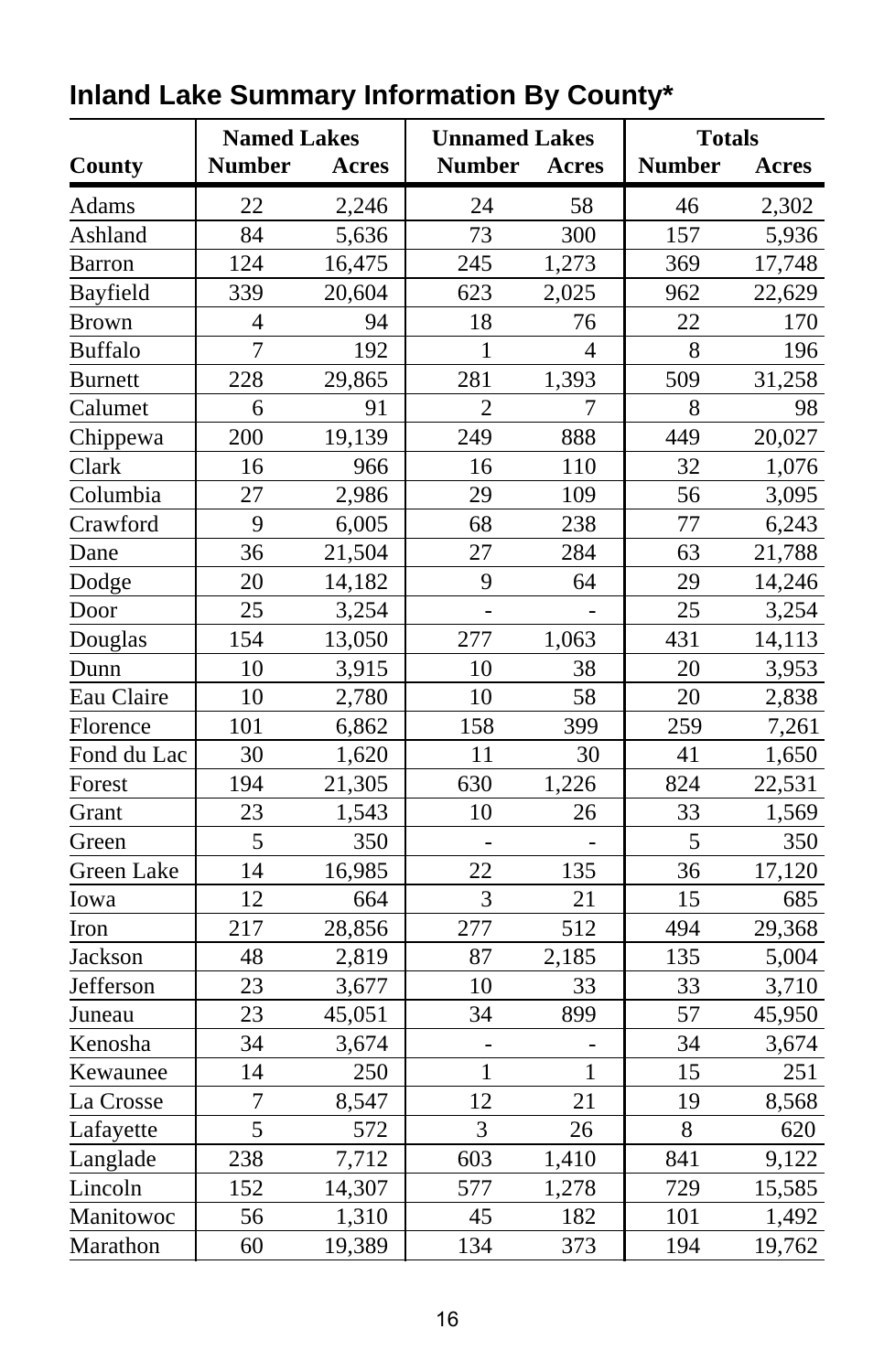|             | <b>Named Lakes</b> |         | <b>Unnamed Lakes</b> |                | <b>Totals</b> |         |  |  |  |
|-------------|--------------------|---------|----------------------|----------------|---------------|---------|--|--|--|
| County      | <b>Number</b>      | Acres   | <b>Number</b>        | <b>Acres</b>   | <b>Number</b> | Acres   |  |  |  |
| Marinette   | 242                | 13,228  | 200                  | 507            | 442           | 13,735  |  |  |  |
| Marquette   | 61                 | 5,619   | 32                   | 117            | 93            | 5,736   |  |  |  |
| Menominee   | 56                 | 3,767   | 72                   | 277            | 128           | 4,044   |  |  |  |
| Milwaukee   | 40                 | 195     | $\mathbf{1}$         | $\overline{2}$ | 41            | 197     |  |  |  |
| Monroe      | 28                 | 1,050   | 91                   | 2,383          | 119           | 3,433   |  |  |  |
| Oconto      | 200                | 10,486  | 178                  | 567            | 378           | 11,053  |  |  |  |
| Oneida      | 428                | 66,391  | 701                  | 2,056          | 1129          | 68,447  |  |  |  |
| Outagamie   | $\overline{4}$     | 118     | 29                   | 95             | 33            | 213     |  |  |  |
| Ozaukee     | 22                 | 560     | 16                   | 143            | 38            | 703     |  |  |  |
| Pepin       | 9                  | 221     | 20                   | 57             | 29            | 278     |  |  |  |
| Pierce      | 10                 | 5,836   | 28                   | 180            | 38            | 6,016   |  |  |  |
| Polk        | 222                | 20,234  | 215                  | 666            | 437           | 20,900  |  |  |  |
| Portage     | 77                 | 11,842  | 60                   | 373            | 137           | 12,215  |  |  |  |
| Price       | 160                | 13,759  | 228                  | 1,289          | 388           | 15,048  |  |  |  |
| Racine      | 20                 | 3,002   | $\overline{2}$       | 28             | 22            | 3,030   |  |  |  |
| Richland    | 9                  | 251     | $\overline{a}$       |                | 9             | 251     |  |  |  |
| Rock        | 19                 | 11,004  | 56                   | 155            | 75            | 11,159  |  |  |  |
| Rusk        | 88                 | 7,162   | 162                  | 692            | 250           | 7,854   |  |  |  |
| St. Croix   | 30                 | 3,392   | 33                   | 261            | 63            | 3,653   |  |  |  |
| Sauk        | 24                 | 10,970  | $\overline{4}$       | 23             | 28            | 10,993  |  |  |  |
| Sawyer      | 243                | 55,071  | 252                  | 1,516          | 495           | 56,587  |  |  |  |
| Shawano     | 54                 | 8,725   | 80                   | 187            | 134           | 8,912   |  |  |  |
| Sheboygan   | 38                 | 2,004   | 31                   | 100            | 69            | 2,106   |  |  |  |
| Taylor      | 98                 | 5,682   | 186                  | 501            | 284           | 6,183   |  |  |  |
| Trempealeau | 14                 | 364     | 12                   | 45             | 26            | 409     |  |  |  |
| Vernon      | 10                 | 188     | 47                   | 68             | 57            | 256     |  |  |  |
| Vilas       | 563                | 91,191  | 755                  | 2,698          | 1318          | 93,889  |  |  |  |
| Walworth    | 35                 | 12,796  | $\overline{2}$       | $\overline{2}$ | 37            | 12,798  |  |  |  |
| Washburn    | 267                | 27,339  | 697                  | 3,926          | 964           | 31,265  |  |  |  |
| Washington  | 51                 | 3,067   | $\overline{2}$       | 5              | 53            | 3,072   |  |  |  |
| Waukesha    | 78                 | 14,965  | 39                   | 168            | 117           | 15,133  |  |  |  |
| Waupaca     | 141                | 6,780   | 99                   | 372            | 240           | 7,152   |  |  |  |
| Waushara    | 97                 | 4,445   | 41                   | 178            | 138           | 4,623   |  |  |  |
| Winnebago   | 8                  | 169,603 | 22                   | 152            | 30<br>169,755 |         |  |  |  |
| Wood        | 13                 | 4,774   | 65                   | 1,471          | 78            | 6,245   |  |  |  |
| Totals*     | 6,037              | 944,569 | 9,037                | 38,005         | 15,074        | 982,574 |  |  |  |

\* Totals do not reflect Lakes Superior and Michigan acreage. See page 14 for Great Lakes information.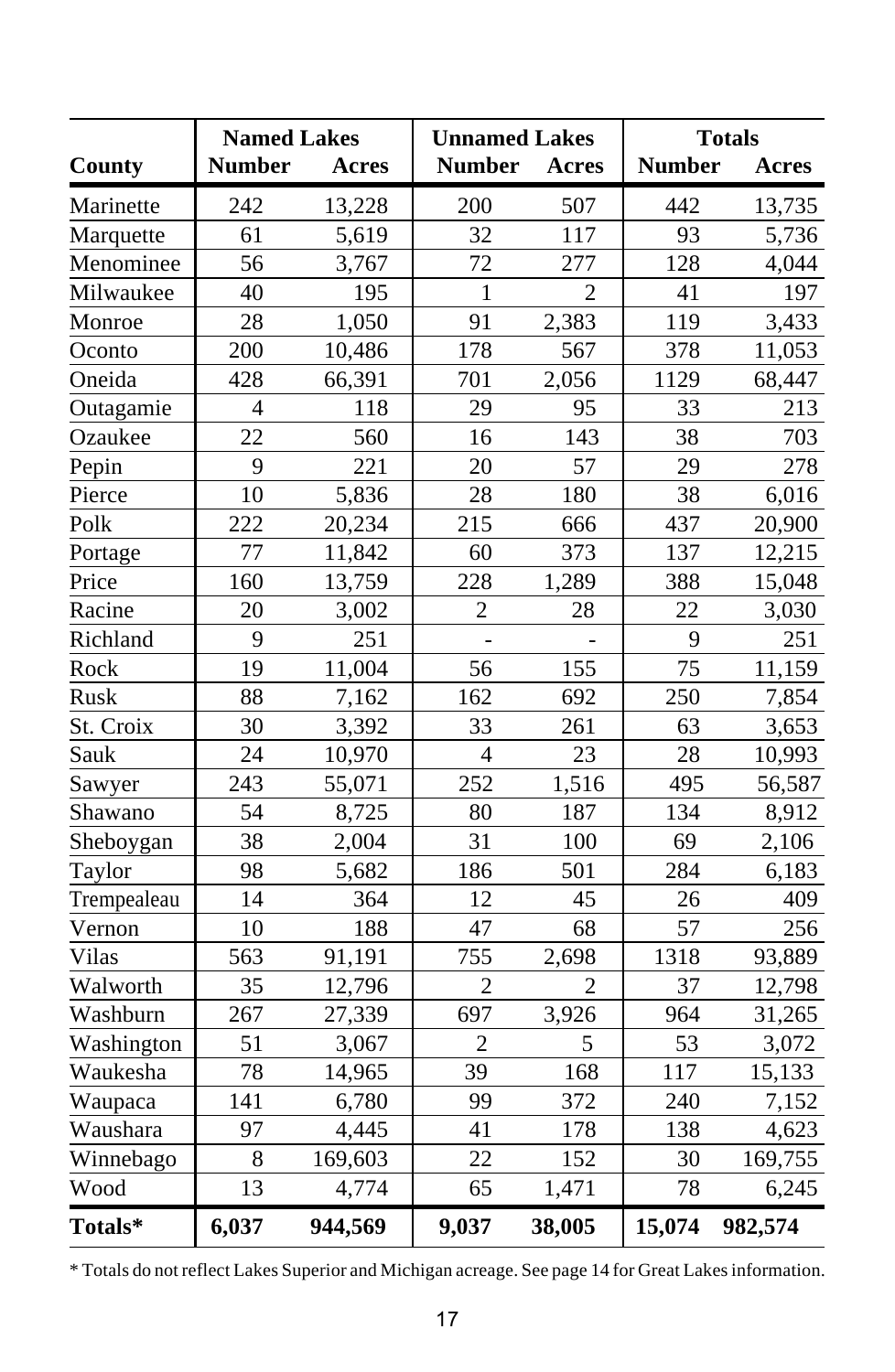| Lake                          | Area           | Maximum Depth  | Mean Depth | Public Access | ake map | ake Type  | Muskie       | Pike<br>Northern | Walleye | LM bass | SM bass | Panfish | Trout | Catfish | Sturgeon | Exotic Species |
|-------------------------------|----------------|----------------|------------|---------------|---------|-----------|--------------|------------------|---------|---------|---------|---------|-------|---------|----------|----------------|
| <b>ADAMS COUNTY</b>           |                |                |            |               |         |           |              |                  |         |         |         |         |       |         |          |                |
| Amey Pond                     | 56             | 7              |            | R             | X       | <b>SE</b> |              | P                |         | P       |         | P       |       |         |          |                |
| Arkdale Lake (Millpond)       | 47             | $\overline{7}$ | 3          | T             | Χ       | <b>SE</b> |              | C                |         | P       |         | R       |       |         |          | Θ              |
| Arrowhead Lake (Manchester    | 299            | 25             | 10         | <b>BR</b>     | X       | <b>SE</b> |              | P                | P       | С       |         | A       |       |         |          | EZ             |
| Big Roche A Cri Lake          | 205            | 20             | 9          | BR            | х       | DG        |              | C                | P       | Α       |         | Α       |       |         |          | E              |
| Fawn Lake                     | 18             | 14             | 4          | R.            | X       | <b>SE</b> |              |                  |         |         |         |         |       |         |          |                |
| <b>Camelot Lake</b>           | 445            | 24             | 9          | <b>BR</b>     | X       |           |              | P                | P       | C       |         | Α       |       |         |          | E              |
| Castle Rock Lake*             | 13,955         | 36             |            | <b>BR</b>     | X       | DG        | P            | C                | C       | P       | P       | С       |       | C       | P        | EZ             |
| Crooked Lake                  | 48             | 56             | 14         | BR            | X       | <b>SE</b> |              | P                |         | C       |         | C       |       |         |          | Z              |
| Deep Lake                     | 35             | 47             |            | T             | X       | <b>SE</b> |              | P                |         | Ċ       |         | P       | P     |         |          |                |
| Easton Lake                   | 24             | 10             | 5          | <b>BR</b>     | X       | DG        |              | P                |         | P       |         | C       | P     |         |          |                |
| Fenner Lake (Fenners)         | 33             | 30             | 5          | <b>BR</b>     | X       | <b>SE</b> |              | P                |         | P       |         | С       |       |         |          | Ζ              |
| Friendship Lake (Millpond)    | 115            | 16             | 6          | <b>BR</b>     | X       | DG        |              | P                | P       | А       |         | Α       |       |         |          | Е              |
| Goose Lake                    | 81             | 18             |            | <b>BR</b>     | X       | <b>SE</b> |              | P                |         | C       |         | C       |       |         |          | E              |
| Jordan Lake (Long)            | 233            | 92             | 26         | R             | X       | <b>SE</b> |              | Α                | P       | Α       |         | C       | P     |         |          | E              |
| Kilbourn Flowage*             | 1,868          | 35             |            | <b>BR</b>     |         | DG        |              | P                | P       | P       | P       | P       |       | P       |          |                |
| <b>McCall Lake</b>            | 4              | 37             |            |               | X       |           |              |                  |         |         |         |         |       |         |          |                |
| Mason Lake*                   | 855            | 9              | 7          | <b>BR</b>     | X       | DG        | P            | P                |         | С       |         | С       |       | P       |          | E              |
| McDougall Lake                | 9              | 8              |            |               |         | DG        |              |                  |         | P       |         | P       |       |         |          |                |
| <b>McGinnis Lake</b>          | 33             | 28             | 9          | BR            | X       | <b>SP</b> |              |                  |         | Ċ       |         | C       |       |         |          | Е              |
| Parker Lake                   | 59             | 30             | 13         | R             | X       | <b>SE</b> |              | P                |         | P       |         | P       |       |         |          | Е              |
| Patrick Lake                  | 50             | 21             | 10         | <b>BR</b>     | X       | <b>SE</b> |              | P                |         | P       |         | Α       |       |         |          | E              |
| Peppermill Lake (Beaver Pond) | 65             | 13             | 4          | <b>BR</b>     | X       | DN        | P            | P                |         | C       |         | P       |       |         |          | E              |
| Roller Lake                   | 27             | 5              |            |               |         | <b>SE</b> |              |                  |         |         |         |         |       |         |          |                |
| Petenwell Lake*               | 23,040         | 44             |            | <b>BR</b>     |         | DG        | P            | P                | C       | P       | P       | С       |       | C       | P        | E              |
| Sherwood Lake (Deer Lodge)    | 243            | 27             | 10         | <b>BR</b>     | X       |           |              | P                | P       | C       |         | C       |       |         |          | Ε              |
| Silver Lake                   | 7              | 11             |            |               |         | SE        |              |                  |         |         |         |         |       |         |          |                |
| <b>Wolf Lake</b>              | 49             | 58             | 25         | <b>BR</b>     | X       | <b>SE</b> |              | P                |         | P       |         |         | P     | P       |          | E              |
| <b>ASHLAND COUNTY</b>         |                |                |            |               |         |           |              |                  |         |         |         |         |       |         |          |                |
| Alex Pond                     | 9              |                |            |               |         | <b>SE</b> |              | P                |         |         |         | P       |       |         |          |                |
| Augustine Lake                | 166            | 10             | 7          | <b>BR</b>     | х       | <b>SE</b> | C            | P                | P       | P       |         | P       |       |         |          |                |
| <b>Bad River Slough</b>       | 204            | 24             | 5          | ΝW            | X       | DG        | P            | C                | C       |         | P       | P       |       |         |          |                |
| <b>Bass Lake</b>              | 28             | 12             | 6          | <b>BR</b>     | X       | <b>SE</b> |              |                  |         | P       |         | P       |       |         |          |                |
| <b>Bay Spring</b>             | $\overline{c}$ | 5              |            | T             |         | SP        |              |                  |         |         |         |         |       |         |          |                |
| Bear Lake                     | 204            | 9              | 5          | $NW \mid X$   |         | DG        | C            | P                | C       |         | P       | P       |       |         |          |                |
| Beaver Lake T43N R04W S31     | 24             | 14             | 8          |               | X       | SE        |              |                  |         |         |         |         |       |         |          |                |
| Beaver Lake T44N R02W S16     | 25             | 8              |            | <b>BR</b>     |         | DG        | $\mathsf{P}$ |                  |         | P       |         | P       |       |         |          |                |
| Beaver Lake T44N R04W S07     | 35             | 10             | 5          | BR.           | Х       | SE        |              |                  |         |         |         | Α       | C     |         |          |                |
| Beaverdam Lake                | 118            | 19             | 6          |               | X       | DG        | C            |                  |         | P       |         | A       |       |         |          |                |
| Big Bay Lagoon - Madeline Is  | 105            | 10             |            |               |         | SE        |              | С                |         |         |         | С       |       |         |          |                |
| Black Lake (Birch)*           | 129            | 17             | 8          | <b>BR</b>     | X       | DG        | C            | P                | P       | C       |         | P       |       |         |          |                |
| <b>Blueberry Lake</b>         | 2              | 7              |            |               |         | <b>SE</b> |              |                  |         |         |         |         |       |         |          |                |
|                               |                |                |            |               |         |           |              |                  |         |         |         |         |       |         |          |                |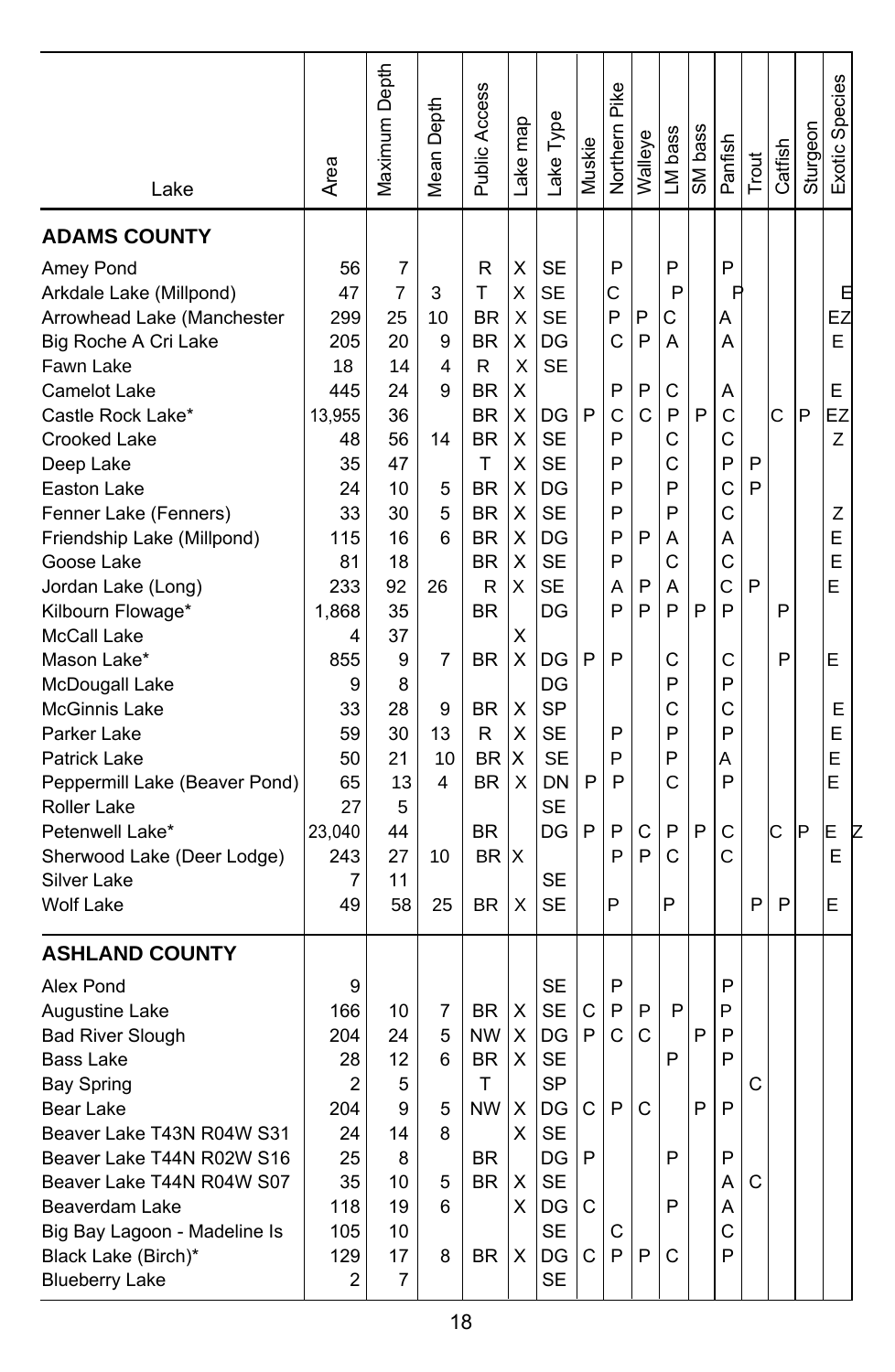| <b>ASHLAND COUNTY</b><br>continued<br>Lake | Area           | Maximum Depth | Depth<br>Mean I | Public Access | ake map | Lake Type       | Muskie | Pike<br>Northern | Walleye | LM bass | SM bass | Panfish      | Trout | Catfish | Sturgeon | Exotic Species |
|--------------------------------------------|----------------|---------------|-----------------|---------------|---------|-----------------|--------|------------------|---------|---------|---------|--------------|-------|---------|----------|----------------|
| Bog Lake - Madeline Is                     | 36             | 5             |                 |               |         | <b>SE</b>       |        | P                |         |         |         | P            |       |         |          |                |
| <b>Bullhead Lake</b>                       | 14             | 13            |                 |               |         | DG              |        |                  |         |         |         | C            |       |         |          |                |
| Butternut Lake*                            | 1,006          | 32            | 14              | <b>BR</b>     | Χ       | DG              | A      | P                | А       | P       | P       | C            |       |         | P        |                |
| Cammerer Lake                              | 19             | 27            | 13              | <b>BR</b>     | X       | <b>SE</b>       |        |                  |         |         |         | P            | C     |         |          |                |
| Camp Four Lake                             | 10             | 19            |                 |               |         | <b>SE</b>       |        |                  |         |         |         | P            |       |         |          |                |
| Caroline Lake                              | 130            | 8             | 5               | BR            | Χ       | DG              |        | C                |         | С       |         | C            |       |         |          |                |
| Conley Lake                                | 6              | 25            |                 |               |         | <b>SE</b>       |        |                  |         | P       |         | P            |       |         |          |                |
| Cranberry Lake                             | 8              | 15            |                 |               |         | <b>SE</b>       |        |                  |         | P       |         | P            |       |         |          |                |
| Cub Lake                                   | 31             | 21            |                 |               | X       | <b>SE</b>       | P      |                  |         | P       |         | P            |       |         |          |                |
| Cycle Lake                                 | 37             | 23            | 14              |               | х       | SE              |        |                  |         | С       |         | C            |       |         |          |                |
| Day Lake Flowage                           | 625            | 20            | 7               | BR,P          | Х       | DG              | С      |                  |         | C       |         | А            |       |         |          |                |
| Dead Horse Slough                          | 87             | 7             |                 | T             |         | DG              |        |                  |         |         |         |              |       |         |          |                |
| Ditmans Lake                               | 3              | 17            |                 |               |         | <b>SE</b>       |        |                  |         |         |         |              |       |         |          |                |
| Dollar Lake                                | 13             | 17            |                 |               |         | <b>SE</b>       |        |                  |         | P       |         | P            |       |         |          |                |
| Dry Lake                                   | 18             | 7             |                 |               |         | DG              |        |                  |         | P       |         | P            |       |         |          |                |
| Duck Lake*T43N R05W S13                    | 28             | 31            |                 |               | Χ       | DG              |        |                  |         | P       |         | C            |       |         |          |                |
| English Lake                               | 244            | 40            | 12              | BR.           | X       | DG              | С      |                  | C       | C       |         | А            |       |         |          |                |
| Eureka Lake                                | 39             | 28            | 12              | <b>BR</b>     | х       | DG              | P      |                  |         | P       |         | P            |       |         |          |                |
| Galilee Lake                               | 213            | 23            | 11              | <b>BR</b>     | х       | DG              | P      | C                | C       | P       | P       | C            |       |         |          |                |
| Gates Lake                                 | 22             | 17            | 9               | <b>BR</b>     | х       | <b>SE</b>       | P      |                  |         | P       |         |              |       |         |          |                |
| Gilbert Lake                               | 4              | 13            |                 |               |         | <b>SE</b>       |        |                  |         |         |         |              |       |         |          |                |
| Gordon Lake                                | 142            | 28            | 12              | BR            | Χ       | DG              | C      | C                | C       | P       |         | С            |       |         |          |                |
| Hay Lake*                                  | 103            | 6             | 4               | T             | х       | DG              |        | C                |         |         |         | C            |       |         |          |                |
| Hoffman Lake                               | 89             | 6             |                 |               |         | <b>SE</b>       |        | P                |         |         |         |              |       |         |          |                |
| Honest John Lake                           | 93             | 8             |                 |               |         | <b>SE</b>       |        | C                |         |         |         | P            |       |         |          |                |
| John Frank Lake                            | 5              | 11            |                 |               |         | <b>SE</b>       | P      |                  |         | P       |         | P            |       |         |          |                |
| Kakagon Slough                             | 766            | 26            | 7               | <b>NW</b>     | X       | DG              |        | C                | С       | P       | P       | P            |       |         |          |                |
| Kempf Springs                              | 3              | 9             |                 |               |         | <b>SP</b>       |        |                  |         |         |         |              | P     |         |          |                |
| Kenyon Springs                             | $\overline{7}$ | 2             |                 |               |         | <b>SP</b>       |        |                  |         |         |         |              | P     |         |          |                |
| Knab Lake                                  | 9              | 7             |                 | т             |         | DG              |        |                  |         | P       | P       | C            |       |         |          |                |
| Lindbergh Lake                             | 4              | 1             |                 |               |         | <b>SP</b>       |        |                  |         |         |         |              |       |         |          |                |
| Little Butternut Lake                      | 10             | 11            |                 |               |         | DG              | P      | C                |         | С<br>P  |         | P            |       |         |          |                |
| Little Clam Lake                           | 144            | 11            | 6               | <b>BR</b>     | х       | <b>SE</b>       | P      |                  |         |         |         | C            |       |         |          |                |
| Long Lake (Leland)<br>T44N R02W S29        |                |               |                 | <b>BR</b>     |         |                 |        | C                |         | C       |         | P            |       |         |          |                |
|                                            | 111<br>19      | 13<br>5       | 7<br>3          | W             | Χ<br>X  | DG<br><b>SE</b> |        |                  |         |         |         |              |       |         |          |                |
| Long Lake T45N R04W S19                    | 36             | 23            | 9               | <b>BR</b>     | X       | <b>SE</b>       |        | С                |         | С       |         | С            |       |         |          |                |
| Loon Lake<br>Lost Lake                     | 10             | 19            |                 |               |         | <b>SE</b>       |        | P                |         | P       |         | $\mathsf{C}$ |       |         |          |                |
| Luebke Lake                                | 8              | 9             |                 |               |         | <b>SE</b>       |        |                  |         |         |         |              |       |         |          |                |
| Mc Laren Lake (McLarens)                   | 66             | 12            | 6               | т             | х       | SE              |        |                  |         | P       |         | Α            |       |         |          |                |
| McCarthy Lake                              | 42             | 2             |                 | T             | х       | DG              |        |                  |         |         |         | P            |       |         |          |                |
| Meder Lake                                 | 135            | 10            | 7               | BR            | X       | DG              |        | $\mathsf{C}$     | C       | Ρ       |         | P            |       |         |          |                |
| Meyer Lake                                 | 14             | 27            |                 |               |         | <b>SE</b>       |        |                  |         | P       |         | P            |       |         |          |                |
| Mineral Lake                               | 225            | 29            | 12              | BR            | х       | DG              | C      |                  | C.      | P       | P       | С            |       |         |          |                |
|                                            |                |               |                 |               |         |                 |        |                  |         |         |         |              |       |         |          |                |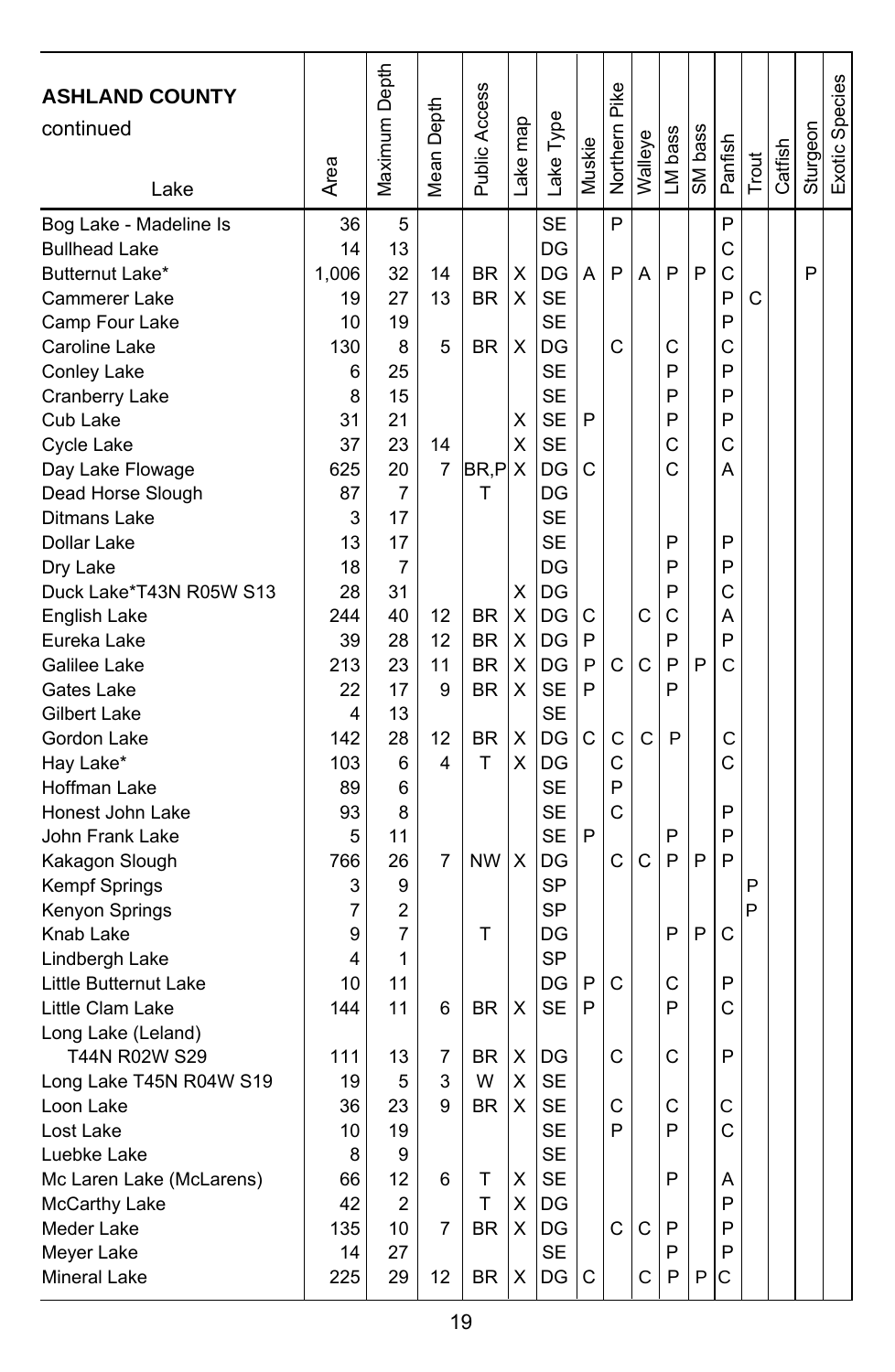| <b>ASHLAND COUNTY</b><br>continued<br>Lake | Area     | Maximum Depth | Depth<br>Mean | Public Access | Lake map | Type<br>Lake           | Muskie | Northern Pike | Walleye | LM bass | SM bass | Panfish     | Trout | Catfish | Sturgeon | Exotic Species |
|--------------------------------------------|----------|---------------|---------------|---------------|----------|------------------------|--------|---------------|---------|---------|---------|-------------|-------|---------|----------|----------------|
| Moquah Lake                                | 50       | 8             | 5             | <b>NW</b>     | X        |                        | C      |               |         | C       |         | Α           |       |         |          |                |
| Mud Lake (Gormely)                         | 10       | 14            |               |               | Χ        | SE                     |        |               |         |         |         | P           |       |         |          |                |
| Muskellunge Lake                           | 22       | 8             | 6             | W             | х        | DG                     | P      |               |         | P       |         | P           |       |         |          |                |
| Parker Lake                                | 13       | 6             |               |               |          | DG                     |        |               |         |         |         | P           |       |         |          |                |
| Pelican Lake                               | 40       | 13            | 3             | NW            | х        | DG                     | C      | C             | C       |         | P       | P           |       |         |          |                |
| <b>Pictured Rock Lake</b>                  | 5        | 9             |               |               |          | <b>SE</b>              |        |               |         |         |         | P           |       |         |          |                |
| Pole Lake                                  | 13       | 21            |               | T             | X        | <b>SE</b>              |        |               |         |         |         | P           | C     |         |          |                |
| Potter Lake                                | 29       | 11            | 8             | <b>BR</b>     | х        | <b>SE</b>              | P      |               | P       | P       |         | С           |       |         |          |                |
| Seagels Lake                               | 7        | 9             |               |               |          | <b>SE</b>              |        |               |         |         |         | P           |       |         |          |                |
| Seitz Lake (Sietz, Sitz)                   | 19       | 6             | 2             |               | X        | DG                     | P      |               |         |         |         | P           | P     |         |          |                |
| Sells Lake                                 | 16       | 5             |               |               |          | DG                     | P      | P             |         | P       | P       |             | P     |         |          |                |
| Slim Lake                                  | 15       | 33            |               |               |          | <b>SE</b>              |        |               |         |         |         | С           |       |         |          |                |
| Snoose Lake (Snooze)                       | 24       | 13            |               |               | х        | <b>SE</b>              |        |               |         | С       |         | C           |       |         |          |                |
| Snowshoe Lake (Billard)                    | 24       | 11            | 8             |               | X        | DG                     |        |               |         | P       |         | P           |       |         |          |                |
| Spider Lake                                | 103      | 25            | 12            | <b>BR</b>     | X        | DG                     | С      |               |         | С       |         | C           |       |         |          |                |
| Spillerberg Lake                           | 75       | 24            | 9             | <b>BR</b>     | х        | DG                     | C      |               | C       | P       |         | P           |       |         |          |                |
| Sugarbush Lake                             | 4        | 9             |               |               |          | <b>SE</b>              |        |               |         |         |         |             |       |         |          |                |
| Summit Lake                                | 91       | 6             |               |               |          | <b>SE</b>              |        |               |         | P       |         | P           |       |         |          |                |
| Tea Lake                                   | 50       | 48            | 22            | W             | х        | DG                     |        | P             | C       | P       |         | P           |       |         |          |                |
| Three, Lake                                | 72       | 13            | 6             | BR.           | X        | DG                     |        |               |         | С       |         | Α           |       |         |          |                |
| <b>Torrey Lake</b>                         | 30       | 31            | 15            |               | х        | <b>SE</b>              | P      | P             |         | P       |         | P           |       |         |          |                |
| <b>Trout Lake</b>                          | 5        | 28            |               | т             |          | <b>SE</b>              |        |               |         |         |         |             | P     |         |          |                |
| Twin Lake, East                            | 110      | 15            | 7             | BR.P          | X        | <b>SE</b>              | C      |               |         | P       |         | С           |       |         |          |                |
| Twin Lake, West                            | 44<br>24 | 20<br>24      | 12<br>12      | W             | х        | <b>SE</b><br><b>SE</b> |        |               |         | С<br>C  |         | C<br>C      |       |         |          |                |
| Twin Lakes, East<br>Twin Lakes, West       | 59       | 14            | 6             |               | х<br>X   | <b>SE</b>              |        |               |         | C       |         | C           |       |         |          |                |
| Unnamed T52N R01W S10-3                    | 52       | 6             |               | W             |          | <b>SE</b>              |        | P             |         |         |         |             |       |         |          |                |
| Upper Clam Lake                            | 166      | 20            | 11            | BR            | х        | DG                     | C      | P             | C       | P       |         | C           |       |         |          |                |
| White River Flowage                        | 56       | 26            | 7             | <b>BR</b>     | х        | DG                     |        | C             |         | P       |         | P           | P     |         |          |                |
| <b>Wolf Lake</b>                           | 5        | 17            |               |               |          | <b>SE</b>              |        |               |         |         |         | P           |       |         |          |                |
| <b>Wolfs Pond</b>                          | 3        | 7             |               |               |          | <b>SE</b>              |        |               |         |         |         |             |       |         |          |                |
| <b>Woodtick Lake</b>                       | 12       | 5             |               | W             |          | <b>SE</b>              |        |               |         |         |         | P           |       |         |          |                |
| Zielke Lake                                | 21       | 16            | 7             | R             | х        | DG                     | C      | P             | C       | P       |         | P           |       |         |          |                |
|                                            |          |               |               |               |          |                        |        |               |         |         |         |             |       |         |          |                |
| <b>BARRON COUNTY</b>                       |          |               |               |               |          |                        |        |               |         |         |         |             |       |         |          |                |
| Anderson Lake                              | 14       | 17            | 10            | $BR$ $X$      |          | SE                     |        | ۲             | ۲       | C       |         | C           |       |         |          |                |
| <b>Bailey Lake</b>                         | 43       | 7             |               |               |          | <b>SE</b>              |        |               |         |         |         | $\mathsf C$ |       |         |          |                |
| Barron Flowage No. 1                       | 48       | 12            | 5             | BR            | X        | DG                     |        | $\mathsf{C}$  |         | P       |         | C           |       |         |          |                |
| Barron Flowage No. 2                       | 2        | 10            |               | T             |          | DG                     |        |               |         |         |         | P           |       |         |          |                |
| Barron Flowage No. 3                       | 65       | 10            | 4             | BR            | Χ        | DG                     |        | C             |         | P       |         | C           |       |         |          |                |
| Bass Lake T33N R10W S34                    | 118      | 14            | 9             | BR            | X        | <b>SE</b>              |        | C             |         | С       |         | P           |       |         |          |                |
| Bass Lake T33N R14W S32                    | 19       | 19            |               |               |          | <b>SE</b>              |        |               |         | C       |         | C           |       |         |          |                |
| Bass Lake T36N R10W S02                    | 19       | 39            | 13            | T             | X        | <b>SE</b>              |        | C             |         | С       |         | C           |       |         |          |                |
|                                            |          |               |               |               |          |                        |        |               |         |         |         |             |       |         |          |                |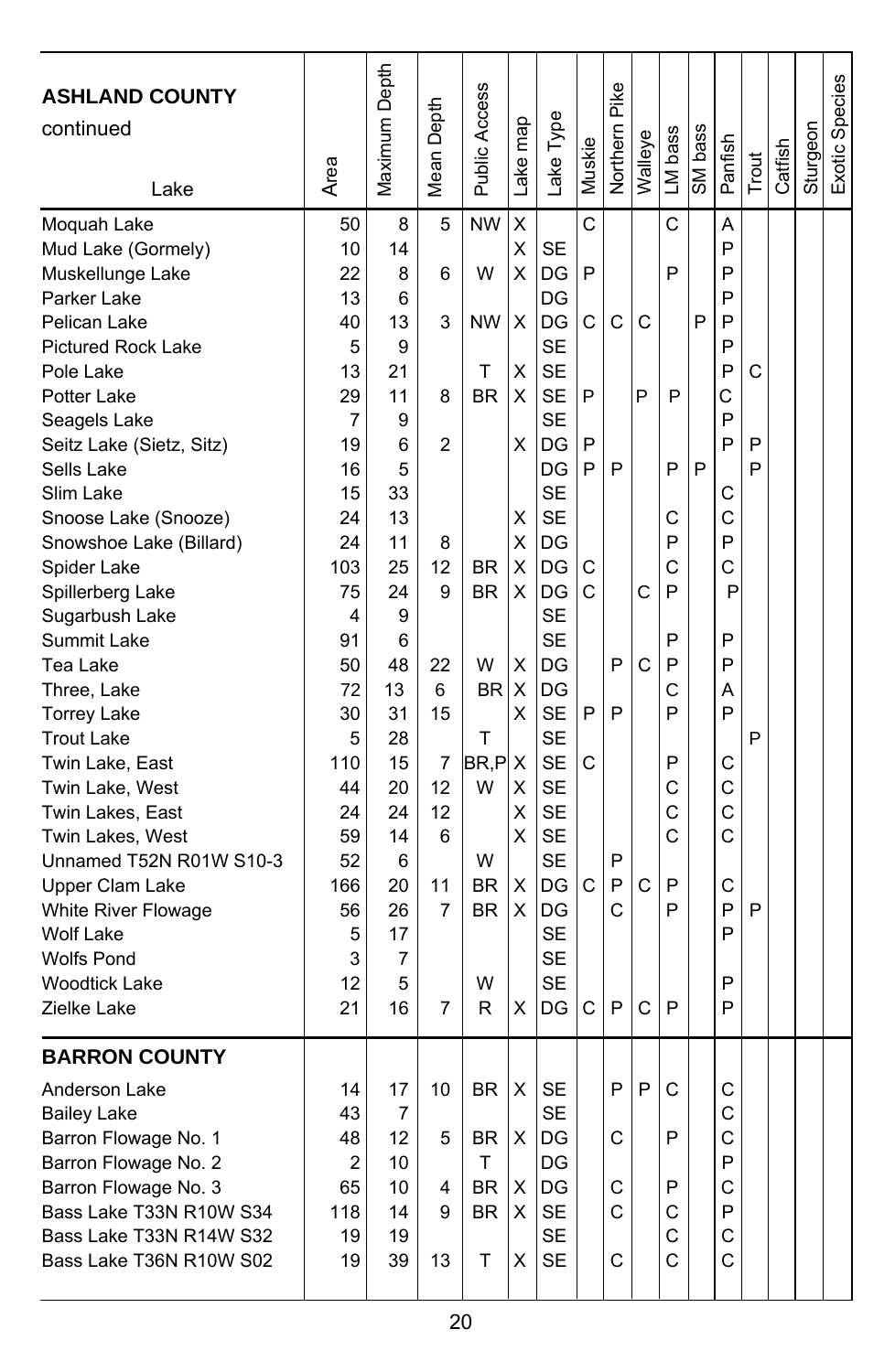| <b>BARRON COUNTY</b>      |                | Maximum Depth |        | <b>Public Access</b> |          |           |        | Northern Pike |         |         |         |              |       |         |          | Exotic Species |
|---------------------------|----------------|---------------|--------|----------------------|----------|-----------|--------|---------------|---------|---------|---------|--------------|-------|---------|----------|----------------|
| continued                 |                |               | Depth  |                      |          |           |        |               |         |         |         |              |       |         |          |                |
|                           |                |               |        |                      |          |           | Muskie |               | Walleye | LM bass | SM bass | Panfish      |       | Catfish | Sturgeon |                |
| Lake                      | Area           |               | Mean I |                      | Lake map | Lake Type |        |               |         |         |         |              | Trout |         |          |                |
| Bass Lake T36N R12W S10   | 23             | 21            |        | W                    |          | <b>SE</b> |        | P             |         | P       |         | A            |       |         |          |                |
| Bear Lake                 | 1,358          | 87            | 20     | <b>BR</b>            | Χ        | DG        |        | C             | P       | C       | P       | C            |       |         |          |                |
| <b>Beauty Lake</b>        | 11             | 10            |        |                      |          | <b>SE</b> |        |               |         |         |         | C            |       |         |          |                |
| Beaver Dam Lake           | 1,112          | 106           | 3      | BR                   | Χ        | <b>SE</b> |        | C             | P       | C       | P       | $\mathsf{C}$ | P     |         |          | Е              |
| <b>Big Dummy Lake</b>     | 111            | 54            | 12     | <b>BR</b>            | Χ        | <b>SE</b> |        | C             | P       | C       |         | C            |       |         |          |                |
| Big Moon Lake             | 191            | 48            | 24     |                      | X        | <b>SE</b> | С      | Ċ             | P       | A       |         | C            |       |         |          |                |
| <b>Blueberry Lake</b>     | 8              | 6             |        | <b>BR</b>            |          | <b>SE</b> |        |               |         |         |         |              |       |         |          |                |
| Bowman Lake               | 12             | 17            |        |                      |          | <b>SE</b> |        |               |         |         |         | C            |       |         |          |                |
| <b>Buck Lake</b>          | 57             | 20            | 6      |                      | X        | DG        |        | P             |         | C       |         | C            |       |         |          |                |
| <b>Bullhead Lake</b>      | 14             | 8             |        |                      |          | <b>SE</b> |        |               |         |         |         |              |       |         |          |                |
| <b>Butternut Lake</b>     | 141            | 15            | 7      | <b>BR</b>            | х        | <b>SE</b> |        | P             |         | P       |         | С            |       |         |          |                |
| Cameron Flowage           | 72             | 9             |        | T                    |          | DG        |        | C             |         | P       |         | P            |       |         |          |                |
| Chain Lake T36N R10W S07  | 107            | 19            | 7      | <b>BR</b>            | X        | <b>SE</b> |        | P             |         | P       |         | C            |       |         |          |                |
| Chain Lakes T36N R13W S23 | 43             | 15            |        | W                    |          | <b>SE</b> |        | P             |         |         |         | C            |       |         |          |                |
| Chetek Lake               | 770            | 22            | 13     | <b>BR</b>            | х        | DG        |        | Ć             | C       | C       | P       | Ć            |       |         |          |                |
| Couderay Lake             | 11             | 3             |        |                      |          | <b>SE</b> |        |               |         |         |         |              |       |         |          |                |
| Cranberry Lake            | 9              | 28            |        |                      |          | <b>SE</b> |        |               |         | C       |         | C            |       |         |          |                |
| Crooked Lake              | 15             | 10            |        | W                    |          | <b>SE</b> |        |               |         |         |         | Α            |       |         |          |                |
| Crystal Bay Lake          | 9              | 16            |        |                      |          | <b>SE</b> |        | C             |         | C       |         | $\mathsf{C}$ |       |         |          |                |
| <b>Crystal Lake</b>       | 120            | 22            | 10     | R                    | X        | <b>SE</b> |        | Ć             |         | C       |         | $\mathsf{C}$ |       |         |          |                |
| Dallas Flowage            | 27             | 9             |        | <b>BR</b>            |          | DG        |        |               |         |         |         | Ċ            | P     |         |          |                |
| Deep Lake                 | $\overline{2}$ | 19            |        |                      |          | <b>SE</b> |        |               |         |         |         |              |       |         |          |                |
| Deer Lake                 | 9              | 17            |        |                      |          | <b>SE</b> |        | P             |         | P       |         | C            |       |         |          |                |
| Desair Lake               | 81             | 33            | 17     | <b>BR</b>            | X        | <b>SE</b> |        | C             |         | С       |         | C            |       |         |          |                |
| Devils Lake, Lower        | 162            | 26            | 9      | <b>NW</b>            | X        | <b>SE</b> |        | $\mathsf{C}$  | С       | C       |         | P            |       |         |          |                |
| Devils Lake, Upper        | 86             | 10            | 4      | <b>BR</b>            | X        | <b>SE</b> |        | $\mathsf{C}$  | C       | C       |         | C            |       |         |          |                |
| Dietz Lake No. 1          | 21             | 15            |        |                      |          | <b>SE</b> |        | P             |         | P       |         | C            |       |         |          |                |
| Dietz Lake No. 2          | 12             | 8             |        |                      |          | <b>SE</b> |        |               |         |         |         | C            |       |         |          |                |
| Dietz Lake No. 3          | 16             | 23            |        | W                    |          | <b>SE</b> |        | P             |         | P       |         | C            |       |         |          |                |
| Dietz Lake No. 4          | 15             | 12            |        |                      |          | <b>SE</b> |        | P             |         | P       |         | C            |       |         |          |                |
| Duck Lake                 | 100            | 26            | 14     | <b>BR</b>            | X        | DG        |        | C             | C       | P       |         | P            |       |         |          | E              |
| Echo Lake                 | 161            | 41            | 20     | <b>BR</b>            | X        | <b>SE</b> |        | C             | P       | C       |         | C            |       |         |          | E              |
| Elbow Lake                | 12             | 5             |        |                      |          | <b>SE</b> |        |               |         |         |         |              |       |         |          |                |
| Firetag Lake              | 8              | 4             |        |                      |          | <b>SE</b> |        |               |         |         |         |              |       |         |          |                |
| Fish Lake                 | 8              | 34            |        |                      |          | <b>SE</b> |        | P             |         | P       |         | P            |       |         |          |                |
| Fox Lake                  | 12             | 18            |        |                      |          | <b>SE</b> |        | P             |         | P       |         | C            |       |         |          |                |
| Gates Lake                | 15             | 9             |        | R                    |          | SE        |        |               |         |         |         |              |       |         |          |                |
| Ginder Lake               | 21             | 18            |        |                      |          | <b>SE</b> |        | P             |         | P       |         | P            |       |         |          |                |
| Goose Lake                | 12             | 12            |        | W                    |          | <b>SE</b> |        |               |         |         |         | Α            |       |         |          |                |
| Granite Lake              | 154            | 34            | 18     | <b>BR</b>            | х        | DG        |        | С             | C       | С       |         | P            |       |         |          |                |
| Greely Lake               | 56             | 13            |        |                      |          | <b>SE</b> |        | C             |         | С       |         | С            |       |         |          |                |
| Hemlock Lake              | 357            | 21            | 8      | BR                   | X        | DG        |        | C             | P       | C       | P       | P            |       |         |          |                |
| Hillman Lake              | 23             | 10            |        |                      |          | <b>SE</b> |        | P             |         | P       |         | С            |       |         |          |                |
| Hogback Lake              | 15             | 8             |        | R                    |          | SE        |        |               |         | P       |         | $\mathsf{C}$ |       |         |          |                |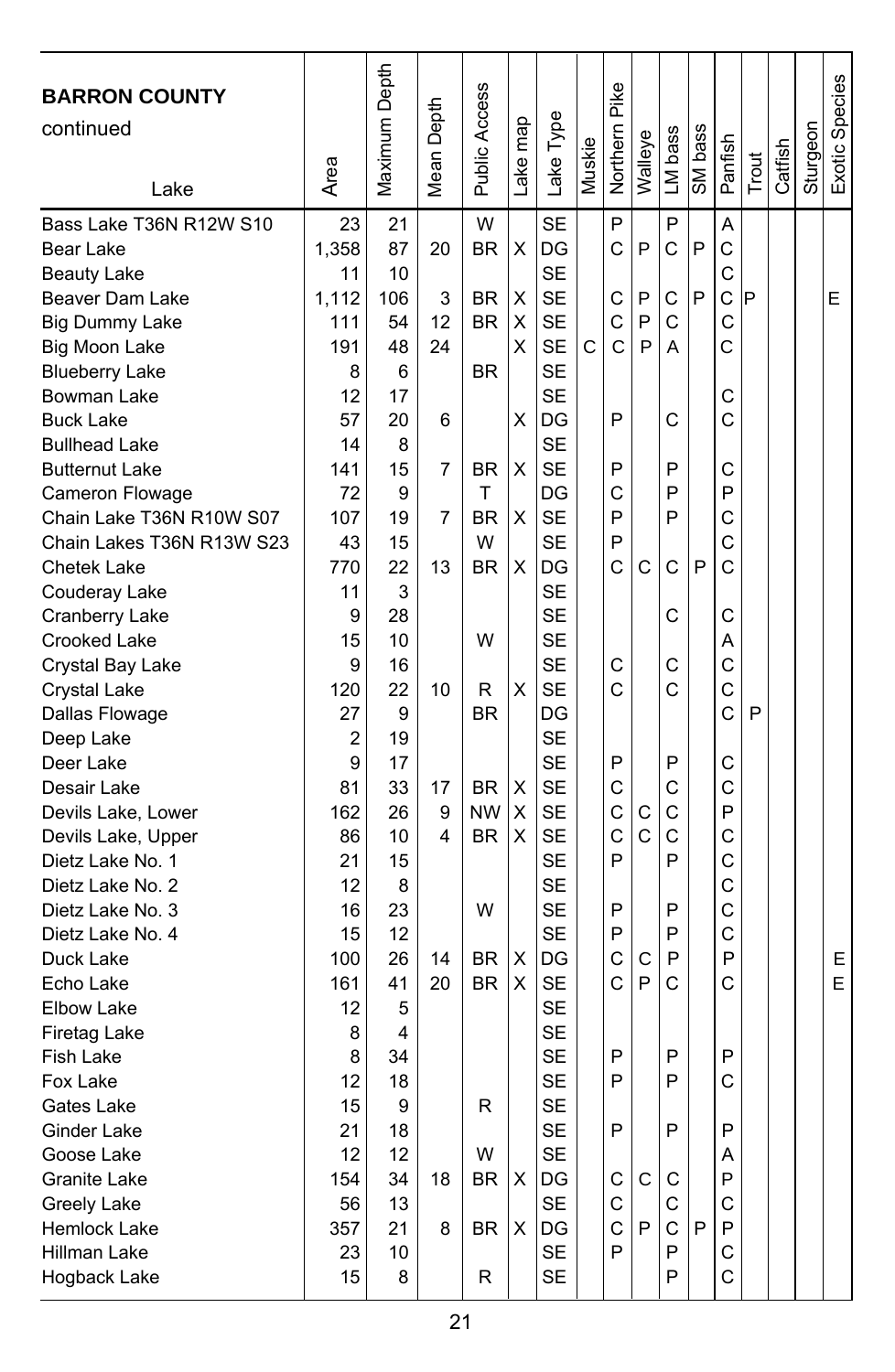|                                                  |                | Maximum Depth |       |                      |          |                 |        |               |         |         |              |         |       |         |          |                |
|--------------------------------------------------|----------------|---------------|-------|----------------------|----------|-----------------|--------|---------------|---------|---------|--------------|---------|-------|---------|----------|----------------|
| <b>BARRON COUNTY</b>                             |                |               | Depth | <b>Public Access</b> |          |                 |        | Northern Pike |         |         |              |         |       |         |          | Exotic Species |
| continued                                        |                |               |       |                      | Lake map | Lake Type       |        |               |         |         |              |         |       |         | Sturgeon |                |
|                                                  |                |               | Mean  |                      |          |                 | Muskie |               | Walleye | LM bass | SM bass      | Panfish | Trout | Catfish |          |                |
| Lake                                             | Area           |               |       |                      |          |                 |        |               |         |         |              |         |       |         |          |                |
| Horseshoe Lake                                   |                |               |       |                      |          |                 |        |               |         |         |              |         |       |         |          |                |
| T34N R14W S06                                    | 377            | 57            | 20    |                      | х        | SE              |        | Ċ             | P       | C       |              | C       |       |         |          | E              |
| Horseshoe Lake                                   |                |               |       |                      |          |                 |        |               |         |         |              |         |       |         |          |                |
| T36N R14W S03                                    | 115            | 19            | 10    | <b>BR</b>            | X        | SE              |        | P             | P       | С       |              | С       |       |         |          |                |
| Johnnys Lake                                     | 8              | 6             |       |                      |          | <b>SE</b>       |        |               |         |         |              |         |       |         |          |                |
| Kelleys Lake                                     | 19             | 12            |       | W                    |          | <b>SE</b>       |        |               |         |         |              | С       |       |         |          |                |
| Kelly Lake                                       | 18             | 41            |       | W                    |          | <b>SE</b>       |        | P             |         | P       |              | С       |       |         |          |                |
| Kidney Lake                                      | 40             | 32            | 10    | т                    | х        | <b>SE</b>       |        | C             |         | С       |              | P       |       |         |          | E.             |
| Kirby Lake T36N R12W S08                         | $\overline{7}$ | 13            |       | W                    |          | SE              |        |               |         | P       |              | P       |       |         |          |                |
| Kirby Lake T36N R14W S14                         | 92             | 19            | 8     | <b>BR</b>            | X        | <b>SE</b>       |        | Ċ             |         | C       |              | C       |       |         |          |                |
| Lake of The Woods (Bass)                         | 46             | 55            | 20    |                      | х        | <b>SE</b>       |        | P             |         | C       |              | С       |       |         |          |                |
| Little Bass Lake                                 | 24             | 56            |       |                      |          | <b>SE</b>       |        | P             |         | C       |              | P       |       |         |          |                |
| Little Butternut Lake                            | 22             | 16            | 9     | W                    | х        | <b>SE</b>       |        | P             |         | P       |              | C       |       |         |          |                |
| Little Dummy Lake                                | 31             | 44            | 13    | <b>BR</b>            | X        | <b>SE</b>       |        | C             |         | C       |              | C       |       |         |          |                |
| Little Granite Lake                              | 22             | 56            | 22    | BR                   | X        | <b>SE</b>       |        |               |         | P       |              | С       | P     |         |          |                |
| Little Lake                                      | 7              | 7             |       |                      |          | <b>SE</b>       |        |               |         |         |              |         |       |         |          |                |
| Little Moon Lake                                 | 27             | 30            |       | <b>BR</b>            | X        | <b>SE</b>       |        | P             |         | P       |              | P       |       |         |          |                |
| Little Sand Lake                                 | 101            | 36            | 13    | <b>BR</b>            | X        | <b>SE</b>       | P      | C             |         | C       |              | Ċ       |       |         |          |                |
| Little Silver Lake                               | 18             | 20            |       | т                    |          | <b>SE</b>       |        | P             |         | P       |              | P       |       |         |          |                |
| Long Lake T32N R14W S06                          | 6              | 6             |       |                      |          | SE              |        |               |         |         |              |         |       |         |          |                |
| Long Lake T35N R14W S20                          | 40             | 13            |       | т                    |          | <b>SE</b>       |        | P             |         | P       |              | C       |       |         |          |                |
| Loon Lake                                        | 94             | 26            | 11    | <b>BR</b>            | X        | <b>SE</b>       |        | Ċ             | P       | C       |              | C       |       |         |          |                |
| Lower Vermillion Lake                            | 208            | 55            | 24    |                      | x        | DG              |        | C             | P       | С       |              | С       |       |         |          | E              |
| Minnow Lake                                      | 26             | 12            |       |                      |          | <b>SE</b>       |        | P             | P       | P       | P            | A       |       |         |          |                |
| Mitchell Lake                                    | 28             | 14            |       |                      |          | SE              |        |               | C       | C       |              | C<br>C  |       |         |          |                |
| Montanis, Lake                                   | 200            | 14            | 8     | BR.                  | X        | DG              |        | C             |         | P       | P            |         |       |         |          |                |
| Moon Lake                                        | 84             | 5             |       | <b>BR</b>            |          | <b>SE</b>       |        | P             |         | P       |              | C       |       |         |          |                |
| Moose Ear Lake                                   | 34             | 6             |       | R                    |          | DG              |        | P             |         | C       |              | C<br>C  |       |         |          |                |
| Mud Lake T32N R11W S02                           | 22             | 19            | 4     |                      |          | <b>SE</b>       |        | P<br>Ċ        |         | P<br>C  | P            | C       |       |         |          |                |
| Mud Lake T33N R10W S06                           | 577            | 15            |       | <b>BR</b>            | X        | DG<br><b>SE</b> |        |               | C       |         |              |         |       |         |          |                |
| Mud Lake T34N R14W S29                           | 19<br>23       | 4<br>11       |       |                      |          | <b>SE</b>       |        | P             |         | P       |              | C       |       |         |          |                |
| Mud Lake T35N R14W S16<br>Mud Lake T36N R12W S30 | 24             | 7             |       | R<br>R               |          | <b>SE</b>       |        |               |         |         |              |         |       |         |          |                |
| Mud Lake T36N R12W S34                           | 4              | 17            |       | R                    |          | SE              |        |               |         | P       |              | C       |       |         |          |                |
|                                                  | 25             | 11            |       |                      |          | <b>SE</b>       |        |               |         |         |              | A       |       |         |          |                |
| Musket Lake (Mosquito)<br>North Lake             | 89             | 21            | 11    | <b>BR</b>            | X        | <b>SE</b>       |        | C.            |         | C       |              | A       |       |         |          |                |
| Old Mill Pond                                    | 5              | 9             |       |                      |          | SE              |        |               |         |         |              |         |       |         |          |                |
| Pea Viner Lake                                   | 3              | 6             |       |                      |          | <b>SE</b>       |        |               |         |         |              |         |       |         |          |                |
| Peterson Lake                                    | 37             | 13            |       |                      | X        | SE              |        | C             |         | C       |              | С       |       |         |          |                |
| <b>Pickerel Lake</b>                             | 37             | 25            |       | BR.                  |          | SE              |        | P             |         | P       |              | P       |       |         |          |                |
| Pine Lake                                        | 7              | 5             |       |                      |          | SE              |        |               |         |         |              | P       |       |         |          |                |
| Pokegama Lake                                    | 506            | 19            | 11    | BR                   | X        | DG              |        | С             | С       | С       | $\mathsf{P}$ | С       |       |         |          |                |
| Poskin Lake                                      | 150            | 30            | 16    | BR                   | X        | DG              |        | С             | P       | C       |              | C       |       |         |          |                |
| Prairie Farm Flowage                             | 29             | 8             |       | <b>BR</b>            |          | DG              |        | P             | P       | P       | P            | P       |       |         |          |                |
|                                                  |                |               |       |                      |          |                 |        |               |         |         |              |         |       |         |          |                |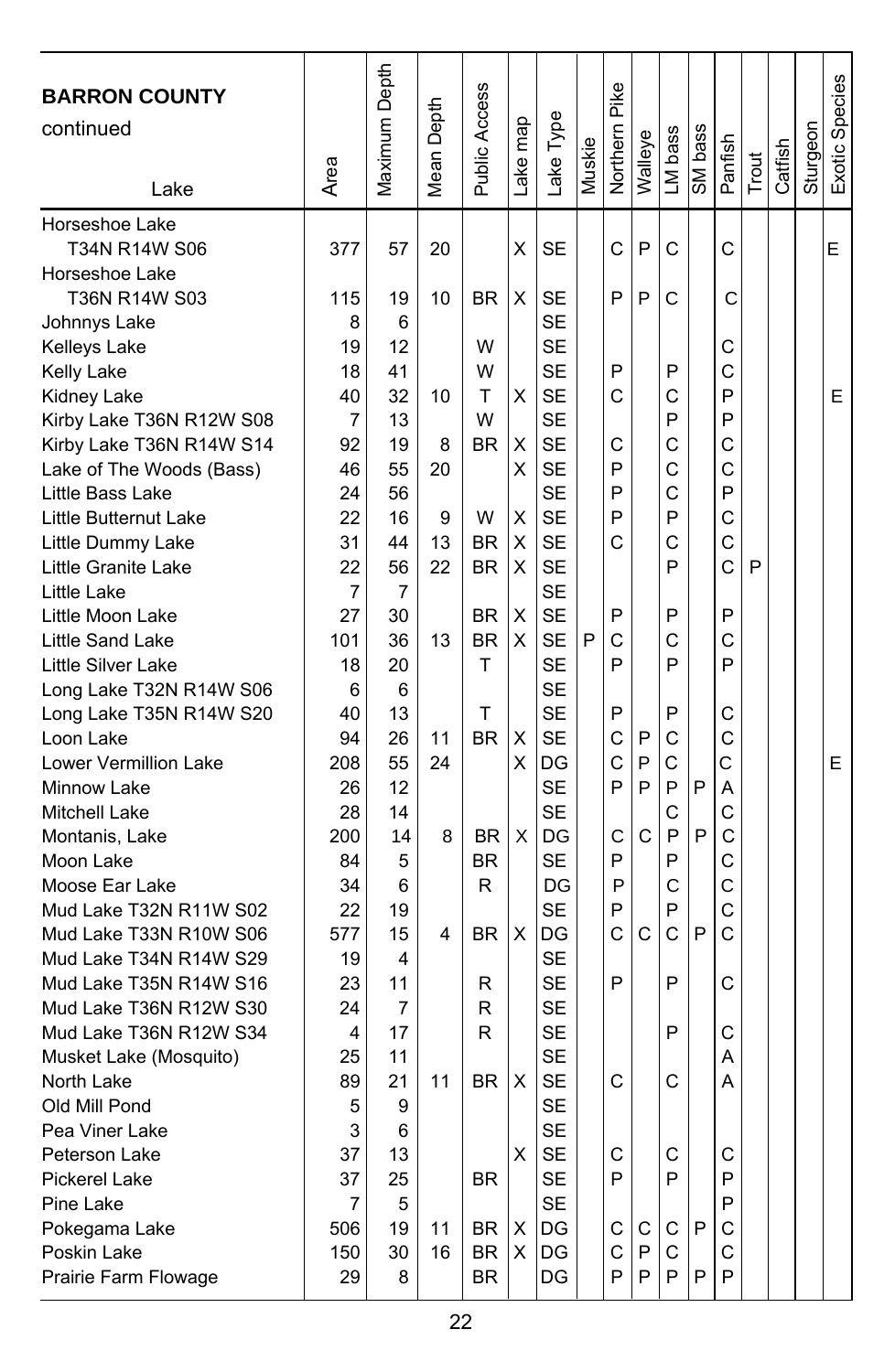| <b>BARRON COUNTY</b><br>continued<br>Lake | Area      | Maximum Depth | Depth<br>Mean | Public Access          | map<br>Lake <sub>l</sub> | Lake Type       | Muskie | Northern Pike | Walleye      | LM bass      | SM bass | Panfish | Trout | Catfish | Sturgeon | Exotic Species |
|-------------------------------------------|-----------|---------------|---------------|------------------------|--------------------------|-----------------|--------|---------------|--------------|--------------|---------|---------|-------|---------|----------|----------------|
| Prairie Lake                              | 1,534     | 16            | 9             | <b>BF</b>              | X                        | DG              |        | C             | C            | C            | P       | C       |       |         |          |                |
| <b>Red Cedar Lake</b>                     | 1,841     | 53            |               | <b>BR</b>              | Χ                        | DG              |        | C             | C            | C            | C       | C       |       |         |          |                |
| Redman Lake                               | 10        | 5             |               |                        |                          | <b>SE</b>       |        |               |              |              |         |         |       |         |          |                |
| Rice Lake                                 | 939       | 19            | 9             | BR,P                   | х                        | <b>SE</b>       | C      | C             | P            | C            | P       | C       |       |         |          |                |
| Robinson Lake                             | 3         | 30            |               |                        |                          | <b>SE</b>       |        |               |              |              |         |         |       |         |          |                |
| Round Lake T36N R10W S07                  | 10        | 11            | 6             | ΝW                     | х                        | <b>SE</b>       |        | P             |              |              |         | C       |       |         |          |                |
| Round Lake T36N R12W S10                  | 18        | 16            |               |                        |                          | <b>SE</b>       |        |               |              |              |         | Α       |       |         |          |                |
| Sand Lake                                 | 322       | 57            | 28            | BR                     | х                        | DG              | C      | С             | C            | C            |         | C       |       |         |          | E              |
| Scott Lake                                | 81        | 26            | 9             | <b>BR</b>              | X                        | <b>SE</b>       |        | P             |              | C            |         | C       |       |         |          |                |
| Shallow Lake*                             |           |               |               |                        |                          |                 |        |               |              |              |         |         |       |         |          |                |
| T37N R13W S31                             | 92        | 30<br>91      | 38            | <b>BR</b><br><b>BR</b> | X                        | SE<br><b>SE</b> |        | С<br>C        | C            | С<br>P       | C       | С<br>C  | P     |         |          | E              |
| Silver Lake<br>Skinaway Lake              | 337<br>37 | 10            |               | R                      |                          | <b>SE</b>       |        |               |              | P            |         | C       |       |         |          |                |
| Spider Lake                               | 40        | 13            |               | <b>BR</b>              |                          | <b>SE</b>       |        | P             |              | С            |         | Α       |       |         |          |                |
| Spirit Lake, Lower                        | 24        | 42            |               |                        |                          | <b>SE</b>       |        |               |              | С            |         | C       |       |         |          |                |
| Spirit Lake, Upper                        | 7         | 6             |               |                        |                          | <b>SE</b>       |        |               |              |              |         |         |       |         |          |                |
| Spring Lake                               | 60        | 67            | 25            | BR                     | х                        | <b>SE</b>       |        | C             | P            | С            |         | C       |       |         |          |                |
| Staples Lake                              | 305       | 17            | 10            | <b>BR</b>              | Χ                        | DG              |        | C             | P            | Α            |         | C       |       |         |          |                |
| Stump Lake                                | 129       | 7             | 5             | R                      | X                        | DG              | P      | C             |              | C            |         | C       |       |         |          |                |
| Sweeny Pond                               | 47        | 12            |               | T                      |                          | DG              |        | P             |              |              |         | P       |       |         |          |                |
| Sylvan Lake (Pipe)                        | 67        | 37            | 21            | <b>BR</b>              | х                        | <b>SE</b>       |        | C             |              | С            |         | C       |       |         |          |                |
| Tenmile Lake                              | 376       | 12            | 6             | BR                     | Χ                        | DG              | P      | C             | $\mathsf{C}$ | C            | P       | C       |       |         |          |                |
| Thirty, Lake                              | 73        | 27            | 13            | <b>BR</b>              | X                        | <b>SE</b>       |        | С             |              | Ć            |         | C       |       |         |          |                |
| Thompson Lake                             | 5         | 9             |               |                        |                          | <b>SE</b>       |        |               |              |              |         |         |       |         |          |                |
| Turtle Lake, Lower                        | 276       | 24            | 14            | <b>BR</b>              | Χ                        | DG              |        | С             | С            | С            |         | P       |       |         |          |                |
| Turtle Lake, Upper                        | 438       | 25            | 14            | <b>BR</b>              | Χ                        | DG              |        | $\mathsf{C}$  | $\mathsf{C}$ | $\mathsf{C}$ | P       | C       |       |         |          |                |
| Tuscobia Lake                             | 190       | 25            | 5             | R                      | Χ                        | DG              |        | C             |              | С            |         | C       |       |         |          |                |
| Unnamed                                   |           |               |               |                        |                          |                 |        |               |              |              |         |         |       |         |          |                |
| T33N R10W S11-2                           | 28        | 1             |               |                        |                          | <b>SP</b>       |        | P             |              |              |         |         |       |         |          |                |
| T35N R14W S27-10D                         | 21        | 10            |               |                        |                          | <b>SE</b>       |        |               |              |              |         |         |       |         |          |                |
| T35N R14W S27-8                           | 26        | 8             |               |                        |                          | <b>SE</b>       |        |               |              |              |         |         |       |         |          |                |
| T35N R14W S32-1                           | 35        | 15            |               |                        |                          | <b>SE</b>       |        | P             |              | P            |         | С       |       |         |          |                |
| T36N R13W S23-5                           | 33        | 14            |               | W                      |                          | <b>SE</b>       |        |               |              | P            |         | Ć       |       |         |          |                |
| T36N R14W S27-6                           | 22        | 12            |               | W                      |                          | DG              |        |               |              |              |         |         |       |         |          |                |
| T36N R14W S29-14                          | 28        | 5             |               |                        |                          | <b>SE</b>       |        |               |              |              |         |         |       |         |          |                |
| <b>Upper Vermillion Lake</b>              | 89        | g             | 6             |                        | X                        | DG              |        | P             |              | P            |         | C       |       |         |          |                |
| Waterman Lake, Lower                      | 14        | 21            |               | R                      |                          | DG              |        | С             |              | С            |         | С       |       |         |          |                |
| Waterman Lake, Upper                      | 22        | 47            | 20            |                        | X                        | DG              |        | C<br>P        |              | С            |         | С       |       |         |          |                |
| <b>Wickerts Lake</b>                      | 14        | 12            |               | R<br>T                 |                          | <b>SE</b>       |        |               |              |              |         | C       |       |         |          |                |
| <b>Wildcat Lake</b>                       | 9         | 26            |               |                        |                          | <b>SE</b>       |        |               |              |              |         | С       |       |         |          |                |
|                                           |           |               |               |                        |                          |                 |        |               |              |              |         |         |       |         |          |                |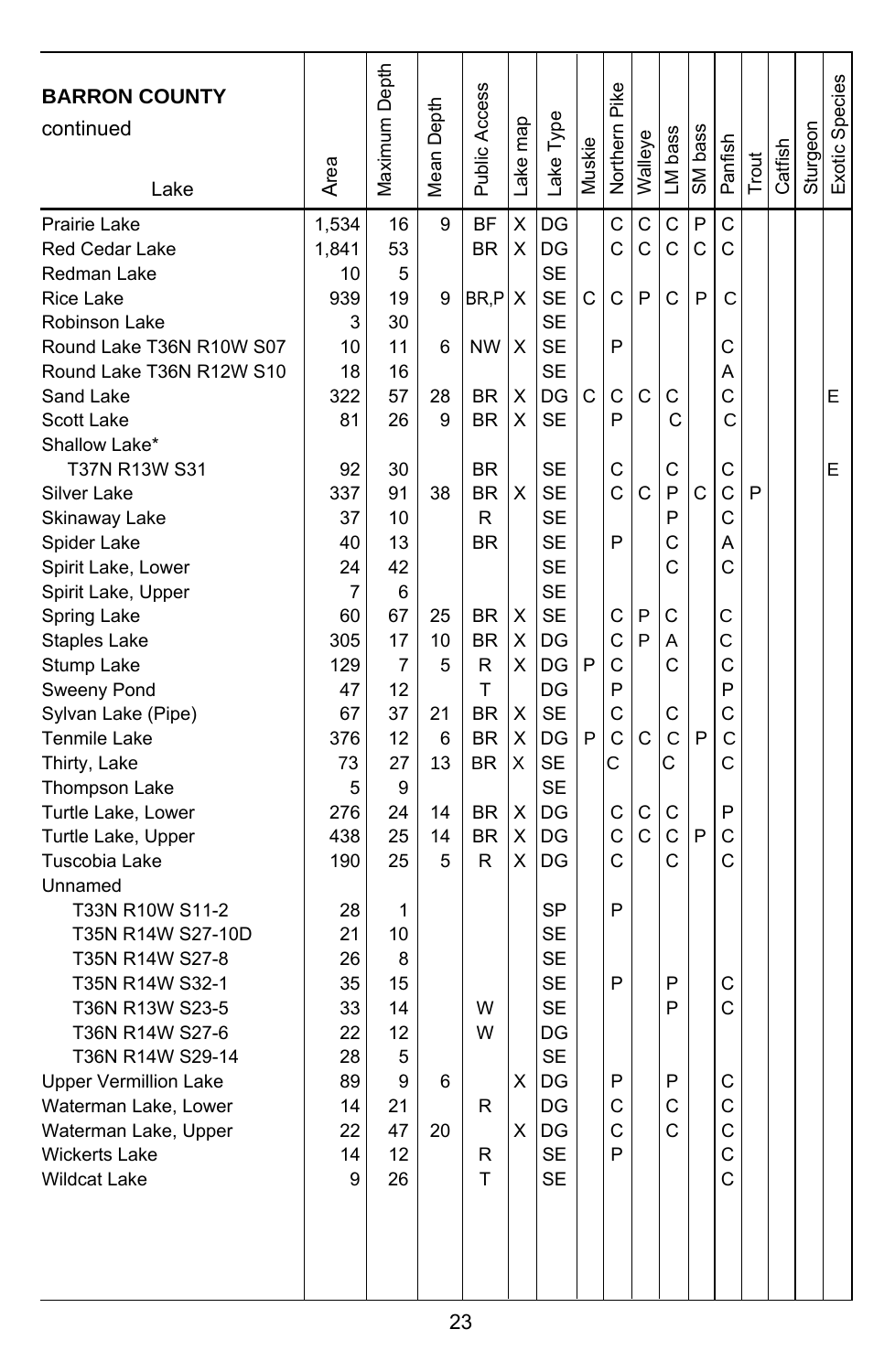| <b>BAYFIELD COUNTY</b><br>Lake | Area | Maximum Depth  | Depth<br>Mean I | Public Access | ake map | Lake Type | Muskie | Northern Pike | Walleye | LM bass | SM bass | Panfish | Trout | Catfish | Sturgeon | Exotic Species |
|--------------------------------|------|----------------|-----------------|---------------|---------|-----------|--------|---------------|---------|---------|---------|---------|-------|---------|----------|----------------|
| <b>BAYFIELD COUNTY</b>         |      |                |                 |               |         |           |        |               |         |         |         |         |       |         |          |                |
|                                |      |                |                 |               |         |           |        |               |         |         |         |         |       |         |          |                |
| Adeline Lake                   | 3    | 27             |                 | W             | Χ       | <b>SE</b> |        |               |         | P       |         | P       |       |         |          |                |
| Ahmeek Lake                    | 53   | 24             | 10              |               | X       | <b>SE</b> |        |               |         | P       |         | P       |       |         |          |                |
| Anderson Lake                  | 33   | 46             |                 | W             |         | <b>SE</b> |        |               |         | С       |         |         |       |         |          |                |
| Angus Lake                     | 34   | 13             | 7               |               | Χ       | <b>SE</b> |        | P             |         | P       |         | P       |       |         |          |                |
| Anodanta Lake (Bass L. No 4)   | 26   | 31             | 12              | BR            | X       | DG        |        | P             |         | P       |         | С       |       |         |          |                |
| Armstrong Lake                 | 48   | 43             |                 | W             | X       | <b>SE</b> |        |               | P       | P       |         | P       |       |         |          |                |
| Arrowhead Lake (Bass L. No 3)  | 33   | 40             | 14              | W             | X       | <b>SP</b> |        |               |         | P       |         | C       |       |         |          |                |
| Atkins Lake                    | 176  | 80             | 29              | BR            | X       | DN        |        | P             | P       |         | P       | C       | P     |         |          |                |
| <b>Bailey Lake</b>             | 9    | 8              |                 | W             |         | <b>SE</b> |        |               |         |         |         |         |       |         |          |                |
| <b>Balsam Pond</b>             | 7    | 45             |                 | T             |         | <b>SE</b> |        |               |         |         |         |         | P     |         |          |                |
| Bark Bay Slough                | 116  | $\overline{7}$ | 3               | BR            | X       | DG        |        | C             |         |         |         | P       |       |         |          |                |
| <b>Barnes Lake</b>             | 16   | 7              |                 |               |         | <b>SE</b> |        |               |         |         |         |         |       |         |          |                |
| Bass Lake (Pike Chain)         | 41   | 18             |                 | BR            | X       | <b>SE</b> |        | P             |         | P       |         | P       |       |         |          |                |
| Bass Lake T44N R06W S24        | 73   | 35             | 7               | <b>BR</b>     | X       | <b>SE</b> |        | C             |         | P       |         | C       |       |         |          |                |
| Bass Lake T44N R07W S13        | 56   | 32             | 15              | <b>BR</b>     | X       | <b>SE</b> |        | Ć             |         | P       |         | C       |       |         |          |                |
| Bass Lake T44N R07W S33        | 18   | 40             |                 |               |         | <b>SE</b> |        |               |         | P       |         | А       |       |         |          |                |
| Bass Lake T45N R09W S06        | 20   | 16             |                 |               |         | <b>SE</b> |        |               |         |         |         | P       |       |         |          |                |
| Bass Lake T46N R07W S28        | 76   | 43             | 15              | ΒR            | х       | <b>SE</b> |        | P             |         | P       |         | C       |       |         |          |                |
| Bass Lake T47N R09W S16        | 10   | 18             |                 | W             |         | <b>SE</b> |        |               |         | P       |         | C       |       |         |          |                |
| Basswood Lake                  | 119  | 9              | 6               | т             | Χ       | <b>SP</b> |        | C             |         | P       |         | C       |       |         |          |                |
| Bear Lake                      | 32   | 18             |                 | T             | х       | DG        |        | Ċ             |         | P       |         | C       |       |         |          |                |
| Bear Pond                      | 10   | 21             |                 | W             |         | <b>SE</b> |        |               |         | P       |         | Ć       |       |         |          |                |
| Bearsdale Springs, Lower       | 2    | 9              |                 | BR            |         | <b>SP</b> |        |               |         |         |         |         | P     |         |          |                |
| Bearsdale Springs, Upper       | 3    | 4              |                 | T             |         | SP        |        |               |         |         |         |         | P     |         |          |                |
| Beaver House Lake              | 2    | 8              |                 |               |         | <b>SE</b> |        |               |         |         |         |         |       |         |          |                |
| Beaver Lake                    | 19   | 39             | 10              | T             | х       | <b>SE</b> |        |               |         |         |         |         | P     |         |          |                |
| Beaver Lake*T43N R04W S31      | 24   | 14             | 8               |               | х       | <b>SE</b> |        |               |         |         |         |         |       |         |          |                |
| Bell Lake (Belle)              | 14   | 35             |                 |               | Χ       | <b>SE</b> |        | P             |         | P       |         | С       |       |         |          |                |
| Bellevue Lake (Long)           | 65   | 45             | 18              | <b>BR</b>     | X       | <b>SE</b> |        | C             | P       | P       |         | C       |       |         |          |                |
| Bibon Lake (Flag)              | 50   | 14             | 4               | <b>BR</b>     |         | DG        |        | Α             |         |         |         | P       |       |         |          |                |
| <b>Big Brook Lake</b>          | 34   | 24             | 11              | т             | Χ       | <b>SP</b> |        | Ċ             |         | P       |         | C       |       |         |          |                |
| Birch Lake (Emerson No. 2)     | 9    | 9              |                 |               | X       | <b>SE</b> |        |               |         |         |         |         |       |         |          |                |
| Birch Lake T44N R09W S04       | 129  | 8              | 5               | <b>NW</b>     | X       | DG        |        | P             |         | P       |         | P       |       |         |          |                |
| Birch Lake T45N R05W S22       | 12   | 55             |                 |               |         | <b>SE</b> |        | P             |         |         |         | P       |       |         |          |                |
| Bismarck Lake                  | 61   | 13             |                 | W             | Χ       | SE        |        |               |         | Ρ       |         | ۲       |       |         |          |                |
| Bladder Lake (Kransz)          | 81   | 35             | 16              | BR            | X       | SE        |        |               | P       | P       |         | P       |       |         |          |                |
| <b>Blazer Creek Springs</b>    | 1    | 1              |                 | W             |         | SP        |        |               |         |         |         |         | P     |         |          |                |
| <b>Blue Lake</b>               | 21   | 22             |                 |               |         | SE        |        |               |         | P       |         | P       |       |         |          |                |
| Bog Lake                       | 12   | 13             |                 | R             | Χ       | SP        |        | A             |         | С       |         | P       |       |         |          |                |
| Bony Lake                      | 191  | 55             | 23              | NW            | Χ       | DG        | P      | P             | P       | P       |         | A       |       |         |          |                |
| Boris Lake                     | 2    | 25             |                 |               | X       | SE        |        |               |         |         |         |         |       |         |          |                |
| <b>Breakfast Lake</b>          | 11   | 19             |                 | Τ             |         | SE        |        |               |         | Ρ       |         | С       |       |         |          |                |
|                                |      |                |                 |               |         |           |        |               |         |         |         |         |       |         |          |                |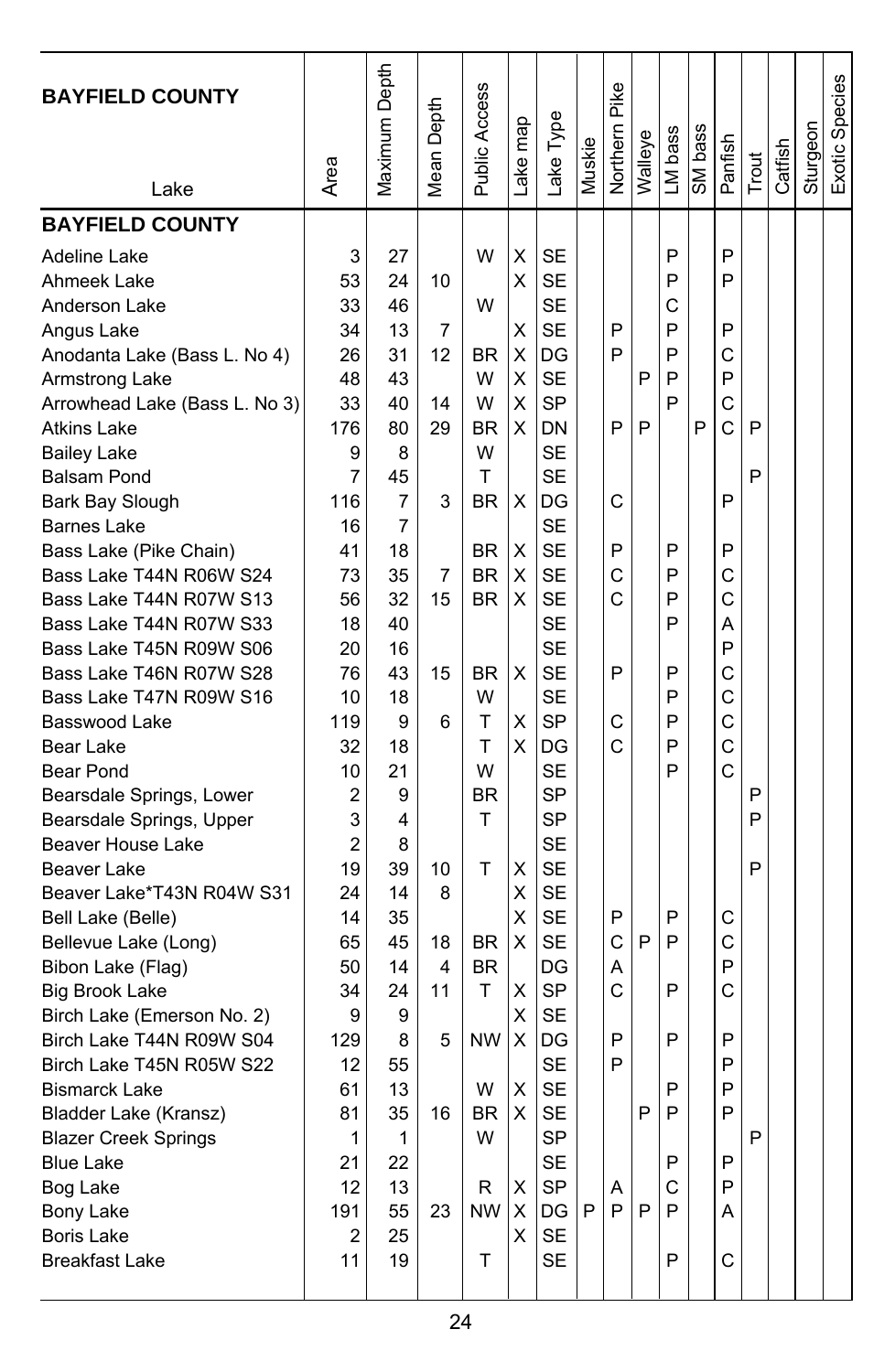| <b>BAYFIELD COUNTY</b><br>continued |      | Maximum Depth | Mean Depth | Public Access |         |           |        | Northern Pike |         |         |         |         |       |         |          | Exotic Species |
|-------------------------------------|------|---------------|------------|---------------|---------|-----------|--------|---------------|---------|---------|---------|---------|-------|---------|----------|----------------|
|                                     |      |               |            |               |         |           |        |               |         |         |         |         |       |         |          |                |
|                                     | Area |               |            |               | ake map | Lake Type | Muskie |               | Walleye | LM bass | SM bass | Panfish | Trout | Catfish | Sturgeon |                |
| Lake                                |      |               |            |               |         |           |        |               |         |         |         |         |       |         |          |                |
| Broadax Lake                        | 4    | 27            |            |               |         | <b>SE</b> |        |               |         |         |         |         |       |         |          |                |
| <b>Buck Lake</b>                    | 6    | 11            |            | W             |         | <b>SE</b> |        |               |         | P       |         | P       |       |         |          |                |
| <b>Buffalo Lake</b>                 | 179  | 29            | 10         |               | Χ       | <b>SE</b> | C      |               |         | P       |         | C       |       |         |          |                |
| <b>Bufo Lake</b>                    | 21   | 35            |            | W             |         | <b>SE</b> |        |               |         | P       |         | P       |       |         |          |                |
| <b>Bullhead Lake</b>                |      |               |            |               |         |           |        |               |         |         |         |         |       |         |          |                |
| T44N R05W S29                       | 36   | 11            |            | W             | х       | SЕ        |        |               |         | P       |         | P       |       |         |          |                |
| <b>Bullhead Lake</b>                |      |               |            |               |         |           |        |               |         |         |         |         |       |         |          |                |
| T45N R07W S20                       | 8    | 58            |            | W             |         | <b>SE</b> |        |               |         | P       |         | P       |       |         |          |                |
| <b>Bullhead Lake</b>                |      |               |            |               |         |           |        |               |         |         |         |         |       |         |          |                |
| <b>T46N R07W S08</b>                | 7    | 46            |            | т             | X       | <b>SE</b> |        |               |         |         |         | C       | P     |         |          |                |
| <b>Buskey Bay</b>                   | 100  | 51            | 15         | <b>BR</b>     | X       | <b>SE</b> | P      | C             | C       | P       | P       | P       |       |         |          | E              |
| Cabin Lake (Cable)                  | 4    | 8             |            |               |         | <b>SE</b> |        |               |         |         |         |         |       |         |          |                |
| Cable Lake                          | 166  | 43            | 10         | <b>BR</b>     | X       | DG        |        | C             |         | P       |         | C       |       |         |          |                |
| Camp Eleven Lake                    | 13   | 15            |            | W             |         | <b>SE</b> |        |               |         | P       |         | C       |       |         |          |                |
| Camp Lake                           | 13   | 8             |            | т             | X       | <b>SE</b> |        |               |         |         |         |         |       |         |          |                |
| Camp Nine Lake                      | 10   | 12            |            | <b>BR</b>     |         | <b>SE</b> |        |               |         |         |         |         |       |         |          |                |
| Camp One Lake                       | 37   | 40            |            | <b>BR</b>     | х       | <b>SE</b> |        |               | P       | P       |         | A       |       |         |          |                |
| Camp Two Lake (Buck)                |      |               |            |               |         |           |        |               |         |         |         |         |       |         |          |                |
| <b>T46N R07W S04</b>                | 4    | 53            |            |               |         | <b>SE</b> |        |               | P       | P       |         | P       |       |         |          |                |
| Camp Two Lake                       |      |               |            |               |         |           |        |               |         |         |         |         |       |         |          |                |
| T46N R08W S06                       | 23   | 39            |            | T             | х       | <b>SE</b> |        |               |         |         |         | Α       |       |         |          |                |
| Canthook Lake                       | 34   | 38            |            |               | X       | <b>SE</b> |        |               | P       | P       |         | C       |       |         |          |                |
| Carroll Lake                        | 19   | 11            |            |               |         | <b>SE</b> |        |               |         |         |         | P       |       |         |          |                |
| Carson Pond                         | 5    | 12            | 6          |               | X       | <b>SP</b> |        | P             |         | P       |         | А       |       |         |          |                |
| Casper Lake (Hoof)                  | 10   | 15            |            |               |         | <b>SE</b> |        |               |         | P       |         | А       |       |         |          |                |
| Cat Lake                            | 5    | 34            |            |               |         | <b>SE</b> |        |               |         |         |         |         |       |         |          |                |
| Chelonia Lake (Flakefjord)          | 1    | 4             |            |               | Χ       | <b>SE</b> |        |               |         |         |         |         |       |         |          |                |
| Chippewa Lake                       | 274  | 11            | 5          | BR            | х       | DN        |        |               |         | P       |         | Α       |       |         |          |                |
| Cisco Lake (First Bass)             | 95   | 105           | 29         | <b>BR</b>     | х       | <b>SE</b> |        | P             | P       | P       | P       | P       |       |         |          |                |
| Claire Lake                         | 4    | 3             |            | т             |         | <b>SE</b> |        |               |         |         |         |         |       |         |          |                |
| Clay Lake                           | 31   | 59            | 22         | W             | X       | <b>SE</b> |        |               |         | P       |         | C       |       |         |          |                |
| Club Lake                           | 83   | 22            |            | W             | X       | <b>SE</b> |        | C             |         | P       |         | P       |       |         |          |                |
| Coburn Lake                         | 10   | 9             |            |               |         | <b>SE</b> |        |               |         |         |         |         |       |         |          |                |
| Coffee Lake                         | 54   | 16            | 9          | W             | X       | DG        |        | А             | P       | P       |         | C       |       |         |          |                |
| Connor Lake                         | 14   | 9             |            |               |         | <b>SE</b> |        |               |         |         |         |         |       |         |          |                |
| Cranberry Lake                      |      |               |            |               |         |           |        |               |         |         |         |         |       |         |          |                |
| <b>T44N R06W S34</b>                | 58   | 20            |            |               | X       | SE        |        | P             | P       | P       |         | С       |       |         |          |                |
| Cranberry Lake                      |      |               |            |               |         |           |        |               |         |         |         |         |       |         |          |                |
| T44N R09W S30                       | 131  | 12            |            | <b>NW</b>     | Χ       | DG        | P      | Α             | P       | P       |         | A       |       |         |          |                |
| Cranberry Lake                      |      |               |            |               |         |           |        |               |         |         |         |         |       |         |          |                |
| T45N R07W S03                       | 4    | 25            |            | W             |         | SE        |        |               |         |         |         |         |       |         |          |                |
| Crane Lake                          | 22   | 10            |            | W             | х       | SE        |        |               |         |         |         | P       |       |         |          |                |
| Crooked Lake                        | 93   | 34            | 15         |               | X       | SE        |        |               |         | С       |         | P       |       |         |          |                |
| Crystal Lake T44N R06W S32          | 111  | 29            | 17         | BR.           | X       | SE        |        |               | P       | P       | P       | C       |       |         |          |                |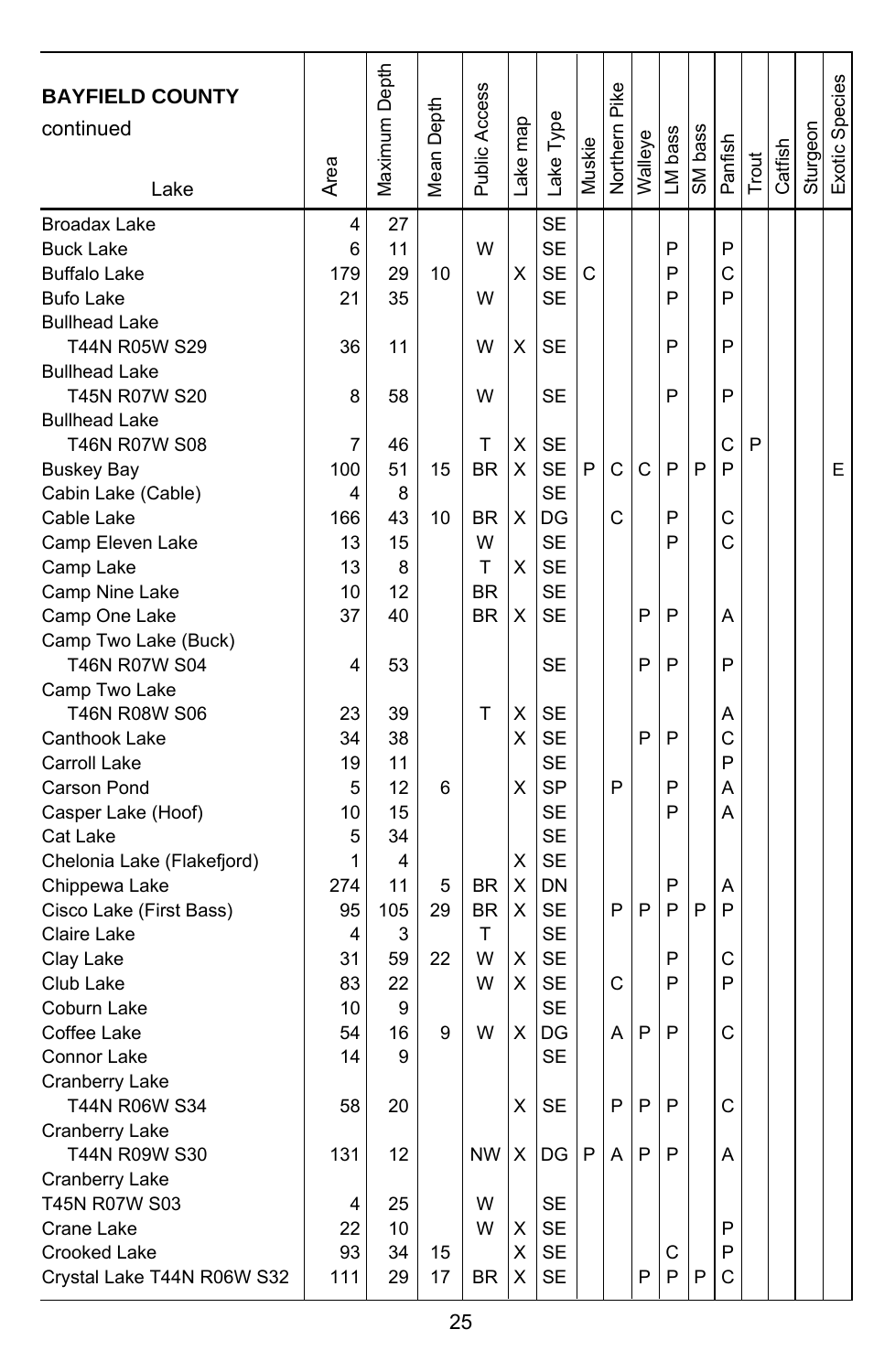| <b>BAYFIELD COUNTY</b><br>continued<br>Lake                                                                                                                                                                                                                                                                                           | Area                                                                                       | Maximum Depth                                                                     | Depth<br>Mean I                  | Public Access                                                       | Lake map                                         | Lake Type                                                                                                                                                           | Muskie           | Pike<br>Northern                      | Walleye               | LM bass                                             | SM bass               | Panfish                                              | Trout  | Catfish | Sturgeon | Exotic Species |
|---------------------------------------------------------------------------------------------------------------------------------------------------------------------------------------------------------------------------------------------------------------------------------------------------------------------------------------|--------------------------------------------------------------------------------------------|-----------------------------------------------------------------------------------|----------------------------------|---------------------------------------------------------------------|--------------------------------------------------|---------------------------------------------------------------------------------------------------------------------------------------------------------------------|------------------|---------------------------------------|-----------------------|-----------------------------------------------------|-----------------------|------------------------------------------------------|--------|---------|----------|----------------|
| Crystal Lake T47N R09W S15<br>Crystal Lake T49N R06W S10<br>Davis Lake, East<br>Davis Lake, West (Osborn)<br>Dawn Lake<br>Dechamps Creek Spring<br>Deep Lake T46N R07W S04<br>Deep Lake T47N R09W S14<br>Deer Lake<br>Dells Lake<br>Delta, Lake<br>Devils Lake<br>Diamond Lake<br>Dinner Camp Lake<br><b>Drummond Lake</b>            | 91<br>4<br>12<br>16<br>10<br>1<br>13<br>103<br>16<br>103<br>180<br>23<br>341<br>14<br>99   | 25<br>5<br>11<br>7<br>12<br>4<br>61<br>28<br>8<br>42<br>30<br>54<br>83<br>5<br>49 | 15<br>17<br>12<br>10<br>33<br>18 | W<br>Т<br>T<br>W<br>BR.<br><b>NW</b><br><b>BR</b><br>W<br><b>BR</b> | X<br>Χ<br>X<br>х<br>X<br>X<br>X<br>X<br>X        | <b>SE</b><br><b>SE</b><br><b>SE</b><br><b>SE</b><br><b>SE</b><br><b>SP</b><br><b>SE</b><br><b>SE</b><br><b>SE</b><br><b>SE</b><br>DG<br>DG<br>DG<br><b>SE</b><br>DG | P                | A<br>C<br>P<br>P<br>P<br>P<br>C       | P<br>P<br>P<br>P<br>P | P<br>P<br>P<br>P<br>P<br>P<br>P<br>P<br>P<br>P      | P                     | C<br>C<br>P<br>А<br>C<br>P<br>P<br>P<br>А.<br>C<br>A | C<br>C |         |          |                |
| Dry Well Lake<br>Ducetts Lake<br>Duck Lake T43N R05W S13<br>Duck Lake T47N R08W S26<br>Eagle Lake (Murray, Inch)<br>Eau Claire Lake, Lower*<br>Eau Claire Lake, Middle<br>Eau Claire Lake, Upper<br>Egg Lake<br>Eighteenmile Creek Spring<br>Eightmile Lake, East<br>Eightmile Lake, West<br>Eko Lake<br>Ellison Lake<br>Emerson Lake | 4<br>8<br>28<br>22<br>170<br>802<br>902<br>996<br>4<br>6<br>35<br>16<br>3<br>110           | 23<br>19<br>31<br>22<br>52<br>41<br>66<br>92<br>27<br>11<br>22<br>18<br>18<br>18  | 14<br>22<br>17<br>29<br>10<br>13 | W<br>NW<br>BR<br><b>BF</b><br><b>BR</b><br>W<br>т<br>W<br>T         | X<br>х<br>X<br>X<br>X<br>X<br>х                  | <b>SE</b><br><b>SE</b><br>DG<br><b>SE</b><br>DG<br>DG<br>DG<br>DG<br><b>SE</b><br><b>SP</b><br><b>SE</b><br><b>SE</b><br><b>SE</b><br><b>SE</b>                     | P<br>P<br>P<br>P | С<br>$\mathsf{C}$<br>C<br>A<br>C<br>P | P<br>C<br>C<br>P<br>P | С<br>P<br>P<br>C<br>P<br>C<br>P<br>P<br>P<br>P<br>P | P<br>P<br>P<br>P<br>P | C<br>C<br>P<br>P<br>C<br>C<br>C<br>P<br>P<br>A<br>P  | C      |         |          | E              |
| (Emerson No. 4)<br>Erick Lake<br>Esox Lake (Bass L No. 2)<br><b>Everett Lake</b><br>Evelyn Lake*(Perry)<br>Finger Lake<br>Fire Lake<br>Fish Creek Flowage<br>Fish Creek Spring<br>Five Island Lake<br>Five, Lake (Fifth)<br>Flakefjord Lake (Chelonia)<br>Flynn Lake T45N R07W S30<br>Flynn Lake T46N R08W S03                        | 9<br>10<br>51<br>34<br>18<br>76<br>46<br>1<br>$\overline{2}$<br>48<br>63<br>11<br>64<br>29 | 28<br>26<br>48<br>55<br>10<br>25<br>9<br>4<br>3<br>24<br>14<br>17<br>42<br>9      | 13<br>13<br>12<br>5              | W<br>Т<br>W<br>т<br><b>NW</b>                                       | X<br>х<br>X<br>X<br>Χ<br>X<br>$\times$<br>X<br>X | <b>SE</b><br><b>SE</b><br>DG<br><b>SE</b><br><b>SE</b><br><b>SE</b><br>SE<br><b>SE</b><br>SP<br>SE<br><b>SE</b><br>SE<br>SE<br>DG                                   | P                | P<br>P<br>P<br>С<br>P                 | P<br>P<br>P           | P<br>P<br>C<br>P<br>P<br>С<br>P<br>P<br>P<br>P      | P                     | А<br>Α<br>P<br>P<br>C<br>P<br>С<br>A<br>A<br>C<br>P  | P      |         |          |                |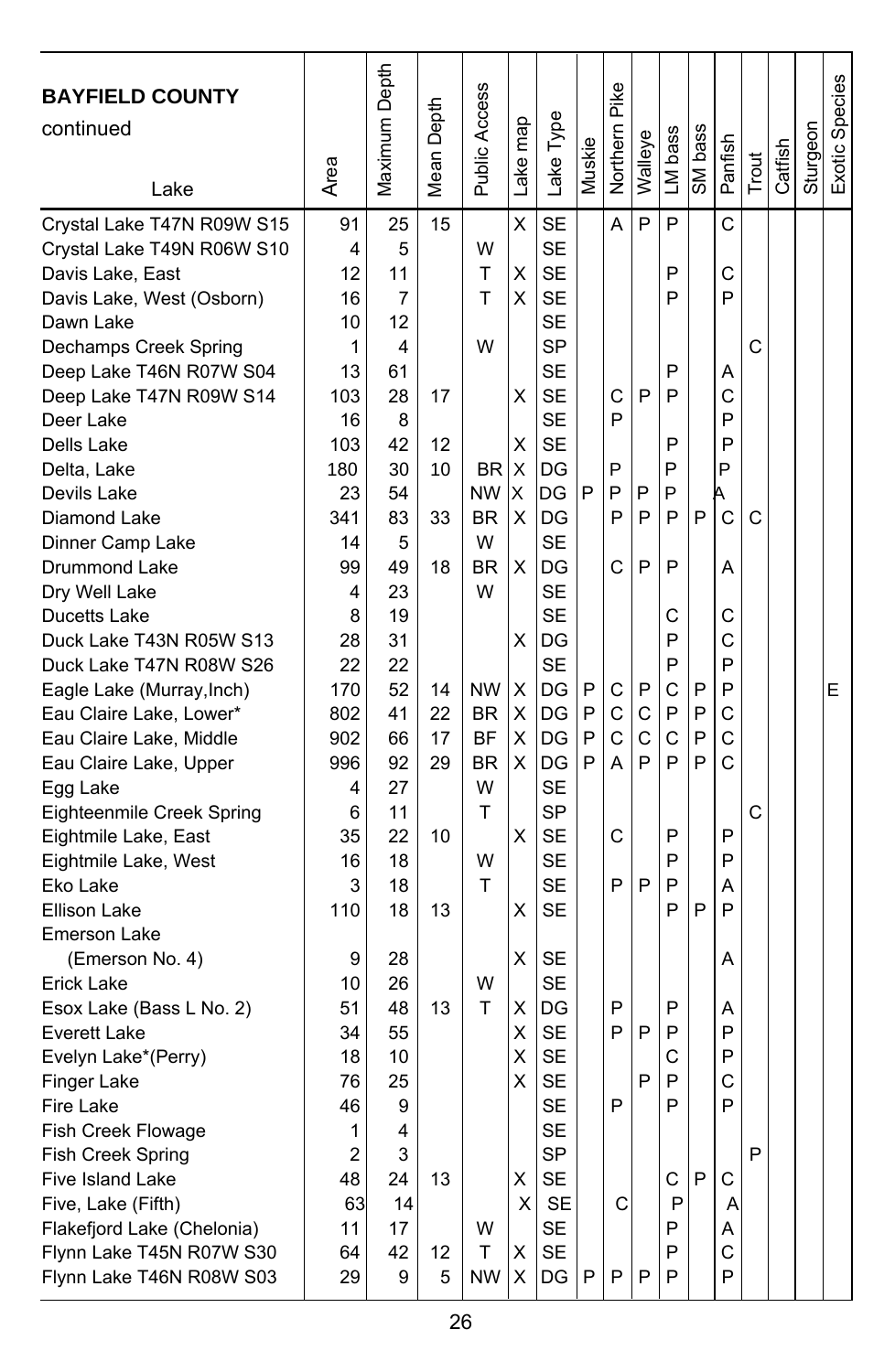| <b>BAYFIELD COUNTY</b><br>continued<br>Lake | Area     | Maximum Depth | Mean Depth | Public Access | Lake map | Lake Type              | Muskie | Northern Pike | Walleye | LM bass | SM bass | Panfish | Trout        | Catfish | Sturgeon | Exotic Species |
|---------------------------------------------|----------|---------------|------------|---------------|----------|------------------------|--------|---------------|---------|---------|---------|---------|--------------|---------|----------|----------------|
| Frels Lake (Emerson No. 1)                  | 11       | 18            |            |               | X        | <b>SE</b>              |        |               |         |         |         |         |              |         |          |                |
| Friedbauer Lake                             | 21       | 18            |            |               | Χ        | <b>SE</b>              |        | C             |         |         |         | Α       |              |         |          |                |
| Frog Lake                                   | 8        | 8             |            | W             | х        | <b>SE</b>              |        |               |         |         |         |         |              |         |          |                |
| <b>Fuller Lake</b>                          | 5        | 9             |            |               |          | <b>SE</b>              |        |               |         |         |         |         |              |         |          |                |
| George Lake                                 | 46       | 50            | 16         | W             | Χ        | <b>SE</b>              |        |               |         | P       |         | С       |              |         |          |                |
| Getsey Lake                                 | 19       | 20            |            |               | X        | <b>SE</b>              |        | P             |         | P       |         | C       |              |         |          |                |
| <b>Ghost Lake</b>                           | 132      | 27            | 10         | W             | Χ        | <b>SE</b>              | P      |               |         | P       |         | P       |              |         |          |                |
| Hadley Lake*                                | 39       | 17            |            | W             | X        | DG                     |        |               |         | P       |         | C       |              |         |          |                |
| Half Moon Lake                              |          |               |            |               |          |                        |        |               |         |         |         |         |              |         |          |                |
| T44N R08W S24                               | 15       | 17            |            |               |          | SE                     |        |               |         | P       |         | P       |              |         |          |                |
| Half Moon Lake (Millpond)                   |          |               |            |               |          |                        |        |               |         |         |         |         |              |         |          |                |
| T47N R08W S17                               | 106      | 10            | 6          | <b>BR</b>     | Χ        | SE                     |        | P             |         | P       |         | P       |              |         |          |                |
| Hammil Lake (Hammel)                        | 83       | 47            | 20         |               | Χ        | <b>SE</b>              |        |               | P       | P       | P       | C       |              |         |          |                |
| Happles Lake                                | 24       | 36            | 21         |               | Χ        | <b>SE</b>              |        |               |         |         |         |         |              |         |          |                |
| Hart Lake (Heart, Wiehe)                    | 259      | 54            | 25         | <b>NW</b>     | X        | <b>SE</b>              | P      | C             | C       | P       | P       | P       |              |         |          | E              |
| Hay Lake T45N R09W S18                      | 16       | 5             |            | W             |          | <b>SE</b>              |        |               |         |         |         |         |              |         |          |                |
| Hay Lake T46N R07W S07                      | 59       | 21            | 6          | <b>BR</b>     | х        | DG                     |        | A             |         | C       |         | P       |              |         |          |                |
| <b>Heart Lake</b>                           | 24       | 19            |            |               | X        | <b>SE</b>              |        |               | C       |         |         | Α       |              |         |          |                |
| Henderson Lake                              | 33       | 5             | 3          | R             | X        | <b>SE</b>              |        | C             |         | P       |         | C       |              |         |          |                |
| Henry Lake                                  | 29       | 28            |            |               |          | <b>SE</b>              |        |               |         | P       |         | C       |              |         |          |                |
| <b>Hicks Lake</b>                           | 6        | 9             |            | R             |          | <b>SE</b>              |        |               |         |         |         |         |              |         |          |                |
| Hidden Lake                                 | 34       | 15            |            | W             |          | <b>SE</b>              |        |               |         | P       |         | P       |              |         |          |                |
| <b>Hildebrand Lake</b>                      |          |               |            |               |          |                        |        |               |         |         |         |         |              |         |          |                |
| (Emerson No. 3)                             | 17       | 42            | 12         | <b>BR</b>     | х        | SE                     |        | P             |         | P       |         | Α       |              |         |          |                |
| Hildur Lake (Bluebird)                      | 67       | 66            | 14         | <b>BR</b>     | X        | DG                     |        | P             |         | P       |         | P       |              |         |          |                |
| Hobbs Lake                                  | 13       | 10            |            | W             |          | <b>SE</b>              |        | P             |         |         |         |         |              |         |          |                |
| Hoist Lake                                  | 8        | 23            |            | T             |          | <b>SE</b>              |        |               |         | C       |         |         |              |         |          |                |
| <b>Hollibar Lake</b>                        | 7        | 20            |            |               | X        | <b>SE</b>              |        |               |         | P       |         | P       |              |         |          |                |
| <b>Holly Lake</b>                           | 15<br>13 | 16<br>3       |            | W             |          | <b>SE</b><br><b>SP</b> |        | P             |         | P       |         | P       |              |         |          |                |
| Holmes Lake                                 |          | 15            |            | W             |          | <b>SE</b>              |        |               |         |         |         |         |              |         |          |                |
| Honey Lake<br>Horseshoe Lake                | 10       |               |            |               |          |                        |        |               |         |         |         |         |              |         |          |                |
| T44N R07W S19                               | 7        | 11            |            |               |          | SE                     |        |               |         |         |         |         |              |         |          |                |
| Horseshoe Lake                              |          |               |            |               |          |                        |        |               |         |         |         |         |              |         |          |                |
| T48N R07W S13                               | 16       | 12            |            | т             | Χ        | <b>SE</b>              |        |               |         |         |         |         |              |         |          |                |
| Hostrawser Lake                             | 21       | 18            |            |               |          | <b>SE</b>              |        |               |         | C.      |         | A       |              |         |          |                |
| <b>Hyatt Spring</b>                         | 6        | 4             |            | W             |          | SP                     |        |               |         |         |         |         | $\mathsf{P}$ |         |          |                |
| <b>Idlewild Lake</b>                        | 16       | 22            | 12         |               |          | <b>SE</b>              |        |               |         |         |         | P       |              |         |          |                |
| Inch Lake                                   | 31       | 41            |            |               | X        | <b>SE</b>              |        |               |         | P       |         | P       |              |         |          |                |
| Indian Lake                                 | 26       | 35            | 12         |               |          | <b>SE</b>              |        | С             |         | С       |         | С       |              |         |          |                |
| Iron Lake                                   | 249      | 12            | 6          | W             | х        | <b>SE</b>              |        | Α             | P       | P       |         | P       |              |         |          |                |
| Iron River Flowage                          | 76       | 17            | 6          | W             | X        | SP                     |        | $\mathsf{C}$  | P       | P       |         | С       |              |         |          |                |
| Island Lake T45N R09W S18                   | 59       | 51            | 20         | BR            | X        | <b>SE</b>              |        |               |         | C       |         | Α       |              |         |          |                |
| Island Lake T47N R08W S24                   | 27       | 30            |            | W             | X        | <b>SE</b>              |        |               |         | P       |         | P       |              |         |          |                |
|                                             |          |               |            |               |          |                        |        |               |         |         |         |         |              |         |          |                |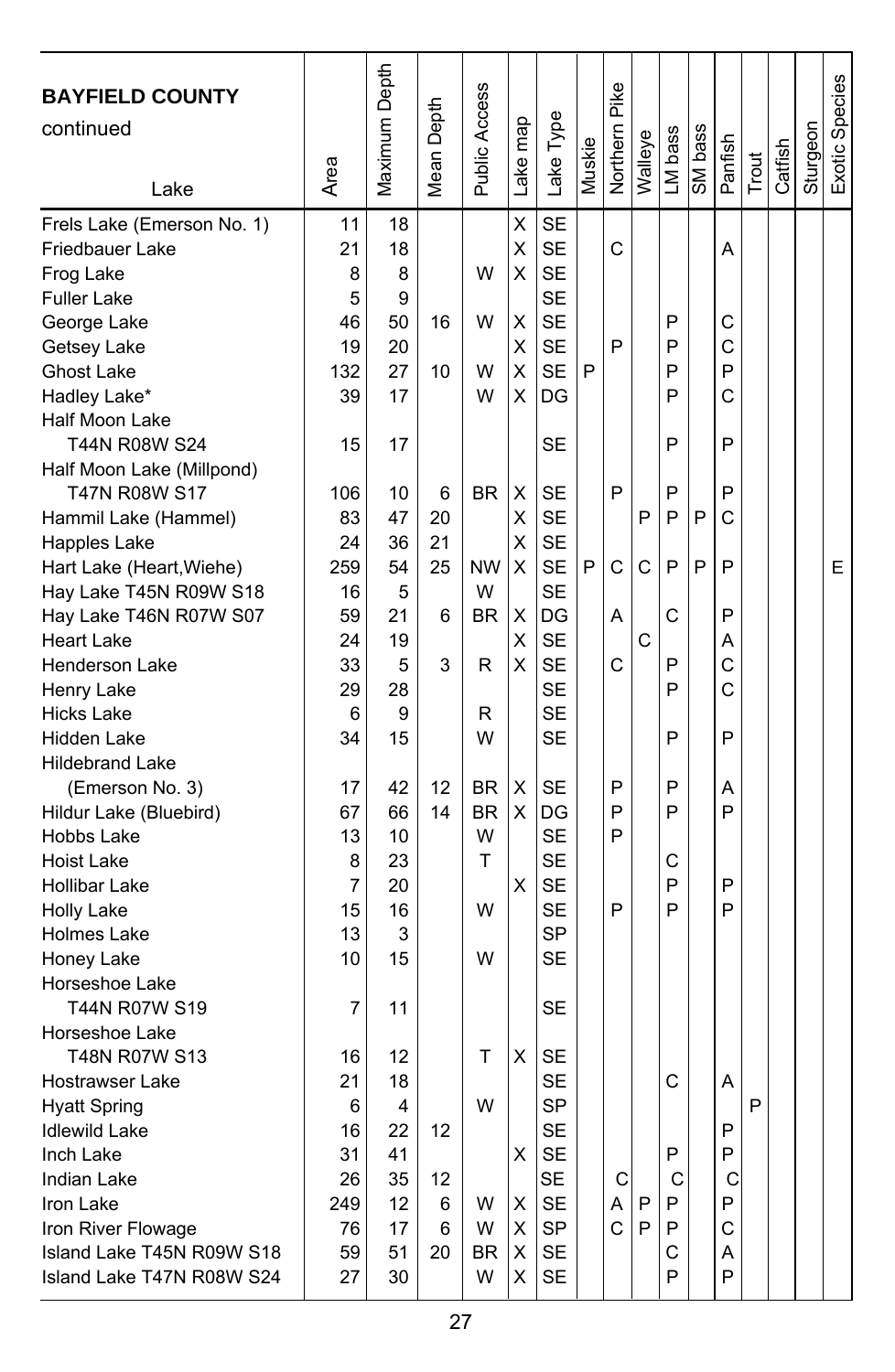| <b>BAYFIELD COUNTY</b><br>continued<br>Lake                                                                                                                                                                                                                                                                                                                                                                                                                                                                                                                                                                                                                                                                                                                   | Area                                                                                                                                                                                                                                       | Maximum Depth                                                                                                                                                                                                                                  | Mean Depth                                               | Public Access                                                                                                                                                 | Lake map                                                                               | Lake Type                                                                                                                                                                                                                                                                                                                                                                                                                                                                           | Muskie      | Northern Pike                                        | Walleye                                                    | LM bass                                                                                               | SM bass          | Panfish                                                                                                                                             | Trout                 | Catfish | Sturgeon | Exotic Species |
|---------------------------------------------------------------------------------------------------------------------------------------------------------------------------------------------------------------------------------------------------------------------------------------------------------------------------------------------------------------------------------------------------------------------------------------------------------------------------------------------------------------------------------------------------------------------------------------------------------------------------------------------------------------------------------------------------------------------------------------------------------------|--------------------------------------------------------------------------------------------------------------------------------------------------------------------------------------------------------------------------------------------|------------------------------------------------------------------------------------------------------------------------------------------------------------------------------------------------------------------------------------------------|----------------------------------------------------------|---------------------------------------------------------------------------------------------------------------------------------------------------------------|----------------------------------------------------------------------------------------|-------------------------------------------------------------------------------------------------------------------------------------------------------------------------------------------------------------------------------------------------------------------------------------------------------------------------------------------------------------------------------------------------------------------------------------------------------------------------------------|-------------|------------------------------------------------------|------------------------------------------------------------|-------------------------------------------------------------------------------------------------------|------------------|-----------------------------------------------------------------------------------------------------------------------------------------------------|-----------------------|---------|----------|----------------|
| Jackman Lake<br>Jackson Lake<br>Jesse Lake<br>Joann Lake<br>Johnson Lake<br>Johnson Springs<br>Jones Lake<br>Kelly Lake<br>Kern Lake<br>Knotting Lake (Aqua)<br>Lake R<br>Lake Sixteen<br>Lamereau Lake<br>Lee Lake<br>Lemon Lake<br>Lenawee Lake<br>Lerche Lake<br>Lester Lake<br>Lindgren Lake<br>Line Lake<br>Little Bass Lake<br>Little Hidden Lake<br>Little Island Lake<br>Little Rosa Lake<br>Little Siskiwit Lake<br>Little Star Lake<br>Lizzie Lake (Davis)<br>Long Lake T47N R08W S02<br>Long Lake T48N R05W S06<br>Loon Lake<br>Lost Creek Slough<br>Lost Lake<br>Louise Lake<br>Lund Lake<br>Marengo Lake<br>McCarry Lake<br>McCloud Lake (McLeod)<br><b>McGinnis Lake</b><br>Mill Pond Lake (Rust Flowage)<br>Millicent Lake (Pike)<br>Mimi Lake | 12<br>142<br>11<br>12<br>11<br>2<br>48<br>56<br>91<br>80<br>14<br>9<br>10<br>5<br>6<br>15<br>18<br>24<br>7<br>8<br>43<br>3<br>70<br>7<br>44<br>6<br>17<br>263<br>36<br>33<br>15<br>25<br>4<br>22<br>99<br>32<br>64<br>3<br>62<br>183<br>10 | 22<br>13<br>17<br>14<br>12<br>12<br>7<br>17<br>21<br>13<br>33<br>31<br>3<br>8<br>40<br>15<br>37<br>44<br>12<br>18<br>15<br>43<br>15<br>16<br>16<br>68<br>5<br>23<br>16<br>36<br>11<br>25<br>13<br>36<br>26<br>21<br>11<br>11<br>10<br>53<br>21 | 8<br>5<br>12<br>11<br>8<br>12<br>11<br>8<br>5<br>6<br>26 | <b>BR</b><br><b>NW</b><br>W<br><b>BR</b><br>W<br>W<br>W<br>W<br>т<br>BR<br>W<br>W<br>W<br>т<br>W<br>BR<br>T<br><b>BR</b><br>W<br>R<br>BR<br>Τ<br>W<br>NW<br>Τ | X<br>Χ<br>X<br>X<br>х<br>X<br>х<br>X<br>X<br>Χ<br>х<br>X<br>х<br>X<br>X<br>Χ<br>х<br>X | <b>SE</b><br>DG<br><b>SE</b><br><b>SP</b><br><b>SE</b><br>SP<br><b>SE</b><br><b>SE</b><br><b>SE</b><br><b>SE</b><br><b>SE</b><br>SP<br><b>SE</b><br><b>SE</b><br><b>SE</b><br><b>SE</b><br><b>SE</b><br><b>SE</b><br><b>SE</b><br><b>SE</b><br><b>SE</b><br><b>SE</b><br><b>SE</b><br><b>SE</b><br>DG<br><b>SE</b><br><b>SE</b><br><b>SE</b><br><b>SE</b><br><b>SE</b><br>DG<br>SE<br><b>SP</b><br><b>SE</b><br>DG<br>$\overline{DG}$ I<br><b>SE</b><br><b>SE</b><br>DG<br>DG<br>SE | P<br>P<br>P | C<br>A<br>С<br>P<br>A<br>P<br>C<br>C.<br>P<br>С<br>C | P<br>C<br>P<br>P<br>С<br>P<br>P<br>P<br>P.<br>$\mathsf{C}$ | P<br>P<br>P<br>P<br>С<br>C<br>P<br>С<br>P<br>С<br>P<br>C<br>P<br>P<br>P<br>С<br>С<br>P<br>P<br>P<br>P | P<br>P<br>P<br>P | Α<br>P<br>C<br>Ċ<br>P<br>C<br>P<br>C<br>P<br>С<br>C<br>C<br>С<br>P<br>А<br>C<br>Α<br>P<br>Α<br>C<br>C<br>Α<br>С<br>P<br>P<br>С<br>$\mathsf{C}$<br>P | P<br>P<br>Α<br>С<br>P |         |          |                |
| Mirror Lake T45N R07W S16<br>Mirror Lake T47N R07W S06<br>Moon Lake                                                                                                                                                                                                                                                                                                                                                                                                                                                                                                                                                                                                                                                                                           | 17<br>13<br>41                                                                                                                                                                                                                             | 21<br>48<br>19                                                                                                                                                                                                                                 | 10                                                       | W<br>W<br><b>BR</b>                                                                                                                                           | х                                                                                      | SE<br>SE<br>SE                                                                                                                                                                                                                                                                                                                                                                                                                                                                      |             | P<br>P                                               |                                                            | Ρ<br>С<br>P                                                                                           |                  | P<br>С<br>C                                                                                                                                         |                       |         |          |                |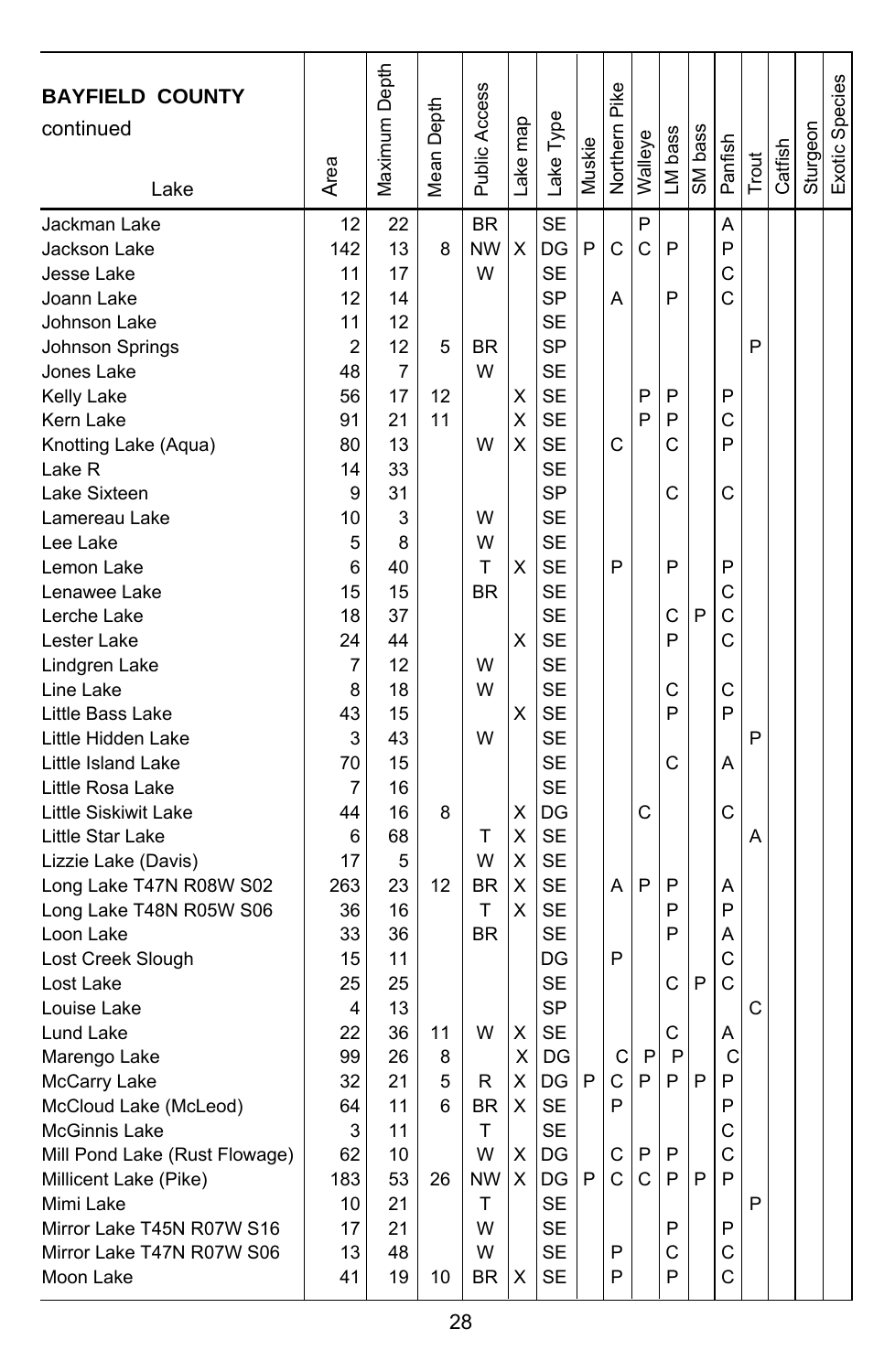| <b>BAYFIELD COUNTY</b><br>continued<br>Lake                                                                                                                                                                                                                                                                                            | Area                                                                                            | Maximum Depth                                                                              | Depth<br>Mean <sub>l</sub>               | Public Access                                                                            | ake map                                             | Lake Type                                                                                                                                               | Muskie | Northern Pike                   | Walleye                    | LM bass                                                       | SM bass     | Panfish                                                       | Trout  | Catfish | Sturgeon | Exotic Species |
|----------------------------------------------------------------------------------------------------------------------------------------------------------------------------------------------------------------------------------------------------------------------------------------------------------------------------------------|-------------------------------------------------------------------------------------------------|--------------------------------------------------------------------------------------------|------------------------------------------|------------------------------------------------------------------------------------------|-----------------------------------------------------|---------------------------------------------------------------------------------------------------------------------------------------------------------|--------|---------------------------------|----------------------------|---------------------------------------------------------------|-------------|---------------------------------------------------------------|--------|---------|----------|----------------|
| Moose Lake<br>Moreland Lake<br>Motyka Lake<br>Mountain Lake<br>Muck Lake<br>Muck Lake*T45N R10W S12<br>Mud Flat Lake<br>Mud Lake T44N R07W S26<br>Mud Lake T46N R07W S29<br>Mud Lake T47N R09W S13<br><b>Mullenhoff Lake</b><br>Muskellunge Lake (Butte)<br>Muskie Springs Lake<br>(Bear Paw, Ethel)                                   | 5<br>22<br>12<br>11<br>9<br>39<br>11<br>181<br>8<br>1<br>69<br>44<br>22                         | 6<br>14<br>8<br>14<br>26<br>6<br>30<br>10<br>8<br>1<br>15<br>33<br>10                      | 5<br>3<br>12                             | W<br>т<br>W<br><b>NW</b><br>W<br>W                                                       | Χ<br>X<br>X<br>x<br>Χ                               | <b>SE</b><br><b>SE</b><br><b>SE</b><br><b>SE</b><br><b>SE</b><br>SE<br><b>SE</b><br><b>SE</b><br><b>SE</b><br><b>SP</b><br><b>SE</b><br><b>SE</b><br>DG | P      | P<br>C<br>C                     | P<br>P<br>P                | C<br>P<br>P<br>P<br>P<br>P                                    | P           | C<br>A<br>A<br>P<br>Ć<br>P<br>P<br>P                          | P      |         |          |                |
| <b>Mystery Lake</b><br>Namekagon Lake<br>(Spring, Garden)<br>Nancy Lake<br>Nelson Lake<br>Nestle Lake<br>Nokomis, Lake<br>North Porter Lake<br>Northeast Lake<br>Nymphia Lake (Numphia)<br>Ole Lake T43N R08W S27<br>Ole Lake T45N R09W S18<br>Olson Lake<br>Orienta Flowage                                                           | 14<br>3,227<br>7<br>21<br>6<br>8<br>26<br>88<br>10<br>23<br>13<br>20<br>144                     | 13<br>50<br>3<br>37<br>10<br>15<br>33<br>50<br>41<br>45<br>11<br>9<br>32                   | 16<br>9<br>11                            | <b>BFP</b><br>W<br>W<br>т<br><b>BR</b><br><b>BR</b>                                      | X<br>X<br>Χ<br>X<br>X<br>X<br>X                     | <b>SE</b><br>DG<br><b>SE</b><br><b>SE</b><br><b>SE</b><br><b>SE</b><br><b>SE</b><br><b>SE</b><br><b>SE</b><br>SE<br><b>SE</b><br><b>SE</b><br>DG        | P      | C<br>С<br>P<br>C<br>Ċ           | P<br>C                     | P<br>P<br>С<br>P<br>P<br>C<br>С<br>C<br>P<br>C                | P           | P<br>C<br>C<br>С<br>P<br>P<br>С<br>C<br>C<br>Ć                | P      |         |          |                |
| Osborn Lake<br>Overby Lake (Blaisdell)<br>Owen Lake<br>Pacwawong Lake*<br>Patsy Lake<br>Patsy Lake*T43N R06W S33<br>Perch Lake T45N R07W S05<br>Perch Lake T47N R08W S20<br>Perch Lake T50N R06W S22<br>Perry Lake<br>Peterson Lake<br>Phantom Lake (Pantheon)<br>Physa Lake<br>Pickerel Lake<br>Picture Lake (Pitcher)<br>Pigeon Lake | 16<br>8<br>1,323<br>160<br>4<br>56<br>70<br>25<br>22<br>50<br>18<br>44<br>10<br>81<br>58<br>213 | 11<br>64<br>95<br>6<br>14<br>13<br>77<br>83<br>12<br>19<br>46<br>35<br>34<br>38<br>8<br>26 | 27<br>3<br>7<br>19<br>9<br>12<br>4<br>12 | W<br><b>BR</b><br><b>BR</b><br>W<br>T<br>BR<br>W<br>BR<br>T<br>W<br>BF<br>т<br><b>BR</b> | X<br>х<br>X<br>Χ<br>X<br>X<br>X<br>X<br>X<br>X<br>X | DG<br><b>SE</b><br>DN<br>DG<br><b>SE</b><br><b>SE</b><br><b>SE</b><br>SE<br>SE<br>SE<br><b>SE</b><br>SE<br>SE<br>SE<br><b>SE</b><br>SE                  | P      | С<br>C<br>P<br>P<br>С<br>C<br>P | C<br>P<br>P<br>P<br>P<br>C | C<br>C<br>С<br>C<br>C<br>C<br>P<br>P<br>P<br>P<br>P<br>P<br>С | С<br>P<br>P | C<br>C<br>P<br>P<br>C<br>С<br>C<br>P<br>С<br>C<br>C<br>P<br>A | P<br>P |         |          |                |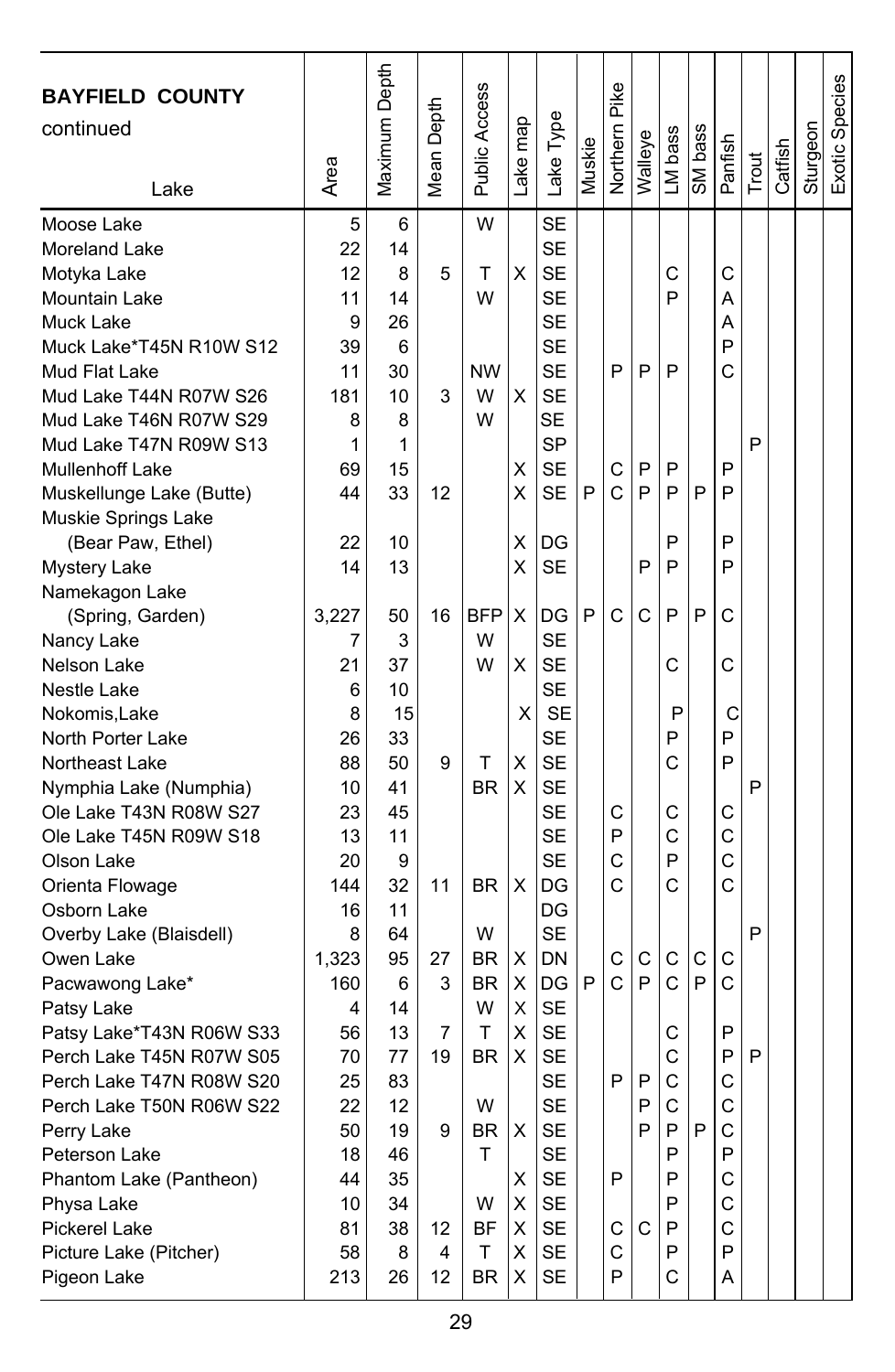| <b>BAYFIELD COUNTY</b><br>continued<br>Lake | Area    | Maximum Depth | Depth<br>Mean I | Public Access | Lake map     | Lake Type              | Muskie | Northern Pike | Walleye | LM bass      | SM bass | Panfish | Trout | Catfish | Sturgeon | Exotic Species |
|---------------------------------------------|---------|---------------|-----------------|---------------|--------------|------------------------|--------|---------------|---------|--------------|---------|---------|-------|---------|----------|----------------|
| Pike Lake                                   | 17      | 23            | 8               | <b>NW</b>     | X            | <b>SE</b>              | P      | C             |         | P            | P       | P       |       |         |          |                |
| Pine Lake T47N R08W S22                     | 14      | 34            |                 | <b>BR</b>     |              | <b>SE</b>              |        | P             |         | P            |         | C       |       |         |          |                |
| Pine Lake T48N R07W S10                     | 10      | 28            |                 | <b>BR</b>     |              | <b>SE</b>              |        |               |         | C            |         | P       |       |         |          |                |
| Planorbis Lake                              | 10      | 31            |                 | W             | X            | <b>SE</b>              |        |               |         | P            |         | C       |       |         |          |                |
| Pond Lake T44N R08W S17                     | 42      | 7             |                 | W             | X            | <b>SE</b>              |        |               |         |              |         |         |       |         |          |                |
| Pond Lake T45N R08W S14                     | 8       | 67            |                 | <b>BR</b>     | X            | SE                     |        |               |         |              |         | P       |       |         |          |                |
| Porcupine Lake                              | 75      | 33            | 16              | т             | X            | <b>SP</b>              |        | P             |         | P            | P       | C       |       |         |          |                |
| Pot Lake                                    | 9       | 34            |                 | W             |              | <b>SE</b>              |        | P             |         |              |         | C       |       |         |          |                |
| Pre-Emption Creek Pond                      | 3<br>74 | 14            | 8<br>8          | т             | X<br>X       | <b>SP</b><br><b>SE</b> |        |               |         |              |         | P       | P     |         |          |                |
| Price Lake<br><b>Priest Lake</b>            | 29      | 16<br>52      |                 |               | X            | <b>SE</b>              |        |               |         | С<br>C       |         | A       |       |         |          |                |
| Rainbow Lake                                | 14      | 21            |                 | W             |              | <b>SE</b>              |        |               |         |              |         |         |       |         |          |                |
| Rana Lake                                   | 6       | 48            |                 | W             |              | <b>SE</b>              |        |               |         |              |         | С       |       |         |          |                |
| Range Line Lake                             | 14      | 24            |                 |               |              | <b>SE</b>              |        | P             |         | C            |         | С       |       |         |          |                |
| Ree,Lake                                    | 25      | 14            |                 |               | $\times$     | <b>SE</b>              |        |               |         | P            |         | С       |       |         |          |                |
| Reynard Lake                                | 33      | 55            |                 | W             |              | <b>SE</b>              |        |               |         | C            |         | Ć       |       |         |          |                |
| <b>Rib Lake</b>                             | 4       | 8             |                 | <b>BR</b>     |              | <b>SE</b>              |        |               |         |              |         |         |       |         |          |                |
| Richardson Lake                             | 25      | 32            |                 | W             |              | <b>SE</b>              |        | C             |         | P            |         | C       |       |         |          |                |
| Robinson Lake                               | 91      | 36            | 14              | <b>BR</b>     | х            | <b>DN</b>              |        | C             | P       | P            |         | Ċ       |       |         |          |                |
| Rock Lake                                   | 33      | 25            |                 | W             | х            | <b>SE</b>              |        |               |         | P            | P       | P       |       |         |          |                |
| Roger Lake T44N R07W S10                    | 24      | 10            | 4               | Т             | X            | DG                     |        | P             |         | P            |         | C       |       |         |          |                |
| Roger Lake T47N R08W S30                    | 30      | 7             |                 |               |              | <b>SE</b>              |        |               |         |              |         |         |       |         |          |                |
| Rosa Lake                                   | 43      | 39            |                 |               |              | <b>SE</b>              |        |               |         | C            | P       | C       |       |         |          |                |
| Russell Lake                                | 12      | 1             |                 | W             |              | <b>SE</b>              |        |               |         |              |         |         |       |         |          |                |
| Ruth, Lake                                  | 66      | 30            | 15              | <b>BR</b>     | $\mathsf{X}$ | <b>SE</b>              |        | С             | P       | C            |         | C       |       |         |          |                |
| Ryberg Lake                                 | 8       | 7             |                 | W             |              | <b>SE</b>              |        |               |         |              |         |         |       |         |          |                |
| Sage Lake                                   | 6       | 3             |                 | W             |              | <b>SE</b>              |        |               |         |              |         |         |       |         |          |                |
| Samoset Lake (N Bass)                       | 46      | 40            |                 |               |              | <b>SE</b>              |        |               | P       | P            |         | С       |       |         |          |                |
| Sand Bar Lake                               | 118     | 49            | 25              | <b>NW</b>     | Х            | <b>SE</b>              |        | P             |         | P            |         | P       |       |         |          | E.             |
| Sand Lake                                   | 5       | 13            |                 |               | X            | <b>SE</b>              |        |               |         |              |         |         |       |         |          |                |
| Sawdust Lake                                | 17      | 36            |                 | <b>BR</b>     |              | <b>SE</b>              |        |               |         | P            |         | P       |       |         |          |                |
| Sawmill Lake                                | 12      | 45            |                 |               |              | <b>SE</b>              |        |               |         | P            |         | P       |       |         |          |                |
| Shunenberg Lake                             | 44      | 6             |                 | <b>NW</b>     |              | DG                     | P      | P             | P       | C            |         | P       |       |         |          |                |
| Shunenberg Springs                          | 16      | 6             |                 | Т<br>T        |              | <b>SP</b><br><b>SE</b> |        |               |         |              |         |         | P     |         |          |                |
| Siegal Lake<br>Silver Lake                  | 6<br>26 | 5<br>51       |                 |               | $\times$     | <b>SE</b>              |        |               |         | $\mathsf{C}$ |         | Α       |       |         |          |                |
| Silver Sack Lake                            | 7       | 29            |                 | BR            |              | <b>SE</b>              |        |               |         |              |         |         |       |         |          |                |
| Simpson Lake                                | 13      | 8             |                 |               | х            | SE                     |        |               |         |              |         |         |       |         |          |                |
| <b>Siskiwit Lake</b>                        | 330     | 13            | 8               | <b>BR</b>     | X            | DG                     |        |               | Α       |              | P       | P       |       |         |          |                |
| <b>Siskiwit Springs</b>                     | 1       | 3             |                 | T             |              | <b>SP</b>              |        |               |         |              |         |         | P     |         |          |                |
| Sixteen Lake                                | 34      | 10            |                 | w             |              | SE                     |        |               |         | P            |         | С       | P     |         |          |                |
| Smear Lake                                  | 14      | 4             |                 | W             |              | SE                     |        |               |         |              |         |         |       |         |          |                |
| Smith Lake                                  | 31      | 8             |                 | <b>NW</b>     |              | DG                     | P      | P             | P       | C            | P       | C       |       |         |          |                |
| South Porter Lake                           | 12      | 20            |                 |               |              | SE                     |        |               |         |              |         |         |       |         |          |                |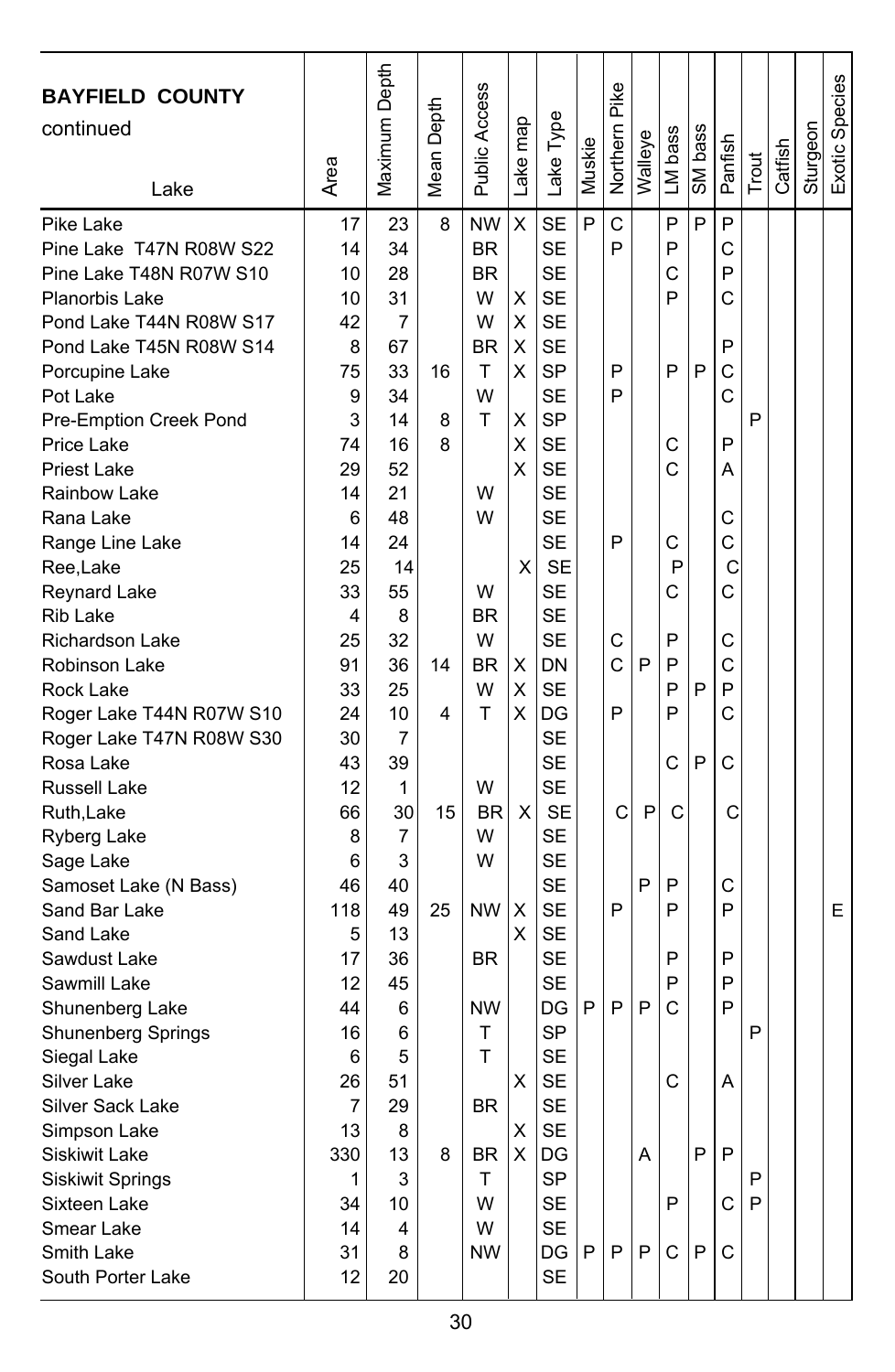| <b>BAYFIELD COUNTY</b><br>continued<br>Lake                                                                                                                                                                                                                                                                                                                                                                                                      | Area                                                                                                        | Maximum Depth                                                                                           | Depth<br>Mean             | Public Access                                                            | Lake map                                                      | Lake Type                                                                                                                                                                                                                                    | Muskie | <b>Northern Pike</b>       | Walleye               | LM bass                                             | SM bass          | Panfish                                                            | Trout  | Catfish | Sturgeon | Exotic Species |
|--------------------------------------------------------------------------------------------------------------------------------------------------------------------------------------------------------------------------------------------------------------------------------------------------------------------------------------------------------------------------------------------------------------------------------------------------|-------------------------------------------------------------------------------------------------------------|---------------------------------------------------------------------------------------------------------|---------------------------|--------------------------------------------------------------------------|---------------------------------------------------------------|----------------------------------------------------------------------------------------------------------------------------------------------------------------------------------------------------------------------------------------------|--------|----------------------------|-----------------------|-----------------------------------------------------|------------------|--------------------------------------------------------------------|--------|---------|----------|----------------|
| Southwest Lake (South)<br>Spider Lake T47N R07W S15<br>Spider Lake T47N R08W S17<br>Spirit Lake<br>Spring Lake T43N R06W S32<br>Spring Lake T47N R09W S11<br>Spruce Lake T44N R06W S14<br>Spruce Lake T44N R05W S27<br>Square Lake<br>Star Lake<br>Steckbaur Lake<br>Steelhead Lake (Ell)<br><b>Stewart Lake</b><br><b>Stratton Ponds</b><br>Summit Lake<br>Swede Lake<br>Swett Lake (Sweet)<br>Tahkodah, Lake (East)<br>Tank Lake T43N R06W S11 | 31<br>75<br>124<br>35<br>11<br>21<br>5<br>17<br>3<br>234<br>3<br>17<br>24<br>7<br>3<br>27<br>88<br>152<br>8 | 6<br>23<br>20<br>30<br>17<br>10<br>7<br>7<br>9<br>55<br>5<br>51<br>20<br>7<br>4<br>35<br>38<br>18<br>19 | 2<br>10<br>14<br>12       | W<br>T<br>W<br>W<br><b>BR</b><br>W<br>T<br>W<br>W<br>Т<br><b>BR</b><br>W | Χ<br>Χ<br>X<br>X<br>X<br>X<br>X<br>X<br>x<br>х<br>X<br>X<br>X | <b>SE</b><br><b>SE</b><br><b>SE</b><br><b>SP</b><br><b>SP</b><br><b>SE</b><br><b>SP</b><br><b>SE</b><br><b>SE</b><br>DN<br><b>SE</b><br><b>SE</b><br><b>SE</b><br><b>SE</b><br><b>SE</b><br><b>SE</b><br><b>DN</b><br><b>SE</b><br><b>SE</b> | P      | P<br>C<br>P<br>C<br>P<br>Α | P<br>P<br>P<br>P<br>P | P<br>P<br>P<br>P<br>C<br>С<br>C<br>P<br>P<br>C<br>P | P                | C<br>С<br>C<br>Ċ<br>P<br>C<br>C<br>С<br>P<br>P<br>A<br>P           | P      |         |          |                |
| Tank Lake T45N R06W S20<br><b>Tars Pond</b><br><b>Taylor Lake</b><br>Tea Cup Lake<br>Tomahawk Lake<br><b>Toothpick Lake</b><br><b>Topside Lake</b><br><b>Totagatic Lake</b><br><b>Tower Lake</b>                                                                                                                                                                                                                                                 | 18<br>2<br>94<br>1<br>134<br>7<br>56<br>537<br>13                                                           | 11<br>3<br>15<br>32<br>42<br>20<br>10<br>7<br>54                                                        | 6<br>13<br>6              | BR.<br>W<br><b>BR</b><br>W<br><b>BR</b><br>т                             | X<br>X<br>X<br>X<br>X<br>Х                                    | <b>SE</b><br>DG<br><b>SE</b><br><b>SE</b><br><b>SE</b><br><b>SE</b><br><b>SE</b><br>DG<br><b>SE</b>                                                                                                                                          |        | C<br>C                     | P<br>P<br>P           | P<br>P<br>P<br>С<br>P<br>С                          | P                | С<br>P<br>С<br>А<br>P<br>P<br>P                                    | P      |         |          | Е              |
| Trail Lake (Emerson No. 5)<br><b>Trapper Lake</b><br><b>Travers Lake</b><br><b>Trout Lake</b><br>Tub Lake<br><b>Turtle Lake</b><br>Twin Bear Lake (Crow)<br>Twin Lake<br>Twin Lake, East<br>Twin Lake, North<br>Twin Lake, Northeast<br>Twin Lake, Northwest<br>Twin Lake, South<br>Twin Lake, Southeast<br>Twin Lake, West<br>Two Lake                                                                                                          | 4<br>84<br>20<br>14<br>11<br>22<br>172<br>28<br>22<br>53<br>8<br>7<br>19<br>14<br>16<br>8                   | 9<br>31<br>10<br>39<br>31<br>$\overline{7}$<br>59<br>8<br>22<br>25<br>13<br>19<br>20<br>21<br>52<br>7   | 16<br>23<br>9<br>10<br>12 | Τ<br>BR<br>W<br>BR<br>BR<br>Τ<br>W<br><b>WP</b><br>т<br>BR<br>T.         | Χ<br>X<br>X<br>X<br>х<br>X<br>Х<br>X.<br>x<br>х               | <b>SE</b><br><b>SE</b><br><b>SE</b><br><b>SE</b><br><b>SE</b><br>SE<br><b>SE</b><br><b>SE</b><br><b>SE</b><br>SE<br>SE<br><b>SE</b><br><b>SE</b><br>SE<br>SE<br>DG                                                                           | P      | C<br>C<br>P<br>C<br>P      | P<br>C                | P<br>С<br>С<br>P<br>P<br>C<br>P<br>С<br>P<br>P<br>P | P<br>P<br>P<br>P | C<br>P<br>P<br>С<br>A<br>P<br>C<br>P<br>С<br>С<br>P<br>С<br>P<br>P | C<br>С |         |          | E              |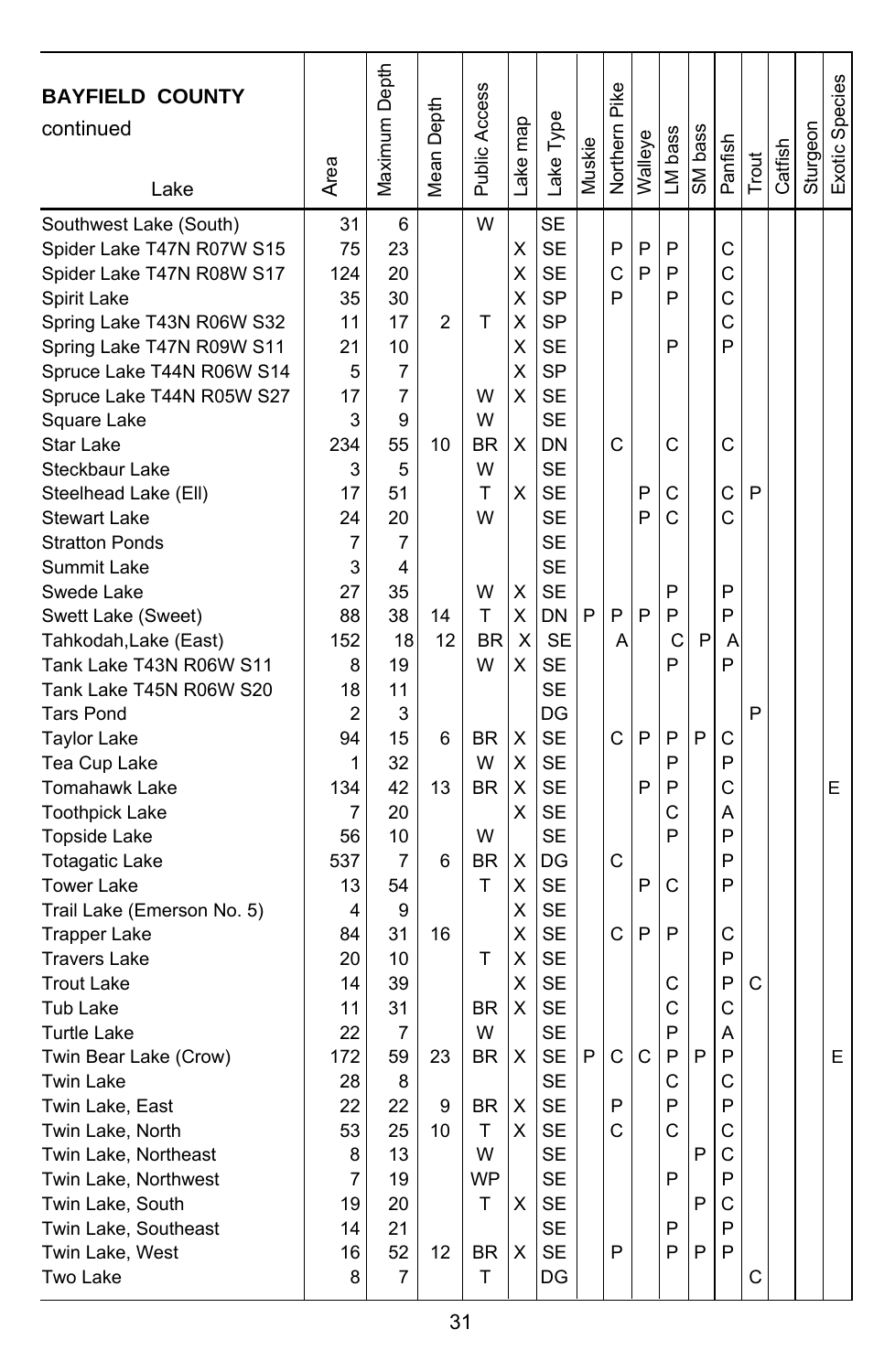| <b>BAYFIELD COUNTY</b><br>continued<br>Lake                                                                                                                                                                                                                                                                                                                                                                                                     | Area                                                                                                           | Maximum Depth                                                                                              | Mean Depth          | Public Access                                             | Lake map                   | Lake Type                                                                                                                                                                                                               | Muskie | Pike<br>Northern      | Walleye | LM bass                                             | SM bass | Panfish                                                  | Trout  | Catfish | Sturgeon | Exotic Species |
|-------------------------------------------------------------------------------------------------------------------------------------------------------------------------------------------------------------------------------------------------------------------------------------------------------------------------------------------------------------------------------------------------------------------------------------------------|----------------------------------------------------------------------------------------------------------------|------------------------------------------------------------------------------------------------------------|---------------------|-----------------------------------------------------------|----------------------------|-------------------------------------------------------------------------------------------------------------------------------------------------------------------------------------------------------------------------|--------|-----------------------|---------|-----------------------------------------------------|---------|----------------------------------------------------------|--------|---------|----------|----------------|
| Unnamed<br>T43N R07W S16-16<br>T43N R07W S3-8<br>T44N R09W S29-2<br>T45N R05W S30-2D<br>T46N R08W S1-10<br>T47N R05W S1-6<br>T50N R08W S20-16<br>Wabigon Lake (Hubigoon)<br>Wanoka Lake<br><b>Wentzel Lake</b><br>West Lake T43N R08W S15<br>West Lake T46N R08W S11<br>White Bass Lake<br><b>Wilderness Lake</b><br><b>Wiley Lake</b><br>Wilipyro Lake<br>(Whipfast, Wiparo)<br><b>Wishbone Lake</b><br><b>Wolf Lake</b><br><b>Wright Lake</b> | 20<br>29<br>20<br>24<br>23<br>23<br>20<br>35<br>15<br>18<br>8<br>11<br>112<br>63<br>60<br>77<br>21<br>12<br>24 | 21<br>13<br>5<br>8<br>7<br>7<br>10<br>72<br>20<br>14<br>30<br>17<br>30<br>18<br>25<br>25<br>54<br>27<br>13 | 11<br>11<br>8<br>10 | <b>NW</b><br>R<br>T<br>T<br>W<br>W<br><b>NW</b><br>W<br>W | х<br>X<br>х<br>X<br>X<br>X | <b>SE</b><br><b>SE</b><br><b>SE</b><br><b>SE</b><br>DG<br>DG<br>DG<br><b>SE</b><br><b>SE</b><br><b>SE</b><br><b>SE</b><br><b>SE</b><br><b>SE</b><br><b>SE</b><br>DG<br><b>SE</b><br><b>SE</b><br><b>SE</b><br><b>SE</b> | C      | P<br>P<br>P<br>С<br>P |         | P<br>C<br>P<br>С<br>C<br>P<br>P<br>С<br>P<br>P<br>P | P       | P<br>C<br>C<br>Α<br>C<br>А<br>P<br>P<br>Ċ<br>P<br>Α<br>C | P<br>P |         |          |                |
| <b>BROWN COUNTY</b><br>Bay Beach Lagoons<br>Lilly Lake<br>Middle Lake<br><b>Third Lake</b><br>Unnamed T24N R20E S10-16                                                                                                                                                                                                                                                                                                                          | 42<br>40<br>7<br>5<br>40                                                                                       | 15<br>21<br>7<br>15<br>4                                                                                   | 10                  | T<br><b>BR</b>                                            | X                          | DG<br><b>SE</b><br><b>SE</b><br><b>SE</b><br>DG                                                                                                                                                                         |        | P                     |         | Α                                                   |         | C                                                        |        |         |          |                |
| <b>BUFFALO COUNTY</b><br><b>Bensel Pond</b><br><b>Black Lake</b><br>Duck Lake (Bennetts)<br>Lizzie Pauls Pond<br>Mirror Lake<br>Rainbow (Gilmanton Pond)<br>Stump Lake                                                                                                                                                                                                                                                                          | 44<br>5<br>15<br>44<br>29<br>10<br>7                                                                           | 5<br>4<br>3<br>4<br>7<br>10<br>1                                                                           | 2<br>3<br>4         | W<br>Τ<br>T<br>W                                          | X                          | DN<br><b>SE</b><br><b>SE</b><br><b>SP</b><br>DG<br>DN<br><b>SE</b>                                                                                                                                                      |        | P<br>P<br>P<br>P<br>P |         | P<br>P<br>P<br>C<br>P                               |         | P<br>P<br>P<br>P<br>$\mathsf{C}$<br>С                    | C<br>С |         |          |                |
| <b>BURNETT COUNTY</b><br>Ann Lake<br><b>Austin Lake</b><br>Baker Lake*T38N R16W S36<br>Baker Lake T39N R14W S18                                                                                                                                                                                                                                                                                                                                 | 27<br>86<br>22<br>27                                                                                           | 6<br>48<br>9<br>6                                                                                          | 6<br>23             | NW<br>T                                                   | Х<br>X                     | <b>SE</b><br>DG<br><b>SE</b><br><b>SE</b>                                                                                                                                                                               |        | P                     | P       | P                                                   | P       | C                                                        |        |         |          |                |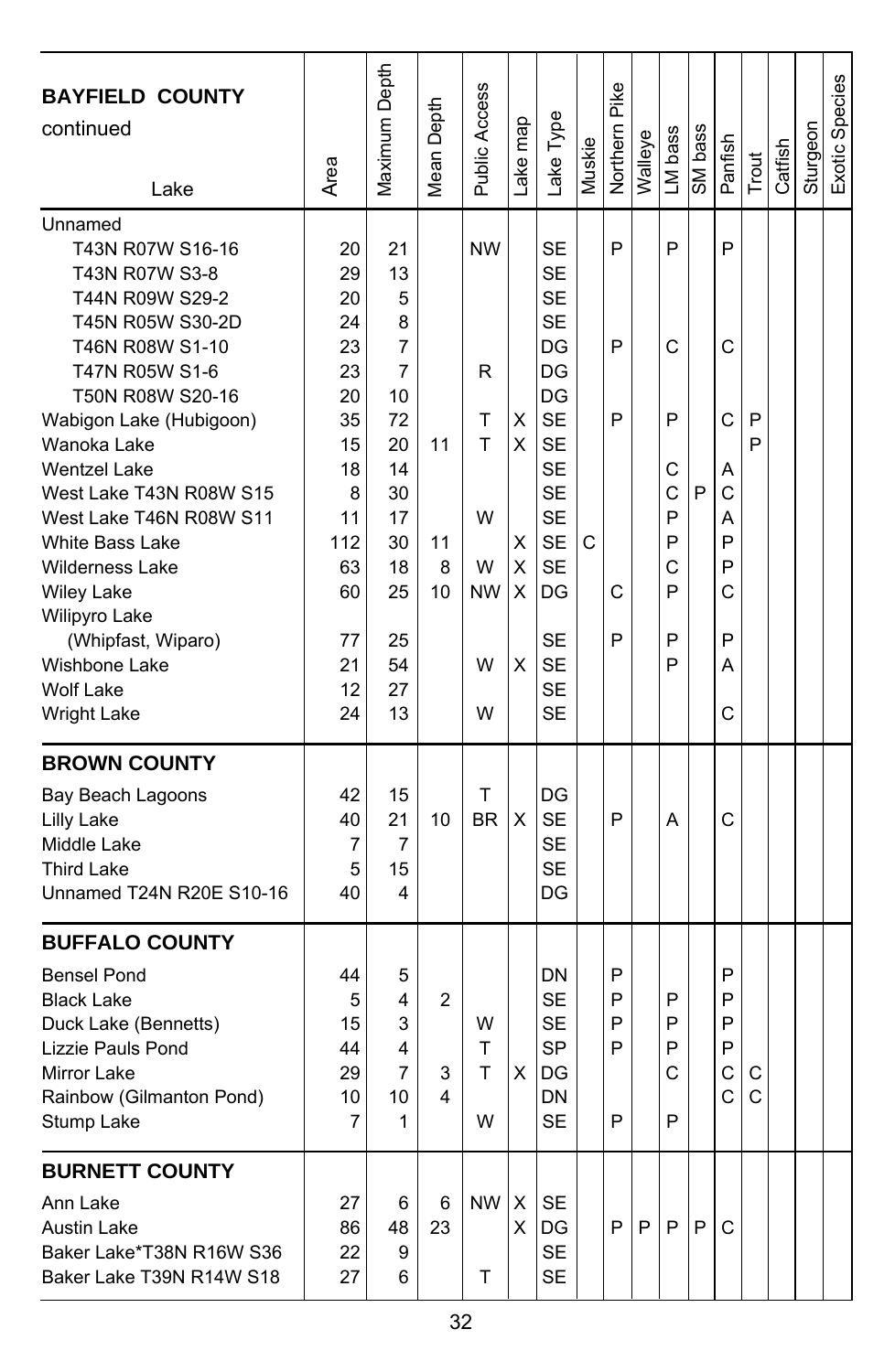| <b>BURNETT COUNTY</b><br>continued<br>Lake         | Area      | Maximum Depth | Depth<br>Mean | Public Access | ake map | Lake Type              | Muskie | Northern Pike | Walleye | LM bass | SM bass | Panfish | Trout | Catfish | Sturgeon | Exotic Species |
|----------------------------------------------------|-----------|---------------|---------------|---------------|---------|------------------------|--------|---------------|---------|---------|---------|---------|-------|---------|----------|----------------|
| Baker Lake T39N R15W S02                           | 20        | 4             |               | W             |         | <b>SE</b>              |        |               |         |         |         |         |       |         |          |                |
| Banach Lake (Kiezer)                               | 16        | 40            | 12            | <b>BR</b>     | X       | <b>SE</b>              |        |               |         |         |         |         | Α     |         |          |                |
| Barrens Springs No. 1                              | 3         | 6             |               |               |         | SP                     |        | C             |         |         |         | P       | P     |         |          |                |
| Barrens Springs No. 2                              | 1         | 1             |               | <b>NW</b>     |         | <b>SP</b>              |        |               |         |         |         |         | P     |         |          |                |
| Bartash Lake                                       | 22        | 21            |               |               |         | <b>SE</b>              |        | P             |         | P       |         | С       |       |         |          |                |
| <b>Bashaw Lake</b>                                 | 171       | 16            | 7             | <b>BR</b>     | х       | DG                     |        | C             |         | P       |         | P       |       |         |          |                |
| Bass Lake T37N R18W S17                            | 43        | 45            |               |               |         | <b>SE</b>              |        | P             |         | P       |         | P       |       |         |          |                |
| Bass Lake T38N R15W S09                            | 110       | 18            | 5             |               | х       | <b>SE</b>              |        | P             |         | P       |         | P       |       |         |          |                |
| Bass Lake T38N R15W S25                            | 39        | 34            |               |               |         | <b>SE</b>              |        |               |         | P       |         |         |       |         |          |                |
| Bass Lake T39N R14W S24                            | 31        | 27            |               | W             |         | <b>SE</b>              |        |               |         | P       |         | P       |       |         |          |                |
| Bass Lake T39N R16W S23                            | 226       | 24            | 11            |               | х       | <b>SE</b>              |        | P             |         | P       | P       | P       |       |         |          |                |
| Bass Lake T40N R15W S23                            | 42        | 8             |               |               |         | <b>SE</b>              |        |               |         | P       |         | C       |       |         |          |                |
| Bass Lake T40N R17W S13                            | 236       | 6             | 4             | W             | х       | <b>SE</b>              |        | P<br>P        |         | P<br>P  |         | C       |       |         |          |                |
| Bass Lake T41N R14W S03<br>Bass Lake T41N R16W S13 | 30<br>67  | 35<br>21      |               |               |         | <b>SE</b><br><b>SE</b> |        |               |         | C       |         | C<br>C  |       |         |          |                |
|                                                    |           | 15            | 8             |               | X       | <b>SE</b>              |        | P             |         | P       |         | P       |       |         |          |                |
| Behr Lake<br><b>Benoit Lake</b>                    | 38<br>297 | 41            | 17            | BR            | Χ       | <b>SE</b>              | P      | C             | P       | C       | P       | P       |       |         |          |                |
| Berg Lake                                          | 42        | 45            |               |               |         | <b>SE</b>              |        |               |         | P       | C       |         | P     |         |          |                |
| Big Bear Lake                                      | 189       | 17            | 7             |               | X       | <b>SE</b>              |        | P             |         | P       |         | P       |       |         |          |                |
| <b>Big Doctor Lake</b>                             | 212       | 9             | 6             | BR            | X       | <b>SE</b>              |        | C             |         | C       |         | P       |       |         |          |                |
| <b>Big McKenzie Lake</b>                           | 1,185     | 71            | 19            | BR.           | х       | DG                     | A      | A             | Α       | C       | P       | C       |       |         | P        |                |
| <b>Big Sand Lake</b>                               | 1,400     | 55            | 9             | BR            | Χ       | <b>SE</b>              |        | A             | P       | A       | P       | P       |       |         |          |                |
| <b>Birch Island Lake</b>                           | 838       | 13            | 6             | <b>BR</b>     | х       | <b>SE</b>              |        | C             |         | А       |         | C       |       |         |          |                |
| <b>Black Lake</b>                                  | 11        | 6             |               |               |         | <b>SE</b>              |        |               |         |         |         |         |       |         |          |                |
| Blomberg Lake (Bloomberg)                          | 68        | 4             |               |               |         | SE                     |        |               |         |         |         |         |       |         |          |                |
| <b>Bluff Lake</b>                                  | 51        | 23            |               |               |         | <b>SE</b>              |        | P             |         | P       |         | P       |       |         |          |                |
| Bogey Lake                                         | 24        | 20            |               |               |         | <b>SE</b>              |        | C             |         | P       |         | P       |       |         |          |                |
| <b>Boner Lake</b>                                  | 89        | 15            | 9             | <b>BR</b>     | х       | <b>SE</b>              |        | P             |         | P       |         | Α       |       |         |          |                |
| <b>Bradley Lake</b>                                | 6         | 15            |               | W             |         | <b>SE</b>              |        |               |         | P       |         | P       |       |         |          |                |
| <b>Bricher Lake</b>                                | 27        | 25            |               |               |         | <b>SE</b>              |        | P             |         | P       |         |         |       |         |          |                |
| <b>Briggs Lake</b>                                 | 55        | 13            | 4             | <b>BR</b>     | X       | DG                     |        | А             |         | P       |         | C       |       |         |          |                |
| Buck Lake T37N R14W S14                            | 18        | 31            |               |               |         | <b>SE</b>              |        |               |         |         |         |         |       |         |          |                |
| Buck Lake T39N R15W S26                            | 67        | 6             | 4             |               | х       | <b>SE</b>              |        | P             |         | P       |         | P       |       |         |          |                |
| <b>Buffalo Lake</b>                                | 69        | 4             |               |               |         | <b>SE</b>              |        | P             |         |         |         | P       |       |         |          |                |
| <b>Burlingame Lake</b>                             | 57        | 19            | 10            | BR.           | X       | DG                     |        | Α             |         | Α       |         | Α       |       |         |          |                |
| Cadotte Lake                                       | 127       | 21            | $10$          | <b>NW</b>     | X       | <b>SE</b>              |        | P             |         | P       | A       | P       |       |         |          |                |
| Chase Lake                                         | 6         | 30            |               |               |         | <b>SE</b>              |        |               |         |         |         |         |       |         |          |                |
| Clam Lake, Lower                                   | 337       | 14            | 7             | BR            | х       | DG                     |        | Α             | P       | С       | P       | С       |       | P       | P        |                |
| Clam Lake, Upper                                   | 1,207     | 11            | 5             | BR            | X       | DG                     |        | Α             | P       | С       | P       | C       |       | P       | P        |                |
| Clam River Flowage                                 | 359       | 29            | 11            | BR            | х       | DG                     |        | A             | P       | С       | P       | C       |       | C       | P        |                |
| Clear Lake                                         | 115       | 55            | 24            | R.            | X       | <b>SE</b>              |        | P             | P       | A       |         | P       |       |         |          |                |
| Clubhouse Lake                                     | 25        | 26            |               |               |         | SE                     |        |               |         | P       |         | С       |       |         |          |                |
| Conners Lake                                       | 113       | 16            | 7             | BR            | х       | SE                     |        | Α             |         | С       |         | C       |       |         |          |                |
| Corwick Lake                                       | 6         | 25            |               |               |         | SE                     |        |               |         | C       |         | P       |       |         |          |                |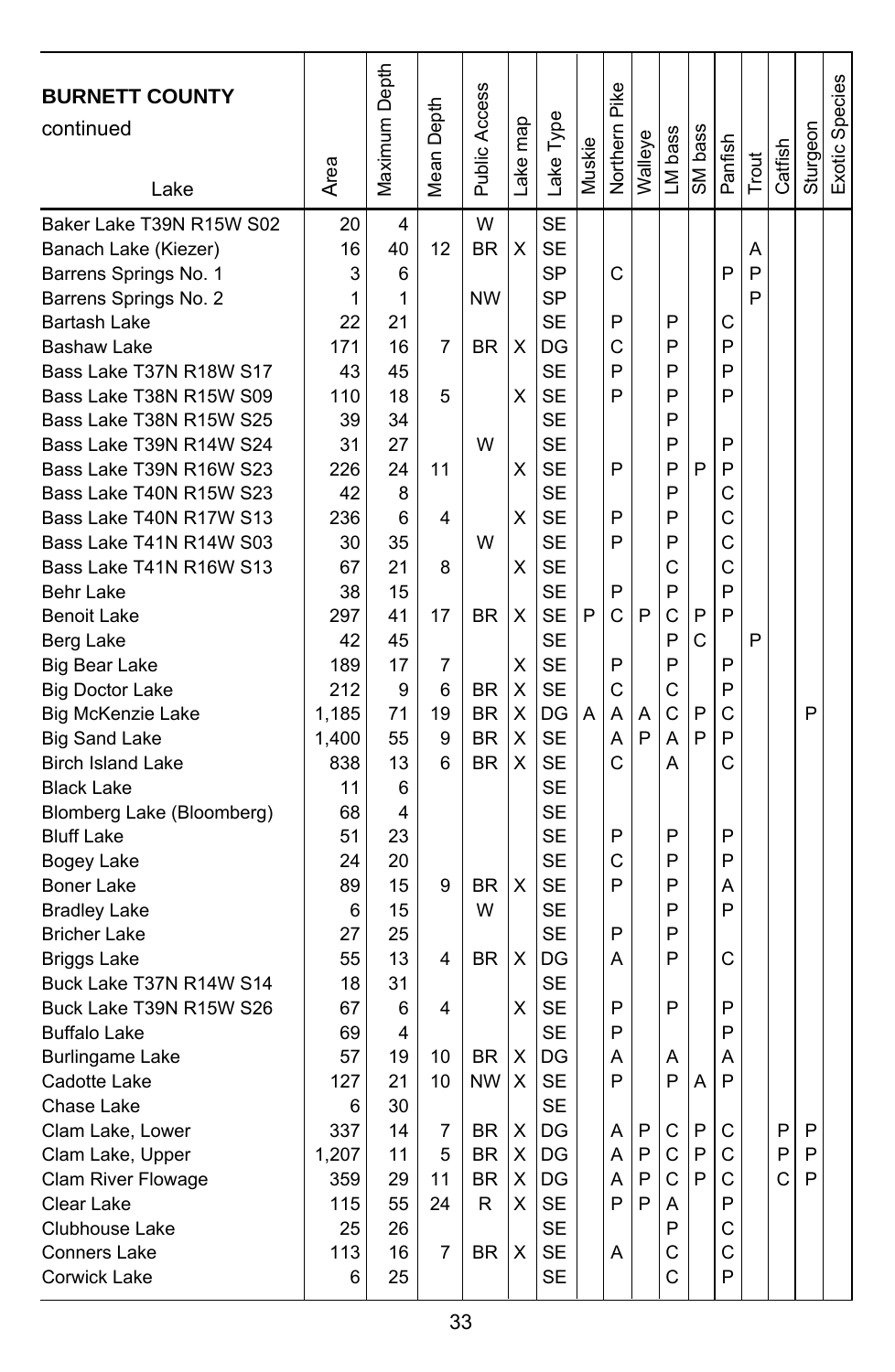| <b>BURNETT COUNTY</b><br>continued<br>Lake           | Area     | Maximum Depth | Depth<br>Mean I | Public Access | ake map | ake Type               | Muskie | Northern Pike | Walleye      | LM bass | SM bass | Panfish | Trout | Catfish | Sturgeon | Exotic Species |
|------------------------------------------------------|----------|---------------|-----------------|---------------|---------|------------------------|--------|---------------|--------------|---------|---------|---------|-------|---------|----------|----------------|
| Cranberry Lake                                       |          |               |                 |               |         |                        |        | P             |              |         |         |         |       |         |          |                |
| T38N R15W S05                                        | 79       | 23            |                 |               |         | SE                     |        |               |              | C       |         | P       |       |         |          |                |
| <b>Cranberry Lake</b><br>T40N R14W S04               | 14       | 2             |                 |               |         | SE                     |        |               |              |         |         |         |       |         |          |                |
| Cranberry Lake                                       |          |               |                 |               |         |                        |        |               |              |         |         |         |       |         |          |                |
| T41N R16W S35                                        | 82       | 26            | 6               | <b>NW</b>     |         | DG                     |        | C             | P            | C       |         | P       |       |         |          |                |
| <b>Crescent Lake</b>                                 | 36       | 11            |                 | R             |         | <b>SE</b>              |        | C             |              | Ć       |         | P       |       |         |          |                |
| Crooked Lake                                         |          |               |                 |               |         |                        |        |               |              |         |         |         |       |         |          |                |
| T38N R16W S08                                        | 180      | 10            | 6               | BR, P X       |         | SE                     |        | C             |              | Α       |         | Α       |       |         |          |                |
| Crooked Lake                                         |          |               |                 |               |         |                        |        |               |              |         |         |         |       |         |          |                |
| T40N R15W S07                                        | 254      | 13            | 6               | BR            | X       | <b>SE</b>              |        | P             |              | P       |         | P       |       |         |          |                |
| Crystal Lake                                         | 32       | 5             |                 | <b>NW</b>     |         | <b>SE</b>              |        |               |              |         |         | P       |       |         |          |                |
| <b>Culbertson Lake</b>                               | 28       | 34            |                 | т             |         | DG                     |        | A             |              | C       |         | A       |       |         |          |                |
| <b>Culbertson Springs</b>                            | 8        | 9             |                 | <b>BR</b>     |         | <b>SP</b>              |        | P             |              |         |         |         | P     |         |          |                |
| Dahlberg Lake T40N R15W S30                          |          |               |                 |               |         |                        |        |               |              |         |         |         |       |         |          |                |
| Danbury Flowage                                      | 256      | 10            |                 | ΒR            |         | DG                     | C      | C             | C            | C       | P       | C       |       | P       | P        |                |
| Deep Lake                                            | 34       | 58            |                 |               |         | <b>SE</b>              |        |               |              | P       |         | P       |       |         |          |                |
| Deer Lake                                            | 157      | 23            | 14              | W             | X       | <b>SE</b>              |        | P             |              | P       |         | P       |       |         |          |                |
| Des Moines Lake (Sucker)                             | 229      | 37            | 23              | BR            | х       | <b>SE</b>              | P      | P             | P            | C       |         | P       |       |         |          |                |
| Devils Lake                                          | 1,001    | 24            | 14              | <b>BF</b>     | х       | <b>SE</b>              |        | C             | A            | C       |         | P       |       |         |          |                |
| Doctor Lake                                          | 64       | 7             | 5               | R             |         | <b>SE</b>              |        | P             |              |         |         | Α       |       |         |          |                |
| Dogtown Springs                                      | 6        | 8             |                 | <b>NW</b>     |         | <b>SP</b>              |        |               |              |         |         |         | C     |         |          |                |
| Dubois Lake                                          | 71       | 25            | 8               |               |         | <b>SE</b>              |        | C<br>Ċ        |              | P       |         | С       |       |         |          |                |
| Dunham Lake                                          | 243      | 63            | 35              | BR            | х       | DG                     |        |               | C            | Α       |         | P       |       |         |          |                |
| Durand Lake                                          | 29<br>22 | 6             |                 |               |         | <b>SE</b><br><b>SE</b> |        |               |              |         |         |         |       |         |          |                |
| Eagle Lake T40N R14W S26<br>Eagle Lake T41N R15W S34 | 71       | 3<br>15       | 9               | <b>NW</b>     | X       | DG                     |        | P             |              | С       |         | P       |       |         |          |                |
| Echo Lake                                            | 24       | 9             |                 | <b>NW</b>     |         | <b>SE</b>              |        |               |              | P       |         | P       |       |         |          |                |
| Elbow Lake                                           | 233      | 8             | 4               | т             | X       | <b>SE</b>              |        |               |              | C       |         | C       |       |         |          |                |
| <b>Falk Lake</b>                                     | 82       | 32            | 11              | <b>BR</b>     | X       | DG                     |        | C             | P            | Α       |         | C       |       |         |          |                |
| Fawn Lake                                            | 30       | 14            |                 |               |         | <b>SE</b>              |        | P             |              | P       |         | C       |       |         |          |                |
| Fenton Lake                                          | 17       | 8             |                 | т             |         | <b>SE</b>              |        |               |              |         |         | C       |       |         |          |                |
| Fern Lake*                                           | 17       | 7             |                 |               |         | <b>SE</b>              |        |               |              |         |         |         |       |         |          |                |
| Ferry Lake                                           | 16       | 36            |                 |               |         | <b>SE</b>              |        |               |              | P       |         |         |       |         |          |                |
| Fish Lake T38N R16W S06                              | 94       | 7             | 4               | BR            | X       | <b>SE</b>              |        |               |              | P       |         | P       |       |         |          |                |
| Fish Lake T40N R14W S04                              | 356      | 29            | 10              | BR.           | X.      | <b>SE</b>              | Ρl     | AI            | $\mathsf{C}$ | A       |         | C       |       |         |          |                |
| Freedom Lakes*                                       | 106      | 4             | 3               |               | X       | DG                     |        |               |              |         |         |         |       |         |          |                |
| Fremstadt Lake                                       | 88       | 22            | 7               |               | X       | SE                     |        | C             |              | С       |         | C       |       |         |          |                |
| Frog Lake (Prinel, Prinell)                          | 22       | 2             |                 | BR            |         | <b>SE</b>              |        | C             |              | P       |         |         |       |         |          |                |
| Gabrielson Lake (Gabelson)                           | 38       | 35            |                 |               |         | SE                     |        | P             |              | P       |         | A       |       |         |          |                |
| Gaslyn Lake                                          | 164      | 12            | 6               | BR            | Х       | DG                     |        | C             |              | P       |         | P       |       |         |          |                |
| Glendenning Lake                                     | 20       | 3             |                 |               |         | <b>SE</b>              |        |               |              |         |         |         |       |         |          |                |
| Godfrey Lake                                         | 56       | 41            | 8               | BR            | Х       | SE                     |        | С             |              | P       |         | P       |       |         |          |                |
| Goose Lake                                           | 68       | 6             | 3               | BR            | х       | SE                     |        | P             |              |         |         | P       |       |         |          |                |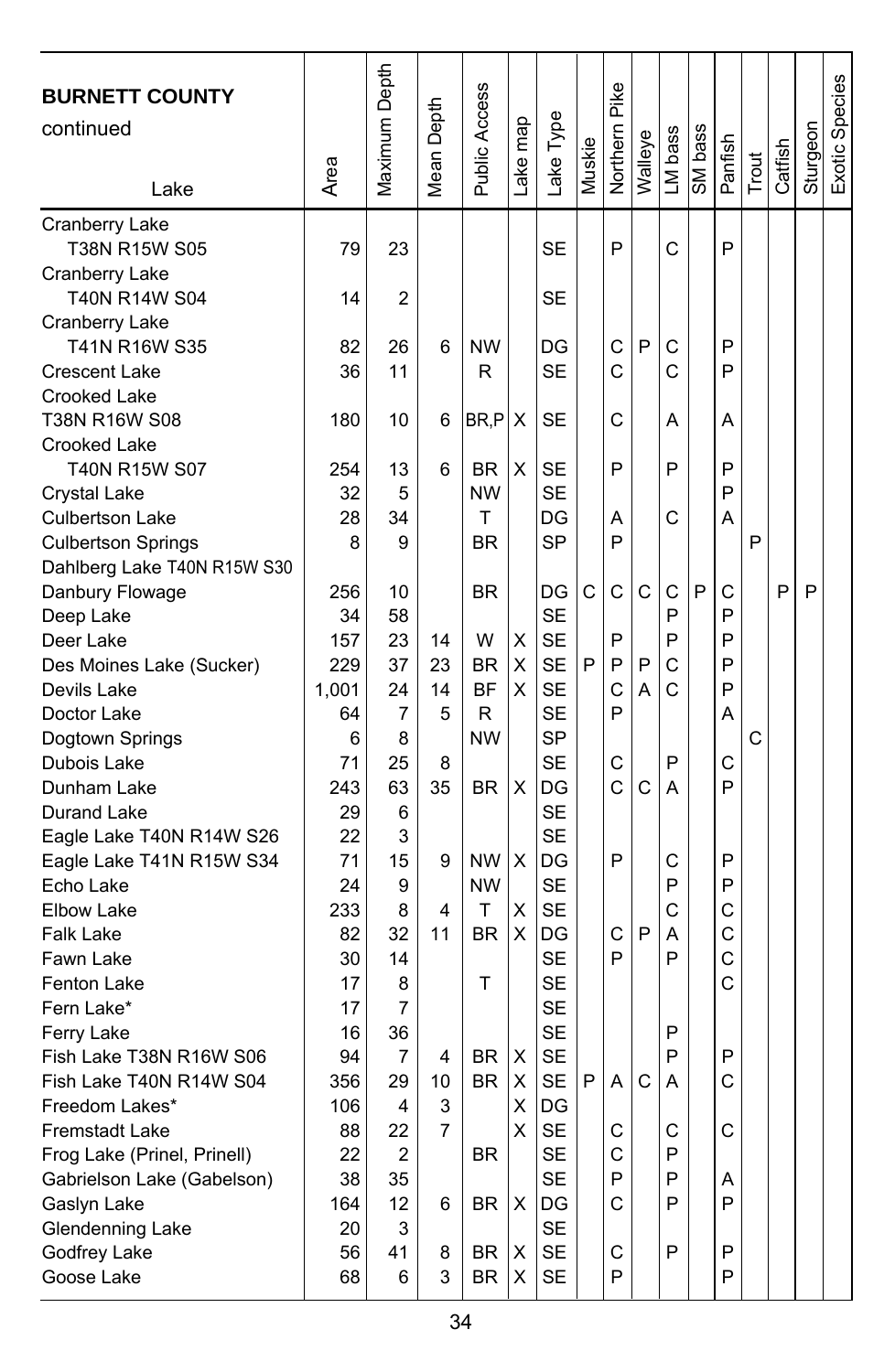| <b>BURNETT COUNTY</b><br>continued<br>Lake  | Area           | Maximum Depth | Mean Depth | <b>Public Access</b> | Lake map | Lake Type                    | Muskie | Northern Pike | Walleye | LM bass | SM bass | Panfish | Trout | Catfish | Sturgeon | Exotic Species |
|---------------------------------------------|----------------|---------------|------------|----------------------|----------|------------------------------|--------|---------------|---------|---------|---------|---------|-------|---------|----------|----------------|
|                                             |                |               |            |                      |          |                              |        |               |         |         |         |         |       |         |          |                |
| Grass Lake*<br>Green Lake<br>Greenwood Lake | 56<br>274<br>7 | 3<br>6<br>6   | 4          | Τ<br>T               | X        | DG<br><b>SE</b><br><b>SE</b> |        | P             |         | C       |         | C       |       |         |          |                |
| Gull Lake                                   | 182            | 19            | 4          | T                    | х        | DG                           |        | С             | P       | C       |         | C       |       |         |          |                |
| Ham Lake                                    | 324            | 29            | 9          | R                    | X        | <b>SE</b>                    |        | C             | P       | C       |         | C       |       |         |          | E              |
| Hanscom Lake                                | 127            | 7             | 5          | T                    | X        | <b>SE</b>                    |        | P             |         | Α       |         | P       |       |         |          |                |
| Hayden Lake                                 | 59             | 12            |            |                      |          | <b>SE</b>                    | P      | P             |         | P       |         | P       |       |         |          |                |
| <b>Holmes Lake</b>                          | 54             | 26            | 13         | т                    | X        | <b>SE</b>                    |        | P             |         | P       |         | P       |       |         |          |                |
| Horseshoe Lake                              | 17             | 29            |            |                      |          | <b>SE</b>                    |        | P             |         | P       |         | P       |       |         |          |                |
| Hunters Lake                                | 63             | 5             |            |                      |          | SE                           |        |               |         |         |         |         |       |         |          |                |
| <b>Indian Lake</b>                          | 17             | 15            |            |                      |          | <b>SE</b>                    |        | P             |         | P       |         | С       |       |         |          |                |
| <b>Isaac Lake</b>                           | 17             | 22            |            |                      |          | <b>SE</b>                    |        |               |         |         |         | P       |       |         |          |                |
| <b>Island Lake</b>                          | 23             | 56            |            |                      |          | <b>SE</b>                    |        | P             |         | P       |         | Α       |       |         |          |                |
| Johnson Lake                                |                |               |            |                      |          |                              |        |               |         |         |         |         |       |         |          |                |
| T40N R16W S23                               | 397            | 23            | 6          | т                    | х        | SE                           |        | С             |         | C       |         | C       |       |         |          |                |
| Johnson Lake                                |                |               |            |                      |          |                              |        |               |         |         |         |         |       |         |          |                |
| T41N R15W S24                               | 28             | 7             |            | <b>BR</b>            |          | <b>SE</b>                    |        |               |         | P       |         | P       |       |         |          |                |
| Kapes Lake (Miller)                         | 22             | 3             |            | W                    |          | SE                           |        |               |         |         |         |         |       |         |          |                |
| Keizer Lake                                 | 24             | 4             | 3          | <b>BR</b>            | X        |                              |        |               |         |         |         |         |       |         |          |                |
| <b>Kent Lake</b>                            | 31             | 16            |            | <b>NW</b>            |          | <b>SP</b>                    |        | P             |         | С       |         | P       |       |         |          |                |
| Kreiner Lake                                | 65             | 2             |            | W                    |          | <b>SE</b>                    |        |               |         |         |         |         |       |         |          |                |
| Lang Lake                                   | 85             | 4             |            |                      |          | <b>SE</b>                    |        | P             |         | С       |         | P       |       |         |          |                |
| Lang Lake, North                            | 16             | 10            |            | <b>BR</b>            |          | DG                           |        | С             |         | P       |         | A       |       |         |          |                |
| Larson Lake                                 | 31             | 12            |            |                      |          | SE                           |        | P             |         | C       |         | P       |       |         |          |                |
| Lily Lake T39N R15W S06                     | 15             | 44            |            |                      |          | SE                           |        | P             |         | C       |         | C       |       |         |          |                |
| Lily Lake T41N R14W S34                     | 187            | 21            | 5          | ΒF                   | X        | <b>SE</b>                    |        | P             |         | C       |         | P       |       |         |          |                |
| Lind Lake                                   | 42             | 19            |            |                      |          | <b>SE</b>                    |        |               |         | P       |         | P       |       |         |          |                |
| Lindy Lake                                  | 56             | 14            |            |                      |          | <b>SE</b>                    |        | P             |         | P       |         | P       |       |         |          |                |
| Lipsett Lake (Lipsie)                       | 393            | 24            | 13         |                      | X        | DG                           | P      | А             | С       | C       |         | C       |       |         |          |                |
| Little Bass Lake                            |                |               |            |                      |          |                              |        |               |         |         |         |         |       |         |          |                |
| T38N R15W S24                               | 10             | 12            |            |                      |          | SE                           |        | P             |         | C       |         |         |       |         |          |                |
| Little Bass Lake                            |                |               |            |                      |          |                              |        |               |         |         |         |         |       |         |          |                |
| T38N R15W S36                               | 11             | 30            |            |                      |          | SE                           |        | P             |         | С       |         |         | P     |         |          |                |
| Little Trade Lake                           | 130            | 19            |            |                      | X        |                              |        |               |         |         |         |         |       |         |          |                |
| Little Bass Lake                            | 34             | 12            |            |                      |          | <b>SE</b>                    |        | P             |         | C       |         | P       |       |         |          |                |
| Little Bear Lake                            | 128            | 55            | 27         | BR                   | X        | <b>SE</b>                    |        | P             |         | Α       |         | P       |       |         |          |                |
| Little Deer Lake                            | 14             | 4             |            | W                    |          | SE                           |        |               |         |         |         |         |       |         |          |                |
| Little Dunham Lake                          | 11             | 33            |            |                      |          | SE                           |        | Ρ             |         | P       |         | С       |       |         |          |                |
| Little Holmes Lake                          | 23             | 8             |            |                      |          | DG                           |        | Ρ             |         | P       |         | P       |       |         |          |                |
| Little Mallard Lake                         | 24             | 6             |            | W                    |          | SE                           |        |               |         |         |         |         |       |         |          |                |
| Little McGraw Lake                          | 55             | 12            | 6          | BR                   | х        | <b>SE</b>                    |        | С             | P       | Α       |         | С       |       |         |          |                |
| Little Round Lake                           | 13             | 40            |            | BR                   |          | SE                           |        |               |         | P       |         | P       | С     |         |          |                |
| Little Wood Lake                            | 207            | 23            |            | BR                   | Х        | DG                           |        | A             |         | C       |         | P       |       |         |          |                |
| Little Yellow Lake                          | 348            | 21            | 10         | NW.                  | X        | DG                           | С      | С             | C       | C       | P       | С       |       | P       | P        |                |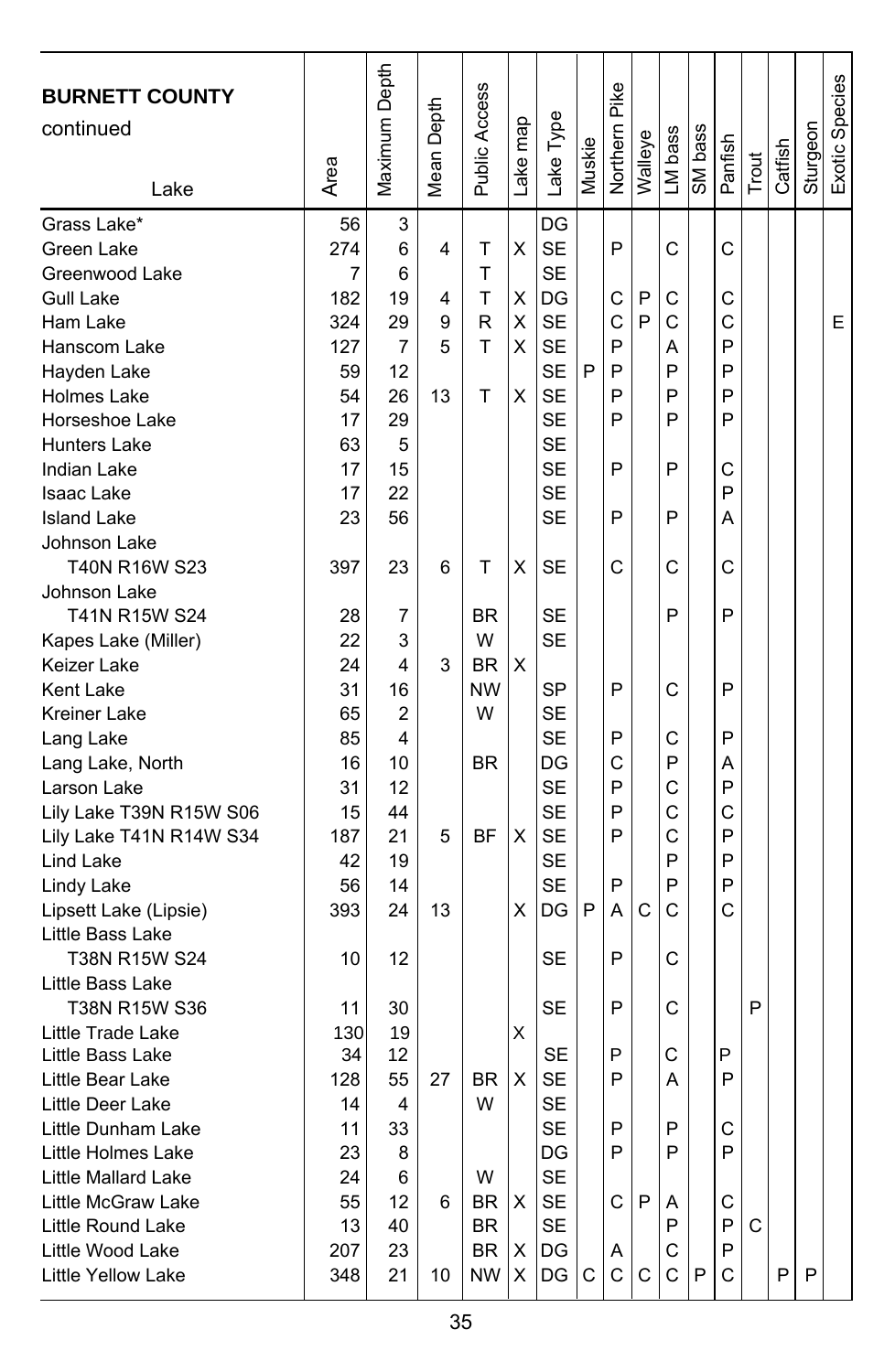| Maximum Depth<br>Exotic Species<br>Public Access<br>Northern Pike<br>Depth<br>Lake Type<br>ake map<br>Sturgeon<br>SM bass<br>LM bass<br>Walleye<br>Panfish<br>Muskie<br>Catfish<br>Mean <sup>1</sup><br>Trout<br>Area<br>Lake<br>P<br>P<br>P<br><b>SE</b><br>C<br>Lone Star Lake (Saunders)<br>23<br>40<br>C<br>318<br>DG<br>C<br>C<br>Long Lake T38N R16W S16<br>13<br><b>NW</b><br>5<br><b>SE</b><br>P<br>P<br>X<br>C<br>C<br>Long Lake T41N R14W S28<br>251<br>41<br>18<br><b>BR</b><br>P<br>P<br>W<br><b>SE</b><br>P<br>Long Lake T41N R16W S33<br>49<br>14<br>P<br>P<br>X<br><b>SE</b><br>P<br>Loon Lake T40N R15W S01<br>228<br>28<br>10<br><b>BR</b><br>C<br>C<br>C<br>Loon Lake T41N R15W S36<br>89<br>10<br>ΒR<br>DG<br><b>SP</b><br>Lost Lake T39N R14W S02<br>21<br>3<br>34<br>$\overline{2}$<br><b>SE</b><br>Lost Lake T39N R15W S27<br><b>SE</b><br>4<br><b>BR</b><br>P<br>P<br>Lost Lake T41N R14W S26<br>248<br>22<br><b>NW</b><br>X<br>P<br>C<br>P<br>Love Lake<br>253<br>65<br>DG<br>P<br>W<br><b>SE</b><br>P<br>P<br>Lucerne Lake<br>40<br>21<br>P<br>W<br><b>SE</b><br>P<br>C<br>P<br><b>Mallard Lake</b><br>113<br>35<br>14<br>х<br>4<br><b>SE</b><br>Mallard Slough<br>25<br>W<br><b>SE</b><br>P<br>McElroy Lake<br>7<br>16<br><b>SE</b><br>P<br>P<br>McGraw Lake<br>135<br>25<br>13<br>BR<br>X<br>Α<br>Ć<br>C<br>C<br>McKenzie Lake, Middle*<br>530<br>45<br>20<br>х<br>DG<br>C<br>С<br>1<br><b>SE</b><br>Meeker Run Lake<br>18<br>BR<br>W<br>P<br>P<br>P<br>10<br>6<br>DG<br>Memory Lake<br>C<br>222<br>P<br>P<br>C<br>P<br>Minerva Lake<br>26<br>14<br>BR<br>DG<br><b>SE</b><br>P<br>16<br>9<br>Mingo Lake<br><b>SE</b><br>P<br>P<br>Miniature Lake<br>38<br>69<br>C<br>57<br>X<br><b>SE</b><br>P<br>P<br>50<br>28<br>Minnow Lake<br>25<br>W<br><b>SE</b><br>Mollete Lake<br>4<br>3<br><b>SE</b><br>46<br>Money Lake<br>Monson Lake T39N R18W S04<br>X<br><b>SE</b><br>C<br>Mud Hen Lake<br>563<br>66<br>14<br><b>BR</b><br>С<br>Α<br>P<br>163<br>3<br><b>SE</b><br>P<br>P<br>Mud Lake T40N R16W S26<br><b>NW</b><br><b>SE</b><br>P<br>P<br>P<br>Mud Lake T41N R15W S34<br>26<br>7<br><b>SE</b><br>P<br>Muskrat Lake<br>9<br>14<br><b>SE</b><br>128<br>27<br>Myre Lake<br>8<br>Α<br>Α<br>Α |                                    |    |    |   |           |   |   |   |  |  |
|--------------------------------------------------------------------------------------------------------------------------------------------------------------------------------------------------------------------------------------------------------------------------------------------------------------------------------------------------------------------------------------------------------------------------------------------------------------------------------------------------------------------------------------------------------------------------------------------------------------------------------------------------------------------------------------------------------------------------------------------------------------------------------------------------------------------------------------------------------------------------------------------------------------------------------------------------------------------------------------------------------------------------------------------------------------------------------------------------------------------------------------------------------------------------------------------------------------------------------------------------------------------------------------------------------------------------------------------------------------------------------------------------------------------------------------------------------------------------------------------------------------------------------------------------------------------------------------------------------------------------------------------------------------------------------------------------------------------------------------------------------------------------------------------------------------------------------------------------------------------------------------------------------------------------------------------------------------------------------------------------------------------------------------------------------------------------------------------------------------------------------------------------------------------------------------------------------------------|------------------------------------|----|----|---|-----------|---|---|---|--|--|
|                                                                                                                                                                                                                                                                                                                                                                                                                                                                                                                                                                                                                                                                                                                                                                                                                                                                                                                                                                                                                                                                                                                                                                                                                                                                                                                                                                                                                                                                                                                                                                                                                                                                                                                                                                                                                                                                                                                                                                                                                                                                                                                                                                                                                    | <b>BURNETT COUNTY</b><br>continued |    |    |   |           |   |   |   |  |  |
|                                                                                                                                                                                                                                                                                                                                                                                                                                                                                                                                                                                                                                                                                                                                                                                                                                                                                                                                                                                                                                                                                                                                                                                                                                                                                                                                                                                                                                                                                                                                                                                                                                                                                                                                                                                                                                                                                                                                                                                                                                                                                                                                                                                                                    |                                    |    |    |   |           |   |   |   |  |  |
|                                                                                                                                                                                                                                                                                                                                                                                                                                                                                                                                                                                                                                                                                                                                                                                                                                                                                                                                                                                                                                                                                                                                                                                                                                                                                                                                                                                                                                                                                                                                                                                                                                                                                                                                                                                                                                                                                                                                                                                                                                                                                                                                                                                                                    |                                    |    |    |   |           |   |   |   |  |  |
|                                                                                                                                                                                                                                                                                                                                                                                                                                                                                                                                                                                                                                                                                                                                                                                                                                                                                                                                                                                                                                                                                                                                                                                                                                                                                                                                                                                                                                                                                                                                                                                                                                                                                                                                                                                                                                                                                                                                                                                                                                                                                                                                                                                                                    |                                    |    |    |   |           |   |   |   |  |  |
|                                                                                                                                                                                                                                                                                                                                                                                                                                                                                                                                                                                                                                                                                                                                                                                                                                                                                                                                                                                                                                                                                                                                                                                                                                                                                                                                                                                                                                                                                                                                                                                                                                                                                                                                                                                                                                                                                                                                                                                                                                                                                                                                                                                                                    |                                    |    |    |   |           |   |   |   |  |  |
|                                                                                                                                                                                                                                                                                                                                                                                                                                                                                                                                                                                                                                                                                                                                                                                                                                                                                                                                                                                                                                                                                                                                                                                                                                                                                                                                                                                                                                                                                                                                                                                                                                                                                                                                                                                                                                                                                                                                                                                                                                                                                                                                                                                                                    |                                    |    |    |   |           |   |   |   |  |  |
|                                                                                                                                                                                                                                                                                                                                                                                                                                                                                                                                                                                                                                                                                                                                                                                                                                                                                                                                                                                                                                                                                                                                                                                                                                                                                                                                                                                                                                                                                                                                                                                                                                                                                                                                                                                                                                                                                                                                                                                                                                                                                                                                                                                                                    |                                    |    |    |   |           |   |   |   |  |  |
|                                                                                                                                                                                                                                                                                                                                                                                                                                                                                                                                                                                                                                                                                                                                                                                                                                                                                                                                                                                                                                                                                                                                                                                                                                                                                                                                                                                                                                                                                                                                                                                                                                                                                                                                                                                                                                                                                                                                                                                                                                                                                                                                                                                                                    |                                    |    |    |   |           |   |   |   |  |  |
|                                                                                                                                                                                                                                                                                                                                                                                                                                                                                                                                                                                                                                                                                                                                                                                                                                                                                                                                                                                                                                                                                                                                                                                                                                                                                                                                                                                                                                                                                                                                                                                                                                                                                                                                                                                                                                                                                                                                                                                                                                                                                                                                                                                                                    |                                    |    |    |   |           |   |   |   |  |  |
|                                                                                                                                                                                                                                                                                                                                                                                                                                                                                                                                                                                                                                                                                                                                                                                                                                                                                                                                                                                                                                                                                                                                                                                                                                                                                                                                                                                                                                                                                                                                                                                                                                                                                                                                                                                                                                                                                                                                                                                                                                                                                                                                                                                                                    |                                    |    |    |   |           |   |   |   |  |  |
|                                                                                                                                                                                                                                                                                                                                                                                                                                                                                                                                                                                                                                                                                                                                                                                                                                                                                                                                                                                                                                                                                                                                                                                                                                                                                                                                                                                                                                                                                                                                                                                                                                                                                                                                                                                                                                                                                                                                                                                                                                                                                                                                                                                                                    |                                    |    |    |   |           |   |   |   |  |  |
|                                                                                                                                                                                                                                                                                                                                                                                                                                                                                                                                                                                                                                                                                                                                                                                                                                                                                                                                                                                                                                                                                                                                                                                                                                                                                                                                                                                                                                                                                                                                                                                                                                                                                                                                                                                                                                                                                                                                                                                                                                                                                                                                                                                                                    |                                    |    |    |   |           |   |   |   |  |  |
|                                                                                                                                                                                                                                                                                                                                                                                                                                                                                                                                                                                                                                                                                                                                                                                                                                                                                                                                                                                                                                                                                                                                                                                                                                                                                                                                                                                                                                                                                                                                                                                                                                                                                                                                                                                                                                                                                                                                                                                                                                                                                                                                                                                                                    |                                    |    |    |   |           |   |   |   |  |  |
|                                                                                                                                                                                                                                                                                                                                                                                                                                                                                                                                                                                                                                                                                                                                                                                                                                                                                                                                                                                                                                                                                                                                                                                                                                                                                                                                                                                                                                                                                                                                                                                                                                                                                                                                                                                                                                                                                                                                                                                                                                                                                                                                                                                                                    |                                    |    |    |   |           |   |   |   |  |  |
|                                                                                                                                                                                                                                                                                                                                                                                                                                                                                                                                                                                                                                                                                                                                                                                                                                                                                                                                                                                                                                                                                                                                                                                                                                                                                                                                                                                                                                                                                                                                                                                                                                                                                                                                                                                                                                                                                                                                                                                                                                                                                                                                                                                                                    |                                    |    |    |   |           |   |   |   |  |  |
|                                                                                                                                                                                                                                                                                                                                                                                                                                                                                                                                                                                                                                                                                                                                                                                                                                                                                                                                                                                                                                                                                                                                                                                                                                                                                                                                                                                                                                                                                                                                                                                                                                                                                                                                                                                                                                                                                                                                                                                                                                                                                                                                                                                                                    |                                    |    |    |   |           |   |   |   |  |  |
|                                                                                                                                                                                                                                                                                                                                                                                                                                                                                                                                                                                                                                                                                                                                                                                                                                                                                                                                                                                                                                                                                                                                                                                                                                                                                                                                                                                                                                                                                                                                                                                                                                                                                                                                                                                                                                                                                                                                                                                                                                                                                                                                                                                                                    |                                    |    |    |   |           |   |   |   |  |  |
|                                                                                                                                                                                                                                                                                                                                                                                                                                                                                                                                                                                                                                                                                                                                                                                                                                                                                                                                                                                                                                                                                                                                                                                                                                                                                                                                                                                                                                                                                                                                                                                                                                                                                                                                                                                                                                                                                                                                                                                                                                                                                                                                                                                                                    |                                    |    |    |   |           |   |   |   |  |  |
|                                                                                                                                                                                                                                                                                                                                                                                                                                                                                                                                                                                                                                                                                                                                                                                                                                                                                                                                                                                                                                                                                                                                                                                                                                                                                                                                                                                                                                                                                                                                                                                                                                                                                                                                                                                                                                                                                                                                                                                                                                                                                                                                                                                                                    |                                    |    |    |   |           |   |   |   |  |  |
|                                                                                                                                                                                                                                                                                                                                                                                                                                                                                                                                                                                                                                                                                                                                                                                                                                                                                                                                                                                                                                                                                                                                                                                                                                                                                                                                                                                                                                                                                                                                                                                                                                                                                                                                                                                                                                                                                                                                                                                                                                                                                                                                                                                                                    |                                    |    |    |   |           |   |   |   |  |  |
|                                                                                                                                                                                                                                                                                                                                                                                                                                                                                                                                                                                                                                                                                                                                                                                                                                                                                                                                                                                                                                                                                                                                                                                                                                                                                                                                                                                                                                                                                                                                                                                                                                                                                                                                                                                                                                                                                                                                                                                                                                                                                                                                                                                                                    |                                    |    |    |   |           |   |   |   |  |  |
|                                                                                                                                                                                                                                                                                                                                                                                                                                                                                                                                                                                                                                                                                                                                                                                                                                                                                                                                                                                                                                                                                                                                                                                                                                                                                                                                                                                                                                                                                                                                                                                                                                                                                                                                                                                                                                                                                                                                                                                                                                                                                                                                                                                                                    |                                    |    |    |   |           |   |   |   |  |  |
|                                                                                                                                                                                                                                                                                                                                                                                                                                                                                                                                                                                                                                                                                                                                                                                                                                                                                                                                                                                                                                                                                                                                                                                                                                                                                                                                                                                                                                                                                                                                                                                                                                                                                                                                                                                                                                                                                                                                                                                                                                                                                                                                                                                                                    |                                    |    |    |   |           |   |   |   |  |  |
|                                                                                                                                                                                                                                                                                                                                                                                                                                                                                                                                                                                                                                                                                                                                                                                                                                                                                                                                                                                                                                                                                                                                                                                                                                                                                                                                                                                                                                                                                                                                                                                                                                                                                                                                                                                                                                                                                                                                                                                                                                                                                                                                                                                                                    |                                    |    |    |   |           |   |   |   |  |  |
|                                                                                                                                                                                                                                                                                                                                                                                                                                                                                                                                                                                                                                                                                                                                                                                                                                                                                                                                                                                                                                                                                                                                                                                                                                                                                                                                                                                                                                                                                                                                                                                                                                                                                                                                                                                                                                                                                                                                                                                                                                                                                                                                                                                                                    |                                    |    |    |   |           |   |   |   |  |  |
|                                                                                                                                                                                                                                                                                                                                                                                                                                                                                                                                                                                                                                                                                                                                                                                                                                                                                                                                                                                                                                                                                                                                                                                                                                                                                                                                                                                                                                                                                                                                                                                                                                                                                                                                                                                                                                                                                                                                                                                                                                                                                                                                                                                                                    |                                    |    |    |   |           |   |   |   |  |  |
|                                                                                                                                                                                                                                                                                                                                                                                                                                                                                                                                                                                                                                                                                                                                                                                                                                                                                                                                                                                                                                                                                                                                                                                                                                                                                                                                                                                                                                                                                                                                                                                                                                                                                                                                                                                                                                                                                                                                                                                                                                                                                                                                                                                                                    |                                    |    |    |   |           |   |   |   |  |  |
|                                                                                                                                                                                                                                                                                                                                                                                                                                                                                                                                                                                                                                                                                                                                                                                                                                                                                                                                                                                                                                                                                                                                                                                                                                                                                                                                                                                                                                                                                                                                                                                                                                                                                                                                                                                                                                                                                                                                                                                                                                                                                                                                                                                                                    |                                    |    |    |   |           |   |   |   |  |  |
|                                                                                                                                                                                                                                                                                                                                                                                                                                                                                                                                                                                                                                                                                                                                                                                                                                                                                                                                                                                                                                                                                                                                                                                                                                                                                                                                                                                                                                                                                                                                                                                                                                                                                                                                                                                                                                                                                                                                                                                                                                                                                                                                                                                                                    |                                    |    |    |   |           |   |   |   |  |  |
|                                                                                                                                                                                                                                                                                                                                                                                                                                                                                                                                                                                                                                                                                                                                                                                                                                                                                                                                                                                                                                                                                                                                                                                                                                                                                                                                                                                                                                                                                                                                                                                                                                                                                                                                                                                                                                                                                                                                                                                                                                                                                                                                                                                                                    |                                    |    |    |   |           |   |   |   |  |  |
|                                                                                                                                                                                                                                                                                                                                                                                                                                                                                                                                                                                                                                                                                                                                                                                                                                                                                                                                                                                                                                                                                                                                                                                                                                                                                                                                                                                                                                                                                                                                                                                                                                                                                                                                                                                                                                                                                                                                                                                                                                                                                                                                                                                                                    |                                    |    |    |   |           |   |   |   |  |  |
|                                                                                                                                                                                                                                                                                                                                                                                                                                                                                                                                                                                                                                                                                                                                                                                                                                                                                                                                                                                                                                                                                                                                                                                                                                                                                                                                                                                                                                                                                                                                                                                                                                                                                                                                                                                                                                                                                                                                                                                                                                                                                                                                                                                                                    | <b>Myrick Lake</b>                 | 19 | 12 | W | <b>SE</b> | P | C | P |  |  |
| Mystery Lake<br>26<br>51<br>X<br>SE<br>19<br>R<br>Α<br>Α                                                                                                                                                                                                                                                                                                                                                                                                                                                                                                                                                                                                                                                                                                                                                                                                                                                                                                                                                                                                                                                                                                                                                                                                                                                                                                                                                                                                                                                                                                                                                                                                                                                                                                                                                                                                                                                                                                                                                                                                                                                                                                                                                           |                                    |    |    |   |           |   |   |   |  |  |
| C<br>C<br>34<br>12<br>BR<br>X<br>SE<br>Nicaboyne Lake (Nicahoyne)<br>291<br>Α                                                                                                                                                                                                                                                                                                                                                                                                                                                                                                                                                                                                                                                                                                                                                                                                                                                                                                                                                                                                                                                                                                                                                                                                                                                                                                                                                                                                                                                                                                                                                                                                                                                                                                                                                                                                                                                                                                                                                                                                                                                                                                                                      |                                    |    |    |   |           |   |   |   |  |  |
| C<br><b>SE</b><br>C<br>No Mans Lake*<br>70<br>23<br>7<br><b>BR</b><br>х<br>Α                                                                                                                                                                                                                                                                                                                                                                                                                                                                                                                                                                                                                                                                                                                                                                                                                                                                                                                                                                                                                                                                                                                                                                                                                                                                                                                                                                                                                                                                                                                                                                                                                                                                                                                                                                                                                                                                                                                                                                                                                                                                                                                                       |                                    |    |    |   |           |   |   |   |  |  |
| <b>SE</b><br>P<br>33<br>22<br>T<br>X<br>P<br>P<br>North Lake<br>6                                                                                                                                                                                                                                                                                                                                                                                                                                                                                                                                                                                                                                                                                                                                                                                                                                                                                                                                                                                                                                                                                                                                                                                                                                                                                                                                                                                                                                                                                                                                                                                                                                                                                                                                                                                                                                                                                                                                                                                                                                                                                                                                                  |                                    |    |    |   |           |   |   |   |  |  |
| Χ<br><b>SE</b><br>P<br>P<br>227<br>19<br>8<br>R<br>A<br>Oak Lake                                                                                                                                                                                                                                                                                                                                                                                                                                                                                                                                                                                                                                                                                                                                                                                                                                                                                                                                                                                                                                                                                                                                                                                                                                                                                                                                                                                                                                                                                                                                                                                                                                                                                                                                                                                                                                                                                                                                                                                                                                                                                                                                                   |                                    |    |    |   |           |   |   |   |  |  |
| <b>SE</b><br>P<br>12<br>P<br>Our Lake<br>9                                                                                                                                                                                                                                                                                                                                                                                                                                                                                                                                                                                                                                                                                                                                                                                                                                                                                                                                                                                                                                                                                                                                                                                                                                                                                                                                                                                                                                                                                                                                                                                                                                                                                                                                                                                                                                                                                                                                                                                                                                                                                                                                                                         |                                    |    |    |   |           |   |   |   |  |  |
| 27<br>X<br>SE<br>P<br>P<br>Owl Lake<br>127<br>W<br>С<br>7                                                                                                                                                                                                                                                                                                                                                                                                                                                                                                                                                                                                                                                                                                                                                                                                                                                                                                                                                                                                                                                                                                                                                                                                                                                                                                                                                                                                                                                                                                                                                                                                                                                                                                                                                                                                                                                                                                                                                                                                                                                                                                                                                          |                                    |    |    |   |           |   |   |   |  |  |
| 13<br>W<br><b>SE</b><br>P<br>Peacock Lake<br>14                                                                                                                                                                                                                                                                                                                                                                                                                                                                                                                                                                                                                                                                                                                                                                                                                                                                                                                                                                                                                                                                                                                                                                                                                                                                                                                                                                                                                                                                                                                                                                                                                                                                                                                                                                                                                                                                                                                                                                                                                                                                                                                                                                    |                                    |    |    |   |           |   |   |   |  |  |
| <b>SE</b><br>P<br>Perch Lake<br>16<br>27<br>P                                                                                                                                                                                                                                                                                                                                                                                                                                                                                                                                                                                                                                                                                                                                                                                                                                                                                                                                                                                                                                                                                                                                                                                                                                                                                                                                                                                                                                                                                                                                                                                                                                                                                                                                                                                                                                                                                                                                                                                                                                                                                                                                                                      |                                    |    |    |   |           |   |   |   |  |  |
| <b>SE</b><br>P<br>24<br>11<br>С<br>Peterson Lake<br>A                                                                                                                                                                                                                                                                                                                                                                                                                                                                                                                                                                                                                                                                                                                                                                                                                                                                                                                                                                                                                                                                                                                                                                                                                                                                                                                                                                                                                                                                                                                                                                                                                                                                                                                                                                                                                                                                                                                                                                                                                                                                                                                                                              |                                    |    |    |   |           |   |   |   |  |  |
| 16<br><b>SE</b><br>P<br>P<br>P<br>94<br>Τ<br>х<br>7                                                                                                                                                                                                                                                                                                                                                                                                                                                                                                                                                                                                                                                                                                                                                                                                                                                                                                                                                                                                                                                                                                                                                                                                                                                                                                                                                                                                                                                                                                                                                                                                                                                                                                                                                                                                                                                                                                                                                                                                                                                                                                                                                                | Peterson Lake (Big)                |    |    |   |           |   |   |   |  |  |
|                                                                                                                                                                                                                                                                                                                                                                                                                                                                                                                                                                                                                                                                                                                                                                                                                                                                                                                                                                                                                                                                                                                                                                                                                                                                                                                                                                                                                                                                                                                                                                                                                                                                                                                                                                                                                                                                                                                                                                                                                                                                                                                                                                                                                    | Phantom Flowage                    |    |    |   |           |   |   |   |  |  |
| T39N R19W S36<br>1480<br>DG                                                                                                                                                                                                                                                                                                                                                                                                                                                                                                                                                                                                                                                                                                                                                                                                                                                                                                                                                                                                                                                                                                                                                                                                                                                                                                                                                                                                                                                                                                                                                                                                                                                                                                                                                                                                                                                                                                                                                                                                                                                                                                                                                                                        |                                    |    |    |   |           |   |   |   |  |  |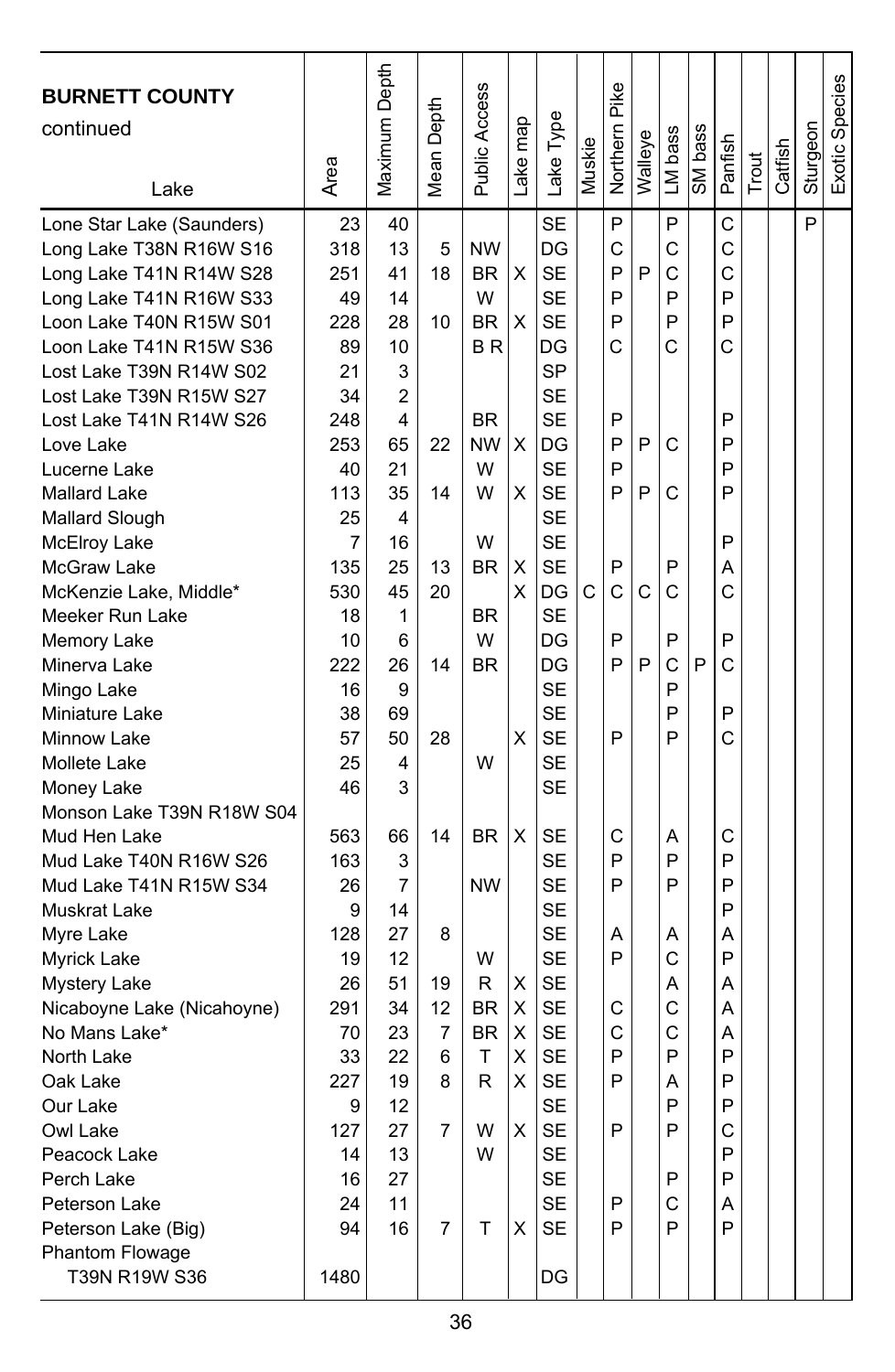| <b>BURNETT COUNTY</b><br>continued<br>Lake         | Area     | Maximum Depth | Depth<br>Mean I | Public Access | Lake map | Lake Type | Muskie | Northern Pike | Walleye | LM bass | SM bass | Panfish | Trout | Catfish | Sturgeon | Exotic Species |
|----------------------------------------------------|----------|---------------|-----------------|---------------|----------|-----------|--------|---------------|---------|---------|---------|---------|-------|---------|----------|----------------|
|                                                    |          |               |                 |               |          | <b>SE</b> |        |               |         | P       |         | P       |       |         |          |                |
| <b>Phernetton Lake</b><br>Pickle Lake              | 61<br>20 | 5<br>20       |                 |               |          | SE        |        | P             |         | P       |         | P       |       |         |          |                |
| Pike Lake                                          | 77       |               | 7               |               |          | <b>SE</b> |        | P             |         | P       |         | P       |       |         |          |                |
|                                                    | 51       | 15<br>46      | 20              |               |          | <b>SE</b> |        | P             |         | P       |         | C       |       |         |          |                |
| Pine Lake T37N R18W S22<br>Pine Lake T40N R15W S25 | 89       | 19            | 5               |               | X        | <b>SE</b> |        | P             |         | P       |         | P       |       |         |          |                |
| Places Lake                                        | 13       | 13            |                 |               |          | SE        |        |               |         |         |         |         |       |         |          |                |
| Point Lake                                         | 144      | 7             |                 |               |          | <b>SE</b> |        |               |         | P       |         | P       |       |         |          |                |
|                                                    | 160      | 28            | 4               | <b>BR</b>     | х        | <b>SE</b> |        | P             | P       | P       |         | P       |       |         |          |                |
| Pokegama Lake<br>Poquettes Lake (Little Long)      | 97       | 23            | 10              | <b>BR</b>     | X        | <b>SE</b> |        | C             | C       | Α       |         | P       |       |         |          |                |
| <b>Pratt Lake</b>                                  | 21       | 4             |                 | W             |          | <b>SE</b> |        |               |         |         |         |         |       |         |          |                |
| Prinel Lake (Frog)                                 | 64       | 12            | 7               | <b>BR</b>     | Х        | <b>SE</b> |        | P             |         | P       |         | C       |       |         |          |                |
| Put Lake                                           | 19       | 3             |                 |               |          | <b>SE</b> |        |               |         |         |         |         |       |         |          |                |
| Rahn Lake                                          | 4        | 3             |                 | т             |          | <b>SE</b> |        |               |         |         |         |         |       |         |          |                |
| Rice Lake T37N R18W S10                            | 83       | 13            |                 |               |          | SE        |        | P             |         | P       |         | P       |       |         |          |                |
| Rice Lake T37N R18W S25                            | 50       | 5             |                 |               |          | <b>SE</b> |        | P             |         | С       |         | P       |       |         |          |                |
| Rice Lake T39N R14W S10                            | 326      | 10            | 4               | BR.           | X        | DG        | P      | С             | P       | С       |         | C       |       |         |          |                |
| <b>Richart Lake</b>                                | 17       | 3             |                 | W             |          | SE        |        |               |         |         |         |         |       |         |          |                |
| Robie Lake                                         | 31       | 14            |                 | <b>NW</b>     |          | DG        |        | P             |         | P       |         | P       |       |         |          |                |
| Rohr Lake                                          | 12       | 5             |                 |               |          | <b>SE</b> |        |               |         |         |         | Α       |       |         |          |                |
| Rooney Lake                                        | 322      | 30            | 10              | <b>BR</b>     | х        | <b>SE</b> |        | С             | P       | Α       |         | С       |       |         |          |                |
| Round Lake T37N R18W S27                           | 204      | 27            | 15              | <b>BR</b>     | X        | DG        |        | Ċ             | C       | C       | P       | Ċ       |       |         |          | E              |
| Round Lake T39N R15W S03                           | 27       | 5             |                 | W             |          | <b>SE</b> |        |               |         |         |         |         |       |         |          |                |
| Round Lake T41N R16W S33                           | 56       | 11            |                 | <b>BR</b>     |          | <b>SE</b> |        | P             | P       | P       |         | A       |       |         |          |                |
| Saginaw Lake                                       | 13       | 19            |                 | <b>BR</b>     |          | SE        |        |               |         | P       |         | P       |       |         |          |                |
| Sand Lake T38N R16W S22                            | 81       | 42            | 17              | R             |          | <b>SE</b> |        | P             |         | P       |         | P       |       |         |          |                |
| Sand Lake T40N R15W S25                            | 962      | 73            | 24              | <b>BR</b>     | X        | <b>SE</b> |        | А             | С       | C       |         | P       |       |         |          |                |
| Sanks Lake                                         | 39       | 4             |                 |               |          | <b>SE</b> |        |               |         |         |         |         |       |         |          |                |
| Shallow Lake*                                      |          |               |                 |               |          |           |        |               |         |         |         |         |       |         |          |                |
| T37N R13W S31                                      | 92       | 30            |                 | <b>BR</b>     |          | SE        |        | С             |         | С       |         | С       |       |         |          |                |
| Shoal Lake                                         | 247      | 5             | 3               |               |          | SE        |        | P             |         |         |         | P       |       |         |          |                |
| Silver Lake T38N R16W S22                          | 64       | 67            | 24              |               |          | SE        |        |               |         | P       |         | P       |       |         |          |                |
| Silver Lake T38N R18W S36                          | 33       | 35            |                 |               |          | SE        |        | P             |         | P       |         | P       |       |         |          |                |
| Smith Lake                                         | 26       | 22            |                 |               |          | <b>SE</b> |        | P             |         |         | P       | P       |       |         |          |                |
| Spencer Lake (Spence)                              | 188      | 19            | 10              | W             | х        | SE        |        | А             |         | С       |         | Α       |       |         |          |                |
| Spirit Lake                                        | 593      | 27            | 12              | <b>BR</b>     | X        | DG        |        | C             |         | C       |         | C       |       |         |          |                |
| Spook Lake                                         | 18       | 40            |                 |               |          | <b>SF</b> |        | Þ             |         | P       |         | P       |       |         |          |                |
| Spring Brook Springs                               | 5        | 11            |                 |               |          | SP        |        |               |         |         |         |         | Α     |         |          |                |
| Spring Lake (Clam R Springs)                       | 9        | 7             |                 |               |          | SP        |        | P             |         |         |         |         | C     |         |          |                |
| Staples Lake                                       | 85       | 42            | 17              | W             |          | <b>SE</b> |        | P             |         | P       |         | P       |       |         |          |                |
| Stone Lake                                         | 34       | 11            |                 | W             |          | SE        |        |               |         | P       |         | С       |       |         |          |                |
| Stulen Lake                                        | 20       | 14            |                 |               |          | SE        |        | С             |         | P       |         | P       |       |         |          |                |
| Sunfish Lake                                       | 9        | 41            |                 |               |          | SE        |        |               |         | P       |         | P       |       |         |          |                |
| Swamp Lake T38N R16W S30                           | 39       | 3             |                 |               |          | <b>SE</b> |        |               |         |         |         |         |       |         |          |                |
| Swamp Lake T39N R15W S11                           | 21       | 5             |                 | W             |          | SE        |        |               |         |         |         |         |       |         |          |                |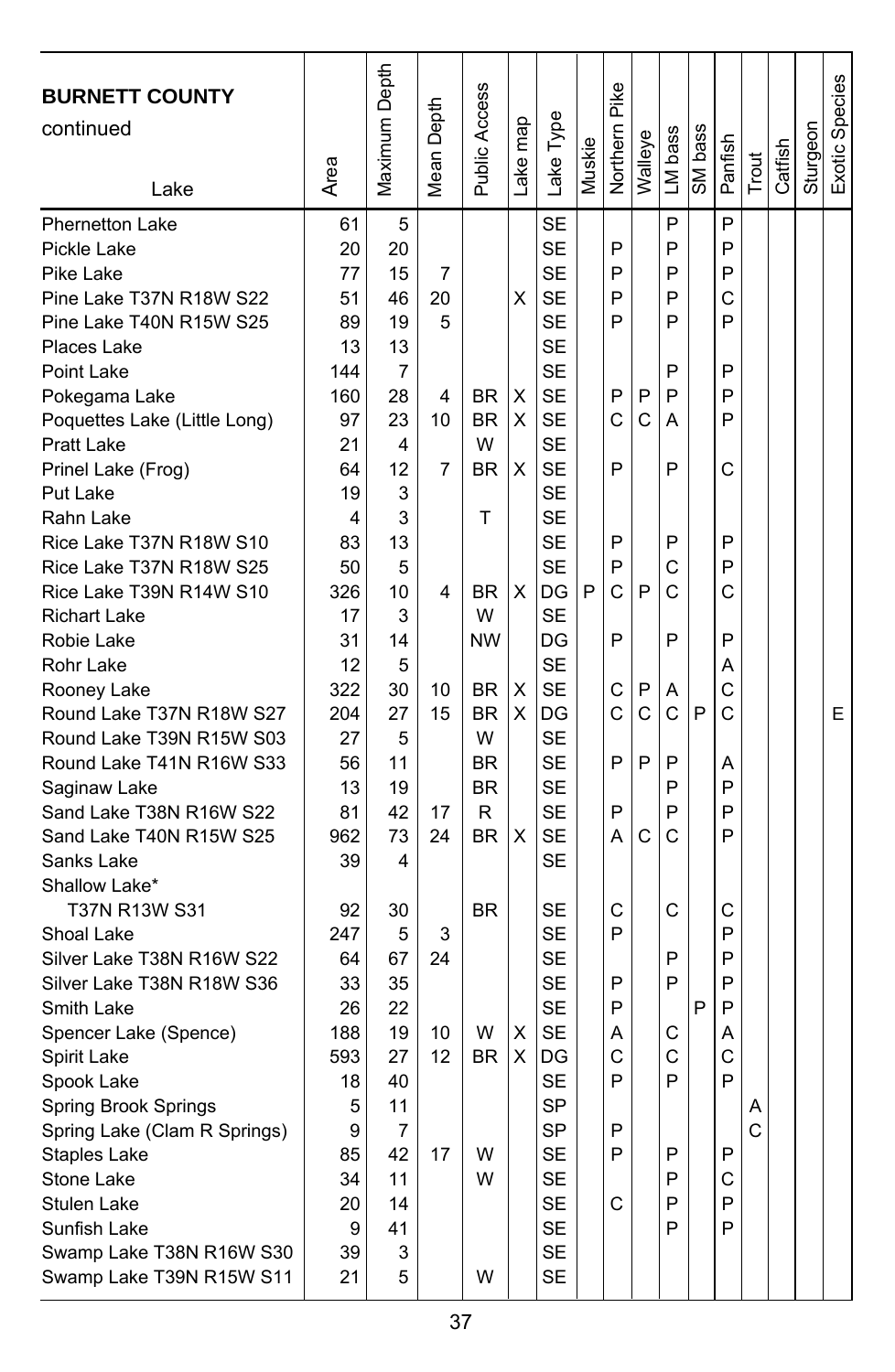| <b>BURNETT COUNTY</b><br>continued<br>Lake | Area      | Maximum Depth | Mean Depth | <b>Public Access</b> | Lake map | Lake Type              | Muskie | Northern Pike | Walleye | LM bass      | SM bass | Panfish | Trout | Catfish | Sturgeon | Exotic Species |
|--------------------------------------------|-----------|---------------|------------|----------------------|----------|------------------------|--------|---------------|---------|--------------|---------|---------|-------|---------|----------|----------------|
| Tabor Lake (Loon)                          | 157       | 28            | 13         | <b>BR</b>            | X        | <b>SE</b>              |        | C             |         | P            |         | P       |       |         |          |                |
| <b>Tamarack Lake</b>                       | 13        | 3             |            | W                    |          | <b>SE</b>              |        |               |         |              |         |         |       |         |          |                |
| Tanda Lake                                 | 39        | 4             |            |                      |          | <b>SE</b>              |        |               |         |              |         | P       |       |         |          |                |
| <b>Taylor Lake</b>                         | 80        | 10            | 6          | <b>BR</b>            | X        | <b>SE</b>              |        | P             |         | P            |         | А       |       |         |          |                |
| <b>Temple Lake</b>                         | 18        | 6             |            | W                    |          | <b>SE</b>              |        |               |         |              |         |         |       |         |          |                |
| <b>Thatcher Lake</b>                       | 23        | 41            |            |                      |          | <b>SE</b>              |        | P             |         | P            |         | C       | P     |         |          |                |
| Thirty-Two Lake                            | 22        | 17            |            | R                    |          | <b>SE</b>              |        | P             |         | P            |         | P       |       |         |          |                |
| Tomoe Lake                                 | 67        | 6             | 4          | W                    | X        | <b>SE</b>              |        |               |         |              |         | P       |       |         |          |                |
| Trade Lake, Big                            |           |               |            |                      |          |                        |        |               |         |              |         |         |       |         |          |                |
| (Little Trade)                             | 434       | 39            | 15         |                      | х        | DG                     | P      | C             | P       | A            |         | C       |       |         |          |                |
| <b>Tucker Lake</b>                         | 47        | 2             |            |                      |          | <b>SE</b>              |        |               |         |              |         |         |       |         |          |                |
| <b>Twenty-Six Lake</b>                     | 230       | 45            | 20         | <b>BR</b>            | X        | DG                     | C      | C             |         | С            |         | C       |       |         |          |                |
| Twenty-Six Lake Springs                    | 3         | 8             |            | <b>NW</b>            |          | SP                     |        |               |         |              |         |         |       |         |          |                |
| Twin Lake, Lower                           | 123       | 9             |            |                      |          | <b>SE</b>              |        | P             |         | P            |         | P       |       |         |          |                |
| Twin Lake, North                           | 27        | 26            |            |                      |          | <b>SE</b>              |        | P             |         | C            |         | P       |       |         |          |                |
| Twin Lake, South                           | 19        | 25            |            |                      |          | <b>SE</b>              |        | P             |         | C            |         | P       |       |         |          |                |
| Twin Lake, Upper                           | 163       | 18            | 5          | W                    |          | SE                     |        | Α             |         |              |         | Α       |       |         |          |                |
| Unnamed                                    |           |               |            |                      |          |                        |        |               |         |              |         |         |       |         |          |                |
| T37N R18W S12-13                           | 26        | 7             |            |                      |          | SE                     |        |               |         |              |         |         |       |         |          |                |
| T37N R18W S15-6                            | 24        | 25            |            |                      |          | <b>SE</b>              |        |               |         |              |         |         |       |         |          |                |
| T38N R15W S7-10                            | 22        | 5             |            |                      |          | <b>SE</b>              |        |               |         |              |         |         |       |         |          |                |
| T38N R17W S25-16                           | 33        | 5             |            | R                    |          | <b>SE</b>              |        |               |         | P            |         | P       |       |         |          |                |
| T39N R15W S5-6                             | 23        | 3             |            |                      |          | <b>SE</b>              |        |               |         |              |         |         |       |         |          |                |
| T39N R16W S13-13                           | 24        | 3             |            |                      |          | <b>SE</b>              |        |               |         |              |         |         |       |         |          |                |
| T40N R14W S17-13                           | 20        | 3             |            |                      |          | <b>SE</b>              |        |               |         |              |         |         |       |         |          |                |
| T40N R14W S23-10                           | 22        | 6             |            |                      |          | <b>SE</b>              |        |               |         |              |         |         |       |         |          |                |
| T40N R14W S23-15                           | 25        | 11            |            |                      |          | <b>SE</b>              |        |               |         |              |         |         |       |         |          |                |
| T40N R14W S36-15                           | 61        | 7             |            | <b>NW</b>            |          | DG                     |        | P             |         | C            |         | P       |       |         |          |                |
| T40N R15W S19-10                           | 23        | 3             |            |                      |          | <b>SE</b>              |        |               |         |              |         |         |       |         |          |                |
| T40N R15W S25-16                           | 23        | 6             |            | W                    |          | <b>SE</b>              |        |               |         |              |         |         |       |         |          |                |
| T40N R16W S13-6                            | 24        | 7             |            |                      |          | <b>SE</b>              |        |               |         |              |         |         |       |         |          |                |
| T40N R16W S25-14                           | 22        | 13            |            |                      |          | SE                     |        |               |         | P            |         | P       |       |         |          |                |
| T41N R14W S36-7                            | 32        | 4             |            | W                    |          | <b>SE</b>              |        |               |         |              |         |         |       |         |          |                |
| Viola Lake                                 | 285       | 34<br>21      | 13         | <b>BR</b>            | X        | <b>SE</b><br><b>SE</b> |        | C             | P       | С<br>P       |         | P<br>P  |       |         |          |                |
| <b>Ward Lake</b><br>Warner Lake            | 18<br>176 | 75            | 19         | R                    | X        | <b>SE</b>              |        | C             |         | $\mathsf{C}$ |         | A       |       |         |          |                |
| Webb Lake (Web)                            | 761       | 31            | 14         | BR                   | X        | DG                     |        | С             |         | С            |         | Α       |       |         |          |                |
| <b>Wilson Lake</b>                         | 10        | 13            |            |                      |          | <b>SE</b>              |        |               |         |              |         | P       |       |         |          |                |
| Wood Lake                                  | 521       | 35            | 16         | BR                   | Χ        | DG                     |        | С             |         | C            |         | Α       |       |         |          |                |
| <b>Yellow Lake</b>                         | 2,287     | 31            | 19         | <b>BF</b>            | X.       | DG                     | A      | C             | A       | P            | P       | C       |       | P       | P        |                |
|                                            |           |               |            |                      |          |                        |        |               |         |              |         |         |       |         |          |                |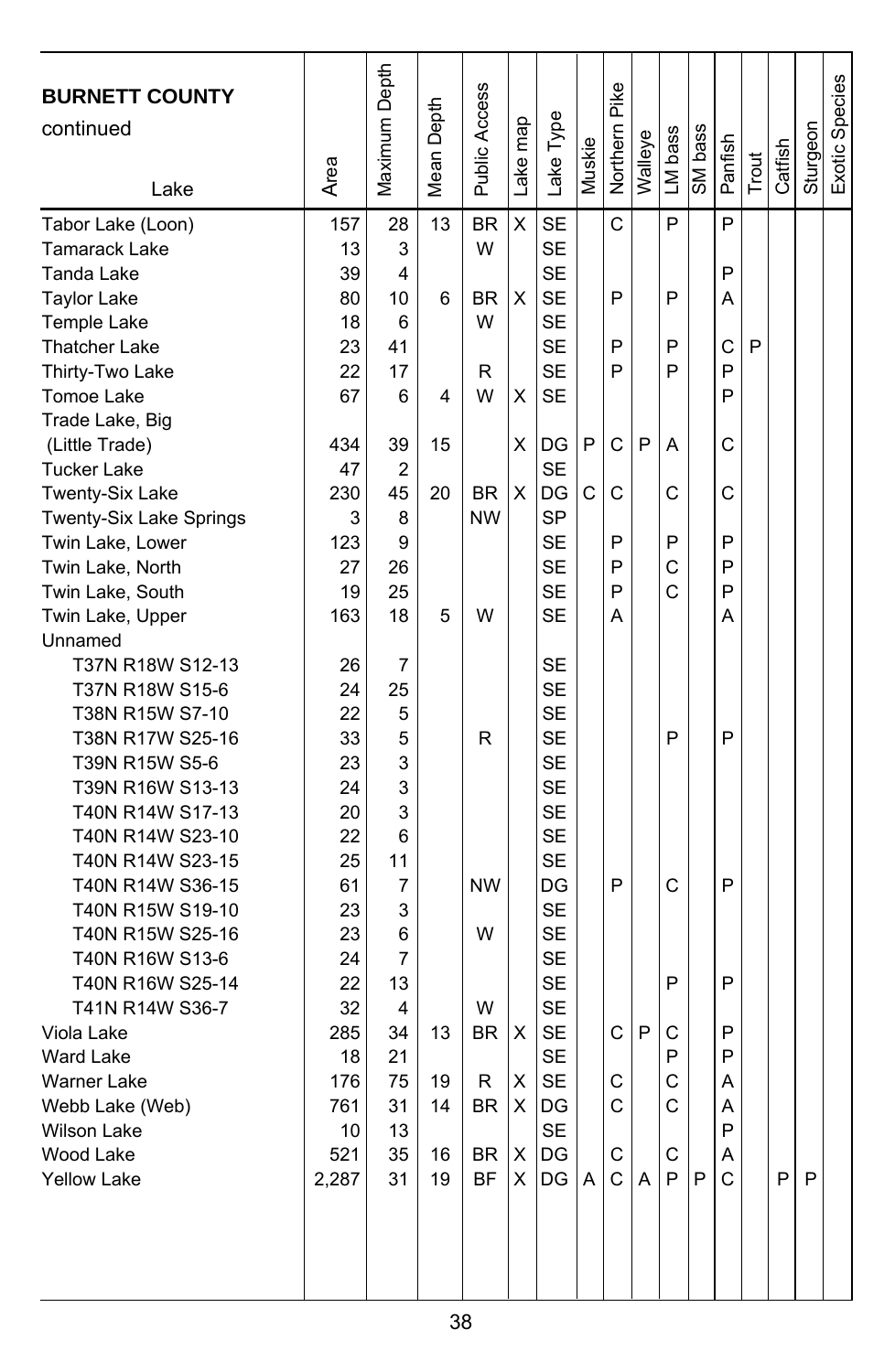| Maximum Depth<br>Exotic Species<br>Public Access<br>Northern Pike<br><b>CALUMET COUNTY</b><br>Mean Depth<br>Lake Type<br>Lake map<br>Sturgeon<br>SM bass<br>LM bass<br>Walleye<br>Panfish<br>Muskie<br>Catfish<br>Trout<br>Area<br>Lake<br><b>CALUMET COUNTY</b><br><b>SE</b><br>P<br>P<br>С<br><b>Becker Lake</b><br>32<br>53<br>16<br><b>BR</b><br>Χ<br>X<br><b>SE</b><br>13<br><b>Brillion Quarry Lake</b><br>4<br>Boot Lake*<br>16<br>X<br><b>SE</b><br>P<br>P<br>P<br>11<br>т<br>8<br>P<br>P<br>P<br>Ć<br>Chilton Millpond<br>10<br>7<br>3<br><b>BR</b><br>x<br>DG<br>P<br>Grass Lake<br>Χ<br>P<br>P<br>P<br>Hayton Pond<br>36<br>2<br>R<br>DG<br>5<br>50<br>22<br><b>BR</b><br>X<br><b>SE</b><br>C<br>C<br>Round Lake<br>11<br><b>SP</b><br>C<br>Schildhauer Pond<br>2<br>5<br>21<br><b>RF</b><br>DG<br>P<br>P<br>137 708<br>Winnebago Lake*<br><b>CHIPPEWA COUNTY</b><br><b>SE</b><br>P<br>Ace In The Hole Lake<br>6<br>45<br>х<br>С<br>P<br>73<br>19<br><b>BR</b><br>X<br><b>SE</b><br>C<br>C<br>Axhandle Lake<br>84<br>Α<br>20<br><b>SE</b><br>P<br>P<br><b>Barr Lake</b><br>6<br>х<br>3<br>X<br><b>SE</b><br>P<br>P<br>Bass Lake T31N R08W S01-05<br>27<br>С<br><b>SE</b><br>23<br><b>BR</b><br>P<br>C<br>Bass Lake 31N R08W S01-09<br>9<br>X<br><b>SE</b><br>Ċ<br>26<br>Χ<br>P<br>C<br>Bass Lake T31N R08W S02-03<br>12<br>41<br><b>SE</b><br>P<br>P<br>Bass Lake T31N R08W S02-04<br>12<br>х<br>X<br><b>SE</b><br>P<br>C<br>P<br>Bass Lake T31N R08W S36<br>6<br>21<br>27<br><b>SE</b><br>Bass Lake T32N R07W S30-13<br>4<br>х<br>P<br>X<br><b>SE</b><br>P<br>Bass LakeT32N R07W S30-15<br>6<br>40<br>X<br><b>SE</b><br>P<br>Bass Lake T32N R09W S15<br>39<br>23<br>С<br>W<br>Χ<br><b>SE</b><br>P<br>P<br>15<br>44<br>P<br>Beaver Lake (Big Beaver)<br>Beaver Lake T31N R08W S13<br>X<br><b>SE</b><br>P<br>5<br>44<br>P<br><b>NW</b><br>X<br><b>SE</b><br>Beaver Lake T31N R08W S16<br>15<br>15<br>P<br>P<br>17<br>X<br><b>SE</b><br>P<br>45<br>С<br>P<br>Big Buck Lake<br>X<br><b>SE</b><br>C<br>С<br>40<br><b>Big Twin Lake</b><br>4<br>P<br>Birch Creek Flowage No. 1<br>3<br>Т<br>DG<br>6<br>5<br>T<br>DG<br>Birch Creek Flowage No. 2<br>8<br>3<br>X<br><b>SE</b><br>P<br>P<br><b>Black Lake</b><br>34<br>68<br>X<br>C<br>C<br><b>Bob Lake</b><br>97<br>27<br><b>BR</b><br>DG<br>Α<br><b>SE</b><br>P<br>P<br>7<br>Bog Lake<br>6<br>12<br><b>SE</b><br><b>Boiler Lake</b><br>Χ<br>4<br>27<br>14<br><b>SE</b><br>P<br>C<br>C<br>R<br>Χ<br>Boot Lake<br><b>Bradley Lake</b><br>11<br>38<br>т<br>х<br><b>SE</b><br>P<br>A<br>12<br>W<br>X<br><b>SE</b><br>Burnt Wagon Lake<br>15<br>P<br>T<br>P<br>P<br>P<br>P<br>Cadott Flowage<br>20<br>10<br>DG<br><b>SE</b><br>P<br>44<br>X.<br>P<br>Cadotte Lake<br>14<br><b>SE</b><br>P<br><b>Calkins Lake</b><br>43<br>20<br>С<br>P<br><b>SE</b><br>Calkins Lake, North<br>14<br>17<br>X<br>P<br>P<br>X<br>SE<br>P<br>Calkins Lake, West<br>13<br>P<br>8 |                        |    |    |  |   |    |  |   |   |  |  |
|--------------------------------------------------------------------------------------------------------------------------------------------------------------------------------------------------------------------------------------------------------------------------------------------------------------------------------------------------------------------------------------------------------------------------------------------------------------------------------------------------------------------------------------------------------------------------------------------------------------------------------------------------------------------------------------------------------------------------------------------------------------------------------------------------------------------------------------------------------------------------------------------------------------------------------------------------------------------------------------------------------------------------------------------------------------------------------------------------------------------------------------------------------------------------------------------------------------------------------------------------------------------------------------------------------------------------------------------------------------------------------------------------------------------------------------------------------------------------------------------------------------------------------------------------------------------------------------------------------------------------------------------------------------------------------------------------------------------------------------------------------------------------------------------------------------------------------------------------------------------------------------------------------------------------------------------------------------------------------------------------------------------------------------------------------------------------------------------------------------------------------------------------------------------------------------------------------------------------------------------------------------------------------------------------------------------------------------------------------------------------------------------------------------------------------------------------------------------------------------------------------------------------------------------------------------------------------------------------------------------------------------------------------------------------------------------------------------------------------------------------------------------------------------------------------------------------------------------------------------------------------------------------------------|------------------------|----|----|--|---|----|--|---|---|--|--|
|                                                                                                                                                                                                                                                                                                                                                                                                                                                                                                                                                                                                                                                                                                                                                                                                                                                                                                                                                                                                                                                                                                                                                                                                                                                                                                                                                                                                                                                                                                                                                                                                                                                                                                                                                                                                                                                                                                                                                                                                                                                                                                                                                                                                                                                                                                                                                                                                                                                                                                                                                                                                                                                                                                                                                                                                                                                                                                              |                        |    |    |  |   |    |  |   |   |  |  |
|                                                                                                                                                                                                                                                                                                                                                                                                                                                                                                                                                                                                                                                                                                                                                                                                                                                                                                                                                                                                                                                                                                                                                                                                                                                                                                                                                                                                                                                                                                                                                                                                                                                                                                                                                                                                                                                                                                                                                                                                                                                                                                                                                                                                                                                                                                                                                                                                                                                                                                                                                                                                                                                                                                                                                                                                                                                                                                              |                        |    |    |  |   |    |  |   |   |  |  |
|                                                                                                                                                                                                                                                                                                                                                                                                                                                                                                                                                                                                                                                                                                                                                                                                                                                                                                                                                                                                                                                                                                                                                                                                                                                                                                                                                                                                                                                                                                                                                                                                                                                                                                                                                                                                                                                                                                                                                                                                                                                                                                                                                                                                                                                                                                                                                                                                                                                                                                                                                                                                                                                                                                                                                                                                                                                                                                              |                        |    |    |  |   |    |  |   |   |  |  |
|                                                                                                                                                                                                                                                                                                                                                                                                                                                                                                                                                                                                                                                                                                                                                                                                                                                                                                                                                                                                                                                                                                                                                                                                                                                                                                                                                                                                                                                                                                                                                                                                                                                                                                                                                                                                                                                                                                                                                                                                                                                                                                                                                                                                                                                                                                                                                                                                                                                                                                                                                                                                                                                                                                                                                                                                                                                                                                              |                        |    |    |  |   |    |  |   |   |  |  |
|                                                                                                                                                                                                                                                                                                                                                                                                                                                                                                                                                                                                                                                                                                                                                                                                                                                                                                                                                                                                                                                                                                                                                                                                                                                                                                                                                                                                                                                                                                                                                                                                                                                                                                                                                                                                                                                                                                                                                                                                                                                                                                                                                                                                                                                                                                                                                                                                                                                                                                                                                                                                                                                                                                                                                                                                                                                                                                              |                        |    |    |  |   |    |  |   |   |  |  |
|                                                                                                                                                                                                                                                                                                                                                                                                                                                                                                                                                                                                                                                                                                                                                                                                                                                                                                                                                                                                                                                                                                                                                                                                                                                                                                                                                                                                                                                                                                                                                                                                                                                                                                                                                                                                                                                                                                                                                                                                                                                                                                                                                                                                                                                                                                                                                                                                                                                                                                                                                                                                                                                                                                                                                                                                                                                                                                              |                        |    |    |  |   |    |  |   |   |  |  |
|                                                                                                                                                                                                                                                                                                                                                                                                                                                                                                                                                                                                                                                                                                                                                                                                                                                                                                                                                                                                                                                                                                                                                                                                                                                                                                                                                                                                                                                                                                                                                                                                                                                                                                                                                                                                                                                                                                                                                                                                                                                                                                                                                                                                                                                                                                                                                                                                                                                                                                                                                                                                                                                                                                                                                                                                                                                                                                              |                        |    |    |  |   |    |  |   |   |  |  |
|                                                                                                                                                                                                                                                                                                                                                                                                                                                                                                                                                                                                                                                                                                                                                                                                                                                                                                                                                                                                                                                                                                                                                                                                                                                                                                                                                                                                                                                                                                                                                                                                                                                                                                                                                                                                                                                                                                                                                                                                                                                                                                                                                                                                                                                                                                                                                                                                                                                                                                                                                                                                                                                                                                                                                                                                                                                                                                              |                        |    |    |  |   |    |  |   |   |  |  |
|                                                                                                                                                                                                                                                                                                                                                                                                                                                                                                                                                                                                                                                                                                                                                                                                                                                                                                                                                                                                                                                                                                                                                                                                                                                                                                                                                                                                                                                                                                                                                                                                                                                                                                                                                                                                                                                                                                                                                                                                                                                                                                                                                                                                                                                                                                                                                                                                                                                                                                                                                                                                                                                                                                                                                                                                                                                                                                              |                        |    |    |  |   |    |  |   |   |  |  |
|                                                                                                                                                                                                                                                                                                                                                                                                                                                                                                                                                                                                                                                                                                                                                                                                                                                                                                                                                                                                                                                                                                                                                                                                                                                                                                                                                                                                                                                                                                                                                                                                                                                                                                                                                                                                                                                                                                                                                                                                                                                                                                                                                                                                                                                                                                                                                                                                                                                                                                                                                                                                                                                                                                                                                                                                                                                                                                              |                        |    |    |  |   |    |  |   |   |  |  |
|                                                                                                                                                                                                                                                                                                                                                                                                                                                                                                                                                                                                                                                                                                                                                                                                                                                                                                                                                                                                                                                                                                                                                                                                                                                                                                                                                                                                                                                                                                                                                                                                                                                                                                                                                                                                                                                                                                                                                                                                                                                                                                                                                                                                                                                                                                                                                                                                                                                                                                                                                                                                                                                                                                                                                                                                                                                                                                              |                        |    |    |  |   |    |  |   |   |  |  |
|                                                                                                                                                                                                                                                                                                                                                                                                                                                                                                                                                                                                                                                                                                                                                                                                                                                                                                                                                                                                                                                                                                                                                                                                                                                                                                                                                                                                                                                                                                                                                                                                                                                                                                                                                                                                                                                                                                                                                                                                                                                                                                                                                                                                                                                                                                                                                                                                                                                                                                                                                                                                                                                                                                                                                                                                                                                                                                              |                        |    |    |  |   |    |  |   |   |  |  |
|                                                                                                                                                                                                                                                                                                                                                                                                                                                                                                                                                                                                                                                                                                                                                                                                                                                                                                                                                                                                                                                                                                                                                                                                                                                                                                                                                                                                                                                                                                                                                                                                                                                                                                                                                                                                                                                                                                                                                                                                                                                                                                                                                                                                                                                                                                                                                                                                                                                                                                                                                                                                                                                                                                                                                                                                                                                                                                              |                        |    |    |  |   |    |  |   |   |  |  |
|                                                                                                                                                                                                                                                                                                                                                                                                                                                                                                                                                                                                                                                                                                                                                                                                                                                                                                                                                                                                                                                                                                                                                                                                                                                                                                                                                                                                                                                                                                                                                                                                                                                                                                                                                                                                                                                                                                                                                                                                                                                                                                                                                                                                                                                                                                                                                                                                                                                                                                                                                                                                                                                                                                                                                                                                                                                                                                              |                        |    |    |  |   |    |  |   |   |  |  |
|                                                                                                                                                                                                                                                                                                                                                                                                                                                                                                                                                                                                                                                                                                                                                                                                                                                                                                                                                                                                                                                                                                                                                                                                                                                                                                                                                                                                                                                                                                                                                                                                                                                                                                                                                                                                                                                                                                                                                                                                                                                                                                                                                                                                                                                                                                                                                                                                                                                                                                                                                                                                                                                                                                                                                                                                                                                                                                              |                        |    |    |  |   |    |  |   |   |  |  |
|                                                                                                                                                                                                                                                                                                                                                                                                                                                                                                                                                                                                                                                                                                                                                                                                                                                                                                                                                                                                                                                                                                                                                                                                                                                                                                                                                                                                                                                                                                                                                                                                                                                                                                                                                                                                                                                                                                                                                                                                                                                                                                                                                                                                                                                                                                                                                                                                                                                                                                                                                                                                                                                                                                                                                                                                                                                                                                              |                        |    |    |  |   |    |  |   |   |  |  |
|                                                                                                                                                                                                                                                                                                                                                                                                                                                                                                                                                                                                                                                                                                                                                                                                                                                                                                                                                                                                                                                                                                                                                                                                                                                                                                                                                                                                                                                                                                                                                                                                                                                                                                                                                                                                                                                                                                                                                                                                                                                                                                                                                                                                                                                                                                                                                                                                                                                                                                                                                                                                                                                                                                                                                                                                                                                                                                              |                        |    |    |  |   |    |  |   |   |  |  |
|                                                                                                                                                                                                                                                                                                                                                                                                                                                                                                                                                                                                                                                                                                                                                                                                                                                                                                                                                                                                                                                                                                                                                                                                                                                                                                                                                                                                                                                                                                                                                                                                                                                                                                                                                                                                                                                                                                                                                                                                                                                                                                                                                                                                                                                                                                                                                                                                                                                                                                                                                                                                                                                                                                                                                                                                                                                                                                              |                        |    |    |  |   |    |  |   |   |  |  |
|                                                                                                                                                                                                                                                                                                                                                                                                                                                                                                                                                                                                                                                                                                                                                                                                                                                                                                                                                                                                                                                                                                                                                                                                                                                                                                                                                                                                                                                                                                                                                                                                                                                                                                                                                                                                                                                                                                                                                                                                                                                                                                                                                                                                                                                                                                                                                                                                                                                                                                                                                                                                                                                                                                                                                                                                                                                                                                              |                        |    |    |  |   |    |  |   |   |  |  |
|                                                                                                                                                                                                                                                                                                                                                                                                                                                                                                                                                                                                                                                                                                                                                                                                                                                                                                                                                                                                                                                                                                                                                                                                                                                                                                                                                                                                                                                                                                                                                                                                                                                                                                                                                                                                                                                                                                                                                                                                                                                                                                                                                                                                                                                                                                                                                                                                                                                                                                                                                                                                                                                                                                                                                                                                                                                                                                              |                        |    |    |  |   |    |  |   |   |  |  |
|                                                                                                                                                                                                                                                                                                                                                                                                                                                                                                                                                                                                                                                                                                                                                                                                                                                                                                                                                                                                                                                                                                                                                                                                                                                                                                                                                                                                                                                                                                                                                                                                                                                                                                                                                                                                                                                                                                                                                                                                                                                                                                                                                                                                                                                                                                                                                                                                                                                                                                                                                                                                                                                                                                                                                                                                                                                                                                              |                        |    |    |  |   |    |  |   |   |  |  |
|                                                                                                                                                                                                                                                                                                                                                                                                                                                                                                                                                                                                                                                                                                                                                                                                                                                                                                                                                                                                                                                                                                                                                                                                                                                                                                                                                                                                                                                                                                                                                                                                                                                                                                                                                                                                                                                                                                                                                                                                                                                                                                                                                                                                                                                                                                                                                                                                                                                                                                                                                                                                                                                                                                                                                                                                                                                                                                              |                        |    |    |  |   |    |  |   |   |  |  |
|                                                                                                                                                                                                                                                                                                                                                                                                                                                                                                                                                                                                                                                                                                                                                                                                                                                                                                                                                                                                                                                                                                                                                                                                                                                                                                                                                                                                                                                                                                                                                                                                                                                                                                                                                                                                                                                                                                                                                                                                                                                                                                                                                                                                                                                                                                                                                                                                                                                                                                                                                                                                                                                                                                                                                                                                                                                                                                              |                        |    |    |  |   |    |  |   |   |  |  |
|                                                                                                                                                                                                                                                                                                                                                                                                                                                                                                                                                                                                                                                                                                                                                                                                                                                                                                                                                                                                                                                                                                                                                                                                                                                                                                                                                                                                                                                                                                                                                                                                                                                                                                                                                                                                                                                                                                                                                                                                                                                                                                                                                                                                                                                                                                                                                                                                                                                                                                                                                                                                                                                                                                                                                                                                                                                                                                              |                        |    |    |  |   |    |  |   |   |  |  |
|                                                                                                                                                                                                                                                                                                                                                                                                                                                                                                                                                                                                                                                                                                                                                                                                                                                                                                                                                                                                                                                                                                                                                                                                                                                                                                                                                                                                                                                                                                                                                                                                                                                                                                                                                                                                                                                                                                                                                                                                                                                                                                                                                                                                                                                                                                                                                                                                                                                                                                                                                                                                                                                                                                                                                                                                                                                                                                              |                        |    |    |  |   |    |  |   |   |  |  |
|                                                                                                                                                                                                                                                                                                                                                                                                                                                                                                                                                                                                                                                                                                                                                                                                                                                                                                                                                                                                                                                                                                                                                                                                                                                                                                                                                                                                                                                                                                                                                                                                                                                                                                                                                                                                                                                                                                                                                                                                                                                                                                                                                                                                                                                                                                                                                                                                                                                                                                                                                                                                                                                                                                                                                                                                                                                                                                              |                        |    |    |  |   |    |  |   |   |  |  |
|                                                                                                                                                                                                                                                                                                                                                                                                                                                                                                                                                                                                                                                                                                                                                                                                                                                                                                                                                                                                                                                                                                                                                                                                                                                                                                                                                                                                                                                                                                                                                                                                                                                                                                                                                                                                                                                                                                                                                                                                                                                                                                                                                                                                                                                                                                                                                                                                                                                                                                                                                                                                                                                                                                                                                                                                                                                                                                              |                        |    |    |  |   |    |  |   |   |  |  |
|                                                                                                                                                                                                                                                                                                                                                                                                                                                                                                                                                                                                                                                                                                                                                                                                                                                                                                                                                                                                                                                                                                                                                                                                                                                                                                                                                                                                                                                                                                                                                                                                                                                                                                                                                                                                                                                                                                                                                                                                                                                                                                                                                                                                                                                                                                                                                                                                                                                                                                                                                                                                                                                                                                                                                                                                                                                                                                              |                        |    |    |  |   |    |  |   |   |  |  |
|                                                                                                                                                                                                                                                                                                                                                                                                                                                                                                                                                                                                                                                                                                                                                                                                                                                                                                                                                                                                                                                                                                                                                                                                                                                                                                                                                                                                                                                                                                                                                                                                                                                                                                                                                                                                                                                                                                                                                                                                                                                                                                                                                                                                                                                                                                                                                                                                                                                                                                                                                                                                                                                                                                                                                                                                                                                                                                              |                        |    |    |  |   |    |  |   |   |  |  |
|                                                                                                                                                                                                                                                                                                                                                                                                                                                                                                                                                                                                                                                                                                                                                                                                                                                                                                                                                                                                                                                                                                                                                                                                                                                                                                                                                                                                                                                                                                                                                                                                                                                                                                                                                                                                                                                                                                                                                                                                                                                                                                                                                                                                                                                                                                                                                                                                                                                                                                                                                                                                                                                                                                                                                                                                                                                                                                              |                        |    |    |  |   |    |  |   |   |  |  |
|                                                                                                                                                                                                                                                                                                                                                                                                                                                                                                                                                                                                                                                                                                                                                                                                                                                                                                                                                                                                                                                                                                                                                                                                                                                                                                                                                                                                                                                                                                                                                                                                                                                                                                                                                                                                                                                                                                                                                                                                                                                                                                                                                                                                                                                                                                                                                                                                                                                                                                                                                                                                                                                                                                                                                                                                                                                                                                              |                        |    |    |  |   |    |  |   |   |  |  |
|                                                                                                                                                                                                                                                                                                                                                                                                                                                                                                                                                                                                                                                                                                                                                                                                                                                                                                                                                                                                                                                                                                                                                                                                                                                                                                                                                                                                                                                                                                                                                                                                                                                                                                                                                                                                                                                                                                                                                                                                                                                                                                                                                                                                                                                                                                                                                                                                                                                                                                                                                                                                                                                                                                                                                                                                                                                                                                              |                        |    |    |  |   |    |  |   |   |  |  |
|                                                                                                                                                                                                                                                                                                                                                                                                                                                                                                                                                                                                                                                                                                                                                                                                                                                                                                                                                                                                                                                                                                                                                                                                                                                                                                                                                                                                                                                                                                                                                                                                                                                                                                                                                                                                                                                                                                                                                                                                                                                                                                                                                                                                                                                                                                                                                                                                                                                                                                                                                                                                                                                                                                                                                                                                                                                                                                              |                        |    |    |  |   |    |  |   |   |  |  |
|                                                                                                                                                                                                                                                                                                                                                                                                                                                                                                                                                                                                                                                                                                                                                                                                                                                                                                                                                                                                                                                                                                                                                                                                                                                                                                                                                                                                                                                                                                                                                                                                                                                                                                                                                                                                                                                                                                                                                                                                                                                                                                                                                                                                                                                                                                                                                                                                                                                                                                                                                                                                                                                                                                                                                                                                                                                                                                              |                        |    |    |  |   |    |  |   |   |  |  |
|                                                                                                                                                                                                                                                                                                                                                                                                                                                                                                                                                                                                                                                                                                                                                                                                                                                                                                                                                                                                                                                                                                                                                                                                                                                                                                                                                                                                                                                                                                                                                                                                                                                                                                                                                                                                                                                                                                                                                                                                                                                                                                                                                                                                                                                                                                                                                                                                                                                                                                                                                                                                                                                                                                                                                                                                                                                                                                              |                        |    |    |  |   |    |  |   |   |  |  |
|                                                                                                                                                                                                                                                                                                                                                                                                                                                                                                                                                                                                                                                                                                                                                                                                                                                                                                                                                                                                                                                                                                                                                                                                                                                                                                                                                                                                                                                                                                                                                                                                                                                                                                                                                                                                                                                                                                                                                                                                                                                                                                                                                                                                                                                                                                                                                                                                                                                                                                                                                                                                                                                                                                                                                                                                                                                                                                              |                        |    |    |  |   |    |  |   |   |  |  |
|                                                                                                                                                                                                                                                                                                                                                                                                                                                                                                                                                                                                                                                                                                                                                                                                                                                                                                                                                                                                                                                                                                                                                                                                                                                                                                                                                                                                                                                                                                                                                                                                                                                                                                                                                                                                                                                                                                                                                                                                                                                                                                                                                                                                                                                                                                                                                                                                                                                                                                                                                                                                                                                                                                                                                                                                                                                                                                              |                        |    |    |  |   |    |  |   |   |  |  |
|                                                                                                                                                                                                                                                                                                                                                                                                                                                                                                                                                                                                                                                                                                                                                                                                                                                                                                                                                                                                                                                                                                                                                                                                                                                                                                                                                                                                                                                                                                                                                                                                                                                                                                                                                                                                                                                                                                                                                                                                                                                                                                                                                                                                                                                                                                                                                                                                                                                                                                                                                                                                                                                                                                                                                                                                                                                                                                              |                        |    |    |  |   |    |  |   |   |  |  |
|                                                                                                                                                                                                                                                                                                                                                                                                                                                                                                                                                                                                                                                                                                                                                                                                                                                                                                                                                                                                                                                                                                                                                                                                                                                                                                                                                                                                                                                                                                                                                                                                                                                                                                                                                                                                                                                                                                                                                                                                                                                                                                                                                                                                                                                                                                                                                                                                                                                                                                                                                                                                                                                                                                                                                                                                                                                                                                              |                        |    |    |  |   |    |  |   |   |  |  |
|                                                                                                                                                                                                                                                                                                                                                                                                                                                                                                                                                                                                                                                                                                                                                                                                                                                                                                                                                                                                                                                                                                                                                                                                                                                                                                                                                                                                                                                                                                                                                                                                                                                                                                                                                                                                                                                                                                                                                                                                                                                                                                                                                                                                                                                                                                                                                                                                                                                                                                                                                                                                                                                                                                                                                                                                                                                                                                              |                        |    |    |  |   |    |  |   |   |  |  |
|                                                                                                                                                                                                                                                                                                                                                                                                                                                                                                                                                                                                                                                                                                                                                                                                                                                                                                                                                                                                                                                                                                                                                                                                                                                                                                                                                                                                                                                                                                                                                                                                                                                                                                                                                                                                                                                                                                                                                                                                                                                                                                                                                                                                                                                                                                                                                                                                                                                                                                                                                                                                                                                                                                                                                                                                                                                                                                              |                        |    |    |  |   |    |  |   |   |  |  |
|                                                                                                                                                                                                                                                                                                                                                                                                                                                                                                                                                                                                                                                                                                                                                                                                                                                                                                                                                                                                                                                                                                                                                                                                                                                                                                                                                                                                                                                                                                                                                                                                                                                                                                                                                                                                                                                                                                                                                                                                                                                                                                                                                                                                                                                                                                                                                                                                                                                                                                                                                                                                                                                                                                                                                                                                                                                                                                              |                        |    |    |  |   |    |  |   |   |  |  |
|                                                                                                                                                                                                                                                                                                                                                                                                                                                                                                                                                                                                                                                                                                                                                                                                                                                                                                                                                                                                                                                                                                                                                                                                                                                                                                                                                                                                                                                                                                                                                                                                                                                                                                                                                                                                                                                                                                                                                                                                                                                                                                                                                                                                                                                                                                                                                                                                                                                                                                                                                                                                                                                                                                                                                                                                                                                                                                              | Cameron Lake (La Rose) | 14 | 13 |  | X | SE |  | C | С |  |  |
| 18<br>X.<br><b>SE</b><br>P<br>6<br>Camp Lake                                                                                                                                                                                                                                                                                                                                                                                                                                                                                                                                                                                                                                                                                                                                                                                                                                                                                                                                                                                                                                                                                                                                                                                                                                                                                                                                                                                                                                                                                                                                                                                                                                                                                                                                                                                                                                                                                                                                                                                                                                                                                                                                                                                                                                                                                                                                                                                                                                                                                                                                                                                                                                                                                                                                                                                                                                                                 |                        |    |    |  |   |    |  |   |   |  |  |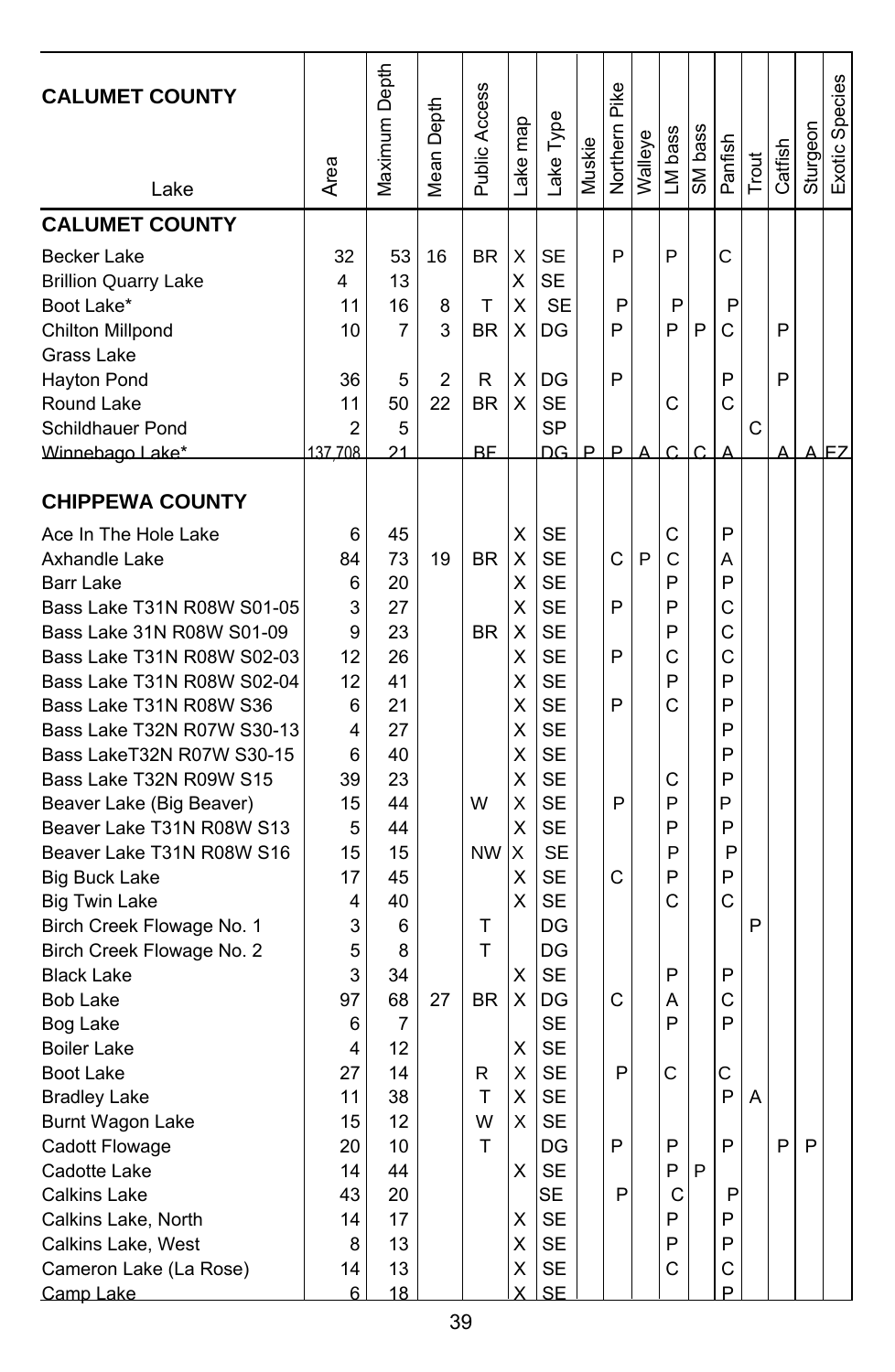| <b>CHIPPEWA COUNTY</b><br>continued<br>Lake                                                                                               | Area                                   | Maximum Depth                        | Mean Depth | Public Access        | map<br>ake <sub>1</sub> | Lake Type                                                                 | Muskie | Pike<br>Northern | Walleye | LM bass               | SM bass | Panfish                    | Trout | Catfish | Sturgeon | Exotic Species |
|-------------------------------------------------------------------------------------------------------------------------------------------|----------------------------------------|--------------------------------------|------------|----------------------|-------------------------|---------------------------------------------------------------------------|--------|------------------|---------|-----------------------|---------|----------------------------|-------|---------|----------|----------------|
| Cather Lake<br>Cedar Lake<br>Chain Lake<br>Chapman Lake<br>Chick Lake T32N R08W S20<br>Chick Lake T32N R09W S03<br>Chippewa Falls Flowage | 10<br>5<br>468<br>34<br>8<br>10<br>282 | 21<br>18<br>74<br>9<br>10<br>8<br>29 | 18<br>11   | W<br>BR<br>R         | х<br>Χ<br>X<br>X        | <b>SE</b><br><b>SE</b><br><b>SE</b><br>DG<br><b>SE</b><br><b>SE</b><br>DG | C<br>P | P<br>C<br>P<br>P | A<br>A  | P<br>P<br>C<br>C<br>P | P<br>Α  | P<br>C<br>A<br>P<br>P      |       | C       | P        |                |
| Clear Lake T30N R08W S02<br>Clear Lake T31N R08W S23<br>Como, Lake<br>(Bloomer Mill Pond)                                                 | 9<br>19<br>98                          | 5<br>11<br>6                         |            | BR,P                 | X<br>х                  | <b>SE</b><br><b>SE</b><br>DG                                              |        | C                |         | Α                     |         | С<br>C<br>A                |       |         |          |                |
| Cornell Flowage<br>Cornell Lake<br>Dam Lake<br>Dark Lake T32N R08W S19                                                                    | 836<br>194<br>4<br>21                  | 54<br>39<br>17<br>65                 | 16         | BR,P<br>BR.          | х<br>X<br>Χ<br>X        | DG<br><b>SE</b><br><b>SE</b><br><b>SE</b>                                 | C      | C<br>P<br>P<br>P | A<br>P  | P<br>C<br>P<br>C      | C<br>P  | C<br>A<br>P<br>P           |       | C       | P        |                |
| Dark Lake T32N R09W S10<br>Deer Lake<br>Dog Island Lake<br>Dorothy Lake                                                                   | 13<br>5<br>5<br>5                      | 62<br>20<br>9<br>38                  | 23         | <b>BR</b>            | X<br>X                  | <b>SE</b><br><b>SE</b><br><b>SE</b><br><b>SE</b>                          |        | C                |         | P<br>C<br>С           |         | P<br>C<br>C                | P     |         |          |                |
| Dumke Lake<br>Eagle Lake<br>Evans Lake<br>Evergreen Lake                                                                                  | 11<br>15<br>12<br>3                    | 16<br>15<br>8<br>29                  |            | W                    | Χ<br>X<br>Χ<br>Χ        | <b>SE</b><br><b>SE</b><br><b>SE</b><br><b>SE</b>                          |        |                  |         | P<br>P                |         | P<br>C<br>C<br>P           |       |         |          |                |
| <b>Finley Lake</b><br>Firth Lake<br>Fishpole Lake<br>Foster Lake                                                                          | 56<br>51<br>20<br>26                   | 27<br>18<br>12<br>21                 |            | <b>NW</b>            | х<br>Χ<br>X<br>Χ        | DG<br><b>SE</b><br><b>SE</b><br><b>SE</b>                                 |        | C<br>C<br>C      |         | С<br>P<br>P<br>C      |         | C<br>P<br>P<br>C           |       |         |          |                |
| Fur Farm Lake<br>Glen Loch Flowage<br>Granger Lake<br>Hallie, Lake                                                                        | 8<br>39<br>10<br>79                    | 18<br>17<br>31<br>13                 |            | T<br>6 BR, P X       | X<br>X                  | <b>SE</b><br>DG<br><b>SE</b><br><b>SE</b>                                 |        | P<br>C           |         | P<br>С<br>Ċ<br>А      |         | P<br>C<br>C<br>Α           | P     |         |          | E              |
| Hartnan Lake<br>Harwood Lake No. 1<br>Harwood Lake No. 2<br>Harwood Lake No. 3                                                            | 7<br>9<br>14<br>1                      | 7<br>7<br>9<br>11                    |            | W                    | Χ<br>X<br>Χ             | <b>SE</b><br><b>SE</b><br><b>SE</b><br><b>SE</b>                          |        |                  |         | P                     |         | P<br>P                     |       |         |          |                |
| Harwood Lake No. 4<br>Hay Lake<br>Hay Meadow Flowage No. 1<br>Hay Meadow Flowage No. 2<br>Hay Meadow Flowage No. 3                        | 1<br>7<br>24<br>40<br>19               | 4<br>14<br>40<br>9<br>4              |            | BR<br><b>BR</b><br>T | X<br>X                  | <b>SE</b><br><b>SE</b><br>DG<br>DG<br>DG                                  |        | P<br>P           |         | P<br>P                |         | P<br>P                     |       |         |          |                |
| Hay Meadow Flowage No. 4<br>Hemlock Lake<br>Henneman Lake<br><b>Highland Lake</b>                                                         | 24<br>28<br>64<br>10                   | 22<br>17<br>60<br>16                 |            | T<br>T.<br><b>BR</b> | Χ<br>X<br>X             | <b>SE</b><br><b>SE</b><br><b>SE</b><br>SE                                 |        | C                |         | С<br>C<br>С<br>P      |         | P<br>C<br>$\mathsf C$<br>C | P     |         |          |                |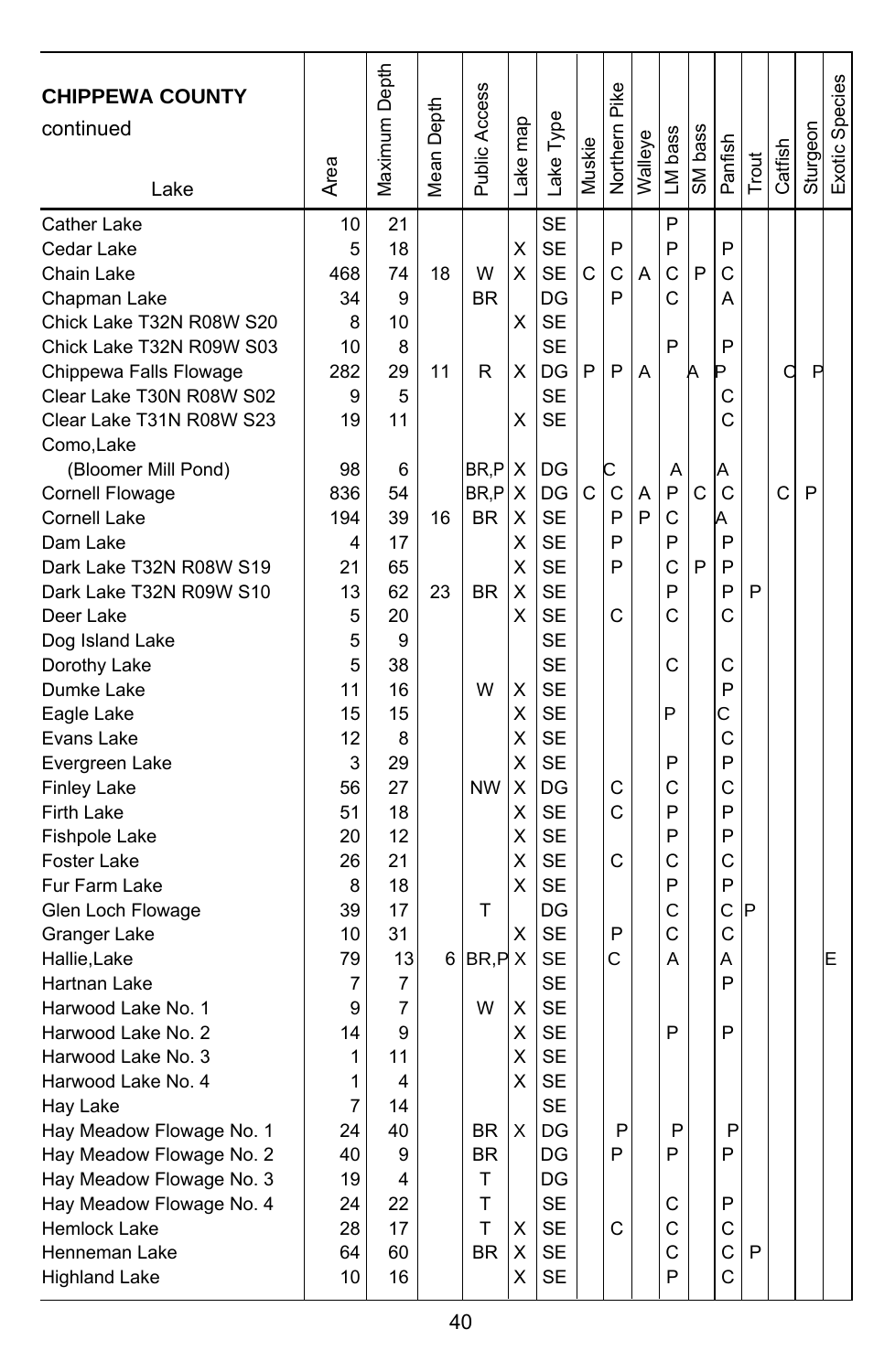| <b>CHIPPEWA COUNTY</b><br>continued<br>Lake | Area     | Maximum Depth | Depth<br>Mean | Public Access | Lake map | Lake Type              | Muskie | <b>Northern Pike</b> | Walleye | LM bass | SM bass | Panfish | Trout | Catfish | Sturgeon | Exotic Species |
|---------------------------------------------|----------|---------------|---------------|---------------|----------|------------------------|--------|----------------------|---------|---------|---------|---------|-------|---------|----------|----------------|
| Himple Lake                                 | 5        | 33            |               |               | Χ        | <b>SE</b>              |        |                      |         | P       |         | P       |       |         |          |                |
| Hodge Lake (L Harriet)                      | 19       | 28            |               |               | Χ        | <b>SE</b>              |        |                      |         | P       |         | P       |       |         |          |                |
| Holcombe Flowage                            | 3,890    | 61            | 12            | BR            | х        | DG                     | C      | C                    | A       | Ć       | C       | C       |       | C       | P        | Е              |
| Horseshoe Flowage                           | 6        | 8             |               | T             |          | DG                     |        |                      |         |         |         |         |       |         |          |                |
| Horseshoe Lake                              |          |               |               |               |          |                        |        |                      |         |         |         |         |       |         |          |                |
| T31N R08W S10                               | 17       | 16            |               |               | х        | SE                     |        | P                    |         |         |         | C       |       |         |          |                |
| Horseshoe Lake                              |          |               |               |               |          |                        |        |                      |         |         |         |         |       |         |          |                |
| T32N R08W S33                               | 24       | 23            |               | <b>BR</b>     | Χ        | <b>SE</b>              |        | P                    | P       | P       |         | P       |       |         |          |                |
| Horseshoe Lake                              |          |               |               |               |          |                        |        |                      |         |         |         |         |       |         |          |                |
| T32N R09W S25                               | 12       | 7             |               |               | X        | <b>SE</b>              |        |                      |         |         |         | P       |       |         |          |                |
| Howe Lake                                   | 68       | 39            | 18            | <b>BR</b>     | X        | <b>SE</b>              |        | C                    |         | С       |         | С       |       |         |          |                |
| Jacks Lake                                  | 14       | 56            |               |               | X<br>X   | <b>SE</b><br><b>SE</b> |        |                      |         | C<br>P  |         | P<br>P  |       |         |          |                |
| Jeanstow Lake<br>Jerome Lake                | 3<br>9   | 26<br>26      |               |               | X        | <b>SE</b>              |        | P                    |         | P       |         | P       |       |         |          |                |
| Jim Lake                                    | 58       | 20            |               |               | х        | <b>SE</b>              |        | C                    |         | P       |         | P       |       |         |          |                |
| Kettle Lake                                 | 2        | 9             |               |               | Χ        | <b>SE</b>              |        |                      |         |         |         |         |       |         |          |                |
| Knickerbocker Lake                          | 14       | 24            |               | <b>BR</b>     | х        | <b>SE</b>              |        | P                    |         | P       |         | P       |       |         |          |                |
| Larrabee Lake                               | 50       | 31            |               |               | X        | <b>SE</b>              |        | C                    |         | C       |         | P       |       |         |          |                |
| Leo Joerg Lake                              | 12       | 16            |               |               | Χ        | <b>SE</b>              |        |                      |         | P       |         | P       |       |         |          |                |
| Little Bass Lake                            | 12       | 7             |               |               | Χ        | <b>SE</b>              |        |                      |         | C       |         | P       |       |         |          |                |
| Little Beaver Lake                          | 6        | 49            |               |               | X        | <b>SE</b>              |        | P                    |         | P       |         | P       |       |         |          |                |
| Little Bob Lake                             | 2        | 18            |               | <b>NW</b>     |          | <b>SE</b>              |        | C                    |         | Ċ       |         | C       |       |         |          |                |
| Little Buck Lake                            | 4        | 13            |               |               |          | <b>SE</b>              |        | P                    |         | P       |         | P       |       |         |          |                |
| Little Pine Lake                            | 10       | 50            |               |               | X        | <b>SE</b>              |        |                      |         | C       |         | P       |       |         |          |                |
| Little Plummer Lake                         | 10       | 25            |               | <b>NW</b>     | х        | <b>SE</b>              |        | P                    |         | C       |         | P       |       |         |          |                |
| Little Twin Lake                            | 3        | 25            |               |               | X        | <b>SE</b>              |        |                      |         | Ċ       |         | C       |       |         |          |                |
| Logger Lake                                 | 19       | 19            |               |               | Χ        | <b>SE</b>              |        |                      |         | P       |         | P       |       |         |          |                |
| Long Lake T31N R07W S05                     | 22       | 11            |               | W             | х        | <b>SE</b>              |        |                      |         |         |         | P       |       |         |          |                |
| Long Lake T31N R08W S26                     | 6        | 23            |               |               | X        | <b>SE</b>              |        | С                    |         | P       |         | C       |       |         |          |                |
| Long Lake T32N R08W S08                     | 1,052    | 101           | 20            | <b>BR</b>     | X        | DG                     | C      | C                    | A       | P       | C       | C       |       |         |          |                |
| Loon Lake                                   | 125      | 5             |               | ΒR            | х        | <b>SE</b>              |        | P                    |         |         |         | P       |       |         |          |                |
| Lost Lake                                   | 3        | 34            |               |               | X        | SE                     |        |                      |         | P       |         | P       |       |         |          |                |
| Lowland Lake                                | 11       | 24            |               | BR            | X        | <b>SE</b>              |        |                      |         | P       |         | P       |       |         |          |                |
| Marsh-Miller Lake (Mill Pond)               | 436      | 14            | 7             | <b>BR</b>     | х        | DG                     |        | A                    |         | Α       |         | C       |       |         |          |                |
| Mary Jane Lake No. 1                        | 11       | 20            |               |               | X        | <b>SE</b>              |        | P                    |         | P       |         | P       |       |         |          |                |
| Mary Jane Lake No. 2                        | 25       | 15            |               |               | X        | <b>SE</b>              |        |                      |         | P       |         | P       |       |         |          |                |
| McDonald Lake                               | 20       | 46            |               |               | X        | SE                     |        |                      |         | С       |         | С       |       |         |          |                |
| Meadows Lake                                | 10       | 20            |               |               | X        | <b>SE</b>              |        |                      |         | P       |         | P       |       |         |          |                |
| Metcalf Lake                                | 4        | 12            |               |               | X        | <b>SE</b>              |        |                      |         | P       |         | P       |       |         |          |                |
| <b>Miller Lake</b><br>Moon Lake             | 5        | 16<br>11      |               | BR            | X.<br>X  | SE<br><b>SE</b>        |        |                      |         |         |         | С<br>С  |       |         |          |                |
| Mud Lake T30N R08W S24                      | 15<br>18 | 14            |               |               | X        | SE                     |        | P                    |         | С       |         | C       |       |         |          |                |
| Mud Lake T31N R08W S08                      | 23       | 4             |               |               | X        | SE                     |        | P                    |         | P       |         | P       |       |         |          |                |
| Mud Lake T32N R07W S29                      | 8        | 6             |               |               |          | SE                     |        |                      |         |         |         |         |       |         |          |                |
|                                             |          |               |               |               |          |                        |        |                      |         |         |         |         |       |         |          |                |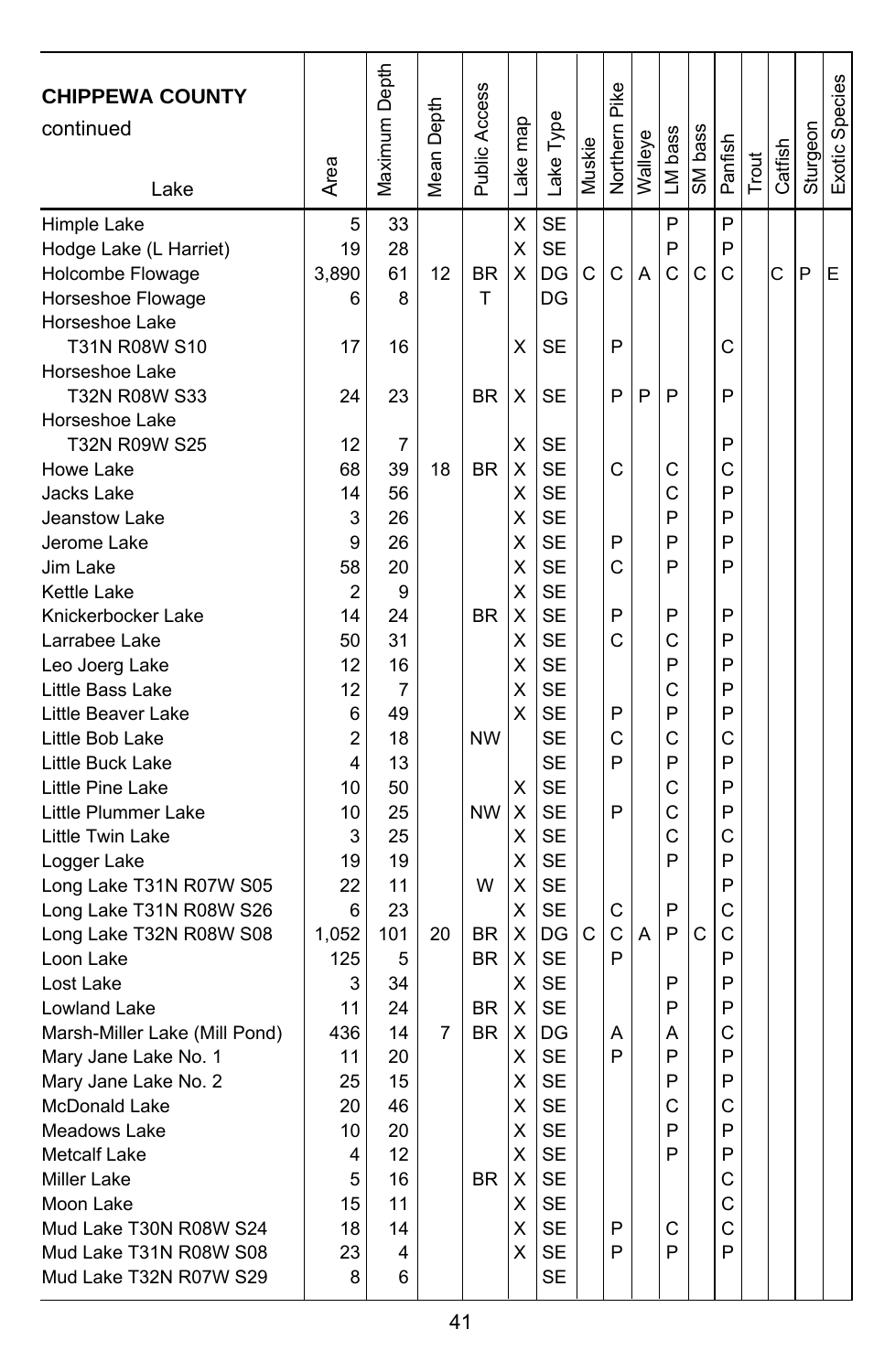| <b>CHIPPEWA COUNTY</b><br>continued<br>Lake          | Area           | Maximum Depth | Mean Depth | Public Access | map<br>Lake <sub>l</sub> | Lake Type              | Muskie | Northern Pike | Walleye | LM bass | SM bass | Panfish | Trout | Catfish | Sturgeon | Exotic Species |
|------------------------------------------------------|----------------|---------------|------------|---------------|--------------------------|------------------------|--------|---------------|---------|---------|---------|---------|-------|---------|----------|----------------|
| No. 1 Lake T31N R08W S02<br>No. 1 Lake T32N R08W S09 | 6<br>3         | 15<br>17      |            |               | Χ<br>Χ                   | <b>SE</b><br><b>SE</b> |        |               |         | C<br>P  |         | P<br>P  |       |         |          |                |
| No. 2 Lake                                           | $\overline{c}$ | 22            |            |               | Χ                        | <b>SE</b>              |        |               |         | P       |         | P       |       |         |          |                |
| No. 3 Lake                                           | 3              | 32            |            |               | Χ                        | <b>SE</b>              |        |               |         | P       |         | P       |       |         |          |                |
| No. 4 Lake                                           | 1              | 18            |            |               | х                        | <b>SE</b>              |        |               |         | P       |         | P       |       |         |          |                |
| No. 5 Lake                                           | 2              | 4             |            |               |                          | SE                     |        |               |         |         |         |         |       |         |          |                |
| North of North Shattuck Lake                         | 11             | 31            |            | NW            | X                        | <b>SE</b>              |        | P             |         | Ρ       |         | Ρ       |       |         |          |                |
| Nut Lake                                             | 5              | 5             |            | W             | X                        | <b>SE</b>              |        |               |         |         |         |         |       |         |          |                |
| Odd Lake                                             | 2              | 30            |            |               | X                        | <b>SE</b>              |        |               |         | P       |         | P       |       |         |          |                |
| Old Abe Lake                                         | 1,072          | 36            |            | <b>BR</b>     | х                        | DG                     | P      | C             | A       | P       | С       | P       |       | C       | P        |                |
| Oliver Lake No. 1                                    |                |               |            |               |                          |                        |        |               |         |         |         |         |       |         |          |                |
| T31N R08W S24                                        | 14             | 32            |            | т             | х                        | SЕ                     |        | P             |         | P       |         | С       |       |         |          |                |
| Oliver Lake No. 2                                    |                |               |            |               |                          |                        |        |               |         |         |         |         |       |         |          |                |
| T31N R08W S24                                        | 4              | 62            |            |               | x                        | SE                     |        | P             |         | P       |         | C       |       |         |          |                |
| Oliver Lake No. 3                                    |                |               |            |               |                          |                        |        |               |         |         |         |         |       |         |          |                |
| T31N R08W S23                                        | 6              | 48            |            |               | X                        | SE                     |        | P             |         | P       |         | C       |       |         |          |                |
| Otter Lake (Brown)                                   | 661            | 43            | 11         | <b>BR</b>     | X                        | <b>SE</b>              |        | C             | С       | Α       |         | А       |       |         |          |                |
| Parker Lake                                          | 11             | 7             |            |               |                          | <b>SE</b>              |        |               |         |         |         |         |       |         |          |                |
| Pauls Lake                                           | 7              | 17            |            |               | X                        | <b>SE</b>              |        |               |         |         |         | P       |       |         |          |                |
| Payne Lake                                           | 3              | 21            |            |               | x                        | <b>SE</b>              |        |               |         | P       |         | P       |       |         |          |                |
| Pheffercorn Lake                                     | 15             | 4             |            |               |                          | <b>SE</b>              |        |               |         |         |         |         |       |         |          |                |
| Pickerel Lake T31N R08W S01                          | 15             | 46            |            |               | X                        | <b>SE</b>              |        | P             |         | C       |         | P       |       |         |          |                |
| Pickerel Lake T32N R08W S28                          | 4              | 31            |            | W             | X                        | <b>SE</b>              |        | P             |         | P       |         | P       |       |         |          |                |
| Picnic Lake                                          | 25             | 46            |            |               | х                        | <b>SE</b>              |        |               |         | С       |         | C       |       |         |          |                |
| Pike Lake                                            | 192            | 37            | 12         |               | X                        | <b>SE</b>              |        | С             |         | C       |         | C       |       |         |          |                |
| Pine Lake                                            | 262            | 115           |            | <b>BR</b>     | X                        | <b>SE</b>              |        | P             |         | C       |         | P       |       |         |          |                |
| <b>Planning Lake</b>                                 | 16             | 8             |            |               | X                        | <b>SE</b>              |        |               |         |         |         | C       |       |         |          |                |
| <b>Plummer Lake</b>                                  | 41             | 28            |            | <b>BR</b>     | X                        | <b>SE</b>              |        | P             |         | С       |         | C       |       |         |          |                |
| Popple Lake                                          | 90             | 25            | 13         | <b>BR</b>     | х                        | <b>SE</b>              |        | C<br>C        | C       | C<br>P  |         | P<br>P  |       |         |          |                |
| Popple Point Lake                                    | 5              | 20            |            |               | X                        | <b>SE</b><br><b>SE</b> |        |               |         |         |         |         |       |         |          |                |
| Rassmusson Lake<br>Rat Lake                          | 6<br>4         | 11            |            |               | X<br>Х                   | SE                     |        |               |         |         |         |         |       |         |          |                |
| Rattz Lake                                           | 6              | 6<br>14       |            |               |                          | <b>SE</b>              |        |               |         | C       |         | P       |       |         |          |                |
| Raven Lake                                           | 1              | 18            |            | W             | х                        | <b>SE</b>              |        |               |         |         |         | C       |       |         |          |                |
| <b>Riley Lake</b>                                    | 25             | 14            |            | R             | IX.                      | <b>SE</b>              |        | P             |         | С       |         | C       |       |         |          |                |
| Robinson Lake                                        | 4              | 20            |            |               | X                        | <b>SE</b>              |        |               |         | C       |         | P       |       |         |          |                |
| Rock Lake T31N R08W S09                              | 94             | 35            |            | NW            | Χ                        | IDG                    |        | C             | P       | C       |         | Ρ       |       |         |          |                |
| Rock Lake T32N R09W S26                              | 6              | 6             |            |               |                          | <b>SE</b>              |        |               |         |         |         | P       |       |         |          |                |
| Roedecker Lake (Bass)                                | 15             | 10            |            |               | X                        | <b>SE</b>              |        |               |         | С       |         | P       |       |         |          |                |
| Roger Lake No. I                                     | 8              | 15            |            |               | X                        | <b>SE</b>              |        |               |         | С       |         | P       |       |         |          |                |
| Rogers Lake No. 2 (Duck)                             | 7              | 14            |            |               | X                        | SE                     |        |               |         | C       |         | P       |       |         |          |                |
| Round Lake T31N R08W S27                             | 7              | 18            |            |               | X                        | DG                     |        | P             |         | C       |         | С       |       |         |          |                |
| Round Lake T32N R09W S14                             | 216            | 18            | 10         | BF            | X                        | <b>SE</b>              | IP     | P             | IP      | С       |         | Α       |       |         |          |                |
| Ruby Lake                                            | 17             | 65            |            |               | X                        | <b>SE</b>              |        |               |         | C       |         | P       |       |         |          |                |
|                                                      |                |               |            |               |                          |                        |        |               |         |         |         |         |       |         |          |                |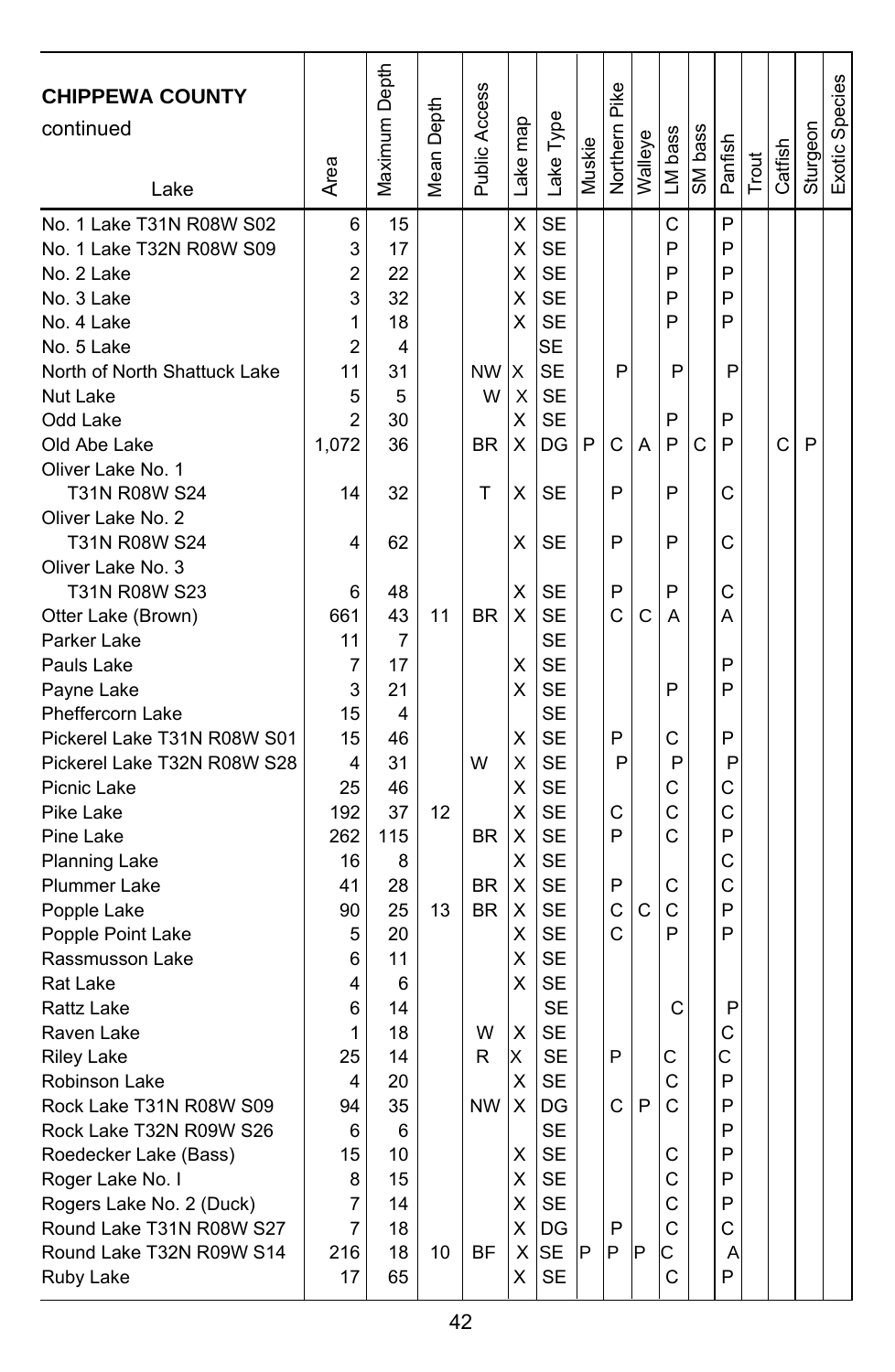| <b>CHIPPEWA COUNTY</b><br>continued<br>Lake | Area           | Maximum Depth | Mean Depth | Public Access | Lake map | Lake Type | Muskie | Northern Pike | Walleye | LM bass | SM bass | Panfish      | Trout | Catfish | Sturgeon | Exotic Species |
|---------------------------------------------|----------------|---------------|------------|---------------|----------|-----------|--------|---------------|---------|---------|---------|--------------|-------|---------|----------|----------------|
|                                             | 76             | 10            |            |               | X        | <b>SE</b> |        | P             |         | P       |         | P            |       |         |          |                |
| Salisbury Lake<br>Sand Lake                 | 12             | 8             |            | W             | X        | <b>SE</b> |        |               |         |         |         | C            |       |         |          |                |
| Schoolhouse Lake                            | 9              | 8             |            | W             |          | <b>SE</b> |        |               |         |         |         | P            |       |         |          |                |
| Shattuck Lake, North                        | 39             | 52            |            |               | X        | <b>SE</b> |        | P             |         | P       |         | P            |       |         |          |                |
| Shattuck Lake, South                        | 59             | 25            |            | <b>BF</b>     | X        | <b>SE</b> |        | P             |         | C       |         | P            |       |         |          |                |
| Silver Bass Lake                            | 1              | 21            |            |               | X        | <b>SE</b> |        |               |         | P       |         | P            |       |         |          |                |
| Silver Lake T31N R08W S11                   | 2              | 23            |            |               | х        | <b>SE</b> |        | P             |         | P       |         | P            |       |         |          |                |
| Silver Lake T32N R09W S03                   | 26             | 50            |            |               | х        | <b>SE</b> |        |               |         | C       |         | P            |       |         |          |                |
| Smith Lake                                  | 5              | 33            |            |               | X        | <b>SE</b> |        |               |         | P       |         | C            |       |         |          |                |
| Snake Lake                                  | 8              | 5             |            |               |          | <b>SE</b> |        |               |         |         |         |              |       |         |          |                |
| Spence Lake                                 | 13             | 57            |            |               | х        | <b>SE</b> |        |               |         | C       |         | P            |       |         |          |                |
| Spring Creek Flowage No. 1                  | 16             | 7             |            | <b>BR</b>     |          | DG        |        |               |         |         |         |              | P     |         |          |                |
| Spring Creek Flowage No. 2                  | 19             | 4             |            | <b>BR</b>     |          | DG        |        |               |         |         |         |              |       |         |          |                |
| Spruce Lake                                 | 7              | 24            |            | W             | Χ        | <b>SE</b> |        |               |         |         |         | C            |       |         |          |                |
| Stanley Lake                                | 12             | 12            |            |               | х        | <b>SE</b> |        |               |         |         |         | $\mathsf{C}$ |       |         |          |                |
| Star Lake T28N R08W S06                     | 6              | 8             |            |               |          | DG        |        | P             |         | P       |         | P            | P     |         |          |                |
| Star Lake T31N R08W S09                     | 6              | 18            |            |               | х        | <b>SE</b> |        |               |         |         |         | C            |       |         |          |                |
| Sunfish Lake                                |                |               |            |               |          |           |        |               |         |         |         |              |       |         |          |                |
| T31N R08W S13                               | 3              | 31            |            |               | х        | SE        |        |               |         | P       |         | P            |       |         |          |                |
| Sunfish Lake                                |                |               |            |               |          |           |        |               |         |         |         |              |       |         |          |                |
| T32N R08W S03                               | $\overline{c}$ | 12            |            |               | X        | SE        |        |               |         | P       |         | P            |       |         |          |                |
| Tallman Lake (Siphon)                       | $\overline{7}$ | 14            |            |               | X        | <b>SE</b> |        |               |         |         |         | P            |       |         |          |                |
| <b>Tamarack Lake</b>                        |                |               |            |               |          |           |        |               |         |         |         |              |       |         |          |                |
| T31N R08W S11                               | 2              | 8             |            | т             | X        | SЕ        |        |               |         |         |         |              |       |         |          |                |
| <b>Tamarack Lake</b>                        |                |               |            |               |          |           |        |               |         |         |         |              |       |         |          |                |
| T32N R08W S17                               | 4              | 33            |            |               | Χ        | <b>SE</b> |        |               |         | P       |         | C            |       |         |          |                |
| Taylor Lake (Rat)                           | 5              | 6             |            |               | Χ        | <b>SE</b> |        |               |         |         |         |              |       |         |          |                |
| <b>Tilden Mill Pond</b>                     | 61             | 11            | 3          | R             | Χ        | DG        |        | P             |         | С       |         | P            | P     |         |          |                |
| Town Line Lake                              | 48             | 26            |            | <b>BR</b>     | х        | <b>SE</b> |        | C             |         | C       |         | P            |       |         |          |                |
| <b>Tram Lake</b>                            | 20             | 34            |            |               |          | <b>SE</b> |        |               |         | C       |         | C            |       |         |          |                |
| Triple Lake, East                           | 18             | 18            |            |               | Χ        | <b>SE</b> |        |               |         | C       |         | P            |       |         |          |                |
| Triple Lake, North                          | 6              | 21            |            |               | X        | <b>SE</b> |        |               |         | C       |         | C            |       |         |          |                |
| Triple Lake, West                           | 15             | 21            |            | <b>BR</b>     | х        | <b>SE</b> |        |               |         | C       |         | P            |       |         |          |                |
| <b>Turk Lake</b>                            | 17             | 18            |            |               |          | <b>SE</b> |        |               |         |         |         |              |       | P       |          |                |
| <b>Turtle Lake</b>                          | 6              | 7             |            |               | Χ        | <b>SE</b> |        |               |         |         |         | P            |       |         |          |                |
| Twin Lake, East                             | 28             | 4             |            |               | X        | <b>SE</b> |        |               |         |         |         | P            |       |         |          |                |
| Twin Lake, West                             | 18             | 4             |            | т             | X        |           |        |               |         |         |         | P            |       |         |          |                |
| Two Island Lake                             | 29             | 18            |            | <b>BR</b>     | X        | <b>SE</b> |        |               |         | С       |         | P            |       |         |          |                |
| Unnamed T32N R07W S30-1                     | 35             | 30            |            |               |          | SE        |        |               |         |         |         |              |       |         |          |                |
| <b>Upper Twin Lake</b>                      | 36             | 25            |            |               | Χ        | SE        |        | C             |         | C       |         | С            |       |         |          |                |
| Weeks Lake, East                            | 4              | 7             |            | W             | Χ        | SE        |        |               |         |         |         |              |       |         |          |                |
| Weeks Lake, West                            | 5              | 11            |            | W             | х        | SE        |        |               |         |         |         | P            |       |         |          |                |
| <b>Wesley Lake</b>                          | 44             | 10            |            | Τ             |          | SE        |        |               |         | C       |         | P            |       |         |          |                |
| West Lake                                   | 7              | 7             |            | W             | Χ        | SE        |        |               |         |         |         | P            |       |         |          |                |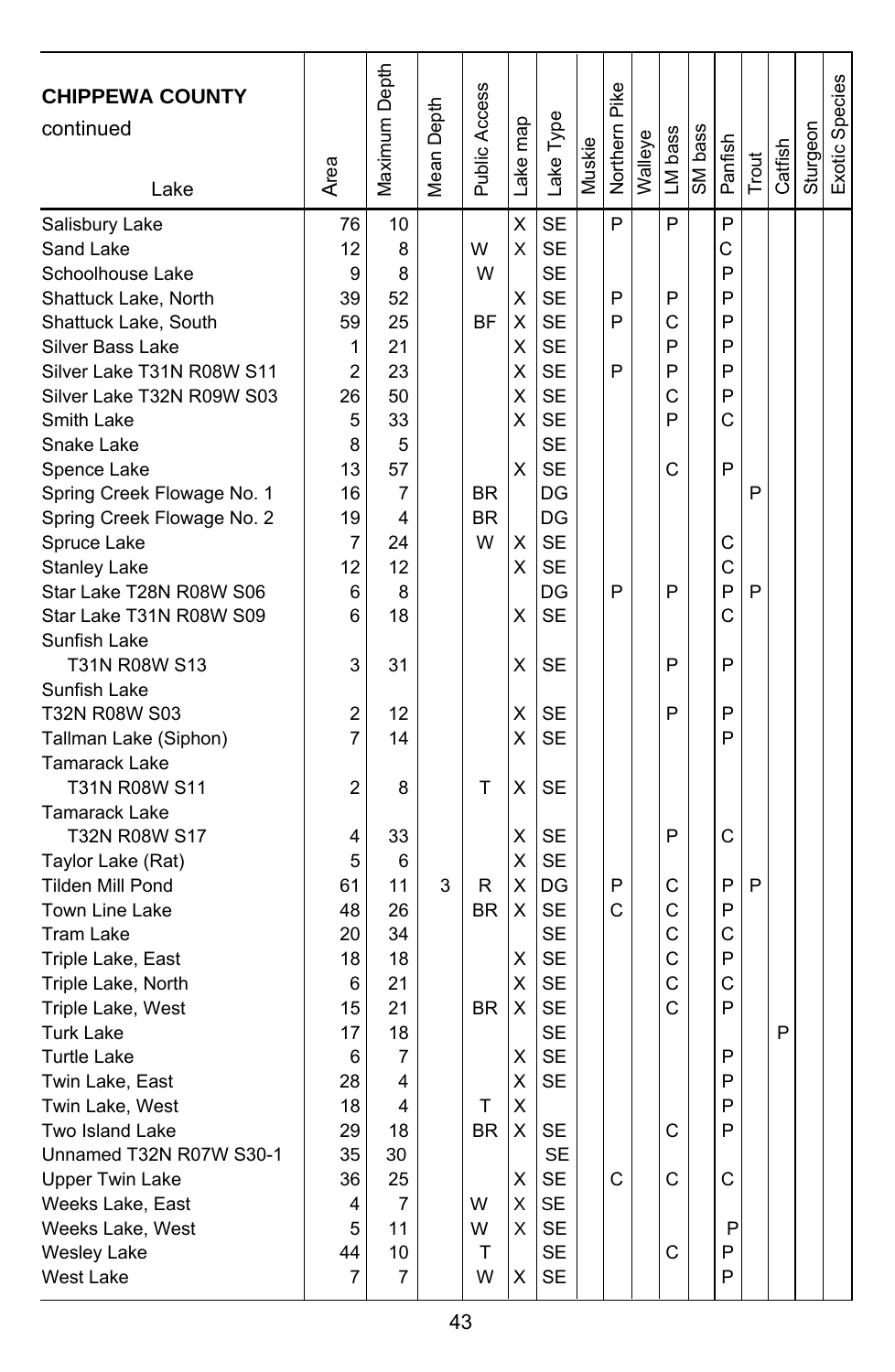| <b>CHIPPEWA COUNTY</b><br>continued<br>Lake                                                                                                                                                                                                                                                                                                                                                                                               | Area                                                                                                         | Maximum Depth                                                                                                 | Depth<br>Mean I             | Public Access                                                                                                | Lake map                   | Lake Type                                                                                                                   | Muskie | Pike<br>Northern           | Walleye | LM bass                              | SM bass | Panfish                                                  | Trout       | Catfish | Sturgeon | Exotic Species |
|-------------------------------------------------------------------------------------------------------------------------------------------------------------------------------------------------------------------------------------------------------------------------------------------------------------------------------------------------------------------------------------------------------------------------------------------|--------------------------------------------------------------------------------------------------------------|---------------------------------------------------------------------------------------------------------------|-----------------------------|--------------------------------------------------------------------------------------------------------------|----------------------------|-----------------------------------------------------------------------------------------------------------------------------|--------|----------------------------|---------|--------------------------------------|---------|----------------------------------------------------------|-------------|---------|----------|----------------|
| Willow Creek Flowage C1<br>Wissota, Lake<br><b>Withrow Lake</b><br>Worden Lake                                                                                                                                                                                                                                                                                                                                                            | 21<br>6,300<br>6<br>17                                                                                       | 7<br>72<br>22<br>6                                                                                            |                             | <b>BR</b><br>BR, PX                                                                                          | х<br>X                     | DG<br>DG<br><b>SE</b><br><b>SE</b>                                                                                          | C      | C<br>P                     | A       | P<br>P                               | C       | P<br>P<br>P<br>P                                         |             | С       | P        | Е              |
| <b>CLARK COUNTY</b><br>Abbot Ranch Flowage<br>Arbutus Lake*<br><b>Beaver Flowage</b><br>Carter Pool<br>Dorchester Park Pond<br>Emerson Lake (Humbird Pond)<br><b>Granton Park Pond</b><br>Iron Run Flowage<br>Mead Lake<br>Neillsville City Pond<br>Owen Pond<br>Rock Dam Lake (Hay)<br>Sherwood Lake<br>Simes Creek Flowage (Willow)<br>Snyder Lake<br>Sportsman Lake<br>Spruce Lake<br>Unnamed<br>T24N R03W S19-10<br>T24N R04W S24-13A | 17<br>839<br>5<br>4<br>13<br>33<br>1<br>7<br>320<br>1<br>18<br>118<br>117<br>1<br>20<br>285<br>6<br>40<br>20 | 6<br>50<br>6<br>$\overline{2}$<br>6<br>8<br>8<br>6<br>16<br>6<br>8<br>10<br>9<br>8<br>10<br>12<br>4<br>8<br>5 | 16<br>4<br>5<br>5<br>3<br>3 | BR.<br><b>BR</b><br><b>BR</b><br>BR.<br><b>BR</b><br><b>BR</b>                                               | X<br>X<br>X<br>х<br>X<br>X | DG<br>DG<br>DG<br>DG<br>DG<br>DG<br>DG<br>DG<br>DG<br>DG<br>DG<br>DG<br>DG<br>DG<br>DG                                      | P<br>P | C<br>P<br>P<br>P           | С<br>C  | P<br>P<br>A<br>P<br>C<br>C<br>P      | C<br>P  | P<br>C<br>C<br>С<br>P<br>P<br>P<br>P<br>P<br>P           | C<br>P<br>P | P       |          |                |
| <b>COLUMBIA COUNTY</b><br>Alder Pond<br>Becker Lake (Paynes Pond)<br>Columbia Lake<br>Corning Lake<br>Crystal Lake<br>Crystal Lake*T10N R07E S35<br>Curtis Lake<br>Dates Millpond<br>Figors Mill Flowage<br>French Creek WLA Pool No. 1<br>French Creek WLA Pool No. 2<br>George Lake<br>Goose Lake<br>Kilbourn Flowage*<br>Lantz Pond                                                                                                    | 4<br>30<br>500<br>27<br>27<br>526<br>39<br>96<br>15<br>56<br>815<br>36<br>73<br>1,868<br>4                   | 26<br>8<br>8<br>4<br>12<br>9<br>7<br>6<br>6<br>5<br>5<br>22<br>3<br>35<br>$\overline{7}$                      | 8                           | т<br><b>NW</b><br>т<br><b>BF</b><br>BR<br><b>NW</b><br><b>BR</b><br><b>BR</b><br><b>BR</b><br>R<br><b>BR</b> | X                          | SE<br>SE<br><b>SE</b><br><b>SE</b><br><b>SE</b><br><b>SP</b><br>DG<br>DG<br>DG<br><b>SE</b><br><b>SE</b><br>DG<br><b>SE</b> |        | P<br>P<br>P<br>P<br>C<br>P | P       | Α<br>P<br>C<br>А<br>С<br>P<br>P<br>P | A<br>P  | P<br>A<br>C<br>А<br>А<br>Α<br>С<br>C<br>C<br>P<br>P<br>P |             | A<br>P  |          | E<br>E<br>E.   |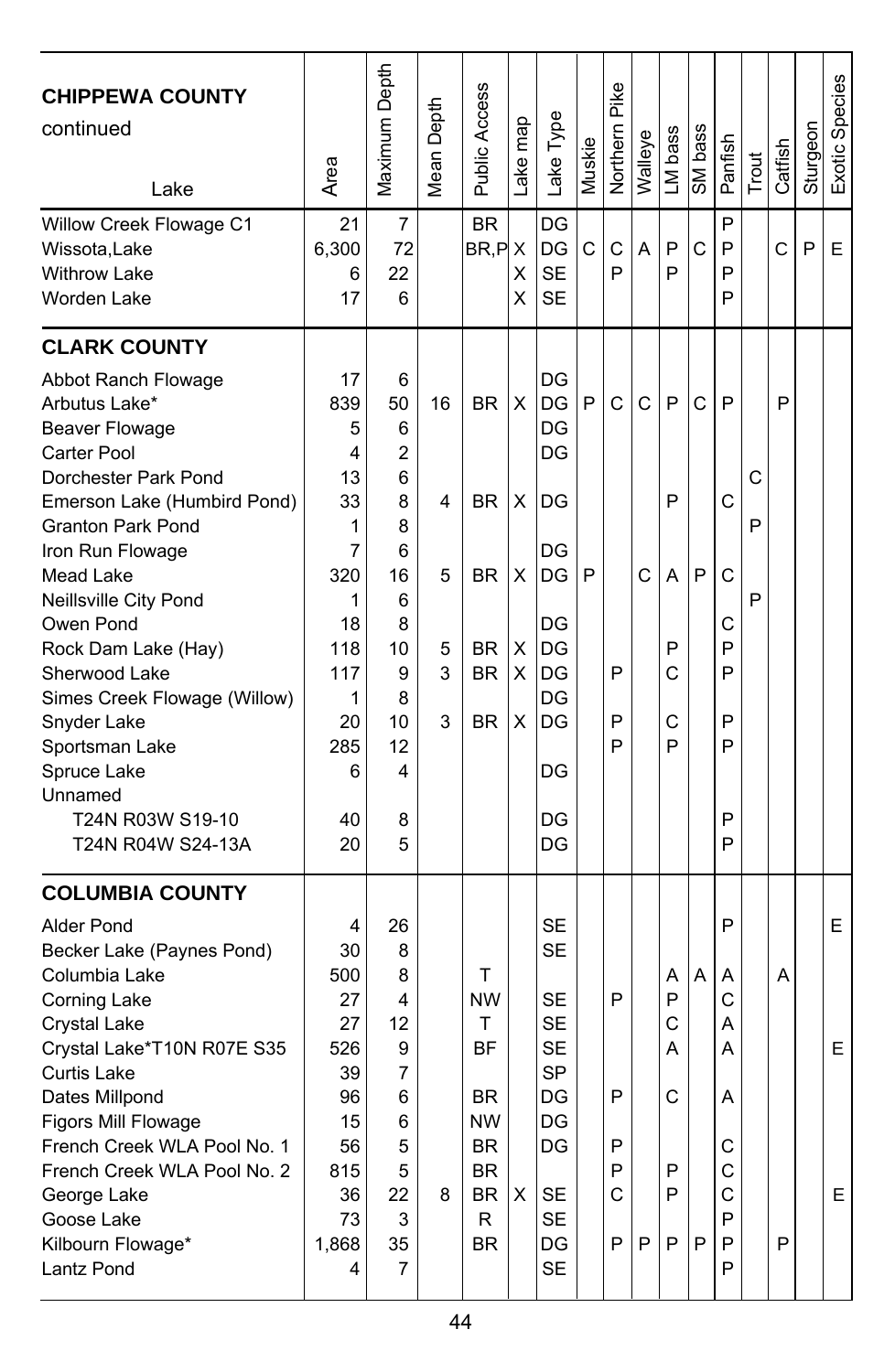| <b>COLUMBIA COUNTY</b><br>continued<br>Lake                                                                                         | Area              | Maximum Depth | Mean Depth | Public Access    | Lake map | Lake Type | Muskie | Pike<br>Northern | Walleye | LM bass | SM bass | Panfish | Trout | Catfish | Sturgeon | Exotic Species |
|-------------------------------------------------------------------------------------------------------------------------------------|-------------------|---------------|------------|------------------|----------|-----------|--------|------------------|---------|---------|---------|---------|-------|---------|----------|----------------|
| Lazy Lake (Fall R Millpond)                                                                                                         | 161               | 8             | 4          | <b>BR</b>        | X        | DG        |        | C                |         | Α       |         | Α       |       |         |          | E              |
| Long Lake                                                                                                                           | 69                | 20            | 5          | <b>BR</b>        | X        | <b>SE</b> |        | C                |         | P       |         | A       |       |         |          |                |
| Lost Lake (L Hollow)                                                                                                                | 2                 | 17            |            | W                |          | <b>SE</b> |        |                  |         |         |         | P       |       |         |          |                |
| Mud Lake                                                                                                                            | 12                | 1             |            | R                |          | DG        |        |                  |         |         |         |         |       |         |          |                |
| Park Lake                                                                                                                           | 312               | 27            | 7          | BR <sub>.P</sub> | х        | DG        | P      | P                | C       | C       |         | C       |       | P       |          | E              |
| Pickerel Lake                                                                                                                       | 25                | 5             |            |                  |          |           |        |                  |         |         |         |         |       |         |          |                |
| Ryan Pond                                                                                                                           | 8                 | 7             |            | R                |          | SE        |        |                  |         |         |         |         |       |         |          |                |
| Silver Lake                                                                                                                         | 74                | 42            | 16         | BR               | х        | SP        | P      | P                | P       | С       |         | Α       |       |         |          | E              |
| Spring Lake                                                                                                                         | 24                | 32            | 14         | <b>BR</b>        | X        | lDG       |        | P                |         | P       |         | C       |       |         |          | E              |
| Swan Lake                                                                                                                           | 406               | 82            | 32         | BF               | X        | DG        | P      | P                | A       | С       |         | A       |       | P       |          | E              |
| <b>Tarrant Lake</b>                                                                                                                 | 25                | 7             | 4          | <b>BR</b>        | X        | DG        |        | P                |         | P       |         | C       |       | P       |          |                |
| <b>Weeting Lake</b>                                                                                                                 | 34                | 4             |            |                  |          | DG        |        |                  |         |         |         | C       |       |         |          |                |
| <b>West Lake</b>                                                                                                                    | 19                | 22            |            | R                |          | DG        |        | P                |         | С       |         | C       |       |         |          |                |
| Wisconsin Lake*                                                                                                                     | 9,000             | 39            |            | BF               | X        | DG        | P      | C                | A       | C       | C       | А       |       | P       | C        | E              |
|                                                                                                                                     |                   |               |            | BR,P             |          |           |        |                  |         |         |         |         |       |         |          |                |
| Wyona Lake                                                                                                                          |                   |               |            |                  |          |           |        |                  |         |         |         |         |       |         |          |                |
| (Wyocena Millpond)                                                                                                                  | 93                | 12            | 3          | BF               | х        | DG        |        | P                |         | P       |         | С       |       |         |          |                |
| <b>CRAWFORD COUNTY</b>                                                                                                              |                   |               |            |                  |          |           |        |                  |         |         |         |         |       |         |          |                |
|                                                                                                                                     |                   |               |            |                  |          |           |        |                  |         |         |         |         |       |         |          |                |
| Clear Lake                                                                                                                          | 4<br>$\star\star$ | 8<br>$***$    |            |                  |          | <b>SE</b> |        | P                |         | P       |         |         |       |         |          |                |
| Columbus Lake                                                                                                                       |                   | $***$         |            |                  |          |           |        | С                |         | С       |         | С       |       |         |          |                |
| Garnet Lake                                                                                                                         | 185<br>$**$       | $**$          |            |                  |          |           |        | C                |         | C       |         | C       |       |         |          |                |
| Gordons Bay                                                                                                                         |                   |               |            |                  |          |           |        | С<br>C           |         | С       |         | C<br>C  |       |         |          |                |
| Gremore Lake (Courtois Pond)<br>Lake Winneskiek                                                                                     | 332               | 15<br>$***$   |            |                  |          |           |        | C                |         | C<br>C  |         | C       |       |         |          |                |
|                                                                                                                                     | 5,250             | $***$         |            |                  |          |           |        | C                |         | C       |         | C       |       |         |          |                |
| Marais Lake                                                                                                                         | 185<br>6          | $***$         |            |                  |          |           |        | Ċ                |         | С       |         | С       |       |         |          |                |
| McGregor Lake<br>Unnamed (Myrtle Lake)                                                                                              | 3                 |               |            |                  |          |           |        |                  |         |         |         |         |       |         |          |                |
| Spring Lake (Sioux Bayou)                                                                                                           | 43                | $***$         |            |                  |          |           |        | С                |         | С       |         | С       |       |         |          |                |
|                                                                                                                                     |                   |               |            |                  |          |           |        |                  |         |         |         |         |       |         |          |                |
| ** Part of Mississippi backwaters. Depth, and in some cases area, are unable to be obtain based<br>on the fluctuating water levels. |                   |               |            |                  |          |           |        |                  |         |         |         |         |       |         |          |                |
| <b>DANE COUNTY</b>                                                                                                                  |                   |               |            |                  |          |           |        |                  |         |         |         |         |       |         |          |                |
| Barney Lake                                                                                                                         | 27                | 6             |            |                  |          | <b>SE</b> |        |                  |         |         |         |         |       |         |          |                |
| Bass Lake                                                                                                                           | 69                | 8             |            | W                | Χ        |           |        |                  |         |         |         |         |       |         |          |                |
| Brandenburg Lake (Katrine)                                                                                                          | 38                | 6             |            | BR.              | X        | SE        |        |                  | P       |         |         |         |       |         |          |                |
| Cherokee Lake                                                                                                                       | 57                | 20            | 9          |                  | X        |           |        |                  |         |         |         |         |       |         |          |                |
| <b>Cherokee Marsh</b>                                                                                                               | 379               | 23            | 3          | T                |          | $X$  DG   |        | P                | P       | C       | P       | С       |       | C       |          |                |
| Crystal Lake                                                                                                                        | 526               | 9             |            | <b>BF</b>        |          | SE        |        |                  |         | P       |         | С       |       |         |          | E              |
| Fish Lake                                                                                                                           | 216               | 62            |            | BR               | X        | SE        |        | С                |         | A       |         | С       |       |         |          | E              |
| Goose Lake                                                                                                                          | 61                | 2             | 1          |                  | X        |           |        |                  |         |         |         |         |       |         |          |                |
| Goose Pond                                                                                                                          | 11                | 10            |            | т                |          | SE        |        |                  |         |         |         | P       |       |         |          |                |
| Grass Lake (Town of Dunkirk)                                                                                                        | 10                | 5             |            |                  |          |           |        |                  |         |         |         |         |       |         |          |                |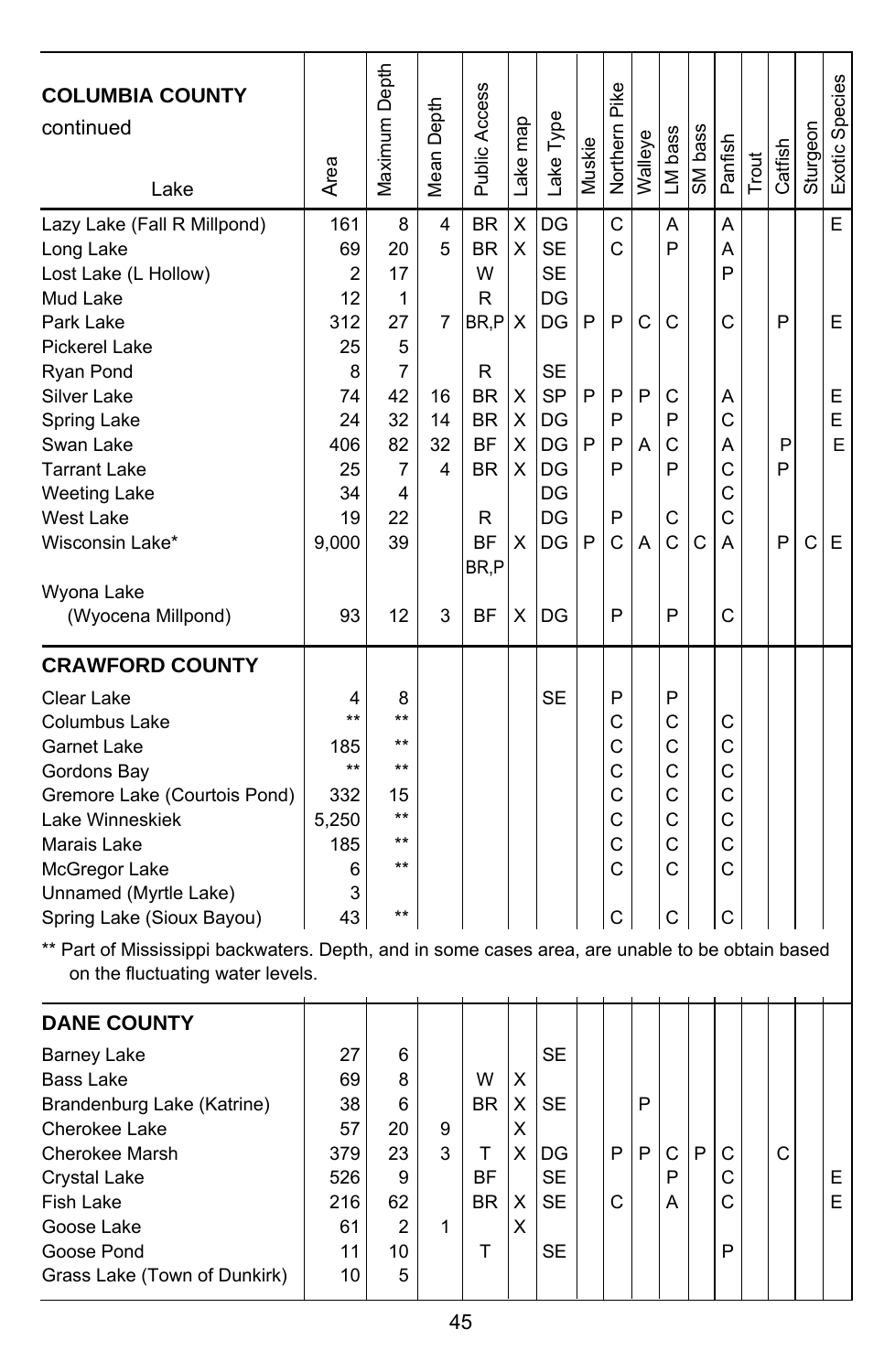| <b>DANE COUNTY</b>             |                | Maximum Depth |                         | Public Access |          |            |        | Pike     |              |              |         |         |       |         |          | Exotic Species |
|--------------------------------|----------------|---------------|-------------------------|---------------|----------|------------|--------|----------|--------------|--------------|---------|---------|-------|---------|----------|----------------|
| continued                      |                |               | Depth                   |               |          | Lake Type  |        |          |              |              |         |         |       |         |          |                |
|                                |                |               |                         |               |          |            | Muskie | Northern |              | LM bass      | SM bass |         |       |         | Sturgeon |                |
| Lake                           | Area           |               | Mean I                  |               | Lake map |            |        |          | Walleye      |              |         | Panfish | Trout | Catfish |          |                |
| Grass Lake (Town of Dunn)      | 48             | 9             |                         |               |          |            |        |          |              |              |         |         |       |         |          |                |
| Harriett Lake                  | 32             | 12            |                         |               |          | DG         |        |          |              |              |         |         |       |         |          |                |
| Hook Lake                      | 125            | 4             |                         |               |          |            |        |          |              |              |         |         |       |         |          |                |
| Indian Lake                    | 66             | 6             | 5                       | т             | X        | <b>SE</b>  |        |          |              | C            |         | C       |       |         |          | Е              |
| Kegonsa Lake                   | 3,209          | 31            | 17                      | <b>BF</b>     | X        | DG         | P      | C        | С            | C            | P       | Α       |       | P       |          | E              |
| Koshkonong Lake*               | 10,460         | 7             | 5                       | BR            | X        | DG         | P      | P        | P            | P            | P       | C       |       | P       |          |                |
| L Belle View (Belleville Mlpd) | 7              | 3             |                         | <b>BR</b>     | х        | DG         |        | P        | P            | C            | P       | C       |       | P       |          |                |
| Marshall Millpond              | 185            | 5             |                         | <b>BR</b>     |          | DG         |        |          |              | Α            |         | P       |       |         |          |                |
| Mendota Lake                   | 9,842          | 82            | 42                      | BR,P          | X        | DG         | P      | С        | С            | $\mathsf{C}$ | C       | Α       |       | C       | P        | E.             |
| Monona Lake                    | 3,274          | 64            | 27                      | <b>BR</b>     | X        | DG         | P      | Ċ        | C            | Ċ            | P       | A       |       | P       | P        | EZ             |
| Morse Pond                     | 10             | 6             |                         |               |          |            |        |          |              |              |         |         |       |         |          |                |
| <b>Mortenson Pond</b>          | 11             |               |                         |               |          | SE         |        |          |              |              |         |         |       |         |          |                |
| Mud Lake (Marx Pond)           | 54             | 5             |                         | R             |          | <b>SE</b>  |        | P        |              | P            |         | С       |       |         |          | E              |
| Mud Lake T07N R12E S02         | 34             | 8             | 3                       | т             | X        | <b>SE</b>  |        |          |              | P            |         | P       |       |         |          |                |
| Mud Lake, Lower (Mud)          | 195            | 15            |                         | W             |          | DG         |        | С        | P            | C            |         | Ć       |       | P       |          |                |
| Mud Lake, Upper                | 223            | 8             | 4                       | W             | х        | DG         | P      | Ć        | P            | А            |         | А       |       | P       |          |                |
| Rice Lake                      | 170            | 8             |                         |               |          |            |        |          |              |              |         | P       |       |         |          |                |
| Rockdale Millpond (Camrock)    | 72             | 5             |                         | <b>BR</b>     |          | DG         |        | P        |              | P            |         | С       |       | P       |          |                |
| Salmo Pond (Raemisch Pond)     | 4              | 15            |                         | T             |          | SP         |        |          |              |              | P       | C       | C     |         |          | Е              |
| Springfield Pond               | 3              |               |                         |               |          |            |        |          |              |              |         |         |       |         |          |                |
| <b>Stewart Lake</b>            | 7              | 13            |                         | т             | X        | <b>SP</b>  |        |          |              | P            |         | C       | C     |         |          |                |
| Stoughton Millpond             | 82             | 5             |                         | <b>BR</b>     |          | DG         |        | P        | P            | C            |         | C       |       | P       |          |                |
| Stebbingville Pond*            | 14             | 15            |                         |               |          |            |        |          |              | P            |         | C       |       |         |          |                |
| Sweet Lake                     | 12             | 4             |                         |               |          |            |        |          |              |              |         |         |       |         |          |                |
| <b>Turtle Lake</b>             | 15             | 4             |                         |               |          |            |        |          |              |              |         |         |       |         |          |                |
| Verona Gravel Pit              |                |               |                         |               |          |            |        |          |              |              |         |         |       |         |          |                |
| (Palmers Pd)                   | 8              | 20            |                         | т             |          | SE         |        |          |              | P            | С       | A       |       |         |          | E              |
| Virgin Lake (Hull Pond)        | $\overline{c}$ |               |                         | T             |          | <b>SE</b>  |        |          |              |              |         |         |       |         |          |                |
| Waubesa Lake                   | 2,080          | 34            | 16                      | <b>BF</b>     | X        | <b>IDG</b> | P      | C        | C            | A            | P       | A       |       | P       |          | Ε              |
| <b>Windsor Lake</b>            | 9              | 6             |                         | T             |          | DG         |        |          |              |              |         | C       |       |         |          |                |
| Wingra Lake                    | 345            | 21            |                         | <b>BR</b>     | X        | DG         | C      | P        | P            | C            |         | A       |       |         |          | E              |
| <b>DODGE COUNTY</b>            |                |               |                         |               |          |            |        |          |              |              |         |         |       |         |          |                |
| Alderley Millpond              | 19             | 10            | 3                       | R             | х        | DG         |        | P        |              |              |         | P       |       |         |          |                |
| Beaver Dam Lake                | 6,542          | 7             | 5                       | <b>BFP</b>    | х        | DG         |        | A        | Α            | A            |         | С       |       | P       |          | Е              |
| Chub Lake                      | 107            | 3             | $\overline{\mathbf{c}}$ | BR            | X        | DG         |        | Ρ        | $\mathsf{P}$ |              |         | P       |       |         |          |                |
| Collins Lake (Little Mud)      | 28             | 20            |                         |               | X.       | DG         |        | P        |              | P            |         | P       |       |         |          |                |
| <b>Crystal Lake</b>            | 8              | 12            |                         | Τ             |          | SP         |        |          |              | C            |         |         |       |         |          |                |
| Danville Millpond              | 37             | 3             |                         | <b>NW</b>     |          | DG         |        | P        | P            |              |         | С       |       | P       |          |                |
| <b>Emily Lake</b>              | 268            | 14            |                         | BF            | х        | SP         |        | С        | P            | Α            |         | C       |       |         |          | E.             |
| Fox Lake                       | 2,625          | 19            | 7                       | <b>BF</b>     | X.       | DG         | C      | C        | C            | C            |         | C       |       |         |          | E.             |
| <b>Horicon Marsh Pond</b>      | 1,000          | 8             |                         | <b>BR</b>     |          | DG         |        | P        | P            | P            |         | P       |       | P       |          | E              |
| Kekoskee Millpond              | 52             | 4             |                         | BR            |          | DG         |        | P        |              |              |         | P       |       |         |          |                |
| Lomira Pond                    | 2              | 6             |                         | T             |          | DG         |        | P        | P            | C            |         | C       |       |         |          |                |
|                                |                |               |                         |               |          |            |        |          |              |              |         |         |       |         |          |                |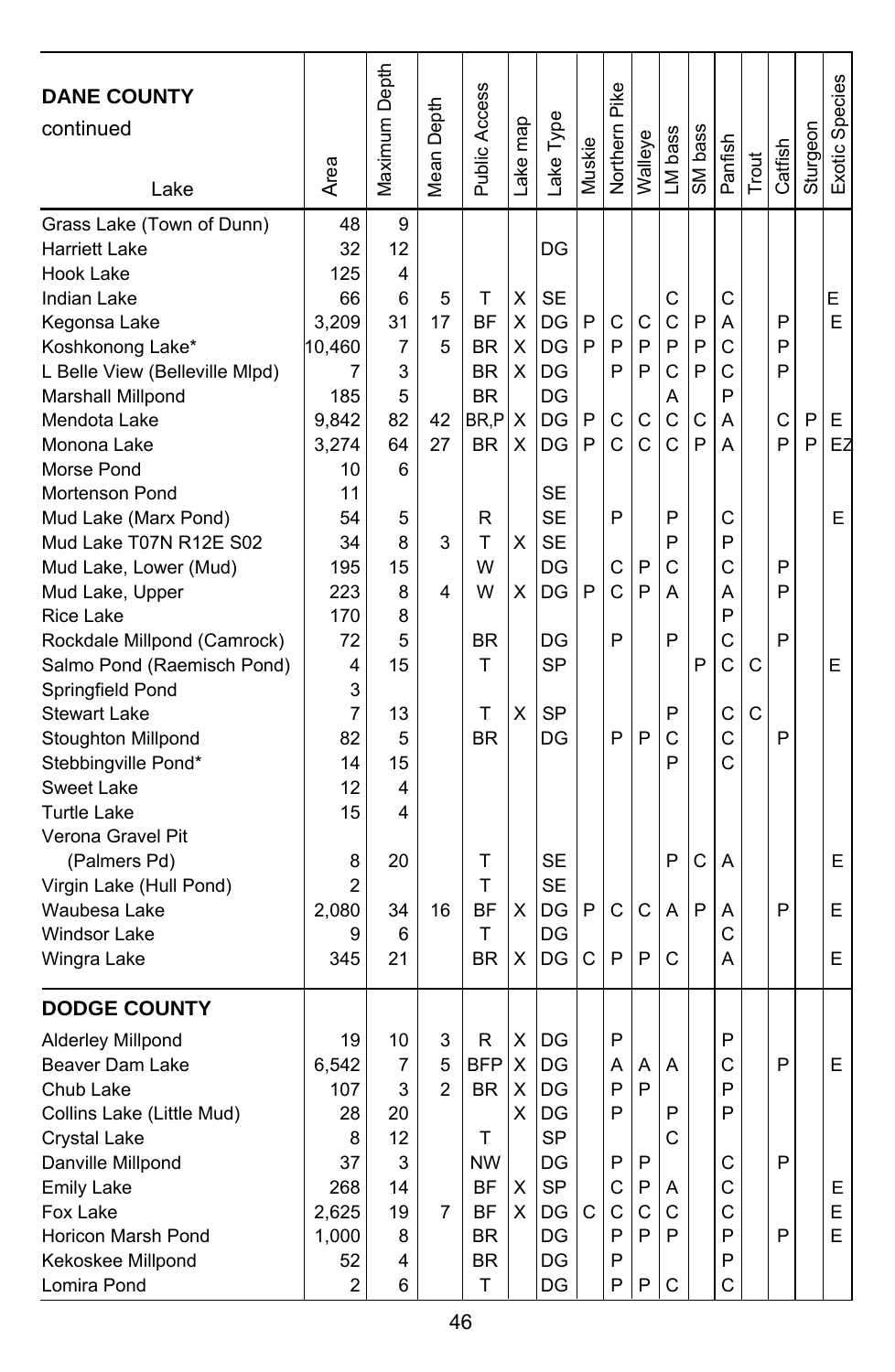| <b>DODGE COUNTY</b><br>continued<br>Lake | Area    | Maximum Depth  | Depth<br>Mean | <b>Public Access</b> | Lake map | Lake Type | Muskie | Northern Pike | Walleye | LM bass | SM bass | Panfish      | Trout | Catfish | Sturgeon | Exotic Species |
|------------------------------------------|---------|----------------|---------------|----------------------|----------|-----------|--------|---------------|---------|---------|---------|--------------|-------|---------|----------|----------------|
| Lost Lake                                | 245     | 8              | 5             | <b>BR</b>            | Χ        | DG        |        |               |         |         |         | C            |       |         |          |                |
| Lowell Millpond                          | 78      | 7              | $\mathcal{P}$ | Т                    | X        | DG        |        | P             |         |         |         | P            |       |         |          |                |
| Mayville Pond, Lower                     | 17      | 6              |               | T                    |          | DG        |        | P             |         |         |         | С            |       |         |          |                |
| Mayville Pond, Upper                     | 19      | 8              |               | BR                   |          | DG        |        | P             |         |         |         | P            |       |         |          |                |
| Mud Lake                                 | 87      | 4              | 1             | <b>NW</b>            | X        | DG        |        | P             | P       |         |         | C            |       |         |          |                |
| Neosho Mill Pond                         | 187     | 6              | 4             | <b>BR</b>            | X        | DG        |        | P             |         | С       |         | C            |       |         |          |                |
| Sinissippi Lake (Hustisford)             | 2,855   | 8              | 5             | <b>BF</b>            | х        | DG        |        | C             | С       |         |         | C            |       |         |          |                |
| Theresa Millpond                         | 6       | 4              |               | T                    |          | DG        |        | P             |         |         |         | P            |       |         |          |                |
| Unnamed T09N R14E S15-08                 | 38      | 12             |               |                      |          | <b>SP</b> |        |               |         |         |         |              |       |         |          |                |
| <b>DOOR COUNTY</b>                       |         |                |               |                      |          |           |        |               |         |         |         |              |       |         |          |                |
| Arbter Lake (Mud, Schmok)                | 16      | 2              |               |                      |          | DG        |        |               |         |         |         |              |       |         |          |                |
| Big Marsh (Gunnerson)                    | 31      | 2              |               |                      |          | DG        |        |               |         |         |         |              |       |         |          |                |
| <b>Bley Pond</b>                         | 5       | 3              |               |                      |          | <b>SE</b> |        |               |         |         |         |              |       |         |          |                |
| Bradley Lake (Little)                    | 19      | $\overline{7}$ |               | т                    |          | <b>SE</b> |        |               |         |         |         | P            |       |         |          |                |
| <b>Butler Pond</b>                       | 3       | 2              |               |                      |          | <b>SE</b> |        |               |         |         |         |              |       |         |          |                |
| Clark Lake                               | 868     | 25             | 7             | <b>BR</b>            | х        | DG        |        | C             | С       | P       | C       | C            |       |         |          | EZ             |
| Coffee Swamp                             | 2       | 2              |               |                      |          | <b>SE</b> |        |               |         |         |         |              |       |         |          |                |
| Dunes Lake (Gerlach, Gurlock)            | 80      | 1              |               |                      |          | DG        |        |               |         |         |         |              |       |         |          |                |
| Europe Lake                              | 273     | 10             | 6             | <b>BR</b>            | X        | <b>SE</b> |        | C             | C       |         | С       | С            |       |         |          |                |
| Forestville Flowage                      | 65      | 5              | 2             | <b>BR</b>            | X        | IDG       |        | С             |         | С       | P       | С            |       |         |          | Е              |
| Kangaroo Lake                            | 1,123   | 12             | 6             | <b>BR</b>            | х        | DG        |        | P             | С       | P       | C       | С            |       |         |          | EZ             |
| Krause Lake (Mud)                        | 4       | 24             |               |                      |          | SP        |        | P             |         | P       |         | P            |       |         |          |                |
| Little Lake                              | 24      | 6              |               |                      |          | <b>SP</b> |        |               |         | C       | P       | P            |       |         |          |                |
| Little Marsh (Wickman)                   | 14      | $\overline{2}$ |               |                      |          | <b>SP</b> |        |               |         |         |         |              |       |         |          |                |
| Lost Lake                                | 91      | 5              |               |                      |          | SE        |        |               |         |         |         |              |       |         |          |                |
| Lost Lake, Upper                         | 5       | 3              |               |                      |          | DG        |        |               |         |         |         |              |       |         |          |                |
| Mackaysee Lake (Mac Koysee)              | 347     | 27             | 6             | т                    | X        | <b>SP</b> |        | C             |         | C       | P       | Α            |       |         |          |                |
| Mink River Lake (Rogers)                 | 70      | 13             |               |                      |          | <b>SP</b> |        | C             |         |         | C       | C            |       |         |          |                |
| Mud Lake                                 | 155     | 5              |               | т                    |          | DG        |        |               |         |         | P       |              |       |         |          |                |
| Pinney Lake                              | 2       | 6              |               |                      |          | <b>SE</b> |        |               |         |         |         |              |       |         |          |                |
| <b>Pluff Pond</b>                        | 1       | 5              |               |                      |          | <b>SP</b> |        |               |         |         |         |              |       |         |          |                |
| Schwartz Lake (Schmoke)                  | 30      | 4              |               |                      |          | <b>SE</b> |        |               |         |         |         |              |       |         |          |                |
| <b>Thorp Pond</b>                        | 6       | 3              |               |                      |          | DG        |        |               |         |         |         |              |       |         |          |                |
| <b>Voecks Marsh</b><br>∠oo Lake          | 19<br>1 | 2<br>3         |               |                      |          | DG<br>SΡ  |        |               |         |         |         |              |       |         |          |                |
|                                          |         |                |               |                      |          |           |        |               |         |         |         |              |       |         |          |                |
| <b>DOUGLAS COUNTY</b>                    |         |                |               |                      |          |           |        |               |         |         |         |              |       |         |          |                |
| Alexander Lake                           | 51      | 8              | 5             | BR                   | Х        | <b>SE</b> |        | P             |         | P       |         | P            |       |         |          |                |
| Amnicon Lake                             | 426     | 31             | 10            | <b>BF</b>            | X        | DG        | C      |               | P       | P       |         | $\mathsf{C}$ |       |         |          |                |
| Anderson Lake                            | 6       | 23             | 10            | R                    | X        | <b>SE</b> |        |               |         |         |         |              | C     |         |          |                |
| Apple Lake                               | 6       | 11             |               | T                    | X        | <b>SE</b> |        |               |         |         |         |              |       |         |          |                |
| Arrowhead Lake (Beglinger)               | 11      | 47             |               |                      |          | SE        |        |               |         | P       |         | C            | P     |         |          |                |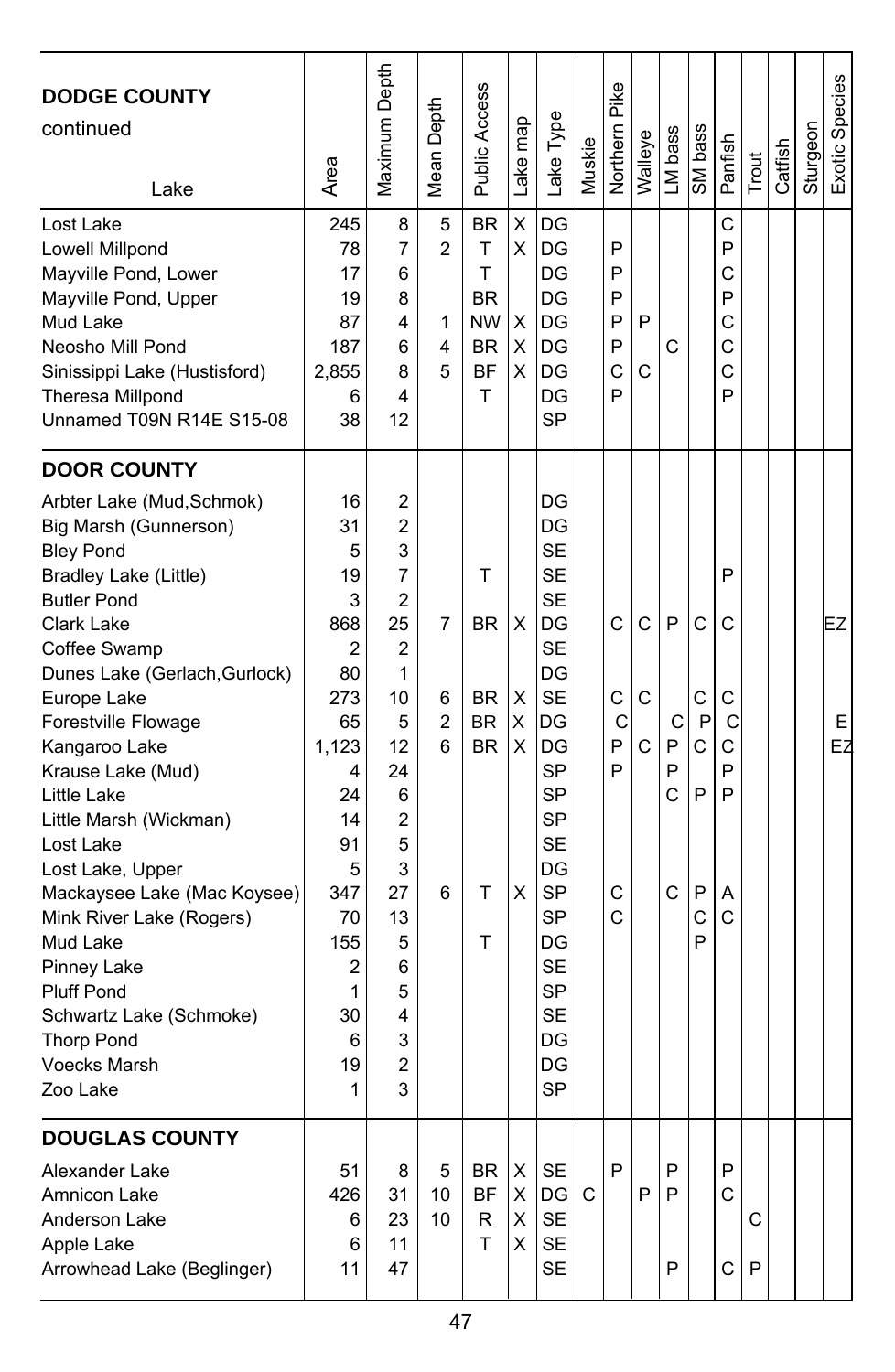| <b>DOUGLAS COUNTY</b><br>continued<br>Lake          | Area     | Maximum Depth  | Depth<br>Mean I | Public Access | Lake map | Lake Type              | Muskie | Pike<br>Northern | Walleye     | LM bass     | SM bass      | Panfish | Trout  | Catfish | Sturgeon | Exotic Species |
|-----------------------------------------------------|----------|----------------|-----------------|---------------|----------|------------------------|--------|------------------|-------------|-------------|--------------|---------|--------|---------|----------|----------------|
| Bass Lake T43N R12W S10                             | 128      | 27             | 12              | W             | X        | <b>SE</b>              |        | P                | P           | C           |              | C       |        |         |          |                |
| Bass Lake T45N R11W S32                             | 53       | 9              | 6               | <b>BR</b>     | X        | <b>SE</b>              |        | C                | P           | C           |              | C       |        |         |          |                |
| Bear Lake                                           | 47       | 15             | 8               | <b>BR</b>     | X        | DG                     | C      |                  | P           | P           |              | Ċ       |        |         |          |                |
| <b>Beaupre Springs</b>                              | 2        | 5              |                 | T             |          | SP                     |        |                  |             |             |              |         | P      |         |          |                |
| <b>Beauregard Lake</b>                              | 93       | 20             | 11              | <b>BR</b>     | X        | <b>SE</b>              |        | P                | P           | P           |              | C       |        |         |          |                |
| <b>Bennett Lake</b>                                 | 30       | 17             |                 |               |          | <b>SE</b>              |        |                  |             |             |              | Ċ       |        |         |          |                |
| Bergen Creek Springs                                | 7        | 6              |                 | т<br>W        | Χ        | <b>SP</b>              |        | P                |             |             |              |         | P      |         |          |                |
| <b>Big Lake</b>                                     | 41<br>1  | 7<br>4         |                 | W             |          | SP<br><b>SP</b>        |        |                  |             |             |              |         | C<br>P |         |          |                |
| <b>Big Spring</b>                                   | 10       | 8              |                 | Т             |          | <b>SE</b>              |        |                  |             |             |              |         |        |         |          |                |
| <b>Bird Sanctuary Lake</b><br><b>Black Fox Lake</b> | 36       | 5              |                 |               |          | <b>SE</b>              |        |                  |             |             |              | P       |        |         |          |                |
| <b>Black Lake</b>                                   | 80       | 4              | 3               | NW.           | X        | DG                     |        |                  |             | P           |              | P       |        |         |          |                |
| <b>Blue Springs</b>                                 | 1        | 4              |                 | <b>NW</b>     |          | <b>SP</b>              |        |                  |             |             |              |         | P      |         |          |                |
| <b>Bluegill Lake</b>                                | 21       | 77             |                 |               | X        | <b>SE</b>              |        | P                | P           | P           |              | P       |        |         |          |                |
| <b>Bond Lake</b>                                    | 292      | 67             | 30              | <b>BR</b>     | X        | <b>SE</b>              |        | P                | P           | C           | P            | P       |        |         |          |                |
| Boot Lake                                           | 16       | $\overline{2}$ |                 |               |          | <b>SE</b>              |        |                  |             |             |              |         |        |         |          |                |
| <b>Breitzman Lake</b>                               | 13       | 21             | 12              | <b>BR</b>     | X        | <b>SE</b>              |        | C                |             | P           |              | Ċ       |        |         |          |                |
| <b>Buckley Spring</b>                               | 4        | 10             |                 | <b>NW</b>     |          | SP                     |        |                  |             |             |              |         | P      |         |          |                |
| <b>Buffalo Lake</b>                                 | 42       | 33             |                 |               |          | <b>SE</b>              |        | C                |             | С           |              | C       |        |         |          |                |
| Catherine Lake                                      | 72       | 11             |                 |               | x        | SE                     |        |                  |             | P           |              | P       |        |         |          |                |
| <b>Cedar Island Ponds</b>                           | 27       | 15             |                 |               |          | SP                     |        |                  |             |             |              |         | A      |         |          |                |
| Chain Lake, Lower                                   | 98       | 11             | 5               | <b>BR</b>     | X        | <b>SE</b>              |        | C                |             | P           |              | P       |        |         |          |                |
| Chain Lake, Upper                                   | 77       | 5              | 3               |               | х        | <b>SE</b>              |        |                  |             |             |              |         |        |         |          |                |
| Cheney Lake                                         | 20       | 18             | 7               |               | X        | <b>SE</b>              |        |                  |             | С           |              | С       |        |         |          |                |
| Clear Lake                                          | 36       | 39             |                 |               | X        |                        |        | P                | P           | C           |              | Ċ       |        |         |          |                |
| Clyde Lake                                          | 49       | 11             |                 |               | Χ        | <b>SE</b>              |        |                  |             | C           |              | P       |        |         |          |                |
| Coffee Lake                                         | 11       | 31             |                 |               | X        | <b>SE</b>              |        |                  |             | P           |              | С       |        |         |          |                |
| Cranberry Creek Flowage                             | 346      | 6              |                 |               |          | DG                     |        |                  |             |             |              |         |        |         |          |                |
| Cranberry Lake                                      | 172      | 19             | 11              | BR.           | X        | DG                     |        | C                | P           | C           |              | C       |        |         |          | E              |
| <b>Cranberry Spring</b>                             | 1        | 12             |                 | <b>NW</b>     |          | <b>SP</b>              |        |                  |             |             |              |         | C      |         |          |                |
| Cream Lake                                          | 5        | 17             |                 |               |          | <b>SE</b>              |        |                  |             |             |              | С       |        |         |          |                |
| <b>Crooked Lake</b>                                 | 32       | 9              |                 | Т             | х        | <b>SE</b>              |        |                  |             | С           |              | C       |        |         |          |                |
| <b>Crotty Lake</b>                                  | 52       | 16             |                 | W             | X        | <b>SE</b>              |        |                  |             |             |              | C       |        |         |          |                |
| Crystal Lake                                        | 288      | 22             | 11              | <b>BR</b>     | X        | <b>SE</b>              |        | C                | P           | P           | P            | C       |        |         |          |                |
| Deer Lake T43N R13W S11                             | 19<br>49 | 19             |                 |               |          | <b>SE</b><br><b>SE</b> |        |                  |             |             |              | P       |        |         |          |                |
| Deer Lake T46N R11W S02<br>Deer Lake T46N R13W S10  | 5        | 6<br>28        |                 |               | х        | <b>SE</b>              |        |                  |             |             |              | Α       |        |         |          |                |
| Deer Print Lake                                     | 20       | $\overline{7}$ |                 |               | X        | $\mathsf{SE}$          |        |                  |             |             |              |         |        |         |          |                |
| Dowling Lake                                        | 154      | 13             | 7               | BR            | X        | DG                     | C      |                  | С           | $\mathsf P$ |              | P       |        |         |          |                |
| Eau Claire Lake, Lower                              | 802      | 41             | 22              | BR            | Χ        | DG                     | P      | С                | $\mathbf C$ | P           | $\mathsf{P}$ | C       |        |         |          |                |
| Eau Claire River Flowage                            | 56       | 22             | 8               | R             | х        | IDG.                   |        | C                |             | P           | $\mathsf{P}$ | P       | P      |         |          |                |
| Ellison Lake*                                       | 110      | 18             | 13              |               | X.       | SE                     |        |                  |             | P           | P            | P       |        |         |          |                |
| Ferguson Lake                                       | 10       | $\overline{7}$ |                 |               |          | DG                     |        |                  |             |             |              |         |        |         |          |                |
| Flamang Lake                                        | 7        | 17             |                 |               |          | SE                     |        |                  |             | P           |              | P       |        |         |          |                |
|                                                     |          |                |                 |               |          |                        |        |                  |             |             |              |         |        |         |          |                |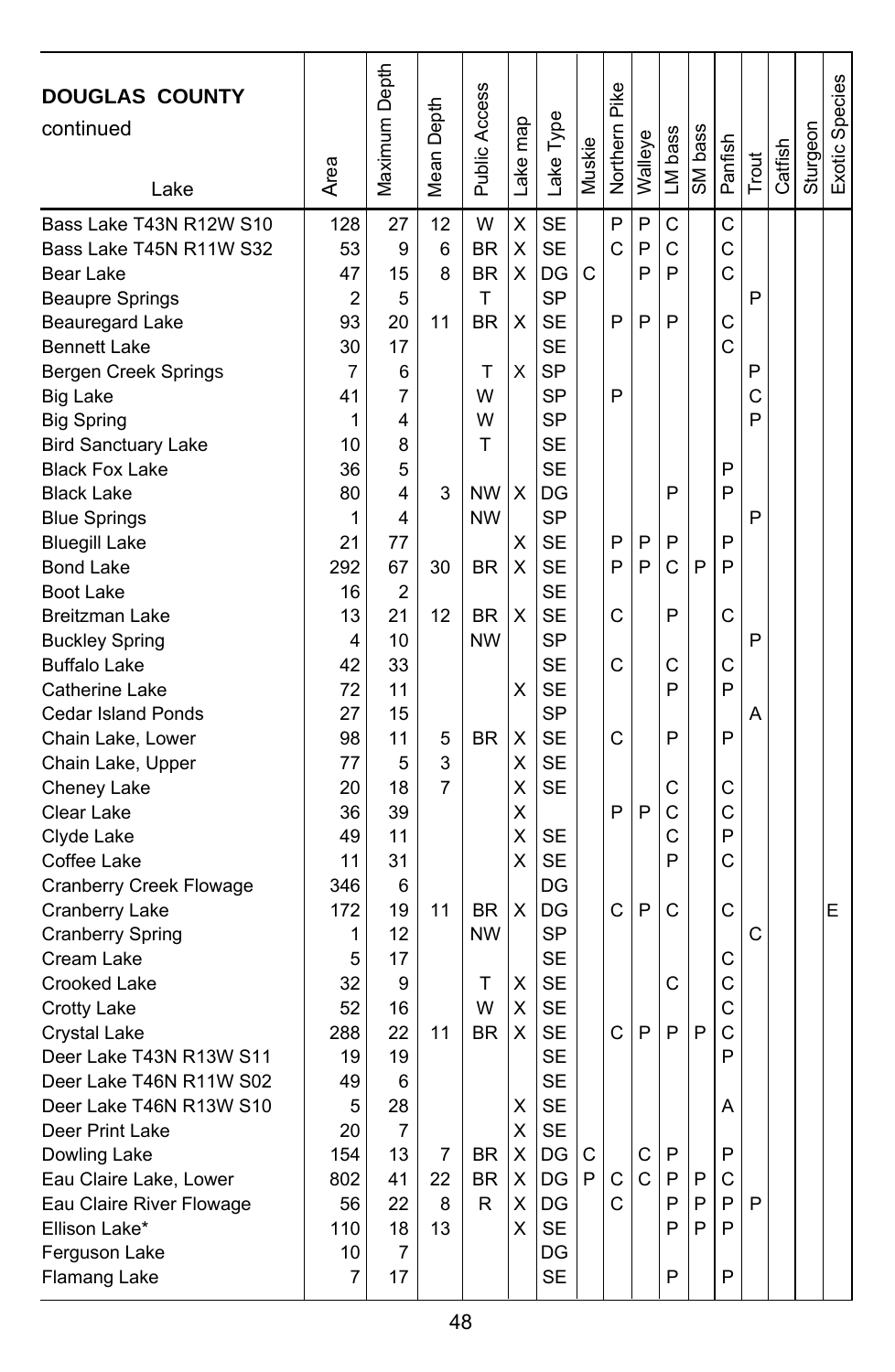| <b>DOUGLAS COUNTY</b><br>continued<br>Lake | Area     | Maximum Depth | Depth<br>Mean I | <b>Public Access</b> | Lake map | Lake Type              | Muskie | Northern Pike | Walleye | LM bass | SM bass | Panfish      | Trout | Catfish | Sturgeon | Exotic Species |
|--------------------------------------------|----------|---------------|-----------------|----------------------|----------|------------------------|--------|---------------|---------|---------|---------|--------------|-------|---------|----------|----------------|
| Flat Lake                                  | 58       | 6             | 3               | T                    | X        | <b>SE</b>              |        |               |         |         |         |              |       |         |          |                |
| Gander Lake                                | 54       | 27            | 11              |                      | Χ        | <b>SE</b>              |        | P             |         | P       |         | P            |       |         |          |                |
| Gilbert Lake                               | 8        | 6             |                 | T                    | х        | <b>SE</b>              |        |               |         |         |         |              |       |         |          |                |
| Glacier Lake (Round)                       |          |               |                 |                      |          |                        |        |               |         |         |         |              |       |         |          |                |
| T43N R13W S12                              | 36       | 76            | 28              |                      | X        | <b>SE</b>              |        |               |         |         | P       | C            |       |         |          |                |
| Goose Lake                                 | 38       | 5             |                 | т                    |          | <b>SE</b>              |        |               |         |         |         |              |       |         |          |                |
| Grover Lake                                | 7        | 8             | 4               | T                    | X        | <b>SE</b>              |        |               |         |         |         | С            |       |         |          |                |
| <b>Harriet Lake</b>                        | 17       | 18            |                 | T                    | X        | <b>SE</b>              |        |               |         | С       |         | $\mathsf{C}$ |       |         |          |                |
| Haugen Lake (Pagan)                        | 27       | 25            |                 | W                    | X        | <b>SE</b>              |        |               |         | P       |         | C            |       |         |          |                |
| High Life Lake                             | 20       | 6             |                 |                      | X        | <b>SE</b>              |        |               |         |         |         |              |       |         |          |                |
| Hoodoo Lake                                | 32       | 13            |                 |                      |          | <b>SE</b>              |        |               | P       | С       |         | P            |       |         |          |                |
| <b>Hopkins Lake</b>                        | 15       | 17            |                 |                      |          | <b>SE</b>              |        |               |         | C       |         | C            |       |         |          |                |
| Horseshoe Lake (Tank)                      | 4        | 45            |                 |                      | X        | <b>SE</b>              |        |               | P       | P       |         | C            |       |         |          |                |
| Horseshoe Springs                          | 6        | 4             |                 |                      |          | <b>SP</b>              |        |               |         |         |         |              | P     |         |          |                |
| Interfalls Lake (Manitou)                  | 27       | 13            | 7               | т                    | X        | DG                     |        | P             |         | P       |         | С            | P     |         |          |                |
| <b>Island Lake</b>                         | 46       | 17            | 8               |                      | X        | <b>SE</b>              |        | P             | P       | C       |         | C            |       |         |          |                |
| Jack Pine Lake                             | 15       | 12            |                 |                      | Χ        | <b>SE</b>              |        |               |         | C       |         | P            |       |         |          |                |
| Kreide Lake (Two Mile)                     | 47       | 7             |                 | R                    | Χ        | <b>SE</b>              |        |               |         |         |         |              |       |         |          |                |
| Lake of The Woods                          | 34       | 18            | 6               | <b>BR</b>            | Χ        | <b>SE</b>              |        |               |         | С       |         | C            |       |         |          |                |
| Leader Lake                                | 160      | 56            | 22              | ВW                   | X        | <b>SE</b>              |        | C             | Ρ       | C       |         | P            |       |         |          |                |
| Little Sand Lake*                          | 74       | 21            | 12              | <b>BR</b>            | Χ        | <b>SE</b>              |        | P             | C       | C       |         | C            |       |         |          |                |
| Little Simms Lake                          | 12       | 11            |                 |                      | х        | <b>SE</b>              |        |               |         |         |         | C            |       |         |          |                |
| Little Steele Lake                         | 23       | 14            |                 | <b>NW</b>            |          | DG                     |        | C             |         | C       |         | P            |       |         |          |                |
| Long Lake T43N R12W S11                    | 17       | 5             |                 | Т                    | X        | <b>SE</b>              |        |               |         |         |         | P            |       |         |          |                |
| Long Lake T45N R11W S31                    | 46       | 18            | 8               | <b>BR</b>            | х        | <b>SE</b>              |        | C             |         | C       |         | C            |       |         |          |                |
| Long Lake T46N R13W S10                    | 18       | 10            |                 |                      | X        | <b>SE</b>              |        | P             |         | P       |         | C            |       |         |          |                |
| Loon Lake T43N R11W S36                    |          |               |                 |                      |          |                        |        |               |         |         |         |              |       |         |          |                |
| (Spook)                                    | 41       | 15            |                 |                      | Χ        | SE                     |        |               |         | С       |         | С<br>C       |       |         |          |                |
| Loon Lake T43N R13W S27                    | 58       | 18<br>20      |                 |                      | Χ<br>X   | <b>SE</b><br><b>SE</b> |        | C             |         | C<br>P  |         | A            |       |         |          |                |
| Loon Lake T45N R10W S13                    | 109      |               | 8               | R<br><b>NW</b>       |          | SP                     |        | P             |         |         |         |              | C     |         |          |                |
| Lucius Lake                                | 19<br>75 | 7<br>31       |                 |                      | х        | <b>SE</b>              |        |               | P       | P       |         |              |       |         |          |                |
| Lund Lake<br>Lydon Lake                    | 10       | 15            |                 | W                    |          | <b>SE</b>              |        |               |         | C       |         | Α<br>C       |       |         |          |                |
|                                            | 403      | 15            | 7               | BF                   | х        | DG                     | С      |               | С       | P       |         | Ċ            |       |         |          |                |
| Lyman Lake<br>Lynch Spring                 | 2        | 11            |                 | R                    |          | <b>SP</b>              |        |               |         |         |         |              | С     |         |          |                |
| McDougal Springs                           | 3        | 7             | 1               | <b>NW</b>            |          | <b>SP</b>              |        |               |         |         |         |              | C     |         |          |                |
| McGraw Lake*                               | 135      | 25            | 13              | BR                   | х        | SE                     |        | Ρ             |         | Ρ       |         | A            |       |         |          |                |
| Metzger Lake                               | 12       | 29            |                 |                      | X        | SE                     |        | C             |         | С       |         | A            |       |         |          |                |
| Mills Lake                                 | 8        | 7             |                 | T                    | X        | <b>SE</b>              |        |               |         |         |         |              |       |         |          |                |
| Minnesuing Lake                            | 432      | 43            | 18              | <b>BF</b>            | X        | DG                     |        | С             | P       | P       | P       | С            | P     |         |          |                |
| Minnow Lake                                | 11       | 18            |                 |                      |          | SE                     |        | С             |         | P       |         | С            |       |         |          |                |
| Minong Flowage*(L Nancy)                   | 1,564    | 21            | 9               | BR                   | X        | DG                     |        | Ċ             | Α       | P       | P       | $\mathsf{C}$ |       |         |          | E.             |
| Mirror Lake                                | 25       | 8             |                 |                      | X        | SE                     |        |               |         |         |         | P            |       |         |          |                |
| Moose Branch Flowage                       | 40       | 5             |                 | T                    |          | DG                     |        |               |         |         |         |              |       |         |          |                |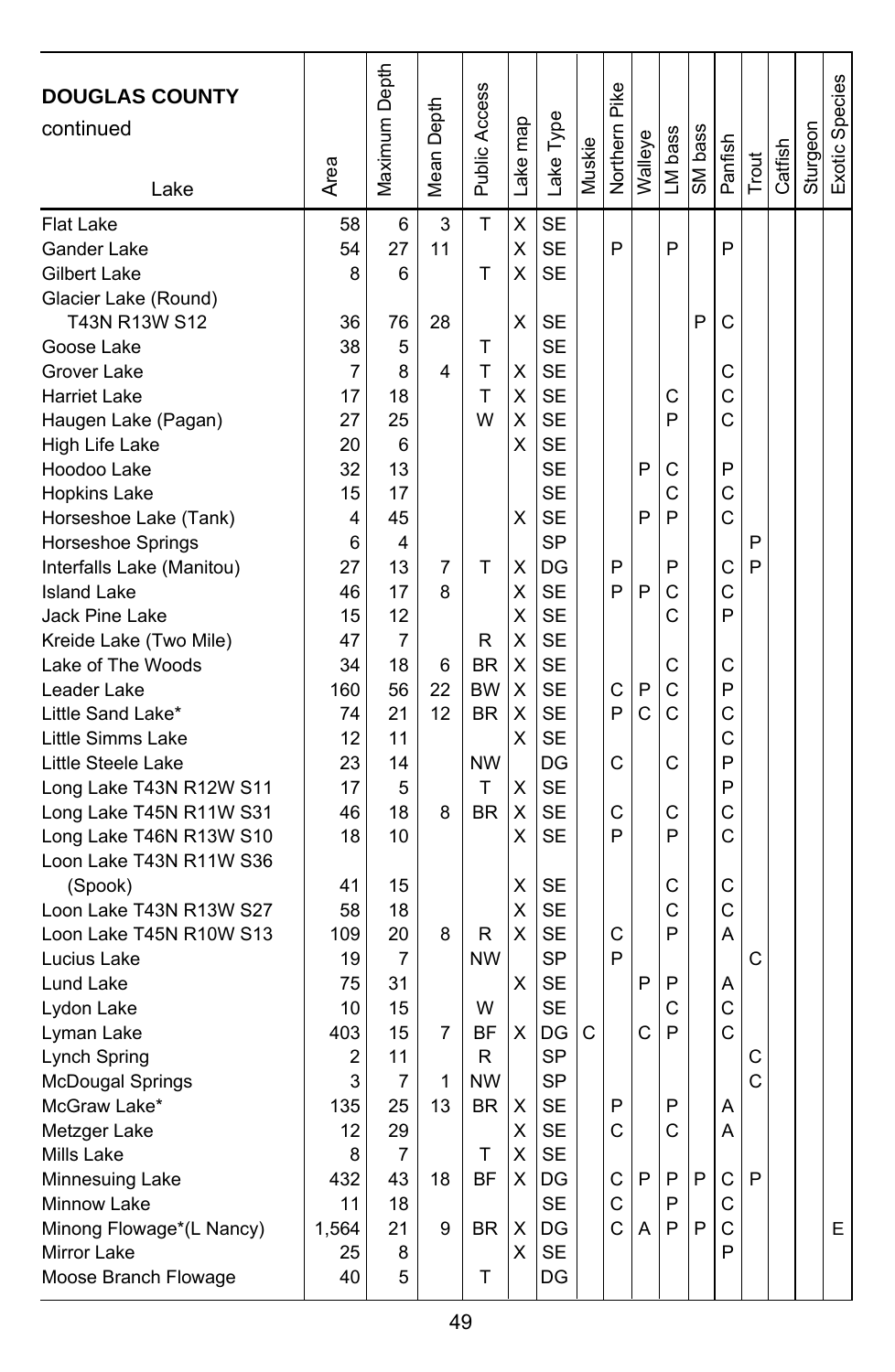| <b>DOUGLAS COUNTY</b><br>continued<br>Lake | Area     | Maximum Depth | Depth<br>Mean I | Public Access | Lake map | Lake Type              | Muskie | Pike<br>Northern | Walleye | LM bass | SM bass | Panfish | Trout | Catfish | Sturgeon | Exotic Species |
|--------------------------------------------|----------|---------------|-----------------|---------------|----------|------------------------|--------|------------------|---------|---------|---------|---------|-------|---------|----------|----------------|
| Moose Lake                                 | 13       | 9             |                 | T             | X        | <b>SE</b>              |        |                  |         |         |         | P       |       |         |          |                |
| Muck Lake T43N R12W S35                    | 19       | 5             |                 |               | X        | <b>SE</b>              |        |                  |         |         |         |         |       |         |          |                |
| Muck Lake T45N R10W S12                    | 39       | 6             |                 |               |          | <b>SE</b>              |        |                  |         |         |         | P       |       |         |          |                |
| Mud Creek Springs                          | 4        | 12            |                 |               |          | <b>SP</b>              |        |                  |         |         |         |         |       |         |          |                |
| Mud Lake T44N R10W S12                     | 56       | 6             |                 | T             | X        | <b>SE</b>              |        |                  |         |         |         |         |       |         |          |                |
| Mud Lake T46N R14W S14                     | 47       | 3             |                 |               | х        | <b>SE</b>              |        |                  |         |         |         |         |       |         |          |                |
| Mulligan Lake                              | 77       | 4             | 3               | BR            | х        | DG                     |        | P                |         |         |         |         |       |         |          |                |
| Murray Lake                                | 43       | 15            |                 |               | х        | <b>SE</b>              |        |                  |         | P       |         | Α       |       |         |          |                |
| Muskrat Lake                               | 20       | 9             |                 | R             | X        | <b>SE</b>              |        |                  |         |         |         |         |       |         |          |                |
| Nebagamon Lake                             | 914      | 56            | 20              | <b>BF</b>     | X        | DG                     |        | C                | P       | P       | P       | С       | P     |         |          |                |
| Newman Lake                                | 12       | 12            |                 |               | X        | <b>SE</b>              |        |                  |         | P       |         | P       |       |         |          |                |
| One Buck Lake                              | 5        | 30            |                 | T             |          | <b>SE</b><br><b>SE</b> |        |                  |         |         |         | C       |       |         |          |                |
| One Mile Lake                              | 39<br>38 | 6<br>16       | 3               | BR            | х<br>X   | DG                     |        | C                | C       | С       |         | C       |       |         |          |                |
| Ox Lake, Lower                             | 64       | 19            | 8               | <b>BR</b>     | х        | DG                     |        | Ċ                |         | Ć       |         | P       |       |         |          |                |
| Ox Lake, Upper<br>Paradise Lake            | 21       | 6             |                 |               | х        | <b>SE</b>              |        |                  |         |         |         |         |       |         |          |                |
| Park Creek Pond                            | 11       | 7             | 3               | T             |          | SP                     |        |                  |         | C       |         |         | P     |         |          |                |
| Person Lake                                | 172      | 12            | 7               | <b>BR</b>     | X        | <b>SE</b>              |        | C                | P       | P       |         | C       |       |         |          |                |
| Peterson Lake                              | 33       | 10            |                 |               | X        | <b>SE</b>              |        |                  |         |         |         |         |       |         |          |                |
| Pickerel Lake                              | 58       | 24            |                 | <b>BFT</b>    | X        | <b>SE</b>              |        | Ć                |         | P       |         | A       |       |         |          |                |
| Pine Lake                                  | 12       | 8             |                 |               |          | <b>SE</b>              |        |                  |         |         |         |         |       |         |          |                |
| Plate Lake                                 | 1        | 22            |                 |               | X        | <b>SE</b>              |        |                  |         |         |         |         |       |         |          |                |
| Poplar River Pond                          | 9        | 14            | 6               | <b>NW</b>     | X        | DG                     |        |                  |         |         |         | C       | C     |         |          |                |
| Radigan Flowage                            | 140      | 10            | $\overline{2}$  | <b>BR</b>     | X        | DG                     |        | C                |         |         |         | P       |       |         |          |                |
| Rainbow Lake                               | 6        | 39            |                 |               | х        | <b>SE</b>              |        |                  |         | С       |         | P       |       |         |          |                |
| <b>Red Lake</b>                            | 258      | 37            | 11              | <b>BR</b>     | X        | <b>SE</b>              |        | C                | P       | P       | P       | C       |       |         |          |                |
| Reichuster Lake                            | 13       | 5             |                 |               |          | <b>SE</b>              |        |                  |         |         |         |         |       |         |          |                |
| Rock Lake                                  | 42       | 15            | 6               | <b>BR</b>     | х        | <b>SE</b>              |        |                  |         | С       |         | С       |       |         |          |                |
| Round Lake T46N R13W S15                   | 8        | 11            |                 |               | х        | <b>SE</b>              |        |                  |         | P       |         | P       |       |         |          |                |
| Rush Lake                                  | 22       | 9             | 5               | <b>BR</b>     | X        | <b>SE</b>              |        |                  |         | P       |         | А       |       |         |          |                |
| Sand Lake                                  | 101      | 18            | 9               | R             | х        | <b>SE</b>              |        | C                |         | P       |         | P       |       |         |          |                |
| Saunders Pond                              | 2        | 8             |                 |               |          | <b>SP</b>              |        |                  |         |         |         |         | P     |         |          |                |
| Sauntrys Pocket                            | 110      | 9             | 4               | BR            | х        | <b>SE</b>              |        | C                |         | C       |         | P       |       |         |          |                |
| Sawyer Lake                                | 12       | 9             |                 | W             | X        | <b>SE</b>              |        |                  |         |         |         |         |       |         |          |                |
| Scott Lake                                 | 22       | 14            |                 |               | X        | <b>SE</b>              |        |                  |         | С       |         | A       |       |         |          |                |
| Scout Lake                                 | 30       | 6             |                 |               | X        | lDG.                   |        |                  |         |         |         |         |       |         |          |                |
| Seventeen Lake                             | 3        | 14            |                 |               |          | <b>SE</b>              |        |                  |         |         |         |         |       |         |          |                |
| Shoberg Lake                               | 6        | 6             |                 |               |          | <b>SE</b>              |        |                  |         |         |         |         |       |         |          |                |
| Simms Lake                                 | 154      | 41            | 27              | Τ             | X        | <b>SE</b>              |        | P                |         | С       |         | P       |       |         |          |                |
| Smith Lake                                 | 30       | 5             |                 |               |          | <b>SE</b>              |        |                  |         |         |         |         |       |         |          |                |
| Snake Lake                                 | 88       | 35            | 15              |               | х        | <b>SE</b>              |        | A                |         | С       |         | С       |       |         |          |                |
| Snipe Lake                                 | 21       | 20            |                 |               | х        | <b>SE</b>              |        | P                |         | C       |         | P       |       |         |          |                |
| Spider Lake                                | 63       | 15            |                 |               | X        | SE                     |        | С                |         | C       |         | C       |       |         |          |                |
| Spring Lake                                | 12       | 8             |                 | <b>NW</b>     |          | SP                     |        | C                |         |         |         |         | C     |         |          |                |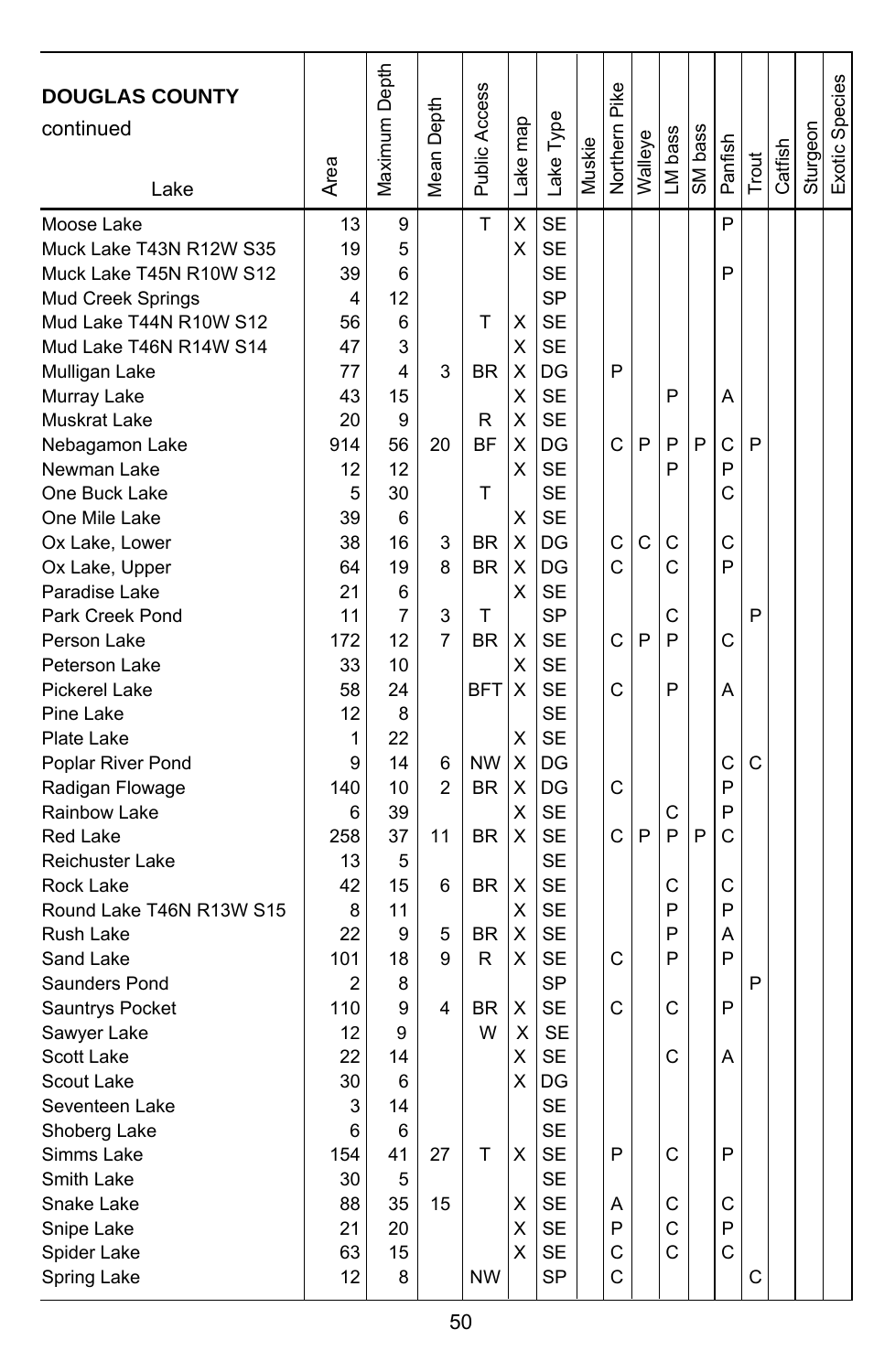| <b>DOUGLAS COUNTY</b><br>continued<br>Lake | Area           | Maximum Depth | Mean Depth     | <b>Public Access</b> | Lake map | Lake Type | Muskie | Northern Pike | Walleye | LM bass      | SM bass | Panfish | Trout        | Catfish | Sturgeon | Exotic Species |
|--------------------------------------------|----------------|---------------|----------------|----------------------|----------|-----------|--------|---------------|---------|--------------|---------|---------|--------------|---------|----------|----------------|
| St Croix Flowage (Gordon)                  | 1,913          | 28            | 7              | <b>BF</b>            | X        | DG        |        | Ċ             |         | C            |         | C       |              |         |          | E              |
| Steele Lake                                | 157            | 8             | $\overline{2}$ | R                    | X        | <b>SE</b> |        | P             |         |              |         | P       |              |         |          |                |
| Sullivan Lake                              | 81             | 8             | 4              |                      | х        | <b>SE</b> |        |               |         |              |         |         |              |         |          |                |
| Sunfish Lake (Redding)                     | 8              | 28            |                |                      | х        | <b>SE</b> |        | P             |         | C            |         | C       |              |         |          |                |
| Swenson Lake                               | 15             | 15            |                |                      |          | <b>SE</b> |        |               |         | C            |         | P       |              |         |          |                |
| <b>Thorn Lake</b>                          | 29             | 6             | 4              | W                    | X        | <b>SE</b> |        | P             |         | C            |         | P       |              |         |          |                |
| Three Buck Lakes, Lower                    | 3              | 7             |                |                      |          | <b>SE</b> |        |               |         |              |         |         |              |         |          |                |
| Three Buck Lakes, Middle                   | 1              | 6             |                |                      |          | <b>SE</b> |        |               |         |              |         |         |              |         |          |                |
| Three Buck Lakes, Upper                    | $\overline{2}$ | 6             |                |                      |          | <b>SE</b> |        |               |         |              |         |         |              |         |          |                |
| Twin Lakes, East                           | 113            | 5             | 4              |                      | х        | <b>SE</b> |        | P             |         |              |         |         |              |         |          |                |
| Twin Lakes, North                          | 19             | 14            |                |                      |          | DG        |        |               |         | С            |         | С       |              |         |          |                |
| Twin Lakes, South                          | 29             | 5             |                |                      |          | DG        |        |               |         | P            |         | P       |              |         |          |                |
| Twin Lakes, West                           | 66             | 5             | 4              | R                    | X        | <b>SE</b> |        |               |         |              |         | C       |              |         |          |                |
| Two Mile Lake (Halfway)                    | 97             | 31            | 15             | R                    | х        | <b>SE</b> |        | P             |         | P            |         | C       |              |         |          |                |
| Unnamed                                    |                |               |                |                      |          |           |        |               |         |              |         |         |              |         |          |                |
| T43N R10W S5-16                            | 25             | 3             |                |                      |          | SE        |        |               |         |              |         |         |              |         |          |                |
| T43N R11W S20-3                            | 32             | 7             |                |                      |          | <b>SE</b> |        |               |         |              |         |         |              |         |          |                |
| T43N R11W S26-5                            | 21             | 5             |                |                      |          | <b>SE</b> |        |               |         |              |         |         |              |         |          |                |
| T43N R12W S14-12                           | 31             | 3             |                |                      |          | <b>SE</b> |        |               |         |              |         |         |              |         |          |                |
| T43N R12W S14-3                            | 34             | 4             |                |                      |          | <b>SE</b> |        |               |         |              |         |         |              |         |          |                |
| T43N R12W S21-8                            | 22             | 5             |                |                      |          | <b>SE</b> |        |               |         |              |         |         |              |         |          |                |
| T43N R12W S7-12                            | 31             | 4             |                |                      |          | <b>SE</b> |        |               |         |              |         |         |              |         |          |                |
| Upper St Croix Lake                        | 855            | 22            | 13             | BR.                  | X        | DG        |        | C             | C       | P            | P       |         | P            |         |          |                |
| Wagner Lake                                | 21             | 32            |                |                      | X        | <b>SE</b> |        | P             |         | C            |         | P       |              |         |          |                |
| <b>Wascott Lake</b>                        | 6              | 7             |                |                      |          | <b>SE</b> |        |               |         |              |         |         |              |         |          |                |
| Webb Lake                                  | 55             | 25            |                | W                    | X        | <b>SE</b> |        | С             |         | C            |         | C       |              |         |          |                |
| Whiskey Lake                               | 10             | 26            |                |                      |          | <b>SE</b> |        |               |         | C            |         | C       |              |         |          |                |
| Whitefish Lake (Bardon, Bee)               | 832            | 102           | 30             | ΒF                   | х        | <b>SE</b> |        | P             | P       | P            | P       | P       | $\mathsf{C}$ |         |          |                |
| Whiteside Lake                             | 16             | 19            |                |                      | х        | <b>SE</b> |        | P             |         | P            |         | C       |              |         |          |                |
| <b>Wilson Lake</b>                         | 27             | 9             |                |                      |          | <b>SE</b> |        | C             |         |              |         | A       |              |         |          |                |
| Yoekel Lake (Yokel)                        | 5              | 7             |                | т                    | х        | <b>SE</b> |        |               |         |              |         |         |              |         |          |                |
| <b>DUNN COUNTY</b>                         |                |               |                |                      |          |           |        |               |         |              |         |         |              |         |          |                |
|                                            |                |               |                |                      |          |           |        |               |         |              |         |         |              |         |          |                |
| <b>Blakely Lake</b>                        | 115            | 5             |                |                      |          |           |        |               |         |              |         |         |              |         |          |                |
| <b>Big Lake</b>                            | 5              | 5             |                |                      |          | SE        |        |               |         |              |         |         |              |         |          |                |
| Eau Galle Lake                             | 351<br>54      | 18<br>17      | 6<br>6         | BR  <br>BR X         | X        | DG<br> DG |        | ۲             | ۲       | C<br>C       |         | C<br>C  | P            |         |          | ь.             |
| Elk Creek Lake<br>Menomin Lake             | 1,405          | 34            |                | BR, P X              |          | DG        | P      | С             | C       | $\mathsf{C}$ | C       | С       |              |         |          |                |
| Mirror Lake                                | 10             | 13            | 4              | T                    | X.       | IDG       |        | P             |         |              |         | P       | P            |         |          |                |
| Old Elk Lake                               | 200            | 6             |                |                      |          |           |        |               |         |              |         |         |              |         |          |                |
| Rock Falls Millpond                        | 9              | 10            |                | NW                   |          | DG        |        | P             |         | С            |         | P       | P            |         |          |                |
| Sneen Lake                                 | 14             | 4             |                |                      |          | <b>SE</b> |        |               |         |              |         |         |              |         |          |                |
| <b>Tainter Lake</b>                        | 1,752          | 37            | 14             | BF                   | x        | DG        | P      | P             | С       | P            | С       | P       |              |         |          |                |
|                                            |                |               |                |                      |          |           |        |               |         |              |         |         |              |         |          |                |
|                                            |                |               |                |                      |          |           |        |               |         |              |         |         |              |         |          |                |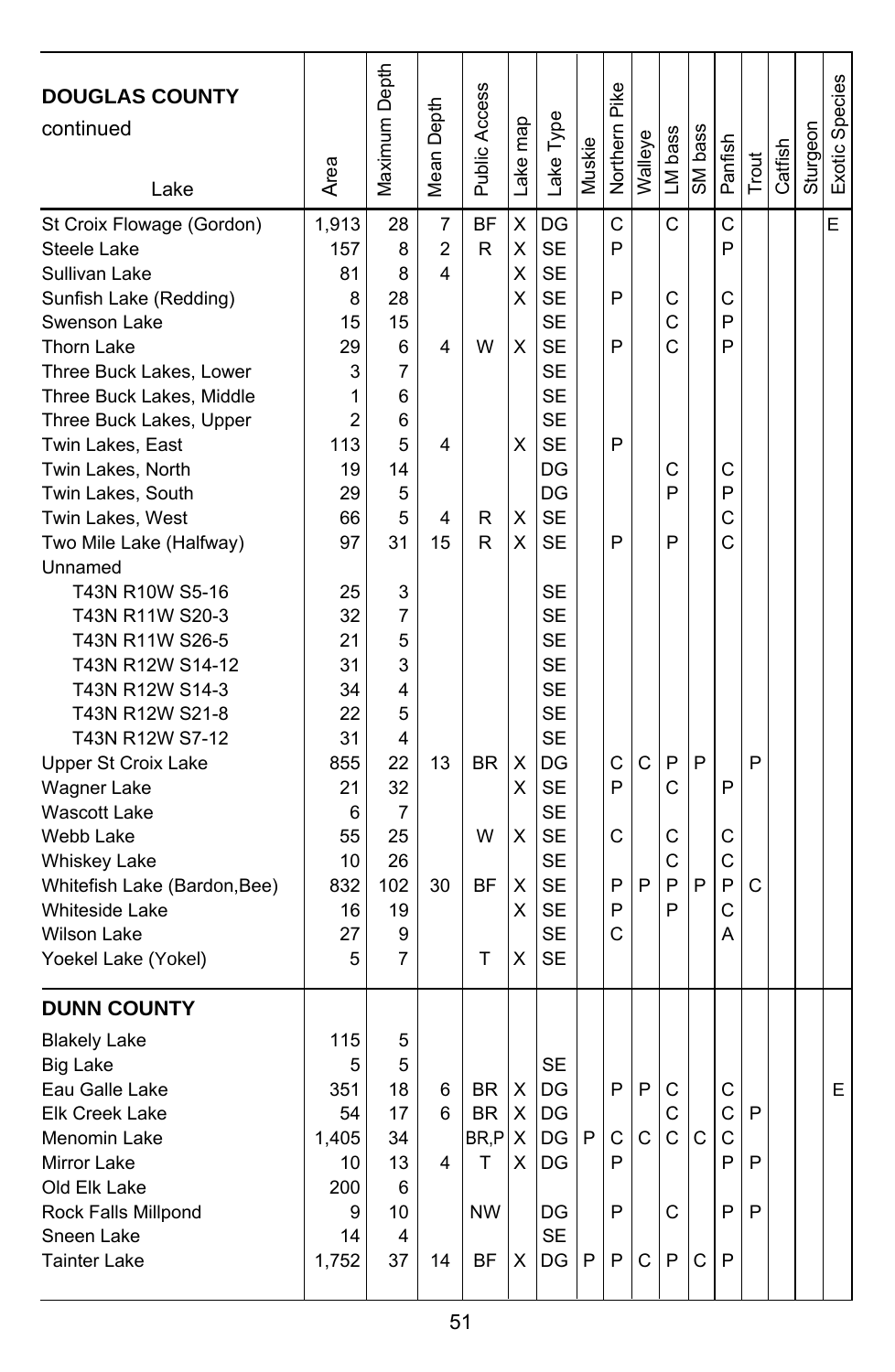| <b>EAU CLAIRE COUNTY</b><br>Lake                                                                                                                                                                                                                                                                                                                                                                                                                                                                           | Area                                                                                                                               | Maximum Depth                                                                                                               | Depth<br>Mean I                                    | Public Access                                                                                      | ake map                    | ake Type                                                                                                                                                                                          | Muskie      | Pike<br>Northern                | Walleye          | LM bass                                             | SM bass                           | Panfish                                                       | Trout       | Catfish | Sturgeon | Exotic Species |
|------------------------------------------------------------------------------------------------------------------------------------------------------------------------------------------------------------------------------------------------------------------------------------------------------------------------------------------------------------------------------------------------------------------------------------------------------------------------------------------------------------|------------------------------------------------------------------------------------------------------------------------------------|-----------------------------------------------------------------------------------------------------------------------------|----------------------------------------------------|----------------------------------------------------------------------------------------------------|----------------------------|---------------------------------------------------------------------------------------------------------------------------------------------------------------------------------------------------|-------------|---------------------------------|------------------|-----------------------------------------------------|-----------------------------------|---------------------------------------------------------------|-------------|---------|----------|----------------|
| <b>EAU CLAIRE COUNTY</b><br>Altoona Lake<br>Cooley Lake<br>Coon Fork Flowage<br>Dells Millpond (Rodell)<br>Dells Pond<br>Eau Claire Lake<br>Elk Creek Lake*<br><b>Fairchild Pond</b><br><b>Fall Creek Pond</b><br>Halfmoon Lake<br>Powell Lake (Powers, Wilson)<br>Unnamed T27N R06W S02-02                                                                                                                                                                                                                | 840<br>22<br>75<br>75<br>739<br>897<br>54<br>18<br>17<br>154<br>2<br>30                                                            | 25<br>8<br>20<br>16<br>30<br>25<br>17<br>9<br>10<br>9<br>6<br>7                                                             | 10<br>8<br>6<br>9<br>6<br>3<br>$\overline{2}$<br>6 | BR, PX<br>BR, PX<br>R<br><b>BF</b><br>$BR, P \times$<br><b>BR</b><br>BR.<br>BR,PIX                 | х<br>X<br>X<br>X<br>х      | DG<br><b>SE</b><br>DG<br>DG<br>IDG<br>DG<br>DG<br>DG<br>DG<br><b>SE</b><br>DG<br><b>SE</b>                                                                                                        | P<br>P<br>P | P<br>P<br>С<br>P<br>P           | C<br>С<br>C<br>C | P<br>С<br>С<br>P<br>C<br>C<br>С<br>C<br>А           | $\mathsf{C}$<br>С<br>$\mathsf{C}$ | P<br>С<br>P<br>P<br>Α<br>C<br>С<br>Ć<br>Α                     | P<br>P      | P       | P        | E              |
| <b>FLORENCE COUNTY</b><br>Anna Lake<br><b>Baird Lake</b><br>Bass Lake T38N R17E S13<br>Bass Lake T39N R19E S04<br>Bass Lake T39N R19E S16<br>Bass Lake T40N R17E S15<br>Bass Lake, West<br><b>Bell Lake</b><br>Bessie Babbet Lake (Grass)<br><b>Birch Lake</b><br>Boot Lake (Shadow)<br>Brule River Flow (WI-71 Acres)<br>Buckskin Lake<br>Bush Lake (Twin, Happy)<br>Camp Thirteen Lake<br>Cosgrove Lake (Railroad)<br>Cruiser Lake<br>Dorothy Lake<br>Duck Lake T40N R15E S18<br>Duck Lake T40N R17E S09 | 36<br>$\overline{2}$<br>52<br>112<br>21<br>17<br>57<br>12<br>47<br>10<br>109<br>297<br>14<br>50<br>21<br>75<br>4<br>19<br>57<br>26 | 61<br>13<br>37<br>68<br>16<br>20<br>19<br>17<br>11<br>9<br>30<br>64<br>6<br>18<br>7<br>26<br>11<br>3<br>3<br>$\overline{7}$ | 28<br>20<br>6                                      | <b>BR</b><br><b>BR</b><br><b>NW</b><br>т<br>BR.<br>W<br>W<br><b>BR</b><br>W<br><b>NW</b><br>W<br>т | X<br>X<br>X<br>X<br>X      | SЕ<br><b>SE</b><br><b>SP</b><br>DG<br><b>SE</b><br><b>SP</b><br>DG<br>SE<br><b>SP</b><br><b>SE</b><br>DN<br>DG<br><b>SE</b><br><b>SP</b><br><b>SP</b><br><b>SE</b><br>SE<br>DΝ<br>DN<br><b>SE</b> | P           | С<br>P<br>С<br>P<br>P<br>P<br>P | C<br>C<br>P      | С<br>P<br>C<br>P<br>P<br>C<br>P<br>C<br>P<br>P<br>P | P<br>C<br>P                       | P<br>P<br>А<br>С<br>P<br>P<br>C<br>P<br>P<br>P<br>P<br>С<br>P | P           |         |          | E              |
| East Lake<br>(Spread Eagle Chain)<br><b>Edith Lake</b><br>Elwood Lake<br><b>Emily Lake</b><br>Fay Lake<br>Fischer Lake<br><b>Fisher Lake</b>                                                                                                                                                                                                                                                                                                                                                               | 49<br>44<br>132<br>191<br>282<br>23<br>54                                                                                          | 27<br>72<br>25<br>43<br>10<br>15<br>49                                                                                      | 12<br>21<br>15<br>9<br>8                           | <b>NW</b><br><b>BR</b><br><b>BR</b><br><b>BR</b><br>BR<br><b>BR</b><br>BR                          | х<br>X<br>X<br>X<br>X<br>х | DG<br>DG<br><b>SE</b><br>DG<br>DG<br>DG<br>DG                                                                                                                                                     |             | С<br>P<br>P<br>С<br>P           | C<br>P<br>P      | С<br>P<br>P<br>С<br>С<br>С<br>P                     | P<br>C                            | A<br>С<br>С<br>P<br>P<br>Р<br>P                               | C<br>P<br>P |         |          | E              |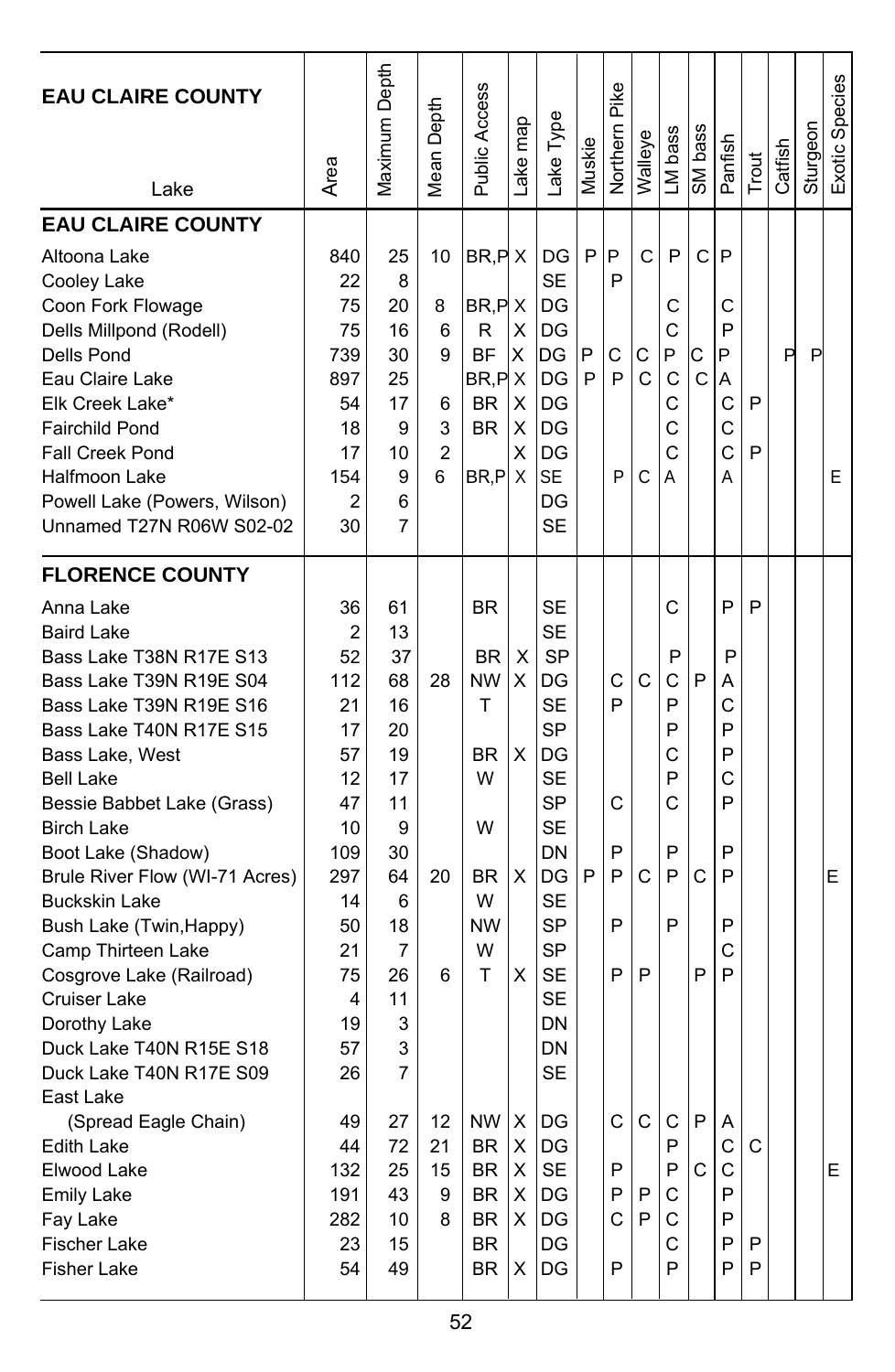| <b>FLORENCE COUNTY</b><br>continued<br>Lake      | Area           | Maximum Depth           | Depth<br>Mean [ | Public Access  | Lake map | Lake Type | Muskie | Northern Pike | Walleye | LM bass | SM bass | Panfish | Trout | Catfish | Sturgeon | Exotic Species |
|--------------------------------------------------|----------------|-------------------------|-----------------|----------------|----------|-----------|--------|---------------|---------|---------|---------|---------|-------|---------|----------|----------------|
| Frog Lake                                        | 27             | 21                      |                 | <b>BR</b><br>W |          | <b>SE</b> |        | P             | P       | P       |         | C       |       |         |          | E              |
| Grandma Lake                                     | 44             | 9                       |                 |                |          | <b>SE</b> |        |               |         | P       |         | P       |       |         |          |                |
| Grass Lake (Little Grass)                        | 23             | 6                       |                 | <b>NW</b>      |          | SP        |        |               |         |         |         | P       |       |         |          |                |
| Grubhoe Lake<br>Haley Lake                       | 66<br>7        | 4<br>1                  |                 | W<br>W         |          | SP<br>DG  |        |               |         |         |         |         |       |         |          |                |
| Halls Lake                                       | 25             | 4                       |                 | W              |          | DG        |        |               |         |         |         | P       |       |         |          |                |
| Halsey Lake                                      | 512            | 10                      |                 | <b>BR</b>      | х        | DG        |        | P             | P       | C       |         | P       |       |         |          |                |
| Hauserman Lake                                   | 4              | 5                       |                 |                |          | <b>SE</b> |        |               |         |         |         |         |       |         |          |                |
| <b>Hegstrom Lake</b>                             | 12             | 5                       |                 | W              |          | <b>SE</b> |        |               |         |         |         |         |       |         |          |                |
| Hemlock Lake                                     | 10             | 5                       |                 |                |          | <b>SE</b> |        |               |         |         |         |         |       |         |          |                |
| Hord Lake (Mud, Sand)                            | 17             | 17                      |                 |                |          | DG        |        |               |         |         |         |         |       |         |          |                |
| Hoskin Lake                                      | 12             | 12                      |                 |                |          | <b>SE</b> |        |               |         |         |         |         |       |         |          |                |
| Jaquet Lake                                      | 13             | 15                      |                 | W              |          | <b>SE</b> |        | P             |         |         |         | P       |       |         |          |                |
| Johnson Pond                                     | $\overline{2}$ | 1                       |                 |                |          | <b>SP</b> |        |               |         |         |         |         |       |         |          |                |
| Jutra Lake                                       | 27             | 2                       |                 | W              |          | DN        |        |               |         |         |         |         |       |         |          |                |
| Keyes Lake                                       | 202            | 77                      |                 | BR             | X        | SP        |        | P             | C       | C       | C       | C       |       |         |          |                |
| Kieper Lake                                      | 4              | 3                       |                 | W              |          | DN        |        |               |         |         |         |         |       |         |          |                |
| Kingsford Flowage WI-MI (491)                    | 415            | 32                      | 13              | <b>BR</b>      | Χ        | DG        | P      | C             | С       | P       | P       | P       |       |         |          |                |
| Lake of Dreams                                   | 68             | 12                      |                 | <b>BR</b>      | х        | DN        |        | P             |         | P       |         | P       |       |         |          |                |
| Lake Seventeen                                   | 16             | 8                       |                 |                |          | DG        |        | P             |         |         |         | P       |       |         |          |                |
| Lauterman Lake                                   | 44             | 30                      |                 | W              |          | <b>SP</b> |        | P             |         | P       |         | P       |       |         |          |                |
| Lilly Lake (Spr. Eagle)                          | 3              |                         |                 |                |          |           |        |               |         |         |         |         |       |         |          |                |
| Little Boot Lake (Shadow)                        | 16             | 20                      |                 |                |          | SЕ        |        |               |         | P       |         | P       |       |         |          |                |
| Little Emily Lake                                | 14             | 5                       |                 | R              |          | DN        |        |               |         |         |         |         |       |         |          |                |
| Little Porcupine Lake                            | 10             | 4                       |                 | W              |          | <b>SP</b> |        |               |         |         |         |         |       |         |          |                |
| Little Van Zile Lake                             | 19             | 11                      | 7               |                | Χ        | <b>SE</b> |        |               |         |         |         |         |       |         |          |                |
| Long Lake T39N R15E S19                          | 340            | 23                      |                 | R              | X        | DG        |        | C             |         | P       |         | C       |       |         |          |                |
| Long Lake (Spr. Eagle)                           |                |                         |                 |                |          |           |        |               |         |         |         |         |       |         |          |                |
| T40N R19E S34                                    | 73             | 75                      | 27              | <b>NW</b>      | X        | DG        |        | C             | C       | С       | P       | A       |       |         |          |                |
| Loon Lake                                        | 53             | 55                      |                 | Т              |          | DN        |        | P             |         | P       |         | P       |       |         |          |                |
| Lost Lake                                        | 92             | 45                      | 17              | <b>BR</b>      | X        | <b>SE</b> |        |               |         |         | C       |         | P     |         |          |                |
| Lund Lake (Bush)                                 | 34             | 26                      |                 |                |          | <b>SE</b> |        |               | P       | P       |         | P       |       |         |          |                |
| Marm Lake                                        | 5              | 29                      |                 | W              |          | <b>SE</b> |        |               |         |         |         |         |       |         |          |                |
| Middle Lake                                      |                |                         |                 |                |          |           |        |               |         |         |         |         |       |         |          |                |
| (Spread Eagle Ch)                                | 75             | 54                      | 27              | NW             | х        | DG        |        | C             | C       | C       | P       | Α       |       |         |          |                |
| Mirror Lake                                      | 11             | 13                      |                 | $\mathsf{T}$   |          | <b>SE</b> |        |               |         | P       |         | P       |       |         |          |                |
| Montgomery Lake                                  | 23             | 27                      |                 | R              |          | DG        |        |               |         | С       |         | P       | P     |         |          |                |
| Morgan Lake                                      | 46             | 12                      |                 | BR             | X        | SE        |        |               |         | P       |         |         |       |         |          |                |
| Mud Lake T38N R15E S34                           | 21             | 8                       |                 | W              |          | <b>SE</b> |        |               |         |         |         |         |       |         |          |                |
| Mud Lake T38N R16E S26                           | 76             | 8                       |                 | R              |          | DG        |        | P             |         | P       |         | P       |       |         |          |                |
| Mud Lake T38N R19E S34<br>Mud Lake T39N R16E S11 | 5              | $\overline{\mathbf{c}}$ |                 |                |          | DN        |        |               |         |         |         |         |       |         |          |                |
| Mud Lake T40N R16E S31                           | 13             | 5                       |                 |                |          | DG<br>SP  |        |               |         |         |         |         |       |         |          |                |
| Mud Lake T40N R18E S16                           | 11<br>25       | 10<br>15                |                 | W<br>T         |          | <b>SE</b> |        |               |         | P       |         | C       |       |         |          |                |
|                                                  |                |                         |                 |                |          |           |        |               |         |         |         |         |       |         |          |                |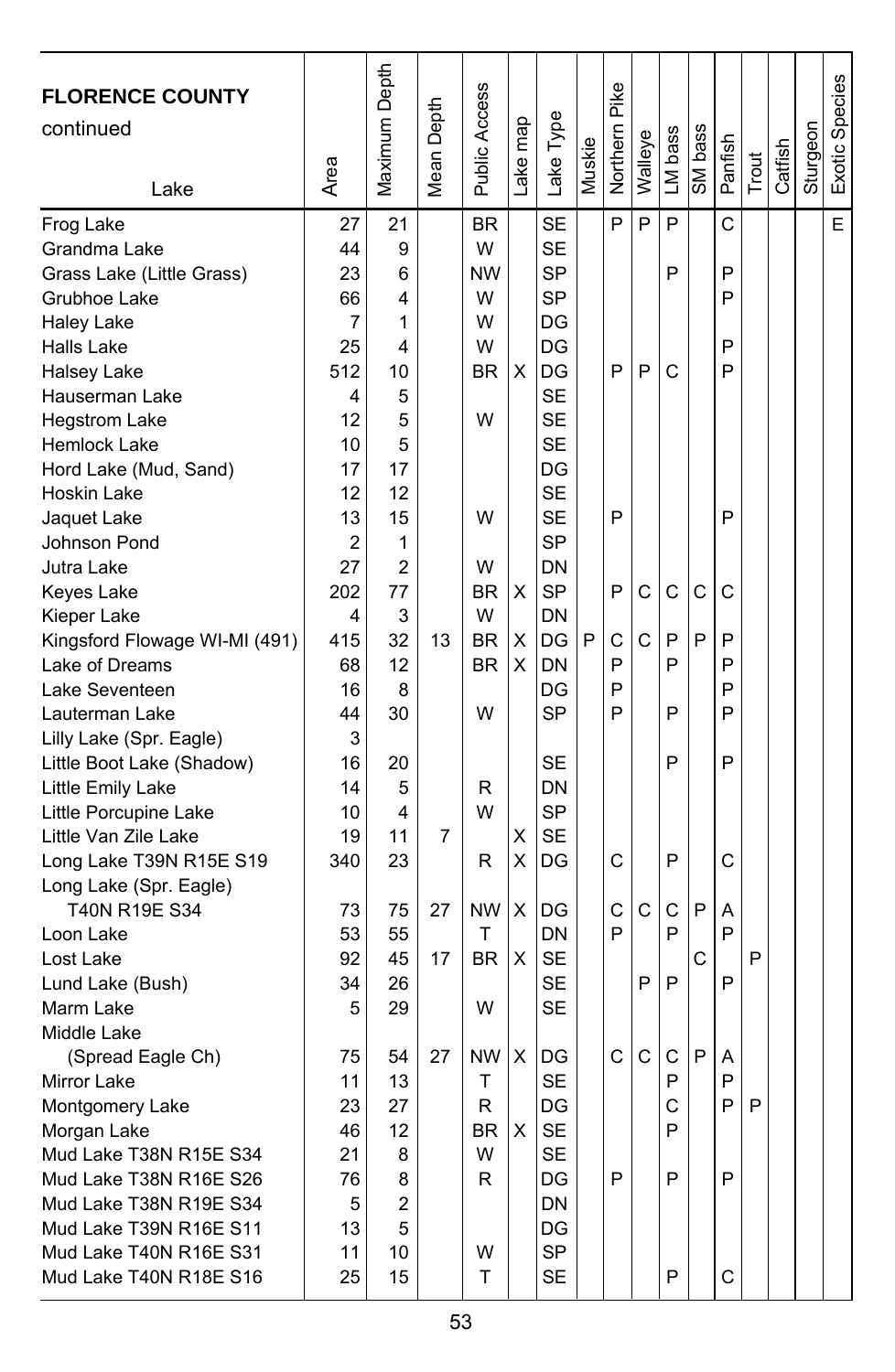| <b>FLORENCE COUNTY</b><br>continued<br>Lake | Area     | Maximum Depth | Depth<br>Mean I | Public Access | Lake map | Lake Type | Muskie | Northern Pike | Walleye | LM bass | SM bass | Panfish | Trout | Catfish | Sturgeon | Exotic Species |
|---------------------------------------------|----------|---------------|-----------------|---------------|----------|-----------|--------|---------------|---------|---------|---------|---------|-------|---------|----------|----------------|
| No Bottom Lake                              | 3        | 14            |                 |               |          | <b>SE</b> |        |               |         |         |         | P       |       |         |          |                |
| Nona Lake                                   | 16       | 10            |                 |               |          | DN        |        |               |         |         |         |         |       |         |          |                |
| North Lake                                  |          |               |                 |               |          |           |        |               |         |         |         |         |       |         |          |                |
| (Spread Eagle Chain)                        | 79       | 43            |                 | BR            | X        | DG        |        | Ć             | C       | C       | P       | A       |       |         |          |                |
| Olson Lake (Walden Pond)                    | 6        | 17            |                 |               |          | <b>SE</b> |        |               |         |         |         | P       |       |         |          |                |
| Patten Lake                                 | 255      | 52            | 18              | <b>BR</b>     | х        | DG        |        |               | С       | С       |         | А       | P     |         |          |                |
| Perch Lake                                  | 51       | 39            |                 | W             |          | <b>SE</b> |        |               |         | C       |         | P       |       |         |          |                |
| Pickerel Lake                               | 24       | 17            |                 |               |          | DG        |        | P             |         | P       |         | P       |       |         |          |                |
| Pine River Flowage                          | 145      | 38            | 12              | <b>BR</b>     | X        | DG        |        | P             | C       |         | P       | P       |       |         |          |                |
| Porcupine Lake                              | 40       | 20            |                 | W             |          | <b>SE</b> |        |               |         | P       |         | P       |       |         |          |                |
| Price Lake                                  | 107      | 8             |                 | <b>NW</b>     |          | DΝ        |        |               |         | P       |         | P       |       |         |          |                |
| Railroad Lake                               |          |               |                 |               |          |           |        |               |         |         |         |         |       |         |          |                |
| (Spread Eagle Ch)                           | 40       | 68            | 27              | <b>NW</b>     | X        | DG        |        | C             | C       | C       | P       | A       |       |         |          |                |
| Reisner Lake                                | 96       | 9             |                 |               | х        | <b>SE</b> |        | P             |         | P       |         | P       |       |         |          |                |
| Riley Lake, North (Lt Riley)                | 14       | 16            |                 | W             |          | DG        |        |               |         | P       |         | P       | С     |         |          |                |
| Riley Lake, South                           | 52       | 36            | 15              | т             | х        | <b>SP</b> |        |               |         | P       |         | P       | P     |         |          |                |
| Robago Lake                                 | 49       | 3             |                 |               |          | DG        |        |               |         |         |         |         |       |         |          |                |
| Sand Lake T38N R18E S21                     | 50       | 63            | 14              | BR            | Χ        | <b>SE</b> |        |               | P       |         |         | P       | P     |         |          |                |
| Sand Lake T39N R18E S13                     | 25       | 28            |                 | т             | х        | <b>SE</b> |        |               |         | P       |         |         | C     |         |          |                |
| Savage Lake (Three)                         | 150      | 10            |                 |               |          | DN        |        | P             |         | P       |         | P       |       |         |          |                |
| Scout Lake (Happy)                          | 27       | 26            |                 |               |          | <b>SE</b> |        |               |         | P<br>C  |         | P       |       |         |          |                |
| Sea Lion Lake                               | 122      | 82            | 16              | <b>BR</b>     | X        | DG        |        | C             | P       | P       | P       | Α<br>P  |       |         |          |                |
| Seidel Lake                                 | 55<br>16 | 44<br>2       | 15              | <b>BR</b>     | х        | DG<br>DG  |        |               |         |         |         |         |       |         |          |                |
| Sevenmile Lake (Mud)<br>Silver Dollar Lake  | 3        | 7             |                 | W             |          | <b>SE</b> |        |               |         |         |         |         |       |         |          |                |
| South Lake (Spread Eagle)                   | 25       | 20            | 10              | <b>NW</b>     | X        | DG        |        | C             | C       | C       | P       | A       |       |         |          |                |
| Spring Lake                                 | 15       | 8             |                 |               |          | <b>SE</b> |        |               |         |         |         |         |       |         |          |                |
| Spruce Lake                                 | 6        | 10            |                 |               |          | <b>SE</b> |        |               |         |         |         |         |       |         |          |                |
| <b>Twin Falls Flowage</b>                   | 928      | 50            | 11              | BR            | х        | DG        | P      | C             | C       | C       | C       | C       |       |         |          | E              |
| Unnamed T38N R16E S18-06                    | 25       | 5             |                 | W             |          | DN        |        |               |         |         |         |         |       |         |          |                |
| Van Zile Lake*                              | 78       | 17            | 9               | x             | X        | <b>SE</b> |        | P             |         | C       |         | С       |       |         |          |                |
| West Lake                                   |          |               |                 |               |          |           |        |               |         |         |         |         |       |         |          |                |
| (Spread Eagle Chain)                        | 67       | 25            | 8               | <b>NW</b>     | х        | DG        |        | C             | C       | C       | P       | A       |       |         |          |                |
| <b>Wheeler Lake</b>                         | 44       | 4             |                 | W             |          | DN        |        |               |         |         |         |         |       |         |          |                |
| <b>Whisker Lake</b>                         | 33       | 6             |                 | W             |          | DΝ        |        |               |         |         |         |         |       |         |          |                |
| Wisconsin Slough                            | 5        | 3             |                 | W             |          | <b>SP</b> |        |               |         |         |         |         |       |         |          |                |
| Wolf Pond                                   | 10       | 4             |                 |               |          | <b>SE</b> |        |               |         |         |         |         |       |         |          |                |
| Woods Creek Pond                            | 12       | 6             |                 | <b>NW</b>     |          | DG        |        |               |         |         |         |         | P     |         |          |                |
| FOND DU LAC COUNTY                          |          |               |                 |               |          |           |        |               |         |         |         |         |       |         |          |                |
| Auburn Lake (Lake Fifteen)                  | 107      | 29            | 14              | T             | х        | DG        |        | C             | P       | С       |         | С       |       |         |          | EZ             |
| <b>Bernice Lake</b>                         | 35       | 11            | 5               | R             | X        | DG        |        | A             |         | С       |         | С       |       |         |          |                |
| <b>Buttermilk Lake</b>                      | 13       | 6             | 2               | R             | X        | <b>SE</b> |        |               |         |         |         | P       |       |         |          |                |
| <b>Butzke Lake</b>                          | 16       | 8             | 4               | т             | X.       | DG        |        |               |         |         |         | P       |       |         |          |                |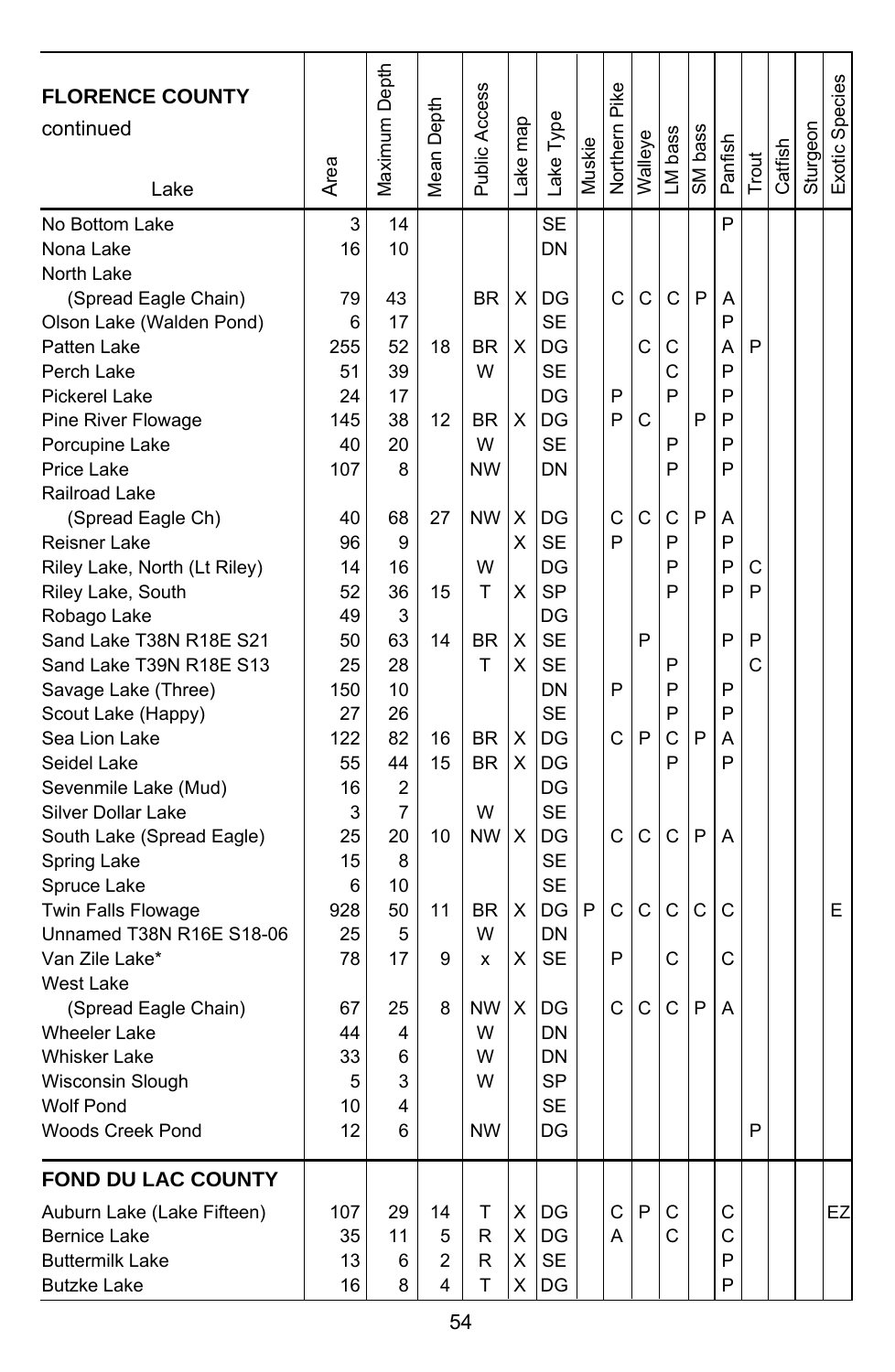| <b>FOND DU LAC COUNTY</b><br>continued |                         | Maximum Depth           | Depth          | <b>Public Access</b> | Lake map | Type              | Muskie | Pike<br>Northern | Walleye      | LM bass | SM bass      | Panfish     |       | Catfish | Sturgeon | Exotic Species |   |
|----------------------------------------|-------------------------|-------------------------|----------------|----------------------|----------|-------------------|--------|------------------|--------------|---------|--------------|-------------|-------|---------|----------|----------------|---|
| Lake                                   | Area                    |                         | Mean           |                      |          | Lake <sup>-</sup> |        |                  |              |         |              |             | Trout |         |          |                |   |
| Campbellsport Millpond                 | 22                      | 10                      | 4              | T                    | Χ        | DG                |        | P                |              |         |              | P           |       |         |          |                |   |
| Cedar Lake                             | 19                      | 19                      | 9              | Τ                    | X        | <b>SE</b>         |        | P                |              | С       |              | C           |       |         |          |                |   |
| Crooked Lake*                          | 91                      | 32                      | 12             | <b>BF</b>            | X        | <b>SE</b>         |        | $\mathsf{C}$     |              | C       |              | C           |       |         |          | E              |   |
| Deneveu Lake                           | 79                      | 67                      |                |                      | X        | <b>SE</b>         |        | P                | P            | C       |              | A           |       |         |          |                |   |
| Devils Lake                            | $\overline{2}$          | 5                       |                |                      |          | <b>SE</b>         |        |                  |              |         |              |             |       |         |          |                |   |
| Dickman Lake                           | 9                       | 12                      | 7              |                      | Χ        | <b>SE</b>         |        |                  |              |         |              | С           |       |         |          |                |   |
| <b>Fairwater Pond</b>                  | 8                       | 6                       |                | T                    |          | DG                |        |                  |              |         |              | P           |       |         |          |                |   |
| <b>Forest Lake</b>                     | 51                      | 32                      | 11             | T                    | х        | <b>SE</b>         |        | P                | $\mathsf{P}$ | C       |              | A           |       |         |          | E              |   |
| Giltners Lake                          | 17                      | 13                      | $\overline{7}$ |                      | X        | <b>SE</b>         |        | C                |              |         |              | $\mathbf C$ |       |         |          |                |   |
| Kettle Moraine Lake (Round)            | 227                     | 30                      | 6              | R                    | X        | <b>SE</b>         |        | C                | P            | С       |              | Α           |       |         |          | E              |   |
| Little Mud Lake                        | 18                      | 5                       |                |                      | X        | <b>SE</b>         |        | P                |              |         |              | Α           |       |         |          |                |   |
| Long Lake                              | 417                     | 47                      | 22             | BR,P                 | X        | DG                |        | C                | C            | C       |              | A           |       |         |          | E              |   |
| Mallard Hole Lake                      | $\overline{2}$          | 6                       |                | T                    |          | <b>SE</b>         |        |                  |              |         |              | $\mathbf C$ |       |         |          |                |   |
| Mauthe Lake (Moon)                     | 78                      | 23                      | 12             | BR,P                 | X        | DG                |        | C                | P            | C       |              | C           |       |         |          | E              | Ζ |
| Mischos Pond                           | 23                      | 5                       |                | R                    |          | DG                |        |                  |              |         |              | $\mathbf C$ | C     |         |          |                |   |
| Mud Lake                               | 55                      | 17                      | 8              |                      | X        | DG                |        |                  |              |         |              | A           |       |         |          |                |   |
| <b>Mullet Lake</b>                     | 200                     | 7                       |                |                      |          | <b>SE</b>         |        | P                |              | P       |              | C           |       |         |          |                |   |
| Paulys Lake                            | 12                      | 7                       | 5              |                      | Χ        | <b>SE</b>         |        |                  |              |         |              |             |       |         |          |                |   |
| Raspberry Lake                         | 11                      | 14                      |                | T                    |          | DG                |        | P                |              | P       |              | P           |       |         |          |                |   |
| Ripon Pond (Gothic)                    | 24                      | 8                       |                | T                    |          | DG                |        | C                |              | Ċ       |              | P           |       |         |          |                |   |
| Rush Lake*                             | 3,070                   | 5                       |                | <b>BR</b>            |          | DG                |        | P                |              |         |              | C           |       |         |          |                |   |
| Senn Lake                              | 16                      | 8                       | 6              |                      | X        | DG                |        |                  |              |         |              |             |       |         |          |                |   |
| Spring Lake                            | 10                      | $\overline{2}$          | $\overline{2}$ |                      | X        | <b>SE</b>         |        |                  |              |         |              |             |       |         |          |                |   |
| Spruce Lake                            | 34                      | 4                       | 3              | T                    | X        | <b>SE</b>         |        |                  |              |         |              |             |       |         |          |                |   |
| <b>Tittle Lake</b>                     | 17                      | 26                      |                | <b>NW</b>            | X        | DG                |        | C                | $\mathsf{C}$ | C       |              | A           |       |         |          |                |   |
| <b>Twin Lakes</b>                      | 13                      | 27                      | 12             |                      | X        | <b>SE</b>         |        | P                |              |         |              | P           |       |         |          |                |   |
| Waupun Lake                            | 9                       | 5                       |                |                      |          | DG                |        | P                |              |         |              | C           |       |         |          |                |   |
| Winnebago Lake*                        | 137,708                 | 21                      |                | <b>BF</b>            |          | DG                | P      | P                | Α            | С       | $\mathsf{C}$ | A           |       | A       |          | $A$ EZ         |   |
| Wolf Lake                              | 76                      | 47                      | 19             | <b>BR</b>            | X        | <b>SE</b>         |        | P                | $\mathsf{C}$ | C       |              | Ċ           |       |         |          | E              |   |
| <b>FOREST COUNTY</b>                   |                         |                         |                |                      |          |                   |        |                  |              |         |              |             |       |         |          |                |   |
| <b>Arbutus Lake</b>                    | 161                     | 28                      | 12             |                      | X        | <b>SE</b>         |        |                  | P            | A       |              | Α           |       |         |          |                |   |
| Atkins Lake (Mud)                      | 151                     | 4                       |                | x                    | X        | DN                |        | P                |              |         |              | C           |       |         |          |                |   |
| <b>Bailey Lake</b>                     | 80                      | 10                      |                | x                    | Χ        | <b>SE</b>         |        |                  |              |         |              |             |       |         |          |                |   |
| Bass Lake                              | 55                      | 23                      |                |                      | X        | SE                |        |                  |              | Ρ       |              | Ρ           |       |         |          |                |   |
| <b>Bastile Lake</b>                    | 47                      | 23                      |                |                      |          | <b>SE</b>         |        |                  |              |         |              | Α           |       |         |          |                |   |
| Bear Lake                              | 68                      | 24                      |                | x                    | X        | DG                |        |                  |              | С       |              | A           |       |         |          |                |   |
| <b>Big Cub Lake</b>                    | 5                       | 14                      |                |                      | X        | SE                |        |                  |              | С       |              | C           |       |         |          |                |   |
| <b>Birch Lake</b>                      | 468                     | 72                      |                |                      | X        | DN                |        | P                | $\mathsf{C}$ | P       | P            | C           |       |         |          |                |   |
| <b>Bishop Lake</b>                     | 287                     | 12                      | 7              | x                    | X        | DG                |        | C                |              | P       |              | A           |       |         |          |                |   |
| <b>Blantons Spring</b>                 | 1                       | $\overline{\mathbf{c}}$ |                |                      |          | <b>SP</b>         |        |                  |              |         |              |             |       |         |          |                |   |
| <b>Bluegill Lake</b>                   | 8                       | 15                      |                |                      |          | SP                |        | P                |              | С       |              | P           |       |         |          |                |   |
| <b>Bobs Lake</b>                       | $\overline{\mathbf{4}}$ | $\mathsf 3$             |                |                      |          | SP                |        |                  |              |         |              |             |       |         |          |                |   |
|                                        |                         |                         |                |                      |          |                   |        |                  |              |         |              |             |       |         |          |                |   |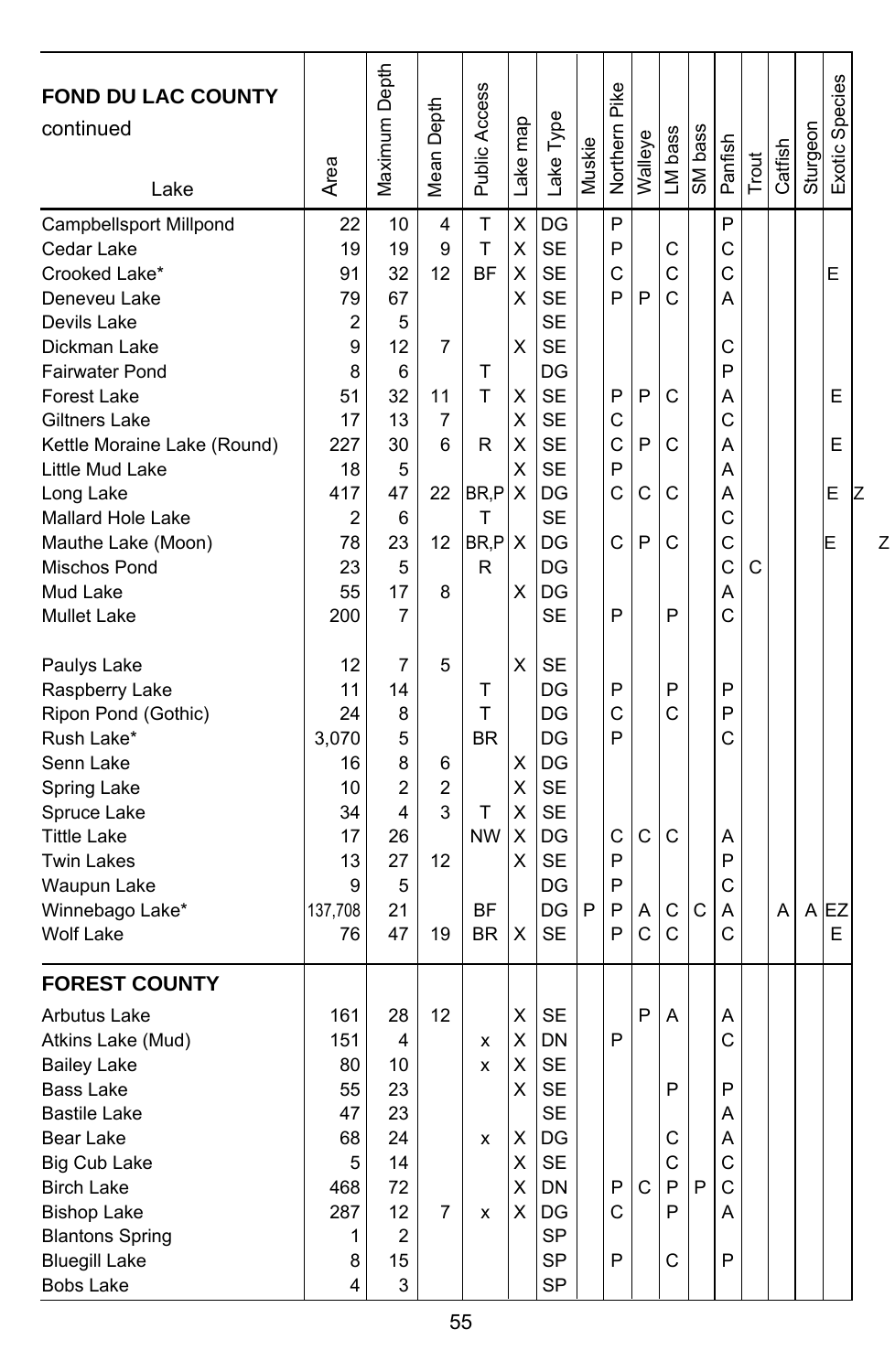| <b>FOREST COUNTY</b><br>continued<br>Lake                                                                                                                                                                                                                                                                                                                                                                                                                                                                                                                                                                                                                                                                                          | Area                                                                                                                                                                                                                          | Maximum Depth                                                                                                                                                                                                      | Mean Depth          | Public Access                                       | ake map                                                  | Lake Type                                                                                                                                                                                                                                                                                                                                                                                                                                                        | Muskie | Northern Pike              | Walleye          | LM bass                                                            | SM bass | Panfish                                                                                                    | Trout       | Catfish | Sturgeon | Exotic Species |
|------------------------------------------------------------------------------------------------------------------------------------------------------------------------------------------------------------------------------------------------------------------------------------------------------------------------------------------------------------------------------------------------------------------------------------------------------------------------------------------------------------------------------------------------------------------------------------------------------------------------------------------------------------------------------------------------------------------------------------|-------------------------------------------------------------------------------------------------------------------------------------------------------------------------------------------------------------------------------|--------------------------------------------------------------------------------------------------------------------------------------------------------------------------------------------------------------------|---------------------|-----------------------------------------------------|----------------------------------------------------------|------------------------------------------------------------------------------------------------------------------------------------------------------------------------------------------------------------------------------------------------------------------------------------------------------------------------------------------------------------------------------------------------------------------------------------------------------------------|--------|----------------------------|------------------|--------------------------------------------------------------------|---------|------------------------------------------------------------------------------------------------------------|-------------|---------|----------|----------------|
| Bogbrook Impoundment<br>Bogbrook Lake (Riggs)<br><b>Bose Lake</b><br><b>Bradley Lake</b><br><b>Briss Lake</b><br><b>Brule Springs</b><br><b>Bug Lake</b><br><b>Butternut Lake</b><br>C C C Pond<br>Camp One Spring<br>Camp Six Lake<br>Camp Three Lake<br>Cavour Lake<br>Charlie Otto Spring<br>Chuks Lake<br>Clark Lake<br>Clear Lake<br>Cloud Lake<br>Cook Lake (Popple)<br>Crane Lake<br>Crawford Lake<br>Crystal Lake<br>Curve Lake (Horseshoe)<br>Dawson Lake<br>Deep Hole Lake<br>Deep Lake<br>Deer Lake Flowage<br>Deer Lake T34N R14E S19<br>Deer Lake T34N R16E S09<br>Devils Lake<br>Donut Lake<br>Duck Lake<br>Echo Lake<br>Eds Lake<br>Eugene Lake<br>Evergreen Lake<br><b>Finnerty Lake</b><br>First Small Lake, East | 490<br>52<br>29<br>49<br>9<br>11<br>11<br>1,292<br>4<br>11<br>52<br>18<br>8<br>4<br>9<br>20<br>75<br>29<br>15<br>341<br>23<br>63<br>17<br>11<br>97<br>2<br>13<br>15<br>57<br>31<br>29<br>26<br>13<br>31<br>21<br>6<br>18<br>4 | 6<br>12<br>27<br>26<br>15<br>3<br>45<br>42<br>3<br>6<br>11<br>14<br>9<br>3<br>2<br>10<br>11<br>27<br>20<br>25<br>20<br>36<br>7<br>55<br>15<br>12<br>5<br>11<br>15<br>25<br>4<br>10<br>12<br>18<br>6<br>8<br>9<br>2 | 12<br>10<br>23<br>5 | X<br>X<br>x<br>X<br>x<br>x<br>x<br>x<br>x<br>x<br>x | Χ<br>Χ<br>Χ<br>X<br>X<br>X<br>X<br>х<br>X<br>X<br>х<br>X | DG<br>DG<br><b>SE</b><br><b>SE</b><br>DN<br><b>SP</b><br><b>SE</b><br><b>SP</b><br><b>SE</b><br><b>SP</b><br><b>SE</b><br>DN<br><b>SE</b><br><b>SP</b><br><b>SP</b><br><b>SE</b><br><b>SP</b><br><b>SE</b><br><b>SE</b><br><b>SP</b><br><b>SE</b><br><b>SE</b><br><b>SE</b><br><b>SE</b><br><b>SE</b><br><b>SE</b><br>DG<br><b>SE</b><br><b>SE</b><br><b>SE</b><br><b>SE</b><br><b>SE</b><br><b>SE</b><br><b>SE</b><br>DG<br><b>DN</b><br><b>SE</b><br><b>SE</b> |        | C<br>P<br>C<br>P<br>C<br>C | C<br>P<br>P<br>P | P<br>P<br>C<br>C<br>Α<br>C<br>P<br>C<br>С<br>P<br>С<br>P<br>P<br>P | Α       | C<br>P<br>P<br>P<br>С<br>C<br>Α<br>А<br>С<br>P<br>P<br>C<br>Α<br>P<br>C<br>P<br>Α<br>P<br>P<br>Α<br>Α<br>C | C<br>C<br>P |         |          |                |
| First Small Lake, West<br>Forest Lake (Mud)<br>Four Ducks Lake<br><b>Franklin Lake</b><br>Furbush Lake<br>Gem Lake                                                                                                                                                                                                                                                                                                                                                                                                                                                                                                                                                                                                                 | 3<br>93<br>18<br>892<br>13<br>9                                                                                                                                                                                               | 3<br>9<br>19<br>46<br>15<br>9                                                                                                                                                                                      | 19                  | x<br>x<br>x                                         | х<br>X<br>X<br>X                                         | <b>SE</b><br>DN<br>SE<br>DN<br>DG<br>SE                                                                                                                                                                                                                                                                                                                                                                                                                          |        | P<br>C                     | C                | P<br>С<br>P                                                        | C       | P<br>С<br>С<br>P                                                                                           |             |         |          |                |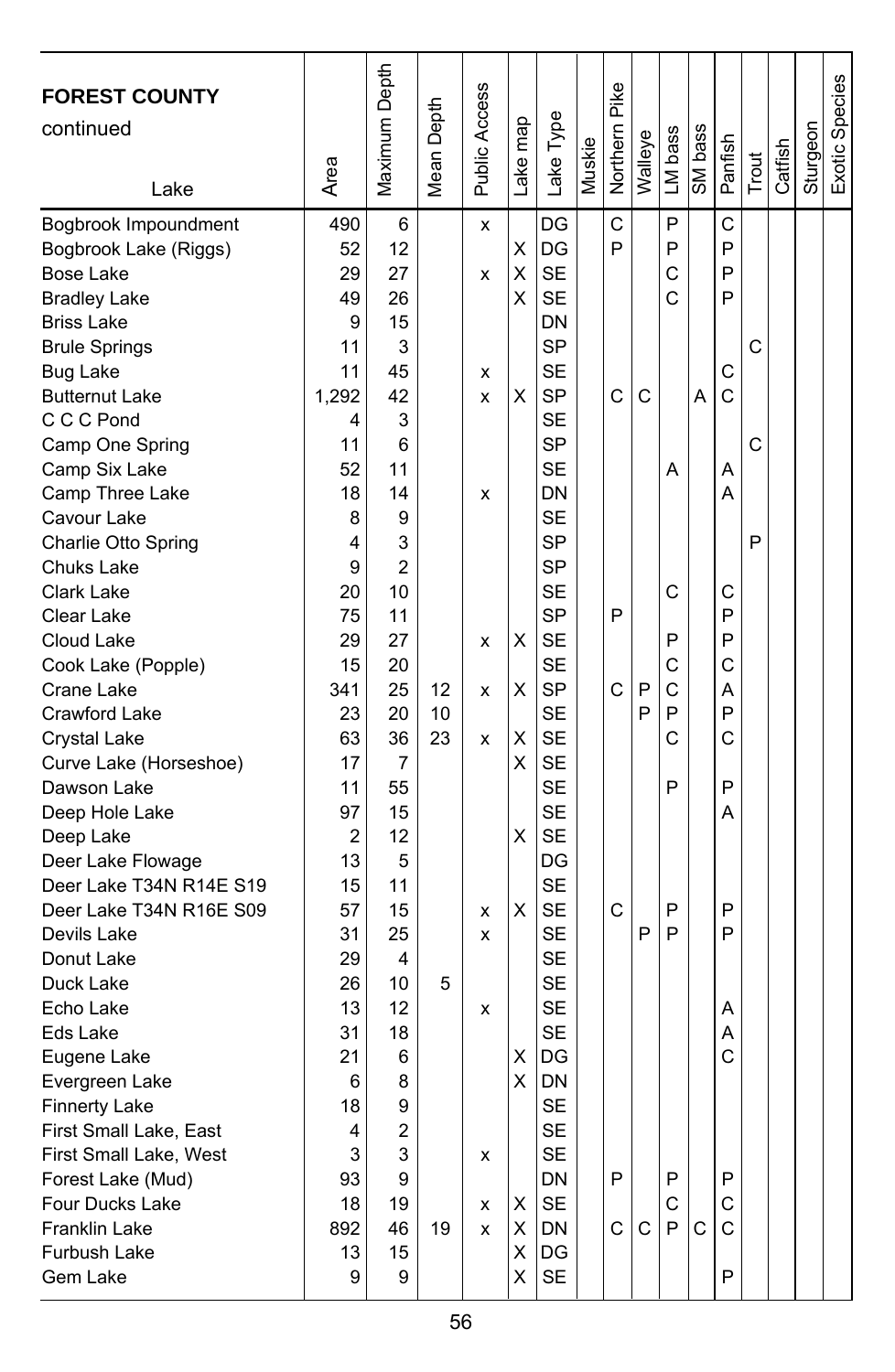| <b>FOREST COUNTY</b><br>continued<br>Lake                                                                                                                                                                                                                                                | Area                                                                                      | Maximum Depth                                                                   | Mean Depth    | Public Access            | ake map                         | Lake Type                                                                                                                                                     | Muskie | Northern Pike              | Walleye     | LM bass                                   | SM bass     | Panfish                                             | Trout  | Catfish | Sturgeon | Exotic Species |
|------------------------------------------------------------------------------------------------------------------------------------------------------------------------------------------------------------------------------------------------------------------------------------------|-------------------------------------------------------------------------------------------|---------------------------------------------------------------------------------|---------------|--------------------------|---------------------------------|---------------------------------------------------------------------------------------------------------------------------------------------------------------|--------|----------------------------|-------------|-------------------------------------------|-------------|-----------------------------------------------------|--------|---------|----------|----------------|
| Gertrude Lake<br>Goose Lake<br>Gordon Lake<br>Grass Lake<br>Ground Hemlock Lake<br>Ham Lake<br>Hardwood Lake<br>Harmony Lake<br>Harriet Lake (Stella, Still)<br>Hay Meadow Flowage<br>Hilbert Lake*(Orwig)<br>Hiles Mill Pond<br>Himley Lake (Leech)<br>Hoffman Spring<br>Horseshoe Lake | 12<br>18<br>50<br>39<br>88<br>19<br>78<br>46<br>23<br>241<br>289<br>713<br>149<br>1<br>12 | 32<br>3<br>30<br>7<br>44<br>17<br>19<br>17<br>15<br>9<br>32<br>5<br>8<br>7<br>4 | 9<br>18<br>9  | x<br>x<br>BR<br>x        | X<br>х<br>X<br>х<br>X<br>X<br>Χ | <b>SE</b><br><b>SE</b><br><b>SE</b><br><b>SE</b><br><b>SP</b><br><b>SE</b><br><b>SE</b><br><b>SE</b><br><b>SE</b><br>DG<br><b>SE</b><br>SE<br><b>SP</b><br>SE |        | C<br>P<br>P<br>P<br>C<br>A | P<br>P<br>P | P<br>С<br>P<br>C<br>P<br>P<br>C<br>С<br>P | P<br>P<br>P | P<br>Α<br>P<br>P<br>C<br>P<br>P<br>Α<br>C<br>C<br>Ċ | P      |         |          |                |
| Horseshoe Lake*<br>T34N R12E S36<br>Howell Lake (Silver)<br>Indian Camp Lake<br>Indian Lake<br>Indian Springs (Riley Springs)<br>Johnson Spring<br>T35N R15E S25<br>Johnson Springs                                                                                                      | 26<br>177<br>10<br>9<br>5<br>4                                                            | 48<br>16<br>35<br>19<br>3<br>27                                                 | 12            |                          | Χ<br>Χ                          | <b>SE</b><br><b>SP</b><br><b>SE</b><br>DG<br><b>SP</b><br>SP                                                                                                  |        | C<br>P                     | P           | P<br>C<br>C<br>P                          |             | P<br>Α<br>C<br>C<br>A                               | C<br>P |         |          |                |
| T36N R14E S20<br>Julia Lake<br>Jungle Lake<br>Kaine Lake<br>Kazmier Lake<br>Kentuck Lake*<br>Kimberly Lake<br>King Lake                                                                                                                                                                  | 4<br>392<br>182<br>45<br>27<br>957<br>13<br>33                                            | 5<br>45<br>14<br>4<br>24<br>40<br>10<br>81                                      | 18<br>7<br>13 | x<br>BR.<br>x            | х<br>х<br>Χ<br>Χ<br>X<br>Χ      | <b>SP</b><br>DG<br>DG<br>DG<br>DN<br>DG<br><b>SE</b><br><b>SE</b>                                                                                             | C<br>С | P<br>C<br>P                | P<br>C<br>P | P<br>C<br>P<br>C<br>C                     | P<br>C      | P<br>C<br>А<br>P<br>C<br>C<br>P                     | P<br>P |         |          |                |
| Kohlhoff Lake<br>Langer Lake (Chums)<br>Lartsch Lake<br>Laura Lake<br>Lily Lake<br>Lily Pad Lake T36N R13E S09<br>Lily Pad Lake T40N R14E S22<br>Little Birch Lake (Riley, Mud)<br>Little Cub Lake<br>Little Long Lake<br>Little Pine Lake<br>T36N R14E S32                              | 21<br>40<br>10<br>110<br>211<br>9<br>41<br>9<br>5<br>102<br>20                            | 6<br>31<br>1<br>22<br>24<br>1<br>3<br>27<br>28<br>17                            | 12<br>14      | x<br>BF X<br>x<br>x<br>x | Χ<br>х<br>X<br>х<br>х<br>Χ<br>х | SE<br><b>SE</b><br>DG<br><b>SE</b><br><b>DG</b><br>DG<br>DG<br>DG<br>SE<br>SE<br>SE                                                                           | P      | P<br>С<br>C<br>C<br>P      | C           | C<br>C.<br>$\mathsf{P}$<br>С<br>P         | С<br>P      | С<br>C<br>P<br>С<br>C<br>С                          | P      |         |          |                |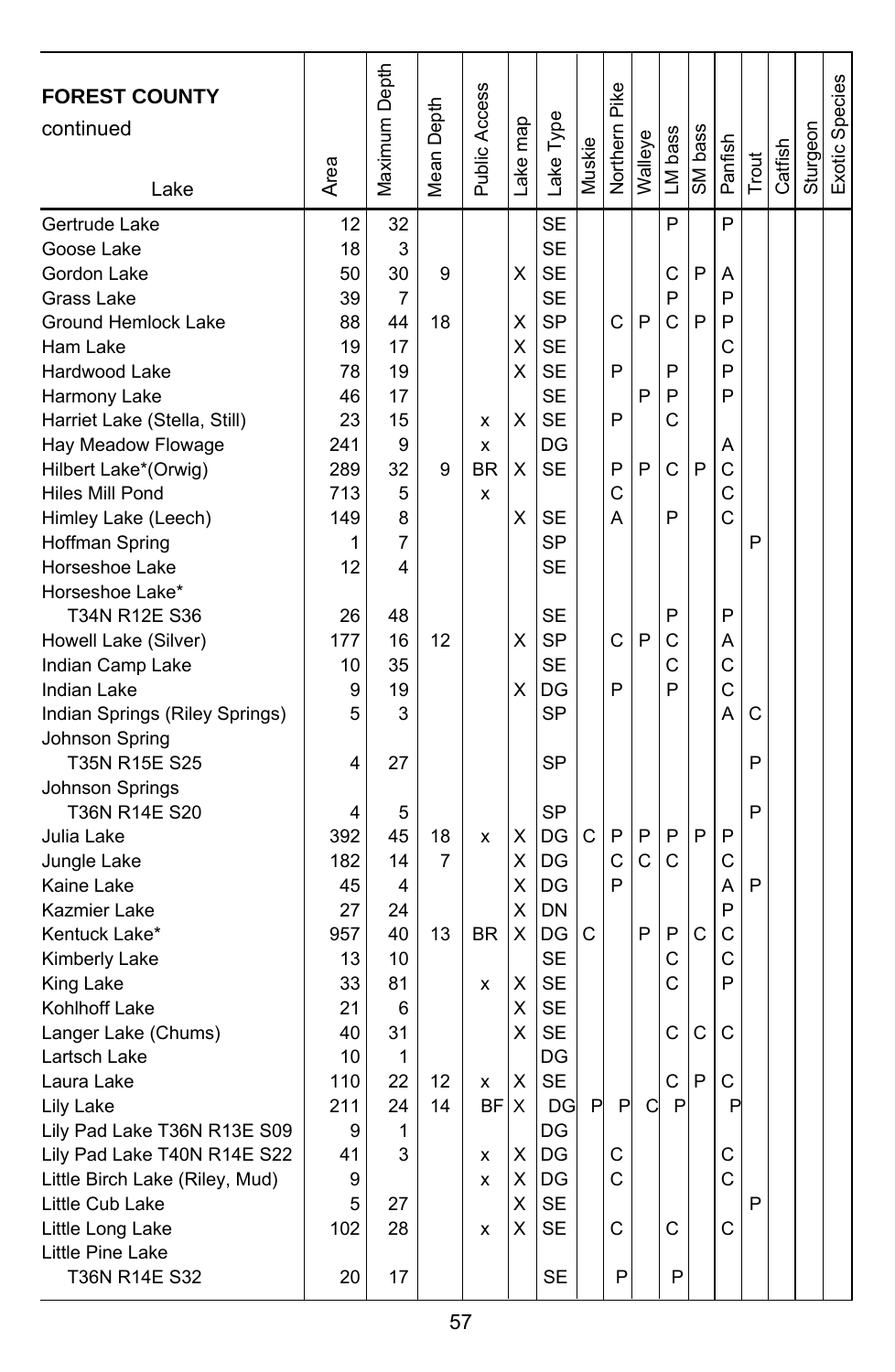| <b>FOREST COUNTY</b><br>continued<br>Lake   | Area    | Maximum Depth  | Mean Depth | Public Access | ake map | -ake Type       | Muskie | Northern Pike | Walleye | LM bass | SM bass | Panfish | Trout | Catfish | Sturgeon | Exotic Species |
|---------------------------------------------|---------|----------------|------------|---------------|---------|-----------------|--------|---------------|---------|---------|---------|---------|-------|---------|----------|----------------|
| Little Pine Lake<br>T37N R12E S10           |         | 11             |            |               | Χ       | <b>SE</b>       |        |               | P       |         |         |         |       |         |          |                |
| Little Popple Lake (Duck)                   | 6<br>26 | 5              |            | x             | Χ       | <b>SE</b>       |        |               |         |         |         |         |       |         |          |                |
| Little Rice Lake                            | 1,219   | 10             |            |               |         | DG              |        | C             |         | P       |         | C       |       |         |          |                |
| Little Riley Lake                           | 26      | 8              |            | x             |         | DN              |        |               |         |         |         |         |       |         |          |                |
| Little Sand Lake                            | 243     | 22             | 6          | x             | х       | <b>SE</b>       |        | P             | P       | P       |         | C       |       |         |          |                |
| Little Star Lake                            | 20      | 17             | 10         | x             | х       | <b>SE</b>       |        |               |         | C       |         | P       |       |         |          |                |
| Little Wapoose                              | 17      | 6              |            |               | x       | <b>SE</b>       |        |               |         |         |         |         |       |         |          |                |
| Logger Lake                                 | 20      | 11             |            |               |         | <b>SE</b>       |        |               |         |         |         |         | C     |         |          |                |
| Lone Wolf Lake (Wolf)                       | 11      | 13             |            |               | X       | DN              |        | С             |         |         |         | С       |       |         |          |                |
| Long Lake*T39N R15E S19                     | 340     | 23             |            | R             | х       | DG              |        | C             |         | P       |         | C       |       |         |          |                |
| Lost Lake T35N R13E S36                     | 75      | 10             |            |               |         | DN              |        | P             |         | C       |         | Ć       |       |         |          |                |
| Lost Lake T37N R16E S02                     | 9       | 10             |            |               |         | <b>SP</b>       |        |               |         |         |         |         |       |         |          |                |
| Lucerne, Lake (Stone)                       | 1,026   | 73             | 31         | x             | X       | DN              |        | P             | P       | P       | A       | P       | P     |         |          |                |
| Ludington Lake                              | 30      | 31             |            | x             | X       | <b>SE</b>       |        |               |         | С       |         | Α       |       |         |          |                |
| Luna Lake (Loon)                            | 67      | 35             |            | x             | X       | <b>SE</b>       |        |               |         | Ć       |         | А       |       |         |          |                |
| Mainline Lake (Mud, White)                  | 12      | 4              |            |               | X       | DN              |        |               |         |         |         |         |       |         |          |                |
| Marsh No. Ten Lake                          | 41      | 6              |            |               |         | DG              |        |               |         |         |         |         |       |         |          |                |
| <b>Marshall Lake</b>                        | 6       | 24             |            |               | X       | <b>SE</b>       |        |               |         |         |         |         |       |         |          |                |
| Marshall Lake, Lower                        | 3       | 21             |            |               | Χ       | <b>SE</b>       |        |               |         |         |         | C       |       |         |          |                |
| May Lake                                    | 19      | 11             |            | x             |         | <b>SE</b>       |        | C             |         |         |         | A       |       |         |          |                |
| Mayflower Lake                              |         |                |            |               |         |                 |        |               |         |         |         |         |       |         |          |                |
| T35N R14E S19                               | 16      | 5              |            |               |         | SE              |        |               |         |         |         |         |       |         |          |                |
| Mayflower Lake                              |         |                |            |               |         |                 |        |               |         |         |         |         |       |         |          |                |
| T40N R12E S35                               | 13      | 13             |            | x             |         | <b>SE</b>       |        |               |         |         |         | P       |       |         |          |                |
| <b>McKinley Lake</b>                        | 48      | 19             |            | x             | X       | <b>SE</b>       |        |               |         | P       |         | C       |       |         |          |                |
| Metonga Lake                                | 2,157   | 79             | 25         | x             | х       | DG              |        | P             | C       | P       | C       | P       |       |         |          | EZ             |
| Midget Lake                                 | 14      | 15             |            |               |         | <b>SE</b>       |        |               |         |         |         | Α       |       |         |          |                |
| Mole Lake                                   | 73      | 17             |            | x             |         | <b>SE</b>       |        | C             | P       | P       |         | Ċ       |       |         |          |                |
| Mud Lake No. 1                              |         |                |            |               |         |                 |        |               |         |         |         |         |       |         |          |                |
| T35N R15E S30                               | 8       | 6              |            |               | Χ       | <b>SE</b>       |        |               |         |         |         |         |       |         |          |                |
| Mud Lake No. 2                              |         |                |            |               |         |                 |        |               |         |         |         |         |       |         |          |                |
| T35N R15E S29                               | 7       | 5              |            |               | Χ       | <b>SE</b>       |        |               |         |         |         |         |       |         |          |                |
| Mud Lake T34N R14E S19                      | 15      | 8              |            |               |         | <b>SP</b>       |        |               |         |         |         | С       |       |         |          |                |
| Mud Lake T34N R14E S20                      | 6       | $\overline{c}$ |            |               |         | DG              |        |               |         |         |         | P       |       |         |          |                |
| Mud Lake T40N R14E S14                      | 3       | 16             |            |               |         | <b>SE</b>       |        |               |         |         |         |         |       |         |          |                |
| Nelligan Pond                               | 10      | 3              |            |               |         | DG              |        | P             |         |         |         |         |       |         |          |                |
| Ninemile Lake, Upper*                       | 91      | 5              |            | R             |         | DG<br><b>SE</b> |        |               |         | P<br>C  |         | P<br>C  |       |         |          |                |
| Oak Lake                                    | 51      | 47<br>14       |            |               | X       | SE              |        |               |         |         |         | P       |       |         |          |                |
| Onimish Lake (Animush)<br><b>Otter Lake</b> | 6<br>80 | 20             |            | x             | X       | DG              |        | C             |         | С       |         | C       |       |         |          |                |
| <b>Otter Springs</b>                        | 1       | 1              |            |               |         | <b>SP</b>       |        |               |         |         |         |         | C     |         |          |                |
| Pat Shay Lake (Shay)                        | 120     | 5              |            | x             |         | SP              |        | C             |         | P       |         | Α       |       |         |          |                |
| Peanut Lake                                 | 4       | 8              |            |               | X       | SE              |        |               |         |         |         |         |       |         |          |                |
|                                             |         |                |            |               |         |                 |        |               |         |         |         |         |       |         |          |                |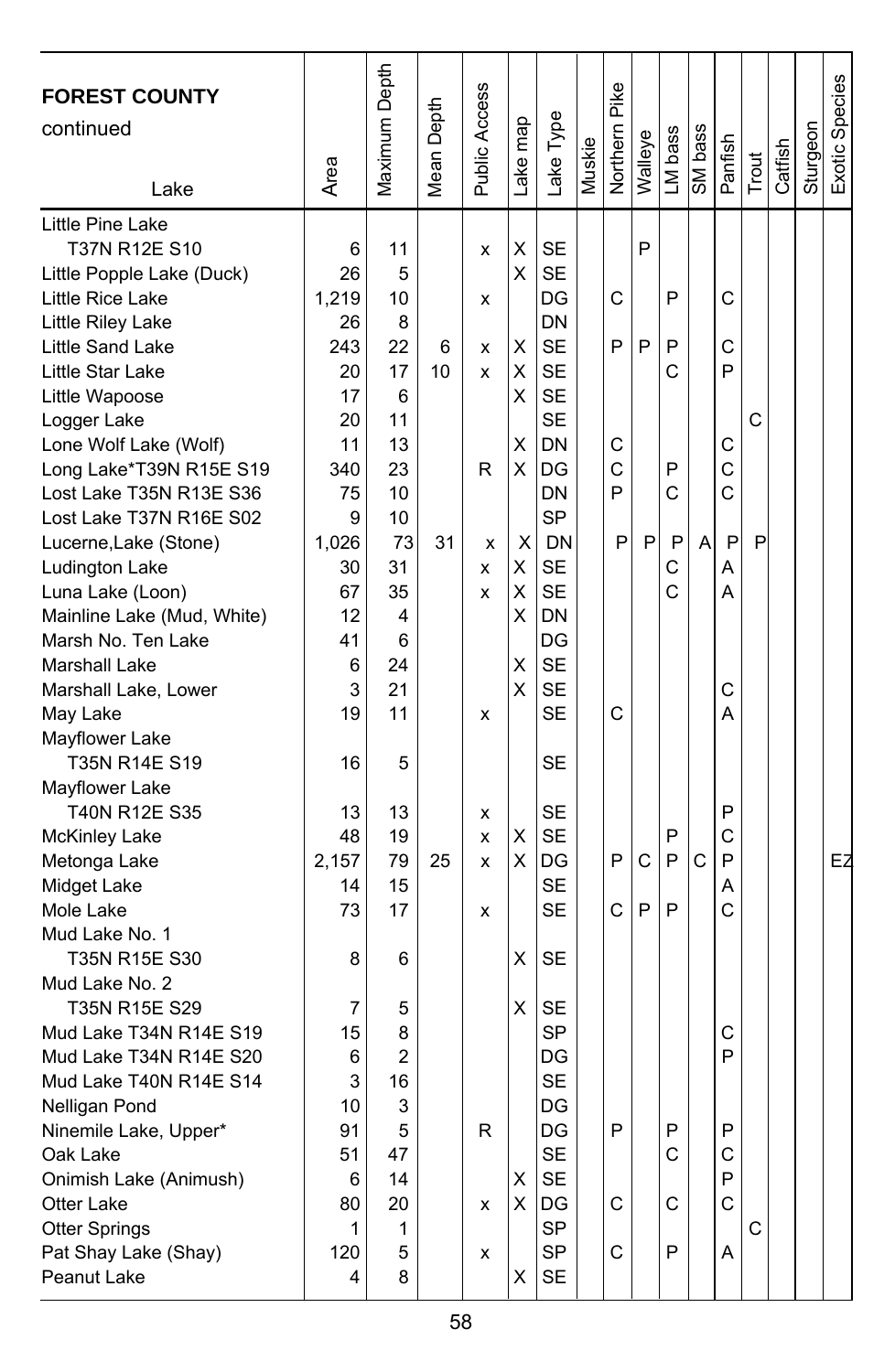| <b>FOREST COUNTY</b><br>continued<br>Lake | Area         | Maximum Depth  | Mean Depth | Public Access | map<br>ake <sub>1</sub> | Lake Type | Muskie | Northern Pike | Walleye | LM bass | SM bass | Panfish | Trout | Catfish | Sturgeon | Exotic Species |
|-------------------------------------------|--------------|----------------|------------|---------------|-------------------------|-----------|--------|---------------|---------|---------|---------|---------|-------|---------|----------|----------------|
| Peshtigo Lake<br>Pickerel Lake            | 156<br>1,299 | 4<br>14        | 5          | x             | Χ                       | DG<br>DG  |        | P<br>C        | P       | P<br>C  |         | P<br>Α  |       |         |          | E              |
| <b>Piledriver Lake</b>                    | 5            | 3              |            |               |                         | DG        |        |               |         |         |         |         |       |         |          |                |
| Pine Lake                                 | 1,670        | 14             |            | x             | х                       | DG        |        | C             | P       | C       | С       | Α       |       |         |          | E              |
| Popple Lake                               | 61           | 6              |            |               | Χ                       | <b>SE</b> |        |               |         |         |         |         |       |         |          |                |
| Purdy Lake (Purdue)                       | 20           | 12             |            |               | X                       | <b>SE</b> |        |               |         |         |         |         |       |         |          |                |
| Quartz Lake (Crystal)                     | 47           | 13             |            | x             | х                       | <b>SE</b> | C      |               |         |         | P       | С       |       |         |          |                |
| Ramsdell Lake                             | 15           | 8              |            |               | Χ                       | <b>SE</b> |        |               |         |         |         |         |       |         |          |                |
| Range Line Lake                           | 82           | 11             |            | x             | х                       | DG        |        | P             | C       | C       |         | P       |       |         |          |                |
| Rat Lake T37N R16E S18                    | 5            | 6              |            |               |                         | <b>SP</b> |        |               |         |         |         |         |       |         |          |                |
| Rat Lake T39N R14E S31                    | 47           | 3              |            |               |                         | <b>SE</b> |        |               |         |         |         |         |       |         |          |                |
| <b>Revolver Lake</b>                      | 35           | 4              |            |               |                         | <b>SP</b> |        |               |         |         |         |         |       |         |          |                |
| <b>Rice Lake</b>                          | 208          | 6              |            | x             |                         | DG        |        | P             |         | P       |         | P       |       |         |          |                |
| <b>Richardson Lake</b>                    | 54           | 10             |            | x             | х                       | DG        |        | C             |         | P       |         | Α       |       |         |          |                |
| <b>Riley Lake</b>                         | 213          | 20             |            |               | Χ                       | DG        | A      | C             |         | P       |         | Ć       |       |         |          |                |
| <b>Ritter Lake</b>                        | 3            | 14             |            |               | х                       | <b>SE</b> |        |               |         |         |         |         |       |         |          |                |
| Robbins Lake (Lost, Elm)                  | 9            | 9              |            |               |                         | DG        |        |               |         |         |         |         |       |         |          |                |
| <b>Roberts Lake</b>                       | 415          | 32             | 17         | x             | Χ                       | <b>SP</b> | A      | P             | C       | P       | P       | C       |       |         |          |                |
| Robinson Lake*                            | 37           | 20             |            | R             | х                       | <b>SE</b> |        |               |         | P       |         | P       |       |         |          |                |
| Rogers Lake                               | 16           | 2              |            |               | х                       | <b>SE</b> |        |               |         |         |         |         |       |         |          |                |
| Ross Lake                                 | 58           | 10             |            | x             |                         | SP        |        |               |         |         |         |         |       |         |          |                |
| Round Lake                                | 67           | 10             |            |               | х                       | <b>SP</b> |        | C             |         |         |         | P       |       |         |          |                |
| Roxy Lake                                 | 23           | 9              |            |               |                         | <b>SE</b> |        |               |         |         |         |         |       |         |          |                |
| <b>Scattered Rice Lake</b>                | 486          | 10             |            | x             | х                       | DG        |        | P             |         | P       |         | P       |       |         |          |                |
| Scott Lake (Lane)                         | 32           | 5              |            |               | х                       | DG        |        | Ć             |         |         |         | Α       |       |         |          |                |
| Seal Lake                                 | 6            | 3              |            |               | X                       | <b>SE</b> |        |               |         |         |         |         |       |         |          |                |
| Second Small Lake                         | 18           | 6              |            |               | Χ                       | <b>SE</b> |        |               |         |         |         |         |       |         |          |                |
| Sevenmile Lake*                           | 503          | 43             | 19         | <b>BR</b>     | Χ                       | DG        | P      | P             | C       | P       | P       | P       |       |         |          |                |
| Shabodock Lake                            | 13           | 1              |            |               | х                       | <b>SP</b> |        |               |         |         |         |         |       |         |          |                |
| Shelp Lake (Bass)                         | 45           | 4              |            | x             |                         | <b>SP</b> |        | C             |         |         |         | С       |       |         |          |                |
| Shiner Lake                               | 7            | 21             |            |               |                         | <b>SE</b> |        | P             |         |         |         | C       |       |         |          |                |
| Shoe Lake                                 | 169          | 7              |            |               | х                       | <b>SP</b> |        | P             |         | P       |         | C       |       |         |          |                |
| Silver Lake                               | 320          | 20             | 13         | x             | х                       | DN        | C      | P             | P       | C       | C       | A       |       |         |          |                |
| Skunk Lake                                | 6            | 8              | 1          |               |                         | <b>SE</b> |        |               |         |         |         |         |       |         |          |                |
| Spring Lake T34N R14E S11                 | 4            | 22             |            |               | X                       | <b>SP</b> |        | P             |         |         |         |         |       |         |          |                |
| Spring Lake T35N R13E S35                 | 7            | 10             |            | x             |                         | DG        |        | P             |         | P       |         |         |       |         |          |                |
| Spring Pond T34N R14E S28                 | 5            | 3              |            |               |                         | SP        |        |               |         |         |         |         |       |         |          |                |
| Spring Pond T37N R14E S11                 | 1            | $\overline{c}$ |            |               |                         | SP        |        |               |         |         |         |         |       |         |          |                |
| St Johns Lake                             | 96           | 21             | 11         |               | х                       | SE        |        |               | P       | С       |         | С       |       |         |          |                |
| Stevens Lake                              | 297          | 10             | 8          | x             | х                       | DG        |        | C             | C       | С       |         | Α       |       |         |          |                |
| Sunfish Lake                              | 23           | 16             |            |               |                         | SE        |        |               |         | P       |         | C       |       |         |          |                |
| Surprise Lake                             | 4            | 17             |            |               |                         | SE        |        |               |         |         |         |         |       |         |          |                |
| Tee Lake                                  | 12           | 20             |            |               |                         | SE        |        |               |         |         |         |         |       |         |          |                |
| Three Johns Lake                          | 44           | 42             | 14         | x             | X                       | <b>SE</b> |        |               |         | C       |         | Α       |       |         |          |                |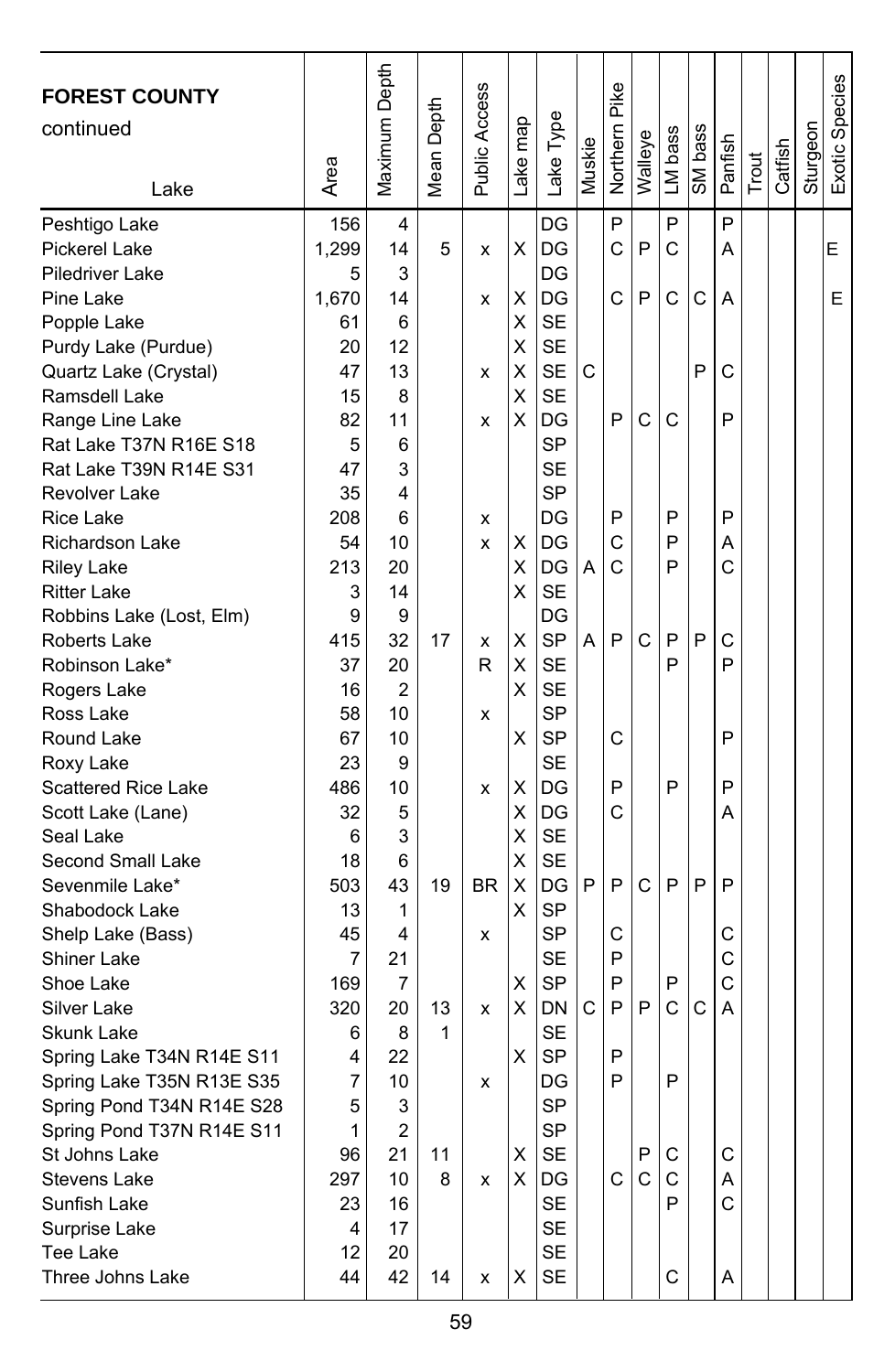| <b>FOREST COUNTY</b><br>continued<br>Lake | Area                    | Maximum Depth  | Mean Depth | Public Access | Lake map | Lake Type | Muskie | Pike<br>Northern | Walleye | LM bass     | SM bass | Panfish | Trout        | Catfish | Sturgeon | Exotic Species |
|-------------------------------------------|-------------------------|----------------|------------|---------------|----------|-----------|--------|------------------|---------|-------------|---------|---------|--------------|---------|----------|----------------|
| Torpee Spg No. 1<br>T34N R15E S30         | 3                       | $\overline{2}$ |            |               |          | <b>SP</b> |        |                  |         |             |         |         | P            |         |          |                |
| Torpee Spg No. 2                          |                         |                |            |               |          |           |        |                  |         |             |         |         |              |         |          |                |
| T34N R15E S30                             | 1                       | 3              |            |               |          | <b>SP</b> |        |                  |         |             |         |         | P            |         |          |                |
| Trump Lake                                | 172                     | 20             |            | x             | х        | DN        |        | C                | P       | С           |         | С       |              |         |          |                |
| <b>Turtle Lake</b>                        | 13                      | 13             |            |               | X        | <b>SE</b> |        |                  |         | P           |         | Ċ       |              |         |          |                |
| Two Dutchman Lake                         | 7                       | 21             |            |               |          | <b>SE</b> |        |                  |         |             |         |         |              |         |          |                |
| Two Sisters Lake, North                   | 12                      | 17             |            |               | х        | <b>SE</b> |        | P<br>P           |         |             |         | P       |              |         |          |                |
| Two Sisters Lake, South<br>Unnamed        | 8                       | 17             |            |               | X        | <b>SE</b> |        |                  |         |             |         | A       |              |         |          |                |
| T35N R14E S08-08                          | 130                     | 7              |            |               |          | <b>SP</b> |        |                  |         |             |         |         |              |         |          |                |
| T37N R16E S23-08                          | 21                      | 5              |            |               |          | <b>SE</b> |        |                  |         |             |         |         |              |         |          |                |
| Valley Lake                               | 26                      | 37             | 8          |               | X        | <b>SE</b> |        |                  |         |             |         | A       | C            |         |          |                |
| Van Zile Lake                             | 78                      | 17             | 9          | x             | X        | <b>SE</b> |        | P                |         | С           |         | Ċ       |              |         |          |                |
| Wabikon Lake                              | 594                     | 15             |            |               |          | <b>SP</b> | A      | P                |         | P           |         | Ć       |              |         |          |                |
| <b>Waite Lake</b>                         | 4                       | $\overline{2}$ |            |               | х        | DG        |        |                  |         |             |         |         |              |         |          |                |
| Walsh Lake (Mud)                          | 45                      | 15             |            |               |          | <b>SE</b> |        |                  |         |             |         | Α       |              |         |          |                |
| Wapoose Lake                              | 32                      | 15             |            |               | X        | <b>SE</b> |        | C                |         |             |         | C       |              |         |          |                |
| <b>White Deer Lake</b>                    | 62                      | 45             |            | x             | X        | <b>SE</b> |        |                  |         | С           |         | A       | P            |         |          |                |
| Whiteye Lake (Loon)                       | 72                      | 13             |            |               |          | <b>SE</b> |        | С                |         | P           |         | С       |              |         |          |                |
| <b>Windfall Lake</b>                      | 55                      | 26             | 9          | x             | х        | lDG       | P      | C                |         | C           |         | A       |              |         |          |                |
| <b>Wolf Lake</b>                          | 33                      | 14             |            | x             | Χ        | <b>SE</b> |        | P                |         | P           |         | P       |              |         |          |                |
| Woodbury Lake                             | 72                      | 20             |            | x             | X        | <b>SE</b> |        |                  |         | C           |         | С       |              |         |          |                |
| Woods Lake                                | 13                      | 7              |            |               |          | <b>SE</b> |        | P                |         | P           |         | P       |              |         |          |                |
| Wyman Lake                                | 19                      | 6              |            |               |          | <b>SE</b> |        |                  |         | C           |         |         |              |         |          |                |
| Zarling Lake (Mud)                        | 36                      | 9              |            |               | X        | DG        |        | P                |         |             |         | P       |              |         |          |                |
| Zieler Springs                            | 3                       | 5              |            |               |          | <b>SP</b> |        |                  |         |             |         |         | P            |         |          |                |
| <b>GRANT COUNTY</b>                       |                         |                |            |               |          |           |        |                  |         |             |         |         |              |         |          |                |
| <b>Bertom Lake</b>                        | 126                     | 8              |            | <b>BR</b>     |          | DN        |        | C                |         | С           |         | Α       |              |         |          |                |
| <b>Big Cat Slough</b>                     | 2                       | 4              |            | R             |          | <b>SE</b> |        | P                |         | P           |         | С       |              |         |          |                |
| <b>Bullhead Slough</b>                    | 40                      | 10             |            | <b>NW</b>     |          | DG        |        | P                |         | C           |         |         |              |         |          |                |
| Coalpit Slough                            | 59                      | 10             |            | <b>NW</b>     |          | DG        |        | C                |         | C           |         | C       |              |         |          | Z              |
| Crooked Slough                            | 5                       | 3              |            | W             |          | DG        |        |                  |         |             |         |         |              |         |          |                |
| Dead Lake                                 | 17                      | 3              |            | NW            |          | <b>SE</b> |        |                  |         |             |         |         |              |         |          |                |
| Dixon Lake                                | $\overline{\mathbf{c}}$ | 5              |            | Т             |          | SE        |        | C                |         |             |         | C       |              |         |          |                |
| Ferry Lake                                | 55                      | 10             |            | <b>NW</b>     |          | DG        |        | С                | P       | С           |         | C       |              | P       |          |                |
| Fish Trap Lake                            | 4                       | 6              |            | Τ             |          | DN        |        | C                |         | $\mathsf C$ |         | С       |              |         |          |                |
| Glen Lake                                 | 91                      | 18             |            | BFP           |          | DN        |        | P                | P       | C           | l P     | A       |              | P       |          |                |
| Jones Slough (WI River oxbow)             | 2.5                     |                |            |               |          |           |        |                  |         |             |         |         |              |         |          | Е              |
| Long Slough                               | 11                      | 10             |            | <b>NW</b>     |          | DN        |        | C                | P       | С           |         | С       |              | P       |          |                |
| McCartney Lake                            | 924                     | 10             |            | <b>BR</b>     |          | DG        |        | C                |         | C           |         | C       |              |         |          |                |
| Mt Hope Rearing Pond                      | 2                       | 9              |            |               |          | <b>SP</b> |        |                  |         |             |         |         | $\mathsf{P}$ |         |          |                |
| Oleart Lake                               | $\overline{7}$          | 14             |            | BR            |          | DN        |        |                  |         | P           |         | С       |              |         |          |                |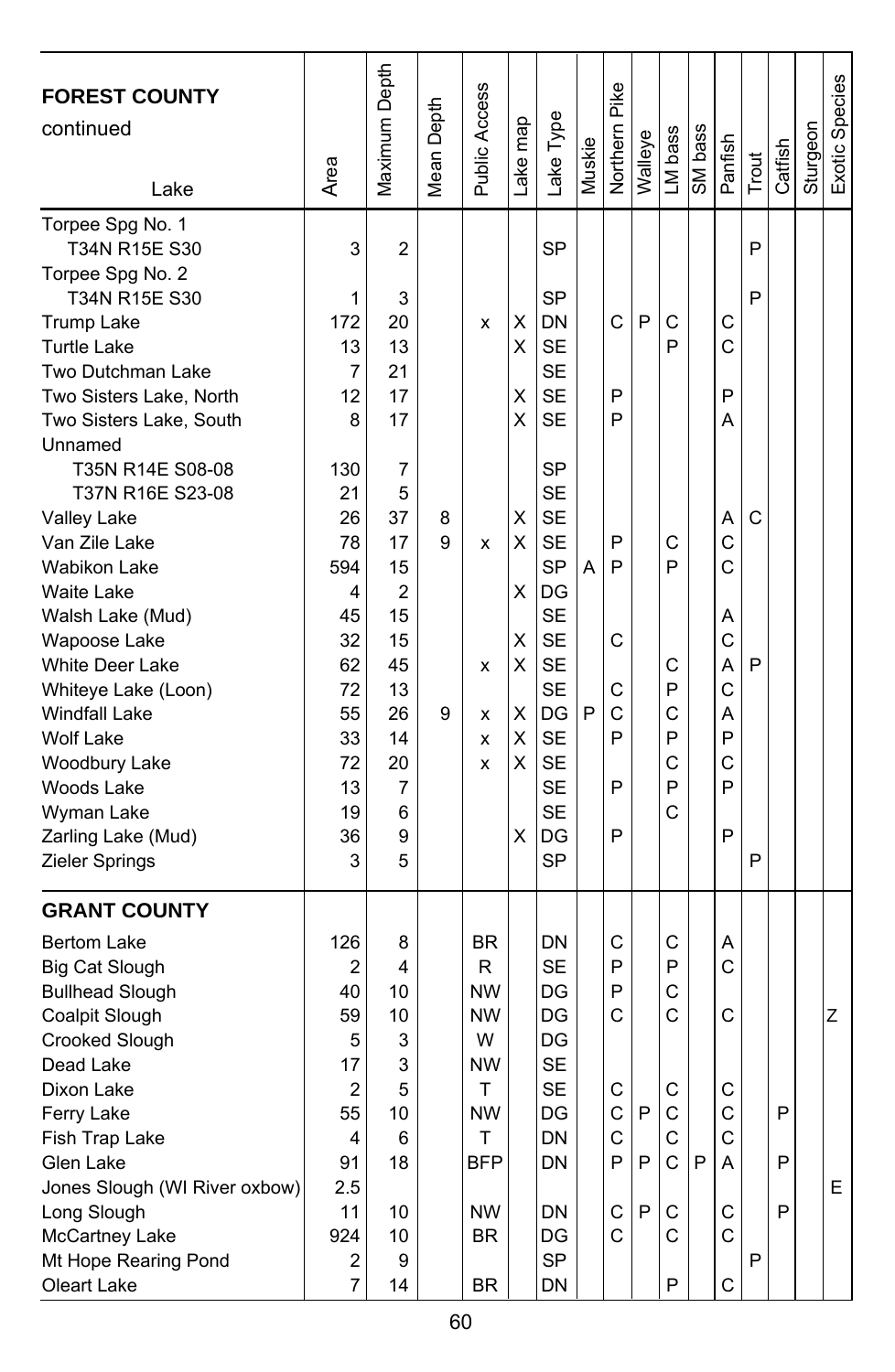| <b>GRANT COUNTY</b><br>continued<br>Lake                                                                                                                                                                                                                                                                                                               | Area                                                                                             | Maximum Depth                                                                               | Depth<br>Mean I                            | Public Access                                                                                                                                               | Lake map                             | Lake Type                                                                                                                 | Muskie | Pike<br>Northern                               | Walleye                                        | LM bass                                        | SM bass     | Panfish                                                  | Trout  | Catfish     | Sturgeon | Exotic Species                        |
|--------------------------------------------------------------------------------------------------------------------------------------------------------------------------------------------------------------------------------------------------------------------------------------------------------------------------------------------------------|--------------------------------------------------------------------------------------------------|---------------------------------------------------------------------------------------------|--------------------------------------------|-------------------------------------------------------------------------------------------------------------------------------------------------------------|--------------------------------------|---------------------------------------------------------------------------------------------------------------------------|--------|------------------------------------------------|------------------------------------------------|------------------------------------------------|-------------|----------------------------------------------------------|--------|-------------|----------|---------------------------------------|
| Poffenrath Slough<br>Pospichal Slough<br>Postel Slough<br><b>Rice Lake</b><br>Sand Cut<br><b>Walnut Eddy</b><br>Whites Slough<br>Woodman Lake                                                                                                                                                                                                          | 10<br>5<br>30<br>56<br>10<br>58<br>6<br>21                                                       | 6<br>4<br>8<br>5<br>16<br>10<br>5<br>12                                                     |                                            | T<br>Τ<br><b>NW</b><br>T<br><b>NW</b><br><b>NW</b><br>Τ<br><b>BR</b>                                                                                        |                                      | <b>SE</b><br><b>SE</b><br><b>SE</b><br><b>SE</b><br>DG<br>DG<br><b>SE</b><br>DN                                           |        | P<br>P<br>C<br>P<br>P<br>C<br>Ċ<br>Ċ           | P<br>P<br>P                                    | P<br>P<br>C<br>P<br>C<br>С<br>C                | C           | P<br>P<br>C<br>P<br>C<br>P<br>C<br>Ċ                     |        | P<br>С<br>P |          | E                                     |
| <b>GREEN COUNTY</b><br>Albany Lake (Millpond)<br>Beckman Lake<br>Decatur Lake<br>Lake Montesian<br>Zanders Lake                                                                                                                                                                                                                                        | 102<br>69<br>151<br>7<br>21                                                                      | 8<br>12<br>10<br>15<br>8                                                                    | 7                                          | <b>BR</b><br>BR.P X<br><b>BR</b><br>T<br>T                                                                                                                  |                                      | DG<br>DG<br>DG<br><b>SP</b><br>DG                                                                                         |        | P<br>C<br>P<br>P                               |                                                | P<br>C<br>P<br>P<br>P                          | P<br>P      | P<br>Α<br>P<br>C<br>P                                    | P      | P<br>С      |          | Ε<br>E<br>Е                           |
| <b>GREEN LAKE COUNTY</b><br><b>Big Twin Lake</b><br>Dog Lake<br>Grand Lake (Millpond)<br><b>Grand River Marsh</b><br>Green Lake (Big Green)<br><b>Heart Lake</b><br>Little Green Lake<br>Little Twin Lake<br>Manchester Millpond<br>Maria Lake<br>Puckyan Millpond<br>Puckaway Lake<br>Spring Lake<br>Spring Lake (Spirit)<br>Unnamed T17N R13E S08-16 | 78<br>7<br>234<br>3,000<br>7,346<br>11<br>466<br>33<br>30<br>596<br>3<br>5,039<br>67<br>75<br>21 | 46<br>7<br>8<br>7<br>236<br>2<br>28<br>10<br>5<br>6<br>6<br>5<br>54<br>42<br>$\overline{2}$ | 17<br>3<br>104<br>10<br>4<br>3<br>16<br>14 | <b>BR</b><br><b>BR</b><br><b>BR</b><br>BR, PlX<br>W<br><b>BR</b><br><b>NW</b><br><b>NW</b><br><b>BR</b><br><b>BR</b><br><b>BR</b><br><b>BR</b><br><b>NW</b> | X<br>X<br>х<br>X<br>X<br>х<br>X<br>X | DG<br><b>SE</b><br>DG<br>DG<br>DG<br><b>SE</b><br><b>SE</b><br>DG<br>DG<br><b>SE</b><br>DG<br>DG<br><b>SP</b><br>DG<br>DG | C<br>P | P<br>P<br>P<br>P<br>P<br>P<br>P<br>P<br>P<br>P | P<br>P<br>P<br>P<br>Α<br>P<br>P<br>С<br>P<br>P | P<br>P<br>P<br>P<br>P<br>P<br>P<br>P<br>C<br>P | C<br>P<br>P | P<br>P<br>P<br>P<br>P<br>P<br>P<br>P<br>P<br>P<br>P<br>P | C<br>C | C<br>C      |          | E<br>Е<br>EZ<br>E<br>E<br>E<br>Ε<br>E |
| <b>IOWA COUNTY</b><br>Avoca Lake<br><b>Birch Lake</b><br><b>Blackhawk Lake</b><br>Cox Hollow Lake<br>Goodwiler Lake<br><b>Halverson Lake</b><br>Helen Lake<br>Kendall Lake<br>Long Lake                                                                                                                                                                | 48<br>11<br>220<br>96<br>19<br>10<br>13<br>16<br>2                                               | 10<br>15<br>40<br>30<br>5<br>23<br>28<br>17<br>5                                            | 9                                          | <b>BR</b><br>BR<br>BR<br><b>BF</b><br>BR.<br>BR.                                                                                                            | х<br>X<br>X                          | DG<br>DG<br>DG<br>DG<br>SE<br>SE<br>SE                                                                                    |        | C<br>P<br>P<br>C                               | P.<br>P<br>P<br>P<br>P                         | $\mathsf C$<br>С<br>C<br>C<br>P<br>С<br>P<br>C | P           | C<br>P<br>С<br>A<br>P<br>С<br>P<br>P                     |        | P           |          | E<br>E.<br>E.                         |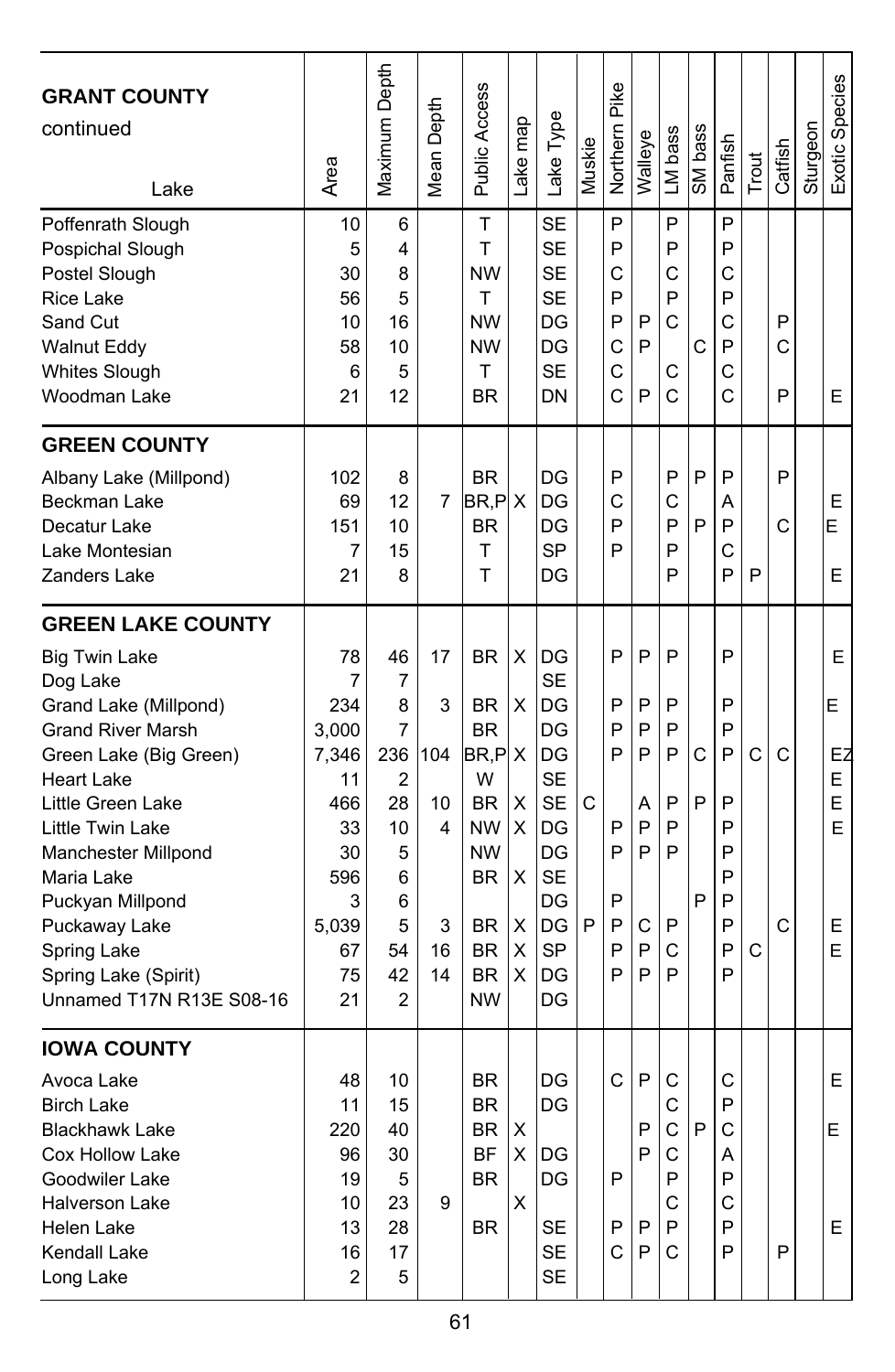| <b>IOWA COUNTY</b><br>continued<br>Lake | Area             | Maximum Depth | Depth<br>Mean I | <b>Public Access</b>   | Lake map | Lake Type | Muskie       | Northern Pike | Walleye      | LM bass     | SM bass | Panfish | Trout | Catfish | Sturgeon | Exotic Species |
|-----------------------------------------|------------------|---------------|-----------------|------------------------|----------|-----------|--------------|---------------|--------------|-------------|---------|---------|-------|---------|----------|----------------|
| Ludden Lake<br><b>Taliesin Lake</b>     | 58<br>19         | 14<br>11      | 5               | <b>BR</b><br><b>NW</b> | X        | DG<br>DG  |              |               |              | C           | P       | C<br>C  |       |         |          |                |
| Twin Valley Lake                        | 152              | 32            | 11              | <b>BR</b>              | х        | <b>SE</b> | C            |               | P            | C           |         | P       | P     |         |          | Е              |
| <b>IRON COUNTY</b>                      |                  |               |                 |                        |          |           |              |               |              |             |         |         |       |         |          |                |
| Allen Lake                              | 6                | 10            |                 | W                      |          | DG        |              |               |              | P           |         | P       |       |         |          |                |
| Altman Lake                             | 3                | 27            |                 |                        |          | <b>SE</b> |              |               |              |             |         |         |       |         |          |                |
| American Lake                           | 12               | 20            |                 |                        |          | DG        | P            | P             |              | P           |         | P       |       |         |          |                |
| Barbara Lake                            | 25               | 12            |                 |                        |          | <b>SP</b> |              |               |              | С           |         | P       |       |         |          |                |
| <b>Barrel Spring Lake</b>               | 8                | 47            |                 |                        |          | DN        |              |               |              | P           |         |         |       |         |          |                |
| Bass Lake T41N R04E S29                 | 16               | 20            |                 |                        |          | <b>SE</b> |              |               |              |             |         |         |       |         |          |                |
| Bass Lake T44N R04E S18                 | 15               | 35            |                 | <b>BR</b>              |          | DN        |              |               |              | P           |         | P       |       |         |          |                |
| Bass Lake, North                        | 194              | 11            | 7               | BR                     |          | <b>SE</b> | С            |               |              | C           |         | P       |       |         |          |                |
| Bass Lake, South                        | 90               | 23            |                 | W                      |          | <b>SE</b> |              |               |              | P           | P       | P       |       |         |          |                |
| Bear Lake                               | 23               | 6             |                 |                        |          | DG        |              | P             |              |             |         | P       |       |         |          |                |
| Bearskull Lake                          | 77               | 26            | 12              | <b>BR</b>              | X        | DG        |              | C             | C            | C           |         | C       |       |         |          |                |
| Beaver Lake T43N R04E S10               | 19               | 30            |                 | <b>BR</b>              |          | DN        | P            |               |              | C           |         | C       |       |         |          |                |
| Beaver Lake T44N R03E S26               | 17               | 21            |                 |                        |          | <b>SE</b> |              |               |              | P           |         | P       |       |         |          |                |
| <b>Belding Lake</b>                     | 7                | 14            |                 | W                      |          | DG        |              |               |              | P           |         |         |       |         |          |                |
| <b>Big Pine Lake</b>                    | 632              | 22            |                 |                        |          | DG        | C            | A             | A            |             | C       | P       |       |         |          |                |
| <b>Birch Lake</b>                       | 63               | 12            |                 |                        |          | DN        |              |               |              | Α           |         | P       |       |         |          |                |
| <b>Black Lake</b>                       | 29               | 20            |                 |                        |          | <b>SP</b> |              | P             |              | C           |         | P       |       |         |          |                |
| <b>Bluegill Lake</b>                    | 19               | 25            |                 |                        |          | <b>SE</b> |              | P             |              | P           |         | P       |       |         |          |                |
| Boot Lake                               | 180              | 16            | 10              |                        | X        | <b>SE</b> | C            | C             | C            | C           |         | Α       |       |         |          |                |
| Brandt Lake T42N R03E S10               | 11               | 27            |                 | <b>BR</b>              |          | SE        |              |               |              | А           |         | C       |       |         |          |                |
| Brandt Lake T42N R04E S10               | 11               | 10            |                 | W                      |          | DG        |              |               |              |             |         |         |       |         |          |                |
| Brush Lake (Hawkins)                    | 33               | 16            |                 | W                      |          | <b>SE</b> |              |               |              | P           |         | P       |       |         |          |                |
| Camp 12 Lake                            | 19               | 21            |                 |                        |          | <b>SE</b> |              |               |              | P           |         |         |       |         |          |                |
| Cap Henry Lake                          | 48               | 61            |                 |                        |          | <b>SE</b> |              |               |              | C           |         | P       |       |         |          |                |
| Caroline Lake*                          | 130              | 8             | 5               | <b>BR</b>              | х        | DG        |              | С             |              | C           |         | С       |       |         |          |                |
| Catherine Lake                          | 118              | 14            | 7               | <b>NW</b>              | Х        | DG        | $\mathsf{C}$ | C             | $\mathsf{C}$ | $\mathsf C$ | P       | C       |       |         |          | E              |
| Cedar Lake                              | 191              | 20            | 11              | <b>BR</b>              | X        | DG        | $\mathsf{C}$ | C             | $\mathsf C$  | P           | P       | C       |       |         |          |                |
| <b>Charnley Lake</b>                    | 71               | 30            |                 |                        |          | <b>SE</b> | P            | P             | P            | C           |         | C       |       |         |          |                |
| Cille Lake                              | 2                | 20            |                 |                        |          | <b>SP</b> |              |               |              |             |         |         |       |         |          |                |
| Clear Lake                              | 67               | 20            |                 |                        |          | DG        |              | P             | P            | P           |         |         |       |         |          |                |
| Courtland Lake                          | $\boldsymbol{2}$ | 25            |                 | W                      |          | SE        |              |               |              |             |         |         |       |         |          |                |
| Cramer Lake                             | 31               | 4             |                 |                        |          | <b>SE</b> |              |               |              |             |         | С       |       |         |          |                |
| Cranberry Lake                          |                  |               |                 |                        |          |           |              |               |              |             |         |         |       |         |          |                |
| T41N R04E S34                           | 64               | 8             |                 |                        |          | SP        |              |               |              | С           |         | С       |       |         |          |                |
| Cranberry Lake                          |                  |               |                 |                        |          |           |              |               |              |             |         |         |       |         |          |                |
| T44N R04E S15                           | 12               | 47            | 24              | R                      | X        | SE        |              |               |              | C           |         | C       | P     |         |          |                |
| <b>Creeds Flowage</b>                   | 34               | 5             |                 | T                      |          | DG        |              |               |              |             |         |         |       |         |          |                |
| Crystal Lake                            | 95               | 46            | 17              |                        | X        | <b>SE</b> |              |               |              | С           | С       | C       | P     |         |          |                |
| Cub Lake                                | 12               | 17            |                 | W                      |          | SE        |              |               |              | P           |         |         |       |         |          |                |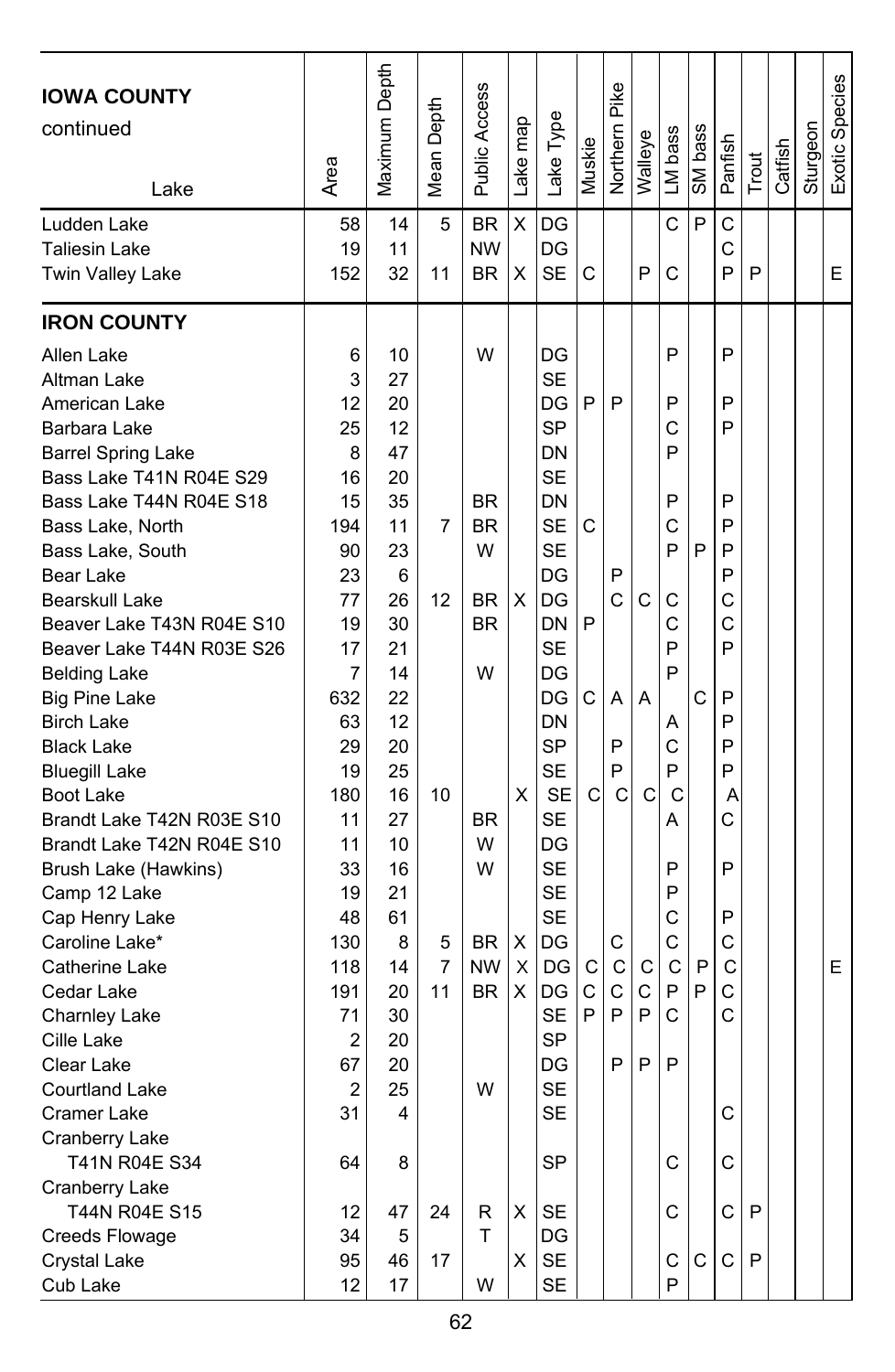| <b>IRON COUNTY</b><br>continued<br>Lake | Area           | Maximum Depth | Mean Depth | Public Access  | Lake map | Lake Type              | Muskie | Northern Pike | Walleye | LM bass | SM bass | Panfish      | Trout | Catfish | Sturgeon | Exotic Species |
|-----------------------------------------|----------------|---------------|------------|----------------|----------|------------------------|--------|---------------|---------|---------|---------|--------------|-------|---------|----------|----------------|
| Davis Lake (Feeley, Lost)               | 8              | 16            |            | W              |          | <b>SE</b>              |        |               |         | P       |         |              |       |         |          |                |
| Dead Horse Lake                         | 14             | 30            |            |                |          | <b>SE</b>              |        | P             |         | P       |         | A            |       |         |          |                |
| Deer Lake                               | 35             | 18            |            | <b>BR</b>      |          | <b>SE</b>              |        |               |         | P       |         | P            |       |         |          |                |
| Deertail Lake (Cirilli)                 | 10             | 20            |            | <b>BR</b>      |          | <b>SE</b>              |        |               |         | P       |         | P            |       |         |          |                |
| Dollar Lake                             | $\overline{7}$ | 23            |            | <b>NW</b>      |          | DG                     |        | P             | P       | P       |         | P            |       |         |          |                |
| Dorothy Lake                            | 20             | 26            |            |                |          | <b>SE</b>              | P      |               |         | C       |         | P            |       |         |          |                |
| Doud Lake                               | 22             | 13            |            |                |          | <b>SP</b>              |        |               |         | P       |         |              |       |         |          |                |
| Du Page Lake                            | 32             | 31            |            | W              |          | <b>SE</b>              |        |               |         | C       |         | P            |       |         |          |                |
| Duck Lake T41N R04E S31                 | 13             | 15            |            |                |          | DG                     | P      | C             |         | P       |         | P            |       |         |          |                |
| Duck Lake T43N R01E S21                 | 32             | 20            |            |                |          | <b>SE</b><br><b>SE</b> |        |               |         |         |         |              |       |         |          |                |
| Dumbbell Lake                           | 15<br>220      | 80<br>25      | 9          | W<br><b>BR</b> |          | DG                     | C      | P             | C       | P       | P       | P            |       |         |          |                |
| Echo Lake<br>Emerson Lake               | 5              | 23            |            |                | X        | DG                     |        | P             |         | P       |         | C            |       |         |          |                |
| Ess Lake                                | 55             | 12            |            |                |          | <b>SE</b>              |        |               |         | C       |         | P            |       |         |          |                |
| Evelyn Lake                             | 55             | 9             |            | BW             |          | <b>SE</b>              |        |               |         | С       |         | P            |       |         |          |                |
| <b>Fat Lake</b>                         | 99             | 23            |            |                |          | <b>SE</b>              | P      |               |         | C       |         | P            |       |         |          |                |
| Fawn Lake                               | 20             | 16            |            |                |          | <b>SE</b>              |        |               |         | P       |         | P            |       |         |          |                |
| Feely Lake                              | 22             | 49            |            |                |          | <b>SE</b>              |        |               |         | P       |         | P            |       |         |          |                |
| Ferry Lake                              | 73             | 48            |            |                |          | <b>SE</b>              |        |               |         | P       |         | P            |       |         |          |                |
| <b>Fierek Lake</b>                      | 2              | 10            |            | R              |          | <b>SE</b>              |        |               |         |         |         |              |       |         |          |                |
| Fifteen Lake                            | 21             | 10            |            |                |          | <b>SE</b>              |        |               |         | P       |         | P            |       |         |          |                |
| First Black Lake                        | 16             | 19            |            | <b>NW</b>      |          | DG                     | P      | P             | P       | P       |         | P            |       |         |          |                |
| <b>Fisher Lake</b>                      | 482            | 28            | 9          | <b>BR</b>      | X        | DG                     | C      | C             | C       | C       | P       | C            |       |         |          |                |
| Flannagan Lake                          | 2              | 15            |            |                |          | <b>SE</b>              |        |               |         |         |         |              |       |         |          |                |
| Fox Lake                                | 46             | 23            |            | W              |          | <b>SE</b>              |        | P             |         | P       |         | C            |       |         |          |                |
| French Lake                             | 92             | 16            | 10         |                | X        | SE                     | C      |               | P       | C       |         | P            |       |         |          |                |
| Frog Lake                               | 42             | 45            | 20         | т              | X        | <b>SE</b>              |        | C             |         | C       |         | C            |       |         |          |                |
| Geyser Lake                             | 2              | 13            |            |                |          | <b>SE</b>              |        |               |         |         |         | A            |       |         |          |                |
| Gile Flowage                            | 3,384          | 25            |            | ΒF             |          | DG                     | С      | С             | A       |         | C       | C            |       |         |          | E              |
| Goose Lake                              | 11             | 3             |            | W              |          | <b>SE</b>              |        |               |         |         |         |              |       |         |          |                |
| Grand Portage Lake                      | 144            | 33            | 15         | <b>BF</b>      | X        | DG                     | C      | С             | С       | C       | P       | С            |       |         |          |                |
| Grant Lake (Riley)                      | 107            | 10            |            |                |          | DG                     | P      | P             | P       | P       |         | P            |       |         |          |                |
| Grant Lake, North                       | 14             | 8             |            |                |          | DG                     |        |               |         | P       |         | P            |       |         |          |                |
| Grey Lake (Gray)                        | 35             | 61            |            |                |          | <b>SE</b>              |        |               |         | Α       |         | P            |       |         |          |                |
| Harper Lake                             | 5              | 14            |            | W              |          | <b>SE</b>              |        |               |         |         |         |              |       |         |          |                |
| Hawk Lake                               | 29             | 24            |            |                |          | <b>DN</b>              |        | P             |         | P       |         | P            |       |         |          |                |
| Hay Creek Flowage                       | 64             | 5             |            | T              |          | DG                     |        | С             |         |         |         | С            |       |         |          |                |
| Hay Lake*                               | 103            | 6             | 4          | т              | X        | DG                     |        | C             |         |         |         | $\mathsf{C}$ |       |         |          |                |
| <b>Hazel Lake</b>                       | 8              | 12            |            |                |          | DG                     |        |               |         |         |         |              |       |         |          |                |
| <b>Hewitt Lake</b><br><b>Hill Lake</b>  | 78             | 88<br>47      | 25         | BR.            | X        | <b>SE</b>              | C      |               |         | C<br>P  |         | P<br>P       |       |         |          |                |
| Hobbs Lake                              | 21<br>1        | 8             |            |                |          | SE<br><b>SE</b>        |        |               |         |         |         |              |       |         |          |                |
| Horseshoe Lake (Mud)                    | 21             | 18            |            |                |          | SE                     |        | P             | P       | P       |         | P            |       |         |          |                |
| Hourglass Lake                          | 5              | 18            |            |                |          | SE                     |        |               |         | P       |         | P            |       |         |          |                |
|                                         |                |               |            |                |          |                        |        |               |         |         |         |              |       |         |          |                |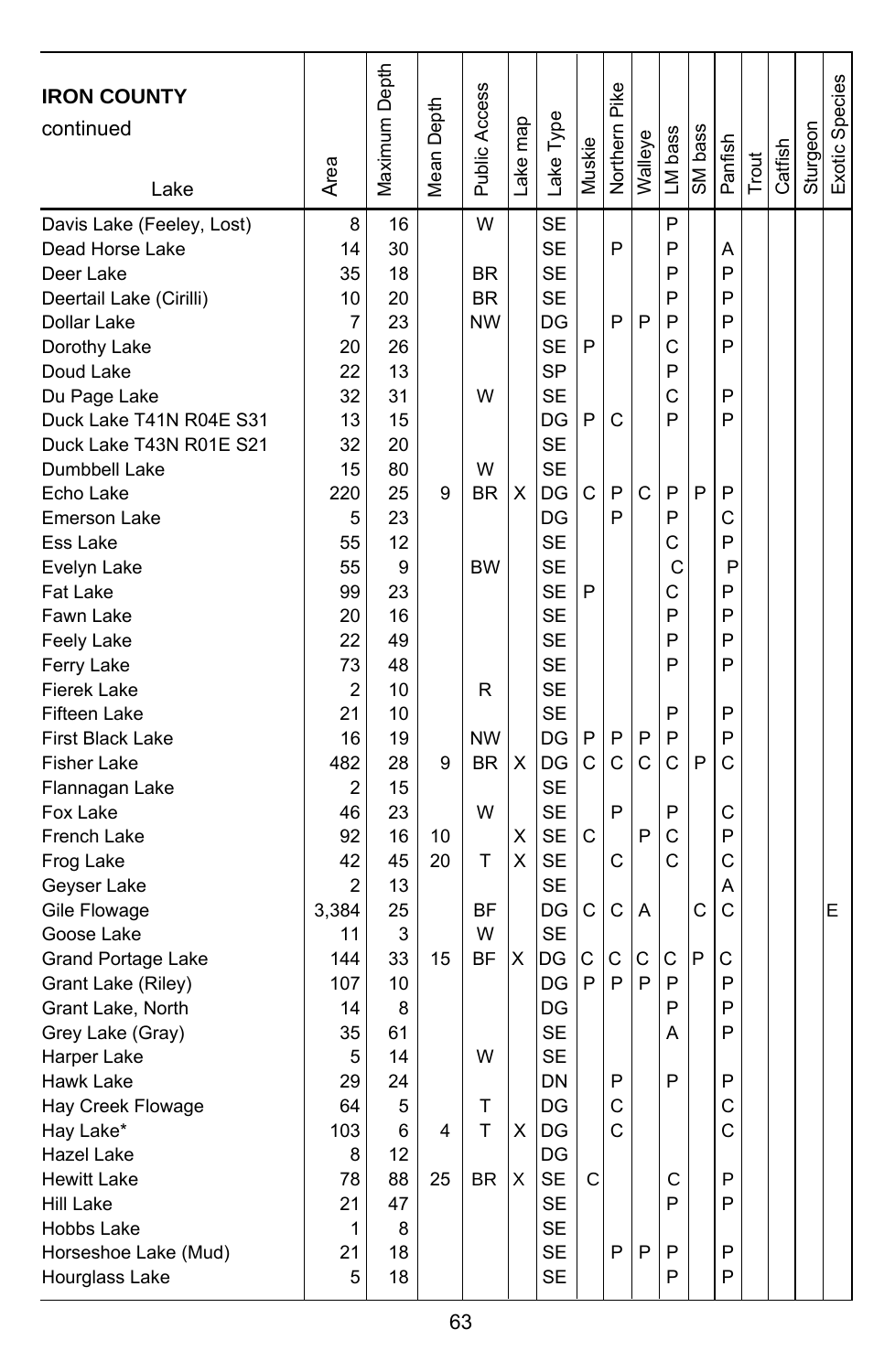| <b>IRON COUNTY</b><br>continued<br>Lake                                                                                                                                                                                                                                                                                                                                                                                                                                                                                                                                                                                                                                                                                    | Area                                                                                                                                                                                                                                  | Maximum Depth                                                                                                                                                                                                | Depth<br>Mean I                     | Public Access                                                                                                                             | Lake map               | Lake Type                                                                                                                                                                                                                                                                                                                                                        | Muskie                                     | Pike<br>Northern                                                         | Walleye                                         | LM bass                                                                                                              | SM bass                    | Panfish                                                                                               | Trout | Catfish | Sturgeon | Exotic Species |
|----------------------------------------------------------------------------------------------------------------------------------------------------------------------------------------------------------------------------------------------------------------------------------------------------------------------------------------------------------------------------------------------------------------------------------------------------------------------------------------------------------------------------------------------------------------------------------------------------------------------------------------------------------------------------------------------------------------------------|---------------------------------------------------------------------------------------------------------------------------------------------------------------------------------------------------------------------------------------|--------------------------------------------------------------------------------------------------------------------------------------------------------------------------------------------------------------|-------------------------------------|-------------------------------------------------------------------------------------------------------------------------------------------|------------------------|------------------------------------------------------------------------------------------------------------------------------------------------------------------------------------------------------------------------------------------------------------------------------------------------------------------------------------------------------------------|--------------------------------------------|--------------------------------------------------------------------------|-------------------------------------------------|----------------------------------------------------------------------------------------------------------------------|----------------------------|-------------------------------------------------------------------------------------------------------|-------|---------|----------|----------------|
| Island Lake T41N R02E S13<br>Island Lake T44N R01E S25<br>Jankewitz Lake<br>Jeannie Lake (Clear)<br>Judd Lake<br>Julia Lake<br>July Lake<br>June Lake<br>Kelly Lake<br>Keough Lake<br>Kinder Lake (Spruce, Bass)<br>Krupka Lake<br>Kyle Lake<br>Lac De Beaumont<br>Lake of the Falls<br>Lake One (Hall)<br>Lavina Lake<br>Leach Lake<br>Lehto Lake (Norma)<br>Lipp Lake<br>Little Bear Lake<br>Little Cap Henry Lake<br>Little Martha Lake<br>Little Moose Lake<br>Little Muskie Lake<br>Little Oak Lake<br>Little Oxbow Lake<br>Little Pike Lake<br>Little Pine Lake<br>Little Turtle Flowage<br>Long Lake<br>Lost Lake T41N R04E S36<br>Lost Lake T43N R03E S33<br>(Feeley)<br>Maki Lake<br>Margaret Lake<br>Martha Lake | 56<br>352<br>4<br>13<br>2<br>1<br>3<br>$\overline{2}$<br>32<br>6<br>18<br>3<br>$\overline{2}$<br>12<br>338<br>22<br>63<br>4<br>52<br>1<br>4<br>20<br>35<br>13<br>45<br>8<br>16<br>98<br>19<br>200<br>373<br>1<br>5<br>43<br>35<br>152 | 5<br>17<br>38<br>60<br>7<br>6<br>15<br>17<br>16<br>10<br>25<br>28<br>12<br>24<br>23<br>12<br>6<br>12<br>10<br>3<br>5<br>21<br>36<br>14<br>35<br>24<br>9<br>20<br>32<br>4<br>30<br>11<br>22<br>14<br>34<br>51 | 9<br>7<br>7<br>16<br>11<br>13<br>18 | <b>BR</b><br>W<br>т<br>T<br>W<br>W<br><b>BR</b><br><b>BR</b><br>W<br>W<br>W<br><b>BR</b><br><b>NW</b><br><b>NW</b><br><b>BR</b><br>W<br>W | X<br>X<br>X<br>X<br>X. | <b>SP</b><br>DG<br><b>SE</b><br><b>SE</b><br><b>SE</b><br><b>SE</b><br><b>SE</b><br>SE<br>DN<br><b>SE</b><br><b>SE</b><br><b>SE</b><br><b>SE</b><br><b>SE</b><br>DG<br>DN<br><b>SE</b><br>SE<br>SP<br><b>SE</b><br>DG<br><b>SE</b><br>DG<br>DG<br><b>SE</b><br>DG<br>DG<br><b>SP</b><br>DG<br>DG<br>DG<br><b>SE</b><br><b>SE</b><br><b>SE</b><br><b>SE</b><br>SP | С<br>C<br>P<br>P<br>P<br>P<br>С<br>C<br>C. | P<br>Ċ<br>C<br>P<br>C<br>P<br>C<br>P<br>С<br>Ċ<br>P<br>Ċ<br>$\mathsf{P}$ | C<br>$\mathsf{C}$<br>P<br>P<br>P<br>P<br>C<br>P | P<br>С<br>С<br>P<br>C<br>P<br>P<br>C<br>P<br>P<br>P<br>С<br>P<br>C<br>P<br>P<br>P<br>P<br>P<br>P<br>P<br>P<br>P<br>C | P<br>P<br>P<br>P<br>P<br>P | P<br>P<br>С<br>P<br>P<br>С<br>P<br>P<br>C<br>С<br>P<br>C<br>P<br>P<br>P<br>P<br>P<br>P<br>P<br>P<br>С |       |         |          | E              |
| Marty Lake (Swamp)<br>May Lake<br>McCarthy Lake<br>McDermott Lake<br>Mercer Lake<br>Minette Lake*(L Bass, Spruce)<br>Minnow Lake                                                                                                                                                                                                                                                                                                                                                                                                                                                                                                                                                                                           | 13<br>1<br>47<br>84<br>184<br>90<br>11                                                                                                                                                                                                | 30<br>6<br>13<br>19<br>24<br>50<br>14                                                                                                                                                                        | 10<br>11<br>7                       | BR<br><b>BF</b>                                                                                                                           | X<br>Χ                 | <b>DN</b><br>DN<br>DN<br>DN<br>DG<br><b>SE</b><br><b>SE</b>                                                                                                                                                                                                                                                                                                      | P<br>P<br>$\mathsf{C}$                     | С<br>C                                                                   | P<br>C.<br>P                                    | P<br>P<br>С<br>С<br>P                                                                                                | $\mathsf{P}$<br>P          | P<br>P<br>С<br>С<br>P<br>Α                                                                            |       |         | P        |                |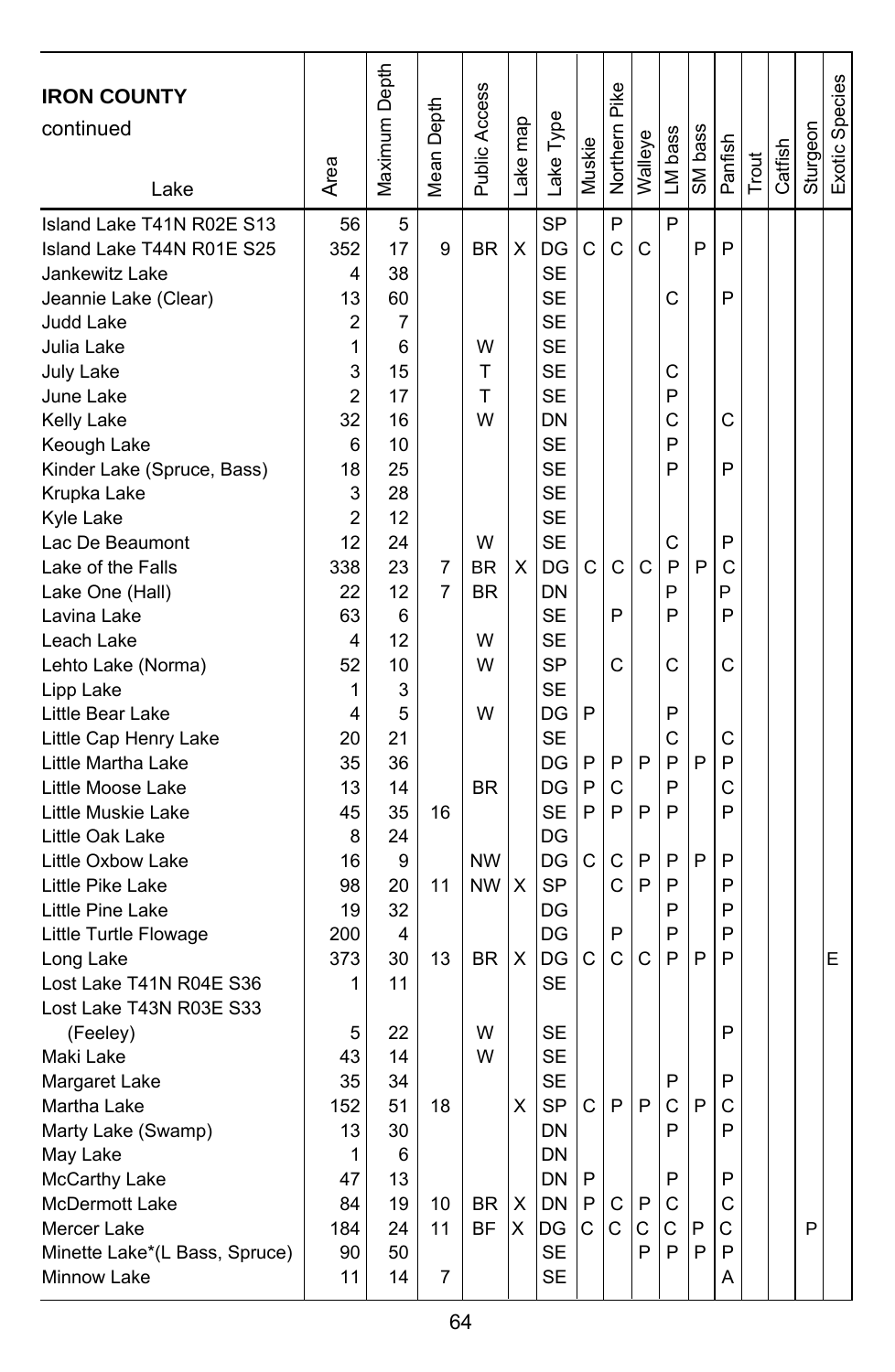| C<br>P<br>$\overline{7}$<br>T<br><b>SE</b><br>P<br>Mirror Lake (Sardine)<br>58<br>269<br>12<br><b>BR</b><br>X<br>C<br>С<br>P<br>Moose Lake<br>6<br>DG<br>С<br>C<br>DN<br>P<br>P<br>P<br>P<br>P<br>Mud Lake T42N R04E S23<br>56<br>7<br>т<br>P<br>P<br>25<br>W<br>Mud Lake T44N R02E S28<br>6<br>DN<br><b>SP</b><br>C<br>21<br>1<br>P<br>Munnomin Lake (Jesse)<br>P<br>C<br>P<br>P<br>21<br>11<br>DN<br>Muskie Lake<br>77<br><b>SE</b><br>13<br>43<br><b>Mystery Lake</b><br><b>SE</b><br>P<br>18<br>30<br>P<br>Negani Lake (Hegani)<br>23<br>24<br><b>SE</b><br>C<br>P<br>Net Lake<br>W<br>P<br>P<br>Nine Lake<br>60<br>11<br>SE<br><b>SE</b><br>P<br>P<br>P<br>Nokomis Lake<br>18<br>15<br>7<br><b>SE</b><br>P<br>Norma Lake<br>15<br>P<br>Norway Pine Lake<br>30<br>17<br>W<br>DG<br>P<br>P<br>P<br>P<br>Oak Lake<br>29<br>42<br>15<br>DG<br>P<br>P<br>P<br>P<br>Obadash Lake<br>11<br>10<br>W<br>DN<br>P<br>12<br><b>BR</b><br>DG<br>C<br>P<br>Obrien Lake<br>79<br>7<br>26<br>21<br><b>SE</b><br>Ċ<br>P<br>One Man Lake<br>9<br><b>BR</b><br>22<br><b>SE</b><br>P<br>P<br>Oriole Lake<br>55<br>Otter Lake T41N R02E S13<br>P<br>P<br>P<br>9<br>DG<br>7<br><b>SE</b><br>P<br>P<br>Otter Lake T44N R04E S10<br>5<br>27<br>X<br><b>SE</b><br>P<br>Owl Lake<br>129<br>49<br>16<br>BR.<br>С<br>С<br>Α<br>C<br>R<br>C<br>P<br>P<br>P<br>P<br>80<br>11<br>DG<br>Oxbow Lake<br>C<br>P<br>C<br>P<br>P<br>Pardee Lake<br>206<br>27<br>DG<br>P<br>P<br>2<br>Paul Lake<br>8<br>DG<br>C<br>P<br>66<br><b>SE</b><br>P<br>P<br>17<br>х<br>P<br>P<br>Payment Lake<br>C<br>C<br>P<br>X<br>C<br>P<br>P<br>Pike Lake<br>194<br>82<br><b>BR</b><br>DG<br>31<br>P<br>X<br>P<br>P<br>E.<br>Pine Lake<br>312<br>41<br>17<br><b>BR</b><br>DG<br>С<br>А<br>P<br>P<br>Pine Lake, North<br>39<br>W<br>DG<br>10<br>W<br><b>SE</b><br><b>Plantation Lake</b><br>1<br>26<br>P<br>P<br>72<br>16<br>11<br>DN<br>P<br>P<br>Pleasant Lake<br><b>SE</b><br>P<br>P<br>C<br>48<br>35<br><b>BRR</b><br>Plunkett Lake (Sugar)<br>Popko Lake<br>2<br>SE<br>6<br>3<br>Pork & Beans Lake<br>12<br>P<br>115<br>C<br>C<br>P<br>P<br>P<br>Randall Lake<br>12<br>BR.<br>X<br>DG<br>8<br>9<br>10<br>DN<br>Randall Lake, West<br>6<br>5<br>DG<br>Reimer Lake, East<br>W<br>SE<br>P<br>P<br>Reimer Lake, West (Perch)<br>12<br>14<br><b>Reservation Line Lake</b><br>12<br><b>SE</b><br>47<br>P<br>P<br>Rice Lake T41N R03E S26<br>15<br>3<br>DG<br>С<br>DG<br>C<br>C<br>P<br>Rice Lake T43N R03E S23<br>125<br>21<br>NW<br>Χ<br>C.<br>P<br>P<br>8<br><b>SP</b><br>т<br>Roberts Springs<br>27<br>7<br>SE<br>Ruby Lake<br>37<br>10<br>P<br>P<br>SE<br>Ruth Lake<br>12<br>4<br>P<br>P<br>Sack Lake<br>21<br>7<br>W<br>DN | <b>IRON COUNTY</b><br>continued<br>Lake | Area | Maximum Depth | Depth<br>Mean I | Public Access | Lake map | Lake Type | Muskie | Pike<br>Northern | Walleye | LM bass | SM bass | Panfish | Trout | Catfish | Sturgeon | Exotic Species |
|---------------------------------------------------------------------------------------------------------------------------------------------------------------------------------------------------------------------------------------------------------------------------------------------------------------------------------------------------------------------------------------------------------------------------------------------------------------------------------------------------------------------------------------------------------------------------------------------------------------------------------------------------------------------------------------------------------------------------------------------------------------------------------------------------------------------------------------------------------------------------------------------------------------------------------------------------------------------------------------------------------------------------------------------------------------------------------------------------------------------------------------------------------------------------------------------------------------------------------------------------------------------------------------------------------------------------------------------------------------------------------------------------------------------------------------------------------------------------------------------------------------------------------------------------------------------------------------------------------------------------------------------------------------------------------------------------------------------------------------------------------------------------------------------------------------------------------------------------------------------------------------------------------------------------------------------------------------------------------------------------------------------------------------------------------------------------------------------------------------------------------------------------------------------------------------------------------------------------------------------------------------------------------------------------------------------------------------------------------------------------------------------------------------------------------------------------------------------------------------------------------------------------------------------------------------------------------------------------------------------------------------------------------------------------|-----------------------------------------|------|---------------|-----------------|---------------|----------|-----------|--------|------------------|---------|---------|---------|---------|-------|---------|----------|----------------|
|                                                                                                                                                                                                                                                                                                                                                                                                                                                                                                                                                                                                                                                                                                                                                                                                                                                                                                                                                                                                                                                                                                                                                                                                                                                                                                                                                                                                                                                                                                                                                                                                                                                                                                                                                                                                                                                                                                                                                                                                                                                                                                                                                                                                                                                                                                                                                                                                                                                                                                                                                                                                                                                                           |                                         |      |               |                 |               |          |           |        |                  |         |         |         |         |       |         |          |                |
|                                                                                                                                                                                                                                                                                                                                                                                                                                                                                                                                                                                                                                                                                                                                                                                                                                                                                                                                                                                                                                                                                                                                                                                                                                                                                                                                                                                                                                                                                                                                                                                                                                                                                                                                                                                                                                                                                                                                                                                                                                                                                                                                                                                                                                                                                                                                                                                                                                                                                                                                                                                                                                                                           |                                         |      |               |                 |               |          |           |        |                  |         |         |         |         |       |         |          |                |
|                                                                                                                                                                                                                                                                                                                                                                                                                                                                                                                                                                                                                                                                                                                                                                                                                                                                                                                                                                                                                                                                                                                                                                                                                                                                                                                                                                                                                                                                                                                                                                                                                                                                                                                                                                                                                                                                                                                                                                                                                                                                                                                                                                                                                                                                                                                                                                                                                                                                                                                                                                                                                                                                           |                                         |      |               |                 |               |          |           |        |                  |         |         |         |         |       |         |          |                |
|                                                                                                                                                                                                                                                                                                                                                                                                                                                                                                                                                                                                                                                                                                                                                                                                                                                                                                                                                                                                                                                                                                                                                                                                                                                                                                                                                                                                                                                                                                                                                                                                                                                                                                                                                                                                                                                                                                                                                                                                                                                                                                                                                                                                                                                                                                                                                                                                                                                                                                                                                                                                                                                                           |                                         |      |               |                 |               |          |           |        |                  |         |         |         |         |       |         |          |                |
|                                                                                                                                                                                                                                                                                                                                                                                                                                                                                                                                                                                                                                                                                                                                                                                                                                                                                                                                                                                                                                                                                                                                                                                                                                                                                                                                                                                                                                                                                                                                                                                                                                                                                                                                                                                                                                                                                                                                                                                                                                                                                                                                                                                                                                                                                                                                                                                                                                                                                                                                                                                                                                                                           |                                         |      |               |                 |               |          |           |        |                  |         |         |         |         |       |         |          |                |
|                                                                                                                                                                                                                                                                                                                                                                                                                                                                                                                                                                                                                                                                                                                                                                                                                                                                                                                                                                                                                                                                                                                                                                                                                                                                                                                                                                                                                                                                                                                                                                                                                                                                                                                                                                                                                                                                                                                                                                                                                                                                                                                                                                                                                                                                                                                                                                                                                                                                                                                                                                                                                                                                           |                                         |      |               |                 |               |          |           |        |                  |         |         |         |         |       |         |          |                |
|                                                                                                                                                                                                                                                                                                                                                                                                                                                                                                                                                                                                                                                                                                                                                                                                                                                                                                                                                                                                                                                                                                                                                                                                                                                                                                                                                                                                                                                                                                                                                                                                                                                                                                                                                                                                                                                                                                                                                                                                                                                                                                                                                                                                                                                                                                                                                                                                                                                                                                                                                                                                                                                                           |                                         |      |               |                 |               |          |           |        |                  |         |         |         |         |       |         |          |                |
|                                                                                                                                                                                                                                                                                                                                                                                                                                                                                                                                                                                                                                                                                                                                                                                                                                                                                                                                                                                                                                                                                                                                                                                                                                                                                                                                                                                                                                                                                                                                                                                                                                                                                                                                                                                                                                                                                                                                                                                                                                                                                                                                                                                                                                                                                                                                                                                                                                                                                                                                                                                                                                                                           |                                         |      |               |                 |               |          |           |        |                  |         |         |         |         |       |         |          |                |
|                                                                                                                                                                                                                                                                                                                                                                                                                                                                                                                                                                                                                                                                                                                                                                                                                                                                                                                                                                                                                                                                                                                                                                                                                                                                                                                                                                                                                                                                                                                                                                                                                                                                                                                                                                                                                                                                                                                                                                                                                                                                                                                                                                                                                                                                                                                                                                                                                                                                                                                                                                                                                                                                           |                                         |      |               |                 |               |          |           |        |                  |         |         |         |         |       |         |          |                |
|                                                                                                                                                                                                                                                                                                                                                                                                                                                                                                                                                                                                                                                                                                                                                                                                                                                                                                                                                                                                                                                                                                                                                                                                                                                                                                                                                                                                                                                                                                                                                                                                                                                                                                                                                                                                                                                                                                                                                                                                                                                                                                                                                                                                                                                                                                                                                                                                                                                                                                                                                                                                                                                                           |                                         |      |               |                 |               |          |           |        |                  |         |         |         |         |       |         |          |                |
|                                                                                                                                                                                                                                                                                                                                                                                                                                                                                                                                                                                                                                                                                                                                                                                                                                                                                                                                                                                                                                                                                                                                                                                                                                                                                                                                                                                                                                                                                                                                                                                                                                                                                                                                                                                                                                                                                                                                                                                                                                                                                                                                                                                                                                                                                                                                                                                                                                                                                                                                                                                                                                                                           |                                         |      |               |                 |               |          |           |        |                  |         |         |         |         |       |         |          |                |
|                                                                                                                                                                                                                                                                                                                                                                                                                                                                                                                                                                                                                                                                                                                                                                                                                                                                                                                                                                                                                                                                                                                                                                                                                                                                                                                                                                                                                                                                                                                                                                                                                                                                                                                                                                                                                                                                                                                                                                                                                                                                                                                                                                                                                                                                                                                                                                                                                                                                                                                                                                                                                                                                           |                                         |      |               |                 |               |          |           |        |                  |         |         |         |         |       |         |          |                |
|                                                                                                                                                                                                                                                                                                                                                                                                                                                                                                                                                                                                                                                                                                                                                                                                                                                                                                                                                                                                                                                                                                                                                                                                                                                                                                                                                                                                                                                                                                                                                                                                                                                                                                                                                                                                                                                                                                                                                                                                                                                                                                                                                                                                                                                                                                                                                                                                                                                                                                                                                                                                                                                                           |                                         |      |               |                 |               |          |           |        |                  |         |         |         |         |       |         |          |                |
|                                                                                                                                                                                                                                                                                                                                                                                                                                                                                                                                                                                                                                                                                                                                                                                                                                                                                                                                                                                                                                                                                                                                                                                                                                                                                                                                                                                                                                                                                                                                                                                                                                                                                                                                                                                                                                                                                                                                                                                                                                                                                                                                                                                                                                                                                                                                                                                                                                                                                                                                                                                                                                                                           |                                         |      |               |                 |               |          |           |        |                  |         |         |         |         |       |         |          |                |
|                                                                                                                                                                                                                                                                                                                                                                                                                                                                                                                                                                                                                                                                                                                                                                                                                                                                                                                                                                                                                                                                                                                                                                                                                                                                                                                                                                                                                                                                                                                                                                                                                                                                                                                                                                                                                                                                                                                                                                                                                                                                                                                                                                                                                                                                                                                                                                                                                                                                                                                                                                                                                                                                           |                                         |      |               |                 |               |          |           |        |                  |         |         |         |         |       |         |          |                |
|                                                                                                                                                                                                                                                                                                                                                                                                                                                                                                                                                                                                                                                                                                                                                                                                                                                                                                                                                                                                                                                                                                                                                                                                                                                                                                                                                                                                                                                                                                                                                                                                                                                                                                                                                                                                                                                                                                                                                                                                                                                                                                                                                                                                                                                                                                                                                                                                                                                                                                                                                                                                                                                                           |                                         |      |               |                 |               |          |           |        |                  |         |         |         |         |       |         |          |                |
|                                                                                                                                                                                                                                                                                                                                                                                                                                                                                                                                                                                                                                                                                                                                                                                                                                                                                                                                                                                                                                                                                                                                                                                                                                                                                                                                                                                                                                                                                                                                                                                                                                                                                                                                                                                                                                                                                                                                                                                                                                                                                                                                                                                                                                                                                                                                                                                                                                                                                                                                                                                                                                                                           |                                         |      |               |                 |               |          |           |        |                  |         |         |         |         |       |         |          |                |
|                                                                                                                                                                                                                                                                                                                                                                                                                                                                                                                                                                                                                                                                                                                                                                                                                                                                                                                                                                                                                                                                                                                                                                                                                                                                                                                                                                                                                                                                                                                                                                                                                                                                                                                                                                                                                                                                                                                                                                                                                                                                                                                                                                                                                                                                                                                                                                                                                                                                                                                                                                                                                                                                           |                                         |      |               |                 |               |          |           |        |                  |         |         |         |         |       |         |          |                |
|                                                                                                                                                                                                                                                                                                                                                                                                                                                                                                                                                                                                                                                                                                                                                                                                                                                                                                                                                                                                                                                                                                                                                                                                                                                                                                                                                                                                                                                                                                                                                                                                                                                                                                                                                                                                                                                                                                                                                                                                                                                                                                                                                                                                                                                                                                                                                                                                                                                                                                                                                                                                                                                                           |                                         |      |               |                 |               |          |           |        |                  |         |         |         |         |       |         |          |                |
|                                                                                                                                                                                                                                                                                                                                                                                                                                                                                                                                                                                                                                                                                                                                                                                                                                                                                                                                                                                                                                                                                                                                                                                                                                                                                                                                                                                                                                                                                                                                                                                                                                                                                                                                                                                                                                                                                                                                                                                                                                                                                                                                                                                                                                                                                                                                                                                                                                                                                                                                                                                                                                                                           |                                         |      |               |                 |               |          |           |        |                  |         |         |         |         |       |         |          |                |
|                                                                                                                                                                                                                                                                                                                                                                                                                                                                                                                                                                                                                                                                                                                                                                                                                                                                                                                                                                                                                                                                                                                                                                                                                                                                                                                                                                                                                                                                                                                                                                                                                                                                                                                                                                                                                                                                                                                                                                                                                                                                                                                                                                                                                                                                                                                                                                                                                                                                                                                                                                                                                                                                           |                                         |      |               |                 |               |          |           |        |                  |         |         |         |         |       |         |          |                |
|                                                                                                                                                                                                                                                                                                                                                                                                                                                                                                                                                                                                                                                                                                                                                                                                                                                                                                                                                                                                                                                                                                                                                                                                                                                                                                                                                                                                                                                                                                                                                                                                                                                                                                                                                                                                                                                                                                                                                                                                                                                                                                                                                                                                                                                                                                                                                                                                                                                                                                                                                                                                                                                                           |                                         |      |               |                 |               |          |           |        |                  |         |         |         |         |       |         |          |                |
|                                                                                                                                                                                                                                                                                                                                                                                                                                                                                                                                                                                                                                                                                                                                                                                                                                                                                                                                                                                                                                                                                                                                                                                                                                                                                                                                                                                                                                                                                                                                                                                                                                                                                                                                                                                                                                                                                                                                                                                                                                                                                                                                                                                                                                                                                                                                                                                                                                                                                                                                                                                                                                                                           |                                         |      |               |                 |               |          |           |        |                  |         |         |         |         |       |         |          |                |
|                                                                                                                                                                                                                                                                                                                                                                                                                                                                                                                                                                                                                                                                                                                                                                                                                                                                                                                                                                                                                                                                                                                                                                                                                                                                                                                                                                                                                                                                                                                                                                                                                                                                                                                                                                                                                                                                                                                                                                                                                                                                                                                                                                                                                                                                                                                                                                                                                                                                                                                                                                                                                                                                           |                                         |      |               |                 |               |          |           |        |                  |         |         |         |         |       |         |          |                |
|                                                                                                                                                                                                                                                                                                                                                                                                                                                                                                                                                                                                                                                                                                                                                                                                                                                                                                                                                                                                                                                                                                                                                                                                                                                                                                                                                                                                                                                                                                                                                                                                                                                                                                                                                                                                                                                                                                                                                                                                                                                                                                                                                                                                                                                                                                                                                                                                                                                                                                                                                                                                                                                                           |                                         |      |               |                 |               |          |           |        |                  |         |         |         |         |       |         |          |                |
|                                                                                                                                                                                                                                                                                                                                                                                                                                                                                                                                                                                                                                                                                                                                                                                                                                                                                                                                                                                                                                                                                                                                                                                                                                                                                                                                                                                                                                                                                                                                                                                                                                                                                                                                                                                                                                                                                                                                                                                                                                                                                                                                                                                                                                                                                                                                                                                                                                                                                                                                                                                                                                                                           |                                         |      |               |                 |               |          |           |        |                  |         |         |         |         |       |         |          |                |
|                                                                                                                                                                                                                                                                                                                                                                                                                                                                                                                                                                                                                                                                                                                                                                                                                                                                                                                                                                                                                                                                                                                                                                                                                                                                                                                                                                                                                                                                                                                                                                                                                                                                                                                                                                                                                                                                                                                                                                                                                                                                                                                                                                                                                                                                                                                                                                                                                                                                                                                                                                                                                                                                           |                                         |      |               |                 |               |          |           |        |                  |         |         |         |         |       |         |          |                |
|                                                                                                                                                                                                                                                                                                                                                                                                                                                                                                                                                                                                                                                                                                                                                                                                                                                                                                                                                                                                                                                                                                                                                                                                                                                                                                                                                                                                                                                                                                                                                                                                                                                                                                                                                                                                                                                                                                                                                                                                                                                                                                                                                                                                                                                                                                                                                                                                                                                                                                                                                                                                                                                                           |                                         |      |               |                 |               |          |           |        |                  |         |         |         |         |       |         |          |                |
|                                                                                                                                                                                                                                                                                                                                                                                                                                                                                                                                                                                                                                                                                                                                                                                                                                                                                                                                                                                                                                                                                                                                                                                                                                                                                                                                                                                                                                                                                                                                                                                                                                                                                                                                                                                                                                                                                                                                                                                                                                                                                                                                                                                                                                                                                                                                                                                                                                                                                                                                                                                                                                                                           |                                         |      |               |                 |               |          |           |        |                  |         |         |         |         |       |         |          |                |
|                                                                                                                                                                                                                                                                                                                                                                                                                                                                                                                                                                                                                                                                                                                                                                                                                                                                                                                                                                                                                                                                                                                                                                                                                                                                                                                                                                                                                                                                                                                                                                                                                                                                                                                                                                                                                                                                                                                                                                                                                                                                                                                                                                                                                                                                                                                                                                                                                                                                                                                                                                                                                                                                           |                                         |      |               |                 |               |          |           |        |                  |         |         |         |         |       |         |          |                |
|                                                                                                                                                                                                                                                                                                                                                                                                                                                                                                                                                                                                                                                                                                                                                                                                                                                                                                                                                                                                                                                                                                                                                                                                                                                                                                                                                                                                                                                                                                                                                                                                                                                                                                                                                                                                                                                                                                                                                                                                                                                                                                                                                                                                                                                                                                                                                                                                                                                                                                                                                                                                                                                                           |                                         |      |               |                 |               |          |           |        |                  |         |         |         |         |       |         |          |                |
|                                                                                                                                                                                                                                                                                                                                                                                                                                                                                                                                                                                                                                                                                                                                                                                                                                                                                                                                                                                                                                                                                                                                                                                                                                                                                                                                                                                                                                                                                                                                                                                                                                                                                                                                                                                                                                                                                                                                                                                                                                                                                                                                                                                                                                                                                                                                                                                                                                                                                                                                                                                                                                                                           |                                         |      |               |                 |               |          |           |        |                  |         |         |         |         |       |         |          |                |
|                                                                                                                                                                                                                                                                                                                                                                                                                                                                                                                                                                                                                                                                                                                                                                                                                                                                                                                                                                                                                                                                                                                                                                                                                                                                                                                                                                                                                                                                                                                                                                                                                                                                                                                                                                                                                                                                                                                                                                                                                                                                                                                                                                                                                                                                                                                                                                                                                                                                                                                                                                                                                                                                           |                                         |      |               |                 |               |          |           |        |                  |         |         |         |         |       |         |          |                |
|                                                                                                                                                                                                                                                                                                                                                                                                                                                                                                                                                                                                                                                                                                                                                                                                                                                                                                                                                                                                                                                                                                                                                                                                                                                                                                                                                                                                                                                                                                                                                                                                                                                                                                                                                                                                                                                                                                                                                                                                                                                                                                                                                                                                                                                                                                                                                                                                                                                                                                                                                                                                                                                                           |                                         |      |               |                 |               |          |           |        |                  |         |         |         |         |       |         |          |                |
|                                                                                                                                                                                                                                                                                                                                                                                                                                                                                                                                                                                                                                                                                                                                                                                                                                                                                                                                                                                                                                                                                                                                                                                                                                                                                                                                                                                                                                                                                                                                                                                                                                                                                                                                                                                                                                                                                                                                                                                                                                                                                                                                                                                                                                                                                                                                                                                                                                                                                                                                                                                                                                                                           |                                         |      |               |                 |               |          |           |        |                  |         |         |         |         |       |         |          |                |
|                                                                                                                                                                                                                                                                                                                                                                                                                                                                                                                                                                                                                                                                                                                                                                                                                                                                                                                                                                                                                                                                                                                                                                                                                                                                                                                                                                                                                                                                                                                                                                                                                                                                                                                                                                                                                                                                                                                                                                                                                                                                                                                                                                                                                                                                                                                                                                                                                                                                                                                                                                                                                                                                           |                                         |      |               |                 |               |          |           |        |                  |         |         |         |         |       |         |          |                |
|                                                                                                                                                                                                                                                                                                                                                                                                                                                                                                                                                                                                                                                                                                                                                                                                                                                                                                                                                                                                                                                                                                                                                                                                                                                                                                                                                                                                                                                                                                                                                                                                                                                                                                                                                                                                                                                                                                                                                                                                                                                                                                                                                                                                                                                                                                                                                                                                                                                                                                                                                                                                                                                                           |                                         |      |               |                 |               |          |           |        |                  |         |         |         |         |       |         |          |                |
|                                                                                                                                                                                                                                                                                                                                                                                                                                                                                                                                                                                                                                                                                                                                                                                                                                                                                                                                                                                                                                                                                                                                                                                                                                                                                                                                                                                                                                                                                                                                                                                                                                                                                                                                                                                                                                                                                                                                                                                                                                                                                                                                                                                                                                                                                                                                                                                                                                                                                                                                                                                                                                                                           |                                         |      |               |                 |               |          |           |        |                  |         |         |         |         |       |         |          |                |
|                                                                                                                                                                                                                                                                                                                                                                                                                                                                                                                                                                                                                                                                                                                                                                                                                                                                                                                                                                                                                                                                                                                                                                                                                                                                                                                                                                                                                                                                                                                                                                                                                                                                                                                                                                                                                                                                                                                                                                                                                                                                                                                                                                                                                                                                                                                                                                                                                                                                                                                                                                                                                                                                           |                                         |      |               |                 |               |          |           |        |                  |         |         |         |         |       |         |          |                |
|                                                                                                                                                                                                                                                                                                                                                                                                                                                                                                                                                                                                                                                                                                                                                                                                                                                                                                                                                                                                                                                                                                                                                                                                                                                                                                                                                                                                                                                                                                                                                                                                                                                                                                                                                                                                                                                                                                                                                                                                                                                                                                                                                                                                                                                                                                                                                                                                                                                                                                                                                                                                                                                                           |                                         |      |               |                 |               |          |           |        |                  |         |         |         |         |       |         |          |                |
|                                                                                                                                                                                                                                                                                                                                                                                                                                                                                                                                                                                                                                                                                                                                                                                                                                                                                                                                                                                                                                                                                                                                                                                                                                                                                                                                                                                                                                                                                                                                                                                                                                                                                                                                                                                                                                                                                                                                                                                                                                                                                                                                                                                                                                                                                                                                                                                                                                                                                                                                                                                                                                                                           |                                         |      |               |                 |               |          |           |        |                  |         |         |         |         |       |         |          |                |
|                                                                                                                                                                                                                                                                                                                                                                                                                                                                                                                                                                                                                                                                                                                                                                                                                                                                                                                                                                                                                                                                                                                                                                                                                                                                                                                                                                                                                                                                                                                                                                                                                                                                                                                                                                                                                                                                                                                                                                                                                                                                                                                                                                                                                                                                                                                                                                                                                                                                                                                                                                                                                                                                           |                                         |      |               |                 |               |          |           |        |                  |         |         |         |         |       |         |          |                |
|                                                                                                                                                                                                                                                                                                                                                                                                                                                                                                                                                                                                                                                                                                                                                                                                                                                                                                                                                                                                                                                                                                                                                                                                                                                                                                                                                                                                                                                                                                                                                                                                                                                                                                                                                                                                                                                                                                                                                                                                                                                                                                                                                                                                                                                                                                                                                                                                                                                                                                                                                                                                                                                                           |                                         |      |               |                 |               |          |           |        |                  |         |         |         |         |       |         |          |                |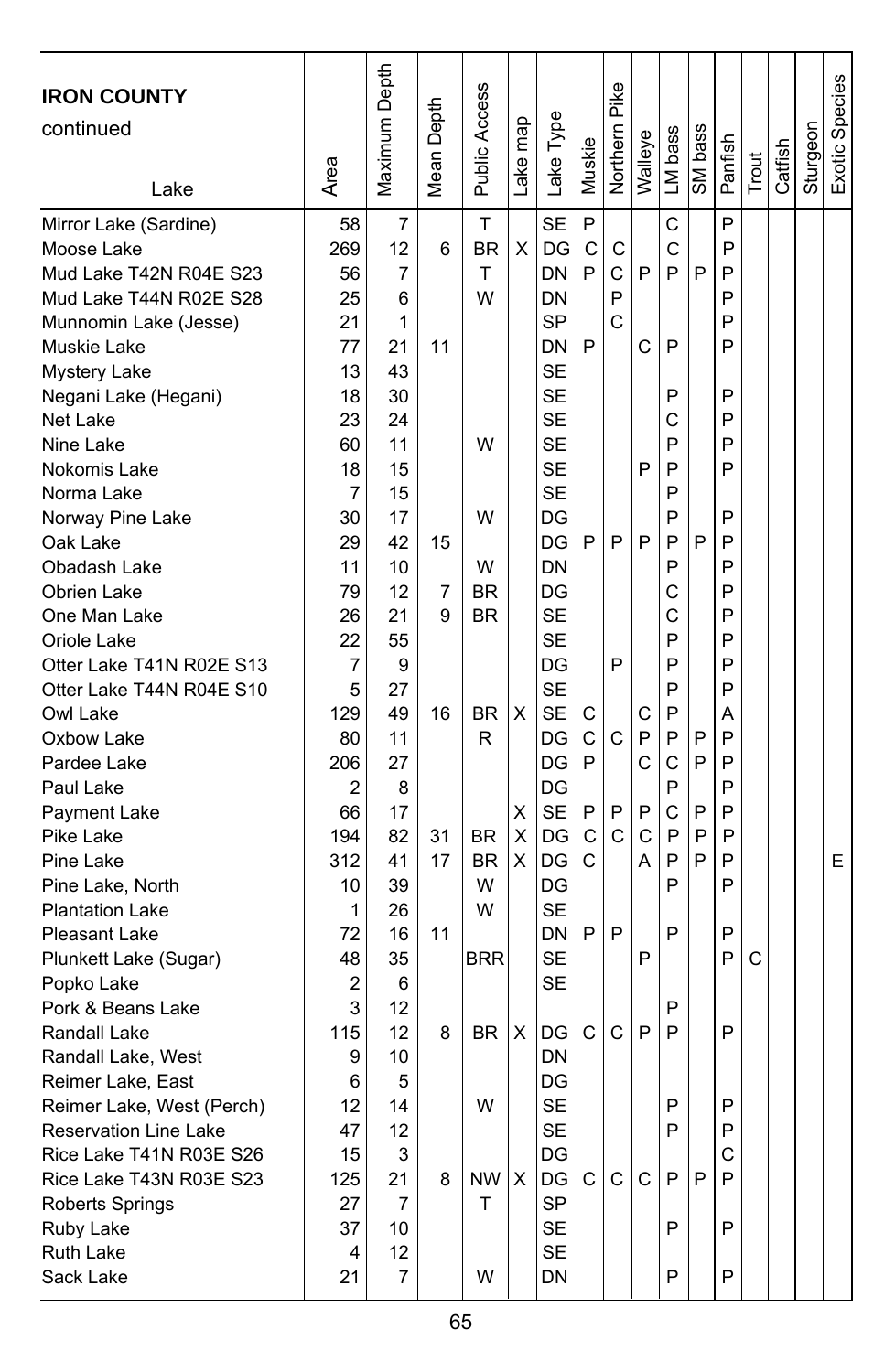| <b>IRON COUNTY</b><br>continued<br>Lake | Area    | Maximum Depth  | Mean Depth | Public Access | Lake map     | Lake Type              | Muskie | Northern Pike | Walleye | LM bass | SM bass | Panfish | Trout | Catfish | Sturgeon | Exotic Species |
|-----------------------------------------|---------|----------------|------------|---------------|--------------|------------------------|--------|---------------|---------|---------|---------|---------|-------|---------|----------|----------------|
| San Domingo Lake                        | 39      | 20             |            |               |              | <b>SE</b>              |        | P             |         | P       |         | P       |       |         |          |                |
| Sand Lake                               | 101     | 35             |            |               |              | <b>SE</b>              |        | P             |         | P       |         | P       |       |         |          |                |
| Sandy Beach Lake                        | 111     | 13             | 7          | BR            | X            | <b>DN</b>              | P      | P             | C       | P       |         | P       |       |         |          |                |
| Saskatoon Lake                          | 10      | 21             |            | <b>BR</b>     |              | <b>SE</b>              |        |               |         | P       |         | P       |       |         |          |                |
| Saxon Falls Flowage                     | 41      | 12             |            | <b>BR</b>     |              | DG                     | C      | C             | С       |         | P       | C       |       |         |          |                |
| Second Black Lake                       | 64      | 22             | 10         | R             |              | DG                     | P      | P             | C       | P       | P       | P       |       |         |          |                |
| Sells Lake                              | 1       | 14             |            |               |              | <b>SE</b>              |        |               |         |         |         |         |       |         |          |                |
| Seven Acres Lake                        | 9       | $\overline{7}$ |            |               |              | <b>SE</b><br><b>SE</b> |        |               |         |         |         |         |       |         |          |                |
| Shay Lake                               | 8       | 23             |            | T             |              |                        |        |               | C       |         |         |         |       |         |          |                |
| Sherman Lake* (Lost)<br>Shine Lake      | 123     | 19<br>13       |            | BR<br>W       |              | <b>SE</b><br>DG        | С      |               |         | P       |         | P       |       |         |          |                |
|                                         | 8<br>12 | 18             |            | T             |              | <b>SE</b>              |        |               |         | P       |         | P       |       |         |          |                |
| Shirley Lake<br>Sister Lake, North      | 10      | 30             |            |               |              | <b>SE</b>              |        |               |         | P       |         | P       |       |         |          |                |
| Sister Lake, South                      | 6       | 10             |            |               |              | <b>SE</b>              |        |               |         |         |         |         |       |         |          |                |
| Six,Lake                                | 148     | 15             | 6          | <b>BR</b>     | $\times$     | <b>SE</b>              |        | C             |         | P       |         | С       |       |         |          |                |
| Smith Lake                              | 2       | 6              |            |               |              | <b>SE</b>              |        |               |         |         |         |         |       |         |          |                |
| Snowshoe Lake, North                    | 8       | 32             |            |               |              | <b>SE</b>              |        |               |         | P       |         | P       |       |         |          |                |
| Snowshoe Lake, South                    | 20      | 41             |            |               |              | <b>SE</b>              |        |               |         | P       |         | P       |       |         |          |                |
| Spider Lake                             |         |                |            |               |              |                        |        |               |         |         |         |         |       |         |          |                |
| (Whispering Pines)                      | 352     | 49             | 17         | BR            | х            | DG                     | С      | C             | C       | Ρ       | P       | P       |       |         |          |                |
| Spinnet Lake                            | 14      | 43             |            | R             |              | <b>SE</b>              | P      |               |         | P       |         | Ċ       |       |         |          |                |
| Spring Lake                             | 6       | 18             |            |               |              | <b>SP</b>              |        |               |         |         |         |         |       |         |          |                |
| Springstead Lake, Lower                 | 91      | 27             | 12         | <b>NW</b>     |              | DG                     | С      | P             | A       | P       | P       | P       |       |         |          | E.             |
| Springstead Lake, Upper                 | 119     | 22             | 13         |               |              | DG                     | C      | P             | Α       | P       | P       | P       |       |         |          | E              |
| Stone Lake                              | 82      | 20             |            | NW            |              | DN                     | P      | P             | P       | P       | P       | P       |       |         |          |                |
| <b>Superior Falls Flowage</b>           | 15      | 14             |            | R             |              | DG                     |        | P             | P       |         |         | P       |       |         |          |                |
| Swamp Lake                              | 4       | 32             |            |               |              | DN                     |        |               |         |         |         |         |       |         |          |                |
| Tahoe Lake                              | 37      | 32             |            |               |              | <b>SP</b>              | P      | P             | P       | P       |         | P       |       |         |          |                |
| Tamarack Lake (Notter)                  | 14      | 10             |            | W             |              | <b>SE</b>              |        |               |         | P       |         | А       |       |         |          |                |
| Teal Lake (Burns)                       | 25      | 13             |            |               |              | <b>SE</b>              |        | P             |         | P       |         | P       |       |         |          |                |
| Ten Lake                                | 12      | 7              |            | W             |              | DG                     |        |               |         | P       |         |         |       |         |          |                |
| <b>Third Black Lake</b>                 | 66      | 33             | 14         | <b>NW</b>     |              | DN                     | P      | P             | P       | P       |         | P       |       |         |          |                |
| Thomas Lake                             | 15      | 5              |            |               |              | <b>SE</b>              |        |               |         |         |         |         |       |         |          |                |
| Townline Lake*                          | 9<br>6  | 17             |            | W             |              | DG<br><b>SE</b>        |        | P             |         | C       |         | C       |       |         |          |                |
| Trap Lake<br>Trude Lake                 | 781     | 12<br>48       | 14         | <b>BR</b>     | ΧI           | DN C A A P             |        |               |         |         | C       | C       |       |         |          |                |
| Turtle-Flambeau Flowage                 | 13,545  | 50             |            | ВF            | $\mathsf{X}$ | DG                     | C      | Α             | Α       | P       | C       | С       |       |         | Ρ        |                |
| <b>Twin Lake</b>                        | 34      | 23             |            | BR            |              | <b>SE</b>              |        |               |         | P       |         | P       |       |         |          |                |
| Twin Lake, East                         | 20      | 20             |            | W             |              | SP                     | P      | P             |         | Ρ       |         | P       |       |         |          |                |
| Twin Lake, East                         | 3       | 20             |            |               |              | DN                     |        |               |         |         |         |         |       |         |          |                |
| Twin Lake, North                        | 36      | 7              |            | W             |              | SE                     |        |               |         | P       |         | P       |       |         |          |                |
| Twin Lake, South                        | 26      | 11             |            | w             |              | DN                     |        |               |         |         |         |         |       |         |          |                |
| Twin Lake, West                         |         |                |            |               |              |                        |        |               |         |         |         |         |       |         |          |                |
| T43N R04E S02                           | 33      | 20             |            | W             |              | DG                     |        |               |         | P       |         | P       |       |         |          |                |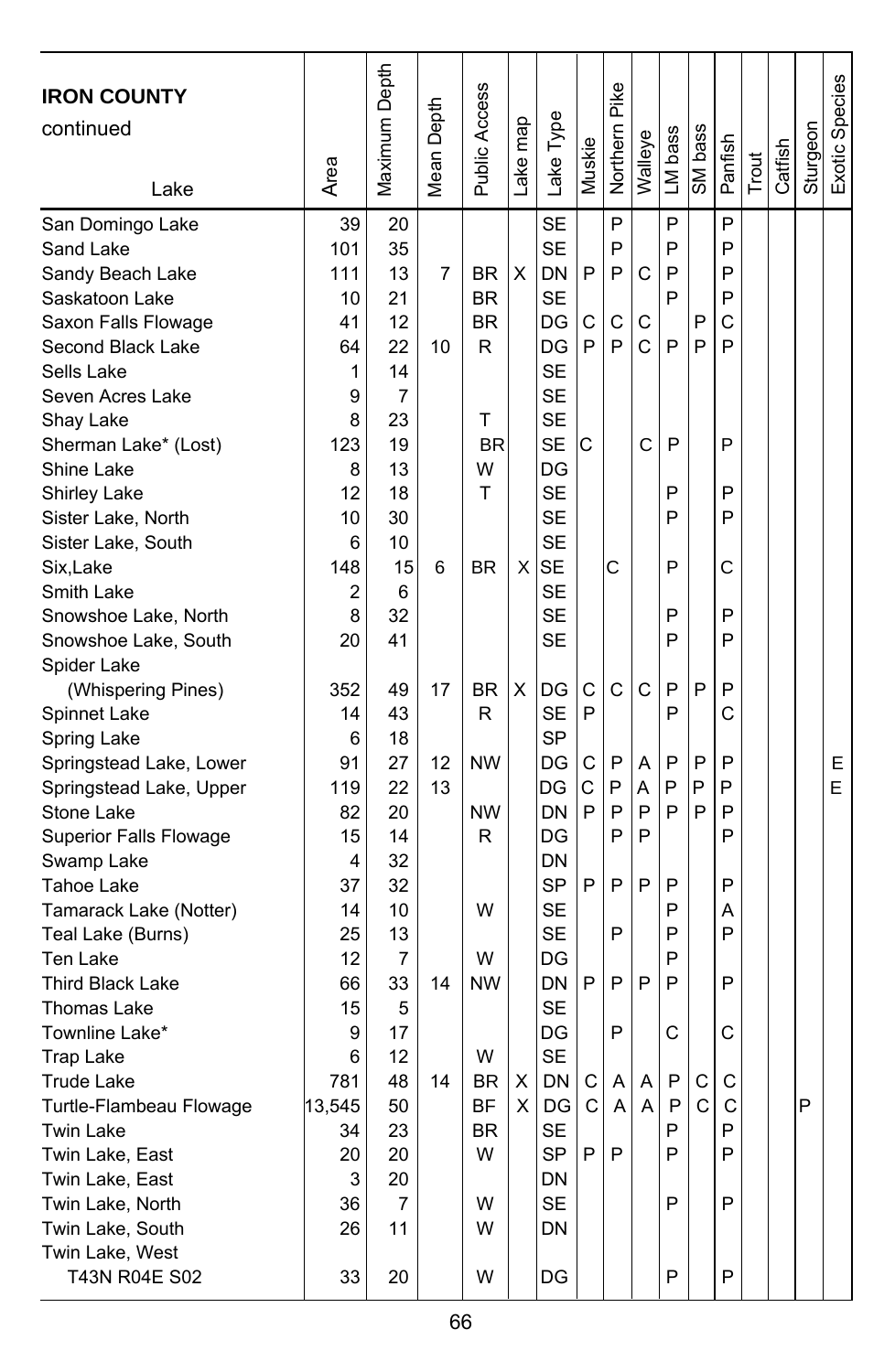| <b>IRON COUNTY</b><br>continued<br>Lake                                                                                                                                                                                                                                                                                                                                                                                                                                                                                                                                                                                                          | Area                                                                                                                                                 | Maximum Depth                                                                                                             | Depth<br>Mean I | Public Access                                                            | Lake map    | ake Type.                                                                                                                                            | Muskie | Pike<br>Northern      | Walleye | LM bass                                   | SM bass | Panfish                                                                                                    | Trout | Catfish | Sturgeon | Exotic Species |
|--------------------------------------------------------------------------------------------------------------------------------------------------------------------------------------------------------------------------------------------------------------------------------------------------------------------------------------------------------------------------------------------------------------------------------------------------------------------------------------------------------------------------------------------------------------------------------------------------------------------------------------------------|------------------------------------------------------------------------------------------------------------------------------------------------------|---------------------------------------------------------------------------------------------------------------------------|-----------------|--------------------------------------------------------------------------|-------------|------------------------------------------------------------------------------------------------------------------------------------------------------|--------|-----------------------|---------|-------------------------------------------|---------|------------------------------------------------------------------------------------------------------------|-------|---------|----------|----------------|
| Twin Lake, West<br>T44N R01E S24<br>Unnamed T42N R02E S06-14<br>Upson Lake<br><b>Vincent Lake</b><br>Viola Lake<br>Virgin Lake<br>Voss Lake<br><b>Wallace Lake</b><br>Weber Lake T43N R03E S29<br>Weber Lake T45N R01E S05<br><b>Wilson Lake</b><br>Woods Lake<br>Woodson Lake                                                                                                                                                                                                                                                                                                                                                                   | 9<br>39<br>46<br>3<br>7<br>119<br>7<br>7<br>35<br>61<br>162<br>4<br>27                                                                               | 10<br>4<br>17<br>25<br>22<br>45<br>20<br>16<br>16<br>39<br>21<br>8<br>22                                                  | 7<br>18<br>14   | <b>NW</b><br><b>BR</b><br>W<br>BR<br><b>BF</b><br>W                      | X<br>х<br>X | DN<br>DG<br>DG<br><b>SE</b><br><b>SE</b><br>DG<br><b>SE</b><br><b>SE</b><br><b>SE</b><br>DN<br><b>SP</b><br><b>SE</b><br>DN                          | P<br>C | P<br>P<br>C           |         | С<br>P<br>C<br>P<br>P<br>С<br>С<br>А<br>P | P<br>P  | P<br>P<br>P<br>P<br>P<br>А<br>P                                                                            | P     |         |          | E              |
| <b>JACKSON COUNTY</b><br><b>Arbutus Lake</b><br><b>Battle Point Flowage</b><br>Big Bear Flowage<br>Big Lake*<br><b>Black Duck Flowage</b><br><b>Black River Flowage</b><br><b>Charcoal Pond</b><br>Cranberry Flowage, Lower<br>Cranberry Flowage, Upper<br>Deer Lake<br>Douglas Pond<br>Dry Land Flowage<br>Funmaker Flowage<br>Goodyear Lake<br>Harkner Flowage<br><b>Hawkins Lake</b><br>Horse Shoe Lake<br>T19N R05W S01<br>Horseshoe Lake<br>T19N R06W S31<br>Ketchum Lake<br>Lee Lake<br>Little Bear Flowage<br>Little Thunder Flowage<br>Lower Backwater<br>Lower Wilson Marsh Flowage<br>Mallard Flowage<br>Northfield Lake T23N R06W S09 | 839<br>27<br>15<br>136<br>17<br>198<br>3<br>47<br>35<br>12<br>16<br>4<br>9<br>6<br>38<br>90<br>29<br>8<br>9<br>37<br>11<br>11<br>30<br>4<br>27<br>40 | 50<br>7<br>6<br>8<br>8<br>34<br>8<br>7<br>7<br>2<br>7<br>5<br>3<br>1<br>14<br>11<br>4<br>4<br>6<br>14<br>5<br>3<br>7<br>5 | 16<br>10<br>7   | <b>BR</b><br>T<br>R<br>R<br><b>BF</b><br>т<br>R<br>T<br>R<br>T<br>T<br>W | X<br>X<br>х | DG<br>DG<br>DG<br>DG<br>DG<br>DG<br>DG<br>DG<br><b>SE</b><br>DG<br>DN<br>DN<br>DG<br>DG<br>DG<br>SE<br>SE<br><b>DN</b><br>DG<br>DG<br>DG<br>DG<br>DN | P<br>P | C<br>P<br>P<br>P<br>P | C<br>C  | P<br>P<br>P<br>P<br>C<br>P<br>Ρ<br>P      | C<br>C  | P<br>C<br>P<br>P<br>P<br>P<br>P<br>P<br>P<br>P<br>P<br>P<br>P<br>P<br>P<br>P<br>P<br>P<br>P<br>P<br>P<br>P | P     | P<br>P  |          |                |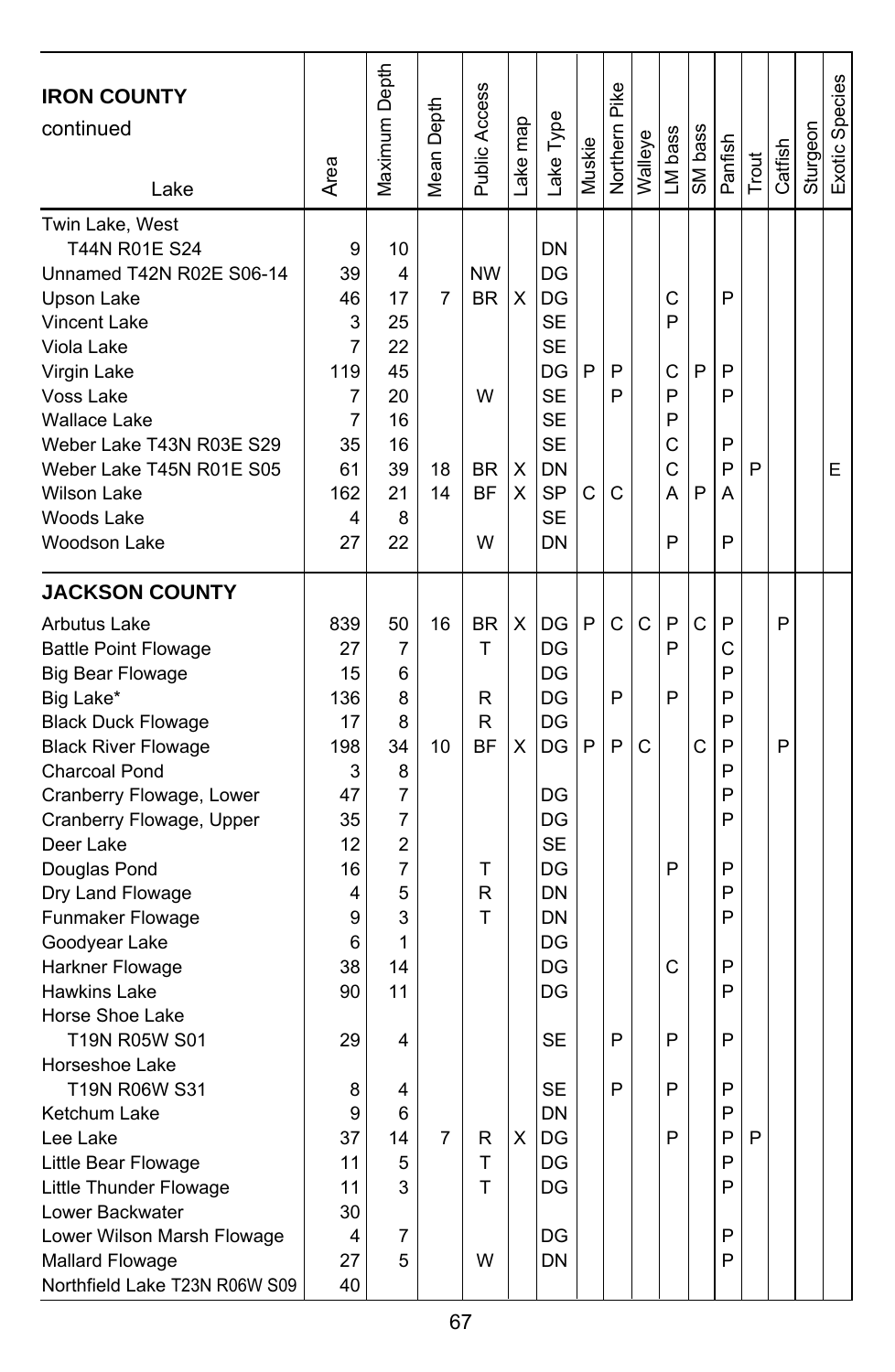| <b>JACKSON COUNTY</b><br>continued<br>Lake | Area      | Maximum Depth | Mean Depth | Public Access | ake map | ake Type  | Muskie | Pike<br>Northern | Walleye | LM bass | SM bass | Panfish | Trout | Catfish | Sturgeon | Exotic Species |
|--------------------------------------------|-----------|---------------|------------|---------------|---------|-----------|--------|------------------|---------|---------|---------|---------|-------|---------|----------|----------------|
| Oakwood Lake                               | 16        | 13            | 5          | R             | X       | DG        |        |                  |         | C       |         | P       | P     |         |          |                |
| (U Merrillan Pond)<br>Oxbow Pond           | 6         | 5             |            |               |         | <b>SP</b> |        |                  |         |         |         |         | C     |         |          |                |
| Partridge Crop Flowage                     | 17        | 4             |            | W             |         | DG        |        |                  |         |         |         | P       |       |         |          |                |
| Pigeon Creek Flowage                       | 34        | 9             |            | ΒR            |         | DG        |        |                  |         | P       |         | P       |       | P       |          |                |
| Potter Flowage                             | 348       | 24            | 7          | <b>BR</b>     | X       | DG        | P      | P                |         | С       |         | С       |       |         |          |                |
| Range Line Flowage                         | 10        | 7             |            | т             |         | DG        |        | P                |         | P       |         | P       |       |         |          |                |
| Sawdust Marsh                              | 47        | 5             |            |               |         | DG        |        |                  |         |         |         | P       |       |         |          |                |
| Seventeen Flowage                          | 178       | 4             |            |               |         | DG        |        |                  |         |         |         | Α       |       |         |          |                |
| Sharptail Flowage                          |           |               |            |               |         |           |        |                  |         |         |         |         |       |         |          |                |
| Sherwood Lake*                             | 117       | 9             | 3          | BR            | X       | DG        |        | P                |         | C       |         | P       |       |         |          |                |
| Squaw Mound Flowage                        | 14        | 7             |            | т             |         | DG        |        |                  |         |         |         | А       |       |         |          |                |
| Staffon Flowage (School)                   | 7         | 1             |            | T             |         | DG        |        |                  |         |         |         |         |       |         |          |                |
| Stevens Lake (Miller & Stebbs)             | 12        | 6             |            | R             |         | DN        |        | P                |         | P       |         | P       |       |         |          |                |
| <b>Tanner Flowage</b>                      | 16        | 7             |            | T             |         | DN        |        |                  |         |         |         | P       |       |         |          |                |
| <b>Teal Flowage</b>                        | 14        | 10            | 5          | T             | X       | DG        |        |                  |         | С       |         |         |       | C       |          |                |
| Town Line Flowage                          | 143       | 7             |            | T             |         | DG        |        | P                |         | P       |         | C       |       |         |          |                |
| Trow Lake (L Merrillan Pond)               | 43        | 9             | 4          | <b>BR</b>     | X       | DG        |        | P                |         | C       |         | С       |       |         |          |                |
| Unnamed                                    |           |               |            |               |         |           |        |                  |         |         |         |         |       |         |          |                |
| T20N R01E S02-15                           | 35        | 5             |            |               |         | DG        |        |                  |         |         |         | P       |       |         |          |                |
| T20N R01E S13-07                           | 110       | 4             |            |               |         | DG        |        |                  |         |         |         | P       |       |         |          |                |
| T20N R01E S13-13                           | 25        | 7             |            | R             |         | DG        |        |                  |         |         |         | P       |       |         |          |                |
| T20N R01E S13-14                           | 36        | 7             |            |               |         | DN        |        |                  |         |         |         | P       |       |         |          |                |
| T20N R01E S16-13                           | 21        | 6             |            | <b>NW</b>     |         | DG        |        |                  |         |         |         | P       |       |         |          |                |
| T20N R01E S20-02                           | 20        | 5             |            |               |         | DG        |        |                  |         |         |         | P       |       |         |          |                |
| T20N R01E S21-10                           | 30        | 6             |            |               |         | DG        |        |                  |         |         |         | P       |       |         |          |                |
| T20N R01E S31-05A<br>T20N R01E S31-07      | 182<br>93 | 5<br>5        |            |               |         | DN<br>DN  |        |                  |         |         |         | P<br>P  |       |         |          |                |
| T20N R01W S03-14                           | 29        | 11            |            |               |         | DG        |        |                  |         |         |         | P       |       |         |          |                |
| T20N R01W S25-06                           | 40        | 13            |            | <b>NW</b>     |         | DG        |        |                  |         |         |         | P       |       |         |          |                |
| T20N R01W S35-03                           | 87        | 12            |            |               |         | DG        |        |                  |         |         |         | P       |       |         |          |                |
| T20N R01W S35-08                           | 35        | 5             |            |               |         | DG        |        |                  |         |         |         | P       |       |         |          |                |
| T20N R01W S35-09                           | 62        | 10            |            |               |         | DG        |        |                  |         |         |         | P       |       |         |          |                |
| T20N R01W S36-14                           | 253       | 7             |            | <b>NW</b>     |         | DG        |        |                  |         |         |         | P       |       |         |          |                |
| T20N R02W S23 (Harkner)                    | 85        | 13            |            | W             |         | DG        |        |                  | P       |         | P       | P       |       |         |          |                |
| T21N R01E S02-14                           | 48        | 12            |            | W             |         | DG        |        |                  |         |         |         | P       |       |         |          |                |
| T21N R01E S25-01                           | 120       | 7             |            |               |         | DG        |        |                  |         |         |         |         |       |         |          |                |
| T21N R01E S35-06                           | 120       | 7             |            |               |         | DG        |        |                  |         |         |         | P       |       |         |          |                |
| T21N R01E S35-07                           | 75        | 6             |            |               |         | DG        |        |                  |         |         |         | P       |       |         |          |                |
| T21N R01W S03-11                           | 23        | 16            |            |               |         | DN        |        |                  |         |         |         | P       |       |         |          |                |
| T21N R01W S09-13                           | 22        | 7             |            |               |         | DG        |        |                  |         |         |         | P       |       |         |          |                |
| T21N R01W S17-08                           | 50        | 5             |            |               |         | DN        |        | P                |         | P       |         | P       |       |         |          |                |
| T21N R01W S18-14                           | 50        | 7             |            |               |         | DG        |        | P                |         | P       |         | P       |       |         |          |                |
| T21N R01W S31-07                           | 30        | 6             |            | W             |         | DG        |        |                  |         |         |         | P       |       |         |          |                |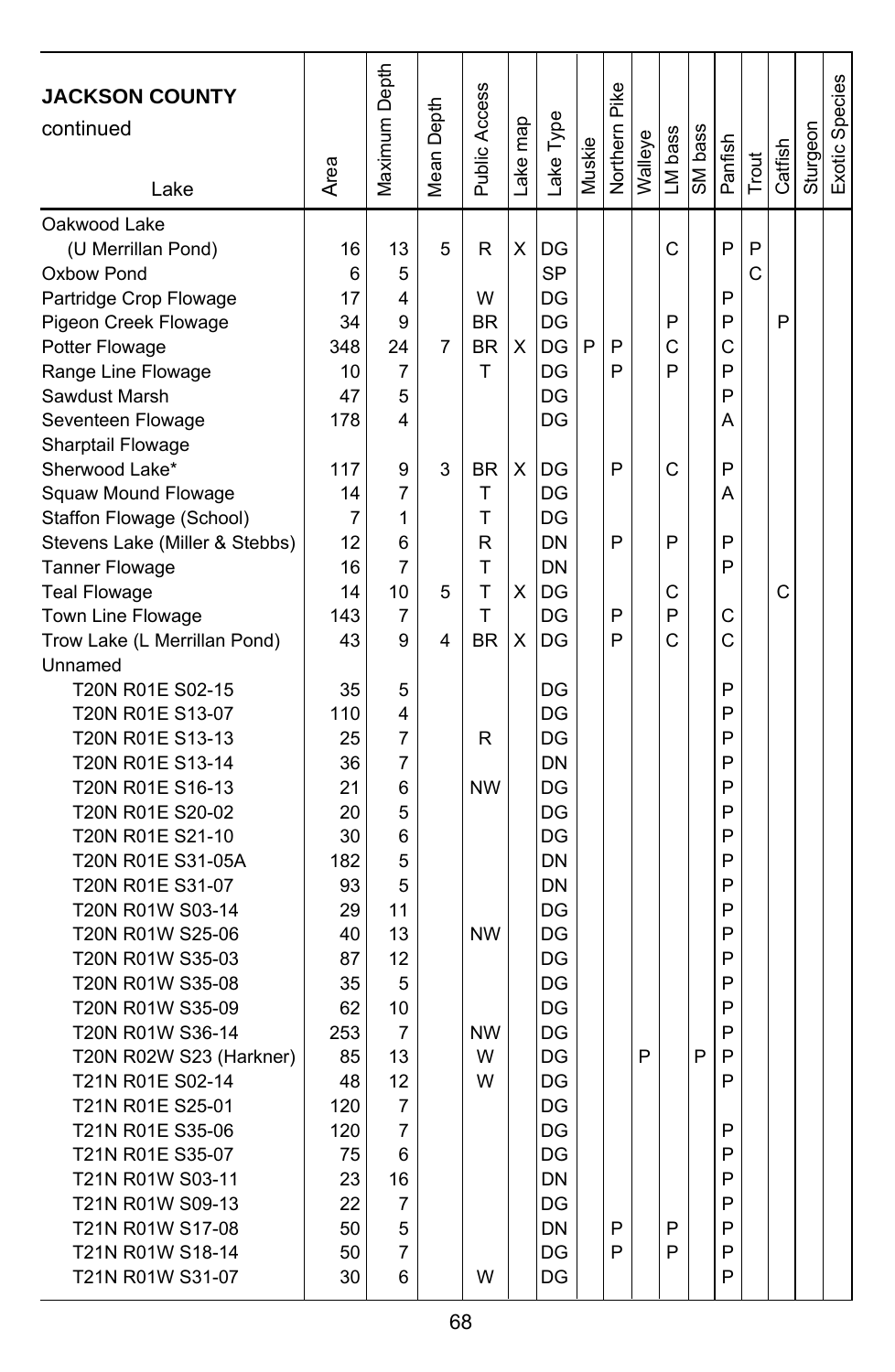| <b>JACKSON COUNTY</b><br>continued<br>Lake                                                                                                                                                                                                                                  | Area                                                                                 | Maximum Depth                                                                    | Mean Depth                           | <b>Public Access</b>                            | Lake map                        | Lake Type                                                                                               | Muskie | Pike<br>Northern                     | Walleye                  | LM bass                          | SM bass           | Panfish                                                  | Trout  | Catfish | Sturgeon | <b>Exotic Species</b>  |
|-----------------------------------------------------------------------------------------------------------------------------------------------------------------------------------------------------------------------------------------------------------------------------|--------------------------------------------------------------------------------------|----------------------------------------------------------------------------------|--------------------------------------|-------------------------------------------------|---------------------------------|---------------------------------------------------------------------------------------------------------|--------|--------------------------------------|--------------------------|----------------------------------|-------------------|----------------------------------------------------------|--------|---------|----------|------------------------|
| T21N R01W S34-08<br>T21N R01W S35-06<br>T21N R03W S31-05<br>T22N R01E S15-13<br>T22N R01E S36-07<br>Upper Backwater<br>Wazee Lake<br>Weber Flowage<br>White Tail Flowage<br><b>Wildcat Flowage</b><br>Wilson Marsh Flowage<br>Wyman Lake                                    | 26<br>22<br>105<br>40<br>28<br>49<br>146<br>19<br>94<br>14<br>24<br>6                | 13<br>8<br>7<br>12<br>3<br>19<br>350<br>4<br>8<br>3<br>9<br>8                    |                                      | R<br>W<br><b>BR</b><br>W<br>т<br>T<br><b>NW</b> |                                 | DG<br>DG<br>DG<br>DN<br>DG<br>DG<br><b>SE</b><br>DG<br>DG<br><b>SE</b><br>DN<br>DG                      | P      | P<br>P<br>P                          | C<br>P                   | P<br>P<br>P<br>P                 | C                 | P<br>P<br>P<br>P<br>P<br>P<br>C<br>P<br>P<br>P<br>Α<br>P | C<br>C | P       |          |                        |
| <b>JEFFERSON COUNTY</b><br>Bean Lake<br><b>Blue Spring Lake</b><br>Cushman Pond<br>Firemen Park Pond<br>Golden Lake*<br>Goose Lake<br>Hahns Lake<br>Hoopers Millpond<br>Hope Lake<br><b>Kurtz Pond</b><br>Marsh Lake                                                        | 33<br>151<br>48<br>8<br>250<br>144<br>82<br>12<br>142<br>1                           | 6<br>12<br>7<br>5<br>46<br>4<br>10<br>6<br>24<br>3                               | 7<br>2                               | x<br>X<br>X<br>x<br><b>BR</b><br>x<br>x         | X<br>X<br>X<br>X<br>Χ           | <b>SE</b><br><b>SP</b><br>DG<br>DG<br><b>SP</b><br>DG<br>DG<br>DG<br><b>SE</b><br>DG                    |        | P<br>P<br>C<br>Ċ<br>P<br>P<br>C      | P                        | C<br>P<br>C<br>C<br>C            | P                 | P<br>Α<br>C<br>P<br>C<br>P<br>C<br>C                     |        |         |          | E<br>EZ                |
| Mud Lake T06N R16E S11<br>Mud Lake T07N R13E S26<br>Mud Lake T07N R16E S10<br>Perch Lake<br>Red Cedar Lake<br><b>Ripley Lake</b><br>Rock Lake<br>Rome Mill Pond<br>Rose Lake<br>Round Lake<br>Spence Lake<br>Spring Lake, Lower<br>Spring Lake, Upper<br>Watertown Millpond | 30<br>93<br>33<br>6<br>359<br>418<br>1,371<br>446<br>8<br>3<br>33<br>104<br>17<br>84 | 22<br>6<br>$\overline{7}$<br>6<br>44<br>56<br>7<br>10<br>3<br>6<br>11<br>11<br>4 | 18<br>16<br>$\overline{2}$<br>4<br>4 | X<br>X<br>x<br>BF,P<br>x<br>x<br>x<br>x         | X<br>X<br>X<br>X<br>X<br>х<br>X | DG<br>DG<br><b>SE</b><br><b>SE</b><br><b>SE</b><br>DG<br>DG<br><b>SE</b><br><b>SE</b><br>DG<br>DG<br>DG |        | P<br>C<br>С<br>P<br>P<br>P<br>C<br>P | С<br>$\overline{C}$<br>P | С<br>$\mathsf{C}$<br>P<br>C<br>С | $\mathsf{C}$<br>Α | С<br>C<br>P<br>C<br>C<br>P<br>Ρ<br>C<br>C<br>P           |        |         |          | EZ<br>E<br>Z<br>E<br>E |
| <b>JUNEAU COUNTY</b><br>Beaver Flowage<br><b>Big Lake</b>                                                                                                                                                                                                                   | 38<br>136                                                                            | 10<br>8                                                                          |                                      | T<br>$\mathsf{R}$                               |                                 | DG<br>DG                                                                                                |        | P<br>P                               |                          | P                                |                   | P<br>P                                                   |        |         |          |                        |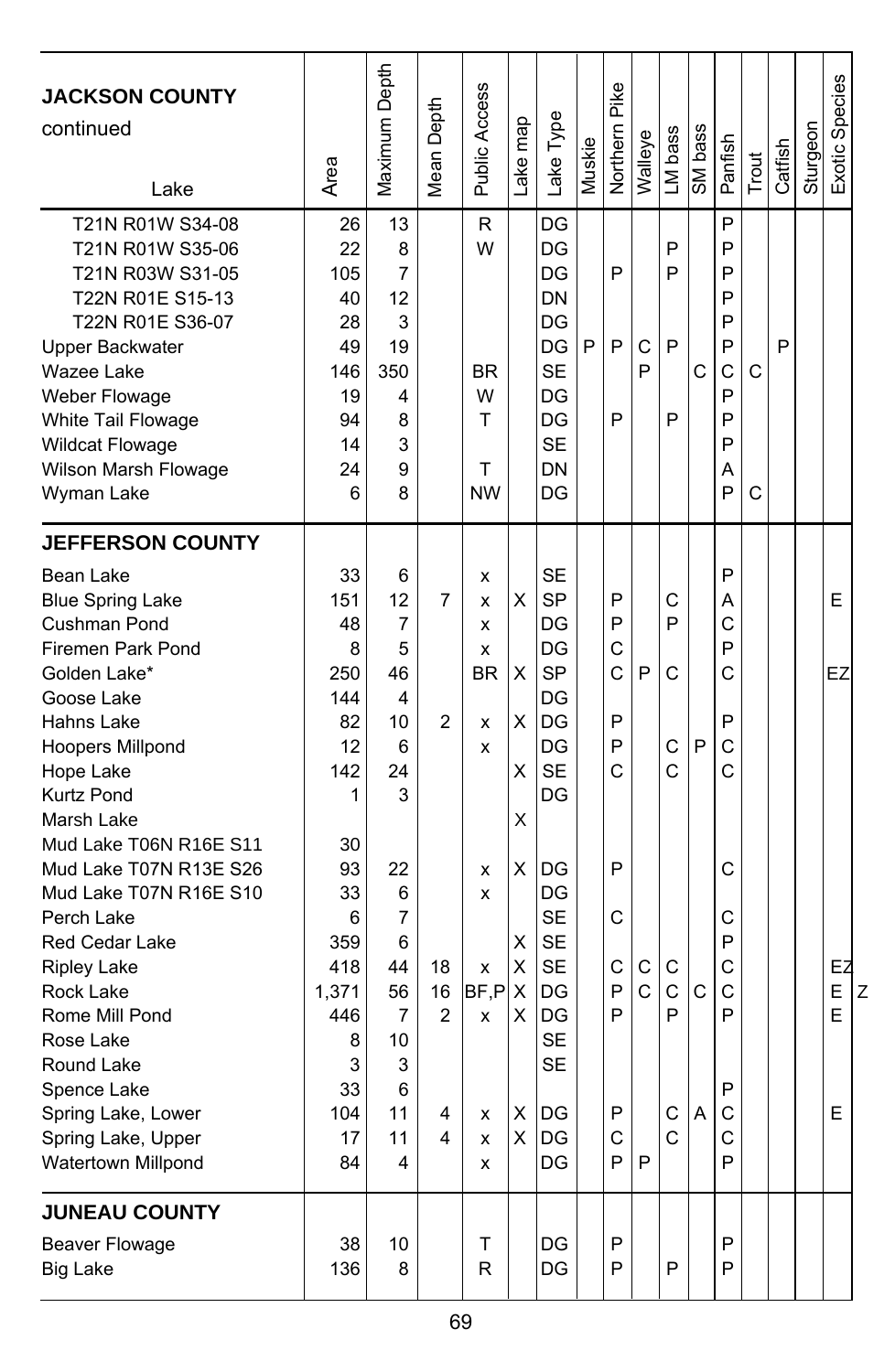| <b>JUNEAU COUNTY</b><br>Lake         | Area     | Maximum Depth  | Mean Depth | Public Access | Lake map | Lake Type | Muskie | Northern Pike | Walleye      | LM bass | SM bass | Panfish | Trout | Catfish      | Sturgeon | Exotic Species |   |
|--------------------------------------|----------|----------------|------------|---------------|----------|-----------|--------|---------------|--------------|---------|---------|---------|-------|--------------|----------|----------------|---|
| Castle Rock Lake                     | 13,955   | 36             |            | <b>BR</b>     | X        | DG        | P      | $\mathbf C$   | $\mathsf{C}$ | P       | P       | C       |       | $\mathsf{C}$ | P        | E              |   |
| Decorah Lake                         | 104      | 15             |            | <b>BR</b>     |          | DG        |        | P             | P            | P       |         | C       |       |              |          | E              |   |
| Eagle Nest Flowage (Potters)         | 380      | 12             | 4          | <b>BR</b>     | х        | DG        |        | P             |              | C       |         | P       |       |              |          |                |   |
| Goose Pool                           | 74       |                |            |               |          | DG        |        | P             |              |         |         | P       |       |              |          |                |   |
| Kilbourn Flowage                     | 1,868    | 35             |            | <b>BR</b>     |          | DG        |        | P             | P            | P       | P       | P       |       | P            |          |                |   |
| Kingston Flowage                     | 35       | 4              |            | т             |          | DG        |        | P             |              |         |         | P       |       |              |          |                |   |
| Lemonweir Millpond                   | 11       | 10             |            |               |          | DG        |        | P             | P            | С       |         | C       |       | P            |          |                |   |
| Meadow Valley Flowage                | 1,913    | 8              |            | <b>BR</b>     |          | DG        |        | P             |              |         |         | P       |       |              |          |                |   |
| New Lisbon Lake                      | 60       | 10             |            | <b>BR</b>     |          | DG        |        | P             | P            | P       | P       | P       |       |              |          | E              |   |
| Orange Millpond                      | 6        | 7              |            |               |          | DG        |        |               |              |         |         | P       |       |              |          |                |   |
| Petenwell Lake                       | 23,040   | 44             |            | <b>BR</b>     |          | DG        | P      | P             | С            | P       | P       | C       |       | C            | P        | E              | Z |
| Pool #13                             | 35       | 2              |            |               |          |           |        | P             |              |         |         |         |       |              |          |                |   |
| Pool #18                             | 180      | 8              |            |               |          | DG        |        | P             |              |         |         | P       |       |              |          |                |   |
| Pool #19                             | 41       | $\overline{2}$ |            |               |          | <b>SE</b> |        |               |              |         |         |         |       |              |          |                |   |
| <b>Pool #27</b>                      | 15       | $\overline{2}$ |            |               |          |           |        | P             |              |         |         |         |       |              |          |                |   |
| Pool #28                             | 96       | 7              |            |               |          | DG        |        |               |              |         |         |         |       |              |          |                |   |
| Rynearson Flowage No. 1              | 570      | 14             |            |               |          | DG        |        | С             |              |         |         | С       |       |              |          |                |   |
| Rynearson Flowage No. 2              | 493      |                |            |               |          | DG        |        | P             |              |         |         | P       |       |              |          |                |   |
| Sprague-Mather Flowage               | 1,930    | 9              |            | R             |          | DG        |        | А             |              |         |         | C       |       |              |          |                |   |
| Suk & Cerney Flowage                 | 60       | $\overline{2}$ |            | Т             |          | DG        |        |               |              |         |         | P       |       |              |          |                |   |
| <b>Trout Lake</b>                    | 11       | 10             |            |               |          | DG        |        |               |              |         |         |         | С     |              |          |                |   |
| Unnamed                              |          |                |            |               |          |           |        |               |              |         |         |         |       |              |          |                |   |
| T18N R02E S05-07                     | 125      | 3              |            |               |          | DG        |        | P             |              | P       |         | P       |       |              |          |                |   |
| T18N R02E S06-15                     | 35       | 5              |            |               |          | DG        |        | P             |              |         |         | P       |       |              |          |                |   |
| T18N R02E S08-12                     | 249      | 4              |            |               |          | DN        |        | P             |              | P       |         | P       |       |              |          |                |   |
| T18N R02E S08-16                     | 55       | 5              |            |               |          | DG        |        | P             |              | P<br>P  |         | P       |       |              |          |                |   |
| T18N R02E S09-10                     | 24       | 4              |            |               |          | DN        |        | P<br>P        |              |         |         | P<br>P  |       |              |          |                |   |
| T19N R02E S05-06                     | 60<br>87 | 3<br>2         |            | R             |          | DG<br>DG  |        | P             |              |         |         | P       |       |              |          |                |   |
| T20N R02E S30-04<br>T20N R02E S31-01 | 130      | 5              |            |               |          | DG        |        | C             |              |         |         | C       |       |              |          |                |   |
| T20N R02E S31-07                     | 50       | 3              |            |               |          | DG        |        | P             |              |         |         | P       |       |              |          |                |   |
| T20N R02E S32-11                     | 43       | $\overline{2}$ |            | R             |          | DG        |        | P             |              |         |         | P       |       |              |          |                |   |
|                                      |          |                |            |               |          |           |        |               |              |         |         |         |       |              |          |                |   |
| <b>KENOSHA COUNTY</b>                |          |                |            |               |          |           |        |               |              |         |         |         |       |              |          |                |   |
| Andrea Lake                          | 110      | 45             | 15         | <b>BR</b>     |          | <b>SE</b> |        | P             | C            | P       |         | C       |       |              |          | Z              |   |
| Barber Pond                          | 2        | 5              |            |               |          | DN        |        |               |              |         |         |         |       |              |          |                |   |
| <b>Bullfrog Pond</b>                 | 2        | 6              |            |               |          | SE        |        |               |              | P       |         | P       |       |              |          |                |   |
| <b>Bur Oak Lake</b>                  | 5        | 11             |            |               |          | DN        |        |               |              |         |         | P       |       |              |          |                |   |
| Camp Lake                            | 461      | 17             | 5          | BR            | х        | DG        |        | A             | P            | С       |         | С       |       | P            |          | Е              |   |
| Center Lake                          | 120      | 28             | 10         | <b>BR</b>     | X        | DG        |        | С             | P            | Α       |         | С       |       |              |          | E              |   |
| Cross Lake (WI-62 Acres)             | 87       | 35             | 12         |               | X.       | DN        |        | P             |              | Α       |         | C       |       |              |          | E              |   |
| Dyer Lake                            | 56       | 13             | 5          |               | X.       | DG        |        | C             |              | C       |         | C       |       |              |          |                |   |
| East Lake (Vern Wolf Flow)           | 115      | 12             |            | BR, P X       |          | DG        |        | P             | P            | P       |         | Α       |       |              |          | Е              |   |
| Elizabeth Lake (South Twin)          | 638      | 32             | 11         | <b>BR</b>     | X        | DG        |        | C             | С            | A       | P       | C       |       |              |          | EŻ             |   |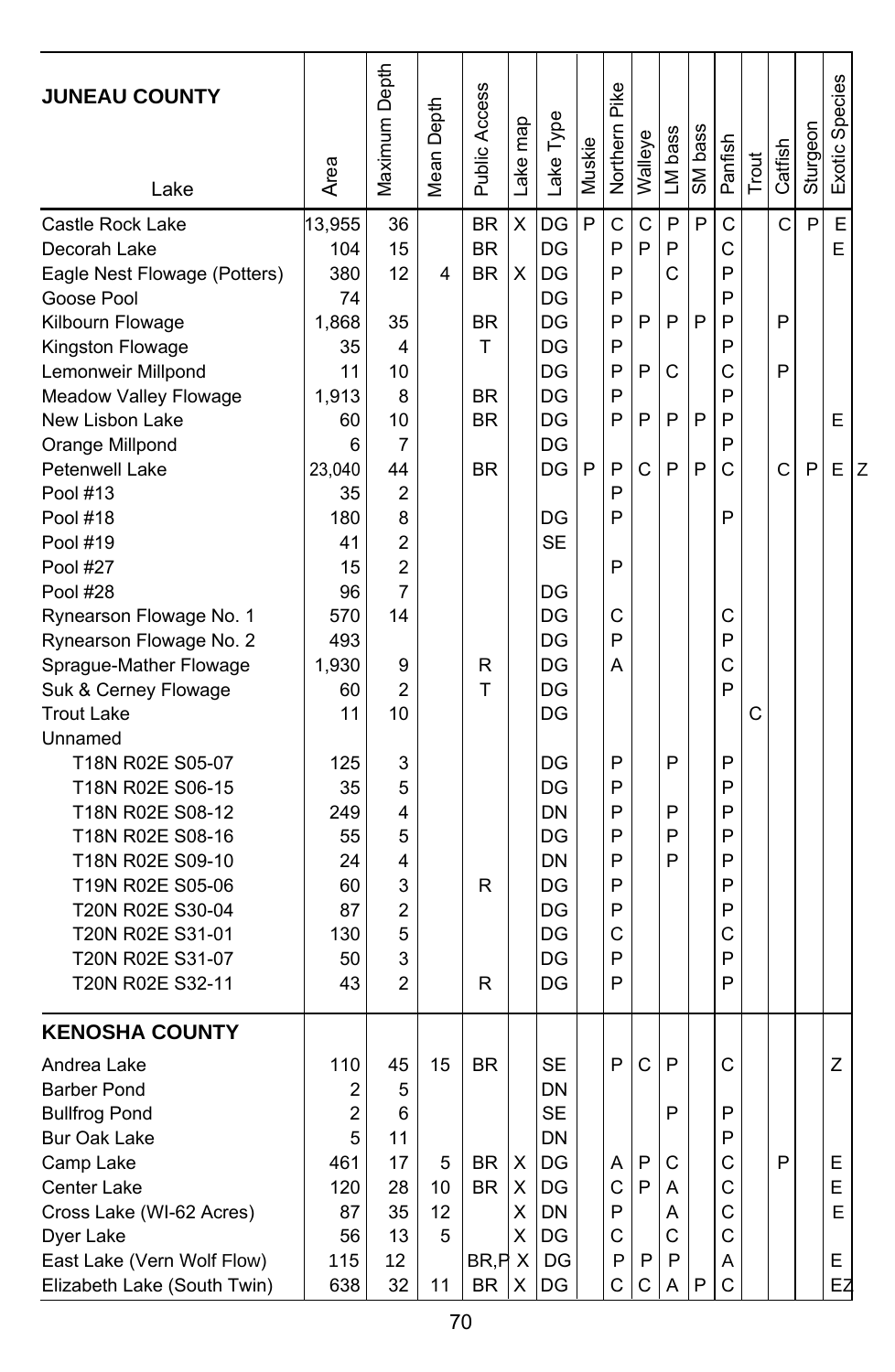| <b>KENOSHA COUNTY</b><br>continued<br>Lake                                                                                                                                                                                                                                                                                                                                                                                                                        | Area                                                                                                                                            | Maximum Depth                                                                                                                           | Depth<br>Mean <sup>1</sup>                                     | Public Access                                                                                                                           | map<br>Lake                                                                       | Lake Type                                                                                                                                                                                                    | Muskie | Pike<br>Northern                                                   | Walleye          | LM bass                                                                                     | SM bass | Panfish                                                                                               | Trout | Catfish     | Sturgeon | Exotic Species                                                |
|-------------------------------------------------------------------------------------------------------------------------------------------------------------------------------------------------------------------------------------------------------------------------------------------------------------------------------------------------------------------------------------------------------------------------------------------------------------------|-------------------------------------------------------------------------------------------------------------------------------------------------|-----------------------------------------------------------------------------------------------------------------------------------------|----------------------------------------------------------------|-----------------------------------------------------------------------------------------------------------------------------------------|-----------------------------------------------------------------------------------|--------------------------------------------------------------------------------------------------------------------------------------------------------------------------------------------------------------|--------|--------------------------------------------------------------------|------------------|---------------------------------------------------------------------------------------------|---------|-------------------------------------------------------------------------------------------------------|-------|-------------|----------|---------------------------------------------------------------|
| Flanagon Lake<br>Francis Lake (League)<br>Friendship Lake (Mud)<br>George Lake<br>Hooker Lake<br>Juniper Lake<br>Kull Lake<br>L Shangrila-Benet (Paschen)<br>Lake Benedict*<br>Lake Mary (Marie Lake)<br>Lilly Lake (Leaone)<br>Montgomery Lake<br>Mud Lake<br>Mud Turtle Pond<br>Passch Lake<br>Paddock Lake<br>Paulin Pond<br>Peat Lake (Mud)<br>Petrified Springs Park Pond<br>Powers Lake<br><b>River Oaks Lake</b><br>Rock Lake<br>Silver Lake<br>Voltz Lake | 16<br>14<br>11<br>59<br>87<br>12<br>15<br>154<br>78<br>297<br>87<br>46<br>22<br>5<br>21<br>112<br>8<br>92<br>10<br>459<br>21<br>46<br>464<br>52 | 24<br>22<br>9<br>16<br>27<br>22<br>14<br>24<br>38<br>33<br>22<br>23<br>15<br>5<br>20<br>32<br>8<br>8<br>5<br>33<br>10<br>33<br>43<br>24 | 8<br>12<br>6<br>5<br>16<br>9<br>11<br>4<br>11<br>16<br>20<br>7 | <b>NW</b><br>R<br><b>BR</b><br><b>BR</b><br>BR.<br><b>BR</b><br><b>BR</b><br><b>BR</b><br><b>BR</b><br>W<br><b>BR</b><br>т<br><b>BR</b> | X<br>X<br>х<br>X<br>х<br>X<br>X<br>X<br>X<br>X<br>X<br>X<br>X<br>х<br>х<br>X<br>х | <b>SE</b><br><b>DN</b><br>DG<br>DG<br>DG<br>DN<br><b>DN</b><br><b>DN</b><br>DN<br><b>DN</b><br><b>SE</b><br><b>DN</b><br><b>DN</b><br>SE<br>DN<br><b>DN</b><br>DN<br><b>DN</b><br>DG<br>DG<br>DN<br>DG<br>DN | C      | C<br>C<br>С<br>P<br>P<br>P<br>C<br>Ć<br>P<br>P<br>C<br>Ć<br>С<br>Ć | C<br>P<br>C<br>C | C<br>C<br>C<br>Α<br>Α<br>C<br>А<br>C<br>P<br>C<br>C<br>С<br>C<br>P<br>C<br>Α<br>С<br>C<br>C | P<br>P  | A<br>C<br>C<br>C<br>C<br>P<br>C<br>Ć<br>C<br>P<br>C<br>Ċ<br>С<br>C<br>C<br>C<br>P<br>C<br>P<br>P<br>C | P     | P<br>P<br>P |          | Ε<br>E<br>E<br>EZ<br>EZ<br>E.<br>E<br>E<br>EZ<br>Е<br>EZ<br>E |
| <b>KEWAUNEE COUNTY</b><br>Alaska Lake, East<br>Alaska Lake, West<br><b>Bruemmerville Pond</b><br>Casco Millpond<br>Chada Lake (Chadas)<br>Engledinger Lake<br>Hallada Lake (Steffel Pond)<br>Heidmann Lake (Bolt)<br>Krohns Lake<br>Little Mud L<br>(Red River Swamp)<br>Seidl Lake (Seidel)<br>Shea Lake<br>Stump Pond                                                                                                                                           | 53<br>20<br>6<br>1<br>7<br>52<br>3<br>24<br>21<br>8<br>12<br>32<br>6                                                                            | 50<br>41<br>9<br>5<br>5<br>20<br>15<br>34<br>38<br>3<br>14<br>24<br>3                                                                   | 17<br>15<br>14<br>21<br>11                                     | <b>BR</b><br><b>BR</b><br>т<br>R<br><b>BR</b><br><b>BR</b><br>BR                                                                        | X<br>X<br>X<br>X<br>Х                                                             | <b>SE</b><br><b>SE</b><br>DG<br>DG<br><b>SE</b><br><b>SE</b><br><b>SE</b><br><b>SE</b><br><b>SP</b><br>DG<br>SE<br>SE<br>SE                                                                                  | P      | P<br>P<br>P<br>P<br>P                                              |                  | С<br>P<br>С<br>С<br>P<br>С                                                                  |         | P<br>C<br>P<br>C<br>C<br>С                                                                            | P     |             |          | Ε<br>E<br>Ε<br>E<br>E.                                        |
| Silver Lake (Sylvan, Hunsader)                                                                                                                                                                                                                                                                                                                                                                                                                                    | 5                                                                                                                                               | 28                                                                                                                                      |                                                                |                                                                                                                                         |                                                                                   | SE                                                                                                                                                                                                           |        |                                                                    |                  |                                                                                             |         |                                                                                                       |       |             |          |                                                               |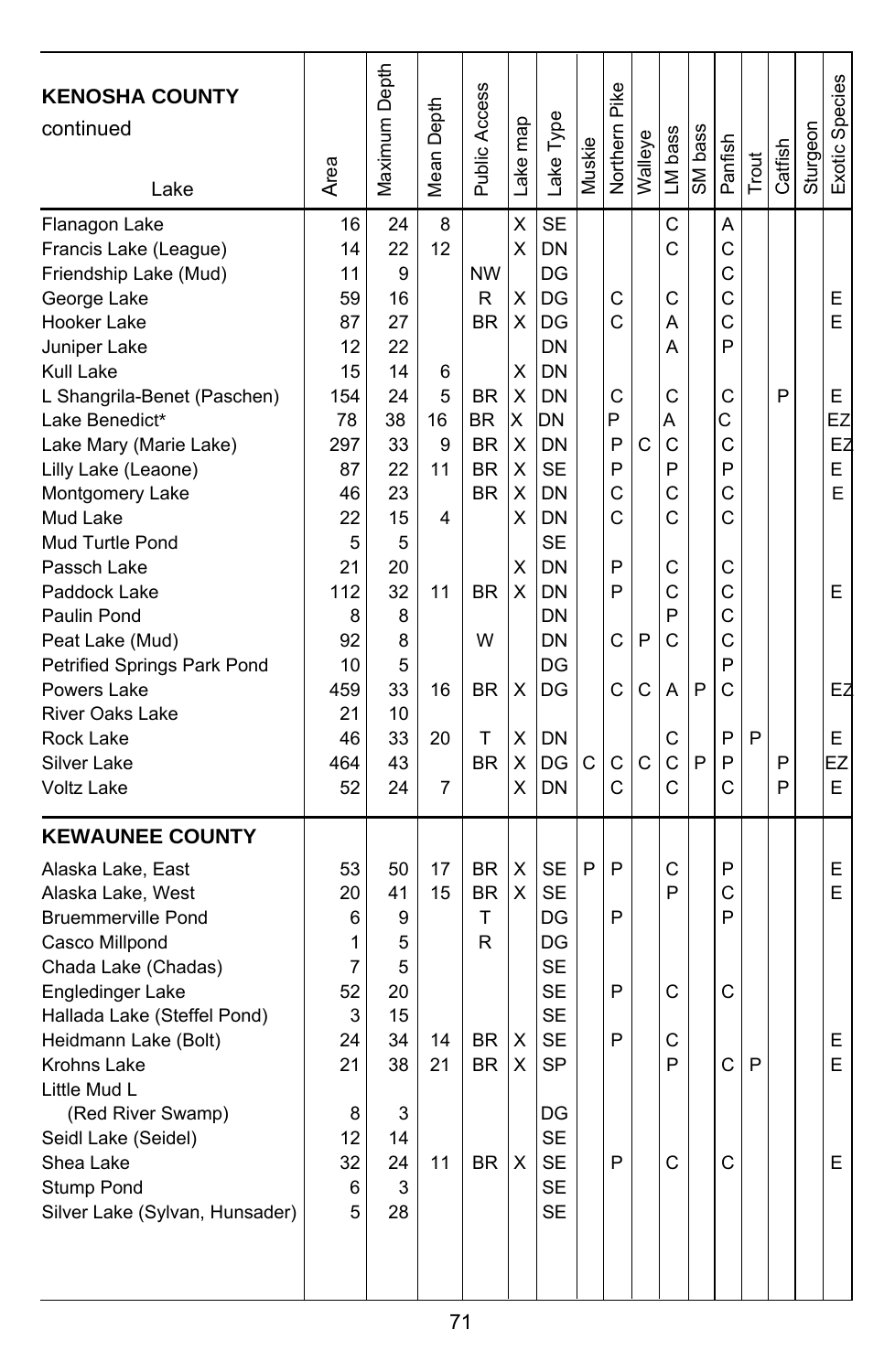| <b>LA CROSSE COUNTY</b><br>Lake                                                                                                                                                                                                                                                                                                                                                                                                               | Area                                                                                                                        | Maximum Depth                                                                                                             | Mean Depth  | Public Access                                                                                               | Lake map       | Lake Type                                                                                                                                                                                                                                      | Muskie | Pike<br>Northern           | Walleye | LM bass                                                  | SM bass | Panfish                                                                                | Trout            | Catfish | Sturgeon | Exotic Species |
|-----------------------------------------------------------------------------------------------------------------------------------------------------------------------------------------------------------------------------------------------------------------------------------------------------------------------------------------------------------------------------------------------------------------------------------------------|-----------------------------------------------------------------------------------------------------------------------------|---------------------------------------------------------------------------------------------------------------------------|-------------|-------------------------------------------------------------------------------------------------------------|----------------|------------------------------------------------------------------------------------------------------------------------------------------------------------------------------------------------------------------------------------------------|--------|----------------------------|---------|----------------------------------------------------------|---------|----------------------------------------------------------------------------------------|------------------|---------|----------|----------------|
| <b>LA CROSSE COUNTY</b><br>French Lake<br><b>Hillview Pond</b><br>Lake Onalaska<br>Long Lake<br>Neshonoc Lake<br>Van Loon Lake<br>Veterans Memorial Park Pond<br>**Part of Mississippi backwaters. Depth is not able to be obtained based on the fluctuating water<br>levels.                                                                                                                                                                 | 71<br>$\overline{2}$<br>7,688<br>22<br>737<br>23<br>4                                                                       | $***$<br>9<br>40<br>11<br>11<br>3<br>8                                                                                    | 6<br>4<br>4 | <b>BR</b><br><b>BR</b><br>W<br>R                                                                            | х<br>X         | DN<br>IDG<br><b>SE</b><br>$X$ DN                                                                                                                                                                                                               |        | C<br>С<br>P<br>P           | P<br>P  | C<br>P<br>C<br>P<br>P                                    | P       | C<br>A<br>А<br>P<br>P                                                                  | P<br>P           | P<br>P  |          | E              |
| <b>LAFAYETTE COUNTY</b><br><b>Bloody Lake</b><br>Hidden Valley T03N R05E S07<br>Joy Lake<br>Horseshoe Lake<br>Unnamed T02N R05E S10-11<br><b>Yellowstone Lake</b>                                                                                                                                                                                                                                                                             | 10<br>26<br>55<br>26<br>32<br>455                                                                                           | 4<br>18<br>3<br>$\overline{2}$<br>16                                                                                      | 11<br>6     | T<br><b>NW</b><br>R<br><b>BR</b>                                                                            | х              | <b>SE</b><br><b>SP</b><br>DG<br>DG<br>DG                                                                                                                                                                                                       | C      | P                          | A       | C                                                        | P       | P<br>A                                                                                 | P                | A       |          |                |
| <b>LANGLADE COUNTY</b><br>Ada Lake<br>Agnes, Lake<br>Airhole Lake<br>Alga Lake<br>Alta Lake<br>Anderson Lake<br>Aninnan Lake<br>Antigo Lake (Kellog Pond)<br>Apple Lake, East<br>Apple Lake, West<br>Augustyn Springs<br><b>Baker Lake</b><br>Bear Lake<br>Beaver Lake<br><b>Bellis Spring</b><br>Berendsen Lake<br><b>Big Twin Lake</b><br><b>Birch Lake</b><br><b>Black Oak Lake</b><br><b>Blue Spring</b><br><b>Bog Lake</b><br>Bogus Lake | 73<br>23<br>86<br>11<br>10<br>33<br>38<br>32<br>6<br>3<br>1<br>16<br>15<br>10<br>1<br>22<br>60<br>16<br>59<br>2<br>11<br>13 | 60<br>11<br>10<br>12<br>17<br>11<br>26<br>7<br>23<br>9<br>5<br>35<br>5<br>7<br>8<br>18<br>25<br>14<br>32<br>6<br>17<br>18 | 16<br>14    | <b>BR</b><br><b>BR</b><br>T<br>W<br>w<br>R<br>W<br>Τ<br>BR<br>W<br><b>BR</b><br><b>NW</b><br>W<br><b>NW</b> | ΙX<br>X<br>lx. | lSΕ<br>DN<br><b>SE</b><br><b>SE</b><br><b>SE</b><br><b>SE</b><br><b>SE</b><br>DG<br><b>SE</b><br>SE<br><b>SP</b><br><b>SE</b><br><b>SE</b><br><b>SE</b><br><b>SP</b><br>DG<br><b>SE</b><br><b>SE</b><br>$X$ SE<br><b>SP</b><br><b>SE</b><br>DG |        | P<br>P<br>P<br>P<br>P<br>P | lP.     | С<br>P<br>P<br>P<br>P<br>P<br>P<br>С<br>P<br>C<br>P<br>P | P       | A<br>P<br>P<br>P<br>P<br>P<br>P<br>P<br>P<br>P<br>С<br>P<br>С<br>Α<br>P<br>P<br>P<br>P | P<br>P<br>C<br>С |         |          | E.             |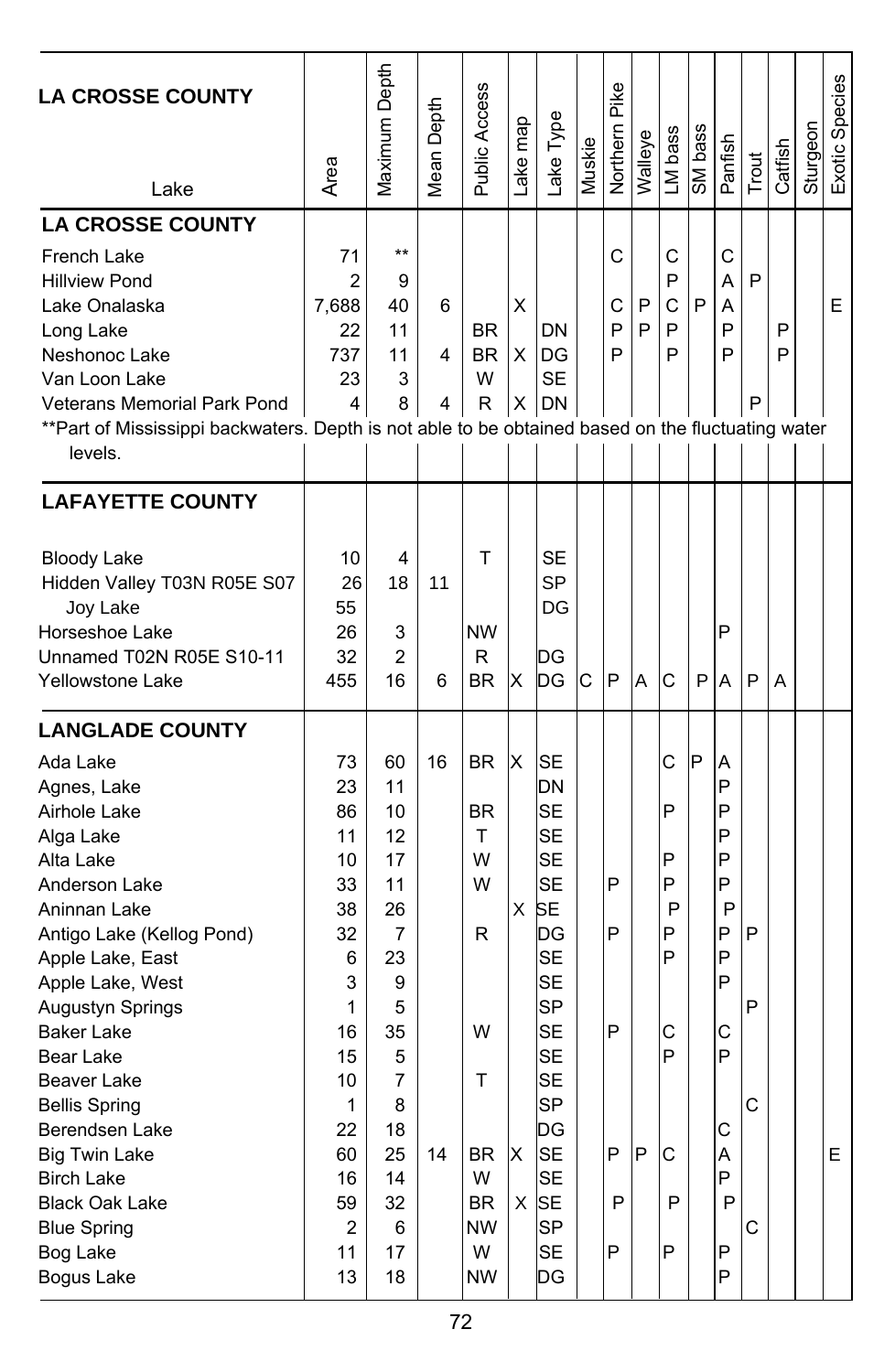| <b>LANGLADE COUNTY</b><br>continued<br>Lake                                                                                                                                                                                                                                                                                                                                                                                                                                                                                                                                                                                                                                                                                                                                                     | Area                                                                                                                                                                                                                                                             | Maximum Depth                                                                                                                                                                                                                                                  | Mean Depth                | <b>Public Access</b>                                                                                                                                                                                       | Lake map                                       | Lake Type                                                                                                                                                                                                                                                                                                                                                                                                                                                         | Muskie      | Northern Pike                        | Walleye     | LM bass                                                                                          | SM bass     | Panfish                                                                                                                                  | Trout                                                                             | Catfish | Sturgeon | Exotic Species |
|-------------------------------------------------------------------------------------------------------------------------------------------------------------------------------------------------------------------------------------------------------------------------------------------------------------------------------------------------------------------------------------------------------------------------------------------------------------------------------------------------------------------------------------------------------------------------------------------------------------------------------------------------------------------------------------------------------------------------------------------------------------------------------------------------|------------------------------------------------------------------------------------------------------------------------------------------------------------------------------------------------------------------------------------------------------------------|----------------------------------------------------------------------------------------------------------------------------------------------------------------------------------------------------------------------------------------------------------------|---------------------------|------------------------------------------------------------------------------------------------------------------------------------------------------------------------------------------------------------|------------------------------------------------|-------------------------------------------------------------------------------------------------------------------------------------------------------------------------------------------------------------------------------------------------------------------------------------------------------------------------------------------------------------------------------------------------------------------------------------------------------------------|-------------|--------------------------------------|-------------|--------------------------------------------------------------------------------------------------|-------------|------------------------------------------------------------------------------------------------------------------------------------------|-----------------------------------------------------------------------------------|---------|----------|----------------|
| Borth Lake<br>Boulder Lake*<br><b>Bullhead Lake</b><br>Camp Lake<br><b>Chisel Spring</b><br>Chub Lake<br>Clear Lake<br>Clear Lake, Lower<br>Clubhouse Springpond<br>Crooked Lake<br>Crystal Lake*<br>Dark Lake<br>Deadman Lake<br>Deep Wood Lake<br>Demlow Lake, Lower<br>Demlow Lake, Upper<br>Denault Spring<br>Diene Lake<br>Dodge Lake<br>Duck Lake<br>Duck Pond<br>Dynamite Lake<br>Eagle Lake<br>Eddy Lake<br>Elder Lake<br>Elton Millpond<br>Elton Springpond<br>Emil Spring<br>Enterprise Lake<br>Ethel, Lake<br>Evangeline Lake<br>Ferguson Pond<br>First Lake, Lower<br>First Lake, Upper<br><b>Fischer Lake</b><br>Fish Spring<br><b>Flood Spring</b><br>Flood Spring (Seefelts)<br>Flora Lake<br>Florence Lake<br>Florence Lake, East<br>Fox Lake<br>Gabriel Lake<br>Galyan Springs | 33<br>362<br>19<br>47<br>1<br>13<br>88<br>81<br>$\overline{c}$<br>14<br>74<br>33<br>23<br>63<br>12<br>4<br>1<br>3<br>9<br>123<br>2<br>97<br>17<br>7<br>11<br>3<br>7<br>4<br>505<br>8<br>7<br>2<br>4<br>10<br>21<br>1<br>1<br>5<br>11<br>54<br>4<br>11<br>15<br>1 | 16<br>11<br>10<br>35<br>5<br>12<br>23<br>20<br>12<br>12<br>36<br>13<br>9<br>25<br>3<br>12<br>9<br>9<br>8<br>19<br>2<br>22<br>21<br>7<br>18<br>3<br>12<br>4<br>27<br>11<br>10<br>8<br>32<br>25<br>7<br>5<br>3<br>5<br>6<br>29<br>7<br>14<br>8<br>$\overline{c}$ | 7<br>23<br>10<br>10<br>14 | BR<br><b>BR</b><br><b>NW</b><br><b>NW</b><br>W<br><b>BR</b><br>т<br><b>BR</b><br><b>BR</b><br>BR<br>т<br>T<br>T<br>W<br>W<br>W<br>W<br>W<br>W<br>т<br><b>BR</b><br>W<br>т<br>W<br><b>NW</b><br>W<br>W<br>R | X<br>х<br>X<br>X<br>X<br>X<br>Χ<br>X<br>х<br>X | <b>SE</b><br>SP<br>DG<br><b>SE</b><br><b>SP</b><br>DG<br><b>SE</b><br><b>SE</b><br><b>SP</b><br><b>SE</b><br><b>SE</b><br><b>SE</b><br><b>SE</b><br>DG<br><b>SP</b><br><b>SP</b><br>SP<br><b>SE</b><br>SE<br><b>SE</b><br><b>SP</b><br>DG<br><b>SE</b><br><b>SE</b><br><b>DN</b><br>DG<br><b>SP</b><br>SP<br>DG<br><b>SE</b><br><b>SE</b><br><b>SP</b><br><b>SE</b><br><b>SE</b><br><b>SE</b><br>SP<br>SP<br><b>SP</b><br>SP<br>DG<br>SE<br>SE<br>SE<br><b>SP</b> | P<br>P<br>C | P<br>P<br>P<br>C<br>P<br>С<br>P<br>Ċ | P<br>P<br>C | C<br>C<br>P<br>P<br>P<br>P<br>C<br>C<br>P<br>С<br>C<br>P<br>P<br>P<br>P<br>P<br>P<br>P<br>P<br>C | P<br>P<br>P | P<br>C<br>P<br>P<br>P<br>P<br>P<br>P<br>C<br>P<br>P<br>A<br>P<br>A<br>P<br>P<br>P<br>P<br>A<br>P<br>P<br>Α<br>A<br>P<br>P<br>P<br>P<br>P | C<br>C<br>P<br>С<br>C<br>C<br>C<br>С<br>C<br>P<br>P<br>P<br>P<br>С<br>C<br>C<br>C |         |          | E              |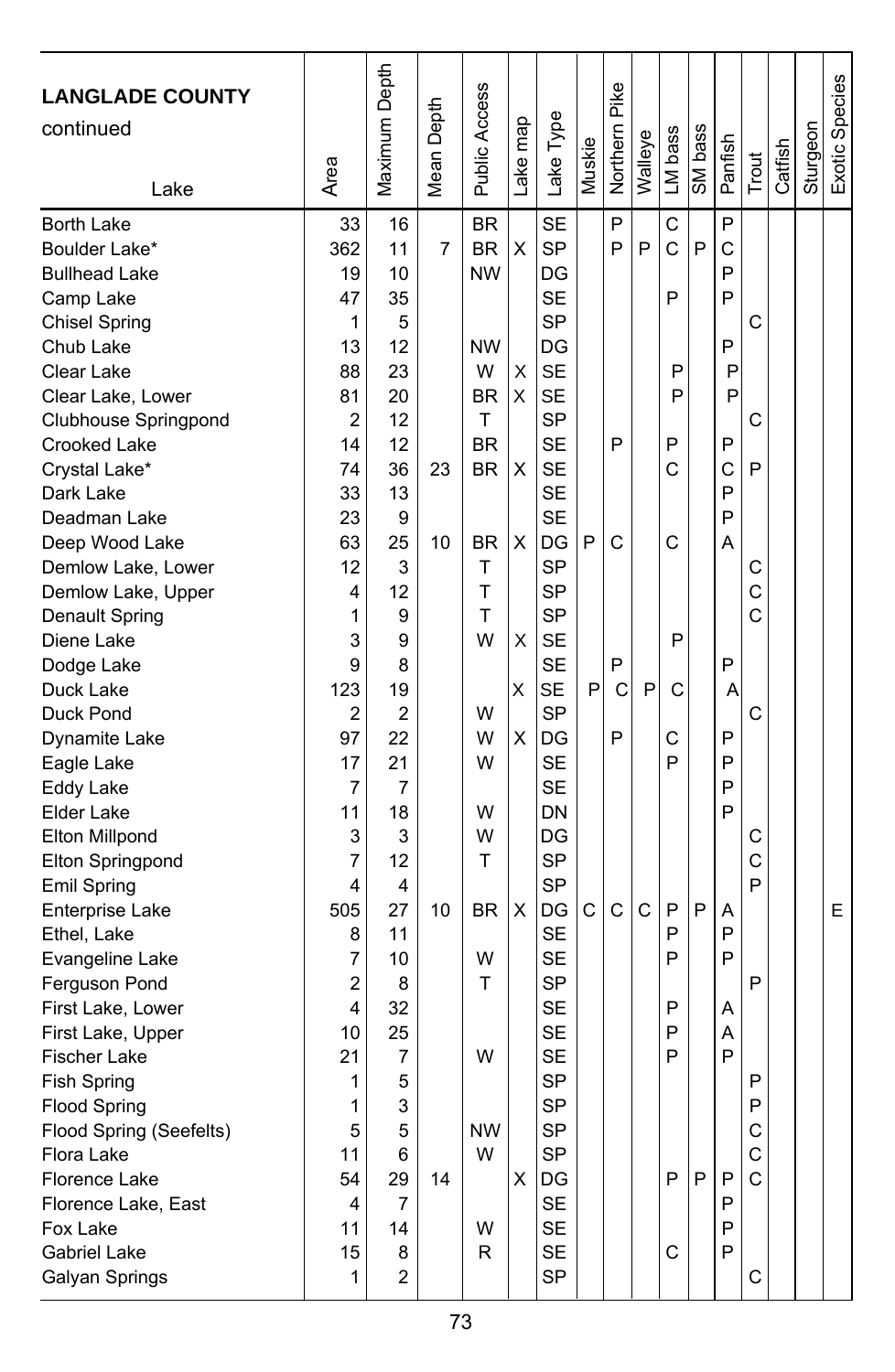| <b>LANGLADE COUNTY</b><br>continued | Area                    | Maximum Depth | Mean Depth | Public Access | Lake map | Lake Type | Muskie | Northern Pike | Walleye | LM bass      | SM bass | Panfish | Trout | Catfish | Sturgeon | Exotic Species |
|-------------------------------------|-------------------------|---------------|------------|---------------|----------|-----------|--------|---------------|---------|--------------|---------|---------|-------|---------|----------|----------------|
| Lake                                |                         |               |            |               |          |           |        |               |         |              |         |         |       |         |          |                |
| Game Lake                           | 21                      | 35            |            | W             | X        | <b>SE</b> |        |               |         | $\mathsf{C}$ |         | P       |       |         |          |                |
| Garski Flowage                      | 16                      | 9             |            | T             |          | <b>SP</b> |        |               |         |              |         |         | C     |         |          |                |
| Gilkey Lake                         | 19                      | 42            |            | W             |          | <b>SE</b> |        |               |         | С            |         | P       |       |         |          |                |
| Glade Lake (Perch)                  | 26                      | 22            |            | <b>BR</b>     |          | <b>SE</b> |        | С             |         | P            |         | P       |       |         |          |                |
| Goto Lake                           | 28                      | 82            |            | T             |          | DG        |        | P             |         | P            |         | P       | P     |         |          |                |
| Greater Bass Lake                   | 246                     | 27            | 11         | <b>BR</b>     | X        | DG        | P      | P             | P       | C            |         |         |       |         |          |                |
| Hanson Flowage                      | 20                      | 6             |            | W             |          | SP        |        |               |         |              |         |         | P     |         |          |                |
| Harper Lake                         | 10                      | 19            |            |               |          | <b>SE</b> |        |               |         | P            |         | C       |       |         |          |                |
| Harper Springs                      | 4                       | 12            |            |               |          | SP        |        |               |         |              |         |         | P     |         |          |                |
| <b>Hatton Springs</b>               | 1                       | 10            |            | т             |          | SP        |        |               |         |              |         |         | C     |         |          |                |
| Hazel Lake                          | 3                       | 10            |            | W             |          | <b>SE</b> |        |               |         |              |         | P       |       |         |          |                |
| Heinz Spring                        | 1                       | 4             |            | W             |          | SP        |        |               |         |              |         |         | С     |         |          |                |
| <b>Hidden Spring</b>                | 1                       | 5             |            |               |          | SP        |        |               |         |              |         |         | C     |         |          |                |
| High Lake T33N R11E S27             | 27                      | 18            |            | W             | X        | DN        |        | P             |         | P            |         | P       |       |         |          |                |
| High Lake T33N R11E S31             | 3                       | 5             |            |               |          |           |        |               |         |              |         |         |       |         |          |                |
| High Lake T33N R12E S17             | 8                       | 27            |            | W             |          | SE        |        |               |         | P            |         | P       |       |         |          |                |
| <b>Hilger Lake</b>                  | 24                      | 41            | 16         | <b>BR</b>     |          | <b>SE</b> |        |               |         | C            |         | C       |       |         |          |                |
| Hilson Lake                         | 8                       | 11            |            |               |          | <b>SE</b> |        |               |         |              |         | P       |       |         |          |                |
| Hindu Lake                          | 11                      | 24            |            |               |          | <b>SE</b> |        |               |         | P            |         | P       |       |         |          |                |
| Hiwanka Lake, Lower                 | 13                      | 52            |            | W             |          | DG        |        |               |         | C            |         | C       |       |         |          |                |
| Hiwanka Lake, Upper                 | 11                      | 53            |            | W             |          | <b>SP</b> |        |               |         | C            |         | Ċ       |       |         |          |                |
| Hogelee Sp No. 1                    |                         |               |            |               |          |           |        |               |         |              |         |         |       |         |          |                |
| T31N R12E S24                       | 3                       | 9             |            | T             |          | <b>SP</b> |        |               |         |              |         |         | С     |         |          |                |
| Hogelee Sp No. 2                    |                         |               |            |               |          |           |        |               |         |              |         |         |       |         |          |                |
| T31N R12E S24                       | 1                       | 9             |            | T             |          | SP        |        |               |         |              |         |         | C     |         |          |                |
| <b>Hoglot Springs</b>               | 1                       | 7             |            | T             |          | <b>SP</b> |        |               |         |              |         |         | C     |         |          |                |
| <b>Hollister Lake</b>               | 41                      | 38            |            |               |          | <b>SE</b> |        | P             |         | C            |         | P       |       |         |          |                |
| <b>Homestead Lake</b>               | 4                       | 2             |            | W             |          | SP        |        |               |         |              |         |         | P     |         |          |                |
| Horseshoe Lake                      |                         |               |            |               |          |           |        |               |         |              |         |         |       |         |          |                |
| T33N R10E S17                       | 12                      | 29            |            |               |          | DN        |        |               |         | P            |         | P       |       |         |          |                |
| Horseshoe Lake                      |                         |               |            |               |          |           |        |               |         |              |         |         |       |         |          |                |
| T34N R10E S28                       | 49                      | 6             |            | W             |          | DG        |        |               |         |              |         |         |       |         |          |                |
| Horseshoe Lake                      |                         |               |            |               |          |           |        |               |         |              |         |         |       |         |          |                |
| T34N R12E S36                       | 26                      | 48            |            |               |          | <b>SE</b> |        |               |         | P            |         | P       |       |         |          |                |
| Indian Lake                         | 15                      | 21            | 11         | <b>BR</b>     | Х        | <b>SE</b> |        |               |         | P            |         | P       |       |         |          |                |
| Jack Lake                           | 86                      | 38            | 18         | BR,P          | X        | SF        |        |               |         | P            | P       | P       | P     |         |          |                |
| Jessie Lake (Kentuck)               | 35                      | 8             |            | <b>NW</b>     | X        | SP        |        | P             |         | C            |         | C       |       |         |          |                |
| Jordan Lake                         | 10                      | 8             |            |               |          | <b>SE</b> |        |               |         |              |         | P       |       |         |          |                |
| Joyce Lake                          | 9                       | 16            |            |               |          | <b>SE</b> |        | P             |         | P            |         | P       |       |         |          |                |
| Karbergers Springs                  | $\overline{\mathbf{c}}$ | 7             |            | W             |          | SP        |        |               |         |              |         |         | С     |         |          |                |
| Kelly Spring                        | 1                       | 4             |            |               |          | SP        |        |               |         |              |         |         | С     |         |          |                |
| Kennedy Lake                        | 10                      | 40            |            |               |          | <b>SP</b> |        |               |         |              |         | С       | С     |         |          |                |
| <b>Kettle Lake</b>                  | 8                       | 14            |            | ΝW            |          | DG        |        | P             |         | $\mathsf{P}$ |         | P       |       |         |          |                |
| Kimball Lake                        | 20                      | 17            |            | BR            |          | <b>SE</b> |        | P             |         | $\mathsf C$  |         | P       |       |         |          |                |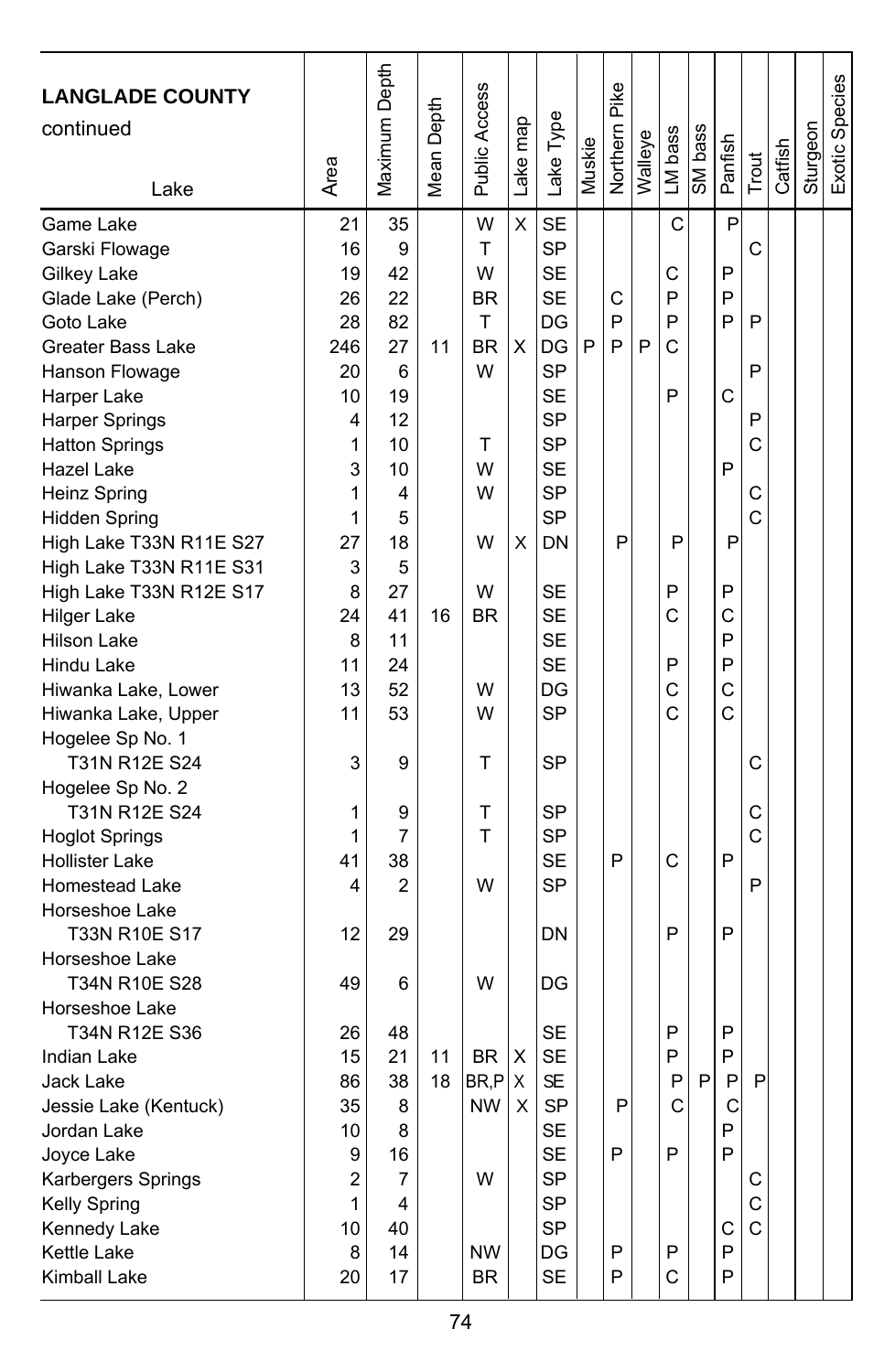| <b>LANGLADE COUNTY</b><br>continued          |                | Maximum Depth | Mean Depth | Public Access | ake map | Lake Type              | Muskie | Northern Pike | Walleye | LM bass | SM bass | Panfish |       | Catfish | Sturgeon | Exotic Species |
|----------------------------------------------|----------------|---------------|------------|---------------|---------|------------------------|--------|---------------|---------|---------|---------|---------|-------|---------|----------|----------------|
| Lake                                         | Area           |               |            |               |         |                        |        |               |         |         |         |         | Trout |         |          |                |
| King Spring                                  | 1              | 9             |            |               |         | <b>SP</b>              |        |               |         |         |         |         | C     |         |          |                |
| Knoke Spring                                 | 1              | 5             |            | W             |         | <b>SP</b>              |        |               |         |         |         |         | C     |         |          |                |
| Krause Springs                               | 1              | 12            |            | T             |         | <b>SP</b>              |        |               |         |         |         |         | C     |         |          |                |
| Lady Lake                                    | 23             | 24            |            |               |         | <b>SE</b>              |        | P             |         | P       |         | P       |       |         |          |                |
| Lawrence Lake                                | 54             | 47            | 16         | BR            | X       | <b>SE</b>              |        | P             | P       | C       |         | P       |       |         |          |                |
| Learned Lake                                 | 15             | 10            |            |               |         | <b>SE</b>              |        | P             |         | P       |         | P       |       |         |          |                |
| <b>Leonard Nixon Springs</b>                 | 1              | 9             |            | W             |         | <b>SP</b>              |        |               |         |         |         |         | С     |         |          |                |
| Lily Springs (Lambert)                       | $\overline{2}$ | 12            |            | T             |         | <b>SP</b>              |        |               |         |         |         |         | P     |         |          |                |
| Little Bass Lake                             | 11             | 37            |            | <b>BR</b>     |         | <b>SE</b>              |        |               |         | P       |         | P       |       |         |          |                |
| Little Emil Spring                           | 3              | 3             |            |               |         | <b>SP</b>              |        |               |         |         |         |         | P     |         |          |                |
| Little Partridge Lake                        | 13             | 37            |            |               |         | <b>SE</b>              |        |               |         | P       |         | P       |       |         |          |                |
| Little Pike Lake                             | 11             | 16            |            | W             |         | SE                     |        |               |         |         |         | P       |       |         |          |                |
| Little Rose Lake, East                       | 4              | 18            |            | W<br>W        | х       | <b>SE</b>              |        |               |         | P       |         | P       |       |         |          |                |
| Little Rose Lake, Middle                     | 4<br>2         | 28            |            |               | Χ<br>X  | <b>SE</b><br><b>SP</b> |        |               |         | P       |         |         |       |         |          |                |
| Little Rose Lake, West                       |                | 7             | 6          |               | Χ       | <b>SE</b>              |        | P             | P       | P       |         | C       |       |         |          |                |
| Little Sand Lake*<br>Little Twin Lake, Lower | 243<br>15      | 22<br>22      |            |               |         | <b>SE</b>              |        |               |         | P       |         | C       |       |         |          |                |
| Little Twin Lake, North                      | 44             | 18            |            |               |         | <b>SE</b>              |        |               |         | P       |         | P       |       |         |          |                |
| Little Twin Lake, South                      | 17             | 12            |            |               |         | <b>SE</b>              |        |               |         | P       |         | P       |       |         |          |                |
| Little Twin Lake, Upper                      | 15             | 24            |            |               |         | <b>SE</b>              |        |               |         | P       |         | P       |       |         |          |                |
| Long Lake T31N R13E S23                      | 3              | 6             |            |               |         | <b>SP</b>              |        |               |         |         |         |         | P     |         |          |                |
| Long Lake T33N R10E S35                      | 79             | 22            |            | BR            | X       | <b>SE</b>              |        | P             |         | С       |         | P       |       |         |          |                |
| Loon Lake                                    | 45             | 13            | 6          | <b>BR</b>     | X       | <b>SE</b>              |        |               |         | P       |         | P       |       |         |          |                |
| Lost Lake                                    | 13             | 18            |            | т             |         | DG                     |        | P             |         | P       |         | P       | P     |         |          |                |
| Lost Spring                                  | 1              | 5             |            |               |         | <b>SP</b>              |        |               |         |         |         |         | P     |         |          |                |
| Low Lake                                     | 12             | 9             |            | W             |         | DG                     |        |               |         |         |         |         |       |         |          |                |
| Lower Bass Lake                              | 89             | 19            |            | <b>BR</b>     | X       | <b>SE</b>              |        | P             |         | C       |         | P       |       |         |          |                |
| Mable Lake                                   | 14             | 11            |            |               |         | <b>SE</b>              |        |               |         |         |         |         |       |         |          |                |
| Marigold Lake                                | 11             | 6             |            | W             |         | <b>SE</b>              |        |               |         |         |         |         |       |         |          |                |
| MarKraf Spring                               | 2              | 6             |            | W             |         | <b>SP</b>              |        |               |         |         |         |         | C     |         |          |                |
| Mary Lake                                    | 156            | 9             |            | ΒR            | X       | DG                     |        |               |         | C       |         | P       |       |         |          |                |
| Maxwell Spring                               | 3              | 14            |            |               |         | SP                     |        |               |         |         |         |         | С     |         |          |                |
| McCaslin Spring                              | 1              | 11            |            | W             |         | <b>SP</b>              |        |               |         |         |         |         | C     |         |          |                |
| McDonald Lake                                | 4              | 22            |            | W             |         | <b>SE</b>              |        |               |         | P       |         | P       |       |         |          |                |
| McGee Lake                                   | 23             | 38            | 14         | T             | X       | DN                     |        |               |         | C       |         | C       | C     |         |          |                |
| Meyer Lake                                   | 21             | 18            | 11         | R             | X       | <b>SE</b>              |        |               |         | C       |         | P       |       |         |          |                |
| Minito Lake                                  | 14             | 14            |            | W             |         | DG                     |        | Ρ             |         |         |         |         |       |         |          |                |
| Miniwakan Lake                               | 62             | 4             |            | W             |         | DG                     |        | P             |         | P       |         | P       |       |         |          |                |
| Moccasin Lake                                | 110            | 38            | 10         | BR            | Χ       | SE                     | P      | P             | P       | C       |         | P       |       |         |          |                |
| Moonshine Springs                            | 1              | 6             |            |               |         | <b>SP</b>              |        |               |         |         |         |         | С     |         |          |                |
| Moose Lake                                   | 105            | 20            | 9          | BR            | X       | DG                     |        | С             |         | C       |         | P       | С     |         |          |                |
| Moose Springs                                | 5              | 8             |            | <b>NW</b>     |         | <b>SP</b>              |        |               |         |         |         |         | C     |         |          |                |
| Mud Lake T30N R12E S29                       | 4              | 6             |            |               |         | DG                     |        |               |         |         |         |         |       |         |          |                |
| Mud Lake T31N R13E S34                       | 8              | 5             |            |               |         | SE                     |        |               |         |         |         |         |       |         |          |                |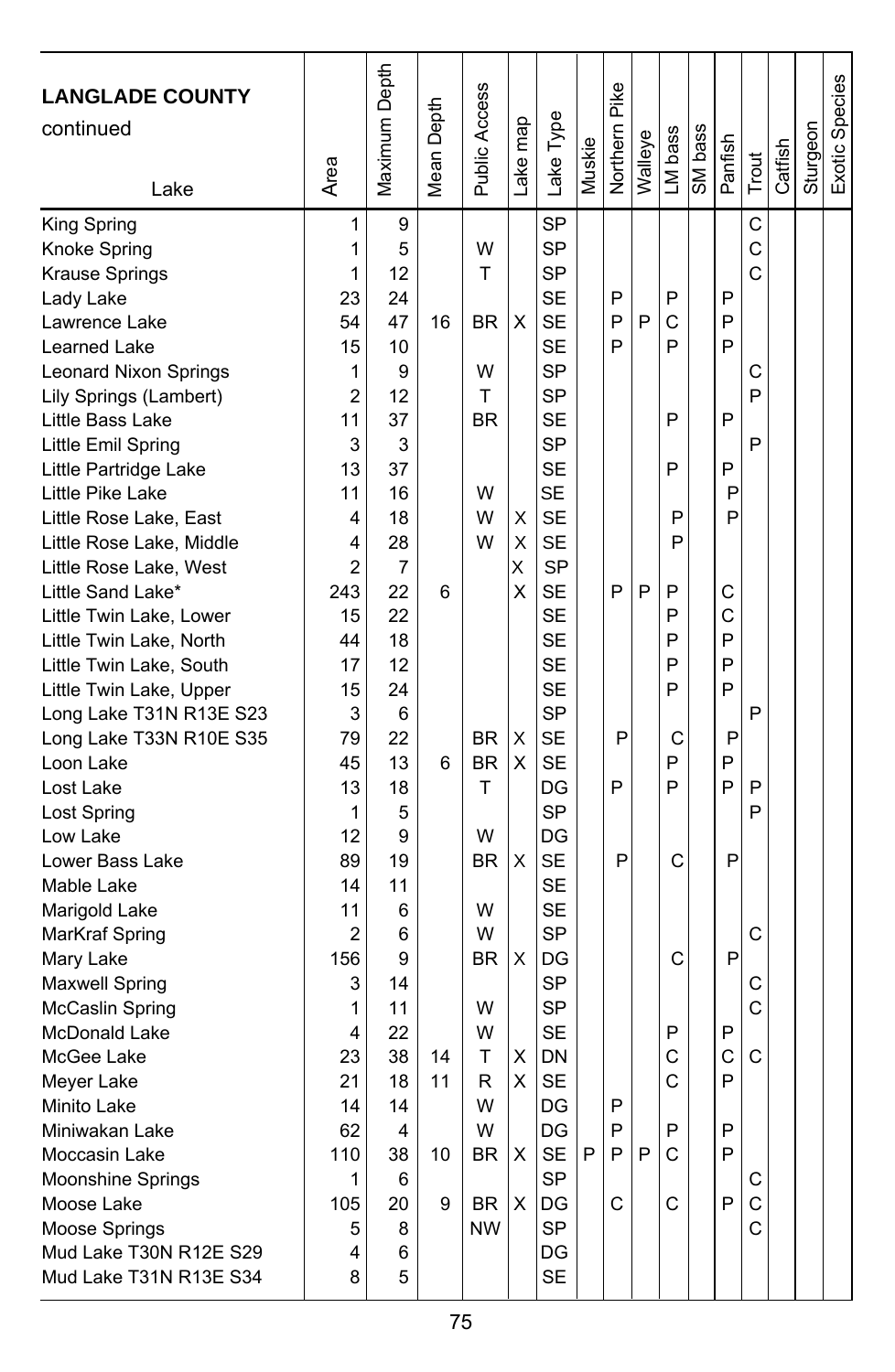| <b>LANGLADE COUNTY</b><br>continued<br>Lake | Area    | Maximum Depth | Depth<br>Mean I | Public Access | Lake map | Lake Type              | Muskie | Pike<br>Northern | Walleye | LM bass      | SM bass | Panfish | Trout  | Catfish | Sturgeon | Exotic Species |
|---------------------------------------------|---------|---------------|-----------------|---------------|----------|------------------------|--------|------------------|---------|--------------|---------|---------|--------|---------|----------|----------------|
| Mud Lake T31N R14E S22                      | 19      | 10            |                 | W             |          | DG                     |        |                  |         | P            |         | P       |        |         |          |                |
| Mueller Lake                                | 88      | 34            | 12              | <b>BR</b>     | X        | <b>SE</b>              |        | P                | P       | С            |         | P       |        |         |          |                |
| Muskrat Lake                                | 5       | 6             |                 |               |          | <b>SE</b>              |        |                  |         |              |         |         |        |         |          |                |
| Nelson Lake                                 | 9       | 44            |                 |               |          | <b>SE</b>              |        |                  |         |              |         | P       |        |         |          |                |
| Neva Lake, North                            | 13      | 12            |                 | <b>NW</b>     | X        | <b>SE</b>              |        | P                |         | С            |         | P       |        |         |          |                |
| Neva Lake, South                            | 33      | 23            |                 | <b>BR</b>     | X        | <b>SE</b>              |        | P                |         | С            |         | P       |        |         |          |                |
| Niobe Lake (Deadman's)                      | 32      | 18            |                 |               |          | <b>SE</b>              |        | P                |         | P            |         | P       |        |         |          |                |
| Nixon Springs                               | 2       | 6             |                 | Τ             |          | <b>SP</b>              |        |                  |         |              |         |         | C      |         |          |                |
| Noboken Lake                                | 27      | 53            |                 | W             |          | <b>SE</b>              |        | P                |         | P            |         | P<br>P  |        |         |          |                |
| Norway Lake                                 | 13      | 11            |                 | W             |          | <b>SE</b><br><b>SP</b> |        | P                |         |              |         |         |        |         |          |                |
| Obrien Springs, Lower                       | 1       | 9<br>3        |                 |               |          | <b>SP</b>              |        |                  |         |              |         |         | P<br>C |         |          |                |
| Obrien Springs, Upper                       | 1<br>10 | 20            |                 | W             |          | <b>SE</b>              |        |                  |         | P            |         | P       |        |         |          |                |
| One Island Lake<br>One, Lake                | 19      | 25            |                 |               |          | <b>SE</b>              |        |                  |         | P            |         | P       |        |         |          |                |
| Ormsby Pond                                 | 24      | 6             |                 | R             |          | DG                     |        | P                |         | P            |         | P       | P      |         |          |                |
| Otter Lake T34N R09E S07                    | 8       | 9             |                 | W             |          | <b>SE</b>              |        |                  |         | P            |         | P       |        |         |          |                |
| Otter Lake T34N R10E S12                    | 83      | 27            | 14              | <b>BR</b>     | X        | DN                     |        | P                | P       | C            |         | P       |        |         |          |                |
| Our Lake                                    | 9       | 7             |                 |               |          | <b>SE</b>              |        |                  |         | P            |         | P       |        |         |          |                |
| Partridge Lake                              | 34      | 33            |                 |               |          | <b>SE</b>              |        | P                |         | P            |         | P       |        |         |          |                |
| Payne Spring                                | 1       | 1             |                 |               |          | <b>SP</b>              |        |                  |         |              |         |         | С      |         |          |                |
| Pence Lake                                  | 26      | 37            | 16              | <b>BR</b>     | X        | <b>SE</b>              |        |                  |         |              |         | C       | C      |         |          |                |
| Perch Lake T30N R12E S08                    | 10      | 15            |                 |               |          | DN                     |        |                  |         | P            |         | P       |        |         |          |                |
| Perch Lake T32N R11E S06                    | 9       | 9             |                 |               |          | <b>SE</b>              |        |                  |         |              |         | P       |        |         |          |                |
| Perch Lake T33N R10E S10                    | 19      | 22            |                 |               |          | <b>SE</b>              |        |                  |         | P            | P       | P       |        |         |          |                |
| Perch Lake T33N R10E S22                    | 9       | 30            |                 | W             |          | <b>SE</b>              |        |                  |         | P            |         | P       |        |         |          |                |
| Perch Lake T34N R09E S07                    | 15      | 15            |                 | <b>BR</b>     |          | <b>SE</b>              |        |                  |         | P            |         | P       |        |         |          |                |
| Perch Lake T34N R10E S08                    | 12      | 20            |                 |               |          | <b>SE</b>              |        |                  |         | P            |         | P       |        |         |          |                |
| Perch Lake T34N R11E S24                    | 10      | 16            |                 |               |          | <b>SE</b>              |        |                  |         | P            |         | P       |        |         |          |                |
| Perch Lake T34N R11E S36                    | 24      | 21            |                 | <b>BR</b>     |          | <b>SE</b>              |        | P                |         | P            |         | C       |        |         |          |                |
| Peters Lake                                 | 10      | 5             |                 |               |          | <b>SE</b>              |        |                  |         |              |         |         |        |         |          |                |
| Phlox Pond                                  | 45      | 20            |                 | <b>BR</b>     |          | DG                     |        | C                |         | С            |         | P       | P      |         |          |                |
| Pickerel Lake*                              | 1.299   | 14            | 5               |               | х        | DG                     |        | C                | P       | С            |         | Α       |        |         |          |                |
| Pine Lake                                   | 36      | 12            |                 | W             |          | DG                     |        | P                |         | P            |         | P       |        |         |          |                |
| Pine Springs                                | 1       | 6             |                 |               |          | <b>SP</b>              |        |                  |         |              |         |         | С      |         |          |                |
| Pohaida Lake                                | 9       | 37            |                 |               |          | <b>SE</b>              |        |                  |         | P            |         | P       |        |         |          |                |
| Poor Farm Spring                            | 28      | 5             |                 |               |          | <b>SP</b>              |        |                  |         |              |         | C       | C      |         |          |                |
| Porkey Lake                                 | 11      | 7             |                 | W             |          | <b>SE</b>              |        |                  |         |              |         | P       |        |         |          |                |
| Post Lake, Lower                            | 378     | 9             | 3               | BR            | X        | DG                     |        | A                | P       | C            |         | A       |        |         |          |                |
| Post Lake, Upper                            | 758     | 14            | 6               | <b>BR</b>     | X        | DG                     |        | A                | P       | $\mathsf{C}$ | P       | A       |        |         |          |                |
| <b>Punchout Springs</b>                     | 2       | 16            |                 |               |          | <b>SP</b>              |        |                  |         |              |         |         | С      |         |          |                |
| Rabe Lake                                   | 6       | 10            |                 | BR.           | х        | DG                     |        |                  |         |              |         |         | C      |         |          |                |
| Rasmussen Spring                            | 1       | 4             |                 | <b>NW</b>     |          | DG                     |        |                  |         |              |         |         | C      |         |          |                |
| Rogers Lake                                 | 14      | 30            | 10              | т             | X        | <b>SE</b>              |        |                  |         |              |         | С       |        |         |          |                |
| Roix Springs                                | 1       | 11            |                 | R             |          | <b>SP</b>              |        |                  |         |              |         |         | C      |         |          |                |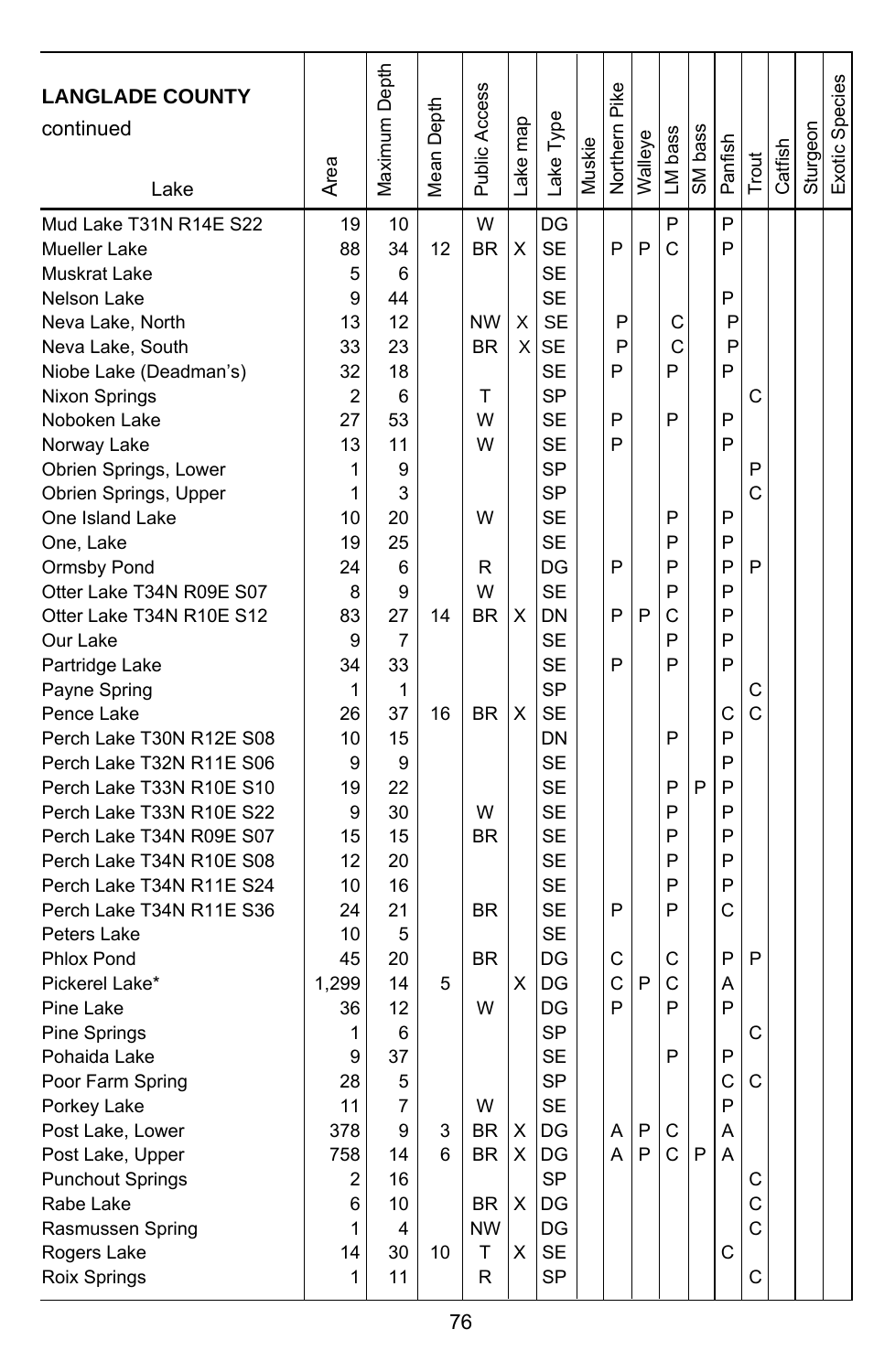| <b>LANGLADE COUNTY</b><br>continued<br>Lake                                                                                                                                                                                                                                                                                                                                                                                                                                                                                                                                                                                                                                                                                                                       | Area                                                                                                                                                                                                           | Maximum Depth                                                                                                                                                                                 | Mean Depth    | <b>Public Access</b>                                                                                                                                     | ake map                                   | Lake Type                                                                                                                                                                                                                                                                                                                                                                 | Muskie | Northern Pike              | Walleye                     | LM bass                                                                            | SM bass | Panfish                                                                                                          | Trout                                                         | Catfish | Sturgeon | Exotic Species |
|-------------------------------------------------------------------------------------------------------------------------------------------------------------------------------------------------------------------------------------------------------------------------------------------------------------------------------------------------------------------------------------------------------------------------------------------------------------------------------------------------------------------------------------------------------------------------------------------------------------------------------------------------------------------------------------------------------------------------------------------------------------------|----------------------------------------------------------------------------------------------------------------------------------------------------------------------------------------------------------------|-----------------------------------------------------------------------------------------------------------------------------------------------------------------------------------------------|---------------|----------------------------------------------------------------------------------------------------------------------------------------------------------|-------------------------------------------|---------------------------------------------------------------------------------------------------------------------------------------------------------------------------------------------------------------------------------------------------------------------------------------------------------------------------------------------------------------------------|--------|----------------------------|-----------------------------|------------------------------------------------------------------------------------|---------|------------------------------------------------------------------------------------------------------------------|---------------------------------------------------------------|---------|----------|----------------|
| Rolling Stone Lake<br>Rose Lake (Bear)<br>Round Lake<br>Saddlebag Lake<br>Sasacat Lake<br>Saul Spring<br>Sawyer Lake (Edith)<br>Schmuhl Lake<br>Section Ten Lake<br>Section Thirty Lake*<br>Setting Lake<br>Shadick Spring<br>Shanty Bottom Lake<br>Shoestring Lake<br>Sipes Spring<br>Snag Lake<br>Spider Creek Flowage<br>Spring Lake T31N R15E S20<br>Spring Lake T33N R12E S02<br>Spring Lake T33N R13E S33<br>Squaw Lake<br><b>Starks Springs</b><br>Stevens Pond T34N R09E S08<br>Stevens Spring T33N R12ES18<br>Stillhouse Springs<br>Sucker Lake<br>Summit Lake<br>Sunfish Lake<br>Sunken Lake<br>Sunshine Springs<br>Susan Lake<br>Sylan Lake<br>Tekakwitha Lake (Sunken)<br>Thompson Lake<br><b>Townline Lake</b><br>T33N R10E S06<br>Town Line Springs | 672<br>112<br>4<br>24<br>6<br>6<br>149<br>15<br>3<br>7<br>21<br>4<br>8<br>9<br>1<br>21<br>86<br>1<br>70<br>5<br>12<br>3<br>20<br>1<br>$\overline{2}$<br>28<br>282<br>11<br>11<br>1<br>23<br>5<br>35<br>1<br>16 | 12<br>24<br>6<br>31<br>6<br>8<br>31<br>7<br>10<br>11<br>11<br>7<br>16<br>9<br>9<br>23<br>5<br>12<br>20<br>12<br>20<br>7<br>6<br>3<br>7<br>22<br>26<br>14<br>9<br>9<br>16<br>4<br>9<br>7<br>35 | 8<br>10<br>10 | BR<br><b>BR</b><br>W<br>W<br>R<br>BR<br>W<br>W<br>W<br>P<br>W<br>ΒR<br>T<br>BR<br>W<br><b>BR</b><br>T<br>W<br>т<br>W<br><b>BR</b><br>т<br>W<br><b>BR</b> | Χ<br>X<br>х<br>X<br>Χ<br>X<br>х<br>Χ<br>x | DG<br><b>SP</b><br><b>SE</b><br>DG<br>DN<br><b>SP</b><br><b>SE</b><br><b>SE</b><br><b>SE</b><br><b>SE</b><br>DG<br><b>SP</b><br><b>SE</b><br><b>SE</b><br><b>SP</b><br>SG<br>DN<br><b>SP</b><br><b>SE</b><br><b>SE</b><br><b>SP</b><br>SP<br>SP<br>SP<br>DG<br>DG<br><b>SE</b><br><b>SE</b><br><b>SP</b><br><b>SE</b><br><b>SE</b><br><b>SE</b><br><b>SP</b><br><b>SE</b> | P      | C<br>P<br>P<br>P<br>C<br>P | P<br>C<br>$\mathsf{C}$<br>P | C<br>C<br>P<br>C<br>P<br>P<br>P<br>P<br>P<br>С<br>P<br>P<br>P<br>C<br>P<br>P<br>C. | C<br>P  | P<br>P<br>P<br>P<br>P<br>С<br>P<br>P<br>C<br>P<br>P<br>P<br>P<br>P<br>P<br>P<br>P<br>Α<br>P<br>P<br>C<br>P<br>C. | P<br>P<br>C<br>С<br>С<br>P<br>С<br>C<br>C<br>Ċ<br>C<br>С<br>C |         |          |                |
| T31N R13E S13<br><b>Trout Spring</b><br><b>Turtle Lake</b><br>Twin Hill Lake<br>Two Island Lake<br>Two, Lake<br><b>Typner Lake</b>                                                                                                                                                                                                                                                                                                                                                                                                                                                                                                                                                                                                                                | 3<br>2<br>61<br>33<br>32<br>8<br>18                                                                                                                                                                            | 9<br>7<br>11<br>5<br>19<br>38<br>15                                                                                                                                                           |               | Τ<br>T<br><b>BR</b><br><b>BR</b><br>BR.                                                                                                                  |                                           | <b>SP</b><br>SP<br><b>SP</b><br><b>SE</b><br>SE<br>SE<br>SE                                                                                                                                                                                                                                                                                                               |        | P<br>P                     |                             | P<br>P<br>P<br>C                                                                   | P       | P<br>P<br>P                                                                                                      | С<br>C                                                        |         |          |                |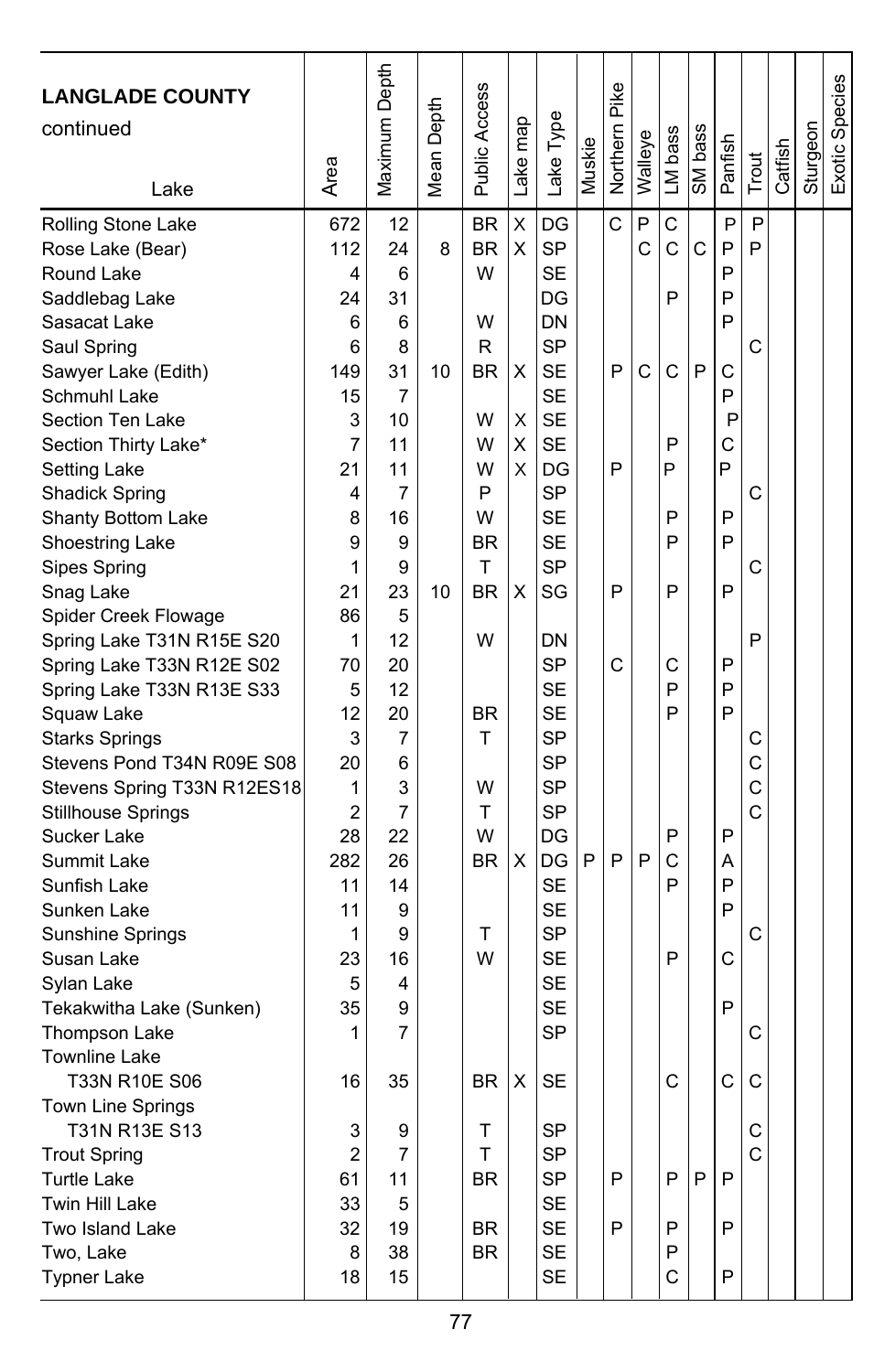| <b>LANGLADE COUNTY</b><br>continued<br>Lake                                                                                                                                                                                                                                                                                                                                                                                                                                                                                                                                                                    | Area                                                                                                                                                                    | Maximum Depth                                                                                                                                                            | Mean Depth    | Public Access                                                                                                                | Lake map         | Lake Type                                                                                                                                                                                                                                              | Muskie      | Pike<br>Northern                                    | Walleye          | LM bass                                                                                | SM bass                | Panfish                                                                                     | Trout                 | Catfish | Sturgeon | Exotic Species |
|----------------------------------------------------------------------------------------------------------------------------------------------------------------------------------------------------------------------------------------------------------------------------------------------------------------------------------------------------------------------------------------------------------------------------------------------------------------------------------------------------------------------------------------------------------------------------------------------------------------|-------------------------------------------------------------------------------------------------------------------------------------------------------------------------|--------------------------------------------------------------------------------------------------------------------------------------------------------------------------|---------------|------------------------------------------------------------------------------------------------------------------------------|------------------|--------------------------------------------------------------------------------------------------------------------------------------------------------------------------------------------------------------------------------------------------------|-------------|-----------------------------------------------------|------------------|----------------------------------------------------------------------------------------|------------------------|---------------------------------------------------------------------------------------------|-----------------------|---------|----------|----------------|
| <b>Tyra Lake</b><br>Unnamed T34N R11E S35<br>Unnamed T34N R11E S03<br>Ventor Lake (Lower Ventor)<br>Ventor Lake, Upper<br>Wamin Lake<br><b>Water Power Lake</b><br>West Lake<br><b>White Lake</b><br>Wichser Lake*(Bass)<br><b>Willow Springs</b><br>Wolf Lake, Lower<br>Wolf Lake, Upper<br><b>Woodduck Springs</b><br>Woods Flowage (Bucks)                                                                                                                                                                                                                                                                  | 15<br>20<br>39<br>12<br>13<br>33<br>22<br>26<br>146<br>15<br>4<br>8<br>5<br>1<br>10                                                                                     | 9<br>31<br>6<br>19<br>22<br>31<br>15<br>19<br>42<br>61<br>6<br>10<br>22<br>6<br>6                                                                                        | 8             | W<br>W<br>BR<br>BR,P<br>т<br>w<br>т                                                                                          | X<br>X<br>X      | <b>SE</b><br><b>SE</b><br>DG<br><b>SE</b><br><b>SE</b><br><b>SE</b><br>DG<br><b>SE</b><br><b>SP</b><br><b>SE</b><br><b>SP</b><br>DG<br>DN<br><b>SP</b><br><b>SP</b>                                                                                    | P<br>P      | P<br>P                                              | P<br>P<br>P      | P<br>P<br>P<br>С<br>P<br>C<br>C<br>P                                                   |                        | P<br>P<br>P<br>P<br>P<br>P<br>P<br>P<br>P<br>P<br>P<br>P                                    | P<br>P<br>P<br>С<br>Ċ |         |          |                |
| <b>LINCOLN COUNTY</b><br>Abel Lake<br>Ackerman Lake<br>Alexander Lake<br>Alice, Lake<br>Allen Lake<br><b>Ament Lake</b><br>Anderson Lake<br><b>Anient Lake</b><br>Bass Lake T34N R08E S16<br>Bass Lake T35N R07E S19<br>Bass Lake T35N R07E S34<br>Bear Lake T34N R08E S23<br>Bear Lake T34N R08E S32<br>Beaver Lake T34N R06E S12<br>Beaver Lake T34N R08E S29<br><b>Bennett Lake</b><br><b>Birch Lake</b><br><b>Black Alder Lake</b><br>Bog Lake<br><b>Bridge Lake</b><br><b>Bruce Lake</b><br><b>Buck Lake</b><br><b>Bughouse Lake</b><br><b>Burlock Lake</b><br>Buteau, Lake<br>Camp Lake<br>Camp Two Lake | 7<br>20<br>677<br>1,369<br>9<br>12<br>4<br>12<br>100<br>26<br>34<br>10<br>3<br>21<br>11<br>6<br>5<br>11<br>10<br>411<br>18<br>5<br>15<br>$\overline{2}$<br>44<br>4<br>6 | 7<br>25<br>36<br>32<br>40<br>25<br>11<br>25<br>43<br>12<br>13<br>12<br>10<br>16<br>21<br>15<br>38<br>50<br>45<br>15<br>20<br>35<br>7<br>$\overline{7}$<br>50<br>12<br>14 | 15<br>8<br>18 | BR.P<br><b>BR</b><br><b>BR</b><br>W<br>W<br><b>NW</b><br>R<br>W<br>W<br>W<br>W<br>W<br>W<br>NW<br>T<br>W<br>W<br>R<br>W<br>W | X<br>X<br>Χ<br>X | <b>SE</b><br><b>SE</b><br>DG<br>DG<br><b>SE</b><br><b>SE</b><br><b>SE</b><br><b>SE</b><br><b>SE</b><br>DN<br>$X$ SE<br><b>SE</b><br><b>SE</b><br>DN<br><b>SE</b><br><b>SE</b><br><b>SE</b><br>DG<br>SE<br>DG<br>SE<br>SE<br>SE<br>SE<br>SE<br>SE<br>SE | P<br>P<br>P | P<br>C<br>C<br>P<br>C<br>P<br>P<br>P<br>P<br>C<br>P | С<br>C<br>P<br>C | P<br>P<br>P<br>P<br>P<br>C<br>С<br>P<br>P<br>P<br>P<br>P<br>C<br>P<br>P<br>P<br>P<br>C | С<br>$\mathsf{C}$<br>P | P<br>C<br>Ċ<br>P<br>А<br>A<br>P<br>P<br>С<br>P<br>P<br>Ċ<br>A<br>P<br>A<br>Α<br>A<br>Α<br>Α | C                     |         |          | Е              |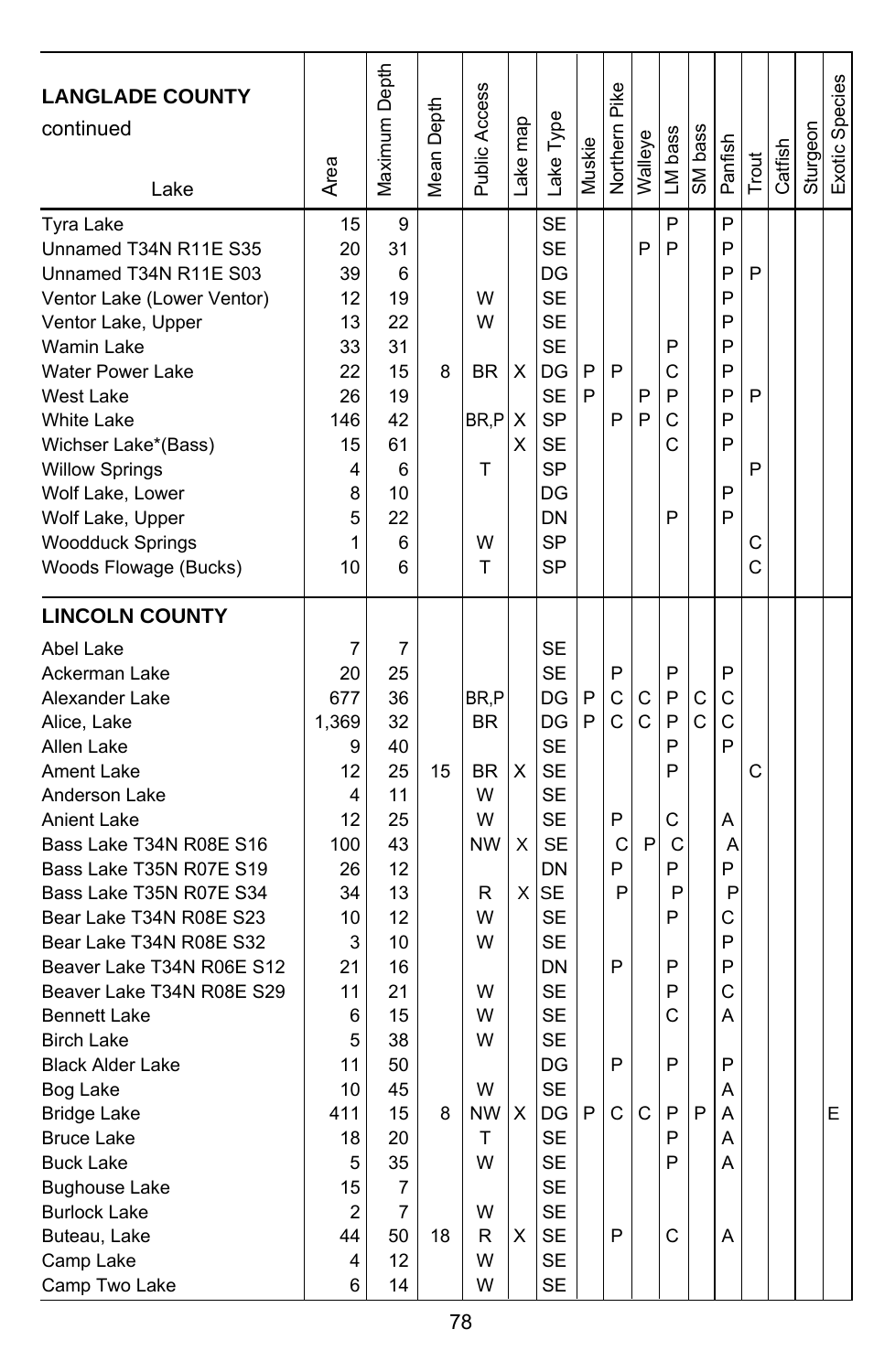| <b>LINCOLN COUNTY</b><br>continued                                                                                                                                                                                                                                                                                                                                                                                                                                                                                                                                                                                                                                                                                            |                                                                                                                                                                                                                                                                                   | Maximum Depth                                                                                                                                                                                                            | Mean Depth               | <b>Public Access</b>                                                                                                                                                                                         |                                        | Lake Type                                                                                                                                                                                                                                                                                                                                                                                                                      |                       | Northern Pike                                                                |                                  |                                                                                                                            |                                  |                                                                                                                                                                                          |            |         |          | Exotic Species |
|-------------------------------------------------------------------------------------------------------------------------------------------------------------------------------------------------------------------------------------------------------------------------------------------------------------------------------------------------------------------------------------------------------------------------------------------------------------------------------------------------------------------------------------------------------------------------------------------------------------------------------------------------------------------------------------------------------------------------------|-----------------------------------------------------------------------------------------------------------------------------------------------------------------------------------------------------------------------------------------------------------------------------------|--------------------------------------------------------------------------------------------------------------------------------------------------------------------------------------------------------------------------|--------------------------|--------------------------------------------------------------------------------------------------------------------------------------------------------------------------------------------------------------|----------------------------------------|--------------------------------------------------------------------------------------------------------------------------------------------------------------------------------------------------------------------------------------------------------------------------------------------------------------------------------------------------------------------------------------------------------------------------------|-----------------------|------------------------------------------------------------------------------|----------------------------------|----------------------------------------------------------------------------------------------------------------------------|----------------------------------|------------------------------------------------------------------------------------------------------------------------------------------------------------------------------------------|------------|---------|----------|----------------|
|                                                                                                                                                                                                                                                                                                                                                                                                                                                                                                                                                                                                                                                                                                                               |                                                                                                                                                                                                                                                                                   |                                                                                                                                                                                                                          |                          |                                                                                                                                                                                                              |                                        |                                                                                                                                                                                                                                                                                                                                                                                                                                |                       |                                                                              |                                  |                                                                                                                            |                                  |                                                                                                                                                                                          |            |         |          |                |
| Lake<br>Capitola Lake<br>Chain Lake<br>Chain Lake, East<br>Chain Lake, West<br>Clara, Lake T34N R08E S10<br>Clara, Lake T35N R07E S14<br>Clark Lake<br>Clear Lake<br>Copper Lake<br>Coppes Lake<br>Crane Foot Lake<br>Crystal Lake<br>Deer Lake<br>Doris, Lake<br>Dudley Lake<br><b>Ebert Lake</b><br>Echo Lake<br><b>Extrom Lake</b><br>Fawn Lake<br>Fish Lake<br>Fox Lake T32N R07E S04<br>Fox Lake T34N R08E S23<br>Frog Lake<br>Gerbick Lake<br>Ghost Lake<br>Gibson Lake<br>Gospel Lake<br><b>Grandfather Flowage</b><br><b>Grandmother Flowage</b><br>Halfmoon Lake<br><b>Harrison Lake</b><br>Hart Lake<br>Hat Lake<br><b>Heart Lake</b><br><b>Henrich Lake</b><br>Henson Lake<br>High Lake<br><b>Hilderbrand Lake</b> | Area<br>4<br>6<br>5<br>6<br>20<br>84<br>40<br>272<br>34<br>6<br>17<br>109<br>156<br>14<br>8<br>$\overline{2}$<br>55<br>$\overline{7}$<br>13<br>40<br>8<br>15<br>3<br>36<br>$\overline{2}$<br>$\overline{7}$<br>7<br>758<br>119<br>100<br>206<br>4<br>5<br>3<br>9<br>6<br>11<br>60 | 10<br>17<br>17<br>9<br>50<br>32<br>25<br>45<br>24<br>7<br>19<br>22<br>62<br>22<br>68<br>7<br>10<br>6<br>35<br>18<br>15<br>27<br>4<br>17<br>9<br>10<br>13<br>23<br>22<br>14<br>8<br>12<br>38<br>24<br>9<br>41<br>30<br>24 | 10<br>16<br>24<br>6<br>5 | W<br>W<br>W<br><b>BR</b><br><b>BR</b><br>W<br>W<br>R<br><b>BR</b><br>W<br>BR<br>W<br><b>BR</b><br>W<br><b>BR</b><br>W<br><b>BR</b><br>W<br>BR<br><b>BR</b><br><b>BR</b><br><b>BR</b><br>W<br><b>BR</b><br>BR | Lake map<br>х<br>X<br>X<br>Χ<br>X<br>X | <b>SE</b><br><b>SE</b><br><b>SE</b><br><b>SE</b><br><b>SE</b><br><b>SE</b><br>DG<br>DN<br><b>SE</b><br><b>SE</b><br><b>SE</b><br><b>SE</b><br><b>SP</b><br><b>SE</b><br><b>SE</b><br><b>SE</b><br><b>SE</b><br><b>SE</b><br><b>SE</b><br>DN<br><b>SE</b><br><b>SE</b><br><b>SE</b><br><b>SE</b><br>DG<br><b>SE</b><br><b>SE</b><br>DG<br>DG<br><b>SE</b><br>DG<br>SЕ<br>SE<br><b>SE</b><br><b>SE</b><br><b>SE</b><br><b>SE</b> | Muskie<br>P<br>P<br>P | P<br>P<br>P<br>P<br>P<br>C<br>P<br>C<br>P<br>P<br>С<br>C<br>P<br>P<br>P<br>P | Walleye<br>P<br>P<br>C<br>С<br>C | LM bass<br>P<br>P<br>P<br>C<br>C<br>P<br>C<br>P<br>C<br>P<br>P<br>C<br>P<br>С<br>P<br>P<br>P<br>P<br>C<br>P<br>P<br>Ρ<br>С | SM bass<br>P<br>C<br>$\mathbf C$ | Panfish<br>C<br>C<br>$\mathsf{C}$<br>A<br>Α<br>C<br>C<br>Ċ<br>Α<br>C<br>P<br>C<br>C<br>C<br>P<br>P<br>Α<br>С<br>P<br>P<br>P<br>C<br>C<br>A<br>Α<br>P<br>C<br>$\mathsf{C}$<br>C<br>Ρ<br>С | Trout<br>C | Catfish | Sturgeon | E<br>E         |
| Hilts Lake<br>Homestead Lake<br>Horgen Lake                                                                                                                                                                                                                                                                                                                                                                                                                                                                                                                                                                                                                                                                                   | 59<br>18<br>5                                                                                                                                                                                                                                                                     | 64<br>28<br>18                                                                                                                                                                                                           | 22                       | BR<br>W<br>т                                                                                                                                                                                                 | X                                      | SP<br>SE<br>SE                                                                                                                                                                                                                                                                                                                                                                                                                 |                       | P                                                                            |                                  | P<br>C                                                                                                                     |                                  | $\mathsf{C}$<br>A                                                                                                                                                                        | C          |         |          |                |
| Horn Lake<br>Horseshoe Lake<br>Jacknife Lake                                                                                                                                                                                                                                                                                                                                                                                                                                                                                                                                                                                                                                                                                  | 35<br>15<br>8                                                                                                                                                                                                                                                                     | 25<br>37<br>25                                                                                                                                                                                                           | 13                       | T<br>W<br>W                                                                                                                                                                                                  | х                                      | <b>SE</b><br><b>SE</b><br>DN                                                                                                                                                                                                                                                                                                                                                                                                   |                       | C<br>P                                                                       |                                  | P<br>P<br>P                                                                                                                |                                  | С<br>$\mathsf C$<br>C                                                                                                                                                                    |            |         |          |                |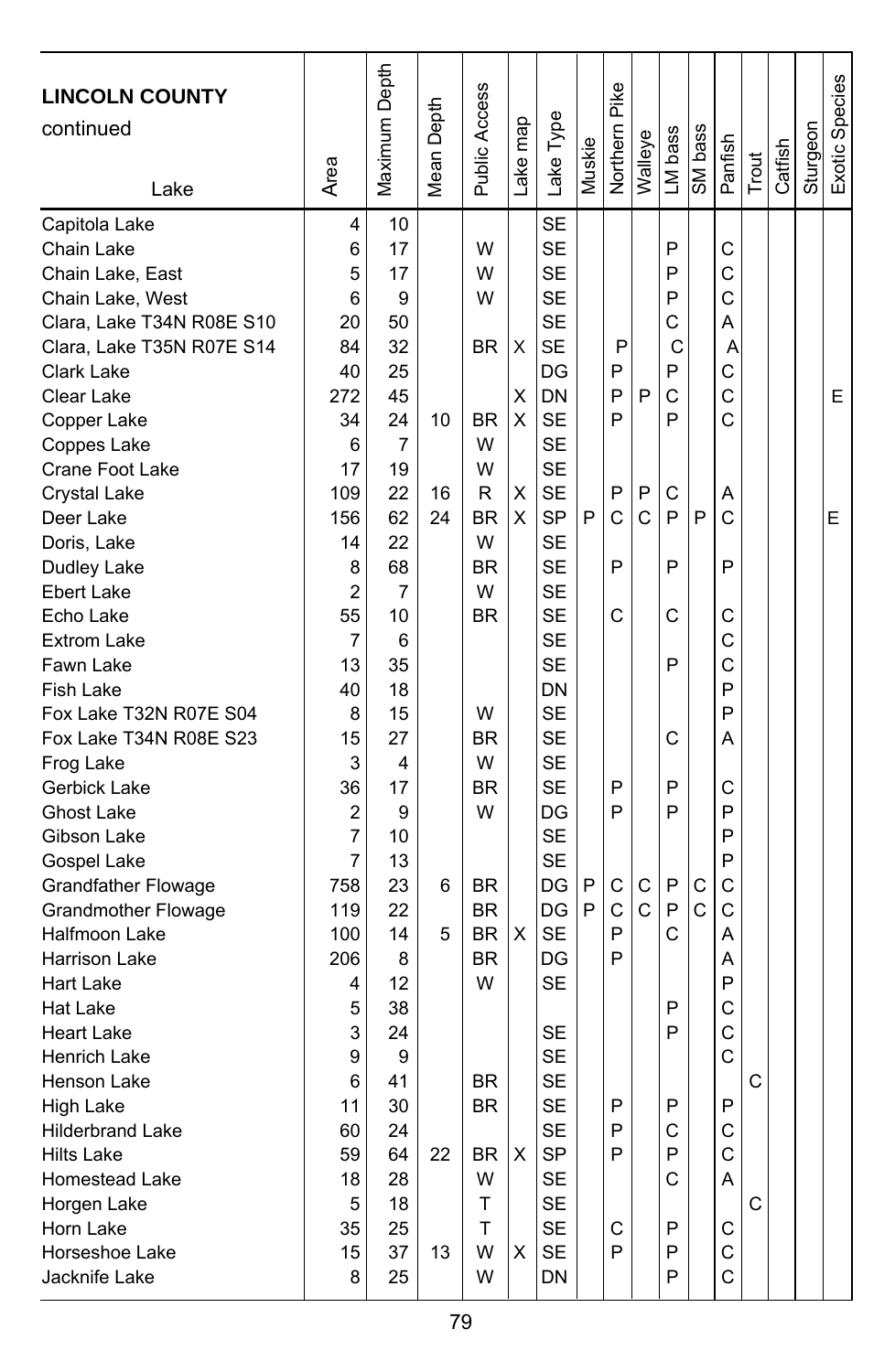| X<br>P<br>C<br>C<br>P<br>P<br>P<br>20<br><b>BR</b><br>DG<br>Jersey City Flowage<br>404<br>4<br>P<br>35<br>9<br>DG<br>P<br>C<br>June Lake<br><b>SP</b><br>C<br>13<br>Kaise Lake<br>12<br><b>SP</b><br>1<br>9<br>W<br>C<br>King Spring<br><b>SP</b><br>9<br>C<br>Kippenberg Spring<br>1<br>R<br>13<br>R<br><b>SE</b><br>P<br>P<br>Knight Lake<br>22<br>T<br><b>SE</b><br>P<br>Kordick Lake<br>10<br>22<br>С<br>W<br>9<br>4<br>DG<br>Krueger Lake<br><b>SE</b><br>9<br>P<br>LaCerte, Lake<br>20<br>40<br><b>SE</b><br>C<br>Larson Lake<br>12<br>15<br>Т<br>X<br>$\overline{c}$<br><b>SE</b><br>Laurel Lake<br>16<br>42<br>X<br><b>SE</b><br>P<br>Lily Lake<br>6<br>W<br>$\overline{7}$<br>R<br><b>SE</b><br>P<br>Little Pike Lake<br>35<br>8<br>22<br><b>SE</b><br>P<br>Lokemoen Lake<br>А<br>8<br>W<br><b>SE</b><br>Lone Pine Lake<br>12<br><b>SE</b><br>132<br>62<br><b>BR</b><br>X<br>C<br>P<br>C<br>С<br>Long Lake<br><b>SE</b><br>Lost Lake T34N R07E S24<br>32<br><b>BR</b><br>P<br>10<br>Lost Lake T35N R07E S06<br>DN<br>10<br>7<br><b>SE</b><br>P<br>P<br>P<br>Luecks Lake<br>16<br>23<br>BR<br>25<br><b>SE</b><br>C<br>P<br>26<br>Α<br>Mable, Lake<br><b>SE</b><br>P<br>Mary, Lake<br>26<br>42<br>P<br>P<br>12<br><b>SE</b><br>McCarthy Lake<br>10<br><b>SE</b><br>McGinnis Lake<br>9<br>15<br>W<br>P<br>23<br><b>SE</b><br>P<br>Mequithy Lake<br>13<br>P<br>$\mathsf{C}$<br>C<br>11<br>C<br>P<br>Merrill Flowage<br>164<br>ΒF<br>DG<br>P<br>C<br>15<br>W<br>DG<br>P<br>P<br><b>Miller Lake</b><br>20<br>Τ<br><b>SE</b><br>Mirror Lake<br>4<br>7<br>Τ<br><b>SE</b><br>C<br>Mist Lake<br>14<br>30<br>P<br>P<br>25<br><b>BR</b><br>DG<br>P<br>C<br>C<br>P<br>P<br>E<br>Mohawksin, Lake<br>1,910<br>9<br>х<br><b>BR</b><br>X<br><b>SE</b><br>C<br>Moraine Lake<br>10<br>46<br>15<br>W<br><b>SE</b><br>1<br>8<br>Morrison Lake<br><b>SE</b><br>P<br>Mud Lake T32N R07E S06<br>21<br>С<br>4<br>DN<br>P<br>Mud Lake T35N R07E S13<br>11<br>10<br>23<br>DN<br>P<br>C<br>P<br>C<br>159<br><b>BR</b><br>X<br>Muskellunge Lake<br>Α<br>Ċ<br>17<br><b>SE</b><br>P<br>Nelson Lake (Fox)<br>10<br>$\mathsf{C}$<br>$\mathsf{C}$<br>P<br>2.433<br>33<br><b>BF</b><br>X<br>DG<br>P.<br>C<br>A<br>E<br>11<br>Nokomis, Lake<br>Τ<br><b>SE</b><br>Ρ<br>Oak Lake<br>8<br>27<br>С<br><b>SE</b><br>C<br>Olivotti Lake<br>30<br>20<br>P<br>16<br>P<br>P<br>C<br>Otter Lake<br>34<br>BR<br>DN<br>8<br><b>SE</b><br>C<br>5<br>62<br>R<br>P<br>Partridge Lake<br>SE<br>C<br>Perch Lake<br>13<br>15<br>C<br>SE<br>Pesabic Lake<br>146<br>11<br>BR<br>Ρ<br>P<br>С<br>6<br>Х<br>Pickerel Lake T34N R08E S16<br>46<br>15<br>BR<br>X<br>DN<br>P<br>С<br>C<br>Α<br>C<br>W<br>DG<br>P<br>P<br>Pickerel Lake T35N R07E S13<br>72<br>13 | <b>LINCOLN COUNTY</b><br>continued<br>Lake | Area | Maximum Depth | Mean Depth | Public Access | Lake map | Lake Type | Muskie | Northern Pike | Walleye | LM bass | SM bass | Panfish | Trout | Catfish | Sturgeon | Exotic Species |
|-------------------------------------------------------------------------------------------------------------------------------------------------------------------------------------------------------------------------------------------------------------------------------------------------------------------------------------------------------------------------------------------------------------------------------------------------------------------------------------------------------------------------------------------------------------------------------------------------------------------------------------------------------------------------------------------------------------------------------------------------------------------------------------------------------------------------------------------------------------------------------------------------------------------------------------------------------------------------------------------------------------------------------------------------------------------------------------------------------------------------------------------------------------------------------------------------------------------------------------------------------------------------------------------------------------------------------------------------------------------------------------------------------------------------------------------------------------------------------------------------------------------------------------------------------------------------------------------------------------------------------------------------------------------------------------------------------------------------------------------------------------------------------------------------------------------------------------------------------------------------------------------------------------------------------------------------------------------------------------------------------------------------------------------------------------------------------------------------------------------------------------------------------------------------------------------------------------------------------------------------------------------------------------------------------------------------------------------------------------------------------------------------------------------------------------------------------------------------------------------------------------------------------------------------------------------------------------------------------------------------------------------------------------------------------------------------------------|--------------------------------------------|------|---------------|------------|---------------|----------|-----------|--------|---------------|---------|---------|---------|---------|-------|---------|----------|----------------|
|                                                                                                                                                                                                                                                                                                                                                                                                                                                                                                                                                                                                                                                                                                                                                                                                                                                                                                                                                                                                                                                                                                                                                                                                                                                                                                                                                                                                                                                                                                                                                                                                                                                                                                                                                                                                                                                                                                                                                                                                                                                                                                                                                                                                                                                                                                                                                                                                                                                                                                                                                                                                                                                                                                             |                                            |      |               |            |               |          |           |        |               |         |         |         |         |       |         |          |                |
|                                                                                                                                                                                                                                                                                                                                                                                                                                                                                                                                                                                                                                                                                                                                                                                                                                                                                                                                                                                                                                                                                                                                                                                                                                                                                                                                                                                                                                                                                                                                                                                                                                                                                                                                                                                                                                                                                                                                                                                                                                                                                                                                                                                                                                                                                                                                                                                                                                                                                                                                                                                                                                                                                                             |                                            |      |               |            |               |          |           |        |               |         |         |         |         |       |         |          |                |
|                                                                                                                                                                                                                                                                                                                                                                                                                                                                                                                                                                                                                                                                                                                                                                                                                                                                                                                                                                                                                                                                                                                                                                                                                                                                                                                                                                                                                                                                                                                                                                                                                                                                                                                                                                                                                                                                                                                                                                                                                                                                                                                                                                                                                                                                                                                                                                                                                                                                                                                                                                                                                                                                                                             |                                            |      |               |            |               |          |           |        |               |         |         |         |         |       |         |          |                |
|                                                                                                                                                                                                                                                                                                                                                                                                                                                                                                                                                                                                                                                                                                                                                                                                                                                                                                                                                                                                                                                                                                                                                                                                                                                                                                                                                                                                                                                                                                                                                                                                                                                                                                                                                                                                                                                                                                                                                                                                                                                                                                                                                                                                                                                                                                                                                                                                                                                                                                                                                                                                                                                                                                             |                                            |      |               |            |               |          |           |        |               |         |         |         |         |       |         |          |                |
|                                                                                                                                                                                                                                                                                                                                                                                                                                                                                                                                                                                                                                                                                                                                                                                                                                                                                                                                                                                                                                                                                                                                                                                                                                                                                                                                                                                                                                                                                                                                                                                                                                                                                                                                                                                                                                                                                                                                                                                                                                                                                                                                                                                                                                                                                                                                                                                                                                                                                                                                                                                                                                                                                                             |                                            |      |               |            |               |          |           |        |               |         |         |         |         |       |         |          |                |
|                                                                                                                                                                                                                                                                                                                                                                                                                                                                                                                                                                                                                                                                                                                                                                                                                                                                                                                                                                                                                                                                                                                                                                                                                                                                                                                                                                                                                                                                                                                                                                                                                                                                                                                                                                                                                                                                                                                                                                                                                                                                                                                                                                                                                                                                                                                                                                                                                                                                                                                                                                                                                                                                                                             |                                            |      |               |            |               |          |           |        |               |         |         |         |         |       |         |          |                |
|                                                                                                                                                                                                                                                                                                                                                                                                                                                                                                                                                                                                                                                                                                                                                                                                                                                                                                                                                                                                                                                                                                                                                                                                                                                                                                                                                                                                                                                                                                                                                                                                                                                                                                                                                                                                                                                                                                                                                                                                                                                                                                                                                                                                                                                                                                                                                                                                                                                                                                                                                                                                                                                                                                             |                                            |      |               |            |               |          |           |        |               |         |         |         |         |       |         |          |                |
|                                                                                                                                                                                                                                                                                                                                                                                                                                                                                                                                                                                                                                                                                                                                                                                                                                                                                                                                                                                                                                                                                                                                                                                                                                                                                                                                                                                                                                                                                                                                                                                                                                                                                                                                                                                                                                                                                                                                                                                                                                                                                                                                                                                                                                                                                                                                                                                                                                                                                                                                                                                                                                                                                                             |                                            |      |               |            |               |          |           |        |               |         |         |         |         |       |         |          |                |
|                                                                                                                                                                                                                                                                                                                                                                                                                                                                                                                                                                                                                                                                                                                                                                                                                                                                                                                                                                                                                                                                                                                                                                                                                                                                                                                                                                                                                                                                                                                                                                                                                                                                                                                                                                                                                                                                                                                                                                                                                                                                                                                                                                                                                                                                                                                                                                                                                                                                                                                                                                                                                                                                                                             |                                            |      |               |            |               |          |           |        |               |         |         |         |         |       |         |          |                |
|                                                                                                                                                                                                                                                                                                                                                                                                                                                                                                                                                                                                                                                                                                                                                                                                                                                                                                                                                                                                                                                                                                                                                                                                                                                                                                                                                                                                                                                                                                                                                                                                                                                                                                                                                                                                                                                                                                                                                                                                                                                                                                                                                                                                                                                                                                                                                                                                                                                                                                                                                                                                                                                                                                             |                                            |      |               |            |               |          |           |        |               |         |         |         |         |       |         |          |                |
|                                                                                                                                                                                                                                                                                                                                                                                                                                                                                                                                                                                                                                                                                                                                                                                                                                                                                                                                                                                                                                                                                                                                                                                                                                                                                                                                                                                                                                                                                                                                                                                                                                                                                                                                                                                                                                                                                                                                                                                                                                                                                                                                                                                                                                                                                                                                                                                                                                                                                                                                                                                                                                                                                                             |                                            |      |               |            |               |          |           |        |               |         |         |         |         |       |         |          |                |
|                                                                                                                                                                                                                                                                                                                                                                                                                                                                                                                                                                                                                                                                                                                                                                                                                                                                                                                                                                                                                                                                                                                                                                                                                                                                                                                                                                                                                                                                                                                                                                                                                                                                                                                                                                                                                                                                                                                                                                                                                                                                                                                                                                                                                                                                                                                                                                                                                                                                                                                                                                                                                                                                                                             |                                            |      |               |            |               |          |           |        |               |         |         |         |         |       |         |          |                |
|                                                                                                                                                                                                                                                                                                                                                                                                                                                                                                                                                                                                                                                                                                                                                                                                                                                                                                                                                                                                                                                                                                                                                                                                                                                                                                                                                                                                                                                                                                                                                                                                                                                                                                                                                                                                                                                                                                                                                                                                                                                                                                                                                                                                                                                                                                                                                                                                                                                                                                                                                                                                                                                                                                             |                                            |      |               |            |               |          |           |        |               |         |         |         |         |       |         |          |                |
|                                                                                                                                                                                                                                                                                                                                                                                                                                                                                                                                                                                                                                                                                                                                                                                                                                                                                                                                                                                                                                                                                                                                                                                                                                                                                                                                                                                                                                                                                                                                                                                                                                                                                                                                                                                                                                                                                                                                                                                                                                                                                                                                                                                                                                                                                                                                                                                                                                                                                                                                                                                                                                                                                                             |                                            |      |               |            |               |          |           |        |               |         |         |         |         |       |         |          |                |
|                                                                                                                                                                                                                                                                                                                                                                                                                                                                                                                                                                                                                                                                                                                                                                                                                                                                                                                                                                                                                                                                                                                                                                                                                                                                                                                                                                                                                                                                                                                                                                                                                                                                                                                                                                                                                                                                                                                                                                                                                                                                                                                                                                                                                                                                                                                                                                                                                                                                                                                                                                                                                                                                                                             |                                            |      |               |            |               |          |           |        |               |         |         |         |         |       |         |          |                |
|                                                                                                                                                                                                                                                                                                                                                                                                                                                                                                                                                                                                                                                                                                                                                                                                                                                                                                                                                                                                                                                                                                                                                                                                                                                                                                                                                                                                                                                                                                                                                                                                                                                                                                                                                                                                                                                                                                                                                                                                                                                                                                                                                                                                                                                                                                                                                                                                                                                                                                                                                                                                                                                                                                             |                                            |      |               |            |               |          |           |        |               |         |         |         |         |       |         |          |                |
|                                                                                                                                                                                                                                                                                                                                                                                                                                                                                                                                                                                                                                                                                                                                                                                                                                                                                                                                                                                                                                                                                                                                                                                                                                                                                                                                                                                                                                                                                                                                                                                                                                                                                                                                                                                                                                                                                                                                                                                                                                                                                                                                                                                                                                                                                                                                                                                                                                                                                                                                                                                                                                                                                                             |                                            |      |               |            |               |          |           |        |               |         |         |         |         |       |         |          |                |
|                                                                                                                                                                                                                                                                                                                                                                                                                                                                                                                                                                                                                                                                                                                                                                                                                                                                                                                                                                                                                                                                                                                                                                                                                                                                                                                                                                                                                                                                                                                                                                                                                                                                                                                                                                                                                                                                                                                                                                                                                                                                                                                                                                                                                                                                                                                                                                                                                                                                                                                                                                                                                                                                                                             |                                            |      |               |            |               |          |           |        |               |         |         |         |         |       |         |          |                |
|                                                                                                                                                                                                                                                                                                                                                                                                                                                                                                                                                                                                                                                                                                                                                                                                                                                                                                                                                                                                                                                                                                                                                                                                                                                                                                                                                                                                                                                                                                                                                                                                                                                                                                                                                                                                                                                                                                                                                                                                                                                                                                                                                                                                                                                                                                                                                                                                                                                                                                                                                                                                                                                                                                             |                                            |      |               |            |               |          |           |        |               |         |         |         |         |       |         |          |                |
|                                                                                                                                                                                                                                                                                                                                                                                                                                                                                                                                                                                                                                                                                                                                                                                                                                                                                                                                                                                                                                                                                                                                                                                                                                                                                                                                                                                                                                                                                                                                                                                                                                                                                                                                                                                                                                                                                                                                                                                                                                                                                                                                                                                                                                                                                                                                                                                                                                                                                                                                                                                                                                                                                                             |                                            |      |               |            |               |          |           |        |               |         |         |         |         |       |         |          |                |
|                                                                                                                                                                                                                                                                                                                                                                                                                                                                                                                                                                                                                                                                                                                                                                                                                                                                                                                                                                                                                                                                                                                                                                                                                                                                                                                                                                                                                                                                                                                                                                                                                                                                                                                                                                                                                                                                                                                                                                                                                                                                                                                                                                                                                                                                                                                                                                                                                                                                                                                                                                                                                                                                                                             |                                            |      |               |            |               |          |           |        |               |         |         |         |         |       |         |          |                |
|                                                                                                                                                                                                                                                                                                                                                                                                                                                                                                                                                                                                                                                                                                                                                                                                                                                                                                                                                                                                                                                                                                                                                                                                                                                                                                                                                                                                                                                                                                                                                                                                                                                                                                                                                                                                                                                                                                                                                                                                                                                                                                                                                                                                                                                                                                                                                                                                                                                                                                                                                                                                                                                                                                             |                                            |      |               |            |               |          |           |        |               |         |         |         |         |       |         |          |                |
|                                                                                                                                                                                                                                                                                                                                                                                                                                                                                                                                                                                                                                                                                                                                                                                                                                                                                                                                                                                                                                                                                                                                                                                                                                                                                                                                                                                                                                                                                                                                                                                                                                                                                                                                                                                                                                                                                                                                                                                                                                                                                                                                                                                                                                                                                                                                                                                                                                                                                                                                                                                                                                                                                                             |                                            |      |               |            |               |          |           |        |               |         |         |         |         |       |         |          |                |
|                                                                                                                                                                                                                                                                                                                                                                                                                                                                                                                                                                                                                                                                                                                                                                                                                                                                                                                                                                                                                                                                                                                                                                                                                                                                                                                                                                                                                                                                                                                                                                                                                                                                                                                                                                                                                                                                                                                                                                                                                                                                                                                                                                                                                                                                                                                                                                                                                                                                                                                                                                                                                                                                                                             |                                            |      |               |            |               |          |           |        |               |         |         |         |         |       |         |          |                |
|                                                                                                                                                                                                                                                                                                                                                                                                                                                                                                                                                                                                                                                                                                                                                                                                                                                                                                                                                                                                                                                                                                                                                                                                                                                                                                                                                                                                                                                                                                                                                                                                                                                                                                                                                                                                                                                                                                                                                                                                                                                                                                                                                                                                                                                                                                                                                                                                                                                                                                                                                                                                                                                                                                             |                                            |      |               |            |               |          |           |        |               |         |         |         |         |       |         |          |                |
|                                                                                                                                                                                                                                                                                                                                                                                                                                                                                                                                                                                                                                                                                                                                                                                                                                                                                                                                                                                                                                                                                                                                                                                                                                                                                                                                                                                                                                                                                                                                                                                                                                                                                                                                                                                                                                                                                                                                                                                                                                                                                                                                                                                                                                                                                                                                                                                                                                                                                                                                                                                                                                                                                                             |                                            |      |               |            |               |          |           |        |               |         |         |         |         |       |         |          |                |
|                                                                                                                                                                                                                                                                                                                                                                                                                                                                                                                                                                                                                                                                                                                                                                                                                                                                                                                                                                                                                                                                                                                                                                                                                                                                                                                                                                                                                                                                                                                                                                                                                                                                                                                                                                                                                                                                                                                                                                                                                                                                                                                                                                                                                                                                                                                                                                                                                                                                                                                                                                                                                                                                                                             |                                            |      |               |            |               |          |           |        |               |         |         |         |         |       |         |          |                |
|                                                                                                                                                                                                                                                                                                                                                                                                                                                                                                                                                                                                                                                                                                                                                                                                                                                                                                                                                                                                                                                                                                                                                                                                                                                                                                                                                                                                                                                                                                                                                                                                                                                                                                                                                                                                                                                                                                                                                                                                                                                                                                                                                                                                                                                                                                                                                                                                                                                                                                                                                                                                                                                                                                             |                                            |      |               |            |               |          |           |        |               |         |         |         |         |       |         |          |                |
|                                                                                                                                                                                                                                                                                                                                                                                                                                                                                                                                                                                                                                                                                                                                                                                                                                                                                                                                                                                                                                                                                                                                                                                                                                                                                                                                                                                                                                                                                                                                                                                                                                                                                                                                                                                                                                                                                                                                                                                                                                                                                                                                                                                                                                                                                                                                                                                                                                                                                                                                                                                                                                                                                                             |                                            |      |               |            |               |          |           |        |               |         |         |         |         |       |         |          |                |
|                                                                                                                                                                                                                                                                                                                                                                                                                                                                                                                                                                                                                                                                                                                                                                                                                                                                                                                                                                                                                                                                                                                                                                                                                                                                                                                                                                                                                                                                                                                                                                                                                                                                                                                                                                                                                                                                                                                                                                                                                                                                                                                                                                                                                                                                                                                                                                                                                                                                                                                                                                                                                                                                                                             |                                            |      |               |            |               |          |           |        |               |         |         |         |         |       |         |          |                |
|                                                                                                                                                                                                                                                                                                                                                                                                                                                                                                                                                                                                                                                                                                                                                                                                                                                                                                                                                                                                                                                                                                                                                                                                                                                                                                                                                                                                                                                                                                                                                                                                                                                                                                                                                                                                                                                                                                                                                                                                                                                                                                                                                                                                                                                                                                                                                                                                                                                                                                                                                                                                                                                                                                             |                                            |      |               |            |               |          |           |        |               |         |         |         |         |       |         |          |                |
|                                                                                                                                                                                                                                                                                                                                                                                                                                                                                                                                                                                                                                                                                                                                                                                                                                                                                                                                                                                                                                                                                                                                                                                                                                                                                                                                                                                                                                                                                                                                                                                                                                                                                                                                                                                                                                                                                                                                                                                                                                                                                                                                                                                                                                                                                                                                                                                                                                                                                                                                                                                                                                                                                                             |                                            |      |               |            |               |          |           |        |               |         |         |         |         |       |         |          |                |
|                                                                                                                                                                                                                                                                                                                                                                                                                                                                                                                                                                                                                                                                                                                                                                                                                                                                                                                                                                                                                                                                                                                                                                                                                                                                                                                                                                                                                                                                                                                                                                                                                                                                                                                                                                                                                                                                                                                                                                                                                                                                                                                                                                                                                                                                                                                                                                                                                                                                                                                                                                                                                                                                                                             |                                            |      |               |            |               |          |           |        |               |         |         |         |         |       |         |          |                |
|                                                                                                                                                                                                                                                                                                                                                                                                                                                                                                                                                                                                                                                                                                                                                                                                                                                                                                                                                                                                                                                                                                                                                                                                                                                                                                                                                                                                                                                                                                                                                                                                                                                                                                                                                                                                                                                                                                                                                                                                                                                                                                                                                                                                                                                                                                                                                                                                                                                                                                                                                                                                                                                                                                             |                                            |      |               |            |               |          |           |        |               |         |         |         |         |       |         |          |                |
|                                                                                                                                                                                                                                                                                                                                                                                                                                                                                                                                                                                                                                                                                                                                                                                                                                                                                                                                                                                                                                                                                                                                                                                                                                                                                                                                                                                                                                                                                                                                                                                                                                                                                                                                                                                                                                                                                                                                                                                                                                                                                                                                                                                                                                                                                                                                                                                                                                                                                                                                                                                                                                                                                                             |                                            |      |               |            |               |          |           |        |               |         |         |         |         |       |         |          |                |
|                                                                                                                                                                                                                                                                                                                                                                                                                                                                                                                                                                                                                                                                                                                                                                                                                                                                                                                                                                                                                                                                                                                                                                                                                                                                                                                                                                                                                                                                                                                                                                                                                                                                                                                                                                                                                                                                                                                                                                                                                                                                                                                                                                                                                                                                                                                                                                                                                                                                                                                                                                                                                                                                                                             |                                            |      |               |            |               |          |           |        |               |         |         |         |         |       |         |          |                |
|                                                                                                                                                                                                                                                                                                                                                                                                                                                                                                                                                                                                                                                                                                                                                                                                                                                                                                                                                                                                                                                                                                                                                                                                                                                                                                                                                                                                                                                                                                                                                                                                                                                                                                                                                                                                                                                                                                                                                                                                                                                                                                                                                                                                                                                                                                                                                                                                                                                                                                                                                                                                                                                                                                             |                                            |      |               |            |               |          |           |        |               |         |         |         |         |       |         |          |                |
|                                                                                                                                                                                                                                                                                                                                                                                                                                                                                                                                                                                                                                                                                                                                                                                                                                                                                                                                                                                                                                                                                                                                                                                                                                                                                                                                                                                                                                                                                                                                                                                                                                                                                                                                                                                                                                                                                                                                                                                                                                                                                                                                                                                                                                                                                                                                                                                                                                                                                                                                                                                                                                                                                                             |                                            |      |               |            |               |          |           |        |               |         |         |         |         |       |         |          |                |
|                                                                                                                                                                                                                                                                                                                                                                                                                                                                                                                                                                                                                                                                                                                                                                                                                                                                                                                                                                                                                                                                                                                                                                                                                                                                                                                                                                                                                                                                                                                                                                                                                                                                                                                                                                                                                                                                                                                                                                                                                                                                                                                                                                                                                                                                                                                                                                                                                                                                                                                                                                                                                                                                                                             |                                            |      |               |            |               |          |           |        |               |         |         |         |         |       |         |          |                |
|                                                                                                                                                                                                                                                                                                                                                                                                                                                                                                                                                                                                                                                                                                                                                                                                                                                                                                                                                                                                                                                                                                                                                                                                                                                                                                                                                                                                                                                                                                                                                                                                                                                                                                                                                                                                                                                                                                                                                                                                                                                                                                                                                                                                                                                                                                                                                                                                                                                                                                                                                                                                                                                                                                             |                                            |      |               |            |               |          |           |        |               |         |         |         |         |       |         |          |                |
|                                                                                                                                                                                                                                                                                                                                                                                                                                                                                                                                                                                                                                                                                                                                                                                                                                                                                                                                                                                                                                                                                                                                                                                                                                                                                                                                                                                                                                                                                                                                                                                                                                                                                                                                                                                                                                                                                                                                                                                                                                                                                                                                                                                                                                                                                                                                                                                                                                                                                                                                                                                                                                                                                                             |                                            |      |               |            |               |          |           |        |               |         |         |         |         |       |         |          |                |
|                                                                                                                                                                                                                                                                                                                                                                                                                                                                                                                                                                                                                                                                                                                                                                                                                                                                                                                                                                                                                                                                                                                                                                                                                                                                                                                                                                                                                                                                                                                                                                                                                                                                                                                                                                                                                                                                                                                                                                                                                                                                                                                                                                                                                                                                                                                                                                                                                                                                                                                                                                                                                                                                                                             |                                            |      |               |            |               |          |           |        |               |         |         |         |         |       |         |          |                |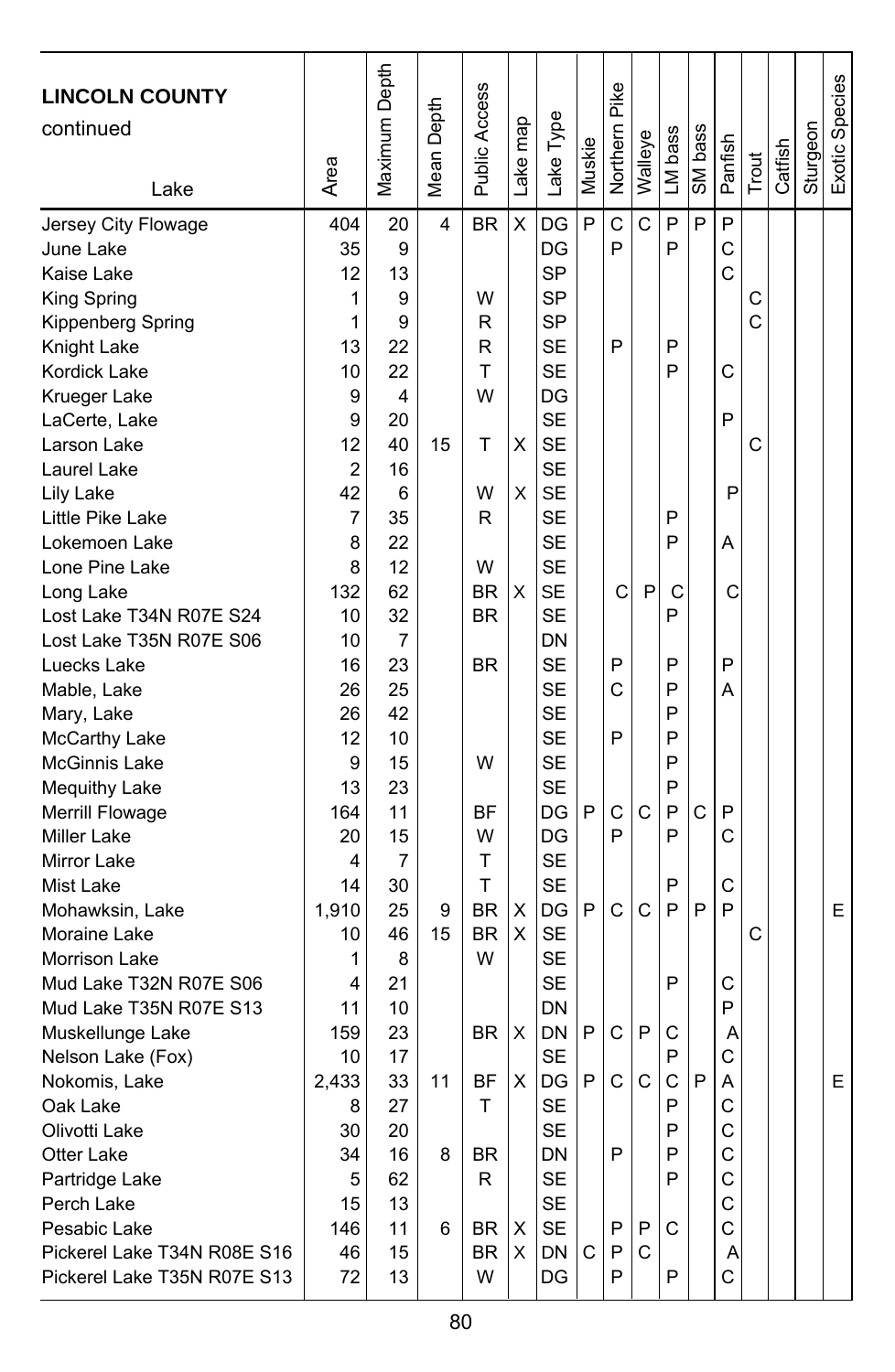| <b>LINCOLN COUNTY</b><br>continued<br>Lake                                                                                                                                                                                                                                                                                                                                                                                                                                                                                                                                                                                                                                                                              | Area                                                                                                                                                                                                                  | Maximum Depth                                                                                                                                                                                                                  | Mean Depth                     | Public Access                                                                                                                                                                               | Lake map                                                           | Lake Type                                                                                                                                                                                                                                                                                                                                                                     | Muskie                               | Pike<br>Northern                                                   | Walleye                              | LM bass                                                                                               | SM bass          | Panfish                                                                                                                                              | Trout                 | Catfish | Sturgeon | Exotic Species |
|-------------------------------------------------------------------------------------------------------------------------------------------------------------------------------------------------------------------------------------------------------------------------------------------------------------------------------------------------------------------------------------------------------------------------------------------------------------------------------------------------------------------------------------------------------------------------------------------------------------------------------------------------------------------------------------------------------------------------|-----------------------------------------------------------------------------------------------------------------------------------------------------------------------------------------------------------------------|--------------------------------------------------------------------------------------------------------------------------------------------------------------------------------------------------------------------------------|--------------------------------|---------------------------------------------------------------------------------------------------------------------------------------------------------------------------------------------|--------------------------------------------------------------------|-------------------------------------------------------------------------------------------------------------------------------------------------------------------------------------------------------------------------------------------------------------------------------------------------------------------------------------------------------------------------------|--------------------------------------|--------------------------------------------------------------------|--------------------------------------|-------------------------------------------------------------------------------------------------------|------------------|------------------------------------------------------------------------------------------------------------------------------------------------------|-----------------------|---------|----------|----------------|
| Pier Lake<br>Pine Lake T34N R08E S20<br>Pine Lake T35N R08E S24<br>Posey Lake<br>Reno Lake<br>Rice River Flowage (Nokomis)<br>Road Lake<br>Roothouse Lake<br>Round Lake<br>Seven Island Lake<br>Silver Lake<br>Skanawan Lake<br>Slater Lake<br>Smith Lake<br>Snake Lake<br>Somo Lake<br>Spirit River Flowage<br>Spring Lake T32N R07E S16<br>Spring Lake T34N R06E S03<br>Squaw Lake<br>Staub Spring<br>Staub Spring, Upper<br><b>Stewart Lake</b><br>Sump Lake<br>Swiss Lake<br>Tahoe Lake<br><b>Teal Lake</b><br>Thompson Lake<br><b>Triangle Lake</b><br>Tug Lake<br><b>Turtle Lake</b><br>Twin Lake, North<br>Twin Lake, South<br>Unnamed<br>T32N R05E S33<br>T32N R07E S11<br>T35N R07E S29<br><b>Wedlers Pond</b> | 5<br>6<br>135<br>5<br>21<br>920<br>82<br>21<br>15<br>132<br>82<br>69<br>5<br>30<br>10<br>472<br>1,667<br>2<br>3<br>79<br>3<br>1<br>13<br>13<br>9<br>7<br>6<br>30<br>9<br>151<br>35<br>53<br>41<br>91<br>69<br>25<br>5 | 45<br>24<br>17<br>18<br>$\overline{7}$<br>26<br>35<br>17<br>14<br>31<br>39<br>5<br>16<br>22<br>21<br>25<br>25<br>4<br>20<br>44<br>3<br>1<br>30<br>9<br>14<br>53<br>14<br>40<br>23<br>21<br>11<br>23<br>33<br>7<br>3<br>11<br>5 | 9<br>8<br>14<br>13<br>12<br>17 | W<br>W<br><b>BR</b><br>W<br>BR<br>NW<br>т<br><b>BR</b><br><b>BR</b><br><b>NW</b><br>W<br><b>BR</b><br><b>BR</b><br>W<br>т<br><b>BR</b><br>R<br>R<br>Т<br>T<br>W<br>W<br><b>BR</b><br>W<br>W | X<br>X<br>Χ<br>X<br>X<br>X<br>X<br>х<br>X<br>X<br>X<br>X<br>X<br>X | <b>SE</b><br>DN<br><b>SE</b><br>DN<br>DG<br>DG<br>DG<br>DN<br>SE<br><b>SE</b><br><b>SE</b><br>DG<br><b>SE</b><br><b>DN</b><br><b>SE</b><br>DG<br>DG<br><b>SP</b><br><b>SE</b><br>DG<br><b>SP</b><br><b>SP</b><br><b>SE</b><br><b>SE</b><br><b>SE</b><br><b>SE</b><br><b>SE</b><br><b>SE</b><br><b>SE</b><br>DG<br><b>SE</b><br>DN<br>DG<br>DG<br><b>SE</b><br><b>SE</b><br>DG | P<br>P<br>P<br>P<br>P<br>P<br>P<br>P | C<br>P<br>Ć<br>P<br>Ρ<br>P<br>P<br>С<br>C<br>P<br>P<br>P<br>C<br>P | C<br>С<br>С<br>C<br>P<br>C<br>С<br>C | P<br>P<br>P<br>C<br>P<br>C<br>C<br>P<br>P<br>P<br>P<br>C<br>С<br>C<br>P<br>P<br>P<br>P<br>P<br>P<br>P | P<br>P<br>P<br>P | C<br>P<br>А<br>С<br>A<br>P<br>A<br>A<br>A<br>C<br>C<br>C<br>C<br>$\mathsf{C}$<br>С<br>А<br>С<br>C<br>С<br>C<br>C<br>А<br>Α<br>C<br>C<br>$\mathsf{C}$ | C<br>C<br>P<br>C<br>C |         |          | E.             |
| <b>MANITOWOC COUNTY</b><br>Bergene Lake<br>Boot Lake<br><b>Bullhead Lake</b><br>Carstens Lake (Carsten)                                                                                                                                                                                                                                                                                                                                                                                                                                                                                                                                                                                                                 | 2<br>11<br>67<br>21                                                                                                                                                                                                   | 16<br>16<br>40<br>28                                                                                                                                                                                                           | 8<br>13<br>12                  | BR<br>BF<br>BR                                                                                                                                                                              | х<br>X<br>X                                                        | SP<br>SE<br><b>SE</b><br>SE                                                                                                                                                                                                                                                                                                                                                   |                                      | С<br>P<br>P<br>P                                                   | P                                    | С<br>P<br>С<br>Α                                                                                      |                  | A<br>P<br>Α<br>Α                                                                                                                                     |                       |         |          | E.<br>E.       |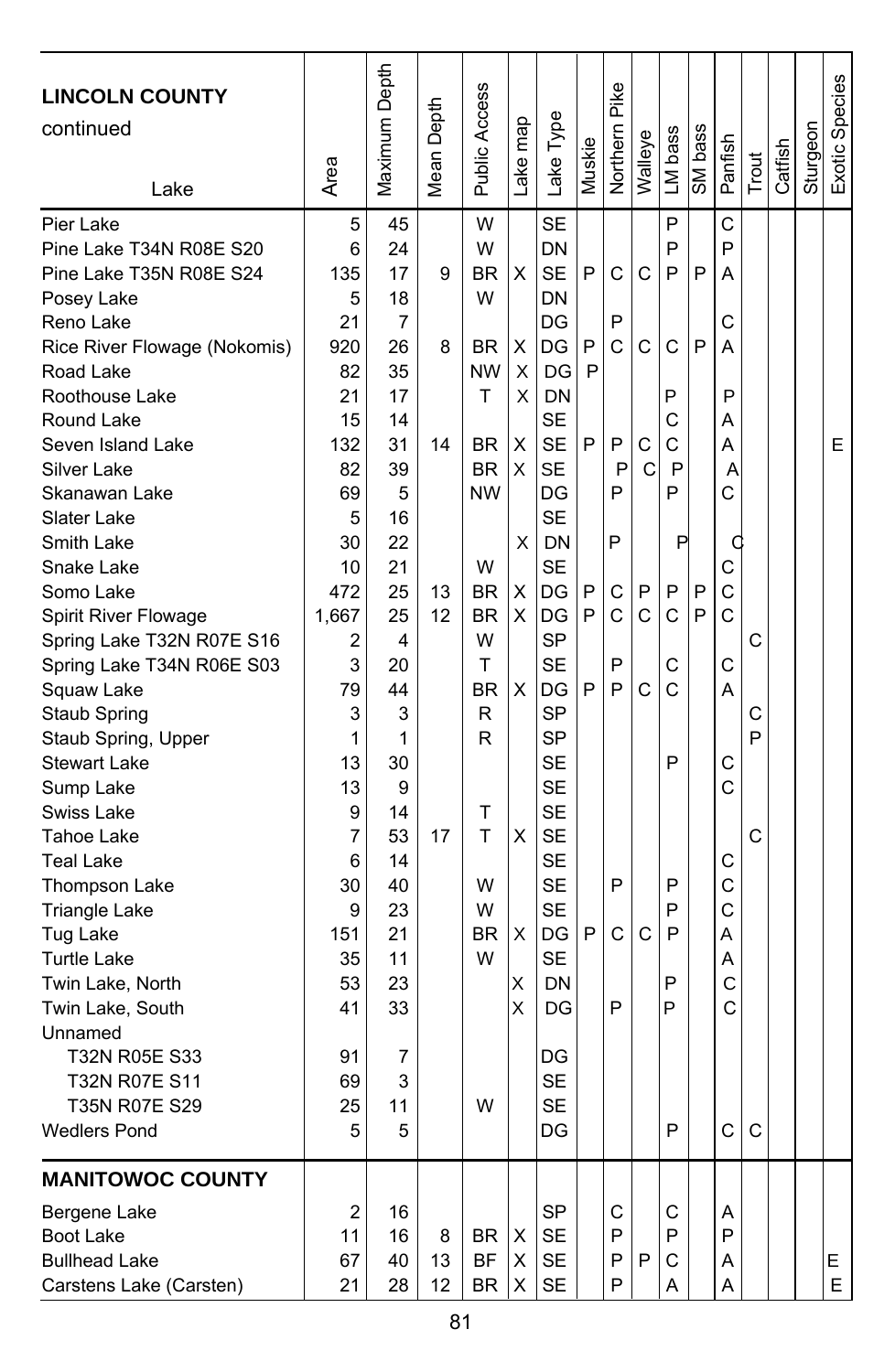| <b>MANITOWOC COUNTY</b><br>continued |                | Maximum Depth | Depth<br>Mean I | Public Access | Lake map | Lake Type | Muskie | Northern Pike | Walleye | LM bass | SM bass | Panfish      | Trout | Catfish | Sturgeon | Exotic Species |
|--------------------------------------|----------------|---------------|-----------------|---------------|----------|-----------|--------|---------------|---------|---------|---------|--------------|-------|---------|----------|----------------|
| Lake                                 | Area           |               |                 |               |          |           |        |               |         |         |         |              |       |         |          |                |
| Cedar Lake                           | 142            | 21            | 9               | <b>BR</b>     | X        | <b>SE</b> |        | C             | P       | C       |         | C            |       |         |          | EZ             |
| Centerville Flowage                  | 8              | 15            |                 | <b>BR</b>     |          | DG        |        |               |         | P       |         | Α            |       |         |          |                |
| <b>Clarks Mills Pond</b>             | 43             | 6             |                 | R             |          | DG        |        | P             |         | P       |         | A            |       |         |          |                |
| Eaton Twin Lake, North               | 6              | 24            |                 |               |          | <b>SE</b> |        | P             |         | C       |         | Α            |       |         |          |                |
| Eaton Twin Lake, South               | $\overline{7}$ | 21            |                 |               |          | <b>SE</b> |        |               |         | C       |         | Α            |       |         |          |                |
| English Lake                         | 49             | 80            |                 | ΒF            | X        | <b>SE</b> |        | P             | P       | C       |         | C            |       |         |          |                |
| Fenske Lake                          | 4              | 19            |                 |               |          | <b>SE</b> |        |               |         |         |         | C            |       |         |          |                |
| Gass Lake                            | 6              | 24            | 12              | <b>BR</b>     | X        | <b>SE</b> |        | P             |         | C       |         | C            |       |         |          |                |
| Glomski Lake                         | 9              | 43            |                 |               |          | <b>SE</b> |        |               |         | C       |         | Α            |       |         |          |                |
| Graf Lake (Long, Munedowk)           | 8              | 17            |                 |               |          | <b>SE</b> |        | P             |         | C       |         | C            |       |         |          |                |
| Grosshuesch Lake                     | 3              | 33            |                 | R             |          | <b>SE</b> |        | P             |         | P       |         | P            |       |         |          |                |
| Harpt Lake (Herman)                  | 31             | 54            | 20              | <b>BF</b>     | X        | <b>SE</b> |        | P             | P       | C       |         | Α            |       |         |          | Е              |
| Hartlaub Lake (Hartab)               | 34             | 60            | 20              | <b>BR</b>     | х        | <b>SE</b> |        | P             |         | C       |         | $\mathsf{C}$ |       |         |          |                |
| Hemptons Lake                        | 10             | 18            |                 |               |          | <b>SE</b> |        | C             |         | C       |         | C            |       |         |          |                |
| Horseshoe Lake                       | 22             | 54            | 25              | <b>BR</b>     | х        | <b>SE</b> |        | P             |         | C       |         | A            | C     |         |          | Е              |
| Inch Lake                            | 4              | 16            |                 |               |          | <b>SE</b> |        |               |         |         |         | C            |       |         |          |                |
| <b>Karstaedt Lake</b>                | 4              | 26            | 15              |               | х        | <b>SP</b> |        |               |         | С       |         | P            |       |         |          |                |
| Kasbaum Lake                         | 9              | 68            |                 |               | X        | <b>SE</b> |        |               |         | C       |         | A            |       |         |          |                |
| <b>Kellners Lake</b>                 | 15             | 5             |                 |               |          | <b>SE</b> |        |               |         |         |         |              |       |         |          |                |
| Lindeman Lake                        | 2              | 30            |                 |               |          | <b>SE</b> |        |               |         | С       |         | С            |       |         |          |                |
| Little Pigeon Lake                   | 6              | 15            | 8               |               | х        | DG        |        | P             |         | C       |         | А            |       |         |          |                |
| Little Sy Lake                       | 4              | 20            |                 |               |          | <b>SE</b> |        | P             |         | C       |         | Α            |       |         |          |                |
| Long Lake (Big Long)                 | 120            | 38            |                 | <b>BR</b>     | X        | <b>SE</b> |        | C             | P       | Ċ       |         | C            |       |         |          | E              |
| Millhome Flowage                     | 51             | 6             |                 | R             |          | DG        |        | C             |         |         |         | C            |       |         |          |                |
| Mott Lake (Motts)                    | 7              | 9             |                 |               |          | <b>SE</b> |        |               |         |         |         |              |       |         |          |                |
| Mud Lake (Hartmans)                  | 62             | 3             |                 |               |          | <b>SE</b> |        |               |         |         |         |              |       |         |          |                |
| Neumeyer Lake                        | 3              | 6             |                 |               |          | <b>SE</b> |        |               |         |         |         |              |       |         |          |                |
| North Lutzke Lake                    | $\overline{2}$ | 24            |                 |               |          | <b>SP</b> |        |               |         | С       |         | P            |       |         |          |                |
| Oschwald Lake                        | 8              | 13            |                 |               |          | <b>SE</b> |        |               |         |         |         | C            |       |         |          |                |
| Peterson Lake                        | 4              | 30            |                 |               |          | <b>SE</b> |        |               |         | C       |         | A            |       |         |          |                |
| Pigeon Lake                          | 86             | 62            | 20              | <b>BR</b>     | X        | <b>SE</b> |        | P             | P       | C       |         | C            |       |         |          | EZ             |
| Prueder Lake (Praeder)               | 9              | 17            |                 |               |          | <b>SE</b> |        |               |         |         |         | C            |       |         |          |                |
| Quarry Lake                          | 1              | 6             |                 |               |          | <b>SE</b> |        |               |         | P       |         | P            |       |         |          |                |
| Ranger Lake                          | 4              | 3             |                 |               |          | <b>SE</b> |        |               |         |         |         |              |       |         |          |                |
| Rockville Flowage                    | 110            | 6             | 2               | <b>BR</b>     | х        | DG        |        | P             |         | C       |         | Α            |       |         |          | Е              |
| Schisel Lake                         | 14             | 32            | 18              |               | X        | SF        |        | P             |         | C       |         | C            |       |         |          |                |
| Scout Lake                           | 7              | 3             |                 |               |          | <b>SE</b> |        |               |         |         |         |              |       |         |          |                |
| Shoe Lake                            | 9              | 34            | 22              | BR            | X        | <b>SE</b> |        | P             |         | P       |         | Α            |       |         |          |                |
| Shoto Lake                           | 55             | 11            | 4               |               | X        |           |        | P             |         |         | P       | Α            |       |         |          |                |
| Silver Lake                          | 69             | 43            | 16              | <b>BR</b>     | X        | <b>SE</b> |        | C             | P       | P       |         | C            |       |         |          | E.             |
| South Lutzke Lake                    | 3              | 3             |                 |               |          | <b>SE</b> |        |               |         |         |         |              |       |         |          |                |
| Spring Lake (Getchaw)                | 8              | 23            | 11              | BR            | X        | <b>SE</b> |        | P             |         | С       |         | Α            |       |         |          |                |
| Spring Pond                          | 1              | 11            |                 |               |          | <b>SP</b> |        | P             |         |         |         |              |       |         |          |                |
| Steinthal Lake                       | $\overline{2}$ | 7             |                 |               |          | DG        |        |               |         | C       |         | Α            |       |         |          |                |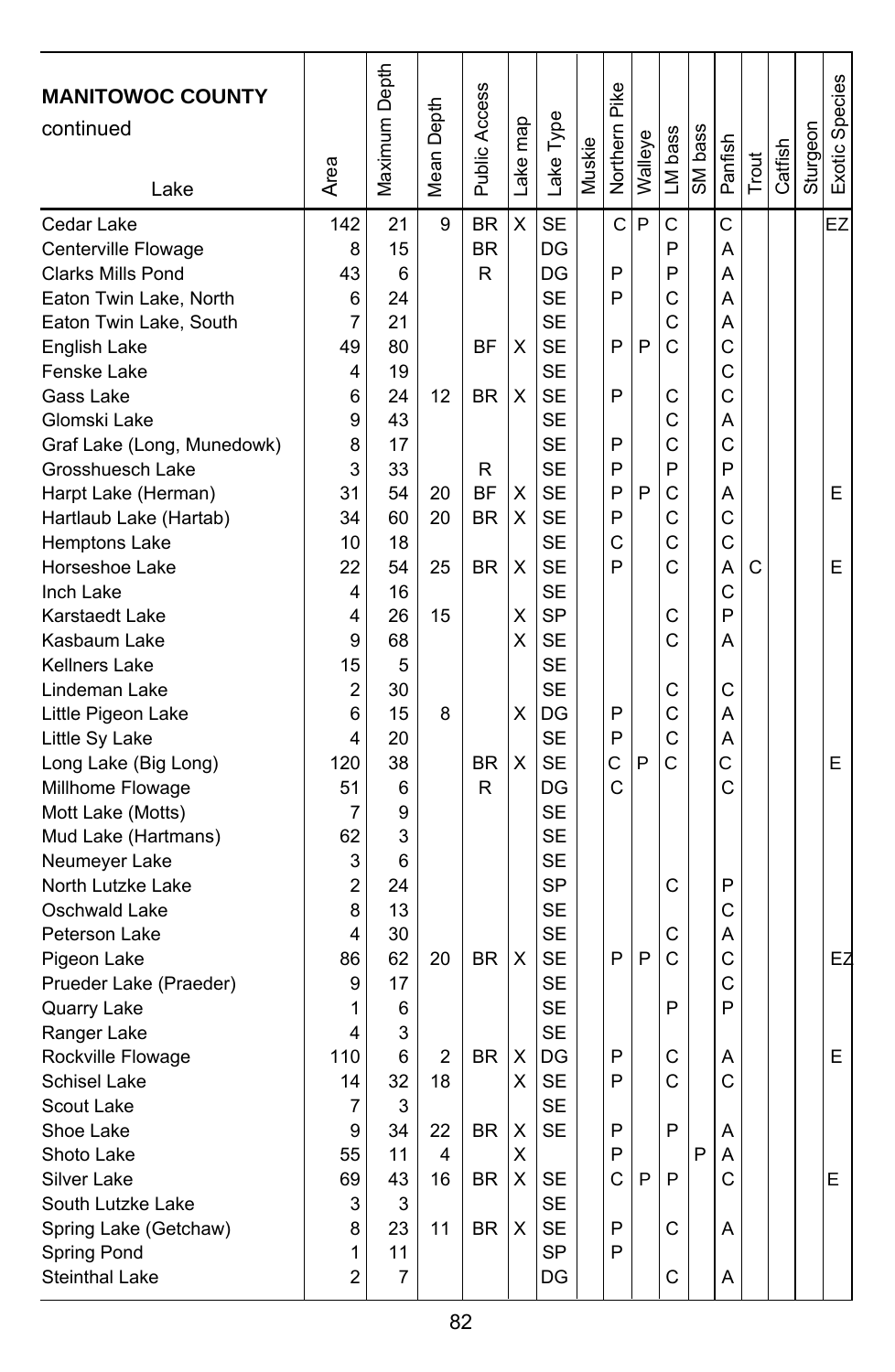| <b>MANITOWOC COUNTY</b><br>continued<br>Lake                                                                                                                                                                                                                                                                                                                                                                                                                                                                                                                                                                                             | Area                                                                                                                                                                           | Maximum Depth                                                                                                                            | Mean Depth                      | Public Access                                                                                                                   | Lake map                        | Lake Type                                                                                                                                                                                                                                                               | Muskie | Northern Pike                        | Walleye     | LM bass                         | SM bass                     | Panfish                                   | Trout  | Catfish | Sturgeon | Exotic Species |
|------------------------------------------------------------------------------------------------------------------------------------------------------------------------------------------------------------------------------------------------------------------------------------------------------------------------------------------------------------------------------------------------------------------------------------------------------------------------------------------------------------------------------------------------------------------------------------------------------------------------------------------|--------------------------------------------------------------------------------------------------------------------------------------------------------------------------------|------------------------------------------------------------------------------------------------------------------------------------------|---------------------------------|---------------------------------------------------------------------------------------------------------------------------------|---------------------------------|-------------------------------------------------------------------------------------------------------------------------------------------------------------------------------------------------------------------------------------------------------------------------|--------|--------------------------------------|-------------|---------------------------------|-----------------------------|-------------------------------------------|--------|---------|----------|----------------|
| Sy Lake<br>Teek Lake (Mueller)<br>Tuma Lake (Ording)<br><b>Vetting Lake</b><br>Waack Lake<br><b>West Lake</b><br><b>Weyers Lake</b><br><b>Wilke Lake</b>                                                                                                                                                                                                                                                                                                                                                                                                                                                                                 | 15<br>5<br>14<br>5<br>1<br>5<br>6<br>95                                                                                                                                        | 31<br>36<br>36<br>34<br>18<br>38<br>32<br>21                                                                                             | 14<br>11<br>13<br>22<br>15<br>9 | BR<br>R<br>BR.<br><b>BR</b>                                                                                                     | X<br>X<br>X<br>X<br>х<br>X<br>x | <b>SE</b><br>DG<br><b>SE</b><br><b>SE</b><br><b>SE</b><br><b>SE</b><br><b>SE</b><br><b>SE</b>                                                                                                                                                                           |        | P<br>A<br>C<br>P<br>P<br>P           | P           | Α<br>P<br>С<br>P<br>С<br>С<br>C |                             | С<br>C<br>C<br>P<br>A<br>C<br>А           |        |         |          | E<br>E         |
| <b>MARATHON COUNTY</b><br><b>Abbotsford Pond</b><br><b>Bass Lake</b><br>Bear Lake<br>Berkhahn Flowage (Townline)<br><b>Big Bass Lake</b><br>Big Eau Pleine Reservoir<br><b>Bluegill Lake</b><br><b>Boathouse Spring</b><br><b>Bohnes Lake</b><br><b>Clark Spring</b><br>Clay Pond (Ringle Lake)<br>Crow Lake<br>Dubay Lake*<br>Eau Claire Flowage (Schofield)<br><b>Fisher Flowage</b><br>Fox Lake<br>Go-To-It Lake<br>Honey Island Flowage<br>Honey Island Flowage, North<br>Honey Island Flowage, West<br>Horseshoe Flowage<br>Lilly Lake<br>Little Bass Lake<br>Little Eau Pleine Flowage*<br>Little Frog Lake<br>Little Lake (Perch) | 4<br>84<br>11<br>1,100<br>174<br>6,830<br>4<br>1<br>10<br>$\overline{2}$<br>10<br>9<br>6,700<br>184<br>30<br>7<br>12<br>552<br>707<br>123<br>50<br>83<br>18<br>495<br>26<br>19 | 5<br>6<br>10<br>12<br>13<br>46<br>27<br>9<br>12<br>9<br>24<br>9<br>30<br>10<br>9<br>9<br>10<br>7<br>7<br>8<br>5<br>5<br>9<br>8<br>6<br>9 | 5<br>16<br>4                    | <b>NW</b><br><b>BR</b><br><b>NW</b><br>T<br><b>BR</b><br><b>BR</b><br>W<br><b>BR</b><br><b>BR</b><br>т<br>Τ<br>Τ<br>Т<br>T<br>R | X<br>X<br>X                     | DG<br><b>SE</b><br><b>SP</b><br>DN<br><b>SE</b><br>DG<br><b>SE</b><br><b>SP</b><br><b>SE</b><br><b>SP</b><br><b>SE</b><br><b>SE</b><br>DG<br>DG<br>DN<br><b>SE</b><br><b>SE</b><br>DN<br>DN<br>DN<br>DN<br><b>SP</b><br><b>SE</b><br>DG<br><b>SE</b><br>SE<br><b>SE</b> | P<br>P | С<br>P<br>Ć<br>С<br>C<br>P<br>P<br>P | A<br>A<br>P | P<br>P<br>C<br>P<br>P           | P<br>С<br>$\mathsf{C}$<br>P | C<br>C<br>С<br>C<br>P<br>P<br>P<br>С<br>С | P<br>P | C       |          | Ε<br>E         |
| Long Lake<br>Lost Lake<br>Main Flowage<br>Mayflower Lake (Sunflower)<br>McMillan Pool No. 2<br>McMillan Reservoir (Reservoir)<br>McMillan WLA Pool No. 6<br>Mead WLA Pool No. 10                                                                                                                                                                                                                                                                                                                                                                                                                                                         | 10<br>42<br>620<br>98<br>270<br>690<br>46<br>45                                                                                                                                | 6<br>22<br>8<br>16<br>9<br>12<br>7<br>3                                                                                                  | 7                               | BR<br>Τ<br><b>BR</b><br>т<br>T<br>т<br>T                                                                                        | X<br>X                          | DG<br><b>SE</b><br>DN<br>DG<br>DN<br>DN                                                                                                                                                                                                                                 |        | P<br>P                               | P           | C<br>C                          |                             | C<br>C                                    |        |         |          | E              |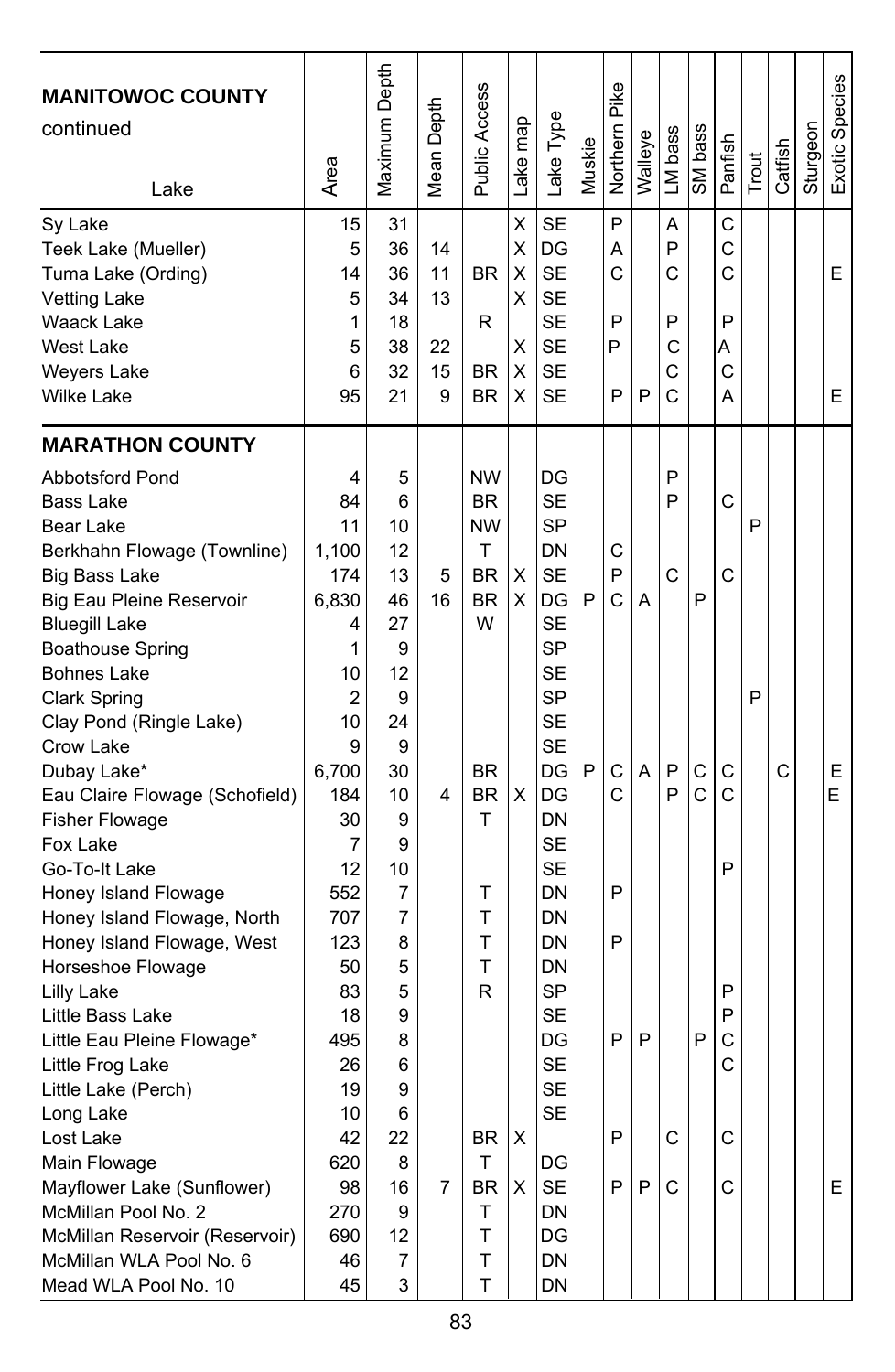| <b>MARATHON COUNTY</b><br>continued<br>Lake                                                                                                                                                                                                                                                                                                                                                                                                                                                                                                                                                                 | Area                                                                                                                                                                                                 | Maximum Depth                                                                                                                                                | Mean Depth              | Public Access                                                                                                                                                                    | Lake map                             | Lake Type                                                                                                                                                                                                                                                                                  | Muskie           | Pike<br>Northern                                    | Walleye               | LM bass                                   | SM bass     | Panfish                                             | Trout       | Catfish | Sturgeon | Exotic Species |
|-------------------------------------------------------------------------------------------------------------------------------------------------------------------------------------------------------------------------------------------------------------------------------------------------------------------------------------------------------------------------------------------------------------------------------------------------------------------------------------------------------------------------------------------------------------------------------------------------------------|------------------------------------------------------------------------------------------------------------------------------------------------------------------------------------------------------|--------------------------------------------------------------------------------------------------------------------------------------------------------------|-------------------------|----------------------------------------------------------------------------------------------------------------------------------------------------------------------------------|--------------------------------------|--------------------------------------------------------------------------------------------------------------------------------------------------------------------------------------------------------------------------------------------------------------------------------------------|------------------|-----------------------------------------------------|-----------------------|-------------------------------------------|-------------|-----------------------------------------------------|-------------|---------|----------|----------------|
| Mead WLA Pool No. 5<br>Mission Lake (Crooked)<br>Moen Lake<br>Mosinee Flowage<br>Moss Lake (Moss Malls)<br>Mud Lake<br>Muddy Lake<br>Mystery Lake<br>Norrie Lake (Go To It)<br>Pike Lake<br>Rangeline Flowage<br>Rice Lake<br>Rice Lake, North<br>Rice Lake, South<br>Smoky Hill Flowage<br>Smoky Hill Flowage, North<br>Spiegel Spring<br>Spring Lake<br>Stenson Lake<br>Swamp Lake<br><b>Teal Flowage</b><br><b>Totten Spring</b><br>Townline Flowage, North<br><b>Townline Reservoir</b><br><b>Turtle Lake</b><br>Unnamed T27N R09E S35-09<br>Wadley Lake (Shantytown)<br>Wausau Dam Lake<br>Wausau Lake | 336<br>107<br>38<br>994<br>22<br>70<br>9<br>12<br>99<br>205<br>250<br>25<br>220<br>1,040<br>135<br>325<br>1<br>2<br>58<br>12<br>375<br>$\overline{2}$<br>255<br>675<br>3<br>56<br>46<br>284<br>1,918 | 8<br>26<br>16<br>18<br>10<br>17<br>3<br>8<br>19<br>34<br>9<br>14<br>5<br>5<br>10<br>10<br>6<br>5<br>8<br>6<br>13<br>9<br>9<br>10<br>5<br>9<br>27<br>28<br>30 | 12<br>8<br>13<br>9<br>7 | T<br><b>BR</b><br><b>BR</b><br><b>BR</b><br><b>BR</b><br><b>BR</b><br><b>BR</b><br><b>BR</b><br>T<br>T<br>T<br>T<br>T<br>т<br>T<br>Τ<br>T<br><b>BR</b><br><b>BR</b><br><b>BF</b> | X<br>X<br>X<br>X<br>X<br>х<br>X<br>х | DN<br><b>SE</b><br><b>SP</b><br>DG<br><b>SE</b><br><b>SE</b><br><b>SE</b><br><b>SE</b><br><b>SE</b><br>DG<br>DN<br><b>SP</b><br>DG<br>DN<br>DN<br>DN<br><b>SP</b><br><b>SP</b><br><b>SE</b><br><b>SE</b><br>DN<br><b>SP</b><br>DN<br>DN<br><b>SE</b><br><b>SE</b><br><b>SE</b><br>DG<br>DG | C<br>P<br>P<br>P | P<br>C<br>P<br>C<br>P<br>P<br>P<br>P<br>C<br>P<br>C | C<br>P<br>C<br>P<br>C | C<br>P<br>A<br>С<br>C<br>P<br>C<br>P<br>P | C<br>P<br>C | A<br>P<br>P<br>A<br>A<br>А<br>А<br>P<br>С<br>P<br>А | C<br>P<br>C | P<br>P  |          | E              |
| <b>MARINETTE COUNTY</b><br>Angle Lake<br>Annabelle Lake<br><b>Babson Pond</b><br>Back Lake T36N R20E S06<br>Back Lake T37N R21E S21<br><b>Bagley Flowage</b><br>Bahlert Lake (Rainbow)<br>Balsam Lake<br><b>Barlow Lake</b><br><b>Barnes Lake</b><br>Barr Lake<br>Bass Lake T31N R19E S08<br>Bass Lake T31N R20E S30                                                                                                                                                                                                                                                                                        | 2<br>5<br>2<br>11<br>3<br>281<br>6<br>8<br>6<br>27<br>6<br>5<br>36                                                                                                                                   | 8<br>29<br>5<br>22<br>11<br>20<br>57<br>19<br>2<br>19<br>16<br>13<br>50                                                                                      | 7<br>30                 | W<br><b>BR</b><br>W<br>BR<br>W<br>BR                                                                                                                                             | Χ<br>х                               | <b>SE</b><br><b>SE</b><br>DG<br><b>SE</b><br>SE<br>DG<br>SE<br>SE<br><b>SP</b><br>SE<br>SE<br>SE<br>DG                                                                                                                                                                                     |                  | C.<br>P                                             | P                     | P<br>P<br>P<br>P<br>C                     | IP.         | P<br>A<br>Α<br>P<br>P<br>P<br>Ρ                     | P<br>P<br>P |         |          | E              |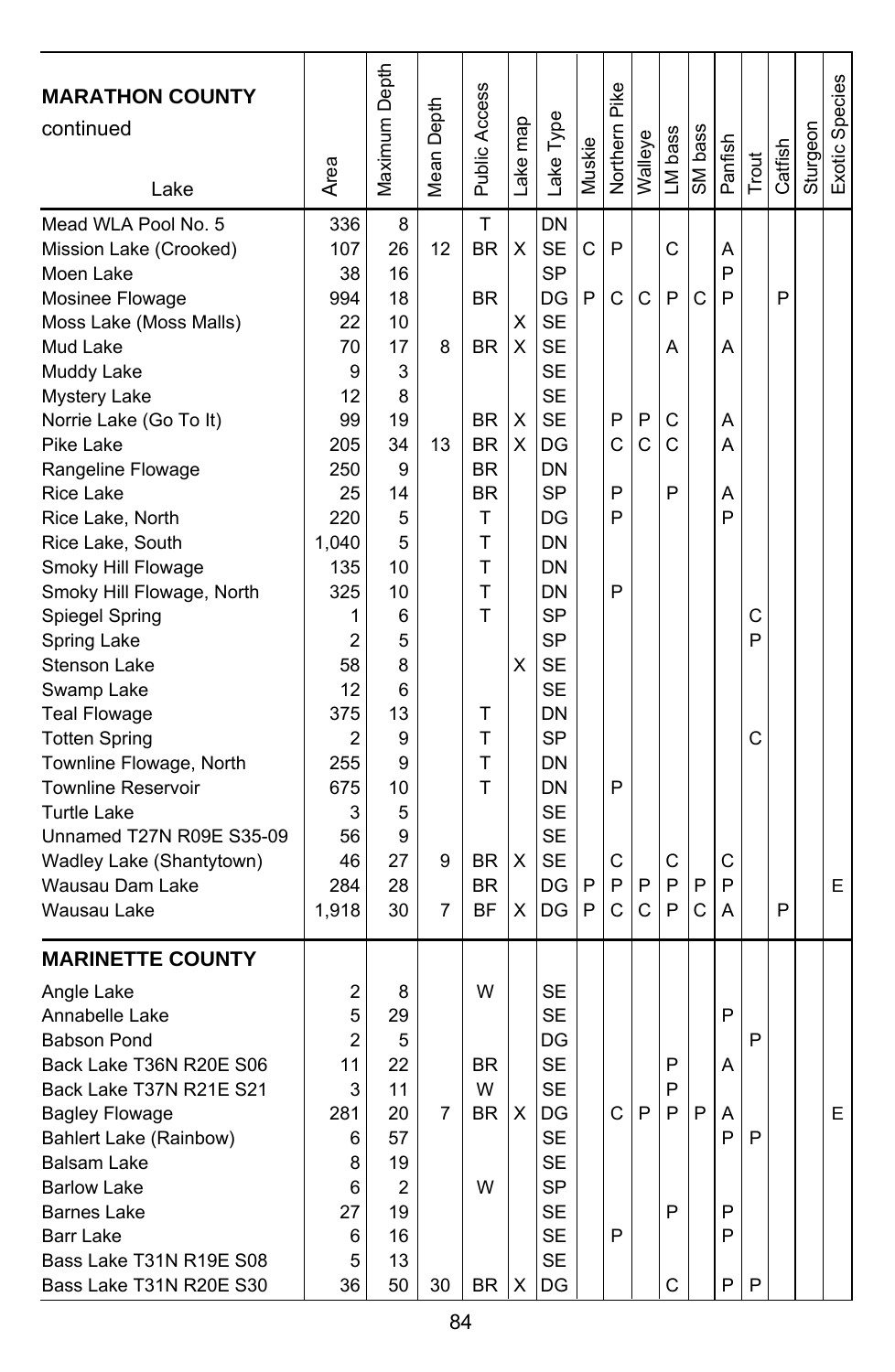| <b>MARINETTE COUNTY</b>            |                | Maximum Depth  |            |                        |          |                        |        |               |         |         |         |         |       |         |          | Exotic Species |
|------------------------------------|----------------|----------------|------------|------------------------|----------|------------------------|--------|---------------|---------|---------|---------|---------|-------|---------|----------|----------------|
| continued                          |                |                |            |                        |          |                        |        |               |         |         |         |         |       |         |          |                |
|                                    |                |                |            |                        |          |                        |        |               |         |         |         |         |       |         |          |                |
| Lake                               | Area           |                | Mean Depth | Public Access          | Lake map | Lake Type              | Muskie | Northern Pike | Walleye | LM bass | SM bass | Panfish | Trout | Catfish | Sturgeon |                |
|                                    |                |                |            |                        |          |                        |        |               |         |         |         |         |       |         |          |                |
| <b>Bear Lake</b>                   | $\overline{2}$ | 8              |            |                        |          | <b>SE</b>              |        |               |         |         |         |         |       |         |          |                |
| Beecher Lake                       | 18             | 45             |            | т                      |          | DG                     |        | C<br>C        |         | C       |         | P<br>C  |       |         |          | E              |
| Belgian Lake                       | 8              | 24             |            |                        |          | DG                     |        |               |         | C       |         |         | P     |         |          |                |
| Benson Lake                        | 6              | 10             |            | т                      |          | <b>SP</b><br><b>SE</b> |        |               |         |         |         |         |       |         |          |                |
| Berry Lake                         | 10             | 9              |            |                        | X        | <b>SE</b>              |        | P             | P       | P       | P       | C       |       |         |          |                |
| <b>Big Newton Lake</b>             | 68             | 40<br>45       | 16<br>27   | <b>BR</b><br><b>NW</b> | X        | DG                     | P      | P             | C       | P       | P       | P       |       |         |          | Е              |
| <b>Big Quinnesec Falls Flowage</b> | 127<br>12      | 22             |            | <b>NW</b>              |          | DG                     |        | C             |         |         |         | C       |       |         |          |                |
| <b>Birch Lake</b><br>Borth Lake    | 10             | 31             |            | W                      |          | <b>SE</b>              |        |               |         | C       |         | C       |       |         |          |                |
| <b>Bottle Lake</b>                 | 6              | 12             |            | R                      |          | DG                     |        |               |         | P       |         | P       |       |         |          |                |
| Boundary Lake*(Bass)               | 37             | 19             | 7          | <b>BR</b>              | X        | <b>DN</b>              |        | P             |         | P       | C       | A       |       |         |          |                |
| <b>Brandywine Lake</b>             | 7              | 8              |            | W                      |          | DG                     |        |               |         |         |         | P       |       |         |          |                |
| <b>Brock Pond</b>                  | 22             | 5              |            |                        |          | DG                     |        |               |         |         |         |         |       |         |          |                |
| <b>Brooks Lake</b>                 | 5              | 9              |            |                        |          | DG                     |        |               |         |         |         | P       |       |         |          |                |
| <b>Bullhead Lake</b>               | 15             | 20             |            |                        |          | <b>SE</b>              |        |               |         |         |         | P       |       |         |          |                |
| <b>Butterfly Lake</b>              | 6              | 15             |            |                        |          | <b>SE</b>              |        |               |         |         |         |         |       |         |          |                |
| <b>Caldron Falls Reservoir</b>     | 1,018          | 40             | 15         | <b>BR</b>              | X        | DG                     | C      | C             | P       | C       |         | P       |       |         |          | E.             |
| Camp B Lake                        | 15             | $\overline{2}$ |            |                        |          | <b>SP</b>              |        |               |         |         |         |         |       |         |          |                |
| Camp Lake                          | 7              | 14             |            |                        |          | <b>SE</b>              |        |               |         |         |         | P       |       |         |          |                |
| Campbell Lake                      |                |                |            |                        |          |                        |        |               |         |         |         |         |       |         |          |                |
| T32N R19E S11                      | 24             | 8              |            |                        |          | <b>SE</b>              |        |               |         |         |         |         |       |         |          |                |
| Campbell Lake                      |                |                |            |                        |          |                        |        |               |         |         |         |         |       |         |          |                |
| T35N R18E S30                      | 4              | 6              |            | т                      |          | <b>SP</b>              |        |               |         |         |         |         |       |         |          |                |
| Cedar Lake                         | 7              | 15             |            | <b>NW</b>              |          | <b>SP</b>              |        |               |         |         |         |         |       |         |          |                |
| Chalk Hill Flowage (WI-150)        | 866            | 30             | 10         | <b>BR</b>              | X        | DG                     |        | Ċ             | C       | P       | C       | P       |       |         |          | EZ             |
| Chapman Lake                       | 7              | 5              |            |                        |          | DG                     |        |               |         |         |         |         |       |         |          |                |
| Christian Lake                     | 5              | 19             |            |                        |          | <b>SE</b>              |        |               |         | P       |         |         |       |         |          |                |
| Chrizel Lake                       | 1              | 7              |            |                        |          | SP                     |        |               |         |         |         |         |       |         |          |                |
| Clarey Lake                        | 4              | 3              |            |                        |          | <b>SE</b>              |        |               |         |         |         |         |       |         |          |                |
| Clark Lake (Mud)                   | 35             | 9              |            | Τ                      |          | SP                     |        | C             |         |         |         | P       |       |         |          |                |
| Cole Lake                          | 15             | 20             |            | W                      |          | <b>SE</b>              |        |               |         |         |         | P       |       |         |          |                |
| Coleman Lake                       | 246            | 67             | 23         |                        | X        | DG                     |        | C             |         | C       | C       | C       | P     |         |          |                |
| Cotas Lake                         | 11             | 26             |            |                        |          | DG                     |        |               |         |         |         |         |       |         |          |                |
| Crandall Lake                      | 13             | 25             |            |                        |          | DG                     |        | P             |         | P       |         | P       |       |         |          |                |
| Crane Lake                         | 12             | 20             |            |                        |          | <b>SE</b>              |        |               |         |         |         |         | C     |         |          |                |
| Crooked Lake                       | 5              | 33             |            |                        |          | SF                     |        |               |         |         |         |         |       |         |          |                |
| D'Amour Lake (Mud)                 | 9              | 10             |            | R                      |          | SP                     |        |               |         |         |         |         |       |         |          |                |
| Deer Lake                          | 13             | 34             |            |                        |          | <b>SE</b>              |        | P             | P       |         |         | С       |       |         |          |                |
| Devils Lake                        | 6              | 10             |            |                        |          | DG                     |        | P             |         | P       | P       | P       |       |         |          |                |
| Disney Lake                        | 4              | 14             |            |                        |          | SE                     |        |               |         |         |         |         |       |         |          |                |
| Dolan Lake                         | 20             | 20             |            | BR                     |          | SE                     |        | P             |         | P       |         | P       |       |         |          |                |
| Downing Lake                       | 5              | 10             |            |                        |          | SE                     |        |               |         |         |         |         |       |         |          |                |
| Duck Lake                          | 15             | 14             |            |                        |          | <b>SP</b>              |        |               |         | P       |         | P       | P     |         |          |                |
| Dvorak Lake                        | 4              | 2              |            |                        | x        | SP                     |        |               |         |         |         |         |       |         |          |                |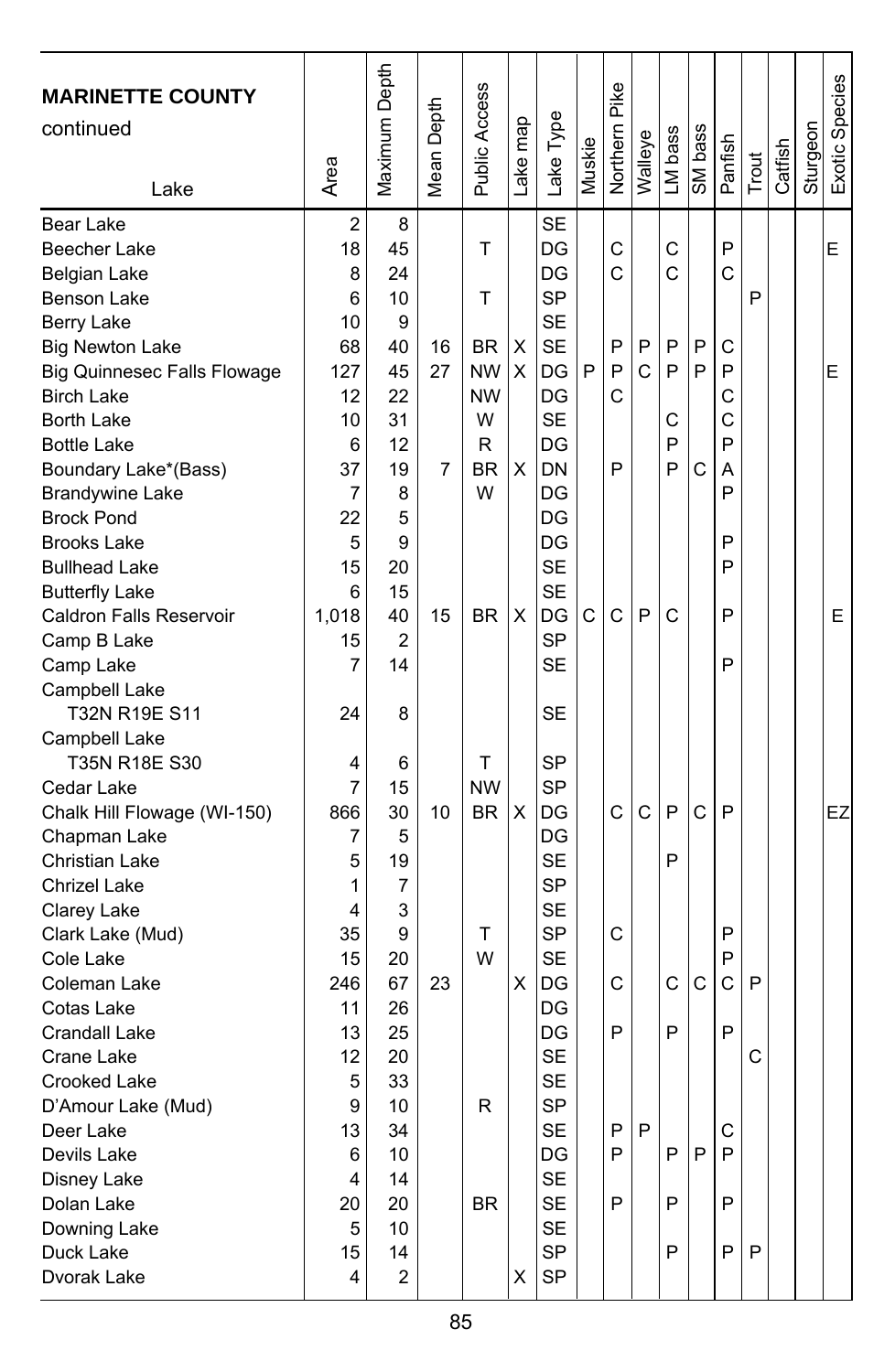| <b>SE</b><br>P<br>P<br>P<br>Eagle Lake<br>56<br>30<br>X<br>SP<br>45<br>W<br>C<br>C<br>P<br>Echo Lake<br>15<br>P<br>P<br>60<br>P<br>P<br><b>Elbow Lake</b><br>62<br>DG<br>SP<br>13<br>7<br>P<br>Elm Flats Lake<br><b>SE</b><br>13<br>4<br>Engleman Lake<br>P<br>P<br>P<br>Fence Lake<br>14<br>DG<br>18<br>6<br>3<br>DG<br>Finnegan Lake<br>33<br>SP<br>C<br>P<br>Frieda Lake<br>65<br>47<br>W<br><b>SE</b><br>C<br>C<br>28<br>Fryingpan Lake<br>25<br><b>SE</b><br>8<br>Giese Lake (Mud)<br><b>SE</b><br>Gilas Lake<br>135<br>88<br>23<br>X<br>P<br>P<br>P<br>24<br>DG<br>P<br>P<br>C<br>Glen Lake<br>50<br><b>BR</b><br>X<br>$\overline{c}$<br>23<br><b>SE</b><br>Golden Lake<br>P<br>P<br>Goodman Mill Pond<br>20<br>10<br>DG<br>21<br>C<br>P<br>P<br>C<br>E<br>Grand Rapids FI (WI-89 Acres)<br>259<br>6<br><b>BR</b><br>Х<br>DG<br>С<br><b>SE</b><br>10<br><b>Grandfather Lake</b><br>14<br>77<br>4<br><b>SE</b><br>Grass Lake T32N R18E S23<br>P<br>19<br>P<br>Grass Lake T34N R20E S13<br>43<br>DG<br><b>SE</b><br>P<br>C<br>10<br>т<br>Harper Lake<br>15<br>Harvey Lake<br>8<br>DG<br>4<br><b>SE</b><br>P<br>P<br><b>Harwell Lake</b><br>15<br>25<br><b>SE</b><br>Hazel Lake<br>3<br>12<br>R<br>7<br><b>SE</b><br>P<br>41<br><b>Headquarters Lake</b><br><b>SE</b><br><b>Heart Lake</b><br>6<br>4<br>5<br><b>SE</b><br><b>Heisel Lake</b><br>14<br><b>SP</b><br>P<br>Helen Lake<br>8<br>11<br><b>SP</b><br>2<br><b>Heubler Lake</b><br>10<br>P<br>С<br>P<br>E<br><b>High Falls Reservoir</b><br>1,498<br>54<br>12<br><b>BR</b><br>х<br>DG<br>С<br>C<br>C<br>Ċ<br>$\mathsf{C}$<br>P<br>P<br>289<br>32<br><b>BR</b><br><b>SE</b><br>P<br>Hilbert Lake (Orwig)<br>9<br>X<br><b>SE</b><br>Hobachee Lake<br>7<br>4<br>т<br>SP<br>C<br>14<br>Homestead Lake<br>4<br><b>NW</b><br>P<br>P<br>5<br>DG<br>Horsehead Lake<br>6<br><b>SE</b><br>P<br>P<br>12<br>40<br>Horseshoe Lake<br>2<br>P<br>P<br>P<br>18<br>DN<br>House Lake<br>DN<br>29<br>8<br>Huber Lake (Deer)<br><b>SE</b><br>g<br>10<br>Island Lake T32N R18E S15<br>P<br>P<br>81<br>P<br>Island Lake T34N R20E S13<br>42<br>DG<br>$\overline{c}$<br><b>SP</b><br>John Lake<br>2<br>7<br>Johnson and Beach Lake<br>14<br>W<br>DG<br>P<br>С<br>Johnson Falls Flowage<br>158<br>37<br>9<br>BR<br>X.<br>DG<br>C<br>P<br>W<br>Jones Lake<br>39<br>DN<br>7<br>DG<br>P<br>Joy Lake<br>11<br>16<br>P<br>47<br>20<br>X.<br>DG<br>С<br>С<br>С<br>Julia Lake<br>SE<br>P<br>C.<br>P<br>June Lake<br>20<br>35 | <b>MARINETTE COUNTY</b><br>continued<br>Lake | Area | Maximum Depth | Mean Depth | Public Access | Lake map | Lake Type | Muskie | Northern Pike | Walleye | LM bass | SM bass | Panfish | Trout | Catfish | Sturgeon | Exotic Species |
|---------------------------------------------------------------------------------------------------------------------------------------------------------------------------------------------------------------------------------------------------------------------------------------------------------------------------------------------------------------------------------------------------------------------------------------------------------------------------------------------------------------------------------------------------------------------------------------------------------------------------------------------------------------------------------------------------------------------------------------------------------------------------------------------------------------------------------------------------------------------------------------------------------------------------------------------------------------------------------------------------------------------------------------------------------------------------------------------------------------------------------------------------------------------------------------------------------------------------------------------------------------------------------------------------------------------------------------------------------------------------------------------------------------------------------------------------------------------------------------------------------------------------------------------------------------------------------------------------------------------------------------------------------------------------------------------------------------------------------------------------------------------------------------------------------------------------------------------------------------------------------------------------------------------------------------------------------------------------------------------------------------------------------------------------------------------------------------------------------------------------------------------------------------------------------------------------------------------------------------------------------------------------------------------------------------------------------------------------------------------------------------------------------------------------------------------------------|----------------------------------------------|------|---------------|------------|---------------|----------|-----------|--------|---------------|---------|---------|---------|---------|-------|---------|----------|----------------|
|                                                                                                                                                                                                                                                                                                                                                                                                                                                                                                                                                                                                                                                                                                                                                                                                                                                                                                                                                                                                                                                                                                                                                                                                                                                                                                                                                                                                                                                                                                                                                                                                                                                                                                                                                                                                                                                                                                                                                                                                                                                                                                                                                                                                                                                                                                                                                                                                                                                         |                                              |      |               |            |               |          |           |        |               |         |         |         |         |       |         |          |                |
|                                                                                                                                                                                                                                                                                                                                                                                                                                                                                                                                                                                                                                                                                                                                                                                                                                                                                                                                                                                                                                                                                                                                                                                                                                                                                                                                                                                                                                                                                                                                                                                                                                                                                                                                                                                                                                                                                                                                                                                                                                                                                                                                                                                                                                                                                                                                                                                                                                                         |                                              |      |               |            |               |          |           |        |               |         |         |         |         |       |         |          |                |
|                                                                                                                                                                                                                                                                                                                                                                                                                                                                                                                                                                                                                                                                                                                                                                                                                                                                                                                                                                                                                                                                                                                                                                                                                                                                                                                                                                                                                                                                                                                                                                                                                                                                                                                                                                                                                                                                                                                                                                                                                                                                                                                                                                                                                                                                                                                                                                                                                                                         |                                              |      |               |            |               |          |           |        |               |         |         |         |         |       |         |          |                |
|                                                                                                                                                                                                                                                                                                                                                                                                                                                                                                                                                                                                                                                                                                                                                                                                                                                                                                                                                                                                                                                                                                                                                                                                                                                                                                                                                                                                                                                                                                                                                                                                                                                                                                                                                                                                                                                                                                                                                                                                                                                                                                                                                                                                                                                                                                                                                                                                                                                         |                                              |      |               |            |               |          |           |        |               |         |         |         |         |       |         |          |                |
|                                                                                                                                                                                                                                                                                                                                                                                                                                                                                                                                                                                                                                                                                                                                                                                                                                                                                                                                                                                                                                                                                                                                                                                                                                                                                                                                                                                                                                                                                                                                                                                                                                                                                                                                                                                                                                                                                                                                                                                                                                                                                                                                                                                                                                                                                                                                                                                                                                                         |                                              |      |               |            |               |          |           |        |               |         |         |         |         |       |         |          |                |
|                                                                                                                                                                                                                                                                                                                                                                                                                                                                                                                                                                                                                                                                                                                                                                                                                                                                                                                                                                                                                                                                                                                                                                                                                                                                                                                                                                                                                                                                                                                                                                                                                                                                                                                                                                                                                                                                                                                                                                                                                                                                                                                                                                                                                                                                                                                                                                                                                                                         |                                              |      |               |            |               |          |           |        |               |         |         |         |         |       |         |          |                |
|                                                                                                                                                                                                                                                                                                                                                                                                                                                                                                                                                                                                                                                                                                                                                                                                                                                                                                                                                                                                                                                                                                                                                                                                                                                                                                                                                                                                                                                                                                                                                                                                                                                                                                                                                                                                                                                                                                                                                                                                                                                                                                                                                                                                                                                                                                                                                                                                                                                         |                                              |      |               |            |               |          |           |        |               |         |         |         |         |       |         |          |                |
|                                                                                                                                                                                                                                                                                                                                                                                                                                                                                                                                                                                                                                                                                                                                                                                                                                                                                                                                                                                                                                                                                                                                                                                                                                                                                                                                                                                                                                                                                                                                                                                                                                                                                                                                                                                                                                                                                                                                                                                                                                                                                                                                                                                                                                                                                                                                                                                                                                                         |                                              |      |               |            |               |          |           |        |               |         |         |         |         |       |         |          |                |
|                                                                                                                                                                                                                                                                                                                                                                                                                                                                                                                                                                                                                                                                                                                                                                                                                                                                                                                                                                                                                                                                                                                                                                                                                                                                                                                                                                                                                                                                                                                                                                                                                                                                                                                                                                                                                                                                                                                                                                                                                                                                                                                                                                                                                                                                                                                                                                                                                                                         |                                              |      |               |            |               |          |           |        |               |         |         |         |         |       |         |          |                |
|                                                                                                                                                                                                                                                                                                                                                                                                                                                                                                                                                                                                                                                                                                                                                                                                                                                                                                                                                                                                                                                                                                                                                                                                                                                                                                                                                                                                                                                                                                                                                                                                                                                                                                                                                                                                                                                                                                                                                                                                                                                                                                                                                                                                                                                                                                                                                                                                                                                         |                                              |      |               |            |               |          |           |        |               |         |         |         |         |       |         |          |                |
|                                                                                                                                                                                                                                                                                                                                                                                                                                                                                                                                                                                                                                                                                                                                                                                                                                                                                                                                                                                                                                                                                                                                                                                                                                                                                                                                                                                                                                                                                                                                                                                                                                                                                                                                                                                                                                                                                                                                                                                                                                                                                                                                                                                                                                                                                                                                                                                                                                                         |                                              |      |               |            |               |          |           |        |               |         |         |         |         |       |         |          |                |
|                                                                                                                                                                                                                                                                                                                                                                                                                                                                                                                                                                                                                                                                                                                                                                                                                                                                                                                                                                                                                                                                                                                                                                                                                                                                                                                                                                                                                                                                                                                                                                                                                                                                                                                                                                                                                                                                                                                                                                                                                                                                                                                                                                                                                                                                                                                                                                                                                                                         |                                              |      |               |            |               |          |           |        |               |         |         |         |         |       |         |          |                |
|                                                                                                                                                                                                                                                                                                                                                                                                                                                                                                                                                                                                                                                                                                                                                                                                                                                                                                                                                                                                                                                                                                                                                                                                                                                                                                                                                                                                                                                                                                                                                                                                                                                                                                                                                                                                                                                                                                                                                                                                                                                                                                                                                                                                                                                                                                                                                                                                                                                         |                                              |      |               |            |               |          |           |        |               |         |         |         |         |       |         |          |                |
|                                                                                                                                                                                                                                                                                                                                                                                                                                                                                                                                                                                                                                                                                                                                                                                                                                                                                                                                                                                                                                                                                                                                                                                                                                                                                                                                                                                                                                                                                                                                                                                                                                                                                                                                                                                                                                                                                                                                                                                                                                                                                                                                                                                                                                                                                                                                                                                                                                                         |                                              |      |               |            |               |          |           |        |               |         |         |         |         |       |         |          |                |
|                                                                                                                                                                                                                                                                                                                                                                                                                                                                                                                                                                                                                                                                                                                                                                                                                                                                                                                                                                                                                                                                                                                                                                                                                                                                                                                                                                                                                                                                                                                                                                                                                                                                                                                                                                                                                                                                                                                                                                                                                                                                                                                                                                                                                                                                                                                                                                                                                                                         |                                              |      |               |            |               |          |           |        |               |         |         |         |         |       |         |          |                |
|                                                                                                                                                                                                                                                                                                                                                                                                                                                                                                                                                                                                                                                                                                                                                                                                                                                                                                                                                                                                                                                                                                                                                                                                                                                                                                                                                                                                                                                                                                                                                                                                                                                                                                                                                                                                                                                                                                                                                                                                                                                                                                                                                                                                                                                                                                                                                                                                                                                         |                                              |      |               |            |               |          |           |        |               |         |         |         |         |       |         |          |                |
|                                                                                                                                                                                                                                                                                                                                                                                                                                                                                                                                                                                                                                                                                                                                                                                                                                                                                                                                                                                                                                                                                                                                                                                                                                                                                                                                                                                                                                                                                                                                                                                                                                                                                                                                                                                                                                                                                                                                                                                                                                                                                                                                                                                                                                                                                                                                                                                                                                                         |                                              |      |               |            |               |          |           |        |               |         |         |         |         |       |         |          |                |
|                                                                                                                                                                                                                                                                                                                                                                                                                                                                                                                                                                                                                                                                                                                                                                                                                                                                                                                                                                                                                                                                                                                                                                                                                                                                                                                                                                                                                                                                                                                                                                                                                                                                                                                                                                                                                                                                                                                                                                                                                                                                                                                                                                                                                                                                                                                                                                                                                                                         |                                              |      |               |            |               |          |           |        |               |         |         |         |         |       |         |          |                |
|                                                                                                                                                                                                                                                                                                                                                                                                                                                                                                                                                                                                                                                                                                                                                                                                                                                                                                                                                                                                                                                                                                                                                                                                                                                                                                                                                                                                                                                                                                                                                                                                                                                                                                                                                                                                                                                                                                                                                                                                                                                                                                                                                                                                                                                                                                                                                                                                                                                         |                                              |      |               |            |               |          |           |        |               |         |         |         |         |       |         |          |                |
|                                                                                                                                                                                                                                                                                                                                                                                                                                                                                                                                                                                                                                                                                                                                                                                                                                                                                                                                                                                                                                                                                                                                                                                                                                                                                                                                                                                                                                                                                                                                                                                                                                                                                                                                                                                                                                                                                                                                                                                                                                                                                                                                                                                                                                                                                                                                                                                                                                                         |                                              |      |               |            |               |          |           |        |               |         |         |         |         |       |         |          |                |
|                                                                                                                                                                                                                                                                                                                                                                                                                                                                                                                                                                                                                                                                                                                                                                                                                                                                                                                                                                                                                                                                                                                                                                                                                                                                                                                                                                                                                                                                                                                                                                                                                                                                                                                                                                                                                                                                                                                                                                                                                                                                                                                                                                                                                                                                                                                                                                                                                                                         |                                              |      |               |            |               |          |           |        |               |         |         |         |         |       |         |          |                |
|                                                                                                                                                                                                                                                                                                                                                                                                                                                                                                                                                                                                                                                                                                                                                                                                                                                                                                                                                                                                                                                                                                                                                                                                                                                                                                                                                                                                                                                                                                                                                                                                                                                                                                                                                                                                                                                                                                                                                                                                                                                                                                                                                                                                                                                                                                                                                                                                                                                         |                                              |      |               |            |               |          |           |        |               |         |         |         |         |       |         |          |                |
|                                                                                                                                                                                                                                                                                                                                                                                                                                                                                                                                                                                                                                                                                                                                                                                                                                                                                                                                                                                                                                                                                                                                                                                                                                                                                                                                                                                                                                                                                                                                                                                                                                                                                                                                                                                                                                                                                                                                                                                                                                                                                                                                                                                                                                                                                                                                                                                                                                                         |                                              |      |               |            |               |          |           |        |               |         |         |         |         |       |         |          |                |
|                                                                                                                                                                                                                                                                                                                                                                                                                                                                                                                                                                                                                                                                                                                                                                                                                                                                                                                                                                                                                                                                                                                                                                                                                                                                                                                                                                                                                                                                                                                                                                                                                                                                                                                                                                                                                                                                                                                                                                                                                                                                                                                                                                                                                                                                                                                                                                                                                                                         |                                              |      |               |            |               |          |           |        |               |         |         |         |         |       |         |          |                |
|                                                                                                                                                                                                                                                                                                                                                                                                                                                                                                                                                                                                                                                                                                                                                                                                                                                                                                                                                                                                                                                                                                                                                                                                                                                                                                                                                                                                                                                                                                                                                                                                                                                                                                                                                                                                                                                                                                                                                                                                                                                                                                                                                                                                                                                                                                                                                                                                                                                         |                                              |      |               |            |               |          |           |        |               |         |         |         |         |       |         |          |                |
|                                                                                                                                                                                                                                                                                                                                                                                                                                                                                                                                                                                                                                                                                                                                                                                                                                                                                                                                                                                                                                                                                                                                                                                                                                                                                                                                                                                                                                                                                                                                                                                                                                                                                                                                                                                                                                                                                                                                                                                                                                                                                                                                                                                                                                                                                                                                                                                                                                                         |                                              |      |               |            |               |          |           |        |               |         |         |         |         |       |         |          |                |
|                                                                                                                                                                                                                                                                                                                                                                                                                                                                                                                                                                                                                                                                                                                                                                                                                                                                                                                                                                                                                                                                                                                                                                                                                                                                                                                                                                                                                                                                                                                                                                                                                                                                                                                                                                                                                                                                                                                                                                                                                                                                                                                                                                                                                                                                                                                                                                                                                                                         |                                              |      |               |            |               |          |           |        |               |         |         |         |         |       |         |          |                |
|                                                                                                                                                                                                                                                                                                                                                                                                                                                                                                                                                                                                                                                                                                                                                                                                                                                                                                                                                                                                                                                                                                                                                                                                                                                                                                                                                                                                                                                                                                                                                                                                                                                                                                                                                                                                                                                                                                                                                                                                                                                                                                                                                                                                                                                                                                                                                                                                                                                         |                                              |      |               |            |               |          |           |        |               |         |         |         |         |       |         |          |                |
|                                                                                                                                                                                                                                                                                                                                                                                                                                                                                                                                                                                                                                                                                                                                                                                                                                                                                                                                                                                                                                                                                                                                                                                                                                                                                                                                                                                                                                                                                                                                                                                                                                                                                                                                                                                                                                                                                                                                                                                                                                                                                                                                                                                                                                                                                                                                                                                                                                                         |                                              |      |               |            |               |          |           |        |               |         |         |         |         |       |         |          |                |
|                                                                                                                                                                                                                                                                                                                                                                                                                                                                                                                                                                                                                                                                                                                                                                                                                                                                                                                                                                                                                                                                                                                                                                                                                                                                                                                                                                                                                                                                                                                                                                                                                                                                                                                                                                                                                                                                                                                                                                                                                                                                                                                                                                                                                                                                                                                                                                                                                                                         |                                              |      |               |            |               |          |           |        |               |         |         |         |         |       |         |          |                |
|                                                                                                                                                                                                                                                                                                                                                                                                                                                                                                                                                                                                                                                                                                                                                                                                                                                                                                                                                                                                                                                                                                                                                                                                                                                                                                                                                                                                                                                                                                                                                                                                                                                                                                                                                                                                                                                                                                                                                                                                                                                                                                                                                                                                                                                                                                                                                                                                                                                         |                                              |      |               |            |               |          |           |        |               |         |         |         |         |       |         |          |                |
|                                                                                                                                                                                                                                                                                                                                                                                                                                                                                                                                                                                                                                                                                                                                                                                                                                                                                                                                                                                                                                                                                                                                                                                                                                                                                                                                                                                                                                                                                                                                                                                                                                                                                                                                                                                                                                                                                                                                                                                                                                                                                                                                                                                                                                                                                                                                                                                                                                                         |                                              |      |               |            |               |          |           |        |               |         |         |         |         |       |         |          |                |
|                                                                                                                                                                                                                                                                                                                                                                                                                                                                                                                                                                                                                                                                                                                                                                                                                                                                                                                                                                                                                                                                                                                                                                                                                                                                                                                                                                                                                                                                                                                                                                                                                                                                                                                                                                                                                                                                                                                                                                                                                                                                                                                                                                                                                                                                                                                                                                                                                                                         |                                              |      |               |            |               |          |           |        |               |         |         |         |         |       |         |          |                |
|                                                                                                                                                                                                                                                                                                                                                                                                                                                                                                                                                                                                                                                                                                                                                                                                                                                                                                                                                                                                                                                                                                                                                                                                                                                                                                                                                                                                                                                                                                                                                                                                                                                                                                                                                                                                                                                                                                                                                                                                                                                                                                                                                                                                                                                                                                                                                                                                                                                         |                                              |      |               |            |               |          |           |        |               |         |         |         |         |       |         |          |                |
|                                                                                                                                                                                                                                                                                                                                                                                                                                                                                                                                                                                                                                                                                                                                                                                                                                                                                                                                                                                                                                                                                                                                                                                                                                                                                                                                                                                                                                                                                                                                                                                                                                                                                                                                                                                                                                                                                                                                                                                                                                                                                                                                                                                                                                                                                                                                                                                                                                                         |                                              |      |               |            |               |          |           |        |               |         |         |         |         |       |         |          |                |
|                                                                                                                                                                                                                                                                                                                                                                                                                                                                                                                                                                                                                                                                                                                                                                                                                                                                                                                                                                                                                                                                                                                                                                                                                                                                                                                                                                                                                                                                                                                                                                                                                                                                                                                                                                                                                                                                                                                                                                                                                                                                                                                                                                                                                                                                                                                                                                                                                                                         |                                              |      |               |            |               |          |           |        |               |         |         |         |         |       |         |          |                |
|                                                                                                                                                                                                                                                                                                                                                                                                                                                                                                                                                                                                                                                                                                                                                                                                                                                                                                                                                                                                                                                                                                                                                                                                                                                                                                                                                                                                                                                                                                                                                                                                                                                                                                                                                                                                                                                                                                                                                                                                                                                                                                                                                                                                                                                                                                                                                                                                                                                         |                                              |      |               |            |               |          |           |        |               |         |         |         |         |       |         |          |                |
|                                                                                                                                                                                                                                                                                                                                                                                                                                                                                                                                                                                                                                                                                                                                                                                                                                                                                                                                                                                                                                                                                                                                                                                                                                                                                                                                                                                                                                                                                                                                                                                                                                                                                                                                                                                                                                                                                                                                                                                                                                                                                                                                                                                                                                                                                                                                                                                                                                                         |                                              |      |               |            |               |          |           |        |               |         |         |         |         |       |         |          |                |
|                                                                                                                                                                                                                                                                                                                                                                                                                                                                                                                                                                                                                                                                                                                                                                                                                                                                                                                                                                                                                                                                                                                                                                                                                                                                                                                                                                                                                                                                                                                                                                                                                                                                                                                                                                                                                                                                                                                                                                                                                                                                                                                                                                                                                                                                                                                                                                                                                                                         |                                              |      |               |            |               |          |           |        |               |         |         |         |         |       |         |          |                |
|                                                                                                                                                                                                                                                                                                                                                                                                                                                                                                                                                                                                                                                                                                                                                                                                                                                                                                                                                                                                                                                                                                                                                                                                                                                                                                                                                                                                                                                                                                                                                                                                                                                                                                                                                                                                                                                                                                                                                                                                                                                                                                                                                                                                                                                                                                                                                                                                                                                         |                                              |      |               |            |               |          |           |        |               |         |         |         |         |       |         |          |                |
|                                                                                                                                                                                                                                                                                                                                                                                                                                                                                                                                                                                                                                                                                                                                                                                                                                                                                                                                                                                                                                                                                                                                                                                                                                                                                                                                                                                                                                                                                                                                                                                                                                                                                                                                                                                                                                                                                                                                                                                                                                                                                                                                                                                                                                                                                                                                                                                                                                                         |                                              |      |               |            |               |          |           |        |               |         |         |         |         |       |         |          |                |
|                                                                                                                                                                                                                                                                                                                                                                                                                                                                                                                                                                                                                                                                                                                                                                                                                                                                                                                                                                                                                                                                                                                                                                                                                                                                                                                                                                                                                                                                                                                                                                                                                                                                                                                                                                                                                                                                                                                                                                                                                                                                                                                                                                                                                                                                                                                                                                                                                                                         |                                              |      |               |            |               |          |           |        |               |         |         |         |         |       |         |          |                |
|                                                                                                                                                                                                                                                                                                                                                                                                                                                                                                                                                                                                                                                                                                                                                                                                                                                                                                                                                                                                                                                                                                                                                                                                                                                                                                                                                                                                                                                                                                                                                                                                                                                                                                                                                                                                                                                                                                                                                                                                                                                                                                                                                                                                                                                                                                                                                                                                                                                         |                                              |      |               |            |               |          |           |        |               |         |         |         |         |       |         |          |                |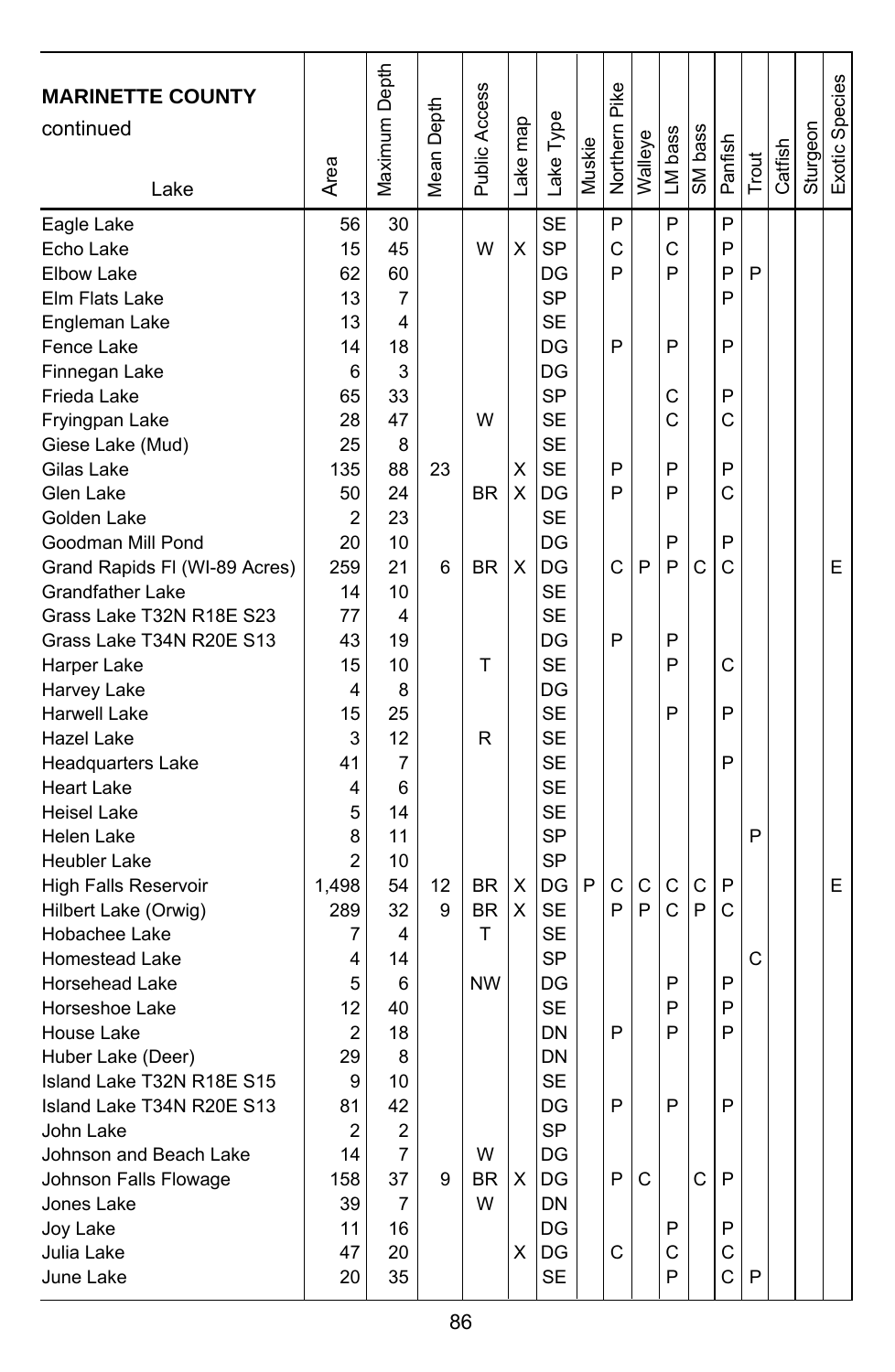| <b>MARINETTE COUNTY</b><br>continued<br>Lake                                                                                                                                                                                                                                                                                                                                                                                                                                                                                                                                                                                                                                                                                                                                                                                                                                                                               | Area                                                                                                                                                                                                                                  | Maximum Depth                                                                                                                                                                                                                                  | Mean Depth | Public Access                                                                                                                                                    | Lake map                             | Lake Type                                                                                                                                                                                                                                                                                                                                                                                                                        | Muskie | Northern Pike                                                                     | Walleye     | LM bass                                                                                                                             | SM bass               | Panfish                                                                                                                                       | Trout       | Catfish | Sturgeon | Exotic Species |
|----------------------------------------------------------------------------------------------------------------------------------------------------------------------------------------------------------------------------------------------------------------------------------------------------------------------------------------------------------------------------------------------------------------------------------------------------------------------------------------------------------------------------------------------------------------------------------------------------------------------------------------------------------------------------------------------------------------------------------------------------------------------------------------------------------------------------------------------------------------------------------------------------------------------------|---------------------------------------------------------------------------------------------------------------------------------------------------------------------------------------------------------------------------------------|------------------------------------------------------------------------------------------------------------------------------------------------------------------------------------------------------------------------------------------------|------------|------------------------------------------------------------------------------------------------------------------------------------------------------------------|--------------------------------------|----------------------------------------------------------------------------------------------------------------------------------------------------------------------------------------------------------------------------------------------------------------------------------------------------------------------------------------------------------------------------------------------------------------------------------|--------|-----------------------------------------------------------------------------------|-------------|-------------------------------------------------------------------------------------------------------------------------------------|-----------------------|-----------------------------------------------------------------------------------------------------------------------------------------------|-------------|---------|----------|----------------|
| Kahles Pond<br>Kellinbach Lake<br>Kidd Lake<br>Kimlark Lake<br>King Lake*<br>Kirby Lake<br>Kiss Lake T32N R18E S08<br>Kiss Lake T33N R19E S31<br>La Fave Lake (La Faye)<br>Left Foot Lake<br>Lehman Lake (Dolan)<br>Lillie Lake<br>Lily Lake T34N R19E S27<br>Lily Lake T36N R19E S03<br>Lindquist Lake<br>Little Island Lake<br>Little McCall Lake<br>Little Nelligan Lake<br>Little Newton Lake<br>Little Perch Lake<br>Little Poche De Noche<br>Little Quinnesec Falls Flowage<br>Little Spring Lake<br>Little Wolf Lake<br>Long Lake T34N R20E S22<br>Long Lake T37N R21E S22<br>Lost Lake T34N R19E S31<br>Lost Lake T34N R20E S23<br>Lost Lake T37N R18E S19<br>Luedevitz Lake (Luedvitz)<br>Lundgren Lake<br>Marl Lake<br>Marsh Lake<br>Mary Lake<br>Mathis Lake<br><b>Mattrich Lake</b><br><b>McAllister Pond</b><br>McCall Lake (Big Aldrich)<br>McCaslin Lake<br>McDonald Lake<br>Medbrook Lake<br>Merriman Lake | 1<br>9<br>21<br>6<br>33<br>5<br>4<br>40<br>50<br>79<br>24<br>4<br>11<br>24<br>70<br>8<br>9<br>26<br>60<br>14<br>1<br>34<br>3<br>7<br>57<br>9<br>19<br>40<br>2<br>8<br>29<br>5<br>6<br>167<br>8<br>6<br>4<br>16<br>74<br>11<br>5<br>19 | 3<br>14<br>5<br>32<br>81<br>36<br>15<br>22<br>38<br>65<br>15<br>11<br>10<br>19<br>58<br>23<br>21<br>37<br>53<br>26<br>5<br>40<br>6<br>31<br>6<br>35<br>20<br>18<br>5<br>17<br>62<br>3<br>15<br>20<br>24<br>30<br>6<br>22<br>9<br>8<br>18<br>12 | 15<br>9    | т<br>W<br>x<br><b>NW</b><br><b>BR</b><br>W<br>R<br><b>BR</b><br><b>NW</b><br>R<br><b>BR</b><br><b>NW</b><br><b>BR</b><br>W<br>BR<br>BR.<br><b>BR</b><br>W<br>BR. | х<br>X<br>Χ<br>X<br>х<br>X<br>X<br>X | <b>SE</b><br><b>SP</b><br><b>SE</b><br>SE<br><b>SE</b><br><b>SE</b><br><b>SP</b><br><b>SP</b><br><b>SE</b><br>DG<br><b>SE</b><br><b>SE</b><br>DG<br>DG<br>DG<br>DG<br><b>SE</b><br><b>SP</b><br><b>SE</b><br><b>SE</b><br>DN<br>DG<br>SP<br>SP<br><b>SE</b><br>DG<br><b>SE</b><br><b>SE</b><br><b>SP</b><br><b>SE</b><br><b>SE</b><br><b>SE</b><br>DG<br>DG<br><b>SE</b><br><b>SE</b><br>DG<br>DG<br>DG<br><b>SP</b><br>SP<br>SE |        | P<br>P<br>P<br>C<br>P<br>P<br>C<br>P<br>C<br>C<br>P<br>P<br>С<br>Þ<br>P<br>P<br>P | C<br>C<br>P | P<br>C<br>С<br>C<br>P<br>C<br>P<br>P<br>C<br>C<br>C<br>C<br>P<br>P<br>С<br>P<br>P<br>P<br>P<br>C<br>P<br>C<br>P<br>P<br>P<br>P<br>P | P<br>P<br>C<br>P<br>P | C<br>P<br>P<br>C<br>P<br>P<br>А<br>P<br>P<br>Α<br>C<br>C<br>C<br>C<br>P<br>P<br>P<br>P<br>P<br>С<br>C<br>P<br>C<br>P<br>C<br>P<br>P<br>P<br>A | P<br>P<br>P |         |          | Е<br>E<br>E    |
| Minnie Lake<br>Mirror Lake T32N R18E S08                                                                                                                                                                                                                                                                                                                                                                                                                                                                                                                                                                                                                                                                                                                                                                                                                                                                                   | 9<br>5                                                                                                                                                                                                                                | 7<br>10                                                                                                                                                                                                                                        |            |                                                                                                                                                                  |                                      | SE<br>SE                                                                                                                                                                                                                                                                                                                                                                                                                         |        |                                                                                   |             |                                                                                                                                     |                       |                                                                                                                                               |             |         |          |                |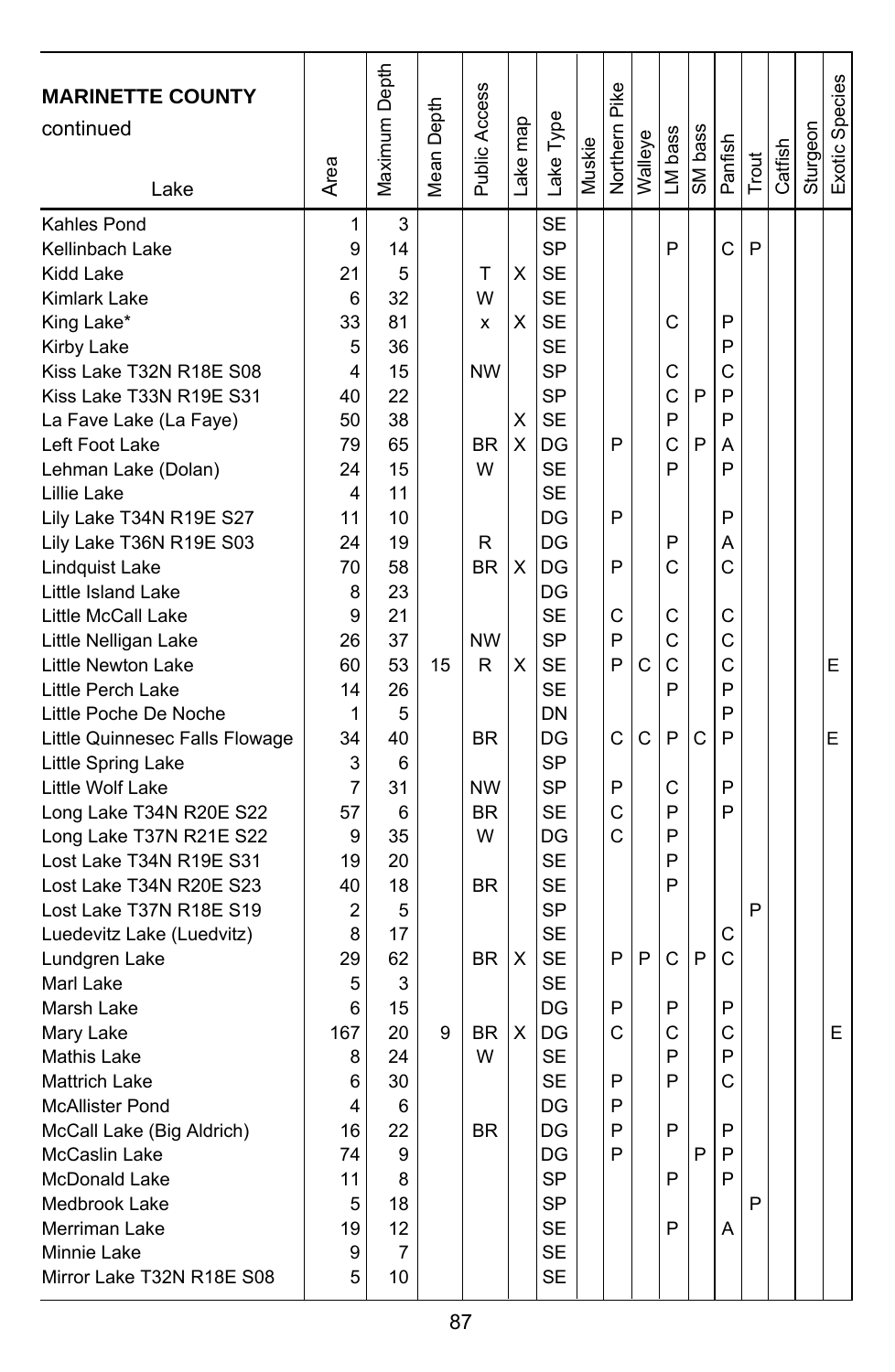| <b>MARINETTE COUNTY</b>       |                | Maximum Depth  |        |               |          |                 |        |               |         |         |         |              |       |         |          | Exotic Species |
|-------------------------------|----------------|----------------|--------|---------------|----------|-----------------|--------|---------------|---------|---------|---------|--------------|-------|---------|----------|----------------|
| continued                     |                |                | Depth  |               |          |                 |        |               |         |         |         |              |       |         |          |                |
|                               |                |                |        |               |          |                 |        |               |         |         |         |              |       |         |          |                |
| Lake                          | Area           |                | Mean I | Public Access | Lake map | Lake Type       | Muskie | Northern Pike | Walleye | LM bass | SM bass | Panfish      | Trout | Catfish | Sturgeon |                |
|                               |                |                |        |               |          |                 |        |               |         |         |         |              |       |         |          |                |
| Mirror Lake T36N R18E S31     | 14             | 18             |        | W             |          | <b>SE</b>       |        |               |         |         |         |              | C     |         |          |                |
| Miscauno Pond                 | 23             | 9              |        |               |          | DG<br><b>SE</b> |        |               |         | P       |         | P            |       |         |          |                |
| Monson Lake                   | 4              | 28             |        |               |          |                 |        | P             |         | P       |         | P            |       |         |          |                |
| Montana Lake                  | 135<br>97      | 28<br>25       | 15     | <b>BR</b>     | х        | DG<br><b>SP</b> |        | P             |         | P       | P       | P            | P     |         |          | E              |
| Moon Lake<br>Moose Lake       | 16             | 36             |        |               |          | <b>SE</b>       |        |               |         | P       |         | P            |       |         |          |                |
|                               | 83             | 22             |        |               |          | <b>SE</b>       |        |               |         | C       |         | Α            |       |         |          |                |
| Morgan Lake<br>Mountain Lake  | 26             | 26             |        |               |          | SP              |        |               |         | C       |         | C            |       |         |          |                |
| Mud Lake*T31N R19E S30        | 4              | $\overline{7}$ |        | W             |          | <b>SE</b>       |        |               |         |         |         |              |       |         |          |                |
| Mud Lake T32N R19E S31        | 10             | 5              |        |               |          | <b>SE</b>       |        |               |         |         |         |              |       |         |          |                |
| Mud Lake T33N R21E S05        | 19             | 8              |        |               |          | <b>SE</b>       |        |               |         |         |         |              |       |         |          |                |
| Mud Lake T33N R22E S19        | 8              | 19             |        |               |          | DG              |        | P             |         | C       |         | C            |       |         |          |                |
| Mud Lake T36N R19E S09        | 6              | 5              |        | R             |          | DG              |        |               |         |         |         |              |       |         |          |                |
| Mullaney Lake                 | 4              | 24             |        |               |          | <b>SE</b>       |        |               |         |         |         |              |       |         |          |                |
| Murbou Lake                   | 19             | 7              |        |               |          | <b>SE</b>       |        |               |         | P       |         | P            |       |         |          |                |
| Murphy Lake                   | 13             | 26             |        | <b>BR</b>     |          | DG              |        | P             |         | C       |         | C            | P     |         |          |                |
| Nadjak Lake                   | 10             | $\overline{7}$ |        |               |          | <b>SE</b>       |        |               |         |         |         | $\mathsf{C}$ |       |         |          |                |
| Nelligan Lake                 | 32             | 36             |        | R             |          | DG              |        | P             |         | P       |         | C            |       |         |          |                |
| Newbar Lake                   | 14             | 56             |        |               |          | <b>SE</b>       |        |               |         | P       |         | P            |       |         |          |                |
| Noquebay Lake (Noque)         | 2.409          | 51             | 10     | BF.P.X        |          | DG              |        | C             | P       | C       | P       | C            | P     |         |          | Z              |
| North Pond                    | 70             | $\overline{7}$ |        |               |          | DG              |        |               |         |         |         |              | P     |         |          |                |
| Old Veteran Lake              | 10             | 18             |        | R             |          | <b>SE</b>       |        |               |         |         |         | P            |       |         |          |                |
| Oneonta Lake (Hilbert, North) | 66             | 24             |        | R             | X        | <b>SE</b>       |        | P             | P       | P       |         | P            |       |         |          |                |
| Otter Lake                    | 4              | 38             |        |               |          | DG              |        | C             |         | C       |         | P            |       |         |          |                |
| Papoose Lake                  | $\overline{2}$ | 21             |        |               |          | <b>SE</b>       |        |               |         |         |         |              |       |         |          |                |
| Perch Lake T32N R19E S31      | 4              | 35             |        |               |          | <b>SE</b>       |        |               |         | P       |         |              | P     |         |          |                |
| Perch Lake T34N R20E S34      | 27             | 15             |        |               |          | <b>SP</b>       |        |               |         | P       |         | P            |       |         |          |                |
| Perch Lake T35N R17E S28      | 4              | 17             |        | W             |          | <b>SE</b>       |        |               |         | P       |         |              |       |         |          |                |
| Peshtigo Flowage              | 232            | 15             | 6      | <b>BF</b>     | X        | DG              |        | C             | P       | P       | C       | Α            |       |         |          | E              |
| Petryk Lake                   | 16             | 9              |        |               |          | <b>SE</b>       |        |               |         |         |         | P            |       |         |          |                |
| Phillips Lake T35N R19E S05   | 11             | 25             |        | W             |          | DG              |        |               |         |         |         |              |       |         |          |                |
| Phillips Lake T36N R19E S23   | 9              | 18             |        | W             |          | <b>SE</b>       |        |               |         | P       |         | P            |       |         |          |                |
| Pickerel Pond, East           | 9              | 35             |        |               |          | DG              |        | P             |         | P       |         | P            |       |         |          |                |
| Pickerel Pond, West           | 12             | 39             |        |               |          | <b>SP</b>       |        | P             |         | P       |         | P            |       |         |          |                |
| Pine Lake                     | 1              | 3              |        |               |          | DG              |        |               |         |         |         |              |       |         |          |                |
| Poche De Noche                | 7              | 11             |        | R             |          | DG              |        | C.            | P       | C.      |         | C            |       |         |          |                |
| Porcupine Lake                | 48             | 8              |        | W             |          | SE              |        |               |         |         |         |              |       |         |          |                |
| Pothole Lake                  | 3              | 25             |        | Τ             |          | SE              |        |               |         |         |         |              | P     |         |          |                |
| Railroad Pond                 | 34             | 8              |        |               |          | DG              |        |               |         |         |         |              | P     |         |          |                |
| Rainbow Lake                  | 3              | 4              |        |               |          | <b>SE</b>       |        |               |         |         |         |              |       |         |          |                |
| <b>Rector Lake</b>            | 4              | 17             |        |               |          | <b>SE</b>       |        |               |         |         |         |              |       |         |          |                |
| Redman Lake                   | 11             | 11             |        | <b>NW</b>     |          | DG              |        | P             |         | P       |         | P            |       |         |          |                |
| Retcof Lake                   | 47             | 14             |        |               |          | <b>SE</b>       |        |               |         |         |         | P            |       |         |          |                |
| Rock Lake                     | 3              | 15             |        |               |          | DG              |        |               |         |         |         |              |       |         |          |                |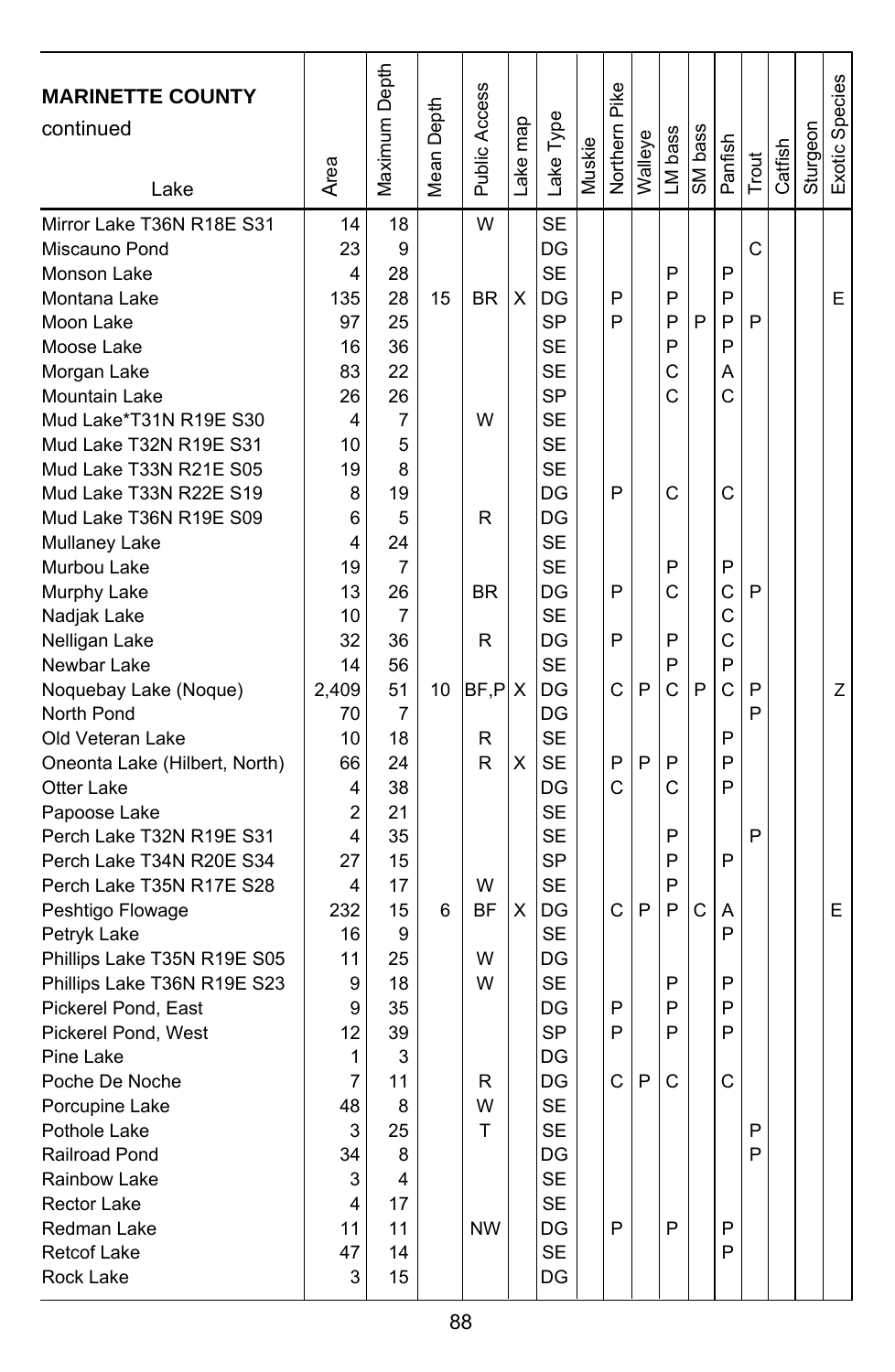| <b>MARINETTE COUNTY</b><br>continued<br>Lake         | Area           | Maximum Depth | Mean Depth | Public Access | Lake map | Lake Type              | Muskie | <b>Northern Pike</b> | Walleye | LM bass | SM bass      | Panfish | Trout  | Catfish | Sturgeon | Exotic Species |
|------------------------------------------------------|----------------|---------------|------------|---------------|----------|------------------------|--------|----------------------|---------|---------|--------------|---------|--------|---------|----------|----------------|
| Rollins Lake T32N R18E S08                           | 5              | 27            |            |               |          | <b>SE</b>              |        |                      |         |         |              | С       |        |         |          |                |
| Rollins Lake T34N R19E S34                           | 9              | 4             |            |               |          | <b>SE</b>              |        |                      |         |         |              |         |        |         |          |                |
| Rooney Lake                                          | 13             | 22            |            |               |          | <b>SE</b>              |        |                      |         |         |              |         |        |         |          |                |
| Roosevelt Lake                                       | 1              | 3             |            |               |          | <b>SP</b>              |        |                      |         |         |              |         |        |         |          |                |
| Rosey Lake                                           | 6              | 14            |            |               |          | DG                     |        |                      |         |         |              |         |        |         |          |                |
| Round Lake T32N R20E S05                             | 3              | 3             |            |               |          | <b>SE</b>              |        |                      |         |         |              |         |        |         |          |                |
| Round Lake T36N R18E S20                             | 4              | 60            |            |               |          | <b>SE</b>              |        |                      |         |         |              |         |        |         |          |                |
| Rush Lake                                            | 17             | 31            |            | т             |          | SP<br><b>SP</b>        |        |                      |         |         |              |         |        |         |          |                |
| Sackerson Lake                                       | 13             | 23<br>32      |            | т             |          | DG                     |        |                      |         | C       |              | С<br>C  | P<br>P |         |          |                |
| Sand Lake                                            | 20<br>153      | 35            | 10         | <b>NW</b>     | X        | DG                     |        | P                    | C       | P       | C            | P       |        |         |          | Е              |
| Sandstone Flowage                                    | 60             | 20            |            |               |          | DG                     |        | P                    | P       | P       | $\mathsf{C}$ | P       |        |         |          | E              |
| Scott Flowage, Lower<br>Scott Flowage, Upper         | 586            | 17            | 7          | <b>BR</b>     | X        | DG                     |        | C                    | C       | P       | P            | P       |        |         |          | E              |
| Second Lake                                          | 5              | 21            |            |               |          | <b>SE</b>              |        |                      |         |         |              |         |        |         |          |                |
| Shannon Lake                                         | 47             | 37            |            |               |          | <b>SE</b>              |        | P                    |         |         |              |         |        |         |          |                |
| Silver Lake                                          | 8              | 19            |            |               |          | <b>SE</b>              |        | P                    |         |         |              | P       |        |         |          |                |
| Simpson Lake                                         | 13             | 24            |            |               |          | <b>SP</b>              |        |                      |         |         |              | P       | P      |         |          |                |
| Sixteen Lake                                         | 3              | 3             |            |               |          | <b>SP</b>              |        |                      |         |         |              | P       |        |         |          |                |
| Smith Lake                                           | 22             | 11            |            | W             |          | <b>SE</b>              |        |                      |         |         |              |         |        |         |          |                |
| Spencer Lake                                         | 3              | 4             |            |               |          | <b>SE</b>              |        |                      |         |         |              |         |        |         |          |                |
| Spies Lake                                           | 27             | 5             |            |               |          | DG                     |        |                      |         |         |              | С       |        |         |          |                |
| Spring Lake                                          | 13             | 5             |            |               |          | <b>SE</b>              |        |                      |         |         |              |         |        |         |          |                |
| Springer Lake                                        | $\overline{2}$ | 18            |            |               |          | <b>SP</b>              |        |                      |         |         |              | P       |        |         |          |                |
| Spruce Lake                                          | 6              | 6             |            |               |          | <b>SP</b>              |        |                      |         | С       |              | Ć       |        |         |          |                |
| Spur Lake                                            | 11             | 24            |            | R             | X        | <b>SP</b>              |        |                      |         |         |              |         |        |         |          |                |
| Squaw Lake                                           | 36             | 11            |            |               |          | DG                     |        |                      |         | P       |              |         |        |         |          |                |
| Star Lake                                            | 5              | 3             |            |               |          | <b>SE</b>              |        |                      |         |         |              |         |        |         |          |                |
| Stephenson Lake                                      | 19             | 24            |            |               |          | DG                     |        | P                    |         | P       |              | P       |        |         |          |                |
| Stovelin Lake                                        | 13             | 22            |            |               |          | DG                     |        |                      |         | C       |              | C       | P      |         |          |                |
| Sturgeon Falls Flowage                               | 16             | 40            |            | <b>NW</b>     | X        | DG                     |        | P                    | C       | P       | C            | P       |        |         |          | Z              |
| Taylor Lake (Phillips)                               | 5              | 9             |            |               |          | <b>SP</b>              |        |                      |         |         |              |         |        |         |          |                |
| The Spring                                           | 6              | 23            |            |               |          | <b>SE</b>              |        |                      |         |         |              |         |        |         |          |                |
| <b>Thoeming Lake</b>                                 | 7              | 29            |            |               |          | <b>SE</b>              |        |                      |         | P       |              | P       |        |         |          |                |
| <b>Thunder Lake</b>                                  | 135            | 62            | 31         | <b>BR</b>     | X        | DG                     |        |                      |         | C       |              | P       | P      |         |          | E              |
| Timms Lake                                           | 30             | 37            |            | <b>BR</b>     | X        | <b>SE</b>              |        |                      |         | C       |              | С       |        |         |          |                |
| Town Corner Lake                                     | 175            | 9             | 1          | <b>BR</b>     | X        | <b>SP</b>              |        | P                    |         | P       |              | C       |        |         |          |                |
| Trout Haven Pond                                     | 2              | 8             |            |               |          | $\mathsf{D}\mathsf{G}$ |        |                      |         |         |              |         | P      |         |          |                |
| Trout Lake T34N R19E S05<br>Trout Lake T36N R18E S05 | 10             | 14            |            | W             |          | SE                     |        | P                    |         | P       | l P          | P       | P      |         |          |                |
| Trout Lake T36N R18E S18                             | 3<br>21        | 6<br>3        |            | W             |          | DG<br><b>SP</b>        |        |                      |         |         |              |         |        |         |          |                |
| Twin Bessies Lakes (Fawn)                            |                |               |            |               |          | <b>SE</b>              |        |                      |         |         |              |         |        |         |          | E.             |
| <b>Twin Lake</b>                                     | 21             | 30            |            | W             |          | DG                     |        | С                    |         | P       |              | P       |        |         |          |                |
| Twin Lake, West and East                             | 21             | 21            |            |               |          | SE                     |        |                      |         | P       |              | С       |        |         |          |                |
| Unnamed T35N R17E S20-04                             | 20             | 6             |            |               |          | SP                     |        |                      |         |         |              |         |        |         |          |                |
|                                                      |                |               |            |               |          |                        |        |                      |         |         |              |         |        |         |          |                |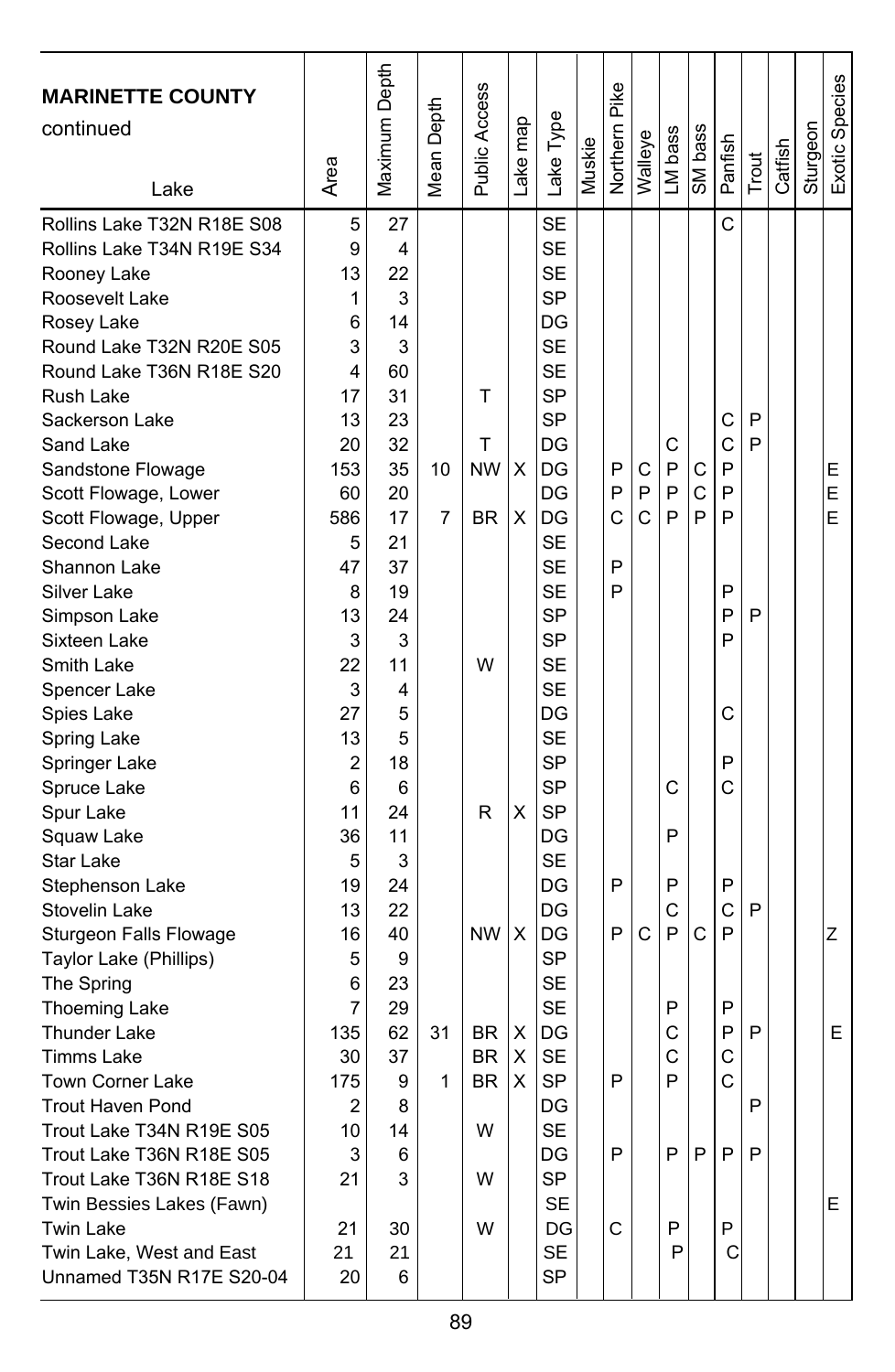| <b>MARINETTE COUNTY</b><br>continued            | Area           | Maximum Depth  | Mean Depth | Public Access  | Lake map     | Lake Type             | Muskie | <b>Northern Pike</b> | Walleye      | LM bass | SM bass      | Panfish | Trout | Catfish | Sturgeon | Exotic Species |
|-------------------------------------------------|----------------|----------------|------------|----------------|--------------|-----------------------|--------|----------------------|--------------|---------|--------------|---------|-------|---------|----------|----------------|
| Lake                                            |                |                |            |                |              |                       |        |                      |              |         |              |         |       |         |          |                |
| <b>Upper Lake</b><br>Vic Lake<br>Wausaukee Lake | 14<br>10<br>5  | 18<br>16<br>6  |            | <b>NW</b><br>Τ |              | DG<br><b>SP</b><br>DG |        |                      |              | C<br>C  |              | Α       |       |         |          | E              |
|                                                 |                |                |            |                |              |                       |        |                      |              |         |              |         |       |         |          |                |
| White Rapids Flowage                            | 447            |                | 12         | BR.            | X            | DG                    |        | C                    | $\mathsf{C}$ | P       | $\mathsf{C}$ | P       |       |         |          | EZ             |
| (WI-150)                                        | 40             | 30<br>26       |            | <b>BR</b>      |              | DN                    |        | P                    |              | C       |              | C       |       |         |          |                |
| <b>Wiggins Lake</b>                             |                |                |            |                |              |                       |        |                      |              | P       |              |         |       |         |          |                |
| Williams Lake                                   | 10             | 27             |            |                |              | <b>SE</b>             |        | A                    |              |         |              |         |       |         |          |                |
| Woempner Lake                                   | 25             | 8              |            |                |              | <b>SE</b>             |        |                      |              | P       |              | С       |       |         |          |                |
| Wolf Lake T33N R20E S23                         | 22             | $\overline{7}$ |            | <b>BR</b>      |              | <b>SE</b>             |        |                      |              |         |              |         |       |         |          |                |
| Wolf Lake T34N R21E S10                         | 73             | 51             |            | <b>BR</b>      | X            | DG                    |        | P                    |              | P       |              | P       |       |         |          |                |
| Wolf Lake T38N R21E S33                         | 5              | 5              |            |                |              | <b>SE</b>             |        |                      |              |         |              |         |       |         |          |                |
| <b>Wonder Lake</b>                              | 8              | 28             |            |                |              | <b>SE</b>             |        |                      |              | С       |              |         |       |         |          |                |
| Woods Lake T33N R18E S23                        | 46             | 27             |            |                |              | DN                    |        | P                    |              | P       |              | P       |       |         |          |                |
| Woods Lake T36N R17E S10                        | 11             | 10             |            |                |              | <b>SE</b>             |        |                      |              |         |              |         |       |         |          |                |
| Yankee Lake                                     | 12             | 20             |            | Т              |              | <b>SE</b>             |        |                      |              | P       |              | P       |       |         |          |                |
| Young Lake                                      | 23             | 13             |            |                | X            | SE                    |        | P                    |              | P       |              | A       |       |         |          |                |
| <b>MARQUETTE COUNTY</b>                         |                |                |            |                |              |                       |        |                      |              |         |              |         |       |         |          |                |
| <b>Big Pine Lake</b>                            | 13             | 12             |            | т              |              | <b>SE</b>             |        |                      |              | P       |              | С       |       |         |          |                |
| <b>Bright Lake</b>                              | 13             | 14             |            |                |              | <b>SE</b>             |        |                      |              | P       |              | P       |       |         |          |                |
| <b>Buffalo Lake</b>                             | 2,210          | 8              | 5          | ΒF             | X            | DG                    |        | P                    | P            | P       |              | Ċ       |       | C       |          | E              |
| Burnita Lake (Bullhead)                         | 13             | 8              |            |                |              | <b>SE</b>             |        |                      |              | P       |              | P       |       |         |          |                |
| Christensen Lake                                | 6              | 11             |            | R              |              | <b>SP</b>             |        |                      |              | P       |              | P       |       |         |          |                |
| Clearwater Lake                                 | 12             | 15             |            |                |              | <b>SE</b>             |        |                      |              | P       |              | P       |       |         |          |                |
| Comstock Lake                                   | 26             | 29             | 12         | <b>BR</b>      | X            | <b>SE</b>             |        | P                    |              | C       |              | C       |       |         |          | E              |
| <b>Cotters Lake</b>                             | 6              | 30             |            |                |              | <b>SE</b>             |        |                      |              | P       |              | С       |       |         |          |                |
| Crystal Lake                                    | 124            | 60             |            | т              | X            | <b>SP</b>             |        |                      |              | C       |              | Α       | P     |         |          | Е              |
| Dagner Lake (Mud)                               | 10             | 9              |            |                |              | <b>SE</b>             |        |                      |              | C       |              | Α       |       |         |          |                |
| Dates Millpond*                                 | 96             | 6              |            | <b>BR</b>      |              | DG                    |        | P                    |              | C       |              | Ċ       |       |         |          |                |
| Echo Lake                                       | 6              | 25             |            |                |              | <b>SE</b>             |        |                      |              | P       |              | P       |       |         |          |                |
| Echo Lake (Peters)                              |                |                |            |                |              |                       |        |                      |              |         |              |         |       |         |          |                |
| T15N R10E S06<br><b>Emery Lake</b>              | 27             | 18             |            |                |              | SE                    |        |                      |              | С       |              | C       |       |         |          |                |
|                                                 | 35             | 7              | 3          | <b>BR</b>      | X            | DG                    |        | C                    |              | С       |              | C       | P     |         |          | E              |
| (Emerald, Richards)                             | 37             | 79             |            |                | х            | <b>SE</b>             |        |                      |              | C       |              | C       |       |         |          |                |
| Emrick Lake                                     |                |                |            | $BR$ $X$       |              |                       |        |                      |              |         |              |         |       |         |          |                |
| Ennis Lake (Muir)                               | 25             | 31             | 13         |                | $\mathsf{X}$ | SE                    |        | Ρ<br>P               |              | C<br>P  |              | ۲       |       |         |          | ᄇ              |
| Fenner Lake*(Fenners)                           | 33             | 30             | 5          | BR             |              | SE                    |        |                      |              |         |              | С       |       |         |          |                |
| Goodhue Lake                                    | 7              | 16             |            |                |              | <b>SP</b>             |        |                      |              | С       |              | A       |       |         |          |                |
| Grand River Marsh*                              | 3,000          | 7              |            | BR             |              | DG                    |        | P                    | P            | P       |              | P       |       |         |          |                |
| Harris Pond (Harrisville)                       | 245            | 10             |            | BR, PlX        |              | DG                    |        | С                    |              | С       |              | P       |       |         |          |                |
| Imm Lake                                        | 11             | 12             |            |                |              | SE                    |        |                      |              | Α       |              | A       |       |         |          |                |
| Kilby Lake                                      | 46             | 29             | 12         | BR             | Х            | SE                    |        | C                    |              | C       |              | P       |       |         |          |                |
| Knights Lake                                    | 25             | 32             | 12         | R              | X            | <b>SE</b>             |        | P                    |              | C       |              | Α       |       |         |          |                |
| Larch Lake                                      | $\overline{c}$ | 18             |            |                |              | <b>SE</b>             |        |                      |              |         |              | P       |       |         |          |                |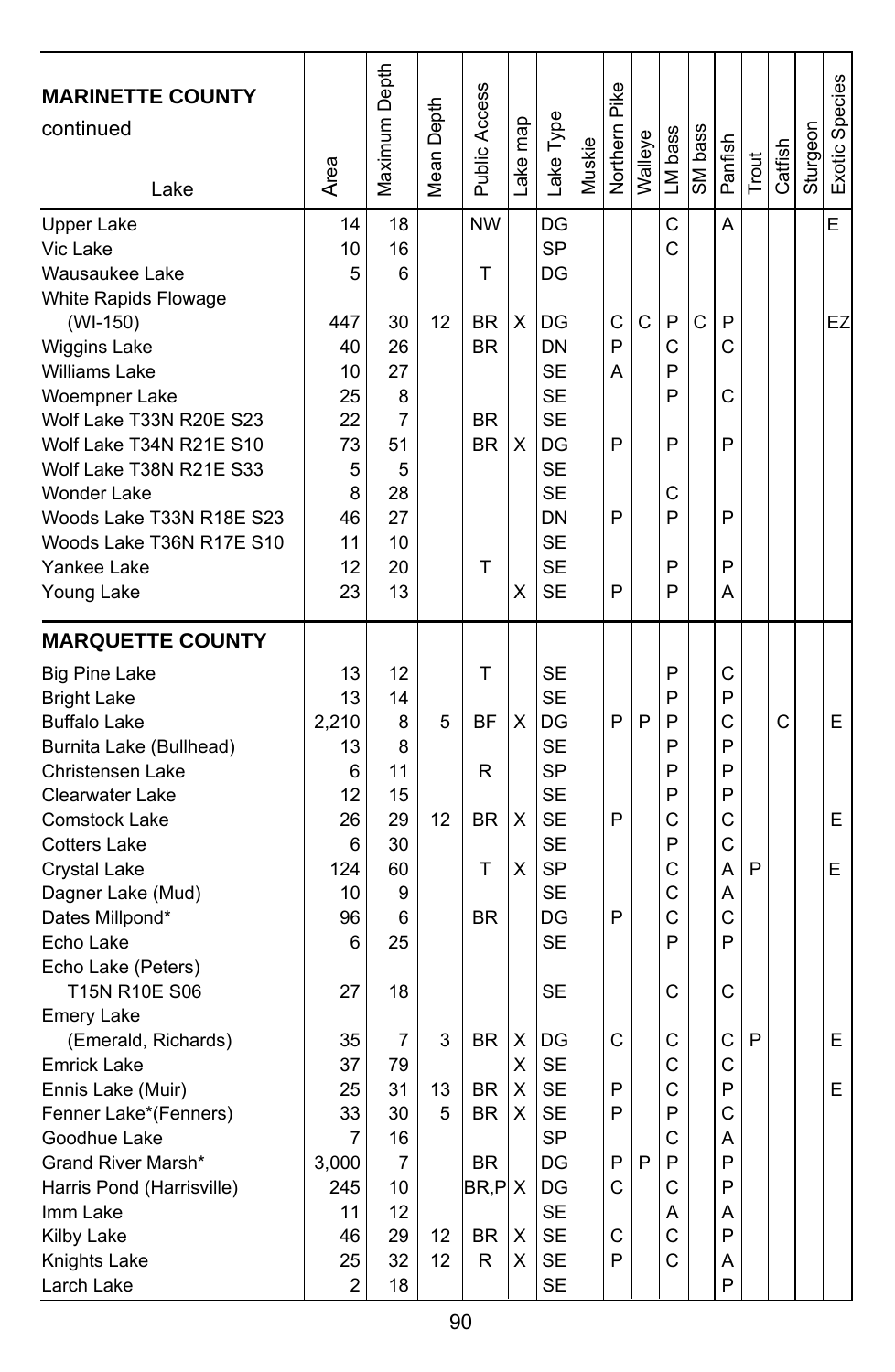| <b>MARQUETTE COUNTY</b><br>continued | Area           | Maximum Depth | Mean Depth | Public Access | Lake map | Lake Type | Muskie | Pike<br>Northern | Walleye | LM bass | SM bass | Panfish | Trout | Catfish | Sturgeon | Exotic Species |
|--------------------------------------|----------------|---------------|------------|---------------|----------|-----------|--------|------------------|---------|---------|---------|---------|-------|---------|----------|----------------|
| Lake                                 |                |               |            |               |          |           |        |                  |         |         |         |         |       |         |          |                |
| Lawrence Pond                        | 221            | 14            | 8          | <b>BF</b>     | X        | DG        |        | C                | P       | C       |         | C       |       |         |          | E              |
| Little Lake                          | 6              | 62            |            |               |          | <b>SE</b> |        |                  |         | P       |         | P       |       |         |          |                |
| Madden Lake                          |                |               |            |               |          |           |        |                  |         |         |         |         |       |         |          |                |
| (Thompson)                           | 29             | 7             |            |               | х        | SE        |        |                  |         |         |         |         |       |         |          |                |
| Mason Lake                           | 855            | 9             | 7          | <b>BR</b>     | X        | DG        | P      | P                |         | С       |         | P       |       | P       |          | E.             |
| McCall Lake                          | 4              | 37            |            |               |          | <b>SE</b> |        |                  |         | C       |         | C       | P     |         |          |                |
| Metcalf Lake (Collins)               | 24             | 31            | 14         | <b>NW</b>     | X        | <b>SE</b> |        | С                |         | C       |         | C       |       |         |          |                |
| Montello Lake                        | 286            | 17            |            | <b>BR</b>     | X        | DG        |        | C                |         | C       |         | C       |       |         |          | E              |
| Moon Lake (Birch)                    | 73             | 12            | 5          | <b>BR</b>     | X        | <b>SE</b> |        | P                |         | C       |         | Ć       |       |         |          | E.             |
| Mud Lake T15N R09E S22               | 9              | 3             |            |               |          | SE        |        |                  |         |         |         |         |       |         |          |                |
| Mud Lake T16N R08E S17               |                |               |            |               |          |           |        |                  |         |         |         |         |       |         |          |                |
| (Myers)                              | 45             | 5             |            |               |          | <b>SE</b> |        |                  |         |         |         |         |       |         |          |                |
| Mud Lake T16N R10E S08               | 61             | 4             |            |               |          | <b>SE</b> |        |                  |         | P       |         | P       |       |         |          |                |
| Mud Lake T16N R10E S12               | 6              | 6             |            |               |          | <b>SE</b> |        |                  |         |         |         |         |       |         |          |                |
| Mud Lake T16N R10E S34               | 34             | 2             |            |               |          | DG        |        | P                |         |         |         |         |       |         |          |                |
| Needham Pond                         | 8              | 8             |            |               |          | <b>SE</b> |        |                  |         | P       |         | P       |       |         |          |                |
| Neenah Lake (Oxford Millpond)        | 61             | 15            |            | <b>BR</b>     | х        | DG        |        | C                |         | C       |         | C       | P     |         |          | E.             |
| Neshkoro Millpond                    | 184            | 9             | 3          | BR            | X        | IDG       |        | P                |         | P       |         | A       | P     |         |          |                |
| Ogle Lake (Glacier)                  | 20             | 15            |            |               |          | <b>SE</b> |        |                  |         | C       |         | A       |       |         |          |                |
| Oxford Lake                          | 14             | 49            |            | <b>BR</b>     |          | <b>SE</b> |        |                  |         | С       |         | C       |       |         |          |                |
| Pine Lake                            | 37             | 30            |            |               | х        | <b>SE</b> |        |                  |         | C       |         | C       |       |         |          | E              |
| Pleasant Lake*                       | 127            | 30            | 15         | <b>BR</b>     | X        | <b>SE</b> |        | P                |         | Ċ       |         | P       |       |         |          |                |
| Pollys Lake                          | 6              | 6             |            |               |          | SE        |        |                  |         |         |         |         |       |         |          |                |
| Puckaway Lake*                       | 5,039          | 5             | 3          | <b>BR</b>     | X        | DG        | P      | P                | C       | P       |         | P       |       | С       |          | E              |
| Sache Pond                           | 10             | 6             |            |               |          | SE        |        |                  |         |         |         |         |       |         |          |                |
| Sandow Lake (Leiske)                 | 19             | 20            |            |               |          | <b>SE</b> |        |                  |         | С       |         | Α       |       |         |          |                |
| Sandy Lake                           | 9              | 12            |            |               |          | <b>SE</b> |        |                  |         | P       |         | P       |       |         |          |                |
| School Section Lake                  | 34             | 12            | 7          | BR            | х        | <b>SE</b> |        |                  |         | P       |         | P       |       |         |          | E              |
| Sharon Lake                          | 58             | 30            | 10         | <b>BR</b>     | X        | <b>SE</b> |        | P                |         | C       |         | C       |       |         |          | E.             |
| Silver Lake                          | 52             | 10            |            |               |          | <b>SE</b> |        |                  |         |         |         | P       |       |         |          |                |
| Smith Lake                           | 9              | 13            |            |               |          | <b>SE</b> |        | P                |         | P       |         | C       |       |         |          |                |
| Spring Lake, East                    | 25             | 49            |            |               | х        | SE        |        | P                |         | C       |         | C       |       |         |          | E              |
| Spring Lake, West                    | 7              | 26            |            |               | х        | <b>SE</b> |        | P                |         | C       |         | C       |       |         |          | E.             |
| Swamp Lake                           | 20             | 7             |            |               |          | <b>SE</b> |        |                  |         |         |         |         |       |         |          |                |
| Thompson Lake No. 1                  |                |               |            |               |          |           |        |                  |         |         |         |         |       |         |          |                |
| (Madden)                             | 15             | 38            |            |               | X        | <b>SE</b> |        | $\mathsf{C}$     |         | C       |         | P       |       |         |          |                |
| Thompson Lake No. 2                  |                |               |            |               |          |           |        |                  |         |         |         |         |       |         |          |                |
| (Madden)                             | $\overline{2}$ | 21            |            |               | х        | <b>SE</b> |        | С                |         | С       |         | P       |       |         |          |                |
| Thompson Lake No. 3                  |                |               |            |               |          |           |        |                  |         |         |         |         |       |         |          |                |
| (Madden)                             | 5              | 18            |            |               | X        | <b>SE</b> |        | P                |         | C       |         | P       |       |         |          |                |
| Tuttle Lake (Turtle)                 | 155            | 33            | 7          | BR            | X        | SE        |        | P                |         | Α       |         | С       |       |         |          |                |
| Twin Lake, East                      | 24             | 8             |            | R             | X        | SE        |        |                  |         |         |         |         |       |         |          | Е              |
| Twin Lake, West                      | 15             | 24            |            |               | X        | SE        |        |                  | P       | C       |         | P       |       |         |          | E              |
|                                      |                |               |            |               |          |           |        |                  |         |         |         |         |       |         |          |                |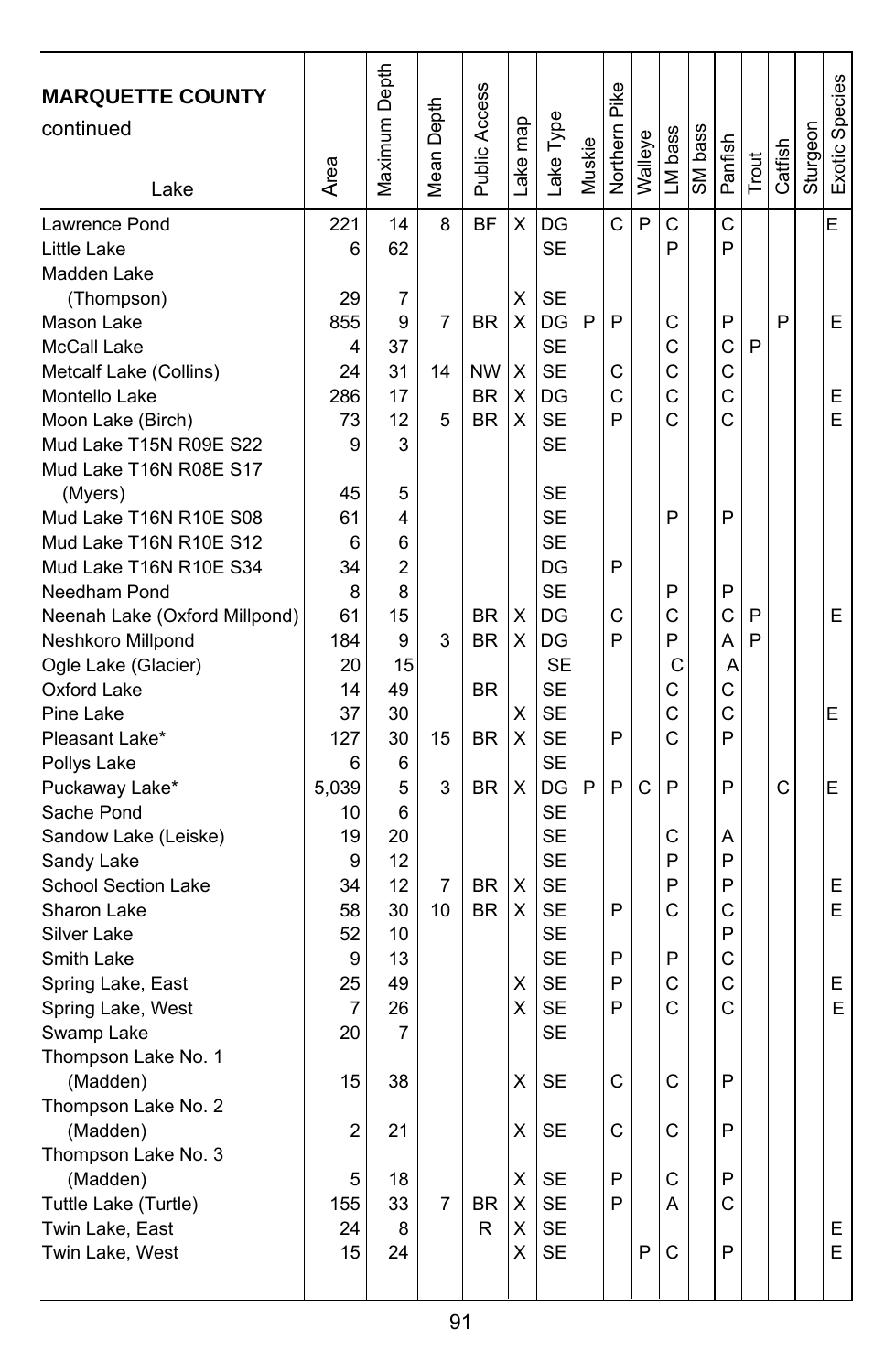| <b>MARQUETTE COUNTY</b><br>continued<br>Lake                                                                                                                                                                                                                                                                                                                                                                                                                                                          | Area                                                                                                                                                             | Maximum Depth                                                                                                                                  | Mean Depth | Public Access          | ake map     | Lake Type                                                                                                                                                                                                                                                                        | Muskie | Northern Pike                                  | Walleye | LM bass                                   | SM bass | Panfish                                                  | Trout            | Catfish | Sturgeon | Exotic Species |
|-------------------------------------------------------------------------------------------------------------------------------------------------------------------------------------------------------------------------------------------------------------------------------------------------------------------------------------------------------------------------------------------------------------------------------------------------------------------------------------------------------|------------------------------------------------------------------------------------------------------------------------------------------------------------------|------------------------------------------------------------------------------------------------------------------------------------------------|------------|------------------------|-------------|----------------------------------------------------------------------------------------------------------------------------------------------------------------------------------------------------------------------------------------------------------------------------------|--------|------------------------------------------------|---------|-------------------------------------------|---------|----------------------------------------------------------|------------------|---------|----------|----------------|
| Unnamed Lake<br>T17N R10E S05-10<br><b>Westfield Pond</b><br><b>White Lake</b><br>Williams Lake<br>Wood Lake                                                                                                                                                                                                                                                                                                                                                                                          | 20<br>32<br>92<br>62<br>91                                                                                                                                       | 4<br>8<br>43<br>6<br>53                                                                                                                        | 4<br>22    | R<br>R<br><b>BR</b>    | X<br>X<br>х | DG<br>DG<br><b>SE</b><br>DG<br><b>SP</b>                                                                                                                                                                                                                                         |        | P<br>P<br>P                                    | P<br>C  | P<br>P<br>C<br>C<br>C                     |         | C<br>C<br>C<br>P<br>Ć                                    | P                |         |          | E<br>E         |
| <b>MENOMINEE COUNTY</b><br><b>Bass Lake</b><br>Bass Lake, Lower<br>Bass Lake, Upper<br><b>Beauprey Lake</b><br><b>Beauprey Springs</b><br>Berry Lake*<br>Big Injun Lake<br><b>Blacksmith Lake</b><br>Brigham Lake<br><b>Burney Lake</b><br>Coon Lake<br>Cott Lake<br>Crowell Lake<br>Crystal Springs Lake<br>Deadman Spring<br>Elma Lake<br>Founder Lake<br><b>Frechette Lake</b><br>Fredenberg Lake<br>Grignon Lake*<br>Hazel Lake<br>Hemlock Lake<br>Keshena Lake<br>La Belle Lake<br>La Motte Lake | 78<br>106<br>123<br>12<br>$\overline{c}$<br>201<br>10<br>228<br>7<br>44<br>30<br>25<br>55<br>4<br>3<br>46<br>11<br>14<br>61<br>26<br>32<br>14<br>29<br>24<br>185 | 24<br>35<br>51<br>8<br>8<br>27<br>17<br>72<br>11<br>21<br>5<br>28<br>15<br>18<br>20<br>30<br>30<br>3<br>19<br>17<br>15<br>10<br>27<br>47<br>71 | 23<br>8    | <b>BR</b><br><b>BR</b> | х<br>X      | <b>SE</b><br><b>SE</b><br>DG<br>SP<br><b>SP</b><br><b>SE</b><br><b>SE</b><br>DG<br><b>SE</b><br>DG<br><b>SE</b><br><b>SE</b><br><b>SE</b><br><b>SP</b><br><b>SP</b><br>DG<br><b>SP</b><br><b>SP</b><br><b>SE</b><br>DG<br><b>SE</b><br>DN<br><b>SE</b><br><b>SE</b><br><b>SE</b> |        | P<br>P<br>C<br>A<br>P<br>А<br>P<br>Α<br>P<br>A | P       | A<br>С<br>P<br>A<br>P<br>P<br>Α<br>P<br>Α | A<br>A  | С<br>$\mathsf{C}$<br>$\ddot{c}$<br>P<br>P<br>P<br>P<br>С | C<br>P<br>С<br>P |         |          | Е              |
| La Verne Lake<br>Legend Lake<br>Little Blacksmith Lake<br>Little Sand Lake<br>Long Lake (Spirit)<br>Marsh Lake<br>McCall Lake<br>McCall Lake, Lower<br>Moshawquit Lake<br>Neconish Lake<br>Neopit Mill Pond                                                                                                                                                                                                                                                                                           | 13<br>1,230<br>94<br>47<br>25<br>20<br>18<br>13<br>264<br>8<br>202                                                                                               | 7<br>72<br>15<br>18<br>3<br>12<br>22<br>24<br>30<br>3<br>10                                                                                    | 9          | <b>BR</b>              | х           | <b>SE</b><br>DG<br>DG<br><b>SE</b><br>SE<br>DG<br>DG<br>DG<br>DG<br>DG<br>DG                                                                                                                                                                                                     |        | C<br>Α<br>Α<br>Α                               |         | Α<br>P<br>P<br>P                          | P       | Α<br>A<br>P<br>P                                         | P<br>P<br>P      |         | P<br>P   | Ε<br>E.        |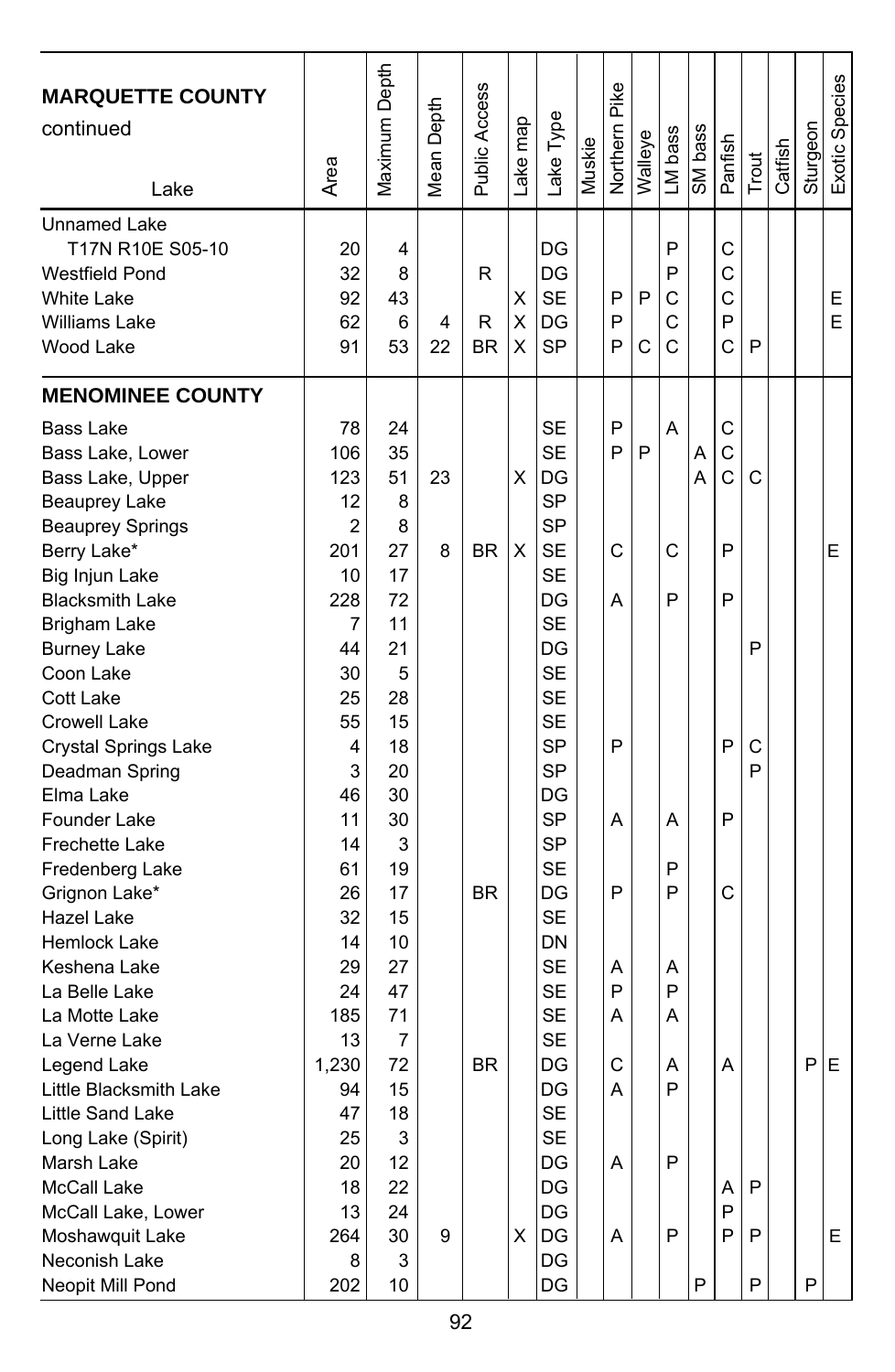| <b>MENOMINEE COUNTY</b><br>continued<br>Lake                                                                                                                                                                                                                                                                                                                                                                                                                                        | Area                                                                                                                                     | Maximum Depth                                                                                                                   | Mean Depth                 | Public Access                                                                                                                       | Lake map                         | Lake Type                                                                                                                                                                                                     | Muskie | Northern Pike                                       | Walleye | LM bass                                                       | SM bass | Panfish                                        | Trout  | Catfish | Sturgeon | Exotic Species    |
|-------------------------------------------------------------------------------------------------------------------------------------------------------------------------------------------------------------------------------------------------------------------------------------------------------------------------------------------------------------------------------------------------------------------------------------------------------------------------------------|------------------------------------------------------------------------------------------------------------------------------------------|---------------------------------------------------------------------------------------------------------------------------------|----------------------------|-------------------------------------------------------------------------------------------------------------------------------------|----------------------------------|---------------------------------------------------------------------------------------------------------------------------------------------------------------------------------------------------------------|--------|-----------------------------------------------------|---------|---------------------------------------------------------------|---------|------------------------------------------------|--------|---------|----------|-------------------|
| Noseum Lake<br>Perote Lake<br>Pestiga Lake (Peshtigo)<br>Pine Lake T28N R16E S26<br>Pine Lake T29N R16E S09<br>Pywaosit Lake<br><b>Red Springs</b><br><b>Rice Lake</b><br>Round Lake<br><b>Rushes Lake</b><br>Sand Lake<br>Sapokesick Lake<br><b>Skice Lake</b><br>Spring Lake<br>St Joseph Lake<br>Sunia Lake<br>Teabeau Lake<br><b>Turtle Lake</b><br>Unnamed T28N R16E S36-07<br>Vejo Lake<br>Wahtosah Lake<br>Waukau Lake<br>Weso Lake                                          | 28<br>37<br>96<br>152<br>13<br>212<br>1<br>38<br>54<br>20<br>88<br>180<br>42<br>118<br>42<br>4<br>7<br>10<br>34<br>18<br>269<br>27<br>23 | 8<br>5<br>40<br>3<br>22<br>70<br>2<br>4<br>37<br>2<br>28<br>35<br>21<br>40<br>14<br>10<br>10<br>32<br>3<br>17<br>40<br>18<br>23 |                            |                                                                                                                                     |                                  | SP<br><b>SP</b><br>DG<br>DN<br><b>SE</b><br>DG<br>DG<br><b>SE</b><br><b>SE</b><br><b>SE</b><br>DG<br><b>SP</b><br>DG<br>SP<br><b>SE</b><br><b>SE</b><br><b>SE</b><br>SP<br><b>SE</b><br>DG<br><b>SE</b><br>SP |        | Α<br>P<br>Α<br>C<br>Α<br>C<br>А<br>А<br>P<br>Α<br>А |         | P<br>А<br>Α<br>P<br>P<br>С<br>А<br>C<br>А<br>Ċ<br>P<br>Α<br>A |         | P<br>P<br>P<br>P<br>P                          | P      |         |          |                   |
| <b>MILWAUKEE COUNTY</b><br>Boerner Bot Gdn Pond No. 1<br>Boerner Bot Gdn Pond No. 2<br>Boerner Bot Gdn Pond No. 3<br>Brown Deer Park Pond<br>Dineen Park Pond<br>Dumkes Lake<br>Estabrook Park Lagoon<br><b>Grant Park Pond</b><br>Greenfield Park Pond<br><b>Holler Park Pond</b><br>Humboldt Park Pond<br>Jackson Park Pond<br>Jacobus Park Pond<br>Juneau Park Lagoon<br>Kelly Lake, Upper<br>Koepmier Lake (Bishop)<br>Kosciuszko Park Pond<br>Linden Pond<br>McCarty Park Pond | 2<br>1<br>8<br>6<br>$\overline{c}$<br>7<br>1<br>1<br>7<br>1<br>4<br>8<br>1<br>15<br>12<br>8<br>3<br>2<br>4                               | 3<br>4<br>5<br>6<br>5<br>11<br>6<br>6<br>6<br>5<br>3<br>8<br>5<br>6<br>9<br>35<br>4<br>15<br>9                                  | 4<br>4<br>2<br>5<br>4<br>3 | $***$<br>$^{\star\star}$<br>**<br>$***$<br>$***$<br>$***$<br>$**$<br>$***$<br>$***$<br>$***$<br>$***$<br>**<br>BR<br>$***$<br>$***$ | X<br>х<br>Χ<br>X.<br>X<br>X<br>X | DG<br>DG<br>DG<br>IDG<br>DG<br><b>SE</b><br>DG<br><b>SE</b><br>SE<br>DG<br>DG<br>DG<br>DG<br>DG<br>SP<br><b>SE</b><br>SE<br>SP<br>DG                                                                          |        | P                                                   |         | P<br>С<br>P<br>C<br>С<br>P<br>P<br>P                          |         | P<br>C<br>P<br>P<br>P<br>P<br>Α<br>A<br>P<br>P | C<br>P |         |          | Ε<br>E<br>E.<br>E |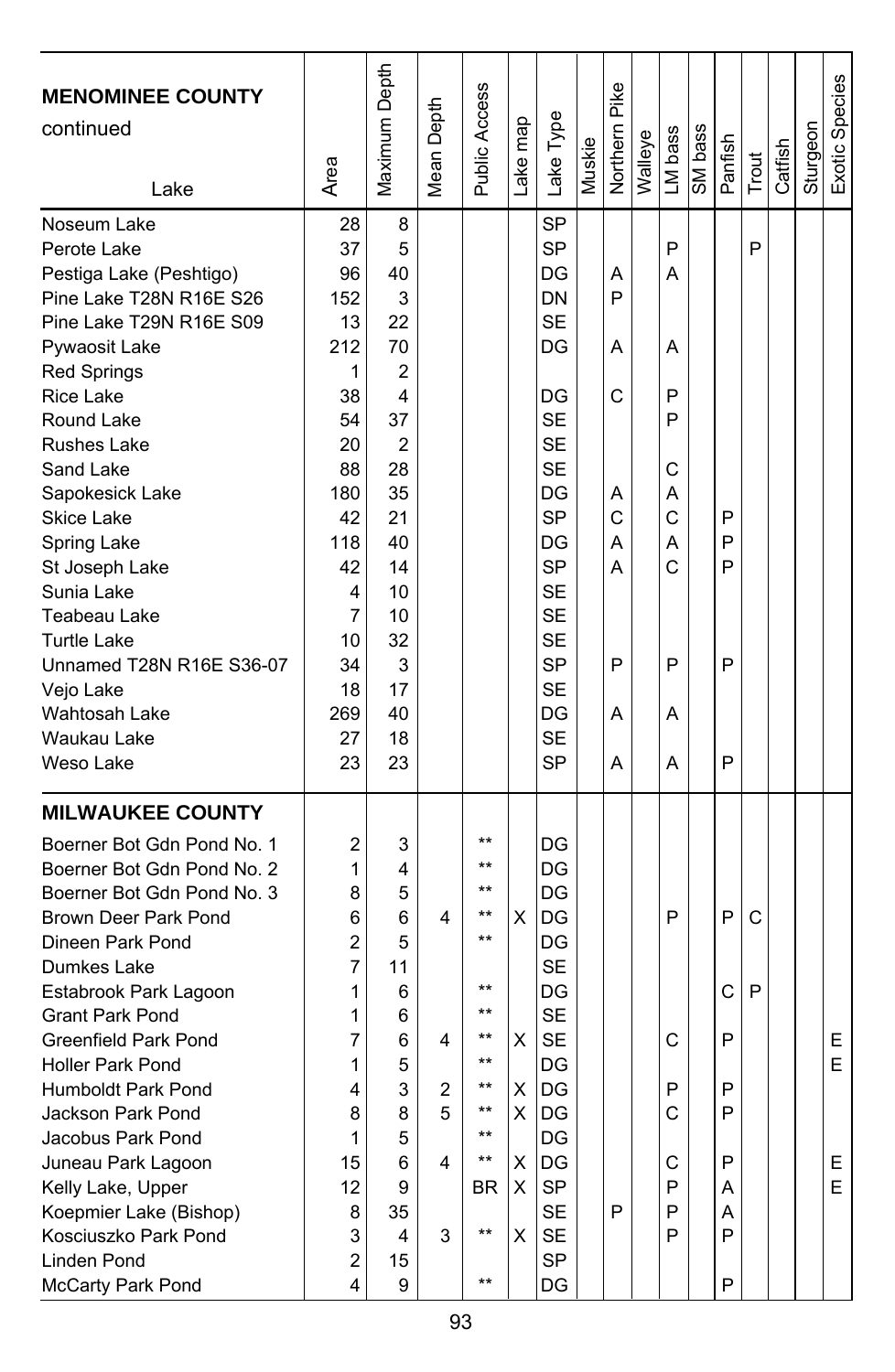| <b>MILWAUKEE COUNTY</b><br>continued<br>Lake                                                      | Area           | Maximum Depth | Mean Depth     | <b>Public Access</b> | Lake map | Lake Type | Muskie | Northern Pike | Walleye | LM bass | SM bass | Panfish | Trout       | Catfish | Sturgeon | Exotic Species |
|---------------------------------------------------------------------------------------------------|----------------|---------------|----------------|----------------------|----------|-----------|--------|---------------|---------|---------|---------|---------|-------------|---------|----------|----------------|
| <b>McGovern Park Pond</b>                                                                         | 5              | 5             | 3              | $\star\star$         | X        | DG        |        |               |         | C       |         | P       | $\mathbf C$ |         |          |                |
| Menomonee Parkway Pond                                                                            | $\overline{c}$ | 4             |                | $\star\star$         |          | DG        |        |               |         |         |         | P       |             |         |          |                |
| Mitchell Park Pond                                                                                | $\overline{c}$ | 6             | 5              | $***$                | X        | <b>SE</b> |        |               |         |         |         | P       |             |         |          | E              |
| Monastery Lake                                                                                    | 12             | 30            |                |                      |          | <b>SE</b> |        | P             |         | C       |         | A       |             |         |          |                |
| Mud Lake                                                                                          | 5              | 21            |                | $\star\star$         |          | <b>SE</b> |        |               |         |         |         | P       |             |         |          |                |
| New Zoo Pond                                                                                      | 5              | 11            |                | $***$                |          | <b>SE</b> |        |               |         |         |         |         |             |         |          |                |
| North Golf Course Pond No. 1                                                                      | 1              | 4             |                | $***$                |          | DG        |        |               |         |         |         |         |             |         |          |                |
| North Golf Course Pond No. 2                                                                      | 1              | 4             |                | $***$                |          | DG        |        |               |         |         |         |         |             |         |          |                |
| North Golf Course Pond No. 3                                                                      | 3              | 8             |                | $***$                |          | DG        |        |               |         |         |         |         |             |         |          |                |
| Noyes Pond                                                                                        | 1              | $\mathbf{1}$  |                | $***$                |          | DG        |        |               |         |         |         |         |             |         |          |                |
| Oak Creek Parkway Pond                                                                            | 5              | 8             | 5              | $***$                | х        | DG        |        |               |         |         |         | P       |             |         |          |                |
| Root River Parkway Pond                                                                           | 8              | 17            |                | $***$                |          | <b>SE</b> |        |               |         |         |         | P       |             |         |          |                |
| Saveland Park Pond                                                                                | 1              | 6             |                | $***$                |          | DG        |        |               |         |         |         |         |             |         |          |                |
| Schroedel Pond                                                                                    | 5              | 8             |                |                      |          | <b>SE</b> |        |               |         |         |         |         |             |         |          |                |
| Scout Lake                                                                                        | 8              | 19            | 6              | $***$                | X        | <b>SE</b> |        | P             |         | С       |         | A       |             |         |          | E              |
| Sheridan Park Pond                                                                                | 1              | 8             | 4              | $***$                | X        | <b>SE</b> |        | P             |         | C       |         | P       |             |         |          |                |
| Ueihlein Pond                                                                                     | 1              | 8             |                |                      |          | DG        |        |               |         |         |         | C       |             |         |          |                |
| Washington Park Pond                                                                              | 11             | 5             | 3              | $***$                | х        | DG        |        | P             |         | C       |         |         |             |         |          |                |
| <b>Whitnall Park Pond</b>                                                                         | 15             | 10            | 6              | $***$                | X        | DG        |        |               |         |         |         | P       |             |         |          |                |
| <b>Wilson Park Pond</b>                                                                           | 9              | 5             | 3              | $***$                | X        | DG        |        | P             |         | C       |         | P       |             |         |          |                |
| Wood Hospital Pond                                                                                | 1              | 4             |                | $***$                |          | DG        |        |               |         |         |         |         |             |         |          |                |
| ** Private boats of any kind are not allowed on ponds in Milwaukee County Parks. Where available, |                |               |                |                      |          |           |        |               |         |         |         |         |             |         |          |                |
| commercial facilities provide boat liveries operated by the park.                                 |                |               |                |                      |          |           |        |               |         |         |         |         |             |         |          |                |
| <b>MONROE COUNTY</b>                                                                              |                |               |                |                      |          |           |        |               |         |         |         |         |             |         |          |                |
| Alderwood Lake                                                                                    | 19             | 7             |                | BR,PF                |          | DG        |        |               |         | C       |         | P       | P           |         |          |                |
| Angelo Pond                                                                                       | 53             | 8             | $\overline{2}$ | т                    | X        | DG        |        |               |         | C       |         | C       | P           |         |          |                |
| <b>Big Sandy Lake</b>                                                                             | 17             | 21            |                | BR,PF                |          | <b>SE</b> |        |               |         | C       |         |         | C           | C       |          |                |
| <b>Cataract Pond</b>                                                                              | 5              | 12            | 4              | T                    | X        | DG        |        |               |         |         |         |         | P           |         |          |                |
| Deep Lake                                                                                         | 4              | 13            |                | <b>NW</b>            |          | DN        |        | P             |         | P       |         | P       |             |         |          |                |
| East Silver Lake                                                                                  | 5              | 8             |                | <b>PF</b>            |          | DG        |        | P             |         | P       |         | P       | P           | Ć       |          |                |
| <b>ESPE Pond</b>                                                                                  | 2              | 8             |                | <b>BW</b>            |          | DG        |        |               |         | P       |         | А       |             |         |          |                |
| Flora Dell Lake                                                                                   | 5              | 11            |                |                      |          | DG        |        |               |         |         |         |         | P           |         |          |                |
| Hans Beigel Pond                                                                                  | 3              | 6             |                |                      |          | DG        |        |               |         |         |         |         | P           |         |          |                |
| Hazel Dell Lake                                                                                   | $\overline{2}$ | 6             |                | PF                   |          | DG        |        |               |         |         |         |         | P           |         |          |                |
| Lower Sparta Pond                                                                                 | 5              | 7             |                | PF                   |          | DG        |        | P             |         | P       |         | P       | P           |         |          |                |
| Monroe County Flowage                                                                             | 263            | 8             | 3              | T                    | X        | DG        |        | P             |         | C       |         | A       |             |         |          |                |
| Mud Lake                                                                                          | 13             | 3             |                |                      |          | DN        |        | P             |         | P       |         | P       |             |         |          |                |
| North Flowage                                                                                     | 247            | 16            |                | <b>BR</b>            |          | DG        |        | P             |         | C       |         | A       | P           |         |          |                |
| Perch Lake                                                                                        | 33             | 10            | 5              | т                    | X        | DG        |        | P             |         | C       |         | P       | P           |         |          |                |
| Pinnacle Rock Pond                                                                                | 2              | 11            |                | T                    |          | DG        |        |               |         |         |         |         | P           |         |          |                |

Sandy Lake  $\begin{array}{|c|c|c|c|c|c|c|c|} \hline \text{Sondy Lake} & & & 12 & 18 & |BF, PF| & |SE & |C & |C & |C| & |E \end{array}$ 

Pinnacle Rock Pond<br>
Ranch Creek Lake (Lost)<br>
Sandy Lake<br>
Scott Flowage<br>  $\begin{array}{|c|c|c|c|c|c|}\n\hline\n2 & 11 & T & DG & C & C & C \n\hline\nSL & 18 & 18 & T & DG & P & C & C \n\hline\nSC & 10 & 18 & T & DG & P & P & P & P\n\end{array}$ Ranch Creek Lake (Lost)<br>Sandy Lake  $\begin{array}{|c|c|c|c|c|c|c|c|c|} \hline \text{Sing} & \text{BF,PF} & \text{SE} & \text{E} & \text{E} \end{array}$ 

Scott Flowage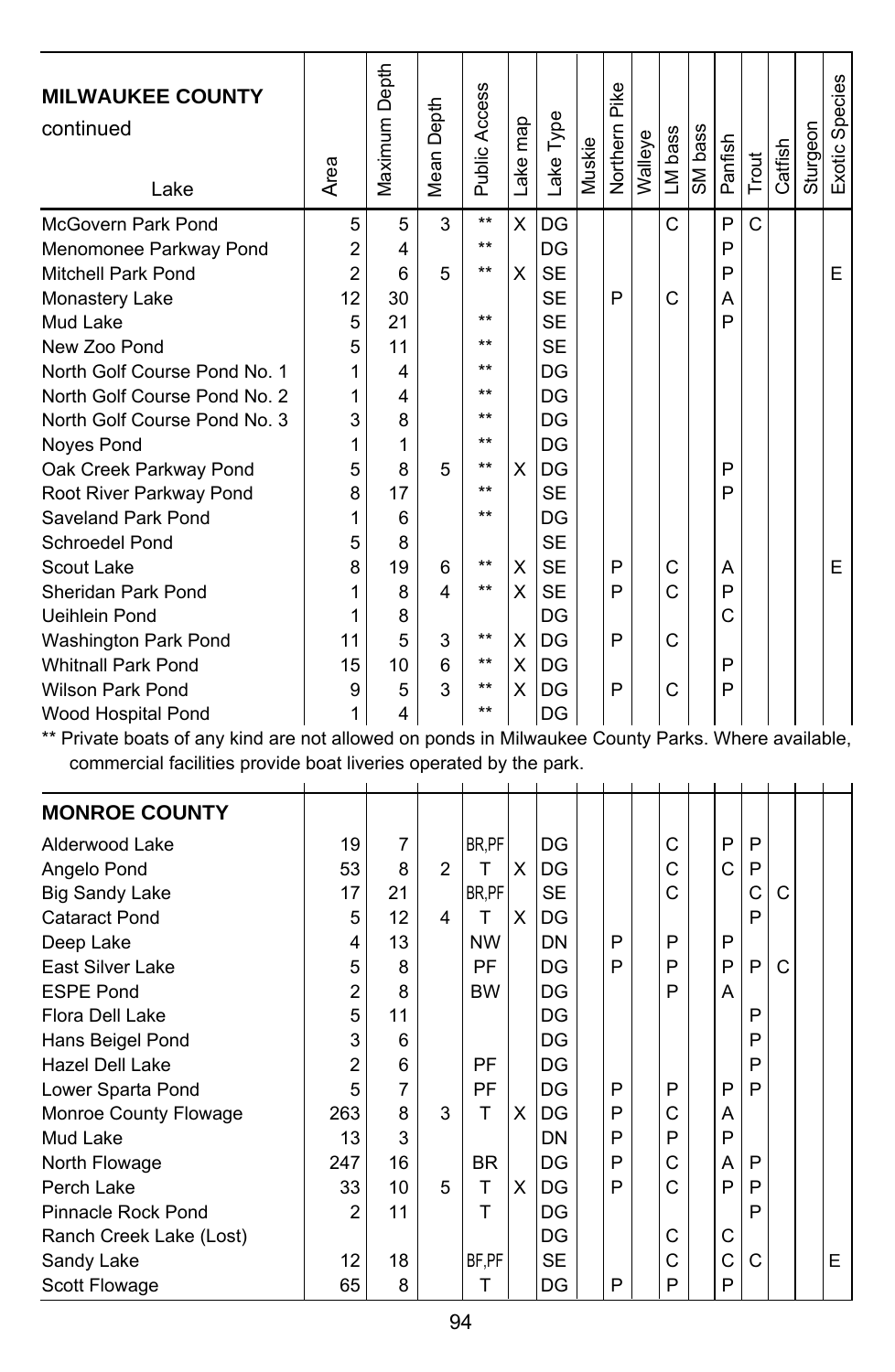| <b>MONROE COUNTY</b><br>continued                                     |      | Maximum Depth  |            | Public Access |          |           |        | Northern Pike |         |         |         |         |       |         |          | Exotic Species |
|-----------------------------------------------------------------------|------|----------------|------------|---------------|----------|-----------|--------|---------------|---------|---------|---------|---------|-------|---------|----------|----------------|
|                                                                       |      |                | Mean Depth |               | ake map  | Lake Type | Muskie |               | Walleye | LM bass | SM bass | Panfish | Trout | Catfish | Sturgeon |                |
| Lake                                                                  | Area |                |            |               |          |           |        |               |         |         |         |         |       |         |          |                |
| <b>Shallow Lake</b>                                                   | 9    | 8              |            |               |          | DN        |        | P             |         | P       |         | P       |       |         |          |                |
| Squaw Lake                                                            | 15   | 16             |            | <b>PF</b>     |          | DG        |        |               |         | C       |         | C       | С     |         |          |                |
| Stillwell Pond                                                        | 5    | 11             |            | P,PF          |          | DG        |        |               | P       | P       |         | A       | C     |         |          |                |
| Swamp Pond                                                            | 4    | 6              |            | P, PF         |          | DG        |        |               |         | P       |         | P       | C     |         |          |                |
| <b>Tomah Lake</b>                                                     | 225  | 19             | 4          | BR,P          | X        | DG        |        | C             |         | C       |         | C       |       |         |          |                |
| Unnamed                                                               |      |                |            |               |          |           |        |               |         |         |         |         |       |         |          |                |
| T18N R01E S05-10                                                      | 53   | 5              |            |               |          | DG        |        | P             |         | P       |         | P       |       |         |          |                |
| T18N R01E S07-09                                                      | 25   | 9              |            |               |          | DN        |        | P             |         | P       |         | P       |       |         |          |                |
| T18N R01E S30-02                                                      | 40   | 8              |            | <b>NW</b>     |          | DG        |        | P             |         | P       |         | P       |       |         |          |                |
| T18N R01W S02-03                                                      | 88   | 9              |            | <b>NW</b>     |          | DG        |        | P             |         | P       |         | P       |       |         |          |                |
| T18N R01W S02-09                                                      | 25   | 8              |            | <b>NW</b>     |          | DG        |        | P             |         | P       |         | P       |       |         |          |                |
| T18N R01W S14-16                                                      | 118  |                |            |               |          | DN        |        | P             |         | P       |         | P       |       |         |          |                |
| T18N R01W S22-13                                                      | 84   |                |            | <b>NW</b>     |          | DG        |        | P             |         | P       |         | P       |       |         |          |                |
| T18N R01W S23-08                                                      | 120  |                |            | <b>NW</b>     |          | DG        |        | P             |         | P       |         | P       |       |         |          |                |
| T18N R01W S23-12                                                      | 26   |                |            | R             |          | DG        |        | P             |         | P       |         | P       |       |         |          |                |
| T19N R01E S07-08                                                      | 201  | 8              |            | R             |          | DG        |        |               |         |         |         | P       |       |         |          |                |
| T19N R01E S07-14                                                      | 63   | 6              |            | R             |          | DG        |        |               |         |         |         | P       |       |         |          |                |
| T19N R01E S08-10                                                      | 24   | 9              |            | R             |          | DN        |        |               |         | P       |         | C       |       |         |          |                |
| T19N R01E S18-10                                                      | 64   | 7              |            | <b>NW</b>     |          | DG        |        | P             |         | P       |         | P       |       |         |          |                |
| T19N R01E S18-13                                                      | 97   | 7              |            | <b>NW</b>     |          | DG        |        |               |         | P       |         | P       |       |         |          |                |
| T19N R01E S31-12                                                      | 25   | 6              |            |               |          | DN        |        | P             |         | P       |         | P       |       |         |          |                |
| T19N R01E S31-14                                                      | 350  | 9              |            | <b>NW</b>     |          | DG        |        | P             |         | P       |         | P       |       |         |          |                |
| T19N R01E S32-11                                                      | 28   | 6              |            |               |          | DG        |        | P             |         | P       |         | P       |       |         |          |                |
| T19N R01W S01-09                                                      | 25   | 8              |            | <b>NW</b>     |          | DG        |        |               |         | P       |         | P       |       |         |          |                |
| T19N R01W S01-15                                                      | 20   | 5              |            |               |          | DG        |        |               |         | P       |         | P       |       |         |          |                |
| T19N R01W S12-14                                                      | 100  | 13             |            | R             |          | DG        |        | P             |         | P       |         | P       |       |         |          |                |
| T19N R01W S13-02                                                      | 57   | $\overline{7}$ |            | R             |          | DG        |        |               |         | P       |         | C       |       |         |          |                |
| T19N R01W S13-15                                                      | 21   | 8              |            | R             |          | DG        |        |               |         | P       |         | P       |       |         |          |                |
| T19N R01W S14-03                                                      | 22   | 13             |            | <b>NW</b>     |          | DG        |        |               |         | P       |         | P       |       |         |          |                |
| T19N R01W S14-16                                                      | 101  | 10             |            | R             |          | DG        |        |               |         | P       |         | P       |       |         |          |                |
| T19N R03W S12-05                                                      | 69   | 11             |            | <b>NW</b>     |          | DN        |        | P             |         | P       |         | P       |       |         |          |                |
| T19N R03W S12-08                                                      | 42   | 13             |            | <b>NW</b>     |          | <b>SE</b> |        | P             |         | P       |         | P       |       |         |          |                |
| Upper Sparta Pond(Sparta)                                             | 4    | 7              |            | PF            |          | DG        |        |               |         | P       |         | C       | С     |         |          |                |
| Wac Pond                                                              | 4    | 6              |            | PF            |          | DG        |        | P             |         | P       |         | P       | P     |         |          |                |
| Water Mill Pond                                                       | 34   | 11             |            | R             |          | DG        |        | P             |         | P       |         | P       |       |         |          |                |
| Wazeda Lake                                                           | 36   | 12             | 6          | <b>BR</b>     | $\times$ | DN        |        | P             |         | P       |         | C       |       |         |          |                |
| West Sandy Lake                                                       | 10   | 18             |            | BR, PF        |          | SЕ        |        |               |         | С       |         | C       |       | Ρ       |          |                |
| West Silver Lake                                                      | 6    | 5              |            |               |          | DG        |        |               |         |         |         |         | Ρ     |         |          |                |
| P -Located in Fort McCoy Military Reservation. Access by permit only. |      |                |            |               |          |           |        |               |         |         |         |         |       |         |          |                |
| <b>OCONTO COUNTY</b>                                                  |      |                |            |               |          |           |        |               |         |         |         |         |       |         |          |                |
| Anderson Lake                                                         | 182  | 40             | 23         | BR            | х        | DG        |        | C             | С       | С       |         | P       |       |         |          |                |
| Archibald Lake                                                        | 393  | 50             | 19         | BR            | х        | SE        | P      |               | С       | P       |         | Ρ       |       |         |          |                |
| <b>Archibald Tower Springs</b>                                        | 8    | 13             |            | W             | X.       | SE        |        |               |         |         |         | A       |       |         |          |                |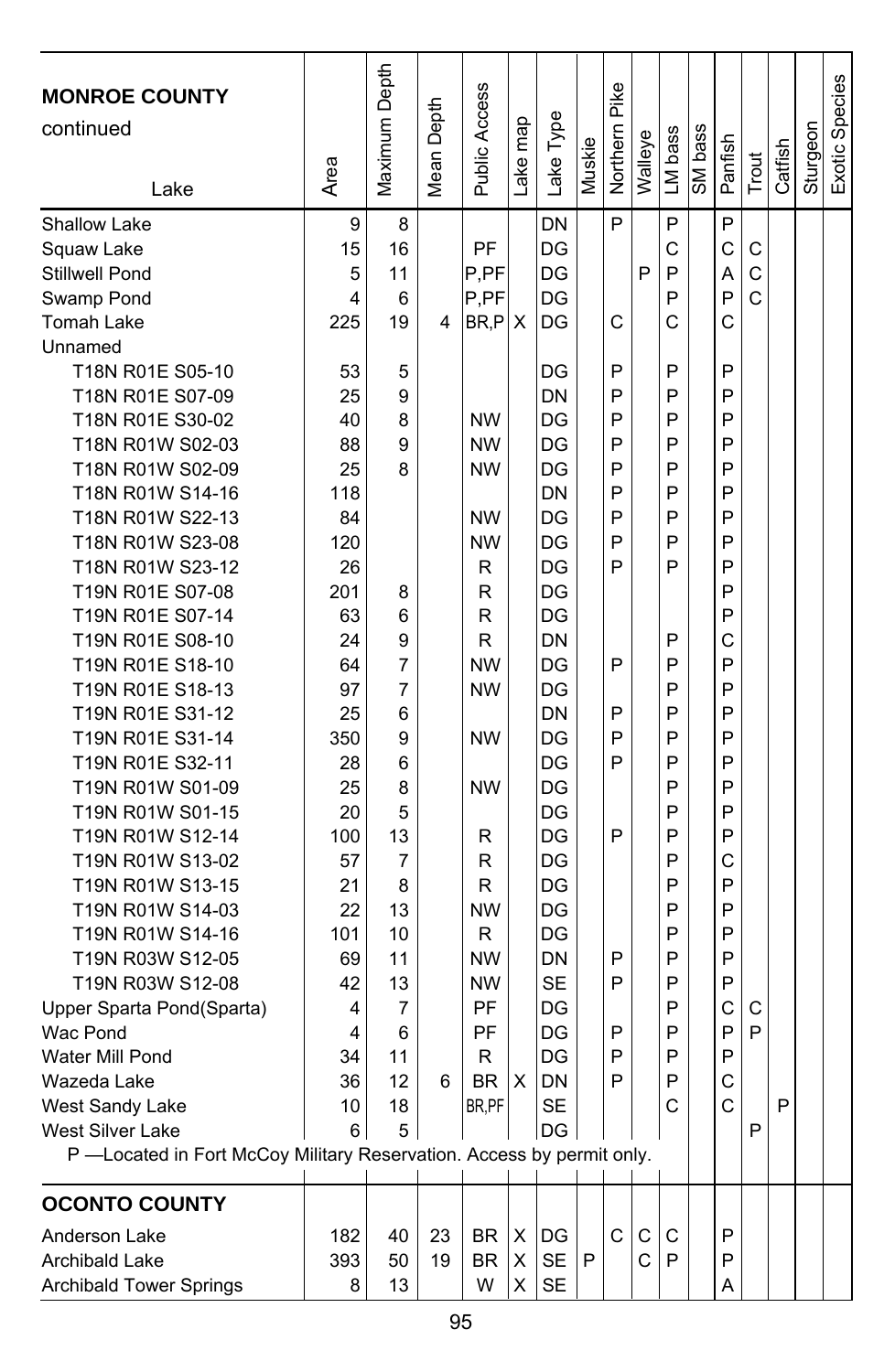| <b>OCONTO COUNTY</b>                                    | Area     | Maximum Depth | Depth<br>Mean | Public Access | ake map | Lake Type              | Muskie | Northern Pike | Walleye | LM bass | SM bass      | Panfish | Trout | Catfish | Sturgeon | Exotic Species |
|---------------------------------------------------------|----------|---------------|---------------|---------------|---------|------------------------|--------|---------------|---------|---------|--------------|---------|-------|---------|----------|----------------|
| Lake                                                    |          |               |               |               |         |                        |        |               |         |         |              |         |       |         |          |                |
| <b>Balcom Lake</b>                                      | 65       | 62            |               |               |         | <b>SE</b>              |        | P             |         | P       |              | P       |       |         |          |                |
| <b>Barnes Lake</b>                                      | 34       | 25            |               |               | X       | <b>SE</b>              |        | P             |         | P       |              | P       |       |         |          |                |
| <b>Barney Spring</b>                                    | 1        | 1             |               |               |         | DG                     |        |               |         |         |              |         |       |         |          |                |
| Bass Lake T31N R18E S14                                 | 16       | 25            |               | W             |         | <b>SE</b>              |        |               |         | С       |              | P       |       |         |          |                |
| Bass Lake T32N R15E S09                                 |          |               |               |               |         |                        |        |               |         |         |              |         |       |         |          |                |
| (Wickser)                                               | 142      | 40            | 19            | <b>BR</b>     | X       | SE                     |        |               | C       | P       |              | С       |       |         |          |                |
| Bass Lake T32N R17E S22                                 | 12       | 11            |               | <b>BR</b>     |         | DN                     |        | С             |         | С       |              | А       |       |         |          | E              |
| Bear Lake                                               | 78       | 16            |               | W             | х       | DG                     | P      | C             |         | P       |              | P       |       |         |          |                |
| Bear Paw Lake                                           | 49       | 20            |               | <b>BR</b>     | X       | <b>SE</b>              |        | P             |         | C       |              | C       |       |         |          | E              |
| Beaver Lake                                             | 8        | 22            |               |               | X       | DN                     |        | P             |         |         |              | C       |       |         |          |                |
| Benz Lake                                               | 11       | 8             |               |               |         | <b>SE</b>              |        |               |         |         |              |         |       |         |          |                |
| Berry Lake                                              | 201      | 27            | 8             | BR            | X       | <b>SE</b>              |        | С             |         | С       |              | P       |       |         |          | Е              |
| Big Gillett Lake (Gillett)                              | 34       | 26            |               | <b>BR</b>     |         | DG                     |        | P             | P       | C       |              | C       |       |         |          |                |
| <b>Big Island Lake</b>                                  | 37       | 25            |               | R             | X       | DG                     |        | Ć             |         | P       |              | А       |       |         |          |                |
| <b>Binder Lake</b>                                      | 22       | 17            |               |               |         | SE                     |        |               |         |         |              | P       |       |         |          |                |
| <b>Birch Lake</b>                                       | 4        | 10            |               |               | х       | <b>SE</b>              |        |               |         |         |              |         |       |         |          |                |
| Boot Lake                                               | 235      | 38            | 19            | <b>BR</b>     | X       | <b>SE</b>              | P      | С             | С       | P       |              | Α       |       |         |          |                |
| <b>Boulder Lake</b>                                     | 362      | 11            | 7             | <b>BR</b>     | X       | <b>SP</b>              |        | P             | P       | C       | P            | C       |       |         |          |                |
| Boundary Lake (Bass)                                    | 37       | 19            | 7             | <b>BR</b>     | X       | DN                     |        | P             |         | P       | $\mathsf{C}$ | А       |       |         |          |                |
| Bowman Lake                                             | 11       | 39            |               |               |         | DG                     |        | P             |         | P       |              | P       |       |         |          |                |
| <b>Brooks Lake</b>                                      | 9        | 15            |               |               |         | DG                     |        | P             |         |         |              |         |       |         |          |                |
| <b>Buck Lake</b>                                        | 8        | 8             |               | W             |         | <b>SE</b>              |        |               |         |         |              |         |       |         |          |                |
| <b>Bullfrog Lake</b>                                    | 16       | 19            |               |               |         | <b>SE</b>              |        |               |         |         |              | С       |       |         |          |                |
| Caldron Falls Reservoir*                                | 1,018    | 40            | 15            | <b>BR</b>     | х       | DG                     | С      | C             | P       | C       |              | P       |       |         |          | Е              |
| Camp Five Lake                                          | 16       | 13            |               |               | х       | DG                     |        |               |         |         |              |         |       |         |          |                |
| Camp Four Lake (Bass)                                   | 24       | 18            |               | W             |         | <b>SE</b>              |        |               |         | P       |              | P       |       |         |          |                |
| Camp Lake                                               | 15       | 18            |               | W             | Χ       | DG                     |        | P             |         | C       |              | C<br>C  |       |         |          |                |
| Cave Lake (Krake, Small Bass)                           | 21       | 34            |               |               | х       | SE                     |        |               |         | C<br>C  |              | Ċ       |       |         |          |                |
| Cedar Lake T32N R15E S12                                | 4        | 25<br>5       |               |               | х       | <b>SP</b><br><b>SE</b> |        |               |         |         |              |         |       |         |          |                |
| Cedar Lake T32N R17E S12                                | 20<br>81 | 50            | 12            | <b>BR</b>     | X       | SP                     |        | P             |         | С       |              | С       |       |         |          |                |
| Chain Lake                                              | 20       | 19            |               |               | х       | SE                     |        |               |         | C       |              | P       |       |         |          |                |
| Chicken Crop Lake (Cave)<br>Chicken Foot Lake (Chicken) | 50       | 20            |               | W             | Х       | <b>SE</b>              |        | P             |         | C       |              | C       |       |         |          |                |
| Christie Lake (Christy)                                 | 387      | 10            |               | т             |         | DN                     |        |               |         |         |              |         |       |         |          |                |
| Chute Pond                                              | 421      | 19            | 7             | <b>BR</b>     | X       | DG                     |        | С             |         | C       |              | P       |       |         |          | E              |
| Company Lake                                            | 15       | 49            |               |               |         | SF                     |        | C             |         |         |              |         |       |         |          |                |
| Cooley Lake                                             | 60       | 43            | 16            | т             | X.      | DG                     |        | P             |         |         |              | P       |       |         |          |                |
| Crab Lake                                               | 9        | 10            |               |               |         | <b>SE</b>              |        |               |         |         |              | С       |       |         |          |                |
| Crooked Lake                                            | 143      | 37            | 11            | BR            | X       | DG                     |        | С             |         | C       |              | P       |       |         |          | E              |
| Deadman Lake                                            | 37       | 47            |               | <b>BR</b>     | X       | SP                     |        |               |         | P       |              | С       |       |         |          |                |
| Deep Lake                                               | 3        | 20            |               |               |         | DG                     |        | P             |         | C       |              | C       |       |         |          |                |
| Deer Lake                                               | 27       | 5             |               |               |         | SP                     |        |               |         |         |              | C       |       |         |          |                |
| Dell Lake (Spruce)                                      | 35       | 10            |               | W             |         | <b>SE</b>              |        |               |         |         |              |         |       |         |          |                |
| Delzer Lake                                             | 8        | 35            |               |               |         | <b>SE</b>              |        |               |         |         |              |         |       |         |          |                |
|                                                         |          |               |               |               |         |                        |        |               |         |         |              |         |       |         |          |                |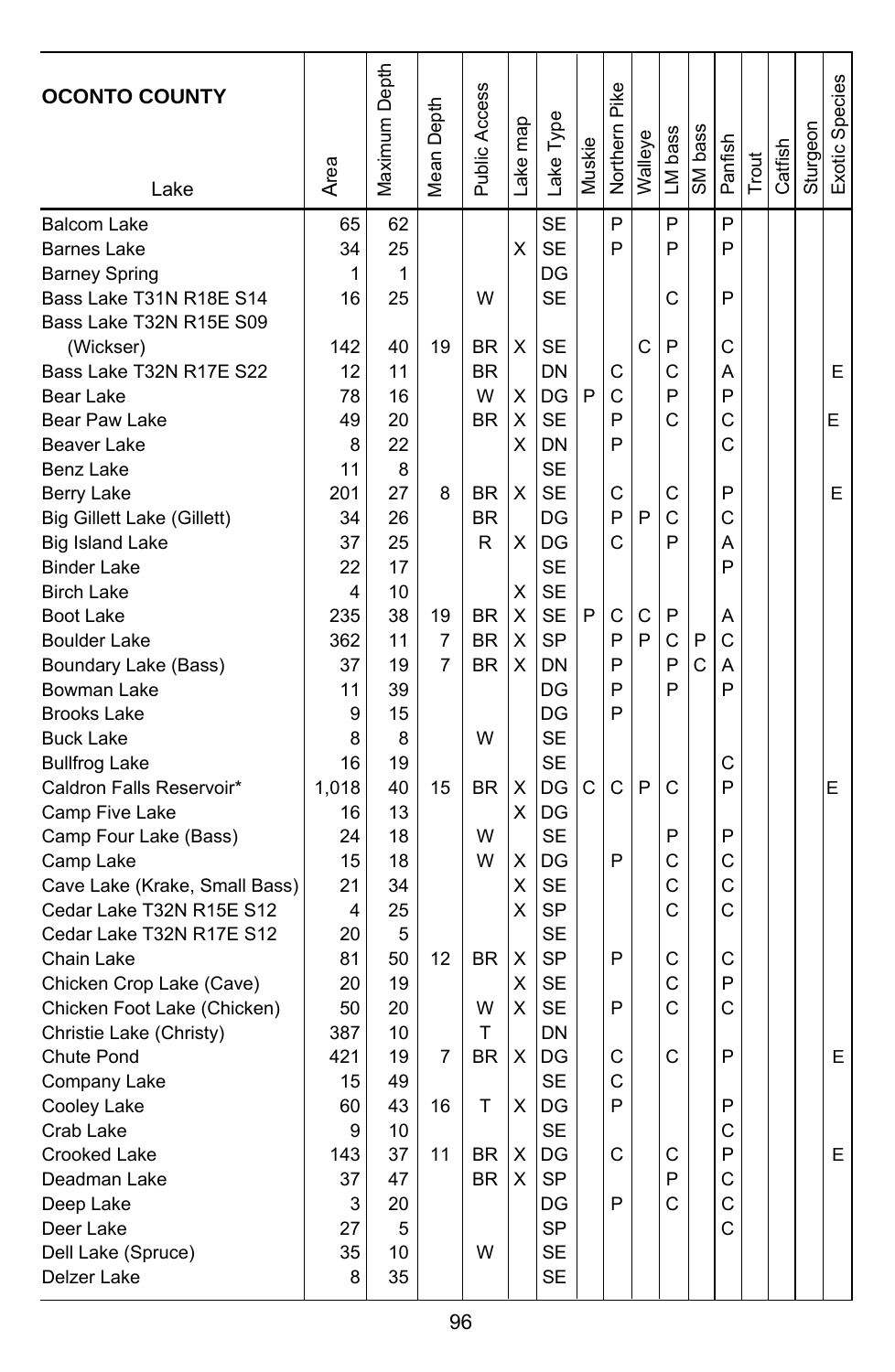| <b>OCONTO COUNTY</b>                 |                | Maximum Depth  |            | <b>Public Access</b> |          |                  |        | <b>Northern Pike</b> |         |         |         |         |        |         |          | Exotic Species |
|--------------------------------------|----------------|----------------|------------|----------------------|----------|------------------|--------|----------------------|---------|---------|---------|---------|--------|---------|----------|----------------|
| continued                            |                |                | Mean Depth |                      | Lake map | Lake Type        |        |                      |         |         |         |         |        |         |          |                |
|                                      |                |                |            |                      |          |                  | Muskie |                      |         | LM bass | SM bass | Panfish |        |         | Sturgeon |                |
| Lake                                 | Area           |                |            |                      |          |                  |        |                      | Walleye |         |         |         | Trout  | Catfish |          |                |
| Dollar Lake                          | $\overline{c}$ | 13             |            |                      | X        | <b>SE</b>        |        |                      |         |         |         |         |        |         |          |                |
| Dombroski Lake (Dombrowski)          | 4              | 19             |            |                      |          | <b>SE</b>        |        |                      |         |         |         |         |        |         |          |                |
| <b>Explosion Lake</b>                | 31             | 27             |            | R                    | Χ        | SP               |        | P                    |         | С       |         | Α       |        |         |          |                |
| Fanny Lake                           | 19             | 18             |            | T                    | X        | <b>SE</b>        |        |                      |         | P       |         | P       |        |         |          |                |
| Far Lake                             | 3              | 22             |            |                      |          | SP               |        |                      |         | C       |         | C       |        |         |          |                |
| Farr Lake                            | 13             | 14             |            | т                    | X        | <b>SE</b>        |        |                      |         |         |         |         |        |         |          |                |
| Finnegan Lake                        | 18             | 38             |            | <b>BR</b>            |          | <b>SE</b>        |        |                      | P       | C       |         | A       |        |         |          | E.             |
| <b>First Lake</b>                    | 9              | 24             |            |                      |          | <b>SE</b>        |        |                      |         |         |         |         |        |         |          |                |
| Flower Lake (Grass)                  | 45             | 6              |            | W                    |          | SE               |        |                      |         |         |         |         |        |         |          |                |
| Forbes Spring                        | 2              | $\overline{2}$ |            |                      |          | DG               |        |                      |         |         |         |         | C      |         |          |                |
| French Lake (Shay)                   | 29             | 29             |            |                      | X        | DG               |        | C                    |         | С       |         | C       |        |         |          |                |
| Frog Lake                            | 6              | 19             |            |                      |          | <b>SE</b>        |        |                      |         |         |         |         |        |         |          |                |
| <b>Funk Lake</b>                     | 31             | 18             |            |                      |          | DG               |        | C                    |         | P       |         |         |        |         |          |                |
| Gaffney Lake                         | 9              | 14             |            |                      |          | <b>SE</b>        |        |                      |         | C       |         | P       |        |         |          |                |
| Gilkey Lake                          | 20             | 6              |            | <b>BR</b>            |          | DN               |        |                      |         | C       |         | P       |        |         |          | E              |
| Glocke Lake (Gluckie)                | 28             | 8              |            | W                    | х        | <b>SE</b>        |        |                      |         |         |         |         |        |         |          |                |
| Gray Lake (Grey)                     | 11             | 21             |            |                      |          | <b>SP</b>        |        |                      |         |         |         | C       |        |         |          |                |
| Green Lake                           | 22             | 25             |            | BR                   | X        | <b>SE</b>        |        |                      |         | С       |         | P       |        |         |          |                |
| Grignon Lake                         | 26             | 17             |            | <b>BR</b>            |          | DG               |        | P                    |         | P       |         | C       |        |         |          |                |
| Grindle Lake (Waupee)                | 42             | 23             |            | <b>BR</b>            |          | <b>SE</b>        |        | Ć                    |         | C       |         | C       |        |         |          |                |
| Hagen Lake (Hogen)                   | 27             | 26             |            |                      |          | SE               |        |                      |         | C       |         | Α       |        |         |          |                |
| Halfmoon Lake                        | 26             | 38             | 11         | R                    | X        | <b>SE</b>        |        |                      |         | C       |         | C       |        |         |          |                |
| <b>Hells Acre Springs</b>            | 3              | 16             |            | T                    |          | DG               |        |                      |         |         |         |         |        |         |          |                |
| <b>Hickey Springs</b>                | 1              | 4              |            |                      |          | <b>SP</b>        |        |                      |         |         |         |         |        |         |          |                |
| Hidden Lake                          | 36             | 45             |            |                      | х        | DG               |        |                      |         | P       |         | P       |        |         |          |                |
| Hills Pond                           | 10             | 6              |            |                      |          |                  |        |                      |         |         |         |         |        |         |          |                |
| Hoerth Lake (Herth)                  | 6              | 23             |            |                      |          | <b>SE</b>        |        | P                    |         | P       |         | P       |        |         |          |                |
| <b>Holt Lake</b>                     | 6              | 23             |            | т                    |          | <b>SE</b>        |        |                      |         | C       |         | C       |        |         |          |                |
| Horn Lake                            | 134            | 11             | 6          | <b>BR</b>            | х        | <b>SP</b>        |        | C                    | P       | C       |         | C       |        |         |          | E              |
| Horn Shaped Lake                     | 6              | 15             |            | R                    |          | <b>SE</b>        |        |                      |         |         |         | C       |        |         |          |                |
| Impassable Lake                      | 84             | 5              |            |                      |          | DG               |        | P                    |         | P       |         | P       |        |         |          |                |
| Island Lake, Lower                   | 12             | 26             |            |                      | х        | DG               |        | P                    |         | C       |         | P       |        |         |          |                |
| Island Lake, Upper                   | 16             | 18             |            | Τ                    | х        | DG               |        | C                    |         | P       |         | C       |        |         |          |                |
| Jocko Lake                           | 17             | 31             |            |                      |          | DG               |        | P                    |         | C       |         | P       |        |         |          |                |
| John Lake                            | 103            | 26             |            | <b>BR</b>            | X        | DG<br><b>SE</b>  |        | C                    |         | C       |         | P       |        |         |          | E              |
| Johnson Lake                         | 6              | 6              |            |                      |          |                  |        |                      |         |         |         |         |        |         |          |                |
| Jones Lake, Lower                    | 5              | 14             |            |                      |          | SE               |        |                      |         |         |         |         |        |         |          |                |
| Jones Lake, Upper                    | 1              | 15             |            |                      |          | <b>SE</b>        |        |                      |         |         |         |         |        |         |          |                |
| Jones Springs, Lower                 | 3<br>4         | 7              |            | т<br>т               | х<br>X   | DG               |        |                      |         |         |         |         | С<br>C |         |          |                |
| Jones Springs, Upper                 | 23             | 12<br>33       |            |                      | X        | DG <br><b>SE</b> |        |                      |         | С       |         | С       |        |         |          |                |
| Kathleen Lake (Warder)               | 326            | 41             | 14         | <b>BR</b>            | X        | DG               |        | С                    | P       | C       |         | P       |        |         |          |                |
| Kelly Lake<br>Key Lake (Little Long) | 10             | 18             |            |                      |          | <b>SE</b>        |        |                      |         |         |         |         |        |         |          |                |
| Klaus Lake                           | 22             | 50             |            |                      |          | SE               |        |                      |         |         |         |         |        |         |          |                |
|                                      |                |                |            |                      |          |                  |        |                      |         |         |         |         |        |         |          |                |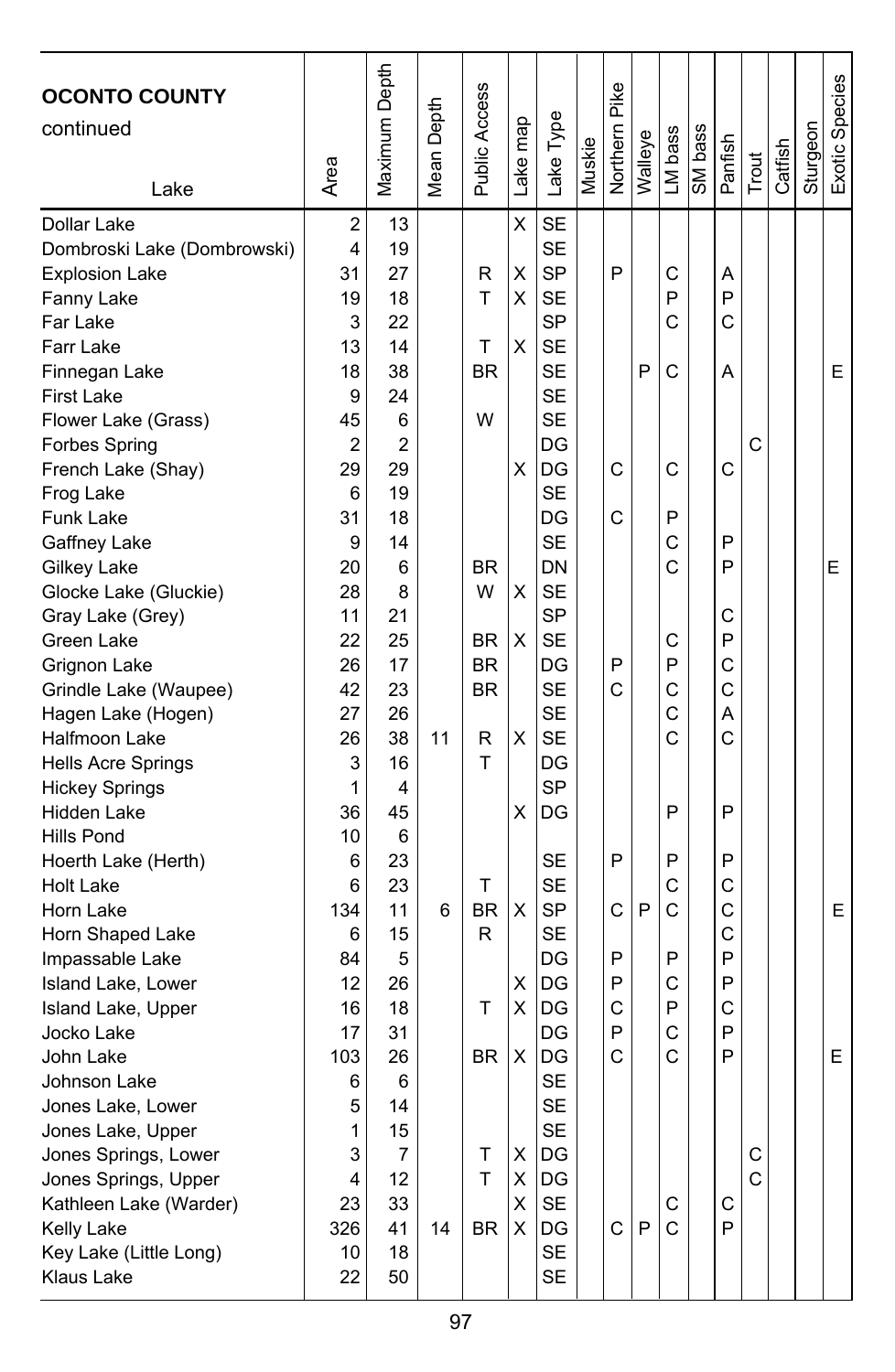| <b>OCONTO COUNTY</b><br>continued                              |          | Maximum Depth  | Mean Depth | Public Access | Lake map | Lake Type              |        | Northern Pike |         |         |             |         |       |         |          | Exotic Species |
|----------------------------------------------------------------|----------|----------------|------------|---------------|----------|------------------------|--------|---------------|---------|---------|-------------|---------|-------|---------|----------|----------------|
|                                                                | Area     |                |            |               |          |                        | Muskie |               | Walleye | LM bass | SM bass     | Panfish | Trout | Catfish | Sturgeon |                |
| Lake                                                           |          |                |            |               |          |                        |        |               |         |         |             |         |       |         |          |                |
| Kobus Lake                                                     | 4        | 5              |            | W             |          | <b>SE</b>              |        |               |         |         |             | P       |       |         |          |                |
| <b>Krake Lakes</b>                                             | 3        | 4              |            | W             |          | <b>SE</b>              |        |               |         |         |             |         |       |         |          |                |
| Kuplie Lake                                                    | 15       | 22             |            |               |          | <b>SE</b>              |        | P             |         | P       |             | P       |       |         |          |                |
| Lackawanna Lake (Crystal)                                      | 9        | 3              |            | R             |          | DG                     |        | P             |         | P       |             | P       |       |         |          |                |
| Lauder Lake                                                    | 9        | 9              |            |               |          | <b>SE</b>              |        |               |         |         |             |         |       |         |          |                |
| Ledge Lake (Pine)                                              | 34       | 19             |            |               |          | <b>SE</b>              |        |               |         |         |             | P       |       |         |          |                |
| Leigh Flowage (Lee)                                            |          |                |            |               |          |                        |        |               |         |         |             |         |       |         |          |                |
| (Including Marl Bay and                                        |          |                |            |               |          |                        |        |               |         |         |             |         |       |         |          |                |
| Rice Bay)                                                      | 231      | 52             | 12         | BR            | X        | DG                     |        | C             | P       | C       |             | С       |       |         |          |                |
| Lily Lake                                                      | 5        | 49             |            |               |          | <b>SE</b>              |        |               |         |         |             | P<br>P  |       |         |          |                |
| Lincoln Lake                                                   | 13       | 16             |            | R             |          | <b>SE</b>              |        |               |         | P       |             |         |       |         |          |                |
| Line Lake                                                      | 2        | 15             |            | T             | х        | <b>SE</b><br><b>SE</b> |        |               |         | P       |             | P       |       |         |          |                |
| Little Archibald Lake<br>Little Bass Lake                      | 56<br>3  | 65<br>25       |            |               |          | <b>SE</b>              |        |               |         | C       |             | C       |       |         |          |                |
| Little Bear Lake                                               | 12       | 14             |            | W             | X        | <b>SE</b>              |        |               |         | C       |             | C       |       |         |          |                |
| Little Gillett Lake                                            | 16       | 25             |            | <b>BR</b>     |          | DG                     |        | P             |         | C       |             | P       |       |         |          |                |
| Little Horn Lake                                               | 24       | 22             |            | R             | X        | <b>SP</b>              |        | P             |         | P       |             | P       |       |         |          |                |
| Little Maiden Lake                                             | 39       | 17             |            | R             | X        | DG                     |        | P             |         | C       |             | C       |       |         |          |                |
| Little Pickerel T31N R18E S01                                  | 5        | 17             |            | W             |          | DG                     |        | P             |         | P       |             | C       |       |         |          |                |
| Little Pickerel T33N R15E S11                                  | 24       | 23             |            |               | X        | <b>SP</b>              |        | P             |         | P       |             | P       |       |         |          |                |
| Little Squaw Lake                                              | 15       | 11             |            |               |          | <b>SE</b>              |        | P             |         | P       |             |         |       |         |          |                |
| Little Wapato Lake                                             | 9        | 11             |            |               | X        | <b>SE</b>              |        |               |         |         |             |         |       |         |          |                |
| Long Lake T30N R19E S31                                        | 38       | 22             |            | <b>BR</b>     |          | <b>SE</b>              |        |               |         | P       |             | P       |       |         |          |                |
| Long Lake T32N R15E S09                                        | 9        | 6              |            |               |          | <b>SE</b>              |        |               |         |         |             |         |       |         |          |                |
| Lost Lake T31N R18E S09                                        | 6        | 27             |            | W             |          | DN                     |        |               |         | C       |             | Α       |       |         |          |                |
| Lost Lake T32N R15E S24                                        | 3        | $\overline{2}$ |            | W             |          | DG                     |        |               |         |         |             |         |       |         |          |                |
| Machickanee Flowage (Stiles)                                   | 463      | 21             | 6          | BR            | х        | DG                     |        | C             |         | C       | C           | С       |       |         |          | EZ             |
| Maiden Lake                                                    | 269      | 52             |            | <b>BR</b>     | X        | DG                     |        |               | C       | P       | $\mathbf C$ | P       |       |         |          | Е              |
| Makholm Lake (Macholm)                                         | 13       | 52             |            | BR            |          | <b>SE</b>              |        | P             |         | P       |             | P       |       |         |          |                |
| Marsh Lake                                                     | 3        | 17             |            | W             |          | <b>SE</b>              |        |               |         |         |             | P       |       |         |          |                |
| Mary Lake*                                                     | 156      | 9              |            | W             | X        | DG                     |        |               |         | С       |             | P       |       |         |          |                |
| McComb Lake                                                    | 20       | 34             |            | BR            | X        | <b>SE</b>              |        | P             |         | P       |             | P       |       |         |          |                |
| Midget Lake                                                    | 7        | 20             |            |               | X        | <b>SE</b>              |        |               |         | C       |             | P       |       |         |          |                |
| Miller Lake                                                    | 16       | 20             |            |               | х        | <b>SE</b>              |        |               |         | C       |             | C       |       |         |          |                |
| Miriam Lake                                                    | 7        |                |            |               |          |                        |        |               |         |         |             |         |       |         |          |                |
| Montana Lake*                                                  | 135      | 28             | 15         | <b>BR</b>     |          | $X$ DG                 |        | P             |         | P       |             | P       |       |         |          |                |
| Moody Lake                                                     | 18       | 9              |            | BR            |          | <b>SE</b>              |        |               |         |         |             |         |       |         |          |                |
| Mosquito Lake                                                  | 6        | 20             |            | W             | X        | DG<br>SP               |        | P             |         | P       |             | P<br>C  |       |         |          |                |
| Mountain Lake, North (Spruce)<br>Mountain Lake, South (Spruce) | 10<br>10 | 3<br>6         |            | T             |          | <b>SE</b>              |        |               |         | P       |             | A       |       |         |          |                |
| Mud Lake T31N R19E S30                                         | 4        | 7              |            | W             |          | <b>SE</b>              |        |               |         |         |             |         |       |         |          |                |
| Munger Lake                                                    | 96       | 19             | 5          | BR            | X        | SP                     | P      | C             |         | P       |             | P       |       |         |          | Е              |
| Nelligan Lake                                                  | 50       | 26             | 7          | <b>BR</b>     | х        | SE                     |        |               |         | P       |             | C       | P     |         |          |                |
| Newton Lake (Savage)                                           | 19       | 33             |            |               |          | DG                     |        | С             |         | C       |             | C       |       |         |          |                |
|                                                                |          |                |            |               |          |                        |        |               |         |         |             |         |       |         |          |                |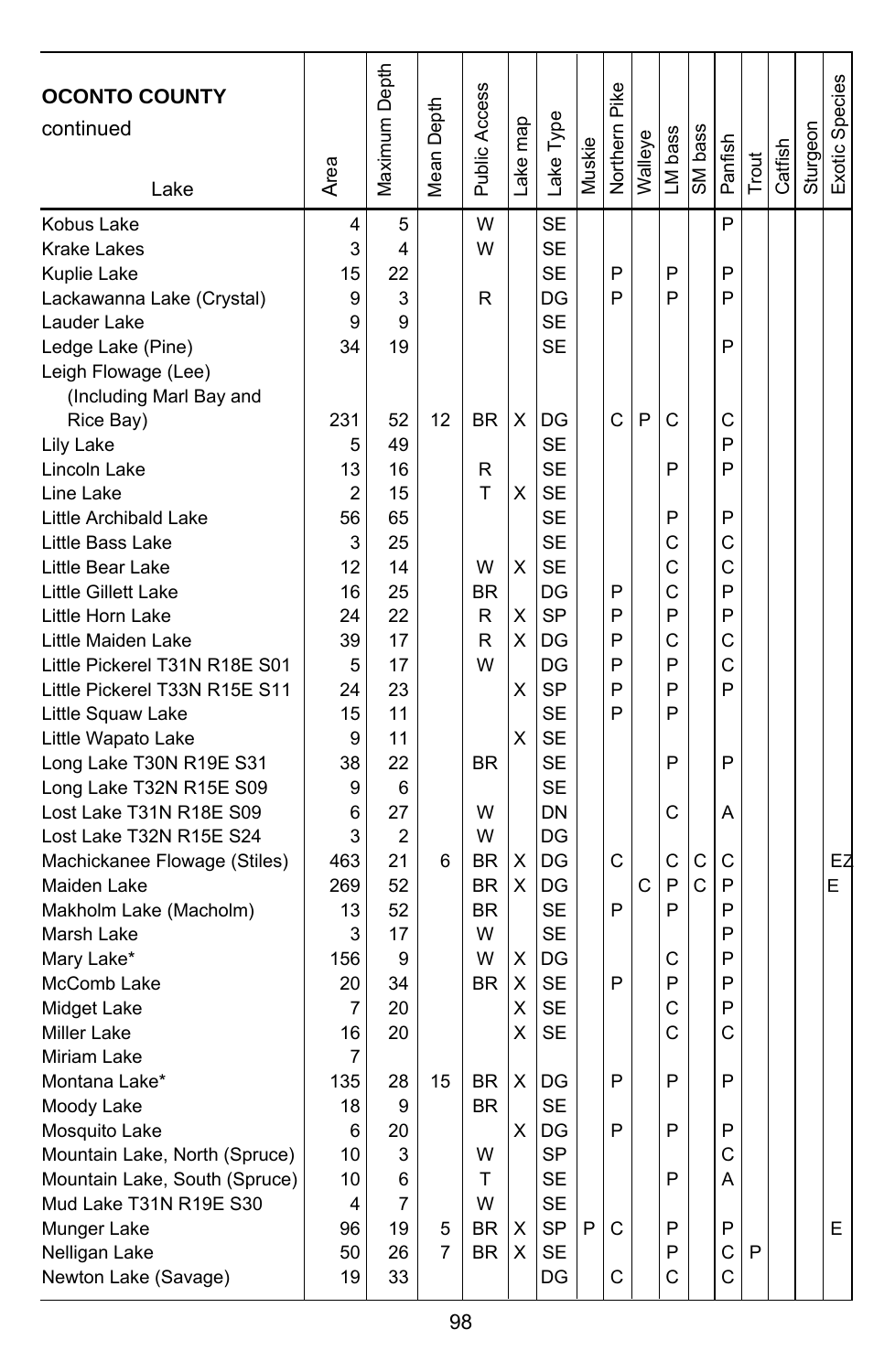| <b>OCONTO COUNTY</b><br>continued | Area | Maximum Depth           | Mean Depth | Public Access | ake map | Lake Type | Muskie | Northern Pike | Walleye | LM bass | SM bass | Panfish | Trout | Catfish | Sturgeon | Exotic Species |
|-----------------------------------|------|-------------------------|------------|---------------|---------|-----------|--------|---------------|---------|---------|---------|---------|-------|---------|----------|----------------|
| Lake                              |      |                         |            |               |         |           |        |               |         |         |         |         |       |         |          |                |
| No Mans Lake                      | 1    | 24                      |            |               |         | <b>SE</b> |        |               |         |         |         |         |       |         |          |                |
| Oconto Falls Pond                 | 167  | 28                      | 10         | BR            | X       | DG        |        | C             |         | P       | C       | P       |       |         |          | EZ             |
| Papoose Lake                      | 2    | 5                       |            |               |         | <b>SE</b> |        |               |         |         |         |         |       |         |          |                |
| Pat Lake                          | 10   | 13                      |            |               |         | <b>SP</b> |        |               |         | P       |         | P       | P     |         |          |                |
| Paya Lake                         | 121  | 40                      | 20         | BR            | X       | <b>SE</b> |        |               |         | C       | P       | C       |       |         |          |                |
| Pecor Lake (Pecard)               | 20   | 28                      | 8          | W             | х       | <b>SP</b> |        | P             |         | P       |         | P       |       |         |          |                |
| Perch Lake T31N R18E S13          | 8    | 24                      |            | T             |         | <b>SE</b> |        |               |         | P       |         | C       |       |         |          |                |
| Perch Lake T32N R15E S29          | 13   | 10                      |            | T             |         | DN        |        |               |         | P       |         | C       |       |         |          |                |
| Pete Lake                         | 4    | 21                      |            |               |         | <b>SE</b> |        | P             |         | P       |         | P       |       |         |          |                |
| Peterson Lake                     | 8    | 56                      |            |               |         | <b>SE</b> |        |               |         |         |         | C       |       |         |          |                |
| Pickerel Lake T31N R18E S01       | 32   | 18                      |            | BR            |         | DN        |        | С             |         | P       |         | P       |       |         |          |                |
| Pickerel Lake T33N R15E S11       | 127  | 15                      |            | BR            | х       | DG        |        | P             |         | P       |         | P       |       |         |          |                |
| Pine Lake                         | 5    | 15                      |            |               | Χ       | <b>SE</b> |        |               |         |         |         | C       |       |         |          |                |
| Pine Ridge Lake (Long)            | 46   | 27                      |            | т             | X       | <b>SE</b> |        |               |         | C       |         | C       |       |         |          |                |
| Plantation Lake (Fish, Smoke)     | 21   | 17                      |            | R             |         | <b>SE</b> |        | P             |         |         |         | Α       |       |         |          |                |
| Ponsegrau Lake                    | 2    | 8                       |            | W             |         | <b>SE</b> |        |               |         |         |         |         |       |         |          |                |
| Porcupine Lake                    | 30   | 20                      |            | BR            |         | DG        |        | P             |         | С       |         | С       |       |         |          |                |
| Quill Lake (Porcupine)            | 24   | 31                      |            | W             | X       | DG        |        | P             |         | C       |         | C       |       |         |          |                |
| Ranch Lake                        | 48   | 44                      | 11         | т             | х       | <b>SE</b> |        | P             |         | P       |         | P       |       |         |          |                |
| Range Lake, Lower                 | 5    | 22                      |            | W             |         | DG        |        |               |         | C       |         | C       |       |         |          |                |
| Range Lake, Upper                 | 4    | 16                      |            | W             | X       | DG        |        |               |         | C       |         | C       |       |         |          |                |
| Reader Lake                       | 6    | 22                      |            | т             |         | <b>SE</b> |        |               |         | C       |         | C       |       |         |          |                |
| Reservoir Pond                    | 417  | 16                      | 5          | <b>BR</b>     | X       | DG        |        | С             |         | C       |         | А       |       |         |          | E              |
| <b>Rost Lake</b>                  | 91   | 29                      | 10         | BR            | X       | <b>SE</b> |        | P             |         | Ć       |         | P       |       |         |          |                |
| Round Lake                        | 28   | 31                      |            | <b>BR</b>     |         | DN        |        |               |         |         |         | C       |       |         |          |                |
| Savage Lake                       | 6    | 29                      |            |               |         | <b>SE</b> |        |               |         |         |         |         |       |         |          |                |
| Schutt Lake                       | 16   | 15                      |            |               |         | <b>SP</b> |        | P             |         | P       |         | C       |       |         |          |                |
| Second Lake                       | 6    | 30                      |            |               |         | <b>SE</b> |        |               |         |         |         |         |       |         |          |                |
| Section Thirty Lake               | 7    | 11                      |            | W             | х       | <b>SE</b> |        |               |         | P       |         | C       |       |         |          |                |
| Sellin Lake                       | 16   | 17                      |            |               |         | <b>SE</b> |        |               |         |         |         | P       |       |         |          |                |
| Shadow Lake                       | 27   | $\overline{7}$          |            |               |         | DN        |        | P             |         | P       |         | C       |       |         |          |                |
| Shay Lake T31N R18E S18           | 66   | 36                      | 13         | BR            | х       | <b>SP</b> |        |               |         | С       |         | C       |       |         |          |                |
| Shay Lake T32N R15E S17           | 50   | 36                      |            |               | x       | <b>SE</b> |        |               |         | C       |         | P       |       |         |          |                |
| Small Bass Lakes (Cave)           | 19   | 27                      |            | W             | X       | <b>SE</b> |        |               |         | A       |         | P       |       |         |          |                |
| Smoke Lake                        | 51   | 7                       |            | BR            | X       | <b>SP</b> |        |               |         | P       |         | P       |       |         |          |                |
| Spice Lake                        | 20   | 34                      |            |               |         | <b>SE</b> |        |               |         |         |         |         |       |         |          |                |
| Spies Lake                        | 6    | 4                       |            | W             |         | <b>SE</b> |        |               |         |         |         |         |       |         |          |                |
| Spring Lake                       | 13   | 14                      |            | W             |         | <b>SP</b> |        | P             |         | С       |         | P       |       |         |          |                |
| Spruce Lake                       | 15   | 7                       |            |               |         | SE        |        |               |         | C       |         |         |       |         |          |                |
| Squaw Lake                        | 22   | 19                      |            |               |         | SE        |        | P             |         | P       |         | P       |       |         |          |                |
| Star Lake                         | 63   | 21                      |            | BR            |         | <b>SE</b> |        |               |         | P       |         | C       |       |         |          |                |
| Sullivan Springs                  | 4    | $\overline{\mathbf{c}}$ |            | T             |         | SP        |        |               |         |         |         |         | С     |         |          |                |
| Sunrise Lake (Sand)               | 22   | 32                      |            |               |         | <b>SE</b> |        |               |         | P       |         | P       |       |         |          |                |
| Surprise Lake (Bass)              | 70   | 30                      |            | BR            | X       | SE        |        | P             | P       | C       |         | C       |       |         |          |                |
|                                   |      |                         |            |               |         |           |        |               |         |         |         |         |       |         |          |                |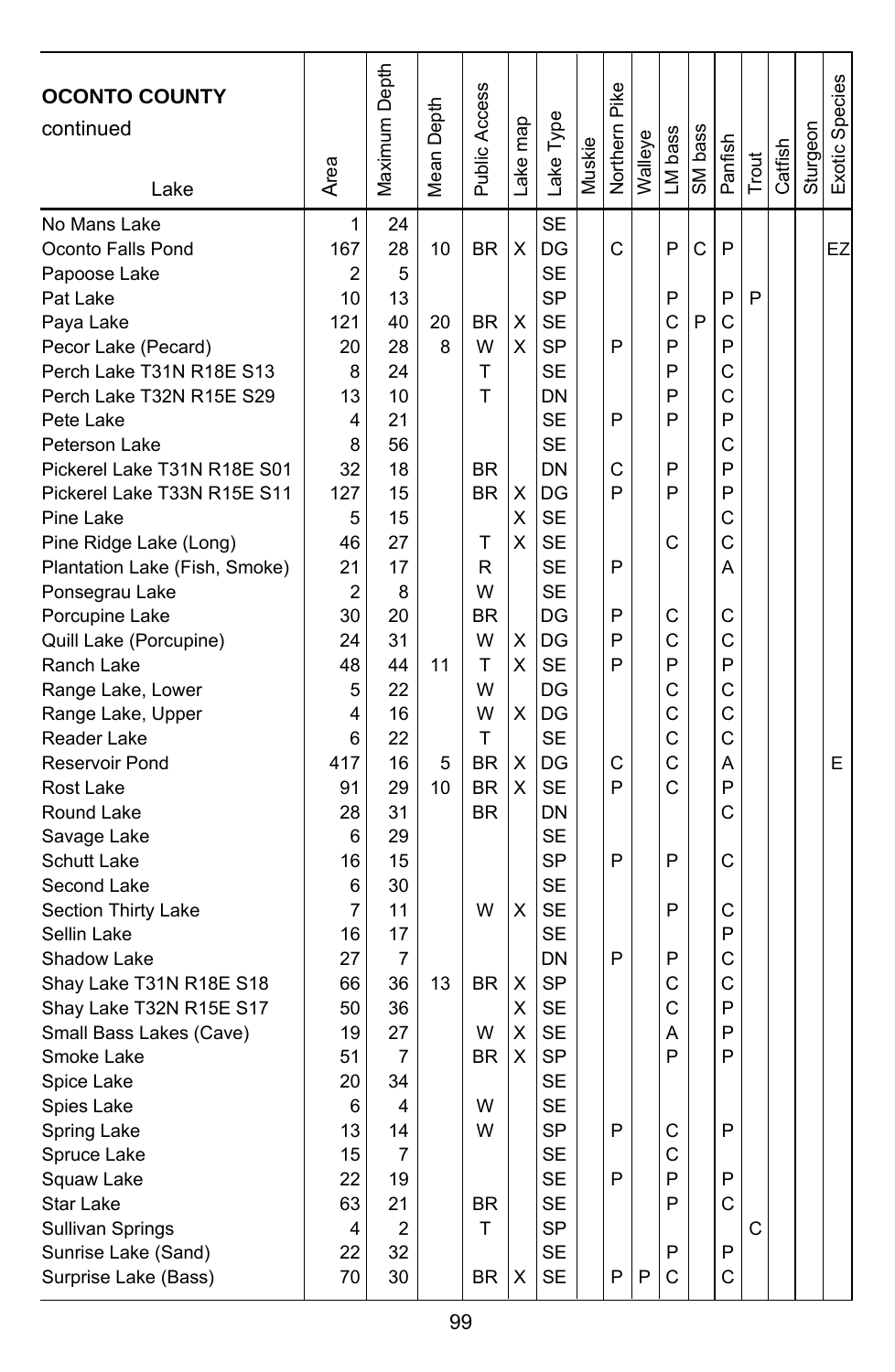| <b>OCONTO COUNTY</b><br>continued<br>Lake                                                                                                                                                                                                                                                                                                                                                                                                                                                                                                                                                                                                  | Area                                                                                                                                                                     | Maximum Depth                                                                                                                                                        | Mean Depth                                | Public Access                                                                                                                                                              | Lake map                                                                          | Lake Type                                                                                                                                                                                                                                                                                                       | Muskie | Northern Pike                                                           | Walleye     | LM bass                                                                                                    | SM bass | Panfish                                                                                                    | Trout | Catfish | Sturgeon | Exotic Species |
|--------------------------------------------------------------------------------------------------------------------------------------------------------------------------------------------------------------------------------------------------------------------------------------------------------------------------------------------------------------------------------------------------------------------------------------------------------------------------------------------------------------------------------------------------------------------------------------------------------------------------------------------|--------------------------------------------------------------------------------------------------------------------------------------------------------------------------|----------------------------------------------------------------------------------------------------------------------------------------------------------------------|-------------------------------------------|----------------------------------------------------------------------------------------------------------------------------------------------------------------------------|-----------------------------------------------------------------------------------|-----------------------------------------------------------------------------------------------------------------------------------------------------------------------------------------------------------------------------------------------------------------------------------------------------------------|--------|-------------------------------------------------------------------------|-------------|------------------------------------------------------------------------------------------------------------|---------|------------------------------------------------------------------------------------------------------------|-------|---------|----------|----------------|
| Swansons Lake<br>Temple Lake<br>Townsend Flowage (Wheeler)<br><b>Trout Lake</b><br>Turtle Lake T30N R18E S35<br>Turtle Lake T31N R17E S13<br>Twin Lake, East<br>Twin Lake, West<br>Ucil Lake (Veil, Herl)<br>Underwood Lake<br>Unnamed T31N R18E S18-08<br>Valley Lake (Yavell)<br>Veil Lake<br>Wades Lake<br>Wapato Lake, Lower (Poison)<br>Wapato Lake, Upper (Poison)<br><b>Warington Lake</b><br>Waubee Lake<br>Waupee Flowage<br>Waupee Lake<br><b>Wescott Lake</b><br>Westphall Lake<br><b>Wheeler Lake</b><br><b>White Lake</b><br>White Potato Lake<br>Wichser Lake (Bass)<br>Winslow Lake (Long)<br>Wiscobee Lake<br>Yankee Lake* | 4<br>20<br>476<br>22<br>4<br>2<br>5<br>6<br>22<br>45<br>20<br>15<br>54<br>3<br>38<br>50<br>11<br>137<br>89<br>34<br>38<br>24<br>293<br>49<br>978<br>15<br>58<br>32<br>12 | 11<br>3<br>30<br>25<br>5<br>7<br>23<br>11<br>33<br>37<br>31<br>43<br>13<br>7<br>10<br>10<br>20<br>20<br>9<br>2<br>27<br>10<br>35<br>49<br>11<br>61<br>33<br>40<br>20 | 9<br>15<br>10<br>4<br>14<br>15<br>21<br>5 | W<br><b>BR</b><br>W<br>W<br><b>BR</b><br><b>BR</b><br>W<br><b>BR</b><br>W<br>W<br>R<br>BR<br><b>BR</b><br>W<br><b>BR</b><br><b>BR</b><br><b>BR</b><br><b>BR</b><br>BR<br>T | х<br>X<br>X<br>X<br>X<br>X<br>х<br>х<br>X<br>X<br>X<br>X<br>X<br>X<br>X<br>X<br>X | DG<br>DG<br>DG<br><b>SP</b><br><b>SE</b><br><b>SP</b><br><b>SE</b><br><b>SE</b><br><b>SE</b><br><b>SE</b><br>DN<br>DG<br><b>SE</b><br><b>SP</b><br>DG<br>DG<br><b>SE</b><br><b>SE</b><br>DG<br><b>SE</b><br><b>SP</b><br><b>SE</b><br><b>SE</b><br>DG<br><b>SE</b><br><b>SE</b><br><b>SP</b><br>DG<br><b>SE</b> | P<br>P | C<br>C<br>P<br>С<br>C<br>P<br>P<br>P<br>P<br>C<br>P<br>P<br>C<br>P<br>P | P<br>C<br>P | C<br>P<br>C<br>Ć<br>C<br>P<br>C<br>Ċ<br>С<br>P<br>P<br>P<br>C<br>P<br>P<br>С<br>P<br>C<br>C<br>P<br>P<br>P | P<br>C  | C<br>P<br>Α<br>C<br>P<br>С<br>P<br>Ċ<br>А<br>P<br>С<br>P<br>P<br>C<br>P<br>А<br>C<br>P<br>C<br>P<br>C<br>P | C     |         |          | E<br>E         |
| <b>ONEIDA COUNTY</b><br>Aidenn Lake<br>Aldridge Lake (Range Line)<br>Alice Lake T36N R08E S16<br>Alice Lake T38N R06E S10<br>Alligator Lake<br>Alva Lake<br>Angelo Lake<br>Arbutus Lake (Starvation)<br>Arneson Lake<br>Atkins Lake*(Mud)<br>Baggs Lake<br><b>Baker Lake</b><br>Bass Lake T35N R09E S24                                                                                                                                                                                                                                                                                                                                    | 20<br>134<br>10<br>17<br>3<br>201<br>34<br>78<br>6<br>151<br>10<br>42<br>26                                                                                              | 21<br>12<br>15<br>21<br>12<br>36<br>12<br>20<br>11<br>4<br>11<br>9<br>18                                                                                             |                                           | W<br>R<br>R<br>x<br>W<br>BR                                                                                                                                                | X<br>х                                                                            | <b>SE</b><br>DN<br><b>SE</b><br><b>SE</b><br>S٢<br>SE<br>SE<br>SE<br>SE<br>DN<br><b>SE</b><br><b>SP</b><br>SE                                                                                                                                                                                                   | P      | P<br>P<br>P<br>P<br>P                                                   | P<br>P      | P<br>C<br>С<br>P<br>С<br>С<br>C<br>P<br>С<br>P                                                             | P       | C<br>P<br>С<br>Α<br>С<br>С<br>Α<br>C<br>C<br>P<br>Ρ<br>P                                                   |       |         |          |                |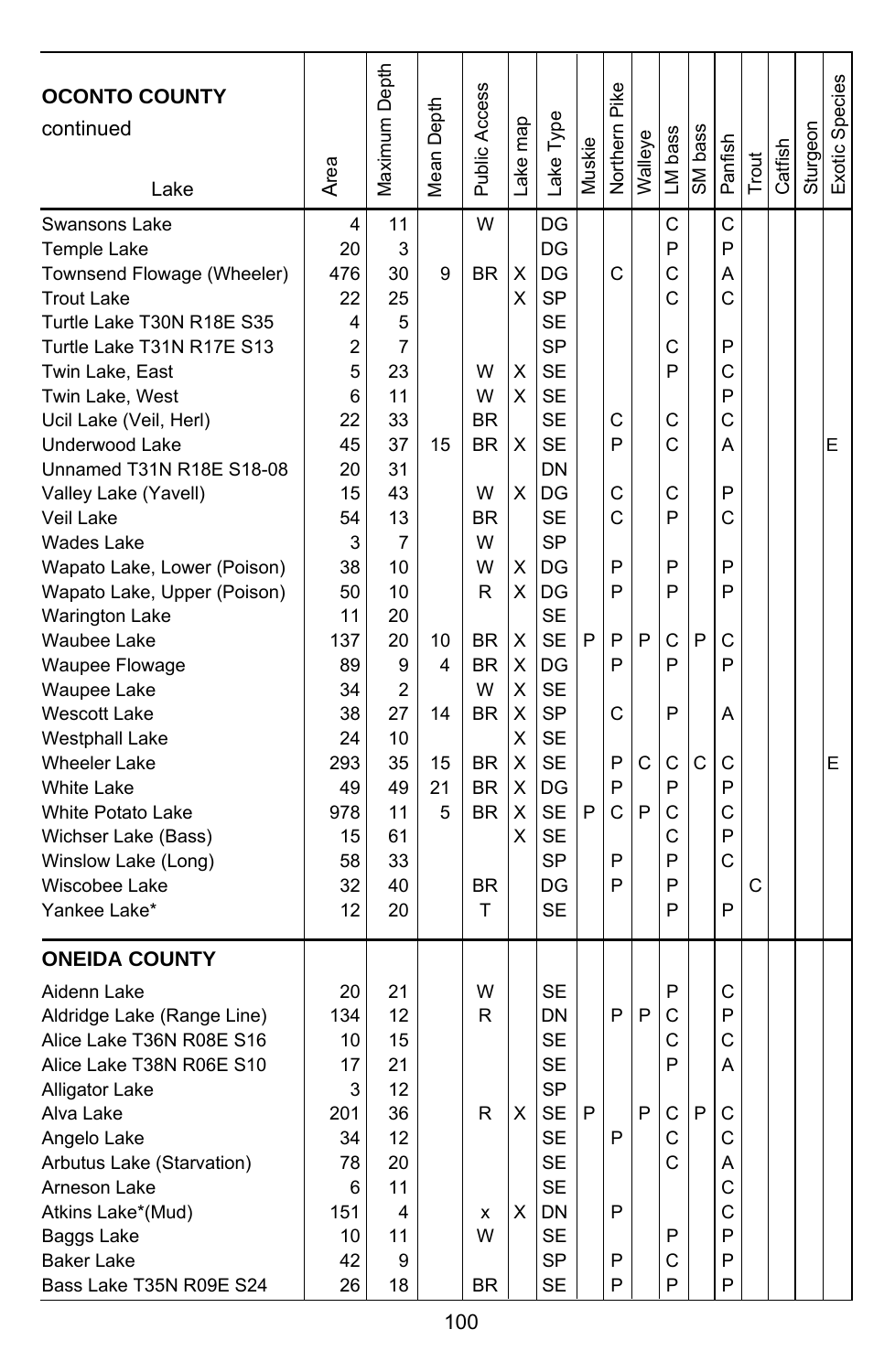| <b>ONEIDA COUNTY</b><br>continued<br>Lake | Area | Maximum Depth | Depth<br>Mean I | <b>Public Access</b> | Lake map | Lake Type | Muskie | Northern Pike | Walleye | LM bass | SM bass      | Panfish | Trout | Catfish | Sturgeon | Exotic Species |
|-------------------------------------------|------|---------------|-----------------|----------------------|----------|-----------|--------|---------------|---------|---------|--------------|---------|-------|---------|----------|----------------|
| Bass Lake T36N R05E S18                   | 61   | 20            |                 | T                    | X        | <b>SE</b> |        |               |         | C       |              | C       |       |         |          |                |
| Bass Lake T37N R09E S08                   | 12   | 19            |                 |                      |          | SE        |        |               |         | P       |              | P       |       |         |          |                |
| Bass Lake T37N R09E S30                   | 124  | 20            |                 | <b>BR</b>            | X        | DG        | P      | С             | P       | C       | P            | Α       |       |         |          |                |
| Bass Lake T38N R09E S12                   | 38   | 11            |                 |                      |          | SE        |        |               |         | P       |              | P       |       |         |          |                |
| Bass Lake T39N R08E S31                   | 74   | 31            |                 | <b>BR</b>            |          | <b>SE</b> |        | P             |         |         |              | P       |       |         |          |                |
| Baycat Lake (Alice)                       | 62   | 8             |                 |                      |          | <b>SE</b> |        |               |         | P       |              | P       |       |         |          |                |
| Bear Lake                                 | 312  | 20            | 8               | BR                   | х        | <b>SP</b> |        | С             | P       | С       | P            | Α       |       |         |          |                |
| Bearskin Lake                             | 400  | 26            | 12              | <b>BR</b>            | X        | DG        | C      | P             | C       | P       | P            | P       |       |         |          |                |
| Beaver Lake T35N R09E S31                 | 22   | 8             |                 | T                    |          | SE        |        | P             |         | P       |              | P       |       |         |          |                |
| Beaver Lake T37N R07E S02                 | 8    | 17            |                 | T                    |          | SE        |        |               |         | P       |              | C       |       |         |          |                |
| Beaver Lake T38N R07E S02                 | 2    | 11            |                 |                      |          | <b>SE</b> |        |               |         |         |              | P       |       |         |          |                |
| <b>Bellmore Lake</b>                      | 30   | 12            |                 |                      |          | <b>SE</b> |        |               |         | P       |              | C       |       |         |          |                |
| Berry Lake                                | 8    | 22            |                 |                      |          | <b>SE</b> |        |               |         | P       |              | P       |       |         |          |                |
| Bertram Lake                              | 33   | 6             |                 |                      |          | DN        |        |               |         | P       |              | P       |       |         |          |                |
| Big Carr Lake                             | 213  | 71            |                 | BR                   | х        | <b>SE</b> | P      |               | P       | C       | С            | P       | P     |         |          |                |
| <b>Big Fork Lake</b>                      | 690  | 37            | 17              | Τ                    | х        | DG        | C      | Ρ             | C       | P       | P            | P       |       |         |          |                |
| <b>Big Lake</b>                           | 865  | 27            | 13              | BFP                  | х        | DG        | C      | P             | C       | P       | P            | P       |       |         |          |                |
| <b>Big Stone Lake</b>                     | 548  | 57            | 21              | <b>BR</b>            | X        |           | C      | P             | C       | P       | P            | P       |       |         |          |                |
| <b>Birch Lake</b>                         | 180  | 24            |                 | W                    | X        | DG        | P      | Ċ             | P       | C       |              | A       |       |         |          |                |
| <b>Bird Lake</b>                          | 99   | 40            | 17              | <b>BR</b>            | X        | <b>SE</b> |        |               | P       | C       | P            | C       |       |         |          |                |
| Blue Lake (Rusk)                          | 456  | 49            | 25              |                      | X        | <b>SE</b> |        |               | C       | P       | $\mathsf{C}$ | C       |       |         |          |                |
| <b>Bluegill Lake</b>                      | 24   | 25            |                 | W                    |          | <b>SE</b> |        |               |         | P       |              | C       |       |         |          |                |
| <b>Bobcat Lake</b>                        | 46   | 20            |                 |                      |          | SE        |        |               |         | P       |              | P       |       |         |          |                |
| <b>Bobs Lake</b>                          | 17   | 36            |                 |                      |          | <b>SE</b> |        |               |         | P       |              | Α       |       |         |          |                |
| Bog Lake                                  | 46   | 6             |                 | W                    |          | DN        |        |               |         |         |              | P       |       |         |          |                |
| Boggy Lake                                | 5    | 10            |                 |                      |          | <b>SE</b> |        |               |         | P       |              | P       |       |         |          |                |
| <b>Bolger Lake</b>                        | 119  | 39            |                 | BR                   | X        | <b>SE</b> | P      |               | P       | C       | P            | C       |       |         |          |                |
| Boom Lake                                 | 437  | 30            |                 | <b>BR</b>            | х        | DG        | С      | С             | P       | C       | P            | A       |       |         |          |                |
| Booth Lake                                | 207  | 34            |                 | <b>BR</b>            | X        | <b>SP</b> | P      | P             | P       | C       |              | C       |       |         |          |                |
| Bootjack Lake                             | 44   | 19            |                 |                      |          | DN        |        | P             |         | P       |              | P       |       |         |          |                |
| <b>Bowles Lake</b>                        | 30   | 7             |                 |                      |          | <b>SE</b> |        |               |         | P       |              | P       |       |         |          |                |
| Box Lake                                  | 4    | 19            |                 |                      |          | <b>SE</b> |        |               |         | P       |              | P       |       |         |          |                |
| <b>Briard Lake</b>                        | 24   | 17            |                 |                      |          | SE        |        |               |         | P       |              | P       |       |         |          |                |
| Bridge Lake*                              | 411  | 15            | 8               | <b>NW</b>            | х        |           | P      | C             | С       | P       | P            | С       |       |         |          | E              |
| Brown Lake                                | 98   | 17            |                 |                      | X        | SE        |        |               |         | P       |              | P       |       |         |          |                |
| Buck Lake T36N R09E S19                   | 61   | 49            |                 |                      |          | <b>SE</b> |        |               |         | P       | P            | A       |       |         |          |                |
| Buck Lake T38N R07E S33                   | 3    | 27            |                 |                      |          | <b>SE</b> |        |               |         | P       |              | P       |       |         |          |                |
| <b>Buckskin Lake</b>                      | 634  | 22            |                 | BR                   | X        | SP        | P.     | C             | С       | P       |              | С       |       |         |          |                |
| <b>Buffalo Lake</b>                       | 104  | 27            |                 | BR.                  | $\times$ | <b>SE</b> |        |               | C.      | P       | P            | C       |       |         |          |                |
| <b>Bullhead Lake</b>                      |      |               |                 |                      |          |           |        |               |         |         |              |         |       |         |          |                |
| T36N R09E S03                             | 5    | 17            |                 |                      |          | DN        |        |               |         | P       |              | P       |       |         |          |                |
| <b>Bullhead Lake</b>                      |      |               |                 |                      |          |           |        |               |         |         |              |         |       |         |          |                |
| T39N R06E S11                             | 35   | 15            |                 | R                    | х        | SE        |        | P             |         | С       |              | P       |       |         |          |                |
|                                           |      |               |                 |                      |          |           |        |               |         |         |              |         |       |         |          |                |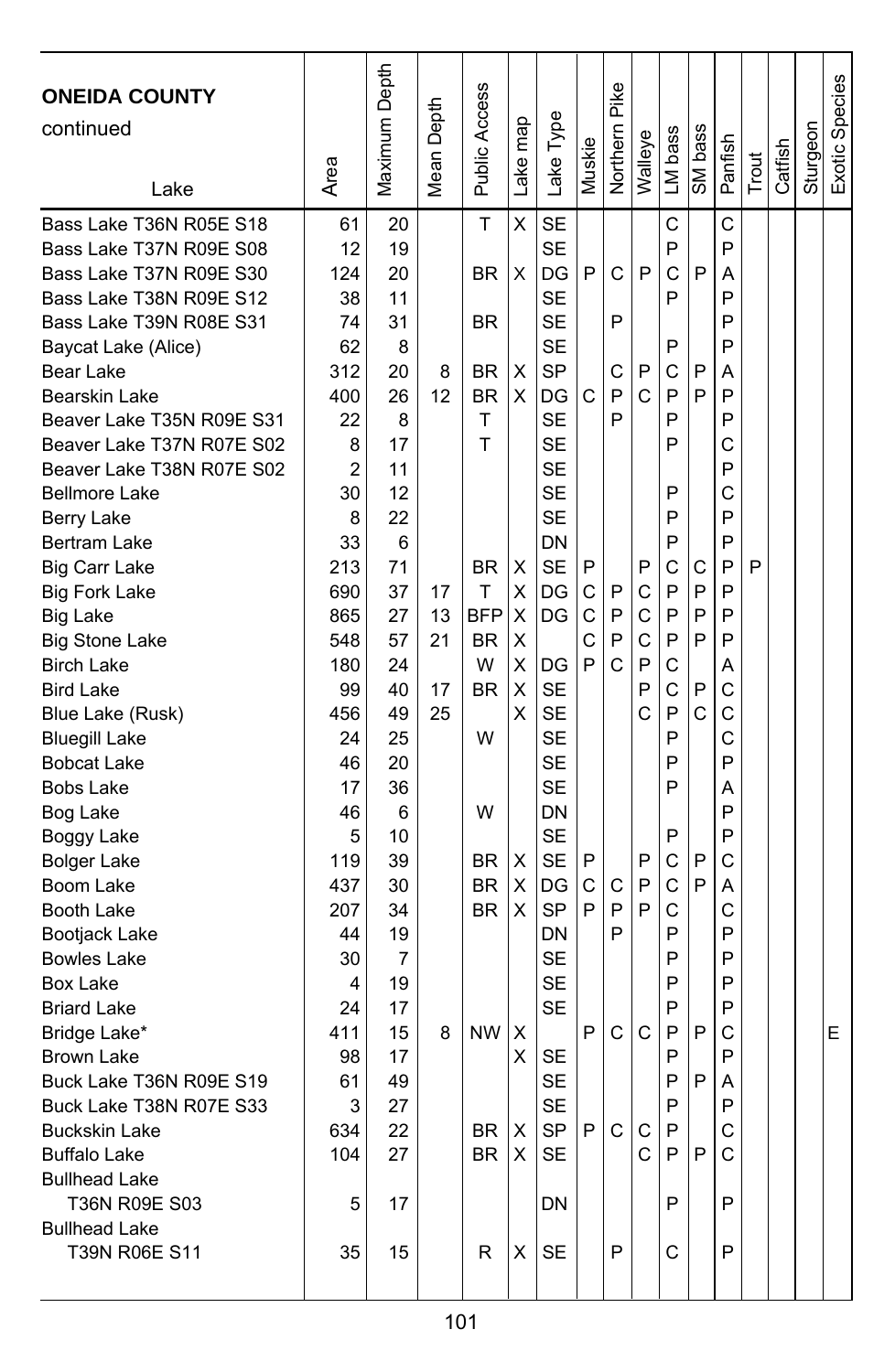| <b>ONEIDA COUNTY</b>            |      | Maximum Depth |        | Public Access |         |                 |        | Northern Pike |         |         |         |         |       |         |          | Exotic Species |
|---------------------------------|------|---------------|--------|---------------|---------|-----------------|--------|---------------|---------|---------|---------|---------|-------|---------|----------|----------------|
| continued                       |      |               | Depth  |               |         | -ake Type       |        |               |         |         |         |         |       |         |          |                |
|                                 |      |               |        |               | ake map |                 | Muskie |               | Walleye | LM bass | SM bass | Panfish |       |         | Sturgeon |                |
| Lake                            | Area |               | Mean I |               |         |                 |        |               |         |         |         |         | Trout | Catfish |          |                |
| <b>Burnham Lake</b>             |      |               |        |               |         |                 |        |               |         |         |         |         |       |         |          |                |
| T38N R07E S31                   | 44   | 13            |        | T             |         | SE              |        |               |         | C       | P       | C       |       |         |          |                |
| <b>Burnham Lake</b>             |      |               |        |               |         |                 |        |               |         |         |         |         |       |         |          |                |
| T38N R10E S08                   | 73   | 6             |        |               |         | <b>SP</b>       |        |               |         |         |         | P       |       |         |          |                |
| <b>Burrows Lake</b>             | 156  | 26            | 9      | BR            | X       | <b>SE</b>       | P      |               |         | С       |         | Α       |       |         |          |                |
| Camp Twenty-One Lake            | 17   | 25            |        | W             |         | <b>SE</b>       |        |               |         | C       |         | C       |       |         |          |                |
| Campine Lake                    | 18   | 3             |        |               |         | <b>SE</b>       |        |               |         |         |         |         |       |         |          |                |
| Carrol Lake                     | 352  | 27            | 16     | <b>BR</b>     | х       | DG              | C      | P             | P       | С       |         | Α       |       |         |          |                |
| Chain Lake                      | 219  | 19            | 12     | BR            | X       | DG              | C      | C             | C       | P       |         | Α       |       |         |          |                |
| Cherry Lake                     | 23   | 19            |        |               |         | <b>SE</b>       |        |               |         | P       |         | C       |       |         |          |                |
| Clawson Lake                    | 21   | 22            |        |               | x       | <b>SE</b>       |        | P             |         | P       |         | C       |       |         |          |                |
| Clear Lake T36N R09E S10        | 36   | 24            |        |               |         | <b>SE</b>       |        |               | P       | P       |         | C       |       |         |          |                |
| Clear Lake T37N R07E S24        | 30   | 10            |        | т             |         | <b>SE</b>       |        |               |         | С       |         | P       |       |         |          |                |
| Clear Lake T37N R09E S08        | 26   | 22            |        |               |         | <b>SE</b>       |        | P             |         | P       |         | P       |       |         |          |                |
| Clear Lake T38N R08E S02        | 62   | 17            |        | W             |         | <b>SE</b>       |        | P             |         | Ć       |         | P       |       |         |          |                |
| Clear Lake T39N R04E S02        |      |               |        |               |         |                 |        |               |         |         |         |         |       |         |          |                |
| (Near)                          | 212  | 21            |        | W             | Χ       | SE              | P      |               | P       | P       |         | P       |       |         |          |                |
| Clear Lake T39N R07E S16        | 846  | 95            | 31     | <b>BR</b>     | Χ       | <b>SE</b>       | P      |               | C       | C       | С       | C       | C     |         |          |                |
| Clearwater Lake                 | 351  | 48            | 21     |               | X       | <b>SP</b>       | P      | P             | C       | P       | C       | P       |       |         |          |                |
| Columbus Lake                   | 670  | 26            |        |               | x       | DG              | P      | C             | C       | P       | P       | P       |       |         |          |                |
| Cook Lake T36N R08E S27         | 27   | 6             |        |               |         | <b>SE</b>       |        | P             |         | P       |         | P       |       |         |          |                |
| Coon Lake                       | 28   | 19            |        |               |         | <b>SE</b>       |        |               |         | P       |         | C       |       |         |          |                |
| Corky Lake                      | 12   | 12            |        |               |         | <b>SE</b>       |        |               |         |         |         |         |       |         |          |                |
| Corner Lake                     | 28   | 65            |        | W             |         | <b>SE</b>       |        |               |         | P       |         | P       |       |         |          |                |
| Cranberry Lake<br>T38N R08E S22 | 6    | 12            |        |               |         | DG              |        |               |         | P       |         | P       |       |         |          |                |
| Cranberry Lake                  |      |               |        |               |         |                 |        |               |         |         |         |         |       |         |          |                |
| T39N R09E S24                   | 17   | 23            |        |               |         | SЕ              |        |               |         | P       |         | P       |       |         |          |                |
| Cranberry Lake                  |      |               |        |               |         |                 |        |               |         |         |         |         |       |         |          |                |
| T39N R11E S06                   |      |               |        |               |         |                 |        |               |         |         |         |         |       |         |          |                |
| Creek Lake                      | 172  | 12            |        | <b>NW</b>     | X       | DG              | P      | C             | P       | C       | P       | А       |       |         |          |                |
| <b>Crescent Lake</b>            |      |               |        |               |         |                 |        |               |         |         |         |         |       |         |          |                |
| T36N R08E S21-10                | 626  | 32            | 17     | <b>BR</b>     | х       | <b>SP</b>       | С      | P             | C       | P       | P       | C       |       |         |          |                |
| <b>Crescent Lake</b>            |      |               |        |               |         |                 |        |               |         |         |         |         |       |         |          |                |
| T39N R06E S04                   | 16   | 36            |        |               |         | <b>SE</b>       |        |               |         | С       |         | C       |       |         |          |                |
| Crooked Lake                    | 176  | 13            | 6      |               | X.      | SP <sup>I</sup> | P      | A             |         | P       |         | A       |       |         |          |                |
| Crystal Lake T37N R09E S06      | 55   | 43            |        |               |         | <b>SE</b>       |        |               |         | C       |         | С       |       |         |          |                |
| Cuenin Lake                     | 34   | 4             |        | BR            |         | <b>SP</b>       |        | P             |         |         |         | C       |       |         |          |                |
| Cunard Lake                     | 43   | 23            |        | BR            |         | SP              | P      | P             | P       | С       |         | C       |       |         |          |                |
| Currie Lake                     | 96   | 14            |        |               | X       | SE              |        |               | P       | С       |         | С       |       |         |          |                |
| Curtis Lake                     | 23   | 18            |        | R             | X       | SE              |        | P             |         |         |         | C       |       |         |          |                |
| D L Lake (Jarvis)               | 31   | 26            |        |               |         | <b>SE</b>       |        |               |         | С       |         | C       |       |         |          |                |
| Dam Lake                        | 744  | 32            | 18     | NW            | Χ       | DG              | C.     | С             | С       | P       | P       | C       |       |         |          |                |
| David Lake*                     | 25   | 17            |        | x             |         | DG              |        |               |         | C       |         | P       |       |         |          |                |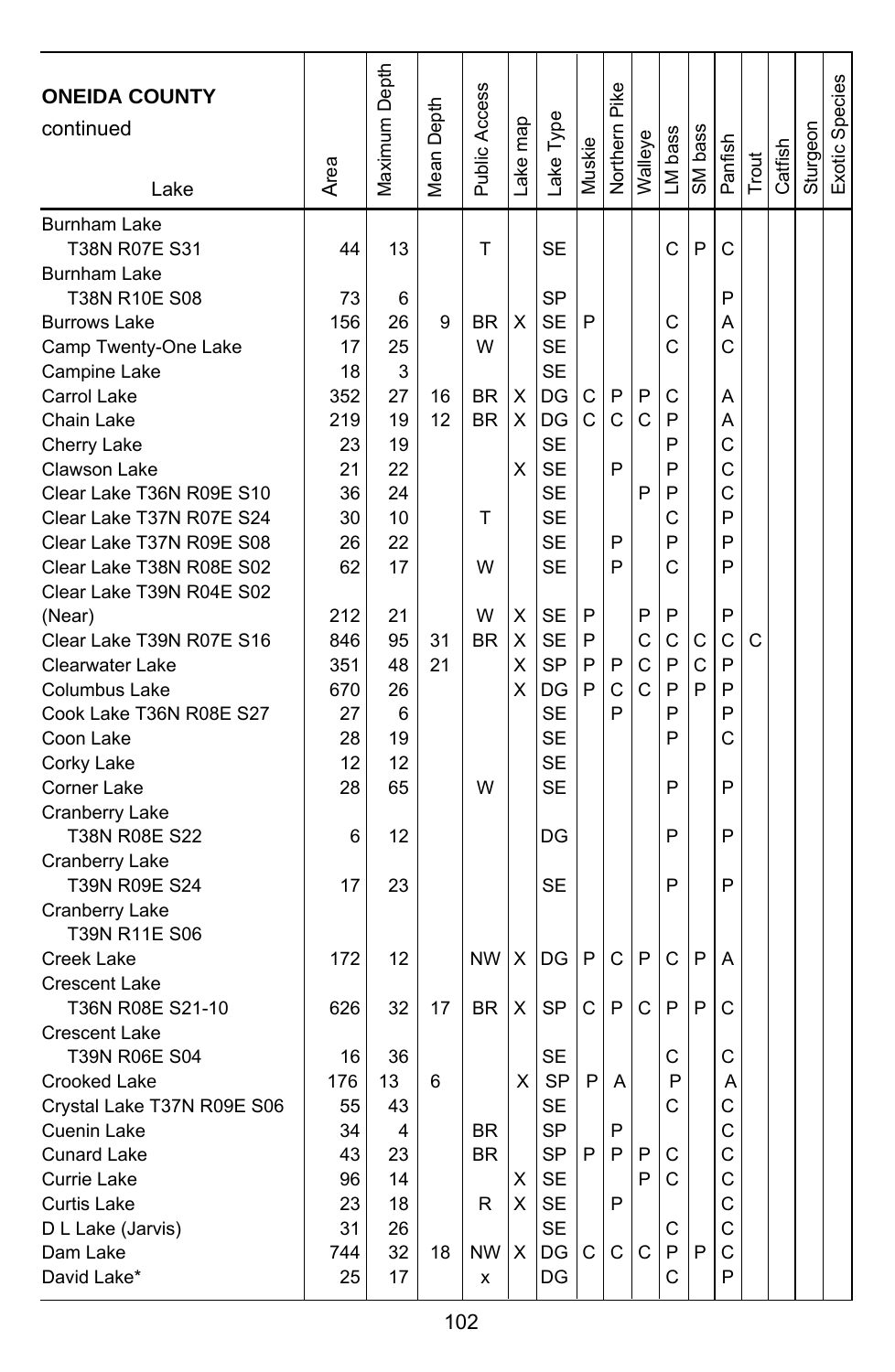| <b>ONEIDA COUNTY</b><br>continued<br>Lake            | Area      | Maximum Depth | Depth<br>Mean <sup>1</sup> | Public Access | ake map | Lake Type              | Muskie       | Pike<br>Northern | Walleye | LM bass | SM bass | Panfish | Trout | Catfish | Sturgeon | Exotic Species |
|------------------------------------------------------|-----------|---------------|----------------------------|---------------|---------|------------------------|--------------|------------------|---------|---------|---------|---------|-------|---------|----------|----------------|
| Davis Lake                                           | 18        | 45            |                            |               |         | <b>SE</b>              |              |                  |         | P       |         | P       |       |         |          |                |
| De Marce Lake                                        | 49        | 15            |                            |               |         | <b>SP</b>              |              | P                |         | P       |         | P       |       |         |          |                |
| Deer Lake T38N R11E S10                              | 177       | 20            | 10                         | x             | х       | DG                     | C            | P                | C       | P       | P       | P       |       |         |          |                |
| Deer Lake T39N R10E S32                              | 31        | 5             |                            |               |         | <b>SP</b>              |              | P                |         |         |         | P       |       |         |          |                |
| Del Stengl Lake (Jennie Raisen)                      | 33        | 19            |                            |               |         | <b>SE</b>              |              |                  |         | С       |         | C       |       |         |          |                |
| Denton Lake                                          | 50        | 22            |                            |               |         | <b>SE</b>              |              |                  |         | P       |         | P       |       |         |          |                |
| Diamond Lake                                         | 124       | 17            |                            | R             | х       | DG                     | P            | P                | C       | C       | P       | C       |       |         |          |                |
| Dick and Don Lake (Cook)                             | 31        | 37            |                            |               |         | SP                     |              | C                |         | С       |         | Α       |       |         |          |                |
| Dog Lake T38N R11E S15                               | 216       | 22            | 8                          | R             | X       | DG                     | C            | P                | P       | P       | P       | P       |       |         |          |                |
| Dog Lake T39N R08E S18                               | 37        | 8             |                            | BR            |         | DG                     |              | С                |         | P       |         | C       |       |         |          |                |
| Dollar Lake T37N R10E S04                            | 6         | 11            |                            |               |         | <b>SE</b>              |              |                  |         | P       |         | P       |       |         |          |                |
| Dollar Lake T38N R06E S03                            | 6         | 15            |                            |               |         | <b>SE</b>              |              |                  |         | P       |         | C       |       |         |          |                |
| Dorothy Lake                                         | 96        | 35            |                            | <b>BR</b>     | X       | <b>SE</b>              |              | P                |         | P       | C       | P       | P     |         |          |                |
| Douglas Lake                                         | 36        | 7             |                            |               |         | DG                     |              | P                |         | P<br>P  |         | Α<br>P  |       |         |          |                |
| Doyle Lake                                           | 3         | 10            |                            |               |         | <b>SE</b>              |              |                  |         |         |         | P       |       |         |          |                |
| Dugout Lake                                          | 24        | 22<br>22      |                            |               |         | <b>SE</b><br><b>SE</b> |              |                  |         | С<br>P  |         | P       |       |         |          |                |
| Eagle Lake T35N R10E S34<br>Eagle Lake T38N R07E S03 | 16        | 47            |                            |               |         | <b>SE</b>              |              |                  |         | C       |         | P       |       |         |          |                |
|                                                      | 28        |               |                            |               |         |                        | C            | C                | C       | P       | P       | C       |       |         |          |                |
| Echo Lake                                            | 107<br>35 | 18<br>14      | 8                          | W             | х       | DG<br><b>SE</b>        |              | P                |         | P       |         | P       |       |         |          |                |
| Elm Lake                                             | 24        | 14            | 8                          | <b>BR</b>     | X<br>X  | <b>SE</b>              |              |                  |         | С       |         | P       |       |         |          |                |
| Elna Lake<br>Emden Lake                              | 13        | 16            |                            |               |         | <b>SE</b>              |              |                  |         | P       |         | Α       |       |         |          |                |
| Emma Lake                                            | 223       | 17            |                            | <b>BR</b>     | X       | <b>SE</b>              | P            |                  | C       | P       | P       | А       |       |         |          |                |
| Faust Lake (Foss)                                    | 23        | 22            |                            | W             |         | <b>SE</b>              |              | C                |         | P       |         | Α       |       |         |          |                |
| Fawn Lake (Newman)                                   | 44        | 15            |                            |               |         | <b>SE</b>              |              |                  |         | С       |         | C       |       |         |          |                |
| Fetke Lake                                           | 11        | 20            |                            |               |         | <b>SE</b>              |              |                  |         | Ċ       |         | P       |       |         |          |                |
| Fifth Lake (North Pelican)                           | 240       | 9             |                            | <b>NW</b>     | X       | DG                     | P            | C                | C       | P       | P       | А       |       |         |          |                |
| Finger Lake                                          | 8         | 28            |                            | W             |         | <b>SE</b>              |              |                  |         | С       |         | Α       |       |         |          |                |
| Fish Lake                                            | 70        | 7             |                            | т             |         | DG                     | P            | P                | P       | P       | P       | C       |       |         |          |                |
| Flag Lake                                            | 4         | 6             |                            | W             |         | <b>SE</b>              |              |                  |         | P       |         | P       |       |         |          |                |
| <b>Flannery Lake</b>                                 | 112       | 33            |                            | <b>BR</b>     | х       | <b>SE</b>              |              |                  |         | C       |         | C       |       |         |          |                |
| <b>Foster Lake</b>                                   | 39        | 38            |                            |               |         | <b>SE</b>              |              |                  |         | С       |         | C       |       |         |          |                |
| Fourmile Lake                                        | 218       | 29            | 12                         | <b>NW</b>     | X       | DG                     | C            | P                | C       | P       | P       | P       |       |         |          |                |
| Fourth Lake (North Pelican)                          | 258       | 9             |                            | <b>NW</b>     | х       | DG                     | $\mathsf{P}$ | C                | C       | P       | P       | Α       |       |         |          |                |
| Fox Lake                                             | 29        | 4             |                            |               | Χ       | <b>SE</b>              |              |                  |         |         |         |         |       |         |          |                |
| Franklin Lake                                        | 161       | 25            |                            |               | X       | <b>SE</b>              | P            | P                |         | P       | P       | P       |       |         |          |                |
| <b>Fredrick Flowage</b>                              |           |               |                            |               |         |                        |              |                  |         |         |         |         |       |         |          |                |
| <b>Frick Lake</b>                                    | 25        | 8             |                            |               |         | <b>SE</b>              |              |                  |         |         |         | P       |       |         |          |                |
| <b>Fuller Lake</b>                                   | 101       | 15            |                            |               | X       | <b>SP</b>              |              | $\mathsf{P}$     |         |         |         | P       |       |         |          |                |
| Garland Lake                                         | 7         | 16            |                            | W             |         | <b>SE</b>              |              |                  |         | Ρ       |         | P       |       |         |          |                |
| Garth Lake                                           | 114       | 22            |                            | W             | X       | SE                     |              | С                | P       | С       |         | P       |       |         |          |                |
| Gary Lake                                            | 47        | 5             |                            | W             |         | DG                     |              | C                |         | С       |         | C       |       |         |          |                |
| George Lake                                          | 435       | 26            |                            | BR.           | Χ       | DG                     | С            | $\mathsf C$      | C       | С       | P       | A       |       |         |          |                |
| Gillette Lake                                        | 32        | 22            |                            |               |         | <b>SE</b>              |              |                  |         | P       |         | P       |       |         |          |                |
|                                                      |           |               |                            |               |         |                        |              |                  |         |         |         |         |       |         |          |                |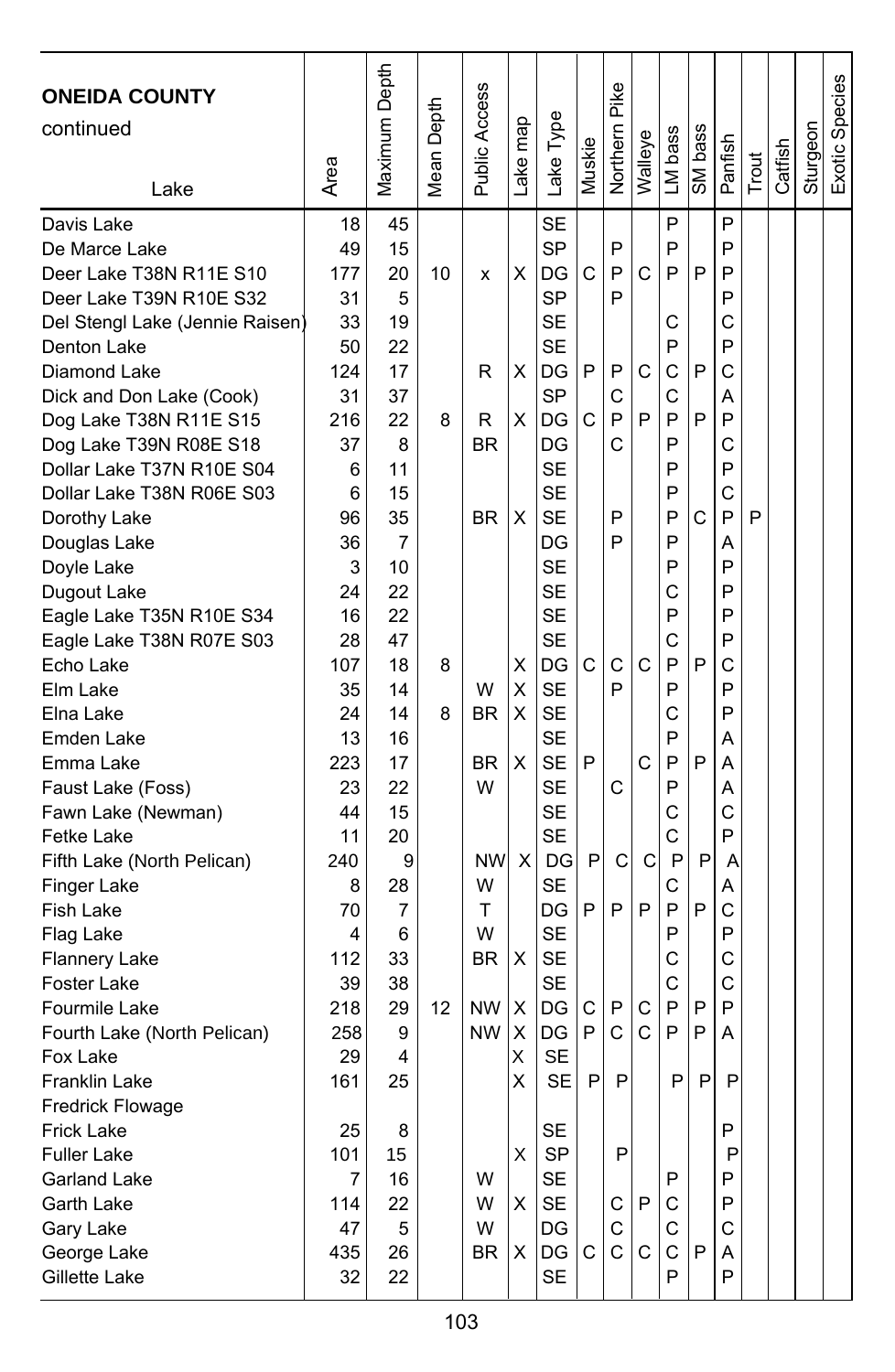| <b>ONEIDA COUNTY</b><br>continued<br>Lake              | Area | Maximum Depth | Mean Depth | Public Access | Lake map | Lake Type | Muskie | Pike<br>Northern | Walleye | LM bass | SM bass | Panfish | Trout | Catfish | Sturgeon | Exotic Species |
|--------------------------------------------------------|------|---------------|------------|---------------|----------|-----------|--------|------------------|---------|---------|---------|---------|-------|---------|----------|----------------|
| Gilmore Lake                                           | 301  | 24            |            | <b>BR</b>     | X        | DG        | C      | Ċ                | P       | C       |         | A       |       |         |          |                |
| Ginty Lake                                             | 131  | 12            |            | <b>BR</b>     |          | DG        |        | C                |         | C       |         | A       |       |         |          |                |
| Gobler Lake                                            | 20   | 8             |            | W             |          | <b>SE</b> |        |                  |         |         |         | C       |       |         |          |                |
| Goodyear Lake                                          | 59   | 7             |            | <b>BR</b>     |          | DG        | P      | C                |         | P       |         | A       |       |         |          |                |
| Goodyear Springs                                       | 6    | 10            |            | W             |          | <b>SP</b> |        |                  |         |         |         |         | P     |         |          |                |
| <b>Great Bass Lake</b>                                 | 118  | 15            |            |               |          | SE        |        |                  |         | C       |         | C       |       |         |          |                |
| Green Bass Lake                                        |      |               |            |               |          |           |        |                  |         |         |         |         |       |         |          |                |
| T36N R08E S16 (Moore)                                  | 68   | 26            |            |               |          | SE        |        |                  |         | C       |         | А       |       |         |          |                |
| Green Bass Lake                                        |      |               |            |               |          |           |        |                  |         |         |         |         |       |         |          |                |
| T39N R11E S18                                          | 15   | 18            |            |               |          | SE        |        |                  |         |         |         |         |       |         |          |                |
| Gross Lake                                             | 24   | 23            |            |               |          | <b>SE</b> |        |                  |         | P       |         |         |       |         |          |                |
| Gust Lake (Duck)                                       | 16   | 6             |            |               |          | DG        |        | P                |         |         |         | P       |       |         |          |                |
| Hancock Lake                                           | 259  | 22            |            | BR.           | х        | DG        | С      | Ċ                | P       | С       |         | P       |       |         |          | Е              |
| Hanson Lake                                            | 36   | 23            |            | ΒR            | X        | <b>SE</b> | P      |                  | P       | С       |         | А       |       |         |          |                |
| Hasbrook Lake                                          | 302  | 50            |            | <b>BR</b>     | X        | <b>DN</b> | P      |                  | C       | P       | C       | C       |       |         |          |                |
| Haven Lake (Mud)                                       | 54   | 5             |            |               |          | DG        |        |                  |         |         |         |         |       |         |          |                |
| Havener Lake                                           | 11   | 10            |            |               |          | <b>SE</b> |        |                  |         | P       |         | P       |       |         |          |                |
| Hawk Lake                                              | 10   | 28            |            | т             | X        | <b>SE</b> |        |                  |         | P       |         | P       | C     |         |          |                |
| <b>Heal Lake</b>                                       | 16   | 6             |            |               |          | DG        |        | P                |         |         |         | P       |       |         |          |                |
| <b>Heiress Lake</b>                                    | 28   | 48            |            |               |          | <b>SE</b> |        |                  |         | С       |         | С       |       |         |          |                |
| Hat Rapids Flowage                                     | 650  |               |            | <b>NW</b>     |          | DG        | P      | Іс               | C       | P       | P       | C       |       |         |          |                |
| Hemlock Lake(Bass, Hatchery)                           | 40   | 25            | 14         | т             | X        | <b>SE</b> |        |                  | P       | C       |         | С       |       |         |          |                |
| Hess Lake                                              | 13   | 19            |            |               |          | <b>SE</b> |        |                  |         | P       |         | P       |       |         |          |                |
| High Lake                                              | 14   | 11            |            | W             |          | DG        |        |                  |         | P       |         | P       |       |         |          |                |
| Hilderbrand Lake*                                      | 60   | 24            |            |               |          | <b>SE</b> |        | P                |         | C       |         | C       |       |         |          |                |
| Hill Lake                                              | 30   | 40            |            |               |          | <b>SE</b> | P      | P                |         | C       |         | C       |       |         |          |                |
| Hixon Lake                                             | 50   | 28            |            | т             | X        | SE        |        |                  | P       | P       |         | P       |       |         |          |                |
| Hodag Lake                                             | 18   | 20            |            | <b>BR</b>     |          | <b>SE</b> |        | C                |         | C       |         | С       |       |         |          |                |
| <b>Hodstradt Lake</b>                                  | 126  | 36            | 21         | <b>BR</b>     | X        | <b>SE</b> |        |                  | P       | P       | C       | C       |       |         |          |                |
| <b>Hoist Lake</b>                                      | 11   | 16            |            |               |          | <b>SE</b> |        |                  |         | P       |         |         |       |         |          |                |
| Hook Lake                                              | 23   | 12            |            |               |          | <b>SE</b> |        |                  |         |         |         | C       |       |         |          |                |
| Horsehead Lake (Leta)                                  | 367  | 11            | 8          | BR.           | х        | <b>SP</b> |        | С                |         | С       |         | Α       |       |         |          | E              |
| Horsehead Lake, East                                   | 184  | 26            |            | <b>BR</b>     | х        | <b>SP</b> | P      | P                | C       | P       |         | C       |       |         |          |                |
| Horsehead Lake, West                                   | 145  | 26            |            | <b>BR</b>     | X        | DG        | C      | C                | P       | C       |         | Α       |       |         |          |                |
| <b>Hughitt Lake</b>                                    | 81   | 9             |            |               |          | <b>SP</b> |        | C                |         |         |         | С       |       |         |          |                |
| Hutchinson Lake                                        | 32   | 5             |            |               |          | DG        |        | C                |         | P       |         | P       |       |         |          |                |
| Indian Lake T36N R07E S08                              | 38   | 7             |            |               |          | <b>SE</b> |        |                  |         | P       |         | С       |       |         |          |                |
| Indian Lake T38N R09E S01                              | 397  | 26            |            | BR            | Х        | <b>SP</b> | P      | С                | P       | С       | P       | A       |       |         |          |                |
| Inkpot Lake T39N R05E S09                              | 15   | 12            |            |               |          | DG        |        | P                | P       | P       |         | P       |       |         |          |                |
| Inkpot Lake T39N R07E S17                              | 9    | 18            |            |               |          | <b>SE</b> |        |                  |         |         |         |         |       |         |          |                |
| <b>Inkwell Lake</b>                                    | 14   | 32            |            | W             |          | SE        |        |                  |         | С       |         | P       |       |         |          |                |
| Island Lake T38N R07E S28<br>Island Lake T39N R11E S29 | 17   | 21            |            | W             |          | <b>SE</b> |        |                  |         | C<br>P  |         | C       |       |         |          |                |
|                                                        | 295  | 26            | 11         | R.            | Χ        | DG        | С      | P                | A       |         | P       |         |       |         |          |                |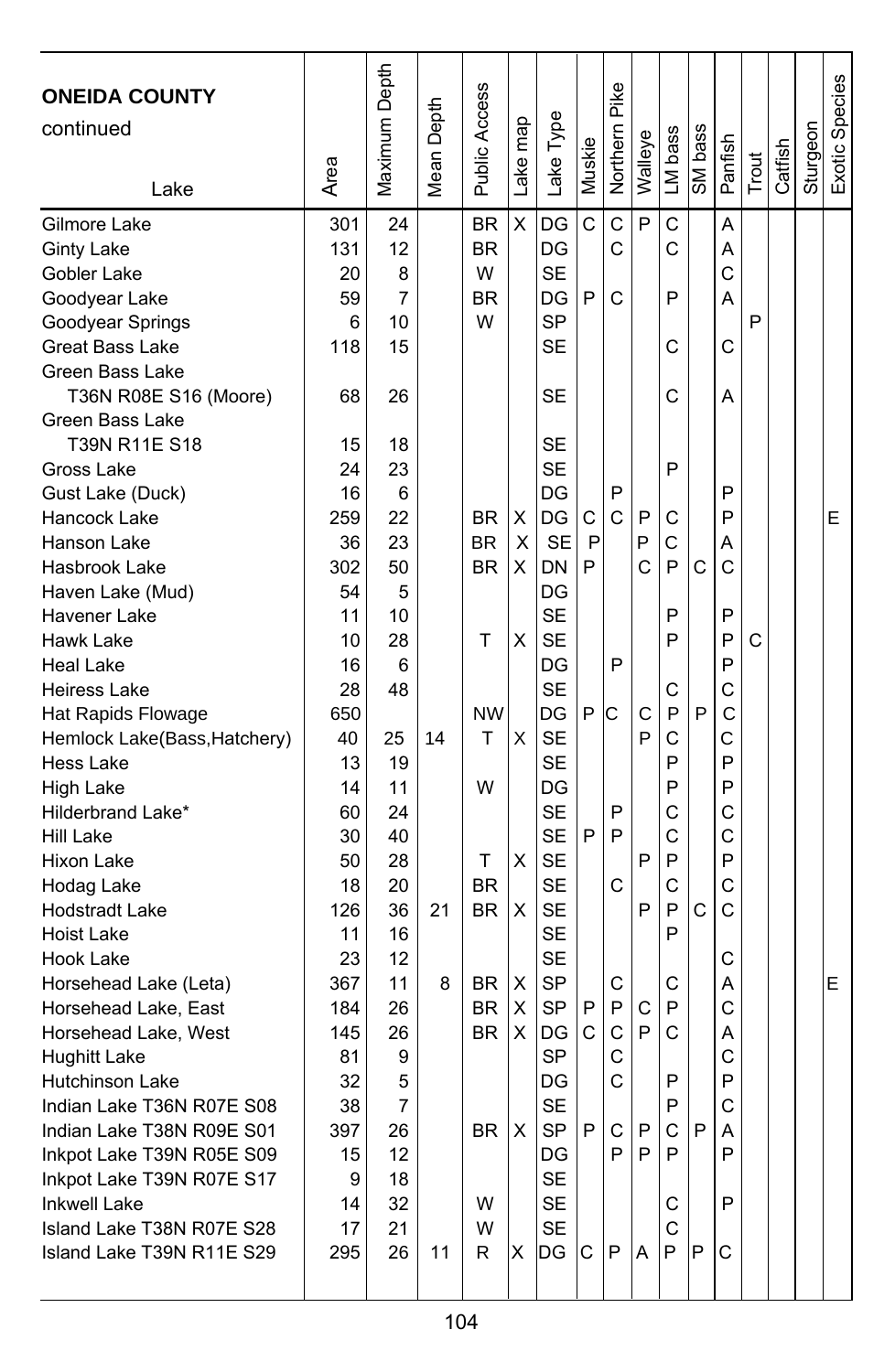| <b>ONEIDA COUNTY</b><br>continued<br>Lake                                                                                                                                                                                                                                                                                                                            | Area                                                                                           | Maximum Depth                                                                          | Mean Depth    | Public Access                                                    | ake map                    | Lake Type                                                                                                                                            | Muskie                | Northern Pike                             | Walleye                    | LM bass                                                       | SM bass                                    | Panfish                                                       | Trout  | Catfish | Sturgeon | Exotic Species |
|----------------------------------------------------------------------------------------------------------------------------------------------------------------------------------------------------------------------------------------------------------------------------------------------------------------------------------------------------------------------|------------------------------------------------------------------------------------------------|----------------------------------------------------------------------------------------|---------------|------------------------------------------------------------------|----------------------------|------------------------------------------------------------------------------------------------------------------------------------------------------|-----------------------|-------------------------------------------|----------------------------|---------------------------------------------------------------|--------------------------------------------|---------------------------------------------------------------|--------|---------|----------|----------------|
| James Lake<br>(Bass, Green Bass)<br>Jennie Webber Lake<br>Jenny Barnes Lake<br>Jerome Lake<br>John Lake<br>Johnson Lake*<br>T40N R06E S34<br>Josie Lake<br>Julia Lake<br>Julia Lake* T38N R12E S06<br>Junnie Lake<br>Jyme Lake<br>Kate Pier Lake<br>Kathan Lake<br>Katherine Lake                                                                                    | 23<br>226<br>89<br>4<br>10<br>78<br>46<br>238<br>392<br>18<br>1<br>34<br>189<br>590            | 21<br>8<br>9<br>19<br>16<br>42<br>15<br>19<br>45<br>23<br>13<br>12<br>15<br>30         | 5<br>18<br>16 | BR<br>W<br>ΒF<br><b>BR</b><br><b>BR</b><br><b>BR</b><br>W<br>ΒR  | X<br>х<br>X<br>X<br>X<br>х | <b>SE</b><br>DG<br><b>SE</b><br>DG<br><b>SE</b><br>DG<br><b>SE</b><br><b>SE</b><br>DG<br><b>SE</b><br><b>SE</b><br>DG<br>DG<br><b>SE</b>             | С<br>P<br>C<br>P<br>P | C<br>P<br>P<br>P<br>P<br>P<br>C           | P<br>P<br>P<br>P<br>P<br>C | P<br>C<br>C<br>P<br>C<br>C<br>P<br>P<br>C<br>C<br>P<br>C      | P<br>P<br>P<br>C                           | P<br>P<br>C<br>P<br>C<br>C<br>Α<br>P<br>P<br>С<br>C<br>P      |        |         |          | E              |
| Kaubashine Lake, Lower<br>Kaubashine Lake, Upper<br>Kawaguesaga Lake<br>(Kewasokogan)<br>Killarney Lake<br><b>Kitty Springs</b><br>Lamer Springs<br>Landberg Lake<br>Langley Lake<br>Lassig Lake<br>Laurel Lake (Medicine)<br>Lee Lake<br>Leith Lake<br>Liege Lake<br>Lily Bass Lake (Rat)<br>Lily Lake T36N R08E S22<br>Lily Lake T38N R10E S08<br>Little Bass Lake | 187<br>190<br>670<br>421<br>7<br>10<br>9<br>48<br>6<br>232<br>69<br>18<br>33<br>34<br>42<br>19 | 36<br>56<br>44<br>8<br>5<br>11<br>22<br>9<br>7<br>27<br>39<br>8<br>7<br>15<br>28<br>22 | 26<br>18<br>8 | T<br><b>NW</b><br><b>BR</b><br><b>BR</b><br>W<br><b>BR</b><br>BR | X<br>х<br>X<br>X<br>X      | DG<br><b>SP</b><br>DG<br>DG<br>SP<br><b>SP</b><br><b>SE</b><br><b>SE</b><br>DG<br>DG<br><b>SE</b><br><b>SE</b><br><b>SE</b><br>DG<br><b>SE</b><br>SE | C<br>P<br>C<br>C      | C<br>P<br>P<br>P<br>P<br>P<br>P<br>P<br>P | P<br>P<br>C<br>A           | C<br>P<br>P<br>P<br>С<br>C<br>P<br>P<br>C<br>P<br>C<br>C<br>P | $\mathbf C$<br>C<br>C<br>P<br>$\mathsf{C}$ | A<br>C<br>A<br>P<br>P<br>Α<br>Α<br>A<br>C<br>A<br>C<br>P<br>P | P<br>P |         |          | E              |
| T35N R09E S13<br>Little Bass Lake<br>T39N R07E S15<br>Little Bearskin Lake<br>Little Bertram Lake<br>Little Carr Lake<br>Little Fork Lake<br>Little Gypsy Lake<br>Little Moccasin Lake<br>Little Muskie Lake                                                                                                                                                         | 3<br>47<br>164<br>4<br>52<br>354<br>16<br>32<br>7                                              | 12<br>65<br>27<br>19<br>30<br>34<br>10<br>21<br>18                                     | 8<br>16       | т<br><b>BR</b><br>T<br><b>NW</b><br>R                            | X<br>X                     | SE<br>$X$ SE<br>$X$ DG<br>SE<br>SE<br>DG<br>SE<br><b>SE</b><br>DG                                                                                    | P<br>P<br>C.          | C<br>P<br>P                               | P<br>P<br>C                | С<br>P<br>C<br>P<br>C<br>P<br>C                               | C<br>P                                     | С<br>P<br>Α<br>С<br>С<br>P<br>P                               | C      |         |          |                |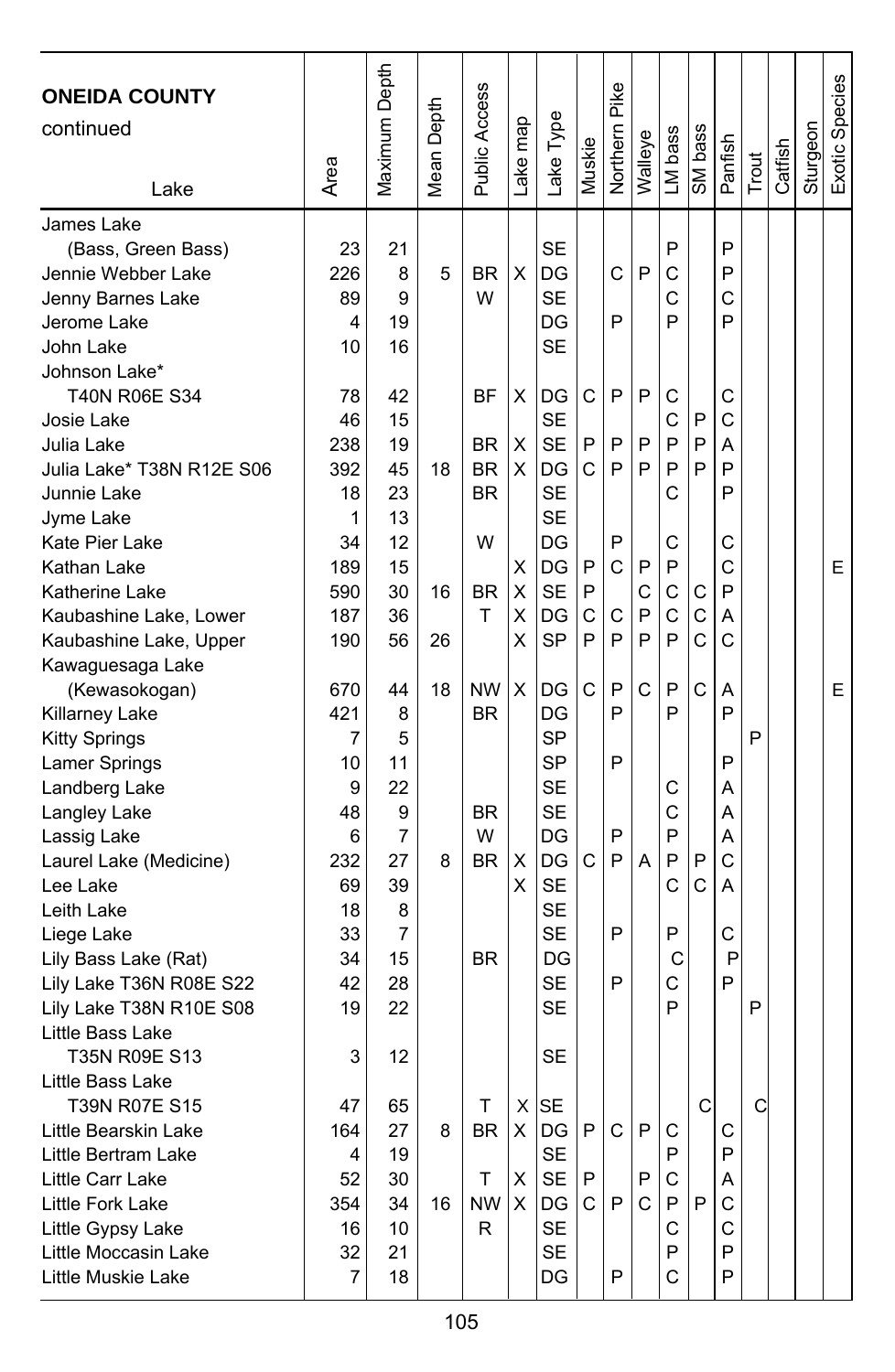| <b>ONEIDA COUNTY</b><br>continued<br>Lake | Area     | Maximum Depth  | Depth<br>Mean I | Public Access | Lake map | Lake Type       | Muskie | Northern Pike | Walleye | LM bass | SM bass | Panfish      | Trout | Catfish | Sturgeon | Exotic Species |
|-------------------------------------------|----------|----------------|-----------------|---------------|----------|-----------------|--------|---------------|---------|---------|---------|--------------|-------|---------|----------|----------------|
| Little Pickerel Lake                      | 23       | 17             |                 | W             |          | <b>SE</b>       |        |               |         | P       |         | C            |       |         |          |                |
| Little Rice Lake                          | 27       | $\overline{2}$ |                 | W             |          | DG              |        |               |         |         |         |              |       |         |          |                |
| Little Spider Lake                        | 13       | 12             |                 |               |          | <b>SE</b>       |        |               |         | С       |         | А            |       |         |          |                |
| Little Stone Lake                         | 10       | 7              |                 |               |          | <b>SP</b>       |        |               |         |         |         |              |       |         |          |                |
| Little Tomahawk Lake                      | 160      | 48             | 28              | <b>NW</b>     | X        | <b>SP</b>       | C      | P             | C       | С       | C       | P            |       |         |          |                |
| Wind Pudding Lake (Loew)                  | 196      | 34             |                 | W             | X        | <b>SE</b>       |        | P             |         | C       |         | С            |       |         |          |                |
| Lone Stone Lake                           | 172      | 29             |                 | R             | X        | <b>SP</b>       | P      | Ć             | P       | P       | P       | C            |       |         |          |                |
| Long Lake T36N R08E S19                   | 68       | 20             |                 |               |          | <b>SE</b>       |        |               |         | C       | P       | $\mathsf{C}$ |       |         |          |                |
| Long Lake T36N R09E S11                   | 10       | 19             |                 | W             |          | <b>SE</b>       |        |               |         | P       |         | P            |       |         |          |                |
| Long Lake T37N R07E S10                   | 113      | 58             |                 | BR            | X        | <b>SE</b>       | P      |               | P       | C       |         | C            |       |         |          |                |
| Long Lake T38N R08E S16                   | 115      | 31             |                 | W             |          | <b>SE</b>       |        |               |         | C       |         | Α            |       |         |          |                |
| Long Lake T39N R07E S34                   | 12       | 10             |                 | W             |          | <b>SE</b>       |        |               |         |         |         | P            |       |         |          |                |
| Long Lake T39N R10E S32                   | 56       | 11             |                 |               | х        | DG              | P      | P             | P       | P       |         | P            |       |         |          |                |
| Long Lake T39N R11E S08                   | 620      | 31             | 13              | <b>BR</b>     | X        | DG              | C      | P             | Ć       | P       | P       | C            |       |         |          |                |
| Loon Lake                                 | 22       | 6              |                 |               |          | <b>SE</b>       |        |               |         | P       |         | P            |       |         |          |                |
| Lorraine Lake                             | 15       | 8              |                 |               |          | <b>SE</b>       |        |               |         |         |         | P            |       |         |          |                |
| Lost Lake T38N R04E S04                   | 25       | 20             |                 |               |          | <b>SE</b>       |        |               |         | P       |         | P<br>P       |       |         |          |                |
| Lost Lake T38N R06E S27                   | 37       | 15             |                 |               |          | <b>SE</b>       |        | P             |         | C       |         |              |       |         |          |                |
| Lost Lake T38N R09E S23                   | 155      | 14             |                 |               | х        | DG              |        | P             |         | P       |         | C            |       |         |          |                |
| Lost Lake T38N R09E S30                   | 49       | 4<br>7         |                 |               |          | <b>SE</b><br>SP |        | P             |         |         |         | P            |       |         |          |                |
| Lucille Lake                              | 50<br>49 | 19             |                 |               |          | SE              |        |               |         | С       |         | Α            |       |         |          |                |
| Lumen Lake                                | 21       | 19             |                 |               |          | DN              |        |               |         | P       |         |              |       |         |          |                |
| Lynn Lake<br>Madeline Lake (Mud)          | 159      | 17             | 9               | <b>BR</b>     | X        | DG              | C      | P             | P       | C       |         | Α            |       |         |          |                |
| Malby Lake                                | 48       | 13             |                 |               |          | SE              |        |               |         | P       |         | P            |       |         |          |                |
| Manson Lake                               | 236      | 54             |                 | <b>BR</b>     | X        | DG              | C      | P             | С       | P       | P       | C            |       |         |          | E              |
| Maple Lake                                | 144      | 15             | 8               | <b>BR</b>     | X        | SP              | P      | C             | P       | P       |         | C            |       |         |          |                |
| Margaret Lake (Lost)                      | 88       | 14             | 6               | <b>BR</b>     | X        | DG              | P      | Ċ             | C       | C       |         | С            |       |         |          |                |
| Marie Lake                                | 41       | 19             |                 |               |          | SE              |        |               |         | P       |         | A            |       |         |          |                |
| <b>Marion Lake</b>                        | 62       | 10             |                 | W             |          | <b>SE</b>       |        |               |         | C       |         | P            |       |         |          |                |
| Mars Lake (Sequilla)                      | 41       | 12             |                 | W             | X        | <b>SP</b>       |        | C             | P       | C       |         | C            |       |         |          |                |
| Maud Lake                                 | 65       | 6              |                 | т             |          | <b>SE</b>       |        |               |         | C       |         | С            |       |         |          |                |
| Mazy Lake                                 | 12       | 6              |                 |               |          | <b>SE</b>       |        |               |         |         |         |              |       |         |          |                |
| McCabe Lake                               | 49       | 6              |                 |               |          | <b>SE</b>       |        |               |         |         |         | C            |       |         |          |                |
| <b>McCormick Lake</b>                     | 118      | 8              | 5               | BR            | х        | DG              |        | C             | P       | P       |         | С            |       |         |          |                |
| McGrath Lake                              | 53       | 18             |                 | Τ             | X        | <b>SE</b>       |        |               |         | P       |         |              |       |         |          |                |
| McNaughton Lake                           | 115      | 9              | 4               | <b>BR</b>     | Χ        | <b>SP</b>       |        | P             |         |         |         | С            |       |         |          |                |
| <b>McNutt Lake</b>                        | 13       | 38             |                 |               |          | <b>SE</b>       |        |               |         | P       |         | P            |       |         |          |                |
| Medicine Lake                             | 372      | 45             | 22              | BR            | X        | DG              | С      | P             | С       | P       | P       | P            |       |         |          |                |
| Mercer Lake                               | 257      | 23             | 13              | W             | X.       | DG              | C      | P             | C       | P       | P       | P            |       |         |          |                |
| Meta Lake*                                | 175      | 25             |                 |               |          | SE              |        |               | C       | P       | P       | P            |       |         |          |                |
| Meyer Lake                                | 28       | 5              |                 |               |          | <b>SE</b>       |        |               |         |         |         | С            |       |         |          |                |
| Mid Lake (Nawaii)                         | 223      | 12             | 6               | BR            | X        | SP              | C      | C             | P       | P       | P       | $\mathsf{C}$ |       |         |          |                |
| Midget Lake                               | 21       | 30             |                 |               |          | <b>SP</b>       |        | P             |         | P       |         |              |       |         |          |                |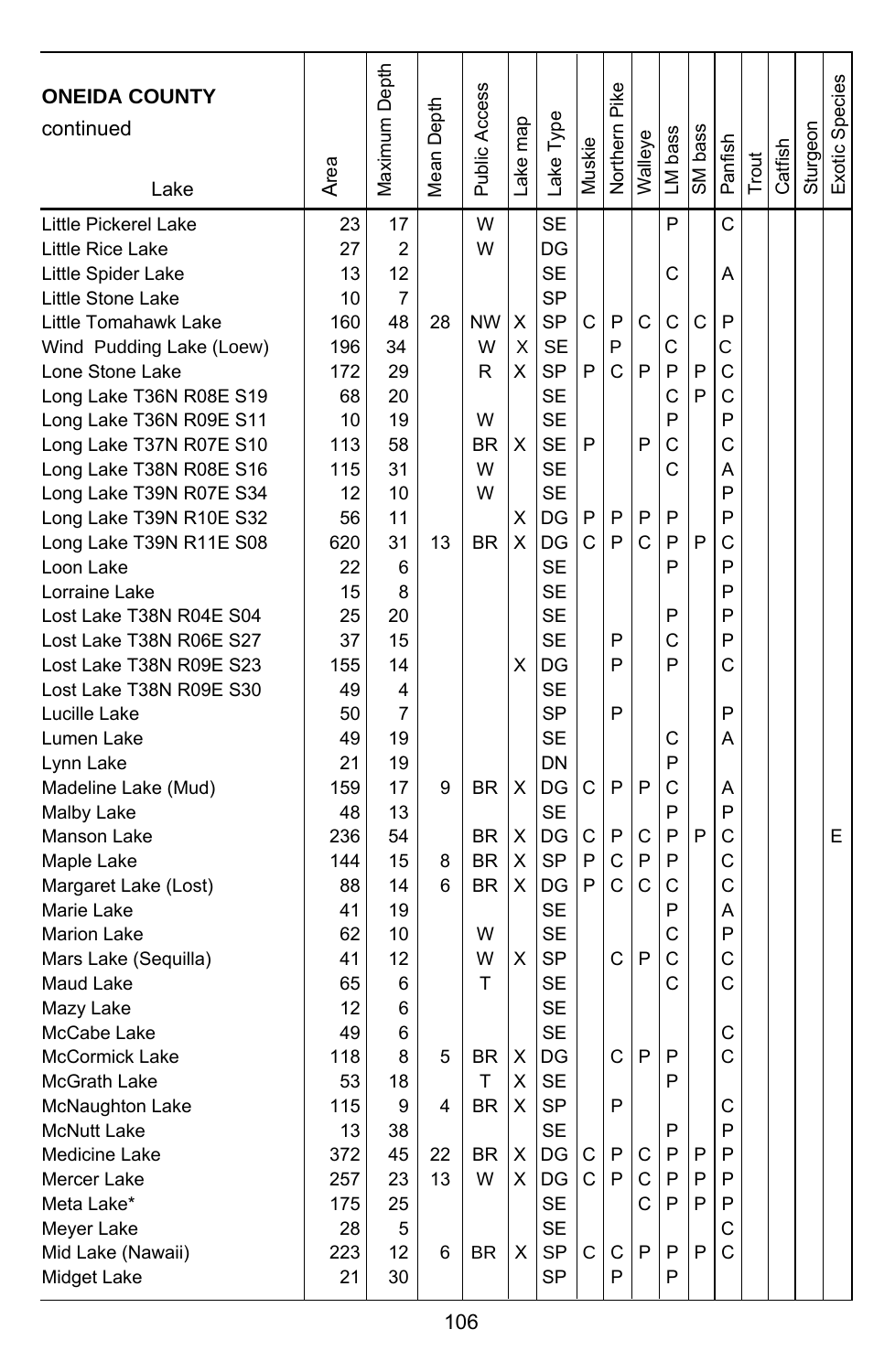| <b>ONEIDA COUNTY</b><br>continued<br>Lake | Area  | Maximum Depth  | Mean Depth | Public Access | Lake map | Lake Type | Muskie       | Pike<br>Northern | Walleye     | LM bass      | SM bass | Panfish | Trout | Catfish | Sturgeon | Exotic Species |
|-------------------------------------------|-------|----------------|------------|---------------|----------|-----------|--------------|------------------|-------------|--------------|---------|---------|-------|---------|----------|----------------|
| Mildred Lake                              | 191   | 45             |            | <b>BF</b>     | X        | <b>SE</b> | P            |                  | P           | C            |         | P       |       |         |          |                |
| Mill Lake                                 | 54    | 6              |            |               |          | <b>SE</b> |              |                  |             |              |         |         |       |         |          |                |
| Miller Lake T38N R06E S12                 | 68    | 21             |            |               |          | <b>SE</b> |              |                  |             | С            |         | А       |       |         |          |                |
| Miller Lake T39N R07E S34                 | 15    | 29             |            | T             |          | <b>SE</b> |              |                  |             | С            |         | Α       |       |         |          |                |
| Minnow Lake T37N R09E S33                 | 13    | 14             |            |               |          | <b>SE</b> |              |                  |             | P            |         | P       |       |         |          |                |
| Minnow Lake T38N R09E S31                 | 7     | 16             |            |               |          | <b>SE</b> |              |                  |             |              |         | P       |       |         |          |                |
| Minnow Lake T38N R10E S05                 | 11    | 12             |            |               |          | <b>SE</b> |              |                  |             | P            |         | P       |       |         |          |                |
| Minocqua Lake                             | 1,360 | 60             | 23         | BR            | х        | DG        | C            | P                | C           | C            | P       | C       |       |         |          | E              |
| Mirror Lake                               | 17    | 16             |            |               |          | <b>SE</b> |              | P                |             | P            |         | C       |       |         |          |                |
| Mitchell Lake, East                       | 37    | 4              |            |               | X        | <b>SE</b> |              | P                |             |              |         | P       |       |         |          |                |
| Mitchell Lake, West                       | 57    | 6              |            |               | X        | <b>SE</b> |              | P                |             |              |         | Α       |       |         |          |                |
| Moccasin Lake                             | 95    | 19             | 9          | W             | X        | SP        | C            | P                | P           | P            |         | P       |       |         |          |                |
| Moen Lake (Moens)                         | 460   | 11             |            | <b>BR</b>     | X        | DG        | $\mathsf{C}$ | P                | C           | C            | P       | C       |       |         |          |                |
| Mosquito Lake                             | 4     | 4              |            |               |          | SE        |              |                  |             |              |         |         |       |         |          |                |
| Mud Lake T37N R09E S07                    | 3     | 18             |            |               |          | <b>SE</b> |              |                  |             |              |         |         |       |         |          |                |
| Mud Lake T37N R09E S11                    | 51    | 17             |            |               |          | <b>SE</b> |              |                  |             |              |         | P       |       |         |          |                |
| Mud Lake T37N R10E S24                    | 15    | $\overline{2}$ |            |               |          | <b>SE</b> |              |                  |             |              |         |         |       |         |          |                |
| Mud Lake T38N R07E S07-04                 | 36    | 26             | 13         | <b>NW</b>     | Χ        | SP        | P            | P                |             | C            |         | P       |       |         |          |                |
| Mud L T38N R11E S17                       |       |                |            |               |          |           |              |                  |             |              |         |         |       |         |          |                |
| (Crystal)                                 | 124   | 9              | 5          | <b>BR</b>     | х        | DG        | P            | C                | P           | P            |         | P       |       |         |          |                |
| Mudhen Lake                               | 29    | 3              |            |               |          | <b>SE</b> |              |                  |             |              |         |         |       |         |          |                |
| Muskellunge Lake                          |       |                |            |               |          |           |              |                  |             |              |         |         |       |         |          |                |
| T36N R04E S02                             | 23    | 2              |            | W             |          | DG        |              | C                |             | C            |         | P       |       |         |          |                |
| Muskellunge Lake                          |       |                |            |               |          |           |              |                  |             |              |         |         |       |         |          |                |
| T38N R08E S10                             | 284   | 24             | 13         | BR            | х        | SP        | C<br>P       | P<br>P           | С<br>P      | С<br>P       |         | C       |       |         |          |                |
| Muskie Lake                               | 43    | 42             |            | W             | X.       | <b>SP</b> |              |                  |             |              |         | P       |       |         |          |                |
| Myrtle Lake                               | 1     | 3              |            |               |          | <b>SE</b> |              |                  |             |              |         |         |       |         |          |                |
| Myrtle Lake (Bass)                        | 22    | 45             |            |               |          | SЕ        |              |                  |             | P            |         | P       |       |         |          |                |
| Neptune Lake                              | 126   | 7              |            |               |          | DG        |              | P                |             | С            |         | P       |       |         |          |                |
| (Ogemaga, Bass)<br><b>Netties Lake</b>    | 23    | 10             |            |               |          | <b>SE</b> |              |                  |             | C            |         | А       |       |         |          |                |
| Newbold Lake                              | 16    | 25             |            |               |          | <b>SE</b> |              |                  |             |              |         |         |       |         |          |                |
| <b>Newbold Springs</b>                    | 18    | 7              |            |               |          | <b>SP</b> |              |                  |             |              |         |         | P     |         |          |                |
| Ninemile Lake, Lower                      | 646   | 5              |            |               |          | DG        | P            | C                | C           | P            |         |         |       |         |          |                |
| Nokomis Lake, North (Swamp)               | 476   | 73             | 30         | BR            | х        | <b>SP</b> |              | P                | $\mathsf C$ | $\mathsf{C}$ | P       | C       |       |         |          |                |
| Nokomis Lake*                             | 2.433 | 33             | 11         | W             | X        | DG        | P            | C                | C           | C            | P       | C       |       |         |          | Е              |
| Nose Lake                                 | 40    | 9              |            | BR            | X        | SE        |              |                  |             | С            |         | A       |       |         |          |                |
| Oatmeal Lake                              | 97    | 7              |            |               |          | DG        |              |                  | P           | P            |         | P       |       |         |          |                |
| Oday Lake                                 | 39    | 12             |            |               |          | <b>SE</b> |              |                  |             | С            |         | P       |       |         |          |                |
| Ole Lake                                  | 42    | 15             |            |               |          | SE        |              |                  |             | С            |         | P       |       |         |          |                |
| One Stone Lake                            | 83    | 39             |            |               |          | <b>SE</b> |              |                  |             | С            |         | Α       |       |         |          |                |
| Oneida Lake                               | 255   | 34             |            | т             | х        | DG        | C            | $\mathsf{P}$     | C           | P            | P       | С       |       |         |          | E.             |
| Oscar-Jenny Lake                          | 104   | 24             |            | BR            | X.       | SE        | P            |                  |             | С            |         | C       |       |         |          |                |
| Papkee Lake                               | 20    | 19             |            | R.            |          | DN        |              |                  |             | C            |         |         |       |         |          |                |
|                                           |       |                |            |               |          |           |              |                  |             |              |         |         |       |         |          |                |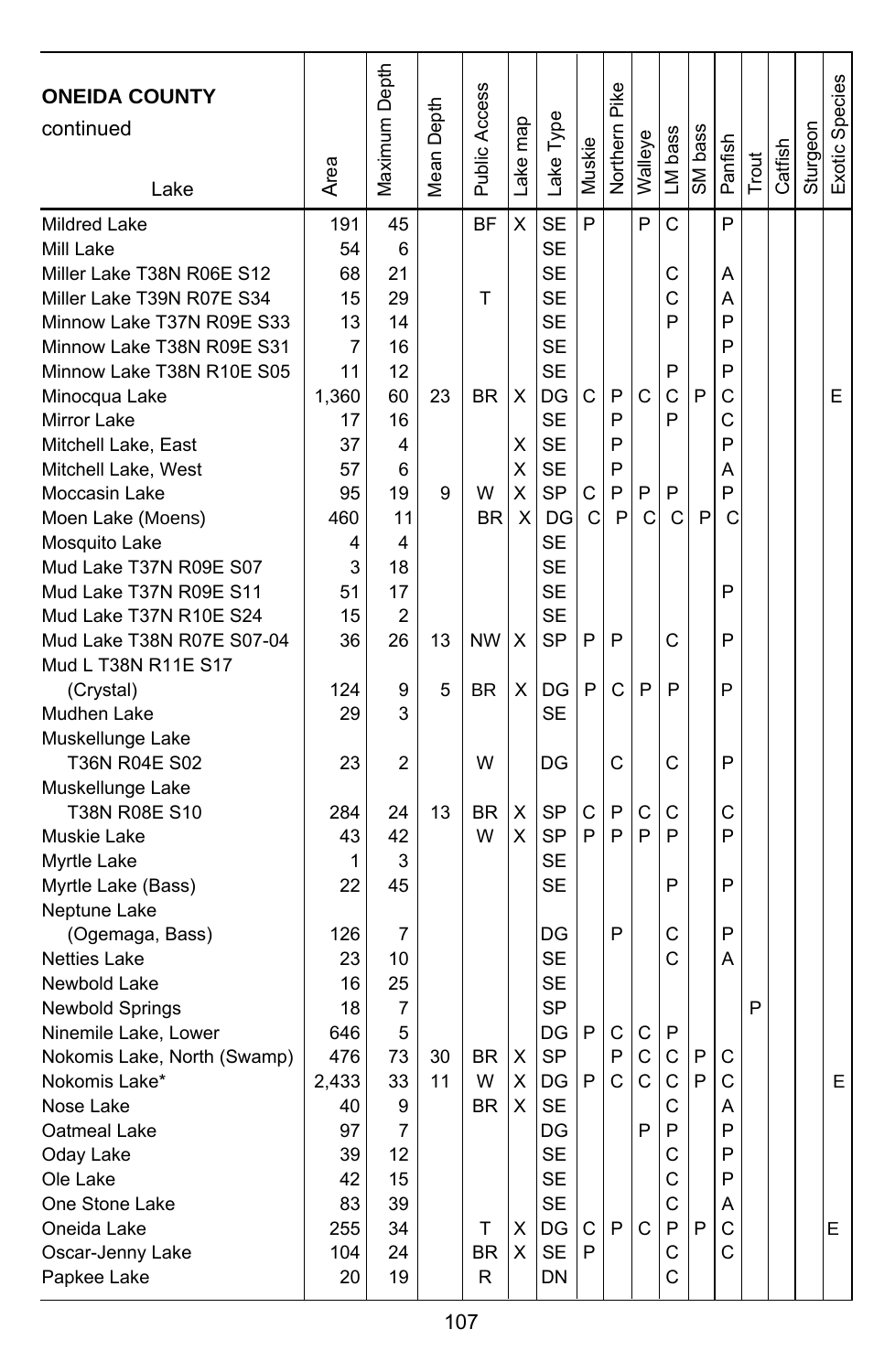| <b>ONEIDA COUNTY</b><br>continued<br>Lake                                                                                                                                                                                                                                                                                                                                                                                                                                                                                                                                                                                                                                                                                                                                                                                                                                                                                                       | Area                                                                                                                                                                                                                                                                           | Maximum Depth                                                                                                                                                                                                                                         | Depth<br>Mean                | Public Access                                                                                                                   | Lake map                                                           | Lake Type                                                                                                                                                                                                                                                                                                                                                                                                                 | Muskie                                                        | Pike<br>Northern                                                                                       | Walleye                                                                           | LM bass                                                                                                                                                      | SM bass                                                       | Panfish                                                                                                                                                                                    | Trout       | Catfish | Sturgeon | Exotic Species |
|-------------------------------------------------------------------------------------------------------------------------------------------------------------------------------------------------------------------------------------------------------------------------------------------------------------------------------------------------------------------------------------------------------------------------------------------------------------------------------------------------------------------------------------------------------------------------------------------------------------------------------------------------------------------------------------------------------------------------------------------------------------------------------------------------------------------------------------------------------------------------------------------------------------------------------------------------|--------------------------------------------------------------------------------------------------------------------------------------------------------------------------------------------------------------------------------------------------------------------------------|-------------------------------------------------------------------------------------------------------------------------------------------------------------------------------------------------------------------------------------------------------|------------------------------|---------------------------------------------------------------------------------------------------------------------------------|--------------------------------------------------------------------|---------------------------------------------------------------------------------------------------------------------------------------------------------------------------------------------------------------------------------------------------------------------------------------------------------------------------------------------------------------------------------------------------------------------------|---------------------------------------------------------------|--------------------------------------------------------------------------------------------------------|-----------------------------------------------------------------------------------|--------------------------------------------------------------------------------------------------------------------------------------------------------------|---------------------------------------------------------------|--------------------------------------------------------------------------------------------------------------------------------------------------------------------------------------------|-------------|---------|----------|----------------|
| Paradise Lake (Clear)<br>Patricia Lake<br>Patterson Lake*<br>Pelican Lake<br>Perch Lake T36N R07E S02<br>Perch Lake T36N R08E S05<br>Perch Lake T36N R09E S10<br>Perch Lake T39N R11E S07<br>Perry Lake<br>Pickerel Lake T38N R08E S13<br>Pickerel Lake T38N R09E S31<br>Pickerel Lake T39N R08E S07<br>Pier Lake T38N R04E S34<br>Pier Lake T39N R08E S31<br>Pine Lake T37N R09E S04<br>Pine Lake T39N R04E S36<br>Pine Lake, South<br><b>Planting Ground Lake</b><br>Pontoon Lake<br>Porcupine Lake<br>Post Lake, Upper*<br>Prairie Lake<br>Pritch Lake<br>Prune Lake<br>Rainbow Flowage<br>Range Line Lake<br>Rhinelander Flowage<br><b>Rice Lake</b><br>Rice River Flowage*(Nokomis)<br>Roby Lake<br>Rocky Run Flowage<br>Rocky Run Springs<br>Roe Lake<br>Round Lake T36N R08E S09<br>Round Lake T38N R06E S16<br>Round Lake T39N R11E S29<br>Roy Fredrich Lake<br>Rudy Lake<br><b>Ruth Lake</b><br>Samway Lake<br>Sand Lake T37N R07E S05 | 89<br>28<br>18<br>3,585<br>23<br>17<br>4<br>38<br>18<br>59<br>49<br>736<br>257<br>84<br>240<br>203<br>77<br>1,012<br>4<br>3<br>757<br>58<br>7<br>29<br>2,035<br>123<br>1,326<br>118<br>920<br>$\overline{7}$<br>96<br>18<br>32<br>11<br>29<br>150<br>18<br>19<br>3<br>42<br>34 | 48<br>23<br>17<br>39<br>21<br>9<br>14<br>56<br>4<br>5<br>8<br>17<br>12<br>23<br>32<br>23<br>$\overline{7}$<br>37<br>6<br>9<br>14<br>10<br>19<br>14<br>28<br>28<br>10<br>3<br>26<br>8<br>11<br>17<br>7<br>23<br>30<br>15<br>16<br>23<br>39<br>28<br>19 | 9<br>16<br>6<br>14<br>8<br>8 | T<br><b>BR</b><br><b>BR</b><br>BR.<br><b>BR</b><br><b>NW</b><br><b>BR</b><br>R<br><b>BR</b><br>NW.<br><b>BR</b><br>W<br>W<br>BR | X<br>х<br>X<br>х<br>х<br>X<br>X<br>х<br>X<br>X<br>х<br>X<br>X<br>х | <b>SE</b><br><b>SE</b><br><b>SE</b><br>DG<br><b>SE</b><br><b>SE</b><br><b>SE</b><br><b>SE</b><br><b>SE</b><br>DG<br>DN<br>DG<br>lDG<br>DG<br>DG<br><b>SE</b><br>DG<br>DG<br>SE<br>SE<br>DG<br><b>SE</b><br><b>SE</b><br><b>SE</b><br>DG<br>ΙDG<br>DG<br>DG<br>DG<br><b>SE</b><br>DG<br><b>SP</b><br><b>SE</b><br><b>SE</b><br><b>SE</b><br>NW   X   DG  <br><b>SE</b><br><b>SE</b><br><b>SE</b><br><b>SE</b><br><b>SE</b> | С<br>P<br>P<br>P<br>P<br>P<br>C<br>P<br>P<br>C<br>C<br>P<br>C | P<br>C<br>P<br>C<br>C<br>С<br>C<br>C<br>P<br>A<br>$\mathsf{P}$<br>С<br>P<br>C<br>C<br>C<br>P<br>P<br>P | P<br>C<br>P<br>P<br>P<br>P<br>С<br>C<br>P<br>C<br>P<br>P<br>С<br>C<br>C<br>C<br>P | P<br>C<br>P<br>C<br>С<br>P<br>P<br>P<br>P<br>С<br>P<br>С<br>P<br>P<br>P<br>P<br>С<br>P<br>P<br>P<br>P<br>P<br>P<br>С<br>C<br>P<br>Α<br>P<br>P<br>C<br>P<br>P | Ć<br>С<br>P<br>P<br>P<br>P<br>P<br>P<br>P<br>P<br>P<br>С<br>P | C<br>C<br>P<br>Α<br>A<br>P<br>P<br>P<br>P<br>P<br>P<br>C<br>C<br>C<br>P<br>P<br>P<br>P<br>Α<br>P<br>P<br>P<br>Α<br>A<br>A<br>C<br>Ċ<br>P<br>C<br>P<br>P<br>P<br>P<br>P<br>С<br>C<br>P<br>P | C<br>P<br>P |         |          | E              |
| Sand Lake T39N R09E S20<br>Schlecht Lake<br>Scotchman Lake                                                                                                                                                                                                                                                                                                                                                                                                                                                                                                                                                                                                                                                                                                                                                                                                                                                                                      | 540<br>25<br>33                                                                                                                                                                                                                                                                | 25<br>26<br>21                                                                                                                                                                                                                                        | 13<br>11                     | BR<br>T.                                                                                                                        | х<br>X<br>X                                                        | DG<br>SE<br>SE                                                                                                                                                                                                                                                                                                                                                                                                            | $\mathsf{C}$                                                  | C                                                                                                      | C.                                                                                | P<br>P<br>С                                                                                                                                                  | P                                                             | C<br>P<br>P                                                                                                                                                                                |             |         |          |                |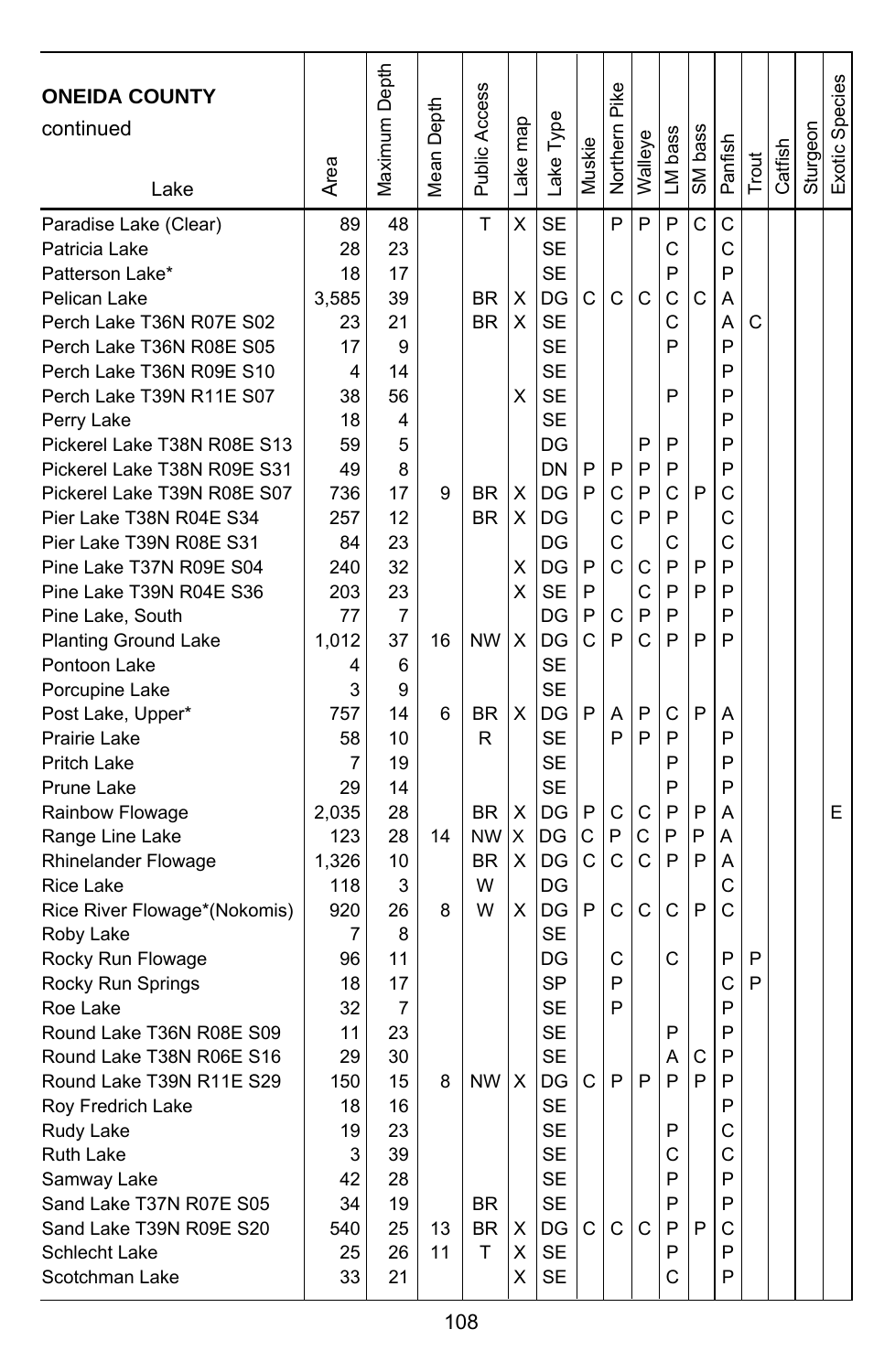| <b>ONEIDA COUNTY</b><br>continued<br>Lake    | Area     | Maximum Depth | Depth<br>Mean I | Public Access | map<br>ake <sub>1</sub> | Lake Type              | Muskie       | Pike<br>Northern | Walleye | LM bass | SM bass | Panfish | Trout | Catfish | Sturgeon | Exotic Species |
|----------------------------------------------|----------|---------------|-----------------|---------------|-------------------------|------------------------|--------------|------------------|---------|---------|---------|---------|-------|---------|----------|----------------|
| Scott Springs                                | 8        | 5             |                 |               |                         | <b>SP</b>              |              | P                |         | P       |         | C       | C     |         |          |                |
| Second Lake                                  | 111      | 11            |                 | NW            |                         | DG                     | P            | P                | С       | C       | P       | C       |       |         |          |                |
| Seed Lake                                    | 39       | 1             |                 | W             |                         | DG                     |              |                  |         |         |         |         |       |         |          |                |
| Sevenmile Lake                               | 503      | 43            | 19              | BR            | X                       | DG                     | P            | P                | C       | P       | P       | P       |       |         |          |                |
| Seventeen Lake (Raymond)                     | 172      | 33            |                 | R             | X                       | <b>SE</b>              | P            | C                | P       | P       | P       | P       |       |         |          |                |
| Shadow Lake                                  | 8        | 13            |                 |               |                         | SE                     |              |                  |         | С       |         | P       |       |         |          |                |
| <b>Shallow Lake</b>                          | 29       | 7             |                 | W             |                         | <b>SE</b>              |              |                  |         |         |         |         |       |         |          |                |
| Shepard Lake                                 | 179      | 18            |                 |               | х                       | DG                     | P            | С                | P       |         |         | Α       |       |         |          |                |
| Shingle Mill Lake                            | 45       | 10            |                 |               |                         | DG                     |              | P                |         | P       |         | C       |       |         |          |                |
| Shishebogama Lake                            | 716      | 42            |                 | <b>NW</b>     | X                       | DG                     | C            | P                | С       | С       | P       | C       |       |         |          |                |
| Silver Lake T35N R10E S35                    | 21       | 17            |                 |               |                         | <b>SE</b>              |              |                  |         | P       |         | P       |       |         |          |                |
| Silver Lake T38N R06E S06                    | 40       | 13            |                 |               | х                       | <b>SE</b>              |              |                  |         | P       |         | P       |       |         |          |                |
| Silver Lake T38N R09E S31<br>Silverbass Lake | 41<br>34 | 29<br>11      |                 |               |                         | <b>SE</b><br><b>SE</b> |              |                  |         | C<br>С  | P       | P       |       |         |          |                |
| Simons Lake                                  | 17       | 15            |                 |               |                         | SЕ                     |              |                  |         | С       |         | Α<br>А  |       |         |          |                |
| Sixteen Lake                                 | 27       | 9             |                 |               |                         | DG                     |              | P                |         | P       |         | P       |       |         |          |                |
| Skunk Lake                                   | 130      | 7             |                 |               |                         | DN                     |              | C                |         | P       |         | P       |       |         |          |                |
| Smith Lake                                   | 25       | 3             |                 |               |                         | DN                     |              |                  |         |         |         |         |       |         |          |                |
| Snake Lake*                                  | 12       | 18            | 8               | R             | х                       | <b>SE</b>              |              |                  |         | P       |         | P       |       |         |          |                |
| Snowden Lake (Stone)                         | 135      | 12            |                 | W             | х                       | SE                     | P            |                  | P       | С       |         | Α       |       |         |          |                |
| Soo Lake                                     | 135      | 13            |                 |               |                         | <b>SE</b>              | C            |                  | P       | C       |         | C       |       |         |          |                |
| South Blue Lake                              | 80       | 22            |                 | т             |                         | <b>SE</b>              |              | P                | P       | C       | C       | Α       |       |         |          |                |
| Spider Lake                                  | 118      | 29            | 13              | ΒF            | х                       | DN                     | P            |                  | P       | C       |         | Ć       |       |         |          |                |
| Spider Lake, West                            | 10       | 16            |                 | T             |                         | <b>SE</b>              |              |                  |         |         |         |         |       |         |          |                |
| Spirit Lake                                  | 368      | 39            | 14              | R             | X                       | DG                     | P            | P                | С       | С       | P       | P       |       |         |          |                |
| Spring Lake (Mosquito)                       | 90       | 10            |                 | BR            | X                       | <b>SP</b>              | P            | P                | P       | P       |         | P       |       |         |          |                |
| Spruce Lake T36N R08E S16                    | 6        | 6             |                 |               |                         | <b>SE</b>              |              |                  |         |         |         |         |       |         |          |                |
| Spruce Lake T37N R07E S22                    | 11       | 15            |                 | <b>BR</b>     |                         | <b>SE</b>              |              |                  |         | P       |         | Α       |       |         |          |                |
| Spur Lake T36N R08E S08                      | 50       | 8             |                 |               |                         | <b>SE</b>              |              | С                |         | С       |         | C       |       |         |          |                |
| Spur Lake T37N R11E S06                      | 113      | 3             |                 | <b>BR</b>     |                         | DG                     |              | P                |         |         |         | C       |       |         |          |                |
| Squash Lake                                  |          |               |                 |               |                         |                        |              |                  |         |         |         |         |       |         |          |                |
| T36N R07E S24-1                              | 396      | 74            | 22              | <b>BR</b>     | х                       | SE                     |              | C                | С       | P       | C       | C       | P     |         |          |                |
| Squash Lake                                  |          |               |                 |               |                         |                        |              |                  |         |         |         |         |       |         |          |                |
| T39N R11E S18                                | 18       | 27            |                 |               |                         | SE                     |              |                  |         | P       |         | P       |       |         |          |                |
| Squaw Lake*                                  | 785      | 21            |                 | BR            | X                       | DG                     | $\mathsf{C}$ | C                | C       | P       | Ρ       | C       |       |         |          |                |
| Squirrel Lake                                | 1.317    | 46            | 16              | <b>BR</b>     | X                       | DG.                    | C.           | P                | C.      | C.      | С       | C       |       |         |          |                |
| Stag Lake                                    | 30       | 9             |                 |               |                         | SP                     |              | P                |         |         |         | P       |       |         |          |                |
| <b>Starks Flowage</b>                        | 120      | 9             |                 |               |                         | DG                     |              | P                |         | P       |         | P       |       |         |          |                |
| <b>Starks Spring</b>                         | 13       | 7             |                 |               |                         | SP                     |              |                  |         |         |         |         | С     |         |          |                |
| Stella Lake                                  | 405      | 22            | 9               | BR            | X                       | <b>SP</b>              | P            | C                | P       | С       | P       | A       |       |         |          |                |
| Stone Lake T38N R08E S21                     | 14       | 17            |                 |               |                         | SE                     |              |                  |         | P       |         | P       |       |         |          |                |
| Stone Lake T38N R09E S05                     | 188      | 16            | 9               | BR            | х                       | DG                     | P            | С                | С       | C       | P       | С       |       |         |          |                |
| Stone Lake                                   |          |               |                 |               |                         |                        |              |                  |         |         |         |         |       |         |          |                |
| T39N R04E S27-15                             | 254      | 14            | 7               |               | X                       | DG                     | P            | P                | C       |         |         | P       |       |         |          |                |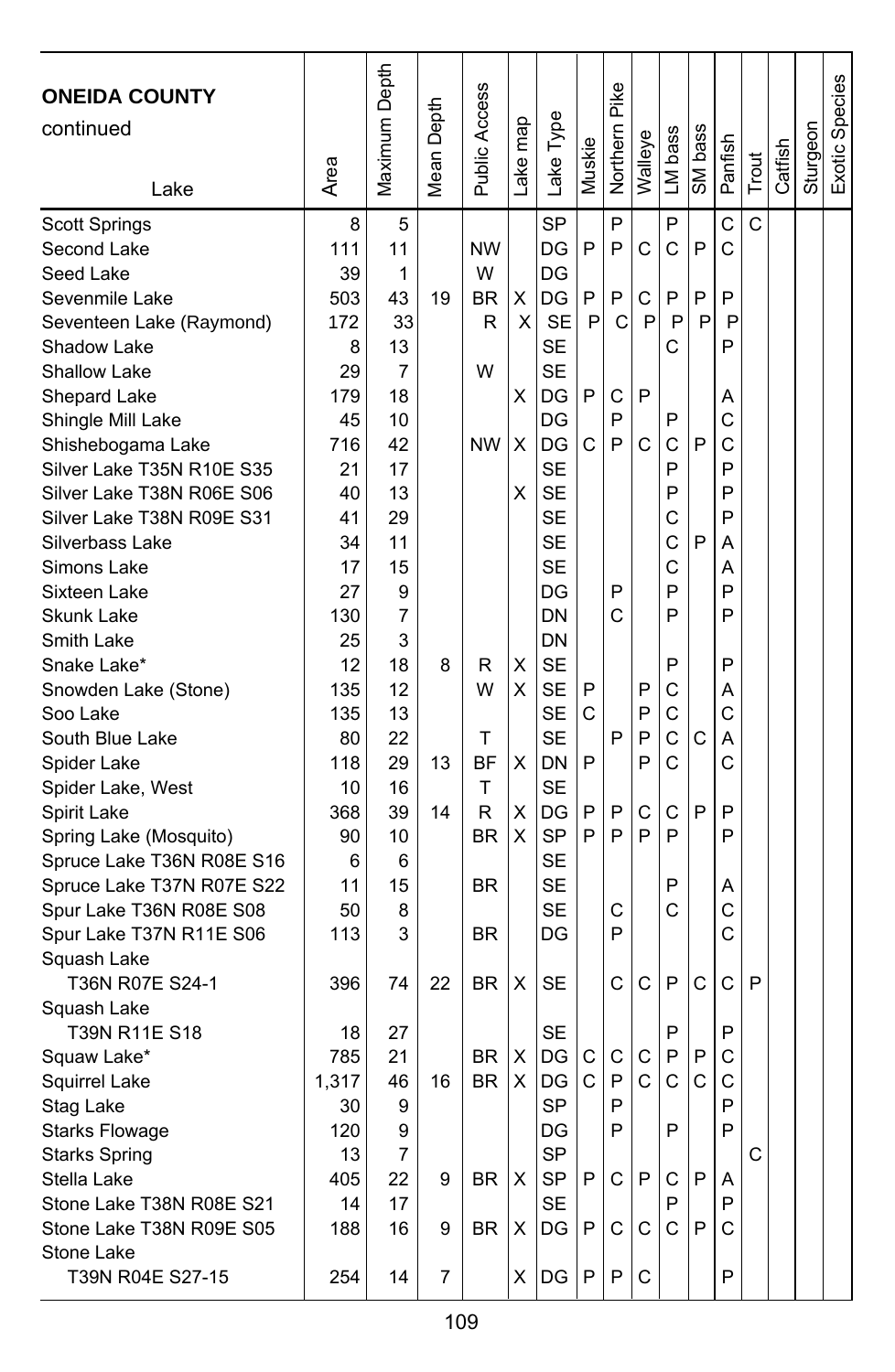| <b>ONEIDA COUNTY</b>      |       | Maximum Depth | Depth             | <b>Public Access</b> |          |           |        | Northern Pike |              |              |             |               |       |         |          | Exotic Species |
|---------------------------|-------|---------------|-------------------|----------------------|----------|-----------|--------|---------------|--------------|--------------|-------------|---------------|-------|---------|----------|----------------|
| continued                 |       |               |                   |                      |          |           |        |               |              |              |             |               |       |         |          |                |
|                           |       |               | Mean <sup>1</sup> |                      | Lake map | Lake Type | Muskie |               | Walleye      | LM bass      | SM bass     | Panfish       |       | Catfish | Sturgeon |                |
| Lake                      | Area  |               |                   |                      |          |           |        |               |              |              |             |               | Trout |         |          |                |
| Sugar Camp Lake           | 545   | 38            |                   | T                    | X        | SE        |        | P             | P            | $\mathsf{C}$ | C           | P             |       |         |          |                |
| Sunday Lake               | 88    | 43            |                   | R                    | X        | <b>SE</b> |        |               | P            | C            |             | P             |       |         |          |                |
| Sunset Lake (Mud)         | 36    | 16            | 13                | ΒR                   | X        | DG        | P      | P             | P            | P            |             | Þ             |       |         |          |                |
| Sureshot Lake             | 22    | 27            |                   | W                    |          | <b>SE</b> |        |               |              | C            |             |               |       |         |          |                |
| Swamp Lake T36N R06E S06  | 296   | 8             |                   | т                    | X        | DG        |        | A             | P            | C            |             | C             |       |         |          |                |
| Swamp Lake T37N R07E S15  | 8     | 7             |                   |                      |          | <b>SE</b> |        |               |              |              |             |               |       |         |          |                |
| Swamsauger Lake           |       |               |                   |                      |          |           |        |               |              |              |             |               |       |         |          |                |
| (Swampsauger)             | 141   | 12            |                   | R                    | Χ        | DG        |        | C             | P            | P            |             | P             |       |         |          |                |
| Swartz Lake               | 7     | 31            |                   |                      |          | <b>SE</b> |        |               |              | C            |             | P             |       |         |          |                |
| Sweeney Lake              | 187   | 18            |                   | <b>BR</b>            | Χ        | DG        | C      | С             | C            | P            |             | А             |       |         |          |                |
| Tamarack Lake             | 99    | 24            |                   |                      | х        | <b>SE</b> |        | P             |              | P            |             | P             |       |         |          |                |
| Tank Lake                 | 16    | 12            |                   | <b>BR</b>            |          | DG        |        | C             |              | P            |             | P             |       |         |          |                |
| <b>Tenderfoot Lake</b>    | 24    | 22            |                   |                      |          | <b>SE</b> |        |               |              | P            |             | C             |       |         |          |                |
| <b>Third Lake</b>         | 103   | 14            |                   | <b>NW</b>            | X        | DG        | P      | C             | С            | C            | P           | C             |       |         |          |                |
| Thompson Lake             | 382   | 35            |                   | <b>BR</b>            | X        | DG        | C      | C             | C            | P            | P           | Α             |       |         |          |                |
| <b>Three Little Lakes</b> | 22    | 27            | 10                | T                    |          | <b>SE</b> |        |               |              | C            |             | A             |       |         |          |                |
| <b>Thunder Lake</b>       |       |               |                   |                      |          |           |        |               |              |              |             |               |       |         |          |                |
| T37N R09E S29             | 172   | 12            |                   | <b>NW</b>            | Χ        | DG        | P      | $\mathbf C$   | $\mathsf{C}$ | $\mathsf{C}$ | P           | A             |       |         |          |                |
| <b>Thunder Lake</b>       |       |               |                   |                      |          |           |        |               |              |              |             |               |       |         |          |                |
| T38N R10E S11             | 1,835 | 9             |                   | <b>BR</b>            | х        | DΝ        | P      | P             | P            | P            |             | С             |       |         |          |                |
| Tim Lynn Lake             | 84    | 10            |                   |                      |          | <b>SP</b> |        |               |              | C            |             | $\mathcal{C}$ |       |         |          |                |
| Timber Lake T36N R08E S12 | 6     | 10            |                   |                      |          | <b>SE</b> |        |               |              |              |             |               |       |         |          |                |
| Timber Lake T37N R07E S15 | 24    | 28            |                   | <b>BR</b>            |          | <b>SE</b> |        |               |              | С            |             | С             |       |         |          |                |
| Tom Doyle Lake            | 102   | 30            | 16                | <b>BR</b>            | X        | DG        | С      | С             | P            | C            | P           | Α             |       |         |          |                |
| Tomahawk Lake             | 3,392 | 84            | 33                | <b>BR</b>            | х        | DG        | C      | P             | $\mathsf{C}$ | P            | $\mathbf C$ | C             |       |         |          | E              |
| Torpy Lake (Adrian)       | 37    | 24            |                   |                      |          | SE        |        |               |              | P            |             | P             |       |         |          |                |
| <b>Townline Lake</b>      |       |               |                   |                      |          |           |        |               |              |              |             |               |       |         |          |                |
| T37N R08E S35             | 62    | 25            |                   | <b>BR</b>            | X        | SE        |        |               |              | Α            |             | Α             |       |         |          |                |
| <b>Townline Lake</b>      |       |               |                   |                      |          |           |        |               |              |              |             |               |       |         |          |                |
| T39N R11E S31             | 152   | 19            | 12                | <b>BR</b>            | X        | DG        | P      | P             | C            | P            | P           | C             |       |         |          |                |
| <b>Turtle Lake</b>        | 53    | 15            | 7                 | <b>BR</b>            |          | DN        |        |               |              | C            |             | C             |       |         |          |                |
| Twin Lake, East           | 47    | 17            |                   |                      |          | <b>SE</b> |        | P             |              | P            |             | P             |       |         |          |                |
| Twin Lake, North          |       |               |                   |                      |          |           |        |               |              |              |             |               |       |         |          |                |
| T36N R08E S11             | 5     | 34            |                   | W                    |          | SE        |        |               |              | С            |             | P             |       |         |          |                |
| Twin Lake, North          |       |               |                   |                      |          |           |        |               |              |              |             |               |       |         |          |                |
| T38N R08E S22             | 11    | 8             |                   | W                    |          | DN        |        |               |              |              |             | P             |       |         |          |                |
| Twin Lake, South          |       |               |                   |                      |          |           |        |               |              |              |             |               |       |         |          |                |
| T36N R08E S11             | 3     | 14            |                   |                      |          | SE        |        |               |              | С            |             | P             |       |         |          |                |
| Twin Lake, South          |       |               |                   |                      |          |           |        |               |              |              |             |               |       |         |          |                |
| T38N R08E S27             | 8     | 11            |                   |                      |          | DG        |        |               |              |              |             | P             |       |         |          |                |
| Twin Lake, West           | 28    | 15            |                   |                      |          | <b>SE</b> |        | P             |              | P            |             | P             |       |         |          |                |
| Two Lakes, North          | 146   | 47            | 19                | Т                    | х        | SE        | Ρ      | P             | С            | P            | P           | P             |       |         |          |                |
| Two Lakes, South          | 214   | 69            | 26                | T                    | X        | SE        | P      | P             | С            | P            | P           | С             |       |         |          |                |
| Two Sisters Lake (Black)  | 719   | 63            | 30                | BR.                  | X        | <b>SP</b> | С      | P             | C            | P            | С           | Α             |       |         |          |                |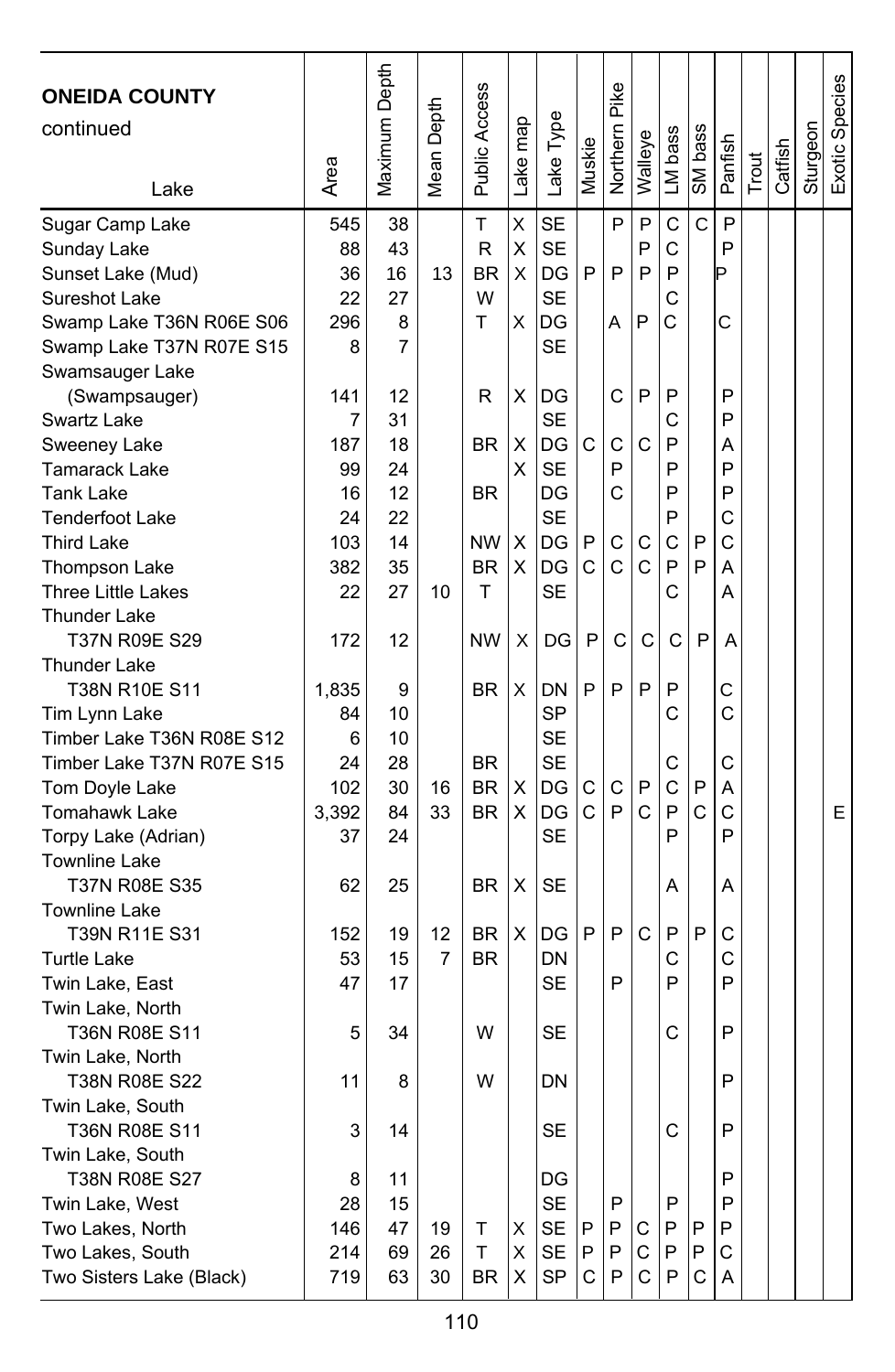| <b>ONEIDA COUNTY</b><br>continued<br>Lake      | Area     | Maximum Depth | Mean Depth | Public Access | Lake map | Lake Type              | Muskie | Northern Pike | Walleye | LM bass      | SM bass | Panfish | Trout | Catfish | Sturgeon | Exotic Species |
|------------------------------------------------|----------|---------------|------------|---------------|----------|------------------------|--------|---------------|---------|--------------|---------|---------|-------|---------|----------|----------------|
| <b>Tyler Lake</b>                              | 21       | 14            |            |               |          | <b>SE</b>              |        |               |         | C            |         | P       |       |         |          |                |
| Unnamed                                        |          |               |            |               |          |                        |        |               |         |              |         |         |       |         |          |                |
| T35N R09E S04-12                               | 20       | 4             |            | W             |          | <b>SE</b>              |        |               |         |              |         |         |       |         |          |                |
| T36N R06E S28-16                               | 59       | 4             |            | R             |          | DG                     |        | C             |         | P            |         | P       |       |         |          |                |
| T37N R08E S29-13                               | 31       | 14            |            |               |          | <b>SE</b>              |        |               |         | P            |         | P       |       |         |          |                |
| T37N R09E S29-10                               | 22       | 14            |            |               |          | <b>SE</b>              |        |               |         |              |         | P       |       |         |          |                |
| T38N R07E S29-06                               | 25       | 8             |            | NW            |          | <b>SE</b>              |        |               |         |              |         | P       |       |         |          |                |
| T38N R08E S03-10                               | 22       | 20            | 11         | T             | х        | <b>SE</b>              |        |               |         | P            |         | P       |       |         |          |                |
| T38N R09E S21-06                               | 30       | 11            |            |               |          | <b>SE</b>              |        |               |         |              |         |         |       |         |          |                |
| T39N R04E S14-02                               | 33       | 16            |            |               |          | <b>SP</b>              | P      |               |         | P            |         | P<br>P  |       |         |          |                |
| T39N R05E S12-15                               | 23       | 6<br>16       |            |               |          | DG<br><b>SE</b>        | P      | P             |         |              | P       | C       |       |         |          |                |
| <b>Velvet Lake</b>                             | 35<br>65 | 21            |            | R             | х<br>X   | DG                     |        | C             |         | Α<br>P       |         | A       |       |         |          |                |
| Venus Lake (Kechewaishke)<br><b>Vicks Lake</b> | 20       | 12            |            |               |          | <b>SE</b>              |        |               |         | P            |         | P       |       |         |          |                |
| Virgin Lake T36N R07E S29                      | 36       | 30            | 8          |               | х        | <b>SE</b>              |        |               |         | P            |         | P       |       |         |          |                |
| Virgin Lake T38N R11E S11                      | 278      | 31            | 13         | R             | х        | DG                     | С      | P             | P       | P            | P       | P       |       |         |          |                |
| <b>Walters Lake</b>                            | 61       | 21            |            |               |          | <b>SP</b>              | P      | P             | P       | P            |         |         |       |         |          |                |
| Washburn Lake                                  | 80       | 25            |            | <b>BR</b>     | X        | <b>SE</b>              |        |               |         | C            |         | Α       |       |         |          |                |
| <b>West Lake</b>                               | 8        | 22            |            | R             |          | <b>SP</b>              |        | C             |         | C            |         | P       |       |         |          |                |
| Whitefish Lake                                 | 205      | 33            | 16         | <b>NW</b>     | X        | DG                     | P      | Ć             | C       | P            | P       | P       |       |         |          |                |
| <b>Whitey Lake</b>                             | 6        | 16            |            |               |          | <b>SE</b>              |        |               |         | $\mathsf{C}$ |         | Α       |       |         |          |                |
| Wickham Lake                                   | 17       | 47            |            |               |          | <b>SE</b>              |        |               |         | P            |         |         |       |         |          |                |
| Wildwood Lake                                  | 28       | 12            |            |               |          | <b>SE</b>              |        |               |         | C            |         | P       |       |         |          |                |
| <b>Willow Flowage</b>                          | 6,306    | 30            | 10         | <b>BR</b>     | х        | DG                     | P      | С             | C       | P            | P       | A       |       |         |          | Ε              |
| <b>Willow Lake</b>                             | 395      | 6             |            | <b>NW</b>     |          | X IDG                  | P      | Ć             | P       | P            |         | A       |       |         |          | E              |
| Windowpane Lake (Bass)                         | 43       | 37            | 14         |               | X        | <b>SE</b>              |        |               |         | C            |         | Ċ       |       |         |          |                |
| <b>Wolf Lake</b>                               | 88       | 15            |            |               | X        | <b>SE</b>              |        |               |         |              |         |         |       |         |          |                |
| Wood Curt Lake                                 | 19       | 12            |            |               |          | <b>SE</b>              |        |               |         |              |         |         |       |         |          |                |
| <b>Woodboro Springs</b>                        |          |               |            |               |          |                        |        |               |         |              |         |         |       |         |          |                |
| T36N R07E S11                                  | 1        | 3             |            |               |          | <b>SP</b>              |        |               |         |              |         |         | C     |         |          |                |
| <b>Woodboro Springs</b>                        |          |               |            |               |          |                        |        |               |         |              |         |         |       |         |          |                |
| <b>T36N R07E S11</b>                           | 1        | 4             |            |               |          | <b>SP</b>              |        |               |         |              |         |         | C     |         |          |                |
| Woodboro Springs                               |          |               |            |               |          |                        |        |               |         |              |         |         | C     |         |          |                |
| <b>T36N R07E S11</b><br>Woodcock Lake          | 1<br>66  | 2<br>24       |            | W             |          | <b>SP</b><br><b>SE</b> |        |               |         | P            |         |         |       |         |          |                |
| Yawkey Lake                                    | 97       | 71            |            |               | X.       | <b>SE</b>              |        | P             |         |              | c Ic    | Α<br>C  |       |         |          |                |
| Zottle Lake                                    | 28       | 38            |            | W             | X        | SE                     |        |               |         | C            | IP.     | С       |       |         |          |                |
|                                                |          |               |            |               |          |                        |        |               |         |              |         |         |       |         |          |                |
| <b>OUTAGAMIE COUNTY</b>                        |          |               |            |               |          |                        |        |               |         |              |         |         |       |         |          |                |
| Allerton Lake                                  | 2        | 17            |            |               |          | SE                     |        |               |         |              |         | P       |       |         |          |                |
| Black Otter Lake (Hortonville)                 | 75       | 9             |            | <b>BR</b>     |          | DG                     |        | P             |         | P            |         | P       |       |         |          | E              |
| <b>Blueberry Lake</b>                          | 1        | 21            |            |               |          | <b>SE</b>              |        |               |         |              |         |         |       |         |          |                |
| Squaw Lake                                     |          |               |            |               |          |                        |        |               |         |              |         |         |       |         |          |                |
| Unnamed T22N R15E S18-19                       | 40       | 13            |            |               |          | DG                     |        | P             | P       |              |         | P       |       |         |          |                |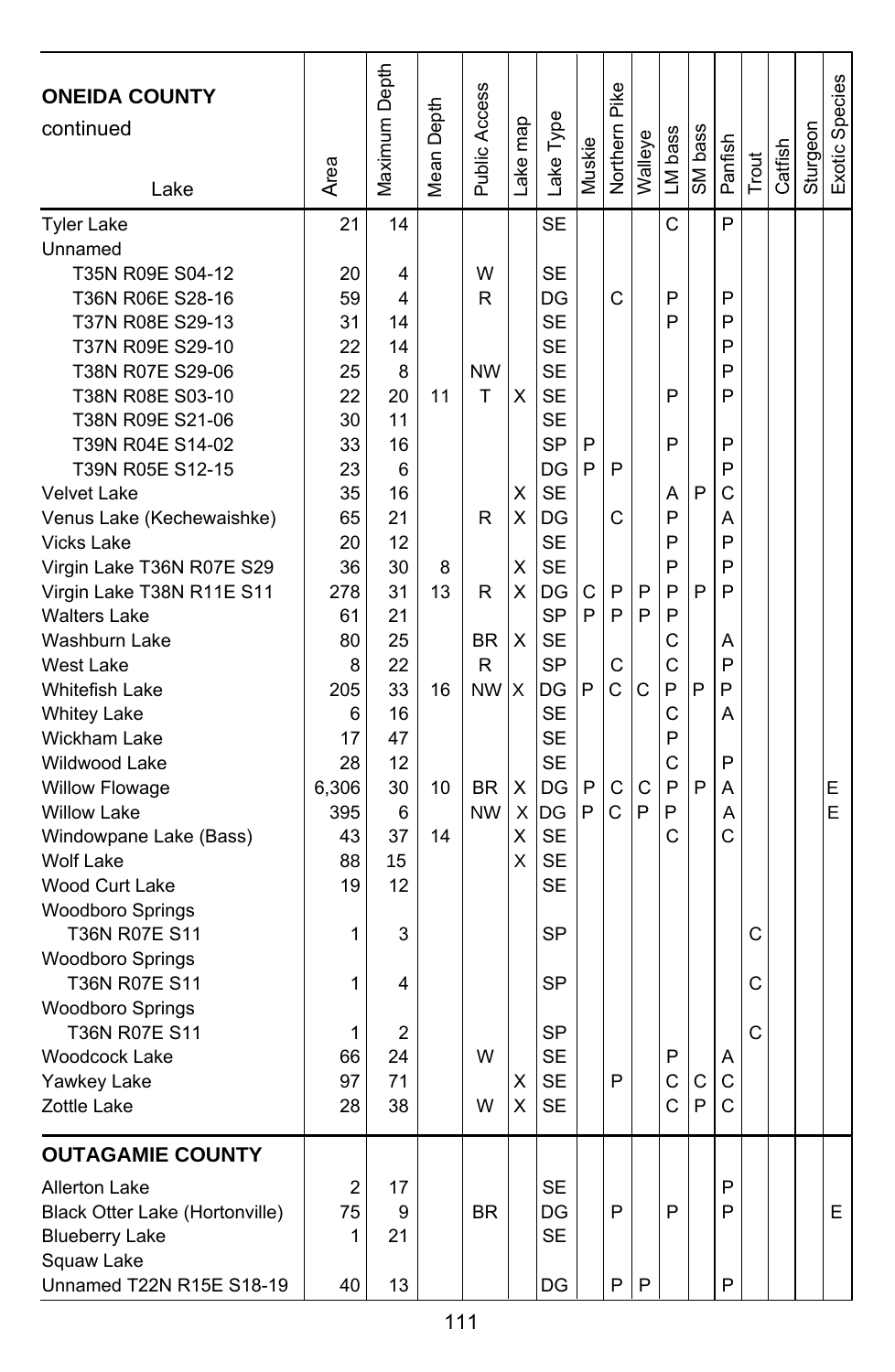| <b>OZAUKEE COUNTY</b><br>Lake                                                                                                                                                                                                                                                                                                                                                                                       | Area                                                                                                          | Maximum Depth                                                                                   | Mean Depth   | <b>Public Access</b>                  | Lake map    | Lake Type                                                                                                                                                                                                  | Muskie | Northern Pike                   | Walleye     | LM bass                                                                             | SM bass | Panfish                                                            | Trout  | Catfish | Sturgeon | Exotic Species |
|---------------------------------------------------------------------------------------------------------------------------------------------------------------------------------------------------------------------------------------------------------------------------------------------------------------------------------------------------------------------------------------------------------------------|---------------------------------------------------------------------------------------------------------------|-------------------------------------------------------------------------------------------------|--------------|---------------------------------------|-------------|------------------------------------------------------------------------------------------------------------------------------------------------------------------------------------------------------------|--------|---------------------------------|-------------|-------------------------------------------------------------------------------------|---------|--------------------------------------------------------------------|--------|---------|----------|----------------|
| <b>OZAUKEE COUNTY</b>                                                                                                                                                                                                                                                                                                                                                                                               |                                                                                                               |                                                                                                 |              |                                       |             |                                                                                                                                                                                                            |        |                                 |             |                                                                                     |         |                                                                    |        |         |          |                |
| Cedarburg Pond<br>Cedarburg Stone Quarry                                                                                                                                                                                                                                                                                                                                                                            | 14<br>6                                                                                                       | 9<br>10                                                                                         |              |                                       |             | DG<br><b>SE</b>                                                                                                                                                                                            |        | P                               |             | C                                                                                   |         | C<br>Ć                                                             |        |         |          |                |
| Daly Lake<br>Donut Lake<br>Drzewiceki Lake<br>Fromm Pit<br>Gough Lake (Little Bienborn)<br><b>Grafton Millpond</b><br>Hanneman Lake (Kuenn)<br>Hansen Lake<br>Harrington Beach Quarry<br>Horn Lake (Big Bienborn)<br>Huiras Lake<br>Lime Kiln Millpond<br>Long Lake (Mud)<br>Ludowissi Lake<br>Moldenhauer Lake<br>Mud Lake (Long)<br>Roeckl Lake<br>Spring Lake (Random)<br><b>Thiensville Millpond</b><br>Unnamed | 13<br>4<br>$\overline{2}$<br>4<br>5<br>25<br>6<br>6<br>12<br>26<br>4<br>34<br>11<br>3<br>245<br>3<br>57<br>45 | 8<br>3<br>17<br>28<br>29<br>8<br>18<br>9<br>30<br>7<br>7<br>5<br>25<br>32<br>4<br>12<br>22<br>8 | 14<br>3<br>7 | <b>BR</b><br>T<br>T<br>W<br><b>BR</b> | X<br>X<br>X | <b>SE</b><br>DG<br><b>SP</b><br><b>SP</b><br><b>SE</b><br>DG<br><b>SE</b><br><b>SE</b><br><b>SE</b><br><b>SE</b><br>DG<br><b>SE</b><br><b>SE</b><br><b>SE</b><br><b>SE</b><br><b>SE</b><br><b>SE</b><br>DG |        | P<br>P<br>C<br>P<br>P<br>P<br>P | P<br>P<br>P | C<br>P<br>$\mathsf{C}$<br>C<br>C<br>С<br>C<br>$\mathsf{C}$<br>P<br>P<br>C<br>C<br>P | A<br>A  | С<br>A<br>$\mathbf C$<br>C<br>P<br>Α<br>Ċ<br>P<br>C<br>A<br>C<br>Ċ | P<br>P |         |          | E              |
| T09N R21E S36-09<br>T12N R23E S19-07                                                                                                                                                                                                                                                                                                                                                                                | 49<br>23                                                                                                      | 13<br>47                                                                                        |              |                                       |             | <b>SE</b><br><b>SE</b>                                                                                                                                                                                     |        |                                 |             | С<br>Ć                                                                              |         | C<br>A                                                             |        |         |          |                |
| <b>PEPIN COUNTY</b><br>Chimney Lake                                                                                                                                                                                                                                                                                                                                                                                 | $\star\star$                                                                                                  | $***$                                                                                           |              |                                       |             |                                                                                                                                                                                                            |        | P                               |             | P                                                                                   |         | P                                                                  |        |         |          |                |
| Dead Lake<br>Forty Acre Lake<br>Goose Pond<br>Lake Pepin<br>Schlosser Lake<br>Silver Birch Lake                                                                                                                                                                                                                                                                                                                     | 68<br>7<br>$***$<br>$\star\star$<br>7<br>97                                                                   | 7<br>9<br>$***$<br>$***$<br>3<br>8                                                              |              | <b>BR</b><br><b>BR</b>                |             | DG<br><b>SE</b><br><b>SE</b><br>DN                                                                                                                                                                         |        | P<br>P<br>P<br>P                | P<br>P      | P<br>P<br>P<br>P                                                                    |         | P<br>P<br>P<br>С<br>P                                              |        | P<br>P  |          | Z              |
| The Bay<br><b>Thompson Lake</b><br>** Part of Mississippi backwaters. Depth and surface area are unable to be obtained based on the<br>fluctuating water levels.                                                                                                                                                                                                                                                    | $***$<br>42                                                                                                   | $\star\star$<br>23                                                                              |              | <b>BR</b>                             |             | <b>SP</b>                                                                                                                                                                                                  |        | P<br>P                          |             | P<br>Ć                                                                              |         | P<br>P                                                             |        |         |          | Е              |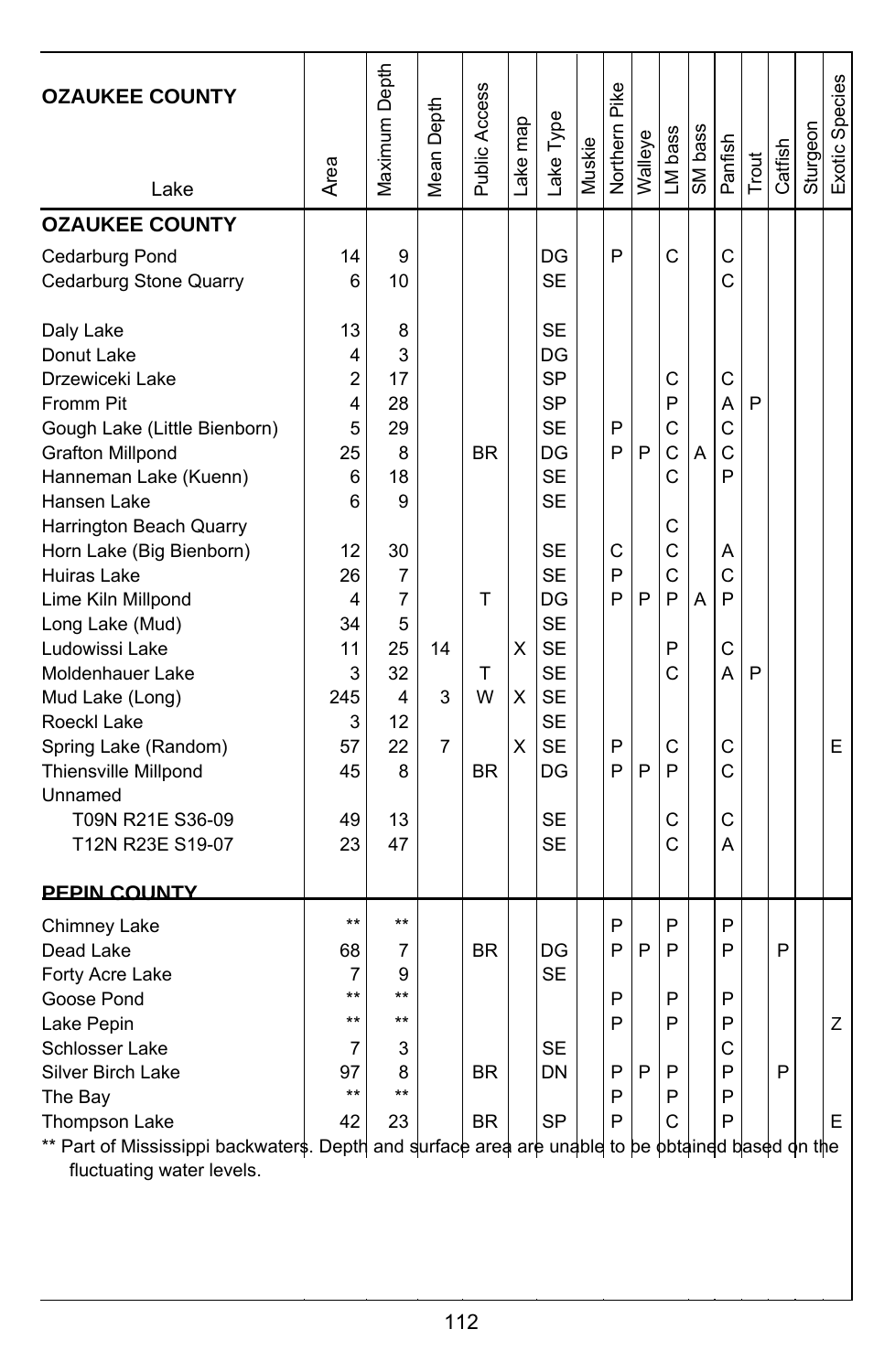| <b>PIERCE COUNTY</b><br>Lake                                                                                                                                                                                                                                                                                                                                                                                     | Area                                                                              | Maximum Depth                                                                              | Depth<br>Mean                       | Public Access                                                          | Lake map                    | Lake Type                                                                                          | Muskie                      | Pike<br>Northern                          | Walleye               | LM bass                                   | SM bass | Panfish                                   | Trout       | Catfish | Sturgeon | Exotic Species |
|------------------------------------------------------------------------------------------------------------------------------------------------------------------------------------------------------------------------------------------------------------------------------------------------------------------------------------------------------------------------------------------------------------------|-----------------------------------------------------------------------------------|--------------------------------------------------------------------------------------------|-------------------------------------|------------------------------------------------------------------------|-----------------------------|----------------------------------------------------------------------------------------------------|-----------------------------|-------------------------------------------|-----------------------|-------------------------------------------|---------|-------------------------------------------|-------------|---------|----------|----------------|
| <b>PIERCE COUNTY</b>                                                                                                                                                                                                                                                                                                                                                                                             |                                                                                   |                                                                                            |                                     |                                                                        |                             |                                                                                                    |                             |                                           |                       |                                           |         |                                           |             |         |          |                |
| Dead Slough Lake<br>Gantenbein Lake<br>George Lake (Spring Valley)<br>Goose Lake<br>Kinnickinnic Pond, Lower<br>Kinnickinnic Pond, Upper<br>Mud Lake (Upper)<br>Nugget Lake<br><b>River Falls Pond</b><br><b>St Croix Lake</b><br>Unnamed<br>T24N R18W S03-15<br>T25N R18W S30-01<br>T25N R18W S30-15<br>** Part of Mississippi backwaters. Depth is unable to be obtained based on fluctuating water<br>levels. | 300<br>88<br>126<br>104<br>15<br>18<br>400<br>116<br>1<br>4,668<br>26<br>22<br>40 | $***$<br>5<br>29<br>$***$<br>13<br>9<br>$***$<br>50<br>5<br>60<br>5<br>$\overline{2}$<br>5 |                                     | <b>BR</b><br><b>BR</b><br><b>BR</b>                                    |                             | DG<br>DG<br>DG<br>DG<br>DG<br>DG<br>SE<br>SE<br>DG                                                 | P                           | P<br>P                                    | P<br>С                | С<br>C<br>P                               | С       | P<br>Ć<br>P<br>C<br>P                     | P<br>C<br>P | P       | P        | Ζ              |
| <b>POLK COUNTY</b>                                                                                                                                                                                                                                                                                                                                                                                               |                                                                                   |                                                                                            |                                     |                                                                        |                             |                                                                                                    |                             |                                           |                       |                                           |         |                                           |             |         |          |                |
| Alabama Lake (Long)<br>Andrus Lake (Little Round)<br>Antler Lake (Pine)<br>Apple River Flowage<br>Aspen Lake<br>Baker Lake T38N R16W S36<br>Balsam Lake<br>Barbo Lake<br><b>Barneys Lake</b><br>Bass Lake T36N R15W S31<br>Bass Lake T36N R19W S23                                                                                                                                                               | 98<br>25<br>101<br>639<br>11<br>22<br>2,054<br>44<br>6<br>138                     | 28<br>12<br>22<br>18<br>13<br>9<br>37<br>4<br>7<br>19                                      | 7<br>9<br>6<br>2<br>6               | Т<br>BR.<br><b>BR</b><br>BR.<br>т<br>т                                 | X<br>X<br>X<br>X<br>X<br>X  | <b>SE</b><br>DG<br><b>SE</b><br>DG<br><b>SE</b><br><b>SE</b><br><b>SE</b><br>SE<br><b>SE</b><br>SE | C                           | P<br>P<br>C<br>C<br>C<br>C<br>P           | P                     | P<br>P<br>C<br>Ċ<br>Α<br>P<br>P           |         | P<br>P<br>Ċ<br>A<br>С<br>P<br>P           |             |         |          |                |
| (Sterling)<br><b>Bass Lake Springs</b><br>Basswood Lake (Bass)<br>Bear Lake<br>Bear Trap Lake<br>Beautiful Lake<br>Beede Lake<br>Big Blake Lake (Beautiful)<br><b>Big Butternut Lake</b><br><b>Big Lake</b><br><b>Big Round Lake</b><br>Black Lake*<br><b>Black Brook Flowage</b>                                                                                                                                | 78<br>6<br>22<br>160<br>241<br>30<br>3<br>217<br>378<br>259<br>1,015<br>11<br>98  | 26<br>8<br>10<br>25<br>17<br>10<br>14<br>19<br>24<br>17<br>6<br>23                         | 8<br>17<br>9<br>13<br>17<br>10<br>7 | т<br><b>BR</b><br>BR<br>$BR, P \mid X$<br><b>BR</b><br><b>BR</b><br>BR | X<br>х<br>Х<br>X<br>X.<br>X | <b>SE</b><br>SP<br>SЕ<br>DG<br>SE<br><b>SE</b><br>DG<br>DG<br><b>SE</b><br>SE<br><b>SE</b><br>DG   | P<br>$\mathsf{C}$<br>P<br>P | P<br>P<br>C<br>P<br>P<br>C<br>P<br>P<br>С | P<br>P<br>P<br>P<br>P | P<br>P<br>A<br>P<br>C<br>A<br>C<br>A<br>C | P       | P<br>P<br>C<br>P<br>C<br>a<br>C<br>A<br>C | P           |         |          |                |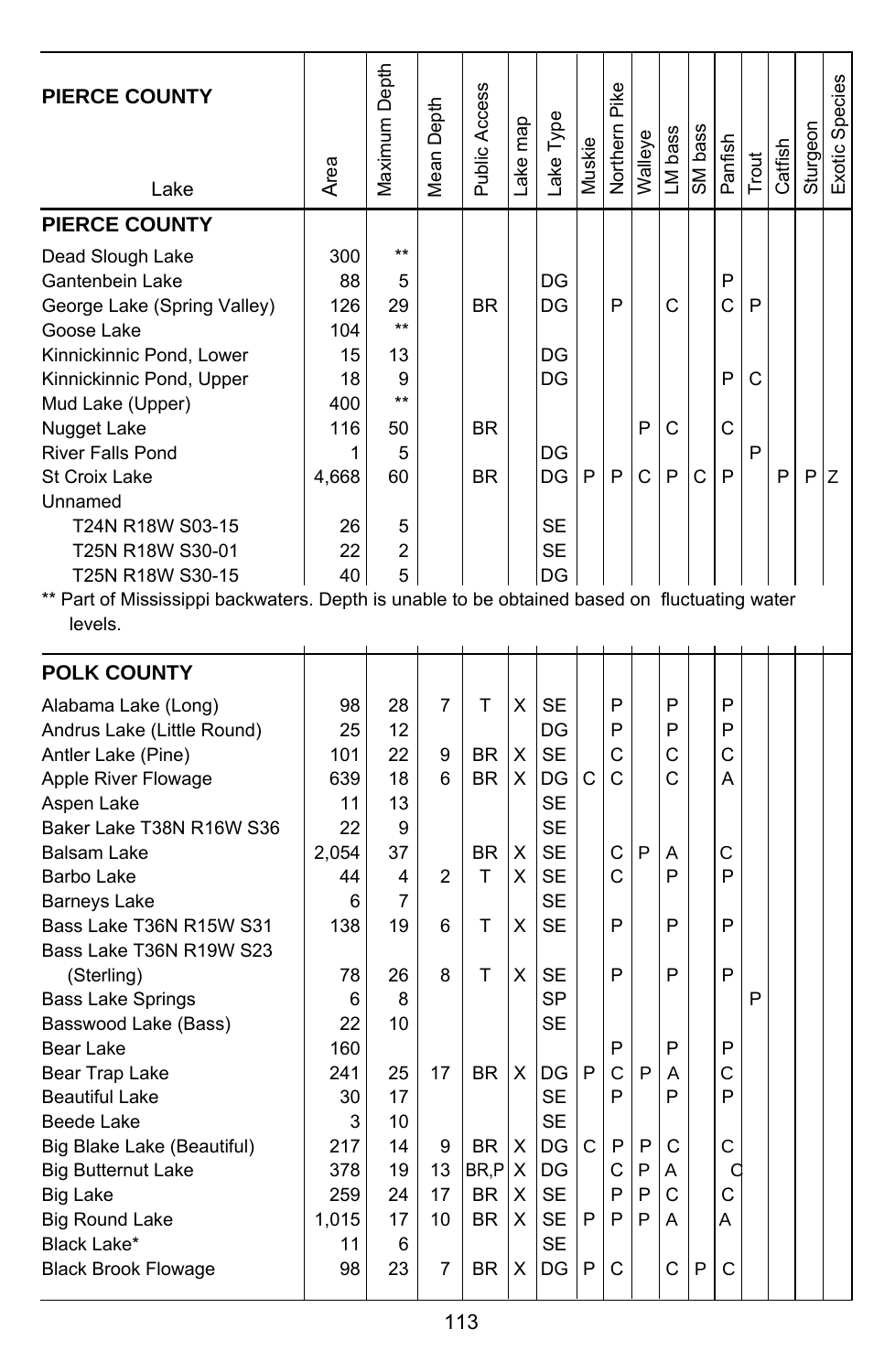| POLK COUNTY<br>continued<br>Lake            | Area     | Maximum Depth | Depth<br>Mean <sub>l</sub> | Public Access  | ake map | Lake Type       | Muskie | Pike<br>Northern | Walleye | LM bass | SM bass | Panfish | Trout | Catfish | Sturgeon | Exotic Species |
|---------------------------------------------|----------|---------------|----------------------------|----------------|---------|-----------------|--------|------------------|---------|---------|---------|---------|-------|---------|----------|----------------|
| <b>Black Brook Springs</b>                  | 1        | 3             |                            |                |         | <b>SP</b>       |        |                  |         |         |         |         |       |         |          |                |
| Blom Lake (Bloom)                           | 208      | 13            | 5                          | R              | X       | DG              |        | P                |         | P       |         | P       |       |         |          |                |
| Bone Lake T32N R16W S27                     | 30       | 5             |                            |                |         | <b>SE</b>       |        |                  |         |         |         |         |       |         |          |                |
| Bone Lake T35N R16W S06                     | 1,781    | 43            | 23                         | BR             | X       | DG              | C      | C                |         | C       | P       | C       |       |         |          |                |
| <b>Briar Lake</b>                           | 13       | 6             |                            |                |         | <b>SE</b>       |        |                  |         |         |         |         |       |         |          |                |
| Bridget Lake (Mud)                          | 95       | 7             | 3                          | <b>NW</b><br>R | X       | DG<br><b>SE</b> | P      | P                |         | С<br>P  |         | P<br>P  |       |         |          |                |
| <b>Brusher Lake</b><br><b>Bullhead Lake</b> | 67<br>7  | 17<br>7       |                            |                |         | <b>SE</b>       |        |                  |         |         |         |         |       |         |          |                |
| Camelia Lake                                | 60       | 6             | 4                          | ΒF             | X       | <b>SE</b>       |        | P                |         | P       |         | P       |       |         |          |                |
| Camp Douglas Lake                           | 10       | 4             |                            |                |         | <b>SE</b>       |        |                  |         |         |         |         |       |         |          |                |
| Cedar Lake*                                 | 1,107    | 28            |                            | ΒR             | X       | DG              | C      | С                | Α       | P       |         | P       |       |         |          |                |
| Center Lake (Big)                           | 65       | 12            |                            |                |         | <b>SE</b>       |        | P                |         | С       |         | P       |       |         |          |                |
| Church Pine Lake (Pine)                     | 107      | 45            | 23                         | BR             | X       | DG              |        | P                | P       | C       |         | C       |       |         |          |                |
| Clam Falls Flowage                          | 127      | 14            | 6                          | <b>BR</b>      | х       | DG              |        | C                |         | С       |         | C       |       |         |          |                |
| Clara Lake                                  | 56       | 71            | 22                         |                | X       | <b>SE</b>       |        | P                |         | P       |         | P       |       |         |          |                |
| Clarey Lake (Twin)                          | 34       | 49            | 18                         | ΒF             | X       | <b>SE</b>       |        |                  |         | P       |         | P       | C     |         |          |                |
| Clauson Lake                                | 11       | 6             |                            |                |         | <b>SE</b>       |        |                  |         |         |         |         |       |         |          |                |
| Clear Lake                                  | 30       | 26            | 13                         | BR             | X       | <b>SE</b>       |        | C                |         | С       |         | Α       |       |         |          |                |
| Clover Lake                                 | 17       | 6             |                            | т              |         | <b>SE</b>       |        |                  |         |         |         |         |       |         |          |                |
| Coon Lake                                   | 54       | 16            | 10                         | <b>BR</b>      | X       | <b>SE</b>       |        | C                |         | C       |         | C       |       |         |          |                |
| Crescent Lake (Pickerel)                    | 19       | 45            | 15                         | <b>BR</b>      | X       | <b>SE</b>       |        |                  |         |         |         | P       | P     |         |          |                |
| Crooked Lake                                | 12       | 6             |                            |                |         | <b>SE</b>       |        |                  |         |         |         |         |       |         |          |                |
| Dace Lake (Mud)                             | 11       | 15            |                            |                |         | <b>SE</b>       |        |                  |         | P       |         |         |       |         |          |                |
| Dahl Lake                                   | 32       | 10            |                            |                |         | <b>SE</b>       |        |                  |         |         |         |         |       |         |          |                |
| Deer Lake T34N R17W S29                     | 807      | 46            | 26                         | <b>BR</b>      | X       | DG              | C      | P                | P       | Α       |         | C       |       |         |          |                |
| Deer Lake T35N R19W S15                     | 4        | 15            |                            |                |         | <b>SE</b>       |        |                  |         |         |         |         |       |         |          |                |
| Deer Lake                                   |          |               |                            |                |         | SЕ              |        |                  |         |         |         |         |       |         |          |                |
| T36N R15W S23-13<br>Denny Lake              | 16<br>12 | 5<br>8        |                            |                |         | <b>SE</b>       |        |                  |         |         |         |         |       |         |          |                |
| Depot Lake                                  | 3        | 8             |                            |                |         | <b>SE</b>       |        |                  |         |         |         |         |       |         |          |                |
| Deronda Lake (Mud)                          | 19       | 12            |                            | т              |         | DG              |        | P                |         | P       |         | P       |       |         |          |                |
| Diamond Lake                                | 126      | 15            |                            | <b>BR</b>      |         | <b>SE</b>       |        | P                |         | P       |         | P       |       |         |          |                |
| Dinger Lake                                 | 16       | 16            | 7                          | т              | X       | <b>SE</b>       |        | P                |         | P       |         | P       |       |         |          |                |
| East Lake T33N R18W S21                     | 246      | 15            |                            |                | X       | DG              |        |                  |         |         |         |         |       |         |          |                |
| East Lake T34N R16W S18                     | 73       | 6             |                            |                |         | <b>SE</b>       |        |                  |         |         |         |         |       |         |          |                |
| East Lake T35N R17W S33                     | 15       | 8             |                            |                |         | <b>SE</b>       |        |                  |         |         |         |         |       |         |          |                |
| Elbow Lake*                                 | 233      | 8             | 4                          | т              | X       | SE              |        |                  |         | С       |         | C       |       |         |          |                |
| <b>Elkins Lake</b>                          | 38       | 15            |                            | W              |         | <b>SE</b>       |        |                  |         |         |         |         |       |         |          |                |
| <b>Ellofson Lake</b>                        | 9        | 6             |                            |                |         | <b>SE</b>       |        |                  |         |         |         |         |       |         |          |                |
| <b>Ember Lake</b>                           | 13       | 6             |                            |                |         | DG              |        |                  |         |         |         |         |       |         |          |                |
| Evergreen Lake (Deer)                       | 16       | 8             |                            |                |         | <b>SE</b>       |        |                  |         |         |         |         |       |         |          |                |
| Fern Lake                                   | 17       | 7             |                            |                |         | SE              |        |                  |         |         |         |         |       |         |          |                |
| Fish Lake, South                            | 75       |               |                            |                |         |                 |        |                  |         |         |         |         |       |         |          |                |
| Footes Lake                                 | 55       | 8             |                            |                |         | SE              |        |                  |         |         |         |         |       |         |          |                |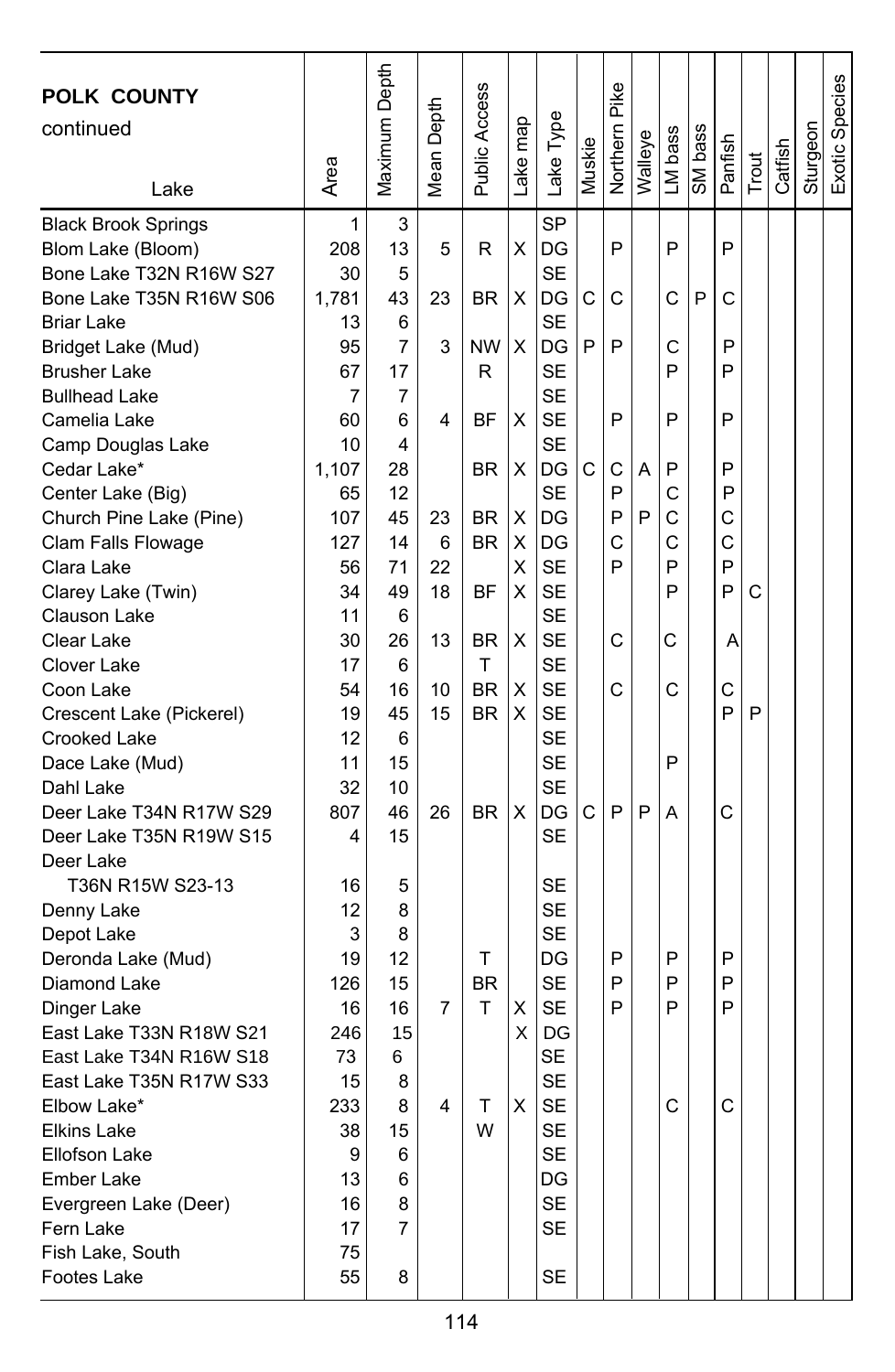| <b>POLK COUNTY</b><br>continued<br>Lake | Area     | Maximum Depth | Mean Depth | Public Access | Lake map | Lake Type       | Muskie | Northern Pike | Walleye | LM bass | SM bass | Panfish | Trout | Catfish | Sturgeon | Exotic Species |
|-----------------------------------------|----------|---------------|------------|---------------|----------|-----------------|--------|---------------|---------|---------|---------|---------|-------|---------|----------|----------------|
| Forsythe Lake                           | 30       | 12            |            |               |          | DG              |        | P             |         | P       |         | P       |       |         |          |                |
| Fountain Lake                           | 24       | 20            |            |               |          | DG              |        |               |         |         |         |         |       |         |          |                |
| Freedom Lakes                           | 106      | 4             | 3          |               | X        | DG              |        |               |         | P       |         | P       |       |         |          |                |
| French Lake                             | 15       | 11            |            |               |          | DG              |        |               |         | P       |         | P       |       |         |          |                |
| Gabrielson Lake*(Gabelson)              | 38       | 35            |            |               |          | <b>SE</b>       |        | P             |         | P       |         | Α       |       |         |          |                |
| Garfield Lake (Big Horseshoe)           | 120      | 8             | 6          | т             | X        | <b>SE</b>       |        |               |         | P       |         | P       |       |         |          |                |
| Gibson Lake                             | 43       | 12            |            | T             |          | <b>SE</b>       |        |               |         |         |         |         |       |         |          |                |
| Gilbert Lake                            | 14       | 14            |            |               |          | <b>SE</b>       |        |               |         | P       |         | P       |       |         |          |                |
| Glovers Lake                            | 18       | 7             |            |               |          | <b>SE</b>       |        |               |         |         |         |         |       |         |          |                |
| Godfrey Lake                            | 23       | 15            |            |               |          | DG              |        | P             |         |         |         | P       |       |         |          |                |
| <b>Grandquist Lake</b>                  | 7        | 10            |            |               |          | <b>SE</b>       |        |               |         |         |         |         |       |         |          |                |
| Grass Lake                              | 56       | 3             |            |               |          | DG              |        |               |         |         |         |         |       |         |          |                |
| <b>Greeley Lake</b>                     | 17       | 6             |            |               |          | <b>SE</b>       |        |               |         |         |         |         |       |         |          |                |
| Grenquist Lake (Greenquist)             | 58       | 30            | 13         | <b>BR</b>     | X        | <b>SE</b>       |        | P             |         | P       |         | С       |       |         |          |                |
| Grimhs Lake                             | 31       | 43            |            |               |          | <b>SE</b>       |        | C             |         | С       |         | C       |       |         |          |                |
| Grouse Lake                             | 23       | 10            |            |               |          | <b>SE</b>       |        |               |         |         |         |         |       |         |          |                |
| Half Moon Lake                          | 579      | 60            | 25         | <b>BR</b>     | X        | DG              |        | C             | P       | Α       |         | C       |       |         |          |                |
| Hamble Lakes (Twin)                     | 15       | 74            | 25         | R             | х        | <b>SE</b>       |        |               |         | P       |         | P       |       |         |          |                |
| <b>Hatchet Lake</b>                     | 17       | 15            |            |               |          | <b>SE</b>       |        |               |         |         |         |         |       |         |          |                |
| Hawthorn Lake                           | 12       | 6             |            |               |          | <b>SE</b>       |        |               |         |         |         |         |       |         |          |                |
| Herby Lake (Lanesdale, Twin)            | 69       | 36            | 16         |               | х        | <b>SE</b>       |        | C             |         | C       |         | C       |       |         |          |                |
| <b>Hickory Lake</b>                     | 18       | 14            |            |               |          | <b>SE</b>       |        |               |         |         |         |         |       |         |          |                |
| <b>Highland Lake</b>                    | 11       | 3             |            |               |          | <b>SE</b>       |        |               |         |         |         |         |       |         |          |                |
| Hoover Lake                             | 4        | 52            |            |               |          | <b>SE</b>       |        |               |         |         |         |         |       |         |          |                |
| Horse Lake                              | 228      | 11            | 6          | <b>BR</b>     | X        | DG              |        | P             |         | P       |         | P       |       |         |          |                |
| Horseshoe Lake (Jensen)                 | 35       | 8             |            | <b>BR</b>     |          | <b>SE</b>       |        |               | P       | P       |         | P       |       |         |          |                |
| Horseshoe Lake*                         |          |               |            |               |          |                 |        |               |         |         |         |         |       |         |          |                |
| T34N R14W S06                           | 377      | 57            | 20         |               | X        | SE              |        | C             | P       | С       |         | C       |       |         |          | Е              |
| Ice House Lake                          | 6        | 35            | 14         | T             | х        | <b>SE</b>       |        |               |         |         |         |         | C     |         |          |                |
| Ice Lake                                | 20       | 11            |            |               |          | <b>SE</b>       |        |               |         |         |         |         |       |         |          |                |
| Indianhead Flowage                      | 776      | 57            | 11         | BR            | х        | DG              |        | P             | C       | P       | C       | P       |       |         |          |                |
| Island Lake T32N R16W S30               | 32       |               |            |               |          |                 |        |               |         |         |         |         |       |         |          |                |
| <b>Island Lake</b>                      |          |               |            |               |          |                 |        |               |         |         |         |         |       |         |          |                |
| T32N R18W S05-04                        | 20       |               |            |               |          |                 |        |               |         |         |         |         |       |         |          |                |
| Joel Flowage                            | 65<br>32 | 8<br>19       |            | т             |          | DG<br><b>SE</b> |        |               |         | Ρ<br>C  |         | Ρ<br>P  |       |         |          |                |
| Johansen Lake (Johnson)                 |          |               |            |               |          |                 |        |               |         |         |         |         |       |         |          |                |
| Johnson Lake<br>T36N R15W S26           |          |               |            |               |          |                 |        |               |         |         |         |         |       |         |          |                |
| Kenabee Lake                            | 38<br>29 | 12<br>7       |            |               |          | SE<br><b>SE</b> |        |               |         |         |         |         |       |         |          |                |
|                                         | 6        | 7             |            |               |          | <b>SE</b>       |        |               |         |         |         |         |       |         |          |                |
| Kenny Lake<br>King Lake (Pine)          | 49       | 14            |            | T             |          | <b>SE</b>       |        | P             |         | C       |         | C       |       |         |          |                |
| Knapp Flowage                           | 35       | 12            |            |               |          | DG              |        |               |         |         |         |         |       |         |          |                |
| Knife Lake                              | 7        | 55            |            |               |          | <b>SE</b>       |        |               |         |         |         |         |       |         |          |                |
| Lake Evelyn                             | 3        | 20            |            |               |          | DG              |        |               |         |         |         |         |       |         |          |                |
|                                         |          |               |            |               |          |                 |        |               |         |         |         |         |       |         |          |                |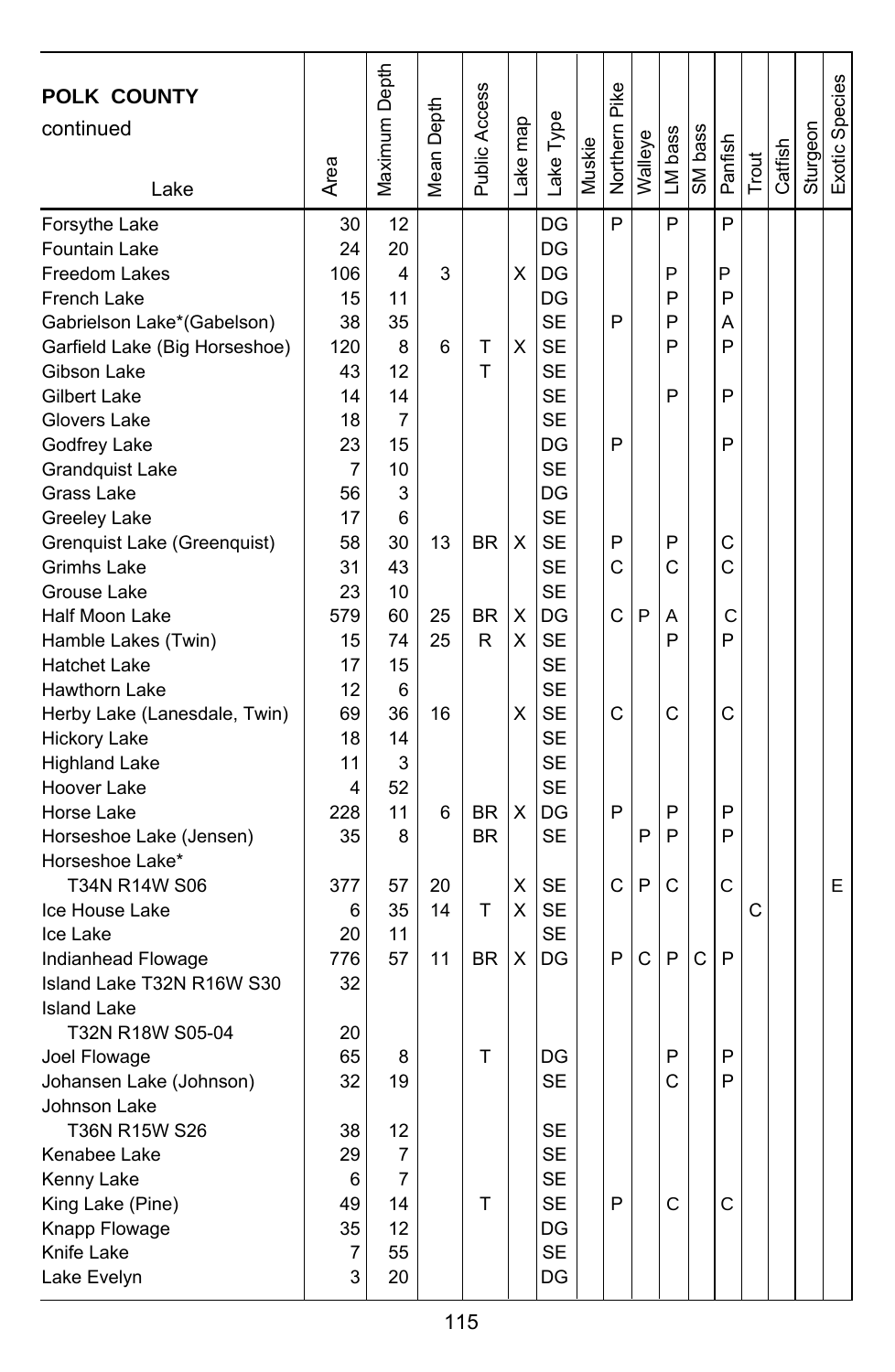| <b>POLK COUNTY</b><br>continued<br>Lake                                                                                                                                                                                | Area                                                                 | Maximum Depth                                                     | Mean Depth    | Public Access                                    | Lake map    | Lake Type                                                                                               | Muskie | Northern Pike         | Walleye | LM bass                    | SM bass | Panfish                    | Trout  | Catfish | Sturgeon | Exotic Species |
|------------------------------------------------------------------------------------------------------------------------------------------------------------------------------------------------------------------------|----------------------------------------------------------------------|-------------------------------------------------------------------|---------------|--------------------------------------------------|-------------|---------------------------------------------------------------------------------------------------------|--------|-----------------------|---------|----------------------------|---------|----------------------------|--------|---------|----------|----------------|
| Lake O'The Dalles (Thaxter)<br>Lake Round (Dwight)<br>Lamont Lake<br>Land Lake<br>Largon Lake<br>Larsen Lake<br>Laurel Lake<br>Lee Lake                                                                                | 23<br>67<br>96<br>10<br>129<br>21<br>14<br>8                         | 12<br>26<br>28<br>5<br>10<br>8<br>6<br>6                          | 15<br>10<br>6 | TP<br><b>BR</b><br>BR.                           | Χ<br>X<br>X | <b>SE</b><br>DG<br><b>SE</b><br><b>SE</b><br>DG<br><b>SE</b><br><b>SE</b><br><b>SE</b>                  |        | C<br>P<br>С           | P       | P<br>P<br>P<br>C           |         | C<br>P<br>P<br>C           |        |         |          |                |
| Lees Lake<br>Legoo Lake<br>Lincoln Lake<br>Little Bass Lake<br>Little Blake Lake<br>Little Butternut Lake<br>Little Horseshoe Lake                                                                                     | 5<br>2<br>11<br>21<br>85<br>189                                      | 7<br>8<br>3<br>15<br>10<br>23                                     | 8             | <b>NW</b><br><b>BR</b><br><b>BR</b>              | х<br>X      | <b>SE</b><br><b>SE</b><br><b>SE</b><br><b>SE</b><br>DG<br>DG                                            | C      | P<br>C                | P<br>P  | P<br>C<br>C                |         | P<br>C<br>C                |        |         |          |                |
| T34N R15W S22<br>Little Horseshoe Lake<br>T35N R18W S06<br>Little Largon Lake<br>Little Mirror Lake (Pickerel)<br>Little Pine Lake<br>Little Round Lake<br>Little Ward Lake<br>Lone Pine Lake                          | 5<br>8<br>19<br>33<br>54<br>67<br>18<br>17                           | 28<br>6<br>29<br>13<br>10<br>8<br>7<br>20                         | 7<br>10       | <b>NW</b>                                        | ΧI<br>x     | <b>SE</b><br><b>SE</b><br><b>SE</b><br><b>SE</b><br><b>SE</b><br>DG<br><b>SE</b><br><b>SE</b>           |        | P<br>P<br>P<br>P<br>C |         | P<br>P<br>С<br>P<br>C<br>P |         | P<br>P<br>Α<br>P<br>С<br>P |        |         |          |                |
| Long Lake<br>T35N R15W S25 (Helbig)<br>Long Lake T32N R16W S27<br>Long Lake T34N R17W S06<br>Long Trade Lake<br>Lost Lake T35N R16W S15<br>Lost Lake T35N R17W S24<br>Lotus Lake (East)                                | 65<br>20<br>272<br>153<br>60<br>10                                   | 44<br>3<br>17<br>13<br>15<br>6                                    | 17<br>11<br>8 | т<br>BR<br><b>BR</b>                             | X<br>х<br>X | <b>SE</b><br><b>SE</b><br><b>SE</b><br>DG<br>DG<br><b>SE</b>                                            |        | P<br>С<br>C<br>P      |         | P<br>Α<br>C<br>P           |         | P<br>С<br>C<br>P           |        |         |          | E              |
| T33N R18W S21<br>Loveless Lake (Bass)<br>Lykens Lake<br>Mackie Lake<br>Magnor Lake (Richardson)<br><b>Manitou Lake</b><br>Mansen Lake<br>Margaret Lake<br>Markee Spring<br>Marlpit Spring<br>Marsh Lake<br>Martel Lake | 246<br>141<br>19<br>34<br>231<br>17<br>18<br>43<br>2<br>5<br>4<br>39 | 15<br>20<br>10<br>5<br>26<br>10<br>12<br>17<br>10<br>7<br>4<br>20 | 7<br>15<br>10 | BR<br><b>BR</b><br>т<br><b>BR</b><br>T<br>T<br>т | х<br>X<br>X | DG<br>DG<br><b>SE</b><br><b>SE</b><br><b>SE</b><br><b>SE</b><br><b>SE</b><br>SE<br>SP<br>SP<br>SE<br>SE |        | P<br>C<br>С<br>P<br>C | P       | P<br>C<br>C<br>С           |         | P<br>C<br>С<br>P<br>C      | С<br>P |         |          |                |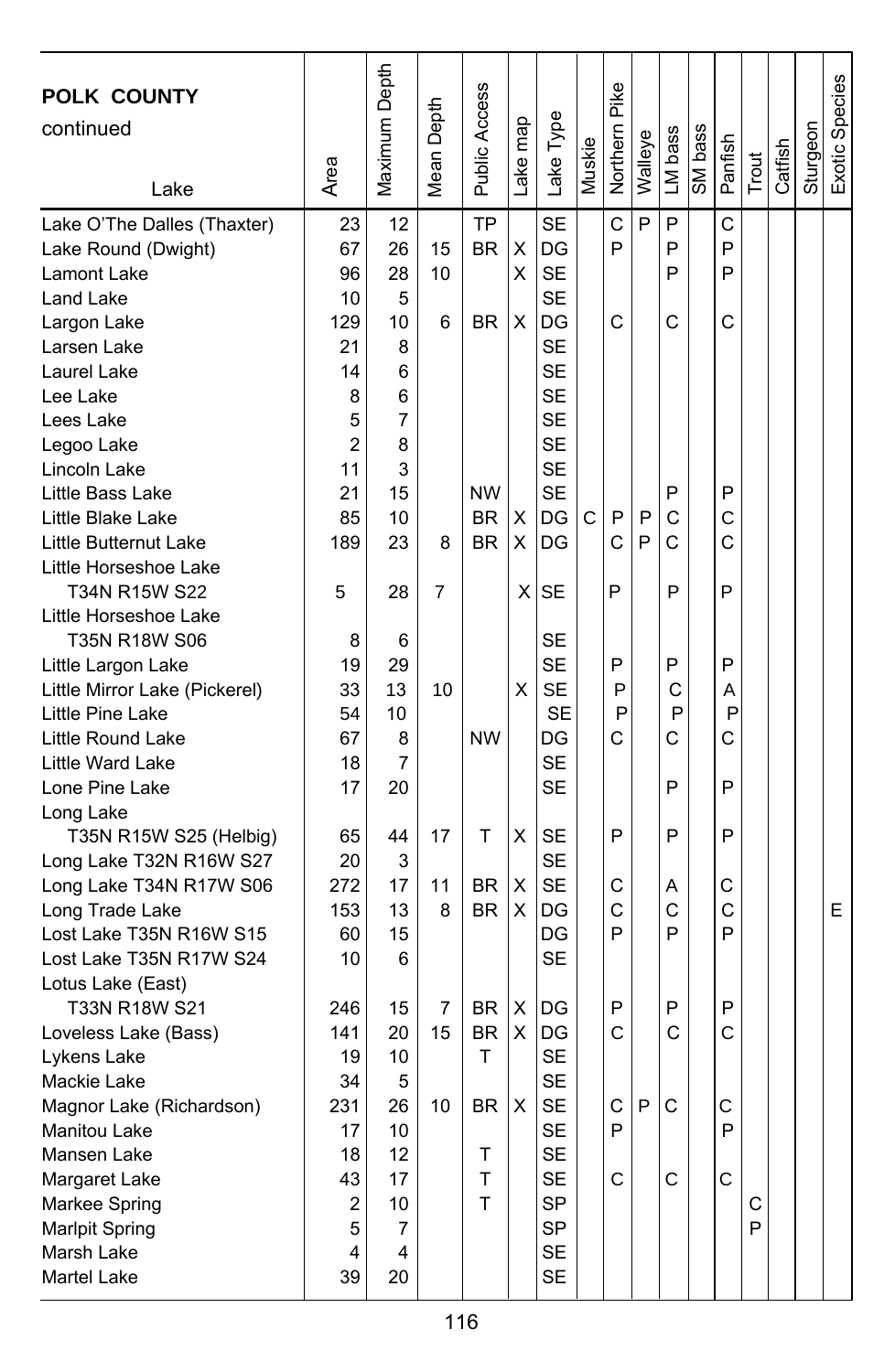| POLK COUNTY<br>continued<br>Lake   | Area | Maximum Depth  | Depth<br>Mean I | Public Access | Lake map | Lake Type | Muskie | Northern Pike | Walleye | LM bass | SM bass | Panfish      | Trout | Catfish | Sturgeon | Exotic Species |
|------------------------------------|------|----------------|-----------------|---------------|----------|-----------|--------|---------------|---------|---------|---------|--------------|-------|---------|----------|----------------|
| McKeith Lake                       | 72   | 8              |                 | $\mathsf{R}$  |          | <b>SE</b> |        | P             |         | C       |         | C            |       |         |          |                |
| McKenzie Lake                      | 60   | 25             | 9               | т             | X        | DG        |        | C             |         | C       |         | C            |       |         |          |                |
| Meadow Lake (Bog)                  | 7    | 51             |                 |               |          | <b>SE</b> |        |               |         |         |         |              |       |         |          |                |
| Miller Camp Lake                   | 12   | 10             |                 |               |          | <b>SE</b> |        |               |         |         |         |              |       |         |          |                |
| Moccasin Lake (Long)               | 55   | 31             | 16              |               | X        | <b>SE</b> |        | P             |         | P       |         | P            |       |         |          |                |
| Mud Lake T33N R15W S26             | 7    | 3              |                 |               |          | <b>SE</b> |        |               |         |         |         |              |       |         |          |                |
| Mud Lake T33N R18W S35             | 43   | 12             |                 |               |          | <b>SE</b> |        | P             |         | P       |         | P            |       |         |          |                |
| Mud Lake T34N R15W S01             | 55   |                |                 |               |          |           |        |               |         |         |         |              |       |         |          |                |
| Mud Lake T34N R16W S18             | 10   | 4              |                 |               |          | <b>SE</b> |        |               |         |         |         |              |       |         |          |                |
| Mud Lake T36N R15W S23             | 15   | 7              |                 |               |          | <b>SE</b> |        |               |         |         |         |              |       |         |          |                |
| <b>Mullins Lake</b>                | 7    | 21             |                 |               |          | <b>SE</b> |        | P             |         | P       |         | P            |       |         |          |                |
| Nimon Lake (Niemon)                | 17   | 6              |                 | W             |          | <b>SE</b> |        | P             |         | P       |         | P            |       |         |          |                |
| North Fish Lake (Fish)             | 56   | 4              |                 |               |          | <b>SE</b> |        | P             |         |         |         | P            |       |         |          |                |
| Orr Lake (Ore)                     | 25   | 12             |                 |               |          | DG        |        |               |         | P       |         | P            |       |         |          |                |
| Osceola Lake                       | 38   | 14             |                 |               |          | DG        |        | P             |         | P       |         | P            |       |         |          |                |
| Otter Lake                         | 20   |                |                 |               |          |           |        |               |         |         |         |              |       |         |          |                |
| Palmer Lake                        | 15   | 2              |                 |               |          | <b>SE</b> |        |               |         |         |         |              |       |         |          |                |
| Parker Lake                        | 10   | 8              |                 |               |          | <b>SE</b> |        |               |         |         |         |              |       |         |          |                |
| Paulsen Lake (Alden)               | 26   | 21             |                 | <b>BR</b>     |          | <b>SE</b> |        | Α             |         | Α       |         | Α            |       |         |          |                |
| Paulson Lake                       | 26   | 12             |                 |               |          | <b>SE</b> |        | P             |         | P       |         | P            |       |         |          |                |
| Peaslee Lake                       | 23   | $\overline{c}$ |                 |               |          | DG        |        |               |         |         |         |              |       |         |          |                |
| Pike Lake                          | 159  | 33             | 14              | <b>BR</b>     | X        | <b>SE</b> |        | C             | P       | C       |         | Α            |       |         |          |                |
| Pine Island Lake                   | 16   | 7              |                 |               |          | SE        |        |               |         |         |         |              |       |         |          |                |
| Pine Lake T33N R17W S15            | 46   |                |                 |               |          | SE        |        |               |         |         |         |              |       |         |          |                |
| (Larch)<br>Pine Lake T32N R18W S23 | 82   | 6<br>34        | 10              | BR.           | х        | <b>SE</b> |        | P             |         | P       |         | P            |       |         |          |                |
| Pine Lake T36N R16W S24            | 153  | 53             | 19              |               | X        | <b>SE</b> |        | P             |         | P       |         | C            |       |         |          |                |
|                                    | 90   | 102            | 40              | <b>BR</b>     | х        | <b>SE</b> |        | P             |         | С       |         | C            | P     |         |          |                |
| Pine Lake, Lower<br>Pipe Lake      | 290  | 68             | 27              | <b>BR</b>     | X        | <b>SE</b> |        | C             | P       | C       | С       | $\mathsf{C}$ |       |         |          |                |
| Pipe Lake, North                   | 55   | 37             |                 | <b>NW</b>     | X        | <b>SE</b> |        | Ć             | P       | Ċ       | P       | $\mathsf{C}$ |       |         |          |                |
| Pleasant Lake                      | 45   |                |                 |               |          |           |        |               |         |         |         |              |       |         |          |                |
| Pogo Lake (Big)                    | 14   | 17             |                 |               |          | SE        |        | P             |         | P       |         | P            |       |         |          |                |
| Poplar Lake                        | 125  | 34             | 12              | BR            | X        | <b>SE</b> |        | P             | P       | С       |         | Α            |       |         |          |                |
| <b>Rhinstad Lake</b>               | 9    | 17             |                 |               |          | <b>SE</b> |        |               |         |         |         |              |       |         |          |                |
| Rice Lake T32N R18W S11            | 98   | 6              | 4               | <b>NW</b>     | х        | DG        |        | P             |         | P       |         | P            |       |         |          |                |
| Rice Lake T33N R19W S15            |      |                |                 |               |          |           |        |               |         |         |         |              |       |         |          |                |
| (Cattail)                          | 57   | 3              |                 | NW            |          | DG        |        |               |         |         |         |              |       |         |          |                |
| Rice Lake T35N R17W S21            |      |                |                 |               |          |           |        |               |         |         |         |              |       |         |          |                |
| (Glenton)                          | 128  | 10             | 3               | BR            | Х        | DG        |        | P             |         | P       |         | P            |       |         |          |                |
| Rice Lake T35N R19W S11            | 4    | 18             |                 |               |          | SE        |        |               |         |         |         |              |       |         |          |                |
| Roger Lake                         | 17   | 12             |                 | <b>NW</b>     |          | DG        |        | P             |         | P       |         | P            |       |         |          |                |
| Round Lake T34N R18W S36           | 10   | 6              |                 |               |          | <b>SE</b> |        |               |         |         |         |              |       |         |          |                |
| Round Lake                         |      |                |                 |               |          |           |        |               |         |         |         |              |       |         |          |                |
| T35N R15W S23 (Heath)              | 23   | 20             |                 |               |          | SE        |        |               |         |         |         |              |       |         |          |                |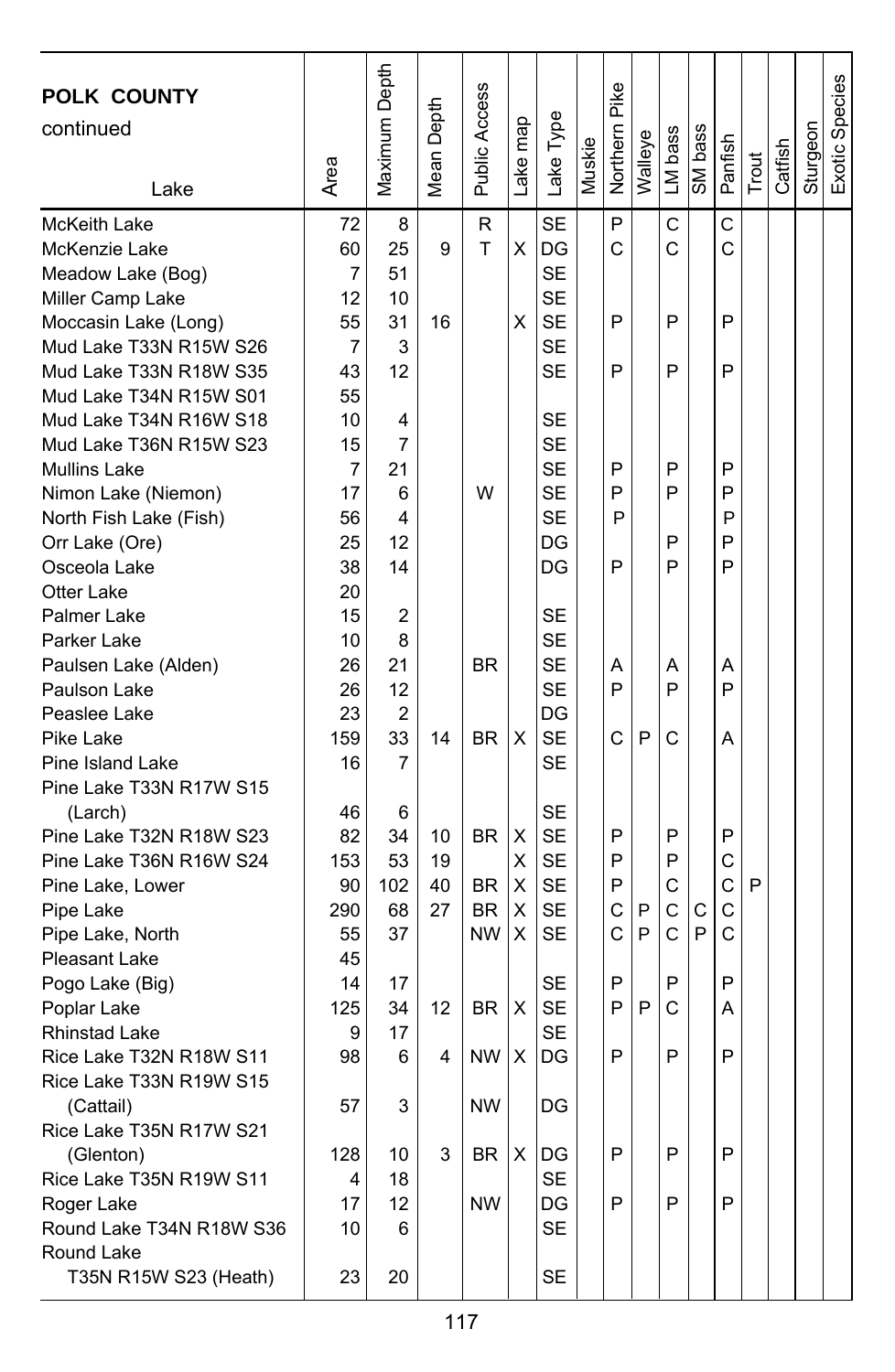| <b>POLK COUNTY</b><br>continued<br>Lake | Area  | Maximum Depth  | Depth<br>Mean I | Public Access | Lake map | Lake Type | Muskie | Northern Pike | Walleye | LM bass | SM bass | Panfish | Trout | Catfish | Sturgeon | Exotic Species |
|-----------------------------------------|-------|----------------|-----------------|---------------|----------|-----------|--------|---------------|---------|---------|---------|---------|-------|---------|----------|----------------|
| Round Lake T33N R18W S26                | 67    | 26             |                 | <b>BR</b>     | X        |           |        |               |         |         |         |         |       |         |          |                |
| Round Lake T36N R18W S31                | 39    | 38             |                 |               |          | <b>SE</b> |        | P             |         | P       |         | P       |       |         |          |                |
| Sand Lake                               | 187   | 58             | 25              | <b>BR</b>     | X        | <b>SE</b> |        | P             | C       | C       |         | C       |       |         |          |                |
| Sandhill Lake (Sand)                    | 44    | 12             |                 | <b>BR</b>     |          | <b>SE</b> |        |               |         | P       |         | P       |       |         |          |                |
| Sedge Lake                              | 20    | 3              |                 |               |          | DG        |        |               |         |         |         |         |       |         |          |                |
| Shiloh Lake                             | 19    | 12             |                 | <b>NW</b>     |          | DG        |        | P             |         | P       |         | P       |       |         |          |                |
| Silver Lake                             | 28    | 26             |                 | W             |          | <b>SE</b> |        | P             |         | P       |         | P       |       |         |          |                |
| Simpson Lake                            | 5     | 5              |                 |               |          | <b>SE</b> |        |               |         |         |         |         |       |         |          |                |
| Skinaway Lake*                          | 37    | 10             |                 | R             |          | <b>SE</b> |        |               |         | P       |         | C       |       |         |          |                |
| Snake Lake T32N R16W S15                | 1     | 11             |                 |               |          | DG        |        |               |         |         |         |         |       |         |          |                |
| Snake Lake T34N R15W S03                | 14    |                |                 |               |          |           |        |               |         |         |         |         |       |         |          |                |
| Snowshoe Lake                           | 13    | 8              |                 |               |          | <b>SE</b> |        |               |         |         |         |         |       |         |          |                |
| Somers Lake                             | 101   | 12             | 5               | <b>BR</b>     | х        | DG        |        | P             |         | P       |         | P       |       |         |          |                |
| Spur Lake (Little Pine)                 | 61    | 10             | 3               |               | X        | <b>SE</b> |        |               |         | P       |         | P       |       |         |          |                |
| Square Lake                             | 35    | 11             | 5               |               | X        | <b>SE</b> |        |               |         | P       |         | P       |       |         |          |                |
| Staples Lake*                           | 305   | 17             | 10              | <b>BR</b>     | X        | DG        |        | С             | P       | C       |         | C       |       |         |          |                |
| <b>Straight Lake</b>                    | 107   | 12             |                 | <b>NW</b>     |          | DG        |        | C             |         | C       |         | C       |       |         |          |                |
| Surprise Lake                           | 14    | 3              |                 |               |          | <b>SE</b> |        |               |         |         |         |         |       |         |          |                |
| Swede Lake                              | 68    | 32             | 13              | W             | X        | <b>SE</b> |        | P             |         | С       |         | С       |       |         |          |                |
| T Lake                                  | 11    | 45             |                 |               |          | <b>SE</b> |        |               |         | P       |         | P       |       |         |          |                |
| Tarbert Lake (Tabor, Twin)              | 42    | 20             | 9               | <b>BR</b>     | Х        | <b>SE</b> |        |               |         | P       |         | P       |       |         |          |                |
| <b>Toby Spring</b>                      | 1     | 6              |                 |               |          | <b>SP</b> |        |               |         |         |         |         | С     |         |          |                |
| Trident Lake (Pine, King)               | 43    | 7              |                 |               |          | <b>SE</b> |        |               |         |         |         |         |       |         |          |                |
| Tula Lake                               | 15    | 5              |                 |               |          | <b>SE</b> |        |               |         |         |         |         |       |         |          |                |
| <b>Tuttle Lake</b>                      | 10    | $\overline{2}$ |                 |               |          | <b>SE</b> |        |               |         |         |         |         |       |         |          |                |
| <b>Twenty-Ninth Lake</b>                | 29    | 7              |                 |               |          | <b>SE</b> |        |               |         |         |         |         |       |         |          |                |
| <b>Twin Lake</b>                        | 10    | 22             |                 |               |          | SE        |        |               |         | P       |         | P       |       |         |          |                |
| Twin Lake, East                         | 60    |                |                 |               |          |           |        |               |         |         |         |         |       |         |          |                |
| Twin Lake, North                        | 135   | 27             | 11              | <b>BR</b>     | х        | DG        |        | C             | P       | С       |         | Α       |       |         |          |                |
| Twin Lake, South                        | 74    | 9              | 5               | <b>BR</b>     | X        | DG        |        | P             |         | P       |         | Ć       |       |         |          |                |
| Twin Lake, West                         | 40    |                |                 |               |          |           |        |               |         |         |         |         |       |         |          |                |
| Unnamed                                 |       |                |                 |               |          |           |        |               |         |         |         |         |       |         |          |                |
| T34N R15W S01-11                        | 40    |                |                 |               |          |           |        |               |         |         |         |         |       |         |          |                |
| T35N R17W S16-15                        | 20    | 8              |                 |               |          | DG        |        |               |         | P       |         | P       |       |         |          |                |
| T36N R16W S18-01                        | 41    | 5              |                 |               |          | <b>SE</b> |        |               |         |         |         |         |       |         |          |                |
| Vincent Lake                            | 70    | 15             | 9               | BR            | X        | <b>SE</b> |        | P             | P       | P       |         | P       |       |         |          |                |
| Wallin Lake                             | 8     | 7              |                 |               |          | SE        |        |               |         |         |         |         |       |         |          |                |
| Wapogasset Lake                         | 1,186 | 32             | 17              | BR            | х        | DG        | P      | С             | P       | Α       | P       | С       |       |         |          |                |
| Ward Lake                               | 91    | 43             | 16              | BR            | X        | <b>SE</b> |        | $\mathsf{C}$  | P       | A       |         | C       |       |         |          |                |
| <b>Weiss Lake</b>                       | 9     | 7              |                 |               |          | <b>SE</b> |        |               |         |         |         |         |       |         |          |                |
| White Ash Lake                          | 153   | 9              | 6               | BR            | х        | DG        | P      | С             |         | С       |         | С       |       |         |          |                |
| White Ash Lake, North                   | 119   | 9              | 5               | BR            | X        | DG        | P.     | P             |         | P       |         | C       |       |         |          |                |
| Wild Goose Lake                         | 182   | 12             | 8               | BR            | X        | SE        |        | P             |         | P       |         | P       |       |         |          |                |
| Wind Lake (Round)                       | 38    | 7              |                 | T             |          | DG        |        | P             | P       | С       |         | С       |       |         |          |                |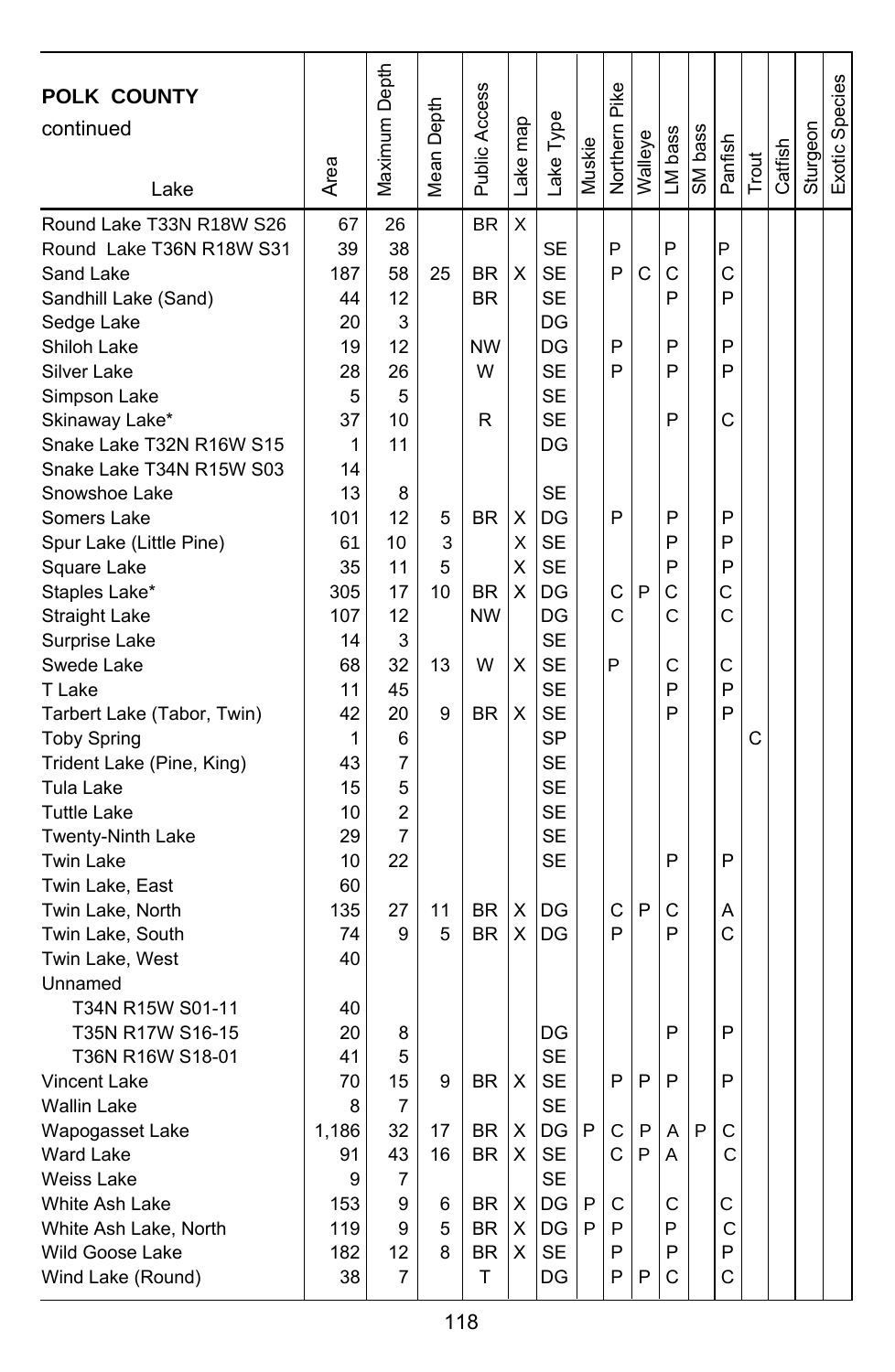| <b>POLK COUNTY</b><br>continued<br>Lake                                                                                                                                                                                                 | Area                                                                   | Maximum Depth                                             | Depth<br>Mean I                | Public Access                                                   | Lake map                        | Lake Type                                                                                                                    | Muskie | Pike<br>Northern           | Walleye | LM bass                               | SM bass  | Panfish                                        | Trout  | Catfish | Sturgeon | Exotic Species |
|-----------------------------------------------------------------------------------------------------------------------------------------------------------------------------------------------------------------------------------------|------------------------------------------------------------------------|-----------------------------------------------------------|--------------------------------|-----------------------------------------------------------------|---------------------------------|------------------------------------------------------------------------------------------------------------------------------|--------|----------------------------|---------|---------------------------------------|----------|------------------------------------------------|--------|---------|----------|----------------|
| Wintergreen Lake<br><b>Wolf Lake</b><br>Woodsman Lake (Mud)<br>Young Lake                                                                                                                                                               | 32<br>72<br>31<br>30                                                   | 12<br>22<br>9<br>10                                       | 11                             |                                                                 | X                               | <b>SE</b><br>DG<br><b>SE</b><br><b>SE</b>                                                                                    |        | P<br>P                     |         | P<br>P                                |          | P<br>P                                         |        |         |          |                |
| <b>PORTAGE COUNTY</b>                                                                                                                                                                                                                   |                                                                        |                                                           |                                |                                                                 |                                 |                                                                                                                              |        |                            |         |                                       |          |                                                |        |         |          |                |
| Adams Lake<br>Amherst Millpond<br>Anderson Lake<br>Bakers Lake (Becker)<br>Bass Lake (Claudes)<br>Bear Lake<br>Bentley Pond (Dana Pond)<br><b>Bingo Lake</b><br>Biron Flowage*<br>Boelter Lake (Marefield)<br>Budesberg Lake (Severson) | 30<br>48<br>12<br>32<br>55<br>34<br>86<br>6<br>2,126<br>14<br>25<br>17 | 51<br>5<br>6<br>4<br>16<br>36<br>5<br>16<br>23<br>5<br>58 | 17<br>2<br>7<br>$\overline{c}$ | <b>BR</b><br>т<br>W<br><b>BR</b><br><b>NW</b><br><b>BR</b><br>T | X<br>X<br>X<br>X<br>X<br>x<br>X | <b>SP</b><br>DG<br>DG<br><b>SE</b><br><b>SE</b><br><b>SE</b><br>DG<br><b>SE</b><br>DG<br><b>SE</b><br><b>SE</b><br><b>SE</b> | P      | P<br>P<br>P<br>P           | C       | C<br>C<br>P<br>P<br>С                 | C        | P<br>С<br>P<br>Α<br>C<br>Α<br>C<br>P<br>С<br>С | P      | P       | P        | E              |
| Clar-Re Lake<br>Collins Lake (Fish)<br>Deans Lake<br>Dubay Lake<br>East Lake (Wolf)                                                                                                                                                     | 49<br>6<br>6,700<br>18                                                 | 15<br>30<br>23<br>30<br>2                                 | 21                             | <b>BR</b><br><b>BR</b>                                          | х<br>X<br>X                     | <b>SE</b><br><b>SP</b><br>DG<br><b>SE</b>                                                                                    | P      | P<br>C                     | P<br>A  | C<br>P<br>P                           | C        | P<br>C<br>C                                    |        | C       |          | E              |
| Ebert Lake<br>Ell Lake (L Lake)<br><b>Emily Lake</b><br><b>First Lake</b>                                                                                                                                                               | 12<br>28<br>105<br>12                                                  | 29<br>15<br>36<br>4                                       | 10<br>16                       | <b>NW</b><br><b>BR</b>                                          | X<br>X<br>X                     | <b>SP</b><br><b>SE</b><br><b>SE</b><br><b>SE</b>                                                                             |        | C                          | C       | C<br>C                                |          | С<br>Ć                                         | P<br>P |         |          | E.             |
| Fountain Lake<br>Glisezinski Lake (Jaqueline)<br>Goin Lake (Cow)<br>Helen Lake<br>Hintz Lake<br>Jim Lake                                                                                                                                | 15<br>40<br>20<br>78<br>51<br>4                                        | 23<br>17<br>7<br>18<br>5<br>15                            | 4<br>8                         | <b>BR</b><br>R<br>BR                                            | X<br>X<br>х<br>х<br>X           | <b>SP</b><br><b>SE</b><br><b>SE</b><br>DN<br><b>SE</b><br><b>SE</b>                                                          |        | P<br>P                     |         | С<br>P<br>C                           |          | Α<br>P<br>C<br>С                               |        |         |          | E              |
| Johnson Lake<br>Jordan Pond<br>Julia Lake (Wards)<br>Kranski Lake (Kraneks)<br>Lime Lake<br>Little Eau Pleine Flowage<br>Lions Lake (Kilobassa)<br>McDill Pond<br>Meyers Lake                                                           | 4<br>84<br>14<br>17<br>45<br>495<br>39<br>261<br>18                    | 7<br>10<br>4<br>33<br>31<br>8<br>6<br>15<br>11            | 4<br>5<br>5<br>7               | <b>BR</b><br>BR<br>BR, P X<br><b>BR</b>                         | х<br>X<br>X<br>X                | <b>SP</b><br>DG<br><b>SE</b><br>SP<br>SE<br>DG<br>DN<br>DG<br>SE                                                             |        | P<br>P<br>P<br>P<br>P<br>P | P       | P<br>C<br>C<br>С<br>$\mathsf{C}$<br>P | P<br>l P | C<br>Α<br>A<br>С<br>С<br>C<br>P                |        |         |          | Е<br>E.        |
| Minister Lake (Preacher)<br>Mud Lake T23N R09E S13<br>Mud Lake T23N R10E S36                                                                                                                                                            | 16<br>5<br>4                                                           | 9<br>22<br>17                                             |                                |                                                                 | X                               | SE<br>SE<br><b>SP</b>                                                                                                        |        |                            |         |                                       |          | P<br>P                                         |        |         |          |                |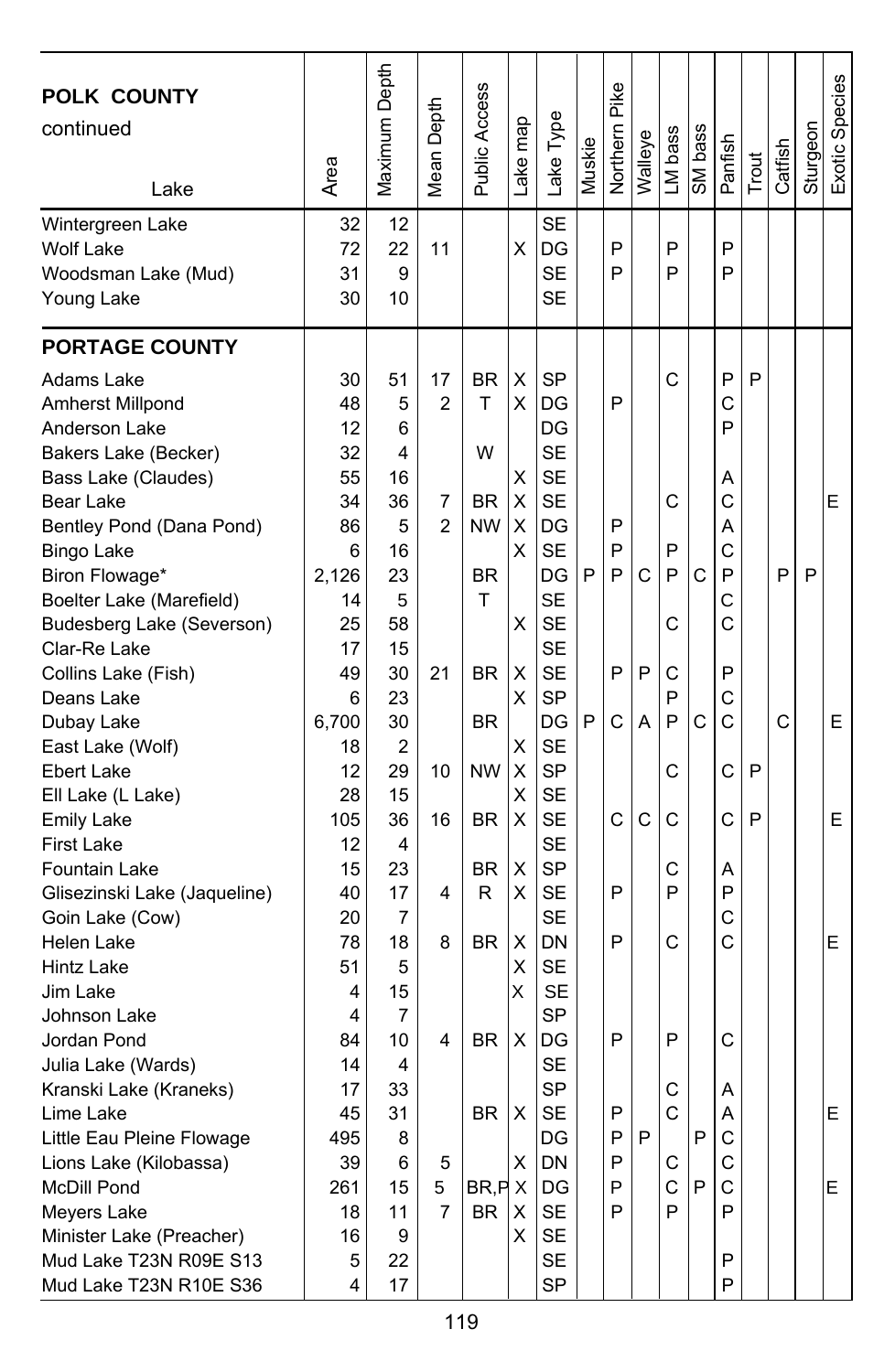| Area                                                                                        | Maximum Depth                                                               | Mean Depth    | Public Access                                   | Lake map                                       | Lake Type                                                                                                                                               | Muskie                | Northern Pike | Walleye | LM bass                                   | SM bass | Panfish                                   | Trout       | Catfish | Sturgeon | Exotic Species |
|---------------------------------------------------------------------------------------------|-----------------------------------------------------------------------------|---------------|-------------------------------------------------|------------------------------------------------|---------------------------------------------------------------------------------------------------------------------------------------------------------|-----------------------|---------------|---------|-------------------------------------------|---------|-------------------------------------------|-------------|---------|----------|----------------|
| 15<br>11<br>22<br>26<br>31<br>47<br>5<br>12<br>13<br>11<br>11<br>40<br>22                   | 7<br>12<br>4<br>1<br>4<br>14<br>7<br>10<br>22<br>23<br>16<br>10             |               | <b>BR</b>                                       | X<br>X<br>X<br>X<br>х                          | DN<br><b>SE</b><br><b>SE</b><br>DG<br><b>SE</b><br><b>SE</b><br><b>SE</b><br><b>SE</b><br><b>SE</b><br><b>SE</b><br><b>SP</b><br><b>SE</b><br><b>SE</b> |                       | P<br>P<br>P   |         | C<br>C<br>С<br>C<br>C                     |         | P<br>С<br>C<br>A<br>P<br>С<br>P<br>C<br>Ċ |             |         |          | E              |
| 17<br>30<br>43<br>8<br>42<br>18<br>42<br>$\overline{7}$<br>28<br>23<br>37<br>18<br>15<br>61 | 8<br>10<br>8<br>48<br>25<br>7<br>6<br>16<br>20<br>5<br>42<br>12<br>32<br>55 | 8<br>31       | <b>BR</b><br><b>BR</b><br>BR.<br>T<br><b>BR</b> | X<br>X<br>X<br>X<br>X<br>X<br>X<br>X<br>X<br>X | <b>SE</b><br>DG<br><b>SE</b><br><b>SE</b><br><b>DN</b><br>DG<br><b>SE</b><br><b>SE</b><br><b>SE</b><br>DG<br><b>SP</b><br>DG<br><b>SE</b><br><b>SE</b>  |                       | P<br>P        | P       | P<br>С<br>C<br>P<br>C<br>C<br>C<br>C<br>C |         | P<br>С<br>Ċ<br>P<br>C<br>P<br>P<br>C<br>А | P<br>P<br>P |         |          | E.             |
| 32<br>15<br>675<br>74<br>13<br>37<br>53<br>47<br>36<br>20<br>25<br>26                       | 28<br>25<br>10<br>33<br>6<br>$\overline{7}$<br>9<br>6<br>12<br>5<br>25<br>6 | 17<br>14      | BR<br>т<br><b>BR</b>                            | х<br>X<br>х<br>X                               | <b>SE</b><br><b>SP</b><br>DN<br>DG<br><b>SE</b><br><b>SE</b><br><b>SE</b><br>DG<br>SE<br>SE<br><b>SE</b><br>SE                                          |                       | P<br>P<br>P   |         | C<br>C<br>C                               |         | C<br>С<br>P<br>P                          | P           |         |          | E              |
| Van Order Pond (Christensen)                                                                | 23<br>41<br>148                                                             | 24<br>8<br>20 | 3<br>8                                          | R<br><b>BR</b>                                 | х<br>Χ                                                                                                                                                  | <b>SE</b><br>DG<br>DG |               | P       | P                                         | C       |                                           | С<br>P      |         |          |                |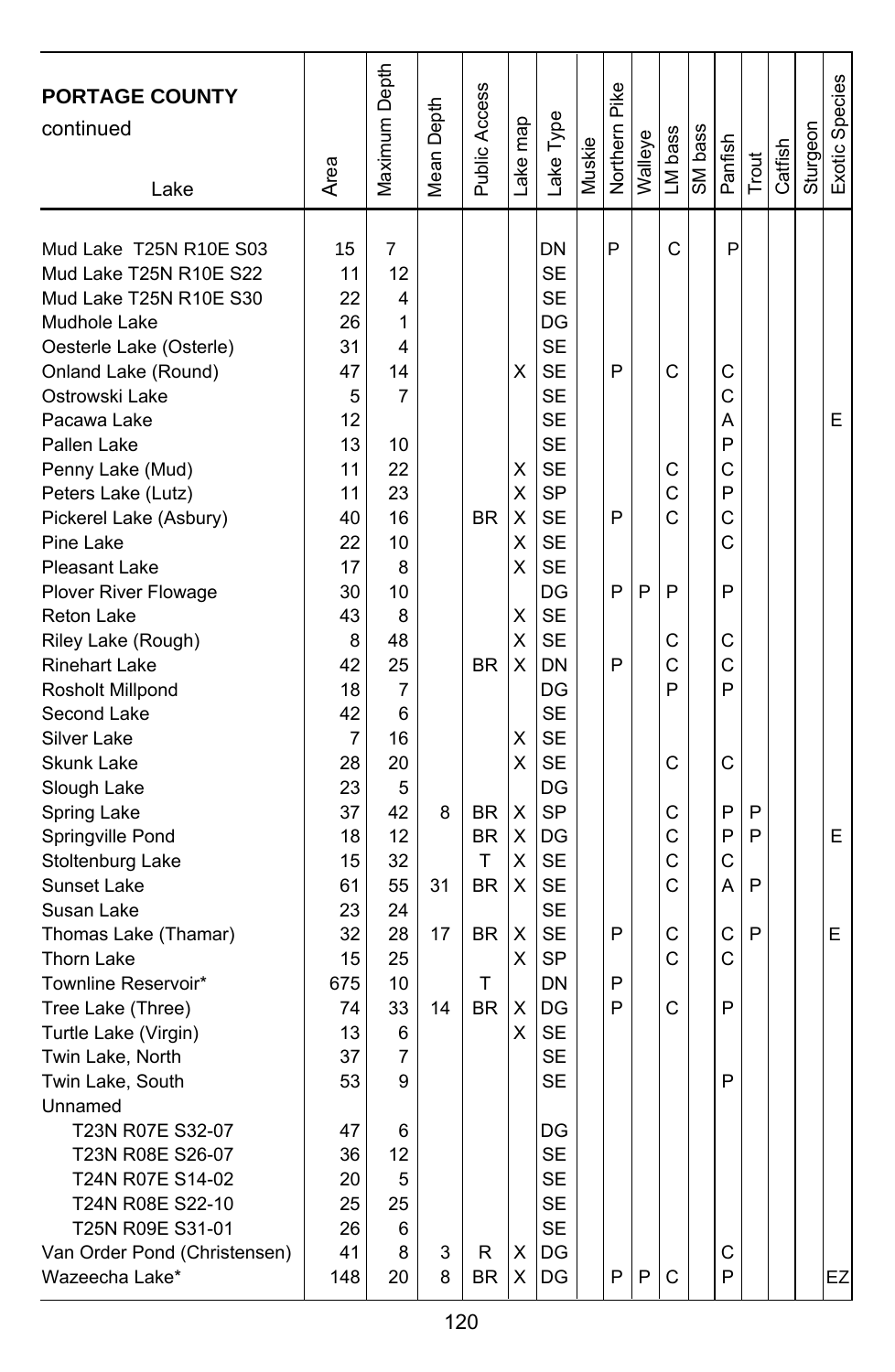| <b>PORTAGE COUNTY</b><br>continued<br>Lake       | Area        | Maximum Depth | Depth<br>Mean I | Public Access          | Lake map | Lake Type       | Muskie       | Pike<br>Northern | Walleye | LM bass | SM bass | Panfish | Trout | Catfish | Sturgeon | Exotic Species |
|--------------------------------------------------|-------------|---------------|-----------------|------------------------|----------|-----------------|--------------|------------------|---------|---------|---------|---------|-------|---------|----------|----------------|
| <b>Windorf Lake</b><br>Wisconsin R FL C1-Whiting | 8<br>57     | 5<br>6        |                 |                        |          | <b>SE</b><br>DG | P            | P                | C       | P       | C       | P       |       | P       |          |                |
| Wisconsin R<br>FL C2-Stevens Pt<br>Wisconsin R   | 220         | 25            |                 |                        |          | DG              | P            | C                | C       | P       | C       | P       |       | C       |          |                |
| FL C3-Stevens Pt<br><b>Wolf Lake</b>             | 2,093<br>22 | 25<br>17      | 8               | <b>BR</b><br><b>BR</b> | X        | DG              | P            | C<br>P           | С<br>P  | P<br>C  | P       | P<br>P  |       | P       | P        | E.<br>E.       |
| <b>PRICE COUNTY</b>                              |             |               |                 |                        |          |                 |              |                  |         |         |         |         |       |         |          |                |
| Alice Lake                                       | 4           | 22            |                 |                        |          | <b>DN</b>       |              |                  |         |         |         | С       |       |         |          |                |
| Amik Lake (Rice, Pike)                           | 224         | 8             | 5               | <b>NW</b>              | X        | lDG             | C            | P                | C       | C       | P       | P       |       |         |          |                |
| Anderson Lake                                    | 4           | 42            | 38              |                        |          | DG              |              |                  |         | C       |         | C       |       |         |          |                |
| Annie Lake                                       | 24          | 12            |                 |                        |          | DG              |              |                  |         | P       |         | P       |       |         |          |                |
| Axels Lake                                       | 15          | 24            |                 | W                      |          | DN              |              |                  |         | P       |         | C       |       |         |          |                |
| Bass Lake T34N R02E S11                          | 20          | 33            | 13              | R                      | X        | <b>SE</b>       |              | P                |         | C       |         | P       | P     |         |          |                |
| Bass Lake T38N R01E S34                          | 17          | 30            |                 |                        |          | <b>SE</b>       |              |                  |         | P       |         | P       |       |         |          |                |
| Bass Lake T38N R02W S18                          | 94          | 45            | 21              | Т                      | х        | <b>SE</b>       |              |                  |         | С       |         | С       |       |         |          |                |
| Bass Lake T39N R02W S32                          | 58          | 41            | 18              |                        | х        | <b>SE</b>       | С            |                  | P       | P       |         | C       |       |         |          |                |
| Bass Lake T40N R02W S15                          | 84          | 46            | 16              | <b>BR</b>              | Х        | DN              | C            | P                | C       | P       |         | P       |       |         |          |                |
| Bear Lake                                        | 8           | 10            |                 | W                      | X        | <b>SE</b>       |              |                  |         |         |         | С       |       |         |          |                |
| Beaver Lake                                      | 19          | 12            |                 |                        |          | DN              | P            | P                |         | P       |         | A       |       |         |          |                |
| Beaverdam Lake                                   | 1           | 7             |                 |                        |          | <b>SE</b>       |              |                  |         |         |         | С       |       |         |          |                |
| <b>Betsy Creek Springs</b>                       | 2           | 2             |                 |                        |          | <b>SP</b>       |              |                  |         |         |         |         | P     |         |          |                |
| <b>Betsy Lake</b>                                | 4           | 5             |                 |                        |          | DG              |              |                  |         | P       |         | С       |       |         |          |                |
| Big Brien Lake (Priens)                          | 24          | 7             |                 |                        |          | DG              |              |                  |         |         |         | P       |       |         |          |                |
| <b>Big Dardis Lake</b>                           | 144         | 23            | 11              | <b>BR</b>              | X        | DG              | С            | P                | С       | C       |         | С       |       |         |          |                |
| Big Pine Lake*                                   | 632         | 22            |                 |                        |          | DG              | C            | Α                | A       |         | C       | P       |       |         |          |                |
| <b>Blockhouse Lake</b>                           | 242         | 8             | 5               | BR.                    | X        | IDG             | P            | Ċ                |         | C       |         | C       |       |         |          |                |
| <b>Buckman Lake</b>                              | 35          | 18            |                 |                        |          | <b>SE</b>       |              | P                |         |         |         | C       |       |         |          |                |
| <b>Bullhead Lake</b>                             | 4           | 9             |                 |                        |          | DG              |              |                  |         |         |         | С       |       |         |          |                |
| Burd Lake*                                       | 14          | 6             |                 | Т                      | х        | <b>SE</b>       |              |                  |         |         |         |         |       |         |          |                |
| <b>Butternut Lake</b>                            | 1,006       | 32            | 14              | <b>BR</b>              | X        | DG              | A            | C                | A       | P       | P       | C       |       |         | P        |                |
| Camp C Springs                                   | 2           | 5             |                 | т                      |          | <b>SP</b>       |              |                  |         |         |         |         |       |         |          |                |
| Camp Four Springs                                | 6           | 8             |                 | Т                      |          | <b>SP</b>       |              |                  |         |         |         |         | С     |         |          |                |
| Camp Nine Springs                                | 1           | 6             |                 | W                      |          | <b>SP</b>       |              |                  |         |         |         |         | P     |         |          |                |
| Carp Lake                                        | 3           | 25            |                 |                        |          | DG              | $\mathsf{P}$ |                  |         | P       |         | С       |       |         |          |                |
| Cat Lake (Pot)                                   | 6           | 40            |                 |                        |          | <b>SE</b>       |              |                  |         | P       |         | P       |       |         |          |                |
| Cochram Lake                                     | 111         | 18            | 9               | Τ                      | X        | <b>SE</b>       |              |                  |         | A       |         | С       |       |         |          |                |
| <b>Constellation Lake</b>                        | 5           | 16            |                 |                        |          | SE              |              |                  |         | P       |         | C       |       |         |          |                |
| Cooley Lake                                      | 5           | 21            |                 |                        |          | <b>SE</b>       |              |                  |         | P       |         | A       |       |         |          |                |
| Coolidge Lake                                    | 9           | 14            |                 | W                      |          | <b>SE</b>       |              |                  |         | P       |         | P       |       |         |          |                |
| Cranberry Lake<br>T36N R01E S09                  | 512         | 18            | 7               | BR                     | Х        | DG              |              | C                | P       | C       |         | С       |       |         |          |                |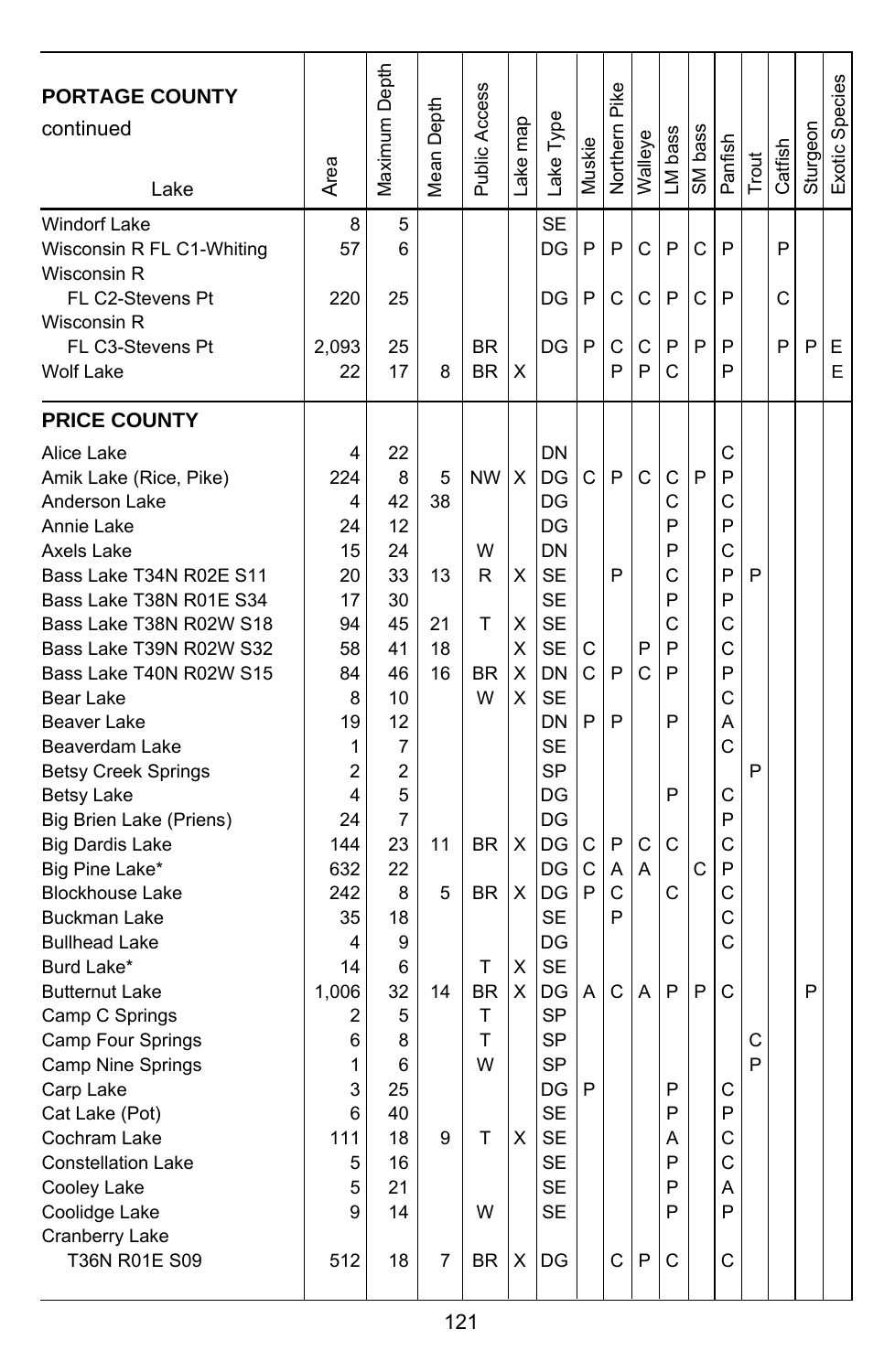| <b>PRICE COUNTY</b>     |                | Maximum Depth  | Depth  | <b>Public Access</b> |          |           |        | Northern Pike |              |              |         |         |       |         |          | Exotic Species |
|-------------------------|----------------|----------------|--------|----------------------|----------|-----------|--------|---------------|--------------|--------------|---------|---------|-------|---------|----------|----------------|
| continued               |                |                |        |                      |          |           |        |               |              |              |         |         |       |         |          |                |
|                         | Area           |                | Mean I |                      | Lake map | Lake Type | Muskie |               | Walleye      | LM bass      | SM bass | Panfish | Trout | Catfish | Sturgeon |                |
| Lake                    |                |                |        |                      |          |           |        |               |              |              |         |         |       |         |          |                |
| <b>Cranberry Lake</b>   |                |                |        |                      |          |           |        |               |              |              |         |         |       |         |          |                |
| T37N R01E S34           | 1              | 5              |        |                      |          | <b>SE</b> |        |               |              |              |         |         |       |         |          |                |
| Crane & Chase Lake      | 86             | 22             | 13     | BR                   | х        | DN        |        | P             | P            | C            |         | C       |       |         |          |                |
| Crowley Flowage         | 422            | 23             | 8      | <b>BR</b>            | X        | DG        | С      | Ć             | P            |              | P       |         |       |         | P        |                |
| Dankes Lake             | 3              | 12             |        |                      |          | DG        |        |               |              |              |         | P       |       |         |          |                |
| Dave Lake               | 21             | 38             | 25     |                      |          | SE        |        |               |              | C            |         | P       |       |         |          |                |
| Davis Lake              | 72             | 8              |        |                      |          | <b>SE</b> |        |               |              | P            |         | P       |       |         |          |                |
| Deadman Slough          | 7              | 5              |        | R                    |          | DG        |        | P             |              |              |         | C       |       |         |          |                |
| Deer Lake T37N R01E S06 | 145            | 18             | 6      | <b>BR</b>            | х        | <b>DN</b> | A      | P             |              | C            |         | P       |       |         |          |                |
| Deer Lake T40N R03E S34 | 27             | 12             |        |                      | х        | <b>DN</b> |        | P             |              | P            |         | P       |       |         |          |                |
| Dog Lake                | 36             | 44             | 12     |                      |          | <b>SE</b> |        |               |              | C            |         | Α       |       |         |          |                |
| Donavan Lake            | 5              | 14             |        |                      |          | <b>SE</b> |        |               |              |              |         | Α       |       |         |          |                |
| Duroy Lake              | 379            | 18             | 5      | <b>BR</b>            | X        | DG        | С      | С             | Α            | P            | P       | C       |       |         |          | Е              |
| Elk Lake                | 88             | 25             | 8      | <b>BR</b>            | X        | DG        | C      | Ċ             | C            | P            | P       | P       |       |         |          | E              |
| Ferry Springs           | 1              | 6              |        | T                    |          | <b>SP</b> |        |               |              |              |         |         |       |         |          |                |
| <b>Fickle Lake</b>      | 10             | 26             |        |                      |          | DG        |        | P             |              | P            |         | P       |       |         |          |                |
| Foulds Creek Flowage    | 34             | 8              |        | <b>NW</b>            |          | DG        |        | P             |              |              |         | C       |       |         |          |                |
| <b>Foulds Springs</b>   | 3              | 6              |        | т                    |          | SP        |        |               |              |              |         |         | C     |         |          |                |
| Gardner Lake            | 24             | 30             | 17     |                      |          | DG        |        | A             |              | C            |         | A       |       |         |          |                |
| Gates Lake              | 91             | 6              | 3      | т                    | х        | DN        |        |               |              | P            |         | С       |       |         |          |                |
| Granger Lake            | 15             | 12             |        | W                    | X        | <b>SE</b> |        |               |              | C            |         | Α       |       |         |          |                |
| Grassy Lake             | 80             | $\overline{7}$ | 4      | BR                   | X        | DG        | C      | P             | $\mathsf{C}$ | P            | P       | P       |       |         |          | E.             |
| Hansen Lake             | 23             | 16             |        |                      |          | <b>SE</b> |        |               |              | P            |         | A       |       |         |          |                |
| Hay Creek Pond          | 9              | 9              |        |                      |          | DG        |        |               |              | P            |         | P       |       |         |          |                |
| Hay Lake                | 103            | 6              | 4      | Т                    | X        | DG        |        | С             |              |              |         | C       |       |         |          |                |
| Hogback Springs (Spur)  | $\overline{c}$ | 6              |        | T                    |          | SP        |        |               |              |              |         |         | C     |         |          |                |
| <b>Homestead Lake</b>   | 19             | 25             |        |                      |          | <b>SE</b> |        |               |              | P            |         | P       |       |         |          |                |
| Hultman Lake            | 181            | 14             | 8      |                      | X        | DG        |        | C             |              | C            |         | A       |       |         |          |                |
| Iodine Lake             | 1              | 17             |        | W                    |          | <b>SE</b> |        |               |              |              |         |         |       |         |          |                |
| <b>Island Lake</b>      | 29             | 13             | 5      | т                    | х        | <b>SE</b> |        |               |              | P            |         | P       |       |         |          |                |
| Jackson Springs         | 1              | 1              |        |                      |          | <b>SP</b> |        |               |              |              |         | C       | P     |         |          |                |
| Janacek Springs         | 1              | 8              |        |                      |          | <b>SP</b> |        |               |              |              |         |         | Α     |         |          |                |
| Johnson Lake            | 9              | 35             |        |                      |          | DG        |        |               |              | P            |         | P       |       |         |          |                |
| Jupa Lake               | 10             | 13             |        | т                    |          | <b>SE</b> |        |               |              | P            |         | P       |       |         |          |                |
| Kabol Lake              | 67             | 17             |        |                      | х        | <b>SE</b> |        |               |              | C            |         | C       |       |         |          |                |
| Lac Sault Dore (Soo)    | 561            | 21             | 6      | <b>BR</b>            | X        | IDG I     | C I    | C I           | $\mathsf{C}$ | $\mathsf{C}$ | P       | C       |       |         |          | E              |
| Le Claire Lake (Mud)    | 27             | 14             |        | $\mathsf T$          |          | DG        |        | P             |              | P            |         | P       |       |         |          |                |
| Le Tourneau Lake        | 124            | 16             | 11     | R.                   | X        | DG        |        | P             |              | С            |         | P       |       |         |          |                |
| Leonards Lake, East     | 1              | 5              |        |                      |          | SE        |        |               |              |              |         |         |       |         |          |                |
| Leonards Lake, West     | 1              | 16             |        |                      |          | <b>SE</b> |        |               |              |              |         |         |       |         |          |                |
| Lindberg Lake           | 1              | 47             |        |                      |          | <b>SE</b> |        |               |              |              |         | С       |       |         |          |                |
| Little Bass Lake        | 3              | 11             |        |                      |          | SE        |        |               |              |              |         | P       |       |         |          |                |
| Little Brien Lake       | $\overline{7}$ | 6              |        |                      |          | DG        |        |               |              |              |         | P       |       |         |          |                |
| Little Dardis Lake      | 16             | 12             |        |                      |          |           |        |               |              | P            |         | P       | P     |         |          |                |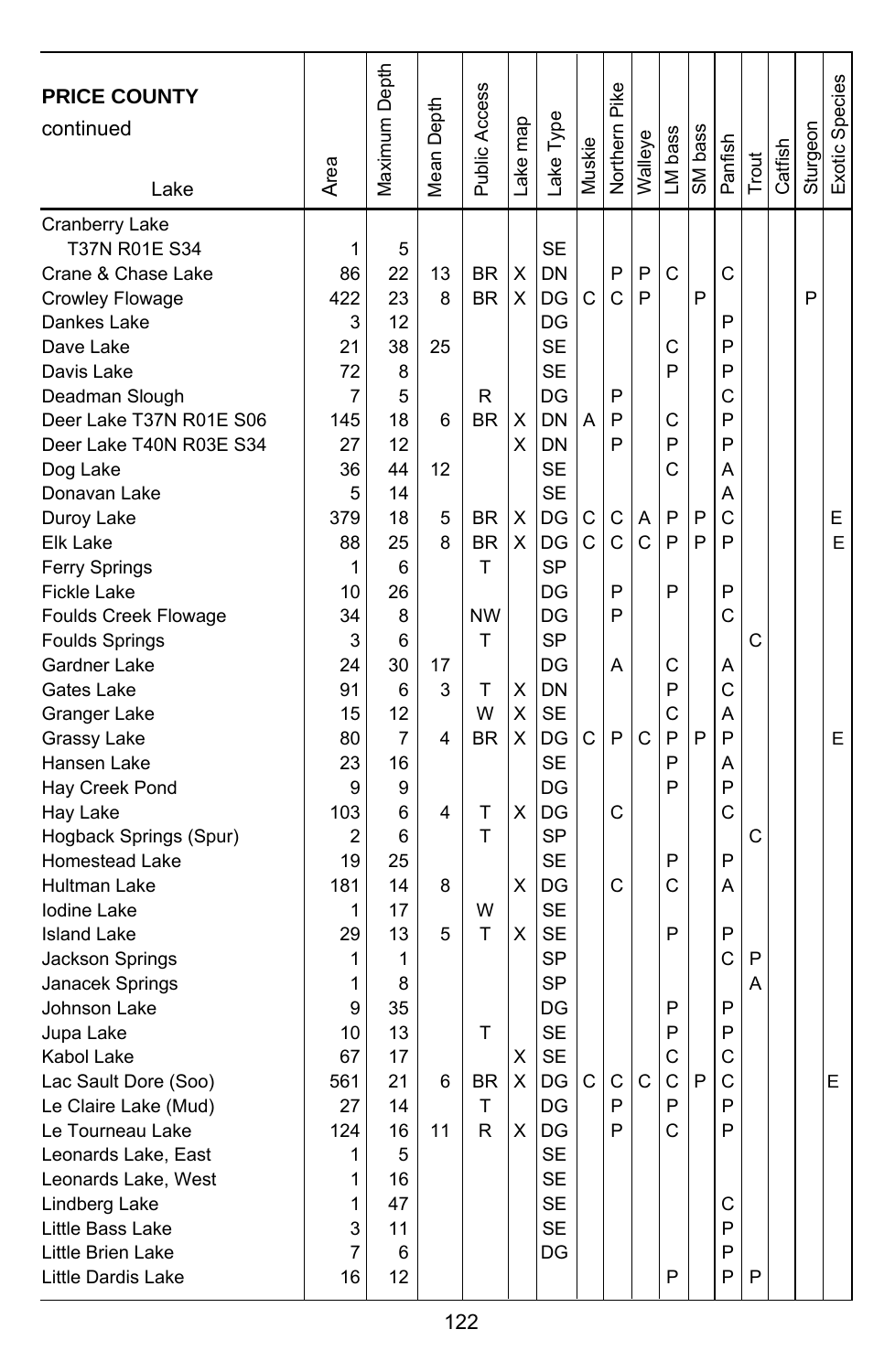| <b>PRICE COUNTY</b><br>continued<br>Lake                                                                                                                                                                                                                                                                                                                                                                                                                                                                                        | Area                                                                                                                                        | Maximum Depth                                                                                                                              | Depth<br>Mean I                          | Public Access                                                                                | Lake map                                                 | Lake Type                                                                                                                                                                                                                                                   | Muskie                     | Pike<br>Northern                                         | Walleye                               | LM bass                                                       | SM bass                     | Panfish                                                                                          | Trout       | Catfish | Sturgeon    | Exotic Species |
|---------------------------------------------------------------------------------------------------------------------------------------------------------------------------------------------------------------------------------------------------------------------------------------------------------------------------------------------------------------------------------------------------------------------------------------------------------------------------------------------------------------------------------|---------------------------------------------------------------------------------------------------------------------------------------------|--------------------------------------------------------------------------------------------------------------------------------------------|------------------------------------------|----------------------------------------------------------------------------------------------|----------------------------------------------------------|-------------------------------------------------------------------------------------------------------------------------------------------------------------------------------------------------------------------------------------------------------------|----------------------------|----------------------------------------------------------|---------------------------------------|---------------------------------------------------------------|-----------------------------|--------------------------------------------------------------------------------------------------|-------------|---------|-------------|----------------|
| Long Lake T37N R01E S12<br>Long Lake T39N R02W S31<br>Lost Lake T37N R01E S11<br>Lost Lake T40N R02E S29<br><b>McArthur Lake</b><br>McIlquham Lake<br>Meadow Lake<br>Miles Lake<br>Mill Pond<br>Mink Spring<br>Minnow Lake<br>Mud Lake T38N R02W S30<br>Mud Lake T38N R03E S05<br>Mud Lake T40N R01W S17<br>Mud Lake T40N R02W S04<br>Mud Lake T40N R02W S11<br>Murphy Lake<br>Musser Flowage<br>Nettie B Lake<br>Newman Lake<br>Newman Springs<br>Nichols Lake (Little Joe)<br>Niebauer Springs<br>Ogema Millpond<br>Oles Lake | 418<br>241<br>4<br>9<br>38<br>35<br>4<br>32<br>10<br>8<br>10<br>8<br>30<br>20<br>9<br>6<br>24<br>563<br>38<br>91<br>7<br>22<br>12<br>6<br>1 | 54<br>49<br>16<br>15<br>11<br>6<br>35<br>31<br>20<br>18<br>25<br>18<br>4<br>8<br>16<br>18<br>8<br>15<br>12<br>48<br>15<br>5<br>8<br>9<br>8 | 11<br>17<br>5<br>5<br>16<br>6<br>3<br>4  | <b>NW</b><br>T<br>R<br>W<br><b>BR</b><br>BR<br><b>BR</b><br>W<br><b>BR</b><br><b>BR</b><br>W | X<br>X<br>X<br>х<br>х<br>X<br>X<br>X<br>X<br>X<br>х<br>X | DG<br>DG<br>DN<br>DG<br><b>SE</b><br>DG<br><b>SE</b><br><b>SP</b><br><b>SE</b><br>DN<br><b>SE</b><br><b>SE</b><br><b>SE</b><br><b>SE</b><br><b>SE</b><br><b>SE</b><br>DG<br>DG<br><b>SE</b><br><b>SE</b><br><b>SP</b><br>DG<br><b>SP</b><br>DG<br><b>SE</b> | C<br>C<br>C                | P<br>C<br>P<br>P<br>P<br>P<br>P<br>P<br>P                | A<br>C<br>P<br>P<br>C                 | P<br>C<br>P<br>P<br>P<br>С<br>P<br>P<br>C<br>P<br>Ć<br>P<br>P | P<br>P<br>P                 | C<br>С<br>Ċ<br>P<br>P<br>P<br>С<br>P<br>С<br>P<br>P<br>P<br>С<br>А<br>А<br>Α<br>P<br>С<br>Α<br>C | P<br>C<br>Ċ |         |             | E<br>E         |
| <b>Ottertail Springs</b><br>Ouimetta Lake<br>Oxbo Lake<br>Park Falls Flowage, Lower<br>Park Falls Flowage, Upper<br>Patterson Lake<br>Pearson Lake<br>Penny Lake<br>Perch Lake T36N R01W S04<br>Perch Lake T39N R01W S21<br>Peters Lake<br>Pike Lake<br>Pixley Flowage (Smith Lake)<br>Planet Lake (Fourmile)<br>Pond Lake<br>Pot Lake (Cat)<br>Prentice Flowage<br>Price Lake, Lower<br>Price Lake, Middle                                                                                                                     | 3<br>15<br>5<br>71<br>431<br>70<br>9<br>1<br>8<br>35<br>19<br>806<br>334<br>12<br>55<br>9<br>16<br>92<br>52                                 | 6<br>14<br>14<br>16<br>17<br>34<br>48<br>10<br>15<br>21<br>30<br>17<br>23<br>32<br>5<br>14<br>10<br>27<br>5                                | 8<br>8<br>15<br>45<br>11<br>5<br>6<br>15 | W<br><b>BR</b><br><b>BR</b><br><b>BR</b><br>W<br>NW<br><b>BR</b><br>W<br>W<br><b>BR</b>      | X<br>х<br>X<br>X<br>X<br>X<br>X.                         | <b>SP</b><br><b>SE</b><br><b>SE</b><br>DG<br>DG<br><b>SE</b><br><b>SE</b><br><b>SE</b><br><b>SE</b><br><b>SE</b><br><b>SE</b><br>DG<br>$X$ DG<br><b>SE</b><br><b>SE</b><br>SE<br>DG<br>$X$ DG<br>DG                                                         | P<br>C<br>C<br>P<br>P<br>P | C<br>A<br>P<br>С<br>$\mathbf C$<br>P<br>P<br>P<br>С<br>C | C<br>$\mathsf{C}$<br>Α<br>$\mathbf C$ | P<br>C<br>P<br>P<br>P<br>P<br>P                               | $\mathsf{C}$<br>С<br>P<br>P | P<br>P<br>C<br>C<br>С<br>P<br>C<br>C<br>C<br>Ρ<br>С<br>Α<br>P<br>P<br>С<br>C<br>P                | P<br>C      |         | P<br>Ć<br>P |                |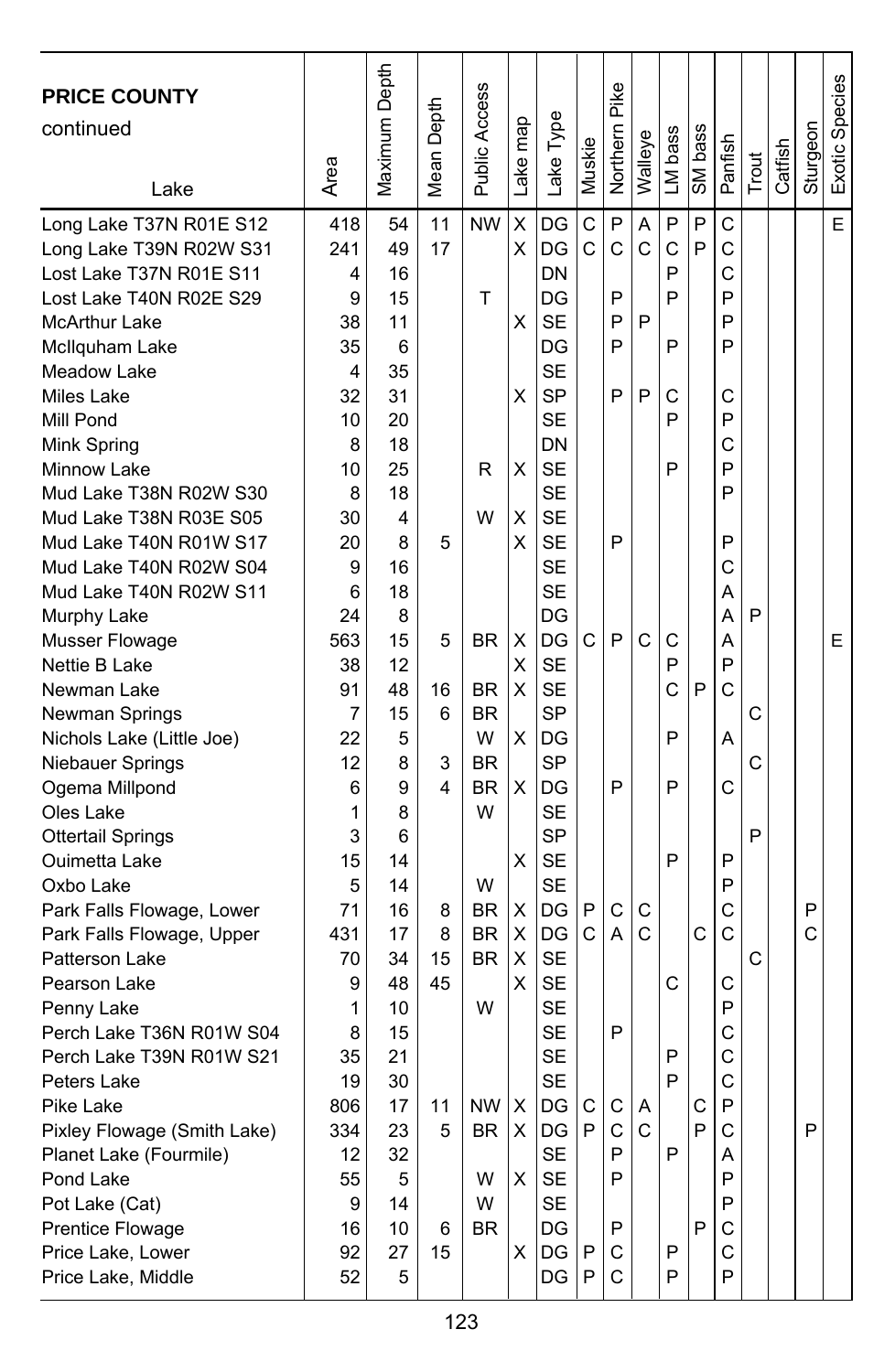| <b>PRICE COUNTY</b><br>continued                |          | Maximum Depth | Mean Depth | <b>Public Access</b>   |         |                 |        | Northern Pike |         |         |         |         |       |         |          | Exotic Species |
|-------------------------------------------------|----------|---------------|------------|------------------------|---------|-----------------|--------|---------------|---------|---------|---------|---------|-------|---------|----------|----------------|
|                                                 |          |               |            |                        |         |                 |        |               |         |         |         |         |       |         |          |                |
| Lake                                            | Area     |               |            |                        | ake map | Lake Type       | Muskie |               | Walleye | LM bass | SM bass | Panfish | Trout | Catfish | Sturgeon |                |
|                                                 |          |               |            |                        |         |                 |        |               |         |         |         |         |       |         |          |                |
| Price Lake, Upper                               | 43       | 13            |            |                        |         | DG              | P      | C             |         | P       |         | C       |       |         |          |                |
| <b>Priest Lake</b>                              | 32       | 10            |            |                        |         | DG              |        | P<br>P        |         | P       |         | C       |       |         |          |                |
| <b>Riley Lake</b>                               | 182      | 8             | 6          | <b>BR</b>              | X       | <b>SE</b>       |        |               |         | C       |         | P       |       |         |          |                |
| Risberg Lake                                    | 10       | 44            |            |                        |         | <b>SE</b>       |        |               |         | P       |         | C       |       |         |          |                |
| Round Lake T40N R02W S07                        | 3        | 16            |            |                        |         | <b>SE</b>       | C      |               |         |         | P       | P       |       |         |          |                |
| Round Lake T40N R03E S23                        | 726      | 24            | 16         | <b>BR</b>              | х       | DG              |        | C             | A       |         |         | P<br>Ć  |       | P       | P        |                |
| S Lake (South)                                  | 33       | 23            |            |                        | х       | <b>SE</b>       |        |               |         | С       |         |         |       |         |          |                |
| Sailor Creek Flowage                            | 215      | 8             | 3          | <b>BR</b>              | X       | DG              |        | Α             |         | C       |         | А       |       |         |          |                |
| Sailor Lake                                     | 170      | 7             | 5          | <b>BR</b>              | X       | DG              | C      | C<br>C        |         | C<br>P  | P       | Α       |       |         |          |                |
| Schnur Lake                                     | 158      | 27            | 15         |                        | X       | DG              |        |               | C       |         |         | C<br>P  |       |         |          |                |
| Seven Lake                                      | 7        | 10            |            |                        |         | <b>SE</b>       |        |               |         |         |         |         |       |         |          |                |
| Sixteen Lake                                    | 119      | 5             | 5          |                        | Χ       | DN              |        | P             |         |         |         | P       |       |         |          |                |
| Solberg Lake                                    | 859      | 16            | 7          | BR.                    | X       | DG              | С<br>P | P<br>C        | A       | P       |         | Α       |       |         |          |                |
| Spirit Lake                                     | 126      | 9<br>22       | 6<br>12    | <b>BR</b><br><b>NW</b> | Χ       | DG              | C      | P             | P<br>А  | C<br>C  |         | C<br>C  |       |         |          |                |
| Spirit Lake, North                              | 213      |               |            |                        | X       | DG              |        | P             |         |         |         | P       |       |         |          |                |
| Spring Creek Flowage                            | 60<br>12 | 6<br>19       |            | ΒR<br>т                | X       | DG<br><b>SE</b> |        | P             |         | P       |         | Α       |       |         |          |                |
| Spur Lake                                       | 150      | 7             |            | T                      |         | DG              |        | P             |         |         |         | C       |       |         |          |                |
| Squaw Creek Flowage                             | 11       | 8             |            | T                      |         | DG              |        | P             |         |         |         | C       |       |         |          |                |
| Steve Creek Flowage, Lower<br><b>Stone Lake</b> | 79       | 16            | 8          | BR                     | х       | DG              |        | P             |         | P       |         | C       |       |         |          |                |
| Sweeney Lake (Swedey)                           | 42       | 14            |            |                        |         | DG              |        | C             |         | C       |         | P       |       |         |          |                |
| <b>Tackle Lake</b>                              | 5        | 12            |            | W                      |         | DN              |        |               |         | C       |         | P       |       |         |          |                |
| <b>Ten Lake</b>                                 | 43       | 37            | 17         | <b>BR</b>              | X       | <b>SE</b>       |        | P             |         | Ċ       |         | С       |       |         |          |                |
| Thirty-Five Lake, Lower                         | 8        | 10            |            |                        |         | DG              |        | P             |         |         |         | C       |       |         |          |                |
| Thirty-Five Lake, Middle                        | 5        | 8             |            |                        |         | DG              |        | P             |         |         |         | C       |       |         |          |                |
| Thirty-Five Lake, Upper                         | 3        | 11            |            |                        |         | DG              |        | P             |         |         |         | C       |       |         |          |                |
| Thompson Lake                                   | 111      | 25            | 11         | W                      | X       | DG              | P      | C             | P       |         |         | C       |       |         |          |                |
| <b>Three Lake</b>                               | 25       | 22            |            |                        |         | <b>SE</b>       |        |               |         | P       |         | C       |       |         |          |                |
| <b>Timms Lake</b>                               | 19       | 38            | 15         | R                      | х       | <b>SE</b>       |        | P             |         | С       |         | P       |       |         |          |                |
| <b>Townline Lake</b>                            | 9        | 17            |            |                        |         | DG              |        | P             |         | C       |         | C       |       |         |          |                |
| <b>Township Corners Flowage</b>                 | 30       | 5             |            | R                      |         | DG              |        |               |         |         |         | P       |       |         |          |                |
| <b>Tracy Lake</b>                               | 15       | 16            |            | W                      | X       | <b>SE</b>       |        |               |         | P       |         | P       |       |         |          |                |
| <b>Tucker Lake</b>                              | 118      | 32            | 14         | W                      | X       | DG              | P      | C             | P       | P       |         | C       |       |         |          |                |
| <b>Turner Lake</b>                              | 149      | 12            | 8          | NW                     | Χ       | DG              | C      | C             | C       | P       |         | C       |       |         |          |                |
| <b>Twin Lakes</b>                               | 19       | 16            | 7          | <b>BR</b>              | X       | <b>SE</b>       |        |               |         |         |         | P       | C     |         |          |                |
| Unnamed                                         |          |               |            |                        |         |                 |        |               |         |         |         |         |       |         |          |                |
| T34N R02E S23-15                                | 53       | 12            |            |                        |         | DG              |        |               |         |         |         | P       |       |         |          |                |
| T34N R03E S19-07                                | 29       | 14            |            |                        |         | <b>SE</b>       |        | P             |         | P       |         | Α       |       |         |          |                |
| T35N R02E S32-15                                | 20       | 9             |            |                        |         | DG              |        |               |         | P       |         | P       |       |         |          |                |
| T35N R02E S36-10                                | 21       | 5             |            |                        |         | DG              |        |               |         |         |         |         |       |         |          |                |
| T36N R01W S23-11                                | 25       | 7             |            |                        |         | DG              |        | P             |         |         |         |         |       |         |          |                |
| T36N R01W S23-14                                | 81       | 9             |            | <b>BR</b>              |         | DG              |        | P             |         |         |         | P       |       |         |          |                |
| T36N R02E S15-03                                | 320      | 12            |            |                        |         | DG              |        | P             |         | P       |         | P       |       |         |          |                |
| T37N R02W S19-07                                | 22       | 8             |            |                        |         | DG              |        |               |         |         |         | P       |       |         |          |                |
|                                                 |          |               |            |                        |         |                 |        |               |         |         |         |         |       |         |          |                |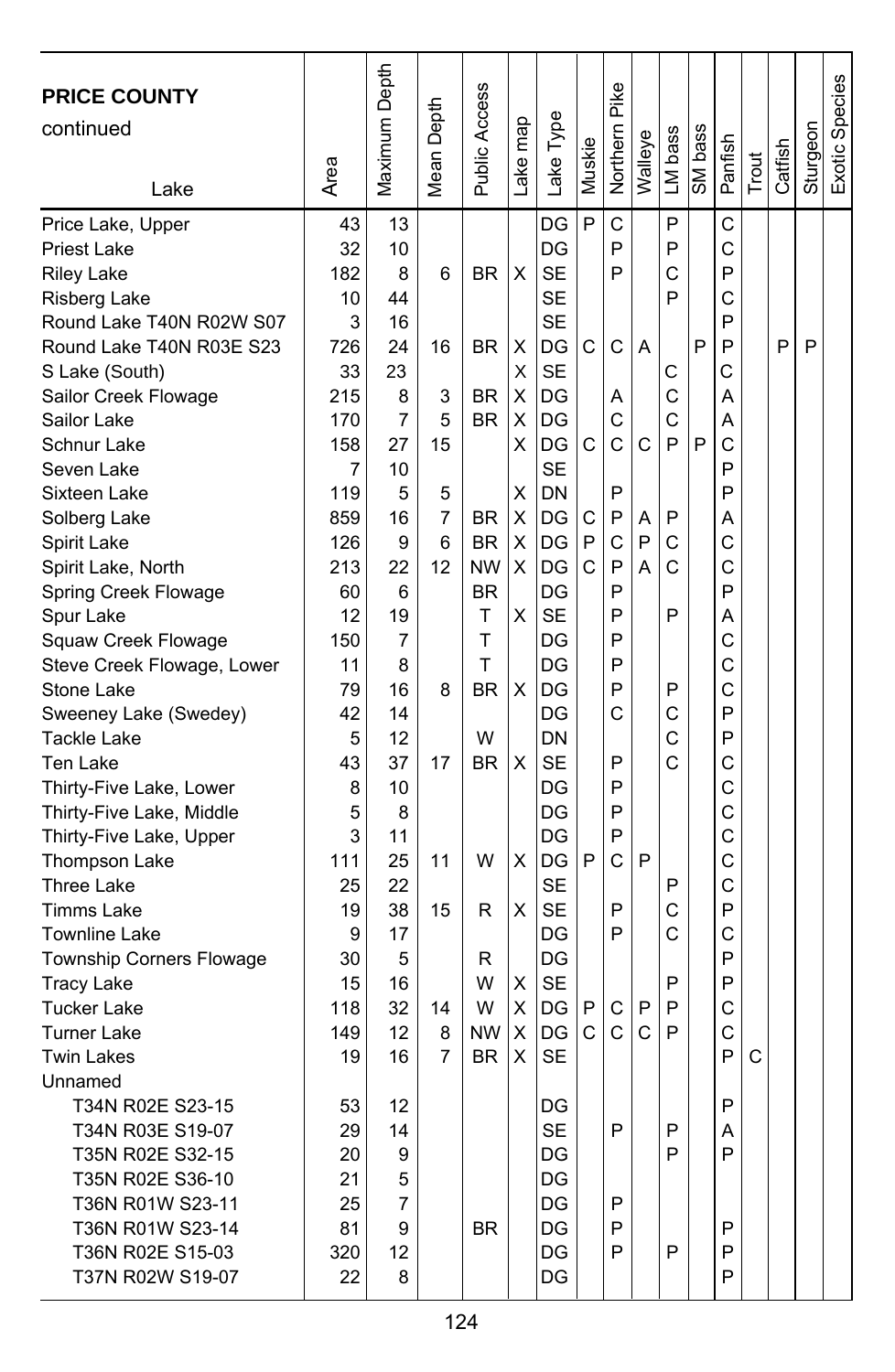| <b>PRICE COUNTY</b><br>continued<br>Lake | Area | Maximum Depth  | Mean Depth     | Public Access | Lake map | Lake Type | Muskie | Northern Pike | Walleye | LM bass | SM bass | Panfish | Trout         | Catfish | Sturgeon | Exotic Species |
|------------------------------------------|------|----------------|----------------|---------------|----------|-----------|--------|---------------|---------|---------|---------|---------|---------------|---------|----------|----------------|
| T38N R01E S09-16                         | 33   | 7              |                | <b>BR</b>     |          | DG        |        | P             |         |         |         |         |               |         |          |                |
| T38N R01W S03-09                         | 40   | 6              |                | <b>BR</b>     |          | <b>SE</b> |        |               |         |         |         |         |               |         |          |                |
| T39N R01E S16-14                         | 128  | 6              |                |               |          | DG        |        |               |         |         |         | P       |               |         |          |                |
| <b>Warner Lake</b>                       | 3    | 14             |                |               |          | <b>SE</b> |        |               |         | P       |         | C       |               |         |          |                |
| <b>Whitcomb Lake</b>                     | 44   | 33             |                | Т             | X        | <b>SE</b> | P      | P             | C       |         |         | C       |               |         |          |                |
| <b>Willow Springs</b>                    | 3    | 6              |                | Т             |          | <b>SP</b> |        |               |         |         |         |         | P             |         |          |                |
| Wilson Flowage (USFS)                    | 269  | 6              | 8              | Т             |          | DG        |        | C             |         | P       |         | P       |               |         |          |                |
| Wilson Lake (Wilson Creek FI)            | 351  | 11             | 6              | <b>BF</b>     | х        | DG        | C      | P             | C       | C       | P       | C       |               |         |          | E              |
| Wintergreen Lake                         | 52   | 14             | 8              | R             | X        | <b>SE</b> |        | P             |         | C       |         | C       |               |         |          |                |
| <b>Worcester Lake</b>                    | 100  | 37             | 12             | <b>BR</b>     | x        | DG        |        | P             | C       | P       | P       | Ć       |               |         |          |                |
| <b>RACINE COUNTY</b>                     |      |                |                |               |          |           |        |               |         |         |         |         |               |         |          |                |
| Bisanabi Lake (Johnson)                  | 13   | 9              | 4              |               | X        | <b>SE</b> |        |               |         | P       |         |         |               |         |          |                |
| <b>Bohner Lake</b>                       | 135  | 30             | 9              | <b>BR</b>     | X        | DG        |        | С             |         | A       |         | С       |               |         |          | E              |
| <b>Brock Lake</b>                        | 13   | 12             | 4              | <b>NW</b>     | X        | l DG      |        | P             |         |         |         | C       |               |         |          |                |
| Browns Lake                              | 396  | 50             | 8              | <b>BR</b>     | X        | DN        |        | A             | P       | Α       |         | C       |               |         |          | E.             |
| Buena Lake                               | 72   | 8              |                | BR.           | x        | ΙDG       |        | С             | P       | С       |         | Ć       |               | P       |          |                |
| Delmonte Lake                            | 4    | 5              | 5              |               | X        | DG        |        | P             |         | P       |         | P       |               |         |          |                |
| Denoon Lake                              | 162  | 55             | 18             | BR            | X        | <b>SE</b> |        | C             | P       | C       |         | P       |               |         |          | Ζ              |
| Eagle Lake                               | 515  | 12             | 6              | <b>BR</b>     | X        | DG        |        | А             | C       | C       |         | C       |               |         |          | E              |
| Echo Lake                                | 71   | 11             | 2              | <b>BR</b>     | X        | DG        |        | P             |         | P       | P       | P       |               |         |          |                |
| Kec-Nong-Ga-Mong Lake                    |      |                |                |               |          |           |        |               |         |         |         |         |               |         |          |                |
| (Long)                                   | 88   | 27             | 9              | <b>BR</b>     | X        | DG        |        | P             |         | С       |         | С       |               |         |          |                |
| Lake Tahoe                               | 6    | 3              | $\overline{2}$ |               | X        | DG        |        |               |         |         |         | P       |               |         |          |                |
| Leda Lake (Frieda)                       | 12   | 22             | 13             |               | X        | DN        |        | P             |         | P       |         | Ċ       |               |         |          |                |
| Long Lake                                | 102  | $\overline{7}$ | 3              | W             | X        | DG        |        | P             |         | Ć       |         | P       |               | P       |          | E.             |
| Overson Pond                             | 18   | 6              |                |               |          | <b>SE</b> |        |               |         |         |         | P       |               |         |          |                |
| Racine Quarry                            |      |                |                |               |          |           |        |               |         |         |         |         |               |         |          | Ζ              |
| <b>Rockland Lake</b>                     | 40   | 28             | 10             | Т             | X        | DN        |        | P             |         | C       |         | C       |               |         |          | E              |
| Rodgers Pond                             | 11   | 7              |                |               |          | <b>SE</b> |        |               |         |         |         |         |               |         |          |                |
| <b>Tichigan Lake</b>                     | 279  | 65             | 6              | <b>BR</b>     | X        | DG        |        | С             | C       | A       | P       | C       | P             | C       |          | EZ             |
| Unnamed T03N R23E S06-03                 | 20   | 64             |                |               |          | <b>SE</b> |        | P             |         | P       |         | C       | $\mathcal{C}$ |         |          |                |
| Waubeesee Lake (Minister)                | 129  | 75             | 19             | Т             | х        | DG        |        | А             | P       | C       |         | A       |               |         |          | EZ             |
| <b>Wind Lake</b>                         | 936  | 50             | 10             | <b>BR</b>     | X        | DG        |        | C             | C       | Ć       | P       | C       |               | P       |          | EZ             |
| <b>RICHLAND COUNTY</b>                   |      |                |                |               |          |           |        |               |         |         |         |         |               |         |          |                |
| <b>Balmoral Pond</b>                     | 42   | 5              |                | <b>NW</b>     |          | DG        |        |               |         |         |         | C       |               |         |          |                |
| Coffinberry Slough                       | 3    | 6              |                | <b>NW</b>     |          | DN        |        | P             |         | С       |         | P       |               |         |          |                |
| Cruson Slough                            | 20   | 10             |                | <b>BR</b>     |          | <b>DN</b> |        | C             |         | C       |         | P       |               |         |          |                |
| Garner Lake                              | 11   | 8              |                |               |          | DG        |        | $\mathsf{C}$  |         | P       |         | C       |               | P       |          |                |
| Lee Lake (Cazenovia Millpond)            | 46   | 11             |                | BR            |          | DG        |        |               |         | С       |         | P       |               |         |          | E.             |
| Long Lake T08N R02E S13                  | 48   | 10             | 4              | <b>BR</b>     | X        | DG        |        | C             | P       | С       |         | P       |               | P       |          | E              |
| Lower Lake                               | 25   | 6              |                | <b>NW</b>     |          | DG        |        | $\mathsf{C}$  |         | P       |         | С       |               | P       |          |                |
|                                          |      |                |                |               |          |           |        |               |         |         |         |         |               |         |          |                |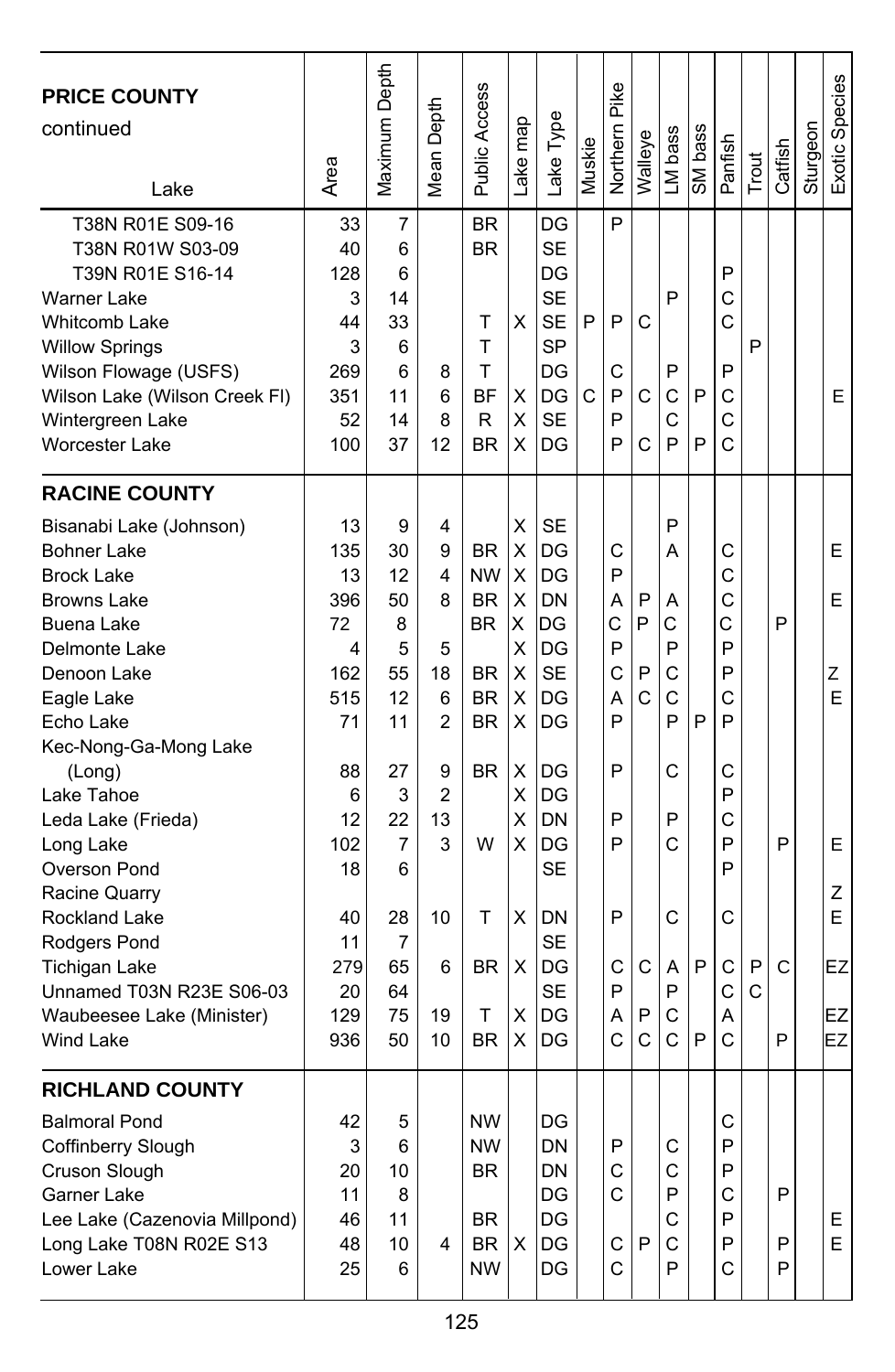| <b>RICHLAND COUNTY</b><br>continued<br>Lake                                                                                                                                                                                                                                                                                                                                                                                                                                                  | Area                                                                                                                    | Maximum Depth                                                                                                | Mean Depth                               | Public Access                                                                   | Lake map                              | Lake Type                                                                                                                                                                                  | Muskie                | Pike<br>Northern                          | Walleye     | LM bass                                                            | SM bass | Panfish                                                                                     | Trout  | Catfish | Sturgeon | Exotic Species |
|----------------------------------------------------------------------------------------------------------------------------------------------------------------------------------------------------------------------------------------------------------------------------------------------------------------------------------------------------------------------------------------------------------------------------------------------------------------------------------------------|-------------------------------------------------------------------------------------------------------------------------|--------------------------------------------------------------------------------------------------------------|------------------------------------------|---------------------------------------------------------------------------------|---------------------------------------|--------------------------------------------------------------------------------------------------------------------------------------------------------------------------------------------|-----------------------|-------------------------------------------|-------------|--------------------------------------------------------------------|---------|---------------------------------------------------------------------------------------------|--------|---------|----------|----------------|
| <b>Richland Center Millpond</b><br>Smith Lake                                                                                                                                                                                                                                                                                                                                                                                                                                                | 39<br>17                                                                                                                | 7<br>5                                                                                                       |                                          | т<br><b>BR</b>                                                                  |                                       | DG<br><b>SE</b>                                                                                                                                                                            |                       | C                                         |             | C                                                                  |         | P<br>P                                                                                      |        |         |          |                |
| <b>ROCK COUNTY</b>                                                                                                                                                                                                                                                                                                                                                                                                                                                                           |                                                                                                                         |                                                                                                              |                                          |                                                                                 |                                       |                                                                                                                                                                                            |                       |                                           |             |                                                                    |         |                                                                                             |        |         |          |                |
| <b>Afton Gravel Pits</b><br><b>Bowers Lake</b><br>Clear Lake<br>Duck Lake<br>Gibbs Lake (Big Spring)<br>Grass Lake T04N R11E S19<br>Grass Lake T04N R13E S17<br>Kiwanis Pond<br>(Janesville Gravel Pit, Atlas)<br>Koshkonong Lake<br>Leota Lake<br>Lions Park Pond (Trout Pond)<br>Little Gibbs Lake (Lower)<br>Mud Lake (Forest)<br><b>Muskrat Lake</b><br>Sheepskin Lake<br>Spauldings Pond<br>Stebbinsville Pond<br><b>Storrs Lake</b><br>Unnamed T04N R12E S34-15<br><b>Willies Pond</b> | 34<br>8<br>82<br>14<br>71<br>16<br>70<br>10<br>10,460<br>41<br>13<br>18<br>21<br>11<br>41<br>28<br>14<br>40<br>27<br>12 | 27<br>6<br>20<br>4<br>23<br>6<br>3<br>37<br>7<br>15<br>18<br>18<br>6<br>4<br>4<br>17<br>15<br>23<br>20<br>14 | 5                                        | т<br><b>BF</b><br><b>BR</b><br>т<br><b>BR</b><br><b>BR</b><br>т<br>R<br>BF, P X | X<br>X<br>X<br>х                      | SE<br>DG<br><b>SP</b><br><b>SE</b><br>DG<br><b>SE</b><br><b>SE</b><br><b>SE</b><br>DG<br>DG<br><b>SE</b><br>SE<br><b>SE</b><br><b>SE</b><br><b>SE</b><br><b>SP</b><br>DG<br>DG<br>SE<br>SE | P                     | P<br>P<br>P<br>P<br>P<br>P<br>P<br>P<br>P | P<br>P      | С<br>P<br>P<br>P<br>P<br>P<br>P<br>P<br>P<br>Α<br>P<br>P<br>C<br>C | P       | P<br>P<br>А<br>P<br>С<br>P<br>Α<br>С<br>P<br>Ċ<br>Α<br>P<br>P<br>С<br>C<br>С<br>P<br>C<br>Ć | P<br>C | P<br>P  |          | Е<br>Е<br>Е    |
| <b>RUSK COUNTY</b><br>Amacoy Lake<br>Atwood Lake<br>Audie Lake<br>Bass Lake T34N R07W S28<br>Bass Lake T34N R09W S16<br>Bass Lake T35N R07W S12<br>Bass Lake T36N R07W S04<br>Bear Lake<br><b>Beauty Lake</b><br>Big Bowker Lake (Parker)<br><b>Big Falls Flowage</b><br>Bog Lake<br><b>Bollman Lake</b><br>Boot Lake<br><b>Bruce Lake</b><br><b>Bruno Lake</b>                                                                                                                              | 278<br>5<br>128<br>26<br>88<br>27<br>6<br>29<br>8<br>39<br>369<br>37<br>20<br>87<br>35<br>4                             | 20<br>23<br>32<br>25<br>27<br>18<br>19<br>12<br>17<br>8<br>45<br>9<br>5<br>44<br>6<br>11                     | 13<br>6<br>8<br>12<br>11<br>6<br>17<br>1 | <b>BR</b><br>BR.<br><b>BR</b><br>R<br>BR<br><b>BR</b><br>BR                     | X<br>X<br>X<br>X<br>х<br>X<br>х<br>X. | DG<br><b>SE</b><br>DG<br><b>SE</b><br><b>SE</b><br><b>SE</b><br><b>SE</b><br><b>SE</b><br>SE<br><b>SE</b><br>DG<br><b>SE</b><br><b>SE</b><br><b>SE</b><br>DG<br><b>SE</b>                  | С<br>P<br>P<br>P<br>P | P<br>P<br>P<br>P<br>P<br>P<br>P<br>P<br>P | С<br>P<br>C | C<br>P<br>P<br>P<br>C<br>С<br>A<br>Ρ<br>C<br>P<br>С<br>C           | P<br>C  | A<br>P<br>P<br>P<br>А<br>С<br>C<br>Α<br>A<br>P<br>P<br>A<br>A<br>P                          | P      | P<br>P  | P        |                |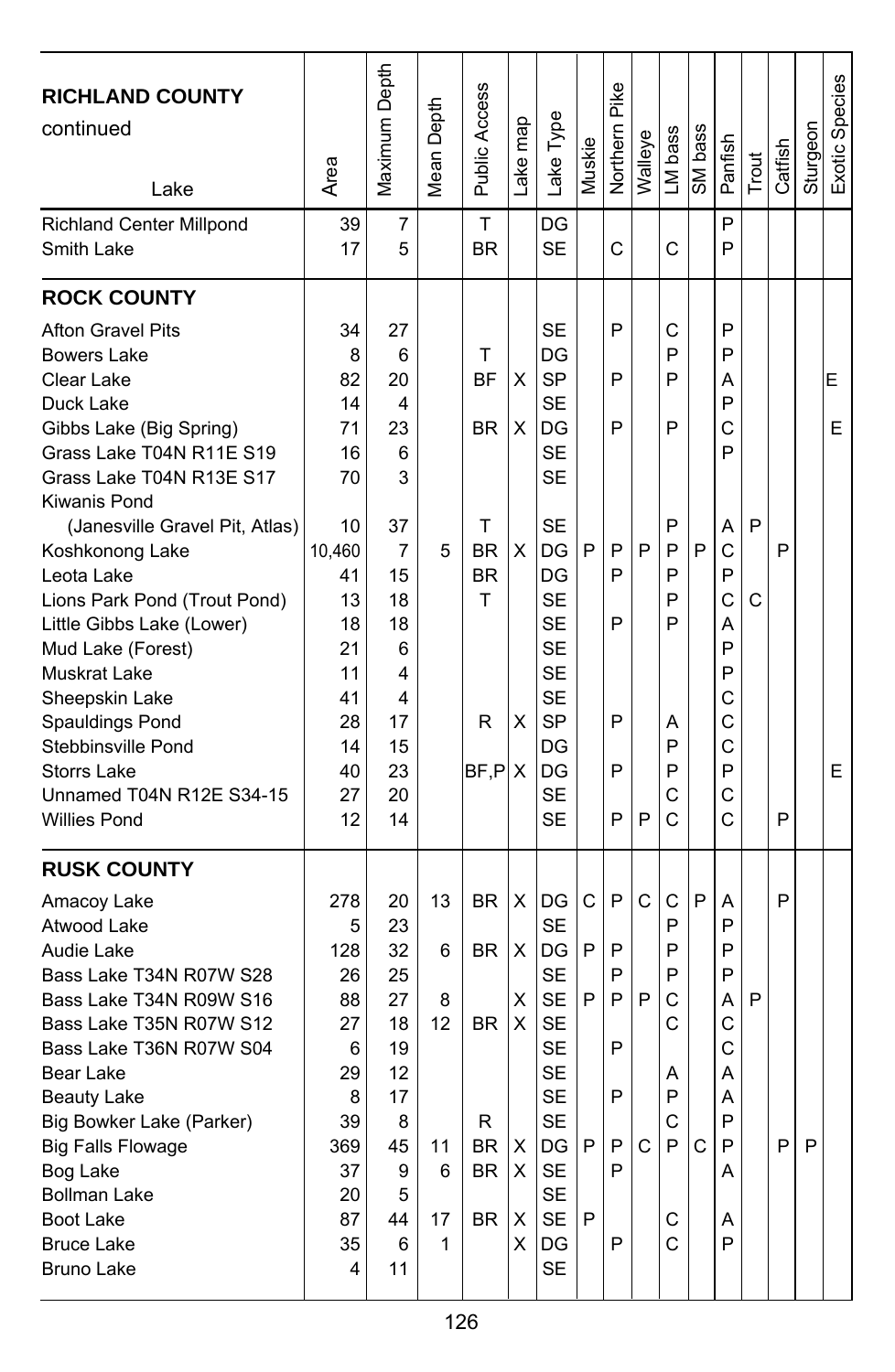| <b>RUSK COUNTY</b><br>continued<br>Lake | Area    | Maximum Depth  | Depth<br>Mean I | <b>Public Access</b> | Lake map | Lake Type              | Muskie | Northern Pike | Walleye | LM bass | SM bass | Panfish | Trout | Catfish | Sturgeon | Exotic Species |
|-----------------------------------------|---------|----------------|-----------------|----------------------|----------|------------------------|--------|---------------|---------|---------|---------|---------|-------|---------|----------|----------------|
| <b>Brush Lake</b>                       | 17      | 39             |                 |                      |          | SE                     |        |               |         | P       |         | C       |       |         |          |                |
| <b>Bucks Lake</b>                       | 83      | 18             | 3               | <b>BR</b>            | X        | DG                     |        | C             |         | P       |         | P       |       |         |          |                |
| <b>Bull Moose Lake</b>                  | 43      | 4              |                 |                      |          | <b>SE</b>              |        |               |         |         |         | C       |       |         |          |                |
| Cadotte Lake*                           | 14      | 44             |                 |                      | X        | <b>SE</b>              |        |               |         | P       |         |         |       | P       |          |                |
| Caley Lake                              | 55      | 10             | 6               | R                    | X        | <b>SE</b>              |        | P             |         |         |         | P       |       |         |          |                |
| Chain Lake*                             | 468     | 74             | 18              | W                    | X        | DG                     | С      | C             | С       | С       | P       | C       |       |         |          |                |
| Clear Lake                              | 95      | 74             | 29              | <b>BR</b>            | X        | DG                     | P      | C             | C       | C       | P       | P       |       |         |          |                |
| Coon Lake                               | 6       | 18             |                 |                      |          | <b>SE</b>              |        |               |         |         |         | P       |       |         |          |                |
| <b>Corbett Lake</b>                     | 23      | 4              |                 | т                    |          | <b>SE</b>              |        |               |         | P       |         | C       | P     |         |          |                |
| Cranberry Lake                          | 10      | 28             |                 | <b>NW</b>            |          | DG                     |        | P             |         | P       |         | P       |       |         |          |                |
| Cummings Lake, North                    | 12      | 12             |                 |                      |          | <b>SE</b>              |        |               |         |         |         | P       |       |         |          |                |
| Cummings Lake, South                    | 9       | 14             |                 |                      |          | <b>SE</b>              |        |               |         |         |         | P       |       |         |          |                |
| Dairyland Reservoir                     | 1,745   | 70             | 24              | <b>BR</b>            | X        | DG                     | C      | P             | A       | P       | C       | P       |       | P       | P        |                |
| Four Lake                               | 21      | 49             | 21              | R                    | X        |                        |        |               |         |         |         |         |       |         |          |                |
| Dead Goose Lake                         | 20      | 45             |                 |                      |          | <b>SE</b>              |        |               |         | C       |         | C       |       |         |          |                |
| Dickey Lake                             | 26      | 9              |                 |                      |          | <b>SE</b>              |        |               |         |         |         | P       |       |         |          |                |
| Dump Lake                               | 4       | 8              |                 |                      |          | <b>SP</b>              |        | P             |         |         |         | C       |       |         |          |                |
| Fireside Lakes (Rice & Mud)             | 302     | 30             | 13              | BR                   | X        | DG                     | P      | C             | C       | C       |         | A       |       | P       |          |                |
| <b>Fish Lake</b>                        | 115     | 40             | 16              | <b>BR</b>            | X        | <b>SE</b>              |        | P             |         | Ċ       | P       | Ć       |       |         |          |                |
| Galky Lake                              | 4<br>20 | 10<br>52       |                 | W<br>Т               | X        | <b>SE</b><br><b>SE</b> | P      | P             | P       | C<br>C  |         | C       |       |         |          |                |
| Goose Lake<br>Hawkins Millpond          | 5       | $\overline{7}$ |                 | T                    |          | DG                     |        |               |         | P       |         | P       | P     |         |          |                |
| Hill Trail Flowage                      | 42      | 9              |                 | T                    |          | DG                     |        |               |         |         |         | P       |       |         |          |                |
| Hogskin Lake                            | 16      | 8              |                 |                      |          | <b>SE</b>              |        |               |         |         |         |         |       |         |          |                |
| Holcombe Flowage*                       | 3,890   | 61             | 12              | <b>BR</b>            | X        | DG                     | C      | C             | A       | С       | C       | C       |       | P       | C        |                |
| Horseshoe Lake                          | 24      | 37             |                 |                      |          | <b>SE</b>              |        | P             |         | C       |         | C       |       |         |          |                |
| Hungry Lake                             | 20      | 20             |                 |                      |          | <b>SE</b>              |        |               |         | C       |         | P       |       |         |          |                |
| <b>Island Lake</b>                      | 526     | 54             | 22              | <b>BR</b>            | X        | DG                     | С      | C             | C       | C       | P       | C       |       |         |          |                |
| Koehler Lake                            | 17      | 6              |                 |                      |          | <b>SE</b>              |        |               |         |         |         |         |       |         |          |                |
| Ladysmith Flowage                       | 288     | 19             | 8               | <b>BR</b>            | X        | DG                     | P      | P             | C       | P       | C       | P       |       | P       | P        |                |
| Lake Four                               | 21      | 49             | 21              | W                    | Х        | <b>SE</b>              |        |               |         | P       |         | P       |       |         |          |                |
| Lake La Verne                           | 60      | 12             |                 |                      |          | DG                     |        | P             |         |         |         | C       |       |         |          |                |
| Lake One                                | 1       | 32             |                 |                      |          | <b>SE</b>              |        | P             |         | С       |         | P       |       |         |          |                |
| Lake Three                              | 4       | 26             |                 |                      |          | <b>SE</b>              |        | P             |         | C       |         | P       |       |         |          |                |
| Lake Two                                | 5       | 30             |                 |                      |          | <b>SE</b>              |        | P             |         | C       |         | P       |       |         |          |                |
| Lea Flowage (Lea Lake)                  | 232     | 9              | 3               | <b>BR</b>            | X        | <b>IDG</b>             |        | P             |         | P       |         | P       |       |         |          |                |
| Little Bear Lake                        | 7       | 18             |                 |                      |          | <b>SE</b>              |        |               |         | P       |         | Α       |       |         |          |                |
| Little Bowker Lake (Perdziak)           | 11      | 6              |                 |                      |          | SE                     |        |               |         | С       |         | P       |       |         |          |                |
| Long Lake                               | 2       | 5              |                 |                      |          | SE                     |        |               |         |         |         |         |       |         |          |                |
| Lost Lake                               | 18      | 14             | 8               | T                    | X        | SE                     |        | P             |         | P       |         | P       |       |         |          |                |
| Lost Mans Lake                          | 2       | 38             |                 |                      |          | SE                     |        |               |         |         |         |         |       |         |          |                |
| MacDonald Lake                          | 7       | 4              |                 |                      |          | <b>SE</b>              |        |               |         |         |         |         |       |         |          |                |
| Marsh Lake                              | 43      | 4              |                 |                      |          | SE                     |        |               |         |         |         |         |       |         |          |                |
| Mathy Lake                              | 7       | 4              |                 |                      |          | SE                     |        |               |         |         |         |         |       |         |          |                |
| MeGee Lake                              | 71      | 10             |                 | ΒR<br>127            |          | <del>X'DG</del>        |        |               |         |         |         |         |       |         |          |                |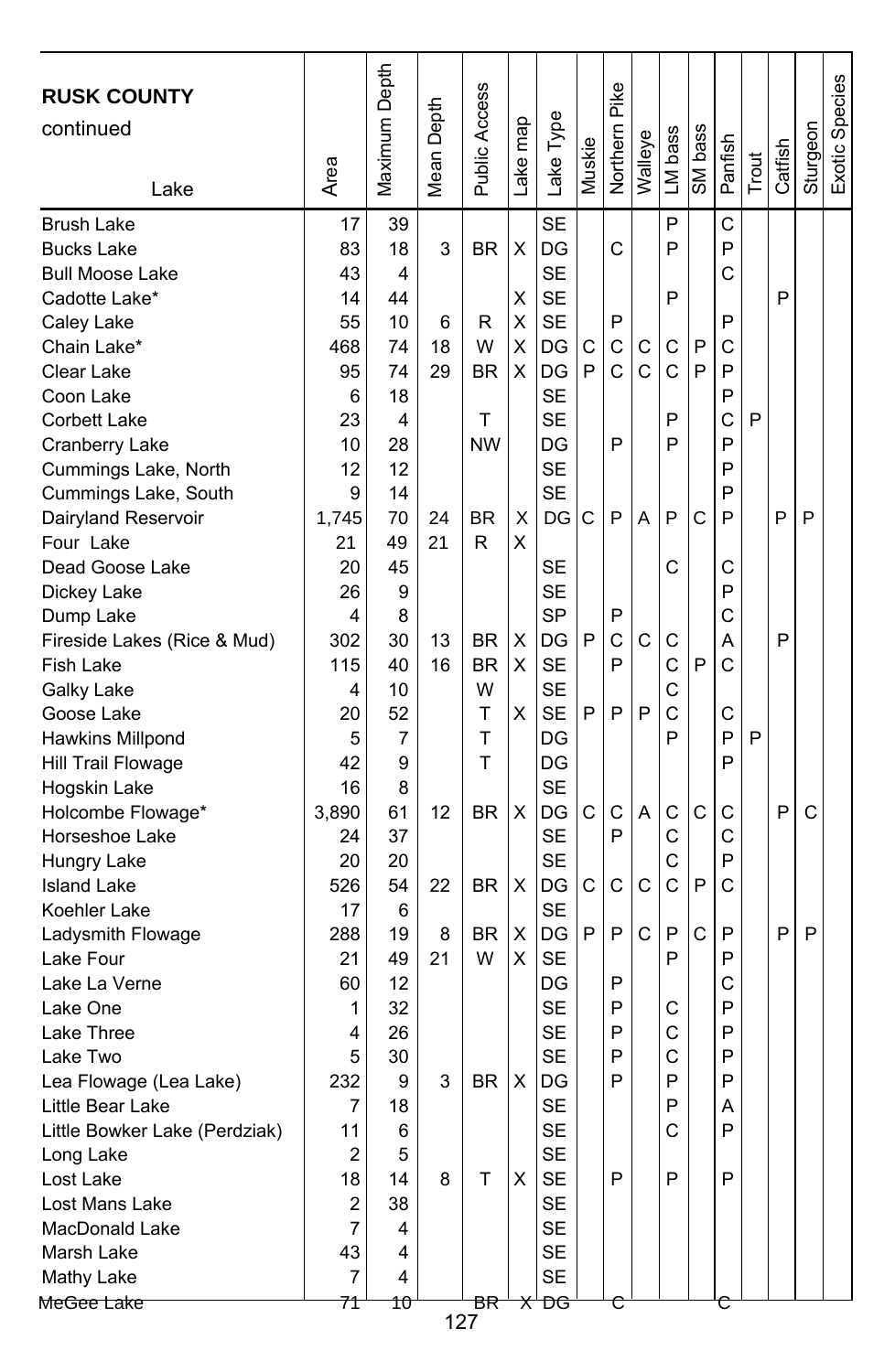| <b>RUSK COUNTY</b><br>continued<br>Lake                 | Area           | Maximum Depth | Depth<br>Mean I | Public Access          | map<br>ake <sub>l</sub> | Lake Type              | Muskie | Pike<br>Northern | Walleye | LM bass | SM bass | Panfish | Trout | Catfish | Sturgeon | Exotic Species |
|---------------------------------------------------------|----------------|---------------|-----------------|------------------------|-------------------------|------------------------|--------|------------------|---------|---------|---------|---------|-------|---------|----------|----------------|
| McCann Lake<br>Murphy Flowage                           | 133<br>171     | 38<br>14      | 14<br>5         | <b>BR</b><br><b>BR</b> | Χ<br>X                  | DG<br>DG               | C      | C<br>P           |         | C<br>C  | P       | C<br>A  |       |         |          |                |
| Muskrat Lake                                            | 28             | 22            |                 | W                      |                         | <b>SE</b>              |        |                  |         | P       |         | А       |       |         |          |                |
| North Lake                                              | 11             | 25            |                 | W                      |                         | <b>SE</b>              |        |                  |         | C       |         | P       |       |         |          |                |
| Park Lake                                               | 16             | 10            |                 | T                      |                         | <b>SE</b>              |        | P                | P       | P       |         | C       |       |         |          |                |
| Perch Lake (Bass)                                       | 23             | 40            |                 | <b>BR</b>              | х                       | DG                     | P      |                  | P       | C       |         | C       |       |         |          |                |
| Pickerel Lake C1                                        |                |               |                 |                        |                         |                        |        |                  |         |         |         |         |       |         |          |                |
| T34N R09W S16                                           | 12             | 33            |                 |                        |                         | SE                     |        | P                |         | P       |         | P       |       |         |          |                |
| Pickerel Lake C2                                        |                |               |                 |                        |                         |                        |        |                  |         |         |         |         |       |         |          |                |
| T34N R09W S16                                           | 19             | 22            |                 |                        |                         | SE                     |        | P                |         | P       |         | P       |       |         |          |                |
| Pickerel Lake C3                                        | 18             | 16            |                 |                        |                         | SE                     |        | P                |         | P       |         | C       |       |         |          |                |
| Port Arthur Flowage                                     | 462            | 19            | 8               | R                      | X                       | lDG                    | P      | P                | C       |         | C       | C       |       | P       | P        |                |
| Pine Lake                                               | 15             | 25            |                 |                        |                         | <b>SE</b>              |        |                  |         | C       |         | P       |       |         |          |                |
| Pine Lake*T32N R09W S02                                 | 262            | 115           |                 | <b>BR</b>              | X                       | <b>SE</b>              |        | P                |         | C       |         | P       |       |         |          |                |
| Potato Lake                                             | 534            | 40            | 10              | <b>BR</b>              | х                       | DG                     | С<br>P | С<br>P           | C<br>C  | A<br>P  | P<br>P  | Α<br>P  |       |         |          |                |
| Pulaski Lake<br>Rock Lake                               | 126<br>7       | 40<br>8       | 17              | <b>BR</b>              | X                       | <b>SE</b><br><b>SE</b> |        |                  |         |         |         |         |       |         |          |                |
| Round Lake                                              | 105            | 5             | 3               | <b>BR</b>              | Χ                       | <b>SE</b>              |        |                  |         |         |         | P       |       |         |          |                |
| <b>Rusk Lake</b>                                        | 12             | 71            | 21              | <b>BR</b>              | X                       | <b>SE</b>              |        | P                | P       | С       |         | A       |       |         |          |                |
| Sand Lake*                                              | 262            | 100           | 29              | <b>BR</b>              | X                       | <b>SE</b>              | C      | P                | C       | С       |         | C       |       |         |          |                |
|                                                         |                |               |                 |                        |                         |                        |        |                  |         |         |         |         |       |         |          |                |
| Saxton Lake                                             | 5              | 20            |                 |                        |                         | <b>SE</b>              |        |                  |         | P       |         | P       |       |         |          |                |
| School Lake                                             | $\overline{7}$ | 43            |                 |                        |                         | <b>SE</b>              |        | P                |         | C       |         | C       |       |         |          |                |
| Shamrock Lake                                           | 56<br>66       | 8<br>5        | 5               | W                      | X                       | DG<br>DG               |        | P<br>Ċ           |         | P<br>P  |         | C<br>А  |       |         |          |                |
| <b>Skinner Creek Flowage</b><br>Star Lake T33N R09W S33 | 13             | 21            | 8               |                        | X                       | <b>SE</b>              |        |                  |         | P       |         | A       |       |         |          |                |
| Star Lake T36N R08W S19                                 | 19             | 30            |                 |                        |                         | SE                     |        | P                |         | P       |         | P       |       |         |          |                |
| <b>Styles Lake</b>                                      | 7              | 36            |                 |                        |                         | <b>SE</b>              |        | P                |         |         |         | C       |       |         |          |                |
| Sugar Lake                                              | 34             | 20            |                 |                        |                         | <b>SE</b>              |        |                  |         | С       |         | C       |       |         |          |                |
| Sunfish Lake                                            | 11             | 49            |                 |                        |                         | <b>SE</b>              |        |                  |         | C       |         | C       |       |         |          |                |
| Thornapple Flowage                                      | 268            | 19            | 9               | <b>BR</b>              | X                       | DG                     | P      | P                | C       | P       | C       | P       |       | P       | P        |                |
| Three Lakes No.1                                        |                |               |                 |                        |                         |                        |        |                  |         |         |         |         |       |         |          |                |
| T36N R09W S25                                           | 4              | 20            |                 | T                      |                         | <b>SE</b>              |        |                  |         |         |         |         | C     |         |          |                |
| Three Lakes No.2                                        |                |               |                 |                        |                         |                        |        |                  |         |         |         |         |       |         |          |                |
| T36N R09W S24                                           | 3              | 7             |                 | T                      |                         | <b>SE</b>              |        |                  |         |         |         |         | P     |         |          |                |
| Three Lakes No.3                                        |                |               |                 |                        |                         |                        |        |                  |         |         |         |         |       |         |          |                |
| <b>T36N R09W S24</b>                                    | 1              | 6             |                 | т                      |                         | SE                     |        |                  |         |         |         |         | P     |         |          |                |
| Twin Lake, East*                                        | 28             | 4             |                 |                        | X                       | <b>SE</b>              |        |                  |         |         |         | P       |       |         |          |                |
| Two Bear Lake                                           | 36             | 35            |                 |                        |                         | <b>SE</b>              |        | C                |         | C       |         | C       |       |         |          |                |
| Unnamed                                                 |                |               |                 |                        |                         |                        |        |                  |         |         |         |         |       |         |          |                |
| T33N R08W S32-11                                        | 23             | 13            |                 |                        |                         | SE                     |        |                  |         | P       |         | P       |       |         |          |                |
| T34N R08W S13-05                                        | 30             | 15            |                 |                        |                         | <b>SE</b>              |        | P                |         | P       |         | С       |       |         |          |                |
| T36N R03W S24-02<br>T36N R09W S32-05                    | 30             | 12            |                 |                        |                         | DG                     |        |                  |         |         |         | P<br>A  |       |         |          |                |
|                                                         | 28             | 10            |                 |                        |                         | SE                     |        |                  |         |         |         |         |       |         |          |                |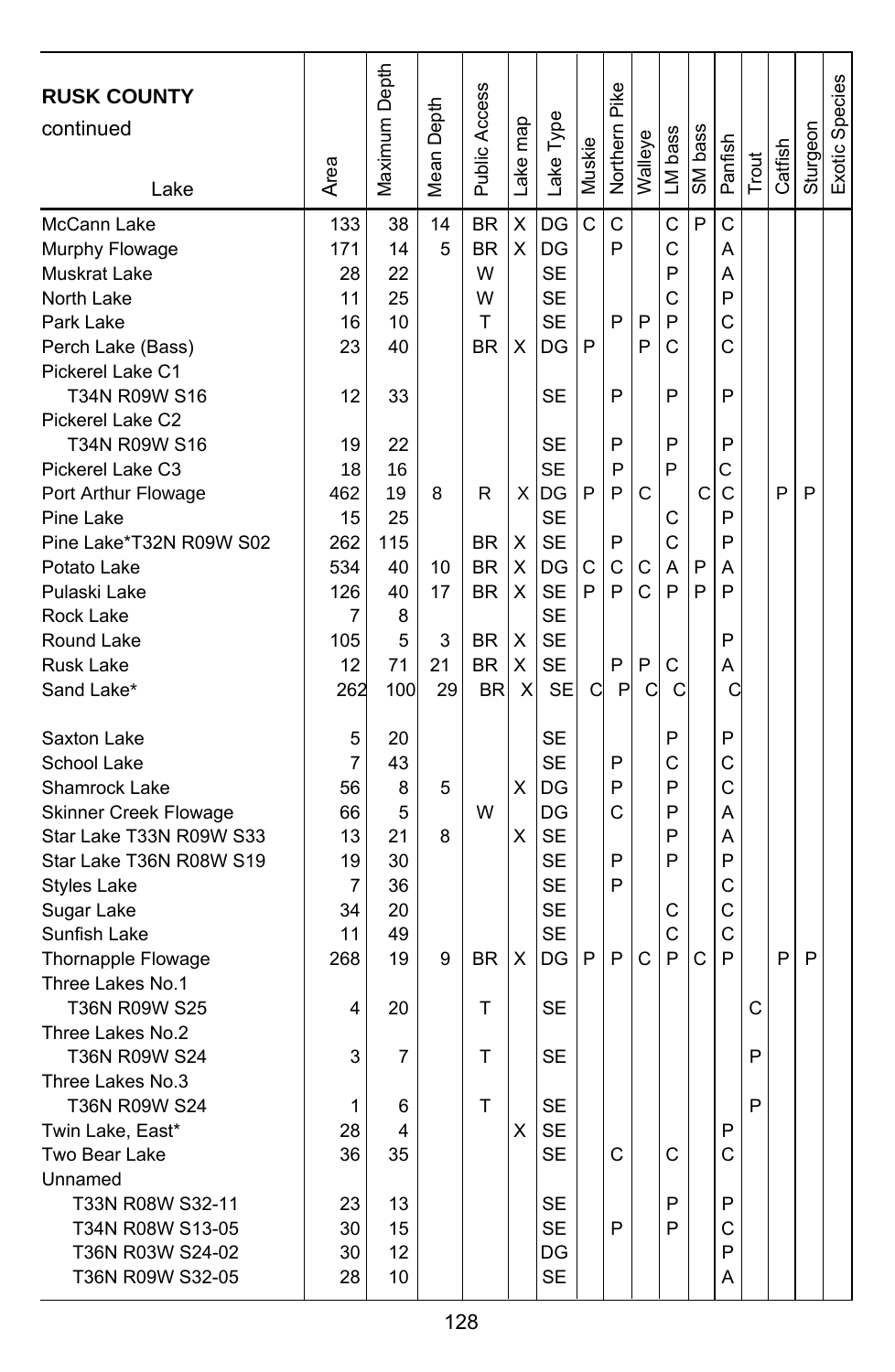| <b>RUSK COUNTY</b><br>continued<br>Lake                                                                                                                                                                                                                                                                                                                                                                                                                                                                  | Area                                                                                                                                                              | Maximum Depth                                                                                                      | Mean Depth                   | Public Access                                                                                                                            | Lake map                             | Lake Type                                                                                                                                                                                                               | Muskie | Pike<br>Northern                               | Walleye                | LM bass                                             | SM bass                          | Panfish                                                            | Trout            | Catfish | Sturgeon | Exotic Species         |
|----------------------------------------------------------------------------------------------------------------------------------------------------------------------------------------------------------------------------------------------------------------------------------------------------------------------------------------------------------------------------------------------------------------------------------------------------------------------------------------------------------|-------------------------------------------------------------------------------------------------------------------------------------------------------------------|--------------------------------------------------------------------------------------------------------------------|------------------------------|------------------------------------------------------------------------------------------------------------------------------------------|--------------------------------------|-------------------------------------------------------------------------------------------------------------------------------------------------------------------------------------------------------------------------|--------|------------------------------------------------|------------------------|-----------------------------------------------------|----------------------------------|--------------------------------------------------------------------|------------------|---------|----------|------------------------|
| Washington Creek Flowage<br>Whiplash Lake                                                                                                                                                                                                                                                                                                                                                                                                                                                                | 165<br>12                                                                                                                                                         | 5<br>19                                                                                                            |                              | R                                                                                                                                        |                                      | DG<br><b>SE</b>                                                                                                                                                                                                         |        | P                                              |                        |                                                     |                                  | P                                                                  |                  |         |          |                        |
| <b>ST CROIX COUNTY</b>                                                                                                                                                                                                                                                                                                                                                                                                                                                                                   |                                                                                                                                                                   |                                                                                                                    |                              |                                                                                                                                          |                                      |                                                                                                                                                                                                                         |        |                                                |                        |                                                     |                                  |                                                                    |                  |         |          |                        |
| Anderson Springs<br>Apple Falls Flowage<br>Bass Lake T30N R19W S23<br>Bierbrauer (WPA)<br><b>Brushy Mound Lake</b><br><b>Bushnell Lake</b><br><b>Bushy Lake</b><br>Casey Lake<br>Cedar Lake<br>Dry Dam Lake<br>George Lake*(Spring Valley)<br>Glen Lake<br>Goose Pond<br>Harmin Lake<br>Hatfield Lake<br>Levesque Spring<br>Little Bushy Lake<br>Little Falls Lake<br>Mallalieu Lake<br>New Richmond Flowage<br>North Bass<br>Oakridge Lake<br>Perch Lake<br>Pine Lake (Baldwin)<br>Pine Lake (Somerset) | $\overline{c}$<br>39<br>417<br>13<br>17<br>28<br>28<br>1.107<br>28<br>126<br>84<br>14<br>17<br>90<br>$\overline{2}$<br>6<br>172<br>270<br>236<br>149<br>43<br>107 | 2<br>40<br>35<br>5<br>12<br>10<br>12<br>28<br>4<br>29<br>38<br>2<br>6<br>9<br>6<br>4<br>18<br>17<br>15<br>63<br>21 | 12<br>8<br>5<br>4<br>34<br>8 | NW<br>т<br><b>BR</b><br>R<br>R<br>W<br><b>BR</b><br><b>BR</b><br><b>BR</b><br>R<br>R<br>BR<br><b>BR</b><br>BR.<br><b>BR</b><br><b>BR</b> | X<br>X<br>X<br>х<br>X<br>X<br>X<br>X | <b>SP</b><br>DG<br><b>SE</b><br><b>SE</b><br><b>SE</b><br><b>SE</b><br><b>SE</b><br>DG<br><b>SE</b><br>DG<br><b>SE</b><br><b>SE</b><br><b>SP</b><br><b>SE</b><br><b>SE</b><br><b>SE</b><br>DG<br><b>SE</b><br><b>SE</b> | P<br>C | P<br>P<br>C<br>P<br>P<br>P<br>P<br>P<br>P<br>C | P<br>P<br>P<br>A<br>C  | C<br>P<br>P<br>C<br>A<br>P<br>Α<br>C<br>P<br>С<br>C | $\mathsf{C}$<br>С<br>$\mathbf C$ | P<br>A<br>P<br>P<br>P<br>C<br>Ć<br>С<br>P<br>P<br>P<br>P<br>C<br>С | P<br>P<br>P<br>Α |         |          | E.<br>E<br>E<br>E<br>E |
| T31N R19W S10<br>Riverdale Flowage<br>St. Croix Lake*<br>Squaw Lake<br><b>Strand Lake</b><br>Three Lakes<br><b>Turtle Lake</b><br>Twin Lake, West<br>Twin Lake, East<br>Unnamed T30N R19W S35<br>(Fugers)<br>T31N R17W S10-10<br>(Diamond)<br>T31N R17W S30-04<br>(Erickson WPA)                                                                                                                                                                                                                         | 89<br>75<br>4,668<br>129<br>21<br>85<br>27<br>97<br>65<br>34<br>40<br>52                                                                                          | 19<br>20<br>60<br>32<br>16<br>5<br>12<br>7                                                                         | 6<br>13                      | R<br><b>BR</b><br><b>BR</b><br><b>BR</b><br>R<br>R                                                                                       | X<br>X                               | <b>SE</b><br>DG<br>DG<br><b>SE</b><br>SE<br><b>SE</b><br>SE<br>SE<br>SE<br>SE<br><b>SE</b>                                                                                                                              | C<br>P | C<br>P<br>P<br>P<br>A                          | P<br>$\mathsf{C}$<br>P | С<br>P<br>P<br>A                                    | P<br>$\mathsf{C}$                | Α<br>P<br>P<br>Α                                                   |                  | P       | P        | Z                      |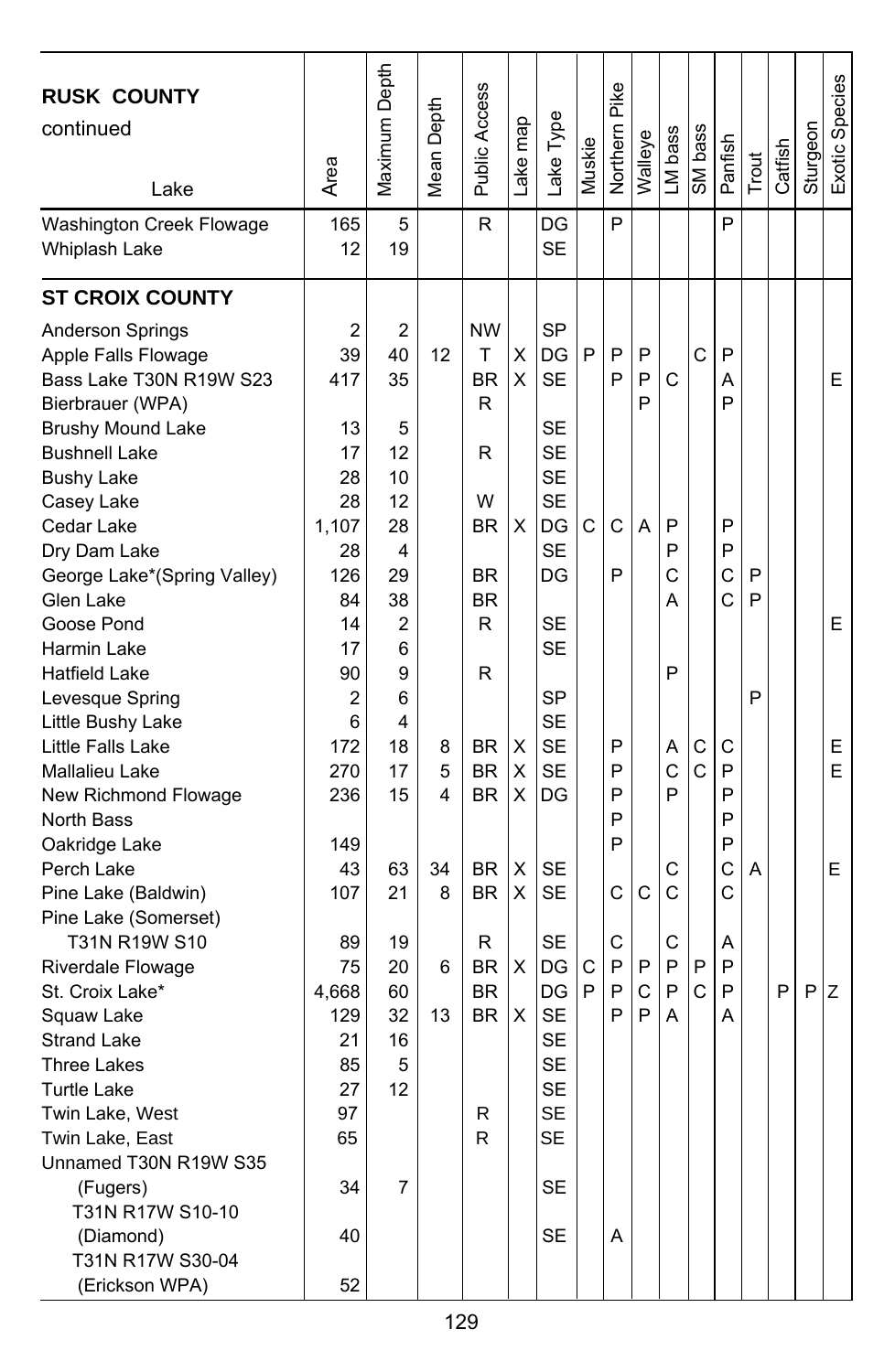| <b>SAUK COUNTY</b><br>Lake | Area           | Maximum Depth  | Depth<br>Mean I | Public Access | ake map | Lake Type | Muskie | Pike<br>Northern | Walleye      | LM bass | SM bass | Panfish      | Trout | Catfish | Sturgeon | Exotic Species |
|----------------------------|----------------|----------------|-----------------|---------------|---------|-----------|--------|------------------|--------------|---------|---------|--------------|-------|---------|----------|----------------|
| <b>SAUK COUNTY</b>         |                |                |                 |               |         |           |        |                  |              |         |         |              |       |         |          |                |
| <b>Bakkens Pond</b>        | 14             | 6              |                 | W             |         | DN        |        | C                |              | C       |         | $\mathsf{C}$ |       |         |          |                |
| <b>Blass Lake</b>          | 34             | 16             | 8               | R             | X       | DG        |        | C                |              | C       |         | C            |       |         |          |                |
| <b>Buckhorn Lake</b>       | 30             |                |                 |               |         |           |        |                  |              |         |         |              |       |         |          |                |
| Cynthia Slough             | 13             | 9              |                 | <b>NW</b>     |         | DN        |        | P                | P            | P       | P       | P            |       |         |          |                |
| Deacon Thomas Lake         | 11             | 12             |                 | <b>NW</b>     |         | DN        |        | P                | P            | C       |         | P            |       | P       |          |                |
| Delton Lake                | 267            | 16             | 8               | BRF           | X       | DG        |        | P                | C            | A       |         | P            |       | P       |          | Ε              |
| Devils Lake                | 369            | 47             | 30              | <b>BR</b>     | X       | <b>SE</b> |        | C                | P            | А       | P       | А            | C     |         |          | E              |
| Dutch Hollow Lake          | 210            | 40             |                 | BR,P          |         | DG        |        | P                | P            | А       |         | Α            |       |         |          | E              |
| Hemlock Slough             | 12             | 12             |                 | BR,P          |         | DN        |        | P                |              | C       |         | С            |       |         |          |                |
| Hill Slough                | 4              | $\overline{7}$ |                 | <b>NW</b>     |         | <b>SE</b> |        | P                |              | P       |         | P            |       |         |          |                |
| Hutter Slough              | 10             | 10             |                 | <b>NW</b>     |         | <b>SE</b> |        | P                |              | C       |         | P            |       |         |          | E              |
| Jones Slough               | 5              | 3              |                 | <b>NW</b>     |         | <b>SE</b> |        | P                |              | P       |         | P            |       |         |          |                |
| Kilbourn Flowage*          | 1,868          | 35             |                 | <b>BR</b>     |         | DG        |        | P                | P            | P       | P       | P            |       | P       |          |                |
| La Valle Pond              | 10             | $\overline{2}$ |                 | R             |         | DG        |        |                  |              |         |         |              |       |         |          |                |
| Lake Of The Dells          | 13             | 8              |                 |               |         | DN        |        |                  |              | C       |         | С            |       |         |          |                |
| LeLand Millpond            | 14             | 8              | 3               | <b>NWP</b>    | X       | DG        |        | P                |              | С       |         | С            |       |         |          |                |
| Long Lake T08N R05E S02    | 4              | 10             |                 | NW            | X       | DG        |        | P                | P            | C       |         | C            |       | Ρ       |          | Е              |
| <b>Mirror Lake</b>         | 137            | 19             |                 | 8 BR, FPX     |         | DG        |        | C                | P            | A       |         | C            |       | P       |          | E              |
| Norton Slough              | 9              | 3              |                 | <b>NW</b>     |         | <b>SE</b> |        | P                |              |         |         | P            |       |         |          |                |
| Redstone Lake              | 612            | 36             | 14              | BR, FIX       |         | DG        |        | P                | P            | С       | P       | А            |       | C       |          | E              |
| Seeley Lake                | 49             | 10             | 3               | <b>BR</b>     | X       | DG        |        | P                |              | С       |         | A            |       |         |          |                |
| Virginia Lake              | 35             | 15             |                 | <b>BR</b>     |         | DN        |        |                  |              | C       |         | Α            |       |         |          |                |
| <b>White Mound Lake</b>    | 104            | 16             |                 | BF,P          |         | DG        |        | P                |              | А       |         | А            |       | P       |          | Е              |
| <b>Wisconsin Lake</b>      | 9,000          | 39             |                 | BF, P X       |         | DG        | P      | C                | А            | Ċ       | C       | P            | A     | P       | C        | E              |
| Wood Slough                | 4              | 3              |                 | <b>BR</b>     |         | <b>SE</b> |        | P                |              |         |         |              |       |         |          |                |
| <b>SAWYER COUNTY</b>       |                |                |                 |               |         |           |        |                  |              |         |         |              |       |         |          |                |
| Adina Lake                 | 20             | 10             |                 |               |         | <b>SE</b> |        |                  |              | P       |         | С            |       |         |          |                |
| Ashegon Lake (Bass)        | 74             | 56             | 26              | BR            | х       | <b>SE</b> | P      |                  | P            | C       | P       | A            | C     |         |          |                |
| <b>Balsam Lake</b>         | 13             | 3              |                 | <b>BR</b>     |         | <b>SE</b> |        |                  |              |         |         |              |       |         |          |                |
| Barber Lake                | 238            | 21             | 9               | <b>BF</b>     | х       | DG        | С      | P                | С            | С       |         | Α            |       |         |          |                |
| <b>Barker Lake</b>         | 238            | 12             | 5               | W             | х       | DG        | P      | P                | Ċ            | P       | C       | C            |       |         |          |                |
| Bean Brook Springs         | 3              | 3              |                 |               |         | SP        |        |                  |              |         |         |              | P     |         |          |                |
| <b>Beaver Creek Spring</b> | 1              | 1              |                 |               |         | <b>SP</b> |        |                  |              |         |         |              | P     |         |          |                |
| Beaver Lake T41N R06W S27  | 47             | 20             |                 | W             | х       | SE        |        |                  |              | P       |         | С            |       |         |          |                |
| Beaver Lake T42N R06W S18  | 60             | 9              |                 |               | X       | <b>SE</b> |        |                  |              | P       |         | С            |       |         |          |                |
| <b>Bennett Lake</b>        | 37             | 66             |                 |               |         | <b>SE</b> |        | C                |              | C       |         | $\mathsf{C}$ |       |         |          |                |
| <b>Benson Springs</b>      | 2              | 5              |                 | W             |         | <b>SP</b> |        |                  |              |         |         |              | C     |         |          |                |
| Bentley Lake (Little Buck) | $\overline{2}$ | 11             |                 | W             | X       | <b>SE</b> |        |                  |              |         |         |              |       |         |          |                |
| <b>Beverly Lake</b>        | 16             | 28             | 9               | BR            | Χ       | DG        | P      | С                |              | P       |         | P            |       |         |          |                |
| <b>Billy Boy Flowage</b>   | 74             | 7              | 3               | <b>BR</b>     | X       | DG        | P      | С                | P            | P       | P       | P            |       |         |          |                |
| Birch Lake*                | 368            | 73             | 24              | BR.           | X.      | IDG.      |        | $\mathsf{C}$     | $\mathsf{C}$ | C       | P       | C            |       |         |          |                |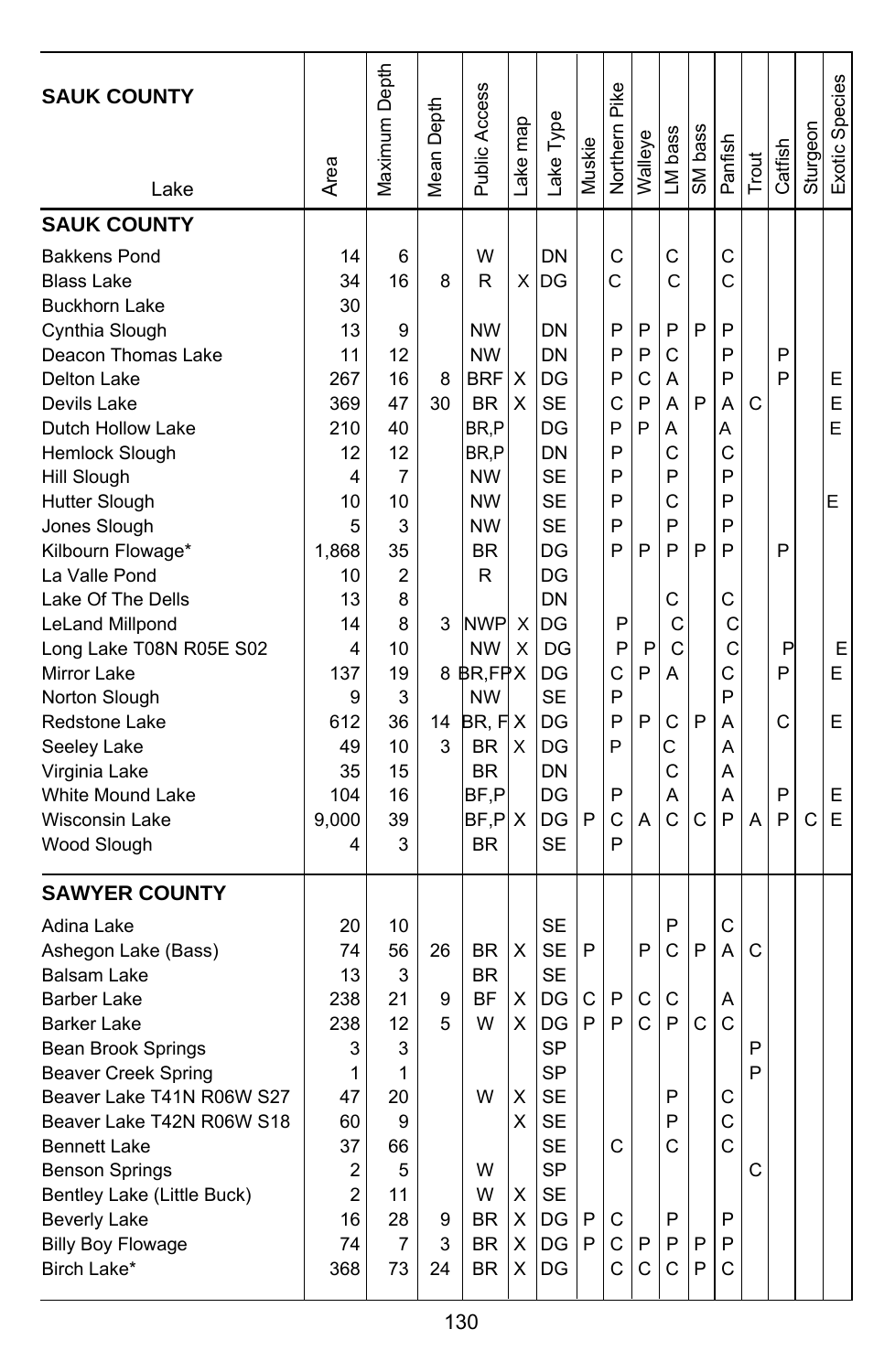| <b>SAWYER COUNTY</b><br>continued              |            | Maximum Depth | Depth  | <b>Public Access</b>   | map               | Lake Type              |        | Pike<br>Northern | Walleye | LM bass | SM bass      |         |       |         | Sturgeon | Exotic Species |
|------------------------------------------------|------------|---------------|--------|------------------------|-------------------|------------------------|--------|------------------|---------|---------|--------------|---------|-------|---------|----------|----------------|
| Lake                                           | Area       |               | Mean I |                        | Lake <sub>l</sub> |                        | Muskie |                  |         |         |              | Panfish | Trout | Catfish |          |                |
| Black Dan Lake (McDonald)                      | 128<br>129 | 37<br>17      | 13     | <b>BR</b><br><b>BR</b> | X<br>Χ            | DG                     | P<br>C | P<br>P           | A<br>P  | C<br>C  |              | P<br>P  | P     |         |          |                |
| Black Lake (Birch)                             |            | 19            | 8<br>4 | R                      |                   | DG<br>DG               | P      | P                | P       | P       | P            | C       |       |         | P        |                |
| <b>Blaisdell Lake</b>                          | 356<br>26  | 23            | 12     | <b>BR</b>              | X<br>X            | <b>SE</b>              |        |                  |         | C       | P            | C       |       |         |          |                |
| Blue Gill Lake (Bass)<br><b>Blueberry Lake</b> | 280        | 29            | 17     | <b>BR</b>              | X                 | <b>SE</b>              |        | P                | C       | A       | P            | C       | P     |         |          |                |
| Boos Lake                                      | 37         | 16            |        |                        | X                 | <b>SE</b>              | P      |                  | P       | P       | P            | P       |       |         |          |                |
| Boribo Lake                                    | 10         | 9             |        |                        |                   | SE                     |        |                  |         |         |              |         |       |         |          |                |
| Borns Lake                                     | 11         | 4             |        |                        |                   | <b>SE</b>              |        |                  |         |         |              |         |       |         |          |                |
| <b>Buckhorn Spring</b>                         | 1          | 1             |        | т                      |                   | <b>SP</b>              |        |                  |         |         |              |         | P     |         |          |                |
| <b>Buff Lake</b>                               | 17         | 22            |        | W                      |                   | <b>SE</b>              |        |                  |         | C       |              | P       |       |         |          |                |
| <b>Bulldog Springs</b>                         | 11         | 9             |        | W                      |                   | <b>SP</b>              |        |                  |         |         |              | P       | P     |         |          |                |
| <b>Bullhead Lake</b>                           |            |               |        |                        |                   |                        |        |                  |         |         |              |         |       |         |          |                |
| T42N R06W S28                                  | 8          | 19            |        |                        | х                 | SE                     |        | C                |         | P       |              | C       |       |         |          |                |
| <b>Bullhead Lake</b>                           |            |               |        |                        |                   |                        |        |                  |         |         |              |         |       |         |          |                |
| T42N R09W S36                                  | 8          | 17            | 9      |                        | х                 | SE                     |        | P                |         | P       |              | C       |       |         |          |                |
| <b>Bunker Lake</b>                             | 21         | 6             |        |                        |                   | <b>SE</b>              |        |                  |         |         |              | P       |       |         |          |                |
| <b>Burd Lake</b>                               | 14         | 6             |        | T                      | X                 | <b>SE</b>              |        |                  |         |         |              |         |       |         |          |                |
| <b>Burns Lake</b>                              | 37         | 9             | 5      | <b>NW</b>              | X                 | DG                     | C      | P                | P       | P       |              | C       |       |         |          |                |
| <b>Byrd Lake</b>                               | 3          | 9             |        | W                      | X                 | <b>SE</b>              |        |                  |         |         |              | P       |       |         |          |                |
| Callahan Lake                                  | 106        | 18            | 11     | <b>NW</b>              | Χ                 | DG                     | C      |                  | P       | С       |              | С       |       |         |          | Е              |
| Camp Four Lake (Narrow)                        | 16         | 22            |        |                        | X                 | <b>SE</b>              |        |                  |         | C       |              | P       |       |         |          |                |
| Camp Four Lake, East                           | 17         | 10            |        |                        |                   | <b>SE</b>              |        |                  |         | C       |              | P       |       |         |          |                |
| Camp Four Lake, West                           | 27         | 6             |        | W                      |                   | <b>SE</b>              |        |                  |         | P       |              | C       |       |         |          |                |
| Camp Smith Lake                                | 7          | 31            | 12     | BR.                    | X                 | <b>SE</b>              |        |                  |         |         |              |         | C     |         |          |                |
| Carpenter Lake                                 | 12         | 8             |        |                        |                   | <b>SE</b>              |        |                  |         | P       |              |         |       |         |          |                |
| Catfish Lake                                   | 5          | 12            |        | <b>NW</b>              | X                 | <b>SE</b>              |        |                  |         | C       |              | С       |       |         |          |                |
| Cattail Lake                                   | 23         | 3             |        | W                      | X                 | DG                     | P      |                  | P       | P       | P            | C       |       |         |          |                |
| Champagne Lake                                 | 7          | 12            |        | W                      |                   | <b>SE</b>              |        |                  |         |         |              |         |       |         |          |                |
| Chetac Lake                                    | 2,410      | 28            | 14     | ΒF                     | х                 | DG                     |        | A                | P       | A       | P            | A       |       |         |          |                |
| Chip Lake                                      | 3          | 21            |        | W                      | X                 | <b>SE</b>              |        |                  |         |         |              |         |       |         |          |                |
| <b>Christner Lake</b>                          | 34         | 16            |        |                        |                   | <b>SE</b>              |        |                  |         | C       |              | C       |       |         |          |                |
| <b>Christy Lake</b>                            | 93         | 7             |        | W                      | х                 | <b>SE</b>              |        |                  |         | P       |              | P       |       |         |          |                |
| Clam Lake, Lower                               | 229        | 22            |        | <b>BF</b>              | х                 | DG                     | С      |                  | С       | P       | C            | C       |       |         |          |                |
| Clear Lake                                     | 77<br>36   | 32<br>12      | 14     | BR<br>$\mathsf{R}$     | X                 | <b>SE</b><br><b>SE</b> | P      |                  | P       | C<br>P  |              | C<br>C  |       |         |          | E              |
| Colbroth Lake<br>Connors Lake                  | 429        | 82            | 38     | <b>BR</b>              | X.                | DG                     | C      | С                | Α       | P       | $\mathsf{C}$ | C       |       |         |          | Е              |
| <b>Connors Spring</b>                          | 1          | 1             |        | т                      |                   | <b>SP</b>              |        |                  |         |         |              |         | P     |         |          |                |
| County Line Lake* (Line)                       | 63         | 72            | 21     | Τ                      | х                 | <b>SE</b>              |        |                  |         | С       |              | P       | P     |         |          |                |
| <b>Currier Lake</b>                            | 19         | 39            | 18     | <b>BR</b>              | X                 | SE                     |        |                  |         | C       |              | P       |       |         |          |                |
| Davies Lake (Bog)                              | 20         | 6             |        |                        |                   | <b>SE</b>              |        |                  |         | P       |              | Α       |       |         |          |                |
| Davis Lake                                     | 6          | 17            |        | R                      | х                 | <b>SE</b>              |        |                  |         | С       |              | P       |       |         |          |                |
| Dead Creek Spring                              |            |               |        |                        |                   |                        |        |                  |         |         |              |         |       |         |          |                |
| (Dead Lake)                                    | 2          | 4             |        | т                      |                   | <b>SP</b>              |        |                  |         |         |              |         | C     | P       |          |                |
| Dead Lake                                      | 42         | 26            |        |                        |                   | SE                     | P      |                  | P       | C       |              | С       |       |         |          |                |
|                                                |            |               |        |                        |                   |                        |        |                  |         |         |              |         |       |         |          |                |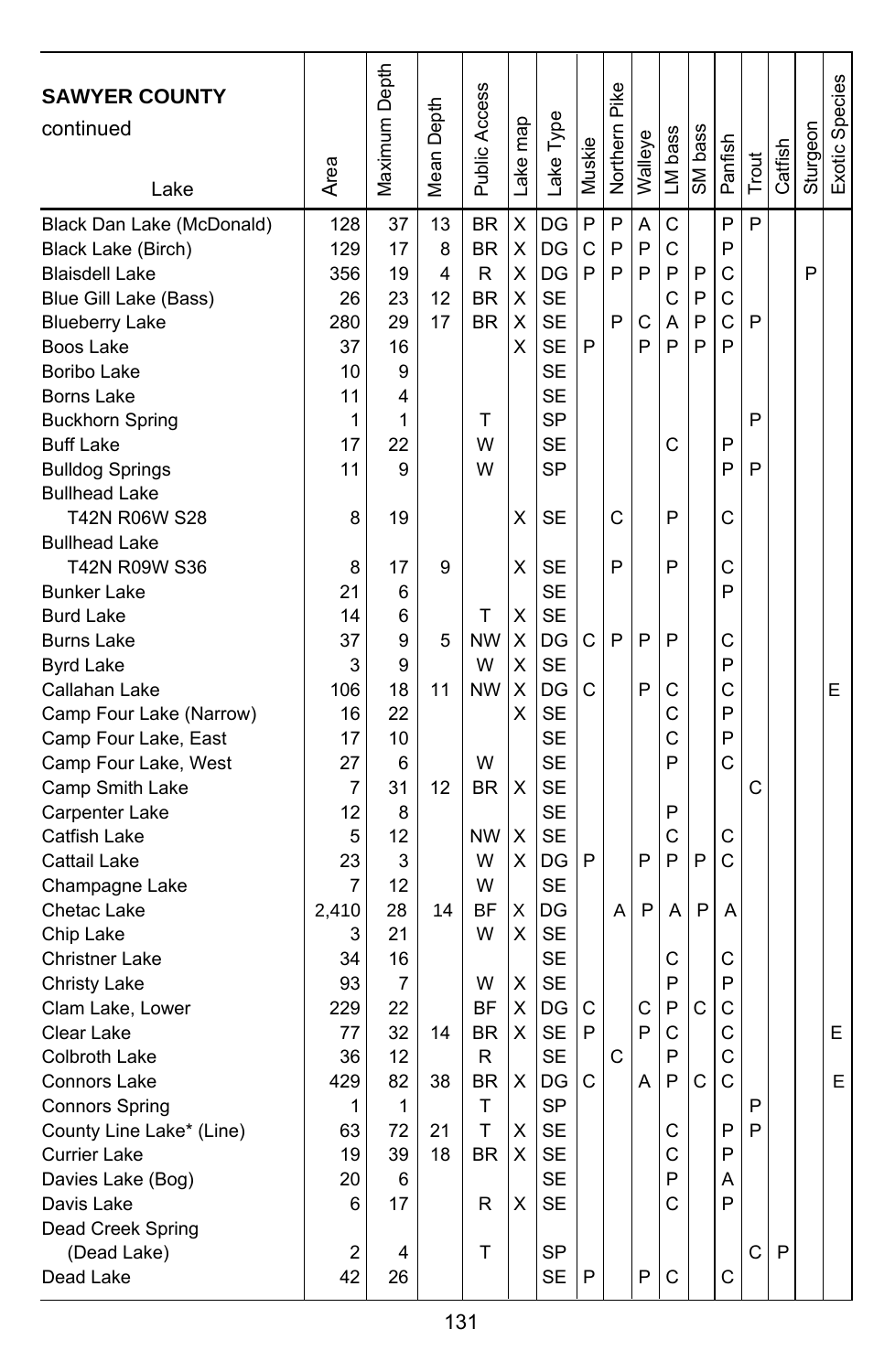| <b>SAWYER COUNTY</b><br>continued<br>Lake         | Area      | Maximum Depth | Depth<br>Mean I | Public Access   | map<br>ake <sub>1</sub> | Lake Type       | Muskie | Pike<br>Northern | Walleye | LM bass | SM bass | Panfish | Trout | Catfish | Sturgeon | Exotic Species |
|---------------------------------------------------|-----------|---------------|-----------------|-----------------|-------------------------|-----------------|--------|------------------|---------|---------|---------|---------|-------|---------|----------|----------------|
| Deer Lake                                         | 423       | 18            | 5               | <b>BR</b>       | X                       | DG              |        | C                |         |         |         | C       |       |         |          |                |
| Delano Lake (Altony)                              | 15        | 12            |                 |                 | Χ                       | <b>SE</b>       |        |                  |         | С       |         | C       |       |         |          |                |
| Devils Lake                                       | 188       | 6             |                 | R               |                         | <b>SE</b>       |        |                  |         |         |         | C       |       |         |          |                |
| Durphee Lake                                      | 193       | 16            | 10              | BR              | х                       | <b>SE</b>       |        | P                | P       | C       | P       | A       |       |         |          |                |
| Eagle Nest Lake                                   | 12        | 23            |                 |                 |                         | <b>SE</b>       |        |                  |         | C       |         | C       |       |         |          |                |
| <b>Eddy Creek Spring</b>                          | 4         | 7             |                 | T               |                         | <b>SP</b>       |        |                  |         |         |         |         | C     |         |          |                |
| Evelyn Lake (Perry)                               | 18        | 10            |                 |                 | х                       | <b>SE</b>       |        |                  |         | С       |         | P       |       |         |          |                |
| Evergreen Lake                                    | 200<br>20 | 25<br>25      | 12              | <b>NW</b>       | X                       | DG<br><b>SE</b> | С      |                  | C       | P<br>P  |         | P<br>Α  |       |         |          |                |
| <b>Farnsworth Lake</b><br>Fawn Lake T40N R06W S11 | 3         | 15            |                 |                 | х                       | <b>SE</b>       |        |                  |         |         |         |         |       |         |          |                |
| Fawn Lake T42N R07W S15                           | 23        | 35            | 15              | <b>NW</b>       | X                       | DG              | С      |                  | C       | C       | P       | С       |       |         |          |                |
| <b>Grim Flowage</b>                               | 86        | 16            | 4               | BR.             | х                       | DG              |        |                  |         |         |         |         |       |         |          |                |
| Filing Shed Lake                                  | 11        | 9             |                 |                 |                         | <b>SE</b>       |        |                  |         | С       |         | P       |       |         |          |                |
| Fishtrap Lake                                     | 216       | 11            | 7               | <b>BR</b>       | Χ                       | DG              | C      | P                | P       | C       |         | А       |       |         |          |                |
| Foo Lake                                          | 4         | 6             |                 | W               | X                       | <b>SE</b>       |        |                  |         |         |         |         |       |         |          |                |
| Fortyone Creek Spring                             | 1         | 2             |                 | T               |                         | SP              |        |                  |         |         |         |         | P     |         |          |                |
| Garbutt Lake                                      | 36        | 43            |                 |                 |                         | <b>SE</b>       |        |                  |         | C       |         | C       |       |         |          |                |
| <b>Ghost Creek Spring</b>                         | 1         | 1             |                 | W               |                         | <b>SP</b>       |        |                  |         |         |         |         |       |         |          |                |
| <b>Ghost Lake</b>                                 | 372       | 12            | 5               | ΒR              | х                       | DG              | P      |                  | P       | С       |         | P       |       |         |          |                |
| Glover Lake                                       | 26        | 14            |                 | R               |                         | <b>SE</b>       |        |                  |         | P       |         | P       |       |         |          |                |
| Goodman Lake                                      | 14        | 14            |                 |                 | х                       | <b>SE</b>       |        |                  |         | P       |         | P       |       |         |          |                |
| Goodwin Lake                                      | 9         | 7             |                 | W               |                         | <b>SE</b>       |        |                  |         |         |         |         |       |         |          |                |
| Goose Lake                                        | 40        | 9             |                 |                 | X                       | <b>SE</b>       | P      |                  |         | P       |         | C       |       |         |          |                |
| <b>Grant Lake</b>                                 | 17        | 6             |                 | W               | х                       | <b>SE</b>       |        |                  |         |         |         |         |       |         |          |                |
| <b>Graveyard Spring</b>                           | 2         | 18            |                 | W               |                         | <b>SP</b>       | P      | P                | P       | P       |         | P       | P     |         |          |                |
| Green Lake T38N R09W S29                          | 12        | 35            | 12              | R               | X                       | <b>SE</b>       |        |                  |         | C       |         | P       |       |         |          |                |
| Green Lake T40N R08W S14                          | 47        | 9             |                 | <b>BR</b>       |                         | <b>SE</b>       |        |                  |         | С       |         | C       |       |         |          |                |
| Grindstone Lake                                   | 3,111     | 60            | 30              | BF<br><b>BR</b> | X                       | DG<br><b>SP</b> | C      | C                | A       | P       | C       | P       | P     |         |          |                |
| Grindstone Spring<br>Grindstone Spring, Lower     | 4<br>3    | 7<br>11       |                 | T               |                         | SP              |        | P                | P       |         |         | P       | P     |         |          |                |
| Grindstone Spring, Upper                          | 2         | 10            |                 | <b>NW</b>       |                         | SP              |        |                  |         |         |         |         | P     |         |          |                |
| Gurno Lake                                        | 86        | 27            | 13              | R               | х                       | <b>SE</b>       | P      | C                | P       | С       |         | P       |       |         |          |                |
| <b>Hadley Lake</b>                                | 39        | 17            |                 | W               | Χ                       | DG              |        |                  |         | P       |         | C       |       |         |          |                |
| Ham Lake                                          | 100       | 28            | 14              |                 | Χ                       | <b>SE</b>       |        |                  | P       | C       | P       | P       |       |         |          |                |
| Hanson Lake                                       | 36        | 13            |                 | W               |                         | <b>SE</b>       |        |                  |         |         |         |         |       |         |          |                |
| Hauer Spring                                      | 8         | 8             |                 | <b>BR</b>       |                         | <b>SP</b>       |        |                  |         |         |         | C       | C     |         |          |                |
| Hauer Spring, Lower                               | 1         | 13            |                 | ΝW              |                         | <b>SP</b>       |        |                  |         |         |         |         | P     |         |          |                |
| Hay Creek Springs                                 | 8         | 18            |                 |                 |                         | <b>SP</b>       |        |                  |         |         |         |         | P     |         |          |                |
| <b>Hayward Lake</b>                               | 247       | 17            | 5               | $BR, P$ $X$     |                         | DG              | P      | Α                | P       | C       | C       | C       | P     |         |          |                |
| Hegmeister Lake (Deer)                            | 64        | 18            |                 |                 |                         | <b>SE</b>       |        | C                |         | Α       |         | С       |       |         |          |                |
| Helane Lake                                       | 50        | 27            | 11              | BR              | X                       | SE              |        |                  |         | С       |         | P       |       |         |          |                |
| Heron Lake                                        | 27        | 25            | 13              | W               | х                       | DG              |        | С                | P       | C       |         | С       |       |         |          |                |
| Hess Lake                                         | 16        | 24            |                 |                 |                         | SE              |        | Α                | P       | P       |         | C       |       |         |          |                |
| Holly Lake, Lower (Holly)                         | 50        | 15            | 8               | BR              |                         | <b>SE</b>       |        | C                |         | C       |         | P       |       |         |          |                |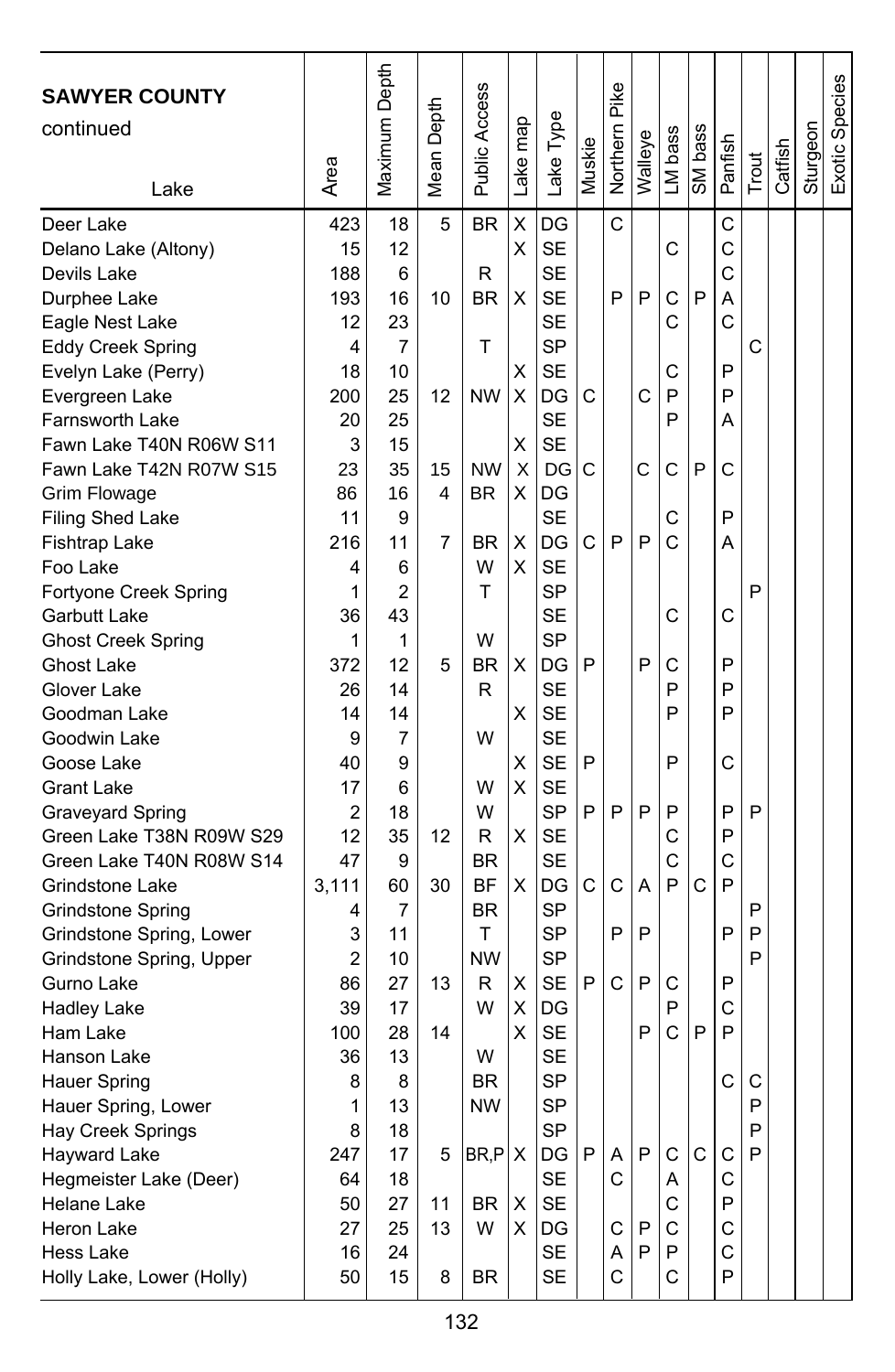| <b>SAWYER COUNTY</b><br>continued               |          | Maximum Depth | Mean Depth | <b>Public Access</b>   |          |                 |        | Northern Pike |         |         |         |         |       |         |          | Exotic Species |
|-------------------------------------------------|----------|---------------|------------|------------------------|----------|-----------------|--------|---------------|---------|---------|---------|---------|-------|---------|----------|----------------|
|                                                 |          |               |            |                        | Lake map | Lake Type       | Muskie |               | Walleye | LM bass | SM bass | Panfish |       | Catfish | Sturgeon |                |
| Lake                                            | Area     |               |            |                        |          |                 |        |               |         |         |         |         | Trout |         |          |                |
| Holly Lake, Upper (Holly)                       | 33       | 14            | 7          | <b>BR</b>              |          | <b>SE</b>       |        | Ć             |         | C       |         | C       |       |         |          |                |
| <b>Holmes Lake</b>                              | 62       | 22            |            |                        |          | <b>SE</b>       | P      |               |         | C       |         | C       |       |         |          |                |
| Hope Lake                                       | 7        | 20            |            | W                      | X        | <b>SE</b>       |        |               |         |         |         |         |       |         |          |                |
| Horseshoe Lake                                  |          |               |            |                        |          |                 |        |               |         |         |         |         |       |         |          |                |
| T42N R07W S11                                   | 19       | 10            |            |                        |          | SE              |        |               |         | С       |         | С       |       |         |          |                |
| Horseshoe Lake                                  |          |               |            |                        |          |                 |        |               |         |         |         |         |       |         |          |                |
| T42N R07W S12                                   | 12       | 13            |            |                        |          | SE              |        |               |         | С       |         | P       |       |         |          |                |
| Hub Lake                                        | 18       | 27            |            |                        |          | <b>SE</b>       |        |               |         | C       |         | P       |       |         |          |                |
| Hungry Lake (Runzel)                            | 45       | 23            |            |                        |          | <b>SE</b>       |        |               |         | C       |         | P       |       |         |          |                |
| Hunter Lake                                     | 126      | 17            | 5          | <b>NW</b>              | X        | DG              | С      | P             | С       | P       | C       | P       |       | P       | P        |                |
| Ike Lake                                        | 20       | 5             |            |                        |          | DG              |        |               |         | C<br>C  |         | С<br>C  |       |         |          |                |
| Indian Lake (Bass)                              | 84<br>46 | 9<br>6        | 6          | <b>BR</b><br><b>BR</b> | X        | <b>SE</b><br>DG |        | Ċ             | P<br>P  | P       |         | Ċ       |       |         |          |                |
| Indian School Lake<br>Island Lake T39N R05W S02 | 67       | 31            | 13         | <b>BR</b>              | X        | DG              | C      |               | P       | C       |         | P       | P     |         |          |                |
| Island Lake T40N R09W S14                       | 17       | 10            |            |                        |          | <b>SE</b>       |        |               |         | C       |         | P       |       |         |          |                |
| Jacques Lake                                    | 26       | 11            | 5          | R                      | х        | <b>SE</b>       |        | P             |         |         |         | P       |       |         |          |                |
| James Lake                                      | 14       | 48            |            |                        |          | <b>SE</b>       | P      |               | P       | P       | P       | P       |       |         |          |                |
| Johnson Lake                                    |          |               |            |                        |          |                 |        |               |         |         |         |         |       |         |          |                |
| T40N R09W S36                                   | 62       | 28            | 12         |                        | х        | SE              |        | C             |         | C       | P       | C       |       |         |          |                |
| Johnson Lake                                    |          |               |            |                        |          |                 |        |               |         |         |         |         |       |         |          |                |
| T42N R07W S03                                   | 4        | 23            |            |                        |          | SE              |        |               |         |         |         |         |       |         |          |                |
| Kelly Lake (WPA Cranberry)                      | 23       | 5             |            | т                      |          | SE              |        |               |         |         |         | P       |       |         |          |                |
| Knuteson Lake (Knudson)                         | 70       | 17            | 10         | ΒR                     | X        |                 |        | C             | P       | C       |         | C       |       |         |          |                |
| Knuteson Spring                                 | 1        | 7             |            |                        |          | SP              |        |               |         |         |         |         | P     |         |          |                |
| Lac Courte Oreilles                             | 5,039    | 90            | 34         | ΒF                     | х        | DG              | С      | Α             | C       | P       | C       | С       |       |         |          |                |
| Lake Chippewa                                   |          |               |            |                        |          |                 |        |               |         |         |         |         |       |         |          |                |
| (Chippewa FI)                                   | 15,300   | 92            | 15         | <b>BR</b>              | X        | DG              | С      | Ċ             | Α       | С       | А       | C       |       | P       | P        | Ε              |
| Lake Of The Pines (Pickerel)                    | 273      | 39            | 17         | <b>BR</b>              | X        | DG              | P      |               | C       | C       |         | С       |       |         |          |                |
| Lewis Lake                                      | 52       | 15            | 9          |                        | х        | <b>SE</b>       |        |               | C       | C       |         | P       |       |         |          |                |
| Little Cranberry Lake (L Bass)                  | 8        | 15            |            | т                      | X        | <b>SE</b>       |        |               |         |         |         | P       |       |         |          |                |
| Little Lac Courte Oreilles                      | 240      | 46            | 15         | <b>BR</b>              | X        | DG              | P      | C             | P       | P       | P       | P       |       |         |          |                |
| Little Ole Lake                                 | 5        | 5             |            | W                      | х        | DG              | P      |               | P       |         | P       |         |       |         |          |                |
| Little Round Lake                               |          |               |            |                        |          |                 |        |               |         |         |         |         |       |         |          |                |
| T41N R8W S36                                    | 229      | 38            | 12         | R                      | х        | SE              | P      | C             | P       | C       | P       | C       |       |         |          | Ε              |
| Little Round Lake                               |          |               |            |                        |          |                 |        |               |         |         |         |         |       |         |          |                |
| T41N R9W S09                                    | 22       | 18            |            |                        |          | <b>SE</b>       |        |               |         | C       |         | P       |       |         |          |                |
| Little Sand Lake                                | 78       | 14            | 6          |                        | х        | <b>SE</b>       | P      |               |         | С       |         | С       |       |         |          |                |
| Little Sissabagama Lake                         | 299      | 75            | 20         | R                      | X.       | SE              | С      |               | P       | Α       | P       | С       |       |         |          |                |
| Little Spring Lake                              | 13       | 8             |            | <b>NW</b>              |          | <b>SP</b>       |        |               |         | С       |         | C       |       |         |          |                |
| Loretta Lake                                    |          |               |            |                        |          |                 |        |               |         |         |         |         |       |         |          |                |
| (U Brunet Flowage)<br>Lost Lake T38N R08W S26   | 126      | 12            | 6          | BR                     | X        | DG<br><b>SE</b> | С      |               |         | P       |         | С<br>P  |       |         |          |                |
| Lost Lake T40N R07W S17                         | 16<br>48 | 18<br>13      |            |                        |          | SE              |        |               |         | P<br>P  |         | C       |       |         |          |                |
| Lost Land Lake                                  | 1,304    | 21            | 12         | BR                     | Χ        | DG              | C      | С             | P       | C       | P       | C       |       |         |          |                |
|                                                 |          |               |            |                        |          |                 |        |               |         |         |         |         |       |         |          |                |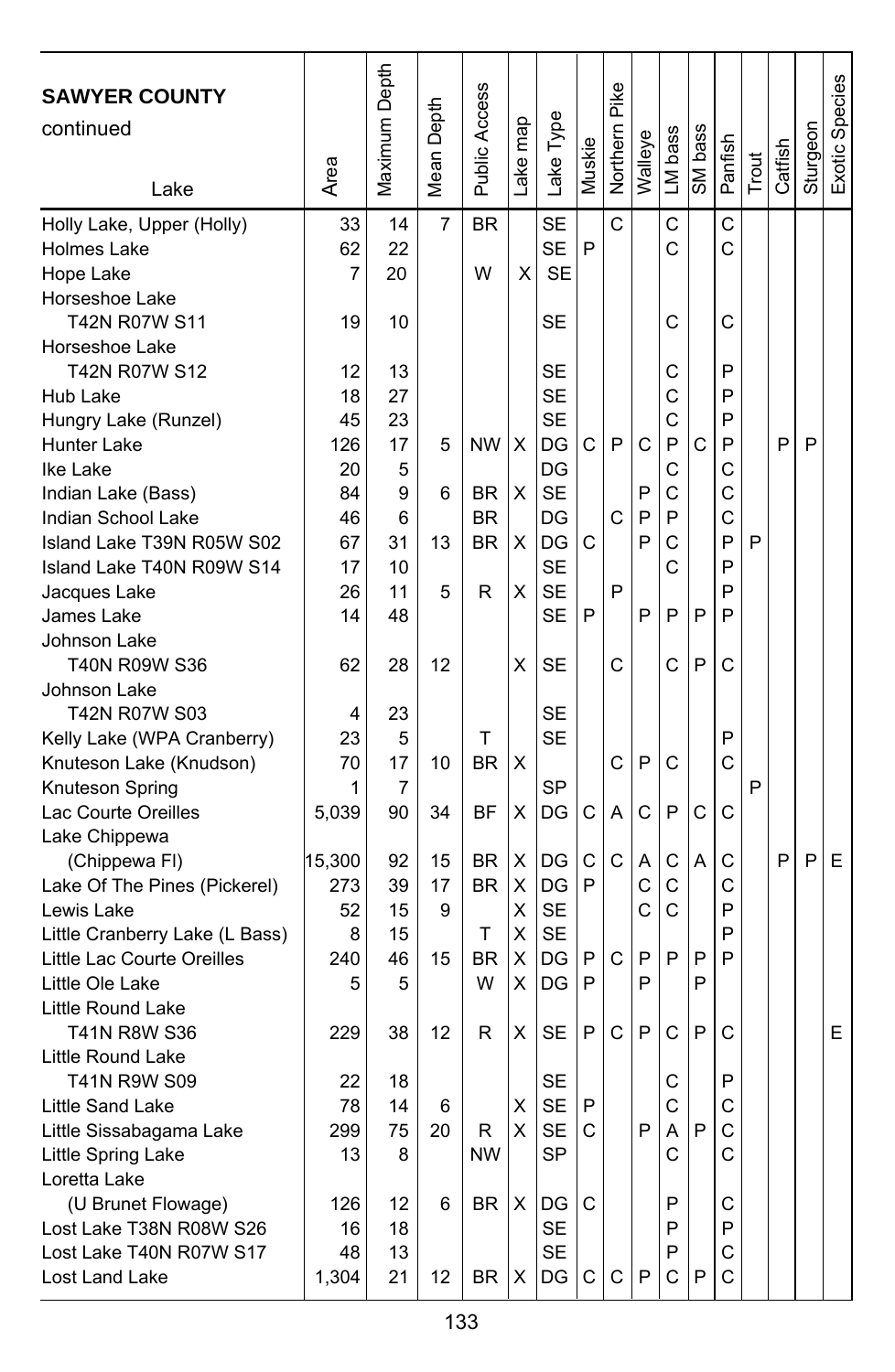| <b>SAWYER COUNTY</b><br>continued<br>Lake | Area           | Maximum Depth | Depth<br>Mean <sup>1</sup> | Public Access | Lake map | Lake Type       | Muskie | Northern Pike | Walleye | LM bass     | SM bass      | Panfish | Trout  | Catfish | Sturgeon | Exotic Species |
|-------------------------------------------|----------------|---------------|----------------------------|---------------|----------|-----------------|--------|---------------|---------|-------------|--------------|---------|--------|---------|----------|----------------|
| Lovejoy Lake (Fish)                       | 76             | 20            | 13                         |               | X        | <b>SE</b>       |        | P             | P       | C           |              | C       |        |         |          |                |
| Lynch Lake                                | 6              | 4             |                            | Т             | Χ        | <b>SE</b>       |        |               |         |             |              |         |        |         |          |                |
| Maple Spring                              | 1              | 11            |                            | T             |          | <b>SP</b>       |        |               |         |             |              |         | P      |         |          |                |
| Mason Lake                                | 190            | 39            | 17                         | R             | х        | DG              | С      |               | Α       | P           |              | P       |        |         |          |                |
| McClaine Lake                             | 49             | 15            |                            | <b>BR</b>     |          | DG              | A      |               | P       | C           | P            | C       |        |         |          |                |
| McClaine Lake (Birch)                     | 7              | 21            |                            |               | X        | <b>SE</b>       |        |               |         | P           |              | C       |        |         |          |                |
| McDermott Lake                            | 25             | 45            |                            |               |          | <b>SE</b>       |        |               |         | C           |              | P       |        |         |          |                |
| Mc Laren Lake*(McLarens)                  | 66             | 12            | 6                          | т             | X        | <b>SE</b>       |        |               |         | P           |              | Α       |        |         |          |                |
| Meadow Lake                               | 39             | 4             |                            | W             | X        | DG              | C      | P             | P       | C           | $\mathsf{C}$ | P       |        |         |          |                |
| Merry Lake                                | 9              | 8             |                            | R             |          | <b>SE</b>       |        |               |         | C           |              | P       |        |         |          |                |
| Miller Lake                               | 29             | 8             |                            |               |          | <b>SE</b>       |        |               |         |             |              | C       |        |         |          |                |
| Milny Lake                                | 14             | 26            |                            |               |          | <b>SE</b>       |        | P             |         | P           |              | Α       |        |         |          |                |
| Minnemac Lake                             | 29             | 9             |                            |               |          | <b>SE</b>       |        |               |         |             |              | C       |        |         |          |                |
| Mirror Lake                               | 38             | 27            | 9                          | W             | Χ        | <b>SE</b>       |        |               |         | C           |              | C       |        |         |          |                |
| Moose Lake                                | 1.670          | 21            | 8                          | <b>BR</b>     | X        | DG              | A      | P             | А       | P           | C            | C       |        |         |          |                |
| Mosquito Brook Spring                     | 1              | 7             |                            | W             |          | SP              |        |               |         |             |              |         | P      |         |          |                |
| <b>Moss Creek Springs</b>                 | 2              | 4             |                            | <b>NW</b>     |          | <b>SP</b>       |        |               |         |             |              |         | P      |         |          |                |
| Mossback Lake                             | 6              | 15            |                            |               |          | <b>SE</b>       |        |               |         | P           |              | P       |        |         |          |                |
| Mud Lake T38N R09W S17                    | 17             | 42            |                            | W             |          | <b>SE</b>       | С      |               | P       | Α           | P            | C       |        |         |          |                |
| Mud Lake T39N R05W S16                    | 35             | 5             |                            | W             |          | <b>SE</b>       |        |               |         |             |              | C       |        |         |          |                |
| Mud Lake T39N R09W S27                    | 7              | 16            |                            |               |          | <b>SE</b>       |        |               |         |             |              | C       |        |         |          |                |
| Mud Lake T40N R05W S02                    | $\overline{7}$ | 15            |                            |               | X        | <b>SE</b>       |        |               |         | P           |              | C       |        |         |          |                |
| Mud Lake T40N R09W S07                    | 32             | 4             |                            | R             |          | <b>SE</b>       |        |               |         |             |              |         |        |         |          |                |
| Mud Lake T41N R07W S33                    | 480            | 15            | 6                          | <b>BR</b>     | X        | DG              | P      |               | P       | A           |              | P       |        |         |          | E              |
| Mukwonago Lake                            | 2              | 10            |                            | W             | х        | <b>SE</b>       |        |               |         |             |              |         |        |         |          |                |
| Murphy Lake                               | 15             | 37            |                            |               |          | <b>SE</b>       | P      | C             |         | P           |              | C       |        |         |          |                |
| Nelson Lake (Totagatic Flow)              | 2,503          | 33            | 11                         | <b>BR</b>     | Χ        | DG              | P      | P             | C       | C           | P            | C       | P      |         |          |                |
| Noble Lake (Big Bass)                     | 13             | 13            |                            | W             | X        | <b>SE</b>       |        |               |         | P           |              | C       |        |         |          |                |
| North Lake                                | 129            | 30            | 14                         | <b>NW</b>     | Χ        | DG              | С      |               | C       | C           | P            | C       |        |         |          |                |
| Ole Lake                                  | 86             | 29            | 11                         | W             | X        | DG              | P      |               |         | P           |              | C       |        |         |          |                |
| One Shoe Lake                             | 3              | 8             |                            |               |          | <b>SE</b>       |        |               |         |             |              | P       |        |         |          |                |
| Osgood Lake                               | 4              | 10            |                            | W             |          | <b>SP</b>       |        |               |         |             |              |         | С<br>P |         |          |                |
| Pacwawong Lake                            | 160            | 6             | 3<br>4                     | <b>BR</b>     | х        | DG              | P      | C<br>C        | P       | С<br>P      | P            | C<br>P  | P      |         |          |                |
| Pacwawong Spring                          | 13<br>45       | 14<br>5       |                            | R<br>W        | X<br>X   | <b>SP</b><br>DG | C      | P             | P<br>C  | C           | P            | P       |        |         |          |                |
| Partridge Crop Lake                       |                | 13            | 7                          | T             | X        | <b>SE</b>       |        |               |         | C           |              | P       |        |         |          |                |
| Patsy Lake<br>Pearce Lake                 | 56<br>7        | 5             |                            |               |          | SE              |        |               |         |             |              |         |        |         |          |                |
| Pelican Lake (Little Pelican)             | 32             | 16            | 9                          | BR            | х        | SE              |        |               | P       | Α           |              |         |        |         |          |                |
| Perch Lake                                |                |               |                            |               |          |                 |        |               |         |             |              |         |        |         |          |                |
| T40N R05W S35 (Bass)                      | 129            | 24            | 10                         | BR            | х        | <b>SE</b>       | P      | C             | P       | C           | P            | P       |        |         |          |                |
| Perch Lake T42N R06W S25                  | 12             | 19            | 9                          | BR            | Χ        | <b>SE</b>       |        |               |         |             |              |         | С      |         |          |                |
| Petty Lake                                | 15             | 7             |                            |               |          | <b>SE</b>       |        |               |         | С           |              | P       |        |         |          |                |
| Phipps Flowage                            | 143            | 13            | 2                          | R             | X        | DG              | P      | Α             | P       | $\mathsf C$ | С            | C       | P      |         |          |                |
| Phipps Lake                               | 10             | 32            |                            |               |          | <b>SE</b>       |        |               |         | C           |              | P       |        |         |          |                |
|                                           |                |               |                            |               |          |                 |        |               |         |             |              |         |        |         |          |                |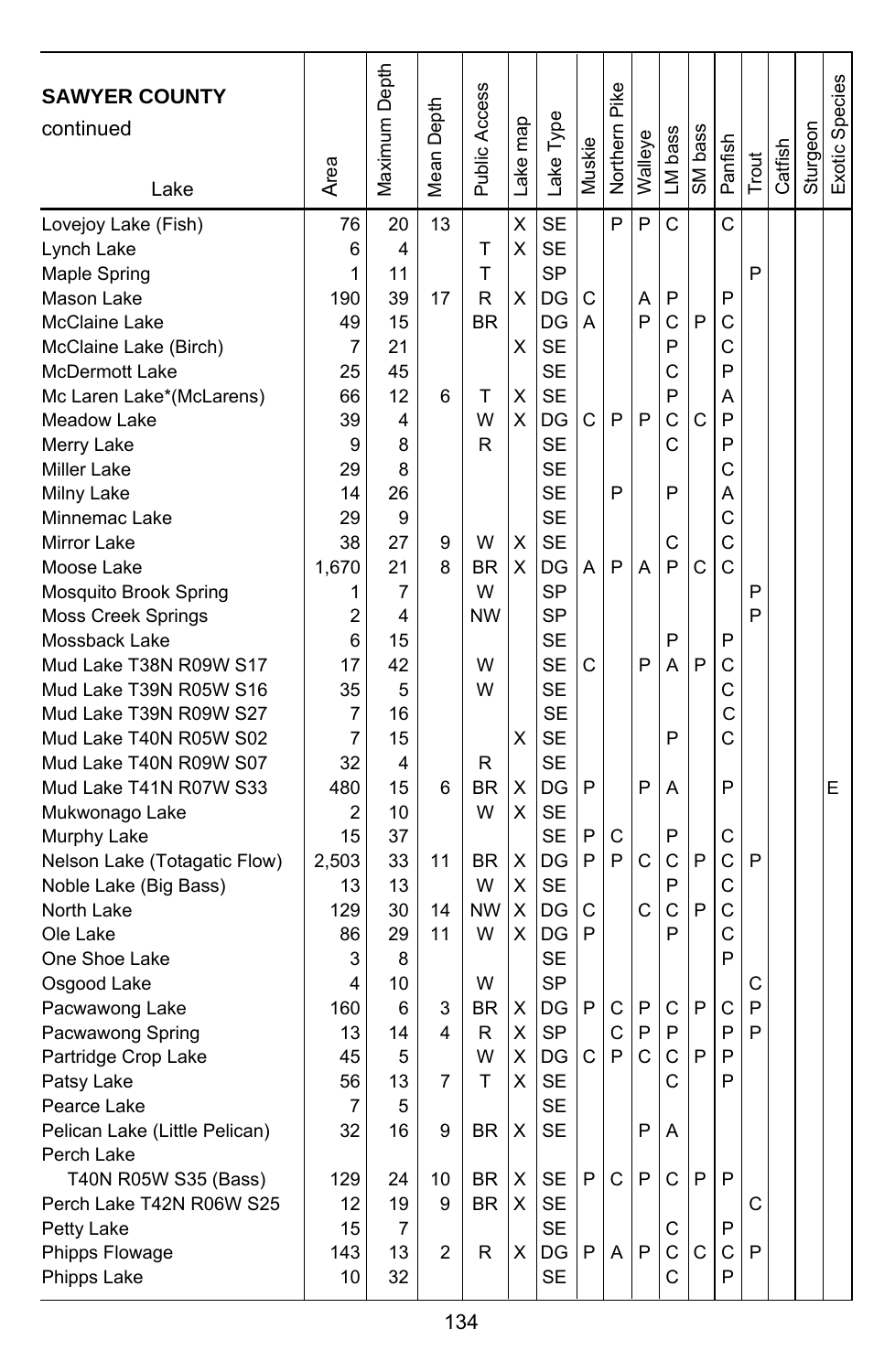| <b>SAWYER COUNTY</b><br>continued<br>Lake | Area       | Maximum Depth | Depth<br>Mean | <b>Public Access</b> | Lake map | Lake Type              | Muskie | Pike<br>Northern | Walleye | LM bass | SM bass      | Panfish | Trout | Catfish | Sturgeon | Exotic Species |
|-------------------------------------------|------------|---------------|---------------|----------------------|----------|------------------------|--------|------------------|---------|---------|--------------|---------|-------|---------|----------|----------------|
| Phipps Spring                             | 31         | 13            | 3             | R                    | X        | SP                     |        | P                |         | P       |              | Ć       | P     |         |          |                |
| Pickerel Lake                             | 14         | 22            |               | <b>BR</b>            |          | DG                     |        |                  |         | P       |              | P       |       |         |          |                |
| Pike Lake                                 | 37         | 17            |               |                      |          | <b>SE</b>              |        |                  | P       | P       |              | P       |       |         |          |                |
| Pine Island Lake                          | 47         | 13            |               |                      |          | <b>SE</b>              |        |                  |         | P       |              | P       |       |         |          |                |
| Placid Lake (Bass)                        | 160        | 30            | 11            | BR                   | X        | DG                     | C      |                  | P       | C       |              | C       |       |         |          |                |
| Porcupine Lake                            | 8          | 15            |               | W                    |          | <b>SP</b>              |        |                  |         |         |              |         | P     |         |          |                |
| <b>Price Creek Spring</b>                 | 1          | 1             |               | W                    |          | SP                     |        |                  |         |         |              |         | P     |         |          |                |
| Radisson Flowage                          | 255        | 12            | 5             | BR                   | X        | DG                     | P      | P                | P       | P       | P            | P       |       | P       | P        | Е              |
| <b>Red Cedar Springs</b>                  | 5          | 15            |               |                      |          | <b>SP</b>              |        |                  |         |         |              |         | С     |         |          |                |
| Red Ike Lake                              | 37         | 11            | 7             | W                    | X        | DG                     |        |                  |         | P       |              | С       |       |         |          |                |
| Reed Lake                                 | 69         | 17            | 8             | R                    | х        | <b>SE</b>              |        | С                |         | P       |              | C<br>C  |       |         |          |                |
| <b>Ring Lake</b>                          | 28<br>35   | 9<br>19       |               |                      |          | <b>SE</b><br><b>SE</b> |        | P                |         | C       |              | Ċ       |       |         |          |                |
| Rogers Lake<br>Round Lake (Big Round)     | 3,054      | 74            | 33            | BR                   | X        | <b>SE</b>              | P      | P                | A       | A       | C            | P       |       |         |          | E              |
| Rush Lake                                 | 5          | 11            |               | W                    | х        | <b>SE</b>              |        |                  |         | P       |              | С       |       |         |          |                |
| Sabin Lake                                | 16         | 13            |               |                      |          | <b>SE</b>              |        | С                |         | P       |              | C       | P     |         |          |                |
| Saddle Lake                               | 17         | 26            |               |                      |          | <b>SE</b>              |        |                  |         | C       |              | P       |       |         |          |                |
| Sand Lake                                 | 928        | 50            | 21            | <b>BF</b>            | X        | DG                     | C      | C                | P       | P       | P            | P       |       |         |          |                |
| Schoolhouse Lake (School)                 | 58         | 12            | 7             |                      | х        | <b>SE</b>              |        | P                | P       | P       | P            | P       |       |         |          |                |
| <b>Sickles Lake</b>                       | 8          | 17            |               |                      |          | <b>SE</b>              |        |                  |         | C       |              | P       |       |         |          |                |
| Silverthorn Lake                          | 18         | 17            | 9             | BR                   | х        | <b>SE</b>              |        | P                | P       | C       |              | P       | P     |         |          |                |
| Sissabagama Lake                          | 719        | 48            |               | <b>BR</b>            | X        | <b>SE</b>              | C      | P                | A       | P       | P            | C       |       |         |          |                |
| Skinner Creek Flowage*                    | 66         | 5             |               | W                    |          | DG                     |        | C                |         | C       |              | Α       |       |         |          |                |
| Smith Lake                                | 323        | 29            | 15            | BR                   | х        | DG                     |        | Ċ                | P       | C       |              | C       |       |         |          |                |
| Snag Lake                                 | 7          | 11            |               |                      | X        | <b>SE</b>              |        |                  |         |         |              |         |       |         |          |                |
| Snipe Lake                                | 22         | 7             |               | <b>BR</b>            | X        | <b>SE</b>              |        |                  |         |         |              | P       |       |         |          |                |
| South Lake, North                         | 12         | 27            |               |                      |          | <b>SE</b>              |        | С                |         | C       |              | С       |       |         |          |                |
| South Lake, South                         | 9          | 40            |               |                      |          | <b>SE</b>              |        | Ć                |         | C       |              | P       |       |         |          |                |
| Spider Lake                               | 1,454      | 64            | 14            | ΒF                   | х        | DG                     | A      |                  | C       | C       | P            | P       |       |         |          |                |
| Spot Lake                                 | 2          | 2             |               | W                    | X        | <b>SE</b>              |        |                  |         |         |              |         |       |         |          |                |
| Spring Lake T40N R09W S12                 | 220        | 18            | 10            | BR                   | X        | DG                     |        | C                | P       | С       |              | C       |       |         |          |                |
| Spring Lake T41N R07W S14                 | 22         | 9             | 6             | R                    | х        | DG                     |        |                  |         | C       |              | С       |       |         |          |                |
| Spruce Lake                               | 5          | 5             |               | W                    | х        | <b>SE</b>              |        |                  |         |         |              |         |       |         |          |                |
| Squaw Lake (Osprey Lake)                  | 208        | 32            | 12            | <b>BR</b>            | X        | <b>SE</b>              | P      | P                | C       | C       | P            | C       |       |         |          |                |
| <b>Star Lake</b>                          | 104        | 4             |               | W                    | х        | DG                     |        |                  |         | P       |              | С       |       |         |          |                |
| Stearns Lake                              | 12         | 11            |               |                      |          | <b>SE</b>              |        |                  |         | P       |              | C       |       |         |          |                |
| Summit Lake                               | 61         | 22            | 10            | BR                   | X        | <b>SE</b>              |        | P                |         | P       | C            | P       |       |         |          |                |
| Sunfish Lake                              | 8          | 14            |               | R<br>T.              | X        | <b>SE</b><br><b>SE</b> |        |                  |         | C       |              | A       |       |         |          |                |
| Swamp Lake                                | 248        | 8             | 6             | W                    | X        | <b>SE</b>              |        |                  |         |         |              | P       |       |         |          |                |
| Tamarack Lake<br>Teal Lake                | 3<br>1,049 | 10<br>31      | 15            | BR                   | X        | DG                     | C      | С                | C       | P       | P            | С       |       |         |          |                |
| <b>Teal River Flowage</b>                 | 75         | 9             | 3             | BR                   | X.       | DG                     | C.     | $\mathsf{C}$     | P       | C       | $\mathsf{C}$ | P       |       |         |          |                |
| <b>Thomas Lake</b>                        | 32         | 20            |               |                      |          | <b>SE</b>              |        |                  |         | C       |              | C       |       |         |          |                |
| Thornapple Spring                         | 1          | 4             |               | T                    |          | <b>SP</b>              |        |                  |         |         |              |         |       |         |          |                |
|                                           |            |               |               |                      |          |                        |        |                  |         |         |              |         |       |         |          |                |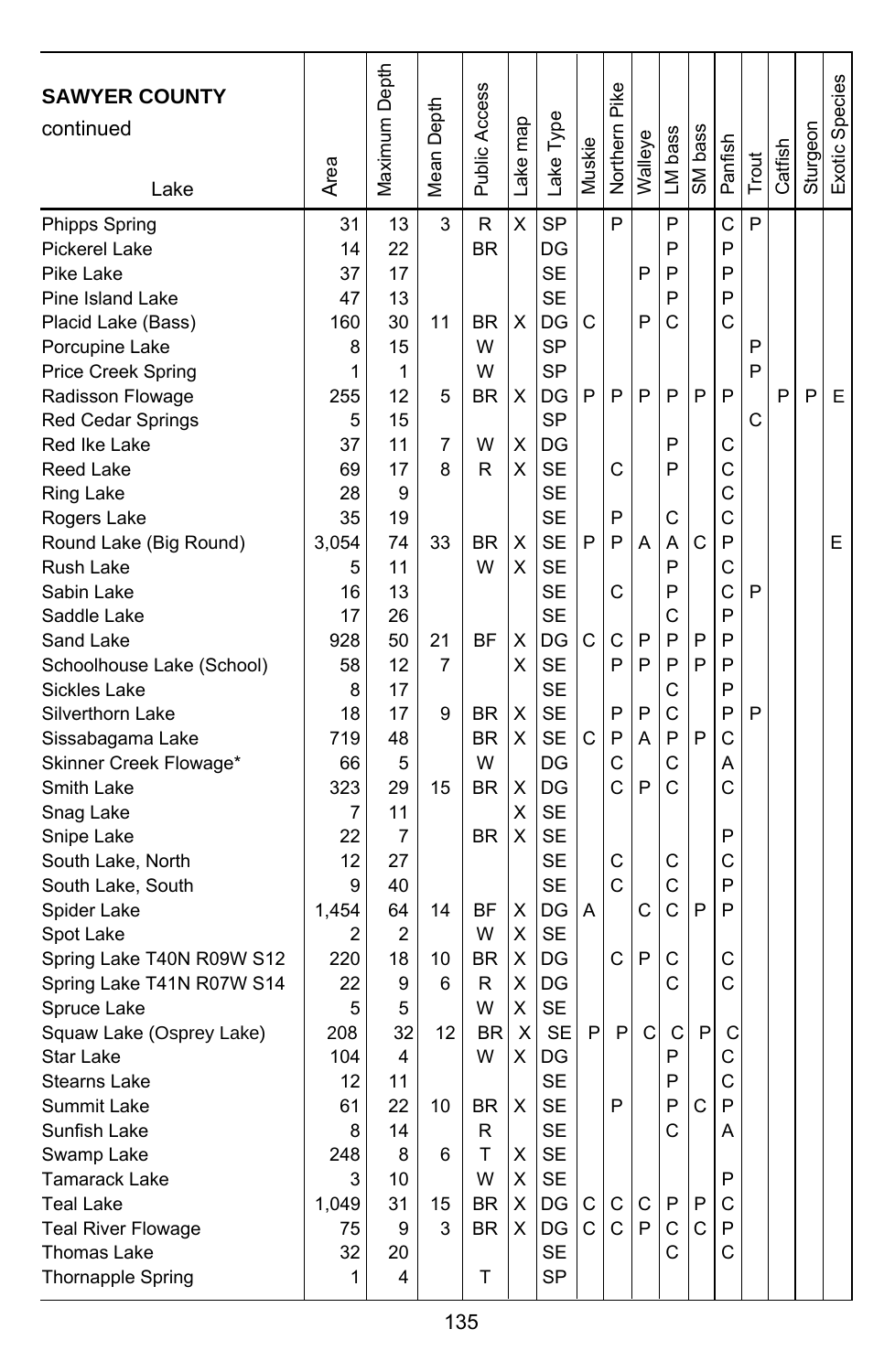| <b>SAWYER COUNTY</b><br>continued<br>Lake | Area  | Maximum Depth | Mean Depth | Public Access | ake map | Lake Type      | Muskie | Pike<br>Northern | Walleye | LM bass      | SM bass | Panfish | Trout | Catfish | Sturgeon | Exotic Species |
|-------------------------------------------|-------|---------------|------------|---------------|---------|----------------|--------|------------------|---------|--------------|---------|---------|-------|---------|----------|----------------|
| <b>Tiger Cat Flowage</b>                  |       |               |            |               |         |                |        |                  |         |              |         |         |       |         |          |                |
| (Lower Twin)                              | 247   | 30            |            | <b>BR</b>     |         | DG             | Α      | P                | P       | С            |         | C       |       |         |          |                |
| Tiger Cat Flowage (Twin)                  | 1,365 | 30            | 5          | <b>BR</b>     | х       | DG             | A      | P                | P       | C            |         | Ć       |       |         |          |                |
| <b>Tiger Cat Flowage</b>                  |       |               |            |               |         |                |        |                  |         |              |         |         |       |         |          |                |
| (Upper Twin)                              | 299   | 27            |            | NW            |         | DG             | A      |                  | P       | С            |         | С       |       |         |          |                |
| Totagatic Flowage*                        | 479   | 12            | 3          | <b>BR</b>     | х       | DG             |        | C                | P       | C            |         | P       |       |         |          |                |
| <b>Tripp Lake</b>                         | 57    | 5             |            |               |         | <b>SE</b>      |        |                  |         |              |         | Ċ       |       |         |          |                |
| <b>Trout Lake</b>                         | 11    | 10            |            | W             | X       | <b>SE</b>      |        | P                |         |              |         |         |       |         |          |                |
| <b>Turk Spring</b>                        | 1     | 5             |            | NW            |         | <b>SP</b>      |        |                  |         |              |         |         | P     |         |          |                |
| <b>Turtle Lake</b>                        | 2     | 17            |            | W             | X       | <b>SE</b>      |        |                  |         |              |         |         |       |         |          |                |
| Twenty-Seven Lake (Bass)                  | 56    | 21            |            | NW            |         | <b>SE</b>      |        | P                |         | P            | P       | P       |       |         |          |                |
| Two Axe Lake                              | 57    | 4             |            | W             | X       | <b>SE</b>      |        | P                |         | C            |         | C       |       |         |          |                |
| Two Boys Lake                             | 102   | 37            | 15         | <b>NW</b>     | X       | <b>SE</b>      | С      | P                | С       | P            | P       | Ć       |       |         |          |                |
| Two Deer Lake                             | 15    | 10            |            | W             | X       | <b>SE</b>      |        |                  |         |              |         |         |       |         |          |                |
| Unnamed                                   |       |               |            |               |         |                |        |                  |         |              |         |         |       |         |          |                |
| T38N R06W S04-15                          | 36    | 4             |            |               |         | DG             |        |                  |         |              |         |         |       |         |          |                |
| T40N R07W S32-07                          | 48    | 4             |            |               |         | <b>SE</b>      |        |                  |         | P            |         | P       |       |         |          |                |
| T41N R07W S31-06                          | 30    | 4             |            | <b>NW</b>     |         | SE             | P      | P                | P       | P            | P       | P       |       |         |          |                |
| T41N R08W S09-07                          | 43    | 7             |            |               |         | DG             |        |                  |         |              |         |         |       |         |          |                |
| T41N R08W S09-14                          | 248   | 7             |            | т             |         | DG             |        |                  |         |              |         |         |       |         |          |                |
| T41N R09W S08-13                          | 20    | 4             |            |               |         | <b>SE</b>      |        |                  |         |              |         |         |       |         |          |                |
| Venison Lake                              | 4     | 27            |            | W             | X       | <b>SE</b>      |        |                  |         | P            |         | P       |       |         |          |                |
| Venison Spring                            | 1     | 10            | 5          | W             | X       | <b>SP</b>      |        |                  |         |              |         |         | P     |         |          |                |
| <b>Villard Lake</b>                       | 17    | 11            |            |               |         | <b>SE</b>      |        |                  |         |              |         | С       |       |         |          |                |
| Weirgor Lake (Bass)                       | 45    | 19            | 7          | т             | x       | <b>SE</b>      |        | P                |         |              |         | C       |       |         |          |                |
| <b>Weirgor Springs</b>                    | 3     | 10            |            | т             |         | <b>SP</b>      |        | P                |         |              |         | P       | P     |         |          |                |
| Whiplash Lake (Whipfast)                  | 32    | 26            |            |               |         | <b>SE</b>      |        |                  | P       | С            |         | C       |       |         |          |                |
| White Birch Lake (Birch)                  | 87    | 6             | 4          | <b>BR</b>     | Х       | DG             |        | Α                |         | P            |         | P       |       |         |          |                |
| Whitefish Lake                            | 786   | 105           | 45         | <b>BR</b>     | X       | DG             | С      | A                | C       | C            | C       | P       |       |         |          | Е              |
| Williams Lake (Island)                    | 7     | 12            |            | R             |         | <b>SE</b>      |        |                  |         | C            |         | C       |       |         |          |                |
| <b>Wilson Lake</b>                        | 109   | 12            | 6          | <b>BR</b>     | х       | DG             | P      |                  |         | C            |         | Ċ       |       |         |          |                |
| <b>Windfall Lake</b>                      | 102   | 16            | 12         | <b>BR</b>     | X       | <b>SE</b>      | P      | P                | Α       | P            | P       | P       |       |         |          |                |
| Windigo Lake (Bass)                       | 522   | 51            | 14         | <b>BR</b>     | х       | <b>SE</b>      |        | P                | Α       | P            | P       | P       |       |         |          |                |
| Winter Lake (Price Flowage)               | 676   | 22            | 9          | <b>BR</b>     | X       | DG             | A      |                  | P       | $\mathsf{C}$ | P       | P       |       |         |          |                |
| Wise Lake                                 | 4     | 13            |            |               |         | DG             |        | P                |         | C            |         | P       |       |         |          |                |
| <b>SHAWANO COUNTY</b>                     |       |               |            |               |         |                |        |                  |         |              |         |         |       |         |          |                |
| Bahr Lake                                 | 6     | 44            |            | BR.           | Χ       | SE             |        | P                |         | C            |         | P       | P     |         |          |                |
| <b>Baker Lake</b>                         | 31    | 19            |            |               | X.      | <b>SE</b>      |        |                  |         | С            |         | С       |       |         |          |                |
| Beaulieu Lake                             | 27    | 22            | 14         | <b>BR</b>     | X       | SE             |        | P                | P       | $\mathsf{C}$ |         | P       |       |         |          | E.             |
| <b>Big Lake</b>                           | 57    | 40            |            |               | X.      | SP             |        | P                | P       | C            |         | P       |       |         |          | E              |
| <b>Bowler Pond</b>                        | 1     | 6             |            | R             | X       | $\overline{D}$ |        |                  |         |              |         |         | P     |         |          |                |
| Caroline Pond                             | 33    | 10            | 4          | BR            | Χ       | DG             |        | C                |         | P            | C       | P       |       |         |          |                |
| Cranberry Lake                            | 25    | 9             |            |               | X.      | SE             |        |                  |         |              |         | С       |       |         |          |                |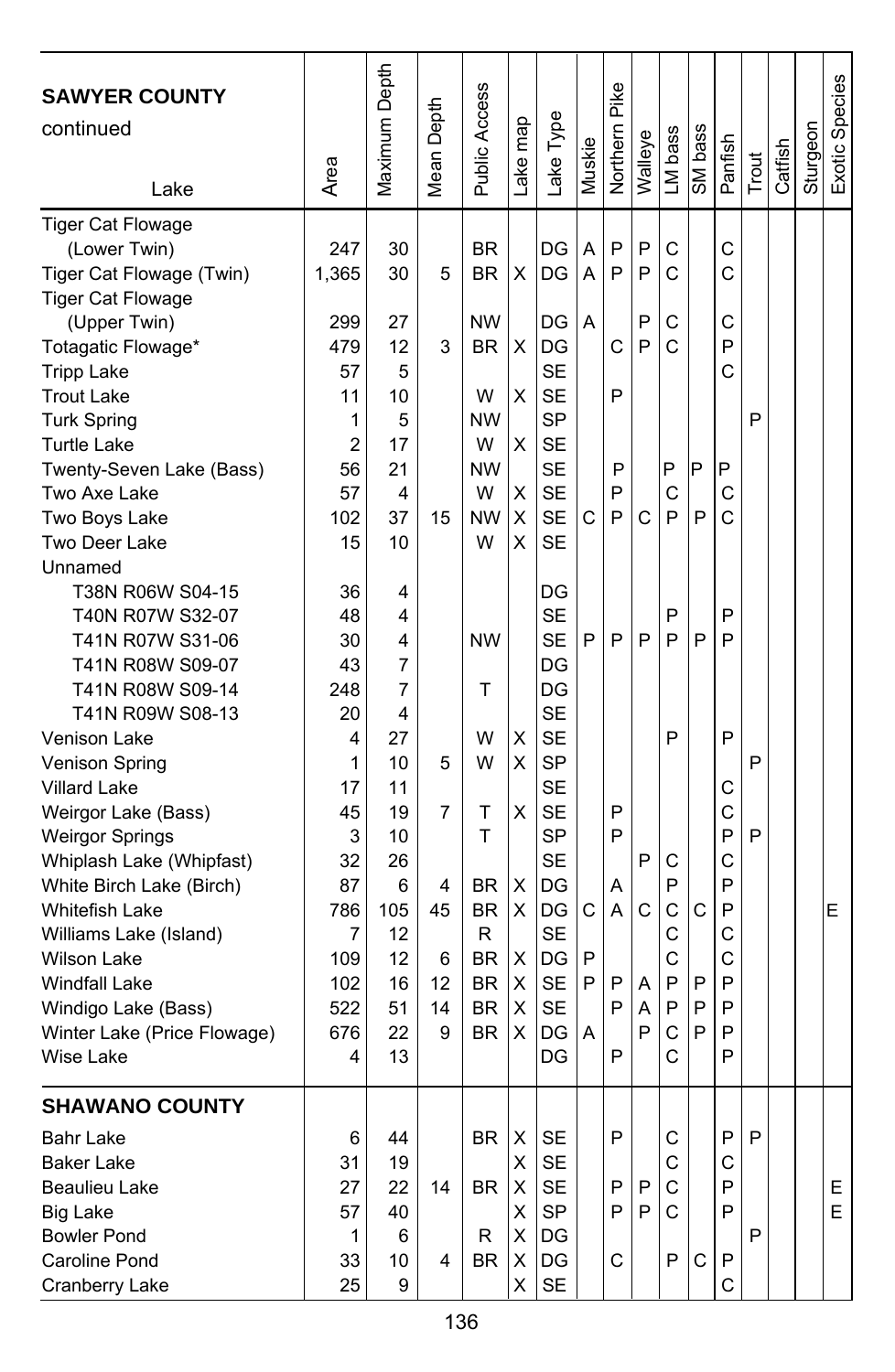| <b>SHAWANO COUNTY</b><br>Lake | Area           | Maximum Depth  | Depth<br>Mean I | Public Access | Lake map | Lake Type | Muskie       | Northern Pike | Walleye | LM bass | SM bass | Panfish | Trout        | Catfish | Sturgeon | Exotic Species |
|-------------------------------|----------------|----------------|-----------------|---------------|----------|-----------|--------------|---------------|---------|---------|---------|---------|--------------|---------|----------|----------------|
| Deer Spring Lake              | 18             | 2              |                 |               |          | <b>SE</b> |              |               |         |         |         |         |              |         |          |                |
| Dollar Lake                   | $\overline{2}$ | 11             |                 |               |          | <b>SE</b> |              |               |         |         |         | Α       |              |         |          |                |
| Grass Lake                    | 87             | 52             | 14              | BR            | X        | DG        | P            | C             | P       | A       | C       | A       |              |         |          | Е              |
| Gray Lake*(Grey)              | 11             | 21             |                 |               |          | SP        |              |               |         |         |         | C       |              |         |          |                |
| Hennig Lake (Henning)         | 13             | 12             |                 | R             |          | <b>SP</b> |              |               |         |         |         | C       |              |         |          |                |
| Homme Pond                    | 38             | 13             | 6               | BR            | X        | DG        |              |               |         | P       |         | P       | P            |         |          |                |
| Island Lake (Little)          | 34             | 32             |                 |               |          | SP        |              |               |         | C       |         | C       |              |         |          |                |
| Kersten Lake                  | 16             | 4              |                 |               |          | <b>SE</b> |              |               |         |         |         | С       |              |         |          |                |
| Kolpack Lake                  | 22             | 19             |                 | <b>BR</b>     |          | <b>SE</b> |              |               |         | C       |         | P       |              |         |          |                |
| Koonz Lake                    | 20             | 38             |                 | BR.           | X        | <b>SE</b> |              | P             | P       | C       |         | P       |              |         |          | E              |
| Korth Lake                    | 16             | 48             |                 | BR,P          | X        | <b>SE</b> |              | P             |         | C       |         | P       | P            |         |          |                |
| Kroening Lake                 | 12             | 19             |                 |               | х        | <b>SE</b> |              |               |         | C       |         | С       |              |         |          |                |
| Leopolis Pond                 | 3              | 7              | 3               | <b>BR</b>     | х        | DG        |              |               |         |         | P       |         | P            |         |          |                |
| Lily Lake                     | 27             | 13             | 3               |               | X        | <b>SP</b> |              | P             |         | P       |         | С       |              |         |          |                |
| Long Lake                     | 86             | 35             | 19              |               | X        | <b>SP</b> |              | C             |         | C       |         | P       |              |         |          | Е              |
| Loon Lake                     | 305            | 22             | 9               | BR            | X        | DG        |              | Ċ             | P       | C       |         | C       |              |         |          | Ε              |
| Lost Lake                     | 4              | 12             |                 |               |          | <b>SP</b> |              |               |         | P       |         | P       |              |         |          |                |
| Lulu Lake                     | 34             | 13             | 4               | <b>BR</b>     | X        | <b>SP</b> |              | P             |         | P       |         | P       |              |         |          | E              |
| Malone Lake                   | 14             | 40             |                 |               | х        | <b>SP</b> |              |               |         | Α       |         | P       | P            |         |          |                |
| Mildred Lake                  | 4              | 11             |                 |               |          | DG        |              |               |         | C       |         | P       | P            |         |          |                |
| <b>Mission Lake</b>           | 27             | 40             |                 |               | х        | <b>SE</b> |              |               |         | C       |         | C       |              |         |          |                |
| <b>Mondl Spring</b>           | 2              | 2              |                 |               |          | <b>SP</b> |              |               |         |         |         |         | C            |         |          |                |
| Moon Lake                     | 6              | 13             |                 |               | X        | <b>SP</b> |              |               |         | C       |         | P       |              |         |          |                |
| Mud Lake T27N R17E S21        | 34             | $\overline{2}$ |                 | т             |          | DG        |              |               |         |         |         |         |              |         |          |                |
| Mud Lake T27N R18E S10        | 28             | 2              |                 |               |          | SP        |              |               |         |         |         | С       |              |         |          |                |
| Mud Lake T28N R14E S02        | 6              | 4              |                 |               |          | DG        |              | C             |         | C       |         | Ć       |              |         |          |                |
| Mud Lake T29N R11E S31        | 15             | 11             |                 |               |          | <b>SE</b> |              |               |         |         |         |         |              |         |          |                |
| Pautz Lake                    | 16             | 3              |                 |               |          | <b>SE</b> |              |               |         |         |         |         |              |         |          |                |
| Pella Pond                    | 69             | 13             | 5               | <b>BR</b>     | х        | DG        |              | С             |         |         | C       | P       |              |         |          |                |
| Pensaukee Lakes               | 109            | 49             | 8               | <b>BR</b>     | х        | <b>SP</b> |              | Ċ             | P       | C       |         | C       |              |         |          |                |
| Pine Lake                     | 209            | 35             | 8               | <b>BR</b>     | X        | DG        | P            | Ć             | P       | C       |         | C       |              |         |          | Ε              |
| Pleasant Lake (Aniwa)         | 24             | 10             |                 | <b>BR</b>     | X        | <b>SP</b> |              |               |         | C       |         | С       | P            |         |          |                |
| Red Lake, Lower               |                |                |                 |               |          |           |              |               |         |         |         |         |              |         |          |                |
| (Weed Dam Pond)               | 240            | 28             | 7               | <b>BR</b>     | х        | DG        | С            | C             |         | С       | P       | Α       |              |         |          | Е              |
| Red Lake, Upper               |                |                |                 |               |          |           |              |               |         |         |         |         |              |         |          |                |
| (Gresham Pond)                | 188            | 15             | 6               | <b>BR</b>     |          | $X$ DG    | $\mathsf{C}$ | P             |         | C       | P       | P.      | $\mathsf{P}$ |         |          | Е              |
| Round Lake                    | 27             | 39             | 26              | BR            | Χ        | SP        | P            | С             | P       | С       |         | C       |              |         |          | E.             |
| Schoenick Lake (Schoenrock)   | 30             | 34             |                 |               |          | DG        |              | P             |         | Ρ       |         | P       |              |         |          |                |
| Shawano Lake                  | 6,063          | 42             | 9               | BR            | X        | DG        | P            | A             | C       | C       |         | C       |              |         | P        | EZ             |
| Smith Lake                    | 8              | 19             |                 |               |          | DN        |              | P             |         | P       |         | P       |              |         |          |                |
| Sportsman Lake                | $\overline{c}$ | 10             |                 |               |          | <b>SP</b> |              |               |         |         |         |         | С            |         |          |                |
| Spring Lake                   | 2              | 2              |                 |               |          | SP        |              |               |         | P       |         | P       | P            |         |          |                |
| <b>Tigerton Pond</b>          | 41             | 14             | 3               | R             | X        | DG        |              | P             |         | P       |         | P       |              |         |          |                |
| <b>Tilleda Pond</b>           | 28             | 11             | 5               | R             | X        | DG        |              |               |         | P       |         | P       | P            |         |          |                |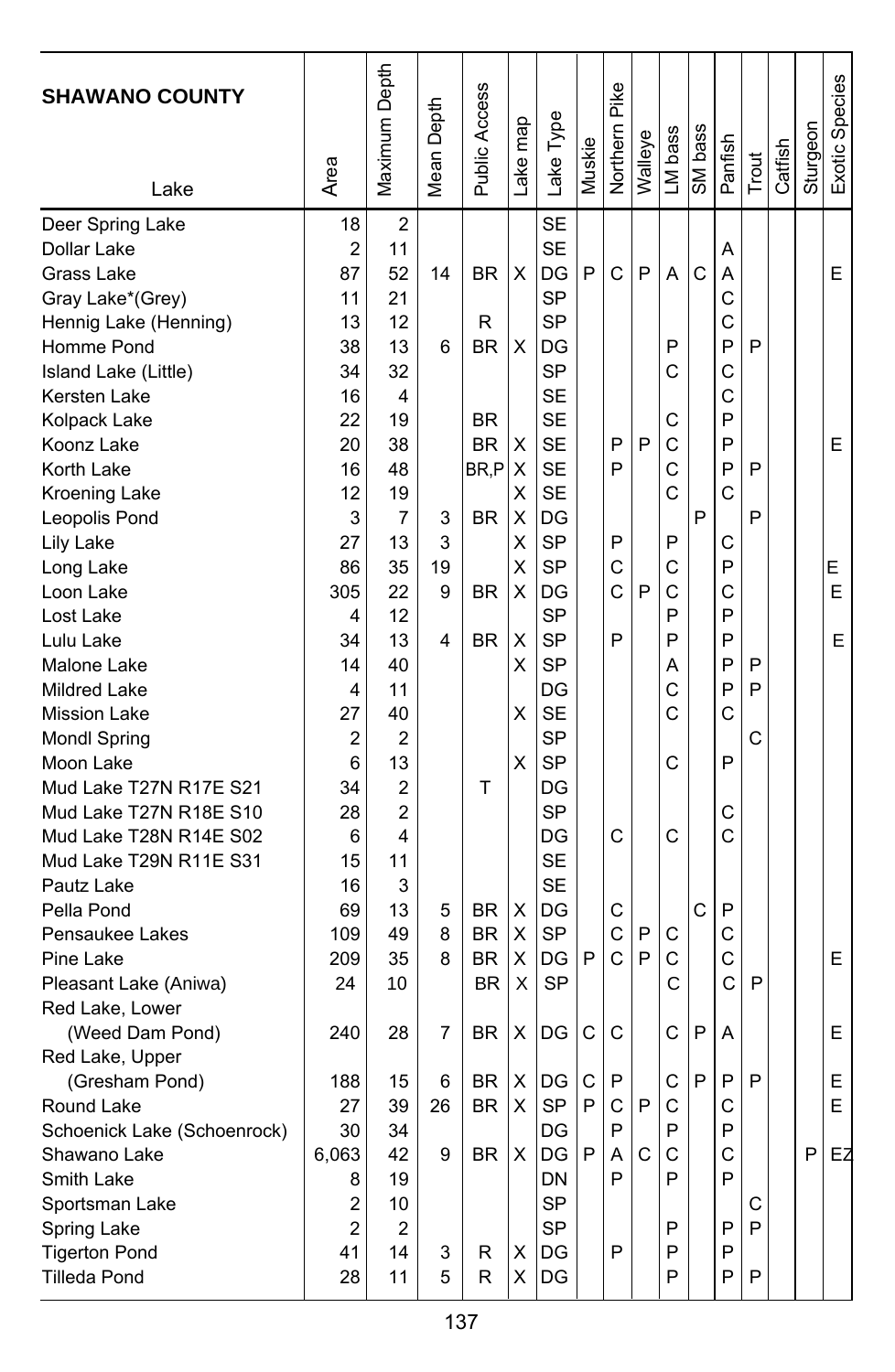| <b>SHAWANO COUNTY</b><br>continued<br>Lake                                                                                                                                                                                                                                                                                                                                | Area                                                                                     | Maximum Depth                                                                             | Depth<br>Mean                  | Public Access                                                                                   | map<br>ake i                                   | Lake Type                                                                                                                                      | Muskie | Pike<br>Northern                               | Walleye     | LM bass                                             | SM bass | Panfish                                             | Trout            | Catfish | Sturgeon | Exotic Species                     |
|---------------------------------------------------------------------------------------------------------------------------------------------------------------------------------------------------------------------------------------------------------------------------------------------------------------------------------------------------------------------------|------------------------------------------------------------------------------------------|-------------------------------------------------------------------------------------------|--------------------------------|-------------------------------------------------------------------------------------------------|------------------------------------------------|------------------------------------------------------------------------------------------------------------------------------------------------|--------|------------------------------------------------|-------------|-----------------------------------------------------|---------|-----------------------------------------------------|------------------|---------|----------|------------------------------------|
| Unnamed T27N R17E S05-09<br>Wagner Lake (Waggoner)<br>Washington Lake (Mud)<br>White Clay Lake<br>White Lake<br><b>Wilson Lake</b><br><b>Wolf River Pond</b>                                                                                                                                                                                                              | 26<br>4<br>75<br>234<br>190<br>20<br>305                                                 | 1<br>15<br>18<br>46<br>11<br>8<br>14                                                      | 10<br>14<br>4<br>5<br>6        | <b>BR</b><br>BR,P<br>BR.<br><b>BR</b><br>BR.                                                    | х<br>X<br>X<br>х<br>х                          | DN<br><b>SP</b><br>DG<br><b>SP</b><br><b>SE</b><br><b>SE</b><br>DG                                                                             | P      | C<br>C<br>P<br>P<br>P<br>Ć                     | P<br>P<br>P | P<br>C<br>Α<br>P<br>P                               | P       | P<br>P<br>Α<br>P<br>P<br>C                          |                  |         |          | Е<br>E<br>Е                        |
| <b>SHEBOYGAN COUNTY</b><br><b>Batavis Pond</b><br>Beechwood Lake<br><b>Bullet Lake</b><br><b>Butler Lake</b><br>Cascade Millpond<br>Cedar Lake<br>Crooked Lake<br>Crystal Lake<br>Dollar Lake<br>Elkhart Lake (Big Elkhart)<br>Ellen Lake<br>Gerber Lake (Big Gerber)<br>Glenbeulah Millpond<br><b>Glenbeulah Springs</b><br>Goosevelle Millpond<br>Grasser Lake (Dacada) | 1<br>11<br>15<br>7<br>7<br>10<br>91<br>152<br>8<br>286<br>121<br>15<br>7<br>1<br>38<br>9 | 5<br>20<br>72<br>13<br>3<br>10<br>32<br>61<br>8<br>119<br>42<br>37<br>11<br>12<br>7<br>33 | 6<br>12<br>20<br>46<br>16<br>5 | <b>BR</b><br><b>BR</b><br>T<br>W<br><b>BF</b><br>ΒF<br><b>BR</b><br><b>BF</b><br><b>NW</b><br>R | X<br>Χ<br>X<br>Χ<br>X<br>х<br>Χ<br>X<br>X<br>X | DG<br><b>SE</b><br><b>SE</b><br>DG<br>DG<br><b>SE</b><br><b>SE</b><br><b>SE</b><br><b>SE</b><br><b>SP</b><br>DG<br>SP<br>DG<br>DG<br><b>SE</b> | P      | C<br>P<br>P<br>C<br>C<br>P<br>C<br>P<br>C<br>А | P<br>P<br>C | C<br>C<br>C<br>Ċ<br>A<br>Ċ<br>Ċ<br>C<br>Ċ<br>C<br>P | A<br>P  | C<br>C<br>P<br>P<br>P<br>C<br>P<br>P<br>C<br>P<br>P | C<br>C<br>P<br>С |         |          | E<br>Е<br>E<br>EZ<br>EZ<br>EZ<br>E |
| Haack Lake<br>Hingham Mill Pond<br>Jetzers Lake<br>Johnsonville Pond<br>Kelling Lakes T14 R20 S31-12<br>Kelling Lakes T14 R20 S31-14<br>Kellings Lake T14N R20E S31<br>Kohler Mill Pond<br>Little Elkhart Lake<br>Little Gerber Lake<br>Little Round Lake<br><b>Otter Pond</b>                                                                                            | 16<br>38<br>15<br>9<br>1<br>1<br>3<br>21<br>54<br>7<br>8<br>3                            | 18<br>6<br>42<br>6<br>7<br>7<br>7<br>8<br>25<br>21<br>18<br>14                            | 7<br>3<br>8                    | R<br>BR<br>W<br>W<br>W<br>BR.<br>BR<br>R                                                        | X<br>X<br>X<br>х<br>$\mathsf X$                | DG<br>DG<br><b>SE</b><br>DG<br><b>SE</b><br><b>SE</b><br><b>SE</b><br>DG<br><b>SE</b><br><b>SE</b>                                             |        | P<br>P<br>P<br>P<br>C<br>С                     |             | P<br>C<br>Α<br>С                                    |         | С<br>P<br>A<br>A<br>P<br>P<br>P<br>С                |                  | C       |          | Е<br>Ε<br>E                        |
|                                                                                                                                                                                                                                                                                                                                                                           |                                                                                          |                                                                                           |                                |                                                                                                 |                                                | <b>SE</b>                                                                                                                                      |        |                                                |             | С                                                   |         |                                                     |                  |         |          |                                    |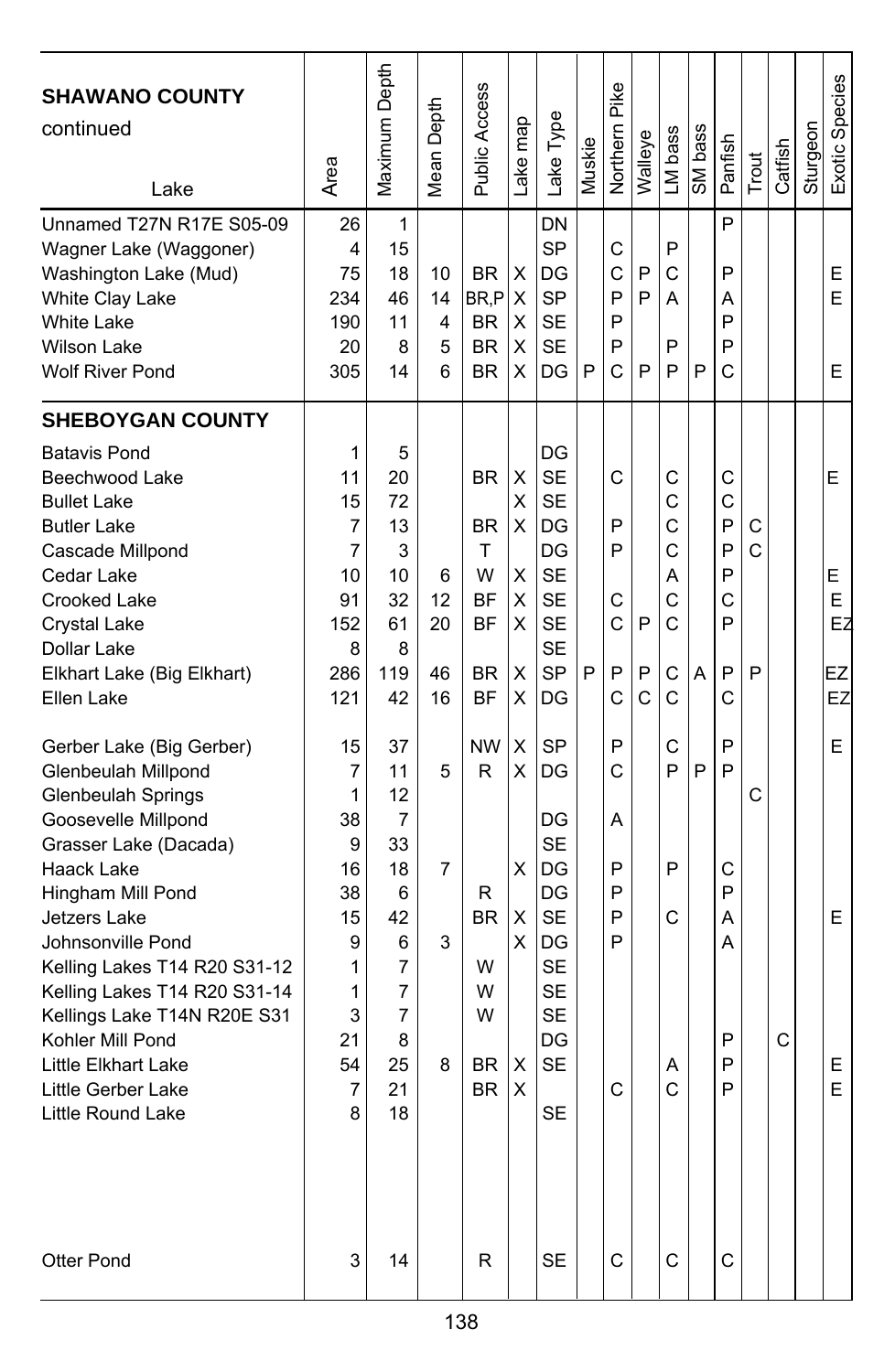| <b>SHEBOYGAN COUNTY</b><br>continued<br>Lake | Area           | Maximum Depth | Mean Depth | Public Access | Lake map | Lake Type      | Muskie | Northern Pike | Walleye | LM bass | SM bass | Panfish | Trout | Catfish | Sturgeon | Exotic Species |
|----------------------------------------------|----------------|---------------|------------|---------------|----------|----------------|--------|---------------|---------|---------|---------|---------|-------|---------|----------|----------------|
|                                              | 36             | 6             |            | R             |          | DG             |        | C             |         | C       |         | P       |       |         |          |                |
| Plymouth Mill Pond<br>Random Lake            | 209            | 21            | 6          | <b>BR</b>     | X        | DG             | Ć      | C             | P       | C       |         | C       |       |         |          | E              |
| Seven Lake                                   | 27             | 25            | 12         | <b>BF</b>     | X        | <b>SE</b>      |        | P             |         | C       |         | P       |       |         |          |                |
| Sheboygan Falls Pond                         | 12             | 4             |            | R             |          | DG             |        |               |         |         |         | P       |       |         |          |                |
| Sheboygan Falls Quarry                       | 3              | 40            | 33         |               | X        | <b>SE</b>      |        |               |         | С       |         |         |       |         |          |                |
| Sheboygan Lake                               | 674            | 4             |            | <b>BR</b>     |          | DG             |        | A             |         | P       |         | С       |       |         |          | EZ             |
| Sheboygan Quarry                             | 8              | 45            | 35         | т             | X        | <b>SE</b>      |        |               |         | P       | P       | P       | C     |         |          | Е              |
| Sixteen Lake                                 | 8              | 13            |            |               | х        | <b>SE</b>      |        |               |         |         |         |         |       |         |          |                |
| Spring Lake*(Random)                         | 57             | 22            | 7          |               | х        | <b>SE</b>      |        | P             |         | C       |         | C       |       |         |          | E              |
| Waldo Mill Pond                              | 40             | 7             |            | <b>NW</b>     | х        | DG             |        | P             |         |         |         |         |       |         |          |                |
|                                              |                |               |            |               |          |                |        |               |         |         |         |         |       |         |          |                |
| <b>TAYLOR COUNTY</b>                         |                |               |            |               |          |                |        |               |         |         |         |         |       |         |          |                |
| Anderson Lake                                |                |               |            |               |          |                |        |               |         |         |         |         |       |         |          |                |
| T31N R01E S05                                | 11             | 11            |            |               |          | DG             |        | P             |         |         |         | P       |       |         |          |                |
| Anderson Lake                                |                |               |            |               |          |                |        |               |         |         |         |         |       |         |          |                |
| T31N R02W S02                                | 43             | 32            | 12         |               | X        | DG             |        | P             |         | С       |         | Α       |       |         |          |                |
| Birch Lake (Lake No. 2)                      | 10             | 18            |            | <b>BF</b>     | X        | DG             |        | С             |         |         |         | A       |       |         |          |                |
| <b>Black Lake</b>                            | 15             | 22            |            |               |          | DG             |        | P             |         | P       |         | P       |       |         |          |                |
| Blank Lake (Blacken)                         | 6              | 34            |            |               |          | DG             |        |               |         | C       |         | C       |       |         |          |                |
| <b>Bullhead Lake</b>                         |                |               |            |               |          |                |        |               |         |         |         |         |       |         |          |                |
| T32N R01E S02                                | 18             | 22            |            |               |          | DG             |        | P             |         | P       |         | C       |       |         |          |                |
| <b>Bullhead Lake</b>                         |                |               |            |               |          |                |        |               |         |         |         |         |       |         |          |                |
| T32N R01E S07                                | 15             | 6             |            | <b>BR</b>     |          | DG             |        | P             |         |         |         | P       |       |         |          |                |
| <b>Bullhead Lake</b>                         |                |               |            |               |          |                |        |               |         |         |         |         |       |         |          |                |
| T32N R01E S07                                | 7              | 14            |            |               |          | DG             |        | P             |         |         |         | С       |       |         |          |                |
| <b>Bullhead Lake</b>                         |                |               |            |               |          |                |        |               |         |         |         |         |       |         |          |                |
| T32N R01E S20                                | 4              | 22            |            |               |          | SЕ             |        |               |         | P       |         | C       |       |         |          |                |
| Camp 8 Flowage                               | $\overline{2}$ | 15            |            | <b>BR</b>     |          | DG             |        |               |         |         |         |         | C     |         |          |                |
| Chelsea Lake                                 | 60             | 23            | 13         | <b>BR</b>     | х        | <b>SE</b>      |        | C             |         | С       |         | Α       |       |         |          |                |
| Chequamegon Waters                           |                |               |            |               |          |                |        |               |         |         |         |         |       |         |          |                |
| Flowage                                      | 2,714          | 22            | 5          | <b>BR</b>     | х        | DG             |        | C             |         | Α       |         | Α       |       |         |          | Е              |
| Chub Lake                                    | 6              | 25            |            | W             |          | DG             |        |               |         |         |         | P       |       |         |          |                |
| Clarke Lake                                  | 12             | 19            | 9          | W             | X        | DG             |        | P             |         | С       |         | C       |       |         |          |                |
| Clear Lake                                   | 26             | 24            | 9          | <b>NW</b>     | х        | DG             |        | C             |         | C       |         | P       |       |         |          |                |
| Cronin Lake                                  | 20             | 12            |            |               |          | <b>SE</b>      |        | P             |         | P       |         | P       |       |         |          |                |
| Diamond Lake                                 | 49             | 30            | 14         | BR            | х        | DG             |        | Р             | C       | Р       |         | С       |       |         |          |                |
| Duchien Lake                                 | 4              | 35            | 16         | BR            | X        | $\overline{D}$ |        | С             |         | P       |         | P       |       |         |          |                |
| East Lake                                    | 5              | 21            |            | W             |          | <b>SE</b>      |        |               |         | P       |         | P       |       |         |          |                |
| Eleven Lake                                  | 8              | 35            |            | Τ             | X        | SE             |        |               |         | C       |         | P       |       |         |          |                |
| Ellis Flowage                                | 15             | 5             |            |               |          | <b>SE</b>      |        |               |         |         |         |         |       |         |          |                |
| Esadore Lake                                 | 46             | 36            | 15         | BR            | х        | DG             |        | C             | P       | С       |         | С       |       |         |          |                |
| Eska Lake                                    | 11             | 55            |            |               | X.       | <b>SE</b>      |        |               |         | P       |         | C       |       |         |          |                |
| Flowage C1-Pershing                          | 55             | 5             |            |               |          | <b>SE</b>      |        |               |         |         |         |         |       |         |          |                |
| Flowage C2-Pershing                          | 80             | 6             |            |               |          | SE             |        |               |         |         |         |         |       |         |          |                |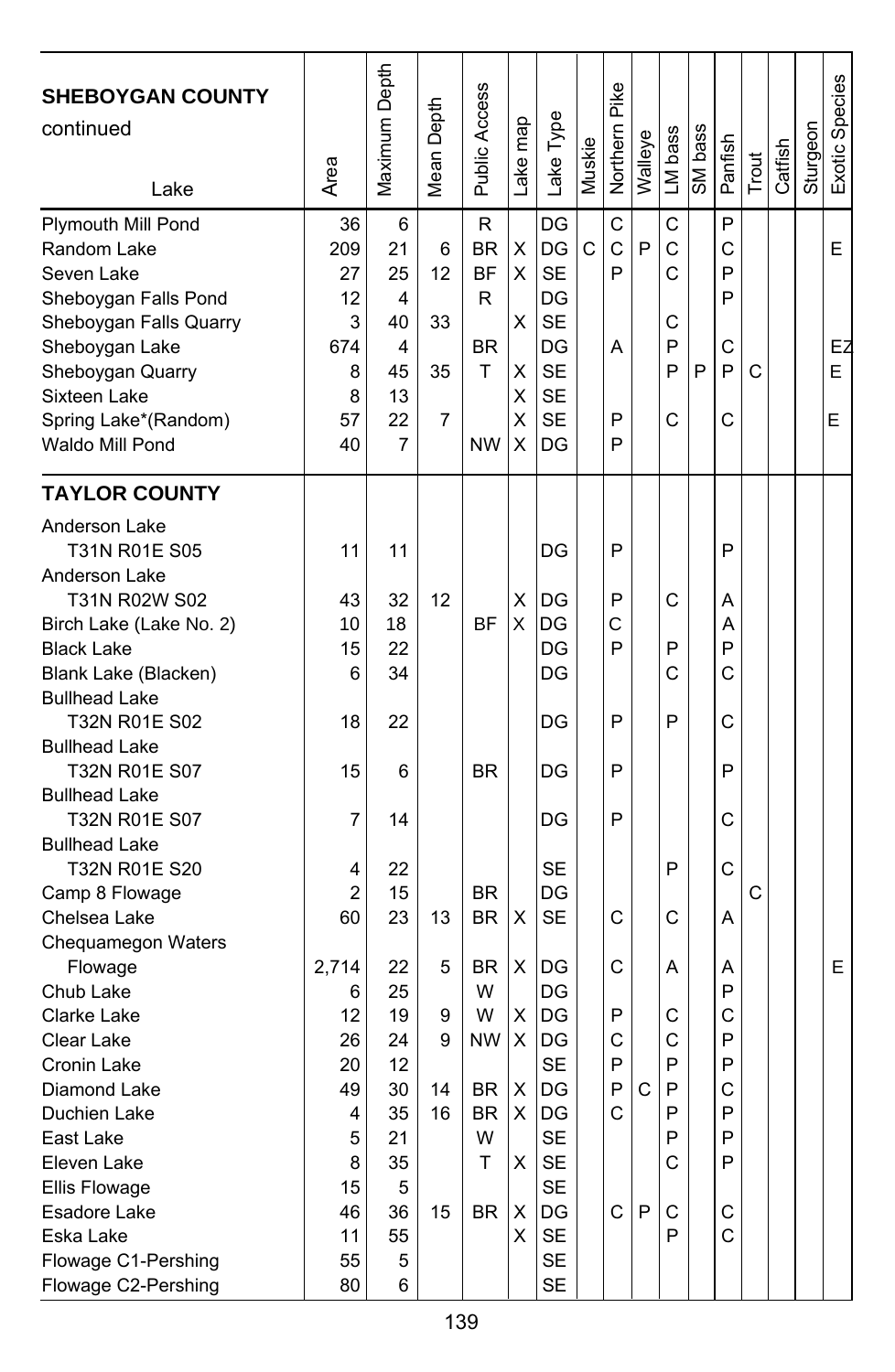| <b>TAYLOR COUNTY</b>     |                | Maximum Depth |            | <b>Public Access</b> |          |           |        | Northern Pike |         |         |         |         |       |         |          | Exotic Species |
|--------------------------|----------------|---------------|------------|----------------------|----------|-----------|--------|---------------|---------|---------|---------|---------|-------|---------|----------|----------------|
| continued                |                |               |            |                      |          |           |        |               |         |         |         |         |       |         |          |                |
|                          |                |               | Mean Depth |                      |          | ake Type. | Muskie |               | Walleye | LM bass | SM bass | Panfish |       | Catfish | Sturgeon |                |
| Lake                     | Area           |               |            |                      | Lake map |           |        |               |         |         |         |         | Trout |         |          |                |
| Flowage C3-Pershing      | 14             | 4             |            |                      |          | <b>SE</b> |        |               |         |         |         |         |       |         |          |                |
| Foss Lake                | 3              | 18            |            |                      |          | <b>SE</b> |        |               |         |         |         | P       |       |         |          |                |
| Gibbs Lake               | $\overline{7}$ | 44            |            |                      |          | <b>SE</b> |        |               | P       | P       |         | Ċ       |       |         |          |                |
| Grassy Knoll Lake        | 58             | 6             | 5          |                      | х        | DG        |        | P             |         | P       |         | А       |       |         |          |                |
| Half Moon Lake           | 7              | 22            |            |                      |          | DG        |        |               | P       | С       |         | C       |       |         |          |                |
| Harper Lake, North       | 54             | 35            | 16         |                      | X        | DN        | P      |               | P       | P       |         | C       |       |         |          |                |
| Harper Lake, South       | 80             | 32            | 11         | <b>BR</b>            | х        | <b>SE</b> | P      |               | Ć       | С       |         | С       |       |         |          |                |
| Heron Lake               |                |               |            |                      |          |           |        |               |         |         |         |         |       |         |          |                |
| T31N R02W S32 (Mud)      | 16             | 11            |            |                      |          | DG        |        | P             |         |         |         | P       |       |         |          |                |
| <b>Holzer Flowage</b>    | 56             | 6             |            |                      |          | DG        |        |               |         |         |         |         |       |         |          |                |
| Horseshoe Lake           | 15             | 23            | 12         | <b>BR</b>            | X        | DG        |        | P             |         | P       |         | С       |       |         |          |                |
| Horton Lake              | 16             | 31            |            |                      |          | DG        |        | P             |         | P       |         | C       |       |         |          |                |
| Hulls Lake               | 70             | 35            | 9          | BR                   | X        | DG        |        | C             |         | C       |         | C       |       |         |          |                |
| James Lake               | 50             | 37            | 16         |                      | Χ        | <b>SE</b> |        |               | P       | C       |         | P       |       |         |          |                |
| Jerry Lake               | 10             | 33            |            | W                    | Χ        | DG        |        | P             |         | P       |         | Α       |       |         |          |                |
| Kathryn Lake             | 62             | 58            | 15         | BR.                  | х        | DN        |        | P             | C       | P       |         | Α       |       |         |          |                |
| Kennedy Lake (Muddy Rib) | 12             | 8             |            |                      |          | DG        |        | C             |         | С       |         | C       |       |         |          |                |
| Ketcham Lake             | 4              | 17            |            |                      |          | DG        |        | P             |         | P       |         | C       |       |         |          |                |
| Kettle Lake              | 6              | 33            | 14         | <b>NW</b>            | X        | <b>SE</b> |        | P             |         | P       |         | P       |       |         |          |                |
| Keyes Lake               | 13             | 18            |            |                      |          | <b>SE</b> |        |               |         | P       |         | P       |       |         |          |                |
| Kleutch Lake             | 28             | 15            |            | W                    | Χ        | DG        |        | P             |         | C       |         | P       |       |         |          |                |
| Laher Lake (Lagher)      | 4              | 13            |            |                      |          | <b>SE</b> |        |               |         | C       |         | P       |       |         |          |                |
| Leuthey Lake             | 4              | 15            |            |                      |          | DG        |        |               |         |         |         | Α       |       |         |          |                |
| Little Chelsea Lake      | 11             | 30            | 18         | R                    | X        | <b>SE</b> |        | P             |         | P       |         | C       |       |         |          |                |
| Little Rib Lake          | 24             | 22            |            |                      |          | <b>SE</b> |        | P             |         | С       |         | P       |       |         |          |                |
| Long Lake T32N R01E S30  | 18             | 28            |            |                      |          | <b>SE</b> |        | P             |         | P       |         | C       |       |         |          |                |
| Long Lake T32N R02W S35  | $\overline{7}$ | 16            |            |                      | X        | DG        |        | P             |         | P       |         | C       |       |         |          |                |
| Long Lake T33N R02E S01  | 20             | 21            |            | R                    |          | <b>SE</b> |        | P             |         | C       |         | C       |       |         |          |                |
| Lost Lake                | 19             | 28            |            |                      | х        | DG        |        |               |         | P       |         | C       |       |         |          |                |
| Macnamar Lake            | 9              | 29            |            |                      |          | <b>SE</b> |        | P             |         | C       |         | P       |       |         |          |                |
| <b>Marion Lake</b>       | 2              | 20            |            | <b>BR</b>            |          | DG        |        |               |         |         |         | P       |       |         |          |                |
| Matt Ochs Lake           | 4              | 44            |            |                      |          | <b>SE</b> |        |               |         | С       |         | P       |       |         |          |                |
| Medford Flowage          | 19             | 8             |            | <b>BR</b>            |          | DG        |        | P             |         | P       |         | C       |       |         |          |                |
| Mondeaux Flowage         | 416            | 10            | 5          | BR,P                 | X        | DG        | P      | А             |         | Ċ       |         | C       |       |         |          |                |
| Monson Flowage           | 60             | 8             |            | <b>BR</b>            |          | DG        |        |               |         |         |         | C       |       |         |          |                |
| Mud Lake T30N R03W S12   | 9              | 21            |            |                      |          | <b>SF</b> |        | P             |         |         |         | A       |       |         |          |                |
| Mud Lake T30N R04W S28   | 8              | 32            | 14         | т                    | X        | DG        |        | P             |         | P       |         | P       |       |         |          |                |
| Mud Lake T32N R01E S10   | 13             | 17            |            |                      |          | <b>SE</b> |        |               |         |         |         | A       |       |         |          |                |
| Mud Lake T32N R01W S32   | 10             | 8             |            |                      |          | DG        |        |               |         | P       |         | P       |       |         |          |                |
| Mud Lake T32N R02W S35   | 28             | 18            |            | NW                   | X        | DG        |        | C             |         | P       |         | C       |       |         |          |                |
| Mud Lake T33N R03E S16   | 3              | 6             |            |                      |          | SE        |        |               |         |         |         |         |       |         |          |                |
| Nancy Lake               | 7              | 40            |            |                      |          | <b>SE</b> |        | P             |         | Ρ       |         | P       |       |         |          |                |
| Niene Lake               | 6              | 21            |            |                      |          | <b>SE</b> |        | P             |         | P       |         | P       |       |         |          |                |
| Nineteen Lake            | 17             | 53            |            |                      | X        | <b>SE</b> |        |               |         | P       |         | P       |       |         |          |                |
|                          |                |               |            |                      |          |           |        |               |         |         |         |         |       |         |          |                |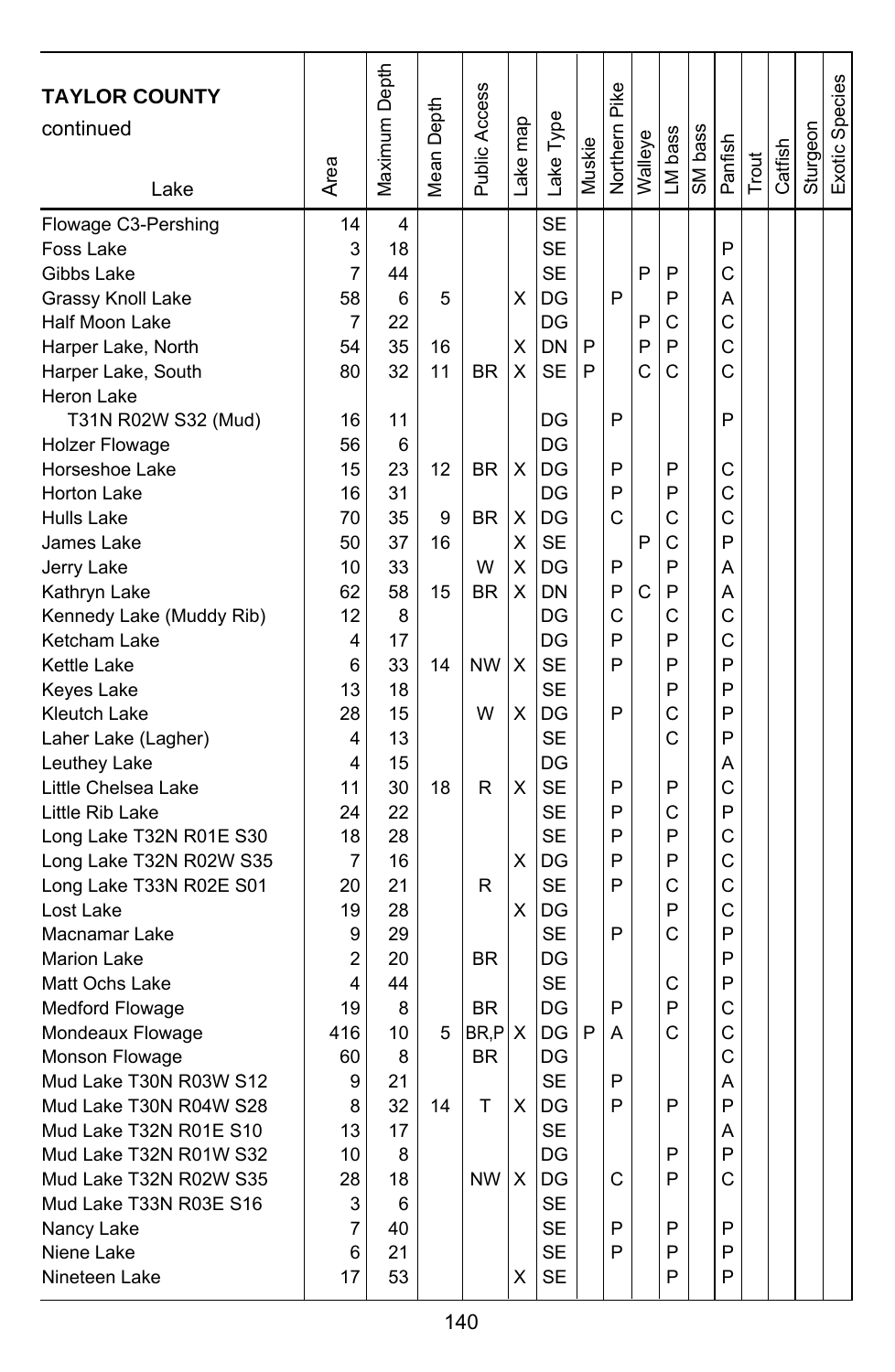| <b>TAYLOR COUNTY</b><br>continued<br>Lake | Area   | Maximum Depth | Mean Depth     | <b>Public Access</b> | Lake map | Lake Type       | Muskie | Northern Pike | Walleye | LM bass | SM bass | Panfish | Trout | Catfish | Sturgeon | Exotic Species |
|-------------------------------------------|--------|---------------|----------------|----------------------|----------|-----------------|--------|---------------|---------|---------|---------|---------|-------|---------|----------|----------------|
|                                           |        |               |                |                      |          |                 |        |               |         |         |         |         |       |         |          |                |
| Nona Lake                                 | 5<br>6 | 26<br>10      |                | <b>NW</b>            | X        | <b>SE</b><br>DG |        | P             |         | P       |         | P<br>P  |       |         |          |                |
| Pechstein Lake<br>Perch Lake              | 5      | 15            |                | <b>NW</b>            |          | DG              |        | C             |         |         |         | P       |       |         |          |                |
| <b>Pickerel Lake</b>                      | 6      | 25            |                | W                    |          | <b>SE</b>       |        |               |         |         |         | P       |       |         |          |                |
| Polack Lake                               | 8      | 17            |                |                      | х        | <b>SE</b>       |        |               |         | P       |         | P       |       |         |          |                |
| Reich Lake No. 1                          | 9      | 21            |                |                      |          | DG              |        |               |         | P       |         | Α       |       |         |          |                |
| Reich Lake No. 2                          | 6      | 12            |                |                      |          | <b>SE</b>       |        |               |         | P       |         | C       |       |         |          |                |
| Rib Lake                                  | 320    | 9             | 6              | <b>BR</b>            | X        | DG              | C      | P             | A       | С       |         | C       |       |         |          |                |
| <b>Richter Lake</b>                       | 45     | 53            | 19             | <b>BR</b>            | X        | <b>SE</b>       |        | P             |         | C       |         | C       |       |         |          |                |
| Sackett Lake                              | 63     | 32            | 15             | <b>BR</b>            | X        | <b>SE</b>       |        | P             | P       | С       |         | C       |       |         |          |                |
| Saint Clair Lake                          | 6      | 26            |                | <b>BR</b>            |          | <b>SE</b>       |        | C             |         | P       |         | C       |       |         |          |                |
| Salem Lake                                | 13     | 50            | 20             | <b>BR</b>            | Χ        | DG              |        | P             |         | P       |         | P       |       |         |          |                |
| Schoolhouse Lake                          | 19     | 29            | 7              |                      | X        | <b>SE</b>       |        | C             |         | P       |         | C       |       |         |          |                |
| Scoof Lake                                | 32     | 32            |                | W                    |          | DG              |        | P             |         | C       |         | C       |       |         |          |                |
| Shearer Lake                              | 23     | 25            | 12             | BR                   |          | <b>SE</b>       |        |               | P       | С       |         | C       |       |         |          |                |
| Skinner Lake                              | 9      | 15            |                |                      |          | <b>SE</b>       |        |               |         | P       |         | Ċ       |       |         |          |                |
| Sotak Flowage                             | 75     | 5             |                |                      |          | DG              |        |               |         |         |         |         |       |         |          |                |
| Spirit Lake*                              | 126    | 9             | 6              | BR                   | X        | DG              | P      | C             | P       | C       |         | C       |       |         |          |                |
| Spirit Lake,*North                        | 213    | 22            | 12             | <b>NW</b>            | X        | DG              | C      | P             | C       | C       |         | C       |       |         |          |                |
| Spruce Lake                               | 20     | 63            | 23             | т                    | X        | <b>SE</b>       |        |               |         |         |         |         | C     |         |          |                |
| Sue Lake                                  | 3      | 14            |                | W                    | х        | <b>SE</b>       |        |               |         |         |         |         |       |         |          |                |
| <b>Thief Lake</b>                         | 12     | 15            |                |                      |          | DG              |        |               |         |         |         | P       |       |         |          |                |
| <b>Thirty Lake</b>                        | 19     | 42            |                | W                    | Χ        | DG              |        |               |         | С       |         | P       |       |         |          |                |
| Thirty-Three Lake                         | 8      | 61            |                |                      | х        | <b>SE</b>       |        | P             |         | P       |         | P       |       |         |          |                |
| Twin Lake, North                          | 33     | 62            | 18             | <b>BR</b>            | X        | <b>SE</b>       |        | C             |         | С       |         | C       |       |         |          |                |
| Twin Lake, South                          | 26     | 48            | 19             | Τ                    | X        | <b>SE</b>       |        |               |         | Ć       |         | C       |       |         |          |                |
| Unnamed                                   |        |               |                |                      |          |                 |        |               |         |         |         |         |       |         |          |                |
| T30N R03W S20-02                          | 23     | 6             |                |                      |          | DG              |        | P             |         |         |         | P       |       |         |          |                |
| Upper Steve Creek Flowage                 | 140    | 8             |                | <b>BR</b>            |          | DG              |        | P             |         |         |         | C       |       |         |          |                |
| Washington Flowage                        | 12     | 13            |                |                      |          | DG              |        |               |         |         |         |         |       |         |          |                |
| Waterfowl Flowage (Redman)                | 40     | 7             |                | BR                   |          | <b>SE</b>       |        |               |         |         |         | P       |       |         |          |                |
| <b>Wellington Lake</b>                    | 43     | 41            | 13             | <b>BR</b>            | х        | <b>SE</b>       |        | P             |         | С       |         | Α       |       |         |          |                |
| Witt Flowage                              | 72     | 5             |                |                      |          | <b>SE</b>       |        |               |         |         |         |         |       |         |          |                |
| Wood Lake                                 | 63     | 33            | 12             | <b>BR</b>            | х        | DG              |        |               |         | A       |         | Α       |       |         |          |                |
| <b>TREMPEALEAU COUNTY</b>                 |        |               |                |                      |          |                 |        |               |         |         |         |         |       |         |          |                |
| <b>Bugle Lake</b>                         | 31     | 10            | 6              | <b>BR</b>            | X        | DG              |        |               |         | C       |         | P       | P     |         |          |                |
| Dodge Lake                                | 1      | 10            |                | T                    |          | SE              |        | P             |         | P       |         | P       |       |         |          |                |
| Eleva Pond                                | 5      | 9             | 5              | T                    | х        | DG              |        |               |         | P       |         |         | P     |         |          |                |
| <b>First Lake</b>                         | 17     | 3             | $\overline{2}$ | T                    | X        | SP              |        | P             |         | P       |         | P       |       |         |          |                |
| <b>Golf Course Pond</b>                   | 4      | 5             |                | T.                   |          | <b>SP</b>       |        |               |         | P       |         | P       |       |         |          |                |
| Henry Lake                                | 37     | 10            | 7              | BR                   | X        | IDG.            |        | P             |         | P       |         | P       |       |         |          |                |
| Marinuka Lake                             | 98     | 9             | 3              | BF                   | Х        |                 |        |               | P       | С       |         | P       | P     |         |          |                |
| Martha Lake                               | 18     | 9             | 6              | <b>BF</b>            | X        | DG              |        |               |         | C       |         | P       | P     |         |          |                |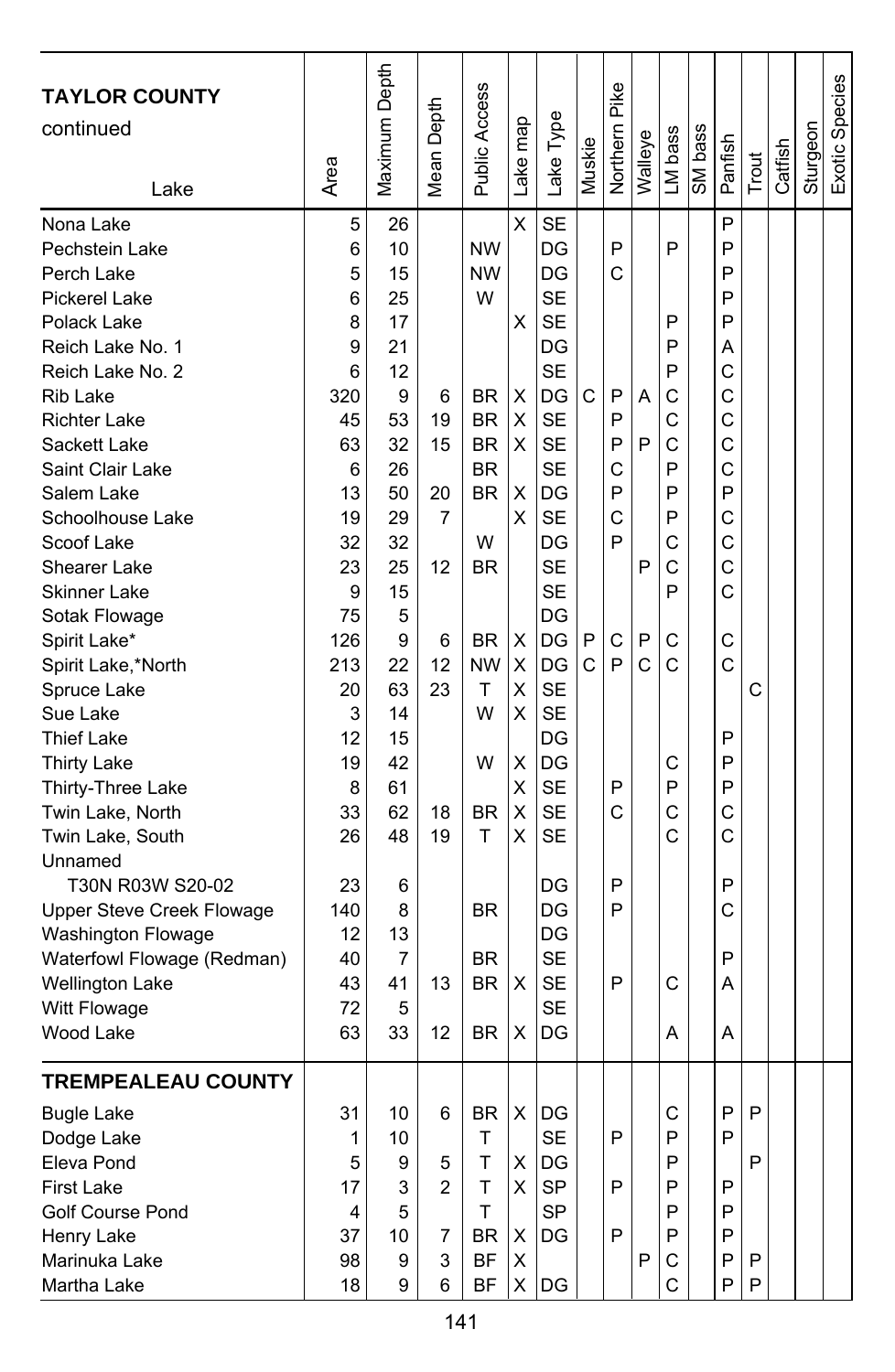| <b>TREMPEALEAU</b><br><b>COUNTY</b><br>Lake                                                                                                                                                                                                                                                                                                                                                                                                                                             | Area                                                                                                                               | Maximum Depth                                                                                                            | Mean Depth                            | <b>Public Access</b>                                                       | Lake map                                                   | Lake Type                                                                                                                                                                                         | Muskie                                     | Pike<br>Northern                               | Walleye                                                        | LM bass                                                                           | SM bass                                        | Panfish                                                                                     | Trout                                 | Catfish | Sturgeon | Exotic Species |
|-----------------------------------------------------------------------------------------------------------------------------------------------------------------------------------------------------------------------------------------------------------------------------------------------------------------------------------------------------------------------------------------------------------------------------------------------------------------------------------------|------------------------------------------------------------------------------------------------------------------------------------|--------------------------------------------------------------------------------------------------------------------------|---------------------------------------|----------------------------------------------------------------------------|------------------------------------------------------------|---------------------------------------------------------------------------------------------------------------------------------------------------------------------------------------------------|--------------------------------------------|------------------------------------------------|----------------------------------------------------------------|-----------------------------------------------------------------------------------|------------------------------------------------|---------------------------------------------------------------------------------------------|---------------------------------------|---------|----------|----------------|
| Osseo Club Pond<br>Pigeon Falls Pond<br>Round Lake<br>Second Lake<br>Strum Lake (Crystal)<br><b>Third Lake</b>                                                                                                                                                                                                                                                                                                                                                                          | 1<br>5<br>40<br>24<br>54<br>29                                                                                                     | 13<br>11<br>7<br>7<br>8<br>8                                                                                             | 4<br>4<br>3<br>4                      | T<br>T<br><b>BR</b><br>BF<br>т<br>BF                                       | X<br>X<br>х<br>X                                           | DG<br>DG<br><b>DN</b><br>lDG<br>DG<br>DG                                                                                                                                                          |                                            | С<br>P<br>C                                    | P<br>P<br>P                                                    | P<br>С<br>C<br>P<br>C                                                             | P                                              | P<br>C<br>P<br>P<br>C                                                                       | P<br>P                                | P       |          |                |
| <b>VERNON COUNTY</b><br>Desoto Bay<br>Esofea Pond<br><b>Field Veterans Memorial Lake</b><br>Jersey Valley Lake<br><b>Muskrat Lake</b><br>Runge Hollow Lake<br>Seas Branch Pond<br>Sidie Hollow Lake<br>Waller Lake, North and South<br><b>Battle Sough</b><br>** Part of Mississippi backwaters. Depth and area can not be determined based on fluctuating<br>water levels.                                                                                                             | $**$<br>1<br>42<br>51<br>$***$<br>45<br>11<br>38<br>$***$                                                                          | $***$<br>5<br>12<br>18<br>$***$<br>15<br>10<br>22<br>$***$                                                               | 11                                    | R<br>R<br>BR,P<br><b>BR</b><br>R<br><b>BR</b>                              | X                                                          | DG<br>DG<br>DG<br>DG<br>DG                                                                                                                                                                        |                                            | C<br>С<br>P<br>P                               | P<br>P<br>P                                                    | С<br>С<br>Α<br>С<br>А<br>Α<br>P                                                   |                                                | С<br>А<br>A<br>А                                                                            | С<br>$\mathsf{C}$<br>P<br>C<br>C<br>C |         |          | E<br>E<br>Ζ    |
| <b>VILAS COUNTY</b><br>Adams Lake<br>Adelade Lake<br>Afterglow Lake (Little Bass)<br>Aimer Lake, Lower<br>Aimer Lake, Upper<br>Alder Lake<br>Aldridge Lake*(Range Line)<br>Allequash Lake<br>Allequash Springs<br>Alma Lake<br>Alva Lake<br>Ambleside Lake (Perch)<br>Amik Lake*(Rice, Pike)<br>Anderson Lake<br>Annabelle Lake (Anna)<br>Anne Lake T43N R06E S30<br>Anne Lake T44N R05E S36<br>Anvil Lake<br>Apeekwa Lake (Little Pine)<br>Armour Lake<br>Arrowhead Lake (Little Star) | 12<br>60<br>32<br>34<br>33<br>274<br>134<br>426<br>10<br>58<br>24<br>19<br>224<br>33<br>213<br>37<br>23<br>398<br>188<br>320<br>99 | 14<br>69<br>55<br>24<br>14<br>33<br>12<br>24<br>9<br>18<br>21<br>29<br>8<br>63<br>30<br>77<br>19<br>32<br>10<br>56<br>43 | 10<br>11<br>5<br>12<br>18<br>19<br>26 | R<br>R<br>R<br><b>BR</b><br>W<br>BR<br>W<br>NW<br>ΒF<br>т<br>BR<br>x<br>BR | х<br>х<br>X<br>X<br>X.<br>х<br>X<br>X<br>х<br>X.<br>X<br>X | <b>SE</b><br>DG<br><b>SE</b><br>DG<br><b>SE</b><br>DG<br>DN<br><b>IDG</b><br><b>SP</b><br><b>SE</b><br><b>SE</b><br><b>SE</b><br>DG<br><b>SE</b><br>DG<br>SE<br>SE<br>SE<br>DG<br>DG<br><b>SP</b> | P<br>C<br>C<br>С<br>P<br>C.<br>С<br>P<br>C | P<br>P<br>P<br>C<br>Ρ<br>P<br>P<br>A<br>P<br>P | P<br>Α<br>P<br>$\mathsf{C}$<br>C<br>С<br>C<br>С<br>P<br>С<br>C | P<br>P<br>P<br>P<br>P<br>C<br>C<br>P<br>Α<br>P<br>C<br>A<br>P<br>P<br>P<br>P<br>P | P<br>C<br>P<br>P<br>C<br>P<br>P<br>P<br>P<br>P | A<br>C<br>C<br>C<br>C<br>P<br>A<br>A<br>C<br>C<br>P<br>С<br>С<br>C<br>C<br>P<br>С<br>C<br>С | C<br>C<br>P<br>C                      |         |          | E.             |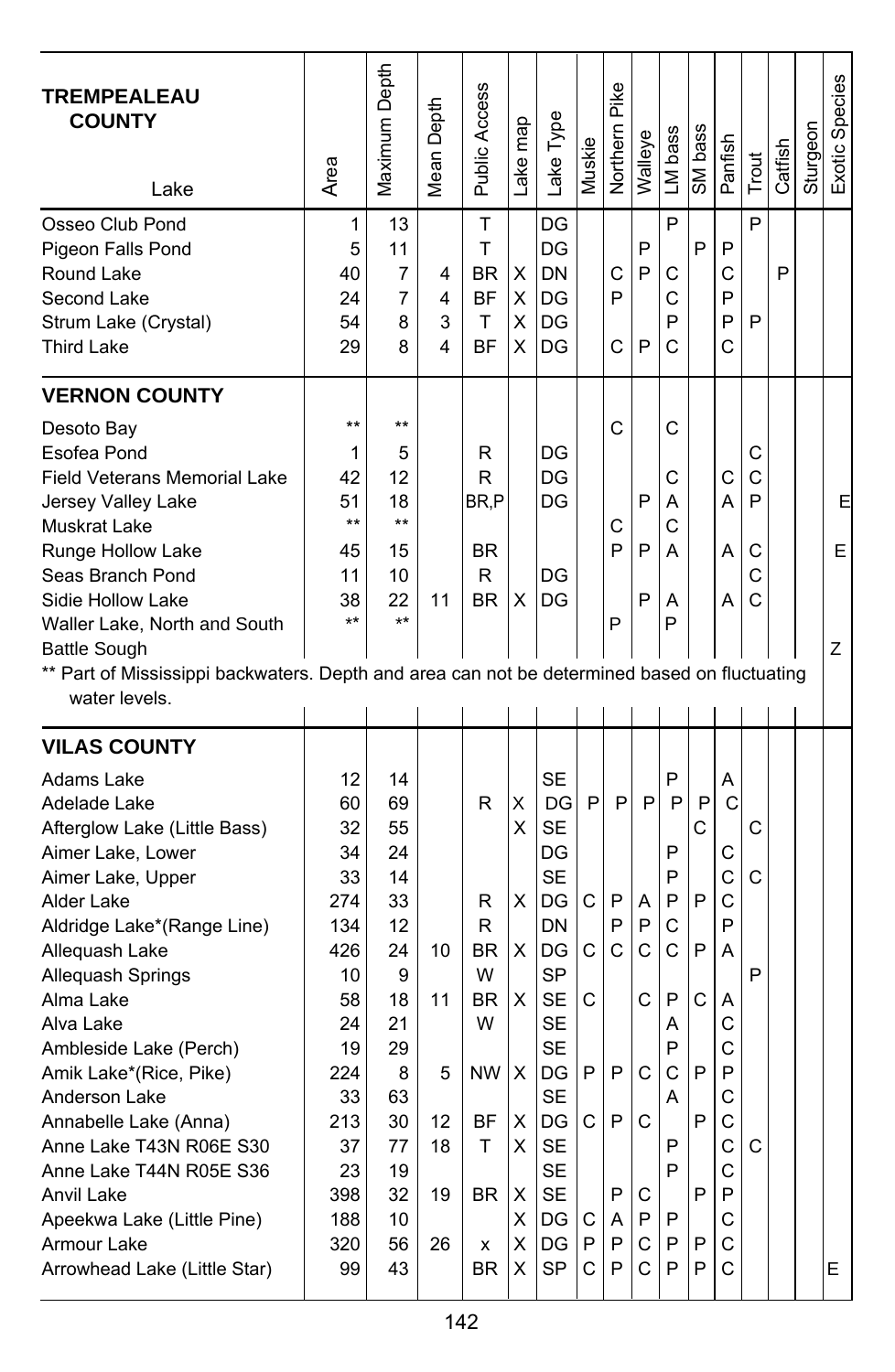| <b>VILAS COUNTY</b><br>continued<br>Lake | Area           | Maximum Depth | Depth<br>Mean I | <b>Public Access</b> | Lake map | Lake Type | Muskie | <b>Northern Pike</b> | Walleye | LM bass | SM bass     | Panfish | Trout | Catfish | Sturgeon | Exotic Species |
|------------------------------------------|----------------|---------------|-----------------|----------------------|----------|-----------|--------|----------------------|---------|---------|-------------|---------|-------|---------|----------|----------------|
| Aspen Lake (Bass)                        | 19             | 11            |                 | W                    |          | <b>SE</b> |        |                      |         | P       |             | С       |       |         |          |                |
| Aurora Lake (Rice)                       | 94             | 4             |                 | <b>BR</b>            |          | DG        |        | P                    |         | P       |             | P       |       |         |          |                |
| Averill Lake (Mud)                       | 71             | 5             |                 | <b>NW</b>            |          | DG        | P      | P                    | P       | P       |             | C       |       |         |          |                |
| Baker Lake T41N R09E S02                 | 36             | 21            |                 | <b>BR</b>            |          | SP        |        | P                    |         | P       |             | Ć       |       |         |          |                |
| Baker Lake T41N R11E S15                 | 20             | 12            |                 |                      |          | <b>SE</b> |        | P                    |         | P       |             |         |       |         |          |                |
| <b>Ballard Lake</b>                      | 505            | 25            | 9               | BR                   | X        | DG        | С      |                      | С       | C       | P           | C       |       |         |          |                |
| <b>Balsam Lake</b>                       | 13             | 9             |                 | W                    |          | <b>SE</b> |        |                      |         |         |             |         |       |         |          |                |
| Bambi Lake                               | 6              | 19            |                 | W                    |          | SE        |        |                      |         |         |             | P       |       |         |          |                |
| Basin Lake (WI-4 Acres)                  | 10             | 6             |                 |                      |          | SP        |        |                      |         |         |             |         |       |         |          |                |
| <b>Bass Lake</b>                         | 266            | 15            |                 |                      |          | SP        | P      | P                    | P       | С       |             | C       |       |         |          |                |
| <b>Battine Lake</b>                      | 38             | 44            |                 |                      |          | SE        |        |                      |         | C       |             | P       |       |         |          |                |
| Bear Lake                                | 76             | 30            |                 |                      |          | SP        | C      |                      | C       |         | С           | A       |       |         |          |                |
| <b>Bear Springs</b>                      | 22             |               |                 | W                    |          |           |        |                      |         |         |             |         |       |         |          |                |
| <b>Beatrice Lake</b>                     |                |               |                 |                      |          |           |        |                      |         |         |             |         |       |         |          |                |
| T40N R11E S20                            | 3              | 11            |                 |                      |          | <b>SE</b> |        |                      | P       |         |             | С       |       |         |          |                |
| <b>Beatrice Lake</b>                     |                |               |                 |                      |          |           |        |                      |         |         |             |         |       |         |          |                |
| T44N R05E S18                            | 21             | 68            |                 |                      |          | SE        |        |                      | P       |         |             | C       |       |         |          |                |
| Beaver Lake T40N R08E S13                | $\overline{7}$ | 12            |                 | W                    |          | <b>SE</b> |        |                      |         | С       |             |         |       |         |          |                |
| Beaver Lake T43N R07E S14                | 68             | 20            |                 |                      |          | DG        |        | P                    | P       | P       | P           | С       |       |         |          |                |
| <b>Belle Lake</b>                        | 53             | 30            |                 |                      |          | <b>SE</b> | P      | C                    | P       | P       |             | P       |       |         |          |                |
| Bena Lake (Ben)                          | 11             | 17            |                 |                      |          | SP        |        |                      |         | P       |             | P       |       |         |          |                |
| <b>Benedict Lake</b>                     | 26             | 14            |                 | <b>BR</b>            |          | <b>SE</b> |        |                      |         | C       |             | C       |       |         |          |                |
| <b>Bennett Lake</b>                      | 12             | 17            |                 |                      |          | <b>SE</b> |        |                      |         |         |             | P       |       |         |          |                |
| Benny Lake (Ben)                         | 33             | 23            |                 |                      |          | <b>SE</b> |        |                      |         | P       |             | P       |       |         |          |                |
| Benson Lake                              | 28             | 15            |                 | W                    |          | DG        | P      | C                    | P       | P       | P           | C       |       |         | P        |                |
| <b>Big Arbor Vitae Lake</b>              | 1,090          | 41            | 18              | BR                   | X        | DG        | A      |                      | А       | C       |             | Ċ       |       |         |          |                |
| Big Bateau Lake (WI-3 Acres)             | 230            |               |                 |                      |          | <b>SE</b> |        |                      |         | P       | С           | C       |       |         |          |                |
| <b>Big Crooked Lake</b>                  |                |               |                 |                      |          |           |        |                      |         |         |             |         |       |         |          |                |
| T41N R05E S15                            | 384            | 87            | 23              |                      | х        | DG        | С      |                      | P       | C       | P           | C       |       |         |          |                |
| <b>Big Crooked Lake</b>                  |                |               |                 |                      |          |           |        |                      |         |         |             |         |       |         |          |                |
| T42N R07E S06                            | 682            | 34            |                 |                      |          | DG        | С      |                      | Α       | P       | C           | P       | P     |         |          |                |
| Big Donahue Lake                         | 92             | 28            |                 |                      |          | SE        |        |                      | P       | С       |             | C       |       |         |          |                |
| Big Gibson Lake                          | 116            | 15            |                 | т                    |          | SE        | P      |                      | P       | P       |             | C       |       |         |          |                |
| <b>Big Hurst Lake</b>                    | 48             | 44            |                 | W                    |          | <b>SE</b> |        |                      | P       | P       |             | P       |       |         |          |                |
| <b>Big Kitten Lake</b>                   | 55             | 22            | 9               | <b>NW</b>            | X        | DG        | С      |                      | C       | P       | P           | C       |       |         |          |                |
| Big Lake T42N R06E S04                   | 835            | 61            |                 | <b>BR</b>            | X        | IDG.      | C.     | P                    | C       | P       | C           | C       |       |         |          |                |
| Big Lake T43N R08E S24                   | 771            | 30            | 13              | BR                   | X        | DG        | С      | C                    | Α       | P       | $\mathsf C$ | C       |       |         |          |                |
| <b>Big Muskellunge Lake</b>              | 930            | 70            | 26              | BR                   | X        | SE        | C.     | P                    | С       | С       | P           | C       |       |         |          |                |
| <b>Big Portage Lake</b>                  | 638            | 40            | 18              | BR                   | X        | <b>SE</b> |        |                      | С       | P       | $\mathsf C$ | P       |       |         |          |                |
| <b>Big Sand Lake</b>                     | 1,408          | 65            | 16              | BR                   | X        | DG        | С      | Ρ                    | С       | P       | С           | Α       |       |         |          | Е              |
| <b>Big St Germain Lake</b>               | 1,617          | 42            | 21              | BR                   | X        | DG        | С      | C                    | С       | P       | P           | C       | P     |         |          |                |
| <b>Bills Lake</b>                        | 73             | 25            |                 |                      | X        | <b>SE</b> |        |                      |         | P       |             | P       |       |         |          |                |
| <b>Birch Lake</b>                        | 528            | 45            |                 | BR                   | X.       | DG        | C      | P                    | С       | С       | С           | С       |       |         |          |                |
| Bittersweet Lake (Crooked)               | 104            | 31            |                 | T                    |          | SE        |        | C                    |         | C       |             | C       |       |         |          |                |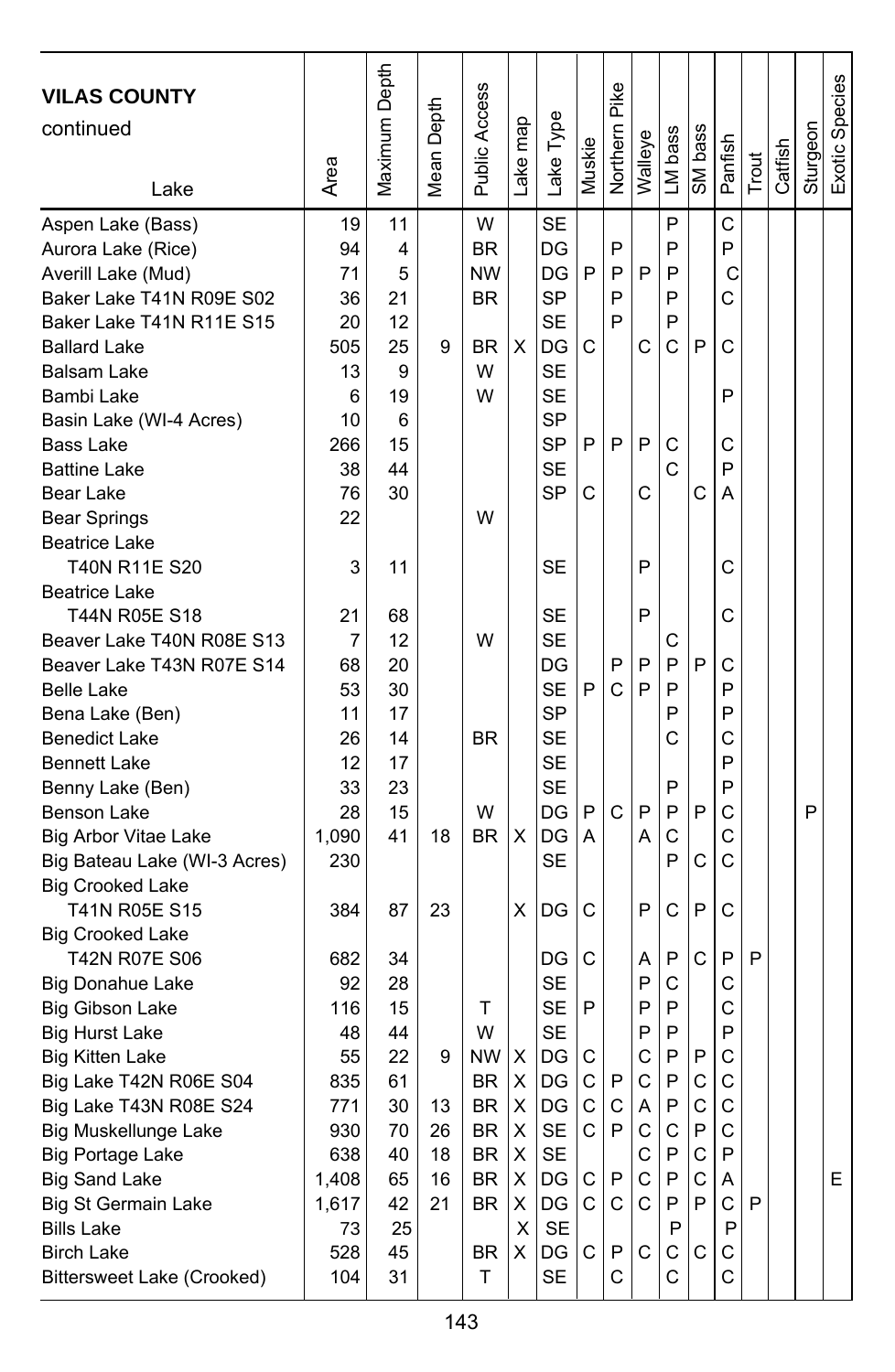| <b>VILAS COUNTY</b><br>continued               |           | Maximum Depth | Depth  | Public Access |          |                 |        | Northern Pike |         |         |         |         |       |         |          | Exotic Species |
|------------------------------------------------|-----------|---------------|--------|---------------|----------|-----------------|--------|---------------|---------|---------|---------|---------|-------|---------|----------|----------------|
|                                                |           |               |        |               | Lake map | Lake Type       | Muskie |               | Walleye | LM bass | SM bass | Panfish |       |         | Sturgeon |                |
| Lake                                           | Area      |               | Mean I |               |          |                 |        |               |         |         |         |         | Trout | Catfish |          |                |
| <b>Black Oak Lake</b>                          | 584       | 85            | 34     | <b>BR</b>     | X        | DG              |        | Ċ             | P       | C       | C       | A       | P     |         |          |                |
| <b>Blue Gill Lake</b>                          | 19        | 41            |        |               |          | lSE             |        |               |         | Α       |         | C       | C     |         |          |                |
| <b>Blueberry Lake</b>                          |           |               |        |               |          |                 |        |               |         |         |         |         |       |         |          |                |
| T41N R07E S23                                  | 12        | 27            |        | т             |          | SE              |        |               |         | P       |         | Α       |       |         |          |                |
| <b>Blueberry Lake</b>                          |           |               |        |               |          |                 |        |               |         |         |         |         |       |         |          |                |
| T41N R09E S01                                  | 9         | 19            |        |               |          | SE              |        |               |         | P       |         | P       |       |         |          |                |
| Bobidosh Lake                                  | 47        | 33            |        |               |          | <b>SE</b>       |        |               |         | С       |         | C<br>P  |       |         |          |                |
| <b>Bobs Lake</b>                               | 7         | 11            |        |               |          | DG<br><b>SE</b> | P      |               |         | P       |         | P       |       |         |          |                |
| Bolin Lake (Bog, Oswego)<br><b>Bolton Lake</b> | 63<br>138 | 35<br>36      |        |               |          | SP              |        | Α             |         | P<br>C  |         | P       |       |         |          |                |
| Boot Lake T40N R09E S02                        | 284       | 15            | 9      | ΒF            | X        | DG              | С<br>C | Ċ             | С<br>C  | C       |         | Α       |       |         |          | E              |
|                                                | 29        | 19            |        |               |          | SE              | P      |               |         | P       |         | P       |       |         |          |                |
| Boot Lake T44N R06E S33<br>Borden Lake         | 10        | 57            |        |               |          | SE              |        |               |         | P       |         | P       |       |         |          |                |
| <b>Boulder Lake</b>                            | 524       | 23            | 12     | <b>BR</b>     | X        | DG              | C      | P             | A       | P       | P       | C       |       |         |          |                |
| Boygan Lake                                    | 30        | 27            |        |               |          | <b>SE</b>       |        |               |         | P       |         | P       |       |         |          |                |
| <b>Bragonier Lake</b>                          | 44        | 28            | 11     | W             | X        | <b>SE</b>       |        | P             |         | P       |         | C       |       |         |          |                |
| Brandy Lake (Cecilia)                          | 110       | 44            |        | <b>BR</b>     | X        | DG              | С      | Ċ             | P       | C       |         | А       |       |         |          |                |
| <b>Brazell Lake</b>                            | 33        | 8             |        |               |          | <b>SE</b>       |        |               |         | P       |         | P       |       |         |          |                |
| <b>Broken Bow Lake</b>                         | 134       | 23            |        | R             |          | <b>SE</b>       |        | P             |         | C       |         | P       |       |         |          |                |
| <b>Brown Beaver Lake</b>                       | 18        | 7             |        |               |          | <b>SE</b>       |        |               |         |         |         | P       |       |         |          |                |
| <b>Buck Lake</b>                               | 11        | 26            |        |               |          | SE              |        |               |         | P       |         | P       |       |         |          |                |
| Buckatabon Lake, Lower                         | 352       | 16            |        | <b>NW</b>     |          | DG              | С      | C             | С       | C       | P       | Α       |       |         |          |                |
| Buckatabon Lake, Upper                         | 494       | 47            | 20     | ΒF            | X        | DG              | C      | C             | C       | C       | P       | Α       |       |         |          |                |
| Buckskin Lake*                                 | 634       | 22            |        | BR            | X        | <b>SP</b>       | P      | Ć             | C       | P       |         | C       |       |         |          |                |
| Bug Lake T40N R07E S17                         | 19        | 11            |        | т             |          | <b>SE</b>       |        |               |         | P       |         |         |       |         |          |                |
| Bug Lake T43N R07E S08                         | 5         | 28            |        |               |          | <b>SE</b>       |        |               |         | P       |         | P       |       |         |          |                |
| <b>Bullfrog Lake</b>                           | 16        | 23            |        | W             |          | <b>SE</b>       |        |               |         |         |         | P       |       |         |          |                |
| <b>Butterfly Lake</b>                          | 2         |               |        | W             |          | <b>SE</b>       |        |               |         |         |         |         |       |         |          |                |
| Camp Five Lake                                 | 22        | 9             |        |               |          | <b>SE</b>       |        |               |         | P       |         | P       |       |         |          |                |
| Camp Lake                                      | 59        | 31            | 9      | Т             | X        | <b>SE</b>       |        |               |         | P       |         | A       |       |         |          |                |
| Camp One Lake                                  | 19        | 5             |        |               |          | <b>SE</b>       |        |               |         |         |         |         |       |         |          |                |
| Camp Ten Lake (Sand)                           | 33        | 32            |        | BR.           |          | <b>SE</b>       |        |               |         | P       |         | С       |       |         |          |                |
| Camp Twelve Lake, East                         | 15        | 15            |        |               |          | <b>SE</b>       |        |               |         | P       |         | P       |       |         |          |                |
| Camp Twelve Lake, West                         | 59        | 27            |        |               |          |                 |        |               |         | P       |         | P       |       |         |          |                |
| Camp Two Lake                                  | 14        | 5             |        | W             |          | SE              |        |               |         |         |         |         |       |         |          |                |
| Canteen Lake                                   | 22        | 27            |        |               |          | SE              |        |               |         | P       |         | P       |       |         |          |                |
| Carlin Lake                                    | 153       | 36            |        |               |          | SE              |        |               |         | P       | С       | С       |       |         |          |                |
| Carpenter Lake                                 | 333       | 16            |        |               | х        | SE              |        | P             | С       | P       | P       | C       |       |         |          |                |
| Carrol Lake*                                   | 352       | 27            | 16     | BR, P X       |          | DG              | С      | P             | P       | C       |         | Α       |       |         |          |                |
| Caspian Lake                                   | 11        | 9             |        |               |          | <b>SE</b>       |        |               |         | P       |         |         |       |         |          |                |
| Catfish Lake                                   | 1,012     | 30            | 12     | BR            | Χ        | DG              | C      | P             | A       | P       | P       | С       |       |         |          | E              |
| Cathaline Lake                                 | 31        | 44            |        | <b>BR</b>     | X.       | SE              |        |               |         | C       |         | C.      | P     |         |          |                |
| Catherine Lake                                 | 19        | 10            |        |               |          | SE              |        |               |         |         |         |         |       |         |          |                |
| Cedar Lake T40N R04E S04                       | 60        | 11            |        | W             | X        | DG              |        | P             |         |         |         |         | Α     |         |          |                |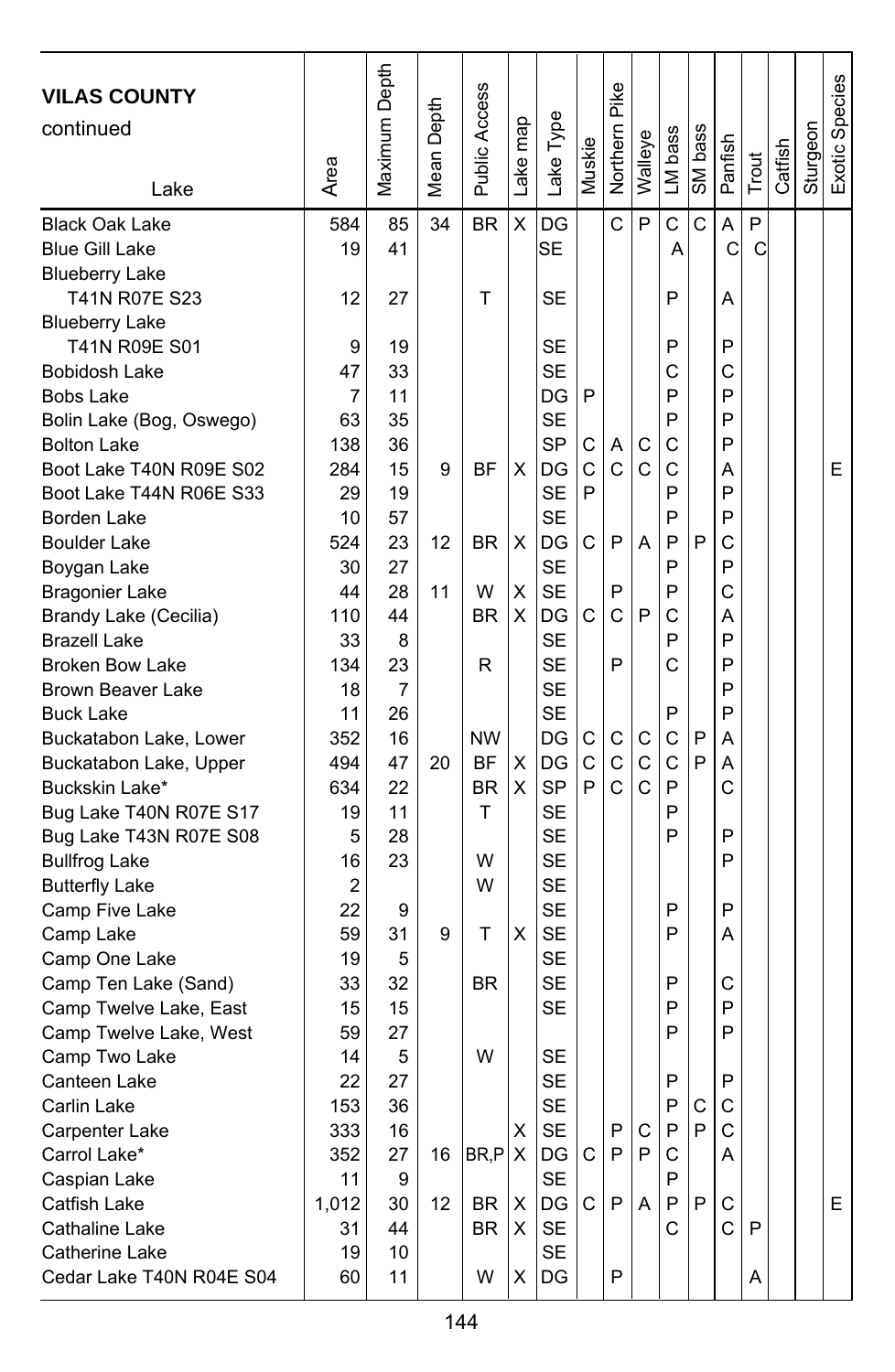| <b>VILAS COUNTY</b><br>continued  | Area     | Maximum Depth | Depth<br>Mean | <b>Public Access</b> | ake map | Lake Type       | Muskie | Northern Pike | Walleye | LM bass | SM bass | Panfish | Trout | Catfish | Sturgeon | Exotic Species |
|-----------------------------------|----------|---------------|---------------|----------------------|---------|-----------------|--------|---------------|---------|---------|---------|---------|-------|---------|----------|----------------|
| Lake                              |          |               |               |                      |         |                 |        |               |         |         |         |         |       |         |          |                |
| Cedar Lake T42N R08E S12          | 15       | 11            |               | W                    |         | <b>SE</b>       |        |               |         |         |         |         |       |         |          |                |
| Chamberlain Lake                  | 16       | 13            |               |                      |         | <b>SE</b>       |        |               |         | P       |         |         | P     |         |          |                |
| Chewelah Lake (Spruce)            | 35       | 2             |               |                      |         | DG              |        |               |         |         |         |         |       |         |          |                |
| Chickaree Lake (Deer)             | 31       | 11            |               |                      |         | <b>SE</b>       |        |               |         | P       |         |         | P     |         |          |                |
| Chub Lake (Little Chub)           | 12       | 12            |               | W                    |         | <b>SE</b>       |        |               |         | P       |         | P       |       |         |          |                |
| Circle Lily Lake                  | 223      | 35            |               | BR                   | х       | DG              | P      | P             | P       | P       | С       | С       |       |         |          |                |
| Clair Lake                        | 51       | 15            |               | R                    | х       | <b>SE</b>       |        |               |         | P       |         | С       |       |         |          |                |
| Clear Lake                        | 555      | 45            | 16            | BR                   | X       | <b>SP</b>       | C      | C             | С       | P       | P       | Ć       |       |         |          |                |
| Clear Lake*T39N R04E S02          |          |               |               |                      |         |                 |        |               |         |         |         |         |       |         |          |                |
| (Near)                            | 212      | 21            |               | W                    | X       | SE              | P      |               | P       | P       |         | P       |       |         |          |                |
| Clearwater Lake*                  | 351      | 48            | 21            |                      | X       | SP              | P      | P             | C       | P       | С       | P       |       |         |          |                |
| Cleveland Lake                    | 32       | 67            |               |                      |         | <b>SE</b>       |        |               |         | P       |         | P       |       |         |          |                |
| Cochran Lake                      | 126      | 12            |               |                      |         | <b>SP</b>       |        | A             | P       | C       |         | C       |       |         |          |                |
| Coffee Lake                       | 20       | 18            |               |                      |         | <b>SP</b>       |        | P             |         | P       |         | P       |       |         |          |                |
| Constance Lake                    | 50       | 37            |               |                      |         | <b>SE</b>       |        |               |         | P       |         | P       |       |         |          |                |
| <b>Content Lake</b>               | 244      | 14            |               | <b>NW</b>            |         | <b>SE</b>       | P      | A             | C       | P       |         | Α       |       |         |          |                |
| Cooks Lake                        | 9        | 20            |               | W                    |         | <b>SE</b>       |        |               |         | P       |         | P       |       |         |          |                |
| Corrine Lake                      | 32       | 19            |               |                      |         | <b>SE</b>       |        |               |         | Α       |         | P       |       |         |          |                |
| Crab Lake                         | 949      | 60            | 22            | <b>BR</b>            | X       | DG              | С      | P             | С       | P       | P       | С       |       |         |          |                |
| Crab Lake, North                  | 56       | 35            |               | <b>NW</b>            |         | DG              | P      | P             | P       | P       | P       | C       |       |         |          |                |
| Crampton Lake                     | 59       | 31            |               |                      |         | <b>SE</b>       |        |               |         | P       | P       | P       |       |         |          |                |
| Cranberry Lake                    | 956      | 23            | 9             | <b>BR</b>            | X       | DG              | C      | P             | A       | P       | P       | C       |       |         |          | E              |
| Crawford Lake                     | 24       | 11            |               |                      |         | <b>SE</b>       |        |               |         |         |         | P       |       |         |          |                |
| Crawling Stone Lake               | 1,466    | 87            | 31            | BR                   | Χ       | DG              | P      | P             | C       | P       | P       | C       |       |         |          |                |
| Croker Lake (Bass)                | 12       | 21            |               |                      |         | <b>SE</b>       |        |               |         | P       |         | P       |       |         |          |                |
| Crystal Lake T41N R07E S27        | 88       | 67            | 34            | BR.                  | X       | <b>SE</b>       |        |               |         | P       |         | C       | P     |         |          |                |
| Crystal Lake T43N R10E S01        | 93       | 23            |               |                      |         | <b>SP</b>       |        | P             |         | P       |         | P       |       |         |          |                |
| Curve Lake                        | 13       | 18            |               |                      |         | <b>SE</b>       |        |               |         | P       |         | P       |       |         |          |                |
| Dad Lake (Lillian)                | 46       | 15            |               | <b>BR</b>            |         | <b>SE</b>       |        |               |         | P       | P       | P       |       |         |          |                |
| Dalzell Lake (Dezel)              | 25       | 19            |               |                      |         | <b>SE</b>       |        |               |         | P       |         | P       |       |         |          |                |
| David Lake                        | 25       | 17            |               |                      |         | DG              |        |               |         | C       |         | P       |       |         |          |                |
| Day Lake                          | 117      | 48            |               | BR.                  | х       | <b>SE</b>       |        | P             | C       |         | P<br>P  | С<br>C  |       |         |          |                |
| Dead Pike Lake                    | 297      | 80            | 26            | BR                   | X       | DG<br><b>SE</b> | С      |               |         | P       |         | C       |       |         |          |                |
| Deadman Lake<br>Deadwood Lake     | 14<br>23 | 20<br>29      |               | <b>BR</b><br>R       |         | <b>SE</b>       |        |               |         | Α<br>P  |         | P       |       |         |          |                |
|                                   | 13       | 13            |               |                      |         | <b>SE</b>       |        |               |         | P       |         | P       |       |         |          |                |
| Decker Lake (Shanty)<br>Deep Lake | 10       | 29            |               | т                    |         | SE              |        |               |         | P       |         | P       |       |         |          |                |
| Deer Lake T40N R09E S32           | 3        | 16            |               | W                    |         | <b>SE</b>       |        |               |         | P       |         | P       |       |         |          |                |
| Deer Lake T42N R10E S29           | 65       | 24            |               |                      |         | <b>SE</b>       |        |               |         | P       |         | P       |       |         |          |                |
| Deer Lake T43N R05E S10           | 37       | 21            |               |                      |         | DG              |        | C             | P       | С       |         | С       |       |         |          |                |
| Deerfoot Lake (Bass)              | 38       | 43            |               |                      |         | SE              |        |               |         | A       |         | P       |       |         |          |                |
| Deerpath Lake                     | 6        | 12            |               | W                    |         | <b>SE</b>       |        |               |         |         |         |         |       |         |          |                |
| Deerskin Lake                     | 309      | 18            | 6             | BR                   | Х       | SP              | C      | ${\sf P}$     | C       | C       | P       | Α       |       |         |          |                |
| Denton Lake                       | 26       | 33            |               |                      |         | <b>SE</b>       |        |               |         |         | P       | P       |       |         |          |                |
|                                   |          |               |               |                      |         |                 |        |               |         |         |         |         |       |         |          |                |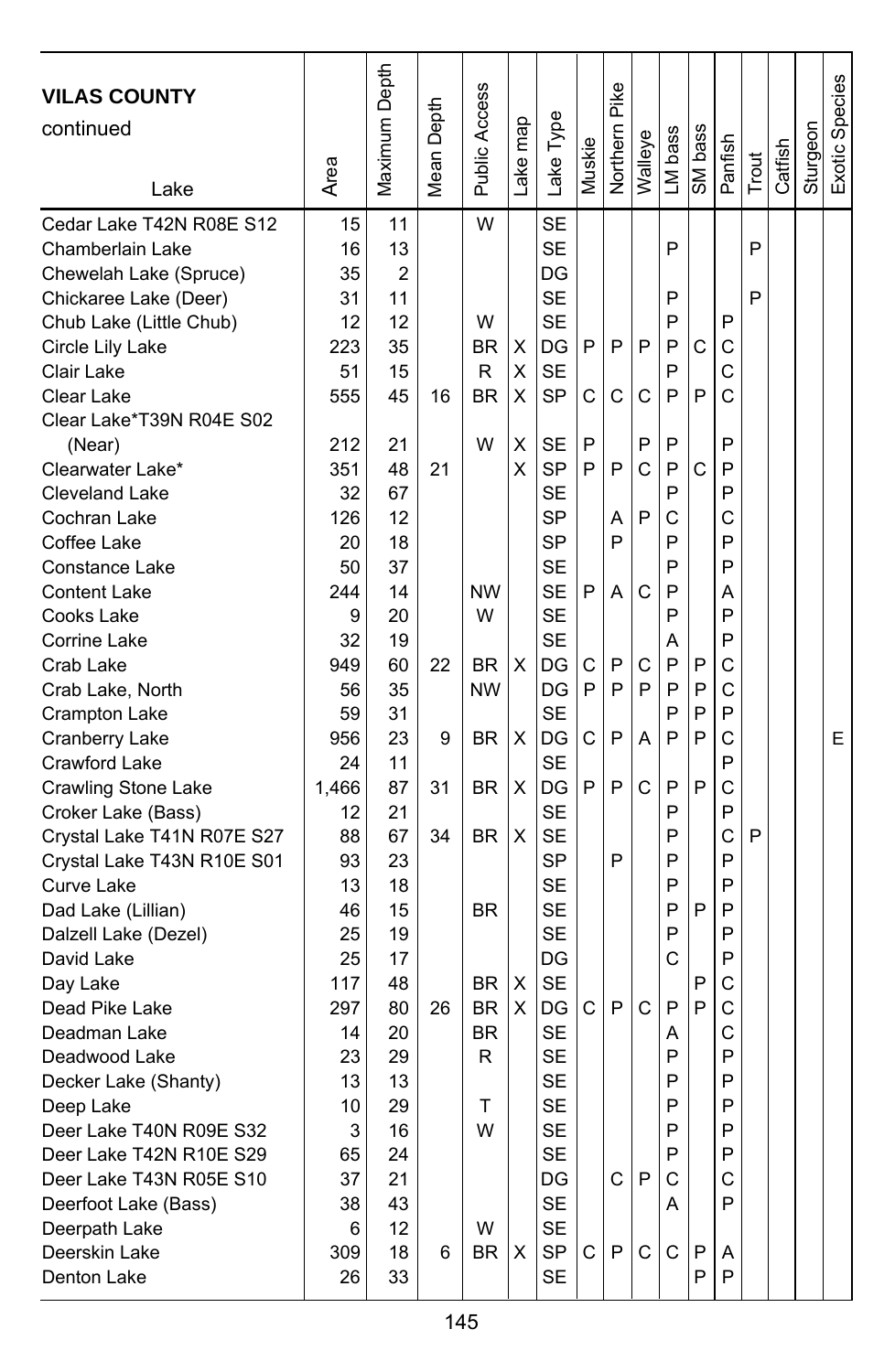| <b>VILAS COUNTY</b><br>continued<br>Lake                                                                   | Area                              | Maximum Depth                    | Mean Depth | Public Access               | Lake map | Lake Type                                                                  | Muskie | Pike<br>Northern | Walleye | LM bass                    | SM bass | Panfish                    | Trout        | Catfish | Sturgeon | Exotic Species |
|------------------------------------------------------------------------------------------------------------|-----------------------------------|----------------------------------|------------|-----------------------------|----------|----------------------------------------------------------------------------|--------|------------------|---------|----------------------------|---------|----------------------------|--------------|---------|----------|----------------|
| Devine Lake (Dollar)<br>Dewey Lake<br>Diamond Lake<br>Doe Lake<br>Dog Lake<br>Dollar Lake T40N R10E S26    | 95<br>48<br>122<br>9<br>10<br>105 | 18<br>11<br>40<br>37<br>15<br>15 |            | W<br>BR.<br>R               | X        | <b>SP</b><br><b>SE</b><br><b>SE</b><br><b>SE</b><br><b>SE</b><br><b>SE</b> | С      | P                | P       | P<br>P<br>P<br>P<br>C<br>P | C       | P<br>P<br>C<br>P<br>P<br>P |              |         |          |                |
| Dollar Lake T43N R09E S26<br>Donahue Lake<br>Dorothy Dunn Lake<br>Dorothy Lake<br>Drott Lake               | 18<br>4<br>70<br>20<br>5          | 12<br>40<br>22<br>33<br>17       |            | т                           |          | SP<br><b>SE</b><br><b>SE</b><br><b>SE</b><br><b>SE</b>                     | С      | P                | C       | P<br>P<br>A                | P       | P<br>P<br>P<br>P<br>P      | P            |         |          |                |
| Dry Lake<br>Duck Lake<br>Dunn Lake<br>Eagle Lake T40N R10E S22<br>Eagle Lake T41N R05E S14                 | 44<br>108<br>75<br>572<br>16      | 12<br>20<br>9<br>34<br>15        | 10<br>16   | т<br><b>NW</b><br><b>BR</b> | X<br>X   | <b>SE</b><br>DG<br><b>SP</b><br>DG<br><b>SE</b>                            | С<br>C | P<br>P<br>P      | Α<br>А  | Α<br>P<br>C<br>P<br>A      | P<br>P  | C<br>C<br>C<br>C<br>P      |              |         |          | Е<br>E         |
| Edith Lake T42N R06E S26<br>Edith Lake T43N R07E S10<br>Eleanore Lake<br>Elizabeth Lake<br>Ellen Lake      | 59<br>11<br>28<br>22<br>14        | 28<br>26<br>19<br>15<br>16       |            | W<br>W<br>W                 |          | <b>SE</b><br><b>SE</b><br>DG<br><b>SE</b><br><b>SE</b>                     |        |                  |         | C<br>P<br>P                | P       | C<br>C<br>P<br>P<br>C      |              |         |          |                |
| Ellerson Lake, East<br>Ellerson Lake, Middle<br>Ellerson Lake, West<br>Eloise Lake<br>Elsie Lake           | 136<br>60<br>80<br>13<br>46       | 26<br>51<br>4<br>13<br>22        |            | W<br>w<br>W                 |          | <b>SE</b><br><b>SE</b><br>DG<br><b>SE</b><br>SE                            | P      |                  |         | С<br>C<br>C<br>C<br>P      |         | C<br>C<br>P<br>P<br>P      |              |         |          |                |
| Emerald Lake (Ruth, Long)<br>Emil Lake<br><b>Emily Lake</b><br>Erickson Lake<br>Erwin Lake (Battle)        | 27<br>38<br>26<br>106<br>15       | 22<br>3<br>20<br>18<br>12        | 10         | Т<br><b>NW</b><br>W         | х<br>X   | <b>SE</b><br><b>SP</b><br>DG<br>DG<br>DG                                   |        | P                | C       | C<br>P<br>P<br>C<br>P      |         | C<br>P<br>C<br>C<br>P      |              |         |          |                |
| Escanaba Lake (Rock)<br><b>Ethel Lake</b><br>Etna Lake<br>Ewald Lake<br>Fallison Lake (Long)               | 293<br>16<br>13<br>19<br>53       | 26<br>13<br>27<br>9<br>43        | 14<br>15   | <b>BR</b><br>W<br>т         | х<br>X   | DG<br>SE<br><b>SE</b><br><b>SE</b><br><b>SE</b>                            | C      | P<br>P           | А       | C<br>C<br>P<br>P           |         | C<br>P<br>P<br>P           | C            |         |          |                |
| <b>Faulkner Lake</b><br>Favil Lake (Favill)<br>Fawn Lake T40N R08E S30<br>Fawn Lake<br>T42N R05E S11 (Mud) | 12<br>42<br>22<br>74              | 30<br>14<br>10<br>14             | 7          | т<br>$NW \mid X$            | ΧI       | <b>SE</b><br>DG<br>DG<br>DG                                                | P<br>C | С<br>C<br>С      | P<br>C. | С<br>P<br>P<br>С           | P       | С<br>С<br>C<br>С           |              |         |          |                |
| Fence Lake<br>Findler Lake                                                                                 | 3,555<br>10                       | 86<br>23                         | 37         | BR                          |          | $X$ DG<br><b>SE</b>                                                        | C      | C                | C       | P<br>P                     | C       | C<br>C                     | $\mathsf{P}$ |         |          |                |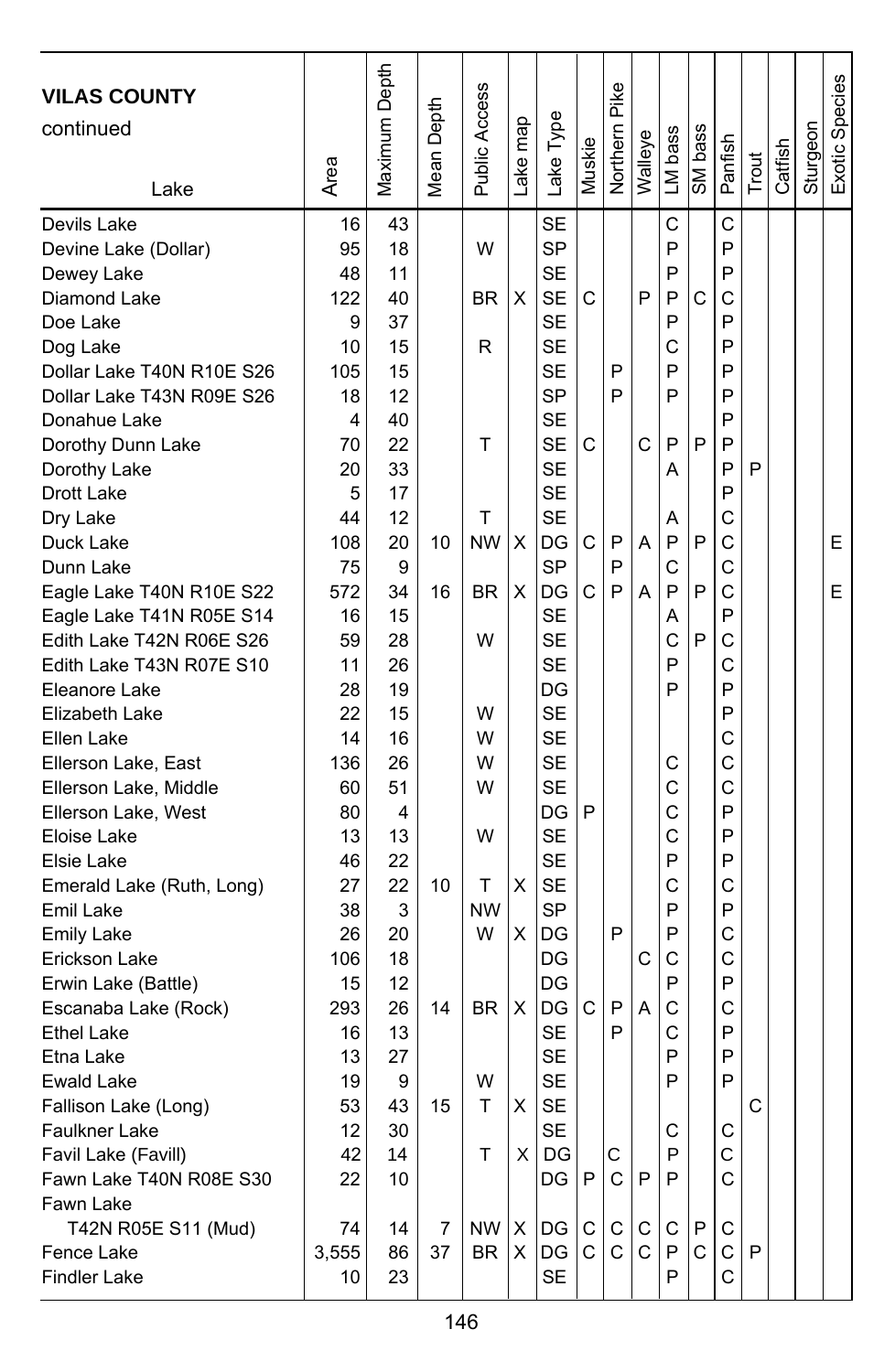| <b>VILAS COUNTY</b><br>continued<br>Lake | Area      | Maximum Depth | Depth<br>Mean I | Public Access | ake map | Lake Type              | Muskie  | Northern Pike | Walleye      | LM bass | SM bass | Panfish           | Trout | Catfish | Sturgeon | Exotic Species |
|------------------------------------------|-----------|---------------|-----------------|---------------|---------|------------------------|---------|---------------|--------------|---------|---------|-------------------|-------|---------|----------|----------------|
| Finger Lake<br><b>Finley Lake</b>        | 90<br>107 | 30<br>26      |                 |               | Χ       | <b>SE</b><br><b>SE</b> |         |               | P            | P<br>C  |         | C<br>$\mathsf{C}$ |       |         |          |                |
| Firefly Lake (Weber)                     | 27        | 46            |                 | Τ             | X       | <b>SE</b>              |         |               |              |         | P       | C                 | C     |         |          |                |
| Fishtrap Lake                            | 329       | 41            |                 | <b>NW</b>     | X       | DG                     | С       | P             | С            | C       | P       | $\mathcal{C}$     |       |         |          |                |
| Flambeau Lake                            |           |               |                 |               |         |                        |         |               |              |         |         |                   |       |         |          |                |
| (Lac Du Flambeau)                        | 1,176     | 78            | 28              | <b>BR</b>     | X       | DG                     | С       | P             | С            | С       | C       | C                 |       |         |          |                |
| Flora Lake                               | 100       | 29            |                 |               | X       | <b>SE</b>              |         |               |              | C       |         | Α                 |       |         |          |                |
| Forest Lake (Goose)                      | 466       | 60            | 29              | <b>BR</b>     | X       | <b>SE</b>              |         | P             | C            | P       | P       | C                 |       |         |          | E              |
| Found Lake                               | 326       | 21            | 11              | <b>BR</b>     | X       | DG                     | C       | C             | $\mathsf{C}$ | C       |         | A                 |       |         |          |                |
| Fox Lake                                 | 16        | 32            |                 |               |         | <b>SE</b>              |         |               |              | C       |         | P                 |       |         |          |                |
| Franchian Lake (Gretchen)                | 9         | 26            |                 |               |         | <b>SE</b>              |         |               |              | P       |         | P                 |       |         |          |                |
| Frank Lake (Bear)                        | 141       | 24            |                 | т             | Χ       | <b>SE</b>              |         | C             | C            | C       |         | P                 |       |         |          |                |
| Frost Lake (Mud)                         | 53        | 5<br>13       |                 |               |         | <b>SE</b><br><b>SE</b> |         |               |              |         |         | P                 |       |         |          |                |
| Gail Lake                                | 2<br>8    | 8             |                 | R<br>R        |         | <b>SE</b>              |         |               |              |         |         |                   |       |         |          |                |
| Gateway Lake                             | 19        | 12            |                 |               |         | <b>SE</b>              |         |               |              | P       |         | P                 |       |         |          |                |
| Gem Lake (McGuire)<br>Gene Lake          | 28        | 26            |                 |               |         | <b>SE</b>              |         |               |              | C       |         | P                 |       |         |          |                |
| Genevieve Lake                           | 13        | 30            |                 |               |         | <b>SE</b>              |         | P             |              | P       |         | P                 |       |         |          |                |
| George Lake T42N R09E S01                | 12        | 18            |                 | R             |         | <b>SE</b>              |         |               |              | P       |         | P                 |       |         |          |                |
| George Lake T44N R05E S19                | 92        | 51            |                 |               |         | <b>SE</b>              |         |               |              | P       |         | P                 |       |         |          |                |
| Gilbert Lake                             | 6         | 30            |                 |               |         | <b>SE</b>              |         |               |              | P       |         | P                 |       |         |          |                |
| Goodall Lake                             | 24        | 14            |                 | W             |         | <b>SE</b>              |         |               |              | P       |         | P                 |       |         |          |                |
| Goodyear Springs                         | 10        | 8             |                 |               |         | SP                     |         |               |              |         |         |                   | C     |         |          |                |
| Gordon Lake                              | 50        | 18            |                 |               |         | <b>SE</b>              |         |               |              | P       |         | P                 |       |         |          |                |
| <b>Grant Lake</b>                        | 13        | 20            |                 |               |         | <b>SE</b>              |         |               |              | P       |         | P                 |       |         |          |                |
| Grassy Lake                              | 220       | 4             |                 | т             |         | SP                     |         | P             |              | P       |         | P                 |       |         |          |                |
| Great Corn Lake (Twin, Bass)             | 32        | 28            |                 |               |         | <b>SE</b>              |         |               |              | C       |         | P                 |       |         |          |                |
| Gresham Lake, Lower                      | 149       | 12            |                 | <b>NW</b>     |         | DG                     | P       | P             | P            | C       |         | Α                 |       |         |          |                |
| Gresham Lake, Middle                     | 53        | 17            |                 | <b>NW</b>     |         | DG                     | P       | P             | P            | C       |         | Α                 |       |         |          | Е              |
| Gresham Lake, Upper                      | 366       | 32            | 13              | $BR$ , $PlX$  |         | DG                     | C       | P             | C            | C       |         | Α                 |       |         |          | E              |
| Gretchen Lake (Charles)                  | 18        | 31            |                 |               |         | <b>SE</b>              |         |               |              | P       |         | P                 |       |         |          |                |
| Grey Lake* (Gray)                        | 35        | 61            |                 |               |         | <b>SE</b>              |         |               |              | Α       |         | P                 |       |         |          |                |
| Gross Lake                               | 11        | 8             |                 |               |         | <b>SE</b>              |         |               |              |         |         |                   |       |         |          |                |
| Gunlock Lake                             | 250       | 26            | 12              | <b>BR</b>     | х       | <b>SP</b>              | С       | P             | P            | С       | P       | Α                 |       |         |          |                |
| Halls Lake                               | 21        | 16            |                 |               |         | <b>SE</b>              |         |               |              | P       |         | C                 |       |         |          |                |
| Hardin Lake                              | 63        | 69            |                 |               |         |                        |         |               |              | P       | P       | P                 |       |         |          |                |
| Harmony Lake                             | 88        | 13            |                 |               |         | <b>SE</b>              |         |               |              | P       |         | P                 |       |         |          |                |
| <b>Harriet Lake</b>                      | 11        | 27            |                 |               |         | <b>SP</b>              |         |               |              | P       |         | P                 |       |         |          |                |
| Harris Lake                              | 507       | 57            | 24              | <b>BR</b>     | X       | SP                     | $\circ$ | P             | C            | P       | P       | С                 |       |         |          |                |
| Harvey Lake                              | 14        | 27            |                 |               |         | <b>SE</b>              |         | P             |              | P       |         | P                 |       |         |          |                |
| Haskell Lake                             | 97        | 50            |                 |               |         | DG                     | P       | P             | P            | С       |         | С                 |       |         |          |                |
| Headflyer Lake                           | 21        | 19            |                 |               |         | <b>SE</b>              |         |               |              | C       |         | P                 |       |         |          |                |
| Heart Lake T42N R10E S29                 | 59        | 15            |                 |               |         | <b>SE</b>              |         |               |              | P       |         | P                 |       |         |          |                |
| Heart Lake T43N R06E S10                 | 11        | 37            |                 |               |         | <b>SE</b>              |         |               |              | P       |         | P                 |       |         |          |                |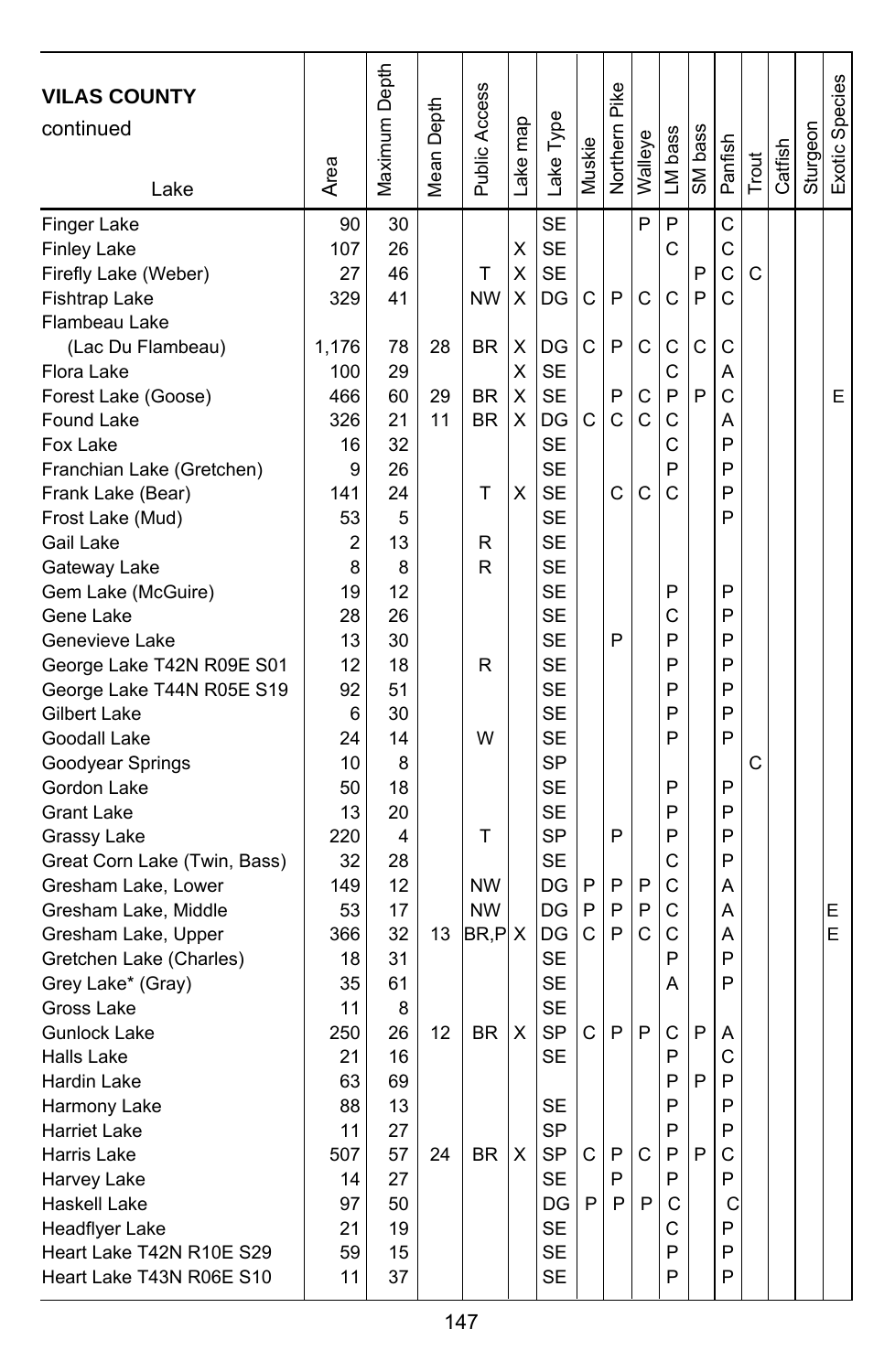| <b>VILAS COUNTY</b><br>continued<br>Lake                                                                                                                                                                                                                                                                             | Area                                                                                                             | Maximum Depth                                                                                           | Mean Depth                 | Public Access                                                                     | ake map                         | Lake Type                                                                                                                                                                                           | Muskie                     | Northern Pike    | Walleye                              | LM bass                                                                 | SM bass                              | Panfish                                                                      | Trout | Catfish | Sturgeon | Exotic Species |
|----------------------------------------------------------------------------------------------------------------------------------------------------------------------------------------------------------------------------------------------------------------------------------------------------------------------|------------------------------------------------------------------------------------------------------------------|---------------------------------------------------------------------------------------------------------|----------------------------|-----------------------------------------------------------------------------------|---------------------------------|-----------------------------------------------------------------------------------------------------------------------------------------------------------------------------------------------------|----------------------------|------------------|--------------------------------------|-------------------------------------------------------------------------|--------------------------------------|------------------------------------------------------------------------------|-------|---------|----------|----------------|
| Helen Lake T43N R09E S30<br>Helen Lake T44N R05E S32<br>Hells Kitchen Lake<br><b>Helmet Lake</b><br>Hennig Lake                                                                                                                                                                                                      | 111<br>15<br>7<br>7<br>6                                                                                         | 19<br>52<br>63<br>36<br>12                                                                              |                            | <b>NW</b><br>R<br><b>NW</b>                                                       | X                               | DG<br>DG<br><b>SE</b><br><b>SE</b><br><b>SE</b>                                                                                                                                                     | P                          | P<br>P           | P                                    | C<br>C<br>P<br>P<br>P                                                   |                                      | C<br>C<br>P<br>P<br>P                                                        |       |         |          |                |
| Hiawatha Lake<br>T40N R08E S35<br>Hiawatha Lake (Long)<br>T43N R05E S23<br><b>High Lake</b><br>Hillis Lake<br>Hobo Lake<br><b>Homestead Lake</b>                                                                                                                                                                     | 14<br>36<br>734<br>14<br>12<br>22                                                                                | 23<br>58<br>31<br>32<br>20<br>17                                                                        |                            | <b>BR</b><br>W                                                                    | X<br>X<br>x                     | SE<br><b>SP</b><br>DG<br><b>SE</b><br><b>SE</b><br><b>SE</b>                                                                                                                                        | C                          | P                | P<br>C                               | P<br>P<br>P<br>P<br>Ċ<br>P                                              | P                                    | P<br>P<br>C<br>P<br>P<br>P                                                   |       |         |          |                |
| Honeysuckle Lake<br>(Mud Minnow)<br><b>Horsehead Lake</b><br>Horseshoe Lake<br>Hungry Lake<br>Hunter Lake<br>Hurrah Lake<br>Ike Walton Lake<br>Ila Lake<br>Imogene Lake<br>Indian Lake<br>Inkpot Lake<br><b>Irving Lake</b><br><b>Island Lake</b><br>Jag Lake<br>Jean Lake<br>Jenny Lake<br>Jerms Lake<br>Jewel Lake | 33<br>234<br>7<br>38<br>184<br>24<br>1,424<br>19<br>66<br>68<br>11<br>403<br>1,023<br>158<br>24<br>59<br>72<br>9 | 13<br>24<br>12<br>12<br>40<br>43<br>61<br>16<br>41<br>39<br>15<br>13<br>35<br>14<br>15<br>32<br>38<br>6 | 13<br>17<br>10<br>13<br>22 | R<br><b>BR</b><br>T<br>W<br><b>BR</b><br><b>BR</b><br><b>BR</b><br><b>BR</b><br>W | X<br>х<br>X<br>х<br>X<br>X<br>Χ | <b>SE</b><br>DG<br><b>SE</b><br><b>SE</b><br><b>SE</b><br><b>SE</b><br><b>SE</b><br>SP<br><b>SE</b><br><b>SE</b><br>DG<br>DG<br>DG<br><b>SE</b><br><b>SE</b><br><b>SE</b><br><b>SE</b><br><b>SE</b> | C<br>P<br>P<br>C<br>C<br>P | P<br>P<br>C<br>C | C<br>С<br>P<br>P<br>C<br>C<br>С<br>P | P<br>P<br>C<br>C<br>Ċ<br>P<br>С<br>C<br>P<br>C<br>P<br>P<br>P<br>P<br>P | P<br>P<br>P<br>P<br>P<br>P<br>P<br>P | C<br>P<br>P<br>C<br>C<br>P<br>P<br>P<br>C<br>P<br>C<br>C<br>C<br>P<br>C<br>C |       |         |          |                |
| John Lake<br>Johnson Lake<br><b>T40N R06E S34</b><br>Johnson Lake<br>T42N R08E S08<br>Jones Lake<br>Joyce Lake<br>Jute Lake<br>Kasomo Lake<br>Katinka Lake<br>Keego Lake<br>Kentuck Lake                                                                                                                             | 11<br>78<br>24<br>52<br>29<br>199<br>26<br>172<br>24<br>957                                                      | 42<br>42<br>12<br>29<br>33<br>23<br>19<br>60<br>18<br>40                                                | 16<br>13                   | ΒF<br>W<br>BR<br>BR                                                               | X<br>X<br>X<br>X.<br>X          | <b>SE</b><br>DG<br>SP<br><b>SE</b><br><b>SE</b><br>SE<br>SE<br>DG<br><b>SE</b><br>DG                                                                                                                | C<br>P<br>P<br>C<br>C      | P<br>P           | P<br>P<br>С                          | P<br>C<br>С<br>C<br>P<br>C<br>P<br>P<br>P                               | С<br>P<br>C                          | P<br>C<br>С<br>C<br>C<br>C<br>С<br>C<br>C<br>$\mathsf{C}$                    |       |         |          |                |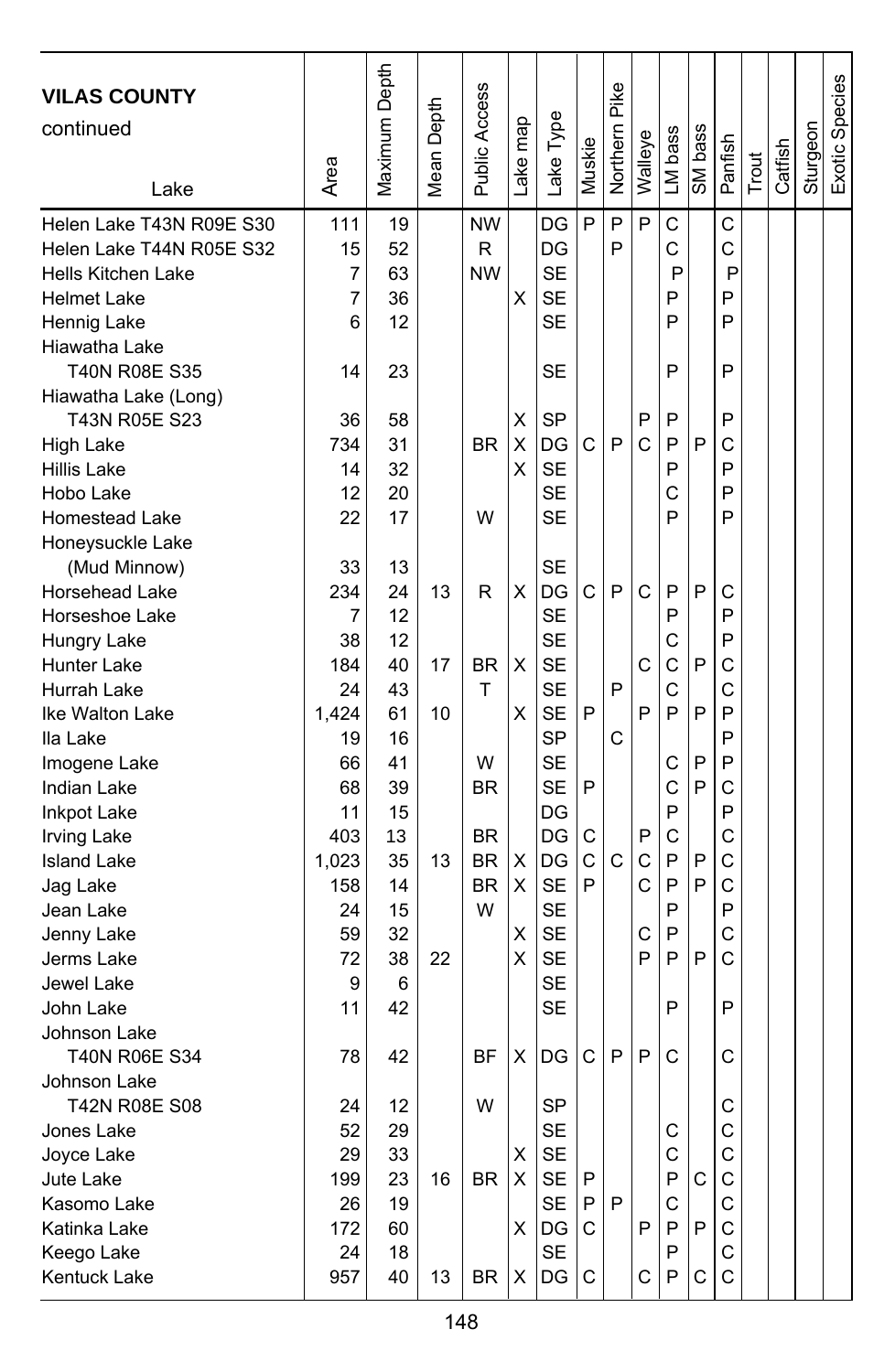| <b>VILAS COUNTY</b><br>continued<br>Lake | Area    | Maximum Depth | Mean Depth | Public Access | Lake map | Lake Type       | Muskie | Northern Pike | Walleye | LM bass | SM bass | Panfish | Trout | Catfish | Sturgeon | Exotic Species |
|------------------------------------------|---------|---------------|------------|---------------|----------|-----------------|--------|---------------|---------|---------|---------|---------|-------|---------|----------|----------------|
| Kenu Lake (Alice)                        | 73      | 13            |            |               |          | DG              | P      | P             | P       | C       |         | C       |       |         |          |                |
| Kildare Lake (Pine)                      | 54      | 21            |            |               | X        | SP              | P      |               | P       | P       |         | C       |       |         |          |                |
| Kitten Lake (Mud, Rahr)                  |         |               |            |               |          |                 |        |               |         |         |         |         |       |         |          |                |
| T43N R07E S27                            | 13      | 41            |            | R             | X        | SE              |        | P             |         | P       |         | P       |       |         |          |                |
| Klondike Lake                            | 16      | 19            |            | W             |          | <b>SE</b>       |        |               |         |         |         |         |       |         |          |                |
| Knife Lake                               | 24      | 40            |            |               |          | DG              |        |               |         | P       |         | C       |       |         |          |                |
| Korth Lake                               | 21      | 26            |            | R             |          | <b>SE</b>       |        |               |         | P       |         | P       |       |         |          |                |
| Kuehn Lake                               | 3       | 16            |            | W             |          | SE              |        |               |         | C       |         | P       |       |         |          |                |
| Lac Des Fleurs (Razorback)               | 49      | 31            |            |               |          | <b>SE</b>       |        |               |         | P       |         | P       |       |         |          |                |
| Lac Du Lune (Island)                     | 426     | 68            | 24         | BR            | X        | SE              |        | P             |         | P       | P       | C       | C     |         |          |                |
| Lac Vieux Desert                         |         |               |            |               |          |                 |        |               |         |         |         |         |       |         |          |                |
| (WI-2,780 AC)<br>Lake O Pines            | 2,853   | 38<br>21      |            | BR.           | х        | DG<br><b>SE</b> | C      | C             | С       | C       | C       | C<br>C  |       |         |          | Е              |
| Lake of the Hills (Sucker)               | 6<br>62 | 10            |            | <b>BR</b>     |          | DG              |        | C             |         | P       |         | A       |       |         |          |                |
| Lake of the Woods                        | 14      | 8             |            | W             |          | <b>SE</b>       |        |               |         | P       |         | P       |       |         |          |                |
| Landing Lake (Charlotte)                 | 220     | 11            |            | <b>BR</b>     | х        | DG              |        | C             |         | P       |         | C       |       |         |          |                |
| Langley Lake                             | 13      | 4             |            | W             |          | <b>SE</b>       |        |               |         |         |         |         |       |         |          |                |
| Laura Lake                               | 599     | 43            |            | <b>BR</b>     | X        | <b>SE</b>       | C      |               | C       | P       | P       | P       |       |         |          |                |
| Lawler Lake (Bass)                       | 29      | 23            |            |               |          | SE              |        |               |         | P       |         | P       |       |         |          |                |
| Lewis Lake                               | 12      | 23            |            |               |          | SE              |        |               |         | C       |         | P       |       |         |          |                |
| Little Arbor Vitae Lake                  | 534     | 32            | 11         | <b>BR</b>     | X        | DG              | С      |               | C       | C       |         | C       |       |         |          |                |
| Little Bass Lake                         |         |               |            |               |          |                 |        |               |         |         |         |         |       |         |          |                |
| T40N R06E S26                            | 16      | 45            |            |               | X        | SE              |        | P             |         | P       |         | P       |       |         |          |                |
| Little Bass Lake                         |         |               |            |               |          |                 |        |               |         |         |         |         |       |         |          |                |
| <b>T40N R08E S15</b>                     | 27      | 35            |            | т             |          | SE              |        |               |         | C       |         | C       |       |         |          |                |
| Little Bateau Lake                       | 63      | 20            |            |               |          | DG              |        |               |         | P       | P       | P       |       |         |          |                |
| Little Cloud Lake (Johnson)              | 10      | 14            | 7          | т             | X        | <b>SE</b>       |        |               |         |         |         | Α       |       |         |          |                |
| Little Corn Lake (Twin, Bass)            | 25      | 26            |            | W             |          | <b>SE</b>       |        |               |         | С       |         | Ċ       |       |         |          |                |
| Little Crab Lake                         | 76      | 26            |            | R             |          |                 | С      |               | С       | P       |         |         |       |         |          |                |
| Little Crawling Stone Lake               | 107     | 44            | 18         | <b>BR</b>     | X        | DG              | P      | P             | P       | P       | C       | C       |       |         |          |                |
| Little Crooked Lake                      | 153     | 20            |            | <b>BR</b>     | X        | DG              | C      | P             | C       | P       |         | C       |       |         |          |                |
| Little Donahue Lake                      | 18      | 32            |            |               |          | <b>SE</b>       |        |               |         |         | P       | P       |       |         |          |                |
| Little Gibson Lake                       | 31      | 20            |            | т             |          | <b>SE</b>       | P      |               |         | P       |         | C       |       |         |          |                |
| Little Horsehead Lake                    | 52      | 19            |            | R             |          | DG              | P      | P             | P       | P       | P       | C       |       |         |          |                |
| Little Hurst Lake                        | 14      | 10            |            |               |          | SE              |        |               |         | P       |         | P       |       |         |          |                |
| Little John Jr. Lake                     | 25      | 26            |            | Τ             | X        | <b>SE</b>       |        |               |         |         |         |         | C     |         |          |                |
| Little John Lake                         | 166     | 19            |            | BR            | X        | SP              | C      | P             | C       | C       | P       |         | Α     |         |          |                |
| Little Jute Lake                         | 10      | 14            |            | <b>NW</b>     |          | SE              | P      |               |         |         | P       |         | P     |         |          |                |
| Little Mamie Lake                        | 15      | 12            |            |               |          | <b>SE</b>       |        |               |         | P       |         |         | P     |         |          |                |
| Little Muskie Lake                       | 78      | 16            |            |               | X        | SP              |        | С             |         | P       |         | С       |       |         |          |                |
| Little Papoose Lake                      | 46      | 50            |            | R             |          | DG              | Ρ      |               | P       | P       |         | P       |       |         |          |                |
| Little Pine Lake                         | 18      | 18            |            |               |          | SE              | P      |               |         | P       |         | P       |       |         |          |                |
| Little Portage Lake                      | 170     | 11            |            |               |          | DG              | P      | P<br>P        |         | P<br>P  |         | P<br>P  |       |         |          |                |
| Little Presque Isle Lake                 | 85      | 18            |            |               | X        | DG              | P      |               |         |         |         |         |       |         |          |                |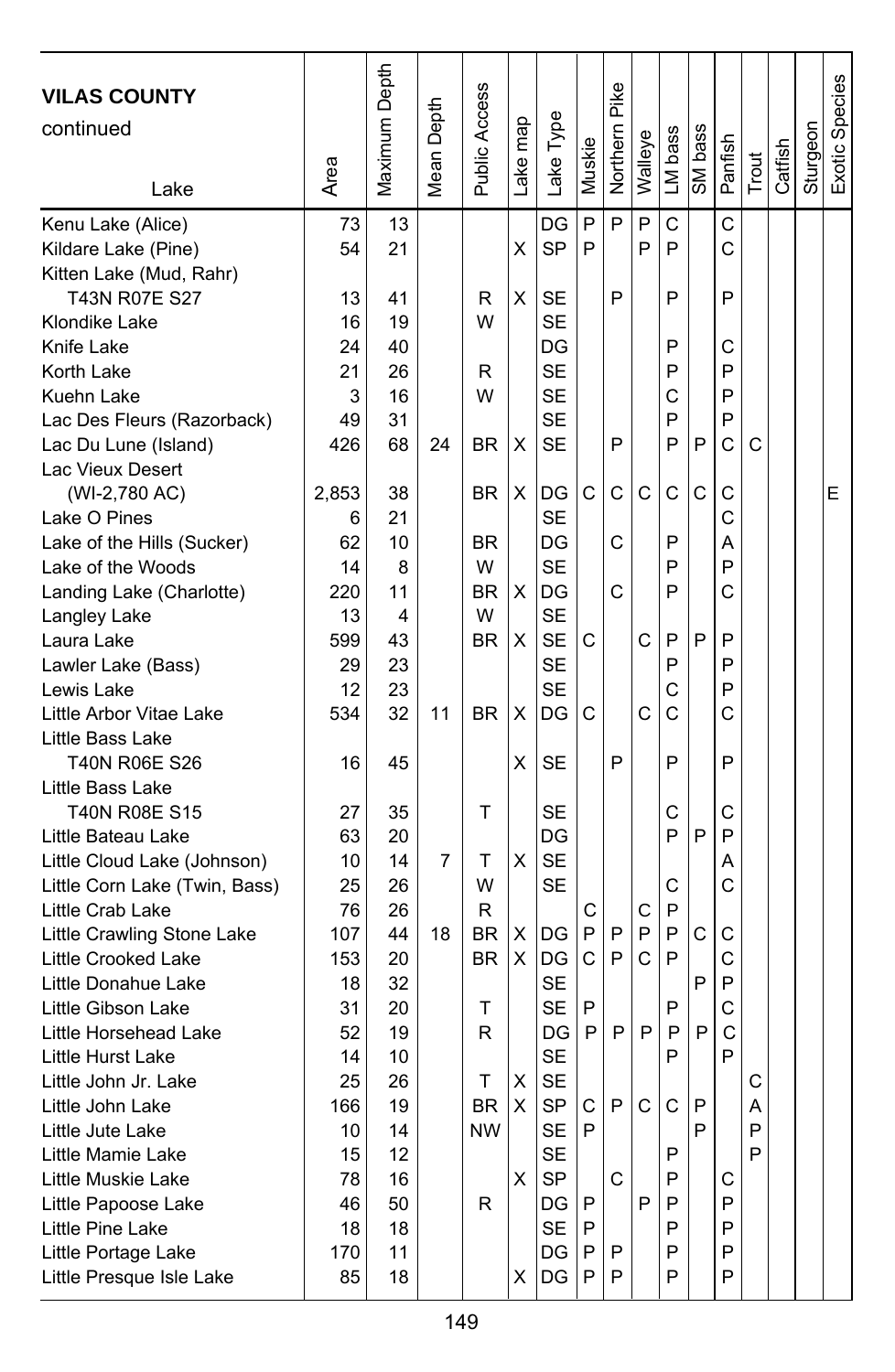| <b>VILAS COUNTY</b><br>continued<br>Lake | Area     | Maximum Depth | Mean Depth | <b>Public Access</b> | Lake map | Lake Type       | Muskie       | Northern Pike | Walleye      | LM bass | SM bass | Panfish | Trout | Catfish | Sturgeon | Exotic Species |
|------------------------------------------|----------|---------------|------------|----------------------|----------|-----------------|--------------|---------------|--------------|---------|---------|---------|-------|---------|----------|----------------|
| Little Rice Lake                         | 59       | 7             |            | R                    |          | <b>SP</b>       | P            | A             | P            | P       | P       | C       |       |         |          |                |
| Little Rock Lake                         | 45       | 10            |            |                      | X        | <b>SE</b>       |              |               |              | C       |         | C       |       |         |          |                |
| Little Sand Lake                         | 107      | 32            |            |                      |          | SP              | P            | P             | P            | P       | P       | P       |       |         |          |                |
| Little Spider Lake (Gaffrey)             | 235      | 23            | 13         | <b>BR</b>            | X        | <b>SE</b>       | P            |               | P            | P       | P       | Ċ       |       |         |          |                |
| Little St Germain Lake                   | 980      | 53            | 11         | <b>BR</b>            | X        | DG              | C            | Α             | C            | Ć       | P       | C       |       |         |          | Е              |
| Little Star Lake                         |          |               |            |                      |          |                 |              |               |              |         |         |         |       |         |          |                |
| T41N R08E S10                            | 93       | 9             |            | R                    |          | DG              |              | P             |              | P       |         | P       |       |         |          |                |
| Little Star Lake                         |          |               |            |                      |          |                 |              |               |              |         |         |         |       |         |          |                |
| T42N R05E S15                            | 245      | 67            | 31         | <b>NW</b>            | X        | DG              | С            | Ρ             | C            | P       | P       | P       |       |         |          |                |
| Little Sugarbush Lake (Deer)             | 43       | 26            |            |                      |          | <b>SP</b>       | P            | P             | P            | P       |         | P       |       |         |          |                |
| Little Tamarack Lake                     | 200      | 16            |            | <b>BR</b>            |          | DG              | P            | Ć             |              | Ć       |         | C       |       |         |          |                |
| Little Ten Lake                          | 17       | 32            |            |                      |          | <b>SE</b>       |              |               |              |         |         | P       |       |         |          |                |
| Little Trout Lake                        | 978      | 98            | 25         | <b>BR</b>            | X        | <b>SE</b>       | C            |               | С            | P       | С       | P       | P     |         |          |                |
| Lone Pine Lake                           | 142      | 41            |            |                      |          | DG              | P            | P             | P            | C       | P       | P       |       |         |          |                |
| Lone Tree Lake                           | 121      | 16            |            | BR.                  |          | <b>SE</b>       |              |               |              | С       | P       | P       |       |         |          |                |
| Lonewood Lake                            | 13       | 26            |            |                      |          | <b>SE</b>       |              |               |              | P       |         | P       |       |         |          |                |
| Long Interlaken Lake (Long)              | 368      | 65            |            | <b>BR</b>            |          | DG              | P            | P             | P            | C       | С       | C       |       |         |          |                |
| Long Lake                                | 872      | 95            | 30         | <b>BF</b>            | х        | DG              | P            | P             | C            | P       | C       | P       | P     |         |          | E              |
| Loon Lake                                | 31       | 21            |            | Т                    |          | <b>SE</b>       |              |               |              | P       | P       | P       |       |         |          |                |
| Lost Canoe Lake                          | 249      | 41            |            | Т                    | X        | <b>SE</b>       | P            | С             | С            | C       | P       | C       |       |         |          |                |
| Lost Lake                                | 544      | 20            |            | <b>BR</b>            | X        | DG              | C            | C             | $\mathsf{C}$ | C       |         | Α       |       |         |          | E              |
| Lotus Lake (Little Bass)                 | 24       | 24            |            |                      |          | <b>SE</b>       |              |               |              | P       |         | P       |       |         |          |                |
| Lucy Lake                                | 38       | 23            |            |                      |          | SE              |              |               |              | С       |         | P       |       |         |          |                |
| Lynx Lake T40N R10E S15                  | 22       | 20            |            | <b>BR</b>            |          | DG              | C            | Ρ             | C            | P       | P       | С       |       |         |          | E              |
| Lynx Lake T43N R07E S18                  | 339      | 48            | 18         | <b>BR</b>            | X        | DG              | $\mathsf{C}$ | P             | C            | P       | C       | P       |       |         |          |                |
| Mabel Lake                               | 18       | 22            |            | R                    |          | <b>SE</b>       |              |               |              | C       |         | C       |       |         |          |                |
| Madeline Lake*(Mud)                      | 159      | 17            | 9          | <b>BR</b>            | X        | DG              | С            | P             | P            | С       |         | A       |       |         |          |                |
| Mamie Lake (WI-376 Acres)                | 400      | 15            | 10         | <b>BR</b>            | X        | DG              | C            | P             | C            | P       | P       | C       |       |         |          |                |
| <b>Manitowish Lake</b>                   | 496      | 61            | 23         | <b>NW</b>            | X        | DG              | C            | C             | Ċ            | P       | C       | P       |       |         |          |                |
| Mann Lake                                | 261      | 18            | 5          | <b>BR</b>            | X        | <b>SP</b>       |              | C             |              |         |         | C       |       |         |          |                |
| <b>Manuel Lake</b>                       | 76       | 9             |            | <b>BR</b>            |          | <b>SE</b>       |              | P             |              |         |         | P       |       |         |          |                |
| Maple Lake (Long)                        | 47       | 14            |            | W                    |          | <b>SE</b>       |              |               |              | P       |         | P       |       |         |          |                |
| <b>Marion Lake</b>                       | 16       | 37            |            |                      |          | <b>SP</b>       |              |               |              | P       |         | P       |       |         |          |                |
| Marlands Lake                            | 10       | 19            |            |                      |          | <b>SE</b>       |              |               |              | P       |         | P       |       |         |          |                |
| Marsh Lake                               | 22       | 3             |            |                      |          | <b>SE</b>       |              |               |              |         |         |         |       |         |          |                |
| Marshall Lake                            | 87       | 17            |            | W                    |          | DG              | P            | A             | P            | P       |         | P       |       |         |          |                |
| Mary Lake T40N R09E S35                  | 7        | 10            |            |                      |          | <b>SE</b>       |              |               |              |         |         |         |       |         |          |                |
| Mary Lake T44N R05E S32                  | 3        | 67            |            |                      |          | DG              |              |               |              | P       |         | P       |       |         |          |                |
| McCabe Lake (Lenore)                     | 13       | 26            |            |                      |          | <b>SE</b>       | P            |               | P            | С       |         | Ρ       |       |         |          |                |
| McCullough Lake                          | 216      | 27            |            | W                    |          | DG              |              | P<br>P        |              | С<br>P  | P       | С<br>Ρ  |       |         |          |                |
| McDonald Lake                            | 39       | 30            |            |                      |          | SE<br><b>SE</b> |              |               |              | P       |         |         |       |         |          |                |
| McKinney Lake (Big Chub)<br>McLeod Lake  | 11<br>52 | 23<br>7       |            | Τ                    |          | SE              |              |               |              | P       |         | Ρ<br>P  |       |         |          |                |
| Mermaid Lake                             | 60       | 55            |            |                      |          | SE.             |              | P             | P            | P       | P       | P       |       |         |          |                |
|                                          |          |               |            |                      |          |                 |              |               |              |         |         |         |       |         |          |                |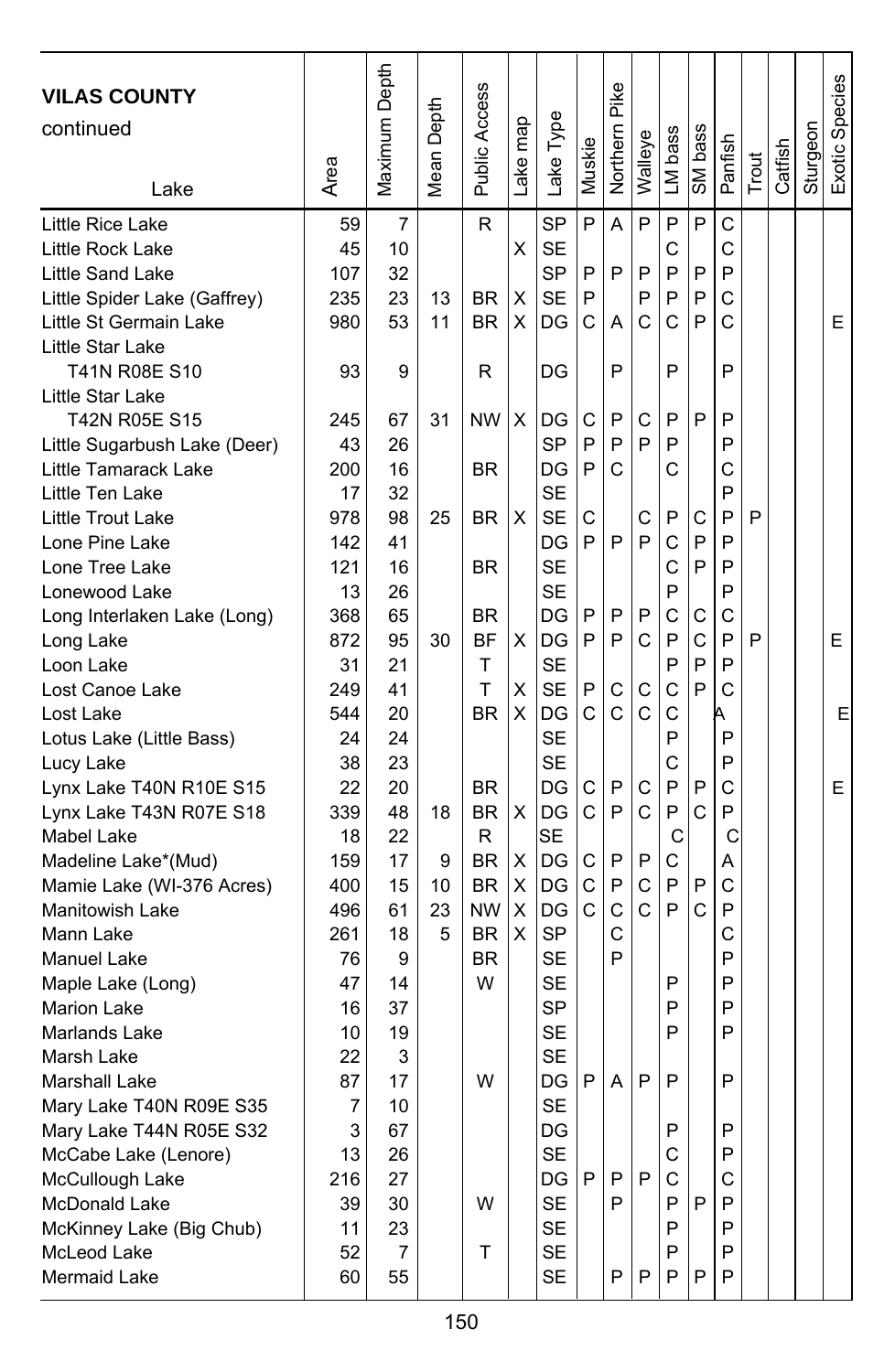| <b>VILAS COUNTY</b><br>continued                                                                                                                                         | Area                                           | Maximum Depth                                           | Depth<br>Mean I | <b>Public Access</b>                       | ake map     | Lake Type                                                                              | Muskie      | Pike<br>Northern | Walleye     | LM bass                         | SM bass     | Panfish                         | Trout | Catfish | Sturgeon | Exotic Species |
|--------------------------------------------------------------------------------------------------------------------------------------------------------------------------|------------------------------------------------|---------------------------------------------------------|-----------------|--------------------------------------------|-------------|----------------------------------------------------------------------------------------|-------------|------------------|-------------|---------------------------------|-------------|---------------------------------|-------|---------|----------|----------------|
| Lake                                                                                                                                                                     |                                                |                                                         |                 |                                            |             |                                                                                        |             |                  |             |                                 |             |                                 |       |         |          |                |
| Merrill Lake<br>Meta Lake<br>Midge Lake<br>Mielke Lake (Number 226)<br>Mill Lake (Charlotte)<br>Minette Lake (L Bass, Spruce)                                            | 24<br>175<br>8<br>29<br>131<br>90              | 26<br>25<br>38<br>34<br>9<br>50                         | 13              | <b>BR</b><br>R<br>R<br><b>BR</b>           | Χ<br>X<br>X | <b>SE</b><br><b>SE</b><br><b>SE</b><br><b>SE</b><br>DG<br><b>SE</b>                    |             | C                | C<br>P      | P<br>P<br>Ć<br>P<br>P           | P<br>P      | P<br>P<br>Α<br>С<br>P           | C     |         |          |                |
| Minonk Lake (Deer)<br>Mirror Lake (George)<br><b>Mitten Lake</b><br>Moccasin Lake<br>Monahan Lake<br>Moon Lake                                                           | 95<br>39<br>140<br>83<br>17<br>131             | 27<br>43<br>23<br>26<br>22<br>38                        | 17              | <b>NW</b>                                  | х<br>X      | <b>SE</b><br><b>SE</b><br><b>SE</b><br><b>SE</b><br><b>SE</b><br><b>SE</b>             | P<br>P      | P<br>P<br>C      | P<br>С      | P<br>P<br>С<br>C<br>P<br>P      | С           | C<br>C<br>C<br>C<br>P<br>Ċ      |       |         |          |                |
| Moraine Lake (WI-11 Acres)<br>Morton Lake<br>Moss Lake (Little Mud)<br>Moving Cloud Lake<br>Mud Lake T40N R08E S13<br>Mud Lake T41N R09E S35<br>Mud Lake T43N R07E S27   | 87<br>163<br>196<br>16<br>21<br>25<br>13       | 22<br>29<br>29<br>20<br>6<br>4                          |                 | <b>NW</b><br><b>NW</b><br>W                |             | <b>SE</b><br>DG<br><b>SE</b><br><b>SE</b><br>SP<br><b>SE</b>                           | P<br>P      | P<br>P<br>C      | P<br>P      | С<br>C<br>С<br>P                | P           | C<br>C<br>C<br>C                |       |         |          |                |
| Mud Minnow Lake (Minnow)<br>Murphy Lake<br>Muskeg Lake<br>Muskellunge Lake<br>Muskesin Lake (Big Bass)<br>Myrtle Lake                                                    | 12<br>81<br>6<br>272<br>115<br>28              | 24<br>52<br>16<br>19<br>22<br>29                        | 19<br>9         | <b>BR</b><br>W                             | х<br>X      | <b>SE</b><br>DG<br><b>SE</b><br>DG<br><b>SE</b><br><b>SE</b>                           | P<br>С<br>P | C                | P<br>С      | P<br>P<br>P<br>P<br>P<br>P      | P<br>Ρ<br>P | P<br>P<br>P<br>C<br>C<br>P      |       |         |          |                |
| <b>Mystery Lake</b><br>Nebish Lake<br><b>Nell Lake</b><br>Nellie Lake<br>Nelson Lake T40N R09E S22<br>Nelson Lake T42N R06E S31<br>Nichols Lake<br>Ninemile Lake, Lower* | 20<br>98<br>24<br>12<br>104<br>27<br>40<br>646 | $\overline{7}$<br>52<br>18<br>11<br>50<br>48<br>16<br>5 | 18              | W<br><b>BR</b><br>W<br>W<br>W<br><b>BR</b> | X<br>X      | DG<br><b>SE</b><br><b>SE</b><br><b>SE</b><br><b>SE</b><br><b>SE</b><br><b>SE</b><br>DG | P<br>P<br>P | С                | P<br>P<br>C | P<br>P<br>P<br>P<br>C<br>P<br>P | А<br>P      | P<br>C<br>P<br>P<br>P<br>C<br>P |       |         |          |                |
| Ninemile Lake, Upper<br>Nineweb Lake (Hilda)<br>Nixon Lake<br>No Mans Lake<br>Norwood Lake<br>(Boot) (WI-32 AC)                                                          | 91<br>37<br>110<br>225<br>125                  | 5<br>26<br>5<br>31<br>89                                |                 | R<br><b>NW</b><br>W                        | X           | DG<br><b>SE</b><br>DG<br>DG<br><b>SE</b>                                               | C<br>P      | P                | P<br>P<br>P | P<br>P<br>P<br>С<br>P           | P<br>P      | P<br>P<br>P<br>P<br>P           |       |         |          |                |
| Noseeum Lake<br>T34N R05E S24<br>Noseeum Lake<br>T41N R11E S02<br>Nudist Lake (Crystal)                                                                                  | 20<br>13<br>25                                 | 29<br>25<br>54                                          |                 |                                            |             | SE<br><b>SE</b><br>SE                                                                  |             | P                |             | С<br>С<br>С                     | С           | P<br>P<br>P                     |       |         |          |                |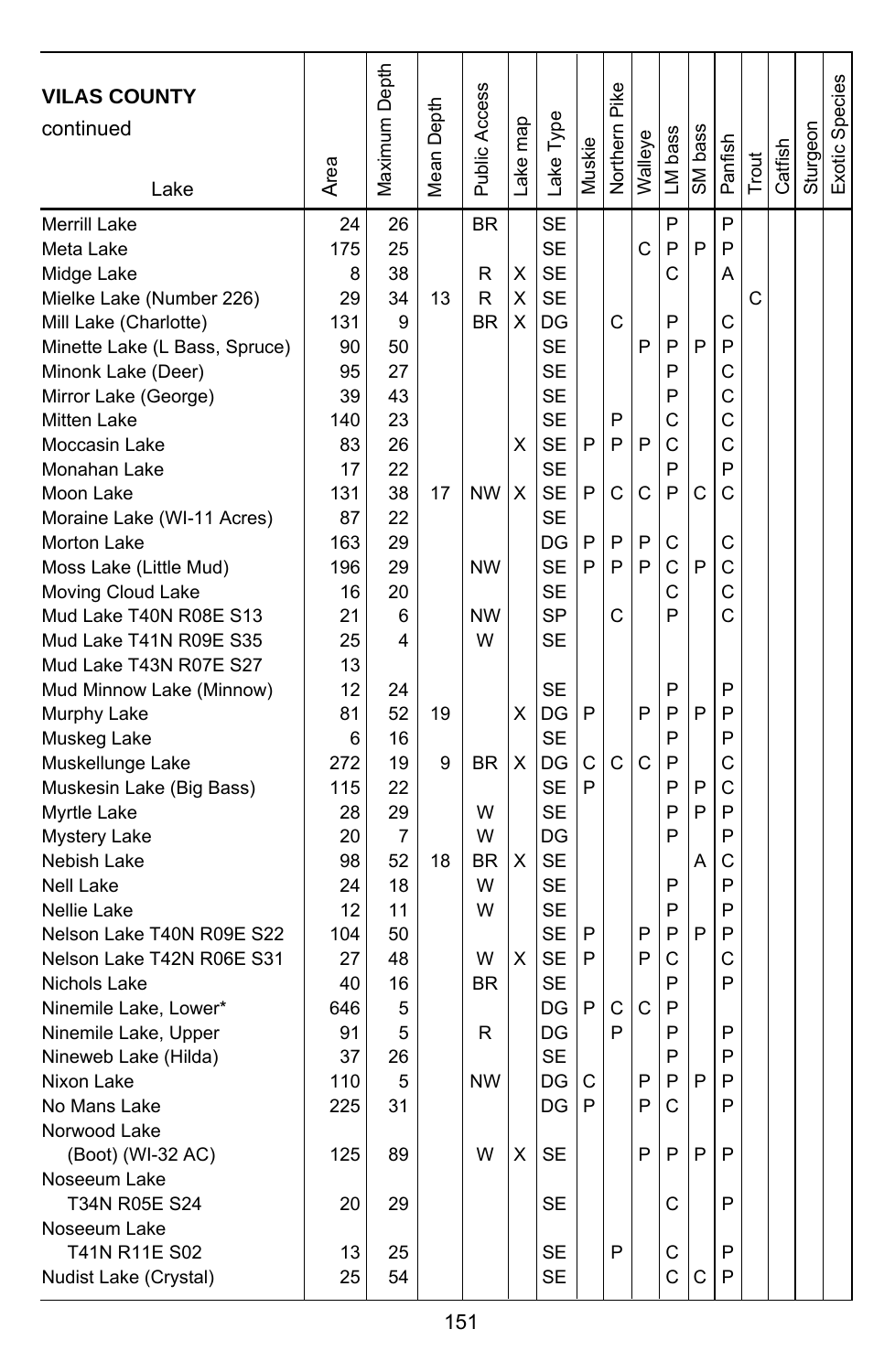| <b>VILAS COUNTY</b><br>continued<br>Lake | Area       | Maximum Depth | Depth<br>Mean I | Public Access | ake map | Lake Type       | Muskie       | Pike<br>Northern | Walleye | LM bass | SM bass | Panfish | Trout | Catfish | Sturgeon | Exotic Species |
|------------------------------------------|------------|---------------|-----------------|---------------|---------|-----------------|--------------|------------------|---------|---------|---------|---------|-------|---------|----------|----------------|
| Oberlin Lake (Long)                      | 46         | 25            |                 | T             |         | <b>SE</b>       |              |                  |         | C       |         | C<br>P  |       |         |          |                |
| Oriole Lake*                             | 22         | 55            |                 |               |         | <b>SE</b>       |              |                  |         | P<br>P  |         | P       |       |         |          |                |
| Osceola Lake (Little Pickerel)           | 32         | 8             |                 |               |         | SP              |              |                  |         |         |         | P       |       |         |          |                |
| Oswego Lake<br>Otter Lake                | 66<br>217  | 17<br>30      | 12              | R             | X       | <b>SE</b><br>DG | C            | P<br>P           | С       | P<br>P  | P       | C       |       |         |          | Е              |
| Oxbow Lake                               | 511        | 44            | 15              | ΒF            | х       | DG              | P            | P                | C       | P       | P       | P       |       |         |          |                |
| Pallette Lake (Clear)                    | 173        | 65            | 33              | W             | X       | <b>SE</b>       |              | P                |         |         | C       | C       |       |         |          |                |
| Palmer Lake                              | 635        | 13            | 8               | <b>BR</b>     | X       | DG              | С            | C                | С       | С       | P       | C       |       |         |          |                |
| Papoose Lake                             | 428        | 65            |                 | <b>BR</b>     | X       | <b>SP</b>       | C            | P                | C       | P       | P       | P       |       |         |          |                |
| Pardee Lake*                             | 206        | 27            |                 |               |         | DG              | P            |                  | C       | C       | P       | P       |       |         |          |                |
| Partridge Lake                           | 234        | 19            | 9               | т             | х       | <b>SP</b>       | P            |                  | P       | Ċ       | P       | C       |       |         |          |                |
| Patterson Lake                           | 18         | 17            |                 |               |         | <b>SE</b>       |              |                  |         | P       |         | P       |       |         |          |                |
| Pauto Lake (Plato)                       | 17         | 52            |                 | T             | X       | <b>SE</b>       |              |                  |         |         |         |         | C     |         |          |                |
| Pearl Lake                               | 3          | 12            |                 |               |         | <b>SE</b>       |              | P                |         | P       |         | P       |       |         |          |                |
| Perch Lake T40N R09E S35                 | 34         | 27            |                 |               |         | <b>SE</b>       |              |                  |         | P       |         | P       |       |         |          |                |
| Perch Lake T42N R10E S04                 | 14         | 18            |                 |               |         | <b>SE</b>       |              |                  |         |         |         | P       |       |         |          |                |
| Perry Lake                               | 21         | 21            |                 |               |         | <b>SE</b>       |              |                  |         | P       |         | P       |       |         |          |                |
| <b>Pickel Lake</b>                       | 2          | 8             |                 |               |         | <b>SE</b>       |              |                  |         |         |         |         |       |         |          |                |
| Pickerel Lake                            | 293        | 26            | 12              | BR            | х       | DG              | С            | P                | С       | P       |         | С       |       |         |          |                |
| Pickerel Lake*T39N R08E S07              | 736        | 17            | 9               | <b>BR</b>     | X       | DG              | P            | C                | P       | Ċ       | P       | C       |       |         |          |                |
| Pier Lake (Cranberry)                    | 41         | 19            |                 | W             |         | <b>SE</b>       |              |                  |         | P       |         | P       |       |         |          |                |
| Pincherry Lake (Anderson)                | 23         | 25            |                 | W             |         | <b>SE</b>       |              |                  |         | P       |         | P       |       |         |          |                |
| Pine Island Lake (Bass)                  | 79         | 21            |                 |               |         | <b>SE</b>       | С            |                  | P       | P       |         | А       |       |         |          |                |
| Pine Lake (Mud)                          | 16         | 18            |                 |               |         | <b>SP</b>       |              | P                |         | С       |         | P       |       |         |          |                |
| Pinkeye Lake                             | 41         | 39            |                 |               |         | <b>SE</b>       |              |                  |         | Ċ       |         | P       |       |         |          |                |
| Pioneer Lake                             | 427        | 27            | 12              | BR.           | х       | DG              | C            | P                | P       | C       |         | C       |       |         |          |                |
| Placid Twin Lake, North                  | 32         | 23            | 8               | <b>NW</b>     | X       | DG              | P            |                  | P       | P       | P       | P       |       |         |          |                |
| Placid Twin Lake, South                  | 35         | 26            | 16              | <b>NW</b>     | X       | <b>SE</b>       | P            |                  | P       | P       | P       | P       |       |         |          |                |
| Pleasant Lake (Bluegill)                 | 14         | 24            |                 |               |         | <b>SE</b>       |              |                  |         | C       |         | P       |       |         |          |                |
| Plum Lake                                | 1,108      | 57            | 20              | BR.           | х       | DG              | C            | P                | С       | P       | P       | C       |       |         |          |                |
| <b>Plummer Lake</b>                      | 213        | 65            |                 |               | X       | <b>SE</b>       | C            |                  | P       | P       | P       | P       |       |         |          |                |
| <b>Plymouth Lake</b>                     | 11         | 22<br>65      |                 | <b>NW</b>     |         | <b>SE</b><br>DG | P            | C                | C       | P<br>P  | P       | P<br>C  |       |         |          |                |
| Pokegama Lake<br>Pollack Lake            | 1,052<br>5 | 12            |                 | W             |         | <b>SE</b>       |              |                  |         | C       |         | P       |       |         |          |                |
| Potfish Lake                             | 16         | 16            |                 |               |         | <b>SE</b>       |              |                  |         | P       |         | P       |       |         |          |                |
| Poupart Lake                             | 49         | 50            |                 |               |         | <b>SE</b>       | $\mathsf{P}$ | P                | P       | P       | P       | P       |       |         |          |                |
| Presque Isle Lake                        | 1,280      | 80            |                 | <b>BF</b>     | X       | DG              | $\vert$ C    | P                | C       | P       | P       | P       |       |         |          |                |
| Presque Springs                          | 3          |               |                 |               |         | <b>SP</b>       |              |                  |         |         |         |         |       |         |          |                |
| Prong Lake                               | 30         | 50            |                 | Τ             | X       | <b>SE</b>       |              |                  |         | С       |         | A       |       |         |          |                |
| Punch Lake                               | 21         | 40            |                 | W             | X       | SE              | P            |                  |         | С       |         |         |       |         |          |                |
| Rade Lake                                | 43         | 15            |                 | R.            |         | SE              |              |                  |         | С       |         | P       |       |         |          |                |
| Rainbow Lake                             | 146        | 36            |                 |               |         | DG              | $\mathsf{P}$ | P                | C       | P       | P       | P       |       |         |          |                |
| Rainbow Spring                           | 3          | 15            |                 |               |         | SP              |              |                  |         |         |         |         | С     |         |          |                |
| Range Line Lake                          | 60         | 13            |                 | W             |         | SE              |              |                  |         | P       |         | P       |       |         |          |                |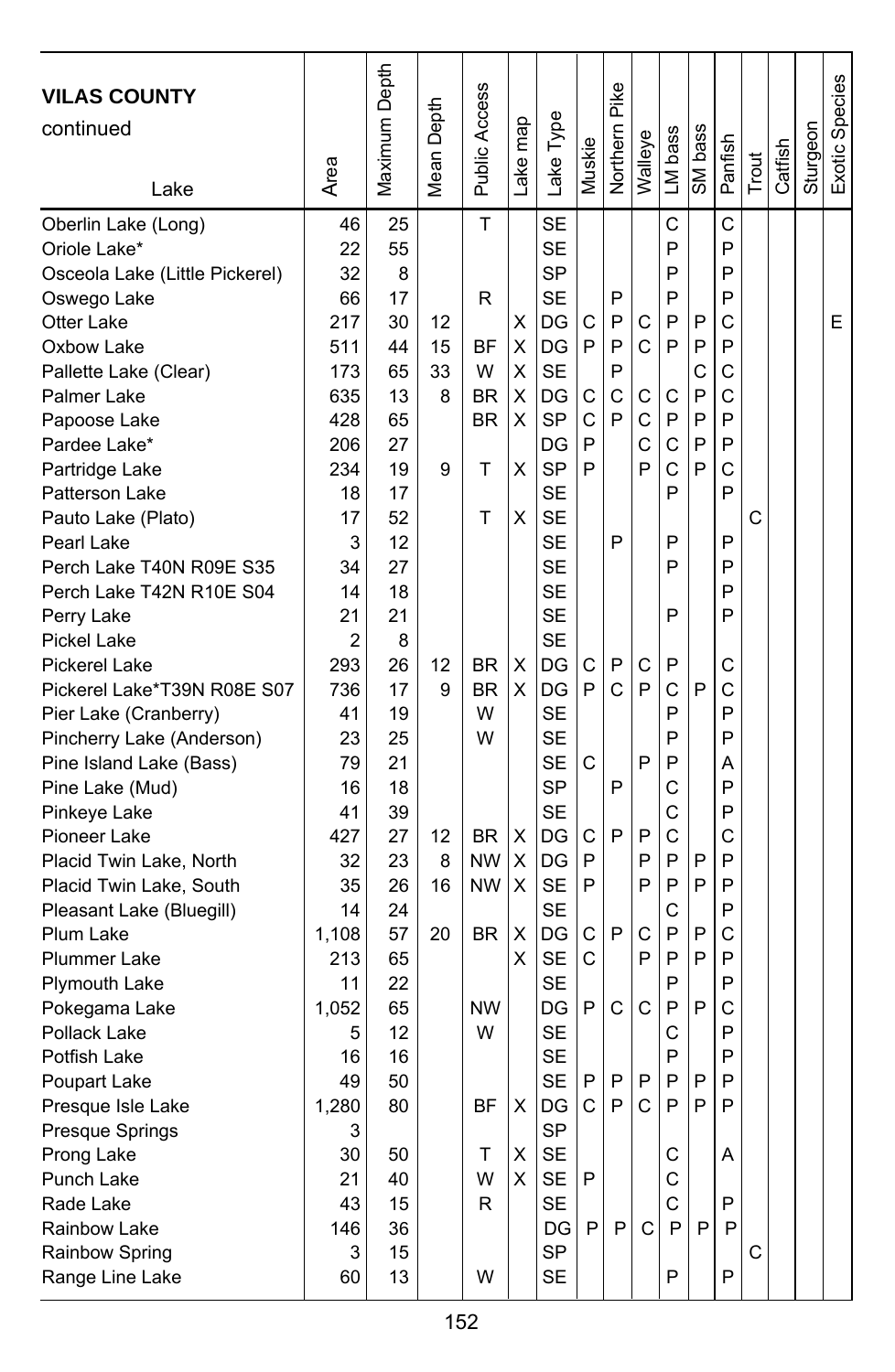| <b>VILAS COUNTY</b>                     |           | Maximum Depth |                   |                      |          |                        |        |               |         |         |         |         |       |         |          | Exotic Species |
|-----------------------------------------|-----------|---------------|-------------------|----------------------|----------|------------------------|--------|---------------|---------|---------|---------|---------|-------|---------|----------|----------------|
| continued                               |           |               | Depth             |                      |          |                        |        |               |         |         |         |         |       |         |          |                |
|                                         |           |               |                   |                      |          |                        |        |               |         |         |         |         |       |         |          |                |
|                                         | Area      |               | Mean <sup>1</sup> | <b>Public Access</b> | Lake map | Lake Type              | Muskie | Northern Pike | Walleye | LM bass | SM bass | Panfish | Trout | Catfish | Sturgeon |                |
| Lake                                    |           |               |                   |                      |          |                        |        |               |         |         |         |         |       |         |          |                |
| Raven Lake (Dead)                       | 40        | 13            |                   | R                    |          | <b>SE</b>              |        | C             |         |         |         | P       |       |         |          |                |
| Razorback Lake                          | 362       | 35            | 15                | <b>BR</b>            | X        | <b>SE</b>              | P      | Ć             | C       | C       | C       | C       |       |         |          |                |
| Red Bass Lake                           | 26        | 22            |                   | R                    |          | <b>SE</b>              |        |               |         | P       |         | C       | C     |         |          |                |
| Red Lake                                | 42        | 25            |                   | W                    |          | DG                     |        |               |         | P       |         | C       |       |         |          |                |
| <b>Reiter Lake</b>                      | 14        | 12            |                   | W                    |          | <b>SE</b>              |        |               |         |         |         | P       |       |         |          |                |
| Reservoir Lake                          | 27        | 14            |                   | W                    |          | <b>SE</b>              |        |               |         |         |         | P       |       |         |          |                |
| Rest Lake                               | 808       | 53            | 18                | BR                   | X        | DG                     | С      | С             | С       | P       | P       | C       |       |         |          |                |
| Rice Lake T40N R09E S14                 | 71        | 7             |                   | R                    |          | DG                     | P      | P             | P       | P       |         | P       |       |         |          |                |
| Rice Lake T43N R06E S34                 | 9         | 15            |                   | W                    |          | <b>SE</b>              |        |               |         |         |         | P       |       |         |          |                |
| Roach Lake T40N R07E S09                | 51        | 48            |                   | W                    |          | <b>SE</b>              |        |               |         | С       |         | C       |       |         |          |                |
| Roach Lake T43N R08E S07                | 125       | 37            |                   |                      |          | <b>SE</b>              |        |               |         | P       | P       | P       |       |         |          |                |
| Robinson Lake                           | 37        | 20            |                   | R<br><b>NW</b>       | X        | <b>SE</b>              | P      | P             |         | P       |         | P       |       |         |          |                |
| Rock Lake                               | 122<br>43 | 18            |                   |                      |          | <b>SE</b><br><b>SE</b> | P      |               | C       | Α<br>P  |         | C<br>Ċ  |       |         |          |                |
| Rosalind Lake (Mary, Bass)<br>Rose Lake | 4         | 50<br>39      |                   |                      |          | SE                     |        |               |         | P       |         | P       |       |         |          |                |
| Ross Allen Lake                         | 66        | 24            |                   |                      |          |                        |        |               |         | С       |         | C       |       |         |          |                |
| Ross Lake                               | 146       | 14            |                   | W                    |          | DG                     |        |               |         | C       |         | C       |       |         |          |                |
| Round Lake                              | 116       | 25            |                   | ΒR                   |          | DG                     | С      |               | С       | C       |         | C       |       |         |          |                |
| Rudolph Lake                            |           |               |                   |                      |          |                        |        |               |         |         |         |         |       |         |          |                |
| T42N R06E S26                           | 39        | 24            |                   | W                    |          | SE                     |        |               |         | С       |         | C       |       |         |          |                |
| Rudolph Lake                            |           |               |                   |                      |          |                        |        |               |         |         |         |         |       |         |          |                |
| T43N R07E S17                           | 79        | 26            |                   |                      |          | DG                     | C      |               | С       | P       |         | C       |       |         |          |                |
| Rush Lake (Clear, Bass)                 | 44        | 7             |                   | <b>NW</b>            |          | DG                     | C      | P             | P       | P       | P       | C       |       |         |          |                |
| Russet Lake (No Mans)                   | 45        | 27            |                   |                      |          | <b>SE</b>              |        |               |         | P       |         | P       |       |         |          |                |
| Safford Lake                            | 7         | 30            |                   |                      |          | <b>SE</b>              |        |               |         |         |         |         |       |         |          |                |
| Salsich Lake (Bass)                     | 48        | 36            |                   | BR.                  | X        | <b>SE</b>              |        | P             |         | C       |         | С       |       |         |          |                |
| Sanborn Lake                            | 253       | 13            |                   |                      |          | SP                     |        | A             |         | P       |         | C       |       |         |          |                |
| Sanford Lake                            | 88        | 42            |                   |                      | х        | <b>SE</b>              | C      |               | C       | P       | C       | C       |       |         |          |                |
| Scaffold Lake                           | 20        | 30            |                   | W                    |          | <b>SE</b>              |        | P             |         | C       |         | C       |       |         |          |                |
| Scat Lake                               | 15        | 27            |                   |                      |          | <b>SE</b>              |        |               |         | P       |         | P       |       |         |          |                |
| <b>Scattering Rice Lake</b>             | 267       | 17            | 8                 | <b>NW</b>            | X        | DG                     | C      | P             | С       | P       | P       | C       |       |         |          | E              |
| Secret Lake                             | 12        | 21            |                   | W                    |          | <b>SE</b>              |        |               |         |         |         | P       |       |         |          |                |
| Seneca Lake (Little Turtle)             | 17        | 10            |                   |                      |          | <b>SE</b>              |        |               |         | P       |         | P       |       |         |          |                |
| Seventeen Lake                          | 61        | 8             |                   | W                    |          | SE                     |        |               |         | P       |         | P       |       |         |          |                |
| Shannon Lake (Anderson)                 | 36        | 30            | 15                | BR.                  | X        | <b>SE</b>              |        |               |         | C       |         | C       | C     |         |          |                |
| Sherman Lake (Lost)                     | 123       | 19            |                   | T                    |          | <b>SE</b>              | C.     |               | C       | P       |         | P       |       |         |          |                |
| Shishebogama Lake*                      | 716       | 42            |                   | NW X                 |          | DG                     | С      | P             | С       | C       | P       | С       |       |         |          |                |
| Signal Lake (Star)                      | 58        | 45            |                   |                      |          | SP                     |        | P             | P       | P       | P       | P       |       |         |          |                |
| Silver Lake                             | 61        | 19            | 8                 | BR, P X              |          | <b>SE</b>              | P      | C             | P       | P       |         | A       |       |         |          | E              |
| Sime Lake                               | 34        | 14            |                   | W                    |          | SE                     |        |               |         |         |         | P       |       |         |          |                |
| Smith Lake                              | 43        | 18            |                   | W                    |          | <b>SE</b>              |        |               |         | С       |         | Α       |       |         |          |                |
| Smoky Lake                              | 610       | 39            |                   | <b>BR</b>            |          | <b>SE</b>              |        |               |         | P       | P       | P       | P     |         |          |                |
| Snake Lake                              | 12        | 18            | 8                 | R<br><b>BF</b>       | х        | SE                     |        |               |         | P<br>P  |         | P       |       |         |          |                |
| Snipe Lake                              | 239       | 15            | 10                |                      | х        | SE                     | С      |               | С       |         |         | С       |       |         |          |                |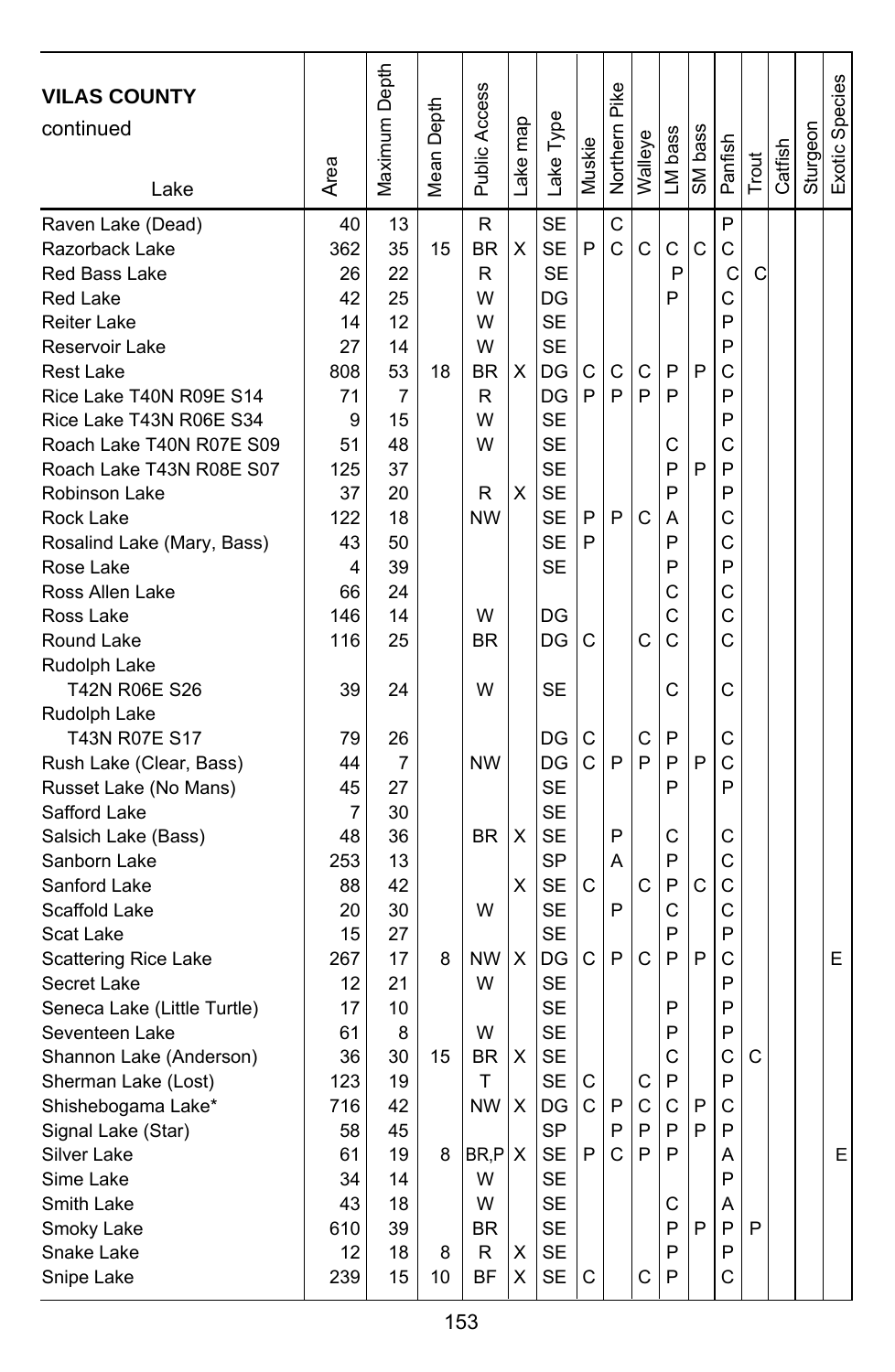| <b>VILAS COUNTY</b><br>continued<br>Lake                                                                                                                                                                                                                                                                                                                                                                                                                                                                                                                                                                                                                            | Area                                                                                                                                                                                              | Maximum Depth                                                                                                                                                                   | Depth<br>Mean I                                                           | Public Access                                                                                                                                   | map<br>Lake                                                         | Lake Type                                                                                                                                                                                                                                                                                                      | Muskie                                                                         | Pike<br>Northern                                                                                 | Walleye                                                                            | LM bass                                                                                                                                       | SM bass                                                            | Panfish                                                                                                                                            | Trout | Catfish | Sturgeon | Exotic Species |
|---------------------------------------------------------------------------------------------------------------------------------------------------------------------------------------------------------------------------------------------------------------------------------------------------------------------------------------------------------------------------------------------------------------------------------------------------------------------------------------------------------------------------------------------------------------------------------------------------------------------------------------------------------------------|---------------------------------------------------------------------------------------------------------------------------------------------------------------------------------------------------|---------------------------------------------------------------------------------------------------------------------------------------------------------------------------------|---------------------------------------------------------------------------|-------------------------------------------------------------------------------------------------------------------------------------------------|---------------------------------------------------------------------|----------------------------------------------------------------------------------------------------------------------------------------------------------------------------------------------------------------------------------------------------------------------------------------------------------------|--------------------------------------------------------------------------------|--------------------------------------------------------------------------------------------------|------------------------------------------------------------------------------------|-----------------------------------------------------------------------------------------------------------------------------------------------|--------------------------------------------------------------------|----------------------------------------------------------------------------------------------------------------------------------------------------|-------|---------|----------|----------------|
| Snort Lake<br>Snyder Lake<br>Soleit Lake<br>Sparkling Lake (Silver)<br>Spectacle Lake<br>Spider Lake<br>Spirit Lake<br>Spread Lake<br>Spring Lake T39N R10E S11<br>Spring Lake T43N R09E S27<br>Spruce Lake<br>Squash Lake*<br>T39N R11E S18                                                                                                                                                                                                                                                                                                                                                                                                                        | 24<br>16<br>8<br>127<br>171<br>272<br>80<br>20<br>36<br>195<br>15<br>18                                                                                                                           | 30<br>15<br>12<br>64<br>35<br>43<br>20<br>4<br>18<br>12<br>16<br>27                                                                                                             | 12<br>20<br>7                                                             | т<br>BR<br><b>BR</b><br><b>NW</b><br>т                                                                                                          | х<br>X<br>X<br>X                                                    | <b>SE</b><br><b>SE</b><br><b>SE</b><br><b>SE</b><br><b>SE</b><br>DG<br><b>SE</b><br>SP<br><b>SE</b><br>DG<br><b>SE</b><br>SE                                                                                                                                                                                   | С<br>С                                                                         | C<br>P                                                                                           | С<br>P<br>C<br>P                                                                   | P<br>P<br>P<br>Ρ<br>C<br>P<br>P<br>P<br>C<br>P                                                                                                | С<br>$\mathsf{C}$<br>P                                             | C<br>P<br>P<br>P<br>C<br>C<br>C<br>P<br>P<br>P<br>Α<br>P                                                                                           | C     |         |          |                |
| Squaw Lake<br>Squirrel Lake*<br>Star Lake<br><b>Starrett Lake</b><br>Statehouse Lake (Tower)<br>Stateline Lake (WI-60 Acres)<br>Statenaker Lake<br><b>Stearns Lake</b><br>Stella Lake<br>Stepping Stone Lake No. 1<br>Stepping Stone Lake No. 2<br>Stepping Stone Lake No. 3<br>Stewart Lake<br>Stone Lake<br>Stormy Lake<br><b>Street Lake</b><br>Stub Walsh Lake<br>Sturgeon Lake<br>Sugar Maple Lake (Big Bass)<br>Sugarbush Lake, Lower<br>Sugarbush Lake, Middle<br>Sugarbush Lake, Upper<br>Sumach Lake (Long)<br>Sunfish Lake<br>Sunset Lake (Round)<br>Tamarack Lake<br><b>Tambling Lake</b><br>Tank Lake<br>Taylor Lake (Stevens)<br><b>Tellefson Lake</b> | 785<br>1,317<br>1,206<br>66<br>23<br>199<br>210<br>217<br>91<br>18<br>15<br>12<br>39<br>139<br>522<br>54<br>2<br>32<br>137<br>182<br>269<br>162<br>60<br>55<br>213<br>14<br>169<br>13<br>20<br>17 | 21<br>46<br>68<br>19<br>18<br>67<br>77<br>16<br>9<br>46<br>25<br>36<br>12<br>43<br>63<br>22<br>37<br>18<br>46<br>61<br>57<br>29<br>27<br>18<br>30<br>16<br>11<br>25<br>25<br>33 | 16<br>23<br>29<br>6<br>12<br>33<br>13<br>14<br>23<br>18<br>17<br>15<br>10 | <b>BR</b><br><b>BR</b><br><b>BR</b><br><b>BR</b><br>W<br>R<br>BR<br>R<br><b>NW</b><br><b>BR</b><br>т<br>W<br><b>NW</b><br>W<br>$NW \mid X$<br>W | X<br>X<br>X<br>X<br>X<br>X<br>X<br>х<br>х<br>X<br>х<br>х<br>X<br>X. | DG<br>DG<br>DG<br><b>SE</b><br><b>SE</b><br><b>SP</b><br><b>SE</b><br><b>SE</b><br><b>SP</b><br><b>SE</b><br><b>SE</b><br><b>SE</b><br><b>SE</b><br>DG<br><b>SE</b><br><b>SE</b><br><b>SE</b><br>DG<br><b>SE</b><br>DG<br>DG<br>DG<br><b>SE</b><br>DG<br><b>SE</b><br>DG<br><b>SP</b><br>SE<br>SE<br><b>SE</b> | С<br>C<br>C<br>P<br>P<br>C<br>P<br>P<br>P<br>C<br>P<br>P<br>$\mathsf{P}$<br>P. | C<br>P<br>P<br>P<br>P<br>C<br>P<br>P<br>P<br>P<br>P<br>P<br>P<br>P<br>P<br>P<br>P<br>С<br>P<br>A | С<br>С<br>C<br>P<br>P<br>P<br>C<br>P<br>P<br>P<br>C<br>P<br>P<br>$\mathsf{P}$<br>P | P<br>C<br>P<br>A<br>P<br>P<br>P<br>P<br>P<br>P<br>P<br>P<br>P<br>P<br>P<br>P<br>P<br>P<br>P<br>P<br>P<br>P<br>P<br>Α<br>P<br>P<br>C<br>P<br>P | P<br>C<br>P<br>P<br>P<br>P<br>C<br>P<br>P<br>P<br>P<br>P<br>P<br>A | C<br>C<br>C<br>C<br>С<br>C<br>С<br>P<br>C<br>P<br>P<br>P<br>P<br>C<br>P<br>C<br>P<br>C<br>C<br>P<br>P<br>P<br>P<br>P<br>P<br>С<br>C<br>P<br>P<br>P | C     |         | P        |                |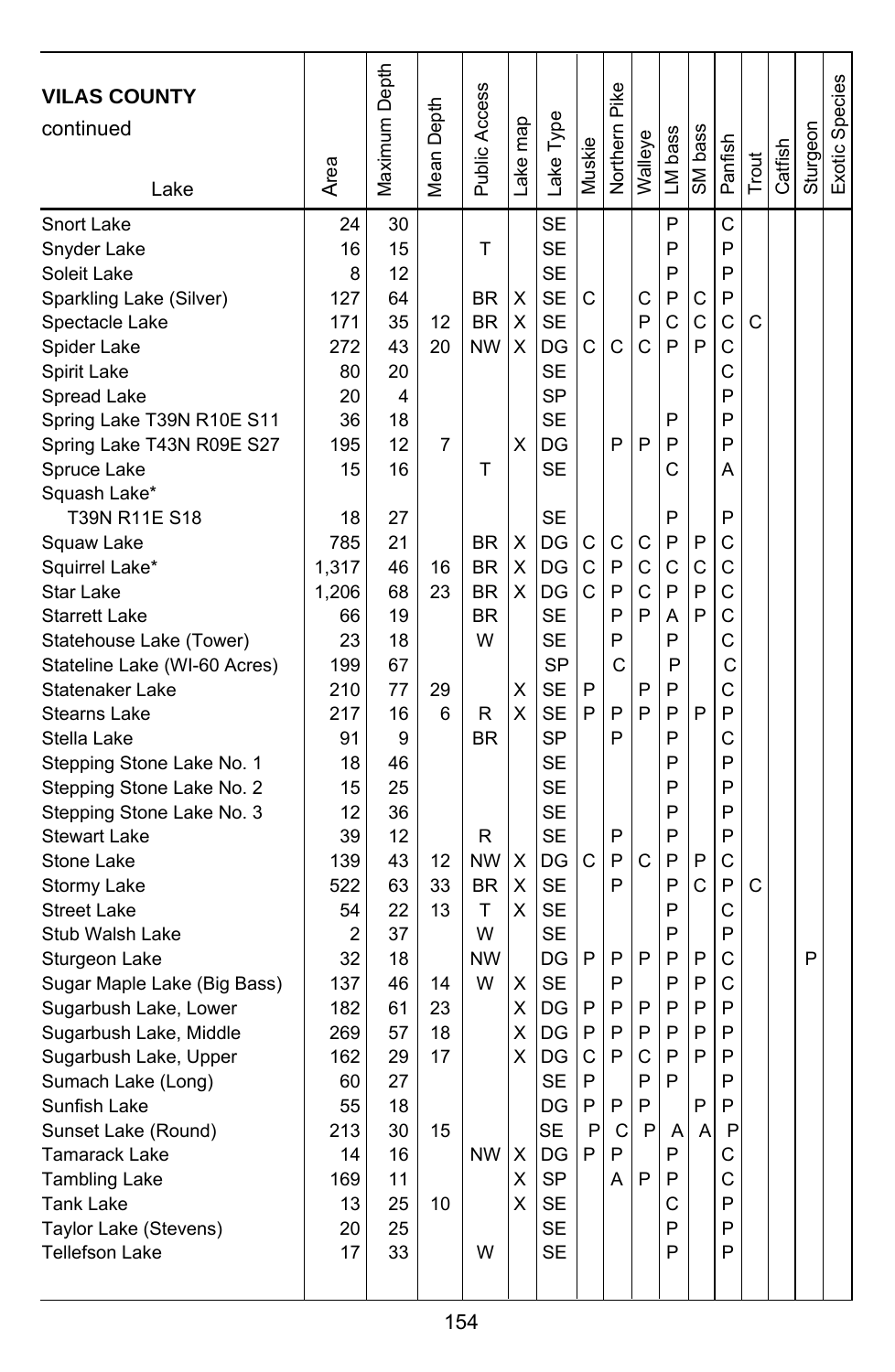| <b>VILAS COUNTY</b><br>continued<br>Lake | Area      | Maximum Depth | Mean Depth | Public Access | ake map | Lake Type              | Muskie | Northern Pike | Walleye | LM bass | SM bass | Panfish      | Trout | Catfish | Sturgeon | Exotic Species |
|------------------------------------------|-----------|---------------|------------|---------------|---------|------------------------|--------|---------------|---------|---------|---------|--------------|-------|---------|----------|----------------|
| <b>Tenderfoot Lake</b>                   |           |               |            |               |         |                        |        |               |         |         |         |              |       |         |          |                |
| (WI-383 Acres)                           | 437       | 33            |            | <b>NW</b>     | Χ       | DG                     | С      | P             | С       | P       | C       | С            |       |         |          |                |
| Tepee Lake (Bass)                        | 59        | 23            |            |               |         | DG                     |        | P             | P       | P       |         | P            |       |         |          |                |
| Tinsel Lake (Little Bass)                | 37        | 15            |            |               |         | <b>SE</b>              |        |               |         | P       |         | P            |       |         |          |                |
| Tippecanoe Lake (Island)                 | 155       | 34            |            |               |         | <b>SE</b>              | P      |               | P       | P<br>C  | P       | P<br>С       |       |         |          |                |
| Torch Lake (Home)                        | 35        | 14            |            | BR            |         | SE<br><b>SE</b>        |        |               |         | P       |         | С            |       |         |          |                |
| Toulish Lake (Statenaker)                | 79<br>146 | 27<br>27      | 10         |               | X       | <b>SE</b>              | С      | P             | C       | P       |         | C            |       |         |          |                |
| Towanda Lake (Bass)<br><b>Tower Lake</b> | 25        | 30            |            | BR<br>BR      |         | <b>SE</b>              |        |               |         | P       |         | C            |       |         |          |                |
| Toy Lake (Rat)                           | 70        | 11            |            | W             |         | <b>SP</b>              |        |               |         |         |         | P            |       |         |          |                |
| <b>Trilby Lake</b>                       | 92        | 12            | 7          | т             | X       | <b>SE</b>              |        |               |         | P       |         |              |       |         |          |                |
| <b>Trostel Lake</b>                      | 17        | 30            |            |               |         | <b>SE</b>              |        |               |         | P       |         | P            |       |         |          |                |
| <b>Trout Lake</b>                        | 3,816     | 117           | 49         | BR.           | х       | DG                     | С      | C             | С       | P       | С       | C            | C     |         |          |                |
| Turner Lake*                             | 149       | 12            | 8          | <b>NW</b>     | X       | DG                     | С      | C             | A       | P       |         | C            |       |         |          |                |
| Turtle Lake, North                       | 369       | 58            |            | <b>NW</b>     | X       | DG                     | C      | P             | С       | P       | P       | C            |       |         |          |                |
| Turtle Lake, South                       | 454       | 23            |            | <b>BR</b>     | х       | DG                     | C      | P             | C       | P       | P       | C            |       |         |          | E              |
| <b>Twin Island Lake</b>                  | 205       | 15            | 8          | <b>NW</b>     | X       | DG                     | P      | P             | P       | P       |         | C            |       |         |          |                |
| Twin Lake, North                         | 2,788     | 60            | 28         | <b>BF</b>     | X       | DG                     | C      |               | C       | P       | P       | C            |       |         |          | E              |
| Twin Lake, South                         | 642       | 43            | 20         | BR            | X       | DG                     | С      |               | Ċ       | P       | P       | C            |       |         |          | E              |
| Unnamed                                  |           |               |            |               |         |                        |        |               |         |         |         |              |       |         |          |                |
| T40N R04E S22-14                         | 24        | 9             |            |               |         | SE                     |        |               |         |         |         |              |       |         |          |                |
| T40N R05E S21-04                         | 36        | 3             |            |               |         | <b>SE</b>              |        |               |         |         |         |              |       |         |          |                |
| T40N R06E S06-07                         | 34        | 10            |            |               |         | <b>SE</b>              |        |               |         |         |         |              |       |         |          |                |
| T40N R09E S34-11                         | 30        | 26            |            | W             |         | <b>SE</b>              |        |               |         |         |         | P            |       |         |          |                |
| T41N R06E S23-05                         |           |               |            |               |         |                        |        |               |         |         |         |              |       |         |          |                |
| (Max Lake)                               | 24        | 13            |            | W             |         | <b>SE</b>              |        |               |         | P       |         | C            |       |         |          |                |
| T41N R06E S27-14                         | 24        | 32            |            | т             |         | <b>SE</b>              |        |               |         | P       |         | A            |       |         |          |                |
| T41N R06E S28-01                         | 20        | 16            |            | W             |         | <b>SE</b>              |        |               |         |         |         |              |       |         |          |                |
| T41N R06E S30-02                         | 22        | 21            |            |               |         | <b>SE</b>              |        |               |         | P       |         | P            |       |         |          |                |
| T42N R06E S34-06                         | 22        | 11            |            |               |         | <b>SE</b>              |        |               |         |         |         |              |       |         |          |                |
| T42N R07E S35-02                         | 20        | 10            |            | W             |         | <b>SE</b>              |        |               |         |         |         |              |       |         |          |                |
| T43N R06E S16-16                         | 20        | 31            |            | W             |         | <b>SE</b>              |        |               |         | P       |         | P            |       |         |          |                |
| T43N R06E S33-07                         | 21        | 33            |            | W             |         | SE                     |        |               |         | P       |         | P            |       |         |          |                |
| Van Vliet Lake                           | 220       | 23            |            | BR            | X       | <b>SP</b>              | P      | P             | С       | P       |         | C            |       |         |          |                |
| Vance Lake (Dam, Dan)                    | 30        | 12            |            | <b>NW</b>     |         | DG                     | P      | P<br>C        | P       | P<br>C  | P       | C<br>C       |       |         | P        |                |
| Vandercook Lake (Crane)                  | 95        | 33            |            | <b>BR</b>     | X       | <b>SE</b><br><b>SP</b> | P      | P             |         | P       |         |              |       |         |          |                |
| Verna Lake                               | 77        | 23            |            | BR<br>W       |         | <b>SE</b>              |        |               |         |         |         | С            |       |         |          |                |
| Vista Lake                               | 10        | 11            |            |               |         |                        |        |               |         |         |         |              |       |         |          |                |
| Voyageur Lake<br>(Smile-A-While)         | 130       |               |            | <b>NW</b>     |         |                        | C.     | C             | C       | P       | P       | С            |       |         |          | E              |
| Wabasso Lake (Clear, Bass)               | 49        | 18            |            | BR            | Χ       | <b>SE</b>              |        | P             |         | С       |         | С            |       |         |          |                |
| Wakefield Lake                           | 9         | 15            |            |               |         | SE                     |        |               |         | P       |         | $\mathsf{C}$ |       |         |          |                |
| Warrior Lake (Bass, Grassy)              | 25        | 23            |            |               |         | SE                     |        |               |         | С       |         | P            |       |         |          |                |
| Warvet Lake (Big, Pickerel)              | 19        | 17            |            | W             | х       | SE                     |        |               |         |         |         |              |       |         |          |                |
|                                          |           |               |            |               |         |                        |        |               |         |         |         |              |       |         |          |                |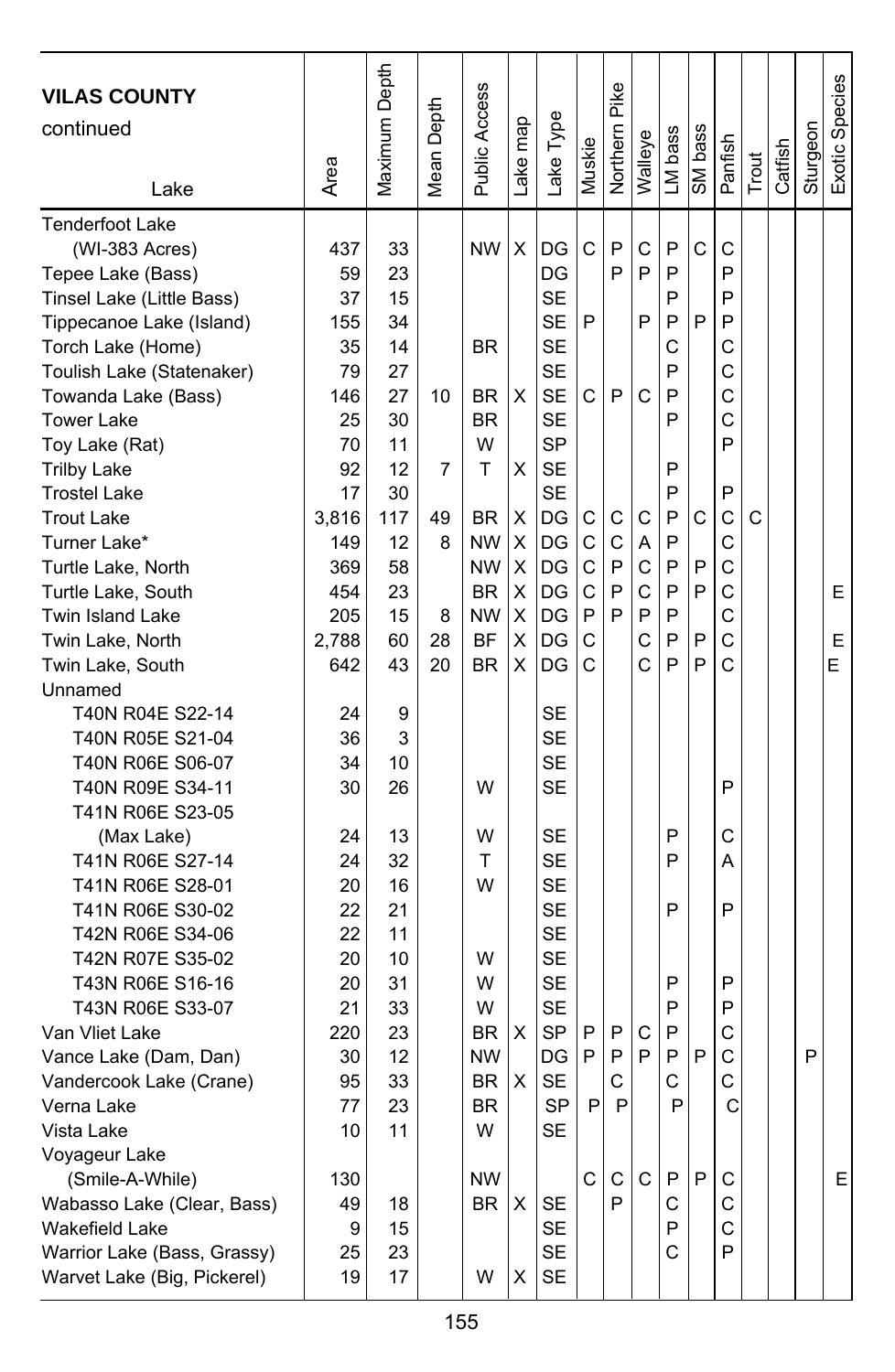| <b>VILAS COUNTY</b><br>continued<br>Lake      | Area    | Maximum Depth | Depth<br>Mean I | <b>Public Access</b> | Lake map | Lake Type              | Muskie | Pike<br>Northern | Walleye | LM bass | SM bass          | Panfish | Trout | Catfish | Sturgeon | Exotic Species |
|-----------------------------------------------|---------|---------------|-----------------|----------------------|----------|------------------------|--------|------------------|---------|---------|------------------|---------|-------|---------|----------|----------------|
| <b>Watersmeet Lake</b>                        | 100     | 12            |                 | BR                   |          | DG                     | C      | P                | C       | C       | P                | C       |       |         |          | E              |
| Weber Lake                                    | 11      | 8             |                 | W                    |          | <b>SE</b>              |        |                  |         |         |                  |         |       |         |          |                |
| West Bay Lake                                 |         |               |                 |                      |          |                        |        |                  |         |         |                  |         |       |         |          |                |
| (WI-174 Acres)                                | 368     | 31            |                 | <b>NW</b>            |          | DG                     | C      | P                | C       | P       | P                | С       |       |         |          |                |
| <b>Wharton Lake</b>                           | 32      | 19            |                 | <b>BR</b>            |          | <b>SE</b>              |        |                  |         | P       |                  | P       |       |         |          |                |
| <b>Whispering Lake</b>                        | 23      | 18            |                 | Τ                    |          | <b>SE</b>              |        |                  |         | P       |                  | P       |       |         |          |                |
| <b>White Birch Lake</b>                       | 117     | 27            |                 | NW                   | х        | DG                     | С      |                  | С       | P       | P                | C       |       |         |          |                |
| <b>White Sand Lake</b>                        |         |               |                 |                      |          |                        |        |                  |         |         |                  |         |       |         |          |                |
| T41N R05E S22                                 | 1,229   | 63            | 24              | R                    | X        | DG                     | C      | P                | C       | P       | P                | P       |       |         |          |                |
| <b>White Sand Lake</b>                        |         |               |                 |                      |          |                        |        |                  |         |         |                  |         |       |         |          |                |
| T42N R07E S26                                 | 734     | 71            | 33              | BR                   | X        | DG                     | C      | P                | C       | P       | C                | P       |       |         |          |                |
| White Spruce Lake (Kinder)                    | 15      | 22            |                 | W                    |          | <b>SE</b>              |        |                  |         | P       |                  | P       |       |         |          |                |
| White Squaw Lake                              | 10      | 11            |                 | W                    |          | <b>SE</b>              |        |                  |         |         |                  |         |       |         |          |                |
| <b>Whitefish Lake</b>                         | 196     | 40            |                 |                      |          | <b>SP</b>              | P      |                  | P       | P       |                  | P       |       |         |          |                |
| Whitney Lake (Harrington)                     | 102     | 8             |                 | W                    |          | <b>SP</b>              |        | P                |         | C       |                  | P       |       |         |          |                |
| Wild Rice Lake (Half Way)                     | 379     | 26            | 11              | BR                   | х        | DG                     | С      | P                | С       | P       | P                | C       |       |         |          |                |
| <b>Wildcat Lake</b>                           | 305     | 38            | 12              | <b>BR</b>            | X        | DG                     | Ċ      |                  | Ċ       | P       | C                | C       |       |         |          |                |
| Wildwood Lake (Geneva)                        | 16      | 32            | 16              | W                    | X        | <b>SE</b>              |        |                  |         | C       |                  |         | C     |         |          |                |
| <b>Williams Lake</b>                          | 13      | 20            |                 |                      |          | <b>SE</b>              |        |                  |         | P       |                  | P       |       |         |          |                |
| Wilson Lake (Deer)                            | 17      | 18            |                 |                      |          | <b>SE</b>              |        |                  |         | P       |                  | P       |       |         |          |                |
| <b>Winifred Lake</b>                          | 12      | 30            |                 |                      |          | <b>SE</b>              |        | P                |         | P       |                  | P       |       |         |          |                |
| <b>Wishow Lake</b>                            | 73      | 19            |                 | R                    |          | <b>SE</b>              |        |                  |         | C       |                  | Ċ       |       |         |          |                |
| Witches Lake, East                            | 34      | 40            |                 | <b>NW</b><br>т       | X<br>X   | <b>SE</b><br><b>SE</b> |        |                  | P<br>P  | C<br>P  | С<br>$\mathbf C$ | C<br>С  |       |         |          |                |
| Witches Lake, West<br>Wolf Lake T42N R10E S26 | 30<br>5 | 40<br>19      |                 | W                    |          | <b>SE</b>              |        |                  |         | P       |                  | P       |       |         |          |                |
| Wolf Lake T43N R07E S31                       | 393     | 28            |                 |                      |          | DG                     | С      |                  | C       | C       | P                | C       |       |         |          |                |
| Wood Lake                                     | 12      | 24            |                 | R                    |          | <b>SE</b>              |        |                  |         | C       |                  | P       |       |         |          |                |
| Wool Lake                                     | 33      | 45            |                 | W                    |          | <b>SE</b>              |        |                  |         |         | С                | P       |       |         |          |                |
| Wyandock Lake                                 | 88      | 47            |                 |                      |          | <b>SE</b>              |        |                  |         | P       |                  | P       |       |         |          |                |
| <b>Yellow Birch Lake</b>                      | 202     | 23            | 11              | BR                   | X        | DG                     | С      | P                | C       | P       | P                | С       |       |         |          | E.             |
| Yolanda Lake                                  | 3       | 25            |                 | R                    |          | <b>SE</b>              |        | P                |         | P       |                  | P       |       |         |          |                |
| Zee Lake                                      | 25      | 23            |                 |                      |          | SE                     |        |                  |         | P       |                  | P       |       |         |          |                |
|                                               |         |               |                 |                      |          |                        |        |                  |         |         |                  |         |       |         |          |                |
| <b>WALWORTH COUNTY</b>                        |         |               |                 |                      |          |                        |        |                  |         |         |                  |         |       |         |          |                |
| Army Lake (East Troy)                         | 78      | 17            | 8               | Τ                    | х        | SP                     |        | P                |         | С       |                  | Α       |       |         |          | E.             |
| Beulah Lake                                   | 834     | 58            | 17              | BR                   | X        | DG                     |        | ۲                | ۲       | C       |                  | C       | ۲     |         |          | EZ             |
| Booth Lake                                    | 113     | 24            | 12              | BR                   | Χ        | <b>SE</b>              |        |                  |         | P       |                  | С       |       |         |          | E.             |
| Cedar Grove Pond                              | 8       | 8             | 3               |                      |          | $X$  DG                |        | P                |         | C       |                  | A       |       |         |          |                |
| Como Lake                                     | 946     | 9             | 4               | BR                   | X.       | SE                     | P      | A                |         | Α       |                  | С       |       |         |          | E              |
| Comus Lake                                    | 164     | 6             | 4               | BR                   | X        | DG                     |        | P                |         | P       |                  | P       |       |         |          |                |
| Cravath Lake                                  | 68      | 10            | 3               | BR                   | X        | <b>IDG</b>             |        | P                |         | P       |                  | C       |       |         |          | E.             |
| Delavan Lake                                  | 2,072   | 56            | 21              | BR                   |          | X IDG                  | P      | C                | Α       | P       | l P              | A       |       |         |          | EZ             |
| East Troy Pond (Trent)                        | 6       | 8             |                 | R                    |          | DG                     |        |                  |         |         |                  |         |       |         |          |                |
| Geneva Lake                                   | 5,262   | 135           | 61              | BR                   | X        | SP                     |        | С                | С       | С       | A                | P       | P     |         |          | EZ             |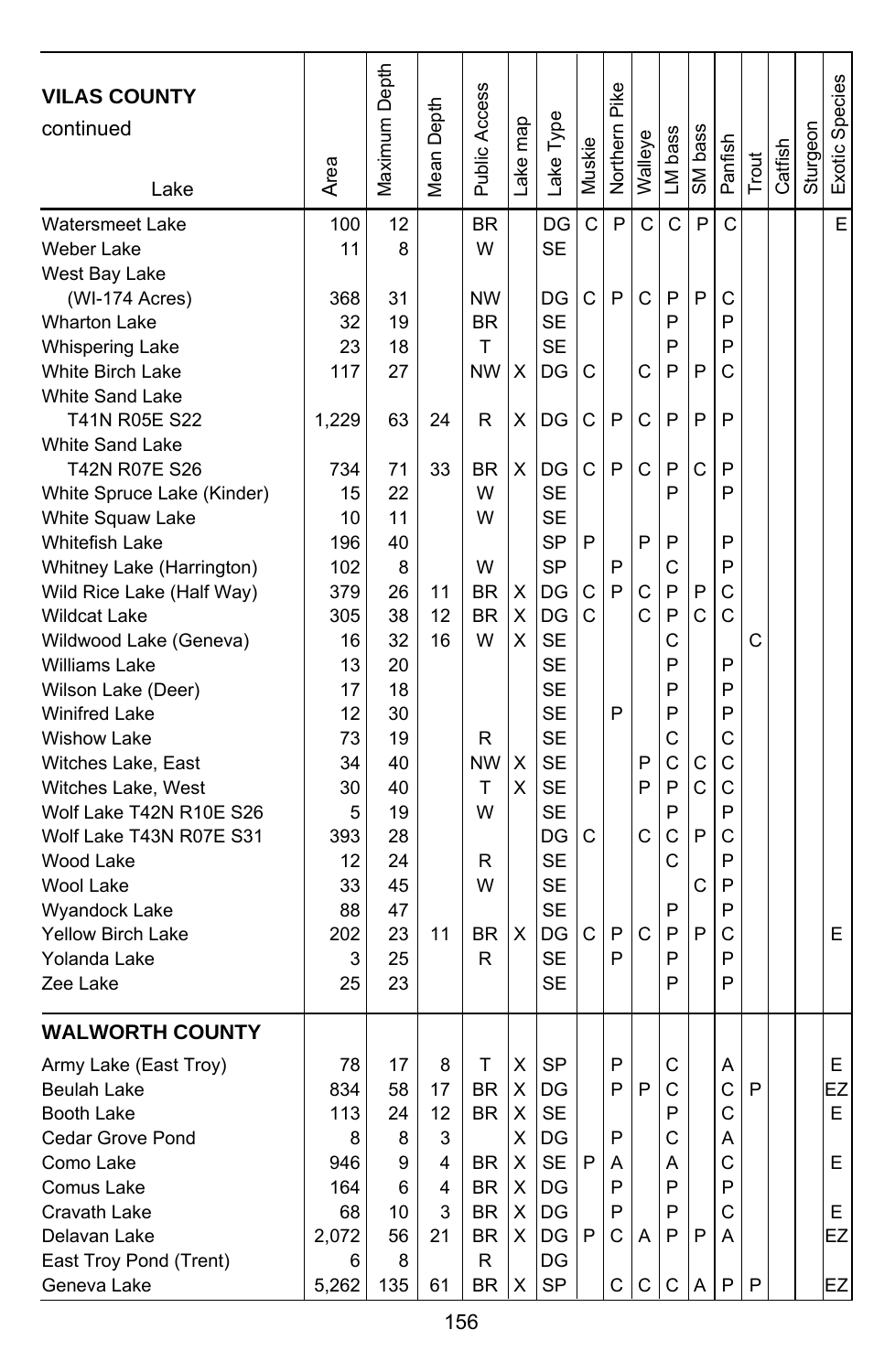| <b>WALWORTH COUNTY</b><br>Lake | Area | Maximum Depth | Depth<br>Mean I | Public Access  | ake map | Lake Type              | Muskie | Northern Pike | Walleye      | LM bass | SM bass | Panfish      | Trout | Catfish | Sturgeon | Exotic Species |
|--------------------------------|------|---------------|-----------------|----------------|---------|------------------------|--------|---------------|--------------|---------|---------|--------------|-------|---------|----------|----------------|
|                                |      |               |                 |                |         |                        |        |               |              |         |         |              |       |         |          |                |
| Green Lake                     |      |               |                 |                |         |                        |        |               |              |         |         |              |       |         |          |                |
| (Lauderdale Lakes)             | 311  | 55            |                 | BR             | х       | <b>SP</b>              |        | C             | P            | С       |         | C            |       |         |          | EZ             |
| <b>Hilburn Pond</b>            | 9    | 4             | 3               | R              | х       | DG                     |        | P             |              |         |         | P            |       |         |          |                |
| Honey Lake (Vienna)            | 44   | 6             | $\overline{2}$  | T              | х       | DG                     |        | P             |              | P       |         | C            |       | P       |          | Е              |
| Ivanhoe Lake (Ryan)            | 42   | 10            | 5               | T              | X       | DG                     |        | P             |              | P       |         | Ć            |       |         |          | E              |
| La Grange Lake                 | 55   | 4             |                 | W              |         | <b>SE</b>              |        |               |              |         |         |              |       |         |          |                |
| Lake Benedict*                 | 78   | 38            | 16              | BR             | X       | DN                     |        | P             |              | Α       |         | С            |       |         |          | EZ             |
| Lorraine Lake (Lake #9)        | 133  | 8             |                 | <b>BR</b>      | х       | <b>SE</b>              |        |               |              | P       |         | P            |       |         |          | E              |
| Lulu Lake                      | 84   | 40            | 24              | <b>NW</b>      | X       | DG                     |        | C             |              | C       |         | C            |       |         |          | E              |
| Middle Lake                    |      |               |                 |                |         |                        |        |               |              |         |         |              |       |         |          |                |
| (Lauderdale Lakes)             | 259  | 42            |                 | <b>BR</b>      | X       | DG                     |        | C             | P            | C       | P       | С            |       |         |          | EZ             |
| Mill Lake (Lauderdale Lakes)   | 271  | 44            |                 | <b>BR</b>      | х       | DG                     |        | C<br>P        | P            | C       | P       | C            |       |         |          | EZ             |
| North Lake (Holden)            | 191  | 11            |                 | R              | х       | <b>SE</b>              |        |               |              | P       |         | Α            |       |         |          | E              |
| Number Ten Lake                | 34   | 3             |                 |                |         | <b>SE</b><br><b>SE</b> |        | P             |              | P       |         | P            |       |         |          |                |
| Pell Lake                      | 86   | 13            | 4               | BR             | х       |                        |        |               |              |         |         |              |       |         |          | Ε              |
| Peters Lake                    | 64   | 8             | 3               |                | х       | <b>SE</b>              |        | P<br>P        |              | P<br>P  |         | P            |       |         |          | E              |
| <b>Pickerel Lake</b>           | 30   | 31            | 14              | <b>NW</b>      | X       | <b>SP</b>              |        |               |              |         |         | C<br>P       |       |         |          | E              |
| <b>Pleasant Lake</b>           | 155  | 29            | 12              | <b>BR</b>      | X       | <b>SP</b>              |        | P             | P            | Α       |         |              |       |         |          | EZ             |
| Potter Lake                    | 162  | 26            | 8               | <b>BR</b>      | X       | <b>SE</b>              |        | C<br>Ċ        |              | А       |         | А            |       |         |          | EZ             |
| Powers Lake*                   | 459  | 33            | 16              | <b>BR</b>      | х       | DG                     |        |               | P            | А       | P       | C            |       |         |          | EZ             |
| <b>Rice Lake</b>               |      |               |                 |                |         |                        |        | P             |              | P       |         |              |       |         |          |                |
| (Lower Whitewater)             | 137  | 10            |                 | <b>BR</b><br>T |         | DG                     |        |               |              |         |         | C            |       |         |          | Ε              |
| Silver Lake                    | 85   | 3             | 3               |                | Χ       | <b>SE</b>              |        |               |              | P       |         |              |       |         |          | E              |
| Swan Lake (Mud)                | 27   | 7             | 3<br>4          |                | X       | <b>SP</b>              |        |               |              | P       |         | С<br>P       |       |         |          |                |
| Swift Lake                     | 19   | 8             | 13              |                | х       | <b>SE</b><br>DG        |        | P             |              | C       |         | C            |       |         |          | E<br>EZ        |
| Tombeau Lake                   | 35   | 26            |                 | <b>BR</b>      | X       |                        |        |               |              | P       |         |              |       |         |          |                |
| Tripp Lake (Trapp)             | 113  | 8             |                 | <b>BR</b>      | х       | DG                     |        | P             |              |         |         | C<br>P       |       |         |          | Ε              |
| <b>Turtle Lake</b>             | 140  | 35            |                 |                | х       | <b>SP</b>              |        | P             |              | P       |         |              |       |         |          | Е              |
| Wandawega Lake (Otter)         | 119  | 8             | 4               | <b>BR</b>      | х       | <b>SE</b>              |        | C<br>P        | P            | C<br>C  |         | Α            |       |         |          | E<br>E         |
| Whitewater Lake (Bass, Kettle) | 640  | 38            |                 | ΒF             | х       | DG                     |        |               |              |         |         | Α            |       |         |          |                |
| <b>WASHBURN COUNTY</b>         |      |               |                 |                |         |                        |        |               |              |         |         |              |       |         |          |                |
| Adventure Lake                 | 17   | 36            |                 |                |         | <b>SE</b>              |        | C             |              | С       |         | С            |       |         |          |                |
| Alder Lake                     | 11   | 32            |                 |                |         | <b>SE</b>              |        | P             |              | C       |         | C            |       |         |          |                |
| Anah Springs                   | 4    | 17            |                 | <b>NW</b>      |         | <b>SP</b>              |        | P             |              |         |         | P            |       |         |          |                |
| Baker Lake                     | 114  | 21            | 8               |                | х       | SE                     |        | С             |              | Ρ       |         | С            |       |         |          |                |
| Balsam Lake                    | 295  | 49            | 25              | BR.            | X.      | DG                     |        | $\mathsf{C}$  | C            | C       |         | Α            |       |         |          |                |
| <b>Banks Lake</b>              | 48   | 7             |                 |                |         | <b>SE</b>              |        |               |              | Α       |         | С            |       |         |          |                |
| <b>Bashaw Trout Springs</b>    | 8    | 8             |                 | NW             |         | <b>SP</b>              |        | P             |              |         |         | P            | C     |         |          |                |
| Bass Lake T37N R10W S07        | 130  | 66            | 13              | W              | х       | SE                     |        |               | P            | С       |         | С            |       |         |          |                |
| Bass Lake T40N R10W S17        | 188  | 35            |                 | BR             | х       | SE                     | C      |               | Α            | C       |         | $\mathsf{C}$ |       |         |          |                |
| Bass Lake T40N R13W S29        | 144  | 31            | 18              | BR             | X       | SE                     |        | С             | $\mathsf{C}$ | C       |         | A            |       |         |          |                |
| Bean Brook Spring              | 5    | 9             |                 | T              |         | <b>SP</b>              |        |               |              |         |         |              | P     |         |          |                |
| Bean Lake                      | 100  | 35            | 16              | BR.            | X       | DG                     |        | C             | P            | P       |         | C            |       |         |          |                |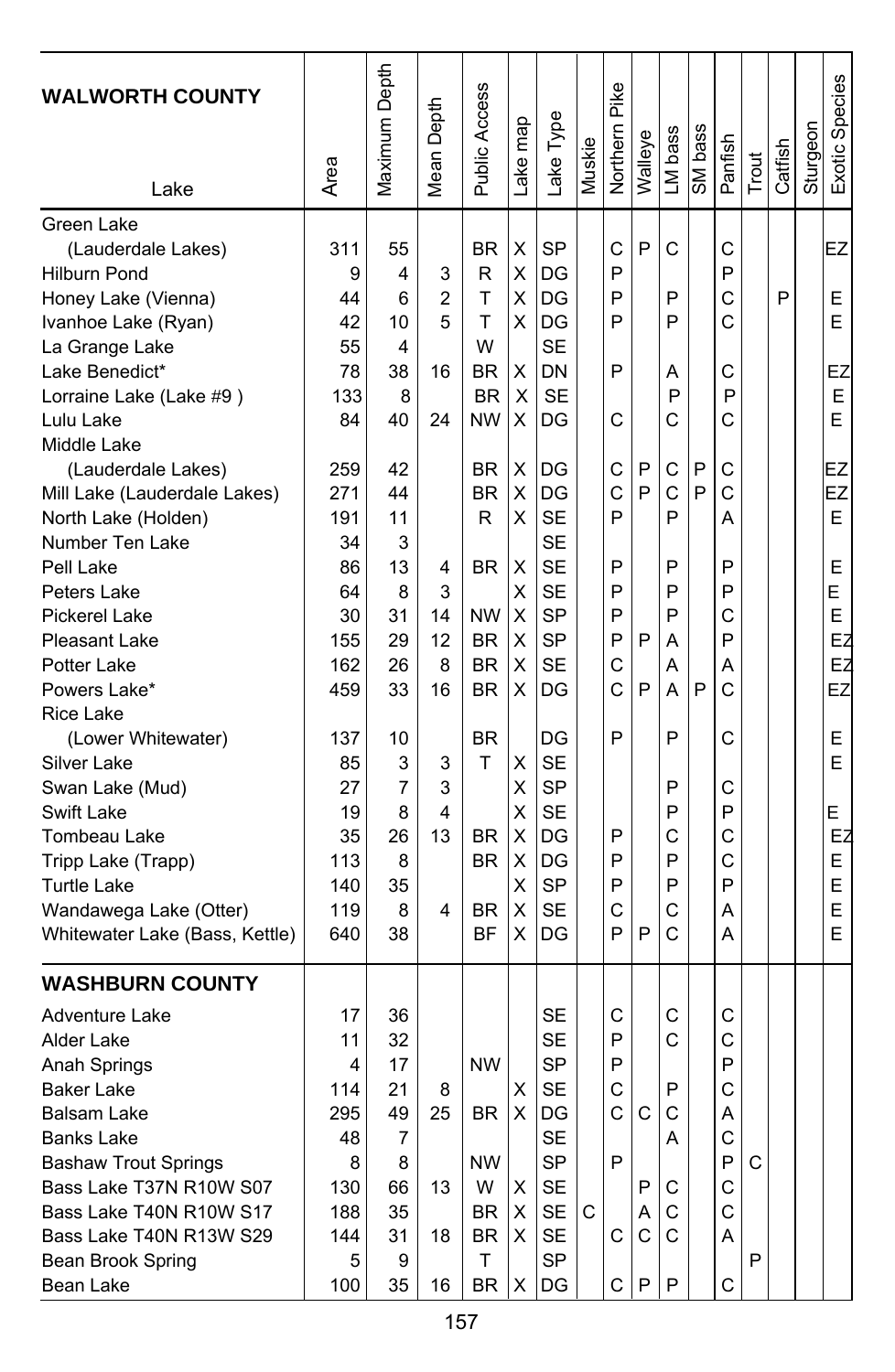| <b>WASHBURN COUNTY</b>      | Area  | Maximum Depth | Mean Depth | Public Access | map<br>ake | Type<br>Lake | Muskie | Northern Pike | Walleye | LM bass | SM bass | Panfish | Trout | Catfish | Sturgeon | Exotic Species |
|-----------------------------|-------|---------------|------------|---------------|------------|--------------|--------|---------------|---------|---------|---------|---------|-------|---------|----------|----------------|
| Lake                        |       |               |            |               |            |              |        |               |         |         |         |         |       |         |          |                |
| Bear Lake*                  | 1,358 | 87            | 20         | <b>BR</b>     | Χ          | DG           |        | C             | C       | C       | P       | Ċ       |       |         |          |                |
| Beartrack Lake              | 97    | 36            | 11         | <b>BR</b>     | X          | <b>SE</b>    |        | C             | C       | C       |         | А       |       |         |          |                |
| Beartrap Lake               | 20    | 40            |            | Τ             |            | <b>SE</b>    |        |               |         | Ċ       |         | P       |       |         |          |                |
| Beaver Lake                 | 89    | 16            | 8          | <b>BR</b>     | х          | <b>SE</b>    |        | C             |         | Ċ       |         | C       |       |         |          |                |
| Beaver Lodge Pond (Cassidy) | 4     | 11            |            | T             |            | <b>SP</b>    |        |               |         |         |         |         | Α     |         |          |                |
| Berry Lake (Noble)          | 43    | 43            |            |               |            | <b>SE</b>    |        | С             |         | Α       |         | С       |       |         |          |                |
| <b>Big Bass Lake</b>        | 203   | 27            | 15         | BR            | х          | <b>SE</b>    |        | C             | С       | C       |         | C       |       |         |          |                |
| <b>Big Casey Lake</b>       | 247   | 27            | 10         | <b>BR</b>     | X          | DG           |        | C             | P       | C       |         | C       |       |         |          |                |
| Big Devil Lake (Audubon)    | 162   | 75            | 27         | <b>NW</b>     | X          | DG           |        | C             | P       | C       |         | C       |       |         |          |                |
| Big McKenzie Lake*          | 1,185 | 71            | 19         | <b>BR</b>     | X          | DG           | A      | Α             | A       | C       | P       | C       |       |         | P        |                |
| <b>Birch Lake</b>           | 368   | 73            | 24         | BR            | X          | DG           |        | C             | C       | C       | P       | C       |       |         |          |                |
| <b>Bodins Lake</b>          | 13    | 28            |            |               |            | <b>SE</b>    |        |               |         | Ċ       |         | Ċ       |       |         |          |                |
| Bond Lake                   | 14    | 33            |            | <b>NW</b>     |            | <b>SP</b>    |        | P             |         | P       |         | P       |       |         |          |                |
| <b>Boyle Brook Spring</b>   | 5     | 7             |            | Т             |            | <b>SP</b>    |        | C             | P       | P       |         | P       |       |         |          |                |
| <b>Bridge Lake</b>          | 13    | 11            |            | R             |            | <b>SE</b>    |        |               |         |         |         |         |       |         |          |                |
| Brinkman Lake               | 19    | 13            |            | T             |            | <b>SE</b>    |        |               |         | P       |         | P       |       |         |          |                |
| <b>Browns Lake</b>          | 26    | 44            |            |               |            | DG           |        | C             |         |         |         | P       |       |         |          |                |
| Bughouse Lake               | 17    | 7             |            |               |            | <b>SE</b>    |        |               |         |         |         | P       |       |         |          |                |
| Cable Lake                  | 185   | 24            | 7          | <b>BR</b>     | X          | <b>SE</b>    |        | P             | C       | С       |         | C       |       |         |          |                |
| Camp Lake                   | 10    | 35            |            | <b>BR</b>     |            | <b>SE</b>    |        |               |         | P       |         | А       |       |         |          |                |
| Casey Creek Flowage         | 99    | 6             |            | <b>BR</b>     |            | DG           |        | P             |         |         |         |         |       |         |          |                |
| Casper Lake                 | 18    | 19            |            |               |            | <b>SE</b>    |        |               |         |         |         |         |       |         |          |                |
| Chain Lake T37N R12W S04    | 25    | 7             |            |               |            | <b>SE</b>    |        |               |         | P       |         | P       |       |         |          |                |
| Chain Lake T37N R13W S32    | 24    | 3             |            |               |            | <b>SE</b>    |        |               |         |         |         |         |       |         |          |                |
| Chicog Lake                 | 125   | 25            | 15         | <b>BR</b>     | X          | DG           |        | C             |         | Α       |         | P       |       |         |          |                |
| <b>Chinty Lake</b>          | 16    | 25            | 10         |               | X          | <b>SE</b>    |        |               |         | C       |         | C       |       |         |          |                |
| Chippanazie Lake            | 58    | 31            | 14         | BR            | X          | DG           |        | C             | P       | C       |         | Α       |       |         |          |                |
| Cloverleaf Lake             | 40    | 19            | 2          | т             | Χ          | <b>SE</b>    |        |               |         | C       |         | P       |       |         |          |                |
| Colton Flowage              | 58    | 22            | 8          | BR            | X          | DG           |        | P             | C       | P       | C       | C       |       |         |          |                |
| County Line Lake (Line)     | 63    | 72            | 21         | T             | X          | <b>SE</b>    |        |               |         | C       |         | P       |       |         |          |                |
| <b>Cranberry Flowage</b>    | 201   | 12            |            | <b>BR</b>     |            | DG           |        | Α             | P       | C       |         | P       |       |         |          |                |
| Cranberry Lake              | 19    | 6             |            | <b>NW</b>     |            | DG           |        | P             |         |         |         | P       |       |         |          |                |
| Crystal Lake                | 29    | 29            |            | R             |            | <b>SE</b>    |        | P             |         | A       |         | C       |       |         |          |                |
| Cyclone Lake                | 91    | 18            | 9          |               | x          | <b>SE</b>    |        | A             |         | Ċ       |         | Α       |       |         |          |                |
| Dago Creek Springs          | 1     | 5             |            | <b>NW</b>     |            | <b>SP</b>    |        | P             |         |         |         |         | P     |         |          |                |
| Deep Lake T38N R10W S25     | q     | 20            |            | W             |            | <b>SF</b>    |        |               |         | C       |         | C       |       |         |          |                |
| Deep Lake T38N R11W S18     | 43    | 29            | 13         | BR            | Х          | SE           | P      |               | С       | Α       |         | Α       |       |         |          |                |
| Deep Lake T40N R11W S24     | 17    | 10            |            |               |            | <b>SE</b>    |        |               |         |         |         | P       |       |         |          |                |
| Deer Lake T40N R13W S17     | 102   | 19            |            | NW            | Х          | DG           |        | P             | P       | P       |         | C       |       |         |          |                |
| Deer Lake T41N R11W S35     | 22    | 7             |            |               |            | <b>SE</b>    |        |               |         |         |         |         |       |         |          |                |
| Derosier Lake               | 109   | 11            | 6          | BR            | Х          | SE           |        | С             |         | С       |         | С       |       |         |          |                |
| Devils Lake                 | 28    | 7             |            |               |            | <b>SE</b>    |        |               |         | P       |         | P       |       |         |          |                |
| Dilly Lake (Dilley)         | 74    | 10            | 5          | BR            | Χ          | DG           |        | С             |         | С       |         | P       |       |         |          |                |
| Dock Lake                   | 47    | 6             | 4          |               | X          | SE           |        |               |         |         |         | P       |       |         |          |                |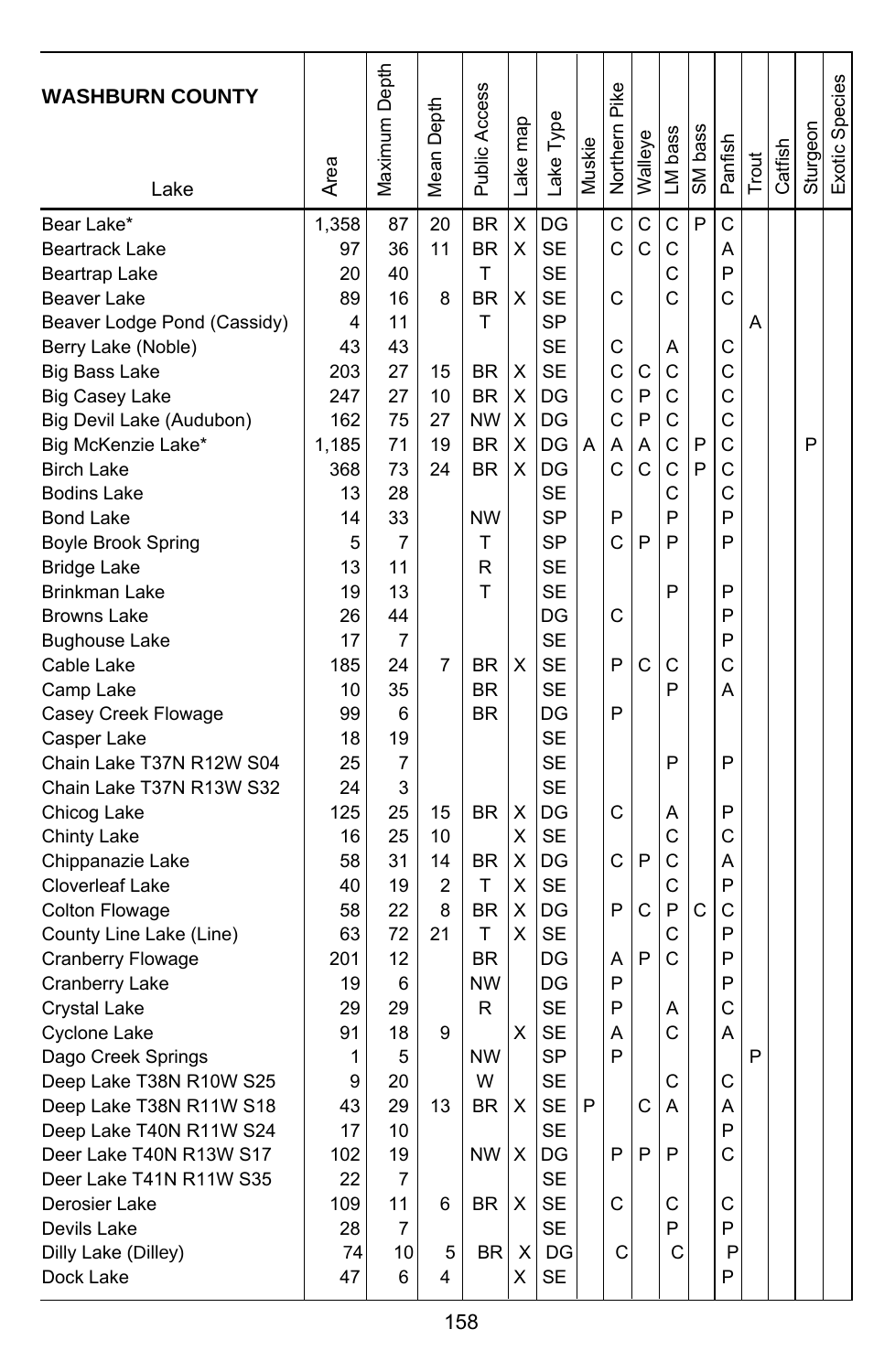| <b>WASHBURN COUNTY</b><br>continued<br>Lake                                                                                                                                                                                                                                                                                                                                                                                                                                                                                               | Area                                                                                                                                                                        | Maximum Depth                                                                                                                                                  | Mean Depth                                                     | Public Access                                                                                                            | Lake map                                                      | Lake Type                                                                                                                                                                                                                                                                                                                                          | Muskie | Northern Pike                                            | Walleye          | LM bass                                                                                | SM bass | Panfish                                                                                               | Trout  | Catfish | Sturgeon | Exotic Species |
|-------------------------------------------------------------------------------------------------------------------------------------------------------------------------------------------------------------------------------------------------------------------------------------------------------------------------------------------------------------------------------------------------------------------------------------------------------------------------------------------------------------------------------------------|-----------------------------------------------------------------------------------------------------------------------------------------------------------------------------|----------------------------------------------------------------------------------------------------------------------------------------------------------------|----------------------------------------------------------------|--------------------------------------------------------------------------------------------------------------------------|---------------------------------------------------------------|----------------------------------------------------------------------------------------------------------------------------------------------------------------------------------------------------------------------------------------------------------------------------------------------------------------------------------------------------|--------|----------------------------------------------------------|------------------|----------------------------------------------------------------------------------------|---------|-------------------------------------------------------------------------------------------------------|--------|---------|----------|----------------|
| Dugan Lake<br>Dunn Lake<br>Earl Springs<br>Elbow Lake<br>Eliza Lake<br>Elizabeth Lake<br>Ellsworth Lake<br>Evergreen Lake<br>Fawn Lake<br><b>Fenton Lake</b><br><b>Fish Lake</b><br>Floyd Lake<br>Gardner Lake<br>Gilmore Lake<br>Glendennon Lake<br>Goose Lake T39N R13W S14<br>Goose Lake T40N R13W S21<br>Grass Lake<br>Grassy Lake<br>Green Lake<br><b>Gull Creek Springs</b><br><b>Gull Lake</b><br>Harmon Lake<br>Harrison Lake<br>Haugen Lake<br>Hay Lake<br><b>Heart Lake</b><br>Hointville Lake<br>Holmes Lake<br>Horseshoe Lake | 53<br>193<br>1<br>36<br>27<br>37<br>174<br>16<br>9<br>139<br>12<br>11<br>37<br>389<br>11<br>70<br>73<br>29<br>38<br>29<br>5<br>511<br>96<br>17<br>43<br>79<br>9<br>58<br>20 | 35<br>39<br>6<br>25<br>46<br>24<br>6<br>8<br>8<br>52<br>9<br>33<br>15<br>36<br>7<br>11<br>3<br>4<br>10<br>30<br>4<br>19<br>33<br>27<br>6<br>9<br>12<br>23<br>6 | 14<br>18<br>4<br>15<br>16<br>5<br>11<br>9<br>7<br>4<br>6<br>10 | BR<br>W<br>BR<br>ΒR<br>T<br>W<br><b>BR</b><br>T<br>R<br><b>BR</b><br>BR<br>Τ<br>W<br>BR<br><b>BR</b><br>W<br>R<br>T<br>T | X<br>X<br>х<br>X<br>X<br>X<br>X<br>X<br>X<br>X<br>X<br>X<br>Χ | DG<br>DG<br><b>SP</b><br><b>SE</b><br><b>SE</b><br><b>SE</b><br><b>SE</b><br><b>SE</b><br><b>SE</b><br><b>SE</b><br><b>SE</b><br><b>SE</b><br><b>SE</b><br>DG<br><b>SE</b><br><b>SE</b><br><b>SE</b><br><b>SE</b><br><b>SE</b><br><b>SE</b><br><b>SP</b><br>DG<br><b>SE</b><br><b>SE</b><br><b>SE</b><br>DG<br><b>SE</b><br><b>SE</b><br><b>SE</b> |        | C<br>Ċ<br>A<br>P<br>P<br>C<br>P<br>P<br>C<br>A<br>P<br>C | C<br>P<br>C<br>P | C<br>C<br>С<br>C<br>Α<br>C<br>A<br>С<br>C<br>C<br>C<br>Α<br>C<br>C<br>A<br>A<br>C<br>С | P       | C<br>A<br>C<br>A<br>C<br>P<br>Α<br>С<br>C<br>P<br>C<br>P<br>C<br>C<br>C<br>Α<br>А<br>Α<br>C<br>P<br>Ć | C<br>C |         |          |                |
| T38N R10W S03<br>Horseshoe Lake<br>T42N R12W S25<br>Horseshoe Spring<br><b>Island Lake</b><br>Jerry Lake<br>Johnson Lake<br>Kekegama Lake<br>Kimball Lake, Lower<br>Kimball Lake, Middle<br>Kimball Lake, Upper<br>King Lake<br>Kingelm Lake<br>Kinny Lake (Kinney)                                                                                                                                                                                                                                                                       | 24<br>194<br>5<br>276<br>87<br>22<br>110<br>129<br>98<br>44<br>22<br>57<br>10                                                                                               | 5<br>21<br>15<br>44<br>5<br>9<br>24<br>6<br>77<br>11<br>6<br>7<br>27                                                                                           | 7<br>14<br>3<br>13<br>4<br>31<br>5                             | R<br>BR<br><b>BR</b><br>т<br>BR<br><b>BR</b><br>NW.<br><b>NW</b><br>W                                                    | х<br>х<br>X<br>Χ<br>X<br>х<br>х                               | <b>SE</b><br>SE<br><b>SP</b><br><b>SE</b><br><b>SE</b><br>SE<br>DG<br><b>SE</b><br>SE<br>SE<br>SE<br>SE<br><b>SE</b>                                                                                                                                                                                                                               |        | C<br>C<br>C<br>Α<br>C<br>Α<br>A<br>P                     | P<br>P           | C<br>C<br>Α<br>C<br>C<br>C                                                             | P       | Α<br>С<br>C<br>Α<br>C<br>Α<br>C<br>P                                                                  | P      |         |          |                |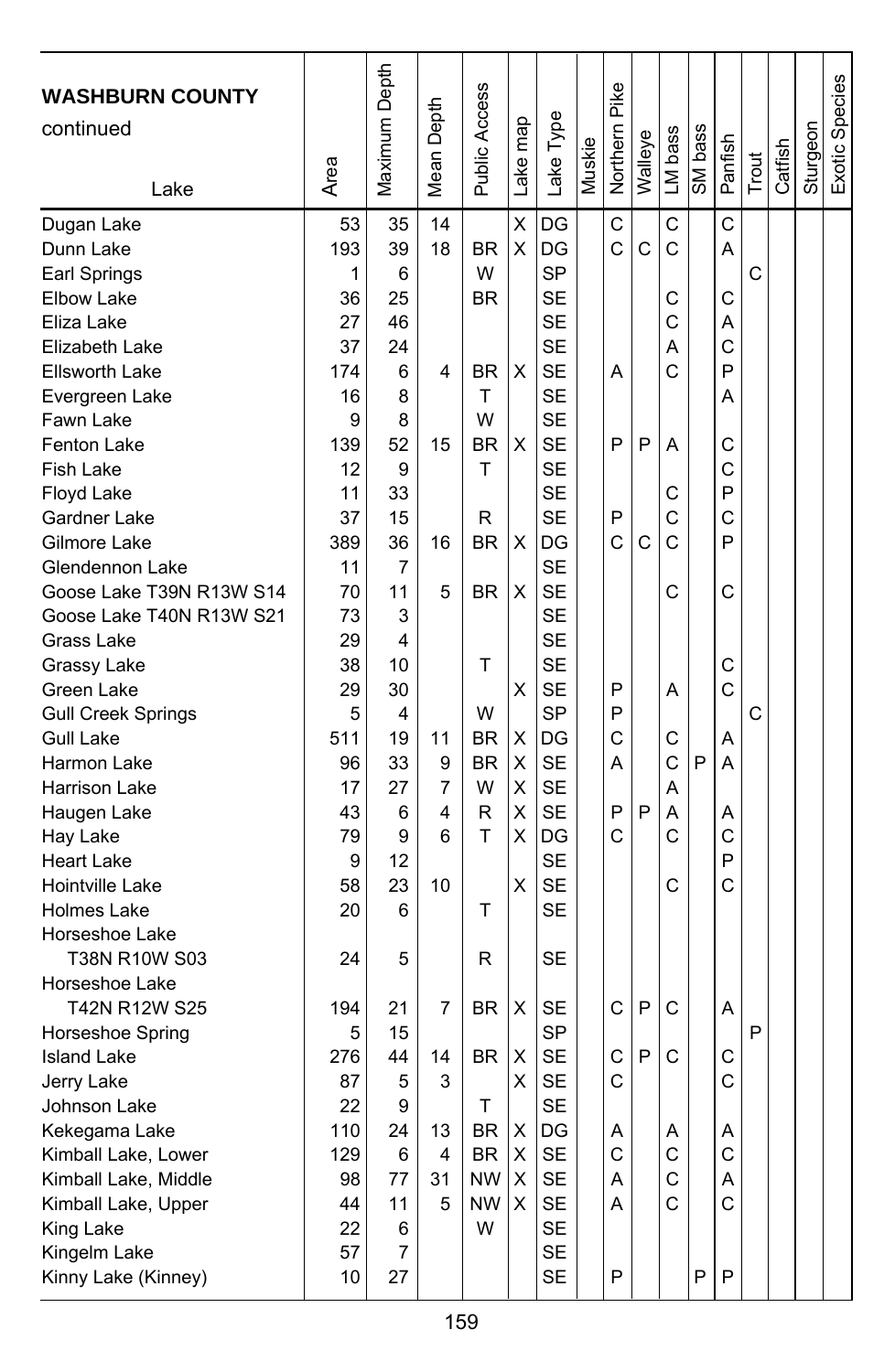| <b>WASHBURN COUNTY</b><br>continued<br>Lake | Area     | Maximum Depth | Depth<br>Mean | Public Access | ake map        | Lake Type | Muskie | Northern Pike | Walleye | LM bass      | SM bass | Panfish | Trout | Catfish | Sturgeon | Exotic Species |
|---------------------------------------------|----------|---------------|---------------|---------------|----------------|-----------|--------|---------------|---------|--------------|---------|---------|-------|---------|----------|----------------|
| Lakeside Lake                               | 32       | 8             | 4             | T             | X              | <b>SE</b> |        | P             |         | C            |         | C       |       |         |          |                |
| Lazy Island Lake                            | 60       | 52            | 19            |               | X              | <b>SE</b> |        | C             |         | C            |         | A       |       |         |          |                |
| Leach Lake                                  | 30       | 32            | 13            | T             | x              | <b>SE</b> |        |               | Α       | Α            |         | Α       |       |         |          |                |
| Leaman Lake                                 | 5        | 15            |               | T             |                | <b>SE</b> |        |               |         |              |         |         |       |         |          |                |
| Leesome Lake (Bass)                         | 146      | 53            | 15            |               | Χ              | <b>SE</b> |        | C             |         | Α            |         | P       |       |         |          |                |
| Leisure Lake (Skunk)                        | 75       | 26            | 12            | ΒR            | X              | <b>SE</b> | P      | C             |         | А            |         | Α       |       |         |          |                |
| Leonard Lake                                | 10       | 5             |               |               |                | <b>SE</b> |        |               |         |              |         |         |       |         |          |                |
| Lincoln Lake                                | 101      | 27            | 13            | BR            | X              | DG        |        | C             |         | С            |         | С       |       |         |          |                |
| Little Bass Lake                            |          |               |               |               |                |           |        |               |         |              |         |         |       |         |          |                |
| T40N R13W S31                               | 26       | 51            | 17            | R             | Χ              | SE        |        | C             |         | Α            |         | А       |       |         |          |                |
| Little Bass Lake                            |          |               |               |               |                |           |        |               |         |              |         |         |       |         |          |                |
| T41N R12W S05                               | 73       | 7             | 4             | <b>NW</b>     | Χ              | <b>SE</b> |        | P             |         | P            |         | C       |       |         |          |                |
| Little Cable Lake                           | 45       | 7             |               |               |                | <b>SE</b> |        |               |         |              |         |         |       |         |          |                |
| Little Casey Lake                           | 28       | 22            |               | <b>NW</b>     |                | DG        |        | C             |         | C            |         | C       |       |         |          |                |
| Little Devil Lake (Devils)                  | 56       | 34            | 14            | BR            | X              | DN        |        | C             | P       | C            |         | Α       |       |         |          |                |
| Little Dugan Lake                           | 3        | 25            |               | T             |                | <b>SE</b> |        | P             |         | C            |         | Ċ       |       |         |          |                |
| Little Grassy Lake                          | 23       | 5             |               | T             |                | <b>SE</b> |        |               |         |              |         |         |       |         |          |                |
| Little Kekegama Lake                        | 30       | 21            |               |               | Χ              | <b>SE</b> |        |               |         | Α            |         | C       |       |         |          |                |
| Little Long Lake                            | 112      | 11            | 6             | т             | х              | <b>SE</b> |        | C             | P       | C            |         | Α       |       |         |          |                |
| Little Mackay Creek Spring                  | 1        | 5             |               | R             |                | <b>SP</b> |        |               |         |              |         |         | P     |         |          |                |
| Little Mud Lake                             | 71       | 12            | 4             | R             | X              | DG        |        | P             |         | P            |         | P       |       |         |          |                |
| Little Ripley Lake                          | 47       | 14            |               |               |                | <b>SE</b> |        |               |         | C            |         | C       |       |         |          |                |
| Little Sand Lake                            | 74       | 21            | 12            | ΒR            | X              | <b>SE</b> |        | P             | C       | C            |         | C       |       |         |          |                |
| Little Spooner Lake                         | 31       | 11            |               | R             |                | <b>SE</b> |        | C             |         | C            |         | P       |       |         |          |                |
| Little Stone Lake                           | 27       | 13            | 9             | <b>BR</b>     | х              | <b>SE</b> |        | P             | C       | $\mathsf{C}$ | С       | P       |       |         |          |                |
| Long Lake                                   | 3,290    | 74            | 26            | <b>BR</b>     | X              | DG        |        | A             | Ċ       | $\mathsf{C}$ | P       | C       |       |         |          |                |
| Loon Lake T37N R10W S08                     | 49       | 46            | 14            | W             | Χ              | <b>SE</b> |        | P             |         | A            |         | C       |       |         |          |                |
| Loon Lake T37N R10W S16                     | 46       | 49            | 14            |               | X              | <b>SE</b> |        |               |         | Α            |         | C       |       |         |          |                |
| Loon Lake T40N R10W S10                     | 19       | 18            |               |               |                | <b>SE</b> |        | P             |         | C            |         | P       |       |         |          |                |
| Loon Lake T40N R13W S22                     | 56       | 63            | 25            |               | X              | <b>SE</b> |        |               |         | C            |         | C       |       |         |          |                |
| Loon Lake*T43N R11W S36                     |          |               |               |               |                |           |        |               |         |              |         |         |       |         |          |                |
| (Spook)                                     | 41       | 15            |               |               | X              | SE        |        |               |         | С            |         | С       |       |         |          |                |
| Lost Lake T37N R10W S10                     | 47       | 11            | 7             | т             | x              | <b>SE</b> |        |               |         | C            |         | C       |       |         |          |                |
| Lost Lake T37N R12W S04                     | 12       | 21            |               | ΒR            |                | <b>SE</b> |        |               |         | P            |         | P       |       |         |          |                |
| Lost Lake T41N R10W S07                     | 41       | 10            |               | W             |                | <b>SE</b> |        | P             |         | P            |         | P       |       |         |          |                |
| Loyhead Lake                                | 75       | 35            | 11            | <b>BR</b>     | $\mathsf{X}^-$ | <b>SE</b> |        |               |         | А            |         | Ć       |       |         |          |                |
| Lucky Lake                                  | 11       | 7             |               |               |                | SE        |        |               |         |              |         | P       |       |         |          |                |
| Lutz Lake                                   | 19       | 13            |               | т             |                | DG        |        |               |         |              |         | A       |       |         |          |                |
| Mack Lake                                   | 81       | 13            | 8             |               | X              | <b>SE</b> |        | Α             |         | C            |         | Α       | C     |         |          |                |
| <b>Mackay Springs</b><br>Macrae Lake        | 6<br>124 | 8<br>45       |               | BR<br>W       |                | SP<br>SE  |        |               |         | С            |         |         |       |         |          |                |
| <b>Mallard Lake</b>                         | 29       | 51            |               | W             |                | <b>SE</b> |        |               |         | С            |         | С<br>C  |       |         |          |                |
| Matson Lake                                 | 33       | 59            |               | W             |                | <b>SE</b> |        | С             |         | C            |         | P       |       |         |          |                |
| Matthews Lake                               | 263      | 26            | 12            | BR            | X              | SE        | С      | C             | С       | Α            |         | Α       |       |         |          |                |
|                                             |          |               |               |               |                |           |        |               |         |              |         |         |       |         |          |                |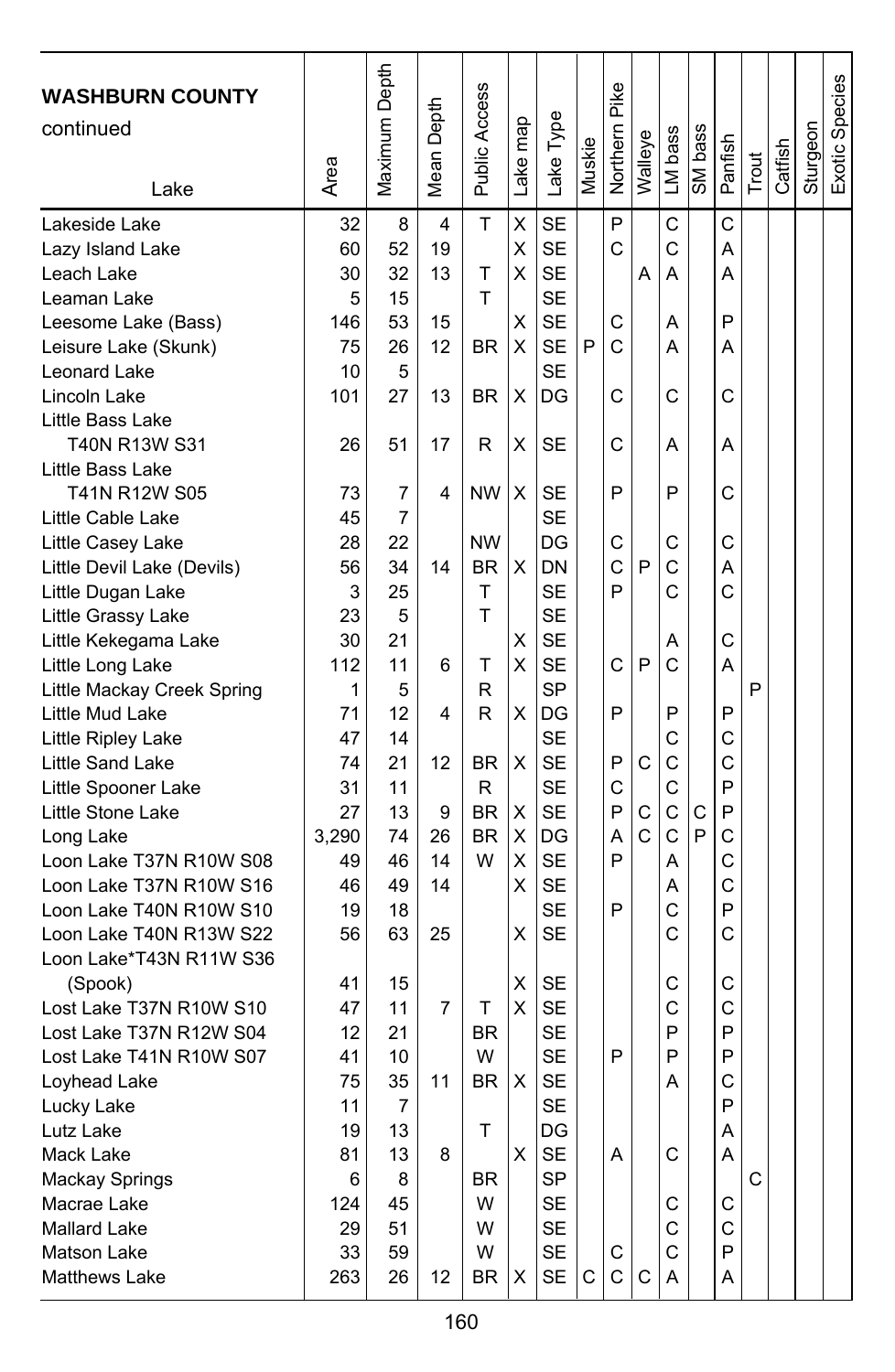| <b>WASHBURN COUNTY</b><br>continued<br>Lake | Area       | Maximum Depth        | Depth<br>Mean | Public Access          | ake map | Lake Type       | Muskie | Pike<br>Northern | Walleye | LM bass | SM bass | Panfish      | Trout | Catfish | Sturgeon | Exotic Species |
|---------------------------------------------|------------|----------------------|---------------|------------------------|---------|-----------------|--------|------------------|---------|---------|---------|--------------|-------|---------|----------|----------------|
| McCune Lake                                 | 62         | 37                   | 7             | R                      |         | <b>SE</b>       |        | P                |         | C       |         | A            |       |         |          |                |
| McDermott Lake*                             | 25         | 45                   |               |                        |         | <b>SE</b>       |        |                  |         | C       |         | P            |       |         |          |                |
| McKenzie Lake, Lower                        | 185        | 17                   | 9             | <b>BR</b>              | X       | DG              | P      | C                | P       | C       | P       | C            |       |         |          |                |
| McKenzie Lake, Middle                       | 530        | 45                   | 20            |                        | х       | DG<br><b>SP</b> | C      | C                | C       | C       |         | $\mathsf{C}$ |       |         |          |                |
| McKenzie Springs                            | 3          | $\overline{7}$<br>23 | 12            | <b>NW</b>              |         |                 |        | C                |         |         |         |              | C     |         |          |                |
| McKinley Lake<br>McLain Lake                | 105<br>150 | 30                   | 11            | BR                     | X<br>х  | SE<br><b>SE</b> |        | C                | P       | С<br>C  |         | Α<br>Α       |       |         |          |                |
|                                             | 21         | $\overline{7}$       |               | R                      |         | <b>SE</b>       |        | C                | P       | P       |         | C            |       |         |          |                |
| Middle Lake (Middle Twin)<br>Miles Lake     | 64         | 19                   | 7             |                        | X       | <b>SE</b>       |        | C                |         | C       |         | A            |       |         |          |                |
| Mill Pond                                   | 11         | 12                   |               |                        |         | <b>SE</b>       |        | P                |         | P       |         | C            |       |         |          |                |
| Miller Lake                                 | 41         | 33                   | 7             | <b>BR</b>              | X       | <b>SE</b>       |        | C                |         | C       |         | C            |       |         |          |                |
| Minong Flowage (L Nancy)                    | 1,564      | 21                   | 9             | <b>BR</b>              | Χ       | DG              |        | C                | А       | P       | P       | C            |       |         |          | Е              |
| Monday Lake                                 | 89         | 25                   | 6             |                        | X       | <b>SE</b>       |        |                  |         | C       |         | C            |       |         |          |                |
| Moody Lake                                  | 49         | 30                   |               |                        |         | <b>SE</b>       |        | C                |         | А       |         | A            |       |         |          |                |
| Mosinee Springs                             | 1          | 6                    |               |                        |         |                 |        | P                |         |         |         |              | P     |         |          |                |
| Mosquito Lake                               | 4          | 25                   |               |                        |         | <b>SE</b>       |        |                  |         | С       |         | С            |       |         |          |                |
| Mud Lake T38N R10W S31                      | 103        | 13                   | 7             | <b>NW</b>              | X       | DG              |        | C                | P       | C       |         | $\mathsf{C}$ |       |         |          |                |
| Mud Lake T40N R10W S21                      | 53         | 4                    | 3             | <b>NW</b>              | X       | <b>SE</b>       |        |                  | P       | P       |         | P            |       |         |          |                |
| Mud Lake T40N R13W S13                      | 15         | 17                   |               | T                      |         | <b>SE</b>       |        |                  |         |         |         | P            |       |         |          |                |
| Mud Lake T42N R13W S07                      | 46         | 4                    | 3             |                        | X       | <b>SE</b>       |        |                  |         |         |         |              |       |         |          |                |
| Nancy Lake                                  | 772        | 39                   | 11            | <b>BR</b>              | X       | <b>SE</b>       | P      | C                | C       | C       | P       | Α            |       |         |          | Е              |
| Nice Lake                                   | 138        | 11                   | 6             |                        | X       | <b>SE</b>       |        |                  |         | C       |         | C            |       |         |          |                |
| Nick Lake                                   | 56         | 79                   | 21            | W                      | X       | <b>SE</b>       |        |                  |         | Α       |         | C            |       |         |          |                |
| No Mans Lake                                | 70         | 23                   | 7             | <b>BR</b>              | X       | <b>SE</b>       |        | C                |         | C       |         | Α            |       |         |          |                |
| Oak Lake T38N R11W S07                      | 33         | 50                   |               |                        |         | <b>SE</b>       |        | Ċ                |         | А       |         | P            |       |         |          |                |
| Oak Lake T41N R13W S19                      | 86         | 5                    | 4             | т                      | X       | <b>SE</b>       |        |                  |         |         |         |              |       |         |          |                |
| <b>Offers Lake</b>                          | 39         | 40                   |               | T                      |         | <b>SE</b>       |        |                  |         | С       |         | С            |       |         |          |                |
| Ole Lake                                    | 43         | 33                   |               | T                      |         | <b>SE</b>       |        |                  |         | C       |         | P            |       |         |          |                |
| Otter Lake                                  | 13         | 26                   |               | T                      |         | <b>SE</b>       |        |                  |         | P       |         | P            |       |         |          |                |
| Pavlas Lake                                 | 44         | 45                   | 14            | <b>BR</b>              | х       | <b>SE</b>       |        | C                | C       | Α       |         | C            |       |         |          |                |
| Pear Lake                                   | 49         | 32                   | 17            | <b>BR</b>              | X       | <b>SE</b>       |        | C                | P       | C       |         | P            |       |         |          |                |
| Perch Lake                                  | 19         | 15                   |               |                        |         | <b>SE</b>       |        |                  |         | Α       |         | P            |       |         |          |                |
| Peters Lake                                 | 15         | 12                   |               |                        |         | <b>SE</b>       |        |                  |         | P       |         | P            |       |         |          |                |
| Peufald Lake No. 1                          | 29         | 28                   |               | R                      | X       | <b>SE</b>       |        |                  |         | C       |         | P            |       |         |          |                |
| Peufald Lake No. 2                          | 7          | 22                   |               | R                      | X       | <b>SE</b>       |        |                  |         | C       |         | P            |       |         |          |                |
| Peufald Lake No. 3                          | 15         | 32                   |               | <b>BR</b>              | X       | <b>SE</b>       |        |                  |         | C       |         | P            |       |         |          |                |
| Pickerel Lake                               | 5          | 14                   |               | W                      |         | <b>SE</b>       |        |                  |         |         |         |              |       |         |          |                |
| Pine Island Lake                            | 14         | 35                   |               | W                      |         | <b>SE</b>       |        |                  |         | С       |         | С            |       |         |          |                |
| Pine Lake                                   | 24         | 12                   |               | T                      |         | <b>SE</b>       |        |                  |         | P       |         | P            |       |         |          |                |
| Pokegama Lake                               | 453        | 23                   | 10            | <b>BR</b>              | X       | DG              |        | C                | C       | C       |         | P            |       |         |          |                |
| Pollywog Lake                               | 26         | 15                   |               | W                      |         | <b>SE</b>       |        |                  |         | C       |         | С            |       |         |          |                |
| Potato Lake                                 | 222        | 20                   | 11            | <b>BR</b>              | х       | SP              |        | A                |         | C       |         | P            |       |         |          |                |
| Rainy Lake                                  | 15         | 11                   | 4             | <b>BR</b><br><b>NW</b> | X       | <b>SE</b>       |        | C                |         | P       |         | P            | P     |         |          |                |
| Randall Lake                                | 38         | 6                    |               |                        |         | SE              |        |                  |         |         |         |              |       |         |          |                |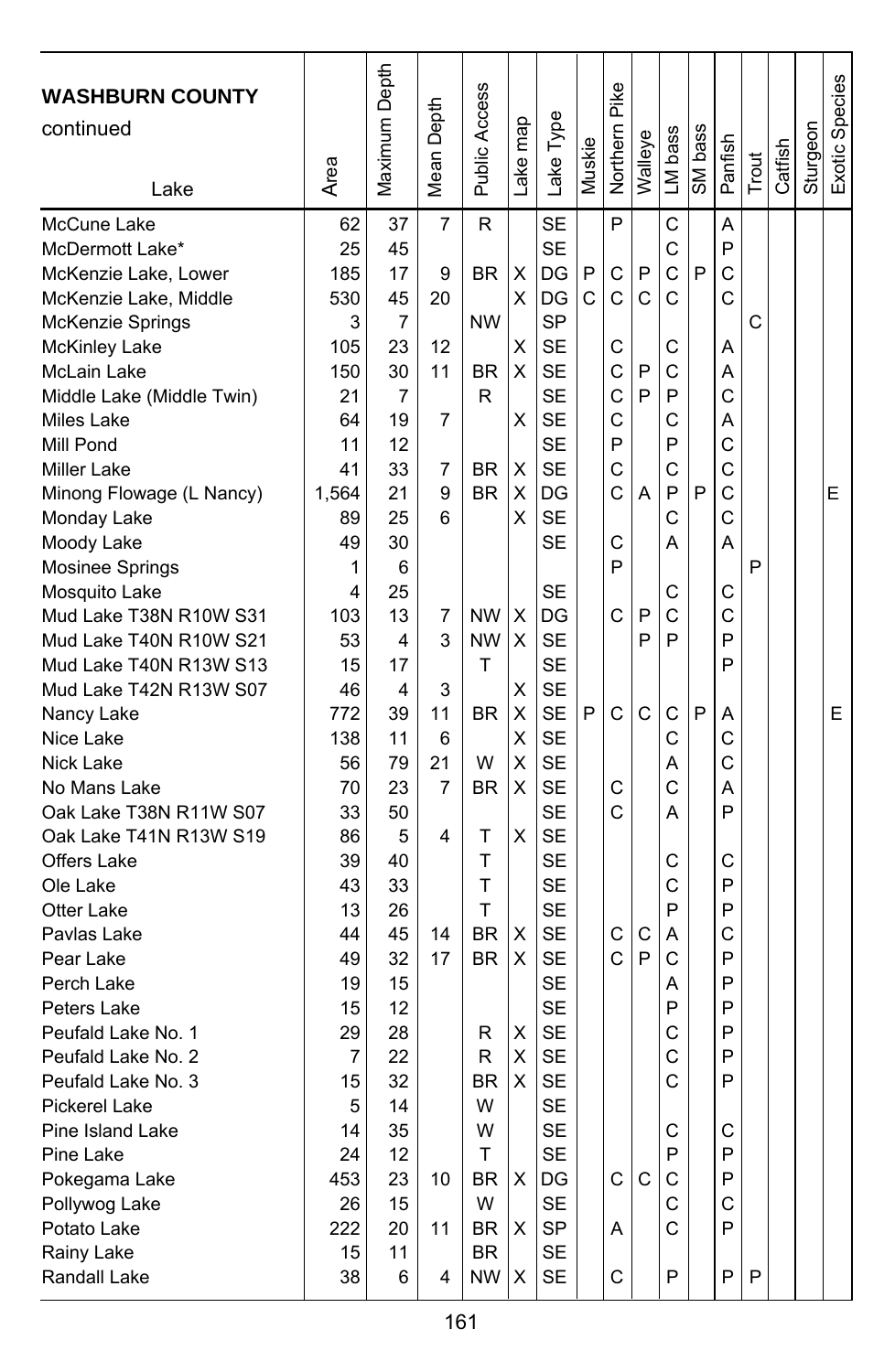| <b>WASHBURN COUNTY</b><br>continued<br>Lake | Area     | Maximum Depth | Depth<br>Mean <sup>1</sup> | <b>Public Access</b> | Lake map | Lake Type              | Muskie | Northern Pike | Walleye | LM bass | SM bass | Panfish | Trout | Catfish | Sturgeon | Exotic Species |
|---------------------------------------------|----------|---------------|----------------------------|----------------------|----------|------------------------|--------|---------------|---------|---------|---------|---------|-------|---------|----------|----------------|
| Rappy Lake                                  | 14       | 15            |                            |                      |          | <b>SE</b>              |        |               |         | P       |         | P       |       |         |          |                |
| Red Lake                                    | 41       | 75            | 23                         | т                    | Χ        | <b>SE</b>              |        | P             |         | P       |         | C       |       |         |          |                |
| Red Cedar Lake*                             | 1,841    | 53            |                            | <b>BR</b>            | х        | DG                     |        | Ć             | C       | C       | C       | P       |       |         |          |                |
| <b>Reflection Lake</b>                      |          |               |                            |                      |          |                        |        |               |         |         |         |         |       |         |          |                |
| T38N R10W S04-05                            | 32       | 7             |                            | W                    |          | <b>SE</b>              |        |               |         |         |         | P       |       |         |          |                |
| <b>Rice Lake</b>                            | 132      | 11            | 5                          | <b>NW</b>            | х        | DG                     |        | A             | P       | C       |         | C       |       |         |          |                |
| <b>Rigler Lake</b>                          | 10       | 4             |                            |                      |          | <b>SE</b>              |        |               |         |         |         |         |       |         |          |                |
| Ripley Lake (Big Ripley)                    |          |               |                            |                      |          |                        |        |               |         |         |         |         |       |         |          |                |
| T37N R12W S04                               | 190      | 27            | 10                         | <b>BR</b>            | X        | <b>SE</b>              |        | P             | С       | С       |         | С       |       |         |          |                |
| Ripley Lake T38N R11W S19                   | 42       | 25            |                            |                      | X        | <b>SE</b>              |        |               | P       | Α       |         | C       |       |         |          |                |
| <b>River Lake</b>                           | 15       | 22            |                            | т                    |          | <b>SE</b>              |        |               |         | Α       |         | C       |       |         |          |                |
| Rock Lake                                   | 13       | 20            |                            | W                    |          | <b>SE</b>              |        |               |         | C       |         | C       |       |         |          |                |
| Rocky Ridge Lake                            | 84       | 16            | 2                          | <b>BR</b>            | X        | DG                     |        | A             |         | P       |         | Α       |       |         |          |                |
| Round Lake T37N R12W S05                    | 28       | 27            |                            |                      |          | <b>SE</b>              |        |               |         | Α       |         | P       |       |         |          |                |
| Round Lake T37N R12W S18                    | 39       | 15            |                            | W                    |          | <b>SE</b>              |        |               |         | P       |         | P       |       |         |          |                |
| Round Lake T42N R12W S35                    | 17       | 7             |                            |                      |          | <b>SE</b>              |        |               |         |         |         |         |       |         |          |                |
| Sams Lake                                   | 16       | 31            |                            | W                    |          | <b>SE</b>              |        |               |         | С       |         | C       |       |         |          |                |
| Sand Lake                                   | 198      | 9             | 6                          | <b>BR</b>            | X        | <b>SE</b>              |        | C             |         | C       |         | C       |       |         |          |                |
| Sawmill Lake                                | 15       | 26            |                            | <b>BR</b>            |          | <b>SE</b>              |        | P             |         | P       |         | P       | P     |         |          |                |
| Sawyer Creek Springs                        | 1        | 11            |                            | T                    |          | <b>SP</b>              |        |               |         |         |         |         | Α     |         |          |                |
| Schullenberger Lake                         | 12       | 25            |                            | T<br>T               |          | <b>SE</b>              |        |               |         | С       |         | P       |       |         |          |                |
| Scoot Lake                                  | 22       | 37            |                            |                      |          | <b>SE</b>              |        |               |         | P       |         | P       |       |         |          |                |
| Scovils Lake                                | 66       | 37            | 12                         | <b>BR</b>            | х        | <b>SE</b><br><b>SE</b> |        | C             | P       | C       |         | А       |       |         |          |                |
| Severson Lake                               | 29<br>60 | 5<br>12       | 5                          | R                    | х        | <b>SE</b>              |        | C             |         | P       |         | P       |       |         |          |                |
| Seymour Lake<br>Shallow Lake                |          |               |                            |                      |          |                        |        |               |         |         |         |         |       |         |          |                |
| T37N R12W S17                               | 137      | 10            |                            |                      |          | <b>SE</b>              |        |               |         |         |         | P       |       |         |          |                |
| <b>Shallow Lake</b>                         |          |               |                            |                      |          |                        |        |               |         |         |         |         |       |         |          |                |
| T37N R13W S31                               | 92       | 30            |                            | <b>BR</b>            |          | <b>SE</b>              |        | C             |         | С       |         | С       |       |         |          | E              |
| Shell Lake                                  | 2,580    | 36            | 23                         | <b>BR</b>            | X        | <b>SE</b>              | C      | P             | A       | P       | A       | C       |       |         |          |                |
| Sherman Lake                                | 35       | 11            |                            |                      |          | <b>SE</b>              |        |               |         |         |         | Α       |       |         |          |                |
| Shingle Camp Lake                           | 19       | 11            |                            | W                    |          | <b>SE</b>              |        |               |         |         |         |         |       |         |          |                |
| Silver Lake                                 | 188      | 28            | 10                         | BR                   | X        | <b>SE</b>              |        | C             | P       | Α       |         | Α       |       |         |          |                |
| Sleepy Eye Lake                             | 39       | 10            | 7                          | <b>BR</b>            | х        | <b>SE</b>              |        | C             |         | C       |         | C       |       |         |          |                |
| Slim Creek Flowage                          | 101      | 27            | 6                          | <b>BR</b>            | X        | DG                     |        | A             |         | P       |         | A       |       |         |          |                |
| Slim Lake                                   | 224      | 42            | 22                         | <b>BF</b>            | X        | IDG                    |        | P             | P       | C.      | P       | A       |       |         |          |                |
| Snag Lake                                   | 23       | 10            |                            |                      |          | <b>SE</b>              |        |               |         | P       |         | P       |       |         |          |                |
| Spider Lk No. 1                             |          |               |                            |                      |          |                        |        |               |         |         |         |         |       |         |          |                |
| T37N R10W S02                               | 41       | 62            | 25                         | W                    | X        | <b>SE</b>              |        | C             | P       | C       |         | С       |       |         |          |                |
| Spider Lk No. 2                             |          |               |                            |                      |          |                        |        |               |         |         |         |         |       |         |          |                |
| T37N R10W S02                               | 6        | 20            | 8                          | W                    | х        | SE                     |        | С             |         | С       |         | P       |       |         |          |                |
| Spider Lk No. 3                             |          |               |                            |                      |          |                        |        |               |         |         |         |         |       |         |          |                |
| T37N R10W S03                               | 20       | 20            | 8                          | W                    | X        | <b>SE</b>              |        | C             |         | C       |         | P       |       |         |          |                |
|                                             |          |               |                            |                      |          |                        |        |               |         |         |         |         |       |         |          |                |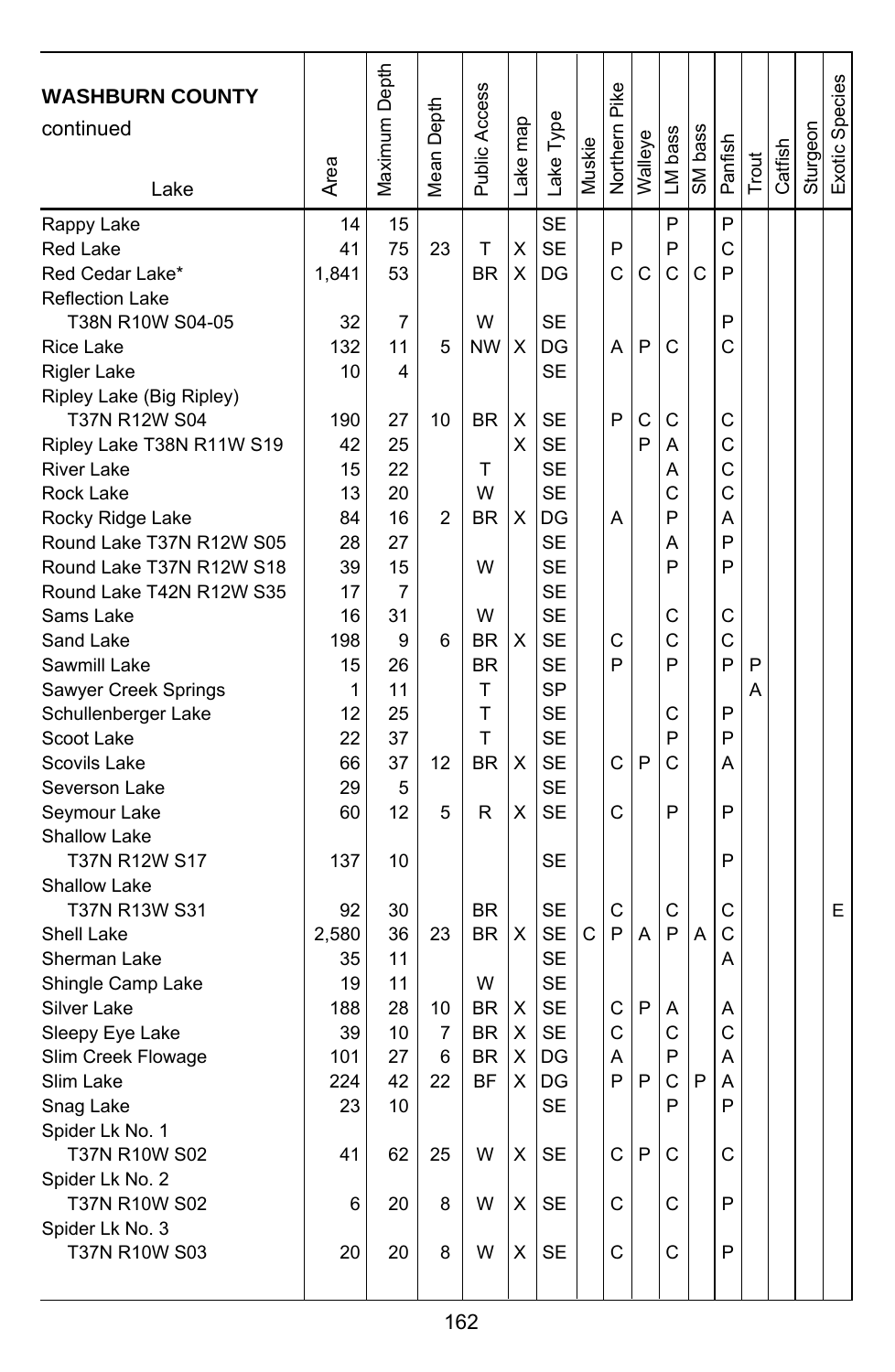| <b>WASHBURN COUNTY</b><br>continued<br>Lake | Area       | Maximum Depth | Depth<br>Mean I | Public Access          | ake map | Lake Type              | Muskie | Northern Pike | Walleye | LM bass | SM bass | Panfish | Trout | Catfish | Sturgeon | Exotic Species |
|---------------------------------------------|------------|---------------|-----------------|------------------------|---------|------------------------|--------|---------------|---------|---------|---------|---------|-------|---------|----------|----------------|
| Spider Lk No. 4<br>T37N R10W S03            | 24         | 30            | 9               | W                      | Χ       | <b>SE</b>              |        | C             |         | C       |         | P       |       |         |          |                |
| Spider Lk No. 5                             |            |               |                 |                        |         |                        |        |               |         |         |         |         |       |         |          |                |
| T37N R10W S10                               | 177        | 49            | 13              | BR                     | Χ       | SE                     |        | P             | P       | P       |         | C       |       |         |          |                |
| Spooner Lake                                | 1,092      | 17            | $\overline{7}$  | <b>BR</b>              | X       | DG                     |        | А             | P       | C       |         | A       |       |         |          |                |
| Sport Lake                                  | 23         | 11            |                 |                        |         | <b>SE</b>              |        |               |         | P       |         | P       |       |         |          |                |
| Spring Creek Springs                        | 2          | 1             |                 | Т                      |         | <b>SP</b>              |        | P             |         |         |         |         | P     |         |          |                |
| Spring Lake T39N R10W S36                   | 42         | 13            |                 | <b>BR</b>              | х       | <b>SE</b>              |        |               | С       | C       |         | C       |       |         |          |                |
| Spring Lake T39N R11W S07                   | 27         | 6             |                 | <b>NW</b>              |         | SP                     |        | C             |         | C       | P       | C       |       |         |          |                |
| Spring Lake T40N R11W S25                   | 211        | 24            | 12              | <b>BR</b>              | х       | <b>SE</b>              |        | C             | C       | C       |         | C       |       |         |          |                |
| Spring Lake T40N R13W S33                   | 23         | 24            |                 | <b>NW</b>              |         | <b>SP</b>              |        | C             |         | C       |         | C       |       |         |          |                |
| Spring Lake T42N R13W S17                   | 54         | 8             | 2               | <b>BR</b>              | х       | <b>SP</b>              |        | Ċ             |         | P       |         | P       |       |         |          |                |
| Spute Lake                                  | 13         | 54            |                 |                        |         | SE                     |        |               |         | C       |         | Α       |       |         |          |                |
| Stanberry Lake                              | 35         | 7             |                 | W                      |         | SE                     |        |               |         |         |         |         |       |         |          |                |
| Star Lake                                   | 22         | 13            |                 |                        |         | <b>SE</b><br><b>SE</b> |        |               |         | C       |         | P<br>C  |       |         |          |                |
| <b>Starkey Lake</b><br><b>Stauffer Lake</b> | 22<br>42   | 6<br>10       |                 | W                      |         | <b>SE</b>              |        |               |         |         |         |         |       |         |          |                |
| Stone Lake T38N R11W S31                    | 39         | 9             |                 |                        |         | <b>SE</b>              |        |               |         |         |         |         |       |         |          |                |
| Stone Lake T39N R10W S24                    | 523        | 49            | 33              | <b>BR</b>              | х       | <b>SE</b>              |        | P             | Α       | C       | Α       | C       |       |         |          |                |
| Sugar Bush Lake                             |            |               |                 |                        |         |                        |        |               |         |         |         |         |       |         |          |                |
| T41N R10W S17                               | 52         | 20            |                 |                        |         | DG                     |        | P             |         | P       |         | P       |       |         |          |                |
| Sugarbush Lake                              |            |               |                 |                        |         |                        |        |               |         |         |         |         |       |         |          |                |
| T37N R10W S14                               | 30         | 18            |                 |                        |         | <b>SE</b>              |        |               |         | P       |         | P       |       |         |          |                |
| Sunfish Lake (Daisy)                        | 68         | 33            | 11              | <b>BR</b>              | X       | <b>SE</b>              |        | P             |         | Α       |         | P       |       |         |          |                |
| Superior Lake                               | 35         | 22            |                 | T                      | X       | <b>SE</b>              |        |               |         | Α       |         | C       |       |         |          |                |
| Taylor Lake (Cranberry)                     | 11         | 8             | 7               | <b>BR</b>              | X       | <b>SE</b>              |        |               |         |         |         | P       |       |         |          |                |
| Telstar Lake (Block)                        | 20         | 25            |                 | W                      |         | <b>SE</b>              |        |               |         | С       |         | P       |       |         |          |                |
| <b>Tomahawk Lake</b>                        | 24         | 36            |                 |                        | X       | <b>SE</b>              |        | P             |         | C       |         | Α       |       |         |          |                |
| Tony Lake                                   | 15         | 1             |                 |                        |         | SP                     |        | P             |         |         |         | P       | P     |         |          |                |
| <b>Totagatic Flowage</b>                    | 479        | 12            | 3               | <b>BR</b>              | х       | DG                     |        | C             | P       | С       |         | P       |       |         |          |                |
| <b>Tower Lake</b>                           | 7          | 21            |                 |                        |         | <b>SE</b>              |        |               |         | P       |         | P       |       |         |          |                |
| <b>Tozer Lake</b>                           | 36         | 46            | 18              | <b>BR</b>              | X       | <b>SE</b>              |        | P             | С       | C       |         | C       | P     |         |          |                |
| <b>Tozer Springs</b>                        | 1          | 6             | 2               |                        |         | <b>SP</b>              |        | P<br>C        |         |         |         |         | P     |         |          |                |
| <b>Tranus Lake</b><br>Trego Lake            | 175<br>451 | 12<br>36      | 3<br>11         | <b>BR</b><br><b>BR</b> | х<br>X  | DG<br>DG               | P      | C             | C       | C       | C       | P<br>Α  |       |         | P        |                |
| <b>Trego Pond</b>                           | 1          | 5             |                 | <b>BR</b>              |         | <b>SE</b>              |        |               |         |         |         | P       |       |         |          |                |
| <b>Tucker Lake</b>                          | 26         | 7             |                 |                        |         | <b>SE</b>              |        |               |         |         |         |         |       |         |          |                |
| Twin Lake, East                             | 15         | 37            |                 | <b>NW</b>              |         | DG                     |        | Р             |         | С       |         | С       |       |         |          |                |
| Twin Lake, North (Twin Lakes)               | 113        | 20            | 6               | BR                     | X       | SE                     |        | С             | Ρ       | С       |         | Α       |       |         |          |                |
| Twin Lake, South (Twin Lakes)               | 115        | 29            | 16              | BR                     | X       | <b>SE</b>              |        | С             | C       | С       |         | Α       |       |         |          |                |
| Twin Lake, West                             | 8          | 44            |                 | NW                     |         | DG                     |        | P             |         | A       |         | С       |       |         |          |                |
| Unnamed                                     |            |               |                 |                        |         |                        |        |               |         |         |         |         |       |         |          |                |
| T37N R10W S09-04A                           | 33         | 35            |                 |                        |         | <b>SE</b>              |        |               |         | P       |         | Ρ       |       |         |          |                |
| T37N R10W S09-14                            | 24         | 27            |                 |                        |         | SE                     |        |               |         | Α       |         | С       |       |         |          |                |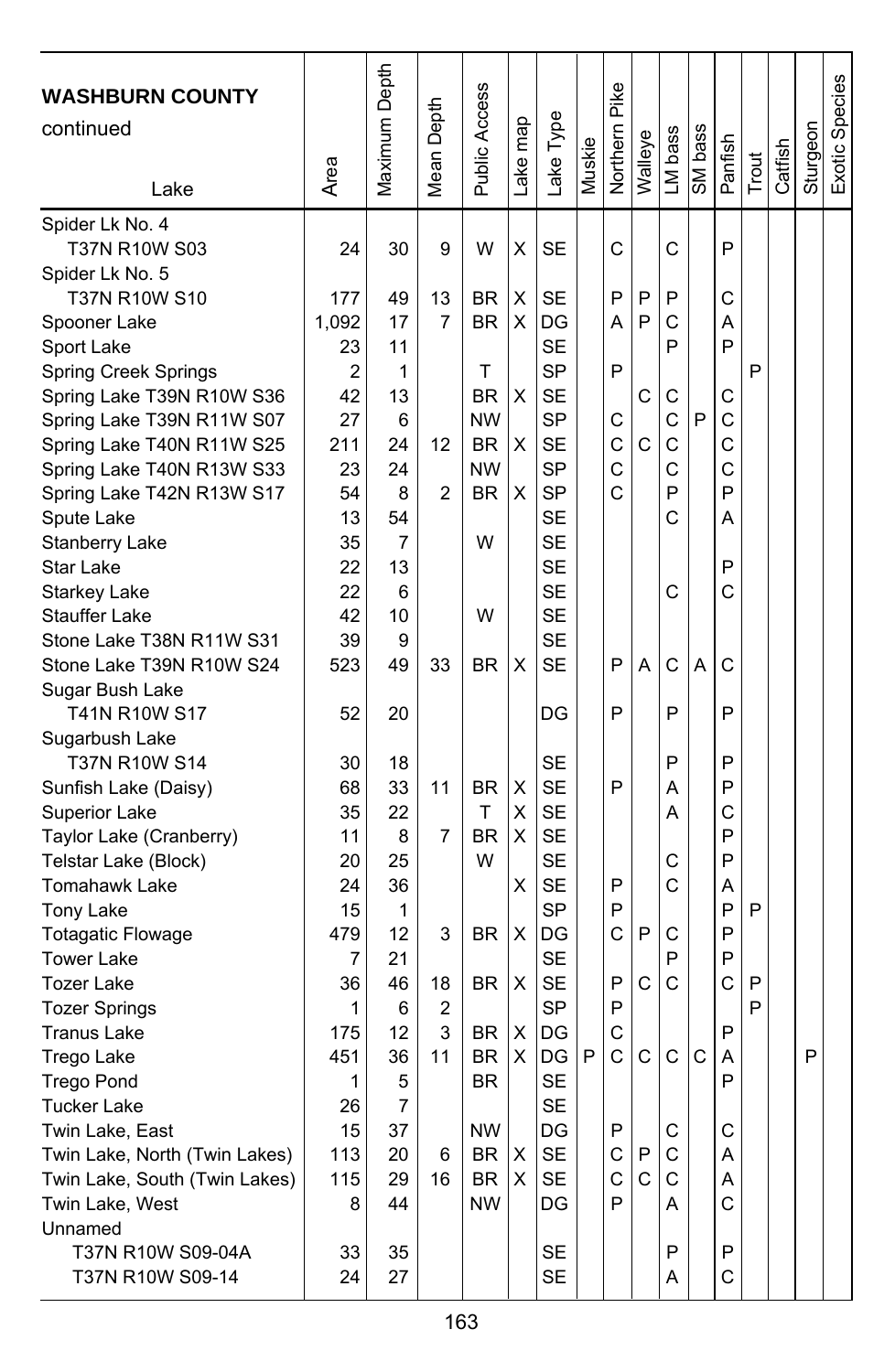| <b>WASHBURN COUNTY</b><br>continued  |                | Maximum Depth | Mean Depth | <b>Public Access</b> |          |                        |        | Northern Pike |         |         |         |         |       |         |          | Exotic Species |
|--------------------------------------|----------------|---------------|------------|----------------------|----------|------------------------|--------|---------------|---------|---------|---------|---------|-------|---------|----------|----------------|
| Lake                                 | Area           |               |            |                      | Lake map | Lake Type              | Muskie |               | Walleye | LM bass | SM bass | Panfish | Trout | Catfish | Sturgeon |                |
| T37N R10W S33-02<br>T37N R10W S33-14 | 41<br>25       | 11<br>8       |            | W                    |          | <b>SE</b><br><b>SE</b> |        |               |         | P<br>P  |         | P<br>P  |       |         |          |                |
| T37N R11W S03-06                     | 30             | 5             |            |                      |          | <b>SE</b>              |        |               |         |         |         |         |       |         |          |                |
| T37N R13W S18-09                     | 20             | 16            |            | R                    |          | <b>SE</b>              |        | P             |         | C       |         | P       |       |         |          |                |
| T37N R13W S31-14                     | 21             | 15            |            |                      |          | <b>SE</b>              |        |               |         |         |         |         |       |         |          |                |
| T37N R13W S32-02                     | 22             | 6             |            | R                    |          | <b>SE</b>              |        |               |         |         |         |         |       |         |          |                |
| T38N R10W S08-02                     | 24             | 24            |            | W                    |          | <b>SE</b>              |        |               |         | P       |         | P       |       |         |          |                |
| T38N R10W S13-12                     | 29             | 38            |            | W                    |          | <b>SE</b>              |        |               |         | P       |         | P       |       |         |          |                |
| T38N R10W S14-02C                    | 25             | 22            |            |                      |          | <b>SE</b>              |        |               |         | P       |         | P       |       |         |          |                |
| T38N R10W S30-15                     | 28             | 14            |            |                      |          | <b>SE</b>              |        |               |         | P       |         | P       |       |         |          |                |
| T38N R11W S34-03                     | 30             | 9             |            |                      |          | <b>SE</b>              |        | P             |         | P       |         | P       |       |         |          |                |
| T38N R12W S15-15                     | 73             | 12            |            |                      |          | DG                     |        |               |         |         |         | C       |       |         |          |                |
| T38N R12W S36-12                     | 23             | 17            |            |                      |          | <b>SE</b>              |        |               |         | P       |         | P       |       |         |          |                |
| T39N R10W S27-06                     | 30             | 35            |            |                      |          | <b>SE</b>              |        |               |         | Α       |         | Α       |       |         |          |                |
| T39N R11W S11-13                     | 35             | 4             |            |                      |          | <b>SE</b>              |        |               |         |         |         |         |       |         |          |                |
| T39N R12W S05-04                     | 22             | 6             |            |                      |          | <b>SE</b>              |        |               |         |         |         |         |       |         |          |                |
| T39N R12W S08-04                     | 23             | 3             |            | R                    |          | <b>SE</b>              |        |               |         |         |         |         |       |         |          |                |
| T39N R13W S32-14                     | 29             | 8             |            | R                    |          | <b>SE</b>              |        |               |         |         |         |         |       |         |          |                |
| T40N R12W S03-08<br>T40N R12W S17-08 | 20<br>22       | 12<br>8       |            | R                    |          | <b>SE</b><br>DG        |        | P             |         | C<br>P  |         | C<br>C  |       |         |          |                |
| T41N R10W S22-05                     | 40             | 4             |            |                      |          | <b>SE</b>              |        |               |         |         |         |         |       |         |          |                |
| T41N R10W S23-05                     | 27             | 7             |            | W                    |          | <b>SE</b>              |        |               |         |         |         |         |       |         |          |                |
| T41N R10W S35-04                     | 37             | 6             |            | W                    |          | <b>SE</b>              |        |               |         |         |         |         |       |         |          |                |
| T41N R12W S12-02                     | 22             | 4             |            |                      |          | <b>SE</b>              |        |               |         |         |         |         |       |         |          |                |
| T41N R12W S30-04                     | 24             | 5             |            |                      |          | <b>SE</b>              |        |               |         |         |         |         |       |         |          |                |
| T41N R13W S15-07                     | 45             | 15            |            |                      |          | <b>SE</b>              |        |               |         | C       |         | C       |       |         |          |                |
| T41N R13W S23-04                     | 21             | 6             |            |                      |          | <b>SE</b>              |        |               |         |         |         |         |       |         |          |                |
| T42N R12W S06-12                     | 87             | 7             |            | R                    |          | <b>SE</b>              |        |               |         |         |         |         |       |         |          |                |
| T42N R12W S06-13                     | 21             | 7             |            | W                    |          | <b>SE</b>              |        |               |         |         |         |         |       |         |          |                |
| T42N R13W S19-08                     | 39             | 17            |            |                      |          | <b>SE</b>              |        |               |         |         |         |         |       |         |          |                |
| <b>Veazie Springs</b>                | $\overline{2}$ | 4             |            | <b>NW</b>            |          | <b>SP</b>              |        | P             |         |         | P       | P       | P     |         |          |                |
| <b>Vollmers Lake</b>                 | 17             | 29            |            | W                    |          | <b>SE</b>              |        |               |         | P       |         | P       |       |         |          |                |
| <b>Warner Lake</b>                   | 21             | 22            | 8          |                      |          | <b>SE</b>              |        | P             |         | Α       |         | Α       |       |         |          |                |
| <b>Watson Lake</b>                   | 32             | 14            |            |                      |          | <b>SE</b>              |        |               |         | A       |         | P       |       |         |          |                |
| Welsh Lake                           | 69             | 8             | 3          | Τ                    |          | <b>SE</b>              |        |               |         |         |         | P       |       |         |          |                |
| West Lake                            | 32             | 27            |            | т                    |          | <b>SE</b>              |        |               |         | C       |         | P       |       |         |          |                |
| <b>Westenberg Spring</b>             | 3              | 11            |            | <b>NW</b>            |          | SP                     |        | P             |         |         |         |         | P     |         |          |                |
| Whalen Lake                          | 84             | 20            | 13         | BR                   | Χ        | DG                     |        | C             |         | С       |         | C       |       |         |          |                |
| <b>Whalen Springs</b>                | $\mathbf{1}$   | 7             |            | Τ                    |          | <b>SP</b>              |        |               |         |         |         |         | C     |         |          |                |
| <b>Wilcox Lake</b>                   | 23             | 7             |            |                      |          | <b>SE</b>              |        |               |         |         |         |         |       |         |          |                |
| Wilcox Lake, East                    | 31             | 12            | 6          | R                    | х        | <b>SE</b>              |        |               |         | C       |         | P       |       |         |          |                |
| Wilcox Lake, West                    | 24             | 8             | 4          |                      | х        | SE                     |        |               |         |         |         | P       |       |         |          |                |
| <b>Wilkerson Lake</b>                | 86             | 8             | 4          |                      | X        | SE                     |        | Ρ             |         |         |         | P       |       |         |          |                |
| Wolf Lake                            | 35             | 43            |            | BR                   | X        | SE                     |        | P             |         | С       |         | C       |       |         |          |                |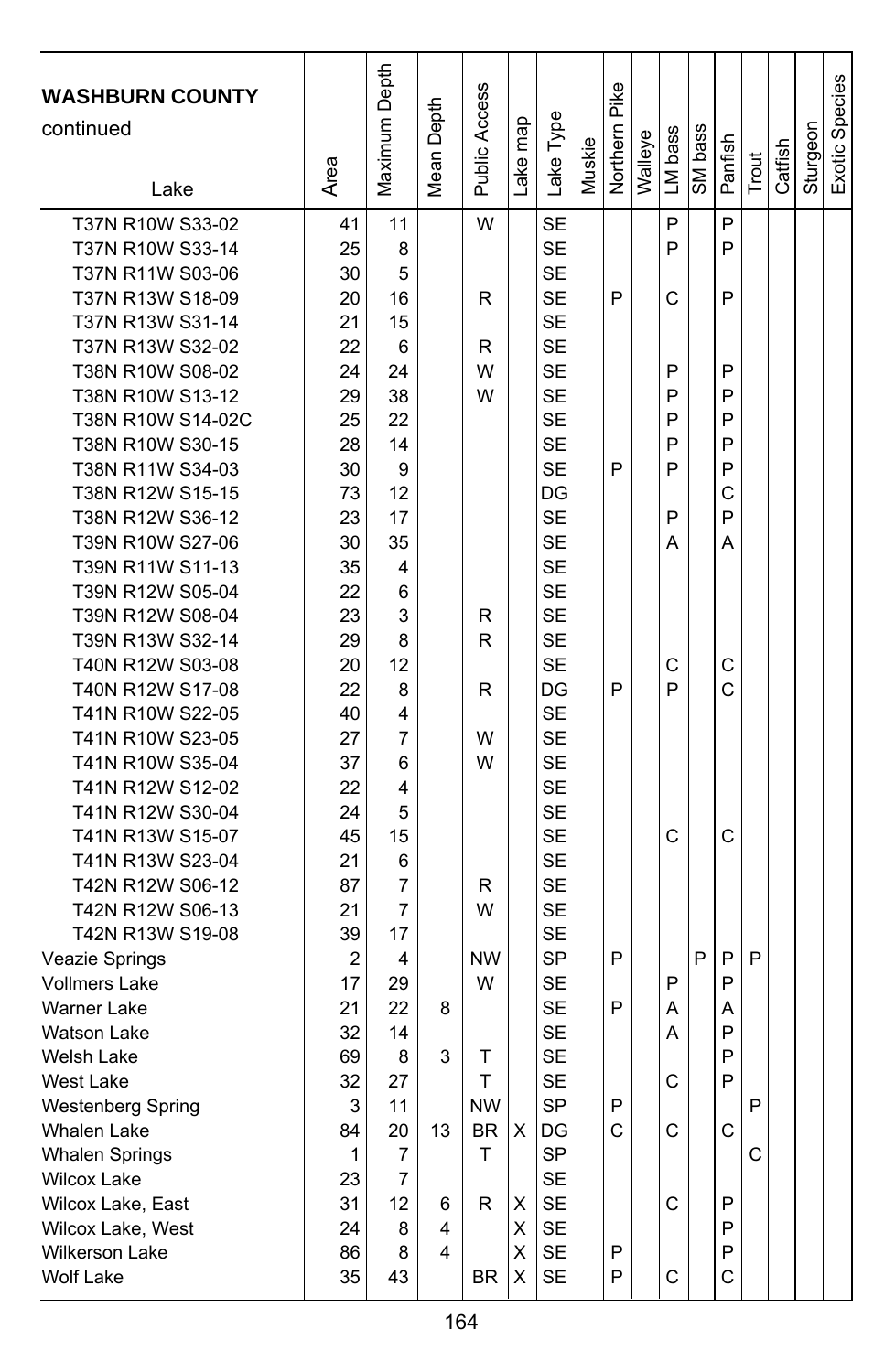| <b>WASHBURN COUNTY</b><br>continued<br>Lake                                                                                                                                                                                                                                                                                                                                                                                                                                       | Area                                                                                                                                | Maximum Depth                                                                                                                     | Depth<br>Mean <sup>1</sup>                                             | Public Access                                                                   | Lake map                                                           | Lake Type                                                                                                                                                                                                            | Muskie | Northern Pike                                                                      | Walleye               | LM bass                                                                                                         | SM bass | Panfish                                                                                                                         | Trout            | Catfish | Sturgeon | Exotic Species                   |
|-----------------------------------------------------------------------------------------------------------------------------------------------------------------------------------------------------------------------------------------------------------------------------------------------------------------------------------------------------------------------------------------------------------------------------------------------------------------------------------|-------------------------------------------------------------------------------------------------------------------------------------|-----------------------------------------------------------------------------------------------------------------------------------|------------------------------------------------------------------------|---------------------------------------------------------------------------------|--------------------------------------------------------------------|----------------------------------------------------------------------------------------------------------------------------------------------------------------------------------------------------------------------|--------|------------------------------------------------------------------------------------|-----------------------|-----------------------------------------------------------------------------------------------------------------|---------|---------------------------------------------------------------------------------------------------------------------------------|------------------|---------|----------|----------------------------------|
| Yechout Lake<br>Yellow River Flowage                                                                                                                                                                                                                                                                                                                                                                                                                                              | 56<br>344                                                                                                                           | 25<br>17                                                                                                                          | 8<br>$\overline{2}$                                                    | BR.P                                                                            | X<br>X                                                             | <b>SE</b><br>DG                                                                                                                                                                                                      | P      | P<br>А                                                                             | P                     | C<br>C                                                                                                          |         | C<br>C                                                                                                                          |                  |         |          |                                  |
| <b>WASHINGTON COUNTY</b>                                                                                                                                                                                                                                                                                                                                                                                                                                                          |                                                                                                                                     |                                                                                                                                   |                                                                        |                                                                                 |                                                                    |                                                                                                                                                                                                                      |        |                                                                                    |                       |                                                                                                                 |         |                                                                                                                                 |                  |         |          |                                  |
| Allis Lake (Leinberger)<br>Amy Bell Lake (Amy Dell)<br><b>Bark Lake</b><br><b>Barton Pond</b><br><b>Beck Lake</b><br><b>Big Cedar Lake</b><br><b>Boltonville Millpond</b><br><b>Brickyard Lake</b><br>Druid Lake<br>Ehne Lake<br>Erler Lake<br>Five, Lake<br>Friess Lake (Fries)<br>Gilbert Lake<br>Green Lake<br><b>Hartford Millpond</b><br>Hasmer Lake<br>Hawthorn Lake<br><b>Hickey Lake</b><br><b>Keowns Pond</b><br>Kewaskum Millpond<br>Kohlsville Millpond<br>Lehner Lake | 9<br>26<br>62<br>67<br>16<br>932<br>10<br>1<br>120<br>18<br>37<br>102<br>117<br>44<br>71<br>11<br>15<br>8<br>10<br>1<br>5<br>6<br>3 | 34<br>37<br>34<br>5<br>8<br>105<br>10<br>4<br>53<br>15<br>34<br>23<br>48<br>30<br>37<br>8<br>34<br>12<br>14<br>15<br>8<br>7<br>22 | 20<br>14<br>3<br>34<br>5<br>25<br>5<br>14<br>27<br>3<br>17<br>17<br>15 | т<br>BF<br><b>BR</b><br><b>NW</b><br><b>NW</b><br><b>BR</b><br>T<br>T<br>т<br>R | х<br>X<br>х<br>X<br>X<br>х<br>х<br>X<br>X<br>X<br>х<br>х<br>X<br>х | SE<br><b>SE</b><br>SP<br>DG<br><b>SE</b><br><b>SP</b><br><b>SE</b><br>DG<br><b>SP</b><br><b>SP</b><br><b>SE</b><br>DG<br><b>SP</b><br><b>SE</b><br>DG<br>DG<br><b>SE</b><br><b>SE</b><br>DG<br>DG<br>DG<br><b>SP</b> |        | P<br>C<br>$\mathsf{C}$<br>C<br>C<br>C<br>P<br>P<br>P<br>P<br>C<br>P<br>P<br>C<br>P | P<br>P<br>P<br>P<br>P | P<br>A<br>C<br>P<br>P<br>Α<br>P<br>P<br>P<br>P<br>C<br>C<br>С<br>C<br>C<br>P<br>А<br>P<br>C<br>P<br>P<br>C<br>C | P       | Α<br>Α<br>$\mathsf{C}$<br>P<br>C<br>C<br>$\mathbf C$<br>P<br>A<br>С<br>P<br>P<br>C<br>C<br>P<br>P<br>P<br>C<br>P<br>P<br>Α<br>А | P<br>P<br>P<br>P |         |          | E<br>EZ<br>Е<br>Е<br>E<br>E<br>E |
| Lenwood Lake (Benike)<br>Little Cedar Lake<br>Little Drickens Lake<br>Little Friess Lake (Bony)<br>Lohr Pond<br>Lowes Lake (Lowe)<br>Lucas Lake<br>Malloy Lake<br>McConville Lake<br>Miller Lake<br>Mud Lake T09N R19E S24<br>Mud Lake T10N R19E S19<br>Mueller Lake (Millers)<br>Murphy Lake                                                                                                                                                                                     | 15<br>246<br>9<br>15<br>7<br>23<br>78<br>5<br>14<br>3<br>5<br>23<br>14<br>16                                                        | 38<br>56<br>20<br>34<br>8<br>23<br>15<br>24<br>37<br>16<br>10<br>5<br>33<br>37                                                    | 19<br>13<br>16<br>11<br>6<br>3<br>15                                   | <b>NW</b><br><b>NW</b><br><b>NW</b><br><b>NW</b><br><b>NW</b>                   | X<br>X<br>х<br>Χ<br>X<br>х<br>X                                    | SP<br>DG<br><b>SE</b><br>DG<br><b>SE</b><br>DG<br>DG<br>SP<br><b>SE</b><br><b>SE</b><br><b>SE</b><br><b>SE</b><br>SP<br><b>SE</b>                                                                                    |        | P<br>P<br>P<br>P<br>P<br>P<br>۲<br>P<br>P<br>Ρ                                     | C<br>P                | C<br>Α<br>P<br>C<br>P<br>P<br>P<br>۲<br>C<br>P<br>P<br>С                                                        |         | P<br>C<br>P<br>P<br>С<br>P<br>۲<br>Α<br>P<br>P<br>Α                                                                             |                  |         |          | EZ<br>Е<br>Е                     |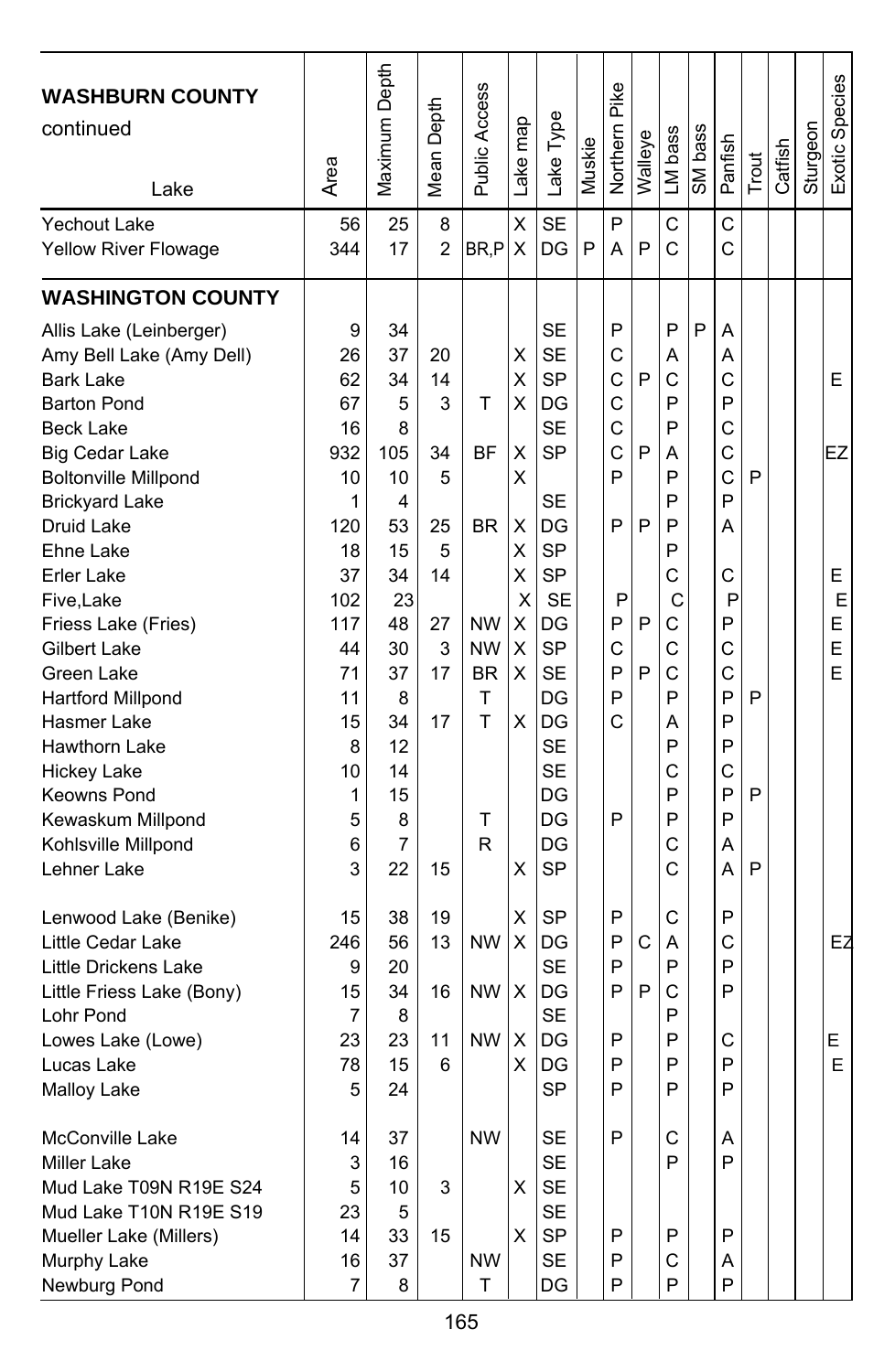| <b>WASHINGTON COUNTY</b><br>continued<br>Lake | Area           | Maximum Depth | <b>Mean Depth</b> | Public Access | ake map | Lake Type | Muskie | Pike<br>Northern | Walleye | LM bass | SM bass | Panfish | Trout | Catfish | Sturgeon | Exotic Species |
|-----------------------------------------------|----------------|---------------|-------------------|---------------|---------|-----------|--------|------------------|---------|---------|---------|---------|-------|---------|----------|----------------|
| Paradise Valley (Hackbarth)                   | 9              | 35            |                   |               |         | DG        |        | P                |         | C       |         | C       |       |         |          |                |
| Pike Lake                                     | 522            | 45            |                   | <b>BR</b>     | X       | DG        |        | P                | A       | P       | P       |         |       |         |          | E              |
| Proschinger Lake                              | 6              | 23            |                   |               |         | <b>SE</b> |        | P                |         | C       |         | P       |       |         |          |                |
| Quas Lake                                     | 7              | 12            |                   |               |         | SP        |        |                  |         | P       |         | P       |       |         |          |                |
| Radtke Lake                                   | 10             | 14            | 7                 |               | X       | <b>SE</b> |        |                  |         | Ċ       |         | Α       |       |         |          |                |
| Rockfield Quarry Pond                         | 3              | 27            |                   |               |         | <b>SE</b> |        |                  |         | P       |         | C       |       |         |          |                |
| Silver Lake (Paradise Valley)                 | 118            | 47            | 20                |               | х       | DG        |        | P                |         | А       | P       | Α       |       |         |          | E              |
| Smith Lake (Dickens)                          | 86             | 5             | 3                 | <b>BR</b>     | X       | <b>SE</b> |        | С                |         | А       |         | A       |       |         |          |                |
| Tilly Lake (Jackson)                          | 13             | 48            | 24                |               | X       | <b>SP</b> |        | P                |         | Ċ       |         | А       | C     |         |          |                |
| Twelve, Lake                                  | 53             | 20            | 6                 |               | X       | <b>SP</b> |        | P                |         | С       |         | A       |       |         |          | Е              |
| <b>Wallace Lake</b>                           | 52             | 35            | 11                | BR            | X       | SP        |        | Ć                | P       | А       |         | C       |       | P       |          | Ε              |
| Werner Pond                                   | 9              | 8             |                   | R             |         | <b>SE</b> |        |                  |         | P       |         | P       |       |         |          |                |
| <b>WAUKESHA COUNTY</b>                        |                |               |                   |               |         |           |        |                  |         |         |         |         |       |         |          |                |
| Applebecker Millpond                          | 12             | 5             |                   | T             |         | DG        |        | P                |         | С       |         | Α       |       |         |          | Z              |
| Ashippun Lake                                 | 84             | 40            | 22                | <b>BR</b>     | X       | SP        |        | C                | P       | P       |         | C       |       |         |          | EZ             |
| Bass Bay Lake                                 | 100            | 23            | 12                | <b>NW</b>     | X       |           |        | C                | P       | С       |         | Α       |       |         |          | E              |
| Beaver Dam Lake                               | 36             |               |                   |               |         | SE        |        |                  |         |         |         |         |       |         |          |                |
| Beaver Lake                                   | 316            | 49            | 15                | T             | х       | SP        |        | P                |         | P       |         | С       |       |         |          | EZ             |
| <b>Big Bend Pond</b>                          | 7              | 10            |                   | R             |         | SP        |        |                  |         | P       |         | C       |       |         |          |                |
| Big Muskego Lake                              | 2,260          | 4             |                   | <b>BR</b>     | X       | DG        |        | С                | P       | C       |         | C       |       |         |          | E              |
| Bowron Lake (Widgeon)                         | 25             | 25            |                   |               |         | SP        |        | P                |         | С       |         | Α       |       |         |          |                |
| <b>Brown Lake</b>                             | 13             | 15            | 5                 |               | X       | <b>SP</b> |        |                  |         | С       |         | Α       |       |         |          |                |
| <b>Buth Lake</b>                              | 4              | 5             |                   |               |         | <b>SE</b> |        |                  |         | P       |         |         |       |         |          |                |
| Cornell Lake T08N R18E S20                    | 16             | 12            |                   |               |         | DG        |        |                  |         | P       |         | C       |       |         |          |                |
| Cornell Lake T08N R18E S31                    |                |               |                   |               |         |           |        |                  |         |         |         |         |       |         |          |                |
| (Mud)                                         | 10             | 8             |                   |               | х       | <b>SE</b> |        | P                |         | P       |         | P       |       |         |          | Е              |
| Crooked Lake                                  | 58             | 16            |                   | <b>NW</b>     | X       | DG        |        | P                |         | C       |         | C       |       |         |          | EZ             |
| Crystal Lake                                  | 17             | 30            |                   |               |         |           |        |                  |         |         |         |         |       |         |          |                |
| Denoon Lake*                                  | 162            | 55            | 18                | <b>BR</b>     | X       | <b>SE</b> |        | С                | P       | С       |         | P       |       |         |          |                |
| Duck Lake                                     | 12             | 1             |                   |               |         | <b>SE</b> |        |                  |         |         |         |         |       |         |          |                |
| Dutchman Lake (Ladl)                          | 31             | 43            | 27                | <b>NW</b>     | х       | SE        |        | P                |         | С       |         | Α       |       |         |          | E              |
| Eagle Spring Lake (Eagle L)                   | 311            | 8             | 4                 | <b>BR</b>     | X       | DG        |        | C                |         | C       |         | C       |       |         |          | EZ             |
| Egg Lake                                      | $\overline{2}$ | 3             |                   |               |         | <b>SE</b> |        |                  |         |         |         |         |       |         |          |                |
| <b>Etter Lake</b>                             | 10             | 5             | 3                 | T             | X       | <b>SE</b> |        |                  |         | P       |         | P       |       |         |          |                |
| Five Lake*                                    | 102            | 23            |                   |               | х       | <b>SE</b> |        | ۲                |         | C       |         | ۲       |       |         |          |                |
| Florence Lake                                 | 21             | 48            | 17                | т             | X       | SE        |        | P                |         | P       |         | P       |       |         |          |                |
| Forest Lake                                   | 41             | 17            |                   | W             | X       | SE        |        | P                |         | P       |         | С       |       |         |          | E              |
| Fowler Lake                                   | 78             | 50            |                   | <b>BR</b>     | X       | DG        | P      | С                | С       | С       |         | Α       |       |         |          | EZ             |
| Garvin Lake                                   | 17             | 36            |                   |               | X       | SE        |        | P                |         | С       |         | P       |       |         |          |                |
| Genesee Lake, Lower                           | 66             | 45            | 18                | ΒF            | X       | SP        |        | С                |         | С       |         | C I     | P     |         |          | Е              |
| Genesee Lake, Middle                          | 109            | 40            | 8                 | BF            | X       | <b>SE</b> |        | P                |         | C       |         | Α       |       |         |          | EZ             |
| Genesee Lake, Upper (Otis)                    | 37             | 27            | 14                | т             | X       | SP        |        | С                |         | С       |         | Α       |       |         |          |                |
|                                               |                |               |                   |               |         |           |        |                  |         |         |         |         |       |         |          |                |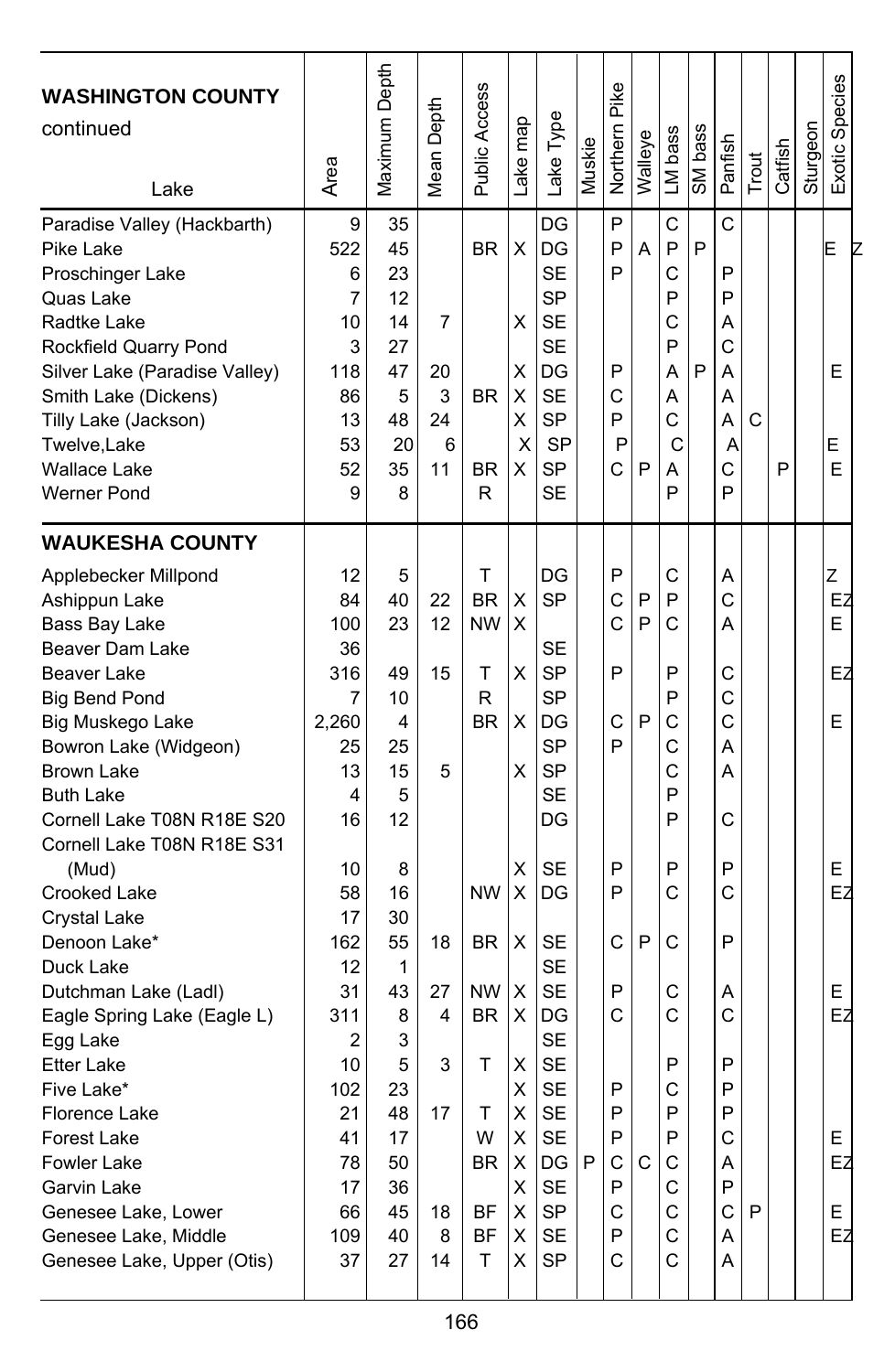| Maximum Depth<br>Exotic Species<br>Pike<br>Public Access<br>Depth<br>Lake Type<br>map<br>Northern<br>Sturgeon<br>continued<br>SM bass<br>LM bass<br>Walleye<br>Panfish<br>Muskie<br>Catfish<br>Mean I<br>Trout<br>Lake<br>Area<br>Lake<br>C<br>EZ<br>Χ<br><b>SP</b><br>P<br>C<br>C<br><b>BR</b><br>250<br>46<br><b>SE</b><br>P<br>P<br>Ċ<br>E<br>7<br>7<br>т<br>X<br>15<br><b>SE</b><br>8<br>3<br><b>SP</b><br>46<br>Χ<br>P<br>P<br>P<br>65<br>1<br>Τ<br>EZ<br>Ċ<br>42<br>X<br><b>SP</b><br>P<br>ΕŻ<br>237<br>BR<br>С<br>A<br>т<br>SE<br>P<br>E<br>3<br>36<br>А<br>12<br><b>BR</b><br><b>SP</b><br>P<br>E<br>9<br>X<br>A<br>P<br>C<br>C<br>EZ<br>BR,P<br>X<br>DG<br>P<br>C<br>C<br>1,164<br>45<br>11<br>Ċ<br><b>SP</b><br>P<br>50<br>22<br><b>TP</b><br>X<br>C<br>15<br><b>SP</b><br>57<br>4<br>W<br>X<br>DG<br>P<br>P<br>C<br>8<br>11<br>6<br>P<br>P<br>Ċ<br>Χ<br>DG<br>5<br>4<br>6<br>Ċ<br>X<br>P<br>P<br>C<br>506<br>DG<br>65<br>14<br><b>BR</b><br>EZ<br>P<br>P<br>Ċ<br>т<br>DG<br>E<br>38<br>8<br>P<br>DG<br>P<br>P<br>16<br>4<br>R<br>R<br>X<br>DG<br>P<br>P<br>A<br>28<br>8<br>3<br>X<br><b>SP</b><br>P<br>C<br>Ċ<br>81<br>61<br>40<br>Ε<br>E<br>T<br><b>SP</b><br>P<br>P<br>5<br>1<br>90<br>36<br><b>BR</b><br>X<br>DG<br>P<br>P<br>C<br>P<br>EZ<br>917<br>С<br>C<br>P<br>C<br>EZ<br>43<br>20<br><b>NW</b><br>Χ<br><b>SP</b><br>C<br>P<br>P<br>90<br>C<br>P<br>P<br>C<br>E<br>53<br>Χ<br><b>SP</b><br>133<br>R<br>$\ddot{C}$<br>X<br>P<br>P<br>P<br>EZ<br>36<br><b>BR</b><br>DG<br>P<br>271<br>C<br>P<br>Ć<br>P<br>Ċ<br>EZ<br>61<br><b>BR</b><br>X<br>DG<br>283<br>E<br>12<br>3<br>8<br>DG<br>X<br>437<br>DG<br>C<br>P<br>С<br>C<br>C<br>EZ<br>78<br>X<br>C<br>P<br>C<br>P<br>P<br>EZ<br>32<br>DG<br>767<br>62<br><b>BR</b><br>P<br>P<br>DG<br>C<br>EZ<br>43<br>11<br>BR.<br>P<br>$\mathsf{C}$<br>C<br>P<br>DG<br>C<br>P<br>1,187<br>94<br>BR.<br>X<br>EZ<br>X<br><b>SP</b><br>P<br>P<br>P<br>C<br>P<br>16<br>BR <sub>.P</sub><br>28<br>7<br>SP<br>C<br>C<br>P<br>C<br>C<br>C<br>15<br><b>BF</b><br>X<br>2.493<br>45<br>EZ<br>C<br>BR.P<br><b>SE</b><br>C<br>P<br>P<br>E<br>433<br>12<br>4<br>х<br>₫<br>ЕŻ<br>C<br>C<br>P<br>X<br><b>SE</b><br>P<br>107<br>29<br>11<br><b>NW</b><br>P<br>P<br>C<br>EZ<br>X<br><b>SP</b><br>C<br>39<br><b>BR</b><br>P<br>703<br>85<br>X<br><b>SE</b><br>P<br>C<br>E<br>35<br><b>BR</b><br>64<br>Α<br>P<br>Ċ<br>X<br><b>SF</b><br>C<br>25<br>16<br>4<br>C<br>Χ<br>SP<br>P<br>16<br>10<br>5<br>SP<br>E<br>$\mathbf{2}$<br>X<br>P<br>17<br>3<br>т<br>Α<br>P<br>P<br>P<br>3<br><b>BR</b><br>X<br>DG<br>24<br>6<br>Saylesville Millpond<br>$\overline{2}$<br>$NW \mid X$<br>DG<br>P<br>P<br>45<br>4<br>Α<br> X <br>P<br>P<br>C<br>117<br>3<br>BR<br>DG<br>Е<br>8<br>C<br>$\overline{2}$<br>Χ<br>DG<br>P<br>20<br>5<br>R<br>Ċ<br>X<br>P<br>SE<br>P<br>C<br>222<br>44<br>BR<br>EZ |                              |   |   |  |           |  |  |  |  |  |
|-------------------------------------------------------------------------------------------------------------------------------------------------------------------------------------------------------------------------------------------------------------------------------------------------------------------------------------------------------------------------------------------------------------------------------------------------------------------------------------------------------------------------------------------------------------------------------------------------------------------------------------------------------------------------------------------------------------------------------------------------------------------------------------------------------------------------------------------------------------------------------------------------------------------------------------------------------------------------------------------------------------------------------------------------------------------------------------------------------------------------------------------------------------------------------------------------------------------------------------------------------------------------------------------------------------------------------------------------------------------------------------------------------------------------------------------------------------------------------------------------------------------------------------------------------------------------------------------------------------------------------------------------------------------------------------------------------------------------------------------------------------------------------------------------------------------------------------------------------------------------------------------------------------------------------------------------------------------------------------------------------------------------------------------------------------------------------------------------------------------------------------------------------------------------------------------------------------------------------------------------------------------------------------------------------------------------------------------------------------------------------------------------------------------------------------------------------------------------------------------------------------------------------------------------------------------------------------------------------------------------------------------------------------------------------------------------------------------------------------------------------------------------------------------------------------------|------------------------------|---|---|--|-----------|--|--|--|--|--|
|                                                                                                                                                                                                                                                                                                                                                                                                                                                                                                                                                                                                                                                                                                                                                                                                                                                                                                                                                                                                                                                                                                                                                                                                                                                                                                                                                                                                                                                                                                                                                                                                                                                                                                                                                                                                                                                                                                                                                                                                                                                                                                                                                                                                                                                                                                                                                                                                                                                                                                                                                                                                                                                                                                                                                                                                                   | <b>WAUKESHA COUNTY</b>       |   |   |  |           |  |  |  |  |  |
|                                                                                                                                                                                                                                                                                                                                                                                                                                                                                                                                                                                                                                                                                                                                                                                                                                                                                                                                                                                                                                                                                                                                                                                                                                                                                                                                                                                                                                                                                                                                                                                                                                                                                                                                                                                                                                                                                                                                                                                                                                                                                                                                                                                                                                                                                                                                                                                                                                                                                                                                                                                                                                                                                                                                                                                                                   |                              |   |   |  |           |  |  |  |  |  |
|                                                                                                                                                                                                                                                                                                                                                                                                                                                                                                                                                                                                                                                                                                                                                                                                                                                                                                                                                                                                                                                                                                                                                                                                                                                                                                                                                                                                                                                                                                                                                                                                                                                                                                                                                                                                                                                                                                                                                                                                                                                                                                                                                                                                                                                                                                                                                                                                                                                                                                                                                                                                                                                                                                                                                                                                                   |                              |   |   |  |           |  |  |  |  |  |
|                                                                                                                                                                                                                                                                                                                                                                                                                                                                                                                                                                                                                                                                                                                                                                                                                                                                                                                                                                                                                                                                                                                                                                                                                                                                                                                                                                                                                                                                                                                                                                                                                                                                                                                                                                                                                                                                                                                                                                                                                                                                                                                                                                                                                                                                                                                                                                                                                                                                                                                                                                                                                                                                                                                                                                                                                   |                              |   |   |  |           |  |  |  |  |  |
|                                                                                                                                                                                                                                                                                                                                                                                                                                                                                                                                                                                                                                                                                                                                                                                                                                                                                                                                                                                                                                                                                                                                                                                                                                                                                                                                                                                                                                                                                                                                                                                                                                                                                                                                                                                                                                                                                                                                                                                                                                                                                                                                                                                                                                                                                                                                                                                                                                                                                                                                                                                                                                                                                                                                                                                                                   | Golden Lake                  |   |   |  |           |  |  |  |  |  |
|                                                                                                                                                                                                                                                                                                                                                                                                                                                                                                                                                                                                                                                                                                                                                                                                                                                                                                                                                                                                                                                                                                                                                                                                                                                                                                                                                                                                                                                                                                                                                                                                                                                                                                                                                                                                                                                                                                                                                                                                                                                                                                                                                                                                                                                                                                                                                                                                                                                                                                                                                                                                                                                                                                                                                                                                                   | Henrietta Lake               |   |   |  |           |  |  |  |  |  |
|                                                                                                                                                                                                                                                                                                                                                                                                                                                                                                                                                                                                                                                                                                                                                                                                                                                                                                                                                                                                                                                                                                                                                                                                                                                                                                                                                                                                                                                                                                                                                                                                                                                                                                                                                                                                                                                                                                                                                                                                                                                                                                                                                                                                                                                                                                                                                                                                                                                                                                                                                                                                                                                                                                                                                                                                                   | Hogan Lake                   |   |   |  |           |  |  |  |  |  |
|                                                                                                                                                                                                                                                                                                                                                                                                                                                                                                                                                                                                                                                                                                                                                                                                                                                                                                                                                                                                                                                                                                                                                                                                                                                                                                                                                                                                                                                                                                                                                                                                                                                                                                                                                                                                                                                                                                                                                                                                                                                                                                                                                                                                                                                                                                                                                                                                                                                                                                                                                                                                                                                                                                                                                                                                                   | <b>Hunters Lake</b>          |   |   |  |           |  |  |  |  |  |
|                                                                                                                                                                                                                                                                                                                                                                                                                                                                                                                                                                                                                                                                                                                                                                                                                                                                                                                                                                                                                                                                                                                                                                                                                                                                                                                                                                                                                                                                                                                                                                                                                                                                                                                                                                                                                                                                                                                                                                                                                                                                                                                                                                                                                                                                                                                                                                                                                                                                                                                                                                                                                                                                                                                                                                                                                   | Keesus, Lake                 |   |   |  |           |  |  |  |  |  |
|                                                                                                                                                                                                                                                                                                                                                                                                                                                                                                                                                                                                                                                                                                                                                                                                                                                                                                                                                                                                                                                                                                                                                                                                                                                                                                                                                                                                                                                                                                                                                                                                                                                                                                                                                                                                                                                                                                                                                                                                                                                                                                                                                                                                                                                                                                                                                                                                                                                                                                                                                                                                                                                                                                                                                                                                                   | Kelly Lake, Lower            |   |   |  |           |  |  |  |  |  |
|                                                                                                                                                                                                                                                                                                                                                                                                                                                                                                                                                                                                                                                                                                                                                                                                                                                                                                                                                                                                                                                                                                                                                                                                                                                                                                                                                                                                                                                                                                                                                                                                                                                                                                                                                                                                                                                                                                                                                                                                                                                                                                                                                                                                                                                                                                                                                                                                                                                                                                                                                                                                                                                                                                                                                                                                                   | Kelly Lake, Upper*           |   |   |  |           |  |  |  |  |  |
|                                                                                                                                                                                                                                                                                                                                                                                                                                                                                                                                                                                                                                                                                                                                                                                                                                                                                                                                                                                                                                                                                                                                                                                                                                                                                                                                                                                                                                                                                                                                                                                                                                                                                                                                                                                                                                                                                                                                                                                                                                                                                                                                                                                                                                                                                                                                                                                                                                                                                                                                                                                                                                                                                                                                                                                                                   | Lac La Belle                 |   |   |  |           |  |  |  |  |  |
|                                                                                                                                                                                                                                                                                                                                                                                                                                                                                                                                                                                                                                                                                                                                                                                                                                                                                                                                                                                                                                                                                                                                                                                                                                                                                                                                                                                                                                                                                                                                                                                                                                                                                                                                                                                                                                                                                                                                                                                                                                                                                                                                                                                                                                                                                                                                                                                                                                                                                                                                                                                                                                                                                                                                                                                                                   | Lannon County Park Pond      |   |   |  |           |  |  |  |  |  |
|                                                                                                                                                                                                                                                                                                                                                                                                                                                                                                                                                                                                                                                                                                                                                                                                                                                                                                                                                                                                                                                                                                                                                                                                                                                                                                                                                                                                                                                                                                                                                                                                                                                                                                                                                                                                                                                                                                                                                                                                                                                                                                                                                                                                                                                                                                                                                                                                                                                                                                                                                                                                                                                                                                                                                                                                                   | Larkin Lake                  |   |   |  |           |  |  |  |  |  |
|                                                                                                                                                                                                                                                                                                                                                                                                                                                                                                                                                                                                                                                                                                                                                                                                                                                                                                                                                                                                                                                                                                                                                                                                                                                                                                                                                                                                                                                                                                                                                                                                                                                                                                                                                                                                                                                                                                                                                                                                                                                                                                                                                                                                                                                                                                                                                                                                                                                                                                                                                                                                                                                                                                                                                                                                                   | Laura Lake (Leota)           |   |   |  |           |  |  |  |  |  |
|                                                                                                                                                                                                                                                                                                                                                                                                                                                                                                                                                                                                                                                                                                                                                                                                                                                                                                                                                                                                                                                                                                                                                                                                                                                                                                                                                                                                                                                                                                                                                                                                                                                                                                                                                                                                                                                                                                                                                                                                                                                                                                                                                                                                                                                                                                                                                                                                                                                                                                                                                                                                                                                                                                                                                                                                                   | Linnie Lac Lake              |   |   |  |           |  |  |  |  |  |
|                                                                                                                                                                                                                                                                                                                                                                                                                                                                                                                                                                                                                                                                                                                                                                                                                                                                                                                                                                                                                                                                                                                                                                                                                                                                                                                                                                                                                                                                                                                                                                                                                                                                                                                                                                                                                                                                                                                                                                                                                                                                                                                                                                                                                                                                                                                                                                                                                                                                                                                                                                                                                                                                                                                                                                                                                   | Little Muskego Lake          |   |   |  |           |  |  |  |  |  |
|                                                                                                                                                                                                                                                                                                                                                                                                                                                                                                                                                                                                                                                                                                                                                                                                                                                                                                                                                                                                                                                                                                                                                                                                                                                                                                                                                                                                                                                                                                                                                                                                                                                                                                                                                                                                                                                                                                                                                                                                                                                                                                                                                                                                                                                                                                                                                                                                                                                                                                                                                                                                                                                                                                                                                                                                                   | <b>Merton Millpond</b>       |   |   |  |           |  |  |  |  |  |
|                                                                                                                                                                                                                                                                                                                                                                                                                                                                                                                                                                                                                                                                                                                                                                                                                                                                                                                                                                                                                                                                                                                                                                                                                                                                                                                                                                                                                                                                                                                                                                                                                                                                                                                                                                                                                                                                                                                                                                                                                                                                                                                                                                                                                                                                                                                                                                                                                                                                                                                                                                                                                                                                                                                                                                                                                   | Monches Millpond             |   |   |  |           |  |  |  |  |  |
|                                                                                                                                                                                                                                                                                                                                                                                                                                                                                                                                                                                                                                                                                                                                                                                                                                                                                                                                                                                                                                                                                                                                                                                                                                                                                                                                                                                                                                                                                                                                                                                                                                                                                                                                                                                                                                                                                                                                                                                                                                                                                                                                                                                                                                                                                                                                                                                                                                                                                                                                                                                                                                                                                                                                                                                                                   | Monterey Millpond            |   |   |  |           |  |  |  |  |  |
|                                                                                                                                                                                                                                                                                                                                                                                                                                                                                                                                                                                                                                                                                                                                                                                                                                                                                                                                                                                                                                                                                                                                                                                                                                                                                                                                                                                                                                                                                                                                                                                                                                                                                                                                                                                                                                                                                                                                                                                                                                                                                                                                                                                                                                                                                                                                                                                                                                                                                                                                                                                                                                                                                                                                                                                                                   | Moose Lake                   |   |   |  |           |  |  |  |  |  |
|                                                                                                                                                                                                                                                                                                                                                                                                                                                                                                                                                                                                                                                                                                                                                                                                                                                                                                                                                                                                                                                                                                                                                                                                                                                                                                                                                                                                                                                                                                                                                                                                                                                                                                                                                                                                                                                                                                                                                                                                                                                                                                                                                                                                                                                                                                                                                                                                                                                                                                                                                                                                                                                                                                                                                                                                                   | Mukwonago Park Pond          |   |   |  |           |  |  |  |  |  |
|                                                                                                                                                                                                                                                                                                                                                                                                                                                                                                                                                                                                                                                                                                                                                                                                                                                                                                                                                                                                                                                                                                                                                                                                                                                                                                                                                                                                                                                                                                                                                                                                                                                                                                                                                                                                                                                                                                                                                                                                                                                                                                                                                                                                                                                                                                                                                                                                                                                                                                                                                                                                                                                                                                                                                                                                                   | Nagawicka Lake               |   |   |  |           |  |  |  |  |  |
|                                                                                                                                                                                                                                                                                                                                                                                                                                                                                                                                                                                                                                                                                                                                                                                                                                                                                                                                                                                                                                                                                                                                                                                                                                                                                                                                                                                                                                                                                                                                                                                                                                                                                                                                                                                                                                                                                                                                                                                                                                                                                                                                                                                                                                                                                                                                                                                                                                                                                                                                                                                                                                                                                                                                                                                                                   | Nashotah Lake, Lower         |   |   |  |           |  |  |  |  |  |
|                                                                                                                                                                                                                                                                                                                                                                                                                                                                                                                                                                                                                                                                                                                                                                                                                                                                                                                                                                                                                                                                                                                                                                                                                                                                                                                                                                                                                                                                                                                                                                                                                                                                                                                                                                                                                                                                                                                                                                                                                                                                                                                                                                                                                                                                                                                                                                                                                                                                                                                                                                                                                                                                                                                                                                                                                   | Nashotah Lake, Upper         |   |   |  |           |  |  |  |  |  |
|                                                                                                                                                                                                                                                                                                                                                                                                                                                                                                                                                                                                                                                                                                                                                                                                                                                                                                                                                                                                                                                                                                                                                                                                                                                                                                                                                                                                                                                                                                                                                                                                                                                                                                                                                                                                                                                                                                                                                                                                                                                                                                                                                                                                                                                                                                                                                                                                                                                                                                                                                                                                                                                                                                                                                                                                                   | Nemahbin Lake, Lower         |   |   |  |           |  |  |  |  |  |
|                                                                                                                                                                                                                                                                                                                                                                                                                                                                                                                                                                                                                                                                                                                                                                                                                                                                                                                                                                                                                                                                                                                                                                                                                                                                                                                                                                                                                                                                                                                                                                                                                                                                                                                                                                                                                                                                                                                                                                                                                                                                                                                                                                                                                                                                                                                                                                                                                                                                                                                                                                                                                                                                                                                                                                                                                   | Nemahbin Lake, Upper         |   |   |  |           |  |  |  |  |  |
|                                                                                                                                                                                                                                                                                                                                                                                                                                                                                                                                                                                                                                                                                                                                                                                                                                                                                                                                                                                                                                                                                                                                                                                                                                                                                                                                                                                                                                                                                                                                                                                                                                                                                                                                                                                                                                                                                                                                                                                                                                                                                                                                                                                                                                                                                                                                                                                                                                                                                                                                                                                                                                                                                                                                                                                                                   | New Berlin Quarry Pond       |   |   |  |           |  |  |  |  |  |
|                                                                                                                                                                                                                                                                                                                                                                                                                                                                                                                                                                                                                                                                                                                                                                                                                                                                                                                                                                                                                                                                                                                                                                                                                                                                                                                                                                                                                                                                                                                                                                                                                                                                                                                                                                                                                                                                                                                                                                                                                                                                                                                                                                                                                                                                                                                                                                                                                                                                                                                                                                                                                                                                                                                                                                                                                   | Norris Pond                  |   |   |  |           |  |  |  |  |  |
|                                                                                                                                                                                                                                                                                                                                                                                                                                                                                                                                                                                                                                                                                                                                                                                                                                                                                                                                                                                                                                                                                                                                                                                                                                                                                                                                                                                                                                                                                                                                                                                                                                                                                                                                                                                                                                                                                                                                                                                                                                                                                                                                                                                                                                                                                                                                                                                                                                                                                                                                                                                                                                                                                                                                                                                                                   | North Lake                   |   |   |  |           |  |  |  |  |  |
|                                                                                                                                                                                                                                                                                                                                                                                                                                                                                                                                                                                                                                                                                                                                                                                                                                                                                                                                                                                                                                                                                                                                                                                                                                                                                                                                                                                                                                                                                                                                                                                                                                                                                                                                                                                                                                                                                                                                                                                                                                                                                                                                                                                                                                                                                                                                                                                                                                                                                                                                                                                                                                                                                                                                                                                                                   | Oconomowoc Lake              |   |   |  |           |  |  |  |  |  |
|                                                                                                                                                                                                                                                                                                                                                                                                                                                                                                                                                                                                                                                                                                                                                                                                                                                                                                                                                                                                                                                                                                                                                                                                                                                                                                                                                                                                                                                                                                                                                                                                                                                                                                                                                                                                                                                                                                                                                                                                                                                                                                                                                                                                                                                                                                                                                                                                                                                                                                                                                                                                                                                                                                                                                                                                                   | Oconomowoc Lake, Upper       |   |   |  |           |  |  |  |  |  |
|                                                                                                                                                                                                                                                                                                                                                                                                                                                                                                                                                                                                                                                                                                                                                                                                                                                                                                                                                                                                                                                                                                                                                                                                                                                                                                                                                                                                                                                                                                                                                                                                                                                                                                                                                                                                                                                                                                                                                                                                                                                                                                                                                                                                                                                                                                                                                                                                                                                                                                                                                                                                                                                                                                                                                                                                                   | Okauchee Lake                |   |   |  |           |  |  |  |  |  |
|                                                                                                                                                                                                                                                                                                                                                                                                                                                                                                                                                                                                                                                                                                                                                                                                                                                                                                                                                                                                                                                                                                                                                                                                                                                                                                                                                                                                                                                                                                                                                                                                                                                                                                                                                                                                                                                                                                                                                                                                                                                                                                                                                                                                                                                                                                                                                                                                                                                                                                                                                                                                                                                                                                                                                                                                                   | Ottawa Lake (Silver, Lean)   |   |   |  |           |  |  |  |  |  |
|                                                                                                                                                                                                                                                                                                                                                                                                                                                                                                                                                                                                                                                                                                                                                                                                                                                                                                                                                                                                                                                                                                                                                                                                                                                                                                                                                                                                                                                                                                                                                                                                                                                                                                                                                                                                                                                                                                                                                                                                                                                                                                                                                                                                                                                                                                                                                                                                                                                                                                                                                                                                                                                                                                                                                                                                                   | Pewaukee Lake                |   |   |  |           |  |  |  |  |  |
|                                                                                                                                                                                                                                                                                                                                                                                                                                                                                                                                                                                                                                                                                                                                                                                                                                                                                                                                                                                                                                                                                                                                                                                                                                                                                                                                                                                                                                                                                                                                                                                                                                                                                                                                                                                                                                                                                                                                                                                                                                                                                                                                                                                                                                                                                                                                                                                                                                                                                                                                                                                                                                                                                                                                                                                                                   | Phantom Lake, Lower (Howitt) |   |   |  |           |  |  |  |  |  |
|                                                                                                                                                                                                                                                                                                                                                                                                                                                                                                                                                                                                                                                                                                                                                                                                                                                                                                                                                                                                                                                                                                                                                                                                                                                                                                                                                                                                                                                                                                                                                                                                                                                                                                                                                                                                                                                                                                                                                                                                                                                                                                                                                                                                                                                                                                                                                                                                                                                                                                                                                                                                                                                                                                                                                                                                                   | Phantom Lake, Upper          |   |   |  |           |  |  |  |  |  |
|                                                                                                                                                                                                                                                                                                                                                                                                                                                                                                                                                                                                                                                                                                                                                                                                                                                                                                                                                                                                                                                                                                                                                                                                                                                                                                                                                                                                                                                                                                                                                                                                                                                                                                                                                                                                                                                                                                                                                                                                                                                                                                                                                                                                                                                                                                                                                                                                                                                                                                                                                                                                                                                                                                                                                                                                                   | Pine Lake                    |   |   |  |           |  |  |  |  |  |
|                                                                                                                                                                                                                                                                                                                                                                                                                                                                                                                                                                                                                                                                                                                                                                                                                                                                                                                                                                                                                                                                                                                                                                                                                                                                                                                                                                                                                                                                                                                                                                                                                                                                                                                                                                                                                                                                                                                                                                                                                                                                                                                                                                                                                                                                                                                                                                                                                                                                                                                                                                                                                                                                                                                                                                                                                   | <b>Pretty Lake</b>           |   |   |  |           |  |  |  |  |  |
|                                                                                                                                                                                                                                                                                                                                                                                                                                                                                                                                                                                                                                                                                                                                                                                                                                                                                                                                                                                                                                                                                                                                                                                                                                                                                                                                                                                                                                                                                                                                                                                                                                                                                                                                                                                                                                                                                                                                                                                                                                                                                                                                                                                                                                                                                                                                                                                                                                                                                                                                                                                                                                                                                                                                                                                                                   | Rainbow Springs Lake         |   |   |  |           |  |  |  |  |  |
|                                                                                                                                                                                                                                                                                                                                                                                                                                                                                                                                                                                                                                                                                                                                                                                                                                                                                                                                                                                                                                                                                                                                                                                                                                                                                                                                                                                                                                                                                                                                                                                                                                                                                                                                                                                                                                                                                                                                                                                                                                                                                                                                                                                                                                                                                                                                                                                                                                                                                                                                                                                                                                                                                                                                                                                                                   | Reagon Lake                  |   |   |  |           |  |  |  |  |  |
|                                                                                                                                                                                                                                                                                                                                                                                                                                                                                                                                                                                                                                                                                                                                                                                                                                                                                                                                                                                                                                                                                                                                                                                                                                                                                                                                                                                                                                                                                                                                                                                                                                                                                                                                                                                                                                                                                                                                                                                                                                                                                                                                                                                                                                                                                                                                                                                                                                                                                                                                                                                                                                                                                                                                                                                                                   | Roxy Pond (Mukwonago Park)   |   |   |  |           |  |  |  |  |  |
|                                                                                                                                                                                                                                                                                                                                                                                                                                                                                                                                                                                                                                                                                                                                                                                                                                                                                                                                                                                                                                                                                                                                                                                                                                                                                                                                                                                                                                                                                                                                                                                                                                                                                                                                                                                                                                                                                                                                                                                                                                                                                                                                                                                                                                                                                                                                                                                                                                                                                                                                                                                                                                                                                                                                                                                                                   | Saratoga Lake                |   |   |  |           |  |  |  |  |  |
|                                                                                                                                                                                                                                                                                                                                                                                                                                                                                                                                                                                                                                                                                                                                                                                                                                                                                                                                                                                                                                                                                                                                                                                                                                                                                                                                                                                                                                                                                                                                                                                                                                                                                                                                                                                                                                                                                                                                                                                                                                                                                                                                                                                                                                                                                                                                                                                                                                                                                                                                                                                                                                                                                                                                                                                                                   |                              |   |   |  |           |  |  |  |  |  |
|                                                                                                                                                                                                                                                                                                                                                                                                                                                                                                                                                                                                                                                                                                                                                                                                                                                                                                                                                                                                                                                                                                                                                                                                                                                                                                                                                                                                                                                                                                                                                                                                                                                                                                                                                                                                                                                                                                                                                                                                                                                                                                                                                                                                                                                                                                                                                                                                                                                                                                                                                                                                                                                                                                                                                                                                                   | School Section Lake          |   |   |  |           |  |  |  |  |  |
|                                                                                                                                                                                                                                                                                                                                                                                                                                                                                                                                                                                                                                                                                                                                                                                                                                                                                                                                                                                                                                                                                                                                                                                                                                                                                                                                                                                                                                                                                                                                                                                                                                                                                                                                                                                                                                                                                                                                                                                                                                                                                                                                                                                                                                                                                                                                                                                                                                                                                                                                                                                                                                                                                                                                                                                                                   | Scuppernong Creek Pond       |   |   |  |           |  |  |  |  |  |
|                                                                                                                                                                                                                                                                                                                                                                                                                                                                                                                                                                                                                                                                                                                                                                                                                                                                                                                                                                                                                                                                                                                                                                                                                                                                                                                                                                                                                                                                                                                                                                                                                                                                                                                                                                                                                                                                                                                                                                                                                                                                                                                                                                                                                                                                                                                                                                                                                                                                                                                                                                                                                                                                                                                                                                                                                   | Silver Lake                  |   |   |  |           |  |  |  |  |  |
|                                                                                                                                                                                                                                                                                                                                                                                                                                                                                                                                                                                                                                                                                                                                                                                                                                                                                                                                                                                                                                                                                                                                                                                                                                                                                                                                                                                                                                                                                                                                                                                                                                                                                                                                                                                                                                                                                                                                                                                                                                                                                                                                                                                                                                                                                                                                                                                                                                                                                                                                                                                                                                                                                                                                                                                                                   | Spahn Lake                   | 4 | 5 |  | <b>SE</b> |  |  |  |  |  |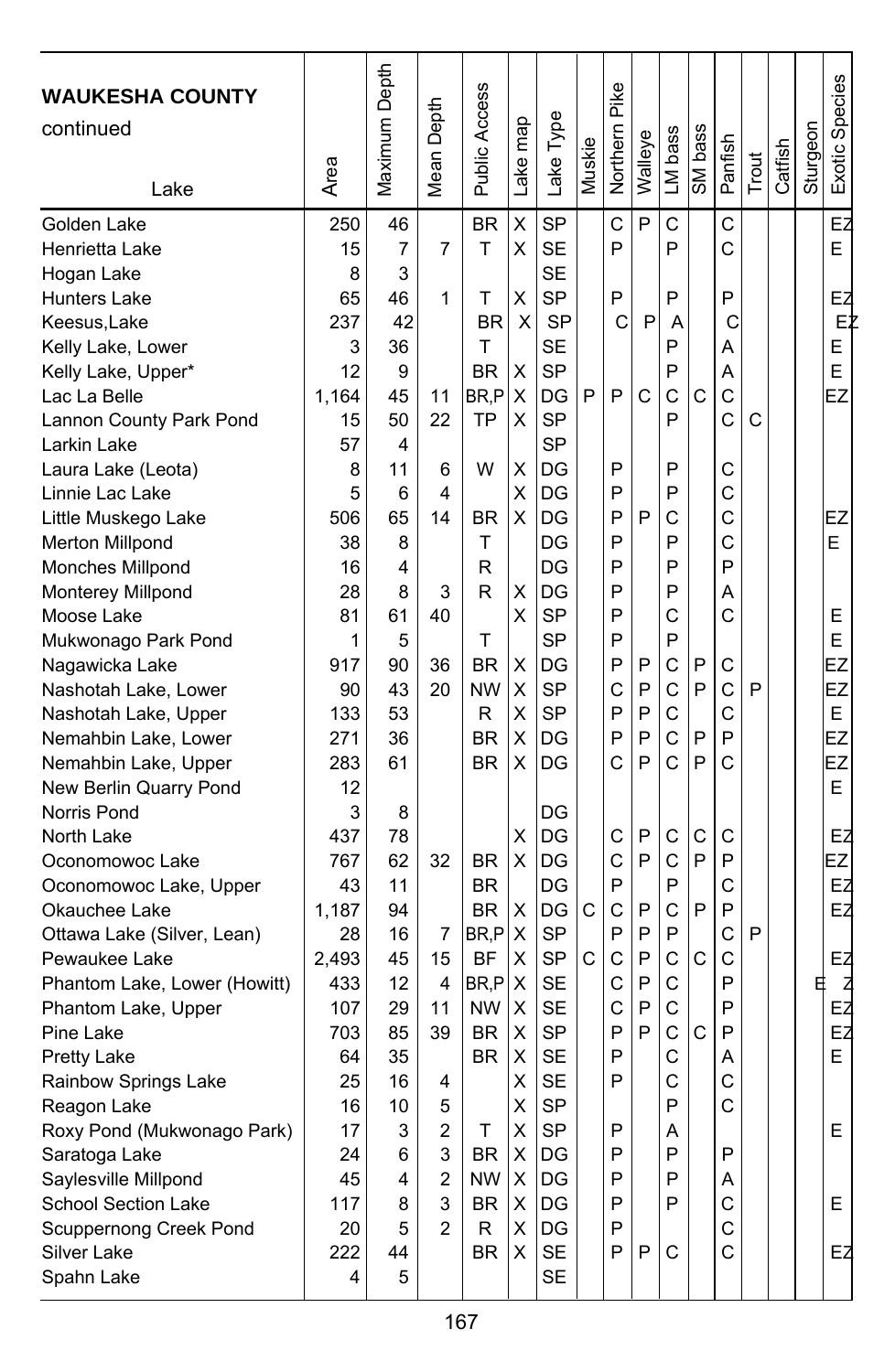| <b>WAUKESHA COUNTY</b><br>continued<br>Lake    | Area           | Maximum Depth | Depth<br>Mean | Public Access | Lake map | Lake Type              | Muskie | Pike<br>Northern | Walleye | LM bass | SM bass | Panfish | Trout | Catfish | Sturgeon | Exotic Species |
|------------------------------------------------|----------------|---------------|---------------|---------------|----------|------------------------|--------|------------------|---------|---------|---------|---------|-------|---------|----------|----------------|
| Spring Lake T05N R18E S09<br>Spring L(Dousman) | 105            | 22            | 5             | T             | Χ        | <b>SE</b>              |        | P                |         | P       | P       | C       |       |         |          | ZΕ             |
| T06N R17E S03<br>Sybil Lake                    | 14<br>2        | 8             |               |               |          | <b>SE</b><br><b>SE</b> |        |                  |         |         |         |         |       |         |          | E              |
| <b>Tamarack Lake</b>                           | 30             | 15            |               | T             |          | <b>SE</b>              |        |                  |         | P       |         |         |       |         |          | E              |
| <b>Tierney Lake</b>                            | 15             | 5             |               | <b>NW</b>     |          | DG                     |        |                  |         | P       |         |         |       |         |          | E              |
| Unnamed T08N R17E S22-02                       | 21             | 3             |               |               |          | <b>SE</b>              |        |                  |         |         |         |         |       |         |          |                |
| Utica Lake                                     | 14             | 25            | 14            | W             | x        | <b>SP</b>              |        | P                |         | С       |         | Α       |       |         |          | E              |
| <b>Waterville Lake</b>                         | 68             | 12            |               | <b>NW</b>     |          | DG                     |        | P                |         | C       |         | P       |       |         |          | E              |
| <b>Willow Spring</b>                           | 46             | 13            |               | <b>BR</b>     |          | DG                     |        | P                |         | C       |         | C       |       |         |          |                |
| Wood Lake                                      | 20             | 22            | 14            |               | x        | <b>SP</b>              |        | P                |         | C       |         | C       |       |         |          |                |
| <b>WAUPACA COUNTY</b>                          |                |               |               |               |          |                        |        |                  |         |         |         |         |       |         |          |                |
| <b>Bailey Lake</b>                             | 14             | 30            | 13            | BR            | X        | IDG                    |        | P                |         | С       |         | Α       |       |         |          |                |
| Bass Lake                                      | 19             | 35            | 18            | <b>BR</b>     | X        |                        |        | P                |         | P       |         | C       | C     |         |          |                |
| Bass Lake (Chain)                              | 3              | 8             | 4             | <b>NW</b>     | X        | <b>IDG</b>             | P      | P                | P       | C       |         | P       | P     |         |          | E.             |
| Bear Lake                                      | 194            | 62            | 24            | <b>BR</b>     | х        | DG                     |        | C                |         | C       |         | C       |       |         |          |                |
| Beasley Lake (Chain)                           | 12             | 47            | 21            | <b>NW</b>     | х        | DG                     | P      | P                | P       | C       |         | P       | P     |         |          | Е              |
| <b>Big Falls Pond</b>                          | 23             | 13            | 4             | <b>BR</b>     | X        | DG                     |        |                  |         | P       | P       | C       |       |         |          |                |
| <b>Big Lake</b>                                | 12             | 3             |               |               |          | <b>SE</b>              |        |                  |         |         |         |         |       |         |          |                |
| Black Lake (Knutson)                           | 4              | 20            |               |               |          | <b>SP</b>              |        |                  |         | P       |         | P       |       |         |          |                |
| Blue Mountain Lake (Goerke)                    | 7              | 8             | 3             | R             | х        | <b>SE</b>              |        |                  |         |         |         | А       |       |         |          |                |
| Brekke Lake (Bestul)                           | 43             | 25            |               | <b>BR</b>     | X        | <b>SE</b>              |        | С                | P       | С       |         | А       |       |         |          | Е              |
| <b>Buck Lake</b>                               | 5              | 9             |               |               |          | <b>SP</b>              |        |                  |         | P       |         | P       |       |         |          |                |
| Campbell Lake                                  | 38             | 28            | 8             | BR            | X        | <b>SE</b>              |        | P                |         | C       |         | A       |       |         |          |                |
| Cary Pond                                      | 26             | 9             | 3             | R             | х        | DG                     |        | P                |         | P       | P       | P       |       |         |          |                |
| Casey Lake (Foster)                            | 20             | 42            | 18            | <b>BR</b>     | х        | <b>SE</b>              |        | P                |         | P       | P       | C       |       |         |          |                |
| Cedar Lake                                     | 45             | 50            |               | <b>BR</b>     | X        | DG                     |        | C                | P       | C       |         | C       |       |         |          |                |
| Chapin Lake                                    | 9              | 25            |               |               |          | <b>SE</b>              |        |                  |         | P       |         | P       |       |         |          |                |
| Cincoe Lake                                    | 169            | 4             |               | NW            | х        | DG                     |        | P                |         | P       |         | P       |       |         |          |                |
| Colic Bayou (Pickerel)                         | 51             | 24            |               | <b>NW</b>     |          |                        |        | Ρ                | P       | P       | P       | P       |       |         |          |                |
| Columbia Lake (Chain)                          | 81             | 72            | 25            | <b>BR</b>     | X        | <b>IDG</b>             | P      | C                | P       | C       | P       | P       | C     |         |          | E              |
| Crystal Lake                                   | 33             | 12            |               | R             | X        | <b>SE</b>              |        | P                |         | P       |         | P       |       |         |          |                |
| Dake Lake (Chain)                              | 32             | 26            | 10            | <b>BR</b>     | X        | DG                     | P      | Ċ                | P       | Α       |         | С       | P     |         |          | Е              |
| Driscol Lake                                   | 6              | 10            |               |               |          | <b>SE</b>              |        |                  |         |         |         |         |       |         |          |                |
| Emmons Lake, North                             | 1              | 21            |               |               | Χ        |                        |        | P                |         | Ρ       |         | P       |       |         |          |                |
| Emmons Lake, South                             | 6              | 23            |               |               |          | X DG                   |        | P                |         | P       |         | P       |       |         |          |                |
| Flynn Lake                                     | 16             | 3             |               |               |          | <b>SE</b>              |        |                  |         |         |         |         |       |         |          |                |
| Foster Lake                                    | 7              | 15            | 6             |               | X        | <b>SE</b>              |        | P                |         | P       |         | P       |       |         |          |                |
| Fox Lake                                       | 3              | 14            |               |               |          | <b>SP</b>              |        |                  |         |         |         |         |       |         |          |                |
| Fremont Pond                                   | $\overline{c}$ | 11            |               |               |          |                        |        |                  |         |         |         | P       |       |         |          |                |
| George Lake (Chain)                            | 5              | 30            | 10            | NW            | X        | <b>SP</b>              | P      | C                | P       | C       |         | P       | C     |         |          | E.             |
| Godhal Lake (Goodhal, Moon)                    | 32             | 10            | 3             | BR            | Χ        | SE                     |        | P                |         | P       |         | С       |       |         |          |                |
| Gooseneck Lake                                 | 19             | 17            | 5             | <b>BR</b>     | X.       | SP                     |        | P                |         | P       |         | C       |       |         |          |                |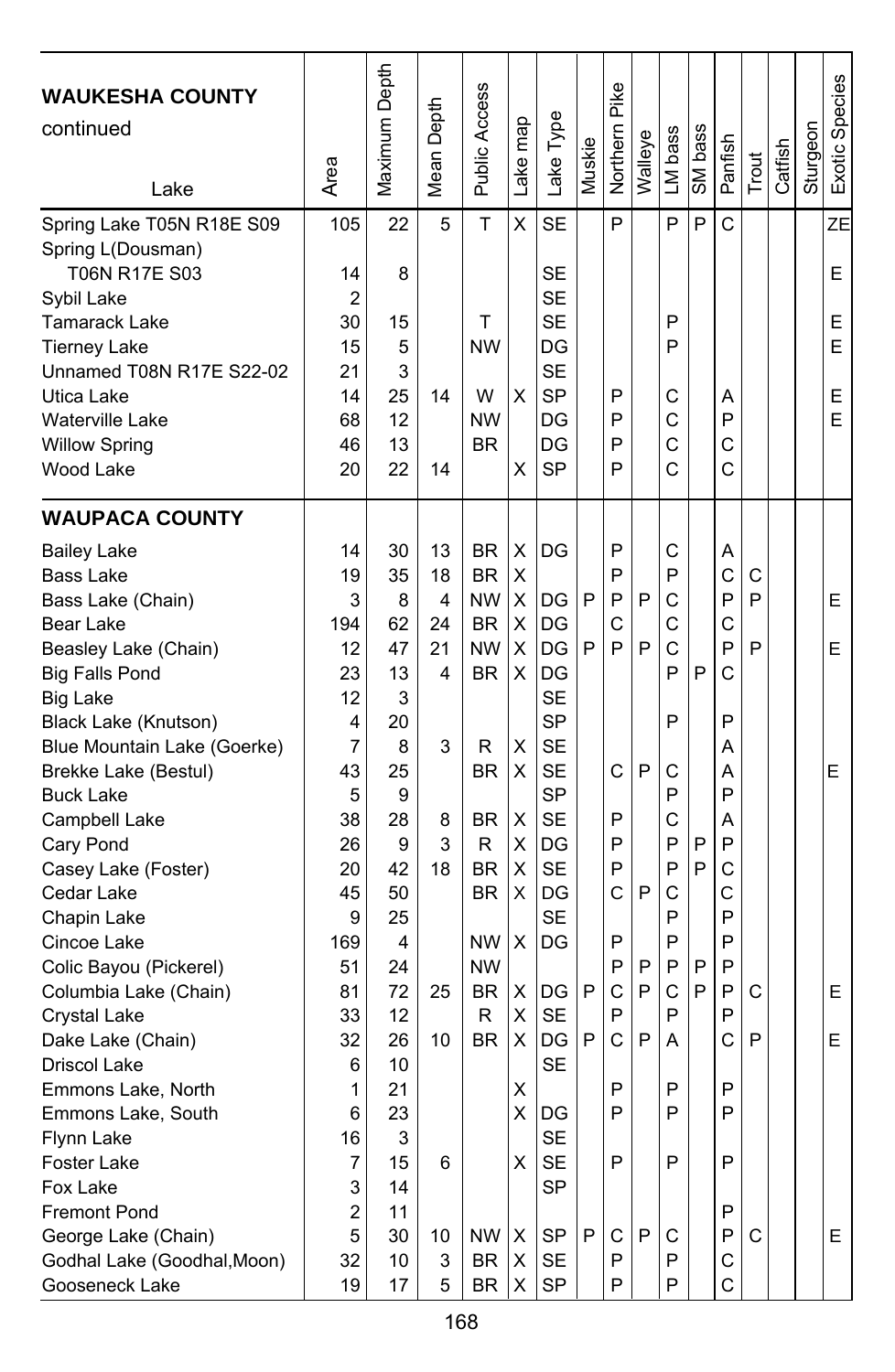| <b>WAUPACA COUNTY</b>      |      | Maximum Depth |       | <b>Public Access</b> |          |           |        | Northern Pike |         |         |         |              |       |         |          | Exotic Species |
|----------------------------|------|---------------|-------|----------------------|----------|-----------|--------|---------------|---------|---------|---------|--------------|-------|---------|----------|----------------|
| continued                  |      |               | Depth |                      |          | Lake Type |        |               |         |         |         |              |       |         |          |                |
|                            |      |               |       |                      |          |           | Muskie |               | Walleye | LM bass | SM bass |              |       | Catfish | Sturgeon |                |
| Lake                       | Area |               | Mean  |                      | Lake map |           |        |               |         |         |         | Panfish      | Trout |         |          |                |
| Graham Lake (Nelson)       | 51   | 29            | 10    | <b>BR</b>            | X        | <b>SP</b> |        | P             |         | C       |         | $\mathsf{C}$ |       |         |          |                |
| Grass Lake                 | 37   | 10            |       | R                    |          | <b>SP</b> |        | P             |         | C       |         | C            |       |         |          |                |
| Gregerson Lake (Gregorson) | 35   | 5             |       |                      |          | <b>SE</b> |        |               |         |         |         |              |       |         |          |                |
| Grenlie Lake               | 5    | 40            |       |                      |          | <b>SE</b> |        |               |         | C       |         | C            |       |         |          |                |
| <b>Gurholt Lake</b>        | 31   | 6             | 4     | R                    | Χ        | <b>SE</b> |        | C             |         | Α       |         | Α            |       |         |          |                |
| Hartman Lake (Allen)       | 18   | 9             | 14    | T                    | X        | <b>SP</b> |        | P             |         | C       |         | C            |       |         |          |                |
| Hatch Lake                 | 106  | 12            | 4     | <b>BR</b>            | х        | <b>SE</b> |        | P             |         | C       |         | C            |       |         |          | Е              |
| Herman Lake                | 12   | 3             |       |                      |          | <b>SE</b> |        |               |         |         |         |              |       |         |          |                |
| Holman Lake                | 18   | 5             |       |                      |          | <b>SE</b> |        |               |         |         |         |              |       |         |          |                |
| Horseshoe Bayou            | 18   | 8             |       | <b>NW</b>            |          | DG        |        | P             | P       | P       | P       | P            |       |         |          |                |
| Iola Lake (Iola Millpond)  | 206  | 9             | 3     | <b>BR</b>            | X        | DG        |        | C             |         | C       |         | Α            |       |         |          |                |
| Jacklin Lake               | 3    | 12            |       | <b>NW</b>            |          | <b>SP</b> |        | P             |         |         |         | P            | C     |         |          |                |
| Jackson Lake               | 11   | 5             |       |                      |          | <b>SE</b> |        |               |         |         |         |              |       |         |          |                |
| Jenny Bayou                | 27   | 13            |       | <b>NW</b>            |          | DG        |        | P             |         | P       |         | C            |       | P       |          |                |
| Jenson Lake                | 15   | 9             |       |                      |          | DG        |        |               |         |         |         |              |       |         |          |                |
| Johnson Lake               | 12   | 27            |       |                      | х        | <b>SE</b> |        | P             | P       | Α       |         | Α            |       |         |          |                |
| Jones Lake                 | 7    | 25            |       |                      |          | <b>SE</b> |        | P             |         | P       |         | P            |       |         |          |                |
| Junction Lake (June)       | 16   | 4             |       | <b>NW</b>            |          | DG        |        | P             |         | P       |         | P            |       |         |          |                |
| Kating Lake (Kyton)        | 18   | 20            | 10    | <b>BR</b>            | X        | <b>SE</b> |        | P             |         | C       |         | C            |       |         |          |                |
| Keller Lake                | 21   | 13            | 5     | BR                   | X        | DG        |        |               |         | C       | P       | C            | P     |         |          |                |
| Kinney Lake                | 57   | 9             | 5     | <b>BR</b>            | Χ        | <b>SE</b> |        | P             |         | P       |         | $\mathsf{C}$ |       |         |          |                |
| Knight Lake (Chain)        | 9    | 42            | 18    | <b>BR</b>            | X        | DG        | P      | C             | P       | A       |         | C            |       |         |          |                |
| Knutson Lake (Black)       | 12   | 35            |       |                      |          | <b>SE</b> |        |               |         |         |         |              |       |         |          |                |
| Limekiln Lake (Chain)      | 14   | 46            | 10    | <b>NW</b>            | X        | DG        | P      | C             | P       | P       | P       | P            | P     |         |          | Е              |
| Little Hope Millpond       | 12   | 8             |       | R                    |          | DG        |        | P             |         | P       |         | P            |       |         |          |                |
| Little Horseshoe Bayou     | 7    | 4             |       | <b>NW</b>            |          | DG        |        |               |         |         |         |              |       |         |          |                |
| Little Lake                | 25   | 17            |       |                      | X        | <b>SE</b> |        | P             |         | P       |         | P            |       |         |          |                |
| Little Long Lake (Lembke)  | 3    | 33            |       | <b>BR</b>            |          | <b>SE</b> |        |               |         | C       |         | Α            |       |         |          |                |
| Long Lake (Chain)          |      |               |       |                      |          |           |        |               |         |         |         |              |       |         |          |                |
| T21N R11E S04              | 104  | 76            | 30    | <b>NW</b>            | Χ        | <b>SP</b> | P      | C             | P       | C       | P       | C            | A     |         |          | Е              |
| Long Lake T24N R11E S11    | 42   | 22            |       |                      |          | <b>SE</b> |        |               |         | P       |         | P            |       |         |          |                |
| Long Lake T25N R13E S21    | 13   | 47            |       |                      | х        | <b>SP</b> |        | P             |         | C       |         | C            |       |         |          |                |
| Lutz Lake (Kruse)          | 14   | 21            |       |                      |          | <b>SP</b> |        |               |         | P       |         | P            |       |         |          |                |
| Manawa Millpond            | 192  | 12            | 6     | <b>BR</b>            | х        | DG        |        | C             |         | C       |         | C            |       |         |          |                |
| Manomin Lake (Chain)       | 6    | 30            | 11    | <b>BR</b>            | X        | DG        |        | C             |         | C       |         | Α            |       |         |          |                |
| <b>Marion Millpond</b>     | 108  | 12            | 5     | <b>BR</b>            | X        | DG        |        | P             |         | C       |         | A            |       |         |          |                |
| Marl Lake (Chain)          |      |               |       |                      |          |           |        |               |         |         |         |              |       |         |          |                |
| T21N R11E S05              | 13   | 59            | 29    | BR                   | X        | SP        | P      | С             | P       | С       |         | P            |       |         |          |                |
| Marl Lake                  |      |               |       |                      |          |           |        |               |         |         |         |              |       |         |          |                |
| T23N R11E S32 (Flat)       | 11   | 65            |       |                      |          | SE        |        | P             |         | С       |         | A            |       |         |          |                |
| <b>McAllister Lake</b>     | 12   | 28            | 12    |                      | х        | <b>SP</b> |        | P             |         | С       |         | С            |       |         |          |                |
| McCrossen Lake (Chain)     | 30   | 75            | 33    | NW.                  | X        | SP        | P      | С             | С       | C       | P       | C            | P     |         |          |                |
| McLean Lake                | 12   | 31            | 24    | NW                   | X        | SP        |        | P             |         | P       |         | P            |       |         |          |                |
| Meed Lake                  | 10   | 38            |       |                      | X.       | DG        |        | P             |         | C       |         | P            |       |         |          |                |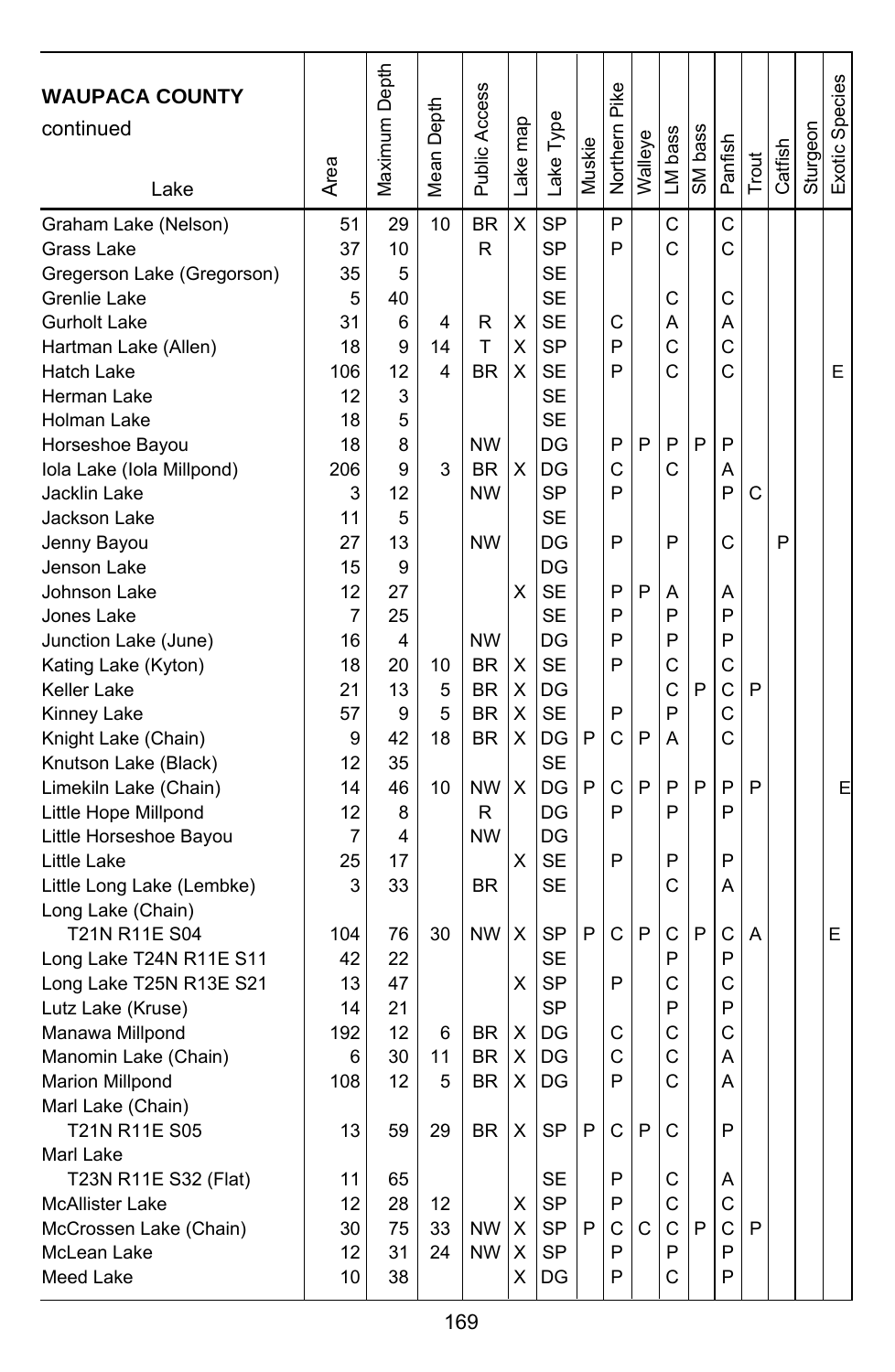| <b>WAUPACA COUNTY</b><br>continued<br>Lake | Area    | Maximum Depth  | Mean Depth | Public Access | Lake map | Lake Type       | Muskie | Pike<br>Northern | Walleye      | LM bass | SM bass | Panfish | Trout | Catfish | Sturgeon | Exotic Species |
|--------------------------------------------|---------|----------------|------------|---------------|----------|-----------------|--------|------------------|--------------|---------|---------|---------|-------|---------|----------|----------------|
| Michael Lake                               | 3       | 22             |            |               |          | <b>SP</b>       |        |                  |              | P       |         | P       |       |         |          |                |
| Mill Cut (Pea Soup Bayou)                  | 15      | 19             |            | <b>NW</b>     |          | DN              |        | P                |              | P       |         | P       |       |         |          |                |
| Miller Bayou                               | 16      | 3              |            | <b>NW</b>     |          | DG              |        |                  |              |         |         |         |       |         |          |                |
| Miner Lake (Chain)                         | 35      | 52             | 24         | BR            | х        | <b>SP</b>       | P      | C                | P            | Α       |         | C       | P     |         | P        | E              |
| Mirror Lake                                | 13      | 43             | 25         | <b>BR</b>     | X        | <b>SP</b>       |        | P                |              | P       |         | Ć       | P     |         |          |                |
| Mountain Lake                              | 43      | 7              |            |               |          | <b>SE</b>       |        |                  |              |         |         |         |       |         |          |                |
| Mud Lake T21N R11E S21                     | 11      | 3              |            |               |          | <b>SP</b>       |        |                  |              |         |         |         |       |         |          |                |
| Mud Lake T22N R11E S31                     | 16      | $\overline{7}$ |            |               |          | <b>SE</b>       |        |                  |              |         |         |         |       |         |          |                |
| Mud Lake T22N R12E S10                     | 1       | 4              |            |               |          | <b>SP</b>       |        |                  |              |         |         |         |       |         |          |                |
| Mud Lake T22N R12E S17                     | 3       | 4              |            |               |          | DG              |        |                  |              |         |         |         |       |         |          |                |
| Mud Lake T24N R13E S01                     | 13      | 5              |            |               |          | <b>SE</b>       |        |                  |              |         |         |         |       |         |          |                |
| Mud Lake T25N R12E S18                     | 30      | 3              |            |               |          | <b>SE</b>       |        | P                |              |         |         |         |       |         |          |                |
| Myklebust Lake                             | 20<br>9 | 37<br>4        |            |               | х        | <b>SP</b><br>DN |        |                  |              | P       |         | C       |       |         |          |                |
| Mynyard Lake<br>Nessling Lake (Chain)      | 9       | 55             | 22         | <b>NW</b>     | х        | DG              | P      | C                | P            | C       | P       | C       | P     |         |          | E              |
| Newsome Lake                               | 15      | 5              |            |               |          | <b>SE</b>       |        |                  |              |         |         |         |       |         |          |                |
| Norby Lake                                 | 20      | 3              |            |               | Χ        | <b>SE</b>       |        |                  |              |         |         |         |       |         |          |                |
| North Lake                                 | 69      | 40             | 17         | <b>BR</b>     | X        | <b>SE</b>       |        | C                | P            | P       |         | C       |       |         |          |                |
| Northland Flowage                          | 9       | 6              |            | R             |          | DG              |        |                  |              |         |         | P       | P     |         |          |                |
| Ogdensburg Pond                            | 62      | 9              | 3          | R             | X        | DG              |        | P                |              | Α       |         | А       |       |         |          |                |
| Old Taylor Lake (Taylor)                   | 38      | 17             | 5          | T             | Χ        | <b>SE</b>       |        |                  |              |         |         | P       |       |         |          |                |
| Orlando Lake (Chain)                       | 9       | 39             | 13         | <b>NW</b>     | X        | DG              | P      | C                | P            | Α       |         | С       |       |         |          |                |
| Otter Lake (Chain)                         | 14      | 40             | 14         | <b>NW</b>     | X        | <b>SP</b>       |        | C                | P            | C       |         | P       |       |         |          | Е              |
| Ottman Lake (Chain)                        | 13      | 15             | 6          |               | X        | <b>SE</b>       |        |                  |              | P       |         | P       |       |         |          |                |
| Partridge Crop Lake                        | 243     | 8              | 5          | <b>NW</b>     | X        | DG              |        | C                | C            | P       |         | Ċ       |       | P       |          | E              |
| Partridge Lake                             | 1,124   | 6              |            | BR.           | X        | DG              |        | P                | $\mathsf{C}$ | C       | P       | P       |       | P       |          | Z              |
| Peterson Creek MillPond                    | 6       | 4              |            |               |          | DG              |        |                  |              |         |         | P       |       |         |          |                |
| <b>Pfeiffer Lake</b>                       | 3       | 20             |            |               |          | DG              |        |                  |              | P       |         | P       |       |         |          |                |
| Pigeon Lake                                | 163     | 10             | 4          | BR            | X        | DG              |        | P                |              | P       |         | P       |       |         |          | E              |
| Pope Lake (Chain)                          | 14      | 40             | 19         | <b>NW</b>     | X.       | DG              | P      | P                | P            | C       |         | С       |       |         |          |                |
| Preuss Lake                                | 3       | 23             |            |               |          | SP              |        | C                |              | P       |         | C       |       |         |          |                |
| Price Lake                                 | 15      | 26             | 8          |               | X        | <b>SE</b>       |        |                  |              | C       |         | C       |       |         |          |                |
| Rainbow Lake (Chain)                       | 116     | 95             | 37         | <b>NW</b>     | X        | <b>SP</b>       | P      | C                | P            | Ć       | P       | Ć       | C     |         |          | E              |
| Rasmussens Lake                            | 4       | 6              |            |               |          | <b>SE</b>       |        |                  |              |         |         |         |       |         |          |                |
| Rich Lake (Mud)                            | 17      | 23             |            |               |          | <b>SE</b>       |        |                  |              |         |         |         |       |         |          |                |
| Roland Lake (Bestul)                       | 13      | 19             |            |               | х        | <b>SE</b>       |        | P                |              | C       |         | P       |       |         |          |                |
| Rollofson Lake                             | 39      | 44             | 10         | т             | X.       | SE              |        | Ρ                |              | С       |         | С       |       |         |          |                |
| Round Lake T21N R11E S29                   | 14      | 25             |            |               |          | <b>SE</b>       |        | С                |              | Α       |         | Α       |       |         |          |                |
| Round Lake                                 |         |                |            |               |          |                 |        |                  |              |         |         |         |       |         |          |                |
| (Chain)T22N R11E S33                       | 80      | 67             | 30         | NW            | X        | SP              | P      | C                | P            | C       | C       | С       | C     |         | P        | Е              |
| Round Lake T24N R11E S12                   | 25      | 3              |            |               |          | SE              |        |                  |              |         |         |         |       |         |          |                |
| Sand Bar Lake, East                        | 15      | 6              |            |               |          | <b>SE</b>       |        |                  |              |         |         |         |       |         |          |                |
| Sand Bar Lake, West                        | 16      | 13             |            |               |          | SE              |        |                  |              | P       |         | P       |       |         |          |                |
| Sand Lake (Jensen)                         | 14      | 29             |            | BR            | х        | <b>SE</b>       |        |                  |              |         |         |         |       |         |          |                |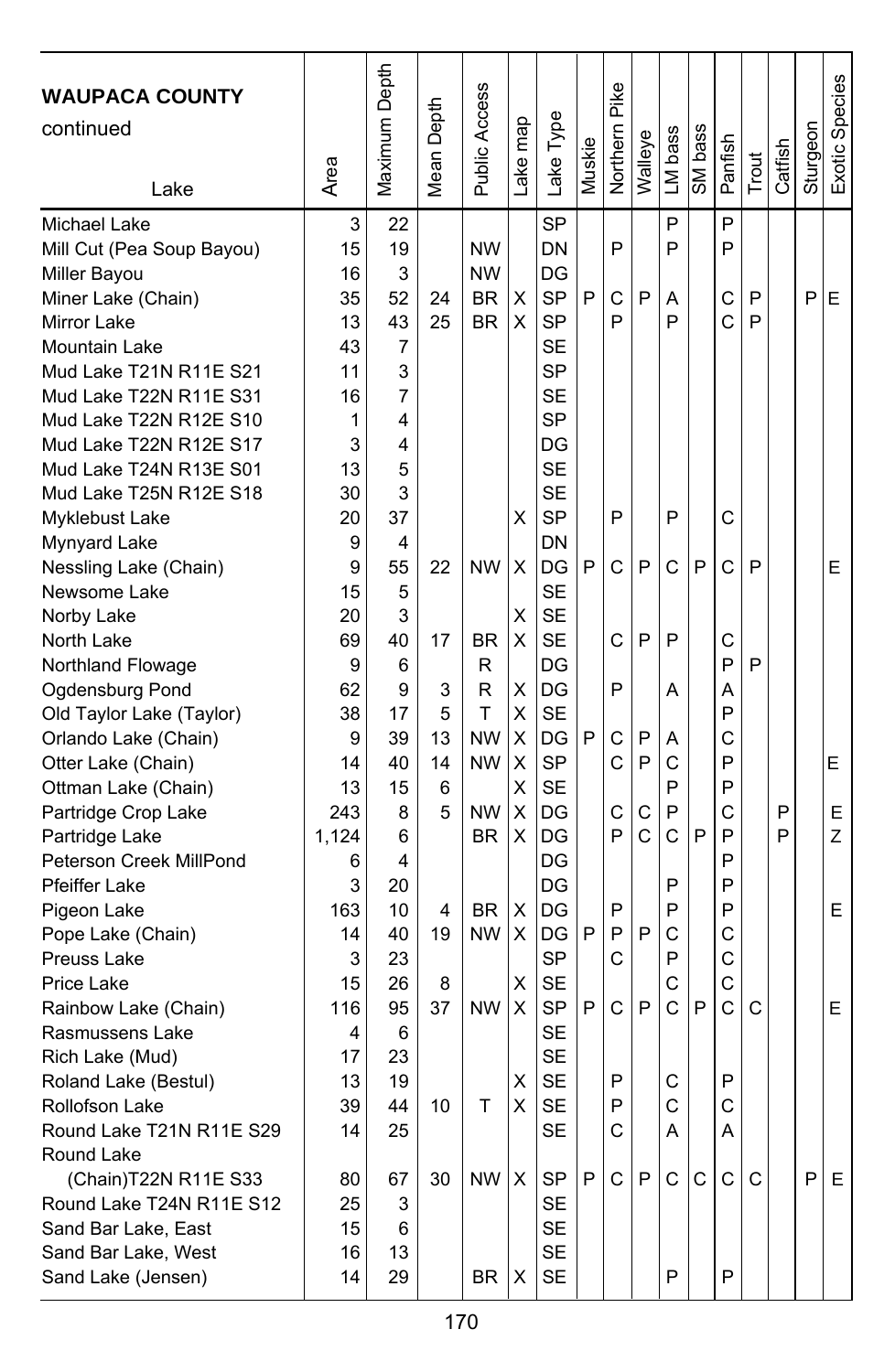| <b>WAUPACA COUNTY</b><br>continued      |          | Maximum Depth | Depth  | Public Access | Lake map | Lake Type              | Muskie | Pike<br>Northern | Walleye | LM bass | SM bass | Panfish |             | Catfish | Sturgeon | Exotic Species |
|-----------------------------------------|----------|---------------|--------|---------------|----------|------------------------|--------|------------------|---------|---------|---------|---------|-------------|---------|----------|----------------|
| Lake                                    | Area     |               | Mean I |               |          |                        |        |                  |         |         |         |         | Trout       |         |          |                |
| Scandinavia Millpond                    | 16       | 6             |        | R             |          | DG                     |        | P                |         | P       |         | P       |             |         |          |                |
| School Section Lake                     | 39       | 38            | 28     | <b>BR</b>     | Χ        | <b>SP</b>              |        | P                |         | C       |         | Α       |             |         |          | E              |
| Shadow Lake                             | 43       | 41            | 17     | <b>BR</b>     | X        | DG                     |        | P                | P       | C       |         | C       |             |         |          |                |
| Shambeau Lake (Woodnorth)               | 17       | 6             |        |               |          | <b>SE</b>              |        |                  |         |         |         |         |             |         |          |                |
| Shaw Landing                            | 3        | 11            |        |               |          | <b>SE</b>              |        |                  |         |         |         |         |             |         |          |                |
| Siemer Lake (Selmer)                    | 34       | 10            | 5      |               | X        | SE                     |        |                  |         | P       |         | P       |             |         |          |                |
| Silver Lake T22N R11E S28               |          |               |        |               |          |                        |        |                  |         |         |         |         |             |         |          |                |
| (Anderson)                              | 32       | 11            |        |               | х        | SE                     |        |                  | P       | P       |         | P<br>C  |             |         |          | E              |
| Silver Lake T23N R11E S14<br>Skunk Lake | 68<br>11 | 17<br>63      | 7      | <b>BR</b>     | X        | <b>SE</b><br><b>SP</b> |        | P<br>P           |         | P<br>C  |         | C       |             |         |          |                |
| Solitude Lake                           |          | 7             |        | т             |          | <b>SE</b>              |        |                  |         |         |         |         |             |         |          |                |
|                                         | 69       | 53            | 30     | <b>BR</b>     | x        | DG                     |        | P                | P       | P       | P       | P       |             |         |          |                |
| Spencer Lake (Silver)<br>Spring Lake    | 7        | 5             |        |               |          | <b>SE</b>              |        |                  |         |         |         |         |             |         |          |                |
| Storm Lake (Sturm)                      | 16       | 17            |        |               |          | <b>SE</b>              |        |                  |         |         |         | А       |             |         |          |                |
| <b>Stratton Lake</b>                    | 87       | 42            | 10     | <b>BR</b>     | X        | <b>SP</b>              |        | P                |         | С       |         | P       | P           |         |          | Е              |
| Sunset Lake (Chain)                     | 89       | 63            | 26     |               | X        | <b>SP</b>              | P      | С                | P       | C       | P       | C       | C           |         |          | E              |
| Taylor Lake (Chain)                     | 35       | 58            | 14     | <b>BR</b>     | X.       | <b>SP</b>              | P      | C                | P       | P       |         | P       | $\mathbf C$ |         | P        | E              |
| Templeton Bayou                         | 68       | 12            |        | <b>NW</b>     |          | DG                     |        | C                | C       | C       |         | C       |             | P       |          |                |
| Tom Bayou                               | 5        | 6             |        |               |          | <b>SE</b>              |        | P                |         | C       |         | P       |             |         |          |                |
| <b>Traders Bayou</b>                    | 23       | 24            |        |               |          | <b>SE</b>              |        | P                |         | P       |         | P       |             |         |          |                |
| Twin Lake, North (Big Twin)             | 27       | 26            |        |               | х        | <b>SE</b>              |        | P                |         | Ċ       |         | C       |             |         |          |                |
| Twin Lake, South (Little Twin)          | 11       | 25            |        |               | X        | <b>SE</b>              |        | P                |         | C       |         | Ć       |             |         |          |                |
| Unnamed                                 |          |               |        |               |          |                        |        |                  |         |         |         |         |             |         |          |                |
| T21N R11E S05-07                        | 23       | 8             |        | т             |          | DG                     |        |                  |         |         |         |         |             |         |          |                |
| T21N R12E S19-08                        | 35       | 15            |        |               |          | DG                     |        |                  |         |         |         |         |             |         |          |                |
| Vesey Lake                              | 54       | 8             |        |               |          | <b>SE</b>              |        |                  |         |         |         | P       |             |         |          |                |
| Waupaca MillPond                        | 22       | 5             |        | R             |          | DG                     |        |                  |         |         | P       | P       |             |         |          |                |
| Weyauwega Lake                          | 251      | 10            | 5      | <b>BR</b>     | х        | DG                     |        | P                |         | P       | P       | P       |             |         |          |                |
| <b>White Lake</b>                       | 1,026    | 11            |        | <b>BR</b>     | X        |                        |        | P                | С       | P       |         | P       |             | P       |          | Е              |
| <b>Woodnorth Lake</b>                   | 5        | 27            |        |               |          | <b>SP</b>              |        |                  |         | C       |         | С       |             |         |          |                |
| Youngs Lake (Chain)                     | 2        | 15            | 8      | <b>NW</b>     | X        | <b>SP</b>              | P      | P                | P       | Ć       |         | P       |             |         |          |                |
| <b>WAUSHARA COUNTY</b>                  |          |               |        |               |          |                        |        |                  |         |         |         |         |             |         |          |                |
| Alpine Lake                             | 56       | 18            |        |               | X        |                        |        |                  |         |         |         |         |             |         |          | E              |
| Auroraville Millpond                    | 209      | 6             | 2      | т             | Χ        | DG                     |        | P                |         | C       | C       | C       |             |         |          |                |
| Baitenger Lake                          | 5        | 21            |        |               |          | SE                     |        |                  |         |         |         |         |             |         |          |                |
| Bannerman Lake                          | 5        | 6             |        | <b>NW</b>     |          | SP                     |        | Α                |         | С       |         | P       |             |         |          |                |
| Bass Lake                               | 14       | 28            |        |               |          | <b>SP</b>              |        | P                |         | C       |         | С       |             |         |          |                |
| Beans Lake (Hensen)                     | 20       | 12            | 5      | R             | X        | SE                     |        | P                |         | P       |         | P       |             |         |          |                |
| Big Cedar Lake                          | 8        | 46            |        |               |          | DG                     |        | P                |         | P       |         | P       |             |         |          |                |
| Big Hills Lake (Hills)                  | 133      | 22            | 12     | BR            | X        | <b>SE</b>              |        | P                | С       | С       |         | C       |             |         |          | Е              |
| Big Twin Lake (Twin)                    | 93       | 13            | 6      | <b>BR</b>     | X.       | SE                     |        | С                |         | P       |         | С       |             |         |          | E.             |
| Bing Lake (Calugi, Round)               | 9        | 31            |        |               |          | SE                     |        |                  |         | С       |         | Α       |             |         |          |                |
| <b>Bohn Lake</b>                        | 13       | 24            |        |               |          | <b>SE</b>              |        | Α                |         |         |         | C       |             |         |          |                |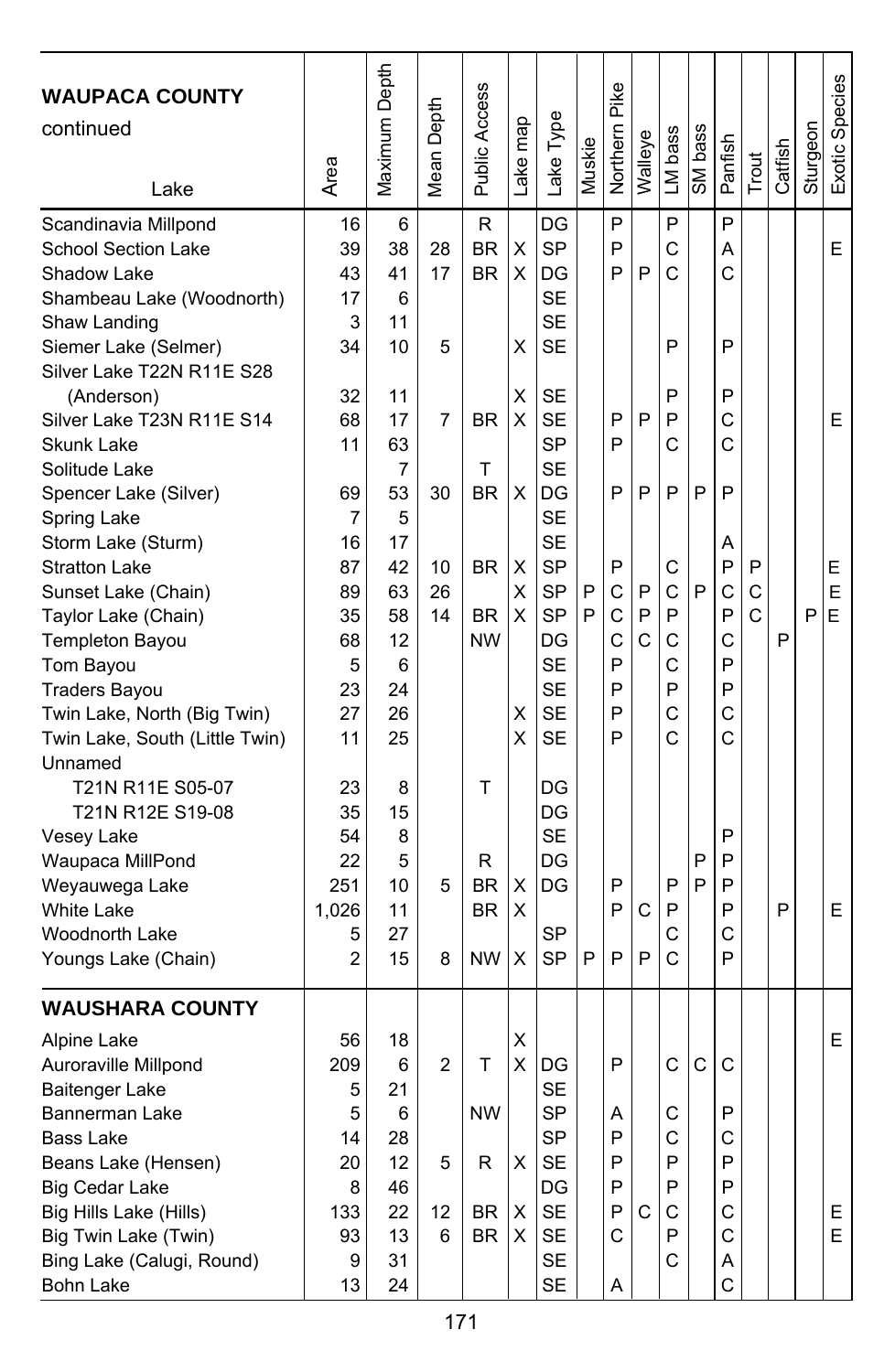| <b>WAUSHARA COUNTY</b><br>continued<br>Lake                                                                                                                                                                                                                                                                                                                                                                                                                                                                                                                                                                                                                                                                                                                                                                                                                                                                                                                             | Area                                                                                                                                                                                                                                                                   | Maximum Depth                                                                                                                                                                                                                                                                    | Depth<br>Mean I                     | Public Access                                                                                                                                                            | ake map                                                                       | Lake Type                                                                                                                                                                                                                                                                                                                                                                                                                                                                                                   | Muskie | Pike<br>Northern                                                                                           | Walleye                         | LM bass                                                                                                                        | SM bass | Panfish                                                                                                                                                                     | Trout            | Catfish | Sturgeon | Exotic Species                                       |
|-------------------------------------------------------------------------------------------------------------------------------------------------------------------------------------------------------------------------------------------------------------------------------------------------------------------------------------------------------------------------------------------------------------------------------------------------------------------------------------------------------------------------------------------------------------------------------------------------------------------------------------------------------------------------------------------------------------------------------------------------------------------------------------------------------------------------------------------------------------------------------------------------------------------------------------------------------------------------|------------------------------------------------------------------------------------------------------------------------------------------------------------------------------------------------------------------------------------------------------------------------|----------------------------------------------------------------------------------------------------------------------------------------------------------------------------------------------------------------------------------------------------------------------------------|-------------------------------------|--------------------------------------------------------------------------------------------------------------------------------------------------------------------------|-------------------------------------------------------------------------------|-------------------------------------------------------------------------------------------------------------------------------------------------------------------------------------------------------------------------------------------------------------------------------------------------------------------------------------------------------------------------------------------------------------------------------------------------------------------------------------------------------------|--------|------------------------------------------------------------------------------------------------------------|---------------------------------|--------------------------------------------------------------------------------------------------------------------------------|---------|-----------------------------------------------------------------------------------------------------------------------------------------------------------------------------|------------------|---------|----------|------------------------------------------------------|
| Brownlow Lake (Mud)<br><b>Bughs Lake</b><br>Chain Lake<br><b>Clarks Millpond</b><br>Cooks Lake<br>Curtis Lake<br>Deer Lake<br>Echo Lake<br><b>Emerald Lake</b><br><b>Fenrich Springs</b><br>Fish Lake T19N R08E S12<br>Fish Lake T20N R10E S10<br><b>Flynns Quarry</b><br>Gilbert Lake<br>Horsehead Lake (Eastlings)<br>Huron Lake<br><b>Idlewild Millpond</b><br>Irogami Lake (Fish)<br>Jeanette Lake (Portage)<br>Johns Lake<br>Jordans Lake<br>Kawalski Lake<br><b>Kristine Lake</b><br>Kusel Lake (Koosel)<br>Little Beans Lake<br>Little Cedar Lake<br>Little Hills Lake<br>Little Lake<br>Little Twin Lake<br>Lohrville Quarry<br>Long Lake T20N R09E S17<br>Long Lake T20N R11E S12<br>Lost Lake<br>Lucerne Lake (Egans)<br>Lucky Lake (Fratzke)<br>Lyman Lake (Hartford)<br>Marl Lake<br><b>Mecan Springs</b><br>Meilke Lake (Pickerel)<br>Middle Lake<br>Morris Lake (Mt Morris)<br>Mud Lake T19N R10E S20<br>Mud Lake T20N R09E S22<br>Mud Lake T20N R11E S36 | 10<br>30<br>21<br>68<br>5<br>33<br>15<br>4<br>11<br>2<br>153<br>5<br>3<br>141<br>6<br>40<br>4<br>289<br>9<br>73<br>10<br>8<br>26<br>79<br>1<br>$\overline{2}$<br>81<br>6<br>10<br>4<br>45<br>272<br>9<br>48<br>17<br>g<br>41<br>41<br>19<br>20<br>163<br>10<br>11<br>4 | 21<br>18<br>13<br>5<br>7<br>45<br>14<br>5<br>14<br>15<br>37<br>20<br>70<br>65<br>3<br>46<br>$\overline{7}$<br>5<br>17<br>41<br>3<br>11<br>20<br>29<br>9<br>26<br>23<br>21<br>6<br>120<br>6<br>71<br>9<br>33<br>46<br>27<br>34<br>20<br>5<br>14<br>40<br>6<br>4<br>$\overline{c}$ | 9<br>24<br>2<br>22<br>16<br>4<br>12 | ΒR<br>R<br><b>BR</b><br><b>NW</b><br><b>NW</b><br><b>BR</b><br>ΒR<br>R<br>т<br>ΒR<br><b>BR</b><br><b>BR</b><br>R<br>T<br><b>BR</b><br><b>BR</b><br>BR<br><b>BR</b><br>BR | X<br>х<br>X<br>x<br>х<br>х<br>х<br>X<br>X<br>х<br>X<br>х<br>X<br>X<br>X.<br>х | <b>SP</b><br><b>SE</b><br><b>SE</b><br>DG<br><b>SE</b><br>DG<br><b>SE</b><br><b>SE</b><br>DN<br><b>SP</b><br><b>SE</b><br><b>SE</b><br><b>SE</b><br>SE<br><b>SE</b><br><b>SE</b><br>DG<br><b>SE</b><br><b>SE</b><br><b>SE</b><br><b>SE</b><br><b>SE</b><br>DG<br><b>SE</b><br><b>SE</b><br><b>SP</b><br><b>SE</b><br>DG<br><b>SE</b><br><b>SE</b><br><b>SP</b><br><b>SE</b><br><b>SE</b><br><b>SE</b><br><b>SE</b><br><b>SE</b><br><b>SE</b><br><b>SP</b><br>SE<br><b>SE</b><br>DG<br>SE<br>SE<br><b>SE</b> |        | P<br>P<br>P<br>C<br>P<br>C<br>P<br>P<br>C<br>P<br>P<br>Ċ<br>P<br>P<br>С<br>P<br>P<br>P<br>P<br>Ρ<br>A<br>С | P<br>P<br>P<br>P<br>P<br>P<br>P | P<br>Α<br>P<br>C<br>P<br>С<br>P<br>С<br>Ć<br>C<br>Α<br>P<br>P<br>Α<br>С<br>С<br>P<br>P<br>C<br>A<br>Α<br>C<br>C<br>С<br>C<br>С | C       | P<br>С<br>P<br>C<br>P<br>Α<br>Α<br>P<br>P<br>P<br>А<br>P<br>Α<br>P<br>А<br>P<br>Ć<br>C<br>А<br>C<br>P<br>C<br>А<br>P<br>P<br>Α<br>C<br>C<br>A<br>C<br>P<br>A<br>A<br>P<br>Α | C<br>C<br>P<br>P | P<br>C  |          | E<br>E<br>E.<br>E<br>E<br>E<br>E<br>E<br>E<br>E<br>E |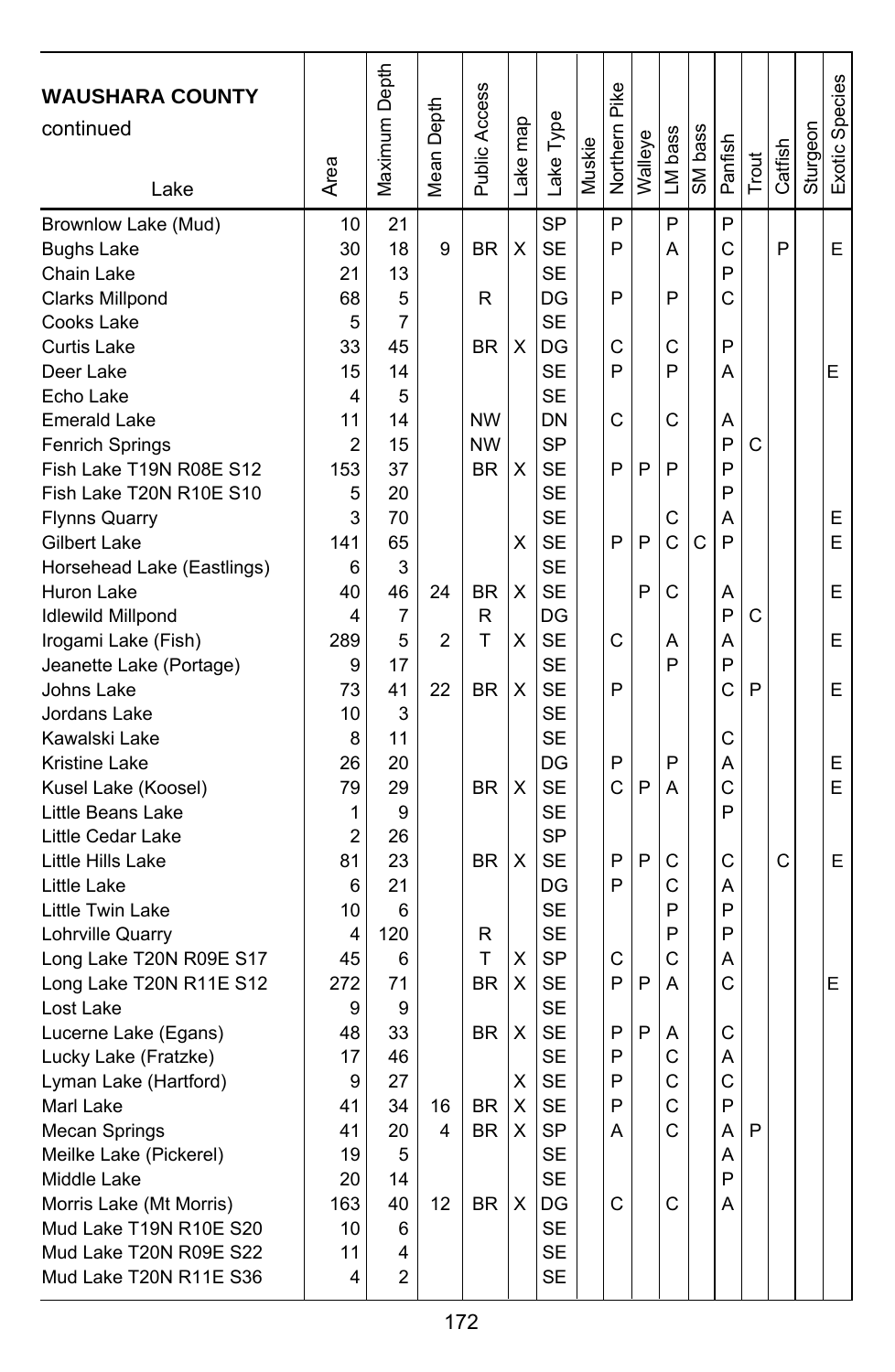| <b>WAUSHARA COUNTY</b><br>continued<br>Lake | Area     | Maximum Depth | Depth<br>Mean | <b>Public Access</b>   | map<br>Lake | Lake Type       | Muskie | Pike<br>Northern | Walleye | LM bass | SM bass | Panfish      | Trout        | Catfish | Sturgeon | Exotic Species |
|---------------------------------------------|----------|---------------|---------------|------------------------|-------------|-----------------|--------|------------------|---------|---------|---------|--------------|--------------|---------|----------|----------------|
| Napowan Lake (Funk)                         | 51       | 18            |               | <b>BR</b>              | Χ           | <b>SE</b>       |        | P                |         | C       |         | P            |              |         |          | E              |
| Norwegian Lake                              | 82       | 43            | 7             |                        | Χ           | <b>SE</b>       |        | C                |         | C       |         | С            |              |         |          |                |
| Pearl Lake                                  | 92       | 50            | 25            | <b>BR</b>              | X           | <b>SE</b>       |        | P                |         | C       |         | P            |              |         |          | E              |
| <b>Pickerel Lake</b>                        | 28       | 51            |               |                        | Χ           | <b>SE</b>       |        | Ċ                |         | C       |         | C            |              |         |          |                |
| Pine Lake (Hancock)                         | 93       | 21            | 8             | BR                     | X           | SE              |        | Ċ                |         | Α       |         | Α            |              |         |          | E.             |
| Pine Lake (Springwater)                     | 143      | 48            | 16            | <b>BR</b>              | X           |                 |        | P                |         | C       |         | C            |              |         |          | Е              |
| Pine River Millpond                         | 28       | 4             |               | R                      |             | DG              |        | P                |         | P       |         | P            |              |         |          |                |
| <b>Plainfield Lake</b>                      | 31       | 5             |               | R                      | х           | <b>SE</b>       |        |                  |         |         |         | P            |              |         |          |                |
| <b>Pleasant Lake</b>                        | 127      | 30            | 15            | BR                     | X           | <b>SE</b>       |        | P                |         | C       |         | P            |              |         |          |                |
| Pochman Lake                                | 2        | 7             |               |                        |             | SP              |        |                  |         | P       |         | C            |              |         |          |                |
| Porters Lake                                | 68       | 18            | 7             | BR                     | х           | <b>SP</b>       |        | P                |         | C       |         | С            |              |         |          |                |
| Poy Sippi Millpond                          | 57       | 7             |               | <b>BR</b>              |             | DG              |        | P                |         | P       |         | P            |              |         |          |                |
| Poygan Lake*                                | 14,102   | 11            |               | <b>BF</b>              | X           | DG              | P      | Ċ                | C       | C       | P       | А            |              | А       | A        | <b>ZE</b>      |
| Pretty Lake                                 | 14       | 24            |               |                        |             | SE              |        | P                |         | C       |         | А            |              |         |          |                |
| Redgranite Quarry                           | 7        | 163           |               |                        |             | <b>SE</b>       |        |                  |         | P       |         | P            |              |         |          |                |
| Rogers Pond                                 | 2        | 7             |               |                        |             | <b>SP</b>       |        | P                |         | C       |         | C            | P            |         |          |                |
| Round Lake T19N R10E S19                    | 26       | 14            |               |                        |             | <b>SE</b>       |        |                  |         | P       |         | A            |              |         |          |                |
| Round Lake T20N R11E S35                    | 63       | 19            | 10            | <b>BR</b>              | X           | <b>SE</b>       |        | P                | P       | C       |         | A            |              |         |          | E              |
| Sand Lake                                   | 143      | 9             |               |                        | X           |                 |        |                  |         |         |         | P            |              |         |          |                |
| Saxeville Millpond                          | 13       | 4             |               | R                      |             | DG              |        |                  |         | С       |         | C            |              |         |          |                |
| School Pond                                 | 1        | 3             |               |                        |             | SE              |        |                  |         |         |         |              |              |         |          |                |
| Shumway Lake (Smith)                        | 11       | 6             |               |                        |             | <b>SE</b>       |        |                  |         |         |         |              |              |         |          |                |
| Silver Lake T18N R11E S07                   | 344      | 45            | 21            | BR                     | X           | <b>SE</b>       |        | P<br>P           | P<br>P  | Α       |         | C            |              |         |          | EZ             |
| Silver Lake T20N R11E S32                   | 48<br>40 | 52<br>37      | 22            | <b>BR</b><br><b>BR</b> | X<br>X      | <b>SP</b><br>SP |        | P                |         | C<br>C  |         | C<br>C       | P            |         |          | E              |
| Spring Lake                                 | 5        | 5             |               |                        |             | <b>SE</b>       |        |                  |         |         |         | Α            |              |         |          |                |
| Squaw Lake<br><b>Taylor Lake</b>            | 11       | 5             |               |                        |             | <b>SE</b>       |        |                  |         |         |         | P            |              |         |          |                |
| <b>Timan Lake</b>                           | 9        | 16            |               | R                      |             | SE              |        |                  |         | С       |         | C            |              |         |          |                |
| Tippetts Lake (Tibbetts)                    | 11       | 17            |               |                        |             | DG              |        | P                |         | C       |         | C            |              |         |          |                |
| <b>Turtle Lake</b>                          | 6        | 27            |               |                        |             | <b>SE</b>       |        |                  |         | А       |         | C            |              |         |          |                |
| <b>Ueeck Lake</b>                           | 5        | 18            |               |                        |             | <b>SP</b>       |        | P                |         | C       |         | P            |              |         |          |                |
| Virginia Lake (Pomplums)                    | 11       | 28            |               |                        |             | SP              |        | P                |         | C       |         | C            |              |         |          |                |
| Wautoma Lake                                | 11       | 4             |               |                        |             | <b>SE</b>       |        |                  |         |         |         | P            |              |         |          |                |
| Wautoma Pond                                | 35       | 12            |               | т                      |             | DG              |        | P                |         | C       |         | C            | P            |         |          |                |
| West Branch Mill Pond                       |          |               |               |                        |             |                 |        |                  |         |         |         |              |              |         |          |                |
| (White River)                               | 64       | 29            |               |                        |             | <b>SP</b>       |        | C                |         | A       |         | $\mathsf{C}$ | $\mathsf{C}$ |         |          | E              |
| <b>West Point Quarry</b>                    | 2        | 64            |               |                        |             | SE              |        |                  |         | P       |         | P            |              |         |          |                |
| Weymouth Lake                               | 8        | 16            |               |                        |             | SE              |        |                  |         |         |         | P            |              |         |          |                |
| White River FI (Lower Pond)                 | 133      | 20            | 6             | BR                     | X           | DG              |        | Α                |         | Α       |         | Α            |              |         |          | E              |
| Wild Rose Millpond                          | 17       | 7             | 3             | R                      | X.          | DG              |        |                  |         |         |         |              |              |         |          | E.             |
| <b>Wilcox Lake</b>                          | 44       |               |               |                        |             | DG              |        |                  |         |         |         |              |              |         |          |                |
| Wilson Lake                                 | 81       | 12            | 4             | BR                     | х           | <b>SE</b>       |        | P                |         | C       | C       | P            |              |         |          | Е.             |
| <b>Witters Lake</b>                         | 51       | 18            | 4             | BR                     | X           | SE              |        | P                |         | P       |         | C            |              |         |          |                |
| Zinke Lake                                  | 4        | 17            |               |                        |             | <b>SP</b>       |        | P                |         | C       |         | A            |              |         |          |                |
|                                             |          |               |               |                        |             |                 |        |                  |         |         |         |              |              |         |          |                |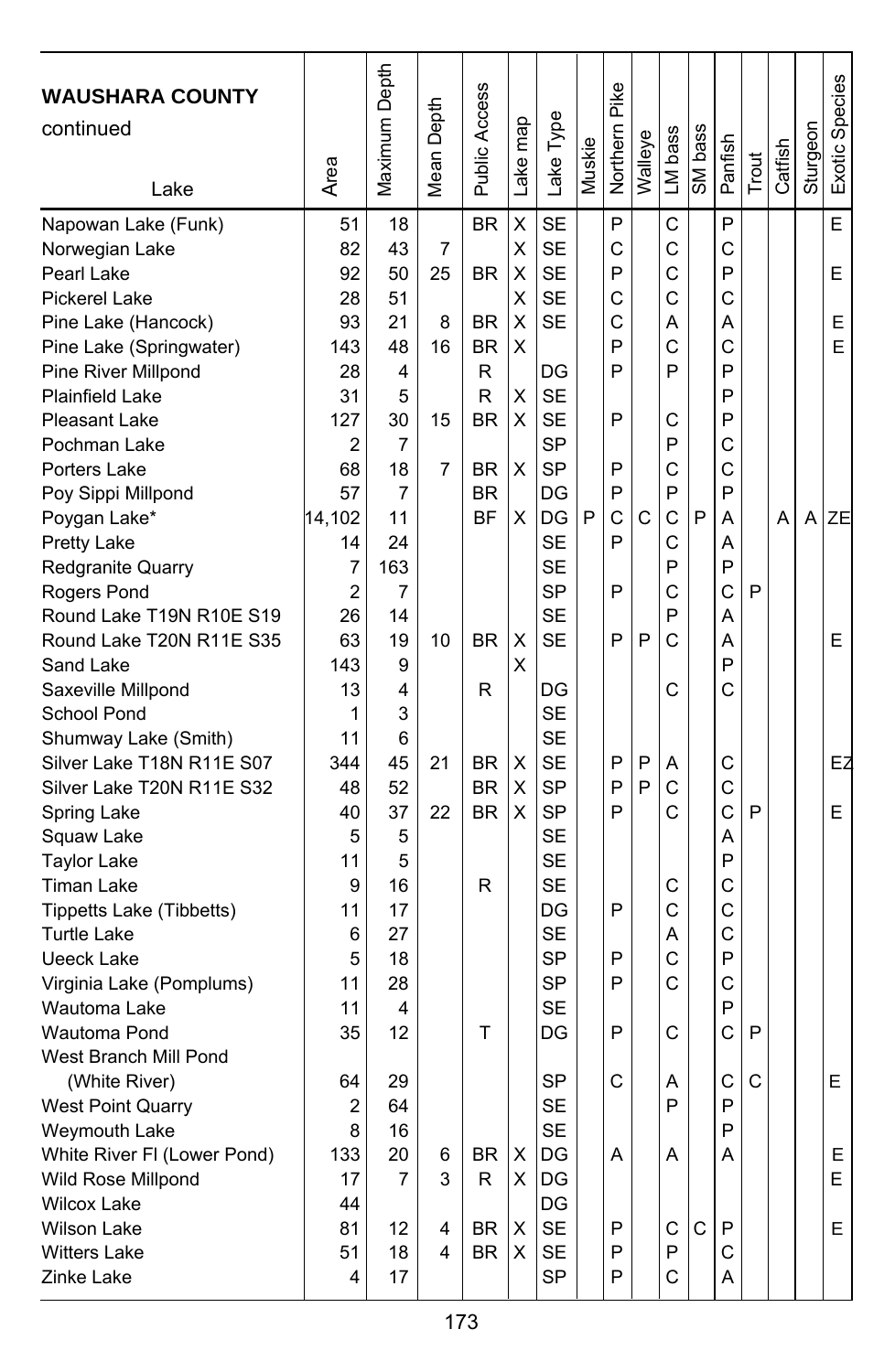| <b>WINNEBAGO COUNTY</b><br>continued<br>Lake           | Area     | Maximum Depth  | Depth<br>Mean I | Public Access | ake map | Lake Type | Muskie | Pike<br>Northern | Walleye | LM bass | SM bass       | Panfish | Trout | Catfish | Sturgeon | Exotic Species |
|--------------------------------------------------------|----------|----------------|-----------------|---------------|---------|-----------|--------|------------------|---------|---------|---------------|---------|-------|---------|----------|----------------|
| <b>WINNEBAGO COUNTY</b><br><b>Butte Des Morts Lake</b> | 8,857    | 9              |                 | <b>BR</b>     | X       | DG        | P      | Α                | P       | C       | P             | A       |       | Α       | A        | EZ             |
| Hogers Bayou (Martin)                                  | 51       | 4              |                 | <b>NW</b>     |         | DG        |        | C                |         | C       |               | А       |       | A       | A        |                |
| Little Lake Butte Des Morts                            | 1,306    | 18             |                 | BF            |         | DG        |        | Ć                | C       | P       | P             | A       |       | Α       |          | $A$ EZ         |
| Lous Quarry                                            | 2        | 18             |                 |               |         |           |        |                  |         |         |               |         |       |         |          |                |
| Poygan Lake                                            | 14,102   | 11             |                 | ΒF            | X       | DG        | P      | C                | C       | C       | P             | Α       |       | Α       |          | A IEZ          |
| Rush Lake                                              | 3.070    | 5              |                 | BR            |         | DG        |        | P                |         |         |               | C       |       |         |          |                |
| Unnamed Lake                                           |          |                |                 |               |         |           |        |                  |         |         |               |         |       |         |          |                |
| T18N R14E S23-02                                       | 23       | 5              |                 | <b>NW</b>     |         | SE        |        | A                |         | С       | A             | A       |       | A       | A        |                |
| T18N R16E S23-05                                       | 28       | 5              |                 | <b>NW</b>     |         | DG        |        | А                |         | C       | A             | A       |       | Α       | A        |                |
| Winnebago Lake                                         | 137,708  | 21             |                 | <b>BF</b>     |         | DG        | P      | P                | A       | C       | $\mathsf{C}$  | A       |       | Α       | A        | EZ             |
| Winneconne Lake                                        | 4,507    | 9              |                 | <b>BR</b>     | X       | DG        | P      | А                | C       | C       | P             | A       |       | А       | A        | Z              |
| <b>WOOD COUNTY</b>                                     |          |                |                 |               |         |           |        |                  |         |         |               |         |       |         |          |                |
| <b>Biron Flowage</b>                                   | 2.126    | 23             |                 | <b>BR</b>     |         | DG        | P      | P                | С       | P       | C             | C       |       | C       | P        |                |
| Centralia Flowage                                      | 231      | 19             |                 | <b>BR</b>     |         | DG        | P      | P                | C       |         | C             | P       |       | P       |          |                |
| Dexter Lake                                            | 298      | 17             | 6               | <b>BR</b>     | X       | DG        |        | P                | P       | C       | P             | C       |       |         |          |                |
| Lake Kaunewinne                                        | 5        | 7              |                 |               |         | DG        |        |                  |         |         |               | P       |       |         |          |                |
| Manakiki Lake                                          | 8        | 6              |                 |               |         | DG        |        |                  |         |         |               | P       |       |         |          |                |
| Nekoosa Flowage                                        | 452      | 17             |                 | т             |         | DG        | P      | P                | С       |         | C             | P       |       | P       |          |                |
| Nepco Lake                                             | 494      | 29             | 10              | <b>BR</b>     | X       | DG        | P      | P                | P       | С       | Þ             | Ć       |       |         |          | EZ             |
| Petenwell Lake*                                        | 23,040   | 44             |                 | <b>BR</b>     |         | DG        | P      | P                | C       | P       | P             | C       |       | C       | P        | E              |
| Port Edwards Flowage                                   | 117      | 16             |                 |               |         | DG        | P      | P                | C       | P       | $\mathcal{C}$ | P       |       | P       |          |                |
| Quail Point Flowage                                    | 28       | $\overline{2}$ |                 |               |         | DG        |        |                  |         |         |               | P       |       |         |          |                |
| Ross Lake (Rose)                                       | 25       | 5              |                 |               |         | <b>SE</b> |        | P                |         | C       |               | P       |       |         |          | E              |
| South Gallagher Flowage                                | 395      | 6              |                 |               |         | DN        |        |                  |         |         |               | P       |       |         |          |                |
| Unnamed                                                |          |                |                 |               |         |           |        |                  |         |         |               |         |       |         |          |                |
| T21N R02E S05-10                                       | 210      | 2              |                 |               |         | DG        |        |                  |         |         |               |         |       |         |          |                |
| T21N R02E S10-06                                       | 50       | 1              |                 |               |         | DG        |        |                  |         |         |               |         |       |         |          |                |
| T21N R02E S11-03                                       | 99       | 4              |                 |               |         | <b>SE</b> |        |                  |         |         |               |         |       |         |          |                |
| T21N R02E S28-11<br>T21N R02E S29-14                   | 87<br>84 | 4<br>4         |                 |               |         | DG<br>DG  |        |                  |         |         |               | P<br>P  |       |         |          |                |
| T21N R02E S30-07                                       | 27       | 4              |                 |               |         | DG        |        |                  |         |         |               |         |       |         |          |                |
| T21N R02E S33-01                                       | 76       | 3              |                 |               |         | DG        |        |                  |         |         |               | P       |       |         |          |                |
| T21N R04E S16-01                                       | 100      | 4              |                 |               |         | DG        |        |                  |         |         |               | P       |       |         |          |                |
| T21N R06E S06-10CB                                     | 25       | 9              |                 |               |         | DG        |        |                  |         |         |               | P       |       |         |          |                |
| T21N R06E S06-11                                       | 26       | 8              |                 |               |         | DG        |        |                  |         |         |               | P       |       |         |          |                |
| T22N R02E S26-14                                       | 21       | 4              |                 |               |         | DG        |        |                  |         |         |               | P       |       |         |          |                |
| T22N R02E S33-07                                       | 75       | 3              |                 |               |         | DN        |        |                  |         |         |               |         |       |         |          |                |
| T22N R02E S34-14                                       | 94       | 6              |                 |               |         | DG        |        |                  |         |         |               | P       |       |         |          |                |
| T22N R02E S35-09                                       | 25       | 2              |                 |               |         | <b>SE</b> |        |                  |         |         |               |         |       |         |          |                |
| T22N R04E S09-07                                       | 30       | 4              |                 |               |         | DG        |        |                  |         |         |               | P       |       |         |          |                |
| T22N R04E S27-04                                       | 40       | 5              |                 |               |         | DN        |        |                  |         |         |               | P       |       |         |          |                |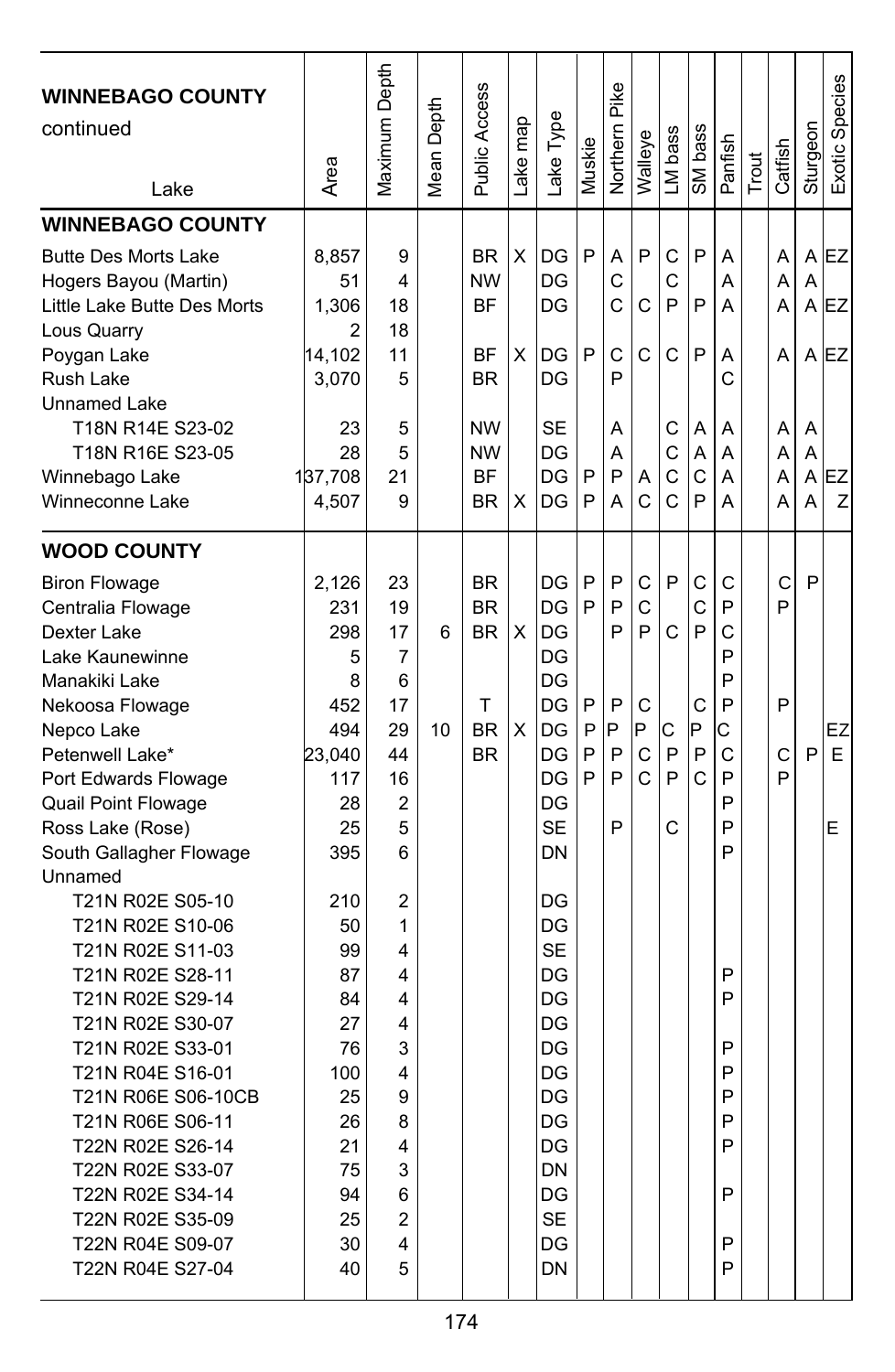| <b>WOOD COUNTY</b><br>continued<br>Lake | Area | Depth<br>Maximum | Depth<br>Mean | w<br>Acces:<br>Public | map<br>ake | ype<br>⊢<br>ake | Muskie | ike<br>n<br>Northern | Walleye | bass<br>ΣJ | bass<br>ŠΜ | Panfish | jout | Catfish | క్<br>Sturgeo | Species<br>Exotic |
|-----------------------------------------|------|------------------|---------------|-----------------------|------------|-----------------|--------|----------------------|---------|------------|------------|---------|------|---------|---------------|-------------------|
| T22N R04E S27-13                        | 30   | 6                |               |                       |            | DN              |        |                      |         |            |            | P       |      |         |               |                   |
| T22N R04E S29-14                        | 34   | 5                |               |                       |            | DG              |        |                      |         |            |            | P       |      |         |               |                   |
| T22N R04E S32-14                        | 95   | 3                |               |                       |            | DG              |        |                      |         |            |            | P       |      |         |               |                   |
| Wazeecha Lake                           | 148  | 20               | 8             | <b>BR</b>             | X          | DG              |        | P                    | P       | С          |            | P       |      |         |               | EZ                |
| Wisconsin Rapids Flowage                | 447  | 22               |               |                       |            | DG              | P      | P                    | C       |            | С          | P       |      | P       |               |                   |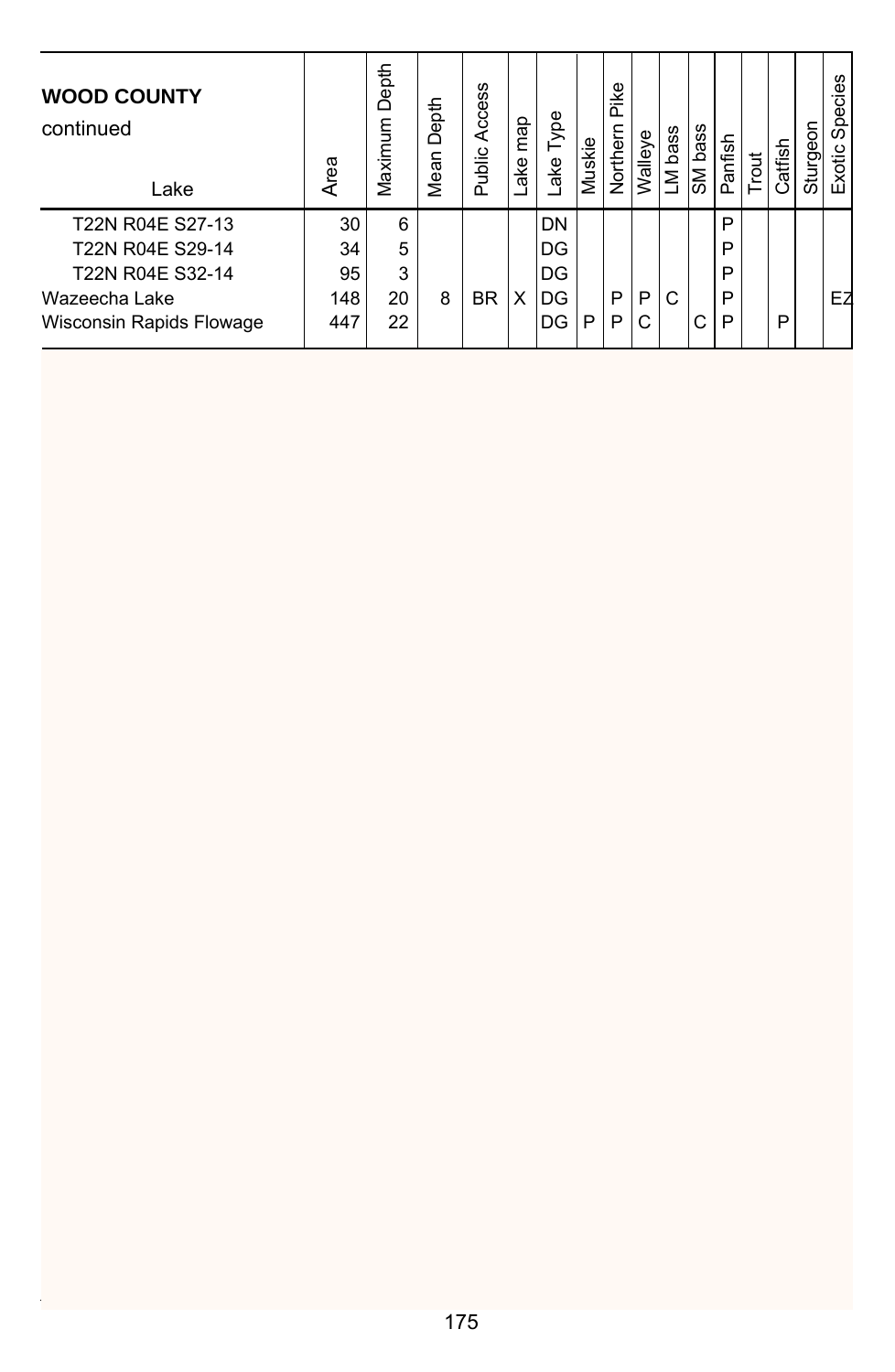# **Get In Tune . . . To Your Lake**

A lake is much more than an individual body of water—it's a reflection of how we use the surrounding land. What you do to the landscape directly affects the water quality of lakes and can heighten such problems as unsightly algae blooms, nuisance weeds, siltation, reduction of wildlife habitat, and loss of natural shoreline.

Here are some helpful tips on how to keep your lake clean and healthy. Whether you're a lake user or lake-front property owner, *be aware of your actions* and help keep Wisconsin's 15,000 blue jewels blue!

### **Please Don't Feed the Lake!**

After a hard rain, check out what's washing into the nearest lake. Nearby farms, construction sites, houses, gardens and lawns add nutrients and sediments, contributing to excessive algae and plant growth. Simply put, what feeds your own crops, lawns, and gardens *also* overfeeds the lake's greenery!

What you do to your land tends to show up in a lake. Follow these simple steps to slow water runoff and minimize nutrient overloading:

- **•** Maintain vegetation on steep hills and banks, or terrace steep slopes
- **•** Leave a natural vegetation buffer zone near your lakeshore
- **•** Do you really need to fertilize your lawn? If so, apply only what is recommended through soil testing
- **•** Remove cut aquatic plants and dead fish from lakeshore
- **•** Use compost from lawn clippings or harvested aquatic plants to fertilize gardens and flowers
- **•** Don't burn lawn wastes or sweep the leaves and lawn clippings into street gutters
- **•** Direct runoff from rooftop downspouts to areas where it can soak into the soil
- **•** Minimize paved and impermeable surfaces
- **•** Minimize soil disturbance during construction and revegetate bare areas as soon as possible

#### **Flushing Your Lake's Future?**

The simple flush of a toilet or rush down a gutter can dump something into our lakes. Storm sewers are *not* safe disposal sites—water running into the sewers flushes oil, grease, garbage, animal and yard waste, chemicals, pesticides, toxic metals, salts, and sediments directly into the lake. Overburdened septic systems leak nutrient-rich pollutants into lakes, too.

Take notice of your wastes—what they are, where they're going, and how to safely dispose of them: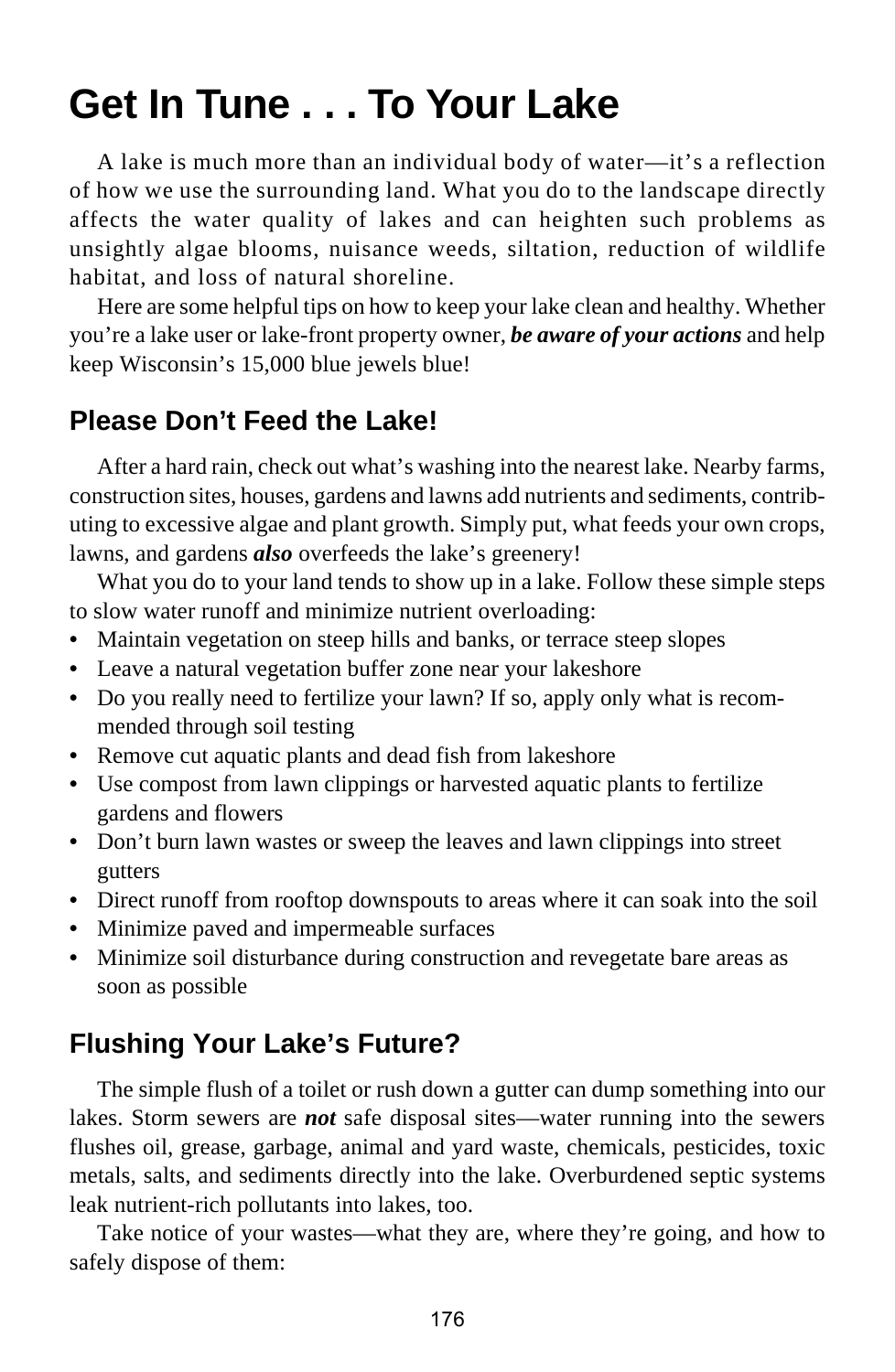- **•** Treat household cleaners, solvents and pesticides as hazardous waste. **Don't** dump these toxins into the storm sewer—keep abreast of changing disposal practices and learn to discard contaminants properly!
- **•** Recycle motor oil and other acceptable automotive wastes
- **•** Encourage local street sweeping
- **•** Reduce or eliminate pesticide use on your lawn and garden
- **•** Pick up animal waste and bag for pick-up and proper disposal
- **•** Compost yard waste for your garden
- **•** Maintain septic systems (pump regularly); make sure all gray water drains to your septic system, and never dump wastewater directly into the lake
- **Be Water Wise**: conserve water and less wastewater will reach the lakes

## **Where Have All the Wetlands Gone?**

Since most prime lakeshore property is already developed, pressure mounts to develop "marginal shorelands" or wetlands. Wetlands play a crucial role in the overall health of a lake, filtering out pollutants and sediments, acting as natural barriers against shore erosion, and providing food, cover and nursery areas for a variety of fish and wildlife.

To function effectively, a wetland needs an undisturbed, stable environment. Here's what you can do to help:

- **•** Eliminate filling, dredging, draining or altering wetlands and weedbeds
- **•** Protect beneficial or unique fish and wildlife habitats
- **•** Control erosion into wetland areas—sediments not only reduce the life expectancy of wetlands, but often contain toxins or can cover and suffocate plants and fish eggs
- **•** Avoid using motorboats and jet skis in shallow areas to prevent stirring sediments. Check into local boating control ordinances to further prevent overcrowding and sediment problems
- **•** A lake is not a swimming pool! Aquatic plants and algae are crucial to the health of the lake. Learn which lake plants are most beneficial to fish and wildlife
- **•** Work toward the control of non-native nuisance plants such as purple loosestrife, curlyleaf pondweed and Eurasian milfoil
- **•** Consider alternatives to chemical spraying of excessive lake plants (hand harvesting, raking, cutting, aquatic plant screens, and mechanical harvesting, or leaving them alone)
- **•** To chemically treat lake plants, remember—you **do** need a DNR permit. Contact your local DNR lake biologist for the best plant control method to suit your lake
- **•** Fight zoning changes that would promote development of wetland areas; attend zoning hearings, contact your Board of Adjustment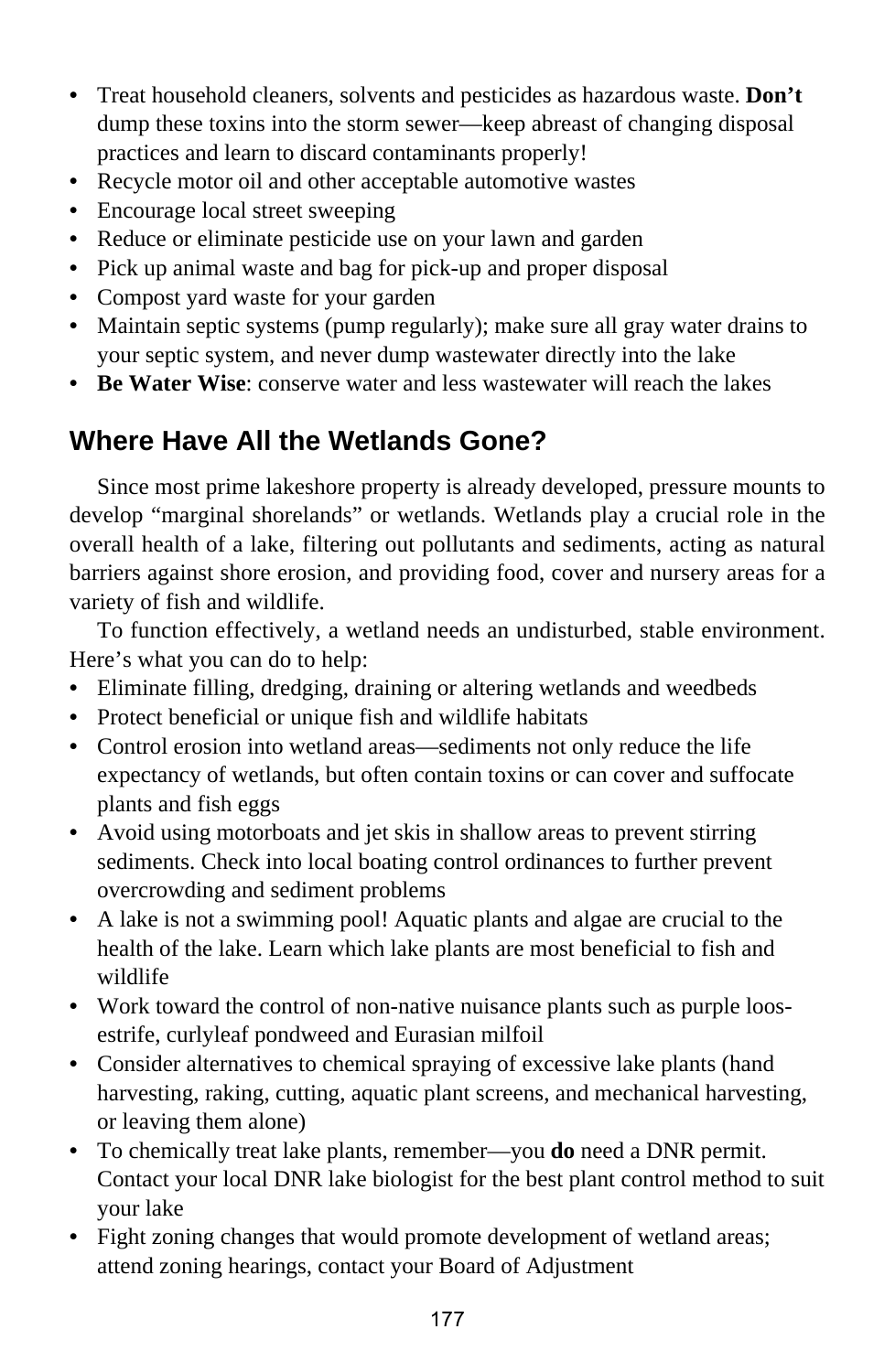**•** Become a shoreland/wetland steward; make sure any development on or near wetlands is properly permitted

## **How's Your Lakeshore Looking?**

Thoreau called a lake "the landscape's most beautiful and expressive feature." While piers, decks and cabins may help you enjoy your lake, shoreline development can obscure its natural beauty, masking the landscape's expression. Be aware of state and local shoreland zoning regulations designed to help keep the landscape in harmony with the natural lakeshore, and keep Wisconsin's most expressive feature beautiful:

- **•** Maintain and restore natural vegetation strips along the shoreline, not only to enhance the lake's beauty, but to provide cover and shade for fish, wildlife and people—also increasing privacy, reducing runoff and noise
- Logs and branches make great aquatic habitat. Resist the urge to "tidy-up" when a storm leaves woody debris along the shoreline
- **•** Contact your zoning office before you begin any construction activity on or near your shoreline
- **•** All structures, including decks, must be set back 75 feet from the shoreline
- **•** Follow standards for shoreline cutting, lot size, sanitation, and construction
- **•** Design structures to complement the landscape. Use natural colors and build only what you need
- **•** Try natural-looking rock or boulder rip-rap, instead of sea walls and sheet piles, to prevent shoreline erosion or better yet, protect natural vegetation
- **•** Learn who your local zoning officials are and participate in Board of Adjustment hearings: **You can make a difference!**

## **Got the Blues 'Cause Your Lake is Green?**

There are no simple solutions to complex lake problems, but you **can** help. Your daily use of the lake and its surrounding landscape contributes greatly to lake water quality. Any action you take to improve the lake will likely trigger others to join in the effort.

We must learn to live in tune to our lakes. Take a stake in your lake—and help keep Wisconsin's 15,000 most expressive features looking healthy, beautiful. . . and blue.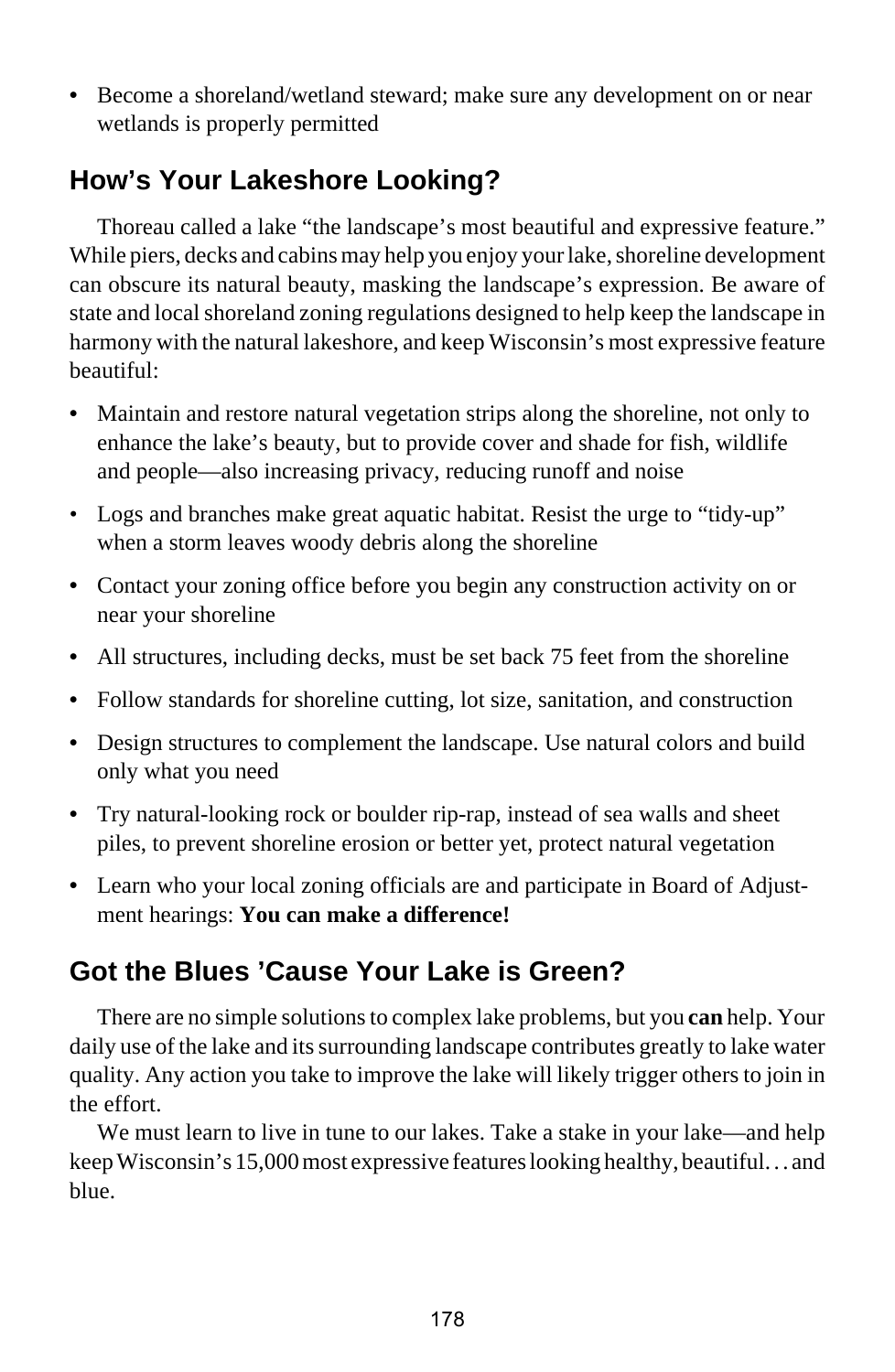## **Exotic Species — Please don't let them hitch a ride with you!**

Exotic species are plants and animals not native to Wisconsin. Some exotic fish species were intentionally introduced in the late 1800s to enhance sport fishing opportunities, but yielded mixed results. For example, the steelhead (migratory rainbow trout) fishery provides anglers with an exciting challenge on Wisconsin's Great Lakes. Carp, however, wreak havoc on spawning sites for many game fish and are no longer welcome or stocked.

Once introduced into a new environment, many exotics are capable of causing major disruptions to natural communities. More recent accidental newcomers like the zebra mussels, Eurasian water milfoil, the ruffe, and spiny water fleas are very destructive and aggressive aquatic invaders that are a cause for concern. These pests are easily transported by unsuspecting people via boats and fishing gear. Once established, these exotics rarely can be erradicated.

It only takes one careless boater to infest a lake or river. Help prevent the spread of harmful, exotic plants and animals by taking the following precautions when transferring your boat.:

- **Remove** aquatic plants and animals from all parts of your boat, trailer and accessory equipment. Dispose of the removed material in the garbage either at the water access area (if cans are available) or at home.
- **Drain** all water from your boat including your bilges, live wells and other containers *before* leaving the water access area.
- **Do not transfer water** from one water body to another or release live bait or aquarium pets into any waters.
- **Wash** your boat and trailer thoroughly with regular tap water when you get home. Flush water through your motor's cooling system, live wells and other areas that hold water. (Preferably, dry your boat and equipment for 3 days in a sunny location before transferring it to a new body of water.)

 A new threat to Wisconsin Fresh Water Fish is VHS, Viral Hemorrhagic Septicemia. Read more information on this deadly fish virus at: http://dnr.wi.gov/fish/vhs/

 By working together we may be able to protect our waters from unwelcome a aquatic invaders. **Remember... Clean boats - Clean waters!**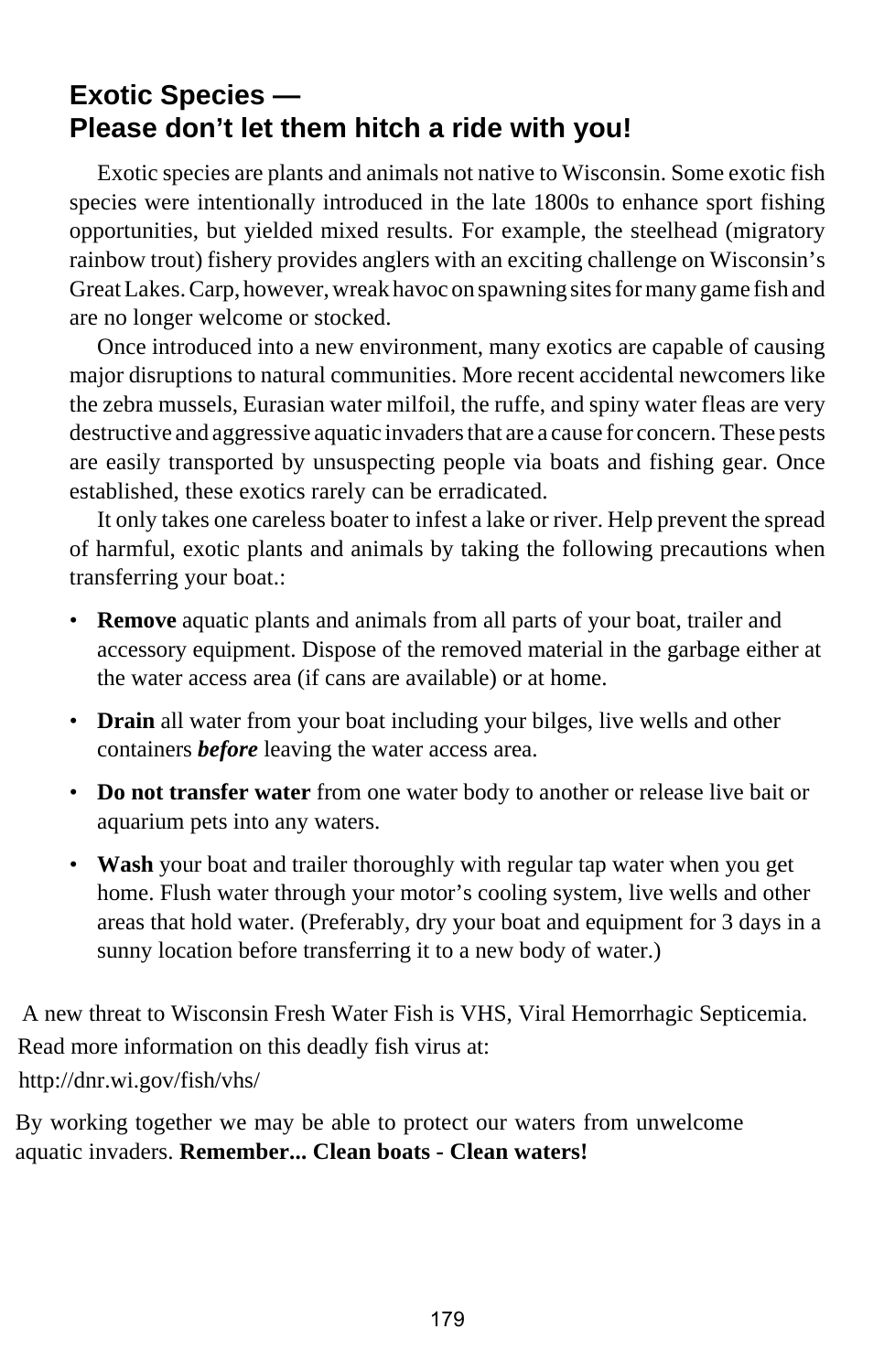## **Status of Exotic Species in Wisconsin:**

**Ruffe** — Present on Lake Superior only from the Duluth/Superior Harbor east to the Ontonagon River in Michigan. No sightings on any inland Wisconsin waters or other Great Lakes.



**Spiny Water Flea** — Present in Lake Michigan, but has not been documented in any inland Wisconsin lakes.

**Zebra Mussels** — Present in lakes Michigan and Superior and the Mississippi River system south of Lock and Dam #1. Zebra mussels have also been documented in the following inland lakes in Wisconsin: Elkhart Lake in Sheboygan County, Silver Lake in Kenosha County, Okauchee Lake in Waukesha County and the Racine Quarry in Racine County.